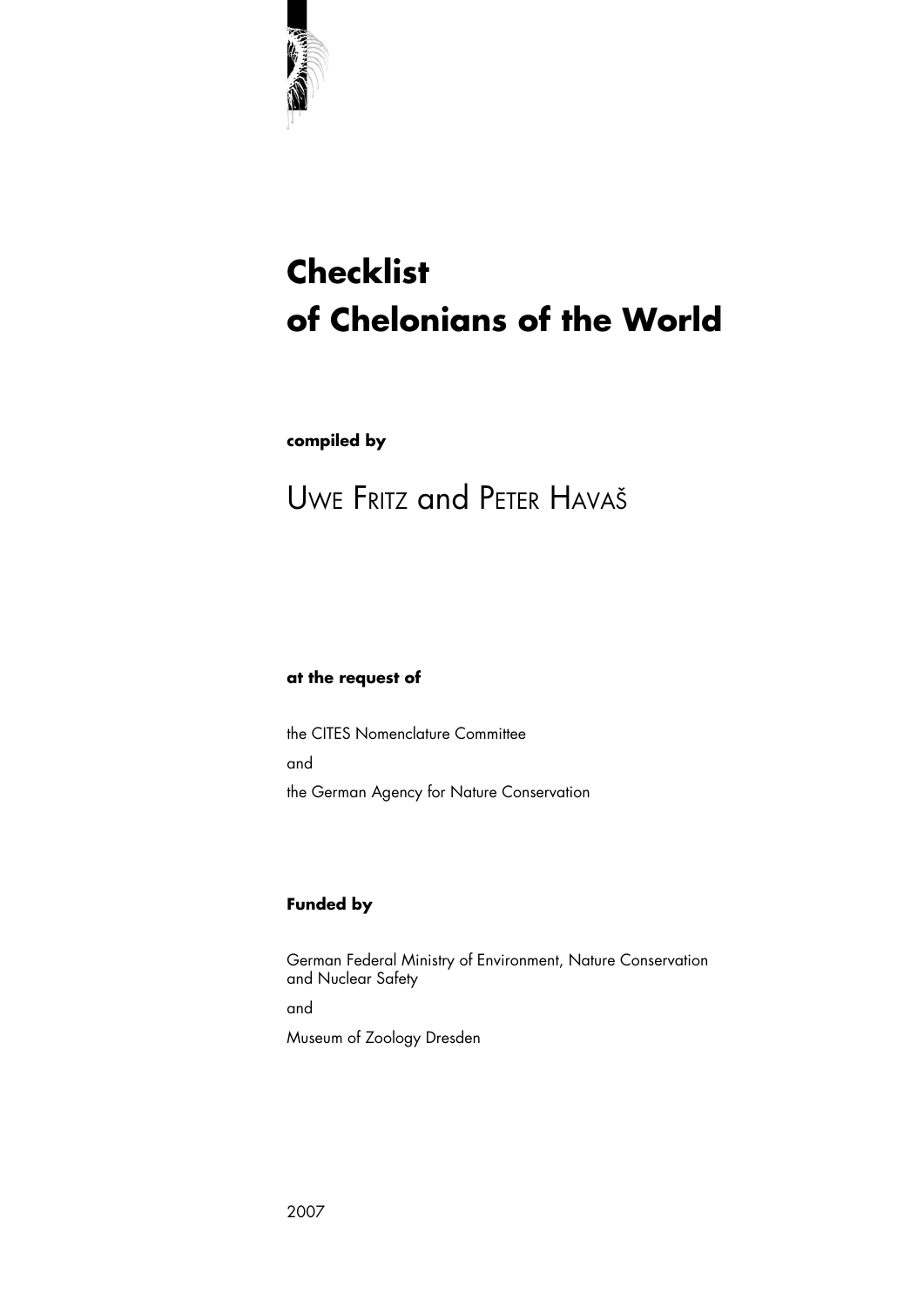149 – 368

# Checklist of Chelonians of the World

UWE FRITZ<sup>1</sup> & PETER HAVAŠ<sup>2</sup>

- <sup>1</sup> Museum of Zoology (Museum für Tierkunde), Natural History State Collections Dresden, A. B. Meyer Building, D-01109 Dresden, Germany uwe.fritz@snsd.smwk.sachsen.de
- <sup>2</sup> Titogradská 18, SK-040 23 Košice, Slovakia peter.havas@seznam.cz

 *Published online at www.vertebrate-zoology.de on October 31, 2007.*

# **Contents**

| Order    |     |  |
|----------|-----|--|
| Suborder |     |  |
| Family   |     |  |
| Genus    |     |  |
|          | 1.  |  |
| Family   |     |  |
| Genus    |     |  |
|          | 2.  |  |
| Genus    |     |  |
|          | 3.  |  |
| Genus    | 4.  |  |
| Genus    |     |  |
|          | 5.  |  |
|          | 6.  |  |
| Genus    |     |  |
|          | 7.  |  |
| Family   |     |  |
| Genus    |     |  |
|          | 8.  |  |
|          | 9.  |  |
|          | 10. |  |
|          |     |  |
|          |     |  |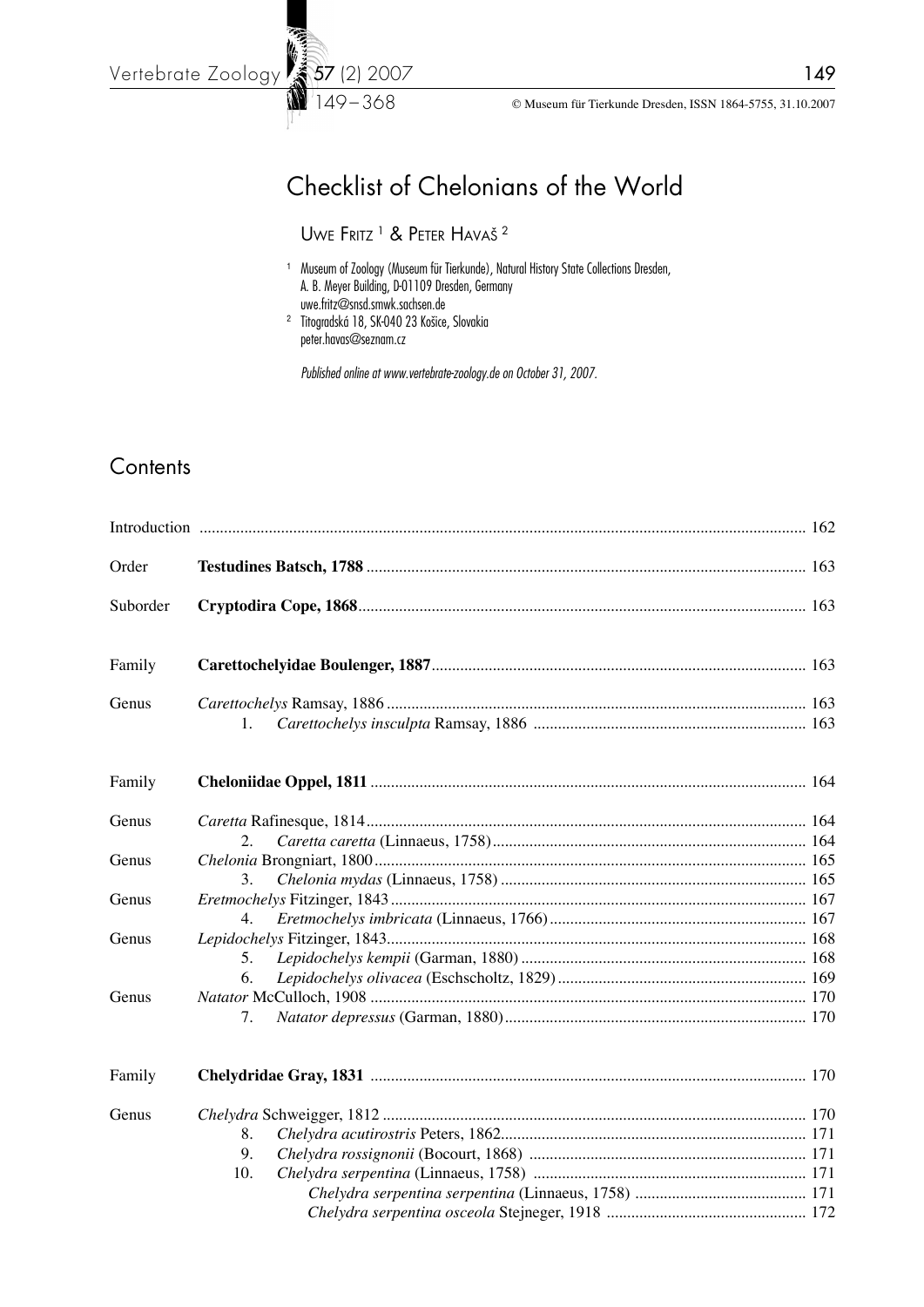| Genus  |                                                                          |  |
|--------|--------------------------------------------------------------------------|--|
|        | 11.                                                                      |  |
| Family |                                                                          |  |
| Genus  |                                                                          |  |
|        | 12.                                                                      |  |
| Family |                                                                          |  |
| Genus  |                                                                          |  |
|        | 13.                                                                      |  |
| Family |                                                                          |  |
| Genus  |                                                                          |  |
|        | 14.                                                                      |  |
| Genus  |                                                                          |  |
|        | 15.                                                                      |  |
|        |                                                                          |  |
|        |                                                                          |  |
|        |                                                                          |  |
|        |                                                                          |  |
| Genus  |                                                                          |  |
|        | 16.                                                                      |  |
| Genus  | 17.                                                                      |  |
|        |                                                                          |  |
|        |                                                                          |  |
|        |                                                                          |  |
| Genus  |                                                                          |  |
|        | 18.                                                                      |  |
| Genus  |                                                                          |  |
|        | 19.                                                                      |  |
|        |                                                                          |  |
|        |                                                                          |  |
|        |                                                                          |  |
|        | Emys orbicularis eiselti Fritz, Baran, Budak & Amthauer, 1998  182       |  |
|        |                                                                          |  |
|        |                                                                          |  |
|        |                                                                          |  |
|        | Emys orbicularis hispanica Fritz, Keller & Budde, 1996  183              |  |
|        |                                                                          |  |
|        | Emys orbicularis ingauna Jesu, Piombo, Salvidio, Lamagni,                |  |
|        |                                                                          |  |
|        |                                                                          |  |
|        |                                                                          |  |
|        |                                                                          |  |
|        | Emys trinacris Fritz, Fattizzo, Guicking, Tripepi, Pennisi, Lenk,<br>20. |  |
|        |                                                                          |  |
| Genus  |                                                                          |  |
|        | 21.                                                                      |  |
|        | 22.                                                                      |  |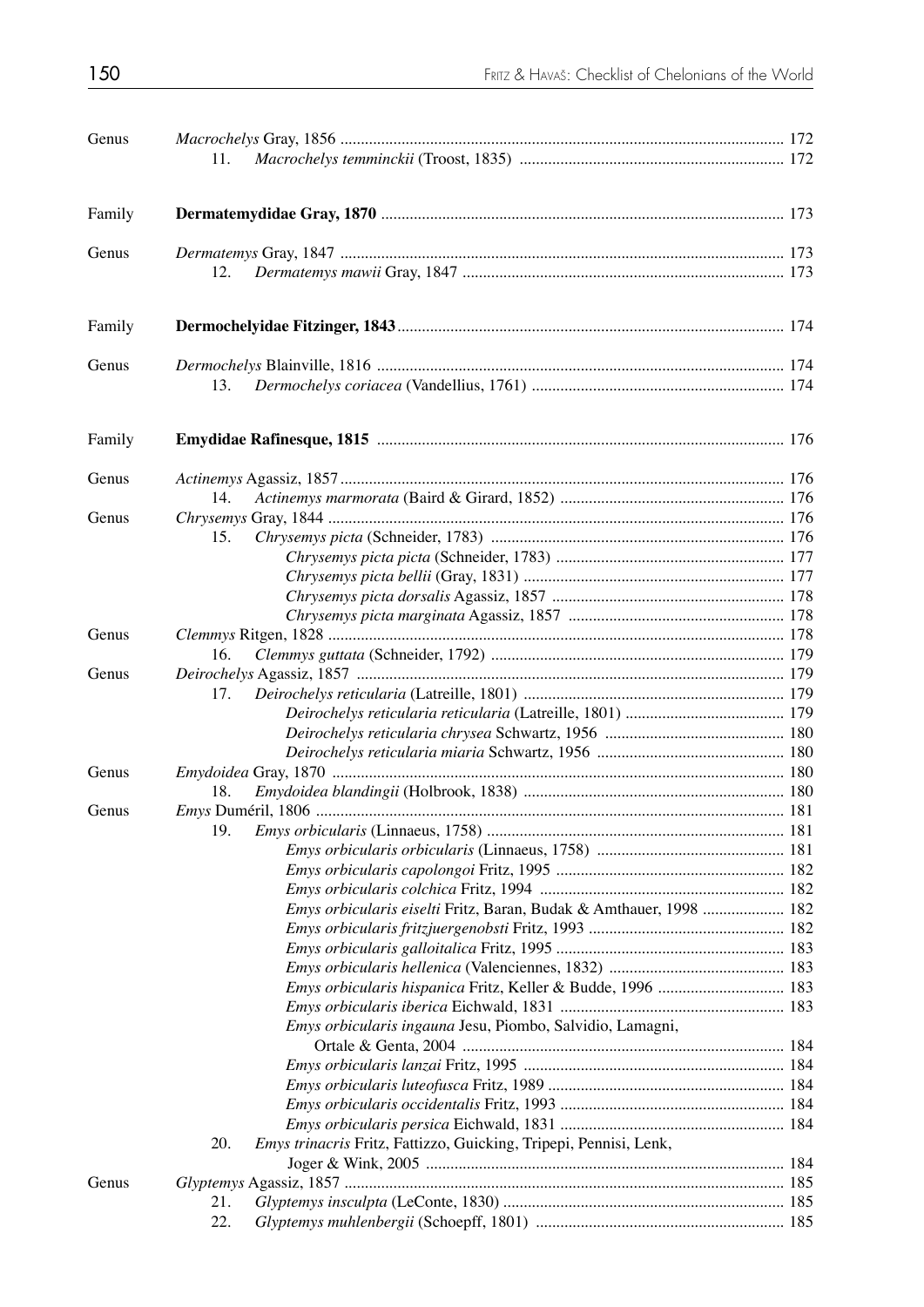| Genus |     |                                                           |  |
|-------|-----|-----------------------------------------------------------|--|
|       | 23. |                                                           |  |
|       | 24. |                                                           |  |
|       | 25. |                                                           |  |
|       | 26. |                                                           |  |
|       | 27. |                                                           |  |
|       | 28. |                                                           |  |
|       | 29. |                                                           |  |
|       |     |                                                           |  |
|       |     | Graptemys nigrinoda delticola Folkerts & Mount, 1969  187 |  |
|       | 30. |                                                           |  |
|       | 31. |                                                           |  |
|       |     |                                                           |  |
|       |     |                                                           |  |
|       | 32. |                                                           |  |
|       |     | Graptemys pseudogeographica pseudogeographica             |  |
|       |     |                                                           |  |
|       | 33. |                                                           |  |
|       | 34. |                                                           |  |
| Genus |     |                                                           |  |
|       | 35. |                                                           |  |
|       |     |                                                           |  |
|       |     |                                                           |  |
|       |     |                                                           |  |
|       |     |                                                           |  |
|       |     |                                                           |  |
|       |     |                                                           |  |
|       |     |                                                           |  |
| Genus |     |                                                           |  |
|       | 36. |                                                           |  |
|       | 37. |                                                           |  |
|       |     |                                                           |  |
|       |     |                                                           |  |
|       | 38. |                                                           |  |
|       |     |                                                           |  |
|       |     |                                                           |  |
|       | 39. |                                                           |  |
|       | 40. |                                                           |  |
|       | 41. |                                                           |  |
|       | 42. |                                                           |  |
| Genus |     |                                                           |  |
|       | 43. |                                                           |  |
|       |     |                                                           |  |
|       |     |                                                           |  |
|       |     |                                                           |  |
|       |     |                                                           |  |
|       |     |                                                           |  |
|       |     |                                                           |  |
|       | 44. |                                                           |  |
|       |     |                                                           |  |
|       | 45. |                                                           |  |
|       |     |                                                           |  |
|       |     |                                                           |  |
|       | 46. |                                                           |  |
|       |     |                                                           |  |
|       |     |                                                           |  |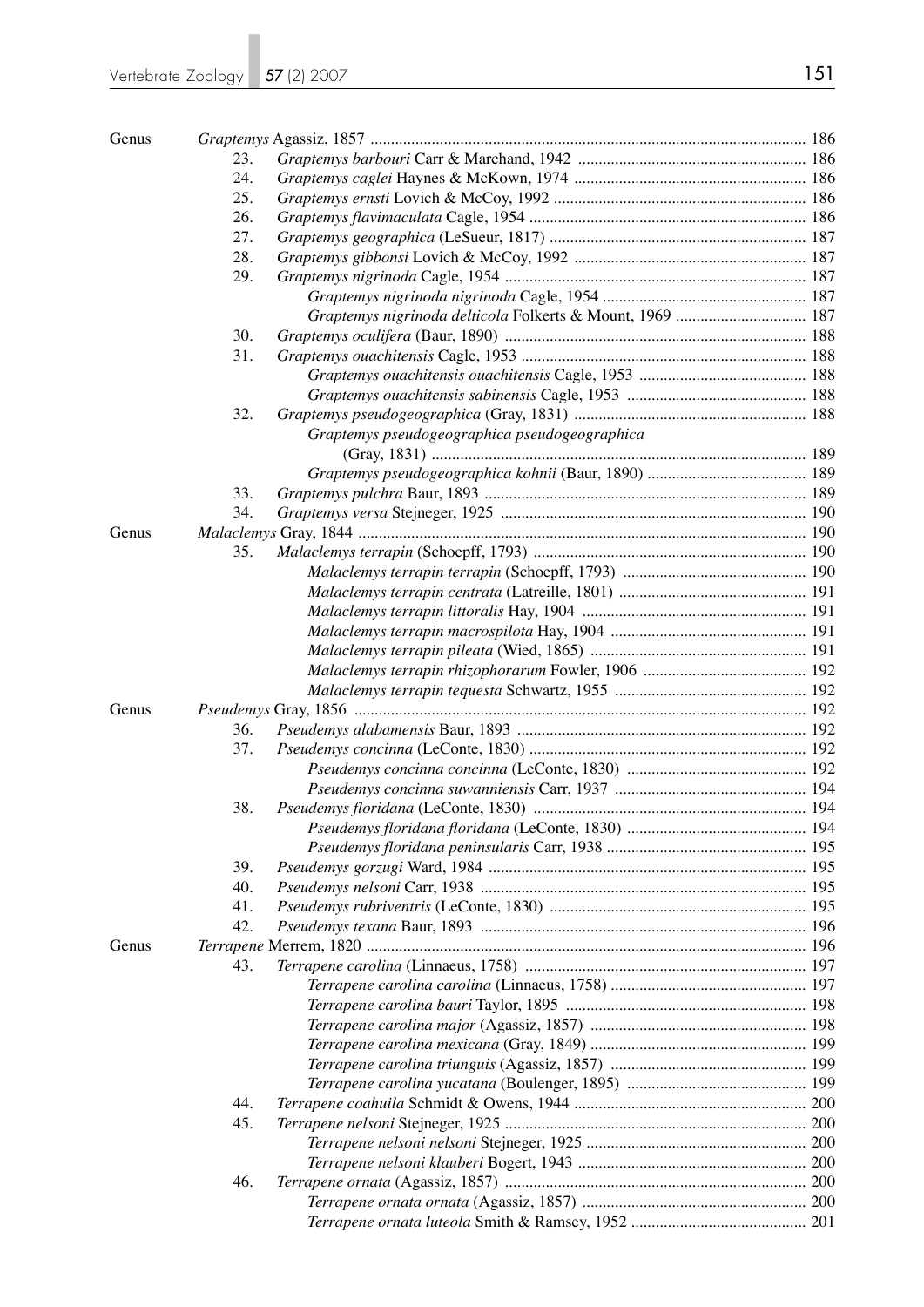| Genus  |     |                                                                       |  |
|--------|-----|-----------------------------------------------------------------------|--|
|        | 47. |                                                                       |  |
|        | 48. |                                                                       |  |
|        |     |                                                                       |  |
|        |     | Trachemys callirostris chichiriviche (Pritchard & Trebbau, 1984)  202 |  |
|        | 49. |                                                                       |  |
|        | 50. |                                                                       |  |
|        |     |                                                                       |  |
|        |     |                                                                       |  |
|        | 51. |                                                                       |  |
|        | 52. |                                                                       |  |
|        | 53. |                                                                       |  |
|        |     |                                                                       |  |
|        |     |                                                                       |  |
|        | 54. |                                                                       |  |
|        |     |                                                                       |  |
|        |     |                                                                       |  |
|        | 55. |                                                                       |  |
|        | 56. |                                                                       |  |
|        |     |                                                                       |  |
|        |     |                                                                       |  |
|        |     |                                                                       |  |
|        | 57. |                                                                       |  |
|        |     |                                                                       |  |
|        |     | Trachemys stejnegeri malonei (Barbour & Carr, 1938)  209              |  |
|        |     |                                                                       |  |
|        | 58. |                                                                       |  |
|        | 59. |                                                                       |  |
|        | 60. |                                                                       |  |
|        |     |                                                                       |  |
|        |     |                                                                       |  |
|        |     |                                                                       |  |
|        | 61. |                                                                       |  |
| Family |     |                                                                       |  |
| Genus  |     |                                                                       |  |
|        | 62. |                                                                       |  |
| Genus  |     |                                                                       |  |
|        | 63. |                                                                       |  |
| Genus  |     |                                                                       |  |
|        | 64. |                                                                       |  |
|        |     |                                                                       |  |
|        |     |                                                                       |  |
|        |     |                                                                       |  |
|        |     |                                                                       |  |
|        | 65. |                                                                       |  |
|        | 66. |                                                                       |  |
|        |     |                                                                       |  |
|        |     |                                                                       |  |
|        | 67. |                                                                       |  |
|        |     |                                                                       |  |
|        |     |                                                                       |  |
|        |     |                                                                       |  |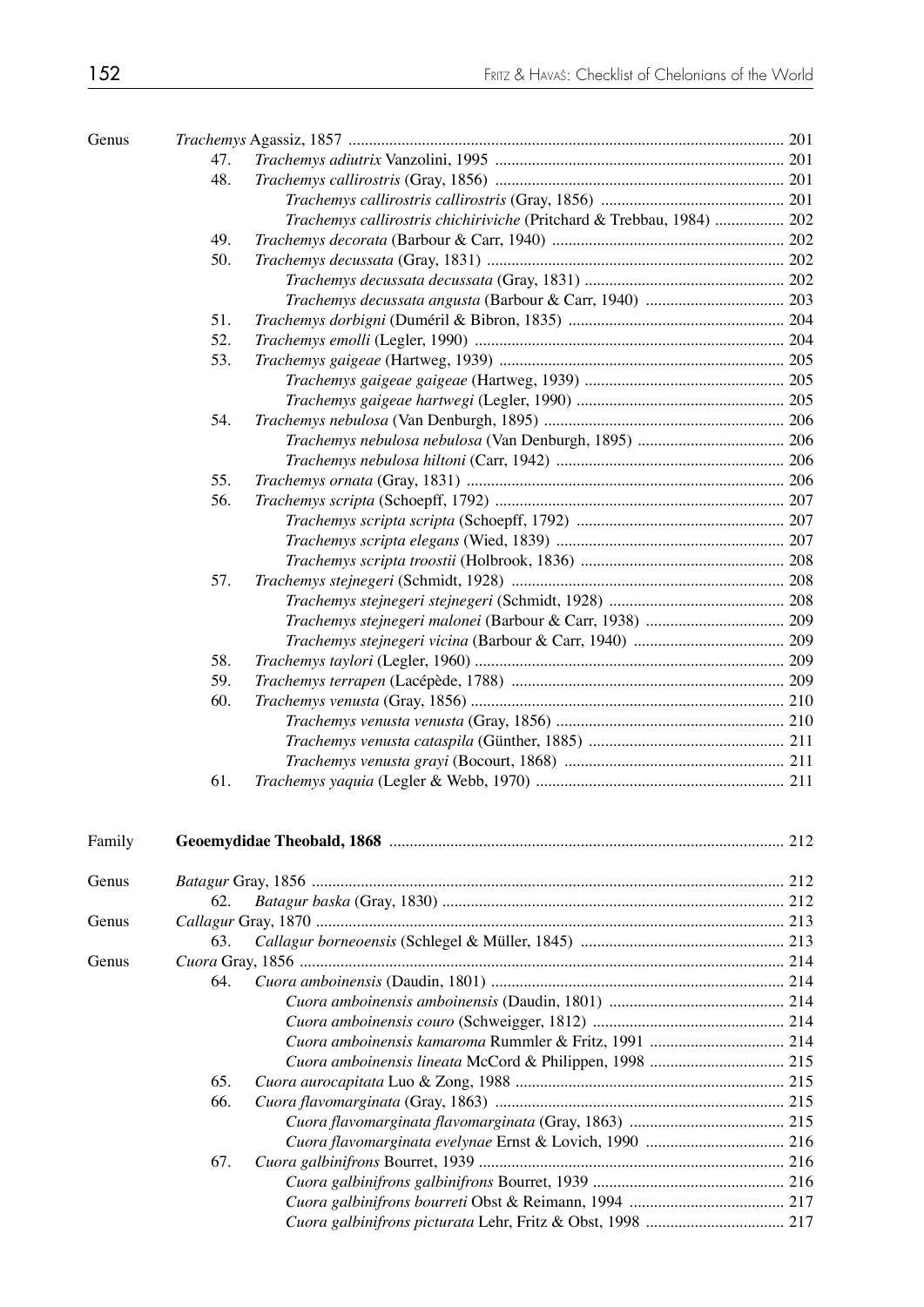|       | 68.  |                                                            |  |
|-------|------|------------------------------------------------------------|--|
|       | 69.  |                                                            |  |
|       |      |                                                            |  |
|       |      |                                                            |  |
|       | 70.  |                                                            |  |
|       | 71.  |                                                            |  |
|       | 72.  |                                                            |  |
|       | 73.  |                                                            |  |
| Genus |      |                                                            |  |
|       | 74.  |                                                            |  |
|       | 75.  |                                                            |  |
|       | 76.  |                                                            |  |
|       | 77.  |                                                            |  |
|       | 78.  |                                                            |  |
|       |      |                                                            |  |
|       |      |                                                            |  |
| Genus |      |                                                            |  |
|       | 79.  |                                                            |  |
| Genus |      |                                                            |  |
|       | 80.  |                                                            |  |
|       | 81.  |                                                            |  |
| Genus |      |                                                            |  |
|       | 82.  |                                                            |  |
|       |      |                                                            |  |
|       |      |                                                            |  |
| Genus |      |                                                            |  |
|       | 83.  |                                                            |  |
|       | 84.  |                                                            |  |
|       | 85.  |                                                            |  |
|       | 86.  |                                                            |  |
| Genus |      |                                                            |  |
|       | 87.  |                                                            |  |
|       | 88.  |                                                            |  |
|       | 89.  |                                                            |  |
| Genus |      |                                                            |  |
|       | 90.  |                                                            |  |
| Genus |      |                                                            |  |
|       | 91.  |                                                            |  |
|       | 92.  |                                                            |  |
| Genus |      |                                                            |  |
|       | 93.  |                                                            |  |
|       | 94.  |                                                            |  |
|       |      |                                                            |  |
|       |      |                                                            |  |
|       |      | Mauremys caspica ventrimaculata Wischuf & Fritz, 1996  229 |  |
|       |      |                                                            |  |
|       | 95.  |                                                            |  |
|       | 96.  |                                                            |  |
|       |      |                                                            |  |
|       |      |                                                            |  |
|       | 97.  |                                                            |  |
|       | 98.  |                                                            |  |
|       |      |                                                            |  |
|       |      |                                                            |  |
|       | 99.  |                                                            |  |
|       | 100. |                                                            |  |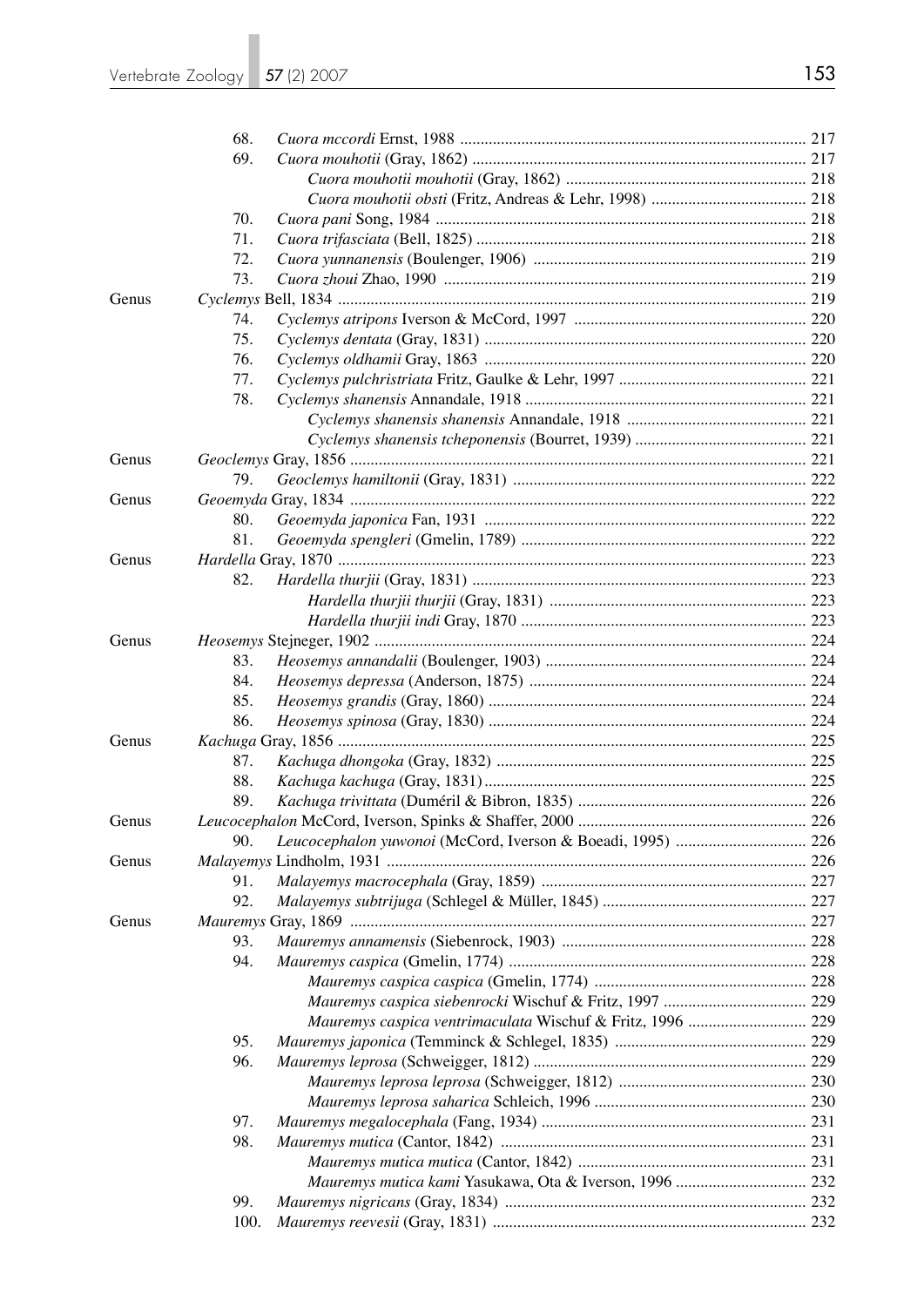|       | 102.                                                      |  |
|-------|-----------------------------------------------------------|--|
| Genus |                                                           |  |
|       | 103.                                                      |  |
|       | 104.                                                      |  |
|       |                                                           |  |
|       |                                                           |  |
|       |                                                           |  |
|       | Melanochelys trijuga indopeninsularis (Annandale,         |  |
|       |                                                           |  |
|       |                                                           |  |
| Genus |                                                           |  |
|       | 105.                                                      |  |
|       | 106.                                                      |  |
| Genus |                                                           |  |
|       |                                                           |  |
| Genus |                                                           |  |
|       |                                                           |  |
| Genus |                                                           |  |
|       |                                                           |  |
|       |                                                           |  |
|       |                                                           |  |
|       | 110.                                                      |  |
|       | 111.                                                      |  |
|       | 112.                                                      |  |
|       |                                                           |  |
|       |                                                           |  |
|       |                                                           |  |
| Genus |                                                           |  |
|       | 113.                                                      |  |
|       | 114.                                                      |  |
|       | 115.                                                      |  |
|       | 116.                                                      |  |
|       | 117.                                                      |  |
|       | 118.                                                      |  |
|       | 119.                                                      |  |
|       |                                                           |  |
|       |                                                           |  |
|       |                                                           |  |
|       | Rhinoclemmys pulcherrima rogerbarbouri (Ernst, 1978)  245 |  |
|       | 120.                                                      |  |
|       | Rhinoclemmys punctularia punctularia (Daudin, 1801)  245  |  |
|       |                                                           |  |
|       | 121.                                                      |  |
|       |                                                           |  |
|       | Rhinoclemmys rubida perixantha (Mosimann & Rabb,          |  |
|       |                                                           |  |
| Genus |                                                           |  |
|       | 122.                                                      |  |
|       | 123.                                                      |  |
| Genus |                                                           |  |
|       | 124.                                                      |  |
|       | 125.                                                      |  |
| Genus |                                                           |  |
|       | 126.                                                      |  |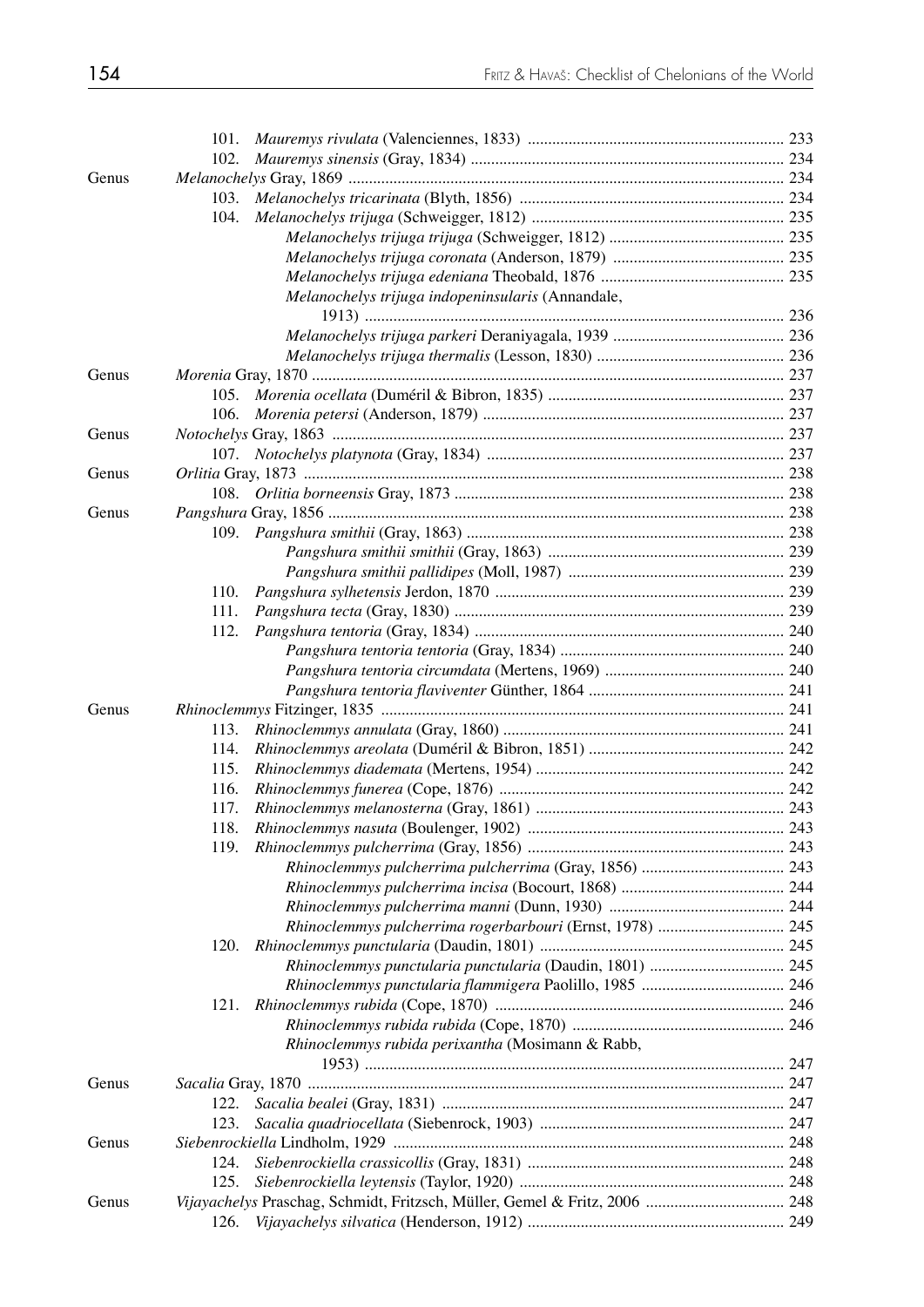| Family |      |                                                                 |  |
|--------|------|-----------------------------------------------------------------|--|
| Genus  |      |                                                                 |  |
|        |      |                                                                 |  |
| Genus  |      |                                                                 |  |
|        | 128. |                                                                 |  |
|        | 129. |                                                                 |  |
|        | 130. |                                                                 |  |
|        | 131. |                                                                 |  |
|        | 132. |                                                                 |  |
|        | 133. |                                                                 |  |
|        | 134. |                                                                 |  |
|        | 135. |                                                                 |  |
|        | 136. |                                                                 |  |
|        | 137. |                                                                 |  |
|        | 138. |                                                                 |  |
|        | 139. |                                                                 |  |
|        |      |                                                                 |  |
|        |      |                                                                 |  |
|        |      |                                                                 |  |
|        |      |                                                                 |  |
|        |      |                                                                 |  |
|        |      |                                                                 |  |
|        | 140. |                                                                 |  |
|        | 141. |                                                                 |  |
|        |      | Kinosternon leucostomum leucostomum Duméril & Bibron, 1851  254 |  |
|        |      |                                                                 |  |
|        | 142. |                                                                 |  |
|        | 143. |                                                                 |  |
|        |      |                                                                 |  |
|        |      |                                                                 |  |
|        |      | Kinosternon scorpioides albogulare Duméril & Bocourt, 1870  257 |  |
|        |      | Kinosternon scorpioides cruentatum Duméril & Bibron, 1851  257  |  |
|        | 144. |                                                                 |  |
|        |      |                                                                 |  |
|        |      |                                                                 |  |
|        | 145. |                                                                 |  |
|        |      |                                                                 |  |
|        |      |                                                                 |  |
|        |      | Kinosternon subrubrum steindachneri Siebenrock, 1906  260       |  |
| Genus  |      |                                                                 |  |
|        | 146. |                                                                 |  |
|        | 147. |                                                                 |  |
| Genus  |      |                                                                 |  |
|        | 148. |                                                                 |  |
|        | 149. |                                                                 |  |
|        | 150. |                                                                 |  |
|        |      |                                                                 |  |
|        |      |                                                                 |  |
|        | 151. |                                                                 |  |
| Family |      |                                                                 |  |
| Genus  |      |                                                                 |  |
|        |      |                                                                 |  |
|        |      |                                                                 |  |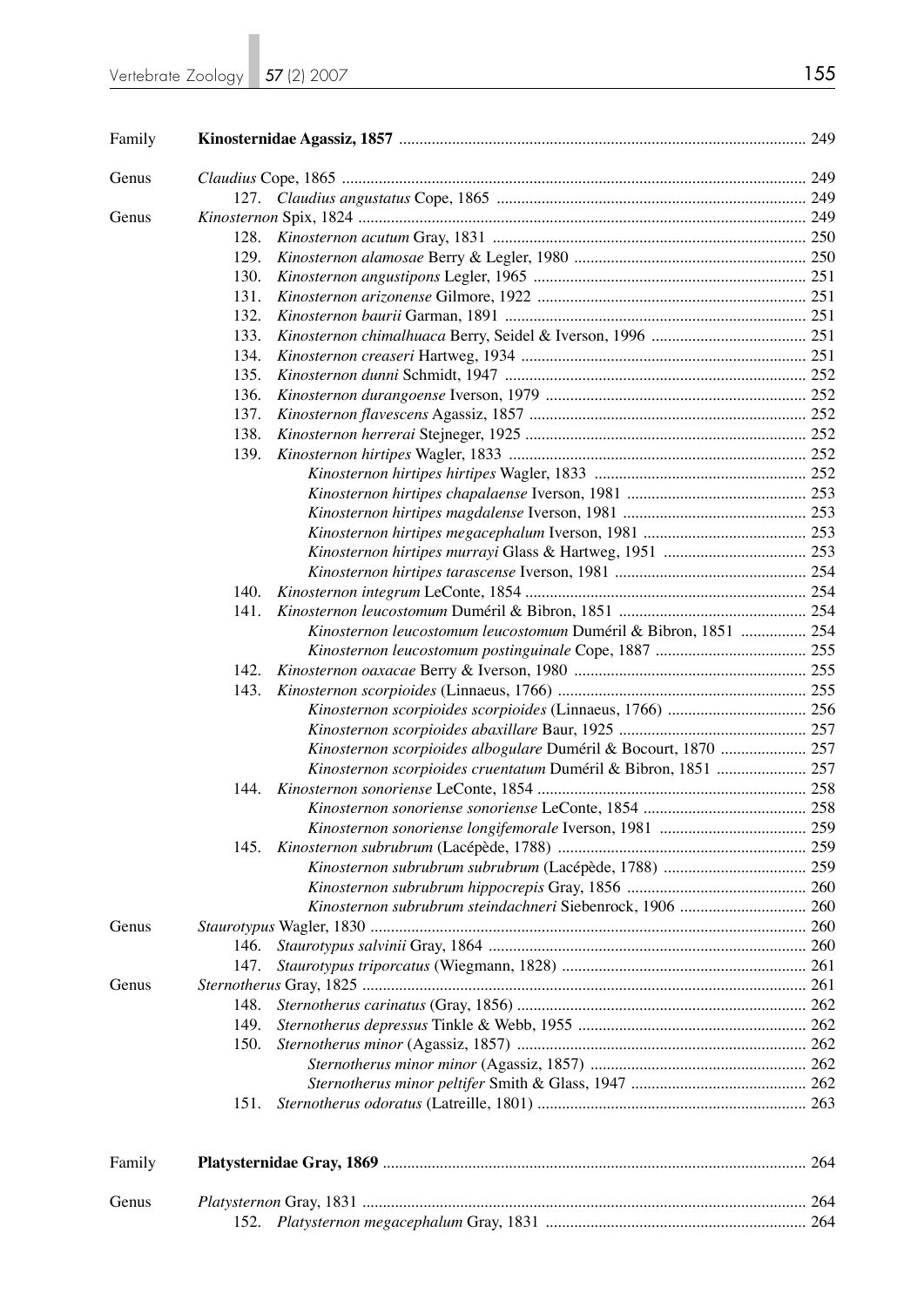|        | Platysternon megacephalum shiui Ernst & McCord, 1987  265 |  |
|--------|-----------------------------------------------------------|--|
| Family |                                                           |  |
| Genus  |                                                           |  |
|        |                                                           |  |
|        | 154.                                                      |  |
|        | 155.                                                      |  |
| Genus  |                                                           |  |
|        |                                                           |  |
|        | 157.                                                      |  |
| Genus  |                                                           |  |
|        | 158.                                                      |  |
|        | 159.                                                      |  |
|        | 160.                                                      |  |
|        | 161.                                                      |  |
|        |                                                           |  |
|        |                                                           |  |
|        |                                                           |  |
|        |                                                           |  |
|        |                                                           |  |
|        |                                                           |  |
|        |                                                           |  |
|        |                                                           |  |
|        |                                                           |  |
|        |                                                           |  |
| Genus  |                                                           |  |
|        | 162.                                                      |  |
| Genus  |                                                           |  |
|        | 163.                                                      |  |
|        | 164.                                                      |  |
|        | 165.                                                      |  |
|        | 166.                                                      |  |
|        |                                                           |  |
| Genus  |                                                           |  |
|        | 168.                                                      |  |
|        | 169.                                                      |  |
|        | 170.                                                      |  |
| Genus  |                                                           |  |
|        | 171.                                                      |  |
|        | 172.                                                      |  |
|        | 173.                                                      |  |
|        | 174.                                                      |  |
| Genus  |                                                           |  |
|        | 175.                                                      |  |
|        | 176.                                                      |  |
|        | 177.                                                      |  |
|        | 178.                                                      |  |
|        |                                                           |  |
|        |                                                           |  |
| Genus  |                                                           |  |
|        | 179.                                                      |  |
|        | 180.                                                      |  |
|        | 181.                                                      |  |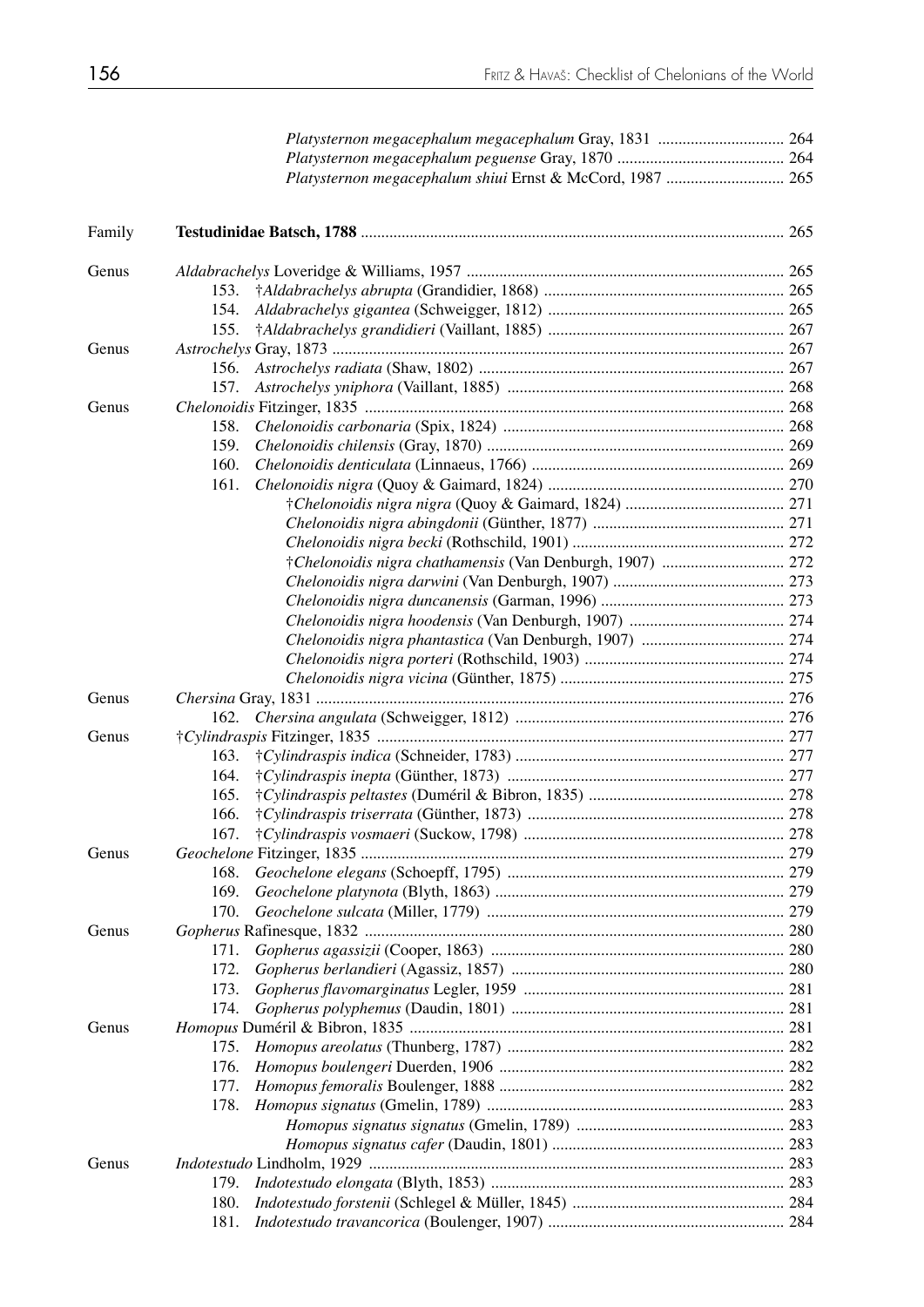| 183.<br>184.<br>185.<br>186.<br>187.                        |  |
|-------------------------------------------------------------|--|
|                                                             |  |
|                                                             |  |
|                                                             |  |
|                                                             |  |
|                                                             |  |
|                                                             |  |
|                                                             |  |
|                                                             |  |
| Genus                                                       |  |
| 188.                                                        |  |
| Genus                                                       |  |
|                                                             |  |
|                                                             |  |
|                                                             |  |
|                                                             |  |
| Genus                                                       |  |
| 191.                                                        |  |
| 192.                                                        |  |
| 193.                                                        |  |
|                                                             |  |
|                                                             |  |
|                                                             |  |
| Genus                                                       |  |
|                                                             |  |
|                                                             |  |
|                                                             |  |
| Pyxis arachnoides brygooi (Vuillemin & Domergue, 1972)  293 |  |
|                                                             |  |
|                                                             |  |
| Genus                                                       |  |
| 196.                                                        |  |
|                                                             |  |
|                                                             |  |
| Genus                                                       |  |
| 197.                                                        |  |
|                                                             |  |
|                                                             |  |
|                                                             |  |
| Testudo graeca armeniaca Chkhikvadze & Bakradze, 1991 297   |  |
|                                                             |  |
|                                                             |  |
|                                                             |  |
|                                                             |  |
|                                                             |  |
|                                                             |  |
|                                                             |  |
| Testudo graeca nikolskii Chkhikvadze & Tuniyev, 1986  298   |  |
|                                                             |  |
|                                                             |  |
|                                                             |  |
|                                                             |  |
|                                                             |  |
| 198.                                                        |  |
|                                                             |  |
|                                                             |  |
| 199.                                                        |  |
|                                                             |  |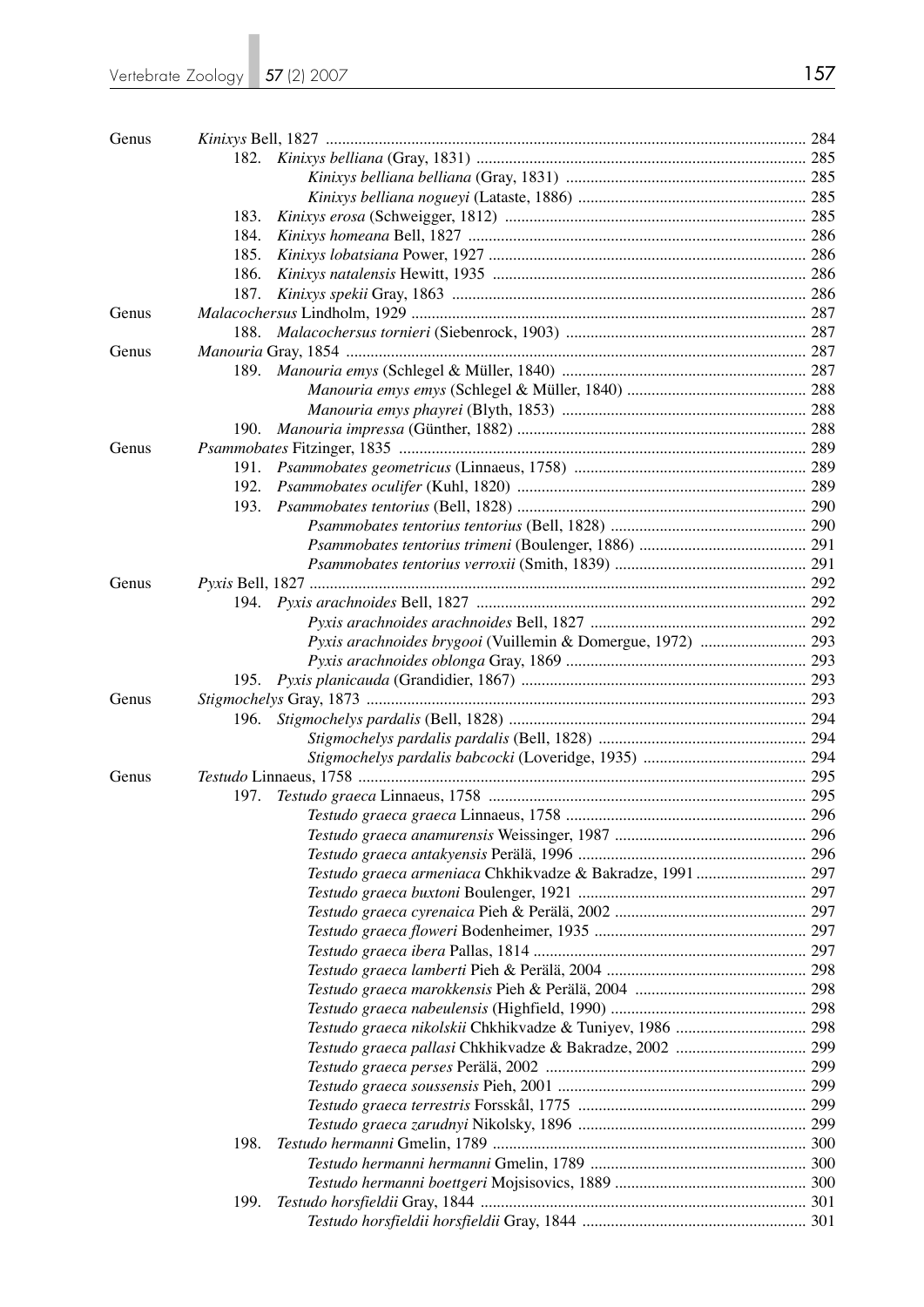|        | Testudo horsfieldii rustamovi (Chkhikvadze, Amiranashvili & Ataev, |  |
|--------|--------------------------------------------------------------------|--|
|        | 200.                                                               |  |
|        | 201.                                                               |  |
|        |                                                                    |  |
| Family |                                                                    |  |
| Genus  |                                                                    |  |
|        | 202.                                                               |  |
| Genus  |                                                                    |  |
|        |                                                                    |  |
|        |                                                                    |  |
|        |                                                                    |  |
|        |                                                                    |  |
|        |                                                                    |  |
|        |                                                                    |  |
|        |                                                                    |  |
|        |                                                                    |  |
|        |                                                                    |  |
|        |                                                                    |  |
|        |                                                                    |  |
|        |                                                                    |  |
| Genus  |                                                                    |  |
|        | 206.                                                               |  |
|        | 207.                                                               |  |
|        | 208.                                                               |  |
|        |                                                                    |  |
| Genus  |                                                                    |  |
|        |                                                                    |  |
|        |                                                                    |  |
|        |                                                                    |  |
|        | 211.                                                               |  |
|        | 212.                                                               |  |
| Genus  |                                                                    |  |
|        |                                                                    |  |
|        | 214.                                                               |  |
| Genus  |                                                                    |  |
|        | 215.                                                               |  |
|        | 216.                                                               |  |
| Genus  |                                                                    |  |
|        |                                                                    |  |
| Genus  |                                                                    |  |
|        |                                                                    |  |
|        |                                                                    |  |
|        |                                                                    |  |
|        |                                                                    |  |
| Genus  |                                                                    |  |
|        | 220.                                                               |  |
| Genus  |                                                                    |  |
|        |                                                                    |  |
| Genus  |                                                                    |  |
|        | 222.                                                               |  |
|        | 223.                                                               |  |
|        | 224.                                                               |  |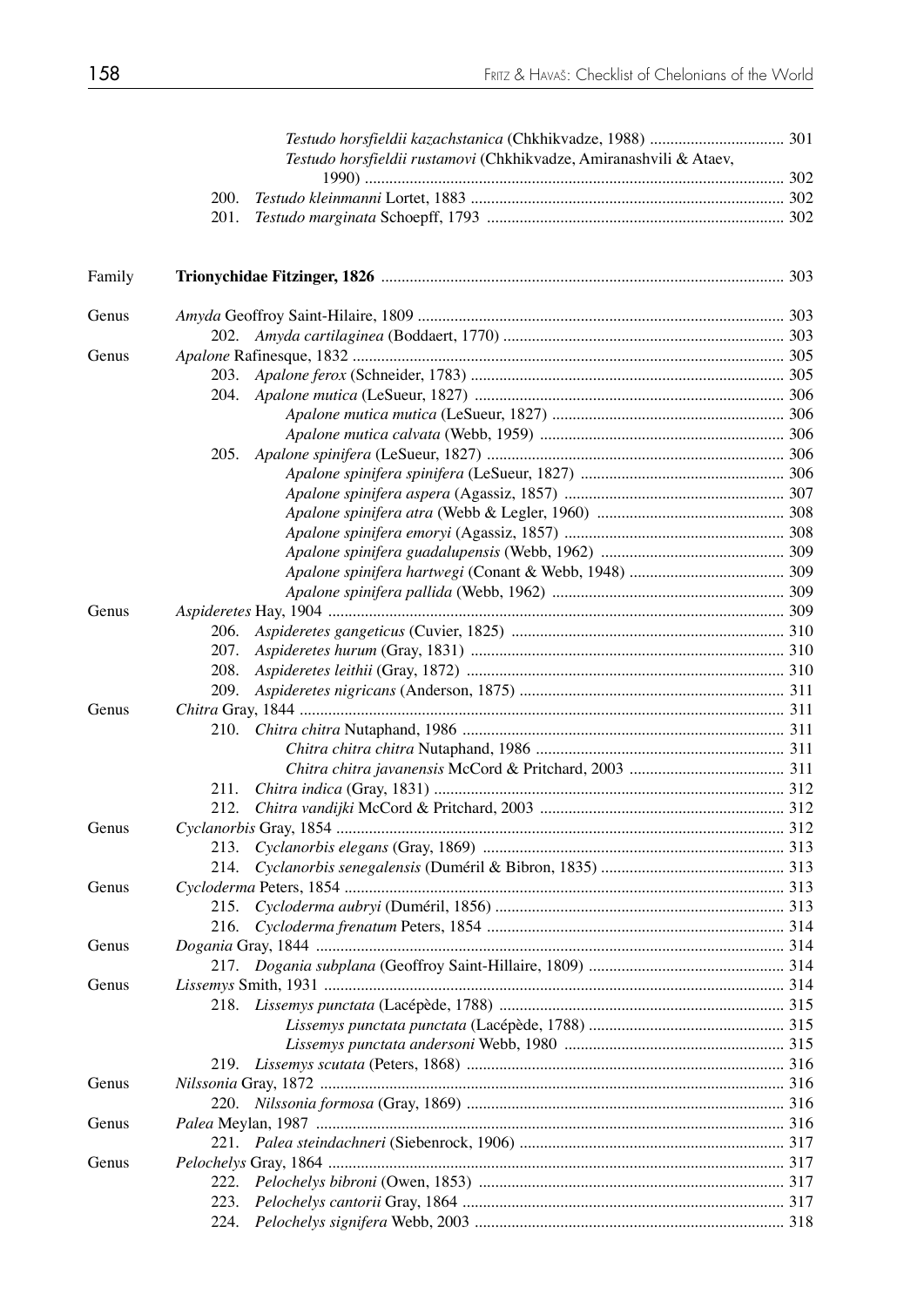| Genus    |                                                                                |  |
|----------|--------------------------------------------------------------------------------|--|
|          | 225.                                                                           |  |
|          | 226.                                                                           |  |
|          | 227.                                                                           |  |
|          | 228.                                                                           |  |
| Genus    |                                                                                |  |
|          | 229.                                                                           |  |
|          | 230.                                                                           |  |
| Genus    |                                                                                |  |
|          | 231.                                                                           |  |
| Suborder |                                                                                |  |
| Family   |                                                                                |  |
|          |                                                                                |  |
| Genus    |                                                                                |  |
|          | Acanthochelys macrocephala (Rhodin, Mittermeier & McMorris, 1984)  323<br>232. |  |
|          | 233.                                                                           |  |
|          | 234.                                                                           |  |
|          | 235.                                                                           |  |
| Genus    |                                                                                |  |
|          | 236.                                                                           |  |
|          | 237.                                                                           |  |
|          | 238.                                                                           |  |
|          | 239.                                                                           |  |
|          | 240.                                                                           |  |
|          | 241.                                                                           |  |
|          | 242.                                                                           |  |
|          | 243.                                                                           |  |
| Genus    |                                                                                |  |
|          | 244.                                                                           |  |
| Genus    |                                                                                |  |
|          |                                                                                |  |
|          | 246.                                                                           |  |
|          | 247.                                                                           |  |
|          | 248.                                                                           |  |
|          | 249.                                                                           |  |
|          | 250.                                                                           |  |
|          | 251.                                                                           |  |
|          | 252.                                                                           |  |
|          | 253.                                                                           |  |
|          | 254.                                                                           |  |
|          | 255.                                                                           |  |
| Genus    |                                                                                |  |
|          | 256.                                                                           |  |
| Genus    |                                                                                |  |
|          | 257.                                                                           |  |
|          | 258.                                                                           |  |
|          |                                                                                |  |
|          |                                                                                |  |
|          |                                                                                |  |
|          | Emydura macquarii emmotti Cann, McCord & Joseph-Ouni, 2003  332                |  |
|          |                                                                                |  |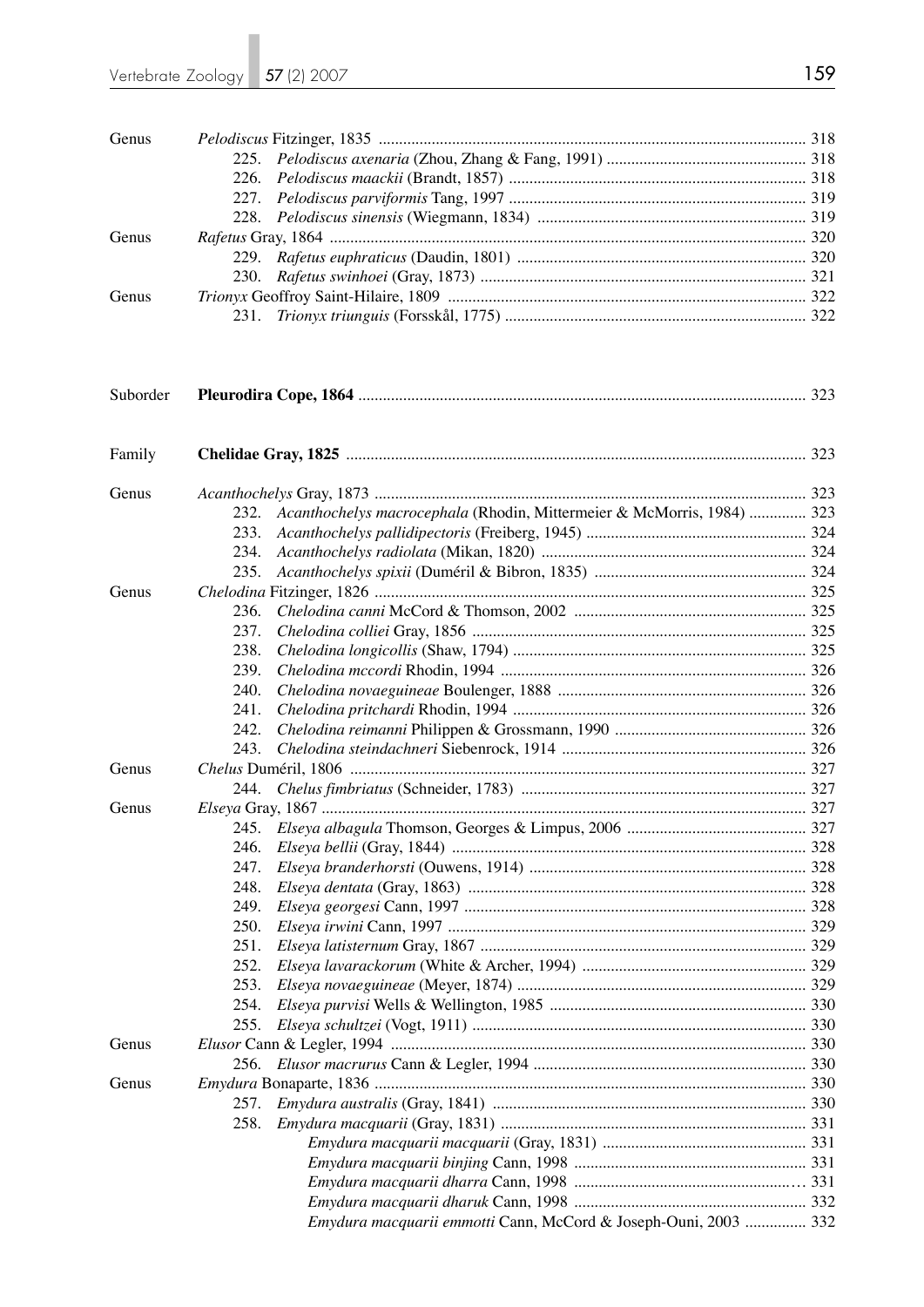|        | Emydura macquarii nigra McCord, Cann & Joseph-Ouni, 2003  333                |  |
|--------|------------------------------------------------------------------------------|--|
|        |                                                                              |  |
|        | 259.                                                                         |  |
|        |                                                                              |  |
|        | Emydura subglobosa worrelli (Wells & Wellington, 1985)  334                  |  |
|        | 260.                                                                         |  |
|        | 261.                                                                         |  |
| Genus  |                                                                              |  |
|        | 262.                                                                         |  |
|        | 263.                                                                         |  |
| Genus  |                                                                              |  |
|        | Macrochelodina burrungandjii (Thomson, Kennett & Georges, 2000)  335<br>264. |  |
|        | 265.                                                                         |  |
|        | 266.                                                                         |  |
|        | 267.                                                                         |  |
|        | 268.                                                                         |  |
| Genus  |                                                                              |  |
|        | 269.                                                                         |  |
|        | 270.                                                                         |  |
|        | Mesoclemmys heliostemma (McCord, Joseph-Ouni & Lamar, 2001)  337<br>271.     |  |
|        | 272.                                                                         |  |
|        | 273.                                                                         |  |
|        | 274.                                                                         |  |
|        | 275.                                                                         |  |
|        | 276.                                                                         |  |
|        | 277.                                                                         |  |
|        | 278.                                                                         |  |
| Genus  |                                                                              |  |
|        | 279.                                                                         |  |
|        | 280.                                                                         |  |
|        | 281.                                                                         |  |
|        | 282.                                                                         |  |
| Genus  |                                                                              |  |
|        |                                                                              |  |
|        |                                                                              |  |
|        |                                                                              |  |
| Genus  |                                                                              |  |
|        |                                                                              |  |
| Genus  |                                                                              |  |
|        |                                                                              |  |
| Genus  |                                                                              |  |
|        |                                                                              |  |
| Family |                                                                              |  |
| Genus  |                                                                              |  |
|        |                                                                              |  |
| Genus  |                                                                              |  |
|        | 288.                                                                         |  |
|        | 289.                                                                         |  |
|        | 290.                                                                         |  |
|        | 291.                                                                         |  |
|        | 292.                                                                         |  |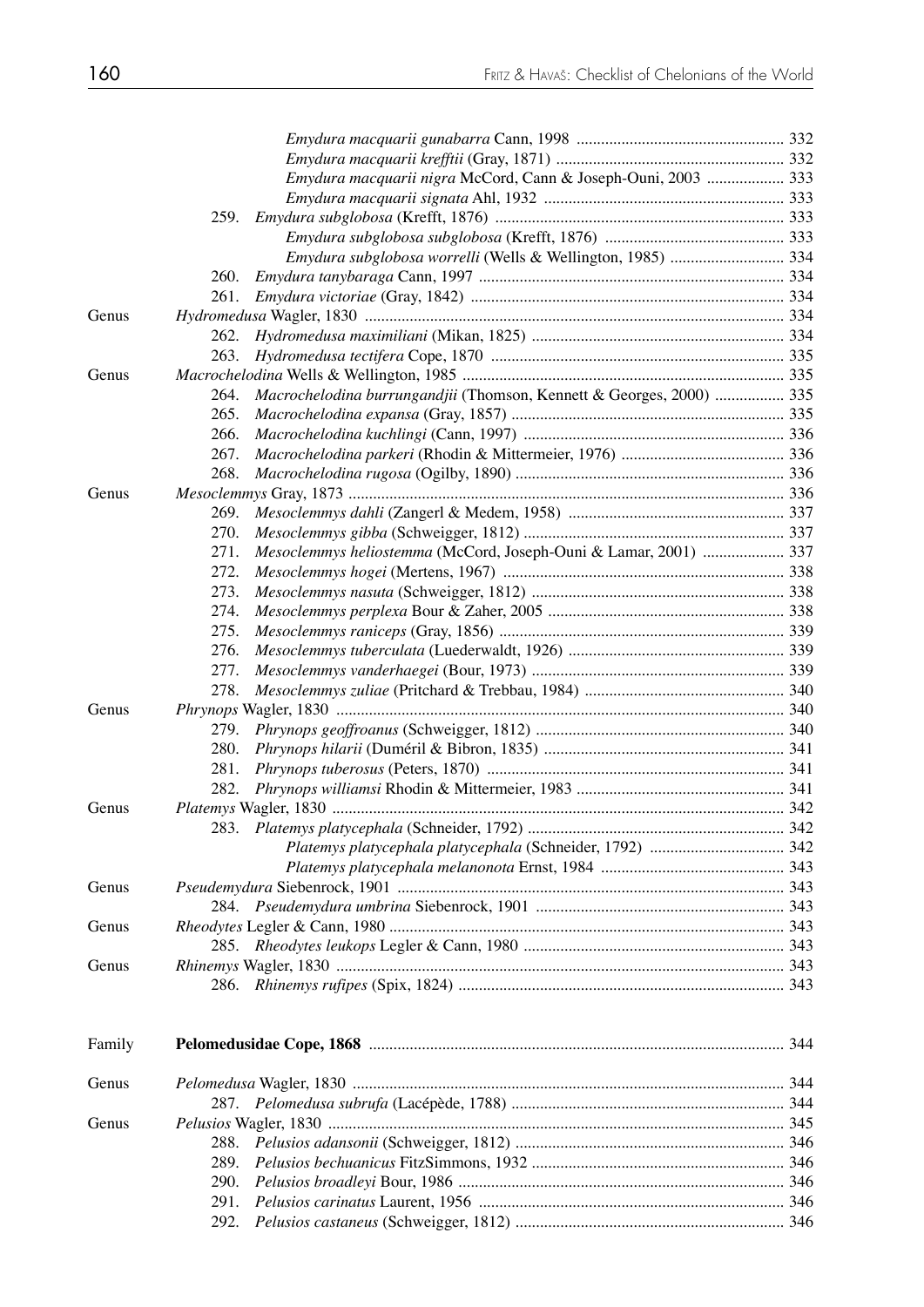|        | 294. |  |  |
|--------|------|--|--|
|        | 295. |  |  |
|        | 296. |  |  |
|        | 297. |  |  |
|        | 298. |  |  |
|        | 299. |  |  |
|        | 300. |  |  |
|        | 301. |  |  |
|        | 302. |  |  |
|        | 303. |  |  |
|        |      |  |  |
|        |      |  |  |
|        | 304. |  |  |
|        | 305. |  |  |
|        |      |  |  |
|        |      |  |  |
|        |      |  |  |
| Family |      |  |  |
|        |      |  |  |
| Genus  |      |  |  |
|        |      |  |  |
| Genus  |      |  |  |
|        |      |  |  |
| Genus  |      |  |  |
|        | 308. |  |  |
|        | 309. |  |  |
|        | 310. |  |  |
|        | 311. |  |  |
|        | 312. |  |  |
|        | 313. |  |  |
|        |      |  |  |
|        |      |  |  |
|        |      |  |  |

Appendix: New Taxa and Nomenclatural Acts Published between January 1st and September 15th, 2007 ... 366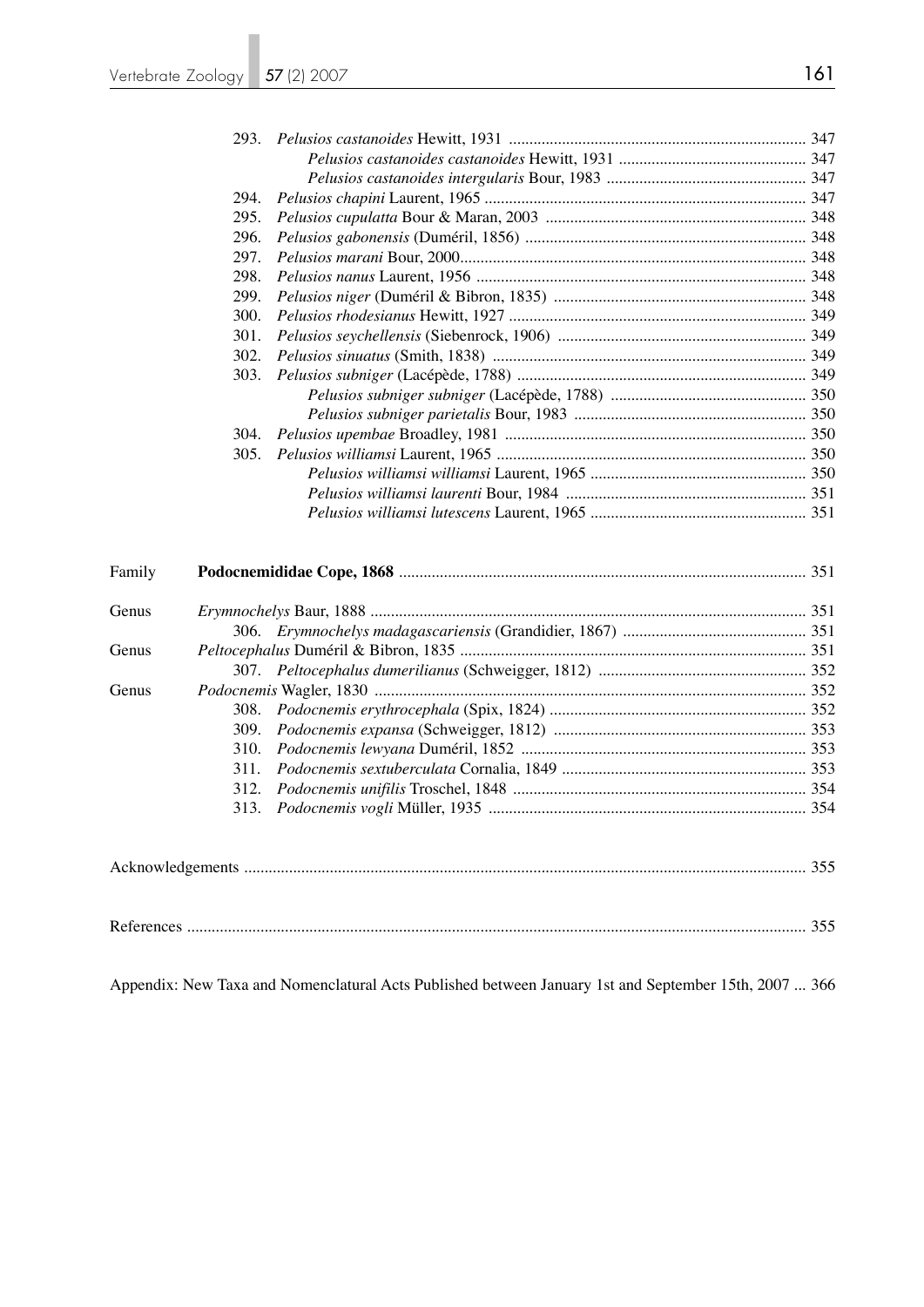# **Introduction**

Recent years have seen a rapid increase in the understanding of the world's biodiversity, and this is also true for chelonians. Especially the advent of molecular genetic methods for investigation of phylogeny and intraspecific variation contributed significantly to this process, but also resulted in many changes with regard to taxa being considered as valid. Besides, there exists a considerable problem with taxonomic literature in chelonians, fogging the aforementioned progress. Frequently, taxonomically relevant works are published in ephemeral, not peer-reviewed and often privately printed journals or books, causing much confusion (see for instance Wells & Wellington 1985 and Iverson et al. 2001 or Frazier 2006 and Bour 2007). The worst case represent onlinepublications in a journal fake named *Australian Biodiversity Record* (Wells 2002a, b, 2007a, b, c). These onlinepublications do not consitute published works according to Articles 8.6 and 9.7 of the International Code of Zoological Nomenclature (ICZN 1999), which is why none of the names or nomenclatural acts published therein exists under the rules of the Code<sup>1</sup>. Another, general, problem is that some authors deem nomenclature as an end in itself and not as what it is: a key tool for making the world's biodiversity accessible.

Many chelonian species are among of the most-threatened animal species of the world and among the foremost flagship species of nature conservation. This situation demands for CITES purposes summarizing the current state of the arts. The present checklist aims to fulfil this task. It is the improved print-version of a checklist compiled on the request of the CITES Nomenclatural Committee and the German Agency for Nature Conservation that was published online in early 2007 (www.cites.org/common/com/NC/tax\_ref/Chelonians\_ Checklist\_2006.pdf).

Our checklist is based on the International Code of Zoological Nomenclature (ICZN 1999) and provides a complete synonymy of generic and species-group names of recent chelonian species as published until December 31st, 2006, including taxa exterminated in historic times. Names based on fossil or subfossil remains being possibly identical with extant taxa were considered. In addition to synonyma, we also tried to compile all distinct combinations of generic and species-group names, with exception of allocations to distinct subgenera. In contrast to new species-group names or new misspellings of such, new combinations of names are separated by a hyphen from the respective authors.

References published until September 15th, 2007 were added to the main text body when causing no changes to the nomenclatural status of recognized species of the online-version. A summary of nomenclatural changes that occurred from January 1st to September 15th, 2007 is presented in the appendix.

In the checklist, the sequence of nominal taxa (suborder, family, genus, species, subspecies) is alphabetical, except that polytypic species start with the nominotypical subspecies. Synonyma and the reference for the first usage of a new combination are given under the name considered to be valid. We also included the first usage of any misspellings of scientific names known to us, without being entitled to be complete here. If a genus-group name was misspelled, it is indicated by adding the epithet "ex errore". If this misspelled genus-group name was used in combination with a (correctly spelled) species-group name, it also appears under the respective species-group name, but without "ex errore". If this epithet occurs under a species-group name, it indicates the first occurrence of a misspelled species-group name. If this misspelled name was later combined with another genus- or species-group name, the misspelled name is not further indicated as being in error, as the later author may have referred to the previous misspelling.

Type species of genus-group names are given in the combination as used or intended to be used in the original description of the respective genus-group name; the original generic combination of type species is to be found in the respective account of the species-group name. Uncertain taxonomic allocations are indicated by a question mark preceding the taxon name. Fossil or evidently extinct taxa are indicated by a dagger (†) preceding the scientific name.

Distributional data were taken generally from Ernst et al. (2000) and for Chinese taxa from Zhao & Adler (1993), if not otherwise indicated.

Some taxa that were recently shown to be based on interspecific hybrids do not appear in the checklist as these names cannot be allocated into the synonymy of either parental species (Table 1).

Dresden and Košice, September 2007 Uwe Fritz and Peter Havaš

<sup>1</sup> This refers also to one name that was quoted from Wells (2002a) and listed as valid subspecies in the online-version of our checklist. This name was deleted from the present print-version.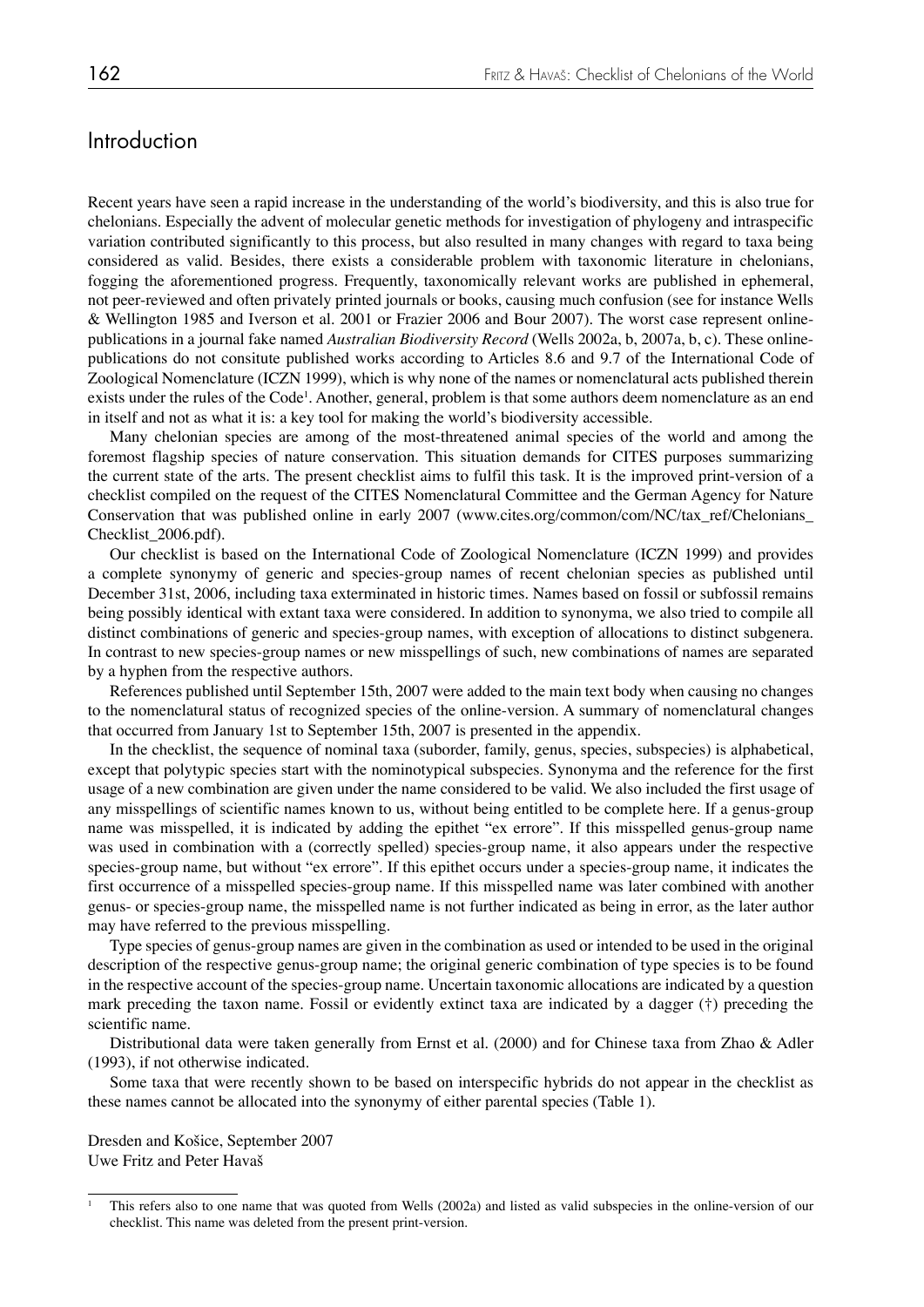Table 1. Chelonian names based on species hybrids. According to Iverson & McCord (1994), the name-bearing type of *Clemmys guangxiensis* Qin, 1992 is a specimen of *Mauremys iversoni* Pritchard & McCord, 1991, so that this name is thought to be also based on a hybrid specimen between *Cuora trifasciata* (Bell, 1825) and *Mauremys mutica* (Cantor, 1842).

| <b>Nominal taxon</b>                                 | <b>Hybrid between</b>                                                                                                                                               | <b>Reference</b>                                                         |
|------------------------------------------------------|---------------------------------------------------------------------------------------------------------------------------------------------------------------------|--------------------------------------------------------------------------|
| Cuora galbinifrons serrata<br>Iverson & McCord, 1992 | Cuora galbinifrons galbinifrons Bourret, 1939 x<br>Cuora mouhotii (Gray, 1862)<br>Cuora galbinifrons bourreti Obst & Reimann,<br>1994 x Cuora mouhotii (Gray, 1862) | Parham et al. (2001),<br>Spinks et al. (2004),<br>Stuart & Parham (2004) |
| Mauremys iversoni Pritchard<br>& McCord, 1991        | Cuora trifasciata (Bell, 1825) $\times$ Mauremys mutica<br>(Cantor, 1842)                                                                                           | Parham et al. (2001),<br>Wink et al. (2001),<br>Spinks et al. (2004)     |
| Mauremys pritchardi McCord,<br>1997                  | Mauremys mutica (Cantor, 1842) $\times$ Mauremys<br>reevesii (Gray, 1831)                                                                                           | Wink et al. (2001),<br>Spinks et al. (2004)                              |
| Ocadia glyphistoma McCord<br>& Iverson, 1994         | Mauremys (formerly Ocadia) sinensis (Gray,<br>1831) × Mauremys cf. annamensis (Siebenrock,<br>1903)                                                                 | Spinks et al. (2004),<br>Stuart & Parham (2007)                          |
| Ocadia philippeni McCord &<br>Iverson, 1992          | <i>Mauremys</i> (formerly <i>Ocadia</i> ) <i>sinensis</i> (Gray,<br>1831) $\times$ Cuora trifasciata (Bell, 1825)                                                   | Spinks et al. (2004),<br>Stuart & Parham (2007)                          |
| Sacalia pseudocellata Iverson<br>& McCord, 1992      | Cuora trifasciata (Bell, 1825) × Sacalia<br>quadriocellata (Siebenrock, 1903)                                                                                       | Stuart & Parham (2007)                                                   |

# Order **Testudines** Batsch, 1788

# Suborder **Cryptodira** Cope, 1868

# Family **Carettochelyidae** Boulenger, 1887

# *Carettochelys* Ramsay, 1886

- 1886 *Carettochelys* Ramsay, Proc. Linn. Soc. New South Wales, (2) 1, 1887: 158. Type species (by monotypy): *Carettocchelys insculptus* [sic] = *Carettochelys insculpta* Ramsay, 1886.
- 1886 *Carettocchelys* Ramsay (ex errore), Proc. Linn. Soc. New South Wales, (2) 1, 1887: 158.
- 1886 *Carrettochelys* Ramsay (ex errore), Proc. Linn. Soc. New South Wales, (2) 1, 1887: 161.

### *Carettochelys insculpta* Ramsay, 1886

- 1886 *Carettocchelys insculptus* Ramsay, Proc. Linn. Soc. New South Wales, (2) 1, 1887: 158; plates 3–6. – Type locality: Fly River, Papua New Guinea.
- 1889 *Carettochelys insculpta*  Boulenger, Cat. Chelon. Rhynchoceph. Crocod. Brit. Mus. (Natur. Hist.): ix.
- 1889 *Carettochelys insculptus*  Boulenger, Cat. Chelon. Rhynchoceph. Crocod. Brit. Mus. (Natur. Hist.): 236.
- 1997 *Chelodina insculpta* Cann (non †*Chelodina insculpta* de Vis, 1897), Monitor (J. Vict. Herpetol. Soc.), 9 (1): 34.
- 2003 *Carettochelys canni* Artner (nomen nudum), Emys, 10 (6): xxxv.
- Distribution: Mid-southern New Guinea and northwestern Northern Territory, Australia.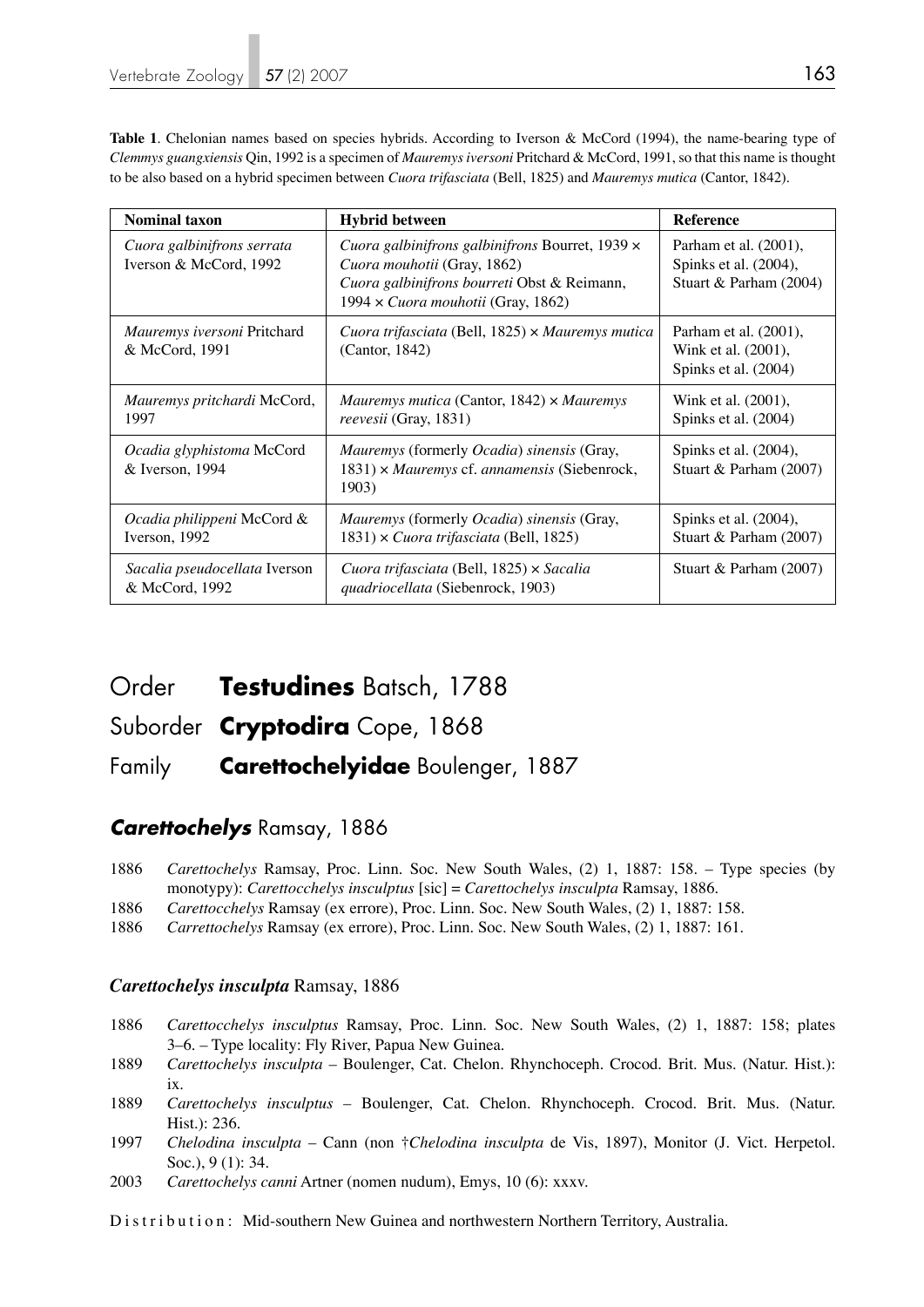# Family **Cheloniidae** Oppel, 1811

### *Caretta* Rafinesque, 1814

- *Caretta* Rafinesque, Specchio Sci. Palermo, 2: 66. Type species (by monotypy): *Caretta nasuta*  Rafinesque, 1814 = *Caretta caretta* (Linnaeus, 1758).
- *Thalassochelys* Fitzinger, Ann. Wien. Mus. Naturgesch., 1, 1836: 121. Subsequently designated type species (Fitzinger 1843): *Thalassochelys caouana* (Lacépède, 1788) = *Caretta caretta* (Linnaeus, 1758).
- *Caouana* Cocteau in Cocteau and Bibron in de la Sagra, Hist. phys. pol. natur. Île Cuba, 4 (Rept.): 35. Type species (by tautonymy): *Caouana caouana* (Lacépède, 1788) = *Caretta caretta* (Linnaeus, 1758).
- *Halichelys* Fitzinger, Syst. Rept., 1: 30. Type species (by original designation): *Thalassochelys*  (*Halichelys*) *atra* (Merrem, 1820) = *Caretta caretta* (Linnaeus, 1758).
- *Thalassiochelis* Nardo (ex errore), Atti R. Ist. Ven. Sci. Lett. Arti, Ser. 3, 9: 1421.
- *Eremonia* Gray, Proc. Zool. Soc. London, 1873: 408. Type species (by monotypy): *Eremonia elongata*  Gray, 1873 = *Caretta caretta* (Linnaeus, 1758).
- *Thalassiochelys* Philippi (ex errore), Zool. Garten, 28: 85.
- *Thallassochelys* Barbour & Cole (ex errore), Bull. Mus. Comp. Zool., 50: 148.
- *Thallassochelis* Kuhn (ex errore), Testudines, Foss. Cat. (Animal.): 158.

#### *Caretta caretta* (Linnaeus, 1758)

- *Testudo caretta* Linnaeus, Syst. Natur., Ed. 10, 1: 197. Restricted type locality (Smith & Taylor 1950): Bermuda Islands; (Schmidt 1953): Bimini, British Bahamas.<br>1783 Testudo cenhalo Schneider, Allgem, Naturgesch, Schildkr.:
- *Testudo cephalo* Schneider, Allgem. Naturgesch. Schildkr.: 303. Designated type locality (Smith & Taylor 1950): Charleston, South Carolina.
- *Testudo caouana* Lacépède (nomen novum pro *Testudo caretta* Linnaeus, 1758), Hist. natur. Quadrup. ovip., 1 (Synops. méthod.): 95.
- *Testudo nasicornis* Lacépède, Hist. natur. Quadrup. ovip., 1 (Synops. méthod.): 103. Restricted type locality (Smith & Smith 1980): Ascension Island.
- *Testudo caretta nasicornis* Suckow, Anfangsgr. Naturgesch. Thiere, 3: 32.
- *Chelone caretta* Brongniart, Essai Classif. Natur. Rept.: 27.
- *Chelonia caouanna* Schweigger (ex errore), Königsberg. Arch. Naturwiss. Math., 1: 279.
- *Caretta nasuta* Rafinesque, Specchio Sci. Palermo, 2: 66. Type locality: Sicily.
- *Chelonia cavanna* Oken (ex errore), Lehrbuch Naturgesch., 3: 350.
- *Caretta atra* Merrem, Tentam. Syst. Amphib.: 18. Type locality: Ascension Island.
- *Caretta cephalo* Merrem, Tentam. Syst. Amphib.: 18.
- *Caretta nasicornis* Merrem, Tentam. Syst. Amphib.: 18.
- *Caretta caouana*  Fitzinger, Neue Classif. Rept.: 44.
- *Chelonia caretta* Bory de Saint-Vincent, Résumé erpétol.: 79.
- *Chelonia cephalo* Gray, Isis (Oken), 22: 201.
- *Chelonia caouana* Wagler, Natürl. Syst. Amphib.: 133.
- *Testudo corianna* Gray (ex errore), Synops. Rept., 1 (Cataphracta): 53.
- *Chelonia pelasgorum* Bory de Saint-Vincent, Expéd. Sci. Morée, Zool.: plate 6. Type locality: beach between Arcadia and mouth of Néda River, Greece.<br>1835 Chelonia (Thalassochelys) atra – Fitzinger, Ann. W
- *Chelonia* (*Thalassochelys*) *atra* Fitzinger, Ann. Wien. Mus. Naturgesch., 1, 1836: 128.
- *Thalassochelys caretta* Bonaparte, G. Accad. Sci. Lett. Arti, 69: 64.
- *Thalassochelys* (*Halichelys*) *atra* Fitzinger, Syst. Rept., 1: 30.
- *Thalassochelys* (*Thalassochelys*) *caouana* Fitzinger, Syst. Rept., 1: 30.
- *Caouana caretta* Gray, Cat. Tort. Crocod. Amphisb. Coll. Brit. Mus.: 52.
- *Caouana elongata* Gray, Cat. Tort. Crocod. Amphisb. Coll. Brit. Mus.: 53. Designated type locality (Smith & Smith 1980): Ascension Island.
- *Thalassochelys corticata* Girard, U.S. Explor. Exped., Herpetol. 1838*–*1842, 20 (Herpetol.): 431; plate 29: figs 1–4. – Type locality: Madeira.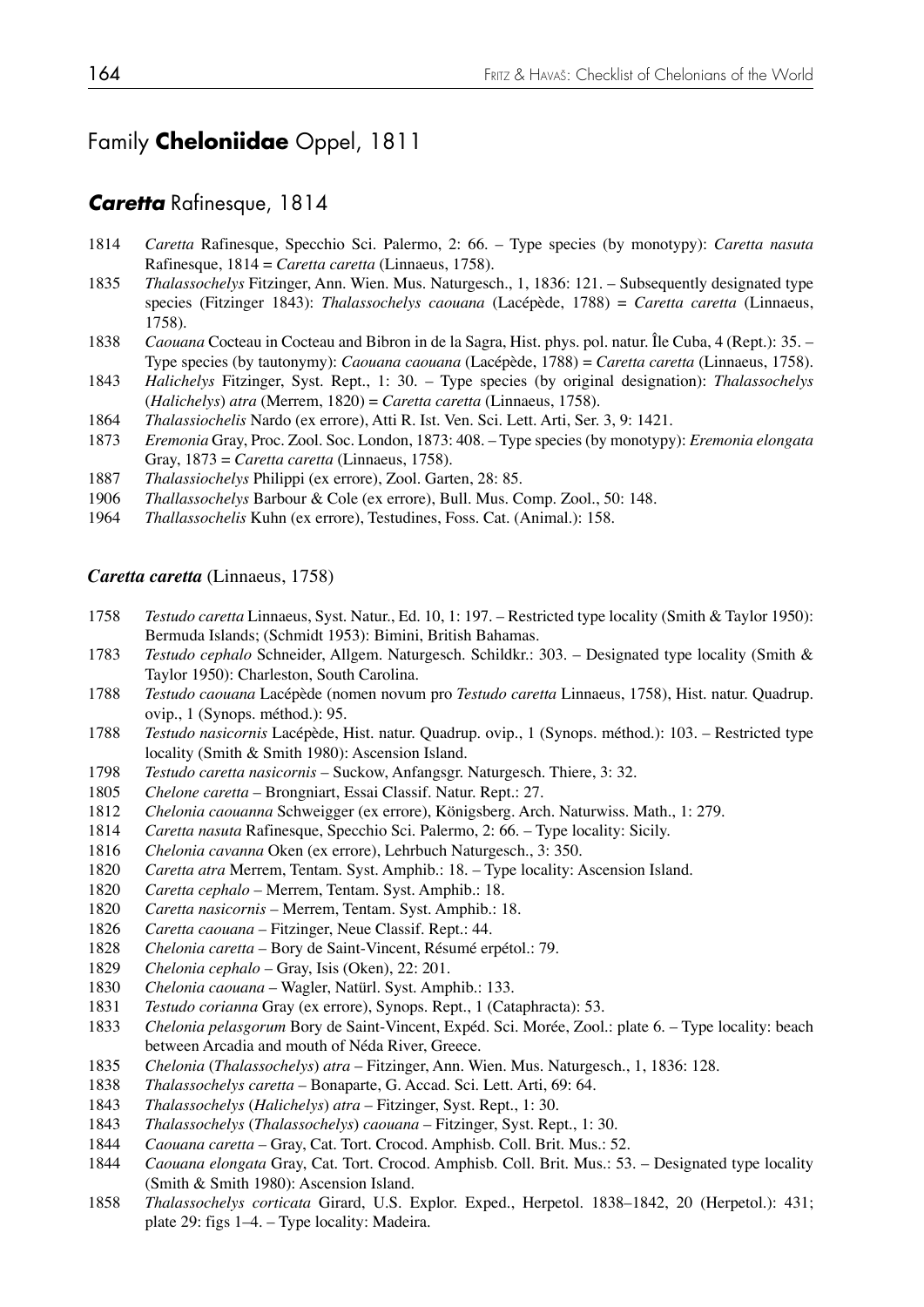- 1862 *Chelonia corticata* Strauch, Mém. Acad. impér. Sci. St. Pétersbourg, Sér. 7, 5 (7): 19.
- 1862 *Thalassochelys elongata* Strauch, Mém. Acad. impér. Sci. St. Pétersbourg, Sér. 7, 5 (7): 63.
- 1864 *Thalassiochelis caouana* Nardo, Atti R. Ist. Ven. Sci. Lett. Arti, Ser. 3, 9: 1421.
- 1873 *Eremonia elongata* Gray, Proc. Zool. Soc. London, 1873: 408.
- 1904 *Caretta caretta* Stejneger, Annu. Rep. U.S. Nat. Mus., 1902: 715.
- 1906 *Thallasochelys cephalo* Barbour & Cole, Bull. Mus. Comp. Zool., 50: 148.
- 1928 *Caretta caretta caretta* Mertens & Müller, Abh. Senckenb. naturforsch. Ges., 41: 23.
- 1933 *Caretta gigas* Deraniyagala, Ceylon J. Sci. (Spolia zeylan.), (B) 18: 66; figs 4–6; plate 5. Type locality: Gulf of Mannar, Ceylon.
- 1939 *Caretta caretta gigas* Deraniyagala, Tetrapod Rept. Ceylon, 1, Testud.: 164.
- 1957 *Halichelys atra* Loveridge & Williams, Bull. Mus. Comp. Zool., 115: 389.
- 1962 *Caretta careta* Tamayo (ex errore), Geografia gen. México, 3: 373.
- 1962 *Chelonia cahuano* Tamayo (ex errore), Geografia gen. México, 3: 373.

Distribution: Pacific, Indian, and Atlantic Oceans from Washington, Japan, India, Kenya, the British Isles, and Newfoundland south to Chile, Australia, South Africa, tropical western Africa, and Argentina; Caribbean and Mediterranean Seas.

Comment: Traditionally, two subspecies are distinguished, *Caretta caretta caretta* (Linnaeus, 1758), occurring in the Atlantic Ocean and in the Mediterranean, and *C. c. gigas* Deraniyagala, 1933, distributed in the Pacific and Indian Oceans.

## *Chelonia* Brongniart, 1800

- 1800 *Chelonia* Brongniart, Bull. Sci. Soc. Philom. Paris, 2: 89. Subsequently designated type species (Bell 1828): *Chelonia mydas* (Linnaeus, 1758).
- 1805 *Chelone* Brongniart (nomen novum), Mém. prés. Inst. Paris, 1: 610.
- 1814 *Chelonias* Rafinesque (nomen novum), Specchio Sci. Palermo, 2: 66.
- 1828 *Chelona* Fleming (nomen novum), Hist. Brit. Anim.: 149.
- 1838 *Mydas* Cocteau in Cocteau and Bibron in de la Sagra (non *Mydas* Fabricius, 1794 = Diptera; non *Mydas* Bonaparte, 1831 = Mammalia, Primates), Hist. phys. pol. natur. Île Cuba, 4 (Rept.): 19. – Type species (by tautonymy): *Mydas mydas* (Linnaeus, 1758) = *Chelonia mydas* (Linnaeus, 1758).
- 1843 *Mydasea* Gervais, Dict. Hist. natur., 3: 457. Type species (by tautonymy): *Mydasea mydas* Linnaeus, 1758 = *Chelonia mydas* (Linnaeus, 1758).
- 1846 *Euchelonia* Tschudi, Fauna peruana: 22. Type species (by monotypy): *Chelonia* (*Euchelonia*) *midas* [sic] = *Chelonia mydas* (Linnaeus, 1758).
- 1848 *Megemys* Gistel (nomen novum pro *Chelonia* Brongniart, 1800), Naturgesch. Thiere: 8.
- 1858 *Euchelys* Girard, U.S. Explor. Exped., Herpetol. 1838*–*1842, 20 (Herpetol.): 447. Type species (by monotypy): *Euchelys macropus* (Walbaum, 1782) = *Chelonia mydas* (Linnaeus, 1758).
- 1899 *Chelonius* Herrera (ex errore), Sinon. vulg. cientif. princip. vertebr. mexic.: 7.
- 1901 *Midas* Herrera (nomen novum; nomen suppressum: Opinion 72, ICZN 1922), Nouv. Nomencl.: 68.

#### *Chelonia mydas* (Linnaeus, 1758)

- 1758 *Testudo mydas* Linnaeus, Syst. Natur., Ed. 10, 1: 197. Restricted type locality (Mertens & Müller 1928): Ascension Island.
- 1782 *Testudo macropus* Walbaum (nomen illegitimum), Chelonogr.: 112. Type locality: unknown.
- 1783 *Testudo viridis* Schneider, Allgem. Naturgesch. Schildkr.: 299; plate 2. Designated type locality (Smith & Taylor 1950): Charleston, South Carolina.
- 1787 *Testudo japonica* Thunberg, Kongl. Vetensk. Acad. Handl., Stockholm, 8: 178; plate 7: fig. 1. Type locality: Japan.
- 1788 *Testudo marina vulgaris* Lacépède (nomen novum pro *Testudo mydas* Linnaeus, 1758), Hist. natur. Quadrup. ovip., 1 (Synops. méthod.): 54; plate 1.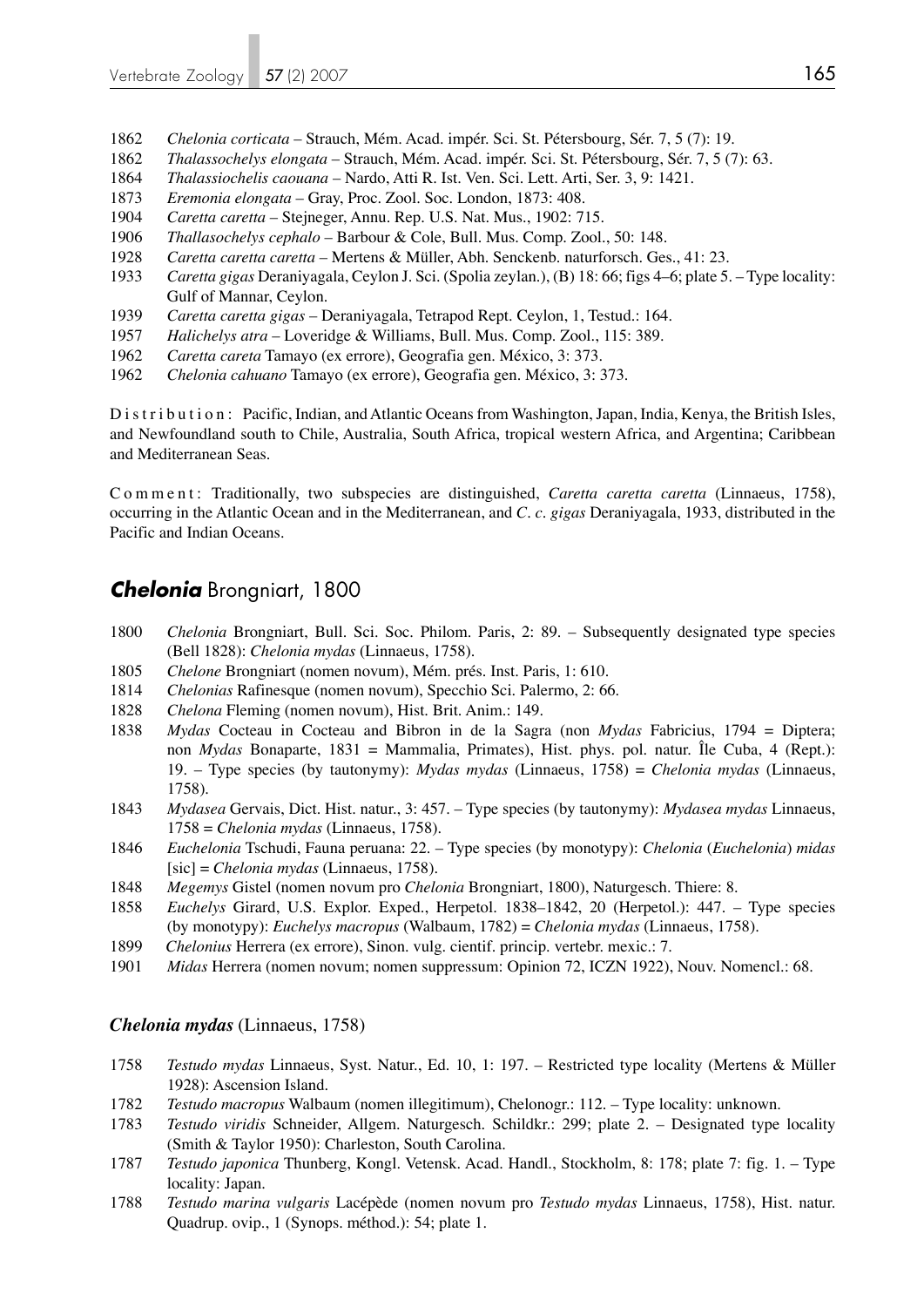- 1788 ? *Testudo viridisquamosa* Lacépède (nomen suppressum: Opinion 660, ICZN 1963), Hist. natur. Quadrup. ovip., 1 (Synops. méthod.): 92. – Restricted type locality (Brongersma 1961): Blanquilla Island, Caribbean Sea.
- *Testudo mydas macropus* Suckow, Anfangsgr. Naturgesch. Thiere, 3: 31. Type locality: unknown.
- *Chelonia mydas* Brongniart, Bull. Sci. Soc. Philom. Paris, 2: 89.
- *Testudo chloronotos* Bechstein, Naturgesch. Amphib., 1: 107. Restricted type locality (Brongersma 1961): Blanquilla Island, Caribbean Sea.
- *Testudo cepediana* Daudin, Hist. natur. gén. part. Rept., 2, 1802: 50; plate 17: fig. 1. Type locality: unknown.
- *Testudo rugosa* Daudin [non *Testudo rugosa* Shaw, 1802 = *Trachemys terrapen* (Lacépède, 1788) or *Trachemys decussata decussata* (Gray, 1831)], Hist. natur. gén. part. Rept., 2, 1802: 37. – Type locality: Maledives.
- *Chelone mydas* Brongniart, Essai Classif. Natur. Rept.: 27.
- *Chelonia japonica*  Schweigger, Königsberg. Arch. Naturwiss. Math., 1: 290.
- *Chelonia virgata* Schweigger, Königsberg. Arch. Naturwiss. Math., 1: 291. Restricted type locality (Smith & Taylor 1950): Bermuda Islands.
- *Caretta cepedii* Merrem (nomen novum pro *Testudo cepediana* Daudin, 1801), Tentam. Syst. Amphib.: 18.
- *Caretta esculenta* Merrem, Tentam. Syst. Amphib.: 18. Type locality: Atlantic Ocean.
- *Caretta thunbergii* Merrem (nomen novum pro *Testudo japonica* Thunberg, 1787), Tentam. Syst. Amphib.: 19.
- *Caretta mydas* Fitzinger, Neue Classif. Rept.: 44.
- *Caretta virgata* Fitzinger, Neue Classif. Rept.: 44.
- *Chelonia lachrymata* Cuvier, Règne animal, Ed. 2, 2: 13. Designated type locality (hoc loco): Ascension Island.
- *Chelonia maculosa* Cuvier, Règne animal, Ed. 2, 2: 13. Designated type locality (Smith & Taylor 1950): Ascension Island.
- *Chelonia midas* Wagler (ex errore), Natürl. Syst. Amphib.: 133.
- *Chelonia mydas* var. *japonica*  Gray, Synops. Rept., 1 (Cataphracta): 53.
- *Chelonia esculenta* Wiegmann & Ruthe, Handb. Zool.: 165.
- *Chelonia bicarinata* Lesson in Bélanger, Voy. Ind.-Orient., Zool.: 301. Type locality: Atlantic Ocean.
- *Chelonia marmorata* Duméril & Bibron, Erpétol. gén., Hist. natur. Rept., 2: 546; plate 23: figs 1, 1a. Type locality: Ascension Island.
- *Chelonia* (*Chelonia*) *cepedeana* Fitzinger (ex errore), Ann. Wien. Mus. Naturgesch., 1, 1836: 128.
- *Chelonia viridis* Temminck & Schlegel in Siebold, Fauna Japon., Rept.: 18.
- *Mydas mydas* Cocteau in Cocteau and Bibron in de la Sagra, Hist. phys. pol. natur. Île Cuba, 4 (Rept.): 22.
- *Mydasea mydas* Gervais, Dict. Hist. natur., 3: 457.
- *Euchelonia mydas* Tschudi, Fauna peruana: 22.
- *Megemys mydas* Gistel, Naturgesch. Thiere: 8.
- *Chelonia lacrymata* Agassiz (ex errore), Contrib. Natur. Hist. U.S.A., 1: 379.
- *Chelonia formosa* Girard, U.S. Explor. Exped., Herpetol. 1838*–*1842, 20 (Herpetol.): 456; plate 31: figs 1–4. – Type locality: Fiji Islands.
- *Chelonia tenuis* Girard, U.S. Explor. Exped., Herpetol. 1838*–*1842, 20 (Herpetol.): 459; plate 31: fig. 8. – Type locality: Honden Island, Tahiti, Eimeo and Rosa Island.
- *Euchelys macropus* Girard, U.S. Explor. Exped., Herpetol. 1838*–*1842, 20 (Herpetol.): 447.
- *Chelone macropus* Strauch, Mém. Acad. impér. Sci. St. Pétersbourg, Sér. 7, 5 (7): 61.
- *Chelone maculosa* Strauch, Mém. Acad. impér. Sci. St. Pétersbourg, Sér. 7, 5 (7): 186.
- *Chelone marmorata* Strauch, Mém. Acad. impér. Sci. St. Pétersbourg, Sér. 7, 5 (7): 187.
- *Chelone virgata* Strauch, Mém. Acad. impér. Sci. St. Pétersbourg, Sér. 7, 5 (7): 183.
- *Chelone viridis* Strauch, Mém. Acad. impér. Sci. St. Pétersbourg, Sér. 7, 5 (7): 185.
- *Chelonia albiventer* Nardo, Atti R. Ist. Ven. Sci. Lett. Arti, Ser. 3, 9: 1420; plate 35. Type locality: harbour of Malamocco, Adriatic Sea.
- *Thalassiochelys albiventer* Günther, Zool. Rec., Rept., 1864: 148.
- *Chelonia agassizii* Bocourt, Ann. Sci. natur., (5) 10: 122. Type locality: mouth of Rio Nagualate, Pacific coast of Guatemala.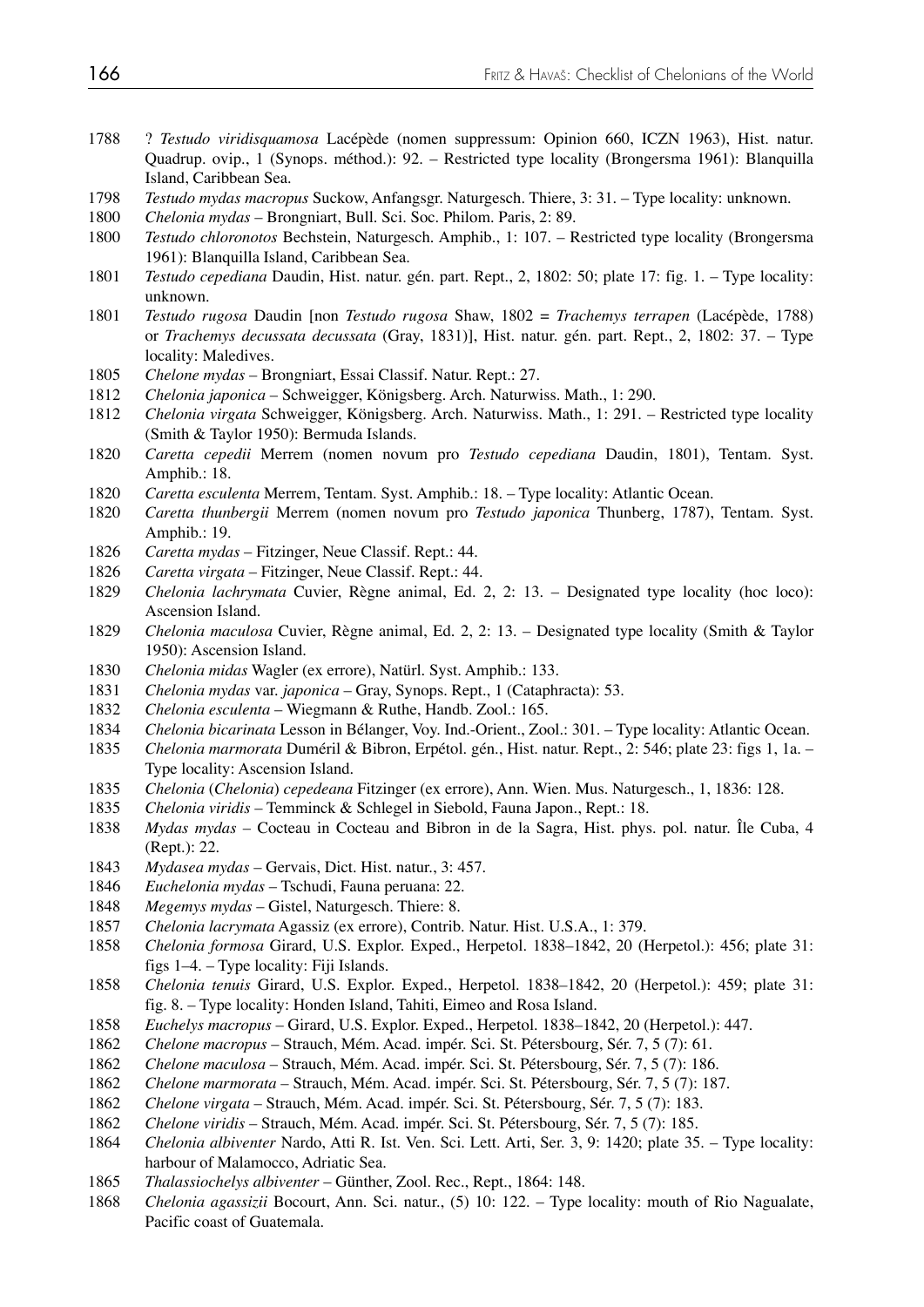- *Mydas viridis* Gray, Suppl. Cat. Shield Rept. Coll. Brit. Mus., 1 (Testud.): 119.
- *Chelone midas* Cope, Proc. Acad. Natur. Sci. Philadelphia, 1871: 214.
- *Chelonia lata* Philippi, Zool. Garten, 28: 84. Type locality: Valparaiso.
- *Chelone mydas*  Boulenger, Cat. Chelon. Rhynchoceph. Crocod. Brit. Mus. (Natur. Hist.): ix.
- *Chelonia mydas mydas*  Mertens & Müller, Abh. Senckenb. naturforsch. Ges., 41: 23.
- *Caretta thunbergi* Smith (ex errore), Fauna Brit. India, Rept. Amphib., 1: 70.
- *Chelonia mydas agassizii* Carr, Handbook of Turtles: xvii.
- *Chelonia mydas agassizi* Schmidt (ex errore), Checkl. North Amer. Ampib. Rept., 6th ed.: 106.
- *Chelonia mydas carrinegra* Caldwell, Los Angeles Co. Mus., Publ. Sci., 61: 4; figs 1–5. Type locality: Bahia de Los Angeles, Baja California Norte, Mexico.
- *Chelonia agazisii* Tamayo (ex errore), Geografia gen. México, 3: 373.
- *Testudo nigrita* Tamayo [nomen nudum; non *Testudo nigrita* Duméril & Bibron, 1835 = *Chelonoidis nigra porteri* (Rothschild, 1903)?], Geografia gen. México, 3: 358.
- *Chelonia agassizi* Carr, So Excellent a Fishe: 216.
- *Chelonia mydus* Nutaphand (ex errore), Turtles of Thailand: 70.
- *Chelonia mydas carinegra* Nutaphand (ex errore), Turtles of Thailand: 200.
- *Testudo chloronotus* Smith & Smith (ex errore), Synops. Herpetof. Mexico, 6, 1979: 268.
- *Chelone albiventer* Márquez, FAO Spec. Cat., 11: 25.
- *Caretta thumbergii* Sharma (ex errore), Fauna India, Rept., 1: 44.
- *Chelonia mydas viridis* Karl & Bowen, Conserv. Biol., 13: 991.

Distribution: Atlantic (incl. Mediterranean Sea), Pacific, and Indian Oceans.

Comment: Traditionally, two subspecies are distinguished, *Chelonia mydas mydas* (Linnaeus, 1758), occurring in the Atlantic Ocean and in the Mediterranean, and *Ch. m. agassizii* (Bocourt, 1868), distributed in the Pacific and Indian Oceans.

## *Eretmochelys* Fitzinger, 1843

- *Eretmochelys* Fitzinger, Syst. Rept., 1: 30. Type species (by original designation): *Chelonia* (*Eret mochelys*) *imbricata* (Linnaeus, 1766) = *Eretmochelys imbricata* (Linnaeus, 1766).
- *Eretmochelis* Tschudi (ex errore), Fauna peruana: 7.
- *Eritmochelys* Tschudi (ex errore), Fauna peruana: 22.
- *Herpysmostes* Gistel, Lurche Europas: 145. Type species (by monotypy): *Herpysmostes imbricata* (Linnaeus, 1766) = *Eretmochelys imbricata* (Linnaeus, 1766).
- *Onychochelys* Gray, Proc. Zool. Soc. London, 1873: 397. Type species (by monotypy): *Onychochelys kraussi* Gray, 1873 = *Eretmochelys imbricata* (Linnaeus, 1766).
- *Erethmochelys* Maldonado Koerdell in Beltrán (ex errore), Vida silvestre y recurs. natural.: 130.
- *Erethmochelye* Zhou (ex errore), Sichuan J. Zool., 25: 274.

#### *Eretmochelys imbricata* (Linnaeus, 1766)

- *Testudo imbricata* Linnaeus, Syst. Natur., Ed. 12, 1: 350. Restricted type locality (Schmidt 1953): Belize, British Honduras.
- *Chelone imbricata* Brongniart, Essai Classif. Natur. Rept.: 26.
- *Chelonia imbricata* Schweigger, Königsberg. Arch. Naturwiss. Math., 1: 291.
- *Caretta imbricata* Merrem, Tentam. Syst. Amphib.: 19.
- *Chelonia radiata* Cuvier, Règne animal, 2nd ed., 2: 14. Type locality: unknown.
- *Chelonia griseam* Eschscholtz, Quatember., 1: 13. Type locality: Caspian Sea (in error).
- *Chelonia pseudocaretta* Lesson in Bélanger, Voy. Ind.-Orient., Zool.: 302. Restricted type locality (Smith & Taylor 1950): Bermuda Islands.
- *Chelonia pseudomydas* Lesson in Bélanger, Voy. Ind.-Orient., Zool.: 299. Restricted type locality (Smith & Taylor 1950): Bermuda Islands.
- *Caretta bissa* Rüppell, Neue Wirbelth. Abyss., Amphib.: 4; plate 2. Type locality: Red Sea.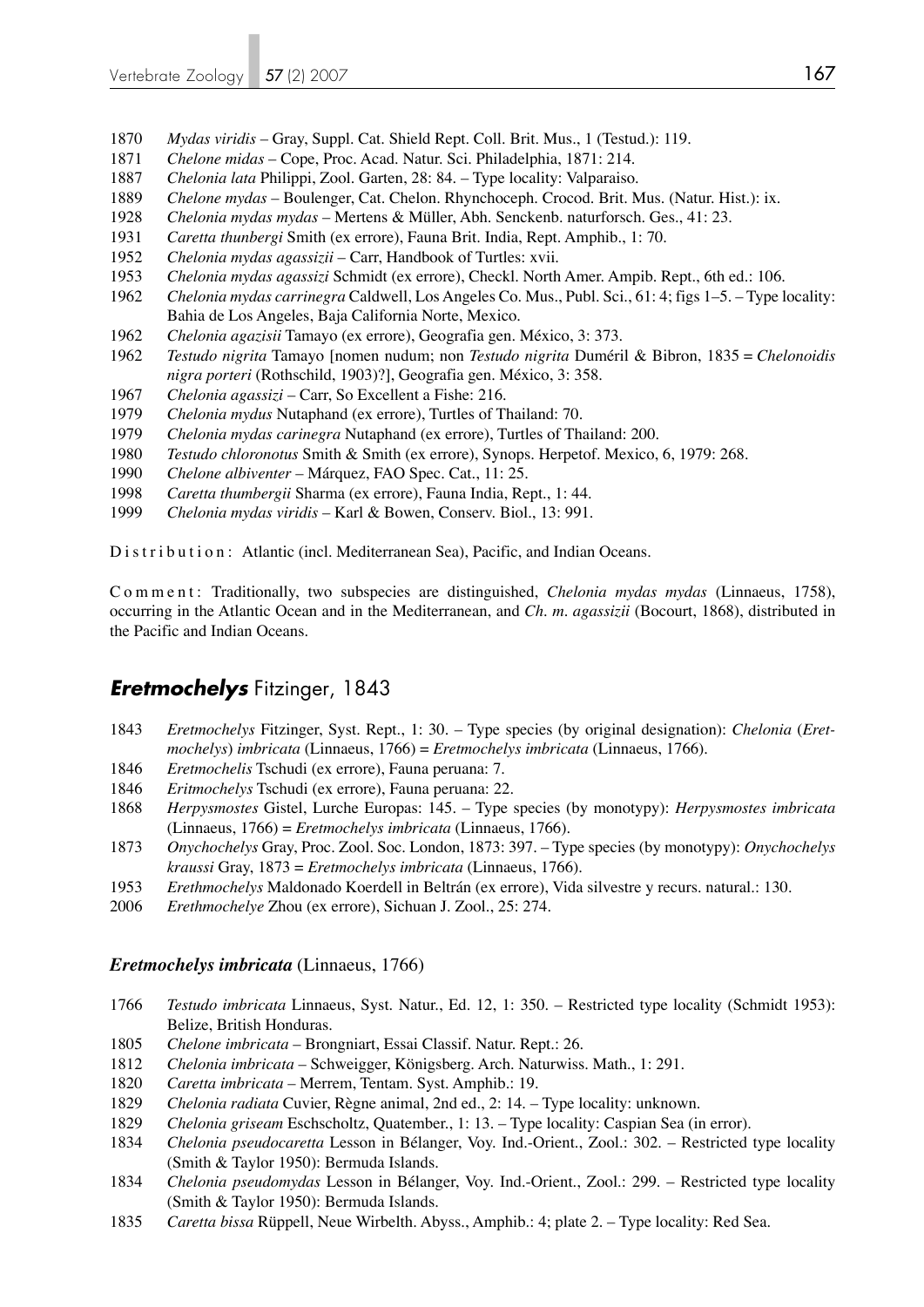- *Eretmochelys imbricata* Agassiz, Contrib. Natur. Hist. U.S.A., 1: 259.
- *Eretmochelys squamata* Agassiz, Contrib. Natur. Hist. U.S.A., 1: 382. Restricted type locality (Smith & Taylor 1950): Singapore, Straits Settlements.
- *Caretta rostrata* Girard, U.S. Explor. Exped., Herpetol. 1838*–*1842, 20 (Herpetol.): 446; plate 30: figs 8–13. – Type locality: Fiji Islands.
- *Caretta squamosa* Girard (nomen novum pro *Eretmochelys squamata* Agassiz, 1857), U.S. Explor. Exped., Herpetol. 1838–1842, 20 (Herpetol.): 442.
- *Chelone imbricata* Strauch, Mém. Acad. impér. Sci. St. Pétersbourg, Sér. 7, 5 (7): 181.
- *Caretta squamata*  Swinhoe, Ann. Mag. Natur. Hist., (3) 12: 221.
- *Herpysmostes imbricata* Gistel, Lurche Europas: 145.
- *Onychochelys kraussi* Gray, Proc. Zool. Soc. London, 1873: 398; figs 1–2. Type locality: French Guiana.
- *Eretmochelys squammata* Dugès (ex errore), Elementos zoología: 332.
- *Chelonius imbricatus* Herrera, Sinon. vulg. cientif. princip. vertebr. mexic.: 7.
- *Eretmochelys squamosa*  Stejneger, Bull. U.S. Nat. Mus., 58: 511.
- *Eretmochelys imbricata squamosa* Mertens, Senckenbergiana, 9: 242.
- *Eretmochelys imbricata imbricata* Mertens & Müller, Abh. Senckenb. naturforsch. Ges., 41: 23.
- *Eretmochelys imbricata squamata*  Carr, Proc. New England Zool. Club, 21: 4.
- *Eretmochelys imbricata bissa*  Smith & Taylor, Bull. U.S. Nat. Mus., 199: 16.
- *Erethmochelys imbricata* Maldonado Koerdell in Beltrán, Vida silvestre y recurs. natural.: 130.
- *Eretmochelys fimbricata* Beltran, Ricja, Alcaraz, Ruiz, Miranda & Larios (ex errore), Biología, Segundo curso, 2nd ed.: 97.
- *Eretmochelys imbricata bibba* Pritchard (ex errore), Bull. Ross Allen Rept. Inst., 1967: 1.
- *Chelys imbricata*  Grassé, Traité zool., XIV, Reptiles: 68.
- *Eretmochelys imbriaca* Rudloff (ex errore), Schildkröten: 54.
- *Caretta beisa* Sharma (ex errore pro *Caretta bissa* Rüppell, 1835), Fauna India, Rept., 1: 52.
- *Chelonia pseudomidas* Sharma (ex errore), Fauna India, Rept., 1: 52.
- *Eretmochelys imbricuta* Artner (ex errore), Emys, 10 (6): v.
- *Erethmochelye imbricate* Zhou (ex errore), Sichuan J. Zool., 25: 274.

Distribution: Atlantic, Pacific and Indian Oceans.

Comment: Traditionally, two subspecies are distinguished, *Eretmochelys imbricata imbricata* (Linnaeus, 1766), occurring in the Atlantic Ocean, and *E. i. bissa* (Rüppell, 1835), distributed in the Pacific and Indian Oceans.

### *Lepidochelys* Fitzinger, 1843

- *Lepidochelys* Fitzinger, Syst. Rept., 1: 30. Type species (by original designation): *Thalassochelys*  (*Lepidochelys*) *olivacea* (Eschscholtz, 1829) = *Lepidochelys olivacea* (Eschscholtz, 1829).
- *Cephalochelys* Gray, Proc. Zool. Soc. London, 1873: 408. Type species (by monotypy): *Cephalochelys oceanica* Gray, 1873 = *Lepidochelys olivacea* (Eschscholtz, 1829).
- *Colpochelys* Garman, Bull. Mus. Comp. Zool., 6: 120. Type species (by monotypy): *Thalassochelys*  (*Colpochelys*) *kempii* Garman, 1880 = *Lepidochelys kempii* (Garman, 1880).
- *Lepidochelis* Tamayo (ex errore), Geografia gen. México, 3: 373.
- *Calpochelys* Sharma (ex errore), Fauna India, Rept., 1: 56.
- *Lepedochelys* Sharma (ex errore), Fauna India, Rept., 1: 41.

#### *Lepidochelys kempii* (Garman, 1880)

- 1788 ? *Testudo viridisquamosa* Lacépède (nomen suppressum: Opinion 660, ICZN 1963), Hist. natur. Quadrup. ovip., 1 (Synops. méthod.): 92. – Restricted type locality (Brongersma 1961): Blanquilla Island, Caribbean Sea.
- 1798 ? *Testudo mydas minor* Suckow (nomen suppressum: Opinion 660, ICZN 1963), Anfangsgr. Natur gesch. Thiere, 3: 30. – Restricted type locality (Brongersma 1961): Blanquilla Island, Caribbean Sea.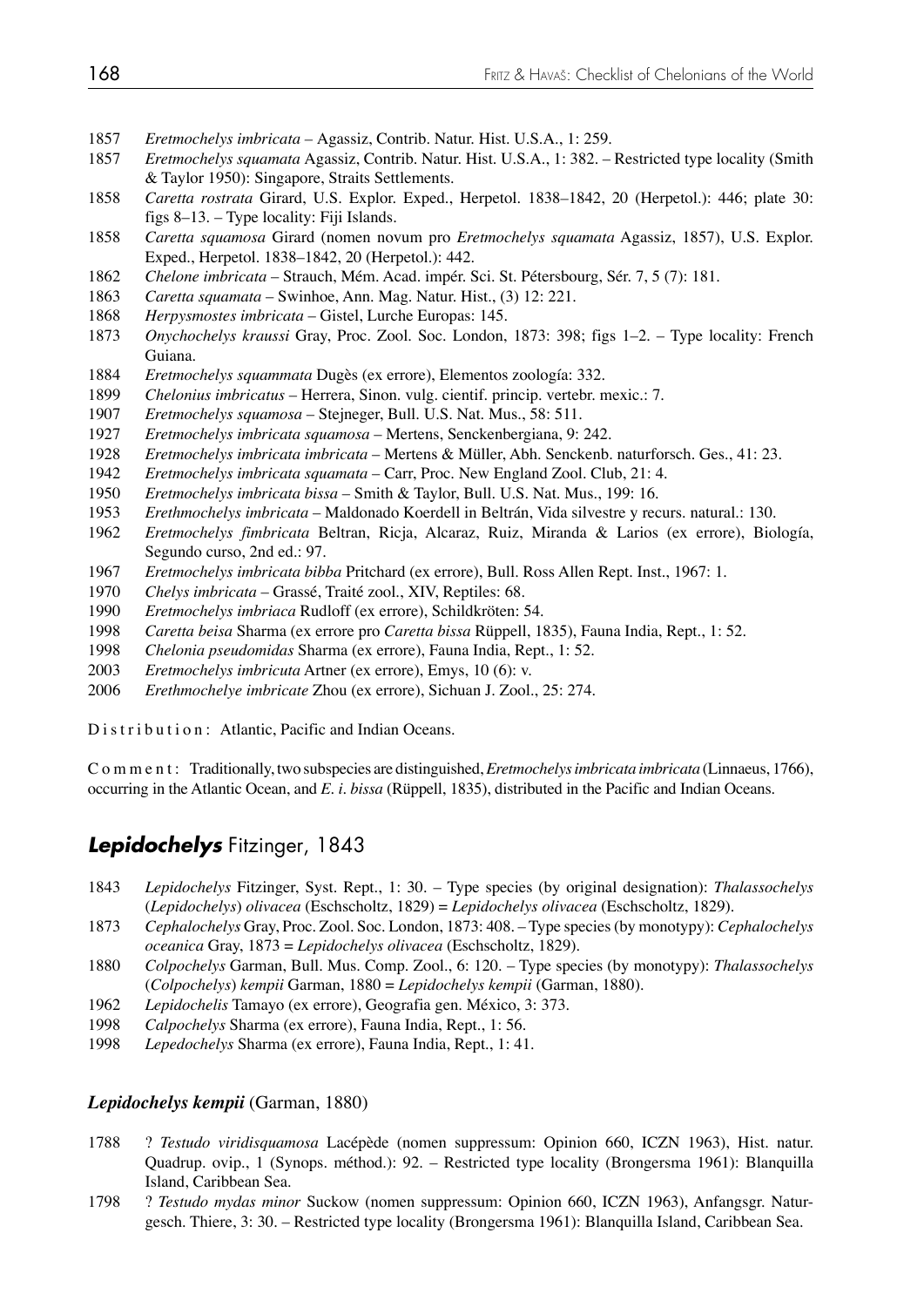- *Thalassochelys* (*Colpochelys*) *kempii* Garman (nomen conservandum: Opinion 660, ICZN 1963), Bull. Mus. Comp. Zool., 6: 123. – Restricted type locality (Smith & Taylor 1950): Key West, Florida.
- *Thalassochelys* (*Colpochelys*) *kempi* Garman (ex errore), Bull. Mus. Comp. Zool., 6: 123.
- *Lepidochelys kempii* Baur, Amer. Natural., 24: 487.
- *Colpochelys kempii* Hay, Bull. Amer. Mus. Natur. Hist., 21: 179.
- *Colpochelys kempi* Hay, Proc. U.S. Nat. Mus., 34: 183.
- *Lepidochelys kempi* Hay, Fossil Turtles North America: 9.
- *Caretta kempii*  Siebenrock, Zool. Jb., Syst., Suppl. 10: 551.
- *Caretta kempi* Mertens, Müller & Rust, Bl. Aqu.- u. Terr.-Kunde, 45: 64.
- *Lepidochelys olivacea kempi* Deraniyagala, Tetrapod Rept. Ceylon, 1, Testud.: 122.
- *Lepidochelys olivacea kempii* Mertens & Wermuth, Zool. Jb., Syst., 83: 331.
- *Colpochelys olivacea cempii* Peters in Deckert (ex errore), Urania Tierreich, Reptilia: 384.

Distribution: Northern Atlantic Ocean, very rarely entering Mediterranean Sea (breeding restricted to western shores of Gulf of Mexico).

#### *Lepidochelys olivacea* (Eschscholtz, 1829)

- 1798 ? *Testudo mydas minor* Suckow (nomen suppressum: Opinion 660, ICZN 1963), Anfangsgr. Natur gesch. Thiere, 3: 30. – Restricted type locality (Brongersma 1961): Blanquilla Island, Caribbean Sea.
- *Chelonia multiscutata* Kuhl (nomen oblitum et suppressum: Opinion 660, ICZN 1963), Beitr. Zool., Amphib.: 78. – Type locality: unknown.
- *Chelonia olivacea* Eschscholtz, Zool. Atlas, 1: 3; plate 3. Type locality: Manila Bay, Philippine Is lands and Sumatra.
- *Chelonia caretta* var. *olivacea* Gray, Synops. Rept., 1 (Cataphracta): 54.
- *Chelonia dussumierii* Duméril & Bibron (nomen novum pro *Chelonia olivacea* Eschscholtz, 1829), Erpétol. gén., Hist. natur. Rept., 2: 557.
- *Caretta olivacea* Rüppell, Neue Wirbelth. Abyss., Amphib.: 7.
- *Thalassochelys* (*Lepidochelys*) *olivacea* Fitzinger, Syst. Rept., 1: 30.
- *Caouana olivacea* Gray, Cat. Tort. Crocod. Amphisb. Coll. Brit. Mus.: 53.
- *Caouana ruppellii* Gray (nomen nudum), Cat. Tort. Crocod. Amphisb. Coll. Brit. Mus.: 53.
- *Chelonia subcarinata* Rüppell in Gray (nomen nudum), Cat. Tort. Crocod. Amphisb. Coll. Brit. Mus.: 53.
- *Caouana dessumierii* Smith (ex errore), Illustr. Zool. South Africa, Reptiles: 2.
- *Chelonia dussumieri* Agassiz (ex errore), Contrib. Natur. Hist. U.S.A., 1: 384.
- *Chelonia polyaspis* Bleeker (nomen nudum), Natuurkundl. Tijdschr. Nederl. Ind., (3) 4: 239.
- *Lepidochelys dussumieri* Girard, U.S. Explor. Exped., Herpetol. 1838*–*1842, 20 (Herpetol.): 437.
- *Lepidochelys olivacea* Girard, U.S. Explor. Exped., Herpetol. 1838*–*1842, 20 (Herpetol.): 435.
- *Chelonia dubia* Bleeker in Gray (nomen nudum), Proc. Zool. Soc. London, 1864: 13.
- *Cephalochelys oceanica* Gray (nomen nudum), Hand-List Spec. Shield Rept. Brit. Mus.: 91.
- *Cephalochelys oceanica* Gray, Proc. Zool. Soc. London, 1873: 408. Restricted type locality (Smith & Smith 1980): San José del Cabo, Baja California del Sur, Mexico.
- *Thalassiochelys tarapacona* Philippi, Zool. Garten, 28: 85. Type locality: Iqueque, Chile.
- *Thalassochelys tarapacana* Philippi [ex errore; non *Caretta caretta tarapacana* sensu Caldwell 1962 = *Caretta caretta* (Linnaeus, 1758)], Ann. Univ. Chile, 104: 731.
- *Thalassochelys tarapacona* Boulenger, Cat. Chelon. Rhynchoceph. Crocod. Brit. Mus. (Natur. Hist.): 185.
- *Chelonia olivaccea* Velasco (ex errore), Geograf. estadist. Republ. Mexicana, 12: 79.
- *Thalassochelys controversa* Philippi, Ann. Univ. Chile, 104: 731. Type locality: Quinteros, Chile.
- *Caretta remivaga* Hay, Proc. U.S. Nat. Mus., 34: 194; plate 10: figs 1–3, plate 11: fig. 5. Type locality: Ventosa Bay, Gulf of Tehuantepec, Oaxaca, Mexico.
- *Caretta caretta* var. *olivacea* Deraniyagala, Ceylon J. Sci. (Spolia zeylan.), (B) 16: 83.
- *Lepidochelys olivacea olivacea* Deraniyagala, Ceylon J. Sci. (Spolia zeylan.), (B) 23: 81.
- *Caretta olivacea olivacea* Mertens, Abh. Senckenb. naturforsch. Ges., 16.
- *Lepidochelys olivacea remivaga* Schmidt, Checkl. North Amer. Ampib. Rept., 6th ed.: 107.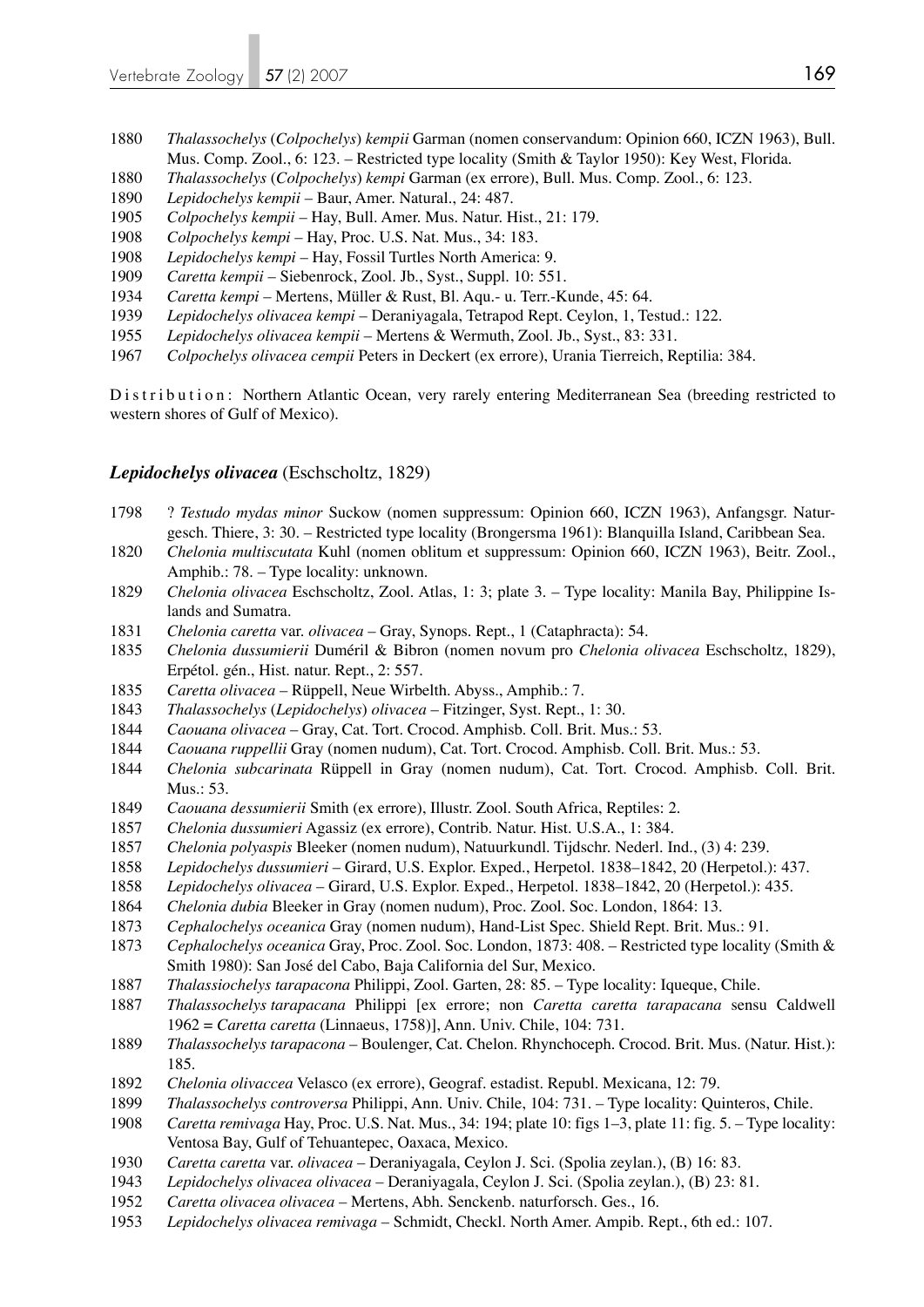- 1961 *Caouana rueppellii* Wermuth & Mertens (ex errore), Schildkr., Krokod., Brückenechs.: 240.
- 1962 *Lepidochelis olivacea* Tamayo, Geografia gen. México, 3: 373.
- 1969 *Lepidochelys olivaceas* Kesteven (ex errore), Tecnica Pesquera, 2 (23): 12.
- 1990 *Chelonia multicustata* Márquez (ex errore pro *Chelonia multiscutata* Kuhl, 1820), FAO Spec. Cat., 11: 43.

Distribution: Warmer parts of Indian and Pacific Oceans and of southern Atlantic Ocean.

### **Natator** McCulloch, 1908

1908 *Natator* McCulloch, Rec. Austral. Mus., 7: 127. – Type species (by monotypy): *Natator tessellatus*  McCulloch, 1908 = *Natator depressus* (Garman, 1880).

#### *Natator depressus* (Garman, 1880)

- 1880 *Chelonia depressa* Garman, Bull. Mus. Comp. Zool., 6: 124. Restricted type locality (Loveridge 1934): northern Australia.
- 1908 *Natator tessellatus* McCulloch, Rec. Austral. Mus., 7: 127; plates 26–27. Type locality: Port Darwin, Northern Territory, Australia.
- 1914 *Chelonia depressus* Barbour, Proc. Biol. Soc. Washington, 27: 205.
- 1988 *Natator depressus* Limpus, Gyuris & Miller, Trans. Roy. Soc. South Australia, 112: 1.
- 1988 *Natator depressus*  Zangerl, Hendrickson & Hendrickson, Bishop Mus. Bull. Zool., 1: 1.
- 1988 *Natator depressa* Groombridge, World Checkl. Threat. Amphib. Rept.: 19.

Distribution: Coastal waters of northern and northeastern Australia.

# Family **Chelydridae** Gray, 1831

### *Chelydra* Schweigger, 1812

- 1812 *Chelydra* Schweigger, Königsberg. Arch. Naturwiss. Math., 1: 292. Subsequently designated type species (Fitzinger 1843): *Chelydra serpentina* (Linnaeus, 1758) = *Chelydra serpentina serpentina*  (Linnaeus, 1758).
- 1815 *Cheliurus* Rafinesque (nomen nudum), Analyse de la Nature: 75.
- 1822 *Chelonura* Fleming [non *Chelonura* Rafinesque, 1815 (nomen nudum) = *Chelonura* Rafinesque, 1832 = †*Cylindraspis* Fitzinger, 1835], Philos. Zool., 2: 268. – Type species (by monotypy): *Chelonura serpentina* (Linnaeus, 1758) = *Chelydra serpentina serpentina* (Linnaeus, 1758).
- 1822 *Ophichelone* Jarocki, Zoologiia czyli zwiérzetopismo ogolne podlug náynowszego systematu ulo zone: 21. – Type species (by monotypy): *Ophichelone serpentina* (Linnaeus, 1758) = *Chelydra serpentina serpentina* (Linnaeus, 1758).
- 1825 *Rapara* Gray, Ann. Philos. (New Ser.), 10: 210. Type species (by monotypy): *Rapara serpentina* (Linnaeus, 1758) = *Chelydra serpentina serpentina* (Linnaeus, 1758).
- 1827 *Saurochelys* Latreille in Berthold, Latreilles natürl. Fam. Thierr.: 90. Type species (by monotypy): *Saurochelys serpentina* (Linnaeus, 1758) = *Chelydra serpentina serpentina* (Linnaeus, 1758).
- 1832 *Chelidra* Bonaparte (ex errore), Saggio distr. met. anim. vertebr.: 67.
- 1832 *Cheliurus* Rafinesque, Atlant. J. Friend Knowl., 1: 64. Type species (by monotypy): *Cheliurus serpentina* (Linnaeus, 1758) = *Chelydra serpentina serpentina* (Linnaeus, 1758).
- 1835 *Emysaurus* Duméril & Bibron, Erpétol. gén., Hist. natur. Rept., 2: 348. Type species (by monotypy): *Emysaurus serpentina* (Linnaeus, 1758) = *Chelydra serpentina serpentina* (Linnaeus, 1758).
- 1835 *Emysaura* Duméril & Bibron (ex errore), Erpétol. gén., Hist. natur. Rept., 2: 350.
- 1844 *Emydosaura* Gray (ex errore), Cat. Tort. Crocod. Amphisb. Coll. Brit. Mus.: 34.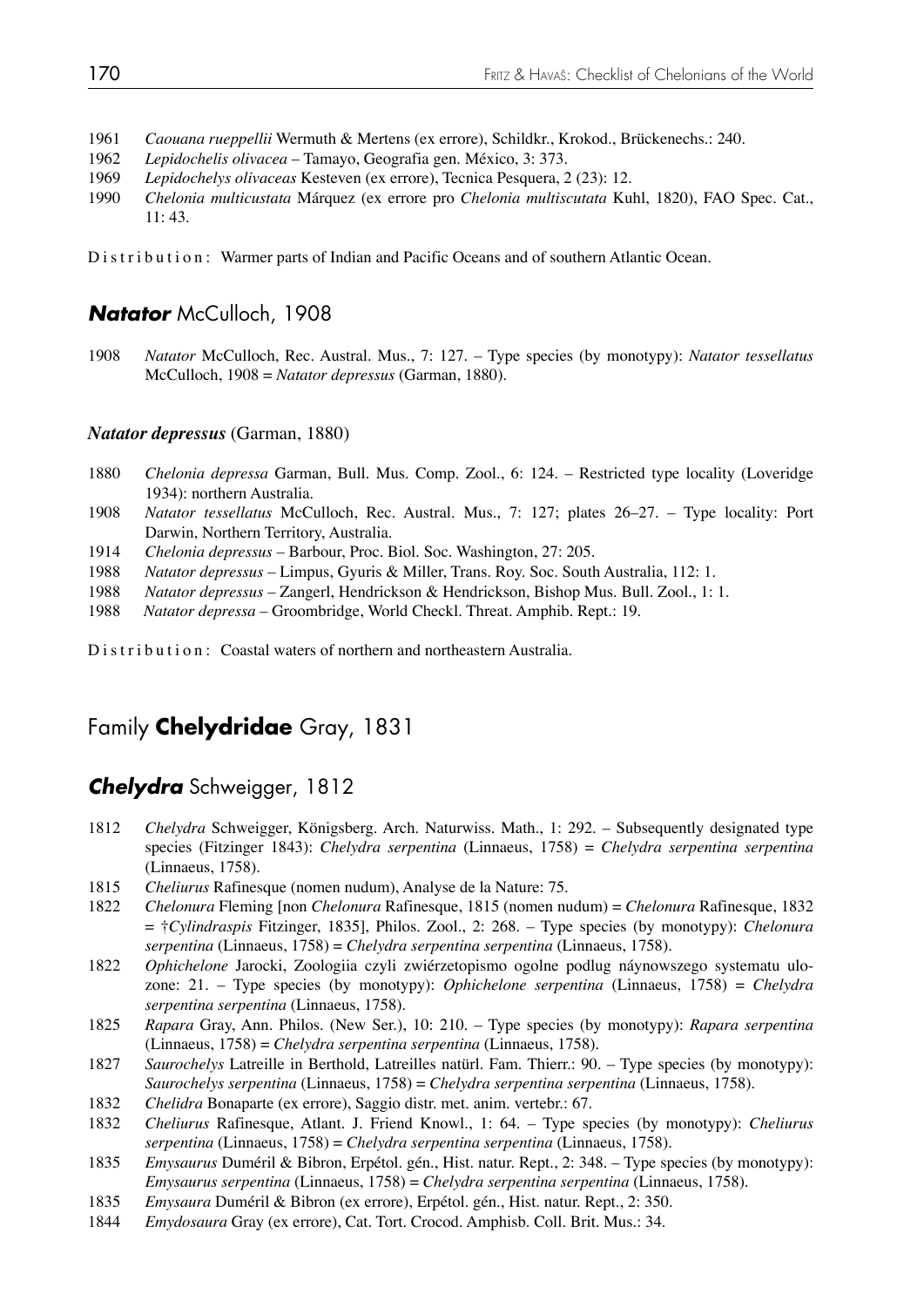- 1856 *Emydosaurus* Gray (ex errore), Cat. Shield Rept. Coll. Brit. Mus., 1 (Testud.), 1855: 48.
- 1896 *Chelhydra* Huber (ex errore), Anatom. Anz., 12: 424.
- 1905 *Devisia* Ogilby, Proc. Roy. Soc. Queensland, 19: 11. Type species (by monotypy): *Devisia mythodes* Ogilby, 1907 = *Chelydra serpentina serpentina* (Linnaeus, 1758).
- 1984 *Chyldra* Daniel (ex errore), Ohio J. Sci., 84: 40.
- 1995 *Chelyda* Ballasina (ex errore; non *Chelyda* Rafinesque, 1815 = *Chelus* Duméril, 1806), Salviamo Tar tarughe: 70.

#### *Chelydra acutirostris* Peters, 1862

- 1862 *Chelydra serpentina* var. *acutirostris* Peters, Monatsber. Preuß. Akad. Wiss. Berlin, 1862: 627. Type locality: Guayaquil, Ecuador.
- 1932 *Chelydra acutirostris*  Babcock, Proc. Zool. Soc. London, 1932: 874.
- 1945 *Chelydra angustirostris* Dunn (ex errore), Caldasia, 3: 316.

Distribution: Southern Central America and northwestern South America (southern Honduras southward through the Caribbean drainages of Central America to the Pacific lowlands of Colombia and Ecuador).

#### *Chelydra rossignonii* (Bocourt, 1868)

- 1868 *Emysaurus rossignonii* Bocourt, Ann. Sci. natur., (5) 10: 121. Type locality: Pansós, Río Polochic, Guatemala.
- 1870 *Chelydra serpentina* var. *mexicana* Cope in Gray (nomen nudum), Suppl. Cat. Shield Rept. Coll. Brit. Mus., 1 (Testud.): 64.
- 1872 *Chelydra rossignonii*  Cope, Proc. Acad. Natur. Sci. Philadelphia, 1872: 23.
- 1885 *Chelydra rossignoni* Günther in Godman & Salvin (ex errore), Biol. Centr. Amer., Rept.: 10.
- 1934 *Chelydra serpentina rossignoni*  Mertens, Müller & Rust, Bl. Aqu.- u. Terr.-Kunde, 45: 59.
- 1955 *Chelydra serpentina rossignonii* Mertens & Wermuth, Zool. Jb., Syst., 83: 328.

D is tribution: Eastern Central America (Atlantic lowland drainages of Mexico from central Verácruz southward across the base of the Yucatán Peninsula and southern Campeche to western Belize, Guatemala, and west-central Honduras).

#### *Chelydra serpentina* (Linnaeus, 1758)

D is tribution: Eastern and southeastern North America (from southern Canada to the Texas coast and southern Georgia).

#### *Chelydra serpentina serpentina* (Linnaeus, 1758)

- 1758 *Testudo serpentina* Linnaeus, Syst. Natur., Ed. 10, 1: 199. Restricted type locality (Schmidt 1953): vicinity of New York City, New York.
- 1802 *Testudo serpentaria* Wiedemann (nomen novum), Arch. Zool. Zootom, 2: 191.
- 1812 *Chelydra lacertina* Schweigger [non *Gypochelys lacertina* sensu Agassiz 1857 = *Macrochelys lacer tina* sensu Cope 1872 = *Macroclemys lacertina* sensu Garman 1892 = *Macrochelys temminckii* (Troost, 1835)], Königsberg. Arch. Naturwiss. Math., 1: 293. – Designated type locality (Schmidt 1953): vicinity of New York City, New York.
- 1812 *Chelydra serpentina*  Schweigger, Königsberg. Arch. Naturwiss. Math., 1: 293.
- 1820 *Emys serpentina* Merrem, Tentam. Syst. Amphib.: 23.
- 1822 *Chelonura serpentina* Fleming, Philos. Zool., 2: 268.
- 1822 *Ophichelone serpentina* Jarocki, Zoologiia czyli zwiérzetopismo ogolne podlug náynowszego systematu ulozone: 21.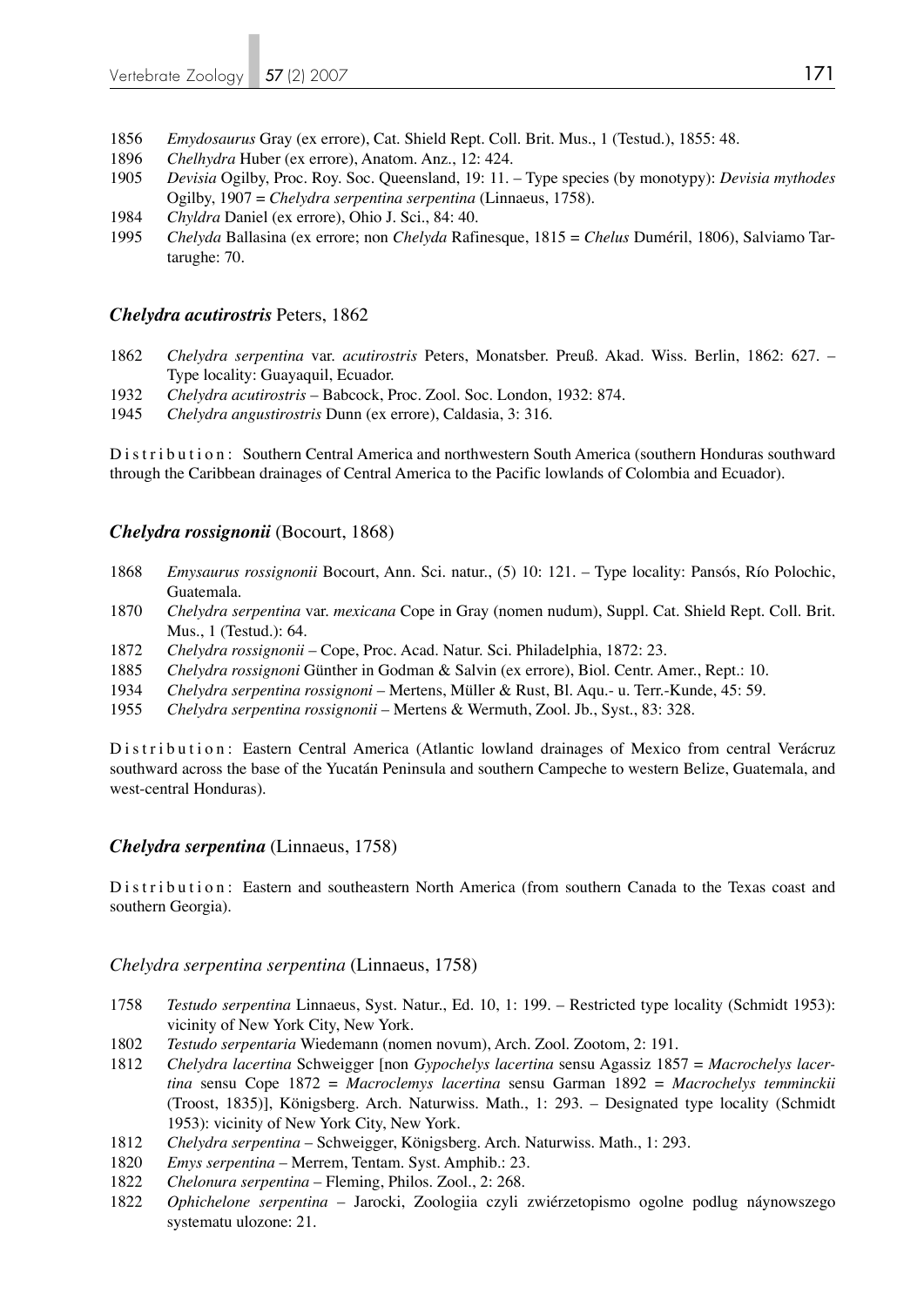- 1825 *Rapara serpentina* Gray, Ann. Philos. (New Ser.), 10: 210.
- 1827 *Saurochelys serpentina* Berthold, Latreilles natürl. Fam. Thierr.: 90.
- 1831 *Testudo serrata* Pennant in Gray in Griffith & Pidgeon (nomen nudum), Anim. Kingd. Cuvier, 9, Synops. Spec. Class Rept.: 14.
- 1831 *Testudo longicauda* Shaw in Gray (nomen nudum), Synops. Rept., 1 (Cataphracta): 36.
- 1832 *Chelidra serpentina* Bonaparte, Saggio distr. met. anim. vertebr.: 68.
- 1832 *Cheliurus serpentina* Rafinesque, Atlant. J. Friend Knowl., 1: 64.
- 1835 *Emysaura serpentina*  Duméril & Bibron, Erpétol. gén., Hist. natur. Rept., 2: 350.
- 1835 *Hydraspis* (*Chelydra*) *serpentina* Fitzinger, Ann. Wien. Mus. Naturgesch., 1, 1836: 125.
- 1857 *Chelydra emarginata* Agassiz, Contrib. Natur. Hist. U.S.A., 1: 417. Restricted type locality (Schmidt 1953): Mobile, Alabama.
- 1857 *Emysaurus serpentinus*  Agassiz, Contrib. Natur. Hist. U.S.A., 1: 417.
- 1896 *Chelhydra serpentina*  Huber, Anatom. Anz., 12: 424.
- 1905 *Devisia mythodes* Ogilby, Proc. Roy. Soc. Queensland, 19: 11. Type locality: Fly River, British New Guinea (in error).
- 1914 *Chelydra serpentina lacertina*  Stejneger, Copeia, 1914 (6): [4].
- 1914 *Chelydra serpentina serpentina*  Stejneger, Copeia, 1914 (6): [4].
- 1984 *Chyldra serpentina*  Daniel, Ohio J. Sci., 84: 40.
- 1995 *Chelyda serpentina* Ballasina, Salviamo Tartarughe: 70.

Distribution: Eastern and southeastern North America except Florida Peninsula (from southern Canada to the Texas coast and southern Georgia).

*Chelydra serpentina osceola* Stejneger, 1918

- 1916 ? *Chelydra laticarinata* Hay (nomen suppressum: Opinion 1534, ICZN 1989), Ann. Rep. Florida St. Geol. Surv., 8: 72; plate 6: figs 6–7. – Type locality: Vero, St. Lucie Co., Florida (Pleisto cene).
- 1916 ? *Chelydra sculpta* Hay (nomen suppressum: Opinion 1534, ICZN 1989) Ann. Rep. Florida St. Geol. Surv., 8: 73; plate 4: fig. 7, plate 6: figs 8–9. – Type locality: Vero, St. Lucie Co., Florida (Pleisto cene).<br>1918 *Chelve*
- 1918 *Chelydra osceola* Stejneger (nomen conservandum: Opinion 1534, ICZN 1989), Proc. Biol. Soc. Washington, 31: 89. – Type locality: Clearwater, Pinellas Co., Florida.
- 1934 *Chelydra serpentina osceola*  Mertens, Müller & Rust, Bl. Aqu.- u. Terr.-Kunde, 45: 59.

Distribution: Florida Peninsula, U.S.A.

# *Macrochelys* Gray, 1856

- 1856 *Macrochelys* Gray (non *Macrochelys* Meyer, 1858 = †Testudines; non *Macrochelys* von Beneden, 1871 = †Dermochelyidae), Proc. Zool. Soc. London, 1855: 200. – Type species (by monotypy): *Macrochelys temminckii* (Troost, 1835).
- 1856 *Macroclemys* Gray (ex errore), Cat. Shield Rept. Coll. Brit. Mus., 1 (Testud.), 1855: 48.
- 1857 *Gypochelys* Agassiz, Contrib. Natur. Hist. U.S.A., 1: 248. Type species (by monotypy): *Gypochelys temminckii* (Troost, 1835) = *Gypochelys lacertina* sensu Agassiz 1857 = *Macrochelys temminckii*  (Troost, 1835).
- 1862 *Macroclemmys* Strauch (ex errore), Mém. Acad. impér. Sci. St. Pétersbourg, Sér. 7, 5 (7): 35.

#### *Macrochelys temminckii* (Troost, 1835)

- 1789 *Testudo planitia* Gmelin in Linnaeus [nomen suppressum et reiectum: Opinion 660, ICZN 1963; non *Testudo planitia* Meuschen, 1778 = *Pelomedusa subrufa* (Lacépède, 1788)?], Syst. Natur., Ed. 13, 1: 1045. – Type locality: Surinam (in error).
- 1820 *Chersine planitia* Merrem, Tentam. Syst. Amphib.: 33.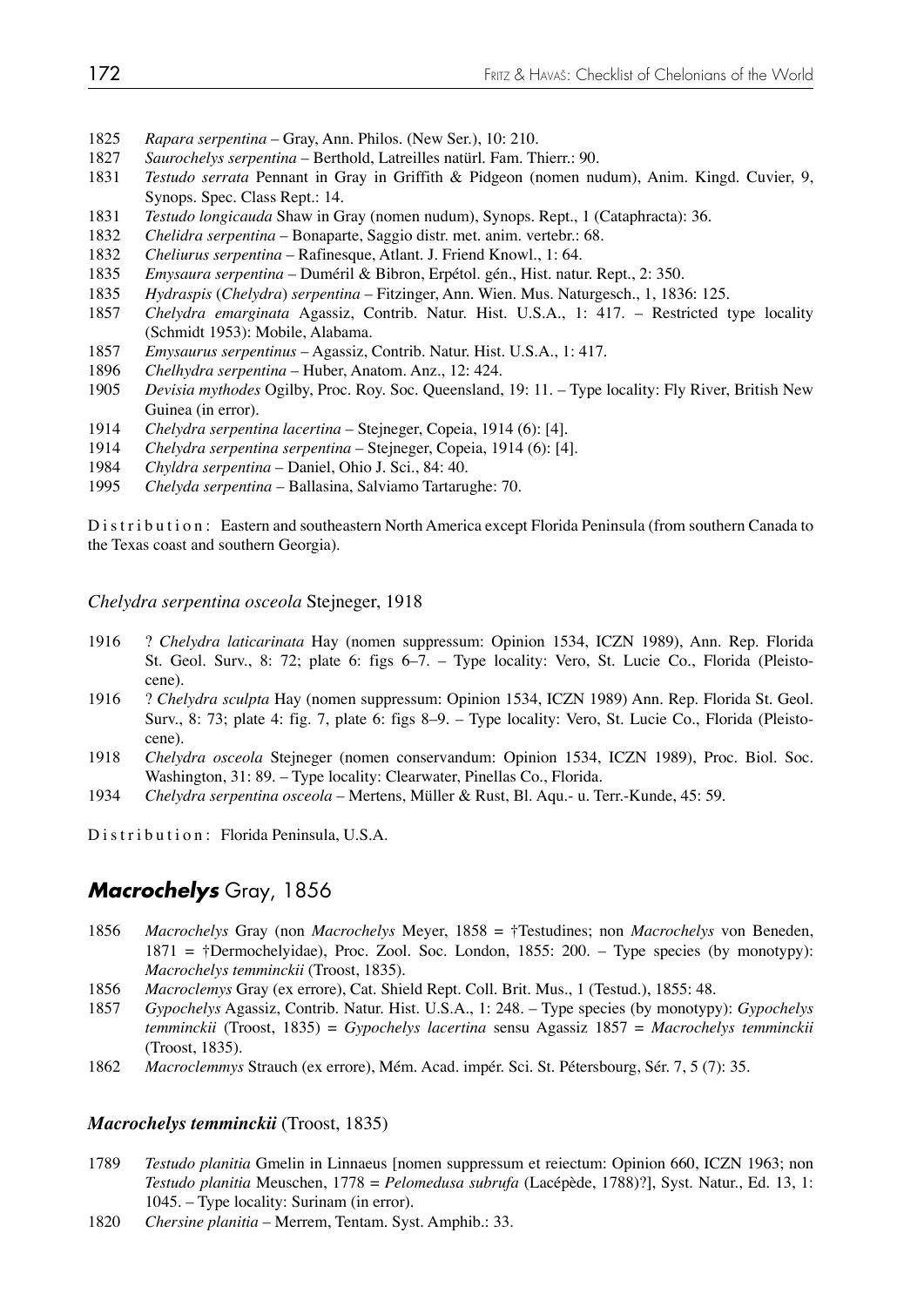- *Chelonura temminckii* Troost in Harlan (nomen conservandum: Opinion 660, ICZN 1963), Med. Phys. Res.: 158. – Restricted type locality (Bour 1987a): Wolf River, Shelby Co., Tennessee.
- *Emysaurus temminckii* Duméril & Bibron in Duméril & Duméril, Cat. méthod. Coll. Rept.: 16.
- *Macrochelys temminckii* Gray, Proc. Zool. Soc. London, 1855: 200.
- *Macroclemys temminckii* Gray, Cat. Shield Rept. Coll. Brit. Mus., 1 (Testud.), 1855: 48.
- *Chelydra temminckii* Agassiz, Contrib. Natur. Hist. U.S.A., 1: 248.
- *Gypochelys temminckii* Agassiz, Contrib. Natur. Hist. U.S.A., 1: 248.
- *Macroclemmys temminckii* Strauch, Mém. Acad. impér. Sci. St. Pétersbourg, Sér. 7, 5 (7): 36.
- *Macrochelys temmincki* Hay (ex errore), Bull. Amer. Mus. Natur. Hist., 23: 848.
- *Macroclemys temmincki* Pritchard, Living Turtles of the World: 51.
- *Macroclemys temminki* Auffenberg (ex errore), Bull. Florida State Mus., Biol. Sci., 18: 139.
- *Macrochelys teminckii* Ballasina (ex errore), Salviamo Tartarughe: 70.
- *Macroclemys temminickii* Wilms in Siebenrock (ex errore), Zool. Jb., Syst., Suppl. 10 (Reprint 1999): [200].

Distribution: Southeastern U.S.A. (south in the Mississippi Valley from Kansas, Iowa, and southern Illinois to the Gulf and on the coastal plain from southeastern Georgia and northern Florida to east Texas).

# Family **Dermatemydidae** Gray, 1870

### *Dermatemys* Gray, 1847

- *Dermatemys* Gray, Proc. Zool. Soc. London, 1847: 55. Type species (by monotypy): *Dermatemys mawii* Gray, 1847.
- *Chloremys* Gray, Suppl. Cat. Shield Rept. Coll. Brit. Mus., 1 (Testud.): 50. Type species (by mono typy): *Chloremys abnormis* (Cope, 1868) = *Dermatemys mawii* Gray, 1847.
- *Limnochelone* Werner, Zool. Anz., 24: 297. Type species (by monotypy): *Limnochelone micrura*  Werner, 1901 = *Dermatemys mawii* Gray, 1847.
- *Dermatemis* Maldonado Koerdell in Beltrán (ex errore), Vida silvestre y recurs. natural.: 130.

#### *Dermatemys mawii* Gray, 1847

- *Dermatemys mawii* Gray, Proc. Zool. Soc. London, 1847: 55. Designated type locality (Smith & Taylor 1950): Alvarado, Verácruz.
- *Emys berardii* Duméril & Bibron in Duméril & Duméril, Cat. méthod. Coll. Rept.: 11. Type local ity: vicinity of Verácruz.
- *Emys berardi* Agassiz (ex errore), Contrib. Natur. Hist. U.S.A., 1: 434.
- *Ptychemys berardi* Agassiz, Contrib. Natur. Hist. U.S.A., 1: 434.
- *Clemmys berardii* Strauch, Mém. Acad. impér. Sci. St. Pétersbourg, Sér. 7, 5 (7): 33.
- *Dermatemys berrardi* Gray (ex errore), Proc. Zool. Soc. London, 1864: 126.
- *Emys berrardi* Gray, Proc. Zool. Soc. London, 1864: 126.
- *Emys mawii* Gray, Proc. Zool. Soc. London, 1864: 126.
- *Dermatemys marvei* Müller (ex errore), Reisen Verein. Staat., Canada, Mexiko, III, Wirbelth. Mexikos III. Amphibia: 598.
- *Dermatemys mavei* Cope (ex errore), Proc. Acad. Natur. Sci. Philadephia, 17: 187.
- *Dermatemys abnormis* Cope, Proc. Acad. Natur. Sci. Philadelphia, 1868: 120. Restricted type local ity (Smith & Taylor 1950): Belize City.
- *Dermatemys berardii* Cope, Proc. Acad. Natur. Sci. Philadelphia, 1868: 120.
- *Emys berardi* Cope, Proc. Acad. Natur. Sci. Philadelphia, 1868: 120.
- *Chloremys abnormis* Gray, Suppl. Cat. Shield Rept. Coll. Brit. Mus., 1 (Testud.): 50.
- *Dermatemys berardi* Gray, Suppl. Cat. Shield Rept. Coll. Brit. Mus., 1 (Testud.): 50.
- *Dermatemys salvinii* Gray, Suppl. Cat. Shield Rept. Coll. Brit. Mus., 1 (Testud.): 50. Type locality: Guatemala.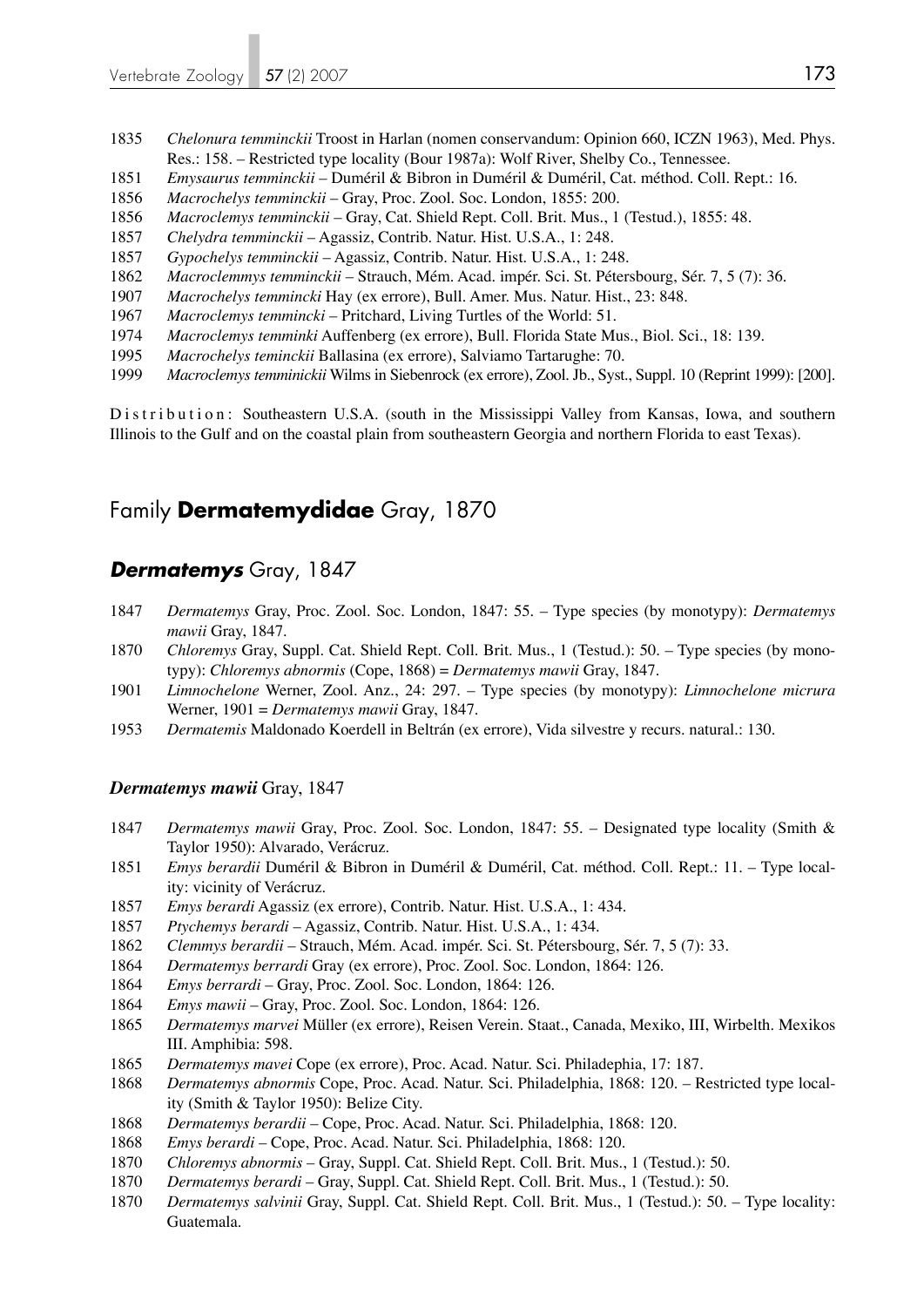- *Dermatemys mauri* Baur (ex errore), Zool. Anz., 11: 595.
- *Emys dermatemys* Duméril & Bocourt (ex errore), Miss. Sci. Méxique, 3, Atlas: plate 7.
- *Dermatemys mavii* Bienz (ex errore), Rev. Suisse Zool., 3: 61.
- *Dermatemys mawi* Gadow in Harmer & Shipley (ex errore), Cambridge Natural. Hist., Amphib. Rept.: 341.
- *Limnochelone micrura* Werner, Zool. Anz, 24: 298. Restricted type locality (Smith & Taylor 1950): Alvarado, Verácruz.
- *Dermatemys mawy* Herrera (ex errore), Cat. Colec. Rept. Batr. Mus. Nac., 2nd Ed.: 5.
- *Dermatemys maiori* Boulenger (ex errore), Zool. Rec., Rept., Batr.,1905: 34.
- *Dermatemis mawii* Maldonado Koerdell in Beltrán, Vida silvestre y recurs. natural.: 130.
- *Dermatemys mawei* Neill & Allen (ex errore), Publ. Res. Div. Ross Allen's Rept. Inst., 2: 28.

Distribution: Eastern Central America (from central Verácruz eastward through Tabasco, northern Chiapas, southern Campeche, and southern Quintana Roo, Mexico, to northern Guatemala and Belize; absent from most of the Yucatán Peninsula).

# Family **Dermochelyidae** Fitzinger, 1843

### *Dermochelys* Blainville, 1816

- *Chelyra* Rafinesque (nomen nudum), Analyse de la Nature: 74.
- *Dermochelys* Blainville, Bull. Sci. Soc. Philom. Paris, 1816: 111. Type species (by monotypy): *Dermochelys coriacea* (Vandellius, 1761).
- *Sphargis* Merrem, Tentam. Syst. Amphib.: 19. Type species (by monotypy): *Sphargis mercurialis* Merrem, 1820 = *Dermochelys coriacea* (Vandellius, 1761).
- *Coriudo* Fleming, Philos. Zool., 2: 271. Type species (by monotypy): *Coriudo coriacea* (Vandellius, 1761) = *Dermochelys coriacea* (Vandellius, 1761).
- *Siphargis* Risso (ex errore), Hist. natur. princ. prod. Europe merid.: 85.
- *Scytina* Wagler (nomen novum pro *Sphargis* Merrem, 1820), Isis (Oken), 21: 816.
- *Dermochelis* Cuvier (nomen novum pro *Dermochelys* Blainville, 1816), Règne animal, Ed. 2, 2: 14.
- *Dermatochelys* Wagler (ex errore), Natürl. Syst. Amphib.: 133.
- *Chelyra* Rafinesque, Atlant. J. Friend Knowl., 1: 64. Type species (by monotypy): *Chelyra coriacca* [sic] = *Dermochelys coriacea* (Vandellius, 1761).
- *Dermochelydis* Alessandrini (ex errore), Cenni sulla Stor. sulla Testuggine coriacea marina (Bologna): 357.
- *Scytena* Gray (ex errore), Cat. Tort. Crocod. Amphisb. Coll. Brit. Mus.: 51.
- *Sphragis* Agassiz (ex errore), Nomencl. zool.: 347.
- *Scytine* Agassiz (ex errore), Contrib. Natur. Hist. U.S.A., 1: 249.
- *Dermatochaelis* Oliveira (ex errore), Rept. Amphib. Peníns. Ibérica (Coimbra): 28.
- *Seytina* Smith (ex errore), Fauna Brit. India, Rept. Amphib., 1: 59.
- *Dendrochelys* Pierantoni (ex errore), Comp. Zool. Torino: 867.
- *Seytinia* Neave (ex errore pro *Scytina* Wagler, 1828), Nomencl. zool., 4: 186.
- *Dermatochelis* Romer (ex errore), Osteol. Rept.: 511.
- *Dermotochelys* Battersby (ex errore), Zool. Rec., Rept., 1956: 115.

#### *Dermochelys coriacea* (Vandellius, 1761)

- *Testudo coriacea* Vandellius, Epistola holothur. testud. coriacea: 1. Restricted type locality (Bour & Dubois 1984): Laurentum, between Lido di Ostia and Tor Paterno, shore of the Tyrrhenian Sea, Italy.
- *Testudo coriaceous* Pennant (ex errore), Brit. Zool., 3rd ed.: 7.
- *Testudo arcuata* Catesby, Natur. Hist. Carolina, 2: 40; plate 40. Designated type locality (Mertens & Wermuth 1955): coastal regions of Carolina and Florida, U.S.A.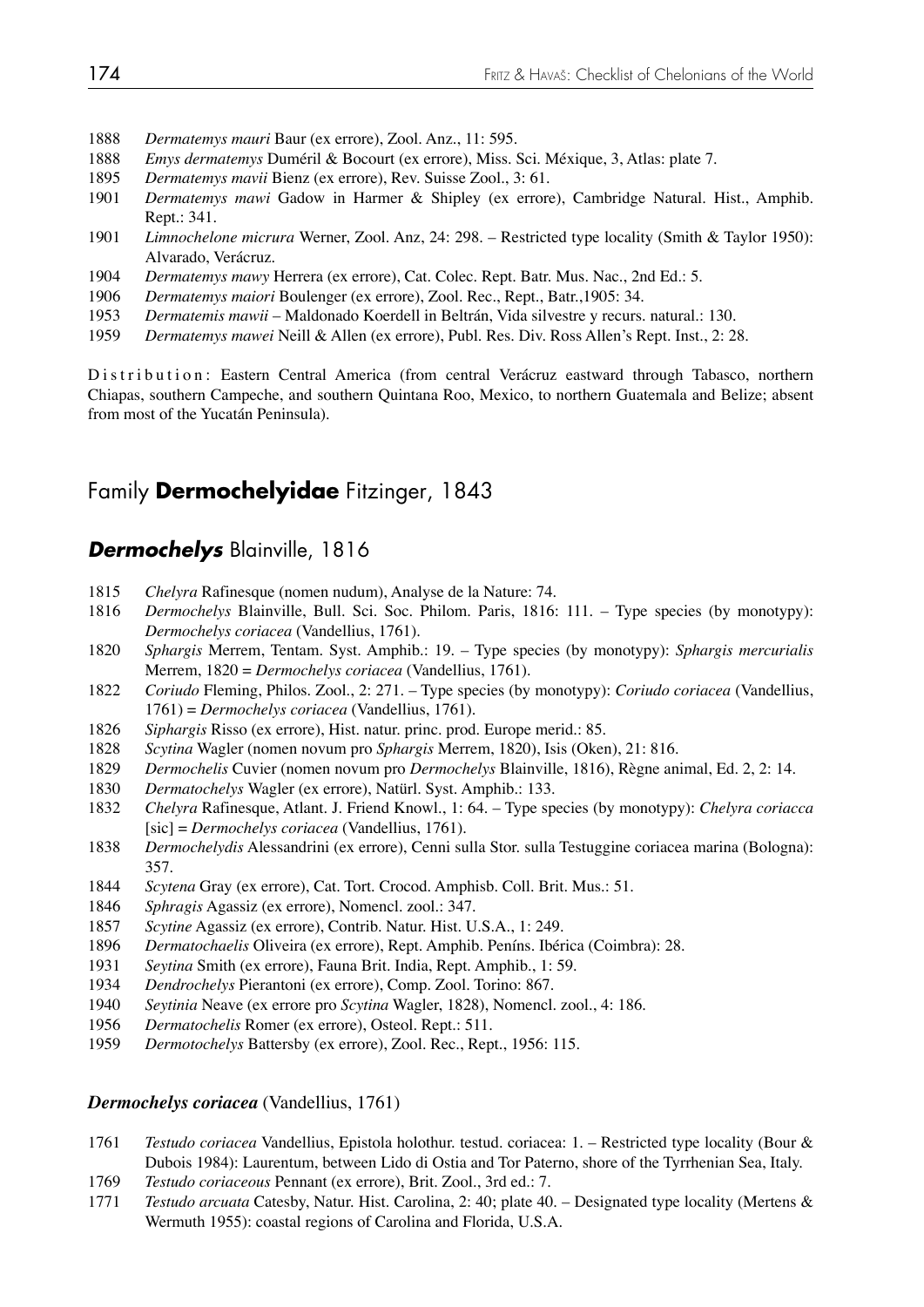- *Testudo lyra* Lacépède, Hist. natur. Quadrup. ovip., 1 (Synops. méthod.): 111; plate 3. Type locality: Mediterranean Sea off the Barbary Coast.
- *Testudo marina* Wilhelm, Unterhalt. Naturgesch., Amphib.: 133. Type locality: all oceans.
- *Testudo tuberculata* Pennant in Schoepff, Hist. Testud. Icon. illustr.: 123; plate 29a. Restricted type locality (Smith & Smith 1980): Palermo, Sicily.
- *Chelone coriacea* Brongniart, Essai Classif. Natur. Rept.: 26.
- *Chelonia coriacea*  Oppel, Ordn., Fam. Gatt. Rept.: 9.
- *Testudo lutaria* Rafinesque [non *Testudo lutaria* Linnaeus, 1758 = *Emys orbicularis orbicularis* (Linnaeus, 1758)], Specchio Sci. Palermo, 2: 66. – Type locality: Sicily.
- *Dermochelys coriacea* Blainville, Prodrom. Syst, Règne Anim.: 119.
- *Sphargis mercurialis* Merrem (nomen novum pro *Testudo coriacea* Vandellius, 1761; nomen sup pressum: Opinion 2105, ICZN 1956), Tentam. Syst. Amphib.: 19.
- *Coriudo coriacea* Fleming, Philos. Zool., 2: 271.
- *Chelonia lyra* Bory de Saint-Vincent, Résumé erpétol.: 80.
- *Scytina coriacea* Wagler, Isis (Oken), 21: 816.
- *Dermochelis atlantica* LeSueur in Cuvier (nomen nudum), Règne animal, Ed. 2, 2: 14.
- *Sphargis coriacea* Gray, Isis (Oken), 22: 201.
- *Sphargis tuberculata* Gravenhorst, Delic. Mus. Zool. Vratislav., Rept., 1, Chelon. Batrach.: 9.
- *Dermatochelys coriacea* Wagler, Natürl. Syst. Amphib.: 133.
- *Chelyra coriacca* Rafinesque (ex errore), Atlant. J. Friend Knowl., 1: 64.
- *Dermatochelys porcata* Wagler (nomen novum pro *Testudo coriacea* Vandellius, 1761), Descr. Icon. Amphib.: plate 1: figs 1–23.
- *Testudo coriacea marina* Ranzano, Camilli Ranzani de Testudo coriacea marina (Bologna): 148.
- *Dermochelys atlantica* Duméril & Bibron, Erpétol. gén., Hist. natur. Rept., 2: 561.
- *Dermatochelys atlantica* Fitzinger, Ann. Wien. Mus. Naturgesch., 1, 1836: 128.
- *Dermochelydis tuberculata* Alessandrini, Cenni sulla Stor. sulla Testuggine coriacea marina (Bo logna): 357.
- *Sphargis coriacea* var. *schlegelii* Garman, Bull. U.S. Nat. Mus., 25: 303. Restricted type locality (Smith & Taylor 1950): Guaymas, Sonora, Mexico.
- *Dermatochaelis coriacea* Oliveira, Rept. Amphib. Peníns. Ibérica (Coimbra): 28.
- *Sphargis angusta* Philippi, An. Univ. Santiago de Chile, 104: 728. Type locality: Tocopilla, Chile.
- *Dermochelys schlegelii*  Stejneger, Bull. U.S. Nat. Mus., 58: 485.
- *Dermatochelys angusta* Quijada, Bol. Mus. Nac. Chile, 9: 24.
- *Dermochelys coriacea coriacea* Gruvel, Pêche Marit. Algérie, 4: 45.
- *Dendrochelys* (*Sphargis*) *coriacea*  Pierantoni, Comp. Zool. Torino: 867.
- *Dermochelys coriacea schlegeli* Mertens, Müller & Rust (ex errore), Bl. Aqu.- u. Terr.-Kunde, 45: 64.
- *Chelyra coriacea* Bourret, Tortues de l'Indochine: 118.
- *Seytina coriacea* Bourret, Tortues de l'Indochine: 118.
- *Sphargis schlegelii* Bourret, Tortues de l'Indochine: 118.
- *Dermochelys coriacea schlegelii* Carr, Handbook of Turtles: xvii.
- *Dermochelys coriacea schlegelli* Caldwell (ex errore), Los Angeles Co. Mus., Publ. Sci., 61: 24.
- *Dermochelys schlegeli* Barker, Famil. Rept. Amphib. America: 98.
- *Dermochelys coricea* Das (ex errore), Indian Turtles, Field Guide: 36.

Distribution: Atlantic (incl. Mediterranean Sea), Pacific, and Indian Oceans from Labrador, Iceland, the British Isles, Norway, Alaska, and Japan south to Argentina, Chile, Australia, and the Cape of Good Hope.

Comment: Traditionally, two subspecies are distinguished, *Dermochelys coriacea coriacea* (Vandellius, 1761), occurring in the Atlantic Ocean, and *D. c. schlegelii* (Garman, 1884), distributed in the Pacific and Indian Oceans.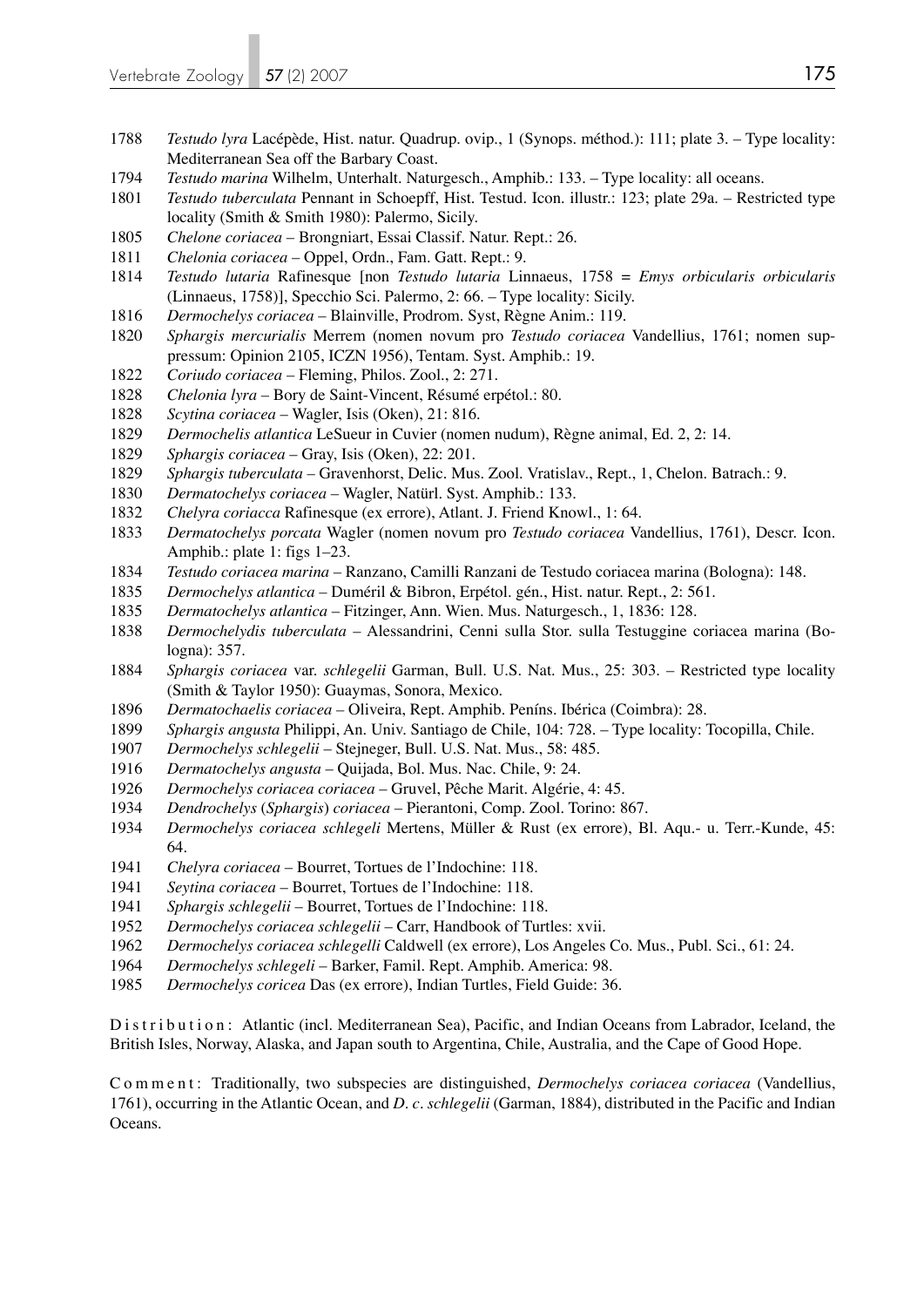# Family **Emydidae** Rafinesque, 1815

### *Actinemys* Agassiz, 1857

1857 *Actinemys* Agassiz, Contrib. Natur. Hist. U.S.A., 1: 252. – Type species (by monotypy): *Actinemys marmorata* Baird & Girard, 1852.

#### *Actinemys marmorata* (Baird & Girard, 1852)

- 1852 *Emys marmorata* Baird & Girard, Proc. Acad. Natur. Sci. Philadelphia, 1852: 177. Type locality: Puget Sound, Washington.
- 1854 *Emys nigra* Hallowell [non *Emys nigra* Blyth, 1855 = *Siebenrockiella crassicollis* (Gray, 1831)], Proc. Acad. Natur. Sci. Philadelphia, 1854: 91. – Type locality: Pose Creek, Kern Co., California.
- 1857 *Actinemys marmorata*  Agassiz, Contrib. Natur. Hist. U.S.A., 1: 252.
- 1862 *Clemmys marmorata*  Strauch, Mém. Acad. impér. Sci. St. Pétersbourg, Sér. 7, 5 (7): 108.
- 1862 *Clemmys wosnessenskyi* Strauch, Mém. Acad. impér. Sci. St. Pétersbourg, Sér. 7, 5 (7): 114; plate. – Type locality: Sacramento River, California.
- 1870 *Geoclemmys marmorata* Gray, Suppl. Cat. Shield Rept. Coll. Brit. Mus., 1 (Testud.): 27.
- 1872 *Geoclemmys wosnessenskyi* Gray, Append. Cat. Shield Rept. Coll. Brit. Mus., 1 (Testud.): 11.
- 1875 *Chelopus marmoratus* Cope, Bull. U.S. Nat. Mus., 1: 53.
- 1903 *Clemmys hesperia* Hay, Univ. California Publ., Bull. Dept. Geol. Sci., 3: 238. Type locality: Local ity no. 909, Rattlesnake beds, Rattlesnake Creek, Oregon (Pliocene).
- 1919 *Melanemys marmorata* Shufeldt, Aquatic Life, 1919 (8): 155.
- 1945 *Clemmys marmorata marmorata*  Seeliger, Copeia, 1945: 158.
- 1945 *Clemmys marmorata pallida* Seeliger, Copeia, 1945: 158; fig. 5 (bottom). Type locality: Lower Coyote Creek, near Alamitos, Orange Co., California.
- 2002 *Actinemys marmorata marmorata* Bour in Bour et al., Atlas Terrariophil., 2, Tortues: 11.
- 2002 *Actinemys marmorata pallida* Bour in Bour et al., Atlas Terrariophil., 2, Tortues: 11.
- 2002 *Emys marmorata marmorata* Buskirk, Radiata 11 (3): 8.
- 2003 *Emys marmorata pallida* Artner, Emys, 10 (6): vii.

Distribution: Western and southwestern North America (from British Columbia, Canada, along the Californian coast south into Baja California, Mexico).

Comment: Using mtDNA sequence data, Spinks & Shaffer (2005) detected within *Actinemys marmorata* (Baird & Girard, 1852) four well-supported and geographically coherent clades that could represent distinct subspecies or species. The type localities of the two previously recognized subspecies *A. m. marmorata* (Baird & Girard, 1852) and *A. m. pallida* (Seeliger, 1945) lie within the range of the northernmost clade however, so that for the three southern clades no names are available.

## *Chrysemys* Gray, 1844

- 1844 *Chrysemys* Gray, Cat. Tort. Crocod. Amphisb. Coll. Brit. Mus.: 27. Subsequently designated type spe cies (Brown 1908): *Emys* (*Chrysemys*) *picta* (Schneider, 1783) = *Chrysemys picta picta* (Schneider, 1783).
- 1927 *Chrysemis* Kallert (ex errore), Bl. Aqu.- u. Terr.-Kunde, 38: 372.
- 1964 *Chrysema* Chan & Cohen (ex errore), Arch. Biochem. Biophys., 104: 336.

#### *Chrysemys picta* (Schneider, 1783)

Distribution: Southern Canada, from Nova Scotia to British Columbia, and south to Georgia, Alabama, Mississippi, Louisiana, Oklahoma, Colorado, Wyoming, Idaho, and Oregon; it is also found in scattered localities in Texas, New Mexico, Arizona, Utah, and Chihuahua, Mexico; introduced in California, U.S.A.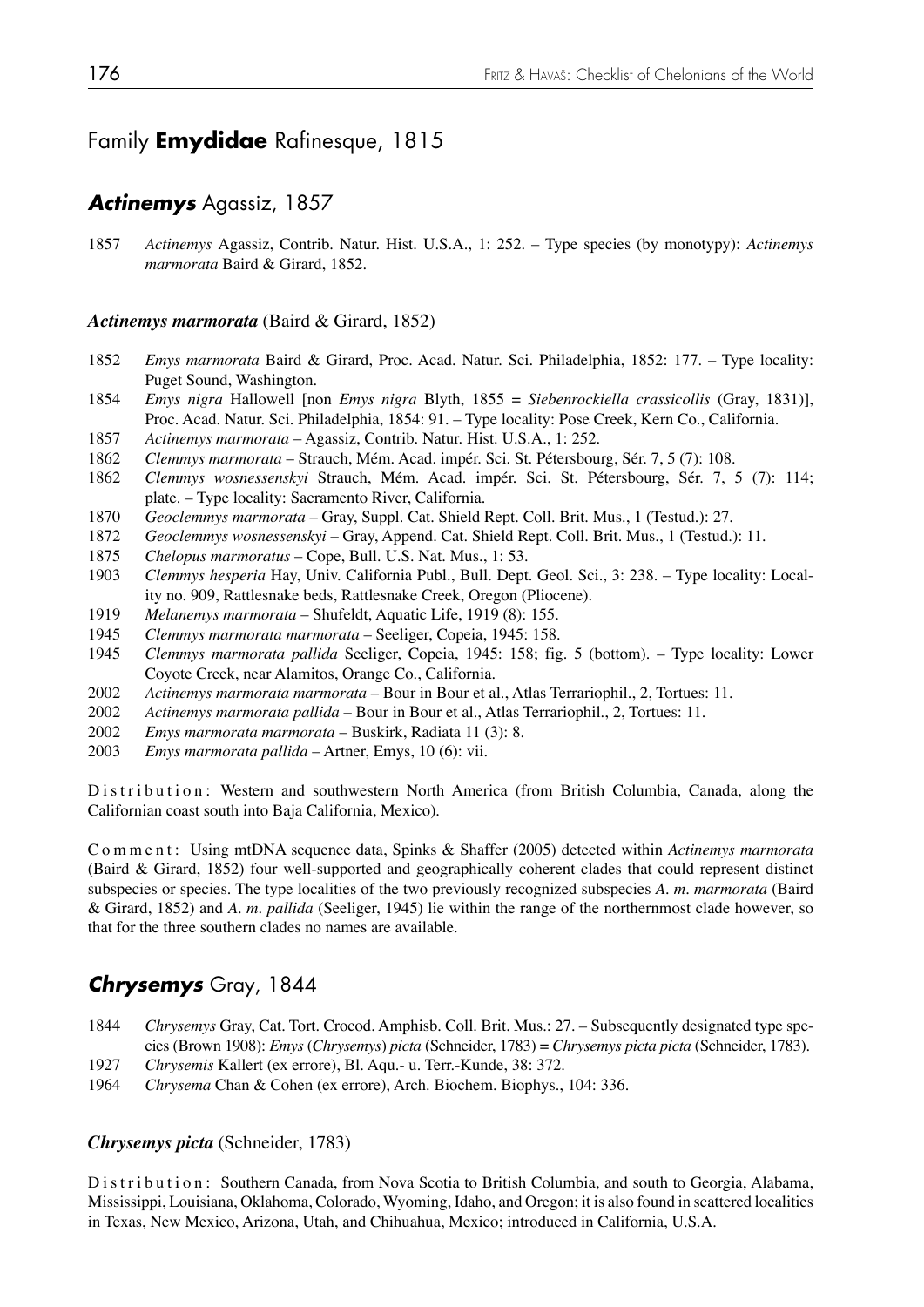Comment: Based on sequence data of the highly variable mitochondrial control region, Starkey et al. (2003) elevated *Chrysemys picta dorsalis* Agassiz, 1857 to full species level. However, the strictly maternally inherited mitochondrial genome is not suitable for detecting gene flow. Intergradation occurs in *Ch. picta* (Schneider, 1783) whereever ranges of the four subspecies meet (review in Ernst et al. 2006). Therefore, we retain *Ch. p. dorsalis* as subspecies of *Ch. picta* (Schneider, 1783).

#### *Chrysemys picta picta* (Schneider, 1783)

- *Testudo picta* Schneider, Allgem. Naturgesch. Schildkr.: 348. Designated type locality (Mittleman 1945): Lancaster, Philadelphia.
- *Testudo cinerea* Bonnaterre, Tabl. encyclop. méthod. trois Règn. Natur., Erpétol.: 25. Designated type locality (Schmidt 1953): vicinity of Philadelphia, Pennsylvania.
- *Emys cinerea* Schweigger, Königsberg. Arch. Naturwiss. Math., 1: 306.
- *Emys picta* Schweigger, Königsberg. Arch. Naturwiss. Math., 1: 306.
- *Clemmys picta* Wagler, Natürl. Syst. Amphib.: 137.
- *Terrapene picta* Bonaparte, Ann. Stor. Natur. Bologna, 4: 158.
- *Chrysemys picta*  Gray, Cat. Shield Rept. Coll. Brit. Mus., 1 (Testud.), 1855: 32.
- *Chrysemys cinerea* Boulenger, Cat. Chelon. Rhynchoceph. Crocod. Brit. Mus. (Natur. Hist.): vii.
- *Clemmys cinerea* Strauch, Mém. Acad. impér. Sci. St. Pétersbourg, Sér. 7, 38 (2): 77.
- *Chrysemys [cinerea] cinerea*  Siebenrock, Zool. Jb., Suppl. 10: 461.
- *Chrysemis picta* Kallert, Bl. Aqu.- u. Terr.-Kunde, 38: 372.
- *Chrysemys picta picta*  Bishop & Schmidt, Field Mus. Natur. Hist., Zool., 18: 136.
- *Chrysema picta* Chan & Cohen, Arch. Biochem. Biophys., 104: 336.
- *Pseudemys picta* Arnold in Arnold & Ovenden, Rept. Amph. Europe: 106.

D is t r i b u t i o n : Eastern North America (from southeastern Canada through New England and the Atlantic coastal states to Georgia and thence west into eastern Alabama, U.S.A.).

#### *Chrysemys picta bellii* (Gray, 1831)

- *Emys bellii* Gray in Griffith & Pidgeon, Anim. Kingd. Cuvier, 9, Synops. Spec. Class Rept.: 12. Designated type locality (Schmidt 1953): Manhattan, Kansas.
- *Clemmys* (*Clemmys*) *bellii* Fitzinger, Ann. Wien. Mus. Naturgesch., 1, 1836: 124.
- *Emys oregoniensis* Harlan, Amer. J. Sci., 31: 382; plate. Type locality: Oregon or Columbia River.
- *Chrysemys bellii* Gray, Cat. Tort. Crocod. Amphisb. Coll. Brit. Mus.: 27.
- *Emys originensis* Gray (ex errore), Cat. Tort. Crocod. Amphisb. Coll. Brit. Mus.: 23.
- *Emys oregonensis* LeConte (ex errore), Proc. Acad. Natur. Sci. Philadelphia, 1854: 189.
- *Emys origonensis* Gray (ex errore), Cat. Shield Rept. Coll. Brit. Mus., 1 (Testud.), 1855: 33.
- *Chrysemys nuttalii* Agassiz (nomen novum pro *Emys oregoniensis* Harlan, 1837), Contrib. Natur. Hist. U.S.A., 1: 450c.
- *Chrysemys oregonensis* Agassiz, Contrib. Natur. Hist. U.S.A., 2: 392.
- *Clemmys oregoniensis*  Strauch, Mém. Acad. impér. Sci. St. Pétersbourg, Sér. 7, 5 (7): 33.
- *Chrysemys nuttallii* Gray (ex errore), Ann. Mag. Natur. Hist., (3) 12: 181.
- *Chrysemys orbigniensis* Gray (ex errore pro *Emys oregoniensis* Harlan, 1837), Ann. Mag. Natur. Hist., (3) 12: 181.
- *Chrysemys pulchra* Gray, Ann. Mag. Natur. Hist., (4) 11: 147. Restricted type locality (Schmidt 1953): Mississippi River.
- *Emys belli* Günther (ex errore), Zool. Rec., Rept., 1873: 65.
- *Chrysemys cinerea* var. *bellii*  Boulenger, Cat. Chelon. Rhynchoceph. Crocod. Brit. Mus. (Natur. Hist.): 74.
- *Chrysemys belli* Ditmars, Reptile Book: xxiv.
- *Chrysemys treleasei* Hurter, Trans. Acad. Sci. St. Louis, 20: 235; plate 24. Type locality: St. Clair and Madison Co., Illinois.
- *Chrysemys marginata bellii* Stejneger & Barbour, Check List North Amer. Amphib. Rept., 1st ed.: 118.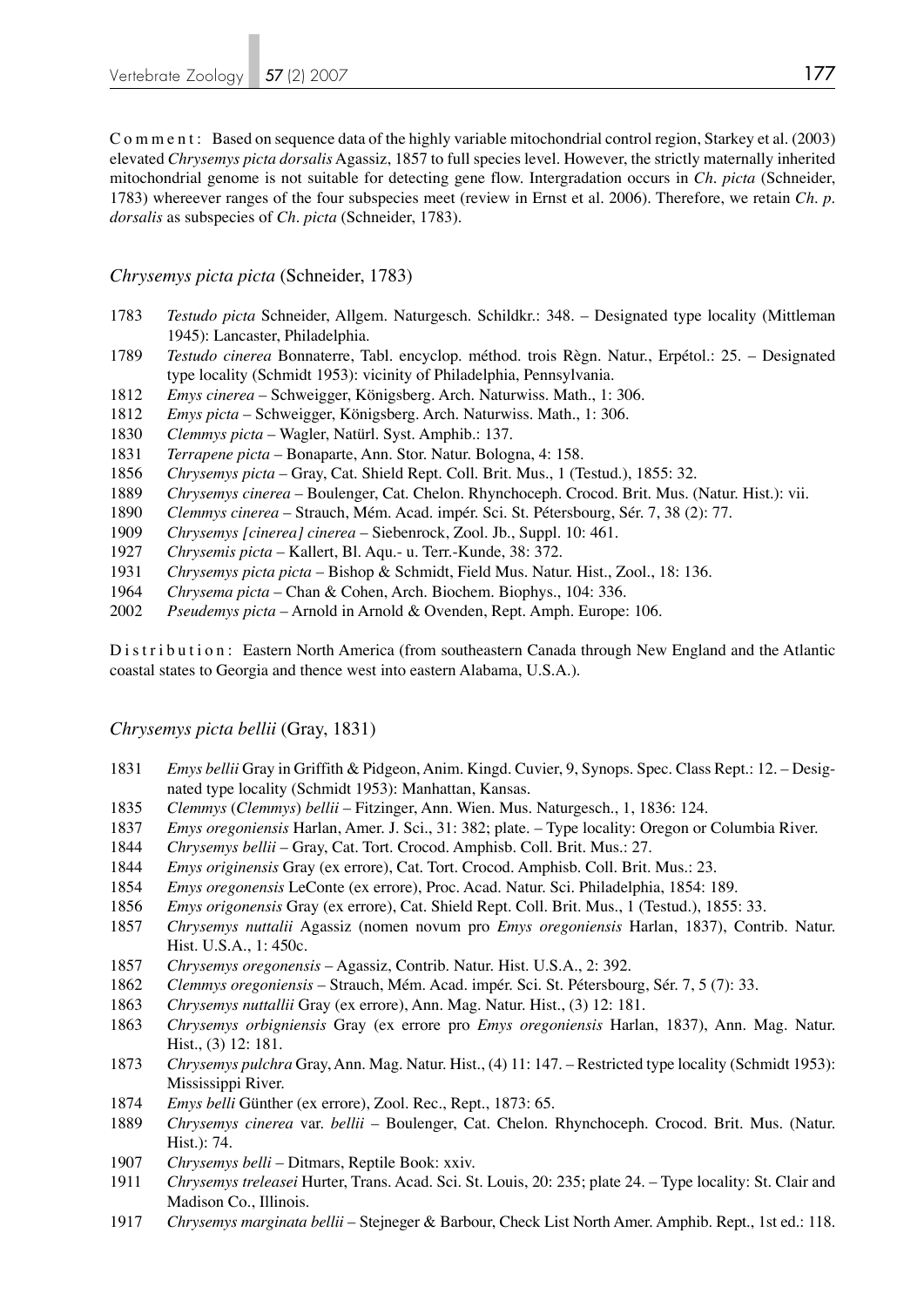- 1924 *Chrysemys bellii bellii* Ruthven, Science, 59: 340.
- 1931 *Chrysemys picta bellii*  Bishop & Schmidt, Field Mus. Natur. Hist., Zool., 18: 136.
- 1934 *Chrysemys picta belli* Mertens, Müller & Rust, Bl. Aqu.- u. Terr.-Kunde, 45: 60.
- 1948 *Chrysemys belli belli* Pickwell, Amph. Rept. Pacific St.: vi.
- 1953 *Chrysemys nuttalli* Schmidt (ex errore), Check List North Amer. Amph. Rept., 6th ed.: 100.
- 1964 *Chrysemys picta bollii* Kuhn (ex errore), Testudines, Foss. Cat. (Animal.): 66.
- 1971 *Chrysemys trealeasei* Ernst (ex errore), Cat. Amer. Amphib. Rept., 106: 1.
- 1980 *Chrysemys trealeasi* Smith & Smith (ex errore), Synops. Herpetof. Mexico, 6, 1979: 428.

Distribution: Western and central North America (from western Ontario across southern Canada to British Columbia, Canada, and south to Missouri, northern Oklahoma, eastern Colorado, Wyoming, Idaho, and northern Oregon, U.S.A.; occurs also in many scattered localities in the southwestern U.S.A. and in one area in Chihuahua, Mexico).

*Chrysemys picta dorsalis* Agassiz, 1857

- 1857 *Chrysemys dorsalis* Agassiz, Contrib. Natur. Hist. U.S.A., 1: 439. Restricted type locality (Schmidt 1953): vicinity of New Orleans, Louisiana.
- 1862 *Clemmys picta* var. *dorsalis* Strauch, Mém. Acad. impér. Sci. St. Pétersbourg, Sér. 7, 5 (7): 33.
- 1889 *Chrysemys cinerea* var. *dorsalis*  Boulenger, Cat. Chelon. Rhynchoceph. Crocod. Brit. Mus. (Natur. Hist.): 74.
- 1917 *Chrysemys marginata dorsalis* Stejneger & Barbour, Check List North Amer. Amphib. Rept., 1st ed.: 118.
- 1924 *Chrysemys bellii dorsalis* Ruthven, Science, 59: 340.
- 1931 *Chrysemys picta dorsalis*  Bishop & Schmidt, Field Mus. Natur. Hist., Zool., 18: 136.

Distribution: South-central U.S.A. (from southern Illinois and Missouri southward along both sides of the Mississippi River to the Gulf coast of Louisiana and eastward through the northern part of Mississippi into Alabama; there is a relict population in southeastern Oklahoma).

#### *Chrysemys picta marginata* Agassiz, 1857

- 1857 *Chrysemys marginata* Agassiz, Contrib. Natur. Hist. U.S.A., 1: 262; 2: plate 1: fig. 6, plate 5: figs 1–4, plate 7a: figs 4–6. – Restricted type locality (Schmidt 1953): northern Indiana.
- 1862 *Clemmys marginata* Strauch, Mém. Acad. impér. Sci. St. Pétersbourg, Sér. 7, 5 (7): 33.
- 1917 *Chrysemys marginata marginata* Stejneger & Barbour, Check List North Amer. Amphib. Rept., 1st ed.: 118.
- 1924 *Chrysemys bellii marginata* Ruthven, Science, 59: 340.
- 1931 *Chrysemys picta marginata*  Bishop & Schmidt, Field Mus. Natur. Hist., Zool., 18: 136.

Distribution: East-central North America (from southern Quebec to Ontario, Canada, and south in the central U.S.A. to Tennessee and northern Alabama).

### *Clemmys* Ritgen, 1828

- 1815 *Chelopus* Rafinesque (nomen nudum), Analyse de la Nature: 75.
- 1828 *Clemmys* Ritgen, Nova Acta Acad. caes. leop.-carol., 14: 270. Subsequently designated type species (Baur 1892): *Clemmys punctata* (Schoepff, 1792) = *Clemmys guttata* (Schneider, 1792).
- 1832 *Chelopus* Rafinesque [non *Chelopus* Billberg, 1820 (nomen nudum) = Arachnida], Atlant. J. Friend Knowl., 1: 64. – Subsequently designated type species (Stejneger 1907): *Chelopus punctatus* (Schoepff, 1792) = *Clemmys guttata* (Schneider, 1792).
- 1857 *Nanemys* Agassiz, Contrib. Natur. Hist. U.S.A., 1: 252. Type species (by monotypy): *Nanemys guttata* (Schneider, 1792) = *Clemmys guttata* (Schneider, 1792).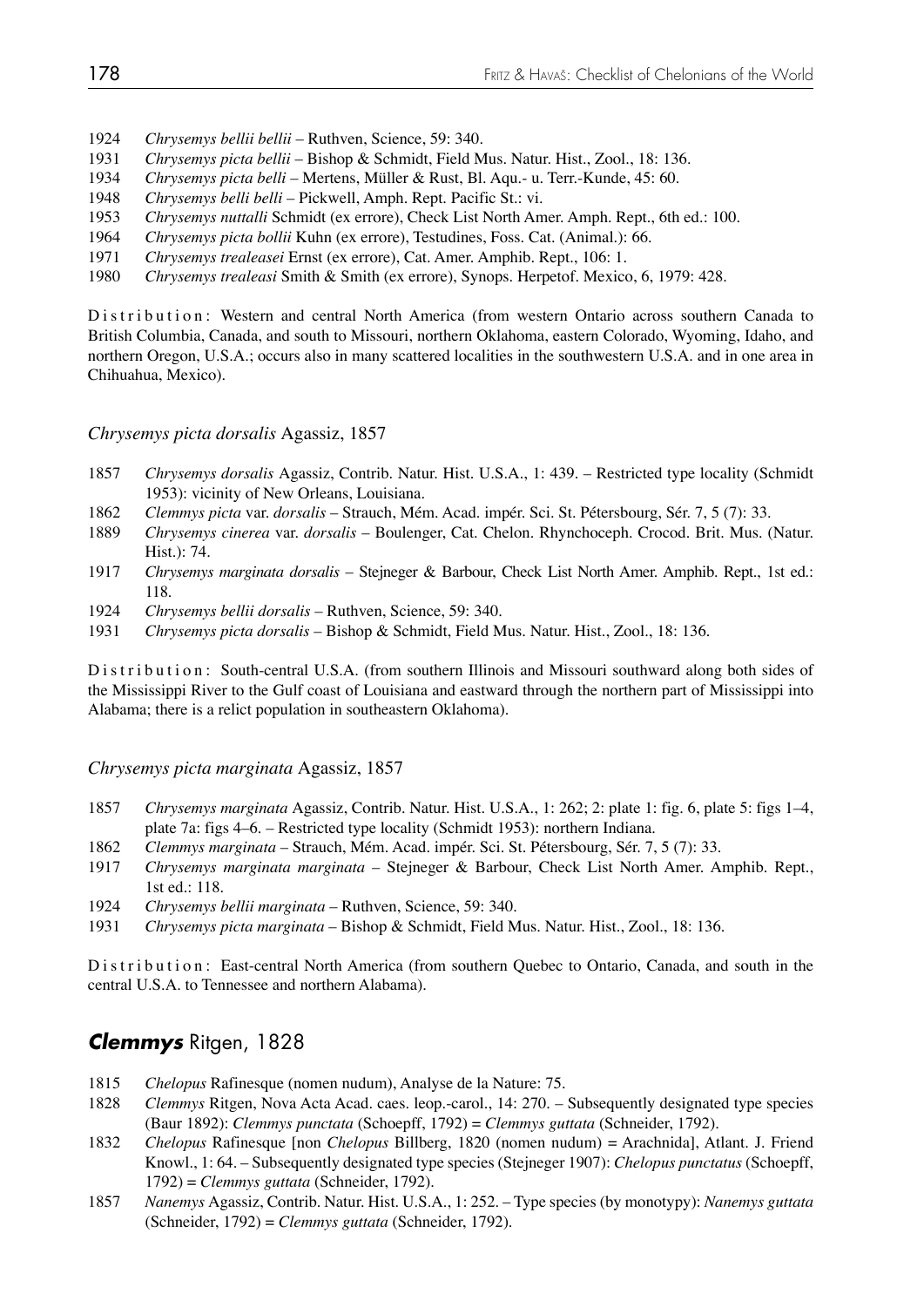- *Melanemys* Shufeldt, Aquatic Life, 1919 (8): 155. Subsequently designated type species (Dunn 1920): *Melanemys guttatus* (Schneider, 1792) = *Clemmys guttata* (Schneider, 1792).
- *Chemmys* Vogt (ex errore), Arch. Naturgesch., 80 A, 10: 135.
- *Chelopsus* Ernst (ex errore), Cat. Amer. Amphib. Rept., 251: 1.

#### *Clemmys guttata* (Schneider, 1792)

- *Testudo guttata* Schneider, Schr. Ges. naturforsch. Freunde Berlin, 10: 264. Designated type locality (Mittleman 1945): vicinity of Philadelphia, Pennsylvania.
- *Testudo anonyma* Schneider in Schoepff (nomen nudum), Hist. Testud. Icon. illustr.: 25.
- *Testudo punctata* Schoepff [non *Testudo punctata* Lacépède, 1788 = *Lissemys punctata punctata* (Lacépède, 1788)], Hist. Testud. Icon. illustr.: 25; plate 5. – Type locality: North America.
- *Emys guttata* Schweigger, Königsberg. Arch. Naturwiss. Math., 1: 295.
- *Emys punctata* Merrem, Tentam. Syst. Amphib.: 24.
- *Clemmys punctata* Wagler, Natürl. Syst. Amphib.: 137.
- *Terrapene punctata* Bonaparte, Ann. Stor. Natur. Bologna, 4: 159.
- *Chelopus punctatus*  Rafinesque, Atlant. J. Friend Knowl., 1: 64.
- *Geoclemys guttata* Gray, Cat. Shield Rept. Coll. Brit. Mus., 1 (Testud.), 1855: 19.
- *Nanemys guttata* Agassiz, Contrib. Natur. Hist. U.S.A., 1: 252.
- *Clemmys guttata* Strauch, Mém. Acad. impér. Sci. St. Pétersbourg, Sér. 7, 5 (7): 107.
- *Geoclemmys sebae* Gray, Proc. Zool. Soc. London, 1869: 188. Designated type locality (Schmidt 1953): vicinity of Philadelphia.
- *Geoclemmys guttata* Gray, Suppl. Cat. Shield Rept. Coll. Brit. Mus., 1 (Testud.): 27.
- *Chelopus guttatus* Cope, Bull. U.S. Nat. Mus., 1: 53.
- *Melanemys guttatus* Shufeldt, Aquatic Life, 1919 (8): 155.

Distribution: Eastern North America (from southern Ontario, Quebec, and Maine southward along Atlantic Coastal Plain and Piedmont to central Florida, and westward through Ontario, New York, Pennsylvania, central Ohio, northern Indiana, and Michigan to northeastern Illiniois).

# *Deirochelys* Agassiz, 1857

- *Deirochelys* Agassiz, Contrib. Natur. Hist. U.S.A., 1: 252. Type species (by monotypy): *Deirochelys reticulata* (Daudin, 1801) = *Deirochelys reticularia reticularia* (Latreille, 1801).
- *Dirochelys* Baur (ex errore), Amer. Natural., 23, 1889: 1099.
- *Dierochelys* Löding (ex errore), Mus. Pap., Alabama Mus. Natur. Hist. (Geol. Surv. Alabama): 45.

#### *Deirochelys reticularia* (Latreille, 1801)

Distribution: South-central and southeastern U.S.A.

#### *Deirochelys reticularia reticularia* (Latreille, 1801)

- *Testudo reticularia* Latreille in Sonnini & Latreille, Hist. natur. Rept., 1: 124. Restricted type locality (Harper 1940): Charleston, South Carolina.
- *Testudo reticulata* Daudin (nomen novum), Hist. natur. gén. part. Rept., 2, 1802: 144.
- *Emys reticulata* Schweigger, Königsberg. Arch. Naturwiss. Math., 1: 281.
- *Emys reticularia* Say, J. Acad. Natur. Sci. Philadelphia, 4: 204.
- *Terrapene reticulata* Bonaparte, Ann. Stor. Natur. Bologna, 4: 155.
- *Clemmys* (*Clemmys*) *reticulata* Fitzinger, Ann. Wien. Mus. Naturgesch., 1, 1836: 124.
- *Deirochelys reticulata* Agassiz, Contrib. Natur. Hist. U.S.A., 1: 252.
- *Clemmys reticularia* Strauch, Mém. Acad. impér. Sci. St. Pétersbourg, Sér. 7, 5 (7): 32.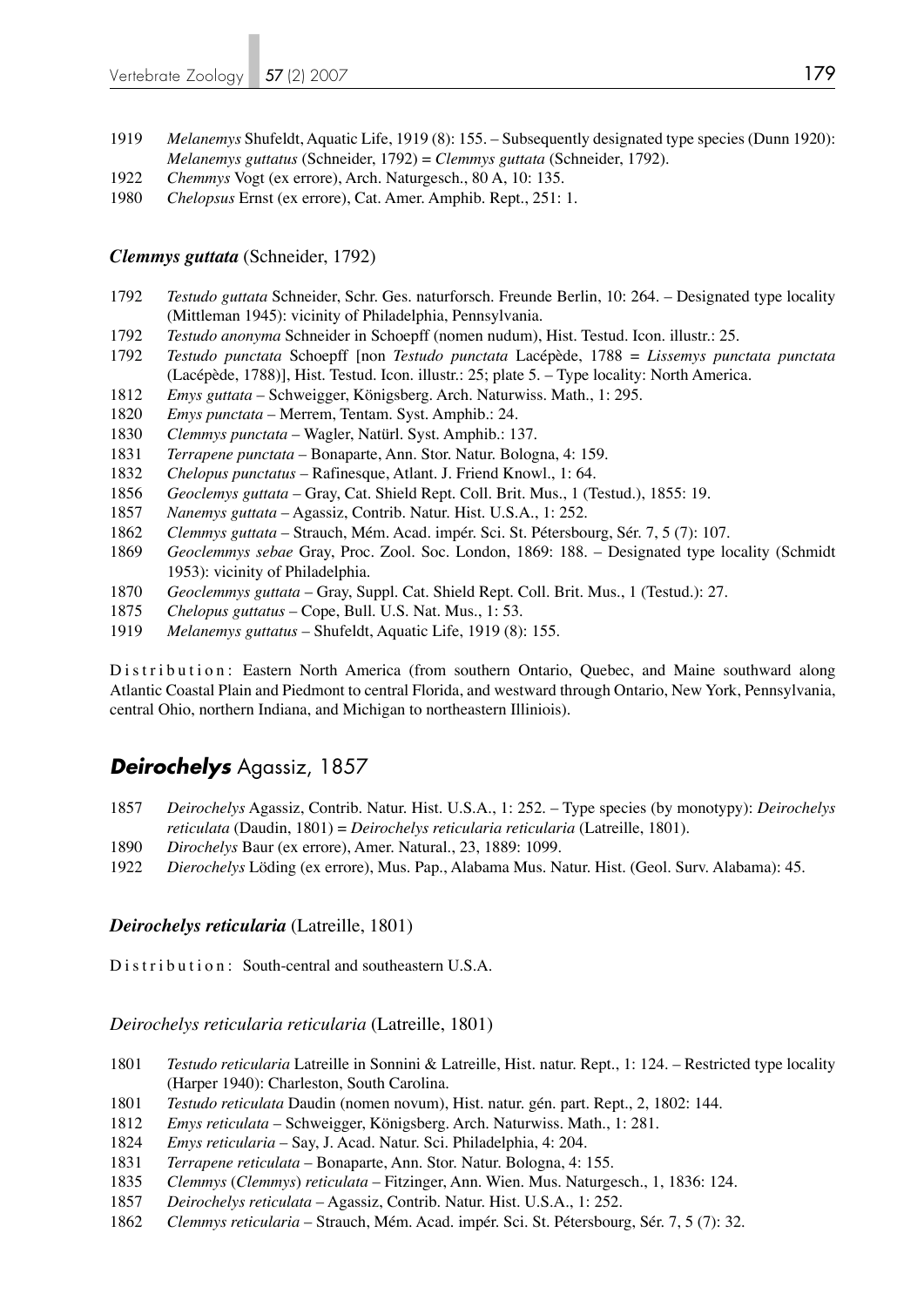1870 *Deirochelys reticularia* – Gray, Suppl. Cat. Shield Rept. Coll. Brit. Mus., 1 (Testud.): 39.

- 1875 *Chrysemys reticulata* Cope, Bull. U.S. Nat. Mus., 1: 53.
- 1890 *Dirochelys reticularia* Baur, Amer. Natural., 23, 1889: 1099.
- 1915 *Chrysemys reticulatus* Wright & Funkhouser, Proc. Acad. Natur. Sci. Philadelphia, 1915: 117.
- 1922 *Dierochelys reticularia* Löding, Mus. Pap., Alabama Mus. Natur. Hist. (Geol. Surv. Alabama): 45.
- 1956 *Deirochelys reticularia reticularia* Schwartz, Fieldiana, Zool., 34: 465.
- 1976 *Dierochelys reticularia reticularia* Zappalorti, Amateur Zool. Guide Turtl. Crocod.: 162.

Distribution: Southeastern U.S.A. (along the Atlantic and Gulf Coastal Plains from southeastern Virginia to the Mississippi River).

*Deirochelys reticularia chrysea* Schwartz, 1956

- 1956 *Deirochelys reticularia chrysea* Schwartz, Fieldiana, Zool., 34: 467; figs 105–106. Type locality: 5.8 miles east of Monroe Station, Collier Co., Florida.
- 1976 *Dierochelys reticularia chrysea* Zappalorti, Amateur Zool. Guide Turtl. Crocod.: 162.
- 1985 *Deirochelys reticularia chrysae* Obst (ex errore), Welt der Schildkröten: 222.

Distribution: Florida Peninsula, U.S.A.

*Deirochelys reticularia miaria* Schwartz, 1956

- 1956 *Deirochelys reticularia miaria* Schwartz, Fieldiana, Zool., 34: 467; figs 107–108. Type locality: College Station, Brazos Co., Texas.
- 1976 *Dierochelys reticularia miaria* Zappalorti, Amateur Zool. Guide Turtl. Crocod.: 162.

Distribution: South-central U.S.A. (west of the Mississippi River from southeastern Missouri and central Oklahoma south to the Gulf, isolated record in western Mississippi).

# *Emydoidea* Gray, 1870

- 1870 *Emydoidea* Gray, Suppl. Cat. Shield Rept. Coll. Brit. Mus., 1 (Testud.): 19. Type species (by mono typy): *Emydoidea blandingii* (Holbrook, 1838).
- 1929 *Neoemys* Lindholm (nomen novum pro *Emydoidea* Gray, 1870), Zool. Anz., 81: 282.

#### *Emydoidea blandingii* (Holbrook, 1838)

- 1788 ? *Testudo flava* Lacépède (nomen suppressum: Opinion 660, ICZN 1963), Hist. natur. Quadrup. ovip., 1 (Synops. méthod.): 135; plate 6. – Designated type locality (Wermuth 1956): America.
- 1793 ? *Testudo meleagris* Shaw (nomen suppressum: Opinion 660, ICZN 1963), Natural. Misc, 4: plate 144. – Type locality: America.
- 1838 *Cistuda blandingii* Holbrook (nomen conservandum: Opinion 660, ICZN 1963), North Amer. Herpetol., 1st ed., 3: 35; plate 5. – Type locality: Fox River, Illinois.
- 1854 *Cistudo blandingii*  LeConte, Proc. Acad. Natur. Sci. Philadelphia, 1854: 189.
- 1854 *Lutremys meleagris* LeConte, Proc. Acad. Natur. Sci. Philadelphia, 1854: 189.
- 1857 *Emys meleagris* Agassiz, Contrib. Natur. Hist. U.S.A., 1: 252.
- 1862 *Emys blandingii* Strauch, Mém. Acad. impér. Sci. St. Pétersbourg, Sér. 7, 5 (7): 28.
- 1870 *Emydoidea blandingii* Gray, Suppl. Cat. Shield Rept. Coll. Brit. Mus., 1 (Testud.): 19.
- 1929 *Neoemys blandingii* Lindholm, Zool. Anz., 81: 282.
- 1934 *Emys blandingi* Mertens, Müller & Rust (ex errore), Bl. Aqu.- u. Terr.-Kunde, 45: 61.
- 1943 *Emys twentei* Taylor, Univ. Kansas Sci. Bull., 29: 250; plate 20. Type locality: high terrace sands of Pleistocene age on the north side of the Cimarron River, 13 miles southwest of Meade, Meade Co., Kansas (Pleistocene).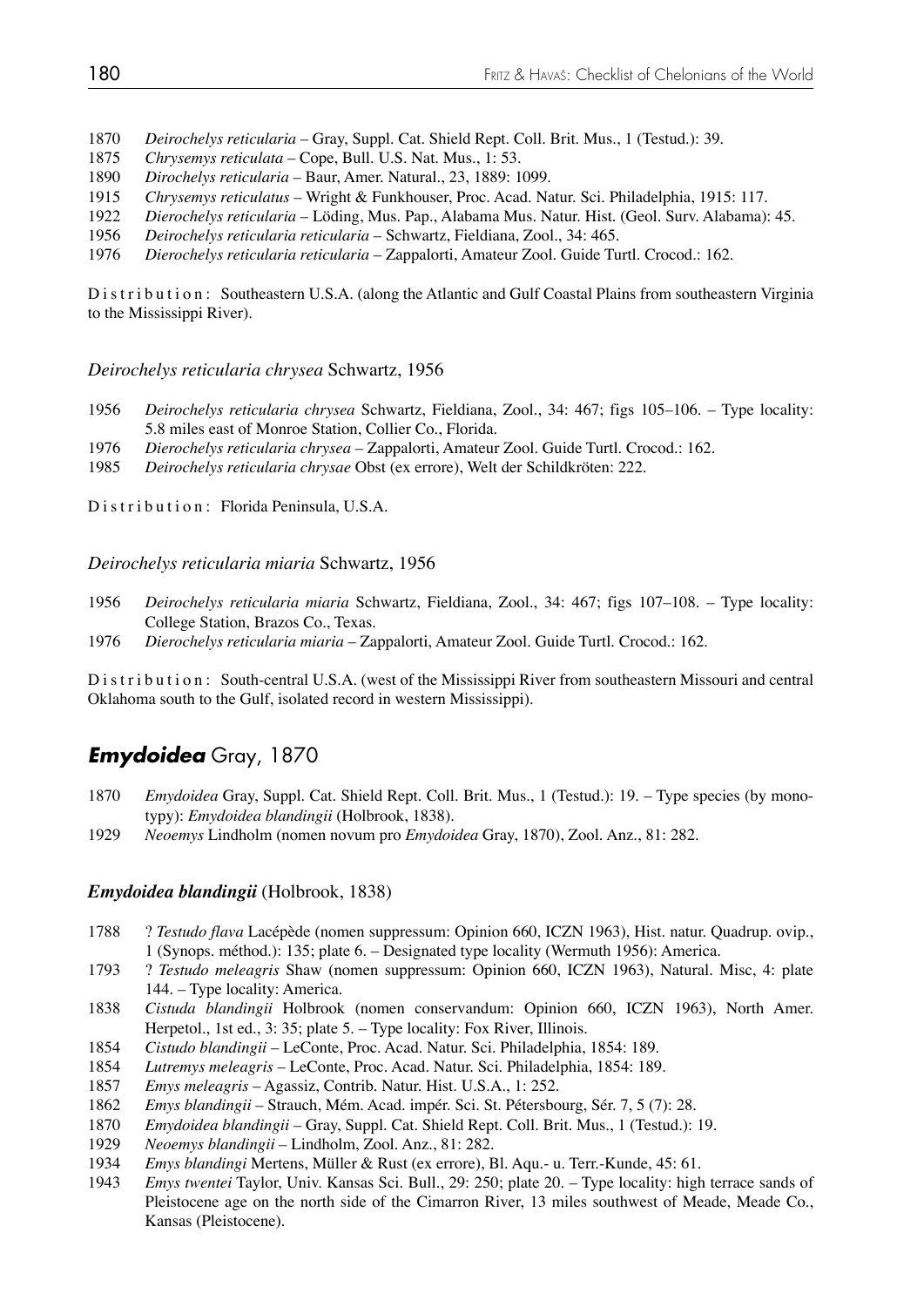- 1959 *Emydoidea blandingi*  Williams, Breviora, 101: 5.
- 1974 *Testudo meteagris* Auffenberg (ex errore), Bull. Florida State Mus., Biol. Sci., 18: 139.
- 1996 *Emydoidea blandinguii* Bonin, Devaux & Dupré (ex errore), Toutes Tortues Monde: 217.

Distribution: Northeastern central U.S.A. and adjacent Canada (from southern Ontario south through the Great Lakes Region and west to western Nebraska, Iowa, and northeastern Missouri; scattered records exist in eastern New York, Massachusetts, southern New Hampshire, Maine and Nova Scotia).

### *Emys* Duméril, 1806

- 1805 *Emydes* Brongniart (nomen suppressum et reiectum: Opinion 1800, ICZN 1995), Essai Classif. Natur. Rept.: 27.
- 1806 *Emys* Duméril (nomen conservandum: Opinion 1800, ICZN 1995; non *Emys* Agassiz, 1846 = Coleo ptera), Zool. analyt.: 76. – Subsequently designated type species (Fitzinger 1843): "*Emys europaea* Schweigg." = *Emys orbicularis orbicularis* (Linnaeus, 1758).
- 1814 *Hydrone* Rafinesque, Specchio Sci. Palermo, 2: 66. Subsequently designated type species (Love ridge & Williams 1957): *Hydrone orbicularis* (Linnaeus, 1758) = *Emys orbicularis orbicularis* (Linnaeus, 1758).
- 1815 *Emyda* Rafinesque (nomen novum pro *Emys* Duméril, 1806; non *Emyda* Gray, 1831 = *Lissemys* Smith, 1931), Analyse de la Nature: 75.
- 1844 *Lutremys* Gray, Cat. Tort. Crocod. Amphisb. Coll. Brit. Mus.: 31. Type species (by monotypy): *Cistudo*  (*Lutremys*) *europaea* (Schneider, 1783) = *Emys orbicularis orbicularis* (Linnaeus, 1758).

#### *Emys orbicularis* (Linnaeus, 1758)

Distribution: From western North Africa over most of southern, central, and eastern Europe to Asia Minor and the Caspian and Aral Seas in the east (Fritz 2003, Fritz et al. 2005a).

#### *Emys orbicularis orbicularis* (Linnaeus, 1758)

- 1758 *Testudo orbicularis* Linnaeus (nomen conservandum: Opinion 1800, ICZN 1995), Syst. Natur., Ed. 10, 1: 198. – Restricted type locality (by neotype designation, Fritz 1994): Mecklenburg, Ger many.
- 1758 *Testudo lutaria* Linnaeus [non *Testudo lutaria* Rafinesque, 1814 = *Dermochelys coriacea* (Vandellius, 1761)], Syst. Natur., Ed. 10, 1: 198. – Designated type locality (Fritz 1992): Lake District of Mecklen burg and Pomerania, Germany and Poland.
- 1783 *Testudo europaea* Schneider, Allgem. Naturgesch. Schildkr.: 323. Restricted type locality (Fritz 1992): Frankfurt an der Oder, Germany.
- 1801 *Testudo pulchella* Schoepff [non *Emys pulchella* sensu Schweigger 1812 = *Geoclemys pulchella* sensu Gray 1856 = *Glyptemys pulchella* sensu Gray 1869 = *Glyptemys insculpta* (LeConte, 1830)], Hist. Testud. Icon. illustr.: 113; plate 26. – Designated type locality (Fritz 1992): Lake District of Mecklenburg and Pomerania, Germany and Poland.
- 1805 *Emydes lutaria* Brongniart, Essai Classif. Natur. Rept.: 27.
- 1812 *Emys europaea* Schweigger, Königsberg. Arch. Naturwiss. Math., 1: 36.
- 1812 *Emys lutaria* Schweigger, Königsberg. Arch. Naturwiss. Math., 1: 35.
- 1814 *Hydrone orbicularis* Rafinesque, Specchio Sci. Palermo, 2: 66.
- 1820 *Emys pulchella* Merrem, Tentam. Syst. Amphib.: 25.
- 1826 *Terrapene europaea* Bell, Zool. J., 2: 308.
- 1831 *Emys* (*Cistuda*) *europea* Gray in Griffith & Pidgeon (ex errore), Anim. Kingd. Cuvier, 9, Synops. Spec. Class Rept.: 7.
- 1831 *Cistuda europaea* Gray, Synops. Rept., 1 (Cataphracta): 19.
- 1831 *Testudo lutraria* Gray (ex errore), Synops. Rept., 1 (Cataphracta): 19.
- 1835 *Cistudo europaea* Duméril & Bibron, Erpétol. gén., Hist. natur. Rept., 2: 220.
- 1835 *Clemmys* (*Clemmys*) *lutaria* Fitzinger, Ann. Wien. Mus. Naturgesch., 1, 1836: 124.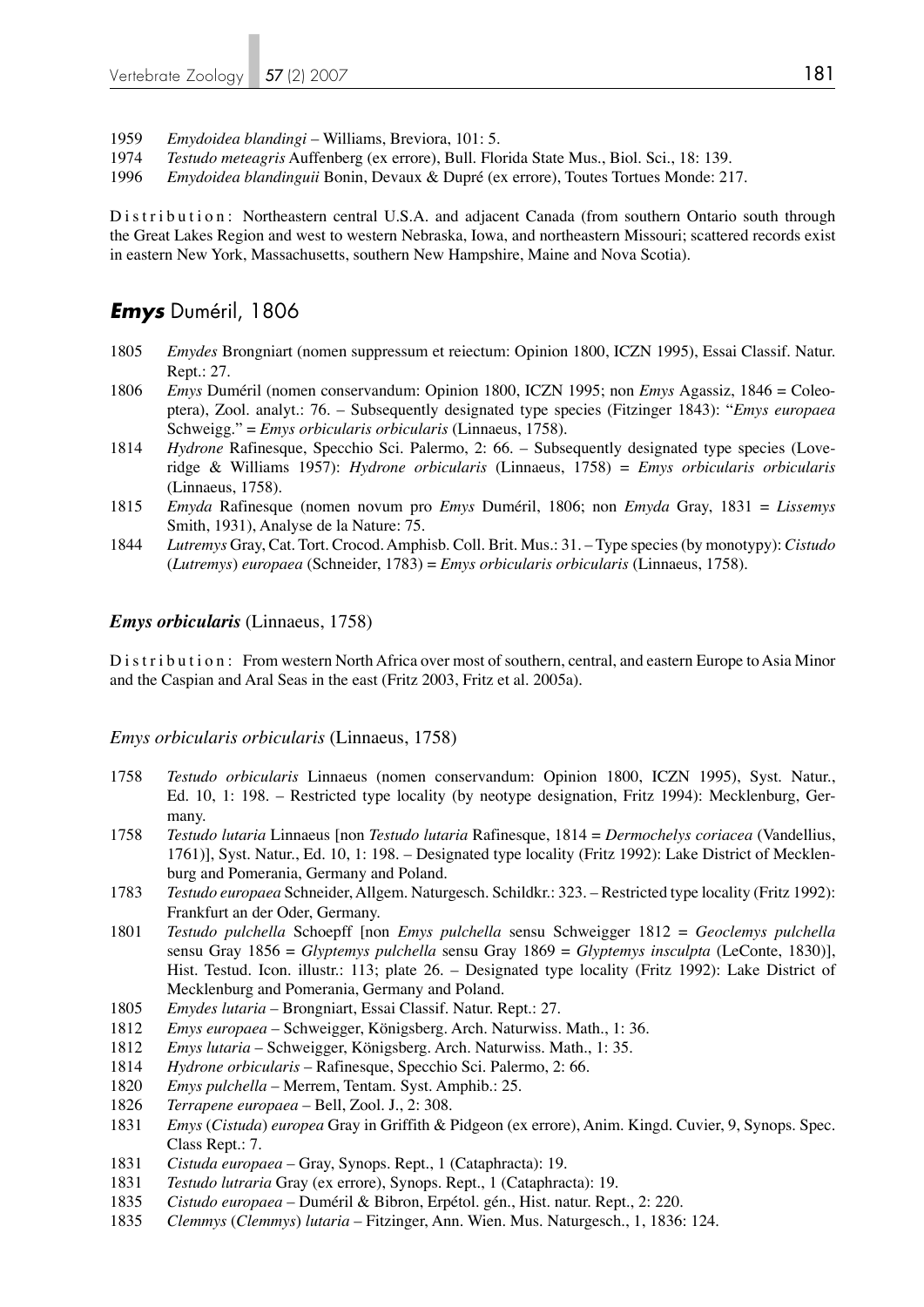- 1835 *Emys turfa* Meyer, Neues Jb. Mineral. Geogn., Geol. Petrefaktenk., 1835: 67. Type locality: Enk heim near Frankfurt am Main, Germany (subfossil, Holocene).<br>1841 *Emys lutaria var. borealis* Nilsson, Kongl. Vetenskaps-Acad
- 1841 *Emys lutaria* var. *borealis* Nilsson, Kongl. Vetenskaps-Acad. Handl., 1839: 208; plate 1. Type locality: Gräfve [Grevie], region of Brågarp (Scania) and Göta canal, approximately 10 km south of Norrköping (Östergötland), Sweden (subfossil, Holocene).
- 1856 *Lutremys europaea* Gray, Proc. Zool. Soc. London, 1855: 197.
- 1862 *Cistudo lutaria* Strauch, Mém. Acad. impér. Sci. St. Pétersbourg, Sér. 7, 4 (7): 17.
- 1866 *Cistudo anhaltina* Giebel, Zeitschr. ges. Naturwiss., 1866: 1; plates 1–2. Type locality: Latdorf near Bernburg an der Saale, Germany (subfossil, Holocene).
- 1876 *Emys orbicularis* Blanford, Eastern Persia, 2: 308.
- 1890 *Emys lutaria taurica* Mehnert, Morphol. Jb., 16: 537; plate 20. Restricted type locality (Wermuth & Mertens 1961): some miles upstream of Dnepr mouth, Ukraine.
- 1897 *Emys europaea* var. *concolor* Dürigen, Deutschl. Amphib. Rept.: 15. Type locality: Mark Brandenburg, Germany and Poland.
- 1897 *Emys europaea* var. *punctata* Dürigen, Deutschl. Amphib. Rept.: 15. Type locality: Mecklenburg, Germany.
- 1897 *Emys europaea* var. *sparsa* Dürigen, Deutschl. Amphib. Rept.: 14. Type locality: Hungary.
- 1915 *Emys orbicularis aralensis* Nikolsky, Fauna Rossii sopred. stran: 19. Type locality: Aral Sea, Kasakhstan.
- 1934 *Emys orbicularis orbicularis* Mertens, Müller & Rust, Bl. Aqu.- u. Terr.-Kunde, 45: 61.

Distribution: Northern part of the species' range, from central France in the west to the Aral Sea in the east (Fritz 2003).

Comment: The nominotypical subspecies comprises populations harbouring two distinct mitochondrial lineages that could represent two distinct subspecies (Fritz 2003).

#### *Emys orbicularis capolongoi* Fritz, 1995

- 1995 *Emys orbicularis* (*galloitalica*) *capolongoi* Fritz, Zool. Abh. Mus. Tierk. Dresden, 48: 204; figs 18c, 21c, 24–25, 26a. – Type locality: Olbia, Sardinia.
- 2003 *Emys orbicularis capolongii* Obst (ex errore), Draco, 4 (13): 16.

Distribution: Sardinia (Fritz 2003).

#### *Emys orbicularis colchica* Fritz, 1994

1994 *Emys orbicularis colchica* Fritz, Zool. Abh. Mus. Tierk. Dresden, 48: 57; figs 11c, 13–15. – Type local ity: Batumi (Batum), Georgia.

Distribution: Southeastern Balkans, Turkish Black Sea coast, parts of western and, probably, central Anatolia, Colchis Region (Fritz 2003).

#### *Emys orbicularis eiselti* Fritz, Baran, Budak & Amthauer, 1998

1998 *Emys orbicularis eiselti* Fritz, Baran, Budak & Amthauer, Mertensiella, 10: 113; fig. 7. – Type locality: 14 km northeast of Fevzipaşa, approximately 450 m a.s.l., Gaziantep Province, southeastern Turkey.

Distribution: Only known from the vicinity of the type locality (Fritz 2003).

#### *Emys orbicularis fritzjuergenobsti* Fritz, 1993

1993 *Emys orbicularis fritzjuergenobsti* Fritz, Zool. Abh. Mus. Tierk. Dresden, 47: 131; figs 8a, 9, 12b, 13b, 14a, 15a–b. – Type locality: Castellón de la Plana, Spain.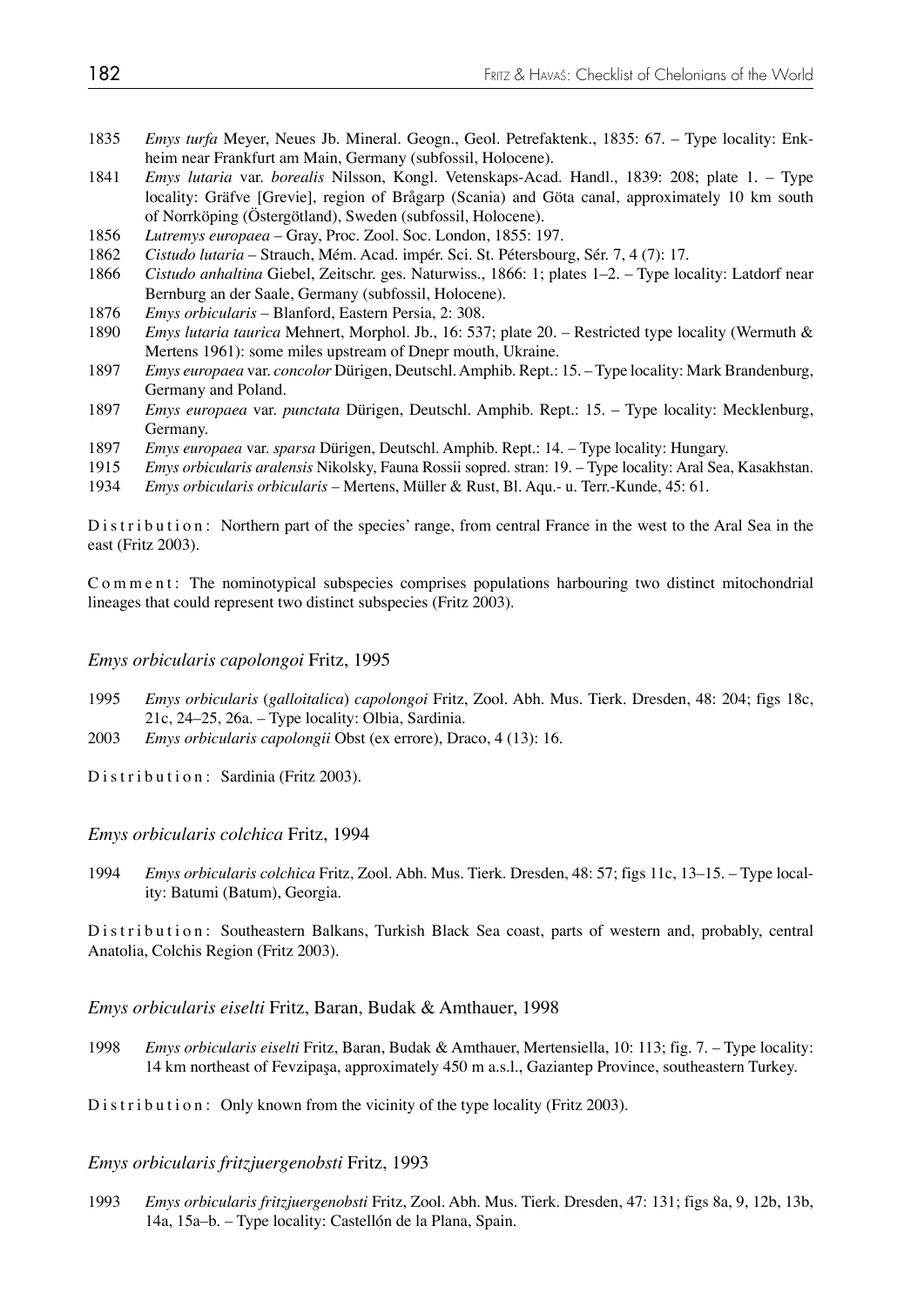2003 *Emys orbicularis fritzjuergenobstii* Obst (ex errore), Draco, 4 (13): 16.

Distribution: Central Spanish Mediterranean coast (Fritz 2003).

#### *Emys orbicularis galloitalica* Fritz, 1995

1995 *Emys orbicularis* (*galloitalica*) *galloitalica* Fritz, Zool. Abh. Mus. Tierk. Dresden, 48: 217; figs 29–30. – Type locality: 5 km east of Collobrières, Département Var, France.

Distribution: West coast of Italian peninsula, southern France, northern part of the Spanish Mediterranean coast (Fritz 2003). Intergrades in southern Italy and northern Spain with other subspecies (Mascort et al. 2000, Fritz 2003, Fritz et al. 2005a).

#### *Emys orbicularis hellenica* (Valenciennes, 1832)

- 1832 *Cistuda hellenica* Valenciennes in Bibron & Bory de Saint-Vincent, Expéd. sci. Morée, III: 61; plate 8: figs 2, 2a in the Atlas volume of 1833. – Type locality: Plain of Nisi at Pamisos River, central Messina, Peloponnese, Greece.
- 1833 *Emys antiquorum* Valenciennes in Bory de Saint-Vincent et al., Expéd. sci. Morée, Atlas: plate 9: fig. 1. – Type locality: mouth of Eurotas River, Peloponnese and Tinos, Greece.
- 1835 *Emys* (*Emys*) *hofmanni* Fitzinger (nomen novum pro *Cistuda hellenica* Valenciennes, 1832), Ann. Wien. Mus. Naturgesch., 1, 1836: 123.
- 1875 *Emys orbicularis* var. *hoffmanni* Schreiber [non *Emys hofmanni* Fitzinger, 1835 = *Emys orbicularis hellenica* (Valenciennes, 1832)], Herpetologia europaea, 1st ed.: 537. – Type locality: Dalmatia.
- 1897 *Emys orbicularis* var. *atra* Werner, Rept. Amphib. Oesterr.-Ung. Occupationsländ.: 15; plate 1: fig. 2. – Type locality: Dalmatia and Cephallinia.
- 1897 *Emys europaea* var. *maculosa* Dürigen, Deutschl. Amphib. Rept.: 15. Designated type locality (Fritz 1992): Dalmatia.
- 1903 *Emys orbicularis* var. *hellenica* Kovatscheff, Verh. zool.-bot. Ges. Wien, 53: 171.

Distribution: From southern Italy (Apulia) along the Adriatic coast of Italy and the Balkans over Albania and the Ionic coast to the Peloponnese and Evvia, Greece. Intergrades in southern Italy and in the southeastern Balkans with other subspecies (Fritz 2003, Fritz et al. 2005a).

#### *Emys orbicularis hispanica* Fritz, Keller & Budde, 1996

1996 *Emys orbicularis hispanica* Fritz, Keller & Budde, Salamandra, 32: 129; figs 12–13, 15–18. – Type locality: Doñana (Huelva), Spain.

Distribution: With certainty only known from the type locality; however, most pond turtle populations in the Atlantic drainage of the Iberian Peninsula could belong to this subspecies (Fritz 2003).

*Emys orbicularis iberica* Eichwald, 1831

- 1831 *Emys europaea* var. *iberica* Eichwald, Zool. spec., Pars post.: 196. Restricted type locality (Eichwald 1841): swampy valleys of Iberia [Georgia] and tributaries of the Kura River, central Caucasus.
- 1994 *Emys orbicularis kurae* Fritz, Zool. Abh. Mus. Tierk. Dresden, 48: 57; figs 11f, 20–22. Type local ity: Bank (Bank Promisl) at mouth of Kura River, Azerbaijan.
- 1995 *Emys orbicularis kuraea* Rogner (ex errore), Schildkröten, 1: 33.
- 1998 *Emys orbicularis iberica* Fritz, Mertensiella, 10: 6.

Distribution: Central Caucasus (Kura River and tributaries; Fritz 2003).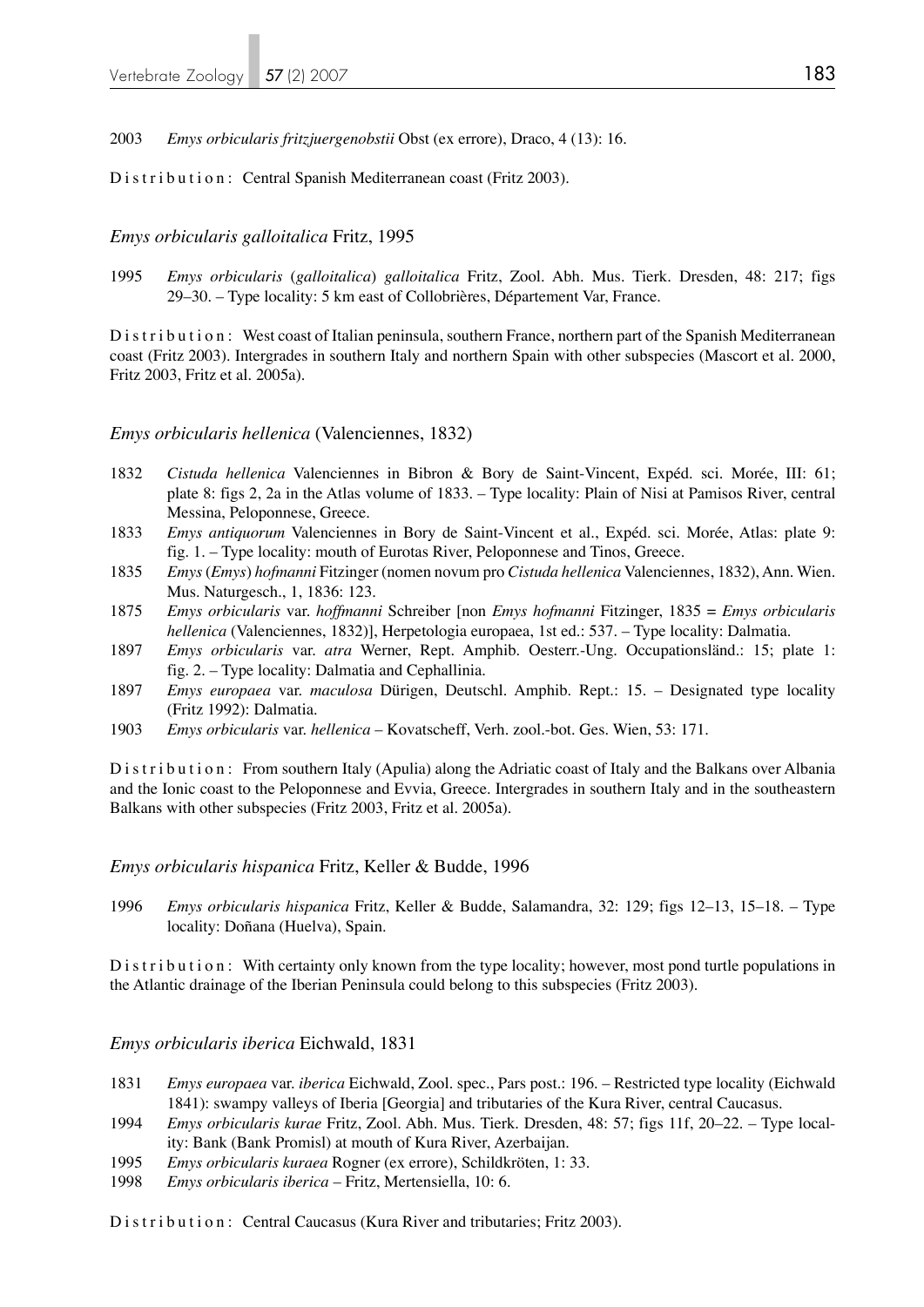*Emys orbicularis ingauna* Jesu, Piombo, Salvidio, Lamagni, Ortale & Genta, 2004

- 2004 *Emys orbicularis ingauna* Jesu, Piombo, Salvidio, Lamagni, Ortale & Genta, Ann. Mus. Civ. Stor. natur. "G. Doria", 96: 133; figs 4–6, 8–9, 12. – Type locality: Peagna (Ceriale Municipality), Savona Province, Liguria, northwestern Italy.
- Distribution: Savona Province, Liguria, northwestern Italy (Jesu et al. 2004).

Comment: Could be synonymous with *Emys orbicularis galloitalica* Fritz, 1995.

#### *Emys orbicularis lanzai* Fritz, 1995

- 1995 *Emys orbicularis* (*galloitalica*) *lanzai* Fritz, Zool. Abh. Mus. Tierk. Dresden, 48: 211; figs 18a, 21d, 26b, 27–28. – Type locality: mouth of Conca River at Fautea (near Santa Lucia di Porto Vecchio), Corsica.
- Distribution: Corsica, France (Fritz 2003).

#### *Emys orbicularis luteofusca* Fritz, 1989

- 1989 *Emys orbicularis luteofusca* Fritz, Salamandra, 25: 143; figs 2–3. Type locality: lake district west of Ereğli, Konya Province, Turkey.
- Distribution: South-central Anatolia, Turkey (Fritz 2003).

#### *Emys orbicularis occidentalis* Fritz, 1993

1993 *Emys orbicularis occidentalis* Fritz, Zool. Abh. Mus. Tierk. Dresden, 47: 131; figs 8b, 10, 12c, 13c, 14b, 15c–d. – Type locality: bay of Medhiya near Kenitra, Morocco.

Distribution: Northwestern Africa (Morocco, Algeria, Tunisia north of the Atlas Mts.; Fritz 2003).

*Emys orbicularis persica* Eichwald, 1831

- 1831 *Emys europaea* var. *persica* Eichwald, Zool. spec., Pars post.: 196. Type locality: Mazanderan Province, Iran.<br>1994 Emys orbicular
- 1994 *Emys orbicularis orientalis* Fritz, Zool. Abh. Mus. Tierk. Dresden, 48: 57; figs 11e, 17–19. Type locality: Bandar-e-Anzali (Enzeli), Gilan Province, Iran.
- 1998 *Emys orbicularis persica* Fritz, Mertensiella, 10: 6.
- 2003 *Emys orbicularis versica* Artner (ex errore), Emys, 10 (6): viii.

Distribution: South coast of Caspian Sea (northern Iran, Turkmenistan), Uzboi Region of Turkmenistan (Fritz 2003).

*Emys trinacris* Fritz, Fattizzo, Guicking, Tripepi, Pennisi, Lenk, Joger & Wink, 2005

2005 *Emys trinacris* Fritz, Fattizzo, Guicking, Tripepi, Pennisi, Lenk, Joger & Wink, Zool. Scr., 34: 364; figs 7 (top), 9. – Type locality: Lago Gian Fenaro, below the pass of Pizzo Laminaria, approximately 1400 m above sea level, Monte Nebrodi, Sicily.

Distribution: Sicily, perhaps adjacent Calabria, southern Italy (Fritz et al. 2005a).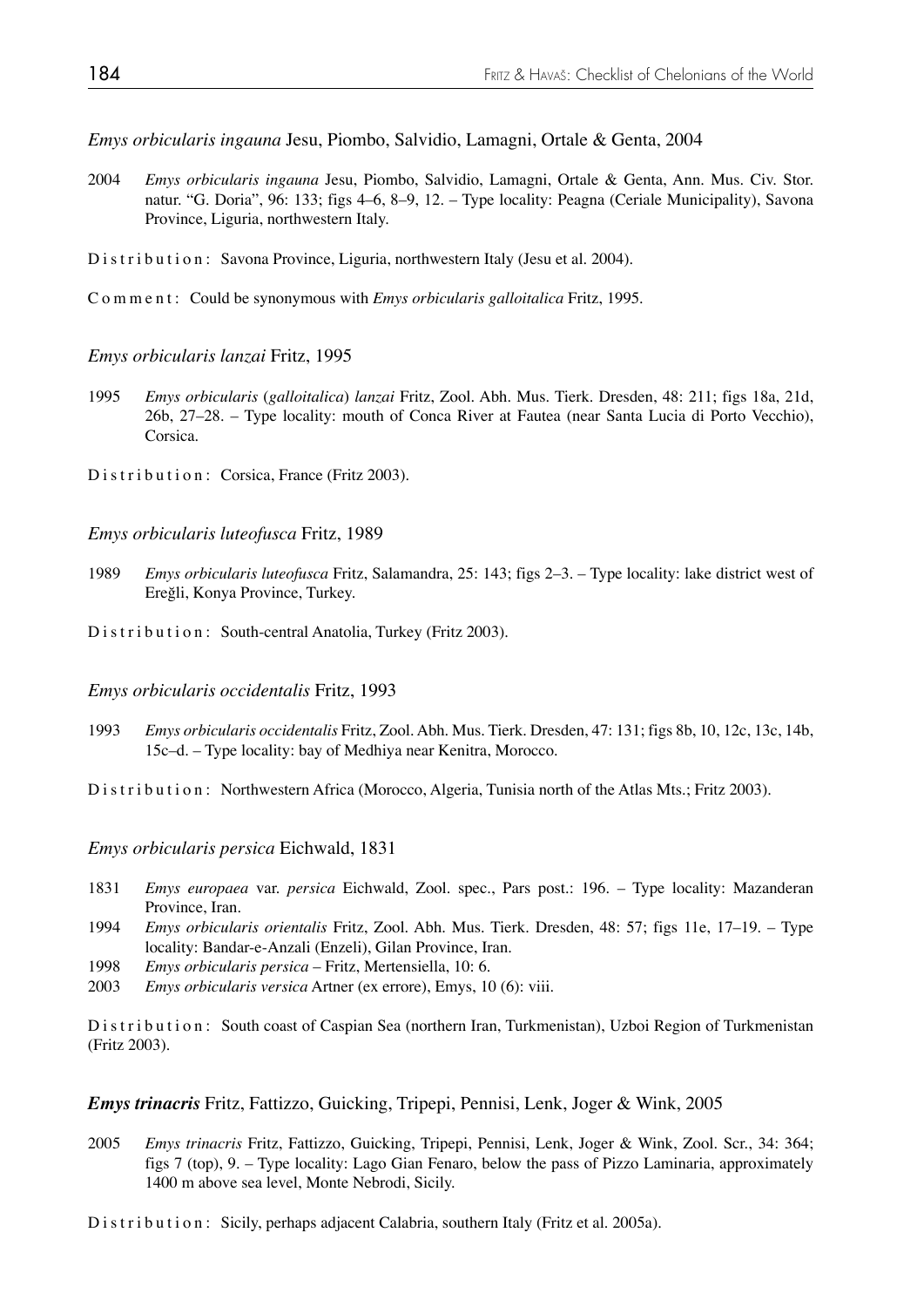## *Glyptemys* Agassiz, 1857

- *Calemys* Agassiz, Contrib. Natur. Hist. U.S.A., 1: 252. Type species (by monotypy): *Calemys muehlen bergii* [sic] = *Glyptemys muhlenbergii* (Schoepff, 1801).
- *Glyptemys* Agassiz, Contrib. Natur. Hist. U.S.A., 1: 252. Type species (by monotypy): *Glyptemys insculpta* (LeConte, 1830).
- *Kalemys* Ennis (ex errore), Proc. Acad. Natur. Sci. Philadelphia, 13: 124.

#### *Glyptemys insculpta* (LeConte, 1830)

- *Testudo insculpta* LeConte, Ann. Lyc. Natur. Hist., 3, 1829: 112. Designated type locality (Schmidt 1953): vicinity of New York.
- *Emys speciosa* Gray in Griffith & Pidgeon, Anim. Kingd. Cuvier, 9, Synops. Spec. Class Rept.: 10. Type locality: North America.
- *Emys inscripta* Gray (ex errore), Synops. Rept., 1 (Cataphracta): 26.
- *Emys speciosa* var. *levigata* Gray, Synops. Rept., 1 (Cataphracta): 26. Type locality: unknown.
- *Clemmys* (*Clemmys*) *insculpta* Fitzinger, Ann. Wien. Mus. Naturgesch., 1, 1836: 124.
- *Emys insculpta*  Harlan, Med. Phys. Research: 152.
- *Glyptemys insculpta* Agassiz, Contrib. Natur. Hist. U.S.A., 1: 252.
- *Chelopus insculptus* Cope, Bull. U.S. Nat. Mus., 1: 53.
- *Calemys insculpta* Feldman & Parham, Mol. Phylogenet. Evol., 22: 388.

Distribution: Eastern North America (Nova Scotia south to northern Virginia and west through southern Ontario and New York to Michigan, Wisconsin, eastern Minnesota, and northeastern Iowa).

#### *Glyptemys muhlenbergii* (Schoepff, 1801)

- *Testudo muhlenbergii* Schoepff, Hist. Testud. Icon. illustr.: 132; plate 31. Restricted type locality (Stejneger & Barbour 1917): Lancaster, Pennsylvania.
- *Emys muhlenbergii*  Schweigger, Königsberg. Arch. Naturwiss. Math., 1: 310.
- *Chersine muhlenbergii* Merrem, Tentam. Syst. Amphib.: 30.
- *Emys biguttata* Say, J. Acad. Natur. Sci. Philadelphia, 4: 212. Restricted type locality (Schmidt 1953): vicinity of Philadelphia, Pennsylvania.
- *Terrapene muhlenbergii* Bonaparte, Ann. Stor. Natur. Bologna, 4: 160.
- *Emys bipunctata* Gray in Griffith & Pidgeon (ex errore pro *Emys biguttata* Say, 1824), Anim. Kingd. Cuvier, 9, Synops. Spec. Class Rept.: 10.
- *Emys* (*Cistuda*) *carolinae* var. *fusca* Gray in Griffith & Pidgeon, Anim. Kingd. Cuvier, 9, Synops. Spec. Class Rept.: 7. – Type locality: unknown.
- *Emys fusca* Gray, Synops. Rept., 1 (Cataphracta): 25.
- *Clemmys* (*Clemmys*) *muhlenbergii*  Fitzinger, Ann. Wien. Mus. Naturgesch., 1, 1836: 124.
- *Geoclemys muhlenbergii* Gray, Cat. Shield Rept. Coll. Brit. Mus., 1 (Testud.), 1855: 19.
- *Calemys muehlenbergii* Agassiz (ex errore), Contrib. Natur. Hist. U.S.A., 1: 252.
- *Emys muehlenbergii* Agassiz, Contrib. Natur. Hist. U.S.A., 1: 252.
- *Kalemys muhlenbergii* Ennis, Proc. Acad. Natur. Sci. Philadelphia, 13: 124.
- *Geoclemmys muhlenbergii* Gray, Proc. Zool. Soc. London, 1869: 188.
- *Geoclemmys muhlenburgii* Gray (ex errore), Suppl. Cat. Shield Rept. Coll. Brit. Mus., 1 (Testud.): 27.
- *Calemys muhlenburgii* Gray, Suppl. Cat. Shield Rept. Coll. Brit. Mus., 1 (Testud.): 27.
- *Chelopus muhlenbergii* Cope, Bull. U.S. Nat. Mus., 1: 53.
- *Calemys muhlenbergii* Boulenger, Cat. Chelon. Rhynchoceph. Crocod. Brit. Mus. (Natur. Hist.): 108.
- *Clemmys muhlenbergi* Fowler (ex errore), Amer. Natural., 40: 596.
- *Clemmys nuchalis* Dunn, Bull. Amer. Mus. Natur. Hist., 37: 624; figs 6–7. Type locality: Yonah lossee Road, about 3 miles from Linville, North Carolina.
- *Melanemys muhlenbergii* Shufeldt, Aquatic Life, 1919 (8): 157.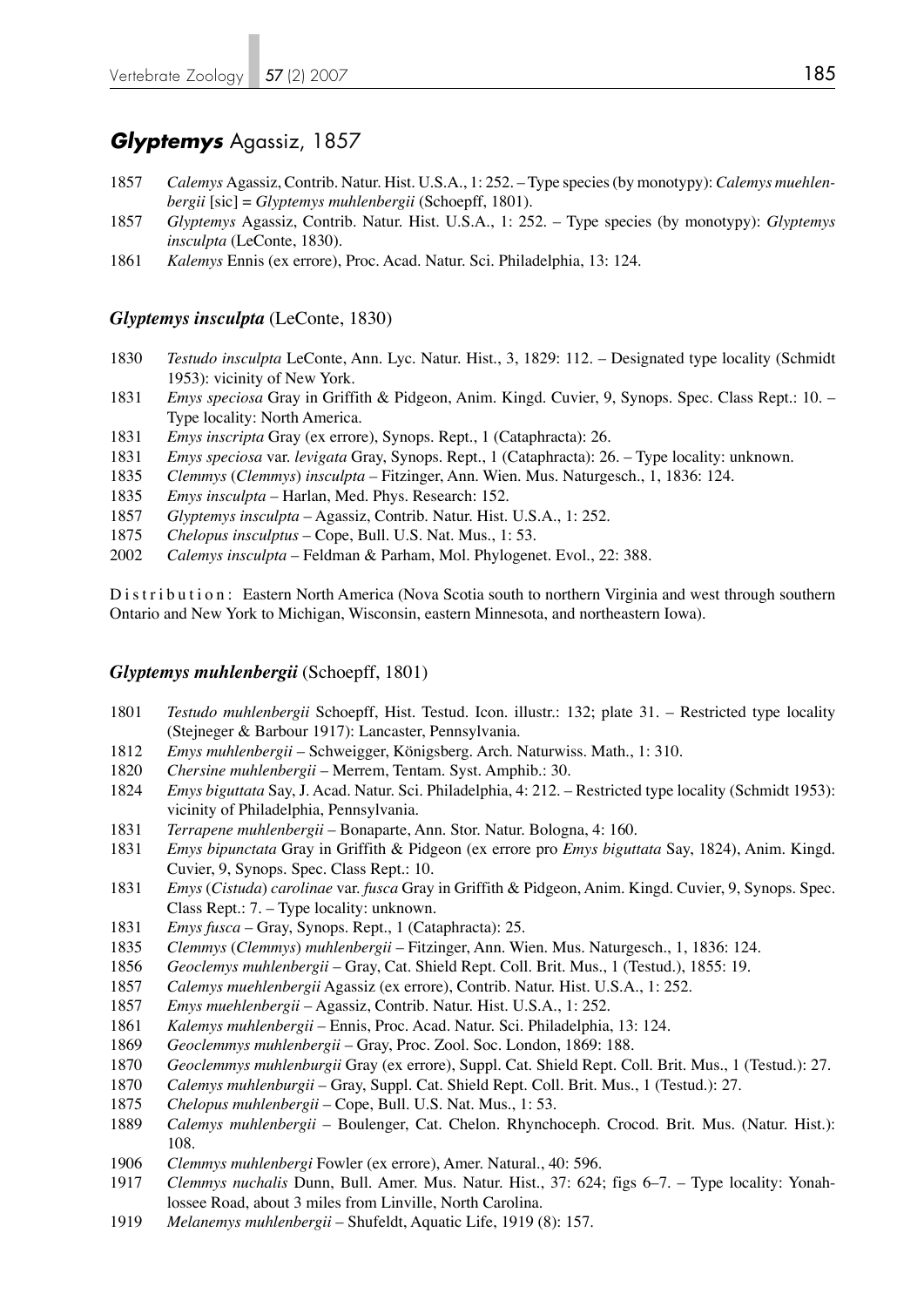- 1943 *Clemmys muhlenberg* Brimley (ex errore), Carolina Tips, 6 (1): 3.
- 2001 *Glyptemys muhlenbergii* Holman & Fritz, Zool. Abh. Dresden, 51: 331.

Distribution: Eastern U.S.A. (patchy range in western Massachusetts, Connecticut, New York, Pennsylvania, Virginia and adjacent North Carolina, northern South Carolina and Georgia, New Jersey, northern Delaware, Maryland, eastern Tennessee).

## *Graptemys* Agassiz, 1857

1857 *Graptemys* Agassiz, Contrib. Nat. Hist. U.S.A., 1: 252. – Subsequently designated type species (Stejneger & Barbour 1917): *Graptemys geographica* (LeSueur, 1817).

#### *Graptemys barbouri* Carr & Marchand, 1942

- 1942 *Graptemys barbouri* Carr & Marchand, Proc. New England Zool. Club, 20: 98; plates 14–15. Type locality: Chipola River bei Marianna, Jackson Co., Florida.
- 1964 *Malaclemys barbouri*  McDowell, Proc. Zool. Soc. London, 143: 274.

Distribution: Florida and Georgia, U.S.A. (Apalachicola River system, including Chipola and Apalachicola Rivers in Florida, and Flint and Chattahochee Rivers in Georgia).

### *Graptemys caglei* Haynes & McKown, 1974

- 1974 *Graptemys caglei* Haynes & McKown, Tulane Stud. Zool. Bot., 18: 143; figs 2, 3 (left), 4 (left), 5 (top left), 6 (left), 7 (left), 8. – Type locality: Guadalupe River, 8 km NW Cuero, De Witt Co., Texas.
- Distribution: Texas, U.S.A. (Guadelupe River system of south central Texas).

### *Graptemys ernsti* Lovich & McCoy, 1992

- 1992 *Graptemys ernsti* Lovich & McCoy, Ann. Carnegie Mus., 61: 293; figs 4–5. Type locality: Conecuh River, 1 mile upstream from County Road 4 Bridge, 14 km east of East Brewton, Escambia Co., Ala bama, U.S.A.
- 2002 *Graptemys emstii* Ferri (ex errore), Turtles & Tortoises: 248.
- 2003 *Graptemys pulchra ernsti* Artner, Emys, 10 (6): ix.

Distribution: Southern Alabama and western Florida, U.S.A. (large to medium sized rivers emptying into Escambia Bay, including Conecuh, Escambia, Yellow, and Shoal Rivers of southern Alabama and western Florida).

#### *Graptemys flavimaculata* Cagle, 1954

- 1954 *Graptemys flavimaculata* Cagle, Tulane Stud. Zool., 1: 167; figs 2–3, 5, 7, 11, 13, 15. Restricted type locality (Cliburn 1971): Pascagoula River at Old Benndale Crossing (T3S, R8W, Sec. 1), George Co.
- 1955 *Graptemys oculifera flavimaculata*  Mertens & Wermuth, Zool. Jb., Syst., 83: 329.
- 1964 *Malaclemys flavomaculata* McDowell (ex errore), Proc. Zool. Soc. London, 143: 274.
- 1970 *Malaclemys flavimaculata* Cochran & Goin, New Field Book Amphib. Rept.: 149.

Distribution: Mississippi, U.S.A. (Pascagoula River system).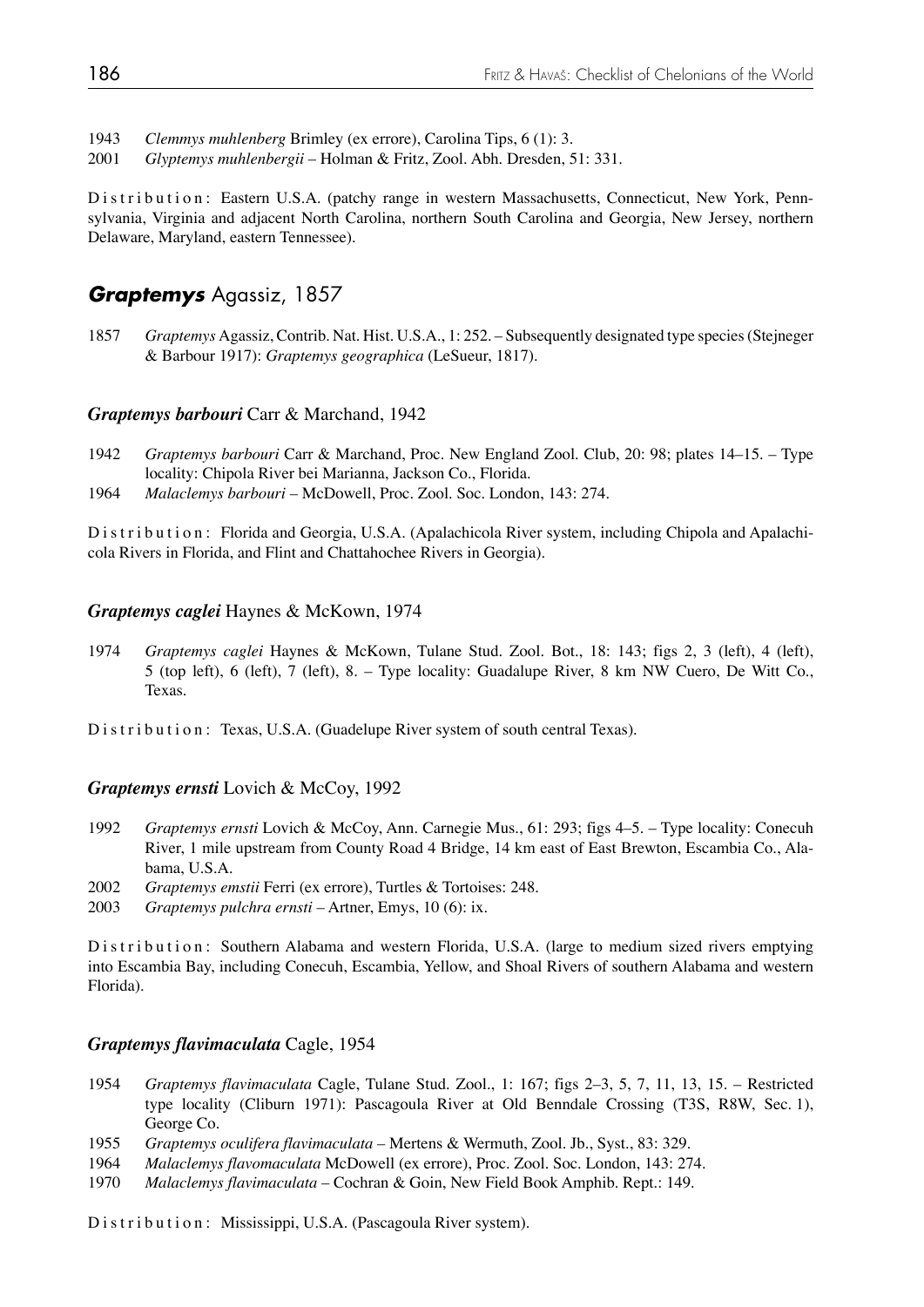## *Graptemys geographica* (LeSueur, 1817)

- 1817 *Testudo geographica* LeSueur, J. Acad. Natur. Sci. Philadelphia, 1: 86; plate 5. Type locality: marshes on border of Lake Erie.
- 1825 *Emys geographica* Say, J. Acad. Natur. Sci. Philadelphia, 4: 204.
- 1831 *Terrapene geographica* Bonaparte, Ann. Stor. Natur. Bologna, 4: 156.
- 1835 *Clemmys* (*Clemmys*) *geographica* Fitzinger, Ann. Wien. Mus. Naturgesch., 1, 1836: 124.
- 1836 *Emys megacephala* Holbrook, North Amer. Herpetol.: 51. Type locality: Cumberland River, neigh bourhood of Nashville, Tennessee.
- 1857 *Graptemys geographica*  Agassiz, Contrib. Natur. Hist. U.S.A., 1: 252.
- 1875 *Malacoclemmys geographica*  Cope, Bull. U.S. Nat. Mus., 1: 53.
- 1883 *Malacoclemmys geographicus* Davis & Rice, Bull. Chicago Acad. Sci., 1: 32.
- 1887 *Malaclemys georgraphica* Hay (ex errore), Ann. Rept. Indiana State Board Agricult., 1887: 219.
- 1893 *Malaclemys geographica* Hurter, Trans. St. Louis Acad. Sci., 6: 261.
- 1899 *Malaclemmys geographicus* McLain, Notes Coll. Rept. Arkansas: 1.
- 1902 *Malaclemys geographicus* Paulmier, Bull. New York St. Mus., 51: 394.
- 1909 *Graptemys geographicus* Siebenrock, Zool. Jb., Syst., Suppl. 10: 474.

Distribution: Northeastern central U.S.A. and southeastern Canada (from southern Quebec and northwestern Vermont west to southern Wisconsin and, west of the Appalachians, south to Arkansas and Georgia; Susquehanna River drainage of Pennsylvania and Maryland; Delaware River).

## *Graptemys gibbonsi* Lovich & McCoy, 1992

- 1992 *Graptemys gibbonsi* Lovich & McCoy, Ann. Carnegie Mus., 61: 293; figs 6–7. Type locality: Chickasawhay River, Leakesville, Greene Co., Mississippi, U.S.A.
- 2003 *Graptemys pulchra gibbonsi* Artner, Emys, 10 (6): ix.
- 2003 *Graptemys gibbousi* Obst (ex errore), Draco, 4 (13): 16.

Distribution: Mississippi and eastern Louisiana, U.S.A. (large to medium-sized rivers in the Pascagoula and Pearl River systems.

## *Graptemys nigrinoda* Cagle, 1954

Distribution: Alabama and Mississippi, U.S.A. (Alabama, Tombigbee, and Black Warrior River systems).

*Graptemys nigrinoda nigrinoda* Cagle, 1954

- 1954 *Graptemys nigrinoda* Cagle, Tulane Stud. Zool., 1: 168; figs 1, 4, 6, 8, 10, 12, 14. Type locality: Black Warrior River, above lock 9; 17.5 miles SSW of Tuscaloosa, Tuscaloosa Co., Alabama.
- 1955 *Graptemys oculifera nigrinoda*  Mertens & Wermuth, Zool. Jb., Syst., 83: 329.
- 1969 *Graptemys nigrinoda nigrinoda*  Folkerts & Mount, Copeia, 1969: 679.
- 1970 *Malaclemys nigrinoda* Cochran & Goin, New Field Book Amphib. Rept.: 151.

Distribution: Tallapoosa, Coosa, Cahaba, and Alabama Rivers from the Fall Line south to near the Wilcox-Monroe County line in Alabama; intergrades with *Graptemys nigrinoda delticola* Folkerts & Mount, 1869 in a vast part of the Alabama-Tombigbee River systems of Alabama and Mississippi, U.S.A.

## *Graptemys nigrinoda delticola* Folkerts & Mount, 1969

1969 *Graptemys nigrinoda delticola* Folkerts & Mount, Copeia, 1969: 677; figs 2, 4, 5. – Type locality: Hubbard's Landing on Tensaw Lake, 2.6 air miles SW of Latham, Baldwin Co., Alabama.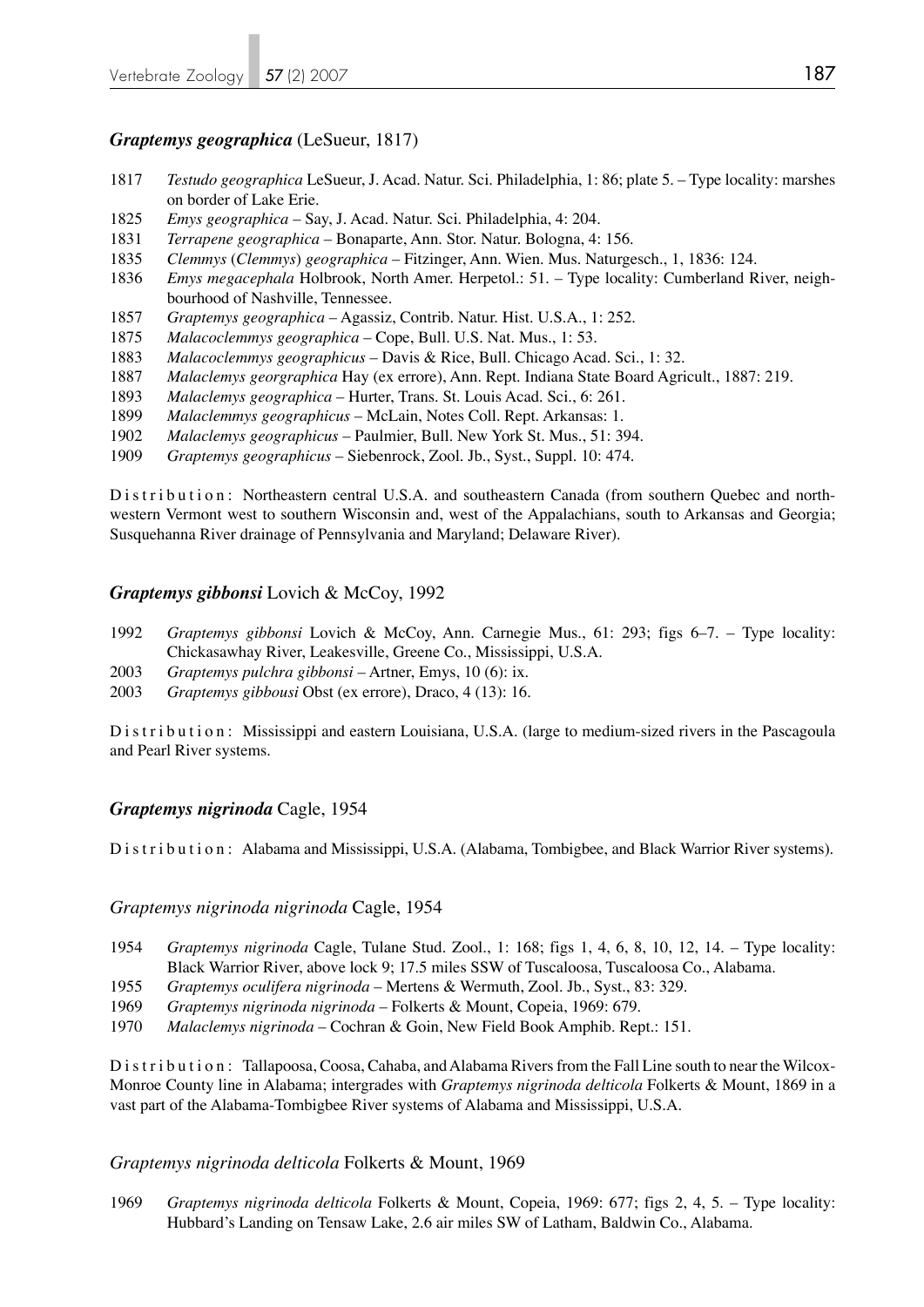Distribution: Delta of the Mobile Bay drainage, Alabama, U.S.A. For intergradation zone with *Graptemys nigrinoda nigrinoda* Cagle, 1954, see under this subspecies.

## *Graptemys oculifera* (Baur, 1890)

- 1890 *Malacoclemmys oculifera* Baur, Science, 16: 262. Type locality: Mandeville, Louisiana.
- 1893 *Graptemys oculifera*  Baur, Amer. Natural., 27: 675.
- 1909 *Malaclemys lesueurii oculifera* Siebenrock, Zool. Jb., Syst., Suppl. 10: 475.
- 1917 *Graptemys pseudogeographica oculifera*  Stejneger & Barbour, Check List North Amer. Amphib. Rept., 1st ed.: 118.
- 1955 *Graptemys oculifera oculifera*  Mertens & Wermuth, Zool. Jb., Syst., 83: 329.
- 1964 *Malaclemys oculifera*  McDowell, Proc. Zool. Soc. London, 143: 274.
- Malaclemys oculifer Cochran & Goin, New Field Book Amphib. Rept.: 149.
- 1979 *Graptemys ocalifera* Nutaphand (ex errore), Turtles of Thailand: 27.

Distribution: Mississippi and Louisiana, U.S.A. (Pearl and West Pearl Rivers).

## *Graptemys ouachitensis* Cagle, 1953

Distribution: South-central U.S.A.

Comment: Stephens & Wiens (2003) suggested that both subspecies of *Graptemys ouachitensis* Cagle, 1953 could represent full species.

*Graptemys ouachitensis ouachitensis* Cagle, 1953

- 1953 *Graptemys pseudogeographica ouachitensis* Cagle, Occ. Pap. Mus. Zool. Univ. Michigan, 546: 2; figs 2, 3B–D, F. – Type locality: Ouachita River, 4 miles northeast of Harrisonburg, Louisiana.
- 1970 *Malaclemys pseudogeographica ouachitensis* Cochran & Goin, New Field Book Amphib. Rept.: 149.
- 1974 *Graptemys ouachitensis*  Vogt, Herpetol. Rev., 5: 79.
- 1980 *Graptemys ouachitensis ouachitensis*  Vogt, Tulane Stud. Zool. Bot., 22: 17.
- 1990 *Graptemys pseudogeographica outachitensis* Rudloff (ex errore), Schildkröten: 104.
- 1996 *Graptemys ouachita ouachita* Bonin, Devaux & Dupré (ex errore), Toutes Tortues Monde: 234.

Distribution: South-central U.S.A. (Ouachita River system of northern Louisiana west to Oklahoma and northward to Kansas, Minnesota, Wisconsin, Indiana, Ohio, and West Virginia).

## *Graptemys ouachitensis sabinensis* Cagle, 1953

- 1953 *Graptemys pseudogeographica sabinensis* Cagle, Occ. Pap. Mus. Zool. Univ. Michigan, 546: 2; figs 1, 3A, E, G. – Type locality: Sabine River, 8 miles southwest of Negreet, Louisiana.
- 1970 *Malaclemys pseudogeographica sabinensis*  Cochran & Goin, New Field Book Amphib. Rept.: 149.
- 1980 *Graptemys ouachitensis sabinensis*  Vogt, Tulane Stud. Zool. Bot., 22: 17.
- 1986 *Graptemys sabinensis* Iverson, Checkl. Distr. Maps Turtl. World: 88.
- 1996 *Graptemys ouachita sabinensis* Bonin, Devaux & Dupré (ex errore), Toutes Tortues Monde: 234.

Distribution: Texas and Louisiana, U.S.A. (Sabine River system).

## *Graptemys pseudogeographica* (Gray, 1831)

Distribution: Central and south-central U.S.A.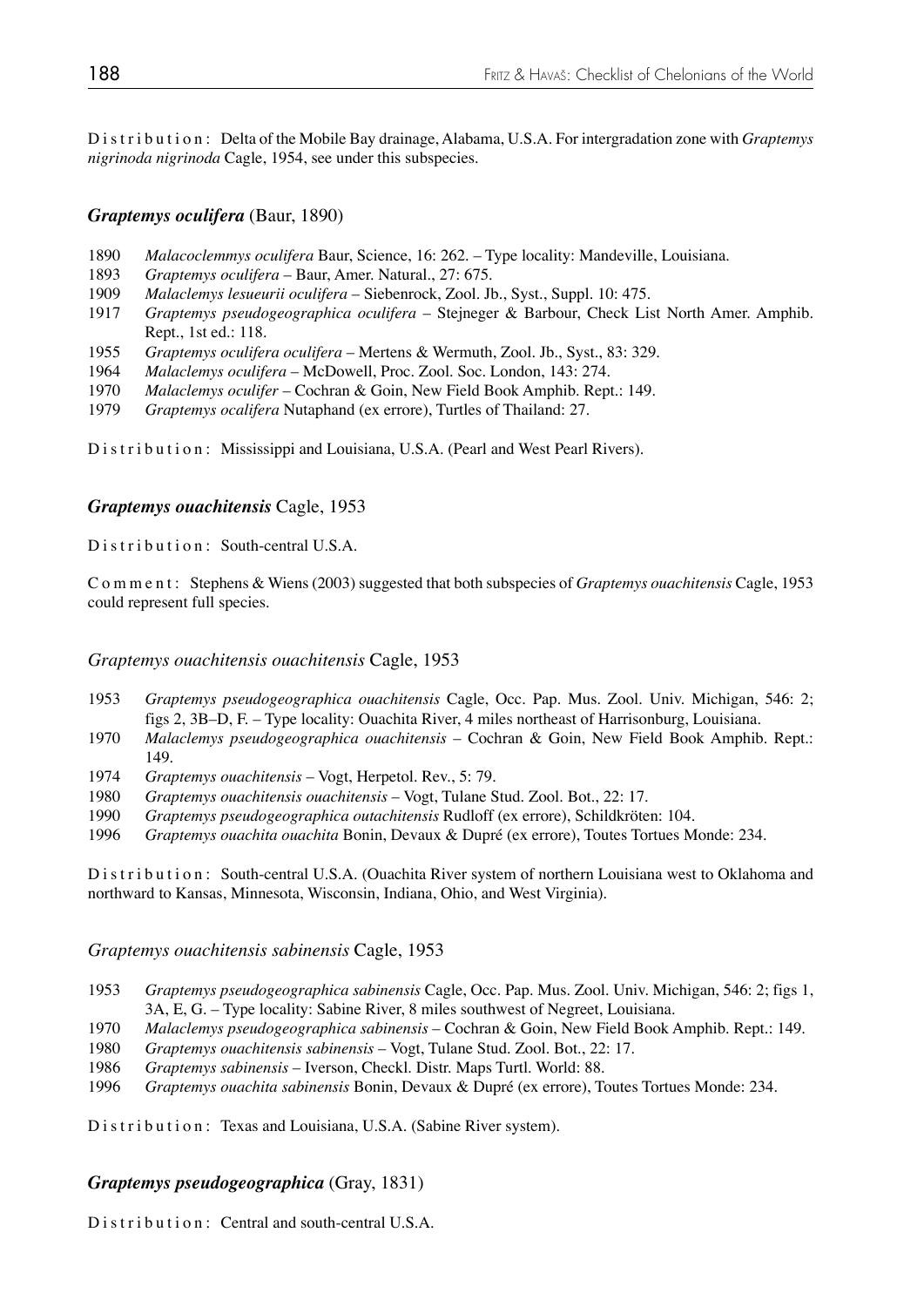*Graptemys pseudogeographica pseudogeographica* (Gray, 1831)

- *Emys lesueurii* Gray in Griffith & Pidgeon, Anim. Kingd. Cuvier, 9, Synops. Spec. Class Rept.: 12. Type locality: North America.
- *Emys pseudogeographica* Gray, Synops. Rept., 1 (Cataphracta): 31. Restricted type locality (Bour & Dubois 1983): Wabash River between Mont Vernon and Shawneetown, Indiana.
- *Graptemys lesueurii* Agassiz, Contrib. Natur. Hist. U.S.A., 1: 252.
- *Clemmys pseudogeographica* Strauch, Mém. Acad. impér. Sci. St. Pétersbourg, Sér. 7, 5 (7): 33.
- *Graptemys pseudogeographica*  Gray, Ann. Mag. Natur. Hist., (3) 12: 180.
- *Malacoclemmys pseudogeographicus* Cope, Bull. U.S. Nat. Mus., 1: 53.
- *Malacoclemmys lesueuri* Yarrow (ex errore), Bull. U.S. Nat. Mus., 24, 1882: 34.
- *Malacoclemmys pseudographicus* Davis & Rice (ex errore), Bull. Chicago Acad. Sci., 1: 32.
- *Malacoclemmys lesueurii* Boulenger, Cat. Chelon. Rhynchoceph. Crocod. Brit. Mus. (Natur. Hist.): viii.
- *Malaclemys pseudogeographica* Hay, Ann. Rep. Indiana Dept. Geol. Natur. Res., 17: 513.
- *Malaclemys pseudogeographicus* Paulmier, Bull. New York St. Mus., 51: 394.
- *Graptemys pseudogeographicus* Siebenrock, Zool. Jb., Syst., Suppl. 10: 474.
- *Malaclemys [lesueurii] lesueurii* Siebenrock, Zool. Jb., Syst., Suppl. 10: 474.
- *Graptemys pseudogeographica pseudogeographica*  Stejneger & Barbour, Check List North Amer. Amph. Rept., 1st ed.: 117.
- *Malaclemys pseudogeographica pseudogeographica*  Cochran & Goin, New Field Book Amphib. Rept.: 149.
- *Graptemys pseudogeoraphica* Anan'eva in Anan'eva, Borkin, Darevskii & Orlov (ex errore), Slovar nazvanii zhivotnykh, Amfibii i reptilii: 146.

Distribution: Central U.S.A. (Ohio, Indiana, Illinois, Wisconsin, Minnesota, and the Dakotas southward to western Kentucky, Tennessee, and Missouri).

#### *Graptemys pseudogeographica kohnii* (Baur, 1890)

- *Malacoclemmys kohnii* Baur, Science, 16: 263. Type localities: Bayou Lafourche, Bayou Teche and St. Martinsville, Louisiana.
- *Graptemys kohnii* Baur, Amer. Natural., 27: 675.
- *Malaclemys lesueurii kohnii* Siebenrock, Zool. Jb., Syst., Suppl. 10: 475.
- *Graptemys pseudogeographica kohnii*  Stejneger & Barbour, Check List North Amer. Amph. Rept., 1st ed.: 117.
- *Graptemys pseudogeographica kohni* Mertens, Müller & Rust (ex errore), Bl. Aqu.- u. Terr.-Kunde, 45: 61.
- *Graptemys kohni*  Cagle, Occ. Pap. Mus. Zool. Univ. Michigan, 546: 16.
- *Malaclemys kohni* McDowell, Proc. Zool. Soc. London, 143: 274.
- *Graptemys khonii* Ferri (ex errore), Turtles & Tortoises: 37.

Distribution: South-central U.S.A. (Mississippi River drainage of western Tennessee, central Missouri, and possibly southeastern Nebraska south to eastern Texas, Louisiana, and southern and western Mississippi).

#### *Graptemys pulchra* Baur, 1893

- *Graptemys pulchra* Baur, Amer. Natural., 27: 675. Type locality: Montgomery, Alabama.
- *Malacoclemmys pulchra* Ditmars, Reptile Book: 46.
- *Malaclemys lesueurii pulchra* Siebenrock, Zool. Jb., Syst., Suppl. 10: 475.
- *Graptemys pulcra* Chaney & Smith (ex errore), Copeia, 1950: 323.
- *Malaclemys pulchra* McDowell, Proc. Zool. Soc. London, 143: 274.
- *Graptemys puchra* Bertl & Killebrew (ex errore), Herpetologica, 39: 379.
- *Graptemys pulchra pulchra* Artner, Emys, 10 (6): ix.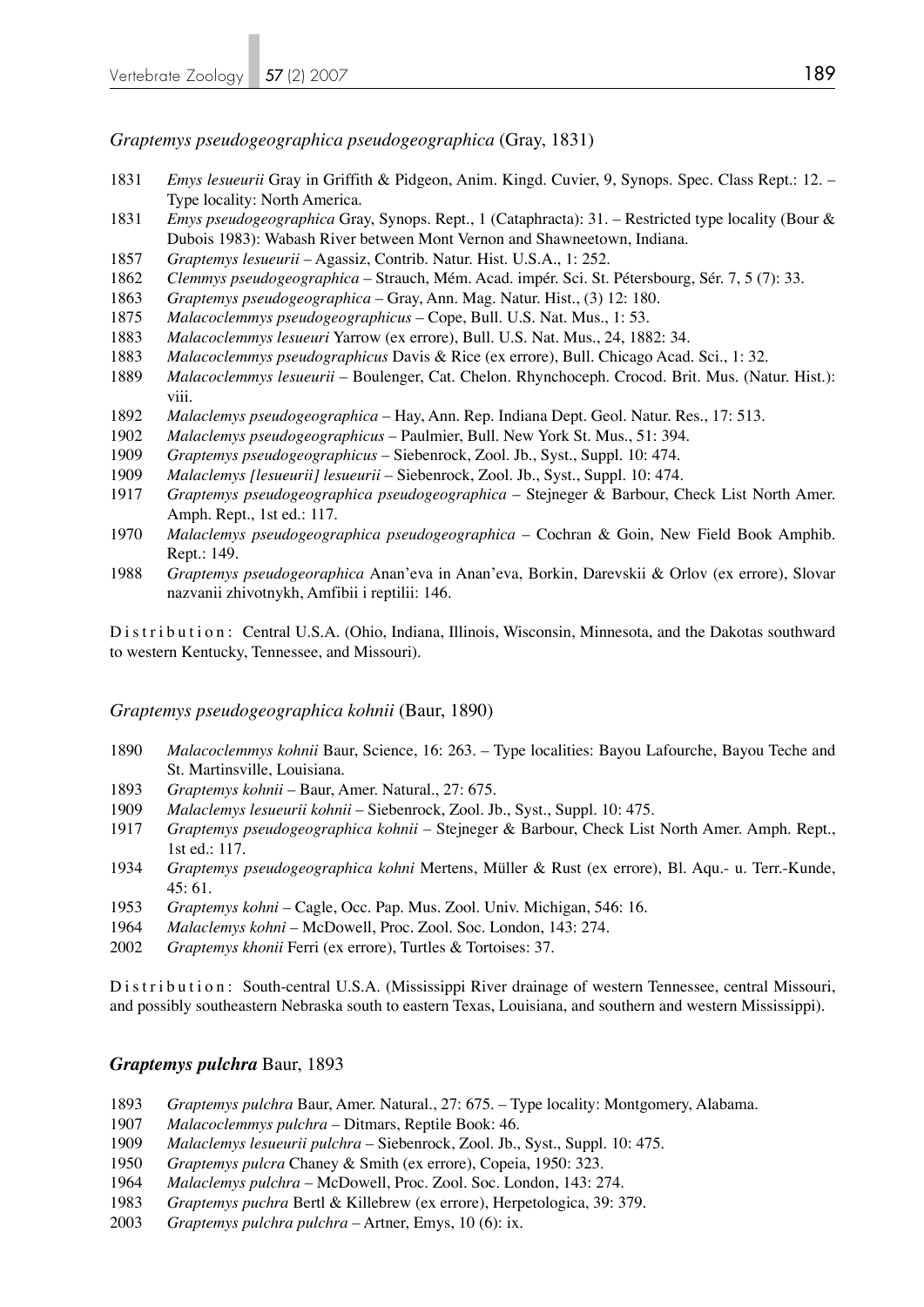Distribution: Alabama, Florida, Louisiana, Mississippi, U.S.A. (major drainage systems entering the Gulf of Mexico from the Pearl River of Louisiana and Mississippi eastward to the Yellow River of Florida and Alabama).

#### *Graptemys versa* Stejneger, 1925

- 1925 *Graptemys pseudogeographica versa* Stejneger, J. Washington Acad. Sci., 15: 463. Type locality: Austin, Texas.
- 1946 *Graptemys versa* Smith, Proc. Trans. Texas Acad. Sci., 30: 60.
- 1964 *Malaclemys versa* McDowell, Proc. Zool. Soc. London, 143: 274.

Distribution: Texas, U.S.A. (Colorado River drainage).

## *Malaclemys* Gray, 1844

- 1840 *Malaclemys* Gray (nomen nudum), Synops. Cont. Brit. Mus., 42nd ed.: 42.
- 1844 *Malaclemys* Gray, Cat. Tort. Crocod. Amphisb. Coll. Brit. Mus.: 28. Type species (by monotypy): *Malaclemys concentrica* (Shaw, 1802) = *Malaclemys terrapin terrapin* (Schoepff, 1793).
- 1857 *Malacoclemmys* Agassiz (nomen novum), Contrib. Natur. Hist. U.S.A., 1: 437.
- 1870 *Malaclemmys* Gray (ex errore), Suppl. Cat. Shield Rept. Coll. Brit. Mus., 1 (Testud.): 42.

## *Malaclemys terrapin* (Schoepff, 1793)

Distribution: Coastal regions of eastern and southeastern U.S.A.

#### *Malaclemys terrapin terrapin* (Schoepff, 1793)

- 1793 *Testudo terrapin* Schoepff, Hist. Testud. Icon. illustr.: 64; plate 15. Restricted type locality (Schmidt 1953): coastal waters of Long Island, New York.<br>1802 *Testudo concentrica* Shaw Gen Zool Syst Natu
- Testudo concentrica Shaw, Gen. Zool. Syst. Natur. Hist., 3: 43; plate 9: fig. 2. Type locality: Philadelphia markets.
- 1807 *Testudo ocellata* Link, Naturhist. Samml. Rostock, 2: 52. Restricted type locality (Schmidt 1953): Philadelphia markets.
- 1820 *Testudo concentrata* Kuhl (ex errore), Beitr. Zool., Amphib.: 78.
- 1831 *Emys concentrica* Gray in Griffith & Pidgeon, Anim. Kingd. Cuvier, 9, Synops. Spec. Class Rept.: 11.
- 1831 *Testudo concentrica* var. *polita* Gray, Synops. Rept., 1 (Cataphracta): 27. Type locality: unknown.
- 1842 *Emys terrapin* Holbrook, North Amer. Herpetol., 2nd ed.: 87.
- 1844 *Emys macrocephalus* Gray [non *Emys macrocephala* Spix, 1824 = *Peltocephalus dumerilianus*  (Schweigger, 1812); non *Emys macrocephala* sensu Günther 1864 = *Malayemys macrocephala* (Gray, 1859)], Cat. Tort. Crocod. Amphisb. Coll. Brit. Mus.: 26. – Restricted type locality (Schmidt 1953): Philadelphia markets.
- 1844 *Malaclemys concentrica*  Gray, Cat. Tort. Crocod. Amphisb. Coll. Brit. Mus.: 28.
- 1854 *Emys macrocephala* LeConte, Proc. Acad. Natur. Sci. Philadelphia, 1854: 189.
- 1854 *Emys terrapene* LeConte (ex errore), Proc. Acad. Natur. Sci. Philadelphia, 1854: 189.
- 1862 *Clemmys terrapin* Strauch, Mém. Acad. impér. Sci. St. Pétersbourg, Sér. 7, 5 (7): 132.
- 1870 *Malaclemmys concentrica* Gray, Suppl. Cat. Shield Rept. Coll. Brit. Mus., 1 (Testud.): 42.
- 1889 *Malacoclemmys terrapen* Boulenger (ex errore), Cat. Chelon. Rhynchoceph. Crocod. Brit. Mus. (Natur. Hist.): viii.
- 1896 *Malaclemys terrapin*  Bangs, Proc. Boston Soc. Natur. Hist., 27: 159.
- 1904 *Malaclemmys centrata concentrica*  Hay, Bull. U.S. Bur. Fish., 24: 16.
- 1909 *Malaclemys centrata concentrica*  Siebenrock, Zool. Jb., Syst., Suppl. 10: 472.
- 1929 *Malaclemys terrapin concentrica*  Lindholm, Zool. Anz., 81: 294.
- 1929 *Malaclemys terrapin terrapin*  Lindholm, Zool. Anz., 81: 294.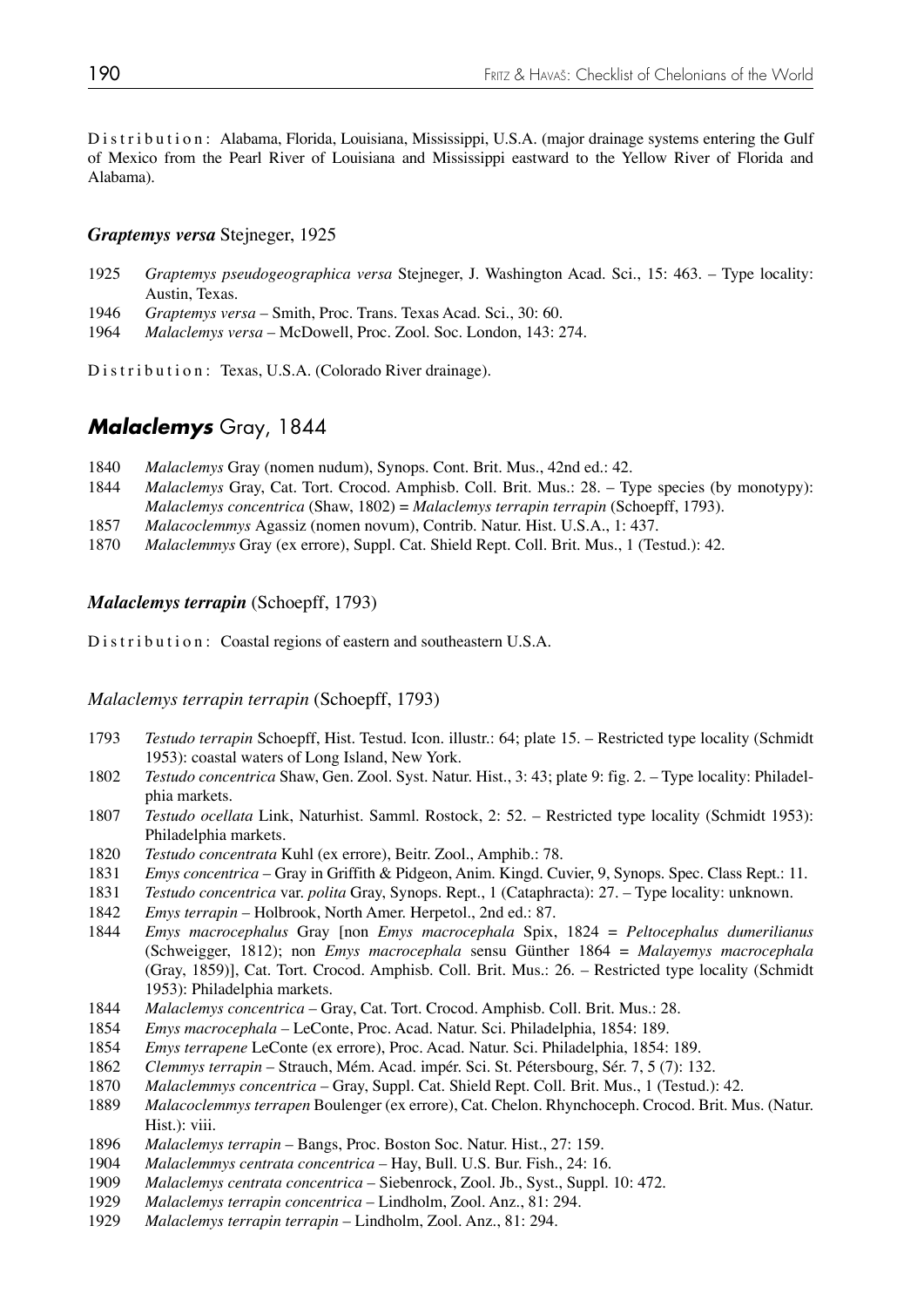*Malaclemys terapin* Iverson, Ernst, Gotte & Lovich (ex errore), Copeia, 1989: 497.

*Malaclemys terrapene* – Stephens & Wiens, Biol. J. Linn. Soc., 79: 593.

Distribution: Atlantic coast from Cape Cod to Cape Hatteras, U.S.A.

*Malaclemys terrapin centrata* (Latreille, 1801)

- *Testudo centrata* Latreille in Sonnini & Latreille, Hist. natur. Rept., 1: 145. Restricted type locality (Schmidt 1953): vicinity of Charleston, South Carolina.
- *Emys centrata* Schweigger, Königsberg. Arch. Naturwiss. Math., 1: 281.
- *Emys concentrica* var. *livida* Gray, Synops. Rept., 1 (Cataphracta): 27. Restricted type locality (Schmidt 1953): vicinity of Charleston, South Carolina.
- *Clemmys* (*Clemmys*) *centrata* Fitzinger, Ann. Wien. Mus. Naturgesch., 1, 1836: 124.
- *Malaclemmys centrata* Lönnberg, Proc. U.S. Nat. Mus., 17: 319.
- *Malaclemys centrata* Paulmier, Bull. New York St. Mus., 51: 394.
- *Malaclemys [centrata] centrata*  Siebenrock, Zool. Jb., Syst., Suppl. 10: 471.
- *Malaclemmys terrapin centrata* Mittleman, Copeia, 1944: 248.
- *Malaclemys terrapin centrata*  Mittleman, Copeia, 1945: 234.
- *Malaclemys terrapin centra* Highfield (ex errore), Keep. Breed. Tort. Freshw. Turtl.: 205.

Distribution: Along the coast from Cape Hatteras southward to northern Florida, U.S.A.

### *Malaclemys terrapin littoralis* Hay, 1904

- *Malaclemmys littoralis* Hay, Bull. U.S. Bur. Fisher., 24: 18; plates 8–9, 12: figs 2–3. Type locality: Rockport, Texas.
- *Malaclemys centrata littoralis* Siebenrock, Zool. Jb., Syst., Suppl. 10: 473.
- *Malaclemys pileata littoralis*  Stejneger & Barbour, Check List North Amer. Amphib. Rept., 1st ed.: 117.
- *Malaclemys terrapin littoralis*  Lindholm, Zool. Anz., 81: 294.

Distribution: Along the Gulf Coast from western Louisiana to western Texas, U.S.A.

*Malaclemys terrapin macrospilota* Hay, 1904

- *Malaclemmys macrospilota* Hay, Bull. U.S. Bur. Fisher., 24: 16; plates 7, 11: fig. 1. Type locality: Charlotte Harbor, Florida.
- *Malaclemys centrata macrospilota* Siebenrock, Zool. Jb., Syst., Suppl. 10: 472.
- *Malaclemys pileata macrospilota*  Stejneger & Barbour, Check List North Amer. Amphib. Rept., 1st ed.: 117.
- *Malaclemys terrapin macrospilota*  Lindholm, Zool. Anz., 81: 294.

Distribution: Along the Gulf Coast from the Florida Bay to Florida Panhandle, Florida, U.S.A.

*Malaclemys terrapin pileata* (Wied, 1865)

- *Emys pileata* Wied, Nova Acta Acad. caes. leop.-carol., 32: 17; plate 1: figs 2–3. Type locality: New Orleans, Louisiana.
- *Malaclemmys pileata*  Hay, Bull. U.S. Bur. Fisher., 24: 17.
- *Malaclemys centrata pileata* Siebenrock, Zool. Jb., Syst., Suppl. 10: 473.
- *Malaclemys pileata pileata*  Stejneger & Barbour, Check List North Amer. Amphib. Rept., 1st ed.: 116.
- *Malaclemys terrapin pileata*  Lindholm, Zool. Anz., 81: 294.

Distribution: Along the Gulf Coast from the Florida Panhandle, Florida, to western Louisiana, U.S.A.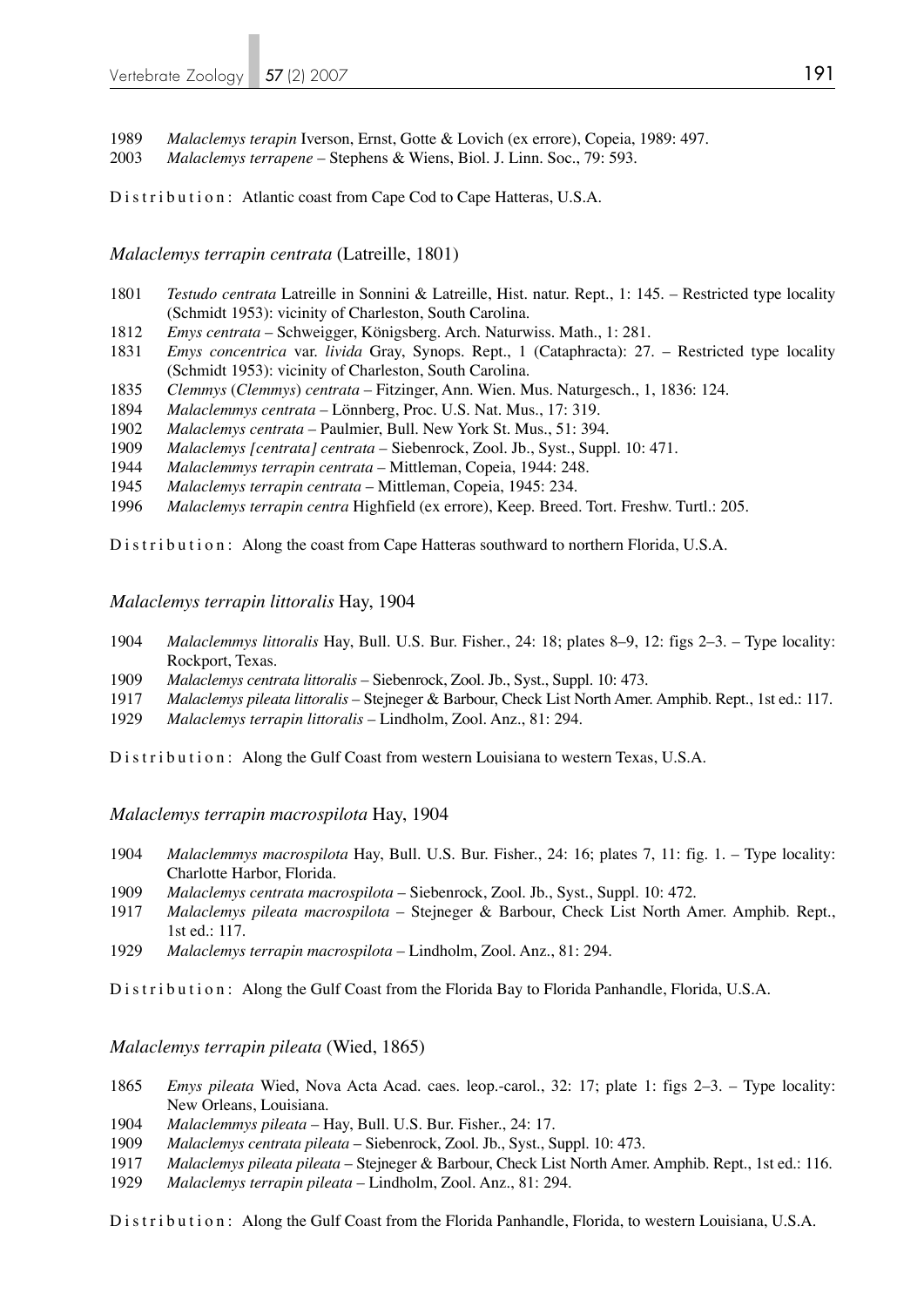*Malaclemys terrapin rhizophorarum* Fowler, 1906

- 1844 *Malaclemys tuberculifera* Gray (nomen oblitum), Cat. Tort. Crocod. Amphisb. Coll. Brit. Mus.: 29. – Type locality: California; restricted type locality (Schmidt 1953): Philadelphia market (both in error; Ernst & Hartsell 2000).
- 1906 *Malaclemmys littoralis rhizophorarum* Fowler (nomen protectum), Proc. Acad. Natur. Sci. Philadel phia, 58: 112; plate 4. – Type locality: Boca Grande Key, Lee Co., Florida.
- 1946 *Malaclemmys terrapin rhizophorarum*  Carr, Copeia, 1946: 171.
- 1952 *Malaclemys terrapin rhizophorarum*  Carr, Handbook of Turtles: xvi.
- 1985 *Malaclemys terrapin rhizophararum* Anderson (ex errore), Guide to Florida Turtles: 33.

Distribution: Florida Keys, Florida, U.S.A.

*Malaclemys terrapin tequesta* Schwartz, 1955

1955 *Malaclemys terrapin tequesta* Schwartz, Proc. Biol. Soc. Washington, 68: 158. – Type locality: Miami Beach, Dade Co., Florida.

Distribution: Atlantic coast of Florida, U.S.A.

## *Pseudemys* Gray, 1856

- 1856 *Pseudemys* Gray, Proc. Zool. Soc. London, 1855: 197. Subsequently designated type species (Baur 1893a): *Pseudemys concinna* (LeConte, 1830) = *Pseudemys concinna concinna* (LeConte, 1830).
- 1857 *Ptychemys* Agassiz, Contrib. Natur. Hist. U.S.A., 1: 252. Subsequently designated type species (Brown 1908): *Ptychemys concinna* (LeConte, 1830) = *Pseudemys concinna concinna* (LeConte, 1830).
- 1857 *Nectemys* Agassiz (nomen novum pro *Ptychemys* Agassiz, 1857), Contrib. Natur. Hist. U.S.A., 2: 642.
- 1956 *Pseudomys* Malkin (ex errore), J. Anthropol., 2: 179.
- 1979 *Pseudermys* Nutaphand (ex errore), Turtles of Thailand: 65.

#### *Pseudemys alabamensis* Baur, 1893

- 1893 *Pseudemys alabamensis* Baur, Proc. Amer. Philos. Soc. Philadelphia, 31: 224. Type locality: Mobile Bay, Alabama.
- 1907 *Chrysemys ababamensis* Ditmars (ex errore), Reptile Book: 38.
- 1938 *Pseudemys rubriventris alabamensis* Stejneger, Proc. Biol. Soc. Washington, 51: 173.
- 1964 *Chrysemys* (*Pseudemys*) *alabamensis* McDowell, Proc. Zool. Soc. London, 143: 274.
- 1983 *Chrysemys rubriventris alabamensis* Obst, Schmuckschildkröten: 8.

Distribution: Southern Alabama, U.S.A. (Mobile Bay and tributary streams, Baldwin and Mobile Counties, Alabama).

#### *Pseudemys concinna* (LeConte, 1830)

Distribution: Southeastern U.S.A.

*Pseudemys concinna concinna* (LeConte, 1830)

1830 *Testudo concinna* LeConte, Ann. Lyc. Natur. Hist., 3, 1829: 106. – Restricted type locality (Schmidt 1953): vicinity of Columbia, South Carolina.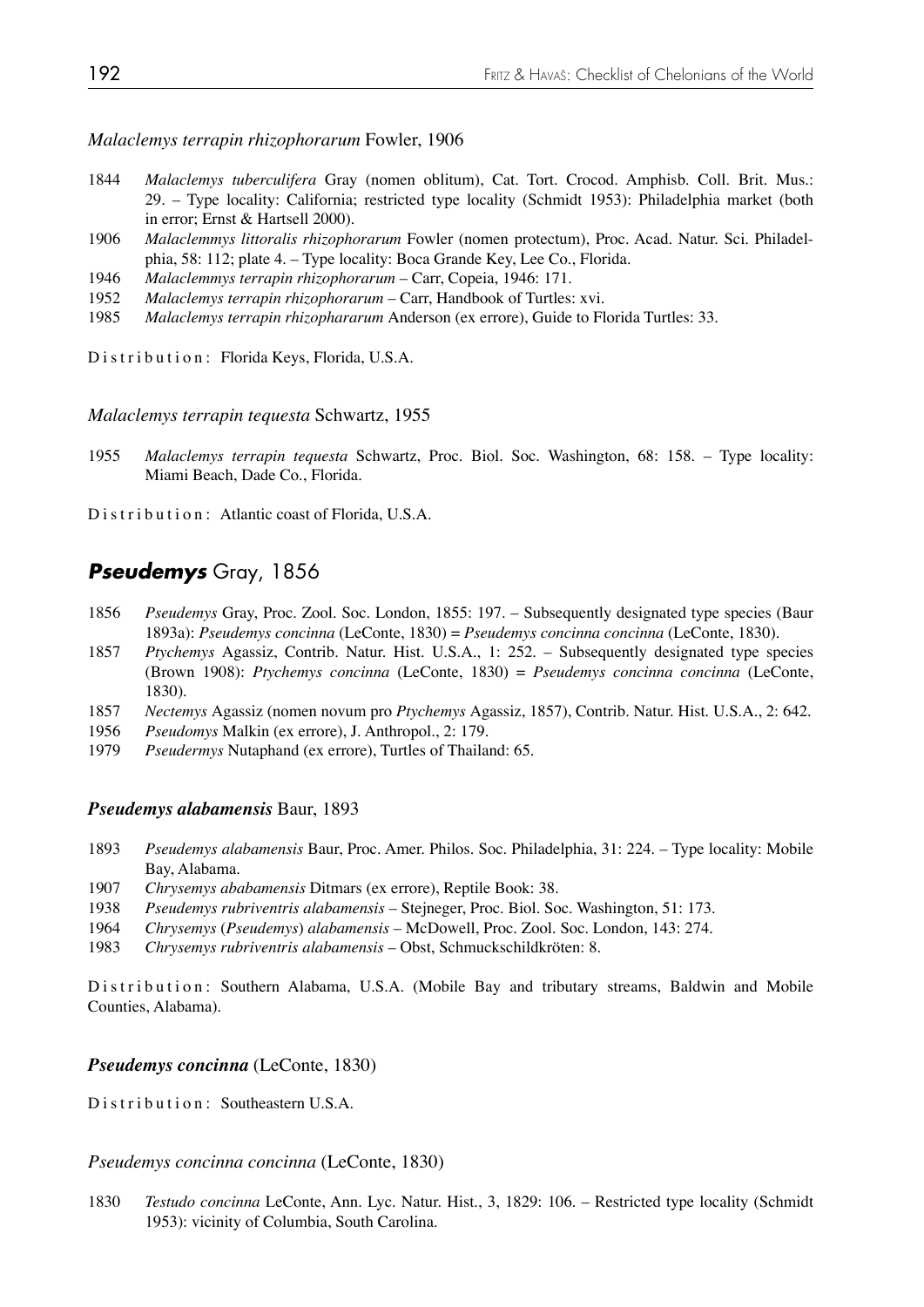- *Emys annulifera* Gray in Griffith & Pidgeon, Anim. Kingd. Cuvier, 9, Synops. Spec. Class Rept.: 12. Designated type locality (Schmidt 1953): Columbia, South Carolina.
- *Emys* (*Testudo*) *concinna* Bonaparte, Ann. Stor. Natur. Bologna, 4: 355.
- *Terrapene concinna* Bonaparte, Ann. Stor. Natur. Bologna, 4: 156.
- *Clemmys* (*Clemmys*) *concinna* Fitzinger, Ann. Wien. Mus. Naturgesch., 1, 1836: 124.
- *Emys hieroglyphica* Holbrook, North Amer. Herpetol., 1st ed., 1: 47; plate 2. Type locality: Cumber land River, Tennessee.
- *Emys mobilensis* Holbrook, North Amer. Herpetol., 1st ed., 2: 53; plate 9. Type locality: Mobile, Alabama.
- *Emys labyrinthica* Duméril & Bibron in Duméril & Duméril, Cat. méthod. Coll. Rept.: 13. Type locality: Wabash River, U.S.A.
- *Emys mobiliensis* LeConte (ex errore), Proc. Acad. Natur. Sci. Philadelphia, 1854: 189.
- *Pseudemys concinna* Gray, Proc. Zool. Soc. London, 1855: 197.
- *Pseudemys hieroglyphica* Gray, Cat. Shield Rept. Coll. Brit. Mus., 1 (Testud.), 1855: 34.
- *Ptychemys concinna* Agassiz, Contrib. Natur. Hist. U.S.A., 1: 252.
- *Ptychemys hieroglyphica* Agassiz, Contrib. Natur. Hist. U.S.A., 1: 434.
- *Ptychemys hoyi* Agassiz, Contrib. Natur. Hist. U.S.A., 1: 433. Restricted type locality (Schmidt 1953): vicinity of Springfield, Missouri.
- *Ptychemys mobiliensis* Agassiz, Contrib. Natur. Hist. U.S.A., 1: 252.
- *Clemmys hieroglyphica* Strauch, Mém. Acad. impér. Sci. St. Pétersbourg, Sér. 7, 5 (7): 33.
- *Clemmys labyrinthica* Strauch, Mém. Acad. impér. Sci. St. Pétersbourg, Sér. 7, 5 (7): 32.
- *Clemmys mobilensis* Strauch, Mém. Acad. impér. Sci. St. Pétersbourg, Sér. 7, 5 (7): 32.
- *Pseudemys mobiliensis* Gray, Ann. Mag. Natur. Hist., (3) 12: 182.
- *Emys orthonyx* Wied, Nova Acta Acad. caesar. leop.-carol., 32: 23; plate 3. Type locality: south of New Orleans, Louisiana.
- *Pseudemys labyrinthica* Gray, Suppl. Cat. Shield Rept. Coll. Brit. Mus., 1 (Testud.): 47.
- *Trachemys annulifera* Gray, Hand-List Shield Rept. Brit. Mus.: 47.
- *Pseudemys mobilensis* Yarrow, Bull. U.S. Nat. Mus., 24, 1882: 32.
- *Chrysemys concinna* Boulenger, Cat. Chelon. Rhynchoceph. Crocod. Brit. Mus. (Natur. Hist.): viii.
- *Chrysemys hieroglyphica* Boulenger, Cat. Chelon. Rhynchoceph. Crocod. Brit. Mus. (Natur. Hist.): vii.
- *Chrysemys mobiliensis* Boulenger, Cat. Chelon. Rhynchoceph. Crocod. Brit. Mus. (Natur. Hist.): viii.
- *Clemmys mobiliensis* Strauch, Mém. Acad. impér. Sci. St. Pétersbourg, Sér. 7, 38 (2): 80.
- *Chrysemys labyrinthica* Hay, Ann. Rep. Indiana Dept. Geol. Natur. Res., 17: 566.
- *Pseudemys elonae* Brimley, J. Elisha Mitchell Sci. Soc., 44: 67; plate 1, plate 2: fig. 1. Type locality: pond in Guilford Co., North Carolina, not far from Elon College, in the Cape Fear drainage.
- *Pseudemys vioscana* Brimley, J. Elisha Mitchell Sci. Soc., 44: 66; plate 2: fig. 2. Type locality: Lake des Allemands, Louisiana.
- *Pseudemys floridana concinna* Carr, Copeia, 1935: 147.
- *Pseudemys floridana mobiliensis* Carr, Occ. Pap. Mus. Zool. Univ. Michigan, 348: 1.
- *Pseudemys concinna hoyi* Stejneger, Proc. Biol. Soc. Washington, 51: 175.
- *Pseudemys floridana hieroglyphica* Carr, Copeia, 1938: 108.
- *Pseudemys concinna concinna* Stejneger & Barbour, Check List North Amer. Amphib. Rept., 4th ed.: 163.
- *Pseudemys concinna hieroglyphica* Stejneger & Barbour, Check List North Amer. Amphib. Rept., 4th ed.: 164.
- *Pseudemys concinna mobilensis* Stejneger & Barbour, Check List North Amer. Amphib. Rept., 4th ed.: 164.
- *Pseudemys floridana mobilensis* Pope, Turtles U.S. Canada: 210.
- *Pseudemys floridana hoyi* Brown, Annot. Checkl. Rept. Amphib. Texas: 240.
- *Pseudemys concinna mobiliensis* Carr, Handbook of Turtles: xvi.
- *Pseudemys virginica* Pasteels (nomen nudum), Ann. Soc. E. Zool. Belg., 87: 92.
- *Chrysemys concinna concinna* Weaver & Rose, Tulane Stud. Zool., 14: 63.
- *Chrysemys concinna hieroglyphica* Weaver & Rose, Tulane Stud. Zool., 14: 63.
- *Chrysemys concinna mobilensis* Cochran & Goin, New Field Book Amphib. Rept.: 155.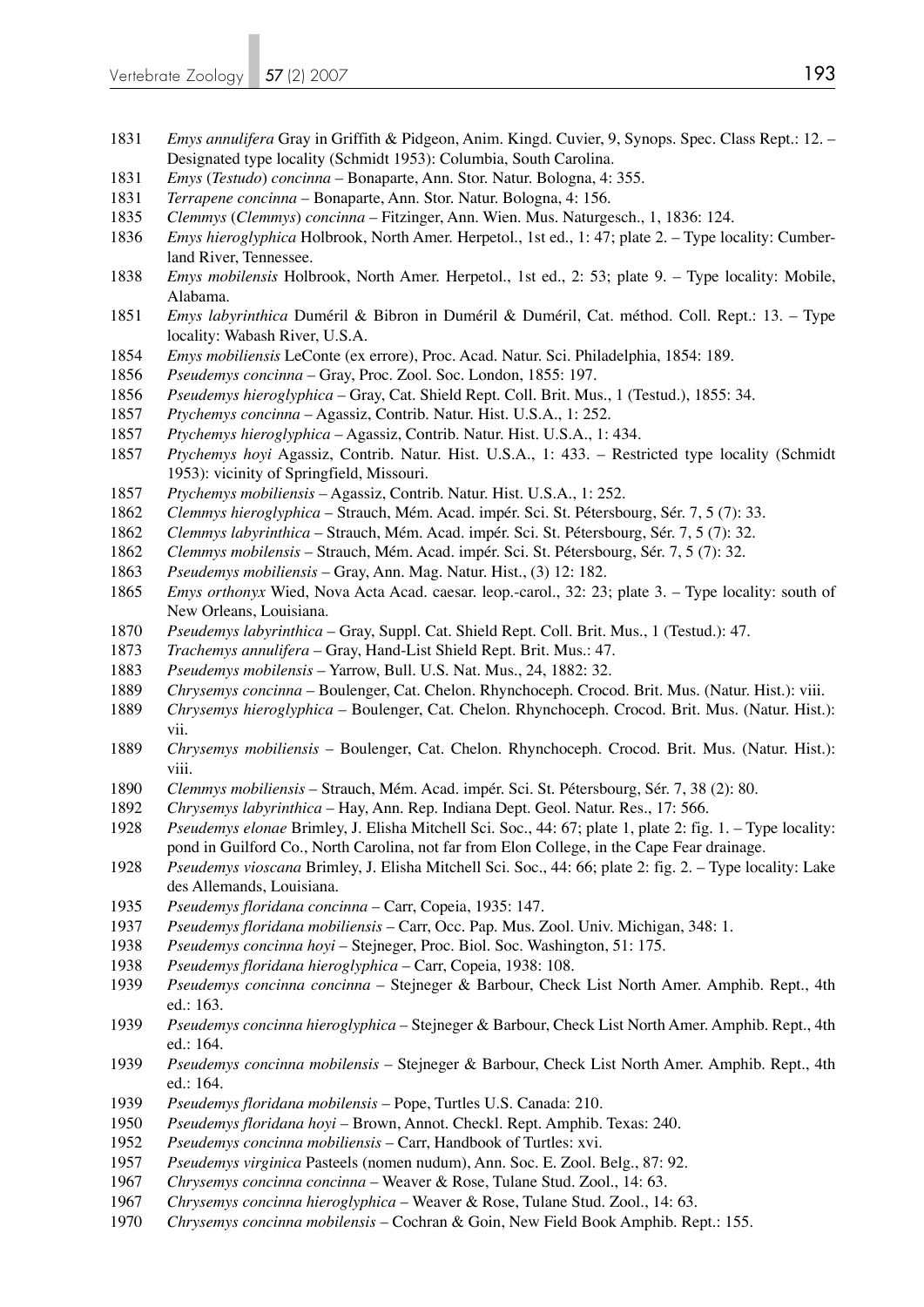1970 *Chrysemys floridana hoyi* – Cochran & Goin, New Field Book Amphib. Rept.: 155.

- 1984 *Pseudemys concinna metteri* Ward, Spec. Publ. Mus. Texas Tech. Univ., 21: 34; fig. 7. Type locality: Old Fort Cobb, Caddo Co., Oklahoma.
- 2002 *Pseudemys floridana noyi* Ferri (ex errore), Turtles & Tortoises: 248.

Distribution: Southeastern U.S.A. (from Maryland south to Georgia, west through southwestern Indiana, southern Illinois, Missouri, Kansas, Oklahoma to eastern Texas).

Comment: Species borders within the *Pseudemys concinna-floridana* complex are still unclear. See comments under *P. c. suwanniensis* Carr, 1937, *P. f. floridana* (LeConte, 1830) and *P. f. peninsularis* Carr, 1938.

#### *Pseudemys concinna suwanniensis* Carr, 1937

- 1937 *Pseudemys floridana suwanniensis* Carr, Occ. Pap. Mus. Zool. Univ. Michigan, 348: 4; plate 1. Type locality: Suwannee River at Manatee Springs, Levy-Dixie County line, Florida.
- 1939 *Pseudemys concinna suwanniensis* Stejneger & Barbour, Check List North Amer. Amphib. Rept., 4th ed.: 164.
- 1966 *Pseudemys concinna suuranniensis* Rhodes (ex errore), Zool. Rec., Rept., 1964: 55.
- 1967 *Chrysemys concinna suwanniensis* Weaver & Rose, Tulane Stud. Zool., 14: 63.
- 1971 *Pseudemys sueanniensis* Nothstine, Davis & DeRoos (ex errore), Amer. J. Physiol., 221: 726.
- 1974 *Pseudemys suenniensis* Dadd (ex errore), Zool. Rec., Rept., 1971: 86.
- 1991 *Pseudemys suwanniensis* Collins, Herpetol. Rev., 22: 43.

Distribution: West-central Florida, U.S.A.

Comment: Species borders within the *Pseudemys concinna-floridana* complex are still unclear (Seidel 1994, 1995, Jackson 1995). Seidel (1994) suggested full species status for *P. c. suwanniensis* Carr, 1937, but Seidel & Dreslik (1996) and Jackson (2006) agreed that this taxon is conspecific with *P. concinna* (LeConte, 1830).

#### *Pseudemys floridana* (LeConte, 1830)

Distribution: Southeastern U.S.A.

#### *Pseudemys floridana floridana* (LeConte, 1830)

- 1830 *Testudo floridana* LeConte, Ann. Lyc. Natur. Hist., 3, 1829: 100. Restricted type locality (Bour 2003): lower reaches of the St. John's River, Duval Co., Florida.<br>1830 *Terranene floridana* – Bonaparte, Ann. Stor, Natur, Bologna, 4:1
- 1830 *Terrapene floridana* Bonaparte, Ann. Stor. Natur. Bologna, 4: 154.
- 1835 *Emys floridana* Duméril & Bibron, Erpétol. gén., Hist. natur. Rept., 2: 285.
- 1835 *Clemmys* (*Clemmys*) *floridana* Fitzinger, Ann. Wien. Mus. Naturgesch., 1, 1836: 124.
- 1862 *Clemmys foridana* Strauch (ex errore), Mém. Acad. impér. Sci. St. Pétersbourg, Sér. 7, 5 (7): 32.
- 1893 *Pseudemys floridana* Baur, Proc. Amer. Philos. Soc. Philadelphia, 31: 223.
- 1907 *Chrysemys floridana* Ditmars, Reptile Book: xxiv.
- 1935 *Pseudemys floridana floridana* Carr, Copeia, 1935: 147.
- 1960 *Pseudemys floridiana* Battersby (ex errore), Zool. Rec., Rept., 1957: 92.
- 1970 *Chrysemys floridana floridana* Cochran & Goin, New Field Book Amphib. Rept.: 154.
- 1970 *Pseudemys concinna floridana* Ashe, Psychon. Sci., 20: 151.

Distribution: Southeastern U.S.A. (from southeastern Virginia southward across northern Florida to Alabama).

Comment: Species borders within the *Pseudemys concinna-floridana* complex are still unclear (Seidel 1994, 1995, Jackson 1995). Some influential authors (Carr 1952, Seidel 1994, Seidel & Dreslik 1996) treat this taxon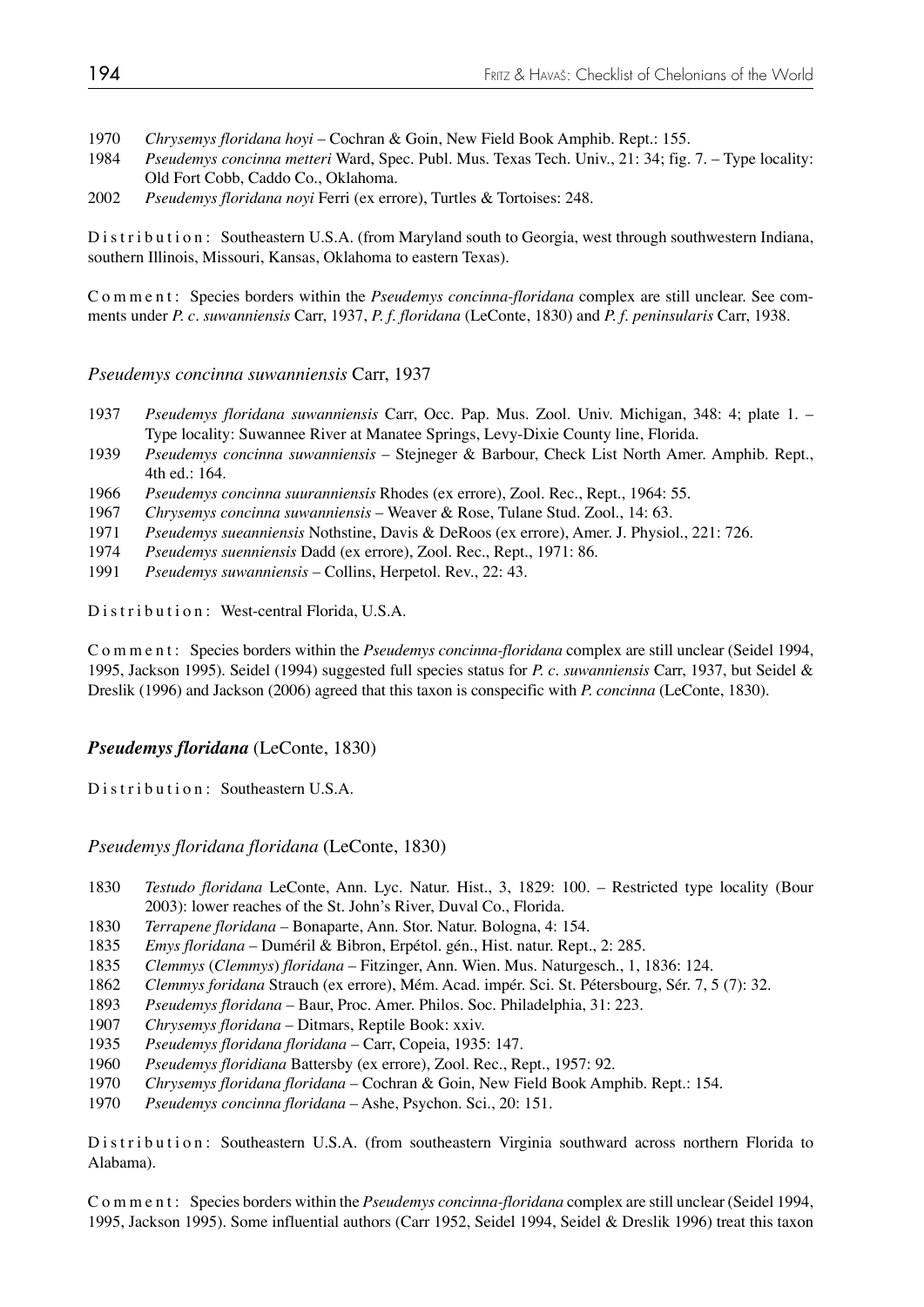as conspecific with *P. concinna* (LeConte, 1830), while the most recent studies (Jackson 2006, Thomas & Jansen 2006) favour that *P. concinna* and *P. floridana* (LeConte, 1830) represent distinct species. See also comment under *P. f. peninsularis* Carr, 1938.

#### *Pseudemys floridana peninsularis* Carr, 1938

- 1938 *Pseudemys floridana peninsularis* Carr, Copeia, 1938: 105. Type locality: Crystal Springs, Pasco Co., Florida.
- 1939 *Pseudemys floridana penunsularis* Allen (ex errore), Proc. Florida Acad. Sci., 3, 1938: 105.
- 1967 *Chrysemys floridana peninsularis* Weaver & Rose, Tulane Stud. Zool., 14: 63.
- 1994 *Pseudemys peninsularis* Seidel, Chelon. Conserv. Biol., 1: 117.

Distribution: Florida Peninsula, U.S.A.

Comment: Seidel (1994) suggested full species status for *Pseudemys floridana peninsularis* Carr, 1938, but Jackson (1995) and Thomas & Jansen (2006) agreed that it is conspecific with *P. f. floridana* (LeConte, 1830). Both subspecies appear to intergrade over a broad area from near Ocala to Tallahassee, Florida (Thomas & Jansen 2006).

#### *Pseudemys gorzugi* Ward, 1984

- 1984 *Pseudemys concinna gorzugi* Ward, Spec. Publ. Mus. Texas Tech. Univ., 21: 29; fig. 6. Type local ity: 3.5 miles west of Jiménez, Río San Diego, Coahuila, Mexico.
- 1990 *Pseudemys gorzugi* Ernst, Cat. Amer. Amphib. Rept., 461: 1.

Distribution: Rio Grande drainage of northeastern Mexico, New Mexico and Texas, U.S.A. (from Brownsville to the Big Bend River north of Del Rio, Terrel Co., and in the Pecos River drainage of northwestern Texas and southeastern New Mexico, possibly as far north as the Bitter Lakes Wildlife Refuge, Chaves Co.).

#### *Pseudemys nelsoni* Carr, 1938

- 1908 ? *Deirochelys floridana* Hay, Fossil Turtles North America: 346; fig. 450; plate 54: figs 1–2. Type locality: Hillsboro Co., Florida (Pleistocene, probably Peace Creek beds).
- 1908 ? *Trachemys jarmani* Hay, Fossil Turtles North America: 351; plate 54: figs 10–12. Type local ity: Hillsboro Co., Florida (Pleistocene, probably Peace Creek beds).
- 1938 *Pseudemys nelsoni* Carr, Occ. Pap. Boston Soc. Natur. Hist., 8: 307. Type locality: Fellsmere, Indian River Co., Florida.<br>1951 - *Pseudemys rubriventris ne*
- 1951 *Pseudemys rubriventris nelsoni* Mertens, Zw. Atlantik u. Pazifik: 71.
- 1964 *Chrysemys* (*Pseudemys*) *nelsoni* McDowell, Proc. Zool. Soc. London, 143: 274.
- 1983 *Chrysemys rubriventris nelsoni* Obst, Schmuckschildkröten: 8.

Distribution: Florida Peninsula, U.S.A.

#### *Pseudemys rubriventris* (LeConte, 1830)

- 1830 *Testudo rubriventris* LeConte, Ann. Lyc. Natur. Hist., 3, 1829: 101. Restricted type locality (Schmidt 1953): Delaware River near Trenton, New Jersey.
- 1830 *Terrapene rubriventris* Bonaparte, Ann. Stor. Natur. Bologna, 4: 154.
- 1835 *Emys irrigata* Bell in Duméril & Bibron, Erpétol. gén., Hist. natur. Rept., 2: 276. Restricted type locality (Schmidt 1953): vicinity of Trenton, New Jersey.
- 1835 *Emys irrigita* Duméril & Bibron (ex errore), Erpétol. gén., Hist. natur. Rept., 2: 276.
- 1835 *Emys rubriventris* Duméril & Bibron, Erpétol. gén., Hist. natur. Rept., 2: 281.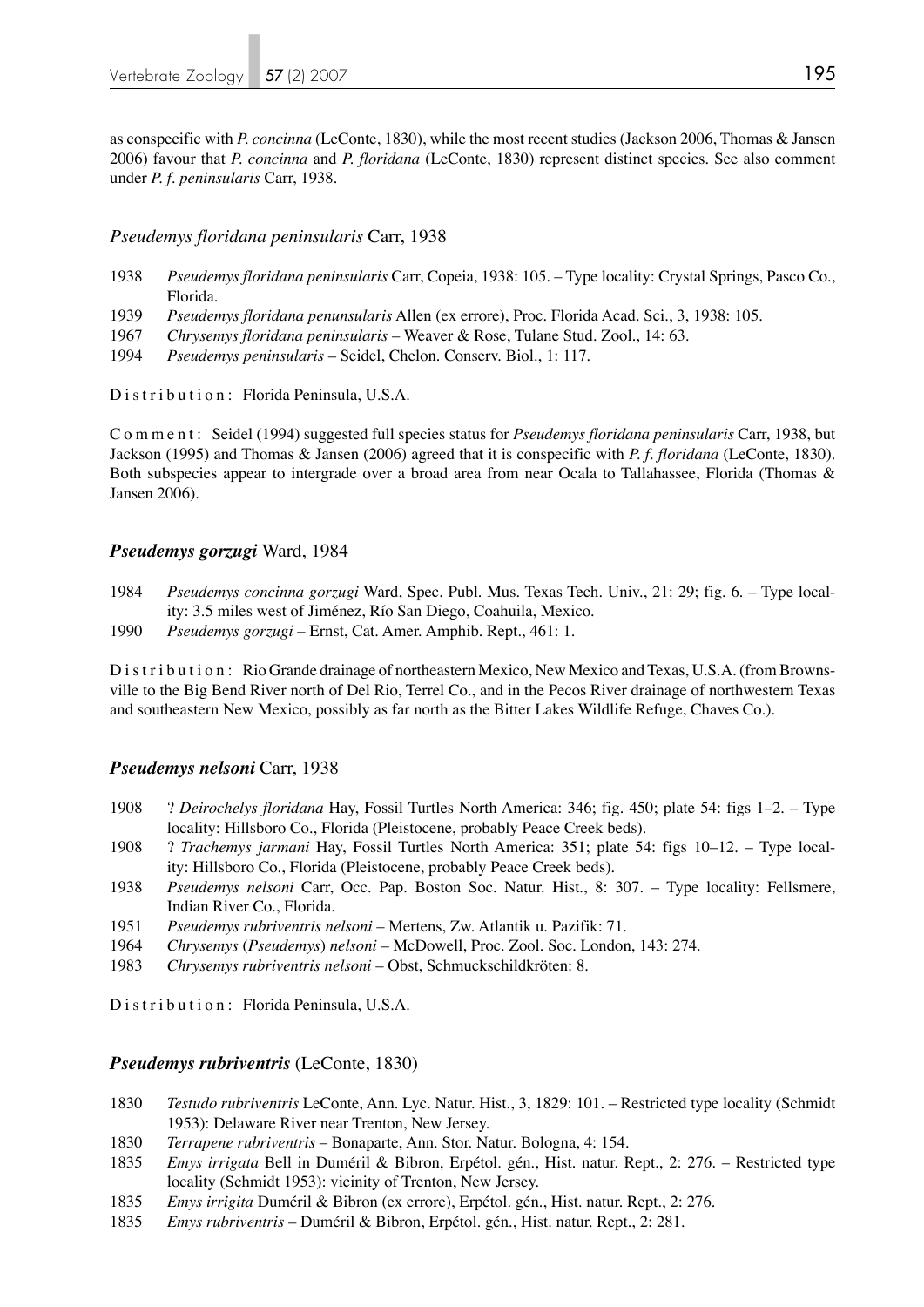- *Clemmys* (*Clemmys*) *rubriventris* Fitzinger, Ann. Wien. Mus. Naturgesch., 1, 1836: 124.
- *Emys rivulata* Gray [non *Emys rivulata* Valenciennes, 1833 = *Mauremys rivulata* (Valenciennes, 1833)], Cat. Tort. Crocod. Amphisb. Coll. Brit. Mus.: 22. – Restricted type locality (Schmidt 1953): vicinity of Trenton, New Jersey.
- *Chrysemys rubriventris* Boulenger, Cat. Chelon. Rhynchoceph. Crocod. Brit. Mus. (Natur. Hist.): viii.
- *Pseudemys rubriventris* Baur, Proc. Amer. Philos. Soc. Philadelphia, 31: 224.
- *Pseudemys rubriventris bangsi* Babcock, Occ. Pap. Boston Soc. Natur. Hist., 8: 293. Type locality: Gunner's Exchange Pond, Plymouth Co., Massachusetts.
- *Pseudemys rubriventris rubriventris* Babcock, Occ. Pap. Boston Soc. Natur. Hist., 8: 293.
- *Chrysemys rubriventris rubriventris* Weaver & Rose, Tulane Stud. Zool., 14: 63.
- *Chrysemys rubriventris bangsi* Ernst & Barbour, Turtles of the United States: 165.
- *Pseudemys bangsi* Collins, Herpetol. Rev., 22: 43.
- *Chrysemys rubriventris fubriventris* Gosławski & Hryniewicz (ex errore), Żółwie: 73.

Distribution: Atlantic coastal plain from central New Jersey south to northeastern North Carolina and westward up the Potomac River to eastern West Virginia. Relict populations in southeastern Massachusetts.

#### *Pseudemys texana* Baur, 1893

- *Pseudemys texana* Baur, Proc. Amer. Philos. Soc. Philadelphia, 31: 223. Type locality: San Antonio, Texas.
- *Chrysemys texana* Ditmars, Reptile Book: 40.
- *Pseudemys floridana texana* Carr, Copeia, 1938: 108.
- *Pseudemys concinna texana* Conant, Field Guide Rept. Amphib. U.S.: 59.
- *Chrysemys concinna texana* Smith & Taylor, Herpetology Mexico: 11.
- *Chrysemys concinna texaba* Gosławski & Hryniewicz (ex errore), Żółwie: 73.

Distribution: Central Texas, U.S.A. (Colorado, Brazos, Guadelupe, and San Antonio River drainages).

## *Terrapene* Merrem, 1820

- 1815 *Didicla* Rafinesque (nomen nudum), Analyse de la Nature: 75.<br>1820 *Terranene* Merrem Tentam Syst Amphib : 27 Subsequent
- *Terrapene* Merrem, Tentam. Syst. Amphib.: 27. Subsequently designated type species (Bell 1825): *Terrapene clausa* (Gmelin, 1789) = *Terrapene carolina carolina* (Linnaeus, 1758).
- *Therapene* Schinz (ex errore), Thierreich: 13.
- *Cistuda* Fleming, Philosophy Zool., 1: 270. Type species (by original designation): "box turtle".
- *Cistudo* Say (nomen novum pro *Cistuda* Fleming, 1822), J. Acad. Natur. Sci. Philadelphia, 4: 214.
- *Tetrapene* Haworth (ex errore), Philos. Mag., 65: 373.
- *Cistula* Gray (ex errore), Ann. Philos. (New Ser.), 10: 211.
- *Terraphene* Gray (ex errore), Ann. Philos. (New Ser.), 10: 211.
- *Didicla* Rafinesque, Atlant. J. Friend Knowl., 1: 64. Subsequently designated type species (Brown 1908): *Didicla clausa* (Gmelin, 1789) = *Terrapene carolina carolina* (Linnaeus, 1758).
- *Pyxidemys* Fitzinger, Ann. Wien. Mus. Naturgesch., 1, 1836: 123. Subsequently designated type species (Fitzinger 1843): *Pyxidemys clausa* (Gmelin, 1789) = *Terrapene carolina carolina* (Linnaeus, 1758).
- *Pyxidemis* Agassiz (ex errore), Nomencl. zool.: 38.
- *Emyoides* Gray, Cat. Tort. Crocod. Amphisb. Coll. Brit. Mus.: 27. Type species (by monotypy): *Emys* (*Emyoides*) *kinosternoides* Gray, 1831 = *Terrapene carolina carolina* (Linnaeus, 1758).
- *Terrapenne* Gistel (ex errore), Naturgesch. Thierreichs: 98.
- *Onychotria* Gray, Proc. Zool. Soc. London, 1849: 17. Type species (by monotypy): *Cistudo* (*Onycho tria*) *mexicana* Gray, 1849 = *Terrapene carolina mexicana* (Gray, 1849).
- *Diclida* Boulenger (ex errore), Cat. Chelon. Rhynchoceph. Crocod. Brit. Mus. (Natur. Hist.): 33.
- *Onichotria* Herrerra (ex errore), Naturaleza, 1: 330.
- *Pariemys* Cope, Amer. Natural., 29: 757. Type species (by monotypy): *Pariemys bauri* (Taylor, 1895) = *Terrapene carolina bauri* Taylor, 1895.
- *Toxaspis* Cope, Amer. Natural., 29: 757. Type species (by monotypy): *Toxaspis major* (Agassiz, 1857) = *Terrapene carolina major* (Agassiz, 1857).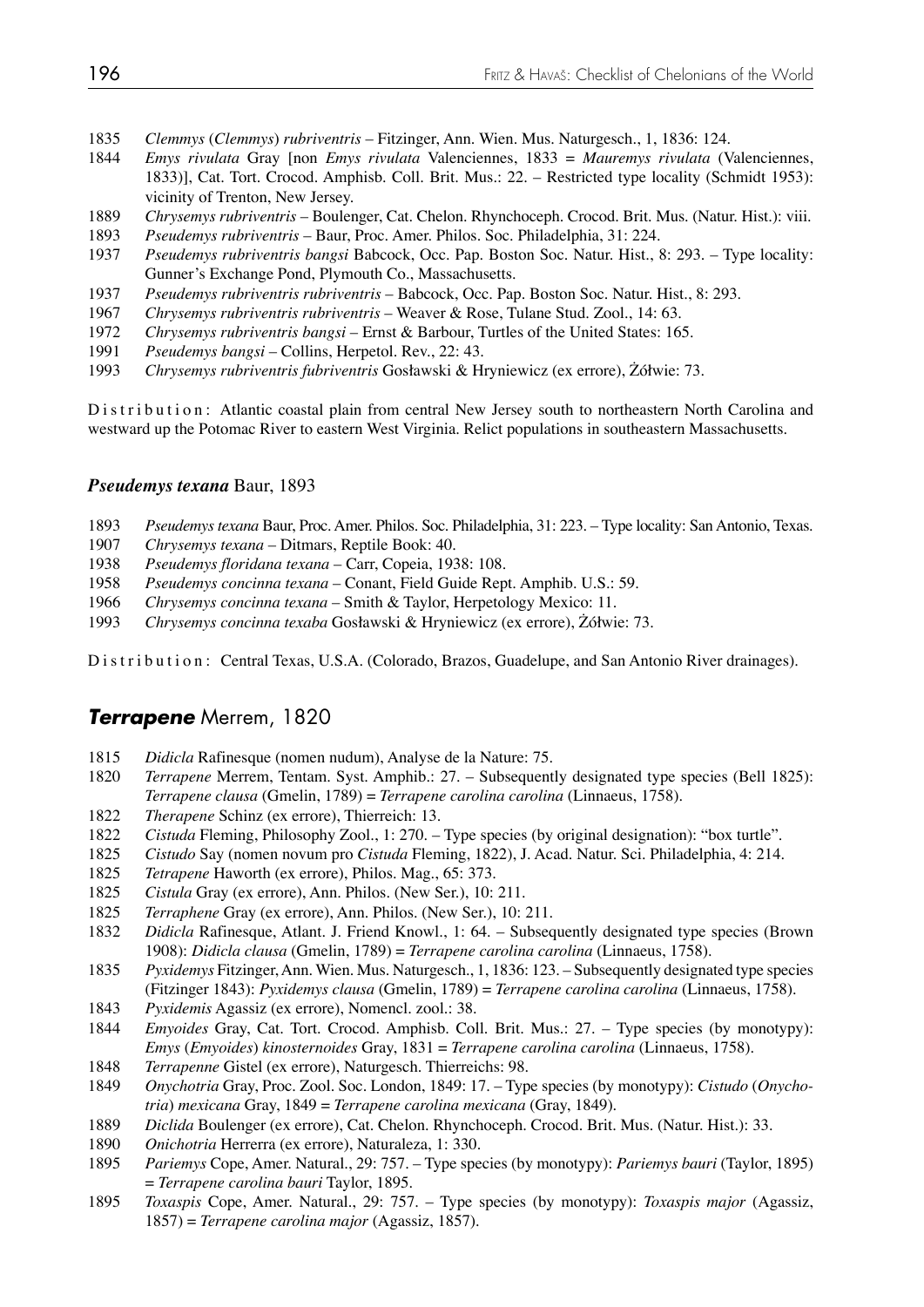- 1901 *Cistudos* Herrera (nomen novum; nomen suppressum: Opinion 72, ICZN 1922), Nouv. Nomencl.: 36.
- 1924 *Terepene* Breder (ex errore), Copeia, 1924: 63.
- 1934 *Terrepene* Slevin (ex errore), Handb. Rept. Amphib. Pacific States: 29.
- 1973 *Terapene* Nietzke (ex errore), Terrarien-Tiere, 1: 371.
- 1975 *Emydoides* Pritchard (ex errore), Chelonia, 2 (5): 17.
- 1985 *Terpene* Smith & deCarvalho (ex errore), Physiol. Zool., 58: 232.

#### *Terrapene carolina* (Linnaeus, 1758)

Distribution: South-central, eastern and southeastern U.S.A., northeastern Mexico and Yucatán Peninsula, Mexico.

Comment: Stephens & Wiens (2003) suggested that both Mexican subspecies of *Terrapene carolina* (Linnaeus, 1758) represent full species.

#### *Terrapene carolina carolina* (Linnaeus, 1758)

- 1758 *Testudo carolina* Linnaeus [non *Testudo carolina* sensu LeConte 1830 = *Xerobates carolinus* sensu Agassiz 1857 = *Gopherus carolinus* sensu Shaler 1888 = *Gopherus polyphemus* (Daudin, 1801)], Syst. Na tur., Ed. 10, 1: 198. – Restricted type locality (Schmidt 1953): vicinity of Charleston, South Carolina.
- 1758 *Testudo carinata* Linnaeus, Syst. Natur., Ed. 10, 1: 198. Restricted type locality (Schmidt 1953): vicinity of Charleston, South Carolina.
- 1788 *Testudo brevicaudata* Lacépède (nomen novum pro *Testudo carolina* Linnaeus, 1758), Hist. natur. Quadrup. ovip., 1 (Synops. méthod.): 169.
- 1789 *Testudo incarcerata* Bonnaterre, Tabl. encyclop. méthod. trois Règn. Natur., Erpétol.: 29. Restricted type locality (Schmidt 1953): vicinity of Philadelphia, Pennsylvania.
- 1789 *Testudo incarceratostriata* Bonnaterre, Tabl. encyclop. méthod. trois Règn. Natur., Erpétol.: 29. Restricted type locality (Schmidt 1953): vicinity of Philadelphia, Pennsylvania.
- 1789 *Testudo clausa* Gmelin in Linnaeus, Syst. Natur., Ed. 13, 1: 1042. Restricted type locality (Schmidt 1953): vicinity of Philadelphia, Pennsylvania.<br>1801 *Testudo virgulata* Latreille. Hist. natur. Rept..
- 1801 *Testudo virgulata* Latreille, Hist. natur. Rept., 4: 100; plate 4: fig. 2. Type locality: Charleston, South Carolina.
- 1801 *Testudo caroliniana* Daudin (ex errore), Hist. natur. gén. part. Rept., 2, 1802: 207.
- 1805 *Emydes clausa* Brongniart, Essai Classif. Natur. Rept.: 27.
- 1812 *Emys clausa* Schweigger, Königsberg. Arch. Naturwiss. Math., 1: 315.
- 1812 *Emys schneideri* Schweigger, Königsberg. Arch. Naturwiss. Math., 1: 317. Restricted type locality (Schmidt 1953): vicinity of Philadelphia, Pennsylvania.
- 1812 *Emys virgulata* Schweigger, Königsberg. Arch. Naturwiss. Math., 1: 317.
- 1815 *Didicla clausa* Rafinesque, Analyse de la Nature: 75.
- 1820 *Terrapene clausa* Merrem, Tentam. Syst. Amphib.: 28.
- 1822 *Monoclida kentukensis* Rafinesque (nomen suppressum: Opinion 1820, ICZN 1984), Kentucky Gazette (N.S.), 1 (24): 5. – Type locality: Kentucky.
- 1825 *Cistudo clausa* Say, J. Acad. Natur. Sci. Philadelphia, 4: 214.
- 1825 *Terrapene carolina* Bell, Zool. J., 2: 309.
- 1825 *Terrapene maculata* Bell, Zool. J., 2: 309. Restricted type locality (Schmidt 1953): vicinity of Philadelphia, Pennsylvania.
- 1825 *Terrapene nebulosa* Bell, Zool. J., 2: 310. Restricted type locality (Schmidt 1953): vicinity of Philadelphia, Pennsylvania.
- 1825 *Terraphene clausa* Gray, Ann. Philos. (New Ser.), 10: 211.
- 1826 *Terrapene virgulata* Fitzinger, Neue Classif. Rept.: 44.
- 1829 *Emys tritentaculata* de Saint-Hilaire in Cuvier (nomen nudum), Règne animal, Ed. 2, 2: 11.
- 1831 *Emys* (*Cistuda*) *carolinae* Gray in Griffith & Pidgeon (ex errore), Anim. Kingd. Cuvier, 9, Synops. Spec. Class Rept.: 7.
- 1831 *Emys kinosternoides* Gray in Griffith & Pidgeon, Anim. Kingd. Cuvier, 9, Synops. Spec. Class Rept.: 12. – Designated type locality (Schmidt 1953): vicinity of Philadelphia, Pennsylvania.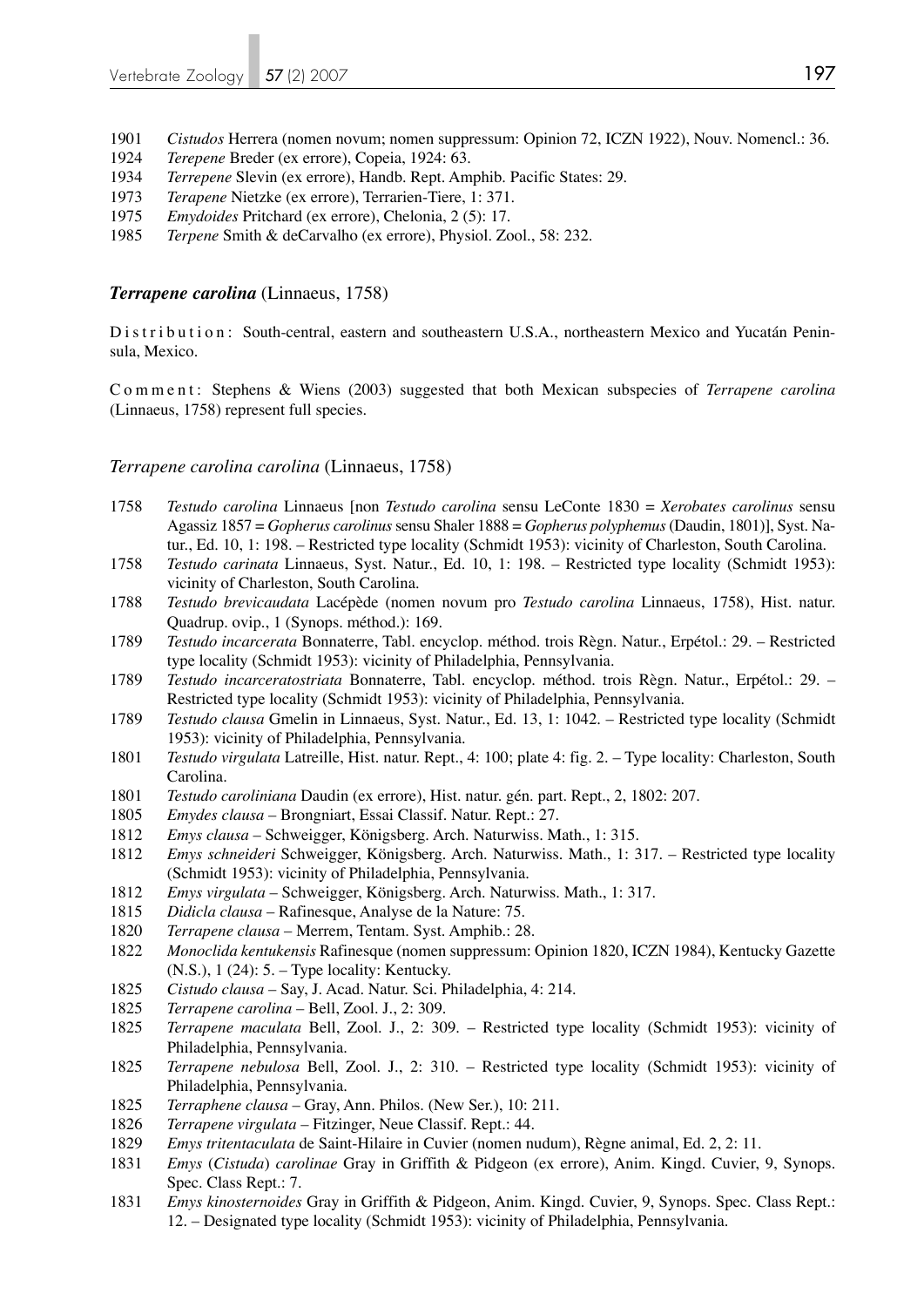- *Testudo irregulata* Daudin in Gray in Griffith & Pidgeon (nomen nudum), Anim. Kingd. Cuvier, 9, Synops. Spec. Class Rept.: 7.
- *Cistuda carolina* Gray, Synops. Rept., 1 (Cataphracta): 18.
- 1832 *Didicla clausa* Rafinesque, Atlant. J. Friend Knowl., 1: 64.<br>1835 *Emys cinosternoides* Duméril & Bibron (ex errore). Ernétol.
- *Emys cinosternoides* Duméril & Bibron (ex errore), Erpétol. gén., Hist. natur. Rept., 2: 285.
- *Emys schneiderii* Duméril & Bibron (ex errore), Erpétol. gén., Hist. natur. Rept., 2: 210.
- *Testudo incarceratastriata* Duméril & Bibron (ex errore), Erpétol. gén., Hist. natur. Rept., 2: 210.
- *Cinosternon clausum* Henle, Vergl.-anatom. Beschr. Kehlkopfs: 2.
- *Pyxidemys clausa* Fitzinger, Syst. Rept., 1: 29.
- *Terrapene carolina maculata* LeConte, Proc. Acad. Natur. Sci. Philadelphia, 1854: 189.
- *Terrapene carolina nebulosa*  LeConte, Proc. Acad. Natur. Sci. Philadelphia, 1854: 189.
- *Cistudo carolinensis* Gray (ex errore), Proc. Zool. Soc. London, 1855: 197.
- *Cistudo carolina* Agassiz, Contrib. Natur. Hist. U.S.A., 1: 249.
- *Cistudo virginea* Agassiz, Contrib. Natur. Hist. U.S.A., 1: 260; 2: plate 4: figs 17–19, plate 7: figs 10–14. – Restricted type locality (Smith & Smith 1980): Springfield, Massachusetts.
- *Terrapene carinata* Strauch, Mém. Acad. impér. Sci. St. Pétersbourg, Sér. 7, 5 (7): 96.
- *Cistudo eurypygia* Cope, Trans. Amer. Philos. Soc., 14: 124. Type locality: Oxford Neck, Talbot Co., Maryland (Pleistocene).
- *Cistudo carinata* Garman, Bull. Essex Inst., 16: 10.
- *Cistudo carolina* var. *cinosternoides* Boulenger, Cat. Chelon. Rhynchoceph. Crocod. Brit. Mus. (Natur. Hist.): 117.
- *Cinosternum clausum* Hoffmann in Bronn, Klass. Ordn. Thierr., 6 (3) 1: 337.
- *Cistudo cinosternoides* Garman, Bull. Essex Inst., 24: 49.
- *Terrapene eurypygia* Hay, Proc. Acad. Natur. Sci. Philadelphia, 1902: 385.
- *Terrapene cinosternoides* Siebenrock, Zool. Jb., Syst., Suppl. 10: 491.
- *Terrapene carolina carolina* Stejneger & Barbour, Check List North Amer. Amphib. Rept., 1st ed.: 115.
- *Terrapene cardlina* Proctor (ex errore), Zool. Rec., Rept., Batr., 1920: 20.
- *Terepene carolina* Breder, Copeia, 1924: 63.
- *Terrapene kinosternoides* Lindholm, Zool. Anz., 81: 294.
- *Terrapene caritana* Schmidt (ex errore), Check List North Amer. Amph. Rept., 6th ed.: 93.
- *Terrapene carolinensis* Schmidt, Check List North Amer. Amph. Rept., 6th ed.: 93.
- *Terrapene carolinina* Schmidt (ex errore), Check List North Amer. Amph. Rept., 6th ed.: 93.

Distribution: Eastern and southeastern U.S.A. (from southern Maine south to Georgia and west to Michigan, Illinois, and Tennessee).

*Terrapene carolina bauri* Taylor, 1895

- *Terrapene bauri* Taylor, Proc. U.S. Nat. Mus., 17: 576. Restricted type locality (Schmidt 1953): Orlando, Florida.
- *Pariemys bauri* Cope, Amer. Natural., 29: 757.
- *Cistudo bauri* Ditmars, Reptile Book: xxiv.
- *Terrapene innoxia* Hay, Ann. Rep. Florida St. Geol. Surv., 8: 61; plate 6: figs 1–4. Type locality: Vero, St. Lucie Co., Florida (Pleistocene).
- *Terrapene carolina bauri* Carr, Univ. Florida Biol. Ser., 3: 100.
- *Terrapene carolina baurii* Stubbs (ex errore), Tort. Freshw. Turtl., Action Plan Conserv.: 4.

Distribution: Florida, U.S.A. (peninsular Florida and Florida Keys).

*Terrapene carolina major* (Agassiz, 1857)

- *Cistudo major* Agassiz, Contrib. Natur. Hist. U.S.A., 1: 445. Restricted type locality (Schmidt 1953): Mobile, Alabama.
- *Cistudo carolina* var. *major* Boulenger, Cat. Chelon. Rhynchoceph. Crocod. Brit. Mus. (Natur. Hist.): 117.
- *Terrapene major* Baur, Science, 17: 190.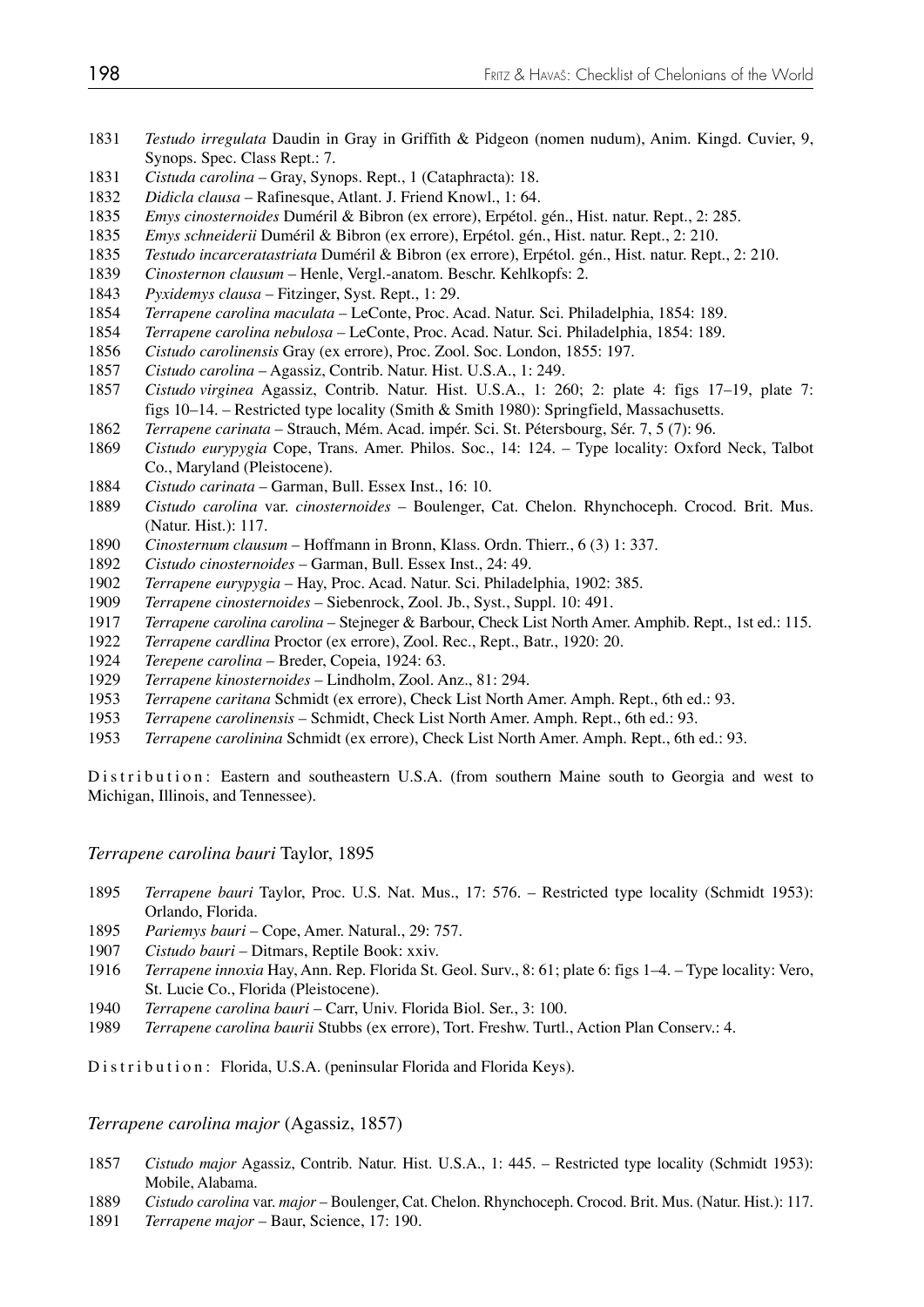1895 *Toxaspis major* – Cope, Amer. Natural., 29: 757.

- 1940 *Terrapene carolina major* Carr, Univ. Florida Biol. Ser., 3: 101.
- 1999 *Terrapene major major* Wilms in Siebenrock, Zool. Jb., Syst., Suppl. 10 (Reprint 1999): [202].

Distribution: Southeastern U.S.A. (along the Gulf Coastal Plain from the Florida Panhandle to eastern Texas).

*Terrapene carolina mexicana* (Gray, 1849)

- 1849 *Cistudo* (*Onychotria*) *mexicana* Gray, Proc. Zool. Soc. London, 1848: 17; Rept. plate 2. Restricted type locality (Müller 1936): Tampico, Tamaulipas.
- 1854 *Onychotria mexicana* LeConte, Proc. Acad. Natur. Sci. Philadelphia, 1854: 189.
- 1889 *Cistudo carolina* var. *mexicana* Boulenger, Cat. Chelon. Rhynchoceph. Crocod. Brit. Mus. (Natur. Hist.): 118.
- 1890 *Onichotria mexicana* Herrera, Naturaleza, 1: 330.
- 1892 *Chelopus mexicanus* Velasco, Geograf. estadist. Republ. Mexicana, 12: 79.
- 1893 *Terrapene mexicana* Baur, Amer. Natural., 27: 677.
- 1933 *Terrapene goldmani* Stejneger, Proc. Biol. Soc. Washington, 46: 119. Type locality: Chijol or Chijoles, southeastern corner of San Louis Potosí, Mexico.
- 1950 *Terrapene mexicana mexicana* Smith & Taylor, Bull. U.S. Nat. Mus., 119: 34.
- 1967 *Terrapene carolina mexicana* Milstead, Copeia, 1967: 168.
- 1973 *Terapene mexicana mexicana* Nietzke, Terrarien-Tiere, 1: 371.

Distribution: Northeastern Mexico (southwestern Tamaulipas, northeastern San Luis Potosí and northern Verácruz).

#### *Terrapene carolina triunguis* (Agassiz, 1857)

- 1857 *Cistudo triunguis* Agassiz, Contrib. Natur. Hist. U.S.A., 1: 279; 2: plate 7: figs 15–16. Type locality: New Orleans, Louisiana.
- 1892 *Cistudo carolina* var. *triunguis* Garman, Bull. Illinois Lab. Natur. Hist., 3: 219.
- 1893 *Terrapene triunguis* Baur, Amer. Natural., 27: 678.
- 1895 *Onychotria triunguis* Cope, Amer. Natural., 29: 757.
- 1910 *Terrapene carolina triunguis* Strecker, Proc. Biol. Soc. Washington, 23: 121.
- 1916 *Terrapene whitneyi* Hay, Bull. Univ. Texas, 71: 8. Type locality: Austin, Travis Co., Texas, post-Wisconsin gravels (Pleistocene).
- 1920 *Terrapene bulverda* Hay, Proc. U.S. Nat. Mus., 58: 133. Type locality: unknown (Pleistocene).
- 1924 *Terrapene impressa* Hay, Carnegie Inst. Washington Publ., 322A: 245. Type locality: Munson's Shoals, 2 or 3 miles below Pittbridge, Texas (Pleistocene).
- 1953 *Terrapene llanensis* Oelrich, Copeia, 1953: 35; fig. 1; plate 1. Type locality: Sangaman, tributary of Shorts Creek, Lone Tree Arroyo, Meade Co., Kansas (Late Pleistocene).

Distribution: South-central U.S.A. (Missouri south to Alabama and Texas).

*Terrapene carolina yucatana* (Boulenger, 1895)

- 1895 *Cistudo yucatana* Boulenger, Ann. Mag. Natur. Hist., (6) 15: 330. Restricted type locality (Smith & Taylor 1950): Chichen Itzá, Yucatán, Mexico.
- 1909 *Terrapene yucatana* Siebenrock, Zool. Jb., Syst., Suppl. 10: 492.
- 1939 *Terrapene mexicana yucatana* Smith, Field. Mus. Natur. Hist., Zool., 24: 17.
- 1967 *Terrapene carolina yucatana* Milstead, Copeia, 1967: 168.
- 1973 *Terapene mexicana jucatana* Nietzke (ex errore), Terrarien-Tiere, 1: 371.

Distribution: Yucatán Peninsula, Mexico (states of Campeche, Quintana Roo, and Yucatán).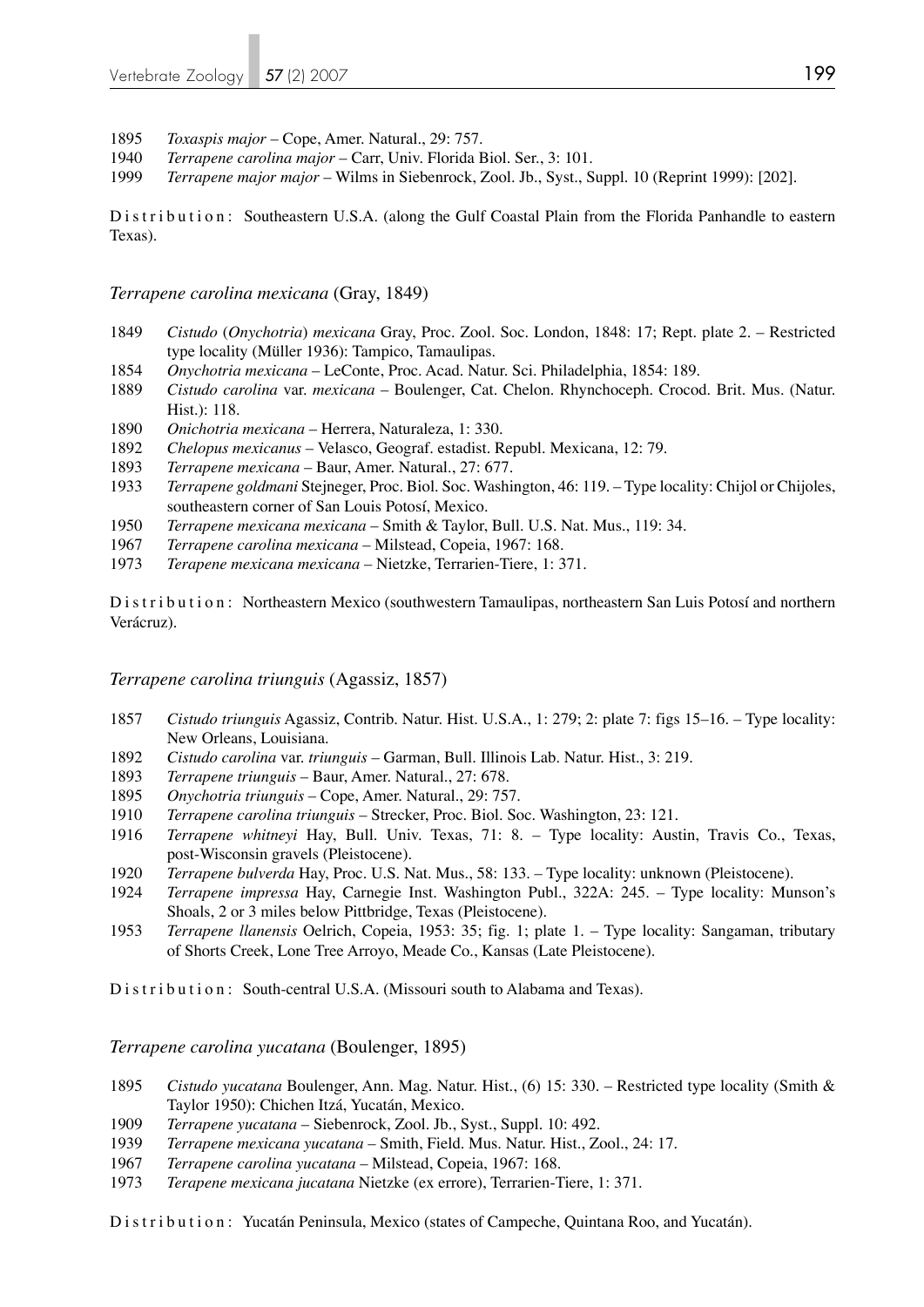#### *Terrapene coahuila* Schmidt & Owens, 1944

- 1944 *Terrapene coahuila* Schmidt & Owens, Field. Mus. Natur. Hist., Zool., 29: 101. Type locality: Cuatro Ciénegas, Coahuila.
- 1955 *Terrapene ornata coahuila* Mertens & Wermuth, Zool. Jb., Syst., 83: 330.
- 1960 *Terrapene coahuilae* Milstead (ex errore), Southwest. Natural., 5: 80.
- 1969 *Terrapene coahulia* Milstead (ex errore), Bull. Florida St. Mus. Biol. Sci., 14: 4.
- 1973 *Terapene coahuila* Nietzke, Terrarien-Tiere, 1: 371.
- 1977 *Terrepene coahuila* Morafka, Biogeographica, 9: 258.
- 1977 *Terrepene coahuilae* Morafka, Biogeographica, 9: 147.
- 2002 *Terrapene cohauila* Ferri (ex errore), Turtles & Tortoises: 38.

Distribution: Cuatro Ciénegas Basin, Coahuila, Mexico.

#### *Terrapene nelsoni* Stejneger, 1925

Distribution: Northwestern Mexico.

#### *Terrapene nelsoni nelsoni* Stejneger, 1925

- 1925 *Terrapene nelsoni* Stejneger, J. Washington Acad. Sci., 15: 463. Type locality: Pedro Pablo, Tepic, Nayarit, Mexico.
- 1955 *Terrapene nelsoni nelsoni* Mertens & Wermuth, Zool. Jb., Syst., 83: 330.
- 1971 *Terrepene nelsoni* Pawley, Bull. Chicago Herpetol. Soc., 6: 40.
- 1973 *Terapene nelsoni* Nietzke, Terrarien-Tiere, 1: 371.

Distribution: Northwestern Mexico (only known from type locality).

#### *Terrapene nelsoni klauberi* Bogert, 1943

- 1943 *Terrapene klauberi* Bogert, Amer. Mus. Novit., 1226: 2; figs 1–13. Type locality: Rancho Guirocoba, approximately 18 miles southeast Alamos, Sonora, Mexico.
- 1955 *Terrapene nelsoni klauberi* Mertens & Wermuth, Zool. Jb., Syst., 83: 330.
- 1973 *Terapene klauberi* Nietzke, Terrarien-Tiere, 1: 371.

Distribution: Northwestern Mexico (southwestern Sonora and near Terreros in northwestern Sinaloa).

#### *Terrapene ornata* (Agassiz, 1857)

Distribution: South-central and southwestern U.S.A. and adjacent Mexico.

#### *Terrapene ornata ornata* (Agassiz, 1857)

- 1857 *Cistudo ornata* Agassiz, Contrib. Natur. Hist. U.S.A., 1: 392; 2: plate 3: figs 12–13. Restricted type locality (Smith & Taylor 1950): Council Bluffs, Iowa.
- 1891 *Terrapene ornata* Baur, Science, 17: 191.
- 1894 *Terrapene ornata* var. *cimarronensis* Cragin, Colorado Coll. Stud., 5: 37. Type locality: Red Beds of Cimarron Basin, Oklahoma.
- 1909 *Terrapene [ornata] ornata* Siebenrock, Zool. Jb., Syst., Suppl. 10: 493.
- 1939 *Terrepene ornata* Slevin, Handb. Rept. Amphib. Pacific States: 30.
- 1969 *Terrapene carolina ornata* Nietzke, Terrarien-Tiere, 1: 90.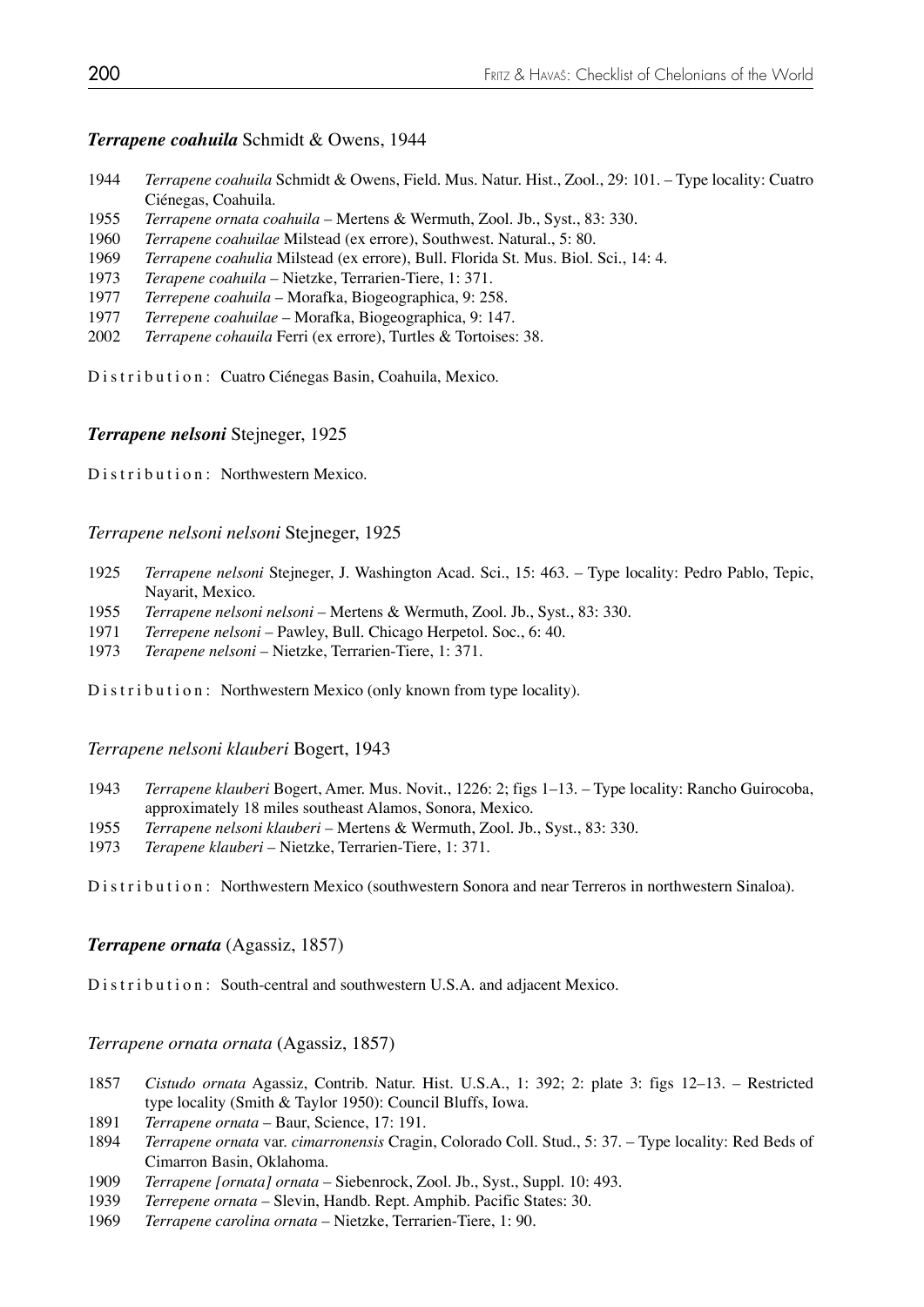Distribution: South-central U.S.A. (from western Indiana and eastern Wyoming south to southwestern Louisiana and eastern New Mexico).

#### *Terrapene ornata luteola* Smith & Ramsey, 1952

1952 *Terrapene ornata luteola* Smith & Ramsey, Wasman J. Biol., 10: 45; plate 1. – Type locality: 17 miles south of Van Horn, Culberson Co., Texas.

Distribution: Southwestern U.S.A. and adjacent Mexico (from the Trans-Pecos region of Texas and southeastern Arizona south into northeastern Sonora and northern Chihuahua, Mexico).

## *Trachemys* Agassiz, 1857

- 1857 *Trachemys* Agassiz, Contrib. Natur. Hist. U.S.A., 1: 252. Subsequently designated type species (Lindholm 1929): *Trachemys troostii* (Holbrook, 1836) = *Trachemys scripta troostii* (Holbrook, 1836).
- 1863 *Callichelys* Gray, Ann. Mag. Natur. Hist., (3) 12: 181. Subsequently designated type species (Lindholm 1929): *Callichelys ornata* (Gray, 1831) = *Trachemys ornata* (Gray, 1831).
- 1863 *Calliclemys* Gray (ex errore), Ann. Mag. Natur. Hist., (3) 12: 182.
- 1870 *Redamia* Gray, Suppl. Cat. Shield Rept. Coll. Brit. Mus., 1 (Testud.): 35. Type species (by monotypy): *Redamia olivacea* (Gray, 1856) = *Trachemys stejnegeri stejnegeri* (Schmidt, 1928)?

#### *Trachemys adiutrix* Vanzolini, 1995

- 1995 *Trachemys adiutrix* Vanzolini, Rev. Brasil. Biol., 55: 111; figs pp. 113–114. Type locality: Santo Amaro (2°33'S 43°14'W), Maranhão, Brazil.
- 1996 *Trachemys aduitrix* Baillie & Groombridge (ex errore), IUCN Red List Threat. Animals: 64.

Distribution: Only known from its type locality.

Comment: According to the figures in the original description, *Trachemys adiutrix* Vanzolini, 1995 could represent a naturally isolated or introduced population of *T. dorbigni* (Duméril & Bibron, 1835).

#### *Trachemys callirostris* (Gray, 1856)

Distribution: Northern Colombia; northwestern Venezuela.

#### *Trachemys callirostris callirostris* (Gray, 1856)

- 1856 *Emys callirostris* Gray, Cat. Shield Rept. Coll. Brit. Mus., 1 (Testud.), 1855: 25; plate 12b. Restricted type locality (Müller 1940): lower Río Magdalena, Colombia.
- 1856 *Emys callorostris* Gray (ex errore), Cat. Shield Rept. Coll. Brit. Mus., 1 (Testud.), 1855: plate 12b.
- 1863 *Callichelys callirostris* Gray, Ann. Mag. Natur. Hist., (3) 12: 181.
- 1887 *Pseudemys callirostris* Cope, Bull. U.S. Nat. Mus., 32: 22.
- 1889 *Chrysemys ornata* var. *callirostris* Boulenger, Cat. Chelon. Rhynchoceph. Crocod. Brit. Mus. (Natur. Hist.): 82.
- 1956 *Pseudemys scripta callirostris* Williams, Bull. Mus. Comp. Zool., 115: 145.
- 1961 *Pseudemys ornata callirostris* Wermuth & Mertens, Schildkr., Krokod., Brückenechs.: vii.
- 1967 *Chrysemys callirostris* Weaver & Rose, Tulane Stud. Zool., 14: 63.
- 1967 *Chrysemys scripta callirostris* Weaver & Rose, Tulane Stud. Zool., 14: 63.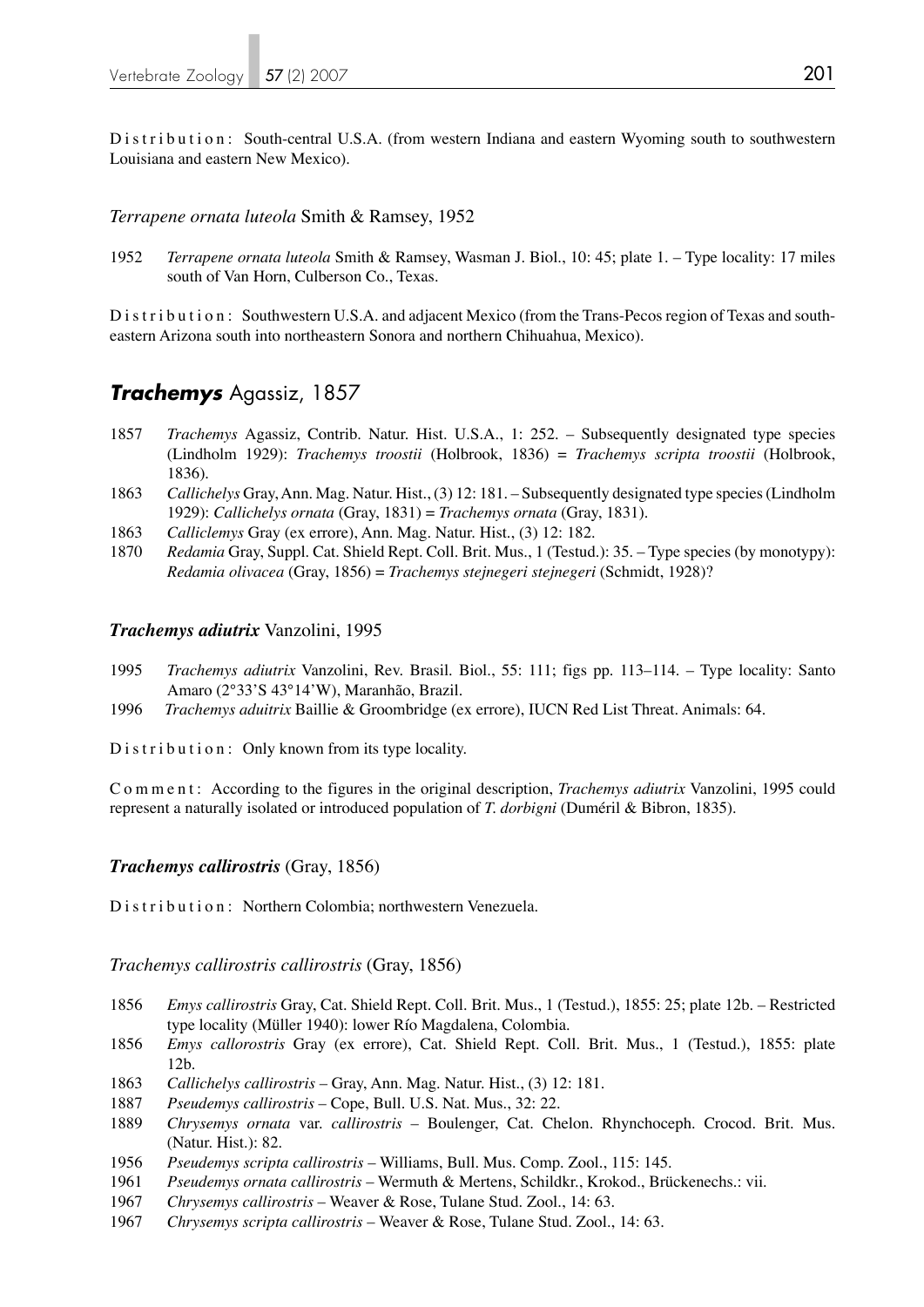- 1985 *Trachemys scripta callirostris* Iverson, SSAR Misc. Publ., Herpetol. Circ., 14: 4.
- 1990 *Trachemys callirostris* Seidel & Jackson in Gibbons, Life Histor. Ecol. Slider Turtle: 73.
- 1993 *Trachemys ascita callirostris* Tafur & Tapias (species name ex errore), Proc. 3rd Congr. Lat.-Amer. Herpetol. San Paulo: 208.
- 1995 *Trachemys ornata callirostris* Vanzolini, Rev. Brasil. Biol., 55: 116.
- 1996 *Trachemys dorbigni callirostris* Obst in Wermuth & Mertens, Schildkr., Krokod., Brückenechs. (Reprint 1996): 473.
- 2002 *Trachemys callirostris callirostris* Seidel, J. Herpetol., 36: 289.

Distribution: Northern Colombia (Antióquia, Atlántico, Bolívar, Cesár, Córdoba, Guajira, Magdalena) and adjacent Venezuela (Edo. Zulia).

*Trachemys callirostris chichiriviche* (Pritchard & Trebbau, 1984)

- 1984 *Pseudemys scripta chichiriviche* Pritchard & Trebbau, Turtles of Venezuela: 8; fig. 33; plates 15, 37B–G, 38A–D. – Type locality: Lago de Tacarigua (11°04'N 68°15'W), Edo. Falcón, Venezuela.
- 1985 *Trachemys scripta chichiriviche* Iverson, SSAR Misc. Publ., Herpetol. Circ., 14: 4.
- 1995 *Trachemys ornata chichiriviche* Vanzolini, Rev. Brasil. Biol., 55: 116.
- 2002 *Trachemys callirostris chichiriviche* Seidel, J. Herpetol., 36: 289.

Distribution: Northwestern Venezuela (small coastal river systems between Río Tocuyo, Edo. Falcón, and Río Morón, Edo. Carabobo).

#### *Trachemys decorata* (Barbour & Carr, 1940)

- 1940 *Pseudemys decorata* Barbour & Carr, Mem. Mus. Comp. Zool., 54: 409; plate 2: fig. 1, plate 7: fig. 3, plate 9: figs 3–4. – Type locality: Fond Parisien, Haiti.
- 1955 *Pseudemys terrapen decorata* Mertens & Wermuth, Zool. Jb., Syst., 83: 329.
- 1964 *Chrysemys* (*Trachemys*) *decorata* McDowell, Proc. Zool. Soc. London, 143: 274.
- 1983 *Chrysemys terrapen decorata* Obst, Schmuckschildkröten: 7.
- 1984 *Trachemys decorata* Seidel & Incháustegui, J. Herpetol., 18: 468.
- 1985 *Trachemys stejnegeri decorata* Iverson, SSAR Misc. Publ., Herpetol. Circ., 14: 5.

Distribution: Cul de Sac-Valle de Neiba Plain, Tiburon Peninsula, Haiti and Dominican Republic (Hispaniola).

#### *Trachemys decussata* (Gray, 1831)

Distribution: Cuba, Isla de Pinos, Cayman Islands.

*Trachemys decussata decussata* (Gray, 1831)

- 1802 ? *Testudo rugosa* Shaw [non *Testudo rugosa* Daudin, 1801 = *Chelonia mydas* (Linnaeus, 1758); non *Testudo rugosa* sensu Agassiz 1857 = *Ptychemys rugosa* sensu Agassiz 1857 = *Pseudemys rubriventris* (LeConte, 1830)], Gen. Zool. Syst. Natur. Hist., 3: 28; plate 4. – Designated type locality (Mittleman 1947): Río Jobabo, Western Oriente, Cuba (but see Seidel 1988a, b).
- 1831 *Emys decussata* Gray in Griffith & Pidgeon, Anim. Kingd. Cuvier, 9, Synops. Spec. Class Rept.: 11. Restricted type locality (Mertens & Wermuth 1955): West Indies.
- 1831 ? *Emys rugosa* Gray in Griffith & Pidgeon, Anim. Kingd. Cuvier, 9, Synops. Spec. Class Rept.: 12.
- 1844 *Emys vermiculata* Gray, Cat. Tort. Crocod. Amphisb. Coll. Brit. Mus.: 25. Restricted type locality (Mertens & Wermuth 1955): West Indies.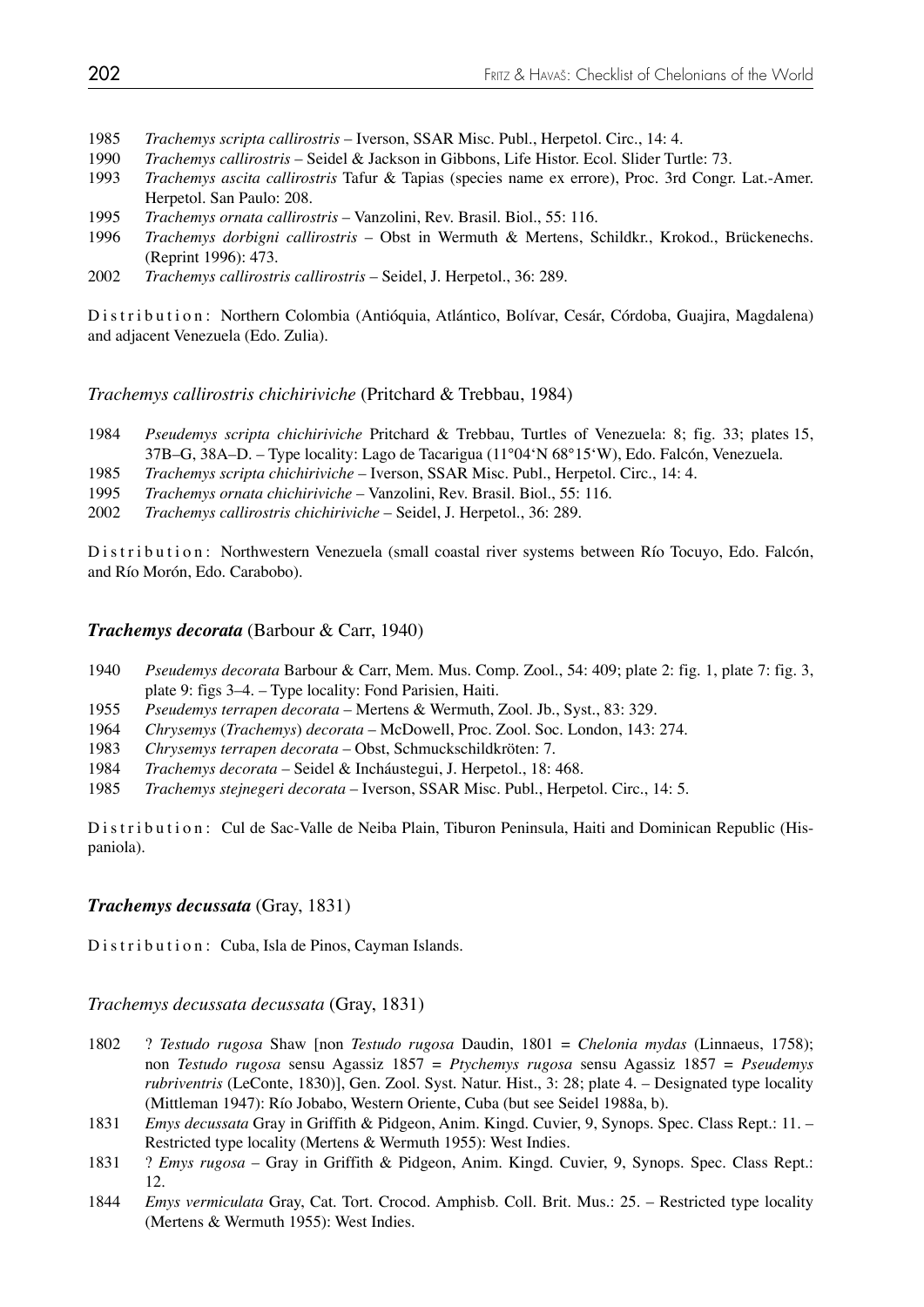- *Ptychemys decussata* Agassiz, Contrib. Natur. Hist. U.S.A., 1: 434.
- *Trachemys rugosa* Agassiz, Contrib. Natur. Hist. U.S.A., 1: 436.
- *Emys jamao* Duméril (nomen nudum), Arch. Mus. Hist. natur., 10: 435.
- *Clemmys decussata* Strauch, Mém. Acad. impér. Sci. St. Pétersbourg, Sér. 7, 5 (7): 33.
- 1862 ? *Clemmys rugosa* Strauch, Mém. Acad. impér. Sci. St. Pétersbourg, Sér. 7, 5 (7): 33.
- *Emys gnatho* Vilaró in Poey, Repert. fis.-natur. Cuba, 2: 121. Type locality: Cuba.
- *Emys jamao* Vilaró in Poey, Repert. fis.-natur. Cuba, 2: 121. Type locality: Havana, Cuba.
- *Pseudemys decussata* Gray, Suppl. Cat. Shield Rept. Coll. Brit. Mus., 1 (Testud.): 47.
- 1889 ? *Chrysemys scripta* var. *rugosa* Boulenger, Cat. Chelon. Rhynchoceph. Crocod. Brit. Mus. (Natur. Hist.): 79.
- 1932 ? *Pseudemys rugosa* de Sola & Greenhall, Copeia, 1932: 129.
- *Pseudemys decussata decussata* Barbour & Carr, Mem. Mus. Comp. Zool., 54: 396.
- *Pseudemys decussata plana* Barbour & Carr, Mem. Mus. Comp. Zool., 54: 405; fig. 3; plate 5, plate 8: figs 1, 3, 8. – Type locality: Río Jobabo, Western Oriente, Cuba.
- *Pseudemys rugosa decussata* Mittleman, Herpetologica, 3: 176.
- *Pseudemys rugosa rugosa* Mittleman, Herpetologica, 3: 176.
- *Pseudemys terrapen decussata* Mertens & Wermuth, Zool. Jb., Syst., 83: 330.
- *Pseudemys terrapen plana* Mertens & Wermuth, Zool. Jb., Syst., 83: 330.
- *Pseudemys terrapen rugosa* Wermuth & Mertens, Schildkr., Krokod., Brückenechs.: vii.
- *Chrysemys* (*Trachemys*) *decussata* McDowell, Proc. Zool. Soc. London, 143: 274.
- *Chrysemys decussata decussata* Schwartz & Thomas, Check-List West Ind. Amphib. Rept.: 47.
- *Chrysemys terrapen decussata* Obst, Schmuckschildkröten: 7.
- *Chrysemys terrapen plana* Obst, Schmuckschildkröten: 7.
- *Trachemys decussata* Seidel & Incháustegui, J. Herpetol., 18: 468.
- *Chrysemys terrapen rugosa* Obst, Welt der Schildkröten: 221.
- *Trachemys decussata decussata* Iverson, SSAR Misc. Publ., Herpetol. Circ., 14: 4.
- *Trachemys decussata plana* Iverson, SSAR Misc. Publ., Herpetol. Circ., 14: 4.
- *Trachemys terrapen rugosa* Vanzolini, Rev. Brasil. Biol., 55: 117.

Distribution: Central and eastern Cuba.

*Trachemys decussata angusta* (Barbour & Carr, 1940)

- *Pseudemys decussata angusta* Barbour & Carr, Mem. Mus. Comp. Zool., 54: 402; fig. 2. Type local ity: Taco River, Pinar del Rio, Cuba.
- *Pseudemys granti* Barbour & Carr, Proc. New England Zool. Club, 18: 59. Type locality: Grand Cayman Island.
- *Pseudemys rugosa angusta* Mittleman, Herpetologica, 3: 176.
- *Pseudemys terrapen angusta* Mertens & Wermuth, Zool. Jb., Syst., 83: 329.
- *Pseudemys terrapen granti* Mertens & Wermuth, Zool. Jb., Syst., 83: 330.
- *Pseudemys decussata granti* Williams, Bull. Mus. Comp. Zool., 115: 157.
- *Pseudemys stejnegeri granti* Pritchard, Living Turtles of the World: 78.
- *Chrysemys terrapen granti* Williams, Quart. Rev. Biol., 44: 369.
- *Chrysemys decussata granti* Schwartz & Thomas, Check-List West Ind. Amphib. Rept.: 47.
- *Chrysemys terrapen angusta* Obst, Schmuckschildkröten: 7.
- *Trachemys decussata angusta* Iverson, SSAR Misc. Publ., Herpetol. Circ., 14: 4.
- *Trachemys decussata granti* Iverson, SSAR Misc. Publ., Herpetol. Circ., 14: 4.
- *Trachemys granti* Seidel, Amer. Mus. Novit., 2918: 1.
- *Trachemys stejnegeri granti* Stubbs, Tort. Freshw. Turtl., Action Plan Conserv.: 43.
- *Trachemys decussata angusti* Franz, Dodd & Budden (ex errore), Carib. J. Sci., 29: 167.
- *Trachemys decorata angusta* Obst in Wermuth & Mertens, Schildkr., Krokod., Brückenechs. (Reprint 1996): 475.

Distribution: Western Cuba, Isla de Pinos, Cayman Islands.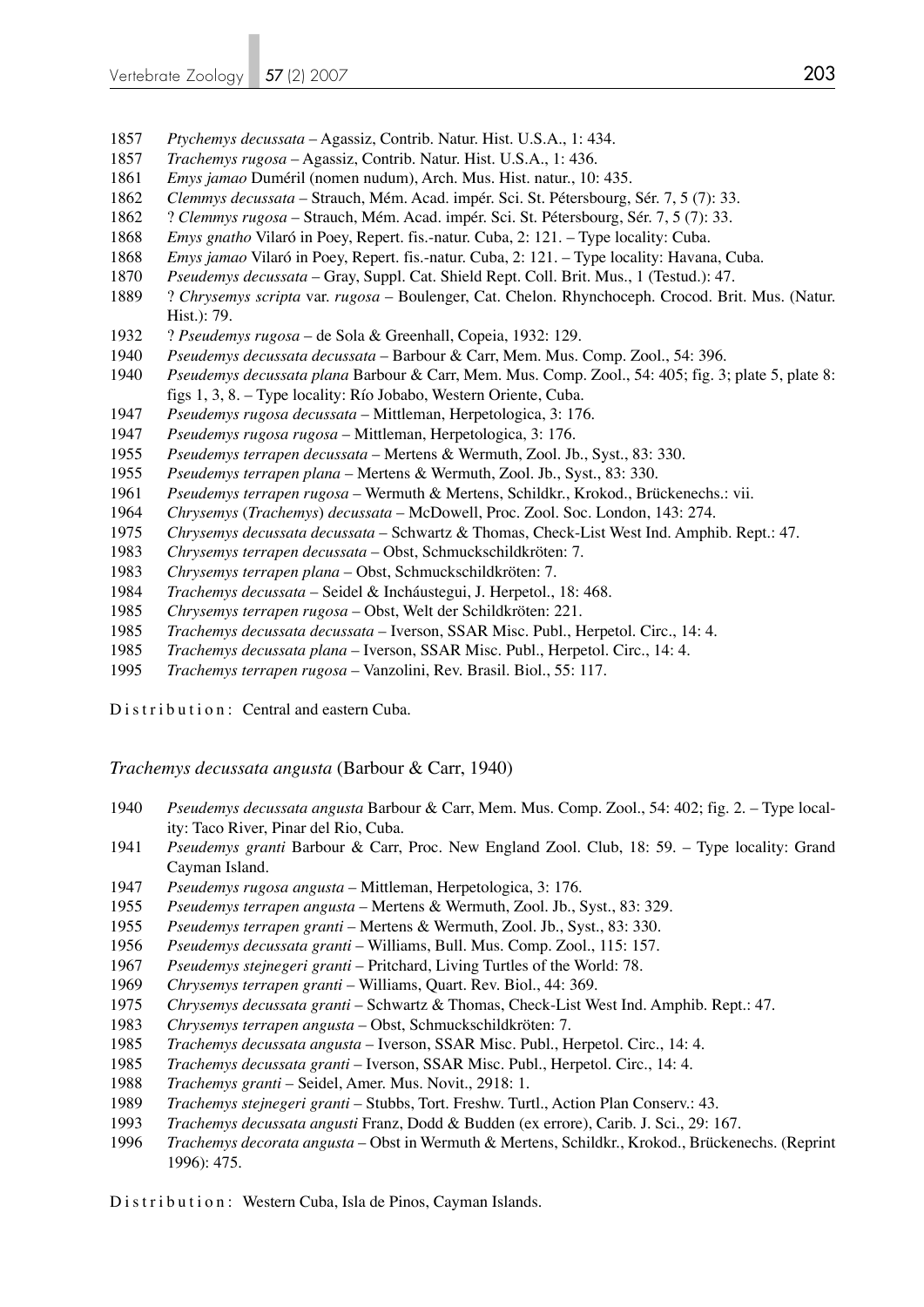## *Trachemys dorbigni* (Duméril & Bibron, 1835)

- *Emys dorbigni* Duméril & Bibron, Erpétol. gén., Hist. natur. Rept., 2: 272. Type locality: Buenos Aires.
- *Clemmys* (*Rhinoclemmys*) *orbignyi* Fitzinger (nomen novum), Ann. Wien. Mus. Naturgesch., 1, 1836: 124.
- *Emys dorbignii* Gray (ex errore), Cat. Tort. Crocod. Amphisb. Coll. Brit. Mus.: 22.
- *Emys orbignyi* d'Orbignyi & Bibron, Voyage Amer. mérid.: plate 1.
- *Clemmys dorbignii* Strauch, Mém. Acad. impér. Sci. St. Pétersbourg, Sér. 7, 5 (7): 33.
- *Clemmys dorbignyi* Boulenger (nomen novum), Ann. Mag. Natur. Hist., (5) 18: 424.
- *Chrysemys dorbignyi* Boulenger, Cat. Chelon. Rhynchoceph. Crocod. Brit. Mus. (Natur. Hist.): viii.
- *Emys dorbignyi* Siebenrock, Zool. Jb., Syst., Suppl. 10: 465.
- *Pseudemys dorbigni* Mertens, Müller & Rust, Bl. Aqu.- u. Terr.-Kunde, 45: 60.
- *Chrysemys* (*Trachemys*) *dorbigni* McDowell, Proc. Zool. Soc. London, 143: 274.
- *Pseudemys dorbignyi*  Pritchard, Living Turtles of the World: 80.
- *Pseudemys dorbignyi brasiliensis* Freiberg, Physis, 77: 301; figs 2–15. Type locality: Rio Guaíba, Rio Grande do Sul.
- *Pseudemys dorbignyi dorbignyi* Freiberg, Physis, 77: 308.
- *Pseudemys scripta dorbigni* Moll & Legler, Bull. Los Angeles Co. Mus. Natur. Hist. Sci., 11: 4.
- *Pseudemys dorbigni brasiliensis* Wermuth & Mertens, Testud., Crocod., Rhynchoceph., Tierreich, 100: xiv.
- *Pseudemys dorbigni dorbigni* Wermuth & Mertens, Testud., Crocod., Rhynchoceph., Tierreich, 100: xvii.
- *Pseudemys dorbigny* Moll in Harless & Morlock (ex errore), Turtles, Perspectives & Research: 324.
- *Pseudemys scripta dorbignyi* Pritchard, Encyclopedia of Turtles: 108.
- *Pseudemys scripta brasiliensis* Smith & Smith, Synops. Herpetof. Mexico, 6, 1979: 451.
- *Chrysemys scripta dorbignyi*  Mittermeier, Medem & Rhodin, SSAR Misc. Publ., Herpetol. Circ., 9: 9.
- *Chrysemys dorbigni brasiliensis* Freiberg, Turtles of South America: 14.
- *Chrysemys dorbigni dorbigni* Freiberg, Turtles of South America: 14.
- *Chrysemys scripta brasiliensis* Obst, Schmuckschildkröten: 7.
- *Chrysemys scripta dorbigni* Obst, Schmuckschildkröten: 7.
- *Trachemys scripta brasiliensis* Iverson, SSAR Misc. Publ., Herpetol. Circ., 14: 4.
- *Trachemys scripta dorbigni* Iverson, SSAR Misc. Publ., Herpetol. Circ., 14: 4.
- *Trachemys scripta dorbignyi* Waller & Chebez, Hist. Nat. Corrientes, 7 (5): 53.
- *Trachemys dorbignyi* Alderton, Turtles Tort. World: 105.
- *Trachemys dorbigni* Waller, Amphibia y Reptilia (Conservación), 1 (5): 93.
- *Trachemys dorbigni brasiliensis* Ernst & Barbour, Turtles of the World: 209.
- *Trachemys dorbigni dorbigni* Ernst & Barbour, Turtles of the World: 209.
- *Trachemys dorbignyi brasiliensis* del Barco & Larriera, Rvta. Asoc. Cienc. Nat. Litoral, 22 (2), 1991: 11.
- *Trachemys dorbignyi dorbignyi*  del Barco & Larriera, Rvta. Asoc. Cienc. Nat. Litoral, 22 (2), 1991: 11.
- *Trachemys dorbignii brasiliensis* Bour, Manouria, 6 (18): 3.
- *Trachemys dorbignii dorbignii*  Bour, Manouria, 6 (18): 3.
- *Trachemys dorbigny* Fabius, Manouria, 7 (25): 28.

Distribution: Northeastern Argentina, Uruguay, and Rio Grande do Sul, Brazil.

Comment: The long-recognized subspecies *Trachemys dorbigni dorbigni* (Duméril & Bibron, 1835) and *T. d. brasiliensis* (Freiberg, 1969) were synonymized by del Barco & Larriera (1993).

#### *Trachemys emolli* (Legler, 1990)

- *Pseudemys scripta emolli* Legler in Gibbons, Life Histor. Ecol. Slider Turtle: 91; figs 7.6a–f. Type locality: Río Tepetate, 2.5 km northeast of Granada, Granada Province, Nicaragua.
- *Trachemys scripta emolli* Iverson, Rev. Checkl. Distr. Maps Turtl. World: 208.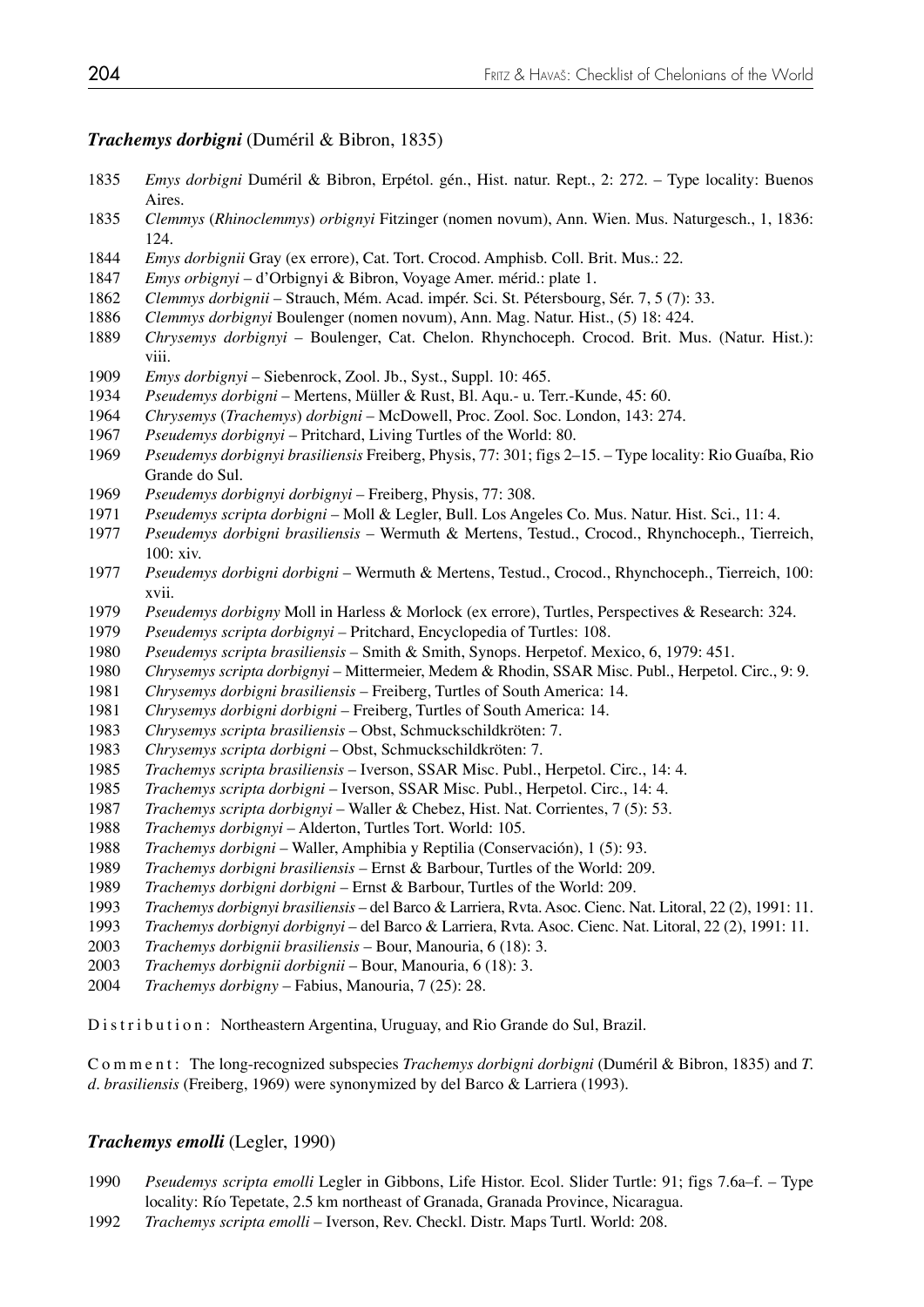- *Trachemys ornata emolli* Walls, Cooters, Sliders & Painted Turtles: 51.
- *Trachemys emolli* Seidel, J. Herpetol., 36: 289.
- *Trachemys venusta emolli* Artner, Emys, 10 (6): xii.

Distribution: Nicaragua, northern Costa Rica (Lago de Nicaragua, Lago de Managua and vicinity of these lakes, extreme northern Costa Rica).

#### *Trachemys gaigeae* (Hartweg, 1939)

Distribution: New Mexico and Texas, U.S.A.; Durango, Chihuahua, and Coahuila, Mexico.

#### *Trachemys gaigeae gaigeae* (Hartweg, 1939)

- *Pseudemys scripta gaigeae* Hartweg, Occ. Pap. Mus. Zool. Univ. Michigan, 397: 1. Type locality: Boquillas, Rio Grande River, Brewster Co., Texas.<br>1939 *Pseudemys gaigeae* – Steineger & Barbour. Check
- *Pseudemys gaigeae* Stejneger & Barbour, Check List North Amer. Amphib. Rept., 4th ed.: 165.
- *Pseudemys scripta gagei* Zweig & Crenshaw (ex errore), Science, 126: 1065.
- *Chrysemys scripta gaigeae* Smith & Taylor, Herpetology Mexico: 11.
- *Pseudemys scripta gaigei* Ernst (ex errore), Intern. Turtle Tort. Soc. J., 1: 35.
- *Chrysemys gaigeae*  Weaver & Rose, Tulane Stud. Zool., 14: 63.
- *Pseudemys scripta gaigea* Degenhardt & Christiansen (ex errore), Southwest. Natural., 19: 38.
- *Chrysemys gaigae* Ashton, Edwards & Pisani (ex errore), SSAR Misc. Publ., Herpetol. Circ., 5: 51.
- *Chrysemys gaigea* Morafka, Biogeographica, 9: 70.
- *Chrysemys scripta gaigae* Morafka, Biogeographica, 9: 71.
- *Trachemys nebulosa gaigeae* Ward, Spec. Publ. Mus. Texas Tech. Univ., 21: 45.
- *Pseudemys scripta gaigae* Stebbins, Field Guide Western Rept. Amphib., 2nd ed.: 102.
- *Trachemys scripta gaigeae* Iverson, SSAR Misc. Publ., Herpetol. Circ., 14: 4.
- *Trachemys gaigeae* Dixon, Amphib. Rept. Texas: 85.
- *Trachemys gaigae* Williamson, Hyder & Applegarth, Snakes, Lizards, Turtles, Frogs, Toads, Sala manders of New Mexico: 7.
- *Trachemys ornata gaigeae* Walls, Cooters, Sliders & Painted Turtles: 50.
- *Trachemys gaigeae gaigeae* Seidel, J. Herpetol., 36: 289.
- *Trachemys scripta gaigae* Gurley, Keep. Breed. Freshw. Turtl.: 104.
- *Trachemys nebulosa gaigae* Joseph-Ouni, Zoogeogr. Turtl., Croc. Tuataras, 2003: 36.

Distribution: New Mexico and Texas, U.S.A., Chihuahua and Coahuila, Mexico (Rio Grande from the Big Bend upstream to at least the Bosque del Apache Refuge, New Mexico, and Rio Conchos watershed of western Texas, New Mexico, Chihuahua, and Coahuila).

#### *Trachemys gaigeae hartwegi* (Legler, 1990)

- *Pseudemys scripta hartwegi* Legler in Smith & Smith (nomen nudum), Synops. Herpetof. Mexico, 6, 1979: 1.
- *Chrysemys scripta hartwegi*  Obst, Schmuckschildkröten: 27.
- *Trachemys scripta hartwegi* Iverson, SSAR Misc. Publ., Herpetol. Circ., 14: 4.
- *Pseudemys scripta hartwegi* Legler in Gibbons, Life Histor. Ecol. Slider Turtle: 89; figs 7.5a–b, d. – Type locality: Río Nazas, 1.2 km east of Presa Lázaro Cardenas, Durango, Mexico.
- *Trachemys scripta hartwegi* Iverson, Rev. Checkl. Distr. Maps Turtl. World: 208.
- *Trachemys ornata hartwegi* Walls, Cooters, Sliders & Painted Turtles: 50.
- *Trachemys nebulosa hartwegi* Bringsøe in Fritz, Handbuch Rept. Amphib. Europas, 3/IIIA: 520.
- *Trachemys gaigeae hartwegi* Seidel, J. Herpetol., 36: 289.

Distribution: Durango and Coahuila, Mexico (Río Nazas drainage).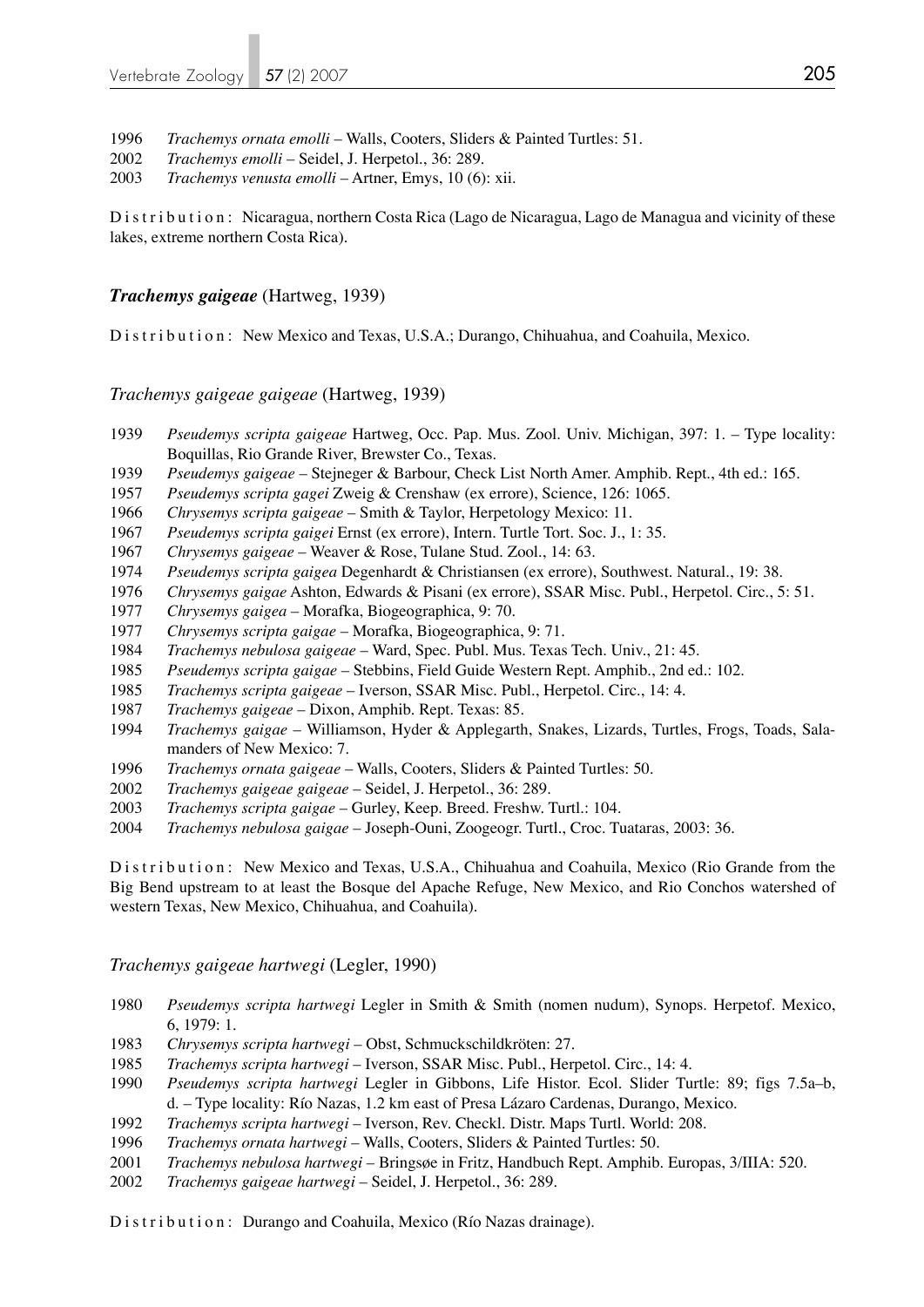## *Trachemys nebulosa* (Van Denburgh, 1895)

Distribution: Baja California Sur, extreme southern Sonora and adjacent Sinaloa, Mexico.

*Trachemys nebulosa nebulosa* (Van Denburgh, 1895)

- *Chrysemys nebulosa* Van Denburgh, Proc. California Acad. Sci., (2) 5: 84; plates 4–6. Restricted type locality (Smith & Taylor 1950): Los Dolores, Baja California Sur, Mexico.
- *Chrysemys ornata nebulosa* Siebenrock, Zool. Jb., Syst., Suppl. 10: 466.
- *Pseudemys ornata nebulosa*  Stejneger & Barbour, Check List North Amer. Amphib. Rept., 1st ed.: 120.
- *Pseudemys nebulosa* Van Denburgh & Slevin, Proc. California Acad. Sci., (4) 11: 53.
- *Pseudemys scripta nebulosa* Carr, Amer. Mus. Novit., 1181: 1.
- *Chrysemys scripta nebulosa* Smith & Taylor, Herpetology Mexico: 12.
- *Trachemys scripta nebulosa* Iverson, SSAR Misc. Publ., Herpetol. Circ., 14: 4.
- *Trachemys dorbigni nebulosa* Obst in Wermuth & Mertens, Schildkr., Krokod., Brückenechs. (Reprint 1996): 473.
- *Trachemys ornata nebulosa* Walls, Cooters, Sliders & Painted Turtles: 50.
- *Trachemys nebulosa*  Wilms in Siebenrock, Zool. Jb., Syst., Suppl. 10 (Reprint 1999): [198].
- *Trachemys nebulosa nebulosa* Bringsøe in Fritz, Handbuch Rept. Amphib. Europas, 3/IIIA: 520.

Distribution: Baja California Sur, Mexico.

*Trachemys nebulosa hiltoni* (Carr, 1942)

- *Pseudemys scripta hiltoni* Carr, Amer. Mus. Novit., 1181: 1; figs 1–3. Type locality: Guirocoba, 28 miles southeast of Alamos, Sonora, Mexico.
- *Pseudemys concinna hiltoni* Wermuth & Mertens, Schildkr., Krokod., Brückenechs.: vii.
- *Chrysemys scripta hiltoni* Smith & Taylor, Herpetology Mexico: 11.
- *Chrysemys gaigeae hiltoni* Weaver & Rose, Tulane Stud. Zool., 14: 70.
- *Trachemys scripta hiltoni* Iverson, SSAR Misc. Publ., Herpetol. Circ., 14: 4.
- *Trachemys ornata hiltoni* Walls, Cooters, Sliders & Painted Turtles: 50.
- *Trachemys nebulosa hiltoni* Bringsøe in Fritz, Handbuch Rept. Amphib. Europas, 3/IIIA: 520.

Distribution: Extreme southern Sonora and adjacent Sinaloa, Mexico (drainage system of Río Fuerte).

## *Trachemys ornata* (Gray, 1831)

- *Emys ornata* Gray in Griffith & Pidgeon, Anim. Kingd. Cuvier, 9, Synops. Spec. Class Rept.: 12. Restricted type locality (Gray 1831a): Mazatlan, Sinaloa, Mexico.
- *Clemmys* (*Clemmys*) *ornata* Fitzinger, Ann. Wien. Mus. Naturgesch., 1, 1836: 124.
- *Callichelys ornata* Gray, Ann. Mag. Natur. Hist., (3) 12: 181.
- *Pseudemys ornata* Cope, J. Acad. Natur. Sci. Philadelphia, (2) 8, 1875: 153.
- *Chrysemys ornata* Boulenger, Cat. Chelon. Rhynchoceph. Crocod. Brit. Mus. (Natur. Hist.): viii.
- *Chrysemys [ornata] ornata* Siebenrock, Zool. Jb., Syst., Suppl. 10: 465.
- *Pseudemys ornata ornata* Mertens, Müller & Rust, Bl. Aqu.- u. Terr.-Kunde, 45: 60.
- *Pseudemys scripta ornata* Carr, Herpetologica, 1: 135.
- *Pseudomys scripta ornata* Malkin, J. Anthropol., 2: 179.
- *Chrysemys scripta ornata* Smith & Taylor, Herpetology Mexico: 12.
- *Trachemys scripta ornata* Iverson, SSAR Misc. Publ., Herpetol. Circ., 14: 5.
- *Trachemys ornata*  King & Burke, Crocod., Tuatara, Turtl. Spec. World: 61.
- *Trachemys ornata ornata* Walls, Cooters, Sliders & Painted Turtles: 49.

Distribution: Pacific coastal plain of Mexico (below 300 m), from northern Sinaloa to central Oaxaca.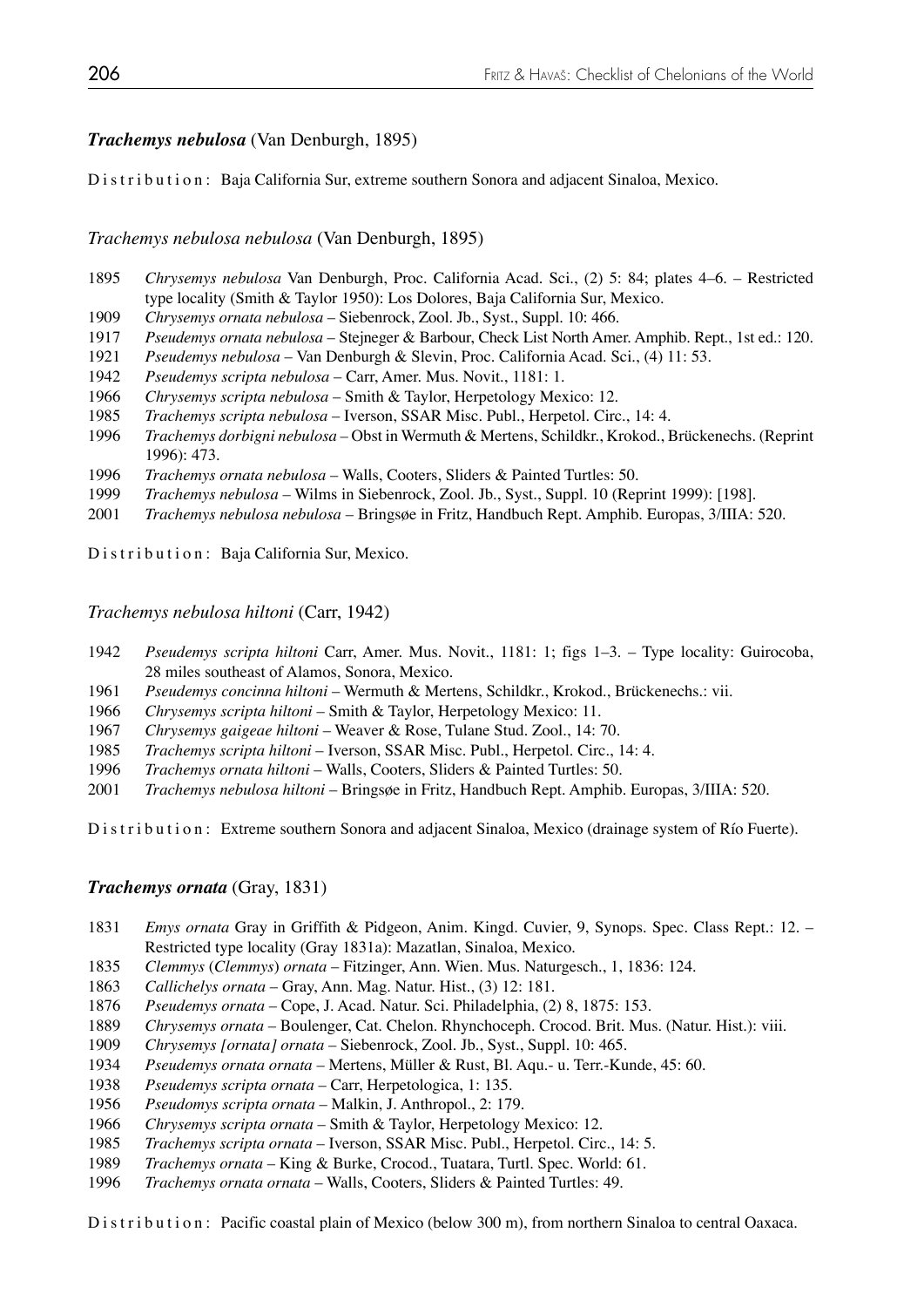#### *Trachemys scripta* (Schoepff, 1792)

Distribution: South-central and eastern U.S.A.; the subspecies *Trachemys scripta elegans* (Wied, 1839) has been introduced in many countries worldwide.

#### *Trachemys scripta scripta* (Schoepff, 1792)

- *Testudo scripta* Schoepff (nomen conservandum: Opinion 1313, ICZN 1985), Hist. Testud. Icon. illustr.: 16; plate 3: figs 4–5. – Designated type locality (Schmidt 1953): Charleston, South Carolina.
- *Testudo serrata* Daudin, Hist. natur. gén. part. Rept., 2, 1802: 148. Type locality: Carolina.
- *Emys scripta* Schweigger, Königsberg. Arch. Naturwiss. Math., 1: 297.
- *Emys serrata* Schweigger, Königsberg. Arch. Naturwiss. Math., 1: 301.
- 1831 ? *Emys vittata* Gray in Griffith & Pidgeon, Anim. Kingd. Cuvier, 9, Synops. Spec. Class Rept.: 11. Type locality: North America.
- *Terrapene serrata*  Bonaparte, Ann. Stor. Natur. Bologna, 4: 155.
- *Clemmys* (*Clemmys*) *serrata* Fitzinger, Ann. Wien. Mus. Naturgesch., 1, 1836: 124.
- *Pseudemys serrata* Gray, Proc. Zool. Soc. London, 1855: 197.
- *Trachemys scripta* Gray, Ann. Mag. Natur. Hist., (3) 12: 181.
- *Chrysemys scripta* Boulenger, Cat. Chelon. Rhynchoceph. Crocod. Brit. Mus. (Natur. Hist.): vii.
- *Pseudemys scripta* Jordan, Man. Vertebr. Anim. U.S., 8th ed.: 209.
- *Chrysemys [scripta] scripta* Siebenrock, Zool. Jb., Syst., Suppl. 10: 463.
- *Chrysemys palustris scripta* Lindholm, Zool. Anz., 81: 294.
- *Pseudemys scripta scripta* Carr, Herpetologica, 1: 76.
- *Chrysemys scripts scripts* Zappalorti (ex errore), Amateur Zool. Guide Turtl. Crocod.: 141.
- *Pseudermys scripa* Nutaphand (ex errore), Turtles of Thailand: 65.
- *Trachemys scripta scripta* Iverson, SSAR Misc. Publ., Herpetol. Circ., 14: 4.

D is t r i b u t i o n : Eastern U.S.A. (from southeastern Virginia to northern Florida).

#### *Trachemys scripta elegans* (Wied, 1839)

- *Emys elegans* Wied, Reise Nord-Amer., 1: 213. Type locality: Fox River near New Harmony, Indiana.
- *Emys holbrookii* Gray, Cat. Tort. Crocod. Amphisb. Coll. Brit. Mus.: 23. Type locality: Louisiana.
- *Emys sanguinolenta* Gray, Cat. Shield Rept. Coll. Brit. Mus., 1 (Testud.), 1855: 26; plate 15: fig. 1. Type locality: North America.
- *Trachemys elegans* Agassiz, Contrib. Natur. Hist. U.S.A., 1: 252.
- *Clemmys elegans* Strauch, Mém. Acad. impér. Sci. St. Pétersbourg, Sér. 7, 5 (7): 32.
- *Trachemys holbrooki* Gray (ex errore), Ann. Mag. Natur. Hist., (3) 12: 181.
- *Trachemys holbrookii*  Gray, Proc. Zool. Soc. London, 1869: 207.
- *Trachemys lineata* Gray, Ann. Mag. Natur. Hist., (4) 11: 147. Restricted type locality (Schmidt 1953): New Harmony, Indiana.
- *Pseudemys elegans* Cope, Bull. U.S. Nat. Mus., 1: 53.
- *Chrysemys elegans*  Boulenger, Cat. Chelon. Rhynchoceph. Crocod. Brit. Mus. (Natur. Hist.): 78.
- *Chrysemys scripta* var. *elegans* Boulenger, Cat. Chelon. Rhynchoceph. Crocod. Brit. Mus. (Natur. Hist.): 78.
- *Chrysemys palustris elegans* Lindholm, Zool. Anz., 81: 294.
- *Pseudemys troostii elegans* Stejneger & Barbour, Check List North Amer. Amphib. Rept., 4th ed.: 167.
- *Pseudemys scripta elegans*  Cagle, Copeia, 1944: 105.
- *Trachemys scripta elegans* Iverson, SSAR Misc. Publ., Herpetol. Circ., 14: 4.
- *Trachemys scripta elagans* Fong, Parham & Fu (ex errore), Russ. J. Herpetol., 9: 11.
- *Trachemys scripta elgans* Fong, Parham & Fu (ex errore), Russ. J. Herpetol., 9: 11.
- *Trachemys scripta elegan* Win Maung & Win Ko Ko (ex errore), Turtles & Tortoises of Myanmar: 80.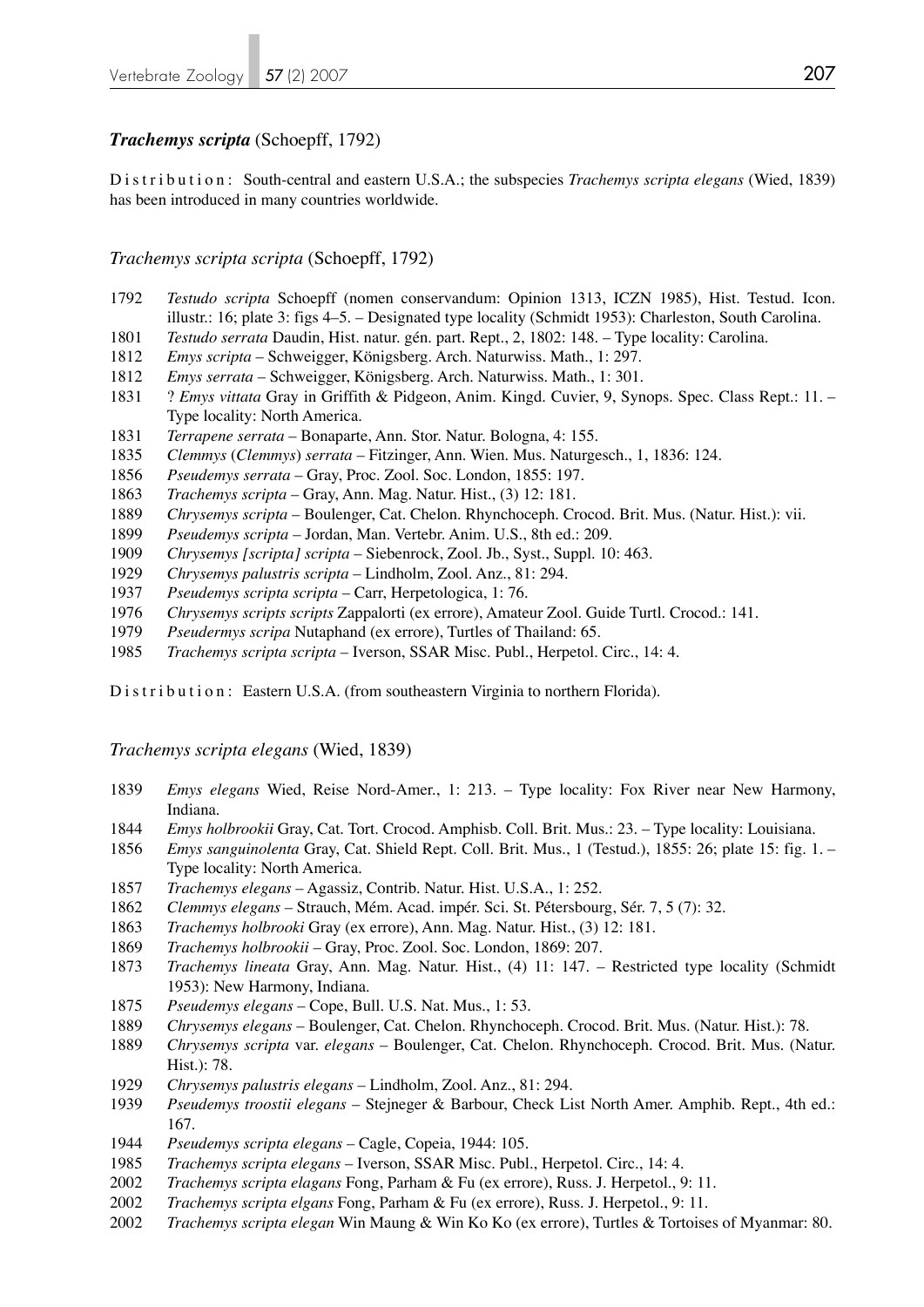Distribution: South-central U.S.A. (Mississippi Valley from Illinois to the Gulf of Mexico); introduced in many countries worldwide.

*Trachemys scripta troostii* (Holbrook, 1836)

- 1836 *Emys troostii* Holbrook, North Amer. Herpetol., 1st ed., 1: 55; plate 4. Type locality: Cumberland River, Tennessee.
- 1840 *Emys cumberlandensis* Holbrook, North Amer. Herpetol., 1st ed., 4: 35; plate 8. Type locality: Cumberland River, Tennessee.
- 1857 *Trachemys troostii* Agassiz, Contrib. Natur. Hist. U.S.A., 1: 252.
- 1862 *Clemmys troostii* Strauch, Mém. Acad. impér. Sci. St. Pétersbourg, Sér. 7, 5 (7): 32.
- 1875 *Pseudemys troostii* Cope, Bull. U.S. Nat. Mus., 1: 53.
- 1889 *Chrysemys troostii* Boulenger, Cat. Chelon. Rhynchoceph. Crocod. Brit. Mus. (Natur. Hist.): vii.
- 1915 *Pseudemys troosti* Zeleny & Faust (ex errore), Proc. Nat. Acad. Sci., 1915: 92.
- 1937 *Pseudemys scripta troostii* Carr, Herpetologica, 1: 76.
- 1939 *Pseudemys troostii troostii* Stejneger & Barbour, Check List North Amer. Amphib. Rept., 4th ed.: 167.
- 1950 *Pseudemys scripta troosti* Williams, Bull. Amer. Mus. Natur. Hist., 94: 524.
- 1967 *Chrysemys scripta troosti* Weaver & Rose, Tulane Stud. Zool., 14: 63.
- 1972 *Chrysemys scripta troostii* Ernst & Barbour, Turtles of the United States: 148.
- 1985 *Trachemys scripta troosti* Iverson, SSAR Misc. Publ., Herpetol. Circ., 14: 5.
- 1986 *Trachemys scripta troostii* Iverson, Checkl. Distr. Maps Turtl. World: 107.

Distribution: Upper parts of Cumberland and Tennessee Rivers, from southeastern Kentucky to northeastern Alabama, U.S.A.

C o m m e n t : In much of the older literature *Trachemys scripta elegans* (Wied, 1839) and *T. s. troostii* (Holbrook, 1836) were confused.

## *Trachemys stejnegeri* (Schmidt, 1928)

Distribution: Puerto Rico, northern and eastern Hispaniola and Great Inagua Island, Bahamas.

## *Trachemys stejnegeri stejnegeri* (Schmidt, 1928)

- 1856 ? *Emys olivacea* Gray [non *Emys olivacea* Schweigger, 1812 = *Pelomedusa subrufa* (Lacépède, 1788)], Cat. Shield Rept. Coll. Brit. Mus., 1 (Testud.), 1855: 30; plate 12c. – Type locality: "North America?" (in error).
- 1862 ? *Clemmys olivacea* Strauch, Mém. Acad. impér. Sci. St. Pétersbourg, Sér. 7, 5 (7): 33.
- 1870 ? *Redamia olivacea*  Gray, Suppl. Cat. Shield Rept. Coll. Brit. Mus., 1 (Testud.): 36.
- 1889 ? *Chrysemys olivacea*  Boulenger, Cat. Chelon. Rhynchoceph. Crocod. Brit. Mus. (Natur. Hist.): vii.
- 1928 *Pseudemys stejnegeri* Schmidt, Sci. Surv. Porto Rico, New York Acad. Sci., 10: 147; fig. 51. Type locality: San Juan, Puerto Rico.
- 1934 *Pseudemys palustris stejnegeri* Mertens, Müller & Rust, Bl. Aqu.- u. Terr.-Kunde, 45: 60.
- 1940 *Pseudemys stejnegeri stejnegeri* Barbour & Carr, Mem. Mus. Comp. Zool., 54: 406.
- 1955 *Pseudemys terrapen stejnegeri* Mertens & Wermuth, Zool. Jb., Syst., 83: 330.
- 1956 *Pseudemys decussata stejnegeri* Williams, Bull. Mus. Comp. Zool., 115: 157.
- 1975 *Chrysemys decussata stejnegeri* Schwartz & Thomas, Check-List West Ind. Amphib. Rept.: 47.
- 1976 *Chrysemys stejnegeri* Bickham & Baker, Copeia, 1976: 703.
- 1983 *Chrysemys terrapen stejnegeri* Obst, Schmuckschildkröten: 7.
- 1984 *Trachemys stejnegeri* Seidel & Incháustegui, J. Herpetol., 18: 468.
- 1985 *Trachemys stejnegeri stejnegeri* Iverson, SSAR Misc. Publ., Herpetol. Circ., 14: 5.

Distribution: Puerto Rico.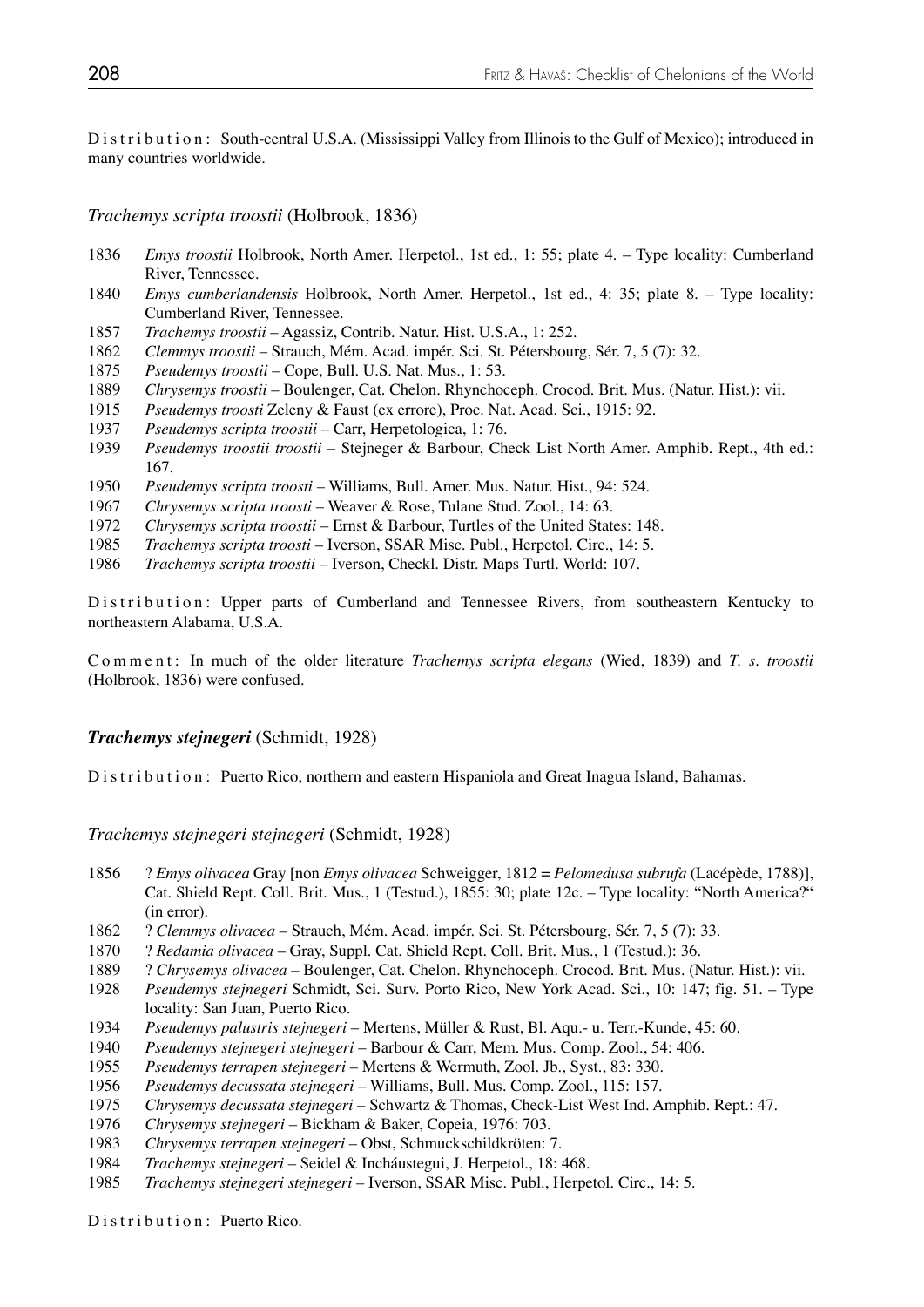*Trachemys stejnegeri malonei* (Barbour & Carr, 1938)

- *Pseudemys malonei* Barbour & Carr, Proc. New England Zool. Club, 17: 76. Type locality: ponds near Northwest Point, Great Inagua Island.
- *Pseudemys palustris malonei* Mertens, Abh. Senckenb. naturforsch. Ges., 449: 39.
- *Pseudemys terrapen malonei* Mertens & Wermuth, Zool. Jb., Syst., 83: 330.
- *Chrysemys malonei* Schwartz, Ann. Carnegie Mus., 39: 260.
- *Chrysemys terrapen malonei* Obst, Schmuckschildkröten: 7.
- *Trachemys stejnegeri malonei* Iverson, SSAR Misc. Publ., Herpetol. Circ., 14: 5.
- *Trachemys malonei* Seidel & Adkins, Copeia, 1987: 485.

Distribution: Great Inagua Island, Bahamas.

*Trachemys stejnegeri vicina* (Barbour & Carr, 1940)

- *Pseudemys vicina* Barbour & Carr, Mem. Mus. Comp. Zool., 54: 408. Type locality: Sanchez, San Domingo.
- *Pseudemys stejnegeri vicina* Barbour & Carr, Mem. Mus. Comp. Zool., 54: 408.
- *Pseudemys terrapen vicina* Mertens & Wermuth, Zool. Jb., Syst., 83: 330.
- *Pseudemys decussata vicina* Williams, Bull. Mus. Comp. Zool., 115: 157.
- *Chrysemys decussata vicina* Schwartz & Thomas, Check-List West Ind. Amphib. Rept.: 48.
- *Chrysemys stejnegeri vicina* Bickham & Baker, Copeia, 1976: 703.
- *Chrysemys terrapen vicina* Obst, Schmuckschildkröten: 7.
- *Trachemys stejnegeri vicina* Seidel & Incháustegui, J. Herpetol., 18: 468.
- *Chrysemys terrapen wicina* Gosławski & Hryniewicz (ex errore), Żółwie: 74.

Distribution: Northern and eastern Hispaniola.

#### *Trachemys taylori* (Legler, 1960)

- *Pseudemys scripta taylori* Legler, Univ. Kansas Publ., Mus. Natur. Hist., 13: 75; figs 1–2; plates 9–11, plate 12: fig. (bottom right). – Type locality: 16 km south of Cuatro Ciénegas, Coahuila, Mexico.
- *Chrysemys scripta taylori* Smith & Taylor, Herpetology Mexico: 12.
- *Chrysemys gaigeae taylori* Weaver & Rose, Tulane Stud. Zool., 14: 70.
- *Chrysemys taylori* Weaver & Rose, Tulane Stud. Zool., 14: 71.
- *Trachemys scripta taylori* Iverson, SSAR Misc. Publ., Herpetol. Circ., 14: 5.
- *Trachemys nebulosa taylori* Fritz, Herpetofauna, 17 (95): 19.
- *Trachemys ornata taylori* Walls, Cooters, Sliders & Painted Turtles: 50.
- *Trachemys taylori* Seidel, J. Herpetol., 36: 289.

Distribution: Cuatro Ciénegas Basin, Coahuila, Mexico.

#### *Trachemys terrapen* (Lacépède, 1788)

- *Testudo terrapen* Lacépède, Hist. natur. Quadrup. ovip., 1 (Synops. méthod.): 129. Type locality: Jamaica.
- *Testudo palustris* Gmelin in Linnaeus [non *Testudo palustris* sensu LeConte 1830 = *Emys palustris* sensu DeKay 1842 = *Malacoclemmys palustris* sensu Agassiz 1857 = *Malaclemys terrapin terrapin* (Schoepff, 1793)], Syst. Natur., Ed. 13, 1: 1041. – Type locality: Jamaica.
- *Testudo fasciata* Suckow [non *Testudo fasciata* Daudin, 1801 = *Homopus areolatus* (Thunberg, 1787)], Anfangsgr. Naturgesch. Thiere, 3: 40. – Designated type locality (Seidel 1988c): Ja maica.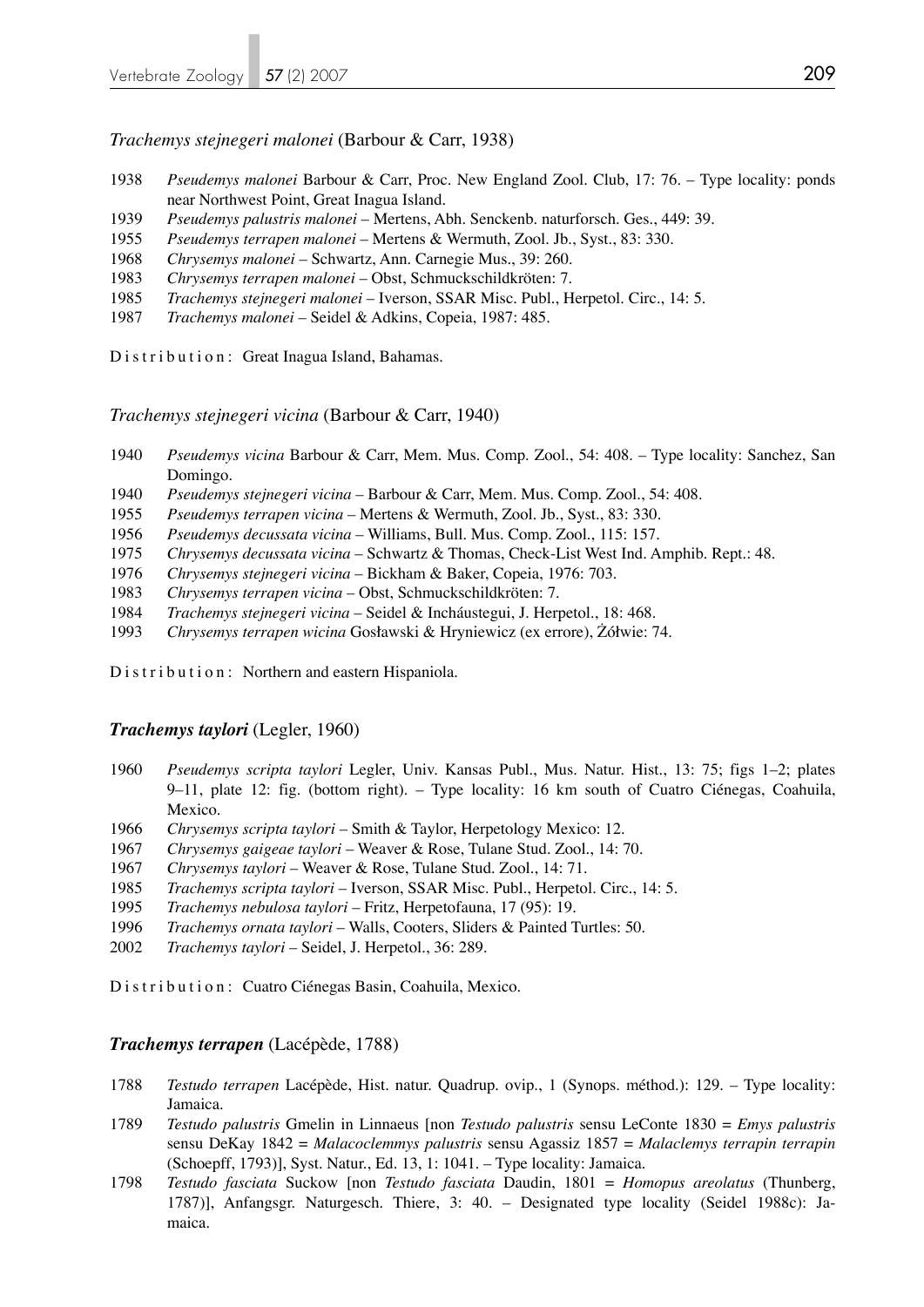- 1802 ? *Testudo rugosa* Shaw [non *Testudo rugosa* Daudin, 1801 = *Chelonia mydas* (Linnaeus, 1758); non *Testudo rugosa* sensu Agassiz 1857 = *Ptychemys rugosa* sensu Agassiz 1857 = *Pseudemys rubriventris* (LeConte, 1830)], Gen. Zool. Syst. Natur. Hist., 3: 28; plate 4. – Type locality: Designated type locality (Mittleman 1947): Río Jobabo, Western Oriente, Cuba (but see Seidel 1988a, b).
- 1831 ? *Emys rugosa* Gray in Griffith & Pidgeon, Anim. Kingd. Cuvier, 9, Synops. Spec. Class Rept.: 12.
- *Emys rugosa* var*. livida* Gray, Synops. Rept., 1 (Cataphracta): 30. Type locality: unknown.
- *Clemmys rugosa* Strauch, Mém. Acad. impér. Sci. St. Pétersbourg, Sér. 7, 5 (7): 33.
- 1889 ? *Chrysemys scripta* var. *rugosa* Boulenger, Cat. Chelon. Rhynchoceph. Crocod. Brit. Mus. (Natur. Hist.): 79.
- *Trachemys palustris* Baur, Amer. Natural., 27: 776.
- *Pseudemys palustris* Stejneger, Rep. U.S. Nat. Mus., 1902: 710.
- *Chrysemys scripta palustris* Siebenrock, Zool. Jb., Syst., Suppl. 10: 464.
- 1932 ? *Pseudemys rugosa* de Sola & Greenhall, Copeia, 1932: 129.
- *Pseudemys palustris palustris* Mertens, Müller & Rust, Bl. Aqu.- u. Terr.-Kunde, 45: 60.
- *Pseudemys felis* Barbour, Occ. Pap. Boston Soc. Natur. Hist., 8: 205. Type locality: Tea Bay, Cat Island.
- *Pseudemys palustris felis* Mertens, Abh. Senckenb. naturforsch. Ges., 449: 39.
- *Pseudemys terrapen* Barbour & Carr, Mem. Mus. Comp. Zool., 54: 391.
- *Pseudemys terrapen felis* Mertens & Wermuth, Zool. Jb., Syst., 83: 330.
- *Pseudemys terrapen terrapen* Mertens & Wermuth, Zool. Jb., Syst., 83: 329.
- *Chrysemys* (*Trachemys*) *terrapen* McDowell, Proc. Zool. Soc. London, 143: 274.
- *Chrysemys terrapin* Weaver & Rose (ex errore), Tulane Stud. Zool., 14: 68.
- *Chrysemys decussata felis* Schwartz, Ann. Carnegie Mus., 39: 259.
- *Chrysemys felis* Schwartz, Ann. Carnegie Mus., 39: 259.
- *Chrysemys terrapen felis* Obst, Schmuckschildkröten: 7.
- *Chrysemys terrapen terrapen* Obst, Schmuckschildkröten: 7.
- *Trachemys terrapen* Seidel & Incháustegui, J. Herpetol., 18: 468.
- *Trachemys terrapen felis* Iverson, SSAR Misc. Publ., Herpetol. Circ., 14: 5.
- *Trachemys terrapen terrapen*  Iverson, SSAR Misc. Publ., Herpetol. Circ., 14: 5.
- *Trachemys felis* Seidel & Adkins, Copeia, 1987: 485.

Distribution: Jamaica.

## *Trachemys venusta* (Gray, 1856)

Distribution: Mexico to Honduras.

*Trachemys venusta venusta* (Gray, 1856)

- *Emys venusta* Gray, Cat. Shield Rept. Coll. Brit. Mus., 1 (Testud.), 1855: 24; plate 12a. Restricted type locality (Smith & Smith 1980): Honduras.
- *Emys valida* LeConte, Proc. Acad. Natur. Sci. Philadelphia, 11, 1859: 7. Designated type locality (Smith & Taylor 1950): Honduras.
- *Clemmys valida* Strauch, Mém. Acad. impér. Sci. St. Pétersbourg, Sér. 7, 5 (7): 32.
- *Callichelys venusta* Gray, Ann. Mag. Natur. Hist., (3) 12: 181.
- *Emys* (*Clemmys*) *salvini* Günther in Godman & Salvin, Biol. Centr. Amer., Rept.: 4; plates 2–3. Type locality: Guatemala.
- *Pseudemys salvini* Cope, Bull. U.S. Nat. Mus., 32: 22.
- *Emys valida* Malnate, Proc. Acad. Natur. Sci. Philadelphia, 123: 354.
- *Pseudemys scripta venusta* Moll & Legler, Bull. Los Angeles Co. Mus. Natur. Hist. Sci., 11: 3.
- *Chrysemys scripta venusta* Henderson & Hoevers, Milwaukee Public Mus., Contrib. Biol. Geol., 5: 55.
- *Trachemys scripta venusta* Iverson, SSAR Misc. Publ., Herpetol. Circ., 14: 5.
- *Trachemys ornata venusta*  Walls, Cooters, Sliders & Painted Turtles: 50.
- *Trachemys venusta venusta* Seidel, J. Herpetol., 36: 289.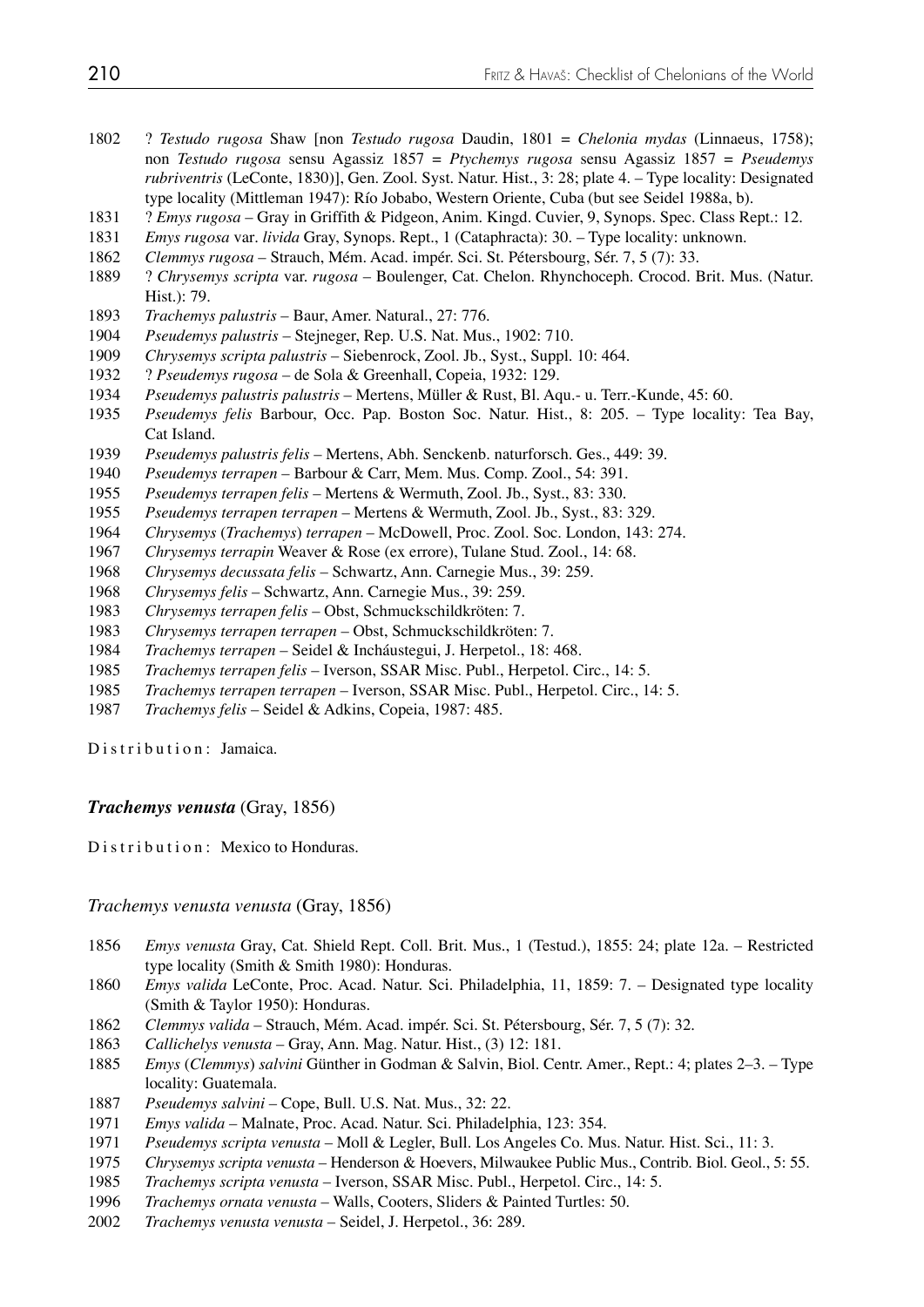Distribution: Atlantic and Gulf drainages, from vicinity and latitude of the city of Verácruz, Mexico, southwards through Honduras.

*Trachemys venusta cataspila* (Günther, 1885)

- *Emys ventricosa* Gray (nomen suppressum et reiectum: Opinion 1313, ICZN 1985), Cat. Shield Rept. Coll. Brit. Mus., 1 (Testud.), 1855: 28; plate  $14.$  – Restricted type locality (Smith & Smith 1980): southern half of the state of Tamaulipas, Mexico.
- *Pseudemys ventricosa*  Gray, Suppl. Cat. Shield Rept. Coll. Brit. Mus., 1 (Testud.): 47.
- *Emys* (*Clemmys*) *cataspila* Günther in Godman & Salvin (nomen conservandum: Opinion 1313, ICZN 1985), Biol. Centr. Amer., Rept.: 4; plate 6: fig. B. – Restricted type locality (Smith & Smith 1980): Tampico, Tamaulipas.
- *Pseudemys cataspila* Cope, Bull. U.S. Nat. Mus., 32: 22.
- *Chrysemys ornata* var. *cataspila* Boulenger, Cat. Chelon. Rhynchoceph. Crocod. Brit. Mus. (Natur. Hist.): 82.
- *Pseudemys scripta cataspila* Carr, Herpetologica, 1: 135.
- *Pseudemys ornata cataspila* Mertens & Wermuth, Zool. Jb., Syst., 83: 329.
- *Chrysemys scripta cataspila* Smith & Smith, Chelonia, 2 (3): 5.
- *Trachemys scripta cataspila* Iverson, SSAR Misc. Publ., Herpetol. Circ., 14: 4.
- *Trachemys ornata cataspila* Fritz, Herpetofauna, 17 (95): 19.
- *Trachemys venusta cataspila* Seidel, J. Herpetol., 36: 289.

Distribution: Gulf Coastal Plain from northern Tamaulipas to the vicinity of Punta del Morro, Verácruz (Mexico).

*Trachemys venusta grayi* (Bocourt, 1868)

- *Emys grayi* Bocourt (non *Emys grayi* Günther, 1869 = *Mauremys caspica siebenrocki* Wischuf & Fritz, 1997), Ann. Sci. natur., (5) 10: 121. – Type locality: Río Nagualate, Guatemala.
- *Callichelys grayii* Gray (ex errore), Suppl. Cat. Shield Rept. Coll. Brit. Mus., 1 (Testud.): 49.
- *Emys umbra* Bocourt (nomen novum pro *Emys grayi* Bocourt, 1868), J. Zool. Paris, 5: 411.
- *Pseudemys umbra* Cope, Bull. U.S. Nat. Mus., 32: 22.
- *Callichelys grayi* Boulenger, Cat. Chelon. Rhynchoceph. Crocod. Brit. Mus. (Natur. Hist.): 82.
- *Chrysemys grayi* Boulenger, Cat. Chelon. Rhynchoceph. Crocod. Brit. Mus. (Natur. Hist.): viii.
- *Clemmys umbra*  Strauch, Mém. Acad. impér. Sci. St. Pétersbourg, Sér. 7, 38 (2): 78.
- *Emys gray* Galindo y Villa (ex errore), Geografía Republ. Mexic.: 211.
- *Chrysemys umbra* Lindholm, Zool. Anz., 81: 294.
- *Pseudemys grayi*  Carr, Herpetologica, 1: 132.
- *Pseudemys ornata grayi* Stuart, Misc. Publ. Mus. Zool. Univ. Michigan, 122: 51.
- *Pseudemys scripta grayi* Legler & Webb, Herpetologica, 26: 165.
- *Chrysemys scripta grayi* Smith & Smith, Chelonia, 2 (3): 5.
- *Pseudemys scripta umbra* Pritchard, Encyclopedia of Turtles: 115.
- *Trachemys scripta grayi*  Iverson, SSAR Misc. Publ., Herpetol. Circ., 14: 4.
- *Trachemys grayi*  King & Burke, Crocod., Tuatara, Turtl. Spec. World: 61.
- *Trachemys ornata grayi* Walls, Cooters, Sliders & Painted Turtles: 50.
- *Trachemys venusta grayi* Seidel, J. Herpetol., 36: 289.

Distribution: Pacific drainages from eastern Oaxaca, Mexico, in the narrow confines of the Isthmus of Tehuantepec southeastward through coastal Chiapas, Mexico, at least to El Salvador.

## *Trachemys yaquia* (Legler & Webb, 1970)

*Pseudemys scripta yaquia* Legler & Webb, Herpetologica, 26: 157; figs 1, 2 (top, centre, bottom, right). – Type locality: Conicarit (27°14'N 109°06'W), Río Mayo, Sonora, Mexico.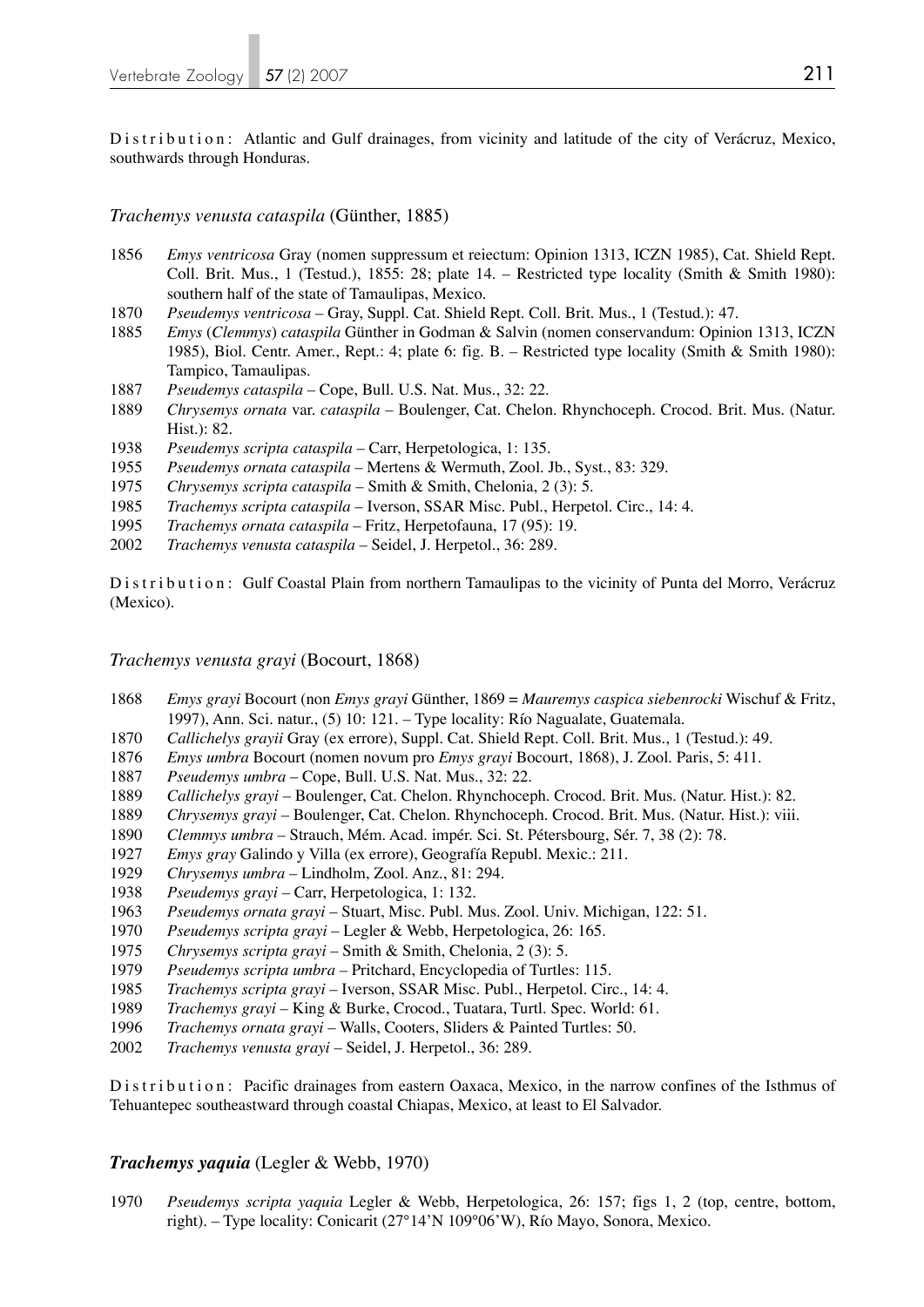- *Chrysemys scripta yaquia* Smith & Smith, Chelonia, 2 (3): 6.
- *Pseudemys ornata yaquia* Wermuth & Mertens, Testud., Crocod., Rhynchoceph., Tierreich, 100: xiv.
- *Chrysemys scripta yaqui* Plymale, Jackson & Collier (ex errore), Southwest. Natural., 23: 458.
- *Trachemys scripta yaquia* Iverson, SSAR Misc. Publ., Herpetol. Circ., 14: 5.
- *Trachemys dorbigni yaquia* Obst in Wermuth & Mertens, Schildkr., Krokod., Brückenechs. (Reprint 1996): 473.
- *Trachemys ornata yaquia* Walls, Cooters, Sliders & Painted Turtles: 50.
- *Trachemys yaquia* Seidel, J. Herpetol., 36: 289.

Distribution: Sonora, Mexico (Río Sonora, Río Yaqui, Río Mayo and tributaries, including Río Bavispe).

# Family **Geoemydidae** Theobald, 1868

## *Batagur* Gray, 1856

- *Tetraonyx* Gray in Griffith & Pidgeon (non *Tetraonyx* Latreille, 1809 = Coleoptera), Anim. Kingd. Cuvier, 9, Synops Spec. Class. Rept.: 19. – Type species (by monotypy): *Trionyx* (*Tetraonyx*) *cuvieri*  Gray, 1831 = *Batagur baska* (Gray, 1830).
- *Tetronyx* Lesson in Bélanger (nomen oblitum), Voy. Ind.-Orient., Zool.: 297. Type species (by monotypy): *Tetronyx longicollis* Lesson, 1834 = *Batagur baska* (Gray, 1830).
- *Batagur* Gray (nomen nudum), Proc. Zool. Soc. London, 1855: 197.
- *Batagur* Gray, Cat. Shield Rept. Coll. Brit. Mus., 1 (Testud.), 1855: 35. Type species (by tauto nymy): *Batagur* (*Batagur*) *baska* (Gray, 1830) = *Emys batagur* Gray, 1830 = *Batagur baska* (Gray, 1830).

#### *Batagur baska* (Gray, 1830)

- *Emys baska* Gray, Illustr. Ind. Zool., 1: plate 75. Type locality: India.
- *Emys batagur* Gray in Griffith & Pidgeon, Anim. Kingd. Cuvier, 9, Synops. Spec. Class Rept.: 9. Designated type locality (Gray 1831a): India.
- *Testudo baska*  Gray in Griffith & Pidgeon, Anim. Kingd. Cuvier, 9, Synops. Spec. Class Rept.: 9.
- *Trionyx* (*Tetraonyx*) *cuvieri* Gray in Griffith & Pidgeon, Anim. Kingd. Cuvier, 9, Synops. Spec. Class Rept.: 19. – Type locality: unknown.
- *Tetronyx longicollis* Lesson in Bélanger, Voy. Ind.-Orient., Zool.: 297. Type locality: Ayeyarwady (Irrawaddy) River, Pegu, Myanmar.
- *Tetronyx baska* Duméril & Bibron, Erpétol. gén., Hist. natur. Rept., 2: 341.
- *Tetraonyx lessonii* Duméril & Bibron (nomen novum pro *Emys batagur* Gray, 1831 et *Tetronyx longicollis* Lesson, 1834), Erpétol. gén., Hist. natur. Rept., 2: 338.
- *Tetraonyx longicollis* Duméril & Bibron, Erpétol. gén., Hist. natur. Rept., 2: 338.
- *Clemmys* (*Clemmys*) *batagur* Fitzinger, Ann. Wien. Mus. Naturgesch., 1, 1836: 123.
- *Hydraspis* (*Tetronyx*) *lessonii* Fitzinger, Ann. Wien. Mus. Naturgesch., 1, 1836: 126.
- *Emys tetraonyx* Temminck & Schlegel in Siebold (nomen novum pro *Tetronyx longicollis* Lesson, 1834), Fauna Japon., Rept.: 43.
- *Tetraonyx batagur*  Gray, Cat. Tort. Crocod. Amphisb. Coll. Brit. Mus.: 29.
- *Tetraonyx affinis* Cantor [partim; non *Cantorella affinis* sensu Gray 1870 = *Callagur borneoensis*  (Schlegel & Müller, 1845)], Cat. Rept. Malay. Peninsul.: 6. – Type locality: lake near Penang.
- *Batagur* (*Batagur*) *baska* Gray, Cat. Shield Rept. Coll. Brit. Mus., 1 (Testud.), 1855: 35.
- *Clemmys longicollis*  Strauch, Mém. Acad. impér. Sci. St. Pétersbourg, Sér. 7, 5 (7): 33.
- *Batagur affinis* (partim) Günther, Rept. Brit. India: 40.
- *Kachuga affinis* (partim) Gray, Proc. Zool. Soc. London, 1869: 203.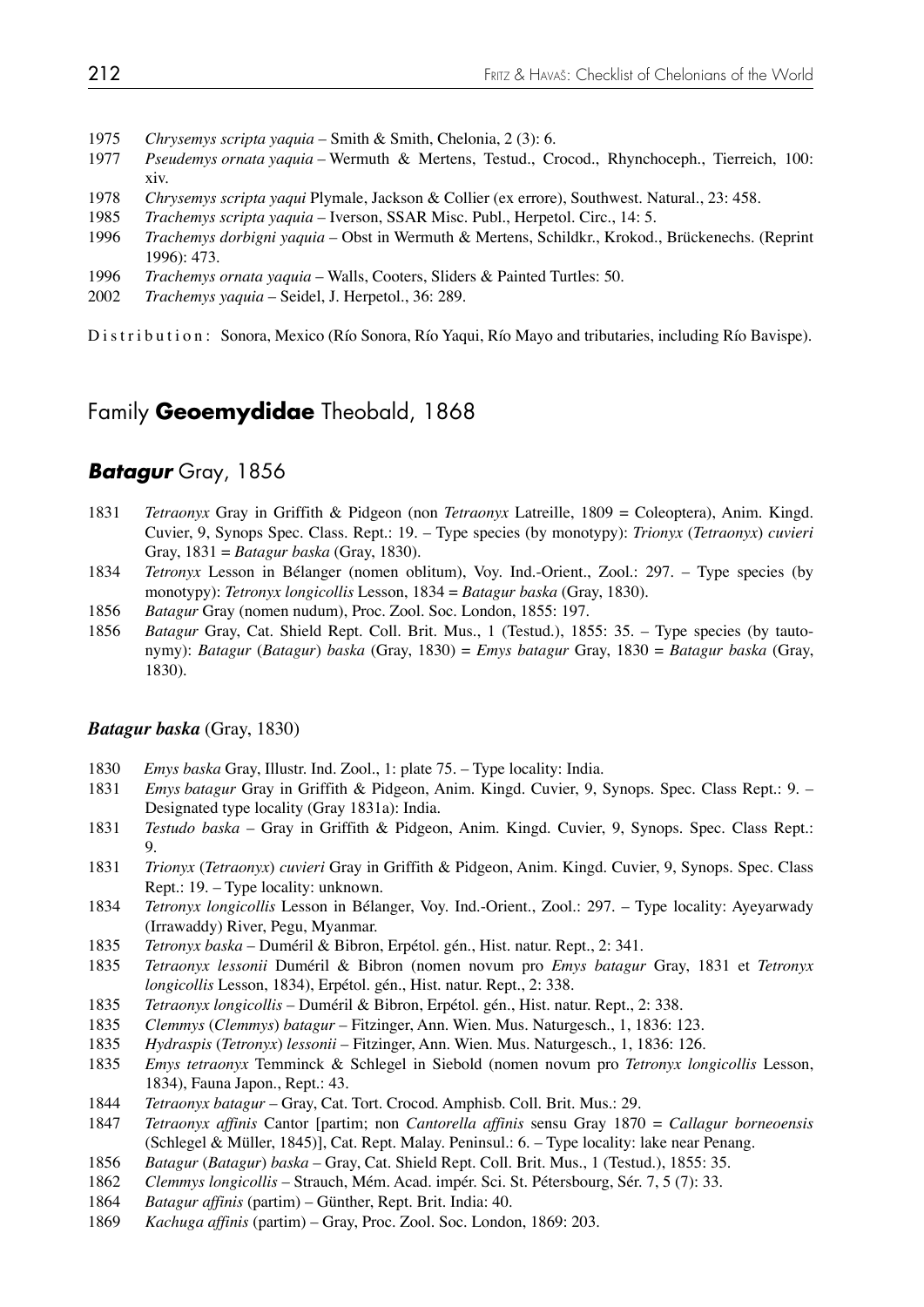- 1869 *Tetraonyx baska* Gray, Proc. Zool. Soc. London, 1869: 199.
- 1929 *Batagur batagur*  Lindholm, Zool. Anz., 81: 294.
- 1941 *Tetraonyx lessoni* Bourret (ex errore), Tortues de l'Indochine: 18.
- 1979 *Batagur baska ranongensis* Nutaphand, Turtles of Thailand: 26; figs 75–77. Type locality: estuaries of rivers in Ranong Province, Thailand.
- 1979 *Batagur ranongensis* Nutaphand, Turtles of Thailand: 56.
- 1988 *Batagur basca* Anan'eva in Anan'eva, Borkin, Darevskii & Orlov (ex errore), Slovar nazvanii zhivotnykh, Amfibii i reptilii: 144.
- 1989 *Batagur baska baska* Stubbs, Tort. Freshw. Turtl., Action Plan Conserv.: 2.
- 2004 *Batagur batagur batagur*  Joseph-Ouni, Zoogeogr. Turtl., Croc. Tuataras, 2003: 49.
- 2004 *Batagur batagur ranongensis*  Joseph-Ouni, Zoogeogr. Turtl., Croc. Tuataras, 2003: 49.

Distribution: Estuaries of northeastern India and Bangladesh, of the Ayeyarwady (Irrawaddy) River in Myanmar and of rivers southwards through southern Thailand to southern Vietnam and Cambodia, and through Malaysia to Sumatra (Moll 1985, Das 1991, 2001, Ernst et al. 2000, Platt et al. 2003).

Comment: *Batagur baska ranongensis* Nutaphand, 1979 is morphologically weakly defined and alleged diagnostic differences merely refer to ontogenetic differences. Therefore, we treat it as a subjective junior synonym of *B. baska* (Gray, 1830).

## *Callagur* Gray, 1870

- 1870 *Callagur* Gray, Suppl. Cat. Shield Rept. Coll. Brit. Mus., 1 (Testud.): 53. Type species (by mono typy): *Callagur picta* (Gray, 1862) = *Callagur borneoensis* (Schlegel & Müller, 1845).
- 1870 *Cantorella* Gray, Suppl. Cat. Shield Rept. Coll. Brit. Mus., 1 (Testud.): 58. Type species (by monotypy): *Cantorella affinis* sensu Gray 1870 = *Callagur borneoensis* (Schlegel & Müller, 1845).
- 1949 *Callugur* Battersby (ex errore), Zool. Rec., Amphib., Rept., 1947: 85.

#### *Callagur borneoensis* (Schlegel & Müller, 1845)

- 1845 *Emys borneoensis* Schlegel & Müller in Temminck, Verh. Natuur. Gesch. Nederl. Overzee. Bezitt., 3, Rept.: 30. – Type locality: Borneo.
- 1847 *Tetraonyx affinis* Cantor (partim), Cat. Rept. Malay. Peninsul.: 6. Type locality: lake near Penang.
- 1862 *Batagur picta* Gray, Proc. Zool. Soc. London, 1862: 204. Type locality: Sarawak, Borneo.
- 1862 *Clemmys borneoensis*  Strauch, Mém. Acad. impér. Sci. St. Pétersbourg, Sér. 7, 5 (7): 33.
- 1864 *Batagur affinis* (partim) Günther, Rept. Brit. India: 40.
- 1865 *Clemmys grayi* Strauch (nomen novum pro *Batagur picta* Gray, 1862), Mém. Acad. impér. Sci. St. Pétersbourg, Sér. 7, 8 (13): 88.
- 1869 *Kachuga affinis* (partim) Gray, Proc. Zool. Soc. London, 1869: 203.
- 1870 *Callagur picta* Gray, Suppl. Cat. Shield Rept. Coll. Brit. Mus., 1 (Testud.): 53.
- 1870 *Cantorella affinis* Gray, Suppl. Cat. Shield Rept. Coll. Brit. Mus., 1 (Testud.): 58.
- 1873 *Kachuga major* Gray, Ann. Mag. Natur. Hist., (4) 11: 300. Type locality: India? (in error).
- 1876 *Tetraonyx pictus* Theobald, Descript. Cat. Rept. Brit. India: 19.
- 1881 *Batagur borneensis* Hubrecht (ex errore), Notes Leyden Mus., 3: 47.
- 1895 *Kachuga brookei* Bartlett, Sarawak-Gazette, 1 Feb 1895: 29. Type locality: Borneo.
- 1915 *Callagur borneensis*  de Rooij, Rept. Ind.-Austr. Archipelago, 1: 289.
- 1930 *Callagur borneoensis*  Smith, Bull. Raffles Mus., 3: vi.
- 1967 *Callagur pictus* Pritchard, Living Turtles of the World: 137.

Distribution: From extreme southern Thailand southward through Malaysia to Sumatra and Borneo.

C o m m e n t : For the publication date of *Emys borneoensis* Schlegel & Müller, 1845, often wrongly given with 1844, see Husson & Holthuis (1955).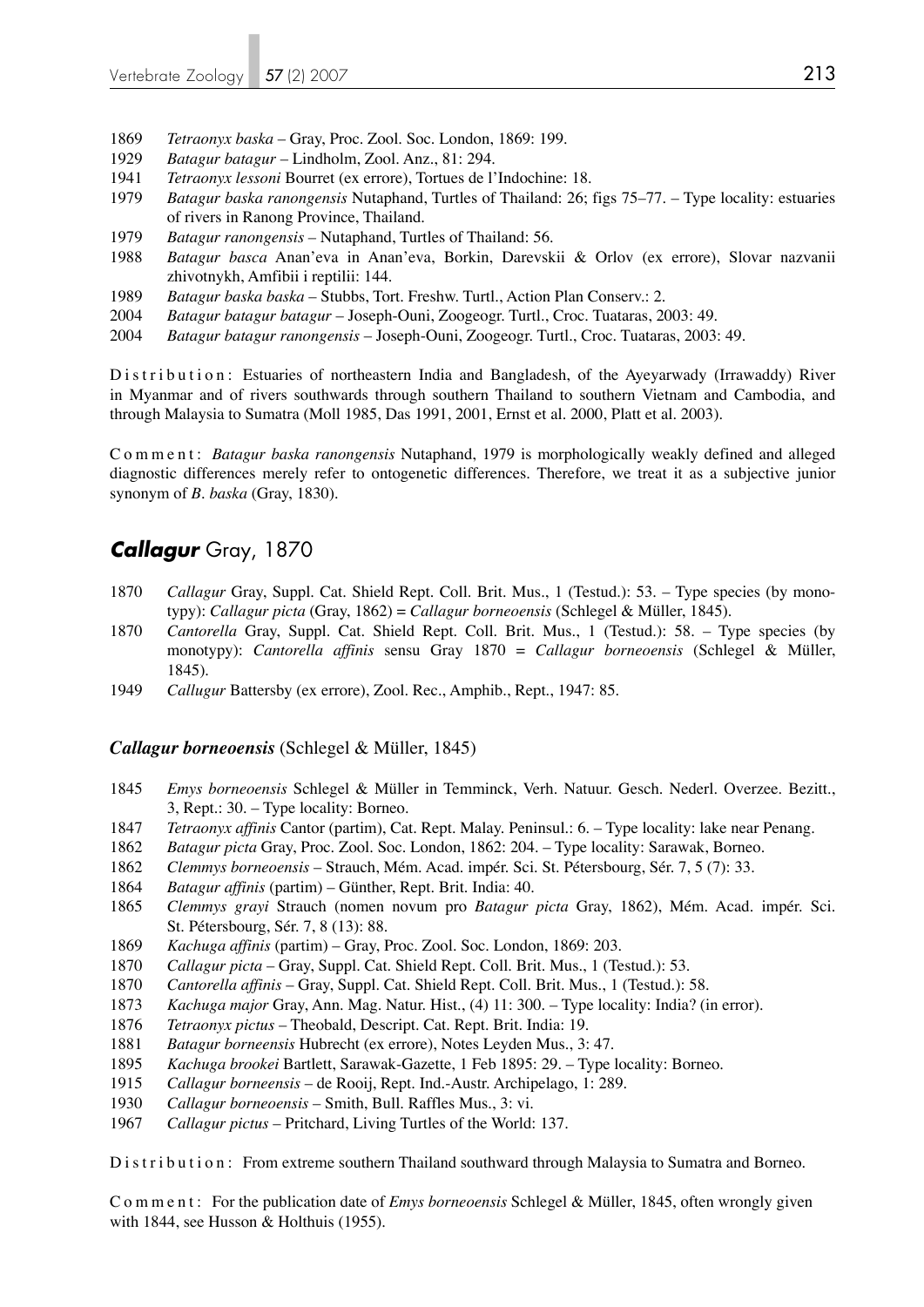## *Cuora* Gray, 1856

- *Cuora* Gray, Proc. Zool. Soc. London, 1855: 198. Subsequently designated type species (Stejneger 1907): *Cuora amboinensis* (Daudin, 1801) = *Cuora amboinensis amboinensis* (Daudin, 1801).
- *Cistoclemmys* Gray, Proc. Zool. Soc. London, 1863: 175. Type species (by monotypy): *Cistoclemmys flavomarginata* Gray, 1863 = *Cuora flavomarginata flavomarginata* (Gray, 1863).
- *Pyxiclemmys* Gray, Proc. Zool. Soc. London, 1863: 176. Type species (by monotypy): *Cuora*  (*Pyxiclemmys*) *trifasciata* (Bell, 1825) = *Cuora trifasciata* (Bell, 1825).
- *Pyxidea* Gray, Proc. Zool. Soc. London, 1863: 175. Type species (by monotypy): *Pyxidea mouhotii* (Gray, 1862) = *Cuora mouhotii mouhotii* (Gray, 1862).
- *Cystoclemmys* Gray (ex errore), Suppl. Cat. Shield Rept. Coll. Brit. Mus., 1 (Testud.): 20.
- *Pyxidae* Taylor (ex errore), Univ. Kansas Sci. Bull., 49: 87.

#### *Cuora amboinensis* (Daudin, 1801)

Distribution: From northeastern India and Bangladesh through southeastern Asia to the Malay Peninsula; Nicobar Islands, Borneo, Sumatra, Java, Sumbawa and small satellite islands thereof; Moluccas, Sulawesi, Philippines.

#### *Cuora amboinensis amboinensis* (Daudin, 1801)

- *Testudo amboinensis* Daudin, Hist. natur. gén. part. Rept., 2, 1802: 309. Type locality: Amboina.
- *Testudo melanocephala* Daudin, Hist. natur. gén. part. Rept., 2, 1802: 128. Restricted type locality (hoc loco): Moluccas.
- *Emys amboinensis* Schweigger, Königsberg. Arch. Naturwiss. Math., 1: 314.
- *Emys melanocephala* Schweigger, Königsberg. Arch. Naturwiss. Math., 1: 304.
- *Terrapene amboinensis* Merrem, Tentam. Syst. Amphib.: 28.
- *Kinosternon amboinense* Bell (ex errore), J. Zool., 2: 305.
- *Cistuda amboinensis* Gray, Illustr. Ind. Zool., 1: plate 77: figs 3-4.
- *Clemmys* (*Clemmys*) *melanocephala* Fitzinger, Ann. Wien. Mus. Naturgesch., 1, 1836: 124.
- *Cuora amboinensis* Gray, Proc. Zool. Soc. London, 1855: 198.
- *Cistudo amboinensis* Boulenger, Cat. Chelon. Rhynchoceph. Crocod. Brit. Mus. (Natur. Hist.): 133.
- *Cyclemys amboinensis* Boulenger, Cat. Chelon. Rhynchoceph. Crocod. Brit. Mus. (Natur. Hist.): viii.
- *Cuora ambionensis* Goldsmith, Proctor, Cole & Dadd (ex errore), Zool. Rec., Rept., 1967: 81.
- *Cuora amboiensis* Nutaphand (ex errore), Turtles of Thailand: 127.
- *Cuora amboinensis amboinensis* Rummler & Fritz, Salamandra, 27: 17.

Distribution: Moluccas, Sulawesi, Philippines (except Sulu Archipelago and Palawan Island group).

*Cuora amboinensis couro* (Schweigger, 1812)

- *Emys couro* Schweigger, Königsberg. Arch. Naturwiss. Math., 1: 315. Type locality: Java.
- 1825 ? *Terrapene bicolor* Bell, Zool. J., 2: 485; plate 16. Type locality: North America (in error).
- *Terrapene couro* Fitzinger, Neue Classif. Rept.: 45.
- *Emys cuoro* Mertens & Wermuth (ex errore), Zool. Jb., Syst., 83: 347.
- *Cuora amboinensis couro* Rummler & Fritz, Salamandra, 27: 17.
- *Cuora amboinensis cuoro* Das, Turtles and Tortoises of India: 101.

Distribution: Sumatra, Java, Sumbawa and small satellite islands thereof.

*Cuora amboinensis kamaroma* Rummler & Fritz, 1991

1825 ? *Terrapene bicolor* Bell, Zool. J., 2: 485; plate 16. – Type locality: North America (in error).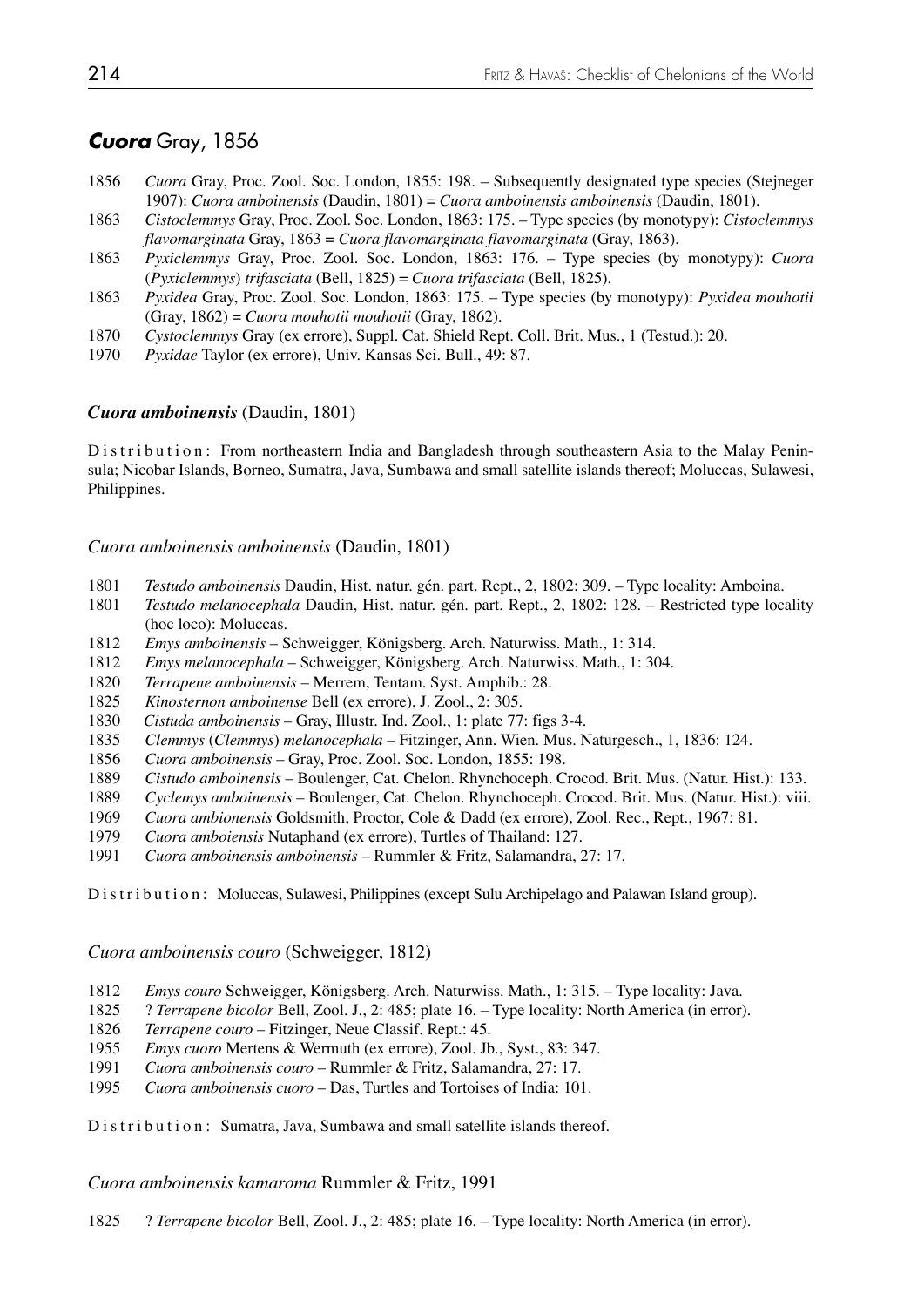- 1991 *Cuora amboinensis kamaroma* Rummler & Fritz, Salamandra, 27: 17; figs 6b–c, 7b, 10b–d. Type locality: approximately 50 km north of Bangkok, Thailand.
- 2003 *Cuora amboinensis kanzaroma* Artner (ex errore), Emys, 10 (6): xxxvi.

Distribution: From northeastern India and Bangladesh through southeastern Asia to the Malay Peninsula; Nicobar Islands, Borneo, Sulu and Palawan Island groups of the Philippines (Gaulke 1995, Gaulke & Fritz 1998, Ernst et al. 2000, Fidenci 2004, 2007).

## *Cuora amboinensis lineata* McCord & Philippen, 1998

1998 *Cuora amboinensis lineata* McCord & Philippen, Reptile Hobyyist, March 1998: 51; figs pp. 51–53, 54 (left), 55 (top left and right), 57 (top right, bottom left). – Type locality: Myitkyina, Kachin Province, Myanmar (Burma).

Distribution: With certainty only known from Kachin Province, Myanmar; records given for southern Myanmar in the original description (McCord & Philippen 1998) need to be verified.

## *Cuora aurocapitata* Luo & Zong, 1988

- 1988 *Cuora aurocapitata* Luo & Zhong, Acta Herpetol. Sinica, 1988: 14; figs 1–2. Type locality: Nanling Co., Anhui Province, China.
- 1994 *Cuora aureocapitata* Patterson (ex errore), Box Turtles: 20.
- 2003 *Cuora pani aurocapitata* Artner, Emys, 10 (6): xiii.
- 2006 *Pyxiclemmys aurocapitata* Vetter in Vetter & van Dijk, Terralog, Turtles of the World, 4: 16.
- 2006 *Pyxiclemmys pani aurocapitata* Vetter in Vetter & van Dijk, Terralog, Turtles of the World, 4: 7.

Distribution: Southern Anhui Province, China.

Comment: The view that *Cuora aurocapitata* Luo & Zhong, 1988 and *C. pani* Song, 1984 are very closely related or even conspecific (McCord & Iverson 1991) is supported by shared mtDNA haplotypes of both (Stuart & Parham 2004) and some authors treat both taxa as subspecies (Artner 2004, Blanck & Tang 2005).

## *Cuora flavomarginata* (Gray, 1863)

Distribution: Eastern and southern China north to Henan and Hubei Provinces, Taiwan Island; Ishigaki Shima and Iriomote Islands, Ryukyus, Japan.

Comment: Several authors (e.g. McCord & Iverson 1991, Ernst et al. 2000, Fong et al. 2002) recognize *Cuora flavomarginata sinensis* (Hsü, 1930) as a valid subspecies for Chinese mainland populations, while others treat it as a junior synonym of *C. f. flavomarginata* (Gray, 1863) with type locality of Tamsuy, Taiwan (e.g. Zhao & Adler 1993, Fritz & Obst 1999, Yasukawa & Ota 1999). The comprehensive investigation by Yasukawa & Ota (1999) supported the status of a distinct subspecies for *C. f. evelynae* Ernst & Lovich, 1990 from the Ryukyu Islands, but failed to find consistent differences between Chinese mainland and Taiwanese populations of *C. flavomarginata*.

## *Cuora flavomarginata flavomarginata* (Gray, 1863)

- 1863 *Cistoclemmys flavomarginata* Gray, Proc. Zool. Soc. London, 1863: 175. Restricted type locality (Mertens & Wermuth 1955): Tamsuy, northwestern Formosa [Taiwan].
- 1864 *Cuora flavomarginata* Günther, Rept. Brit. India: 13.
- 1865 *Terrapene flavomarginata* Strauch, Mém. Acad. impér. Sci. St. Pétersbourg, Sér. 7, 8 (13): 48.
- 1870 *Cystoclemmys flavomarginata* Gray, Suppl. Cat. Shield Rept. Coll. Brit. Mus., 1 (Testud.): 20.
- 1889 *Cyclemys flavomarginata* Boulenger, Cat. Chelon. Rhynchoceph. Crocod. Brit. Mus. (Natur. Hist.): viii.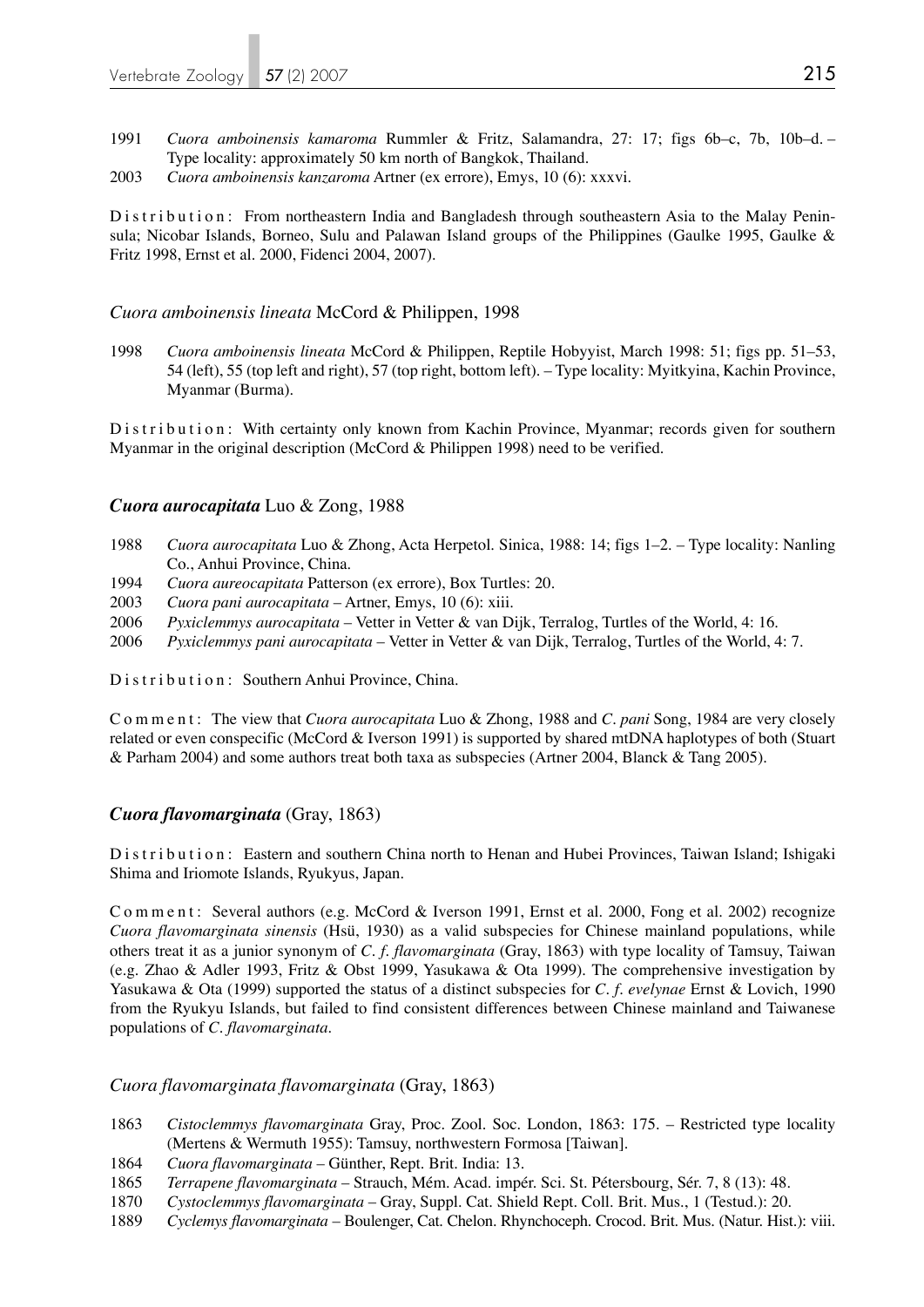- 1930 *Cyclemys [flavomarginata] flavomarginata*  Hsü, Contrib. Biol. Lab. Sci. Soc. China, Ser. Zool., 6: 3.
- 1930 *Cyclemys flavomarginata sinensis* Hsü, Contrib. Biol. Lab. Sci. Soc. China, Ser. Zool., 6: 3; figs 1–3. – Type locality: Künshan Island [Junshan Dao], Tungting [Dongting] Lake, Hunan Province, China.
- 1941 *Cuora flavomarginata flavomarginata* Bourret, Tortues de l'Indochine: 147.
- 1941 *Cuora flavomarginata sinensis* Bourret, Tortues de l'Indochine: 147.
- 1961 *Terrapene culturalia* Yeh, Vertebrata Palasiat., 5: 59; fig. 1; pl. 1. Type locality: Dawenkou, Taian, Shantung [Shandong], China (Holocene remains; Lung-shan Period of Neolithic Age or Ying Dynasty).
- 1964 *Geoemyda flavomarginata*  McDowell, Proc. Zool. Soc. London, 143: 270.
- 1971 *Cyclemy [flavomarginata] flavomarginata* Mao, Turtles of Taiwan: 53.
- 1971 *Cyclemy flavomarginata sinensis* Mao, Turtles of Taiwan: 53.
- 1991 *Cistoclemmys flavomarginatas* Zhou & Zhou (ex errore), Chin. Chelon. illustr.: 19.
- 1991 *Cistoclemmys flavomarginatus* Zhou & Zhou, Chin. Chelon. illustr.: 3.
- 1995 *Cuora flavimarginata flavomarginata* Rogner (species name ex errore), Schildkröten, 1: 53.
- 1999 *Cistoclemmys flavomarginata flavomarginata* Yasukawa & Ota in Ota, Tropical Island Herpetofauna: 291.
- 2002 *Cistoclemmys flavomarginata sinensis* Bour in Bour et al., Atlas Terrariophil., 2, Tortues: 11.

Distribution: Eastern and southern China north to Henan and Hubei Provinces, Taiwan Island (Zhao & Adler 1993, Fong et al. 2002).

*Cuora flavomarginata evelynae* Ernst & Lovich, 1990

- 1990 *Cuora evelynae* Ernst & Lovich, Proc. Biol. Soc. Washington, 103: 26; fig. 1. Type locality: Ishigaki Shima, Ryukyu Islands, Japan.
- 1991 *Cuora flavomarginata evelynae* McCord & Iverson, Herpetologica, 47: 419.
- 1999 *Cistoclemmys flavomarginata evelynae* Yasukawa & Ota in Ota, Tropical Island Herpetofauna: 291.

Distribution: Ishigaki Shima and Iriomote Islands, Ryukyus, Japan.

#### *Cuora galbinifrons* Bourret, 1939

Distribution: Hainan Island, China; northern and central Vietnam and most probably adjacent mainland China; Laos; most probably northeastern Cambodia.

Comment: Iverson & McCord (1992a) described *Cuora galbinifrons serrata*, allegedly from Hainan Island. Later it turned out that this taxon was based on hybrids between *C. galbinifrons* Bourret, 1939 and *C. mouhotii* (Gray, 1862) (Parham et al. 2001, Stuart & Parham 2004).

 Stuart & Parham (2004) raised *C. g. bourreti* Obst & Reimann, 1994 and *C. g. picturata* Lehr, Fritz & Obst, 1998 to full species level. However, Lehr et al. (1998) and Fritz et al. (2002, 2006a) demonstrated that wide intergradation zones exist between *C. g. galbinifrons* and *C. g. bourreti*, underlining their subspecies status under the Biological Species Concept (Mayr 1942, 1963). Considering the morphological similarity of *C. g. picturata*, this taxon is best treated as a third subspecies. In the collection of the Museum of Zoology Dresden are, moreover, pet trade specimens morphologically perfectly intermediate between *C. g. bourreti* and *C. g. picturata*.

#### *Cuora galbinifrons galbinifrons* Bourret, 1939

- 1939 *Cuora galbinifrons* Bourret, Ann. Bull. Gén. Instruct. Publ., 1939 (4): 11; fig. 2. Restricted type locality (Obst & Reimann 1994): Tam Dao, North Vietnam.
- 1958 *Cyclemus flavomarginata hainanensis* Li, Chinese J. Zool., 2: 234. Type locality: small stream of Dali village of Mt. Diaoluo, Lingshui Co., Hainan Island, China.
- 1975 *Cuora hainanensis* Zhao in Hu, Zhao & Huang, Acta Zool. Sinica, 24: 381.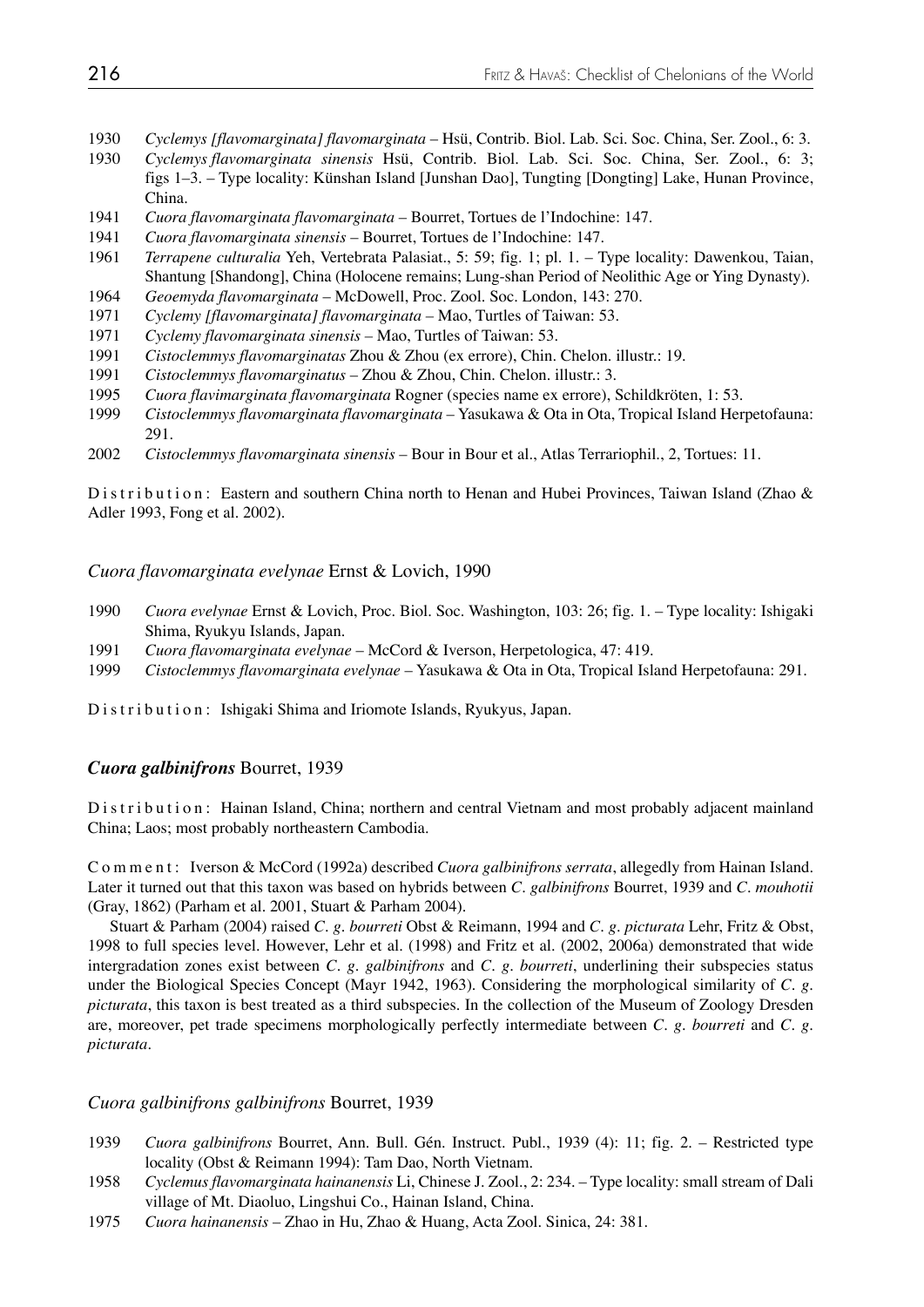- 1977 *Cyclemys flavomarginata hainanensis* Wermuth & Mertens, Testud., Crocod., Rhynchoceph., Tierreich, 100: 23.
- 1980 *Cistoclemmys galbinifrons* Bour, Amphibia-Reptilia, 1: 158.
- 1985 *Cistoclemmys hainanensis* Iverson, SSAR Misc. Publ., Herpetol. Circ., 14: 5.
- 1985 *Cuora flavomarginata hainanensis* Obst, Welt der Schildkröten: 220.
- 1988 *Cistoclemmys flavomarginata hainanensis* Groombridge, World Checkl. Threat. Amphib. Rept.: 11.
- 1992 *Cuora galbinifrons galbinifrons* Iverson & McCord, Proc. Biol. Soc. Washington, 105: 437.
- 1992 *Cuora galbinifrons hainanensis* Iverson & McCord, Proc. Biol. Soc. Washington, 105: 437.
- 1999 *Cyclemys flavomarginatus hainanensis* de Bruin & Artner, Chelon. Conserv. Biol., 3: 479.
- 2002 *Cistoclemmys galbinifrons galbinifrons* Bour in Bour et al., Atlas Terrariophil., 2, Tortues: 11.
- 2002 *Cistoclemmys galbinifrons hainanensis* Bour in Bour et al., Atlas Terrariophil., 2, Tortues: 11.

Distribution: Hainan Island, China, northern Vietnam and most probably adjacent mainland China; eastern-central Laos (Zhao & Adler 1993, Lehr et al. 1998, Stuart & Parham 2004).

## *Cuora galbinifrons bourreti* Obst & Reimann, 1994

- 1994 *Cuora galbinifrons bourreti* Obst & Reimann, Zool. Abh. Mus. Tierk. Dresden, 48: 125; figs 1, 5–6. – Restricted type locality (Fritz et al. 2002): Bach Ma, Thua Thien Hue Province, Central Vietnam.
- 2002 *Cistoclemmys galbinifrons bourreti* Bour in Bour et al., Atlas Terrariophil., 2, Tortues: 11.
- 2004 *Cuora bourreti* Stuart & Parham, Mol. Phylogenet. Evol., 31: 164.
- 2006 *Cistoclemmys bourreti* Vetter in Vetter & van Dijk, Terralog, Turtles of the World, 4: 4.

Distribution: Central Vietnam, most probably northeastern Cambodia and Laos (Obst & Reimann 1994).

## *Cuora galbinifrons picturata* Lehr, Fritz & Obst, 1998

- 1998 *Cuora galbinifrons picturata* Lehr, Fritz & Obst, Herpetofauna, 20 (113): 5; figs 1, 3–4, 6–7, 12. Type locality: southern Annam, Vietnam.
- 2002 *Cistoclemmys galbinifrons picturata* Bour in Bour et al., Atlas Terrariophil., 2, Tortues: 11.
- 2004 *Cuora picturata* Stuart & Parham, Mol. Phylogenet. Evol., 31: 164.
- 2006 *Cistoclemmys picturata* Vetter in Vetter & van Dijk, Terralog, Turtles of the World, 4: 4.

Distribution: Only known from markets in southern Vietnam.

## *Cuora mccordi* Ernst, 1988

- 1988 *Cuora mccordi* Ernst, Proc. Biol. Soc. Washington, 101: 466; fig. 1. Restricted type locality (McCord & Iverson 1991): in Yunnan Province, west of Paise [Bose Co.], Guangxi Zhuang Autonomous Region, China.
- 1992 *Cuora accordi* Nöllert (ex errore), Schildkröten, 2nd ed.: 10.
- 2006 *Cistoclemmys mccordi* Vetter in Vetter & van Dijk, Terralog, Turtles of the World, 4: 4.

Distribution: The description of *Cuora mccordi* Ernst, 1988 was based on pet trade turtles. Therefore, the type locality could be in error and, thus, the natural distribution range is unknown.

## *Cuora mouhotii* (Gray, 1862)

Distribution: Assam, northern Myanmar, northern Laos, central and northern Vietnam, adjacent mainland China and Hainan Island; records in northern Thailand need verification (Fritz et al. 1998).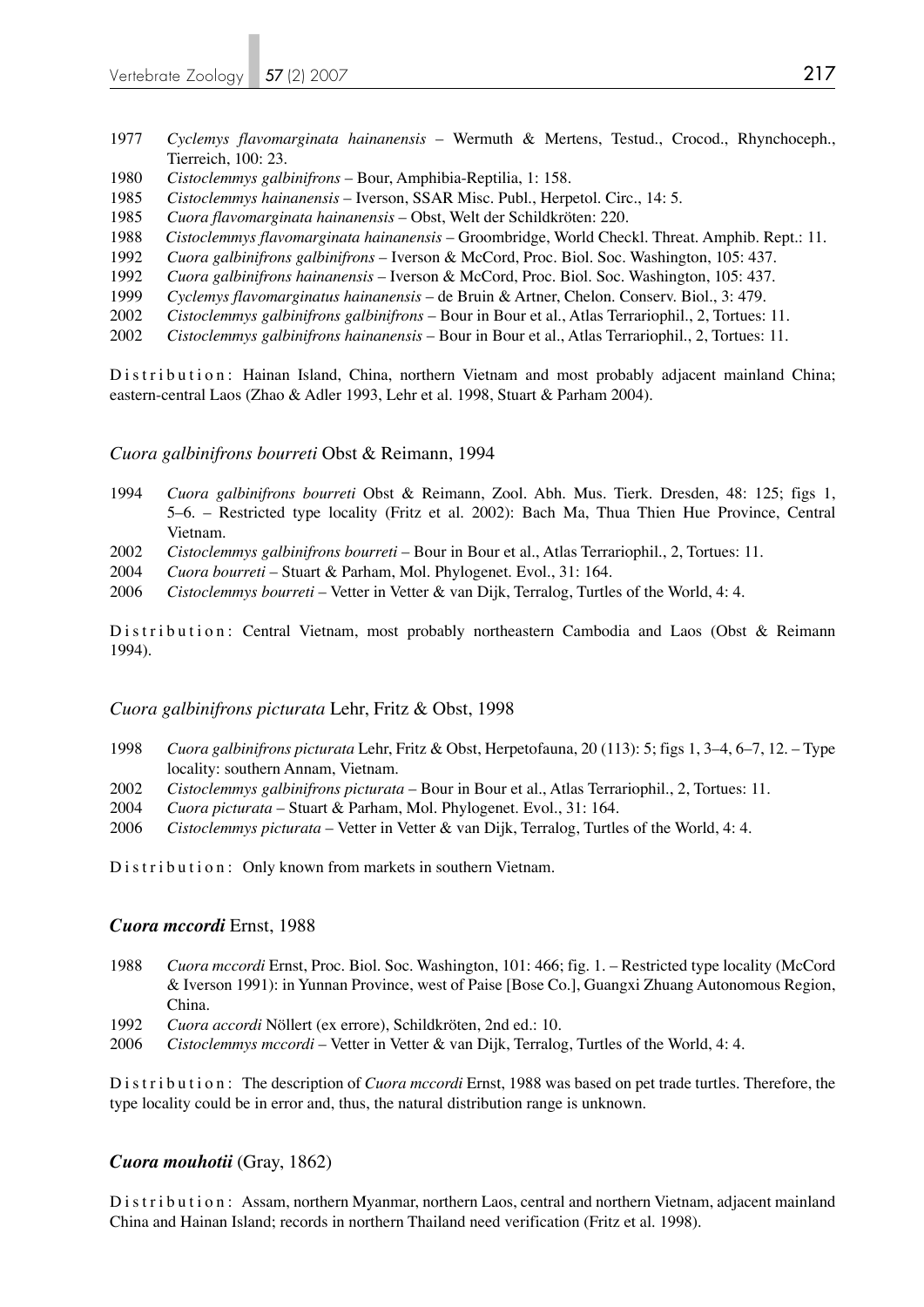*Cuora mouhotii mouhotii* (Gray, 1862)

- *Cyclemys mouhotii* Gray, Ann. Mag. Natur. Hist., (3) 10: 157. Restricted type locality (Fritz et al. 1998): Luang Prabang (19°54'N 102°56'E), Laos.
- *Pyxidea mouhotii*  Gray, Proc. Zool. Soc. London, 1863: 175.
- *Emys mouhotii* Strauch, Mém. Acad. impér. Sci. St. Pétersbourg, Sér. 7, 8 (13): 57.
- *Cyclemys mouhoti* Boulenger (ex errore), Fauna Brit. India, Rept. Batrach.: 31.
- *Pyxidea mouhoti*  Smith, Fauna Brit. India, Rept. Amphib., 1: 78.
- *Emys mouhoti* Bourret, Tortues de l'Indochine: 142.
- *Pyxidea mouboti* Smith & James (ex errore), Trans. Kansas Acad. Sci., 61: 91.
- *Geoemyda mouhoti* McDowell, Proc. Zool. Soc. London, 143: 269.
- *Cyclemys mouheti* Tikader & Sharma (ex errore), Handbook Indian Testud.: plate 19.
- *Geoemyda mouhotii* Artner, Emys, 2 (5): 25.
- *Pyxidea mouhotii mouhotii* Fritz, Andreas & Lehr, Zool. Abh. Mus. Tierk. Dresden, 50: 33.
- *Pyxidea mouhotti* Hallermann, Dirksen & Uetz (ex errore), Elaphe, 7 (1): i.
- *Cuora mouhotii* Honda, Yasukawa, Hirayama & Ota, Zool. Sci., 19: 1310.
- *Cuora mouhotii mouhotii*  Artner, Emys, 10 (6): xiii.

Distribution: Northern Laos, northern Vietnam, adjacent mainland China and Hainan Island (Fritz et al. 1998); records in northern Thailand need verification. The few records for *Cuora mouhotii* (Gray, 1862) from Assam and northern Myanmar could refer to a distinct subspecies (Fritz et al. 1998).

*Cuora mouhotii obsti* (Fritz, Andreas & Lehr, 1998)

- *Pyxidea mouhotii obsti* Fritz, Andreas & Lehr, Zool. Abh. Mus. Tierk. Dresden, 50: 33; figs 1a, 2 (top). – Type locality: vicinity of Phú Lôc (16°16'N 107°56'E), Annam, Vietnam.
- *Pyxidea mouhotti obsti* Hallermann, Dirksen & Uetz (species name ex errore), Elaphe, 7 (1): i.
- *Cuora mouhotii obsti* Artner, Emys, 10 (6): xiii.

Distribution: Central Vietnam (Fritz et al. 1998).

### *Cuora pani* Song, 1984

- *Cuora pani* Song, Acta Zootaxonom. Sinica, 9: 330; figs 1–2. Type locality: Xujiaba (alt. 420 m), Pingli Co., Shaanxi Province, China.
- *Cuora chriskarannarum* Ernst & McCord, Proc. Biol. Soc. Washington, 100: 624; fig. 1. Type locality: Ta Lau Shan (23°30'N 102°25'E), Yunnan Province, China.
- *Cuora chriskarannorum* Obst & Reimann (ex errore), Zool. Abh. Mus. Tierk. Dresden, 48: 125.
- *Cuora pani pani* Artner, Emys, 10 (6): xiii.
- *Pyxiclemmys pani pani* Vetter in Vetter & van Dijk, Terralog, Turtles of the World, 4: 7.

Distribution: Provinces of Hubei, Shaanxi and Sichuan, China. Records in Yunnan Province, China, are doubtful (Parham & Li 1999, Li 2000, Blanck & Tang 2005).

Comment: See *Cuora aurocapitata* Luo & Zong, 1988.

#### *Cuora trifasciata* (Bell, 1825)

- *Sternothaerus trifasciatus* Bell, Zool. J., 2: 305; plate 14. Designated type locality (Blanck et al. 2006): Luofu Shan forests, Guangdong Province, China.
- *Emys* (*Cistuda*) *trifasciata* Gray in Griffith & Pidgeon, Anim. Kingd. Cuvier, 9, Synops. Spec. Class Rept.: 7.
- *Cistuda trifasciata* Gray, Gray, Synops. Rept., 1 (Cataphracta): 19.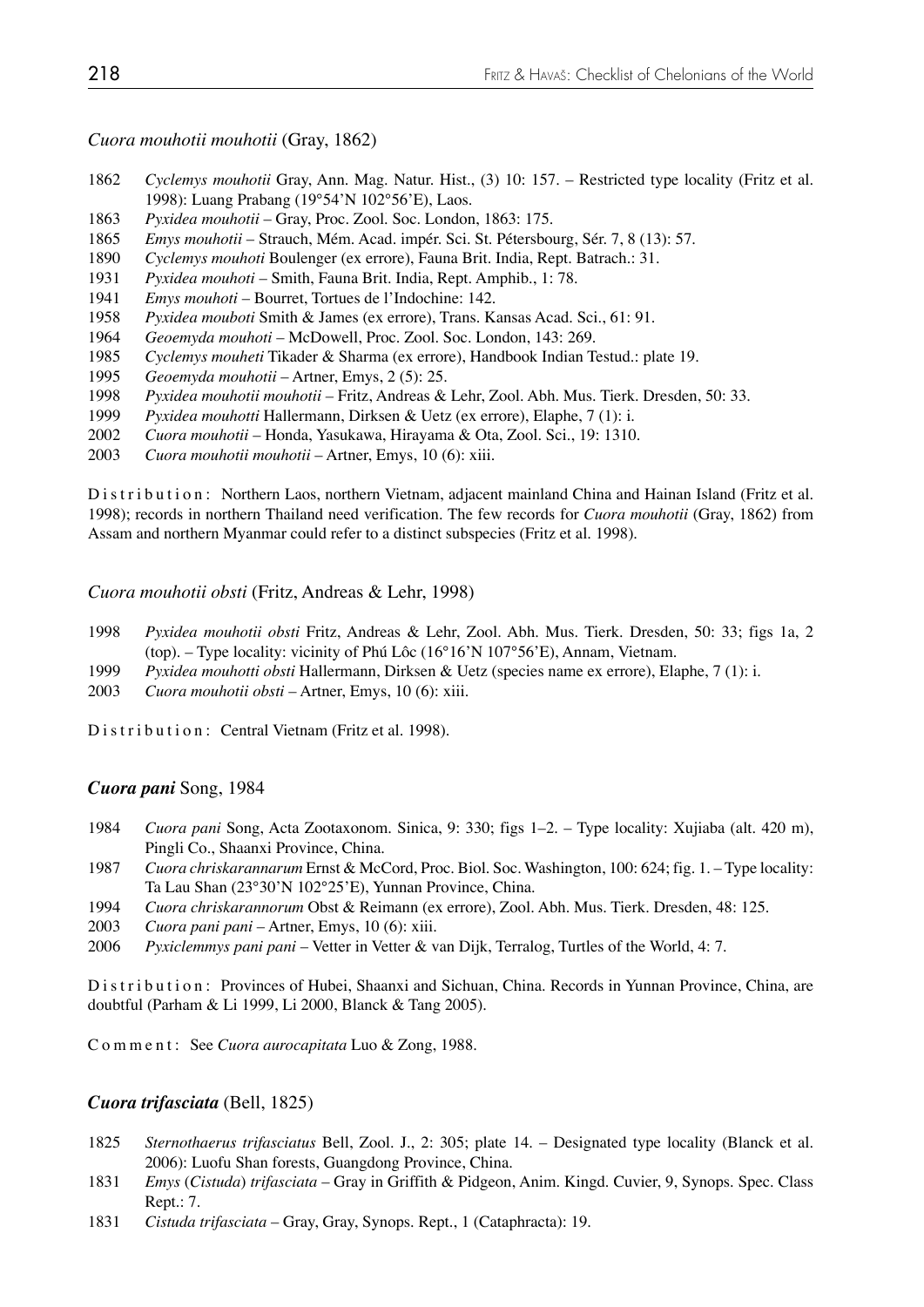- 1835 *Cistudo trifasciata* Duméril & Bibron, Erpétol. gén. Hist. natur. Rept., 2: 219.
- 1856 *Cuora trifasciata* Gray, Proc. Zool. Soc. London, 1855: 198.
- 1861 *Pyxidemys trifasciata*  Fitzinger, Sitzungsber. Akad. Wiss. Wien, math.-naturwiss. Kl., 42: 411.
- 1862 *Terrapene trifasciata*  Strauch, Mém. Acad. impér. Sci. St. Pétersbourg, Sér. 7, 5 (7): 27.
- 1889 *Cyclemys trifasciata* Boulenger, Cat. Chelon. Rhynchoceph. Crocod. Brit. Mus. (Natur. Hist.): viii.
- 2006 *Cuora [cyclornata] cyclornata* Blanck, McCord & Le, Variability of *Cuora trifasciata*: 10; figs 27D, 28D, 29D, 30–38, 40D, 41D, 44 (right), 45 (right). – Type locality: Phong Na Ke Bang Natural Reserve, Quang Binh Province, central Vietnam.
- 2006 *Cuora cyclornata meieri* Blanck, McCord & Le, Variability of *Cuora trifasciata*: 10; figs 27E, 28E, 29E, 39, 40E, 41E, 42–43, 44 (centre), 46 (left). – Type locality: Tam Dao, Vinh Phuc Province, northern Vietnam.
- 2006 *Pyxiclemmys trifasciata* Vetter in Vetter & van Dijk, Terralog, Turtles of the World, 4: 7.

Distribution: Northern Vietnam and southern China (provinces of Aomen, Fujian, Guangxi, Kwantung, Hainan, Hong Kong); possibly also northern Myanmar.

C o m m e n t : We follow Spinks & Shaffer (2007) who recommend to treat *Cuora cyclornata cyclornata* Blanck, McCord & Le, 2006 and *C. c. meieri* Blanck, McCord & Le, 2006 as junior synyonyms of *C. trifasciata* (Bell, 1825).

## *Cuora yunnanensis* (Boulenger, 1906)

- 1906 *Cyclemys yunnanensis* Boulenger, Ann. Mag. Natur. Hist., (7) 17: 567. Type locality: Yunnan-Fu [Kunming Shi] and Tongchuan-Fu [Dongchuan Shi], Yunnan Province, China.
- 1907 *Cyclemys yannanensis* Boulenger (ex errore), Zool. Rec., Rept., 1906: 35.
- 1931 *Cuora yunnanensis* Smith, Fauna Brit. India, Rept. Amphib., 1: xxvii.
- 1977 *Cuora vunnanensis* Wermuth & Mertens (ex errore), Testud., Crocod., Rhynchoceph., Tierreich, 100: xxii.
- 2006 *Pyxiclemmys yunnanensis* Vetter in Vetter & van Dijk, Terralog, Turtles of the World, 4: 7.

Distribution: Yunnan Province, China.

Comment: Until 2004 it was believed that *Cuora yunnanensis* (Boulenger, 1906) is extinct (Parham et al. 2004) but a live female claimed to be of this species was recently purchased from a market in Kunming City (Zhou & Zhao 2004, Blanck 2005), and Vetter & van Dijk (2006) illustrated a live pair of alleged *C. yunnanensis*.

## *Cuora zhoui* Zhao, 1990

- 1990 *Cuora zhoui* Zhao in Zhao, Zhou & Ye in Zhao, From Water onto Land (Beijing): 213. Type locality: vicinity of Nanning, Guangxi Zhuang Autonomous Region, China.
- 1991 *Cuora pallidicephala* McCord & Iverson, Herpetologica, 47: 407, figs 5F, 6F, 7F. Type locality: vicinity of Wuting [Wuding Xian; 25°26'N 102°21'E] or Yuanmow [Yuanmou Co.; 25°41'N 101°54'E], Yunnan Province, China.
- 2006 *Pyxiclemmys zhoui* Vetter in Vetter & van Dijk, Terralog, Turtles of the World, 4: 7.

Distribution: Unknown. The description of *Cuora zhoui* Zhao, 1990 and of its junior synonym *C. pallidicephala* McCord & Iverson, 1991 were both based on market specimens that were obtained at the "type localities". Thus, the natural distribution of the species remains to be determined.

# *Cyclemys* Bell, 1834

- 1834 *Cyclemys* Bell, Proc. Zool. Soc. London, 1834: 17. Type species (by monotypy): *Cyclemys orbiculata*  Bell, 1834 = *Cyclemys dentata* (Gray, 1831).
- 1958 *Cyclemus* Li (ex errore), Chinese J. Zool., 2: 234.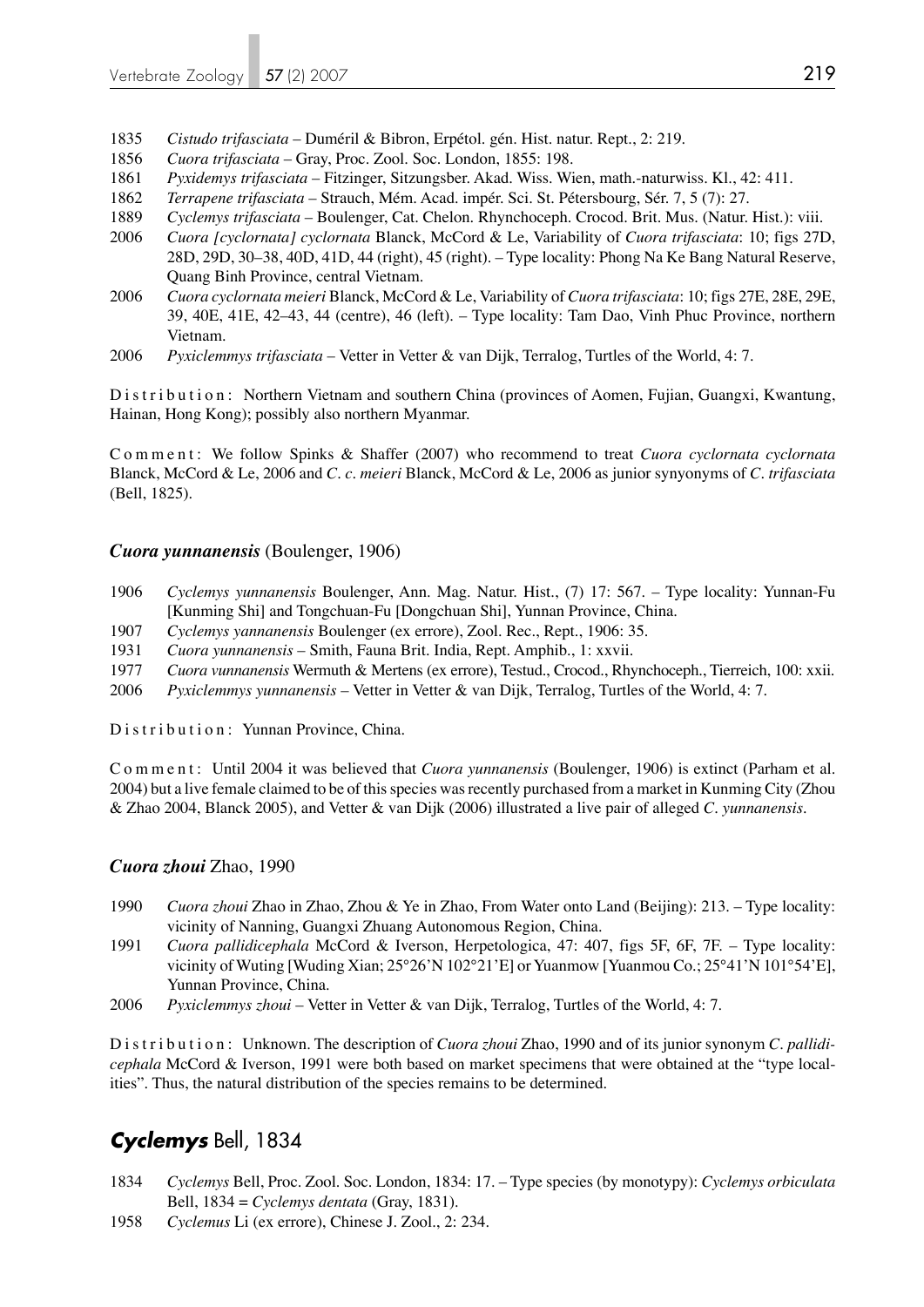- *Cyclemis* Goode (ex errore), Freshw. Tort. Austral. New Guinea: 4.
- *Cyclemy* Mao (ex errore), Turtles of Taiwan: 53.

Comment: This genus includes one additional undescribed species, morphologically resembling *Cyclemys oldhamii* Gray, 1863 and *C. shanensis* Annandale, 1918 (Guicking et al. 2002).

## *Cyclemys atripons* Iverson & McCord, 1997

- *Cyclemys atripons* Iverson & McCord, Proc. Biol. Soc. Washington, 110: 629; fig. 3. Type locality: Kao [Mt.] Kuap (= Khao Kuap), Krat [Trat], Thailand.
- *Cyclemys atripons atripons* Vetter in Vetter & van Dijk, Terralog, Turtles of the World, 4: 4.

Distribution: Southern Thailand and Cambodia (Fritz & Ziegler 1999, Stuart & Platt 2004).

## *Cyclemys dentata* (Gray, 1831)

- *Emys hasseltii* Boie in Fitzinger (nomen nudum), Neue Classif. Rept.: 45.
- *Emys dhor* Gray in Griffith & Pidgeon, Anim. Kingd. Cuvier, 9, Synops. Spec. Class Rept.: 8. Restricted type locality (by lectotype designation; Fritz et al. 1997): Java.
- *Emys dentata* Gray [nomen novum pro *Emys dhor* Gray, 1831; non *Kachuga dentata* sensu Gray 1870 = *Kachuga kachuga* (Gray, 1831)], Synops. Rept., 1 (Cataphracta): Errata.
- *Emys hasselti* Boie in Gray (ex errore), Synops. Rept., 1 (Cataphracta): 20.
- *Cyclemys orbiculata* Bell, Proc. Zool. Soc. London, 1834: 17. Designated type locality (Gray 1872a): Java.
- *Cistudo diardii* Duméril & Bibron (nomen novum pro *Emys dhor* Gray, 1831), Erpétol. gén., Hist. natur. Rept., 2: 227.
- *Clemmys* (*Clemmys*) *hasseltii* Boie in Fitzinger, Ann. Wien. Mus. Naturgesch., 1, 1836: 123.
- *Cistudo* (*Cyclemys*) *dentata* Gray, Cat. Tort. Crocod. Amphisb. Coll. Brit. Mus.: 32.
- *Emys diardii* Schlegel, Verh. Natuurk. Afbeeld.: 44.
- *Cyclemys dentata* Gray, Proc. Zool. Soc. London, 1855: 198.
- *Cyclemys bellii* Gray, Proc. Zool. Soc. London, 1863: 179. Type locality: Madras or Bombay? (in error).
- *Cyclemys ovata* Gray, Proc. Zool. Soc. London, 1863: 178. Type locality: Sarawak.
- *Cistudo orbiculata* Giebel, Zeitschr. ges. Naturwiss., 1866: 13.
- *Cyclemys dhor* Gray, Suppl. Cat. Shield Rept. Coll. Brit. Mus., 1 (Testud.): 23.
- *Cistudo diardi* Smith (ex errore), Fauna Brit. India, Rept. Amphib., 1: 81.
- *Cyclemys belli* Smith (ex errore), Fauna Brit. India, Rept. Amphib., 1: 81.
- *Cyclemis dentata* Goode, Freshw. Tort. Austral. New Guinea: 4.
- *Cyclemys ovala* Taylor (ex errore), Univ. Kansas Sci. Bull., 49: 103.
- *Cyclemys dentata dentata* Bonin, Devaux & Dupré, Toutes Tortues Monde: 188.
- *Cyclemys dentate* Zhou (ex errore), Sichuan J. Zool., 25: 274.

Distribution: Southern Malay Peninsula, Sumatra, Java, Borneo, Palawan Islands and Tawitawi (Philippines; Fritz et al. 1997).

## *Cyclemys oldhamii* Gray, 1863

- *Cyclemys oldhamii* Gray, Proc. Zool. Soc. London, 1863: 178. Restricted type locality (by lectotype designation; Fritz et al. 1997): Mergui.
- *Cyclemys oldhami* Günther (ex errore), Rept. Brit. India: 15.

Distribution: Insufficiently known as three morphologically similar species are involved, ranging from northeastern India over Myanmar and Thailand to the Greater Sunda Islands (Guicking et al. 2002).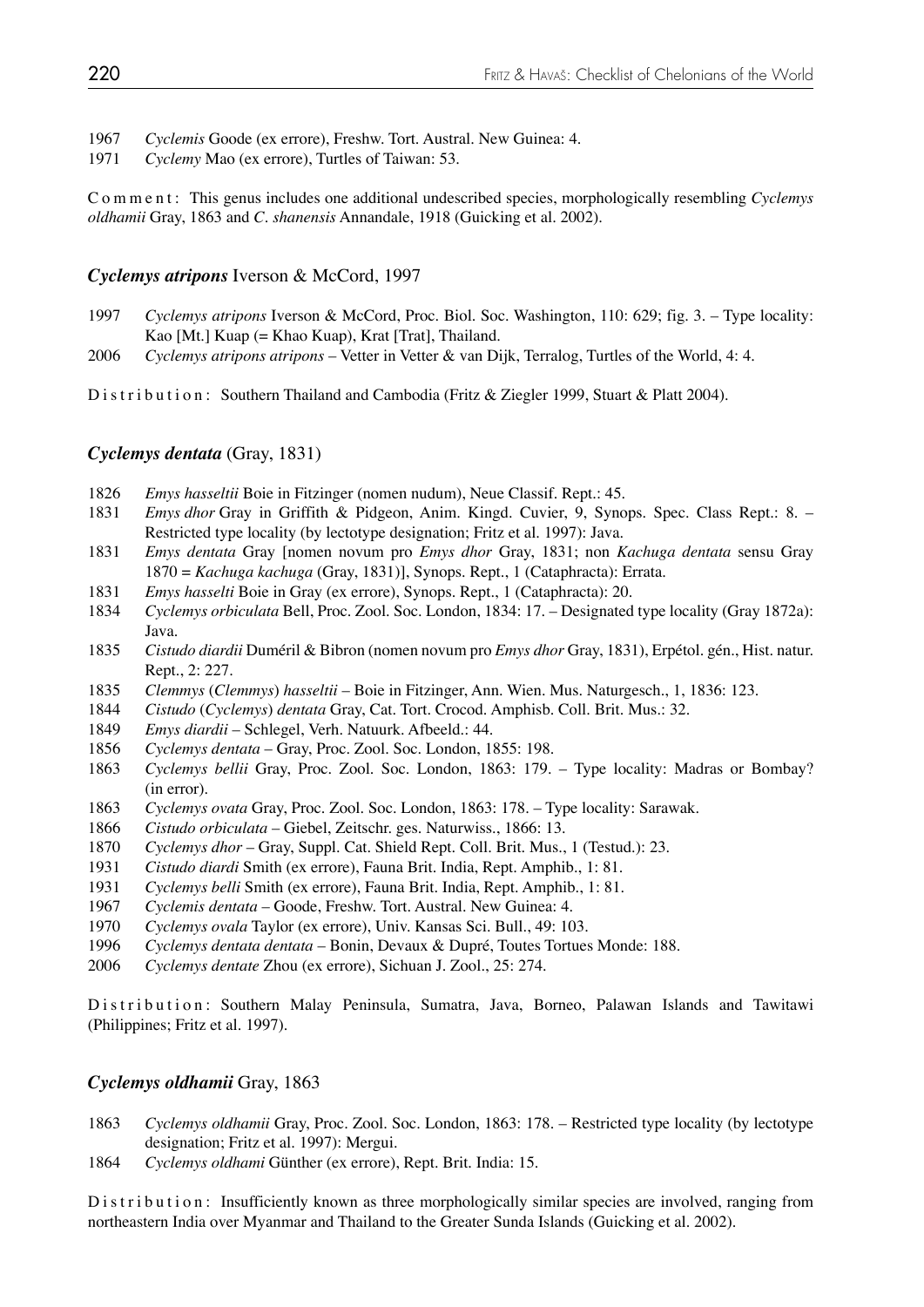## *Cyclemys pulchristriata* Fritz, Gaulke & Lehr, 1997

- 1997 *Cyclemys pulchristriata* Fritz, Gaulke & Lehr, Salamandra, 33: 183, figs 1c, 2c, 3c, 7c. Type locality: Phuc-Son, Annam.
- 1999 *Cyclemys pulchistriata* Hallermann, Dirksen & Uetz (ex errore), Elaphe, 7 (1): i.
- 2005 *Cyclemys pulchristata* Das in Bourret (ex errore), Tortues de l'Indochine (Reprint 2005): vii.
- 2006 *Cyclemys atripons pulchristriata* Vetter in Vetter & van Dijk, Terralog, Turtles of the World, 4: 3.

Distribution: Central and southern Vietnam (Fritz & Ziegler 1999).

## *Cyclemys shanensis* Annandale, 1918

Distribution: Insufficiently known; see under subspecies distribution.

*Cyclemys shanensis shanensis* Annandale, 1918

- 1918 *Cyclemys dhor shanensis* Annandale, Rec. Ind. Mus., 14: 67; plate 20: figs 1–2a. Type locality: Lake Inlé, Burma.
- 2002 *Cyclemys shanensis shanensis* Guicking, Fritz, Wink & Lehr, Faun. Abh. Mus. Tierk. Dresden, 23: 76.

Distribution: Insufficiently known as three morphologically similar species are involved, ranging from northeastern India over Myanmar and Thailand to the Greater Sunda Islands (Guicking et al. 2002).

*Cyclemys shanensis tcheponensis* (Bourret, 1939)

- 1939 *Geoemyda tcheponensis* Bourret, Ann. Bull. Gén. Instruct. Publ., 1939 (6): 7; fig. 1. Type locality: Se-Bang-Hién and Dong-Tam-Vé, central Annam.
- 1976 *Cyclemys tcheponensis* McMorris, Chelonia, 3 (2): 11.
- 1987 *Cyclemys tscheponensis* Müller (ex errore), Schildkröten: 104.
- 1989 *Cyclemys tiannanensis* Kou, Current Herpetol. East Asia: 193, figs 1–5. Type locality: "Nanliang, Mengla Co., Xishuangbanna of Yunnan Province, China" (see comment under distribution).
- 1991 *Cyclemys tiannamensis* Das (ex errore), Colour Guide Turtl. Tort. Indian Subcon.: 80.
- 1995 *Geomyda tcheponensis* Jenkins, Tort. Freshw. Turtl. Trade Southeast Asia: 5.
- 1996 *Cyclemys dentata tcheponensis* Bonin, Devaux & Dupré, Toutes Tortues Monde: 189.
- 1999 *Cyclemys tcheponensys* Richard (ex errore), Tortug. Reg. árid. Argentina: 196.
- 2002 *Cyclemys shanensis tcheponensis* Guicking, Fritz, Wink & Lehr, Faun. Abh. Mus. Tierk. Dresden, 23: 76.

Distribution: Laos and northern and central Vietnam (Fritz & Ziegler 1999). The description of *Cyclemys tiannanensis* Kou, 1989 was most probably based on a pet trade turtle (Fritz et al. 1997). Therefore its type locality is most likely in error.

# *Geoclemys* Gray, 1856

- 1856 *Geoclemys* Gray, Cat. Shield Rept. Coll. Brit. Mus., 1 (Testud.), 1855: 17. Subsequently designated type species (Stejneger 1907): *Geoclemys hamiltonii* (Gray, 1831).
- 1865 *Geoclemmys* Cope (ex errore), Proc. Acad. Natur. Sci. Philadelphia, 1865: 186.
- 1902 *Geodemmys* Waterhouse (ex errore), Index zool., 1: 413.
- 1955 *Geodemys* Scortecci (ex errore), Animali (Milano), 4: 1025.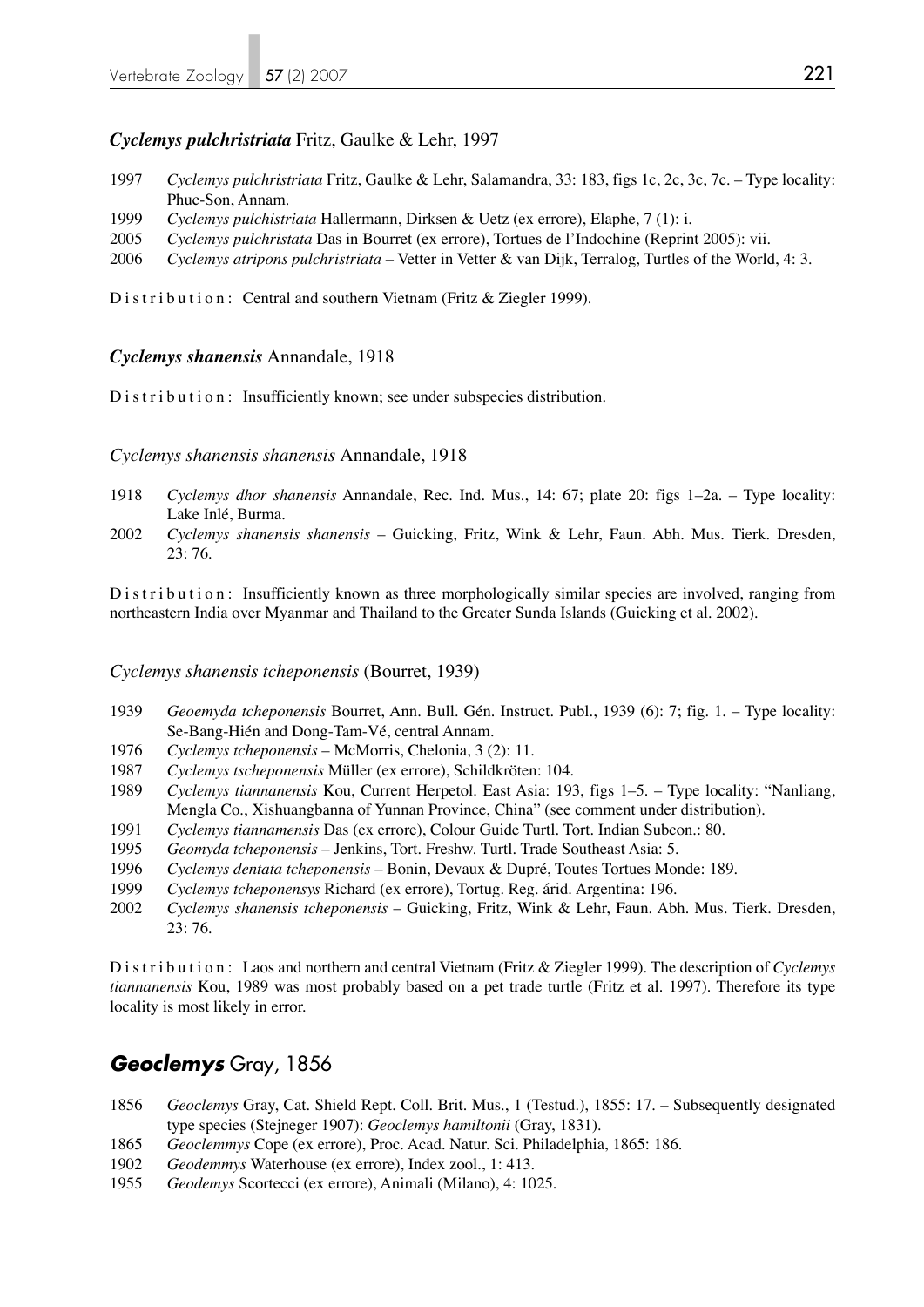## *Geoclemys hamiltonii* (Gray, 1831)

- *Emys hamiltonii* Gray in Griffith & Pidgeon, Anim. Kingd. Cuvier, 9, Synops. Spec. Class Rept.: 9. Type locality: India.
- *Emys guttata* Gray, Illustr. Ind. Zool., 1: plate 76: fig. 1. Type locality: India.
- *Emys picquotii* Lesson, Bull. Sci. natur. Paris, 25 2: 120. Type locality: Ganges.
- *Clemmys* (*Clemmys*) *hamiltonii* Fitzinger, Ann. Wien. Mus. Naturgesch., 1, 1836: 123.
- *Geoclemys hamiltonii*  Gray, Cat. Shield Rept. Coll. Brit. Mus., 1 (Testud.), 1855: 17.
- *Damonia hamiltonii* Gray, Proc. Zool. Soc. London, 1869: 195.
- *Melanochelys pictus* Murray, Ann. Mag. Natur. Hist., (5) 14: 107. Type locality: Doro, Kushmore Talooka, Upper Sind.
- 1885 ? *Clemmys palaeindica* Lydekker, Palaeontol. Ind. (10) iii: 178; plate 21: figs 1, 3. Type locality: Sivalik Hills [Late Pliocene (Tatrot formation) or Early Pleistocene (Pinjor formation)].
- *Damonia hamiltoni* Lydekker (ex errore), Cat. Foss. Rept. Amphib. Brit. Mus. (Natur. Hist.), 3: 105.
- *Geoclemmys hamiltonii* Boulenger, Cat. Chelon. Rhynchoceph. Crocod. Brit. Mus. (Natur. Hist.): 93.
- *Emys hamiltoni*  Smith, Fauna Brit. India, Rept. Amphib., 1: 111.
- *Geoclemys hamiltoni* Smith, Fauna Brit. India, Rept. Amphib., 1: xxvii.

Distribution: Indus and Ganges River systems (Pakistan, northern India, Nepal, Bangladesh).

# *Geoemyda* Gray, 1834

- *Geoemyda* Gray (nomen conservandum: Opinion 1309, ICZN 1985), Proc. Zool. Soc. London, 1834: 100. – Subsequently designated type species (Lindholm 1929): *Geoemyda spengleri* (Gmelin, 1789).
- *Geoemys* Bonaparte (ex errore), Chelon. Tab. analyt.: 6.
- *Geomys* Agassiz (ex errore; non *Geomys* Rafinesque, 1817 = Mammalia), Nomencl. zool., Rept.: 19.
- *Geomyda* Theobald (ex errore), J. Asiat. Soc. Bengal, 24: 187.
- *Nicoria* Gray, Cat. Shield Rept. Coll. Brit. Mus., 1 (Testud.), 1855: 17. Type species (by monotypy): *Nicoria spengleri* (Gmelin, 1789) = *Geoemyda spengleri* (Gmelin, 1789).
- *Gesemyda* Boulenger (ex errore), Zool. Rec., Rept., Batr., 1913: 27.
- *Geoamyda* Park, Barden & Williams (ex errore), Ecology, 21: 122.
- *Geomysa* Krumbiegel (ex errore), Wie füttere ich gefangene Tiere, 2nd ed.: 70.
- *Geoemydia* Fairchild, Kohls & Tipton in Wenzel & Tipton (ex errore), Ectoparasit. Panama: 201.

## *Geoemyda japonica* Fan, 1931

- *Geoemyda spengleri japonica* Fan, Bull. Dep. Biol. Sun Yatsen Univ., Canton, 11: 148. Type locality: Japan.
- *Geoemyda japonica* Yasukawa, Ota & Hikida, Japan. J. Herpetol., 14: 143.
- *Geoemyda japonicus* Joseph-Ouni, Zoogeogr. Turtl., Croc. Tuataras, 2003: 49.

Distribution: Central Ryukyus (Okinawajima, Kumejima and Tokashikijima Islands), Japan.

## *Geoemyda spengleri* (Gmelin, 1789)

- *Testudo spengleri* Gmelin in Linnaeus (nomen conservandum: Opinion 1309, ICZN 1985), Syst. Natur., Ed. 13, 1: 1043. – Type locality: unknown.
- *Testudo tricarinata* Bory [non *Testudo tricarinata* Retzius, 1792 = *Kinosternon scorpioides scorpioides*  (Linnaeus, 1766)], Voy. quatr. Îles d'Afr., 2: 308; Atlas: plate 36: fig. 1. – Type locality: "la mare d'Arzule".
- *Emys spengleri* Schweigger, Königsberg. Arch. Naturwiss. Math., 1: 306.
- *Geoemyda spengleri*  Gray, Proc. Zool. Soc. London, 1834: 100.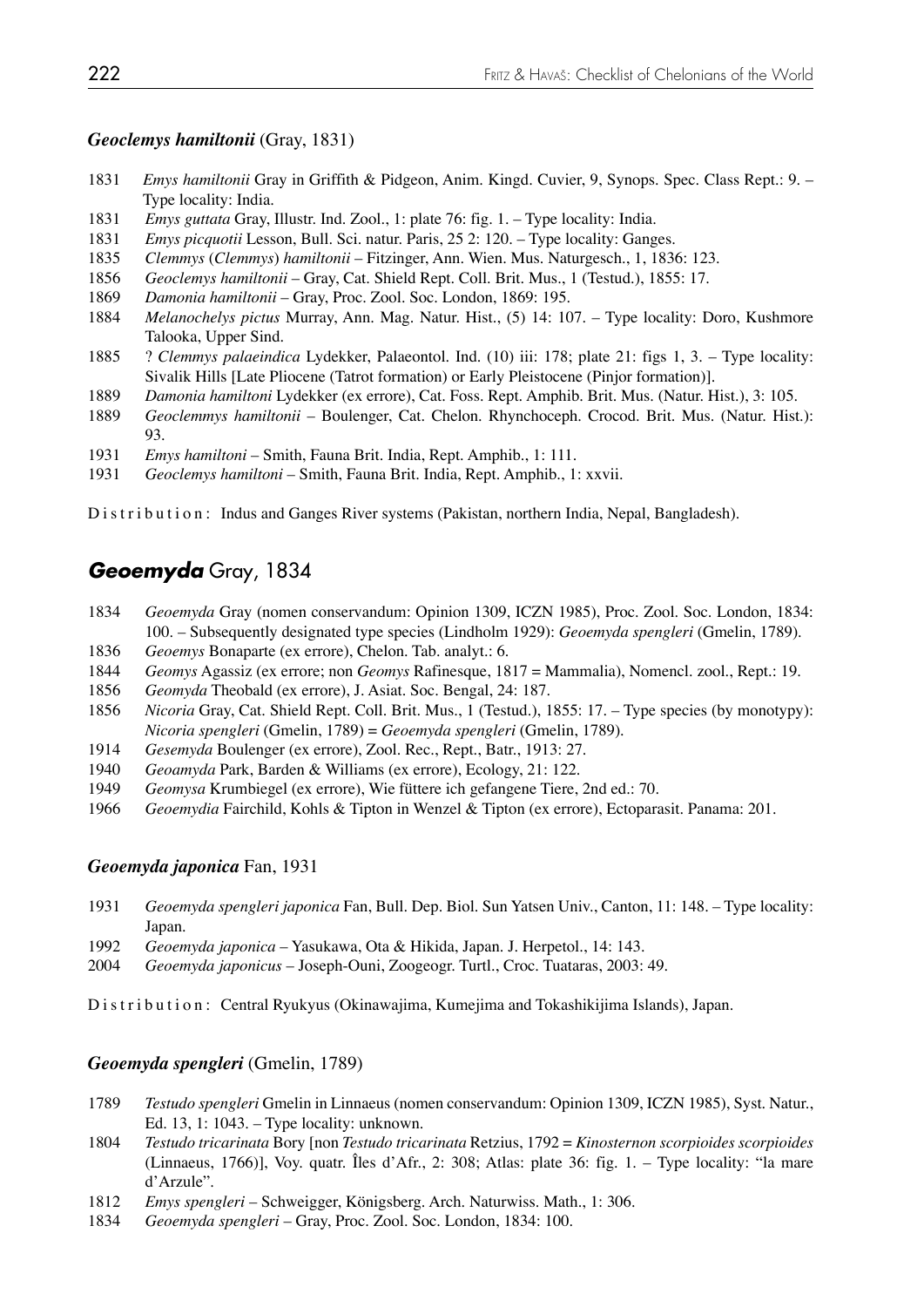- *Clemmys* (*Clemmys*) *spengleri* Fitzinger, Ann. Wien. Mus. Naturgesch., 1, 1836: 123.
- *Nicoria spengleri*  Gray, Cat. Shield Rept. Coll. Brit. Mus., 1 (Testud.), 1855: 17.
- *Geomyda spengleri* Mell, Beitr. Fauna Sinica, 4: 11.
- *Geoemyda spengleri sinensis* Fan, Bull. Dep. Biol. Coll. Sci. Sun Yatsen Univ. Canton, 11: 146. Type locality: Loshiang [Luoxiang] and Kutchen [Guchen], Guangxi Autonomous Region, China.
- *Geoemyda spengleri spengleri*  Pope, Amer. Mus. Novit., 733: 2.

Distribution: Southern China from Guangxi, Guangdong, Hunan and Hainan Island to Indochina.

# *Hardella* Gray, 1870

*Hardella* Gray, Suppl. Cat. Shield Rept. Coll. Brit. Mus., 1 (Testud.): 58. – Subsequently designated type species (Günther 1871): *Hardella thurgi* [sic] = *Hardella thurjii thurjii* (Gray, 1831).

## *Hardella thurjii* (Gray, 1831)

Distribution: Indus, Ganges and Brahmaputra River systems (Pakistan, India, Bangladesh).

*Hardella thurjii thurjii* (Gray, 1831)

- *Emys thuryi* Gray in Griffith & Pidgeon (nomen oblitum), Anim. Kingd. Cuvier, 9, Synops. Spec. Class Rept.: 8. – Restricted type locality (McDowell 1964): Ganges and Brahmaputra River systems.
- *Emys thurjii* Gray (nomen novum), Synops. Rept., 1 (Cataphracta): 22.
- *Emys thuji* Gray (ex errore), Illustr. Ind. Zool., 1: plate 73.
- *Emys flavonigra* Lesson, Bull. Sci. natur. Paris, 25 2: 120. Type locality: Ganges.
- *Emys thugi* Gray (ex errore), Illustr. Ind. Zool., 1: Directions.
- *Clemmys* (*Clemmys*) *thurgii* Fitzinger (ex errore), Ann. Wien. Mus. Naturgesch., 1, 1836: 123.
- *Emys thurgii* Gray, Cat. Tort. Crocod. Amphisb. Coll. Brit. Mus.: 17.
- *Clemmys thurgi* Strauch (ex errore), Mém. Acad. impér. Sci. St. Pétersbourg, Sér. 7, 5 (7): 32.
- *Batagur thurgii* Theobald, Cat. Rept. Mus. Asiat. Soc. Bengal: 12.
- *Kachuga oldhami* Gray, Proc. Zool. Soc. London, 1869: 200; fig. 14. Type locality: Bengal.
- *Hardella thurgi* Gray, Suppl. Cat. Shield Rept. Coll. Brit. Mus., 1 (Testud.): 58.
- *Emys thurgi* Günther, Zool. Rec., Rept., 1870: 70.
- *Batagur* (*Hardella*) *thurgi* Anderson, Zool. Res. Yunnan, 1878: 764.
- 1885 ? *Batagur cautleyi* Lydekker, Palaeontol. Ind. (10) iii: 194; plate 24: fig. 1. Type locality: Sivalik Hills [Late Pliocene (Tatrot formation) or Early Pleistocene (Pinjor formation)].
- 1885 ? *Batagur falconeri* Lydekker, Palaeontol. Ind. (10) iii: 187; plate 23: figs 1, 1a, plate 24: fig. 4, plate 25: figs 1–2. – Type locality: Sivalik Hills [Late Pliocene (Tatrot formation) or Early Pleistocene (Pinjor formation)].
- *Hardella thurgii* Siebenrock, Zool. Anz., 30: 127.
- *Hardella thurjii* Siebenrock, Zool. Jb., Syst., Suppl. 10: 456.
- *Hardella thurjii thurjii* Wermuth & Mertens, Testud., Crocod., Rhynchoceph., Tierreich, 100: xvii.
- *Hardella thurji* Pritchard (ex errore), Encyclopedia of Turtles: 193.
- *Hardella thurji thurji* Obst, Welt der Schildkröten: 221.

Distribution: Ganges and Brahmaputra River systems (India, Bangladesh).

### *Hardella thurjii indi* Gray, 1870

- *Hardella indi* Gray, Suppl. Cat. Shield Rept. Coll. Brit. Mus., 1 (Testud.): 58. Type locality: Indus River.
- *Hardella thurjii indi* Wermuth & Mertens, Testud., Crocod., Rhynchoceph., Tierreich, 100: xv.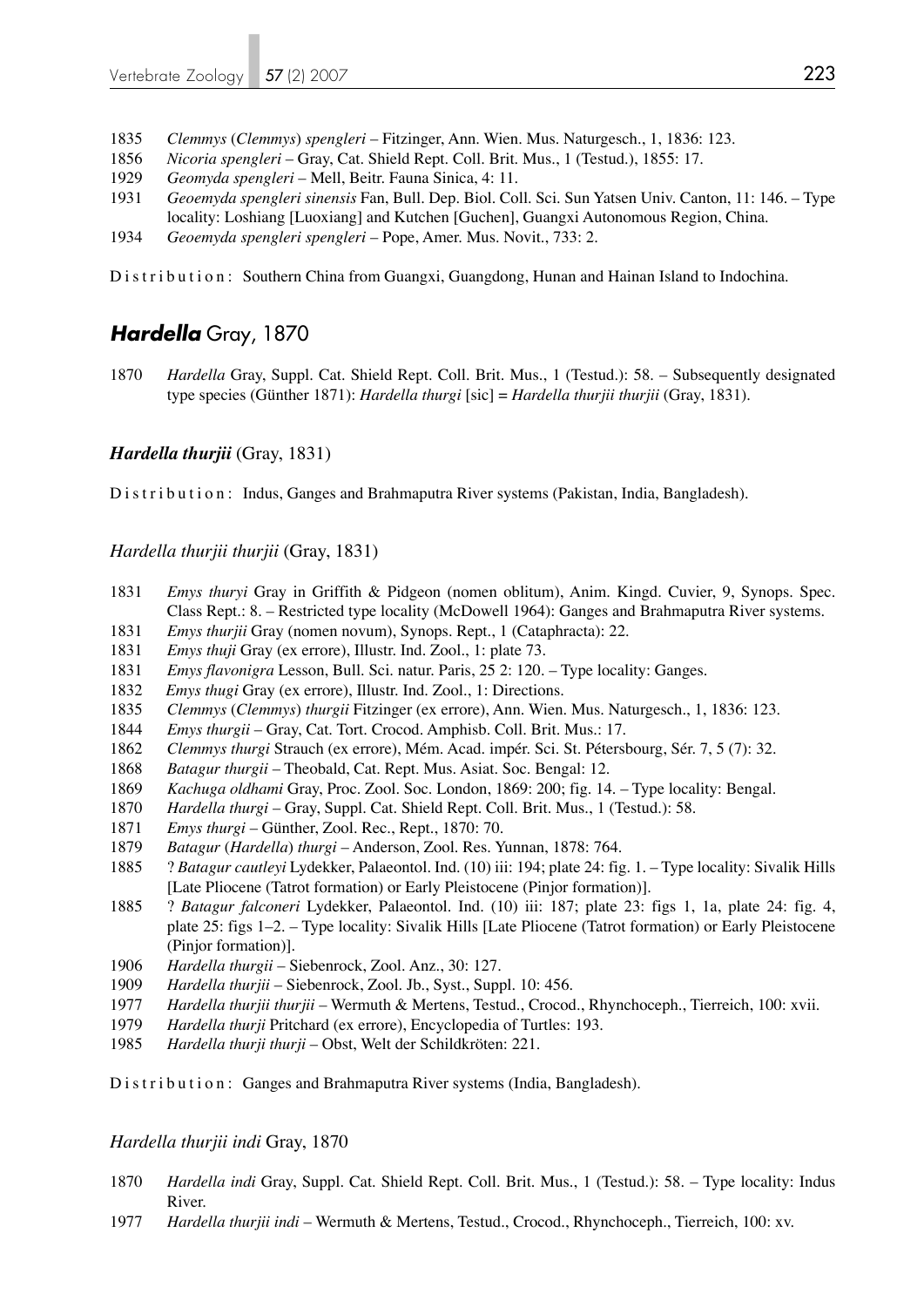1984 *Hardella thurji indi* – Obst in Obst, Richter & Jacob, Lexikon der Terraristik: 197.

1993 *Hardella thrrji indi* Gosławski & Hryniewicz (species name ex errore), Żółwie: 72.

Distribution: Indus River system (Pakistan).

# *Heosemys* Stejneger, 1902

- 1902 *Heosemys* Stejneger, Proc. Biol. Soc. Washington, 15: 238. Type species (by original designation): *Heosemys spinosa* (Gray, 1830).
- 1916 *Hieremys* Smith, J. Natur. Hist. Soc. Siam, 2: 50. Type species (by monotypy): *Hieremys annandalii* (Boulenger, 1903) = *Heosemys annandalii* (Boulenger, 1903).

## *Heosemys annandalii* (Boulenger, 1903)

- 1903 *Cyclemys annandalii* Boulenger in Annandale & Robinson, Fasc. Malay., Zool., 1: 142; plates 7–8. – Type locality: Kampong Jalor, Patani, Malaya.
- 1916 *Hieremys annandalei* Smith (ex errore), J. Natur. Hist. Soc. Siam, 2: 50.
- 1929 *Cyclemys annandali* Mell (ex errore), Beitr. Fauna Sinica, 4: 224.
- 1930 *Cyclemys annandalei* Smith, Bull. Raffles Mus., 3: 4.
- 1930 *Hieremys annandalii* Smith, Bull. Raffles Mus., 3: 7.
- 1934 *Hieremys annandali* Mertens, Müller & Rust, Bl. Aqu.- u. Terr.-Kunde, 45: 62.
- 2005 *Heosemys annandalii* Diesmos, Parham, Stuart & Brown, Proc. California Acad. Sci., 56: 31.

Distribution: Northeastern peninsular Malaysia, Thailand, Laos and Cambodia, Mekong Delta in Vietnam (Moll 1976, Lim & Das 1999, Ernst et al. 2000, Stuart & Platt 2004).

### *Heosemys depressa* (Anderson, 1875)

- 1875 *Geoemyda depressa* Anderson, Ann. Mag. Natur. Hist., (4) 16: 284. Restricted type locality (Smith 1931): Akyab near Arakan, Burma.
- 1876 *Geoemyda arakana* Theobald, Descript. Cat. Rept. Brit. India, Addenda: 6. Type locality: Akyab.
- 1902 *Heosemys depressa*  Stejneger, Proc. Biol. Soc. Washington, 15: 238.

Distribution: Arakan, Myanmar.

### *Heosemys grandis* (Gray, 1860)

- 1860 *Geoemyda grandis* Gray, Ann. Mag. Natur. Hist., (3) 6: 218. Type locality: Cambodia.
- 1862 *Clemmys grandis*  Strauch, Mém. Acad. impér. Sci. St. Pétersbourg, Sér. 7, 5 (7): 32.
- 1902 *Heosemys grandis*  Stejneger, Proc. Biol. Soc. Washington, 15: 238.

Distribution: From Pegu, Myanmar, to southern Vietnam and south through the Malay Peninsula (range including Thailand, Laos, Cambodia, peninsular Malaysia; Moll 1976, van Dijk 1998, Lim & Das 1999, Ernst et al. 2000, Stuart & Platt 2004).

### *Heosemys spinosa* (Gray, 1830)

- 1830 *Emys spinosae* Gray (corrected to *Emys spinosa* in the Directions of Gray 1830-1835), Illustr. Ind. Zool., 1: plate 77: figs 1–2. – Restricted type locality (Gray 1831b): Penang.
- 1834 *Geoemyda spinosa*  Gray, Proc. Zool. Soc. London, 1834: 100.
- 1835 *Clemmys* (*Clemmys*) *spinosa* Fitzinger, Ann. Wien. Mus. Naturgesch., 1, 1836: 123.
- 1902 *Heosemys spinosa*  Stejneger, Proc. Biol. Soc. Washington, 15: 238.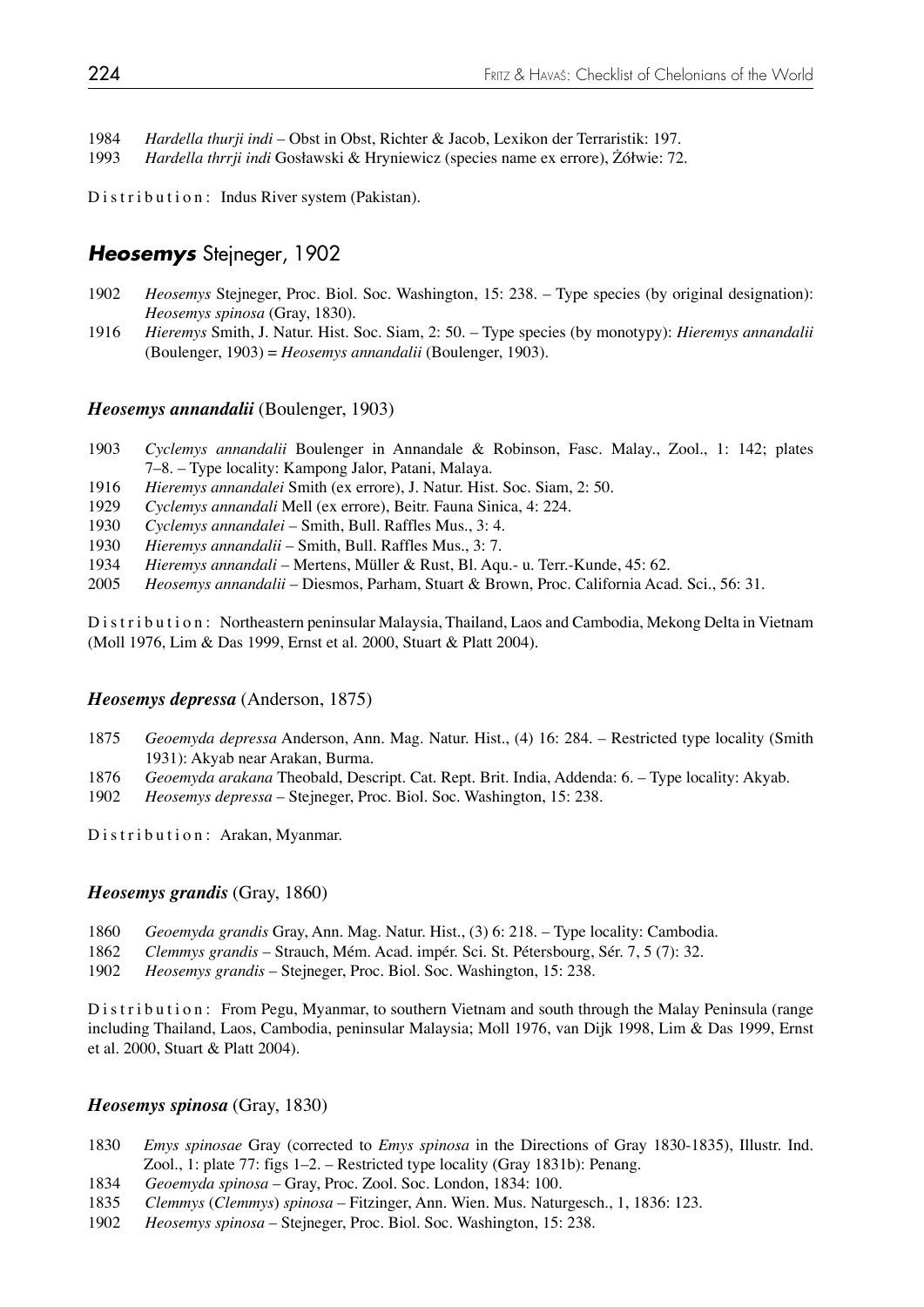Distribution: Malay Peninsula from Tenasserim, Myanmar, and southern Thailand southward through Malaysia to Sumatra and Borneo; numerous small Indonesian Islands, including Natuna Island, and some Philippine Islands (Mindanao, Tawitawi).

# *Kachuga* Gray, 1856

- *Kachuga* Gray, Cat. Shield Rept. Coll. Brit. Mus., 1 (Testud.), 1855: 35. Type species (by tautonymy): *Batagur* (*Kachuga*) *lineata* (Gray, 1831) = *Emys kachuga* Gray, 1831 = *Kachuga kachuga* (Gray, 1831).
- *Batagurella* Gray, Proc. Zool. Soc. London, 1869: 200. Type species (by monotypy): *Kachuga*  (*Batagurella*) *peguensis* Gray, 1869 = *Kachuga trivittata* (Duméril & Bibron, 1835).
- *Dongoka* Gray, Proc. Zool. Soc. London, 1869: 202. Subsequently designated type species (Lind holm 1929): *Kachuga* (*Dongoka*) *hardwickii* Gray, 1869 = *Kachuga dhongoka* (Gray, 1832).
- *Dhongoka* Gray (ex errore), Suppl. Cat. Shield Rept. Coll. Brit. Mus., 1 (Testud.): 57.
- *Dhougoka* Gray (ex errore), Hand-List Spec. Shield Rept. Brit. Mus.: 52.
- *Cachuga* Lydekker (ex errore), Cat. Foss. Rept. Amphib. Brit. Mus. Natur. Hist., 3: 123.
- *Kashuga* Boulenger (ex errore), Zool. Rec., Rept., Batr., 1889: 15.

## *Kachuga dhongoka* (Gray, 1832)

- *Emys dhongoka* Gray, Illustr. Ind. Zool., 2: plate 60. Restricted type locality (Smith 1931): northern India.
- *Emys duvaucelii* Duméril & Bibron, Erpétol. gén., Hist. natur. Rept., 2: 334. Type locality: Bengal.
- *Emys duvaucellii* Gray (ex errore), Cat. Tort. Crocod. Amphisb. Coll. Brit. Mus.: 15.
- *Batagur* (*Kachuga*) *dhongoka* Gray, Cat. Shield Rept. Coll. Brit. Mus., 1 (Testud.), 1855: 36.
- *Clemmys dhongoka* Strauch, Mém. Acad. impér. Sci. St. Pétersbourg, Sér. 7, 5 (7): 33.
- *Kachuga hardwickii* Gray, Proc. Zool. Soc. London, 1869: 202. Type locality: Nepal.
- *Dhongoka hardwickii* Gray, Suppl. Cat. Shield Rept. Coll. Brit. Mus., 1 (Testud.): 56.
- *Batagur dhougoka* Gray (ex errore), Hand-List Spec. Shield Rept. Brit. Mus.: 52.
- *Dhougoka hardwickii* Gray, Hand-List Spec. Shield Rept. Brit. Mus.: 52.
- *Emys duvancellii* Gray (ex errore), Hand-List Spec. Shield Rept. Brit. Mus.: 52.
- 1885 ? *Batagur durandi* Lydekker, Palaeontol. Ind. (10) iii: 192; plate 24: fig. 2. Type locality: Sivalik Hills [Late Pliocene (Tatrot formation) or Early Pleistocene (Pinjor formation)].
- *Kachuga dhongoka*  Boulenger, Cat. Chelon. Rhynchoceph. Crocod. Brit. Mus. (Natur. Hist.): vii.
- *Batagur duvaucelii*  Anderson, Zool. Res. Yunnan, 1878: 732.
- *Emys duvauceli* Smith (ex errore), Fauna Brit. India, Rept. Amphib., 1: 130.
- *Kachuga dhongoca* Tikader & Sharma (ex errore), Handbook Indian Testud.: plate 41.
- *Kachuga drongoka* Moll (ex errore), J. Bombay Natur. Hist. Soc., 84: 547.

Distribution: Nepal, Bangladesh, northeastern India (Ganges and Brahmaputra drainages).

### *Kachuga kachuga* (Gray, 1831)

- *Emys kachuga* Gray, Illustr. Ind. Zool., 1: plate 74. Restricted type locality (Smith 1931): northern India.
- *Emys lineata* Gray in Griffith & Pidgeon, Anim. Kingd. Cuvier, 9, Synops. Spec. Class Rept.: 9. Type locality: India.
- *Clemmys* (*Clemmys*) *lineata* Fitzinger, Ann. Wien. Mus. Naturgesch., 1, 1836: 123.
- *Batagur* (*Kachuga*) *lineata* Gray, Cat. Shield Rept. Coll. Brit. Mus., 1 (Testud.), 1855: 35.
- *Batagur ellioti* Gray, Proc. Zool. Soc. London, 1862: 264. Type locality: Kistna River, southern India.
- *Batagur lineatus* Günther, Rept. Brit. India: 39.
- *Clemmys ellioti*  Strauch, Mém. Acad. impér. Sci. St. Pétersbourg, Sér. 7, 8 (13): 88.
- *Kachuga fusca* Gray (partim), Suppl. Cat. Shield Rept. Coll. Brit. Mus., 1 (Testud.): 56. Type locality: Nepal and Pegu.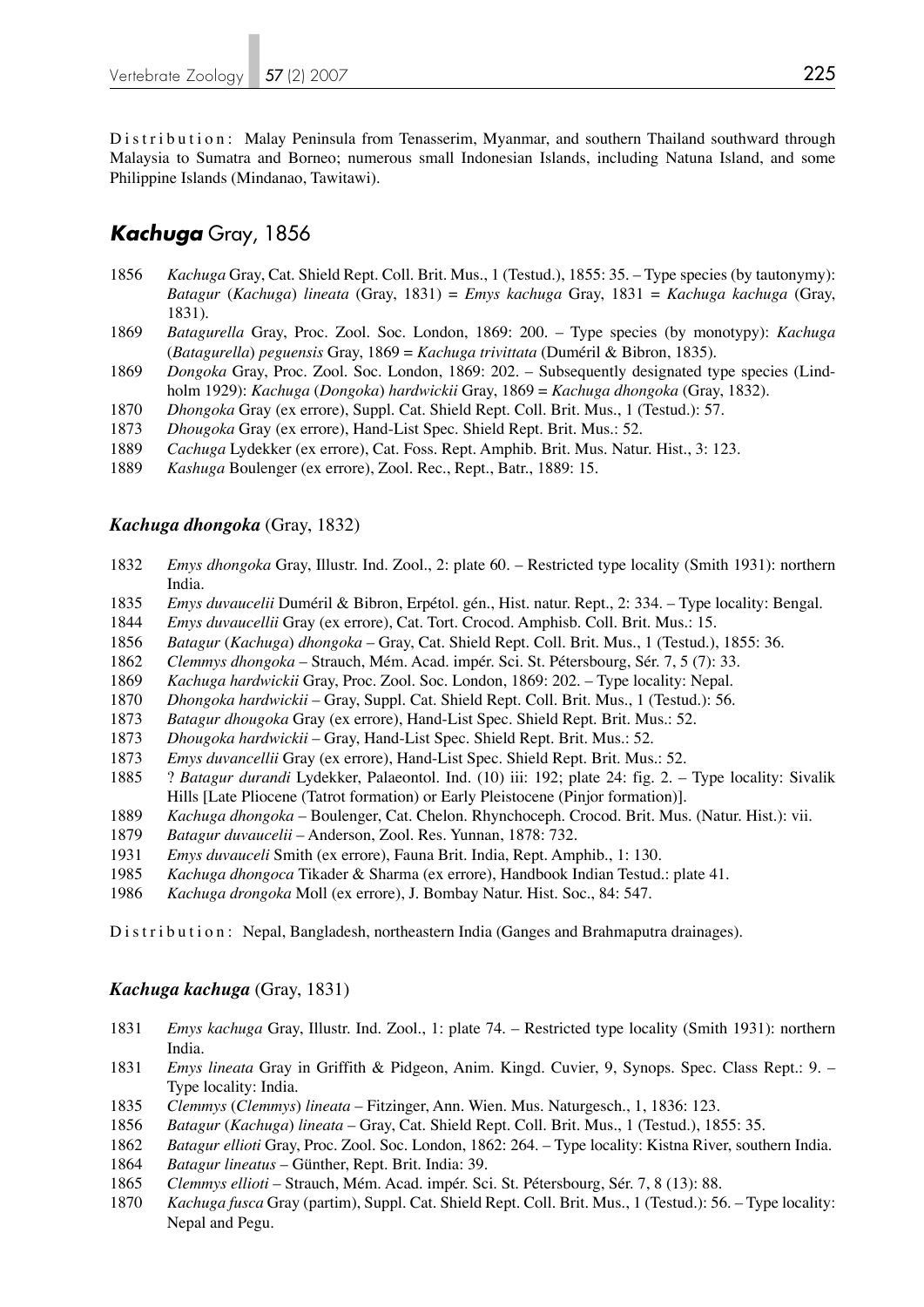- 1870 *Kachuga lineata* Gray, Suppl. Cat. Shield Rept. Coll. Brit. Mus., 1 (Testud.): 56.
- 1876 *Batagur kachuga* Theobald, Descript. Cat. Rept. Brit. India: 19.
- 1885 ? *Batagur bakeri* Lydekker, Palaeontol. Ind. (10) iii: 190; plate 23: fig. 2, plate 24: fig. 5. Type locality: Sivalik Hills [Late Pliocene (Tatrot formation) or Early Pleistocene (Pinjor forma tion)].
- 1931 *Kachuga kachuga*  Smith, Fauna Brit. India, Rept. Amphib., 1: xxviii.

Distribution: Southern Nepal, Bangladesh, adjacent northeastern India (Ganges, Brahmaputra, Godavari and Kristna River Basins; Iverson 1992, Ernst et al. 2000).

Comment: *Batagur bakeri* Lydekker, 1885 is listed as junior synonym by Boulenger (1889) but not by Smith (1931).

## *Kachuga trivittata* (Duméril & Bibron, 1835)

- 1835 *Emys trivittata* Duméril & Bibron, Erpétol. gén., Hist. natur. Rept., 2: 331. Type locality: Bengal (in error).
- 1868 *Batagur trivittata* Theobald, J. Linn. Soc. (Zool.), 10: 14.
- 1869 *Kachuga peguensis* Gray, Proc. Zool. Soc. London, 1869: 200. Type locality: Pegu, India.
- 1869 *Kachuga trilineata* Gray, Proc. Zool. Soc. London, 1869: 200. Type locality: Pegu, India.
- 1870 *Kachuga fusca* Gray (partim), Suppl. Cat. Shield Rept. Coll. Brit. Mus., 1 (Testud.): 56. Type local ity: Nepal and Pegu.
- 1879 *Batagur iravadica* Anderson, Zool. Res. Yunnan, 1878: 736; plates 64–65, plate 75b: figs 16–20. Type localities: Bhamô (Upper Burma) and Pegu.
- 1888 *Clemmys iravadica* Boettger, Ber. Offenbacher Ver. Naturk., 1888: 105.
- 1889 *Kachuga trivittata*  Boulenger, Cat. Chelon. Rhynchoceph. Crocod. Brit. Mus. (Natur. Hist.): vii.
- 2003 *Kachuga* (*Pangshura*) *trivitata* Gurley (ex errore), Keep. Breed. Freshw. Turtl.: 278.

Distribution: Ayeyarwady (Irrawaddy), Sittaung and Thanklwin (Salween) River Basins of Myanmar.

# *Leucocephalon* McCord, Iverson, Spinks & Shaffer, 2000

2000 *Leucocephalon* McCord, Iverson, Spinks & Shaffer, Hamadryad, 25: 86. – Type species (by original designation): *Leucocephalon yuwonoi* (McCord, Iverson & Boeadi, 1995).

## *Leucocephalon yuwonoi* (McCord, Iverson & Boeadi, 1995)

- 1995 *Geoemyda yuwonoi* McCord, Iverson & Boeadi, Chelon. Conserv. Biol., 1: 311; fig. 2. Type locality: vicinity of Gorontalo (0°33'N 123°05'E) on the Minahassa Peninsula, northern Sulawesi (Celebes), Indonesia.
- 1996 *Heosemys yuwonoi* Fritz & Obst, Herpetofauna, 18 (102): 27.
- 2000 *Leucocephalon yuwonoi* McCord, Iverson, Spinks & Shaffer, Hamadryad, 25: 88.

Distribution: Northern Sulawesi, Indonesia.

# *Malayemys* Lindholm, 1931

- 1869 *Damonia* Gray (non *Damonia* Robineau-Desvoidy, 1847 = Diptera), Proc. Zool. Soc. London, 1869: 193. – Subsequently designated type species (Stejneger 1907): *Damonia macrocephala* (Gray, 1859) = *Malayemys macrocephala* (Gray, 1859).
- 1931 *Malayemys* Lindholm (nomen novum pro *Damonia* Gray, 1869), Zool. Anz., 97: 30.
- 2002 *Malayameys* Fong, Parham & Fu (ex errore), Russ. J. Herpetol., 9: 10.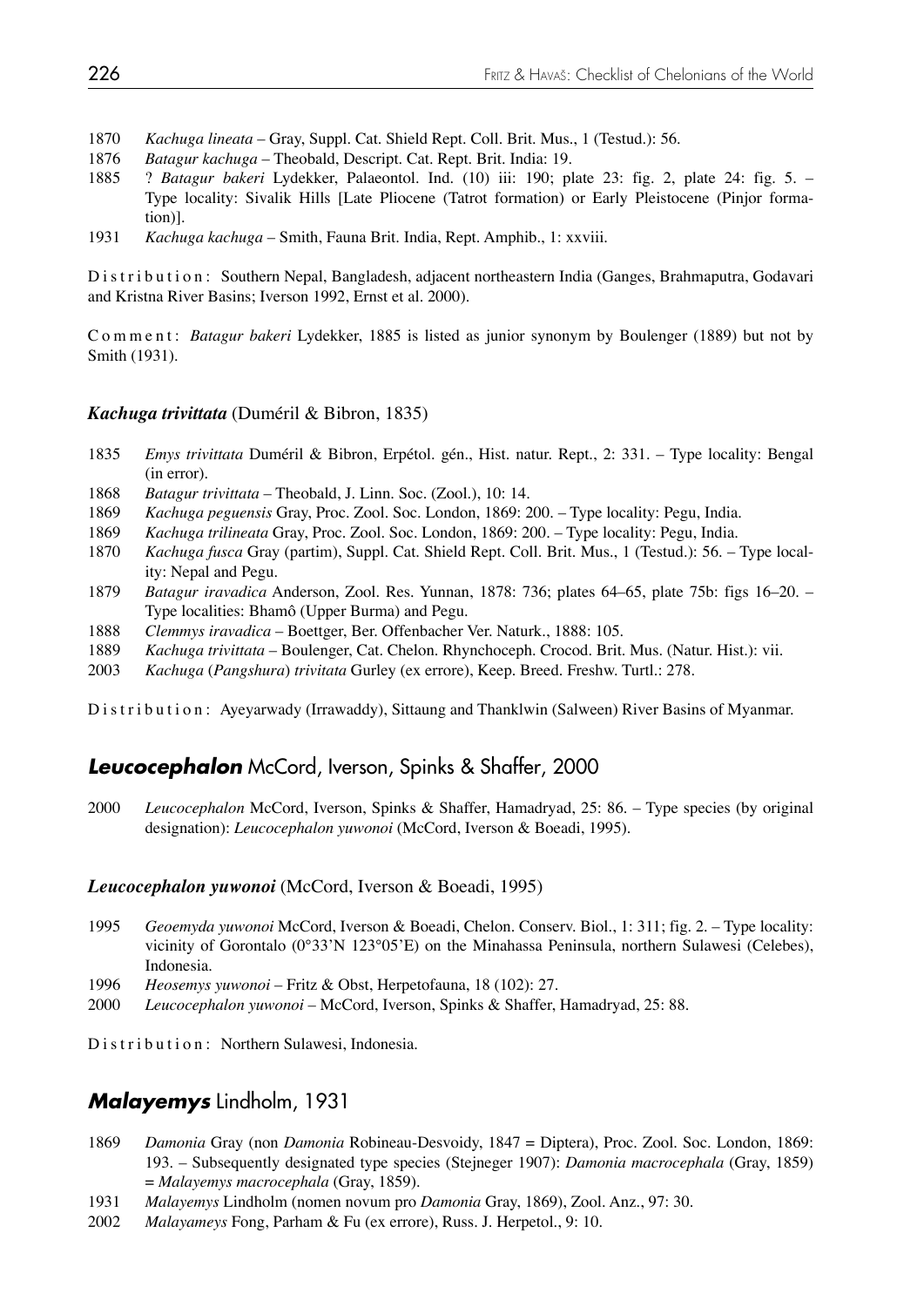### *Malayemys macrocephala* (Gray, 1859)

- 1859 *Geoclemmys macrocephala* Gray, Proc. Zool. Soc. London, 1859: 479; plate 21. Type locality: Siam.
- 1862 *Clemmys macrocephala* Strauch, Mém. Acad. impér. Sci. St. Pétersbourg, Sér. 7, 5 (7): 32.
- 1864 *Emys macrocephala* Günther, Rept. Brit. India: 31.
- 1869 *Damonia macrocephala* Gray, Proc. Zool. Soc. London, 1869: 194.
- 1941 *Geoclemys macrocephala* Bourret, Tortues de l'Indochine: 15.
- 2004 *Malayemys macrocephala* Brophy, Hamadryad, 29: 63.

Distribution: Central Thailand (Chao Phraya and Mae Klong Basins), coastal southeastern Thailand and Cambodia, and Malay Peninsula of Malaysia and Thailand (Brophy 2004, 2005).

### *Malayemys subtrijuga* (Schlegel & Müller, 1845)

- 1812 ? *Emys herrmanni* Schweigger, Königsberg. Arch. Naturwiss. Math., 1: 311. Type locality: un known.
- 1835 ? *Clemmys* (*Clemmys*) *hermanni* Fitzinger (ex errore), Ann. Wien. Mus. Naturgesch., 1, 1836: 123.
- 1845 *Emys subtrijuga* Schlegel & Müller in Temminck, Verh. Natuur. Gesch. Nederl. Overzee. Bezitt., 3, Rept.: 30. – Type locality: Java.
- 1863 *Emys nuchalis* Blyth, J. Asiat. Soc. Bengal, 32: 82. Type locality: Java.
- 1870 *Bellia nuchalis* Gray, Suppl. Cat. Shield Rept. Coll. Brit. Mus., 1 (Testud.): 41.
- 1870 *Damonia crassiceps* Gray, Suppl. Cat. Shield Rept. Coll. Brit. Mus., 1 (Testud.): 43. Type locality: China (in error).
- 1871 *Damonia oblonga* Gray, Ann. Mag. Natur. Hist., (4) 8: 367. Type locality: Batavia.
- 1889 *Cistudo gibbosa* Bleeker in Boulenger (nomen nudum), Cat. Chelon. Rhynchoceph. Crocod. Brit. Mus. (Natur. Hist.): 95.
- 1889 *Damonia subtrijuga* Boulenger, Cat. Chelon. Rhynchoceph. Crocod. Brit. Mus. (Natur. Hist.): viii.
- 1909 *Geoclemys subtrijuga* Siebenrock, Zool. Jb., Syst., Suppl. 10: 476.
- 1931 *Malayemys subtrijuga* Lindholm, Zool. Anz., 97: 30.
- 1941 *Damonia oblongua* Bourret (ex errore), Tortues de l'Indochine: 162.
- 2002 *Malayameys subrijuga* Fong, Parham & Fu (ex errore), Russ. J. Herpetol., 9: 10.

Distribution: Mekong River Basin of northeastern Thailand, Laos, Cambodia, and southern Vietnam; Java (Brophy 2004, 2005).

C o m m e n t : For the publication date of *Emys subtrijuga* Schlegel & Müller, 1845, often wrongly given with 1844, see Husson & Holthuis (1955).

## *Mauremys* Gray, 1869

- 1869 *Mauremys* Gray, Proc. Zool. Soc. London, 1869: 500. Subsequently designated type species (Lindholm 1929): *Mauremys fuliginosa* (Gray, 1860) = *Mauremys leprosa leprosa* (Schweigger, 1812).
- 1870 *Emmenia* Gray, Suppl. Cat. Shield Rept. Coll. Brit. Mus., 1 (Testud.): 38. Type species (by mono typy): *Emmenia grayi* (Günther, 1869) = *Mauremys caspica siebenrocki* Wischuf & Fritz, 1997.
- 1870 *Eryma* Gray (non *Eryma* Meyer, 1840 = †Crustacea; non *Eryma* Albers, 1854 = Gastropoda; non *Eryma* Förster, 1868 = Hymenoptera), Suppl. Cat. Shield Rept. Coll. Brit. Mus., 1 (Testud.): 44. – Type species (by monotypy): *Eryma laticeps* (Gray, 1854) = *Mauremys leprosa leprosa* (Schweigger, 1812).
- 1870 *Ocadia* Gray, Suppl. Cat. Shield Rept. Coll. Brit. Mus., 1 (Testud.): 35. Type species (by monotypy): *Ocadia sinensis* (Gray, 1834) = *Mauremys sinensis* (Gray, 1834).
- 1931 *Cathaiemys* Lindholm, Zool. Anz., 97: 29. Type species (by monotypy): *Cathaiemys mutica* (Cantor, 1842) = *Mauremys mutica mutica* (Cantor, 1842).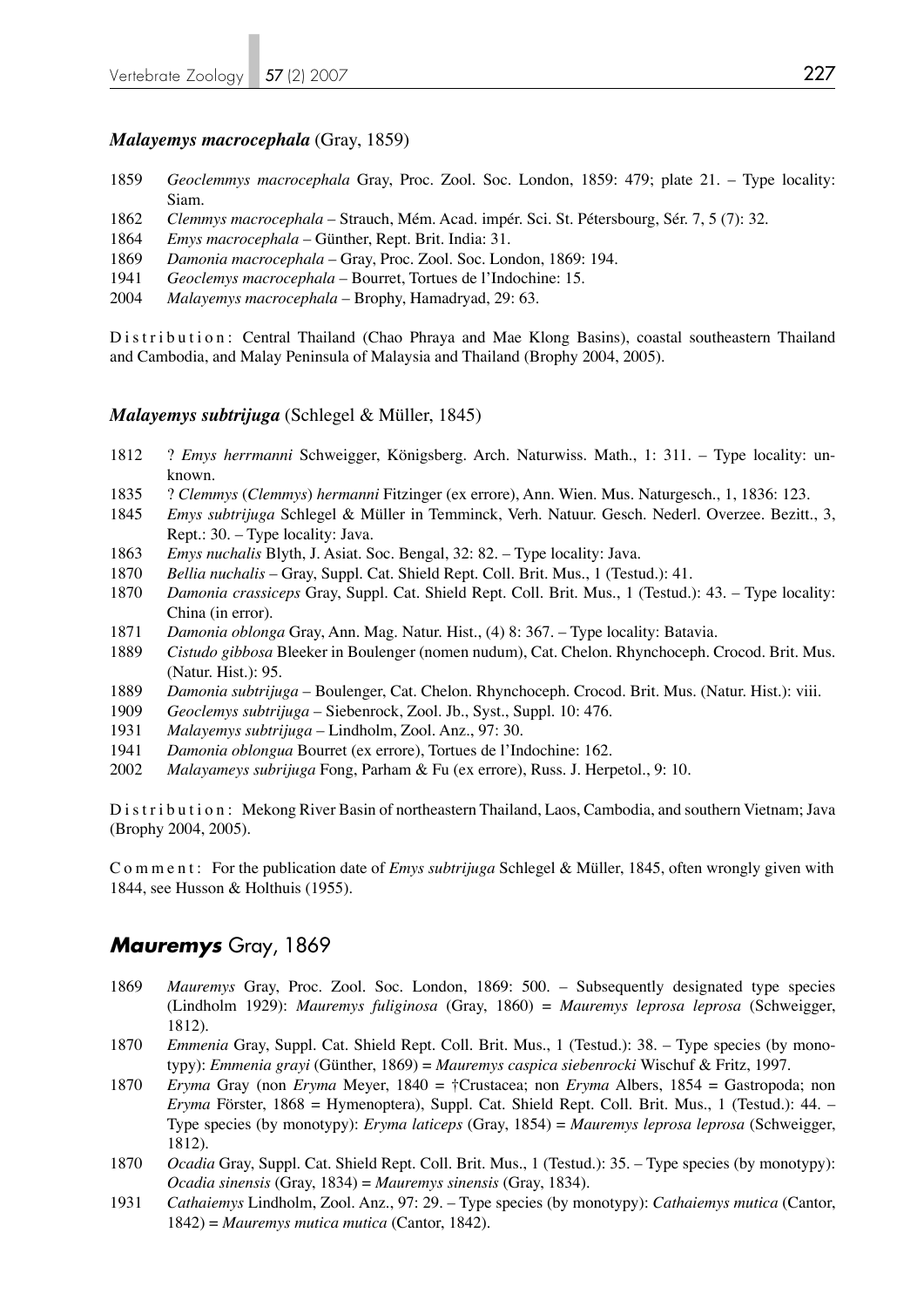- 1931 *Pseudocadia* Lindholm, Zool. Anz., 97: 30. Type species (by monotypy): *Pseudocadia anyangensis* (Ping, 1930) = *Mauremys sinensis* (Gray, 1834.)
- 1931 *Chinemys* Smith, Fauna Brit. India, Rept. Amphib., 1: xxvii. Type species (by monotypy): *Chinemys reevesii* (Gray, 1831) = *Mauremys reevesii* (Gray, 1831).<br>1939 - *Annamemys Bourret, Ann, Bull, Gén, Instruct, Publ, 1*
- 1939 *Annamemys* Bourret, Ann. Bull. Gén. Instruct. Publ., 1939 (4): 15. Type species (by monotypy): *Annamemys merkleni* Bourret, 1939 = *Mauremys annamensis* (Siebenrock, 1903).
- 1971 *Chinemy* Mao (ex errore), Turtles of Taiwan: 32.

Comment: According to Barth et al. (2004) and Spinks et al. (2004), the genus *Mauremys* Gray, 1869 auct. is paraphyletic with respect to the long-recognized genera *Chinemys* Smith, 1931 and *Ocadia* Gray, 1870, with *M. leprosa* being the sister-taxon of three other clades, *(M. japonica + Chinemys auct. + Ocadia auct.)*, (*M. annamensis* + *M. mutica*), and (*M. caspica* + *M. rivulata*). As outlined by Barth et al. (2004), there are two ways of resolving this situation on the generic level: (1) lump all species into an expanded genus *Mauremys*, or (2) to recognize four genera, reflecting the four distinct clades. Spinks et al. (2004) decided to use the first option and relegated *Chinemys* and *Ocadia* into the synonymy of *Mauremys*.

 The descriptions of five nominal species within the genus *Mauremys* sensu lato (Pritchard & McCord 1991, Qin 1992, McCord & Iverson 1992, 1994, McCord 1997) were based on hybrids. Specimens of *M. iversoni* Pritchard & McCord, 1991 turned out to be hybrids between *M. mutica* (Cantor, 1842) and *Cuora trifasciata* (Bell, 1825), while *M. pritchardi* McCord, 1997 represents hybrids between *M. mutica* and *M. reevesii* (Gray, 1831). *Ocadia glyphistoma* McCord & Iverson, 1994 is a hybrid between *Mauremys* (formerly *Ocadia*) *sinensis* (Gray, 1831) and *Mauremys* cf. *annamensis* (Siebenrock, 1903). *Ocadia philippeni* McCord & Iverson, 1992 resulted from hybridization of *Mauremys* (formerly *Ocadia*) *sinensis* and *Cuora trifasciata* (Parham et al. 2001, Wink et al. 2001, Spinks et al. 2004, Stuart & Parham 2007). According to Iverson & McCord (1994), the name-bearing type of *Clemmys guangxiensis* Qin, 1992 is a specimen of *M. iversoni*.

#### *Mauremys annamensis* (Siebenrock, 1903)

- 1903 *Cyclemys annamensis* Siebenrock, Sitzungsber. Akad. Wiss. Wien, math.-naturwiss. Kl., Abt. 1, 112: 341; plate 2. – Type locality: Phuc-Son, Annam.
- 1927 *Cuora* (*Cyclemys*) *annamensis* Bourret, Faune de l'Indochine. Reptiles: 213.
- 1939 *Annamemys merkleni* Bourret, Ann. Bull. Gén. Instruct. Publ., 1939 (4): 15; fig. 4. Type locality: Fai-Fo, central Annam.
- 1953 *Annamemys annamensis* Savage, Ann. Mag. Natur. Hist., (12) 6: 471.
- 1957 *Annamemys mekleni* Tien (ex errore), Zool. J. (Moscow), 36: 1214.
- 1994 *Mauremys annamensis* Iverson & McCord, J. Herpetol., 28: 178.
- 1996 *Annamemys annamemys* Highfield (ex errore), Keep. Breed. Tort. Freshw. Turtl.: 214.
- 2006 *Cathaiemys annamensis* Vetter in Vetter & van Dijk, Terralog, Turtles of the World, 4: 3.

Distribution: Central Vietnam, perhaps South Vietnam (Le et al. 2004).

#### *Mauremys caspica* (Gmelin, 1774)

Distribution: From central Anatolia over the continental parts of east Anatolia (Turkey) and the Transcaucasus to the southern coast of the Caspian Sea; Mesopotamia southward to the Shatt al Arab, the Karkheh and Karun River Basins and along the northern coast of the Persian Gulf to the regions of Borazjan and Kazerun (Iran); relict populations in Saudi Arabia and on the island of Bahrain (Fritz & Wischuf 1997).

#### *Mauremys caspica caspica* (Gmelin, 1774)

- 1774 *Testudo caspica* Gmelin, Reise durch Rußland, 3: 59; plates 10–11. Type locality: Pusahat [Pirsagat] creek near Schemacha [Shemakha, Azerbaijan].
- 1812 *Emys caspica* Schweigger, Königsberg. Arch. Naturwiss. Math., 1: 306.
- 1830 *Clemmys caspica* Wagler, Natürl. Syst. Amphib.: 137.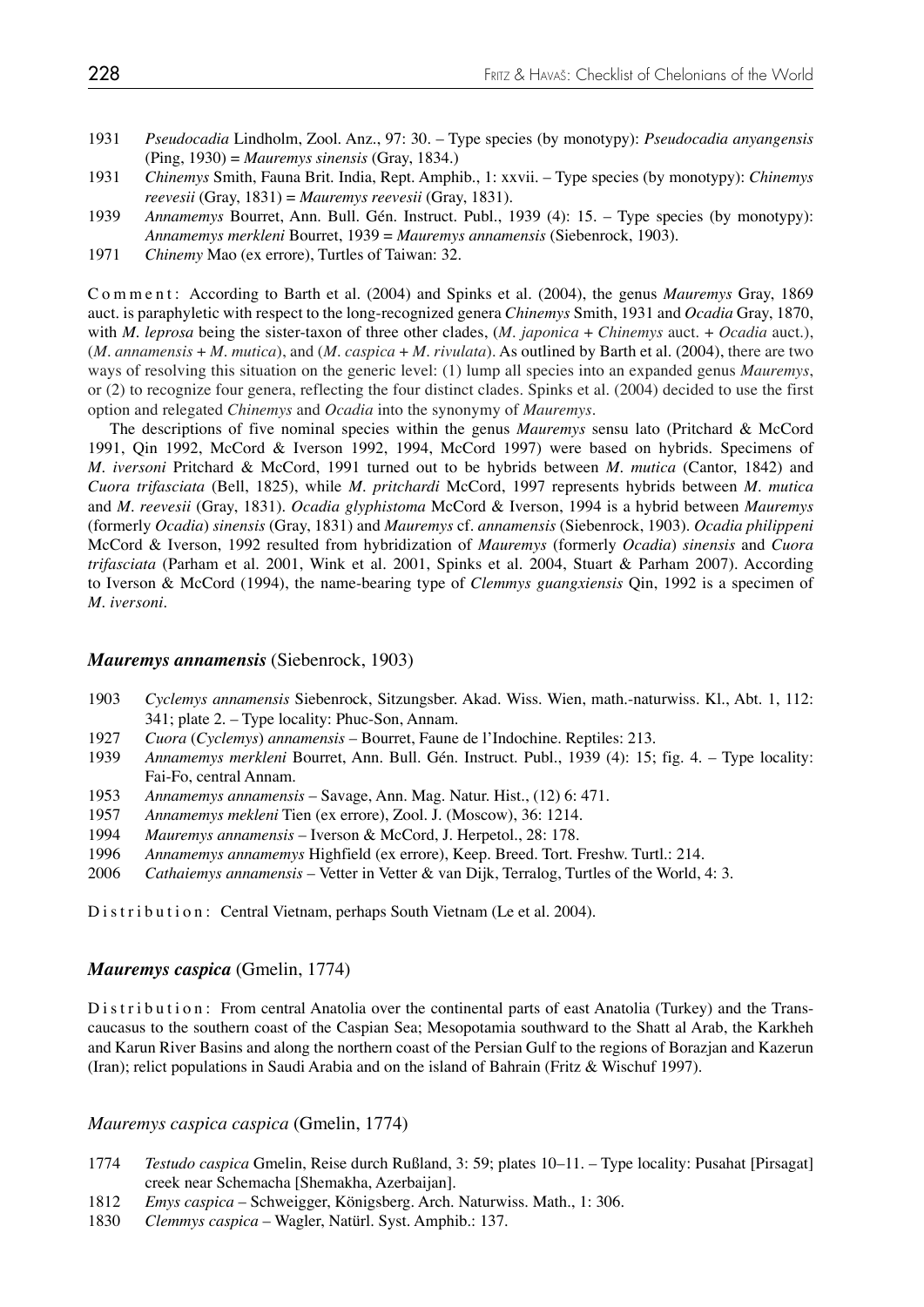- 1831 *Emys caspia* Rüppell in Gray in Griffith & Pidgeon (ex errore), Anim. Kingd. Cuvier, 9, Synops. Spec. Class Rept.: 9.
- 1831 *Testudo caspia* Gray in Griffith & Pidgeon, Anim. Kingd. Cuvier, 9, Synops. Spec. Class Rept.: 9.
- 1832 *Terrapene caspica* Bonaparte, Saggio distr. met. anim. vertebr.: 28.
- 1909 *Clemmys [caspica] caspica* Siebenrock, Zool. Jb., Syst., Suppl. 10: 479.
- 1964 *Mauremys caspica*  McDowell, Proc. Zool. Soc. London, 143: 253.
- 1966 *Mauremys caspica caspica* Pritchard, Brit. J. Herpetol., 3: 271.

Distribution: From central Anatolia over continental parts of east Anatolia (Turkey) and the Transcaucasus to the southern coast of the Caspian Sea; northern Mesopotamia, where it intergrades with *Mauremys caspica siebenrocki* (Fritz & Wischuf 1997).

## *Mauremys caspica siebenrocki* Wischuf & Fritz, 1997

- 1869 *Emys grayi* Günther [non *Emys grayi* Bocourt, 1868 = *Trachemys venusta grayi* (Bocourt, 1868)], Proc. Zool. Soc. London, 1869: 504; plate 38. – Type locality: Basrah, Iraq.
- 1870 *Emmenia grayi* Gray, Suppl. Cat. Shield Rept. Coll. Brit. Mus., 1 (Testud.): 38.
- 1996 *Mauremys caspica siebenrocki* Wischuf in Maran (nomen nudum), CITS Bull., 1996 (17): 17.
- 1997 *Mauremys caspica siebenrocki* Wischuf & Fritz in Fritz & Wischuf, Zool. Abh. Mus. Tierk. Dresden, 49: 223; fig. 10. – Type locality: Kerbela, Iraq.
- 2002 *Mauremys caspica siebenrockii* Bour in Bour et al. (ex errore), Atlas Terrariophil., 2, Tortues: 11.

Distribution: Central and southern Mesopotamia, approximately from Bagdad southward to the Shatt al Arab, the Karkheh and Karun River Basins and along the northern coast of the Persian Gulf to the regions of Borazjan and Kazerun (Iran); relict populations in Saudi Arabia and on the island of Bahrain (Fritz & Wischuf 1997).

## *Mauremys caspica ventrimaculata* Wischuf & Fritz, 1996

- 1996 *Mauremys caspica ventrimaculata* Wischuf & Fritz, Salamandra, 32: 113; figs 2–3. Type locality: Tang-e Karam (Tang-i-Kerim; 29°33'N 53°38'E), "70 miles east of Shiraz", Iran.
- 1996 *Mauremys caspica schiras* Wischuf in Maran (nomen nudum), CITS Bull., 1996 (17): 17.
- 2003 *Mauremys caspica ventriculata* Obst (ex errore), Draco, 4 (13): 17.
- Distribution: Kor River and Maharloo Basins, southern Iran.

## *Mauremys japonica* (Temminck & Schlegel, 1835)

- 1835 *Emys vulgaris japonica* Temminck & Schlegel in Siebold, Fauna Japon., Rept.: 139; plate 8: figs 1–4, plate 9. – Type locality: Japan.
- 1844 *Emys japonica* Gray, Cat. Tort. Crocod. Amphisb. Coll. Brit. Mus.: 19.
- 1851 *Emys caspica* var. *japonica* Duméril & Bibron in Duméril & Duméril, Cat. méthod. Coll. Rept.: 8.
- 1862 *Clemmys japonica* Strauch, Mém. Acad. impér. Sci. St. Pétersbourg, Sér. 7, 5 (7): 32.
- 1964 *Mauremys japonica* McDowell, Proc. Zool. Soc. London, 143: 253.
- 2006 *Ocadia japonica* Vetter in Vetter & van Dijk, Terralog, Turtles of the World, 4: 6.

Distribution: Japan (Honshu, Kyoshu, and Shikoku).

## *Mauremys leprosa* (Schweigger, 1812)

Distribution: Iberian Peninsula, adjacent France; northwestern Africa from Morocco eastward to western Libya.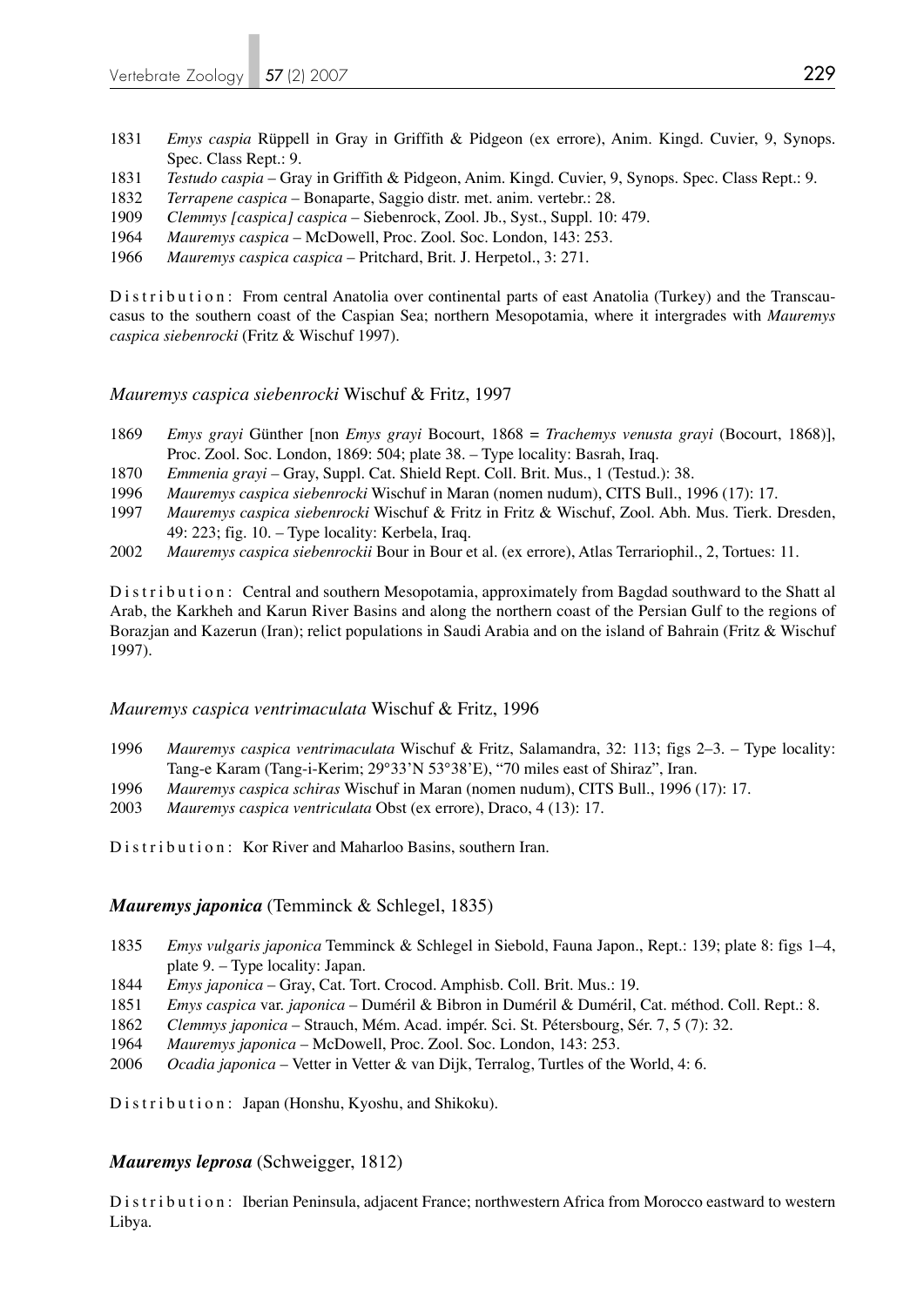## *Mauremys leprosa leprosa* (Schweigger, 1812)

- *Emys leprosa* Schweigger, Königsberg. Arch. Naturwiss. Math., 1: 298. Restricted type locality (Mertens & Müller 1940): southern Spain.
- *Emys lutescens* Schweigger, Königsberg. Arch. Naturwiss. Math., 1: 302. Restricted type locality (hoc loco): southern Spain.
- *Emys marmorea* Spix, Anim. nova s. Spec. nov. Testud. Brasil.: 13; plate 10. Restricted type locality (hoc loco): southern Spain.
- *Clemmys sigriz* Michahelles, Isis (Oken), 22: 1295. Type locality: southern Spain.
- *Emys vulgaris* Gray in Griffith & Pidgeon, Anim. Kingd. Cuvier, 9, Synops. Spec. Class Rept.: 9. Type locality: southern Europe.
- *Emys sigritzii* Gray (ex errore), Synops. Rept., 1 (Cataphracta): 24.
- *Terrapene sigriz* Bonaparte, Saggio Distr. met. Anim. Vertebr.: 29.
- *Emys sigriz* Duméril & Bibron, Erpétol. gén., Hist. natur. Rept., 2: 240.
- *Clemmys* (*Clemmys*) *leprosa* Fitzinger, Ann. Wien. Mus. Naturgesch., 1, 1836: 124.
- *Clemmys* (*Clemmys*) *lutescens* Fitzinger, Ann. Wien. Mus. Naturgesch., 1, 1836: 124.
- *Emys laticeps* Gray, Proc. Zool. Soc. London, 1852: 134. Designated type locality (hoc loco): Tétouan, Morocco.
- *Emys fuliginosus* Gray, Proc. Zool. Soc. London, 1860: 232; plate 30. Restricted type locality (hoc loco): Tétouan, Morocco.
- *Clemmys fuliginosa* Strauch, Mém. Acad. impér. Sci. St. Pétersbourg, Sér. 7, 5 (7): 32.
- *Clemmys laticeps* Strauch, Mém. Acad. impér. Sci. St. Pétersbourg, Sér. 7, 5 (7): 32.
- *Clemmys marmorea* Strauch, Mém. Acad. impér. Sci. St. Pétersbourg, Sér. 7, 5 (7): 32.
- *Emys flavipes* Gray, Proc. Zool. Soc. London, 1869: 643; plate 50. Restricted type locality (hoc loco): southern Spain.
- 1869 ? *Emys fraseri* Gray, Proc. Zool. Soc. London, 1869: 643. Restricted type locality (Gray 1873): Algiers.
- *Mauremys fuliginosa* Gray, Proc. Zool. Soc. London, 1869: 500.
- *Mauremys laniaria* Gray, Proc. Zool. Soc. London, 1869: 499; plate 37. Restricted type locality (hoc loco): southern Spain.
- *Emys laniaria* Gray, Suppl. Cat. Shield Rept. Coll. Brit. Mus., 1 (Testud.): 37.
- *Eryma laticeps* Gray, Suppl. Cat. Shield Rept. Coll. Brit. Mus., 1 (Testud.): 45.
- *Emys lamaria* Gray (ex errore), Hand-List Spec. Shield Rept. Brit. Mus.: 36.
- *Emys caspica* var. *leprosa* Boettger, Abh. Senckenb. naturforsch. Ges., 9: 126.
- *Clemmys caspica sigriz* Bedriaga, Bull. Soc. Nat. Mosc., 56: 340.
- *Clemmys caspica leprosa* Bedriaga, Inst. Rev. Sc. Coimbra, 38: 203.
- *Mauremys caspica leprosa* Młynarski, Fossile Schildkr.: 78.
- *Mauremys leprosa* Bour, C. R. Hebd. Séanc. Acad. Sci., D, 287: 492.
- Mauremys leprosa atlantica Schleich, Spixiana, Suppl. 22: 29; fig. 2:4; plate 1. Type locality: Larache, northern Morocco.
- *Mauremys leprosa erhardi* Schleich, Spixiana, Suppl. 22: 29; fig. 2:5; plate 2. Type locality: NNE Taza (35°25'32.8N 2°52'11.8W), northern Morocco.
- *Mauremys leprosa marokkensis* Schleich, Spixiana, Suppl. 22: 29; fig. 2:1; plate 4. Type locality: approximately 2 km NE Tahanaoute/crossroads S 501, a few kilometres to Aguelmouss; S Marrakech, Morocco.
- *Mauremys leprosa wernerkaestlei* Schleich, Spixiana, Suppl. 22: 29; fig. 2:6; plate 3. Type locality: Oued Oum er Rbia (32°44'55.1N 5°41'10.7W), south of Khenifra, northern Morocco.
- *Mauremys leprosa leprosa* McCord, Chelon. Conserv. Biol., 2: 559.
- *Mauremys leprosa erhardii* Fritz, Barata, Busack, Fritzsch & Castilho (ex errore), Zool. Scr., 35: 105.

Distribution: Iberian Peninsula, adjacent France; northern Morocco, probably part of Algeria.

### *Mauremys leprosa saharica* Schleich, 1996

1869 ? *Emys fraseri* Gray, Proc. Zool. Soc. London, 1869: 643. – Restricted type locality (Gray 1873): Algiers.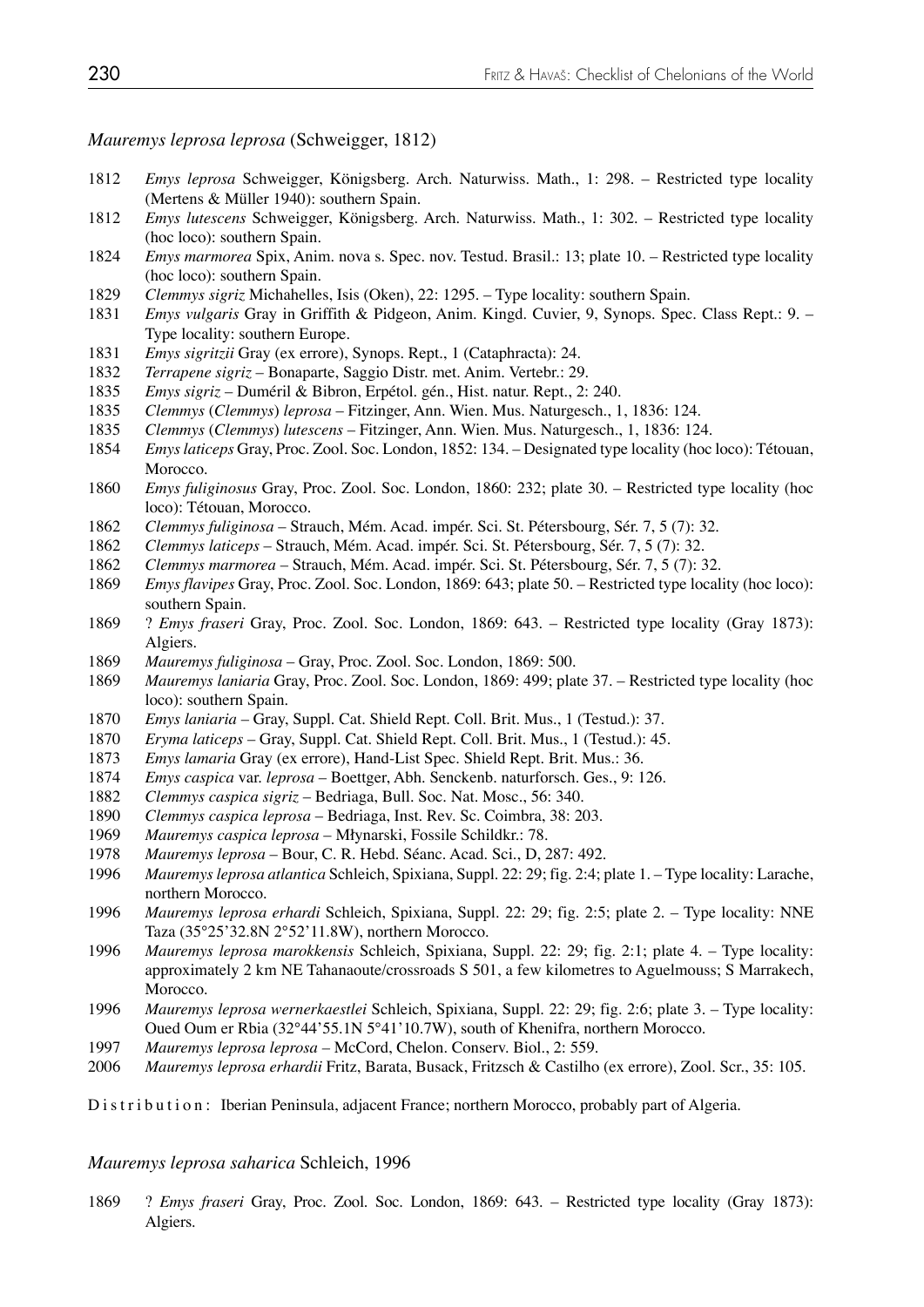- 1996 *Mauremys leprosa saharica* Schleich, Spixiana, Suppl. 22: 29; fig. 2:2; plate 5. Type locality: Fort Bou Jerif, Goulmime, southwestern Morocco.
- 1996 *Mauremys leprosa zizi* Schleich, Spixiana, Suppl. 22: 29; fig. 2:3; plate 6. Type locality: Oued Ziz, southern Morocco.
- 1999 *Mauremys leprosa vanmeerhaeghei* Bour & Maran, Manouria, 1 (2): 25; figs pp. 22, 25 (bottom), 34–35, 36 (top left), 38 (7–9), 42 (bottom), 43, 46–48, 49 (right). – Type locality: oasis of Sidi el Mehdaoui (29°30'N 8°00'W), approximately 30 km south of Tata, Tata Province, southern Morocco.
- 1999 *Mauremys leprosa vanmerhaeghei* Bour & Maran (ex errore), Manouria, 1 (2): 43.
- 2005 *Mauremys leprosa vanmeerhaghei* Fritz, Fritzsch, Lehr, Ducotterd & Müller (ex errore), Salamandra, 41: 97.

Distribution: Southern Morocco, Tunisia, at least eastern Algeria, probably western Libya.

## *Mauremys megalocephala* (Fang, 1934)

- 1934 *Chinemys megalocephala* Fang, Sinesia, 4: 158; figs 6–7. Type locality: hillsides near Nanking City [Nanjing Shi], Jiangsu Province, China.
- 1941 *Chinemys macrocephala* Bourret (ex errore), Tortues de l'Indochine: 140.
- 2003 *Chinemys megacephala* Gurley (ex errore), Keep. Breed. Freshw. Turtl.: 268.
- 2004 *Mauremys megalocephala*  Spinks, Shaffer, Iverson & McCord, Mol. Phylogenet. Evol., 32: 169.

Distribution: Eastern and southeastern China (Jiangsu, Hubei, and Guangxi; Zhao & Adler 1993).

Comment: Iverson et al. (1989) treated *Mauremys megalocephala* (Fang, 1934) as a molluscivorous morph of *M. reevesii* (Gray, 1831). Barth et al. (2003) found identical mtDNA haplotypes in both species, suggesting either support for the hypothesis by Iverson et al. (1989) or recently split species, introgression, a hybrid origin, or ancestral polymorphism (incomplete lineage sorting).

### *Mauremys mutica* (Cantor, 1842)

Distribution: Vietnam, southern China (incl. Hainan and Taiwan Islands), Japan.

Comment: For decades, the name *Clemmys* (or *Mauremys*) *nigricans* was used for *Mauremys mutica* (Cantor, 1842). However, Iverson & McCord (1989) demonstrated that the name *Emys nigricans* Gray, 1834 refers properly to the Chinese dumb-headed turtle, *Mauremys* (formerly *Chinemys*) *nigricans* (Gray, 1834), which was known before under its junior synonym *Chinemys kwangtungensis* (Pope, 1934). Synonymizing the genus *Chinemys* Smith, 1931 with *Mauremys* Gray, 1869 (Spinks et al. 2004) resulted in combining the generic name *Mauremys* with the species name *nigricans* again, but the name refers now to another taxon (= *Chinemys kwangtungensis* auct.) as in its previous usage (= *Mauremys mutica*). It is expected that this will contribute to further substantial confusion regarding literature data for either species.

### *Mauremys mutica mutica* (Cantor, 1842)

- 1842 *Emys muticus* Cantor, Ann. Mag. Natur. Hist., (1) 9: 482. Type locality: Chusan Island, China.
- 1844 *Emys mutica* Gray, Cat. Tort. Crocod. Amphisb. Coll. Brit. Mus.: 18.
- 1888 *Clemmys mutica* Boettger, Ber. Offenbacher Ver. Naturk., 1888: 105.
- 1889 *Damonia mutica* Boulenger, Cat. Chelon. Rhynchoceph. Crocod. Brit. Mus. (Natur. Hist.): viii.
- 1894 *Clemmys schmackeri* Boettger, Ber. Senckenb. naturforsch. Ges., 1894: 129; plate 3: figs 1a–b. Type locality: Hainan Island, China?
- 1909 *Geoclemys mutica* Siebenrock, Zool. Jb., Syst., Suppl. 10: 478.
- 1931 *Cathaiemys mutica*  Lindholm, Zool. Anz., 97: 29.
- 1957 *Annamemys grochovskiae* Tien, Zool. J. (Moscow), 36: 1214; figs a–d. Type locality: forest near Vinh- Linh, Quang Tri Province, central Vietnam.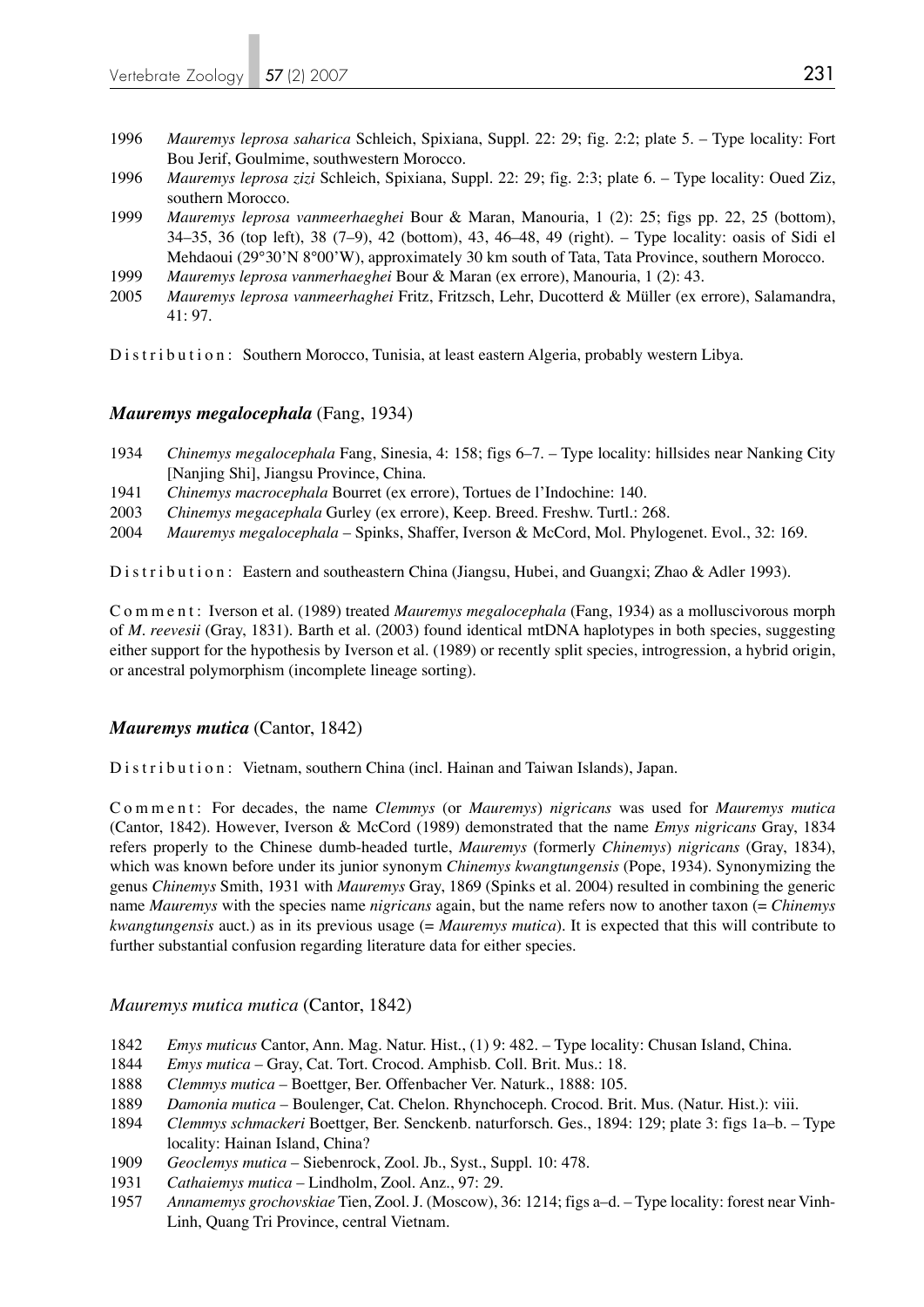- 1960 *Annamemys groeliovskiae* Battersby (ex errore), Zool. Rec., Rept., 1957: 88.
- 1964 *Mauremys mutica* McDowell, Proc. Zool. Soc. London, 143: 253.
- 1991 *Mauremys muica* Zhou & Zhou (ex errore), Chin. Chelon. illustr.: 5.
- 1994 *Mauremys grochovskiae*  Iverson & McCord, J. Herpetol., 28: 182.
- 1996 *Mauremys mutica mutica* Yasukawa, Ota & Iverson, Zool. Sci., 13: 311.
- 2006 *Cathaiemys mutica mutica* Vetter in Vetter & van Dijk, Terralog, Turtles of the World, 4: 3.

Distribution: Vietnam, southern China (incl. Hainan and Taiwan Islands); introduced in Japan.

*Mauremys mutica kami* Yasukawa, Ota & Iverson, 1996

- 1996 *Mauremys mutica kami* Yasukawa, Ota & Iverson, Zool. Sci., 13: 303; figs 7a–c. Type locality: Okawa, Ishigakijima Island, Yaeyama Group, Ryukyu Archipelago, Japan.
- 2002 *Mauremys mutica karni* Ferri (ex errore), Turtles & Tortoises: 247.
- 2006 *Cathaiemys mutica kami*  Vetter in Vetter & van Dijk, Terralog, Turtles of the World, 4: 3.

Distribution: Southern Japan (Akusekijima, Akajima, Sesokojima, Okinawajima, Ishigakijima, Iriomotejima, Yonagunijima Islands). Turtles morphologically resembling *Mauremys mutica kami* Yasukawa, Ota & Iverson, 1996 occur also on the Chinese mainland and could represent the same taxon.

## *Mauremys nigricans* (Gray, 1834)

- 1834 *Emys nigricans* Gray [non *Clemmys nigricans* sensu Mertens & Wermuth 1955 = *Mauremys nigricans* sensu Wermuth & Mertens 1977 = *Mauremys mutica mutica* (Cantor, 1842)], Proc. Zool. Soc. London, 1834: 53. – Type locality: Canton Region, China.
- 1856 *Emys nigracans* Gray (ex errore), Cat. Shield Rept. Coll. Brit. Mus., 1 (Testud.), 1855: plate 6.
- 1862 *Clemmys nigricans* Strauch, Mém. Acad. impér. Sci. St. Pétersbourg, Sér. 7, 5 (7): 32.
- 1869 *Damonia nigricans* Gray, Proc. Zool. Soc. London, 1869: 195.
- 1934 *Chinemys nigricans* Fang, Sinensia, 4: 151.
- 1934 *Geoclemys kwangtungensis* Pope, Amer. Mus. Novit., 691: 1. Type locality: Lofaoshan [Mt. Luofu], Kwangtung [Guangdong] Province, China.
- 1938 *Clemmys kuangtungensis* Mell (ex errore), Arch. Naturgesch. (N.F.), 7: 411.
- 1941 *Chinemys kwangtungensis*  Bourret, Tortues de l'Indochine: 91.
- 1941 ? *Geoclemys palaeannamitica* Bourret, Ann. Bull. Gén. Instruct. Publ., 1940: 10; plate 2. Type locality: grotto of Dong-Giao, Vietnam (early Neolithic period).
- 1980 ? *Chinemys palaeannamitica* Bour, Amphibia-Reptilia, 1: 149.
- 2004 *Mauremys nigricans* Spinks, Shaffer, Iverson & McCord, Mol. Phylogenet. Evol., 32: 179.

Distribution: Southeastern China (Guangdong and Guangxi; Zhao & Adler 1993). Literature records for *Mauremys nigricans* (Gray, 1834) in northern Vietnam refer to the species now known as *M. mutica* (Cantor, 1842) (Iverson et al. 1989); however, the subfossil remains described as *Geoclemys palaeannamitica* Bourret, 1941 suggest that *M. nigricans* once occurred in Vietnam indeed.

Comment: See under *Mauremys mutica* (Cantor, 1842).

## *Mauremys reevesii* (Gray, 1831)

- 1831 *Emys reevesii* Gray, Synops. Rept., 1 (Cataphracta): 73. Type locality: China.
- 1835 *Clemmys* (*Clemmys*) *reevesii* Fitzinger, Ann. Wien. Mus. Naturgesch., 1, 1836: 124.
- 1844 *Emys vulgaris picta* Schlegel, Abbild. Amphib.: 127; plate 41: figs 1–3; plate 42. Type locality: Japan.
- 1851 *Emys japonica* Duméril & Bibron in Duméril & Duméril (nomen novum pro *Emys vulgaris picta*  Schlegel, 1844), Cat. méthod. Coll. Rept.: 8.
- 1856 *Geoclemys reevesii* Gray, Cat. Shield Rept. Coll. Brit. Mus., 1 (Testud.), 1855: 18.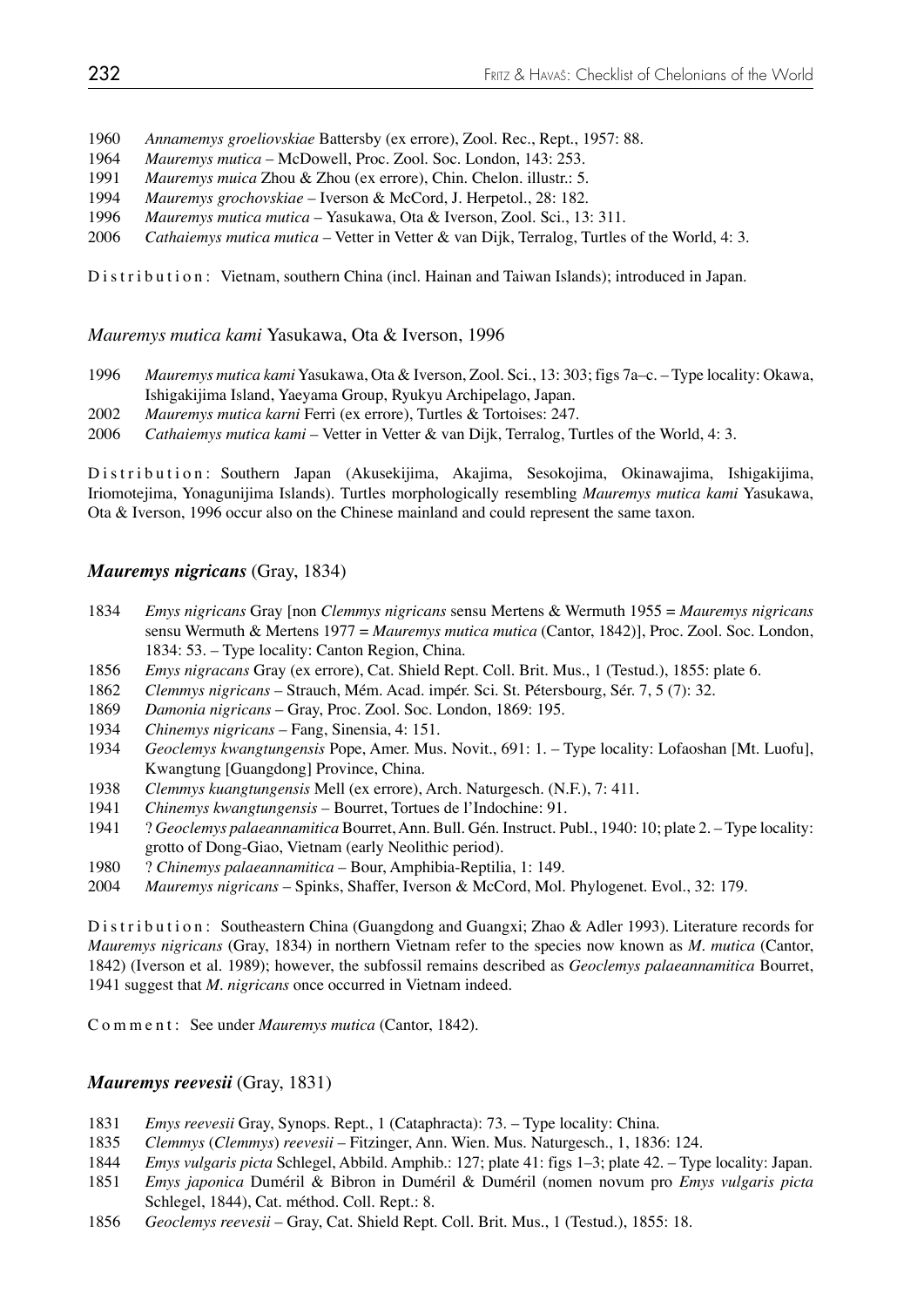- *Damonia reevesii*  Gray, Proc. Zool. Soc. London, 1869: 194.
- *Damonia unicolor* Gray, Ann. Mag. Natur. Hist., (4) 12: 78. Type locality: Shanghai?
- *Clemmys unicolor* Sclater, Proc. Zool. Soc. London, 1873: 517.
- *Damonia reevesii* var. *unicolor*  Boulenger, Cat. Chelon. Rhynchoceph. Crocod. Brit. Mus. (Natur. Hist.): 96.
- *Geoclemys [reevesii] reevesii* Siebenrock, Sitzungsber. Akad. Wiss. Wien, math.-naturwiss. Kl., Abt. 1, 116: 1758.
- *Geoclemys reevesii unicolor* Siebenrock, Sitzungsber. Akad. Wiss. Wien, math.-naturwiss. Kl., Abt. 1, 116: 1759.
- *Geoclemmys reevesi* Vogt (ex errore), Zool. Anz., 60: 337.
- *Geoclemys grangeri* Schmidt, Amer. Mus. Novit., 157: 1. Type locality: Yenchingkao [Yanjinggou], Wanhsien [Wan Co.], Szechwan [Sichuan], China.
- *Geoclemys paracaretta* Chang, Contrib. Biol. Lab. Sci. Soc. China, Ser. Zool., 5: 1; fig. Type locality: Fochow [Fuzhou Shi], Fujian Province, China.
- *Geoclemys reevesi grangeri* Mell, Beitr. Fauna Sinica, 4: 16.
- *Chinemys reevesi –* Smith, Fauna Brit. India, Rept. Amphib., 1: xxvii.
- *Geoclemys papacaretta* Fang (ex errore), Sinesia, 4: 151.
- *Emys reevesi* Bourret, Tortues de l'Indochine: 16.
- *Chinemys reevesii* Mertens & Wermuth, Zool. Jb., Syst., 83: 328.
- *Chinemy reevesi* Mao, Turtles of Taiwan: 32.
- *Chinemys grangeri*  Pritchard, Encyclopedia of Turtles: 221.
- 1988 ? *Chinemys pani* Tao, J. Taiwan Mus., 38: 45; figs 2–4; text-figs 1–3; pls 1–5. Type locality: Tsochen, Tsai-liao-chi, Tainan Co., Taiwan, China (Pleistocene).
- *Chinemys reevessi* Obst in Wermuth & Mertens (ex errore), Schildkr., Krokod., Brückenechs. (Reprint 1996): 461.
- *Chinemys reveesii* Fritz in Günther (ex errore), Amphib. Rept. Deutschlands: 534.
- *Mauremys reevesii* Spinks, Shaffer, Iverson & McCord, Mol. Phylogenet. Evol., 32: 169.

Distribution: Throughout China except the western regions and the northeast, but including Hong Kong and Taiwan; Korea and Japan (Zhao & Adler 1993).

### *Mauremys rivulata* (Valenciennes, 1833)

- *Emys rivulata* Valenciennes in Bory de Saint-Vincent [non *Emys rivulata* Gray, 1844 = *Pseudemys rubriventris* (LeConte, 1830)], Expéd. sci. Morée, Atlas: plate 9: fig. 2. – Restricted type locality (Mertens & Müller 1928): vicinity of Modon, Peloponnese, Greece.
- *Emys tristrami* Gray, Proc. Zool. Soc. London, 1869: 190. Restricted type locality (Gray 1873): "Jabook River" = Yarmuk River (Boulenger 1889).
- *Emys caspica* var. *arabica* Gray, Suppl. Cat. Shield Rept. Coll. Brit. Mus., 1 (Testud.): 36. Restricted type locality (Gray 1873): Mount Carmel.
- *Emys pannonica* Gray, Suppl. Cat. Shield Rept. Coll. Brit. Mus., 1 (Testud.): 36. Type locality: Xantos.
- *Emys tristram* Gray (ex errore), Hand-List Spec. Shield Rept. Brit. Mus.: 35.
- *Emys arabica* Gray, Ann. Mag. Natur. Hist., (4) 11: 298.
- *Clemmys caspica orientalis* Bedriaga, Bull. Soc. Natural. Moscou, 56: 335. Type localities: Athens, Nauplia, Milo, Mykonos, Syra, Tinos, Siphnos and Seriphos.
- *Clemmys caspica* var. *rivulata* Boulenger, Cat. Chelon. Rhynchoceph. Crocod. Brit. Mus. (Natur. Hist.): 104.
- *Clemmys caspica* var. *obsoleta* Schreiber, Herpetol. europ., 2nd ed.: 946. Restricted type locality (Wermuth & Mertens 1961): Bocche di Cattaro [Bay of Kotor], southern Dalmatia.
- *Clemmys caspica cretica* Mertens, Senckenbergiana, 27: 115; figs 1–3. Type locality: Rapaniana, Crete.
- *Mauremys caspica rivulata* Młynarski, Fossile Schildkr.: 78.
- *Mauremys rivulata* Bour in David, Dumerilia, 1: 88.
- *Mauremys rivulata rivulata* Maran, CITS Bull., 1996 (17): 17.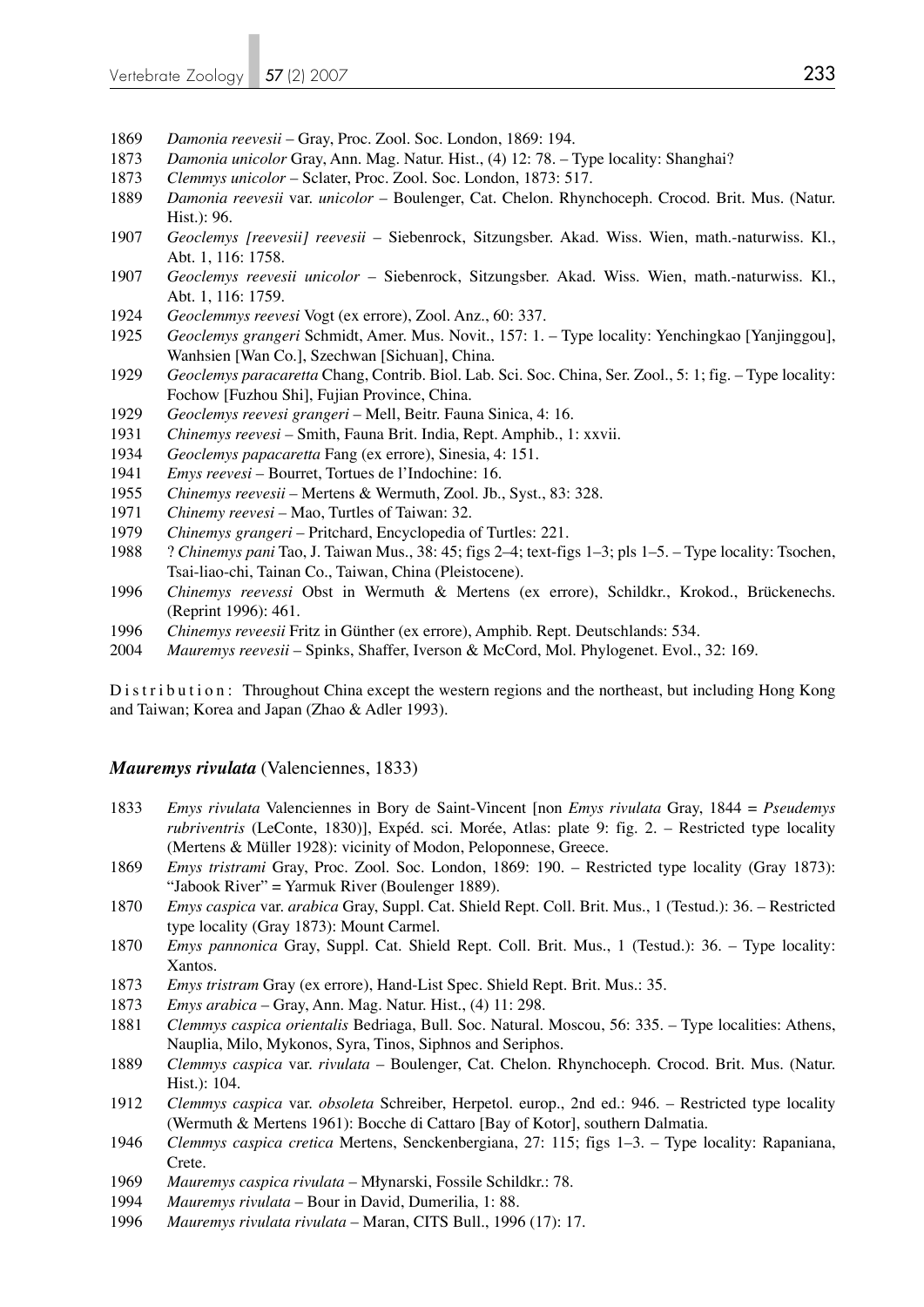- 1996 *Mauremys rivulata tristrami* Maran, CITS Bull., 1996 (17): 17.
- 1996 *Mauremys caspica cretica* Bonin, Devaux & Dupré, Toutes Tortues Monde: 194.
- 2006 *Emmenia rivulata* Vetter in Vetter & van Dijk, Terralog, Turtles of the World, 4: 160.
- 2006 *Mauremys rivulata cretica* Bonin, Devaux & Dupré, Turtles of the World: 334.

Distribution: From central Dalmatia along the sea coasts to Greece, European Turkey and Bulgaria; in Anatolia along the Mediterranean coast southwards over the Levantine region to the northern Negev Desert in Israel; range includes many Mediterranean islands (among others Cyclades, Crete, Cyprus; Fritz & Wischuf 1997).

### *Mauremys sinensis* (Gray, 1834)

- 1834 *Emys sinensis* Gray, Proc. Zool. Soc. London, 1834: 53. Type locality: southern China.
- 1844 *Emys bennettii* Gray, Cat. Tort. Crocod. Amphisb. Coll. Brit. Mus.: 21. Type locality: "North America?" (in error).
- 1857 *Graptemys sinensis* Agassiz, Contrib. Natur. Hist. U.S.A., 1: 436.
- 1862 *Clemmys bennettii* Strauch, Mém. Acad. impér. Sci. St. Pétersbourg, Sér. 7, 5 (7): 32.
- 1862 *Clemmys sinensis* Strauch, Mém. Acad. impér. Sci. St. Pétersbourg, Sér. 7, 5 (7): 32.
- 1870 *Emys chinensis* Gray (ex errore), Suppl. Cat. Shield Rept. Coll. Brit. Mus., 1 (Testud.): 28.
- 1870 *Ocadia sinensis* Gray, Suppl. Cat. Shield Rept. Coll. Brit. Mus., 1 (Testud.): 35.
- 1930 *Testudo anyangensis* Ping, 1930, Bull. Fan Mem. Inst. Biol. (Peiping), 1: 217. Type locality: Annyang [Anyang Shi] Hsien archeological ruins, Henan Province, China (subrecent material from Ying Dynasty).
- 1931 *Pseudocadia anyangensis* Lindholm, Zool. Anz., 97: 30.
- 1988 ? *Ocadia sinensis changwui* Tao, Acta Zool. Taiwanica, 2: 229; figs 1–2; text-figs 2–3. Type locality: Penghu Channel, Taiwan Strait, Taiwan, China (Late Pleistocene).
- 2003 *Ocadia sinensis sinensis* Artner, Emys, 10 (6): xvi.
- 2004 *Mauremys sinensis* Spinks, Shaffer, Iverson & McCord, Mol. Phylogenet. Evol., 32: 169.

Distribution: Hainan Island (Smith 1923), Taiwan, southern mainland China, and westward to at least the Red River watershed of Vietnam.

## *Melanochelys* Gray, 1869

- 1869 *Melanochelys* Gray, Proc. Zool. Soc. London, 1869: 187. Type species (by monotypy): *Melanochelys trijuga* (Schweigger, 1812) = *Melanochelys trijuga trijuga* (Schweigger, 1812).
- 1876 *Chaibassia* Theobald, Descript. Cat. Rept. Brit. India: 6. Type species (by monotypy): *Chaibassia tricarinata* (Blyth, 1856) = *Melanochelys tricarinata* (Blyth, 1856).

#### *Melanochelys tricarinata* (Blyth, 1856)

- 1856 *Geomyda tricarinata* Blyth, J. Asiat. Soc. Bengal, 24: 714. Type locality: Chaibassa District, Chota Nagpur.
- 1870 *Geoemyda tricarinata* Gray, Suppl. Cat. Shield Rept. Coll. Brit. Mus., 1 (Testud.): 26.
- 1876 *Chaibassia tricarinata*  Theobald, Descript. Cat. Rept. Brit. India: 6.
- 1879 *Chaibassia theobaldi* Anderson, Zool. Res. Yunnan, 1878: 718. Type locality: Bishnath Plain (= Biswanath Plains), northern Assam.
- 1889 *Nicoria tricarinata* Lydekker, J. Asiat. Soc. Bengal, 58: 327.
- 1889 *Nicoria tricarinata* var. *sivalensis* Lydekker, Cat. Foss. Rept. Amphib. Brit. Mus. (Natur. Hist.), 3: 100. – Type locality: Sivalik Hills [Late Pliocene (Tatrot formation) or Early Pleistocene (Pinjor forma tion)].
- 1964 *Melanochelys tricarinata*  McDowell, Proc. Zool. Soc. London, 143: 268.
- 1976 *Nicoria sivalensis* Młynarski, Handbuch Paläoherpetol., 7: 82.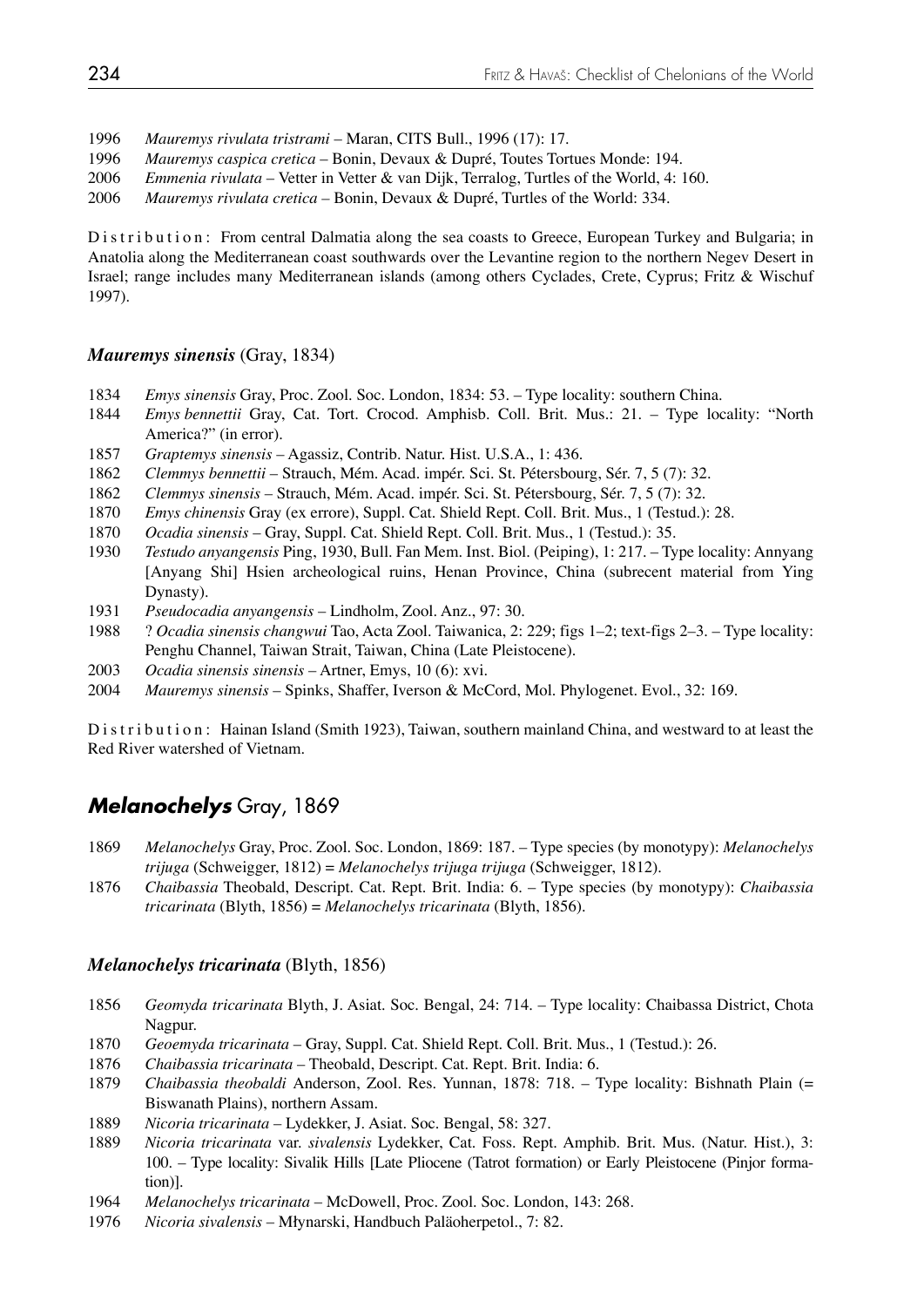1991 *Melanochelys tricarinate* Das (ex errore), Colour Guide Turtl. Tort. Indian Subcon.: 12.

Distribution: Northeastern India, Bangladesh, Nepal.

## *Melanochelys trijuga* (Schweigger, 1812)

Distribution: Patchy range including parts of India, Nepal, Myanmar, Bangladesh, Sri Lanka, the Maldive Islands, and the Chagos Archipelago; allegedly Tak and Mae Hong Son Provinces, Thailand.

## *Melanochelys trijuga trijuga* (Schweigger, 1812)

- 1758 ? *Testudo scabra* Linnaeus [non *Testudo scabra* sensu Agassiz 1857 = *Trachemys scabra* sensu Agassiz 1857 = *Pseudemys scabra* sensu Cope 1875 = *Chrysemys scabra* sensu Ditmars 1907 *= Trachemys scripta scripta* (Schoepff, 1792)], Syst. Natur., Ed. 10, 1: 198. – Type locality: India.
- 1812 *Emys trijuga* Schweigger, Königsberg. Arch. Naturwiss. Math., 1: 310. Type locality: Java (in error).
- 1834 *Emys belangeri* Lesson in Bélanger, Voy. Ind.-Orient., Zool.: 291; plate 1. Restricted type locality (Smith 1931): Bengal.
- 1835 *Clemmys* (*Clemmys*) *trijuga* Fitzinger, Ann. Wien. Mus. Naturgesch., 1, 1836: 123.
- 1869 *Melanochelys trijuga* Gray, Proc. Zool. Soc. London, 1869: 187.
- 1879 *Emys trijuga* var. *madraspatana* Anderson, Zool. Res. Yunnan, 1878: 729. Type locality: Madras.
- 1885 *Clemmys theobaldi* Lydekker, Palaeontol. Ind. (10) iii: 173; plate 20: figs 2, 2a–b. Type locality: Sivaliks, Jahnd in the Punjab [Late Pliocene (Tatrot formation) or Early Pleistocene (Pinjor formation)].
- 1889 *Bellia theobaldi*  Lydekker, Cat. Foss. Rept. Amphib. Brit. Mus. (Natur. Hist.), 3: 108.
- 1889 *Nicoria trijuga*  Boulenger, Cat. Chelon. Rhynchoceph. Crocod. Brit. Mus. (Natur. Hist.): viii.
- 1909 *Geoemyda [trijuga] trijuga*  Siebenrock, Zool. Jb., Syst., Suppl. 10: 495.
- 1915 *Geoemyda trijuga plumbea* Annandale, Rec. Ind. Mus., 11: 192. Type locality: Coorg, eastern slope of the Western Ghats, southeast of Madras District, southern India.
- 1939 *Melanochelys trijuga*  Deraniyagala, Tetrapod Rept. Ceylon, 1, Testud.: 269.
- 1979 *Melanochelys trijuga trijuga*  Pritchard, Encyclopedia of Turtles: 205.
- 1996 *Melanochelys triguja* Highfield (ex errore), Keep. Breed. Tort. Freshw. Turtl.: 207.

Distribution: Peninsular India (extending from just north of Bombay southward to Coorg in the west, to about Bezwada southward, and to Cuddalore in the east).

### *Melanochelys trijuga coronata* (Anderson, 1879)

- 1879 *Emys trijuga* var. *coronata* Anderson, Zool. Res. Yunnan, 1878: 729. Type locality: Travancore.
- 1908 *Nicoria trijuga* var. *coronata*  Bruner, Bl. Aqu.- u. Terr.-Kunde, 19: 721.
- 1909 *Geoemyda trijuga coronata*  Siebenrock, Zool. Jb., Syst., Suppl. 10: 496.
- 1979 *Melanochelys trijuga coronata* Pritchard, Encyclopedia of Turtles: 206.

Distribution: Southwestern coast of peninsular India (from Calicut southward through Travancore).

### *Melanochelys trijuga edeniana* Theobald, 1876

- 1876 *Melanochelys edeniana* Theobald, Descript. Cat. Rept. Brit. India: 12. Type localities: Arakan, Pegu, and Tenasserim.
- 1879 *Emys trijuga* var. *burmana* Anderson, Zool. Res. Yunnan, 1878: 723; plates 57–58. Restricted type locality (Smith 1931): Bhamô, Burma.
- 1889 *Nicoria trijuga* var. *edeniana* Boulenger, Cat. Chelon. Rhynchoceph. Crocod. Brit. Mus. (Natur. Hist.): 123.
- 1909 *Geoemyda trijuga edeniana*  Siebenrock, Zool. Jb., Syst., Suppl. 10: 496.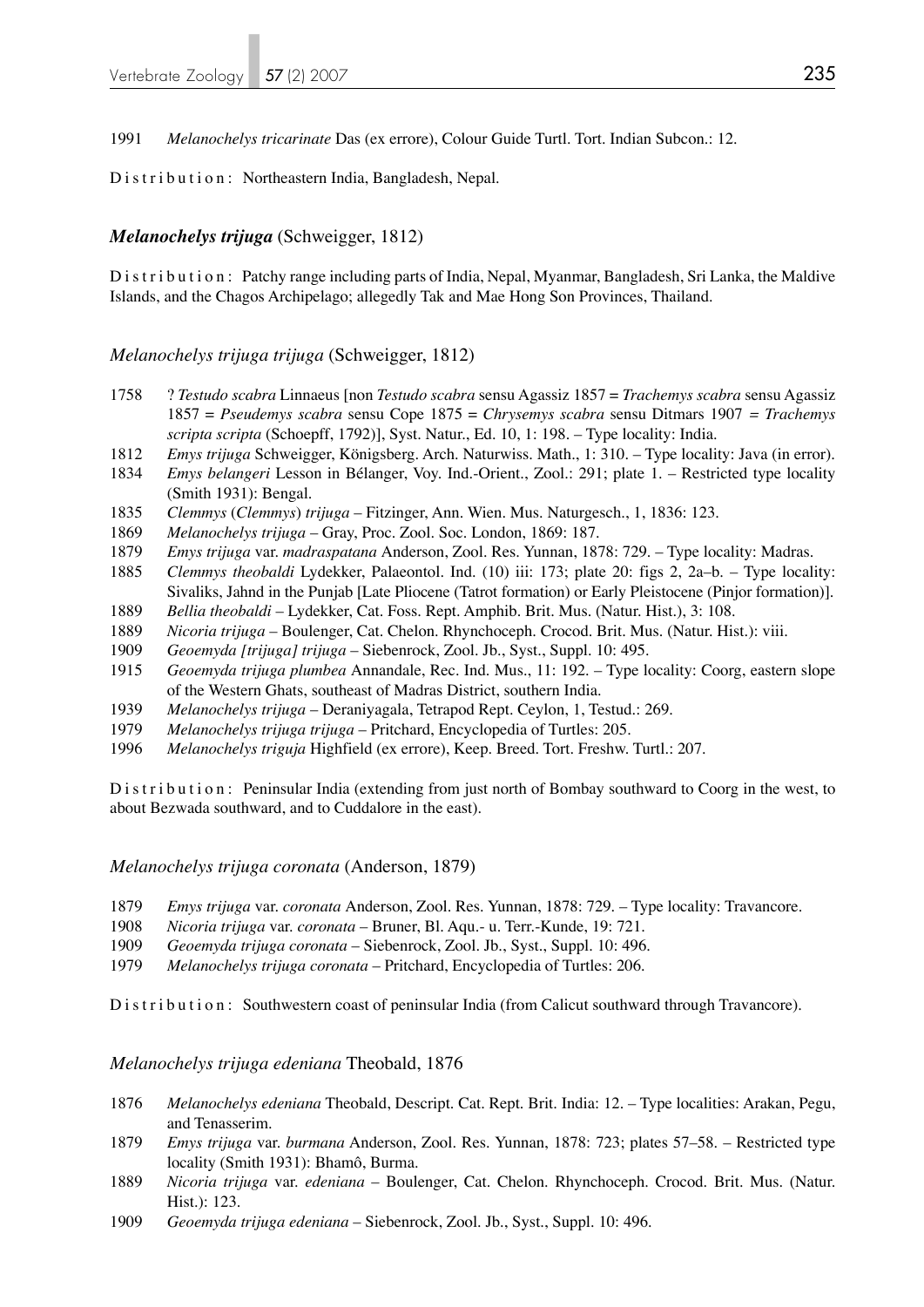- 1939 *Melanochelys trijuga edeniana*  Deraniyagala, Tetrapod Rept. Ceylon, 1, Testud.: 269.
- 1941 *Emys trijuga edeniana* Bourret, Tortues de l'Indochine: 20.
- 1979 *Geoemyda trijuga wiroti* Reimann in Nutaphand, Turtles of Thailand: 177; figs 66–68. Type locality: Thai-Burmese border area in Tak and Mae Hong Son Provinces, Thailand.
- 1989 *Melanochelys trijuga wiroti* Stubbs, Tort. Freshw. Turtl., Action Plan Conserv.: 3.
- 2002 *Melanochelys edeniana edeniana* Bour in Bour et al., Atlas Terrariophil., 2, Tortues: 11.
- 2002 *Melanochelys edeniana wiroti* Bour in Bour et al., Atlas Terrariophil., 2, Tortues: 11.

Distribution: Myanmar (Arakan, Bhamo, Karenni Hills, Moulmein) and allegedly Tak and Mae Hong Son Provinces, Thailand (for Thai records see Thirakhupt & van Dijk 1995).

#### *Melanochelys trijuga indopeninsularis* (Annandale, 1913)

- 1913 *Geoemyda indopeninsularis* Annandale, Rec. Ind. Mus., 9: 71; plate 5: figs 1–2. Restricted type locality (Smith 1931): Singhbhum District, Chota Nagpur.
- 1931 *Geoemyda trijuga indopeninsularis*  Smith, Fauna Brit. India, Rept. Amphib., 1: xxvii.
- 1939 *Melanochelys trijuga indopeninsularis*  Deraniyagala, Tetrapod Rept. Ceylon, 1, Testud.: 269.
- 2002 *Melanochelys edeniana indopeninsularis*  Bour in Bour et al., Atlas Terrariophil., 2, Tortues: 11.

Distribution: Northeastern India, northern Bangladesh, Nepal.

### *Melanochelys trijuga parkeri* Deraniyagala, 1939

- 1939 *Melanochelys trijuga parkeri* Deraniyagala, Tetrapod Rept. Ceylon, 1, Testud.: 269; plate 16: figs 1–2. – Type locality: Polonnaruva, Ceylon.
- 1955 *Geoemyda trijuga parkeri*  Mertens & Wermuth, Zool. Jb., Syst., 83: 329.

Distribution: Lowlands of Sri Lanka.

Comment: Deraniyagala (1939) reports *Melanochelys trijuga parkeri* Deraniyagala, 1939 in part from the same localities (Marichchukate, Polonnaruva) as *M. t. thermalis* (Lesson, 1830). This situation requires clarification.

*Melanochelys trijuga thermalis* (Lesson, 1830)

- 1830 *Emys thermalis* Lesson, Centur. zool.: 86; plate 29. Type locality: thermal springs of Cannia near Trinquemale, Ceylon.
- 1831 *Emys sebae* Gray, Synops. Rept., 1 (Cataphracta): 75. Type locality: Ceylon.
- 1844 *Emys seba* Gray (ex errore), Cat. Tort. Crocod. Amphisb. Coll. Brit. Mus.: 19.
- 1856 *Geoclemys seba* Gray, Cat. Shield Rept. Coll. Brit. Mus., 1 (Testud.), 1855: 18.
- 1862 *Clemmys thermalis* Strauch, Mém. Acad. impér. Sci. St. Pétersbourg, Sér. 7, 5 (7): 32.
- 1870 *Melanochelys sebae* Gray, Suppl. Cat. Shield Rept. Coll. Brit. Mus., 1 (Testud.): 34.
- 1879 *Emys trijuga* var. *sebae*  Anderson, Zool. Res. Yunnan, 1878: 279.
- 1889 *Nicoria trijuga* var. *thermalis*  Boulenger, Cat. Chelon. Rhynchoceph. Crocod. Brit. Mus. (Natur. Hist.): 122.
- 1909 *Geoemyda trijuga thermalis*  Siebenrock, Zool. Jb., Syst., Suppl. 10: 496.
- 1939 *Melanochelys trijuga thermalis*  Deraniyagala, Tetrapod Rept. Ceylon, 1, Testud.: 244.

Distribution: Southeastern coast of peninsular India, Maldive Islands, Chagos Archipelago, Sri Lanka.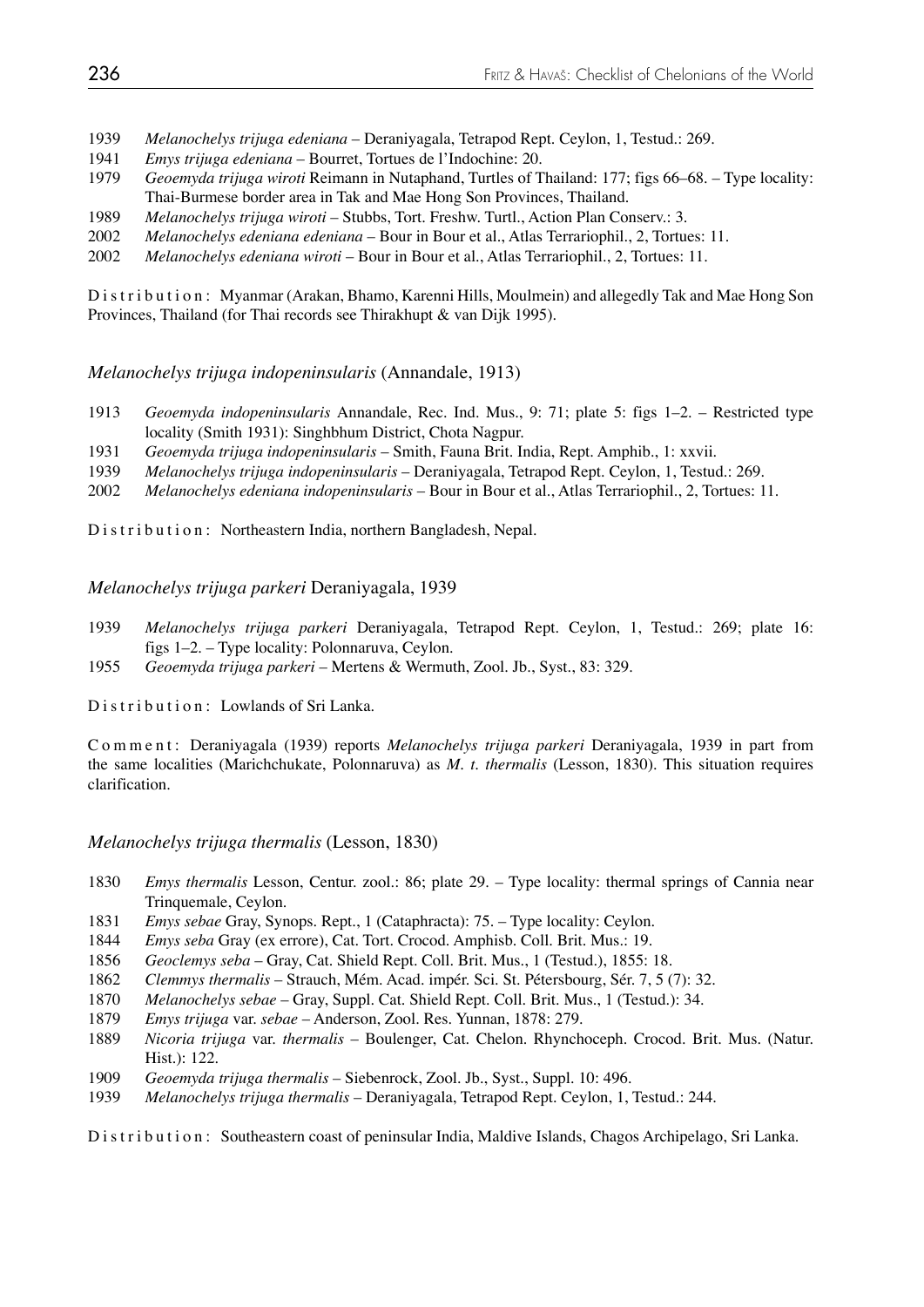# *Morenia* Gray, 1870

1870 *Morenia* Gray (non *Morenia* Ameghino, 1886 = †Mammalia, Rodentia), Suppl. Cat. Shield Rept. Coll. Brit. Mus., 1 (Testud.): 62. – Subsequently designated type species (Lindholm 1929): *Morenia berdmorei* (Blyth, 1859) = *Morenia ocellata* (Duméril & Bibron, 1835).

## *Morenia ocellata* (Duméril & Bibron, 1835)

- 1835 *Emys ocellata* Duméril & Bibron, Erpétol. gén., Hist. natur. Rept., 2: 329; plate 15: figs 1, 1a. Type locality: Bengal (in error).
- 1856 *Batagur* (*Kachuga*) *ocellata* Gray, Cat. Shield Rept. Coll. Brit. Mus., 1 (Testud.), 1855: 36.
- 1859 *Emys berdmorei* Blyth, J. Asiat. Soc. Bengal, 27: 281. Type locality: Sitang Valley?, Pegu, Burma.
- 1859 *Emys berdmorii* Blyth (ex errore), J. Asiat. Soc. Bengal, 27: 281.
- 1862 *Clemmys ocellata*  Strauch, Mém. Acad. impér. Sci. St. Pétersbourg, Sér. 7, 5 (7): 33.
- 1863 *Batagur berdmorii* Blyth, J. Asiat. Soc. Bengal, 32: 82.
- 1868 *Batagur berdmoreii* Theobald (ex errore), Cat. Rept. Mus. Asiat. Soc. Bengal: 12.
- 1869 *Kachuga berdmoorei* Gray (ex errore), Proc. Zool. Soc. London, 1869: 204.
- 1870 *Morenia berdmorei* Gray, Suppl. Cat. Shield Rept. Coll. Brit. Mus., 1 (Testud.): 62.
- 1870 *Morenia ocellata* Gray, Suppl. Cat. Shield Rept. Coll. Brit. Mus., 1 (Testud.): 63.
- 1889 *Batagur berdmorei*  Boulenger, Cat. Chelon. Rhynchoceph. Crocod. Brit. Mus. (Natur. Hist.): 67.
- 1889 *Kachuga berdmorei*  Boulenger, Cat. Chelon. Rhynchoceph. Crocod. Brit. Mus. (Natur. Hist.): 67.

Distribution: Southern Myanmar.

#### *Morenia petersi* (Anderson, 1879)

- 1879 *Batagur* (*Morenia*) *petersi* Anderson, Zool. Res. Yunnan, 1878: 761; plates 59, 75b: figs 6–10. Type localities: Huzurapur (Jessore District), Furreedpore and Dacca.
- 1889 *Morenia petersii* Boulenger (ex errore), Cat. Chelon. Rhynchoceph. Crocod. Brit. Mus. (Natur. Hist.): vii.
- 1909 *Morenia petersi* Siebenrock, Zool. Jb., Syst., Suppl. 10: 457.

Distribution: Northeastern India (as far west as Bihar), Bangladesh (Ernst et al. 2000); a well-documented and apparently highly disjunct population occurs in the Dudhwa National Park in Uttar Pradesh near the Nepali border (Moll & Vijaya 1986).

# *Notochelys* Gray, 1863

1863 *Notochelys* Gray (non *Notochelys* Owen, 1882 = †Testudines), Proc. Zool. Soc. London, 1863: 177. – Type species (by monotypy): *Notochelys platynota* (Gray, 1834).

### *Notochelys platynota* (Gray, 1834)

- 1834 *Emys platynota* Gray, Proc. Zool. Soc. London, 1834: 54. Type locality: Sumatra.
- 1835 *Emys platynotha* Gray (ex errore), Illustr. Ind. Zool., 2: plate 57: fig 1.
- 1856 *Cyclemys platynota* Gray, Proc. Zool. Soc. London, 1855: 198.
- 1863 *Notochelys platynota* Gray, Proc. Zool. Soc. London, 1863: 177.
- 1881 *Cyclemys giebelii* Hubrecht, Notes Leiden Mus., 3: 45. Type localities: Banka and Borneo.
- 1889 *Cistudo bankanensis* Bleeker in Boulenger (nomen nudum), Cat. Chelon. Rhynchoceph. Crocod. Brit. Mus. (Natur. Hist.): 131.
- 1979 *Notochelys platysnota* Nutaphand (ex errore), Turtles of Thailand: 56.

Distribution: From peninsular Thailand southward through Malaysia, Sumatra, and Java to Borneo.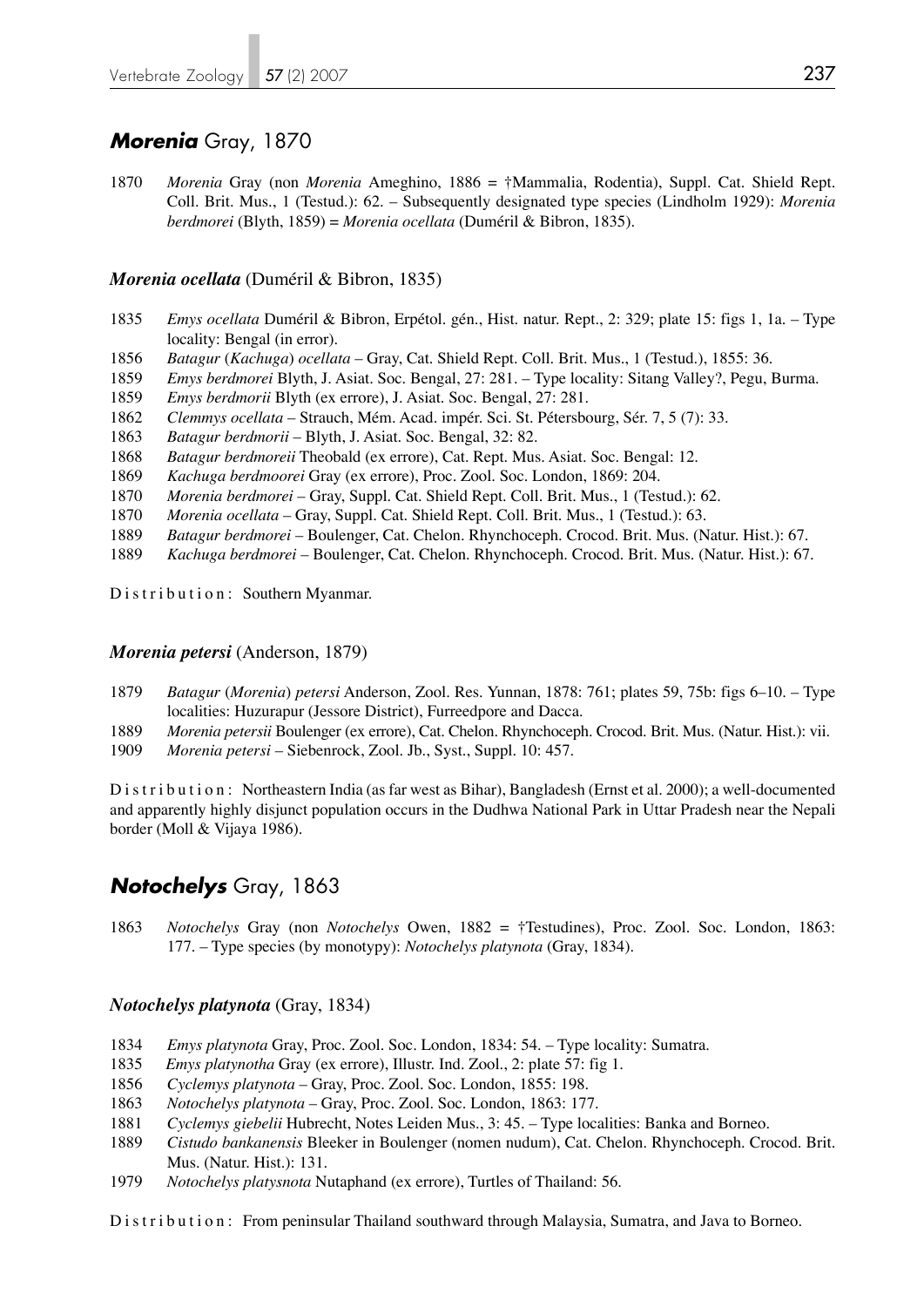# *Orlitia* Gray, 1873

- 1873 *Orlitia* Gray, Ann. Mag. Natur. Hist., (4) 11: 156. Type species (by monotypy): *Orlitia borneensis* Gray, 1873.
- 1874 *Heteroclemmys* Peters, Monatsber. Preuß. Akad. Wiss. Berlin, 1874: 622. Type species (by monotypy): *Clemmys* (*Heteroclemmys*) *gibbera* Peters, 1874 = *Orlitia borneensis* Gray, 1873.
- 1896 *Brookeia* Bartlett, Ethn. Zool. Note Book Sarawak, 2: 81. Type species (by monotypy): *Brookeia baileyi* (Bartlett, 1895) = *Orlitia borneensis* Gray, 1873.
- 1896 *Adelochelys* Baur, Anatom. Anz., 12: 314. Type species (by monotypy): *Adelochelys crassa* Baur, 1896 = *Orlitia borneensis* Gray, 1873.
- 1897 *Liemys* Boulenger, Ann. Mag. Natur. Hist., (6) 19: 468. Type species (by monotypy): *Liemys inornata* Boulenger, 1897 = *Orlitia borneensis* Gray, 1873.
- 1967 *Brookia* Pritchard (ex errore), Living Turtles of the World: 136.

## *Orlitia borneensis* Gray, 1873

- 1873 *Orlitia borneensis* Gray, Ann. Mag. Natur. Hist., (4) 11: 157. Type locality: Borneo; Sistang?
- 1874 *Clemmys* (*Heteroclemmys*) *gibbera* Peters, Monatsber. Preuß. Akad. Wiss. Berlin, 1874: 622; plate 2. – Type locality: Pulo Matjan, Borneo.
- 1889 *Bellia borneensis* Boulenger, Cat. Chelon. Rhynchoceph. Crocod. Brit. Mus. (Natur. Hist.): viii.
- 1889 *Cistudo borneensis* Boulenger, Cat. Chelon. Rhynchoceph. Crocod. Brit. Mus. (Natur. Hist.): 100.
- 1895 *Hardella baileyi* Bartlett, Ethn. Zool. Note Book Sarawak, 1: 60. Type locality: Batang Lupar River, Borneo.
- 1896 *Brookeia baileyi* Bartlett, Ethn. Zool. Note Book Sarawak, 2: 81.
- 1896 *Adelochelys crassa* Baur, Anatom. Anz., 12: 319; figs 1–4. Type locality: unknown.
- 1897 *Liemys inornata* Boulenger, Ann. Mag. Natur. Hist., (6) 19: 469. Type locality: Lobuk Antu District, Sarawak, Borneo.
- 1967 *Brookia baileyi* Pritchard, Living Turtles of the World: 136.
- 1979 *Orlitia borneoensis* Ewert in Harless & Morlock (ex errore), Turtles, Perspectives & Research: 339.

Distribution: Malaysia, Sumatra, Borneo.

# *Pangshura* Gray, 1856

- 1856 *Pangshura* Gray, Cat. Shield Rept. Coll. Brit. Mus., 1 (Testud.), 1855: 36. Subsequently desig nated type species (Lindholm 1929): *Batagur* (*Pangshura*) *tecta* (Gray, 1830) = *Pangshura tecta* (Gray, 1830).
- 1870 *Cuchoa* Gray, Suppl. Cat. Shield Rept. Coll. Brit. Mus., 1 (Testud.): 61. Subsequently desig nated type species (Lindholm 1929): *Cuchoa tentoria* (Gray, 1834) = *Pangshura tentoria tentoria* (Gray, 1834).
- 1870 *Emia* Gray, Suppl. Cat. Shield Rept. Coll. Brit. Mus., 1 (Testud.): 61. Type species (by monotypy): *Emia smithii* (Gray, 1863) = *Pangshura smithii smithii* (Gray, 1863).
- 1870 *Jerdonella* Gray, Suppl. Cat. Shield Rept. Coll. Brit. Mus., 1 (Testud.): 61. Type species (by mono typy): *Jerdonella sylhetensis* (Jerdon, 1870) = *Pangshura sylhetensis* Jerdon, 1870.
- 2001 *Pngshura* Das (ex errore), Schildkr. Ind. Subkontin.: 126.

Comment: Das (2001) elevated *Pangshura* Gray, 1856, formerly treated as subgenus of *Kachuga* Gray, 1856 (Moll 1987), to full generic level. This was later confirmed by a molecular genetic investigation (Spinks et al. 2004).

## *Pangshura smithii* (Gray, 1863)

Distribution: Pakistan, northern India, Nepal, Bangladesh.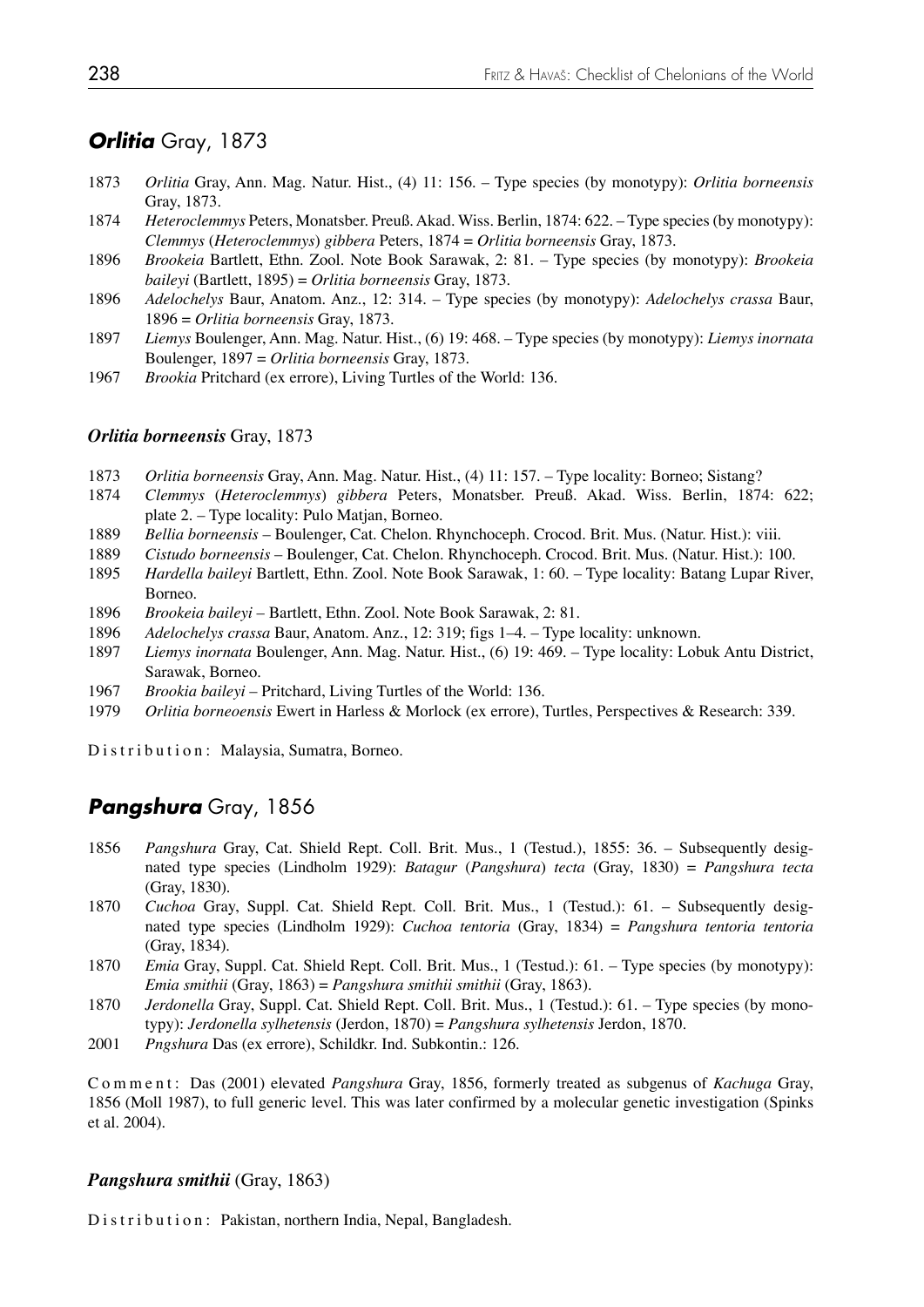## *Pangshura smithii smithii* (Gray, 1863)

- *Batagur smithii* Gray, Proc. Zool. Soc. London, 1863: 253. Type locality: Chenab River, Punjab, northwestern India.
- *Pangshura smithii* Günther, Rept. Brit. India: 36.
- *Clemmys smithii* Strauch, Mém. Acad. impér. Sci. St. Pétersbourg, Sér. 7, 8 (13): 89.
- *Pangshura smith* Theobald (ex errore), Cat. Rept. Mus. Asiat. Soc. Bengal: 14.
- *Emia smithii* Gray, Suppl. Cat. Shield Rept. Coll. Brit. Mus., 1 (Testud.): 62.
- *Kachuga smithii*  Boulenger, Cat. Chelon. Rhynchoceph. Crocod. Brit. Mus. (Natur. Hist.): vii.
- *Kachuga smithi* Smith (ex errore), Fauna Brit. India, Rept. Amphib., 1: xxviii.
- *Kachuga amithii* Rudloff (ex errore), Aquarien Terrarien, 21: 423.
- *Kachuga smithi smithi* Moll, J. Bombay Natur. Hist. Soc., 84: plate 3: fig. A.
- *Kachuga smithii smithii* Moll, J. Bombay Natur. Hist. Soc., 84: 9.
- *Pangshura smithii smithii* Das, Schildkr. Ind. Subkontin.: 126.
- *Pngshura smithii*  Das, Schildkr. Ind. Subkontin.: 126.
- *Pangshura smithi* Gurley, Keep. Breed. Freshw. Turtl.: 217.
- *Pangshura smithi smithi* Joseph-Ouni, Zoogeogr. Turtl., Croc. Tuataras, 2003: 50.

Distribution: Pakistan (Sanghar, Larkana, Lahore), India (Assam, Bihar, Punjab, Uttar Pradesh), Nepal (Koshi River; Das 2001), central, north-central and northern Bangladesh (Rashid & Swingland 1997).

## *Pangshura smithii pallidipes* (Moll, 1987)

- *Kachuga smithii pallidipes* Moll, J. Bombay Natur. Hist. Soc., 84: 8; plate 3: figs B–C. Type locality: Gandak River, Bherihari Wildlife Sanctuary, Bettiah (West Champaran) District, Bihar, India.
- *Kachuga smithi pallidipes* van Dijk, Chelon. Res. Monogr., 2: 21.
- *Pangshura smithii pallidipes* Das, Schildkr. Ind. Subkontin.: 126.
- *Pangshura smithi pallidipes* Joseph-Ouni, Zoogeogr. Turtl., Croc. Tuataras, 2003: 50.

Distribution: India (Bihar, Uttar Pradesh), Nepal (Karnali River in the Royal Bardia Wildlife Reserve; Das 2001), south-central and southern Bangladesh (Rashid & Swingland 1997); intergrades with *Pangshura smithii smithii* (Gray, 1863) in the region of Allahabad, Uttar Pradesh, India (Das 2001).

## *Pangshura sylhetensis* Jerdon, 1870

- *Pangshura sylhetensis* Jerdon, Proc. Asiat. Soc. Bengal, 1870: 69. Type locality: Sylhet River, Khasi Hills, Assam.
- *Jerdonella sylhetensis* Gray, Suppl. Cat. Shield Rept. Coll. Brit. Mus., 1 (Testud.): 61.
- *Kachuga sylhetensis*  Boulenger, Cat. Chelon. Rhynchoceph. Crocod. Brit. Mus. (Natur. Hist.): vii.

Distribution: Northeastern India (Assam, Meghalaya, Nagaland, West Bengal), Bangladesh (Sylhet, Chittagong; Das 2001).

## *Pangshura tecta* (Gray, 1830)

- *Emys tectum* Gray, Illustr. Ind. Zool., 1: plate 72. Type locality: India.
- *Emys tecta* Gray in Griffith & Pidgeon, Anim. Kingd. Cuvier, 9, Synops. Spec. Class Rept.: 9.
- 1831 ? *Testudo dura* Hamilton in Gray (nomen nudum), Synops. Rept., 1 (Cataphracta): 23.
- *Testudo katuya* Hamilton in Gray (nomen nudum), Synops. Rept., 1 (Cataphracta): 23.
- *Testudo khagraskata* Hamilton in Gray (nomen nudum), Synops. Rept., 1 (Cataphracta): 23.
- *Emys trigibbosa* Lesson, Bull. Sci. natur. Paris, 25: 120. Type locality: Ganges River.
- *Clemmys* (*Clemmys*) *tecta* Fitzinger, Ann. Wien. Mus. Naturgesch., 1, 1836: 123.
- *Batagur* (*Pangshura*) *tecta* Gray, Cat. Shield Rept. Coll. Brit. Mus., 1 (Testud.), 1855: 36.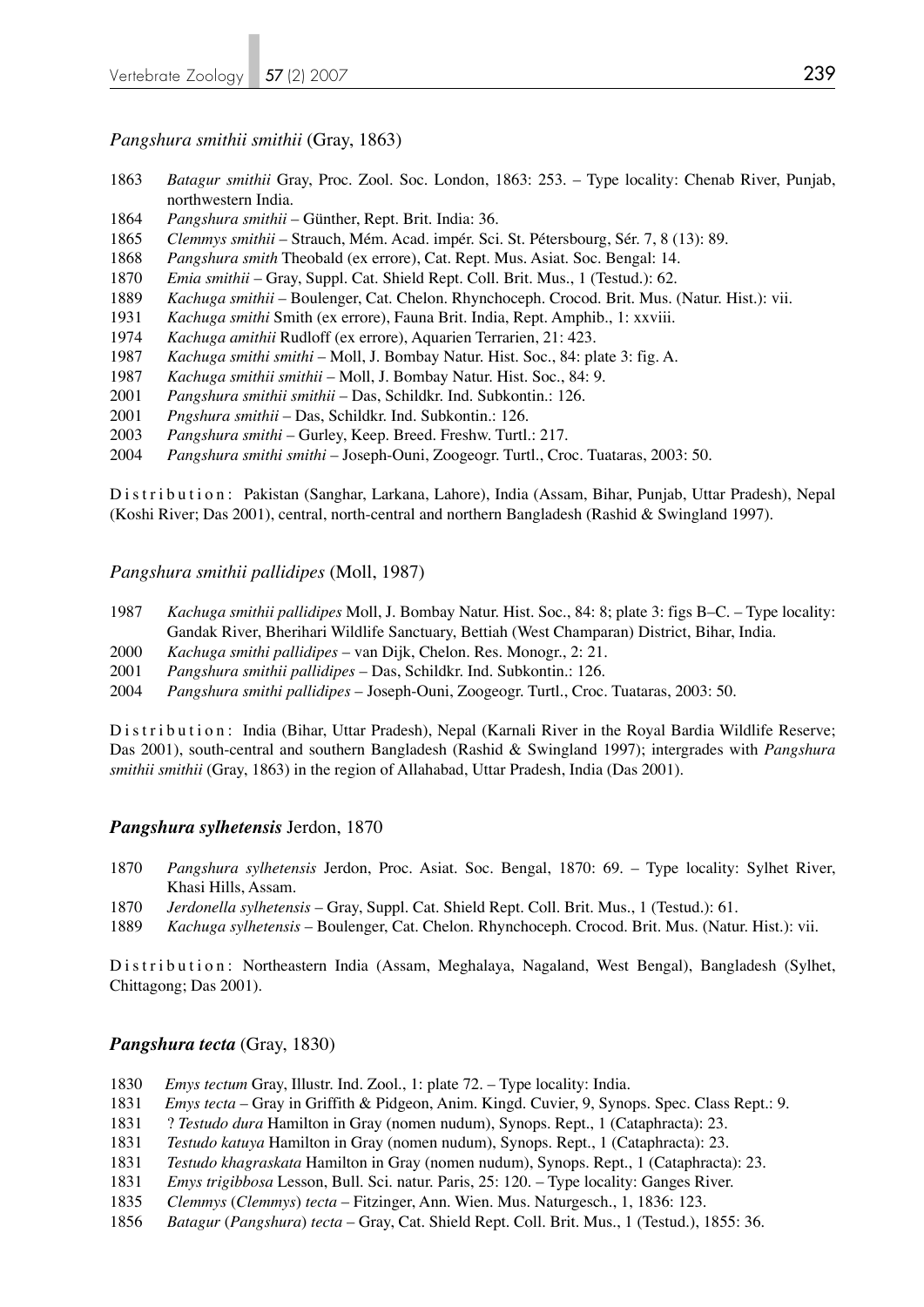- 1860 ? *Emys namadicus* Theobald in Oldham (nomen nudum), Mem. Geol. Surv. India, 2: 295.
- *Clemmys tectum* Strauch, Mém. Acad. impér. Sci. St. Pétersbourg, Sér. 7, 5 (7): 33.
- *Pangshura tecta* Günther, Rept. Brit. India: 33.
- *Pangshura tectum* Theobald, Cat. Rept. Mus. Asiat. Soc. Bengal: 13.
- *Pangshura dura* Gray, Proc. Zool. Soc. London, 1869: 205. Type locality: unknown.
- *Pangshura ventricosa* Gray, Suppl. Cat. Shield Rept. Coll. Brit. Mus., 1 (Testud.): 56. Type locality: India; Assam?
- 1889 ? *Emys namadica* Boulenger, Cat. Chelon. Rhynchoceph. Crocod. Brit. Mus. (Natur. Hist.): 58.
- *Kachuga tectum*  Boulenger, Cat. Chelon. Rhynchoceph. Crocod. Brit. Mus. (Natur. Hist.): vii.
- *Kachuga tecta*  Lindholm, Zool. Anz., 81: 294.
- *Kachuga tectum tectum* Smith, Fauna Brit. India, Rept. Amphib., 1: xxviii.
- *Kachuga tecta tecta*  Mertens, Müller & Rust, Bl. Aqu.- u. Terr.-Kunde, 45: 60.

Distribution: Drainage systems of Ganges, Indus, Narmada and Brahmaputra River systems in Pakistan, northern India, Nepal, Bangladesh (Das 2001).

## *Pangshura tentoria* (Gray, 1834)

Distribution: Northern India, Nepal, Bangladesh (Moll 1987, Das 1991, 1995, 2001).

## *Pangshura tentoria tentoria* (Gray, 1834)

- *Emys tentoria* Gray, Proc. Zool. Soc. London, 1834: 54. Restricted type locality (Smith 1931): Dhond, Poona District, Bombay, India.
- 1856 *Batagur (Pangshura) tentoria* Gray, Cat. Shield Rept. Coll. Brit. Mus., 1 (Testud.), 1855: 37.<br>1860 *? Emys namadicus* Theobald in Oldham (nomen nudum). Mem. Geol. Surv. India. 2: 295.
- 1860 ? *Emys namadicus* Theobald in Oldham (nomen nudum), Mem. Geol. Surv. India, 2: 295.
- *Clemmys tentoria*  Strauch, Mém. Acad. impér. Sci. St. Pétersbourg, Sér. 7, 5 (7): 33.
- *Pangshura tentoria*  Günther, Rept. Brit. India: 34.
- *Pangshura tentori* Theobald (ex errore), Cat. Rept. Mus. Asiat. Soc. Bengal: 15.
- *Pangshura tentorium* Gray, Proc. Zool. Soc. London, 1869: 205.
- *Emys* (*Pangshura*) *tectum* var. *intermedia* Blanford, J. Asiat. Soc. Bengal, 39: 339; plate 14. Type locality: Chappa and Korba, Hasdo River, Biláspúr, Central Provinces, India.
- *Cuchoa tentoria* Gray, Suppl. Cat. Shield Rept. Coll. Brit. Mus., 1 (Testud.): 61.
- *Pangshura leithii* Gray, Suppl. Cat. Shield Rept. Coll. Brit. Mus., 1 (Testud.): 60. Type locality: Poonah River, India.
- 1889 ? *Emys namadica* Boulenger, Cat. Chelon. Rhynchoceph. Crocod. Brit. Mus. (Natur. Hist.): 58.
- *Kachuga intermedia* Boulenger, Cat. Chelon. Rhynchoceph. Crocod. Brit. Mus. (Natur. Hist.): vii.
- *Kachuga tectum intermedia* Annandale, Rec. Ind. Mus., 7: 265.
- *Kachuga tectum tentoria*  Smith, Fauna Brit. India, Rept. Amphib., 1: xviii.
- *Kachuga tecta tentoria*  Mertens, Müller & Rust, Bl. Aqu.- u. Terr.-Kunde, 45: 60.
- *Kachuga tentoria tentoria* Pritchard, Encyclopedia of Turtles: 199.
- *Pangshura tentoria tentoria* Das, Schildkr. Ind. Subkontin.: 137.
- *Kachuga tentnria* Artner (ex errore), Emys, 10 (6): xxxvi.

Distribution: Northeastern India (Orissa, Andhra Pradesh, Madhya Pradesh, Maharashtra), northern, and in part central, Bangladesh. For exact data for the complicated distribution see Moll (1987), Das (1991, 1995, 2001), and Rashid & Swingland (1997).

## *Pangshura tentoria circumdata* (Mertens, 1969)

- *Kachuga tecta circumdata* Mertens, Senckenb. biol., 50: 24; figs 1–2. Type locality: Meerut, India.
- *Kachuga tecta circumbata* Thelwall (ex errore), Zool. Rec., Rept., 1969: 83.
- *Kachuga tentoria circumdata* Pritchard, Encyclopedia of Turtles: 198.
- *Pangshura tentoria circumdata* Das, Schildkr. Ind. Subkontin.: 137.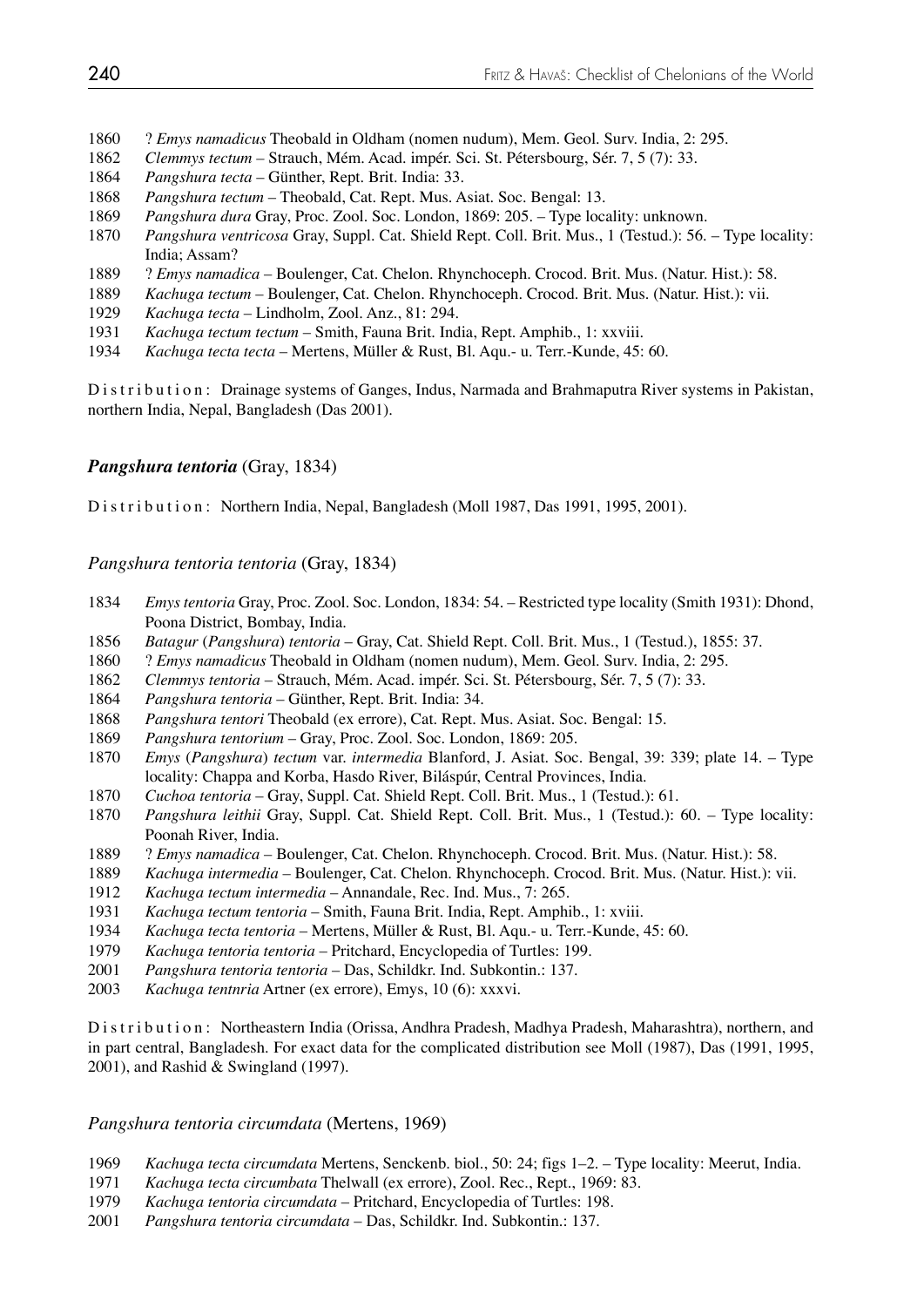Distribution: Northern India (Madhya Pradesh, Uttar Pradesh, Gujarat, Rajasthan). For exact data for the complicated distribution see Moll (1987) and Das (1991, 1995, 2001).

## *Pangshura tentoria flaviventer* Günther, 1864

- 1864 *Pangshura flaviventer* Günther, Rept. Brit. India: 35; fig. Type locality: Bengal?
- 1870 *Cuchoa flaviventris* Gray (ex errore), Suppl. Cat. Shield Rept. Coll. Brit. Mus., 1 (Testud.): 61.
- 1969 *Kachuga tecta flaviventer* Mertens, Senckenb. biol., 50: 29.
- 1987 *Kachuga tentoria flaviventer* Moll, J. Bombay Natur. Hist. Soc., 84: 19.
- 2001 *Pangshura tentoria flaviventer* Das, Schildkr. Ind. Subkontin.: 137.

Distribution: Northeastern India (Bihar, Uttar Pradesh, perhaps West Bengal), Nepal, central and south Bangladesh; intergrades with *Pangshura tentoria circumdata* (Mertens, 1969) in the Ghagra River, India (Moll 1987). For exact data for the complicated distribution see Moll (1987), Das (1991, 1995, 2001), and Rashid & Swingland (1997).

Comment: Schleich & Kästle (2002) treated *Pangshura tentoria flaviventer* Günther, 1864 as distinct species because of "a sympatric occurrence of *P. flaviventer*, *tectum* and *tentoria circumdata*" (p. 537) without providing evidence for this claim.

## *Rhinoclemmys* Fitzinger, 1835

- 1815 *Chemelys* Rafinesque (nomen nudum), Analyse de la Nature: 75.
- 1832 *Chemelys* Rafinesque (nomen suppressum: Opinion 1309, ICZN 1985), Atlant. J. Friend Knowl., 1: 64. – Type species (by original designation): *Chemelys verrucosa* (Suckow, 1798) = *Rhinoclemmys punctularia punctularia* (Daudin, 1801).
- 1835 *Rhinoclemmys* Fitzinger (nomen conservandum: Opinion 1309, ICZN 1985), Ann. Wien. Mus. Naturgesch., 1, 1836: 115. – Subsequently designated type species (Lindholm 1929): *Clemmys* (*Rhino clemmys*) *dorsata* (Schoepff, 1801) = *Rhinoclemmys punctularia punctularia* (Daudin, 1801).
- 1835 *Rhinnoclemmys* Fitzinger (ex errore), Ann. Wien. Mus. Naturgesch., 1, 1836: 124.
- 1863 *Callopsis* Gray, Ann. Mag. Natur. Hist., (3) 2: 183. Type species (by original designation): *Rhinoclemys*  (*Callopsis*) *annulata* (Gray, 1860) = *Rhinoclemmys annulata* (Gray, 1860).
- 1863 *Rhinoclemys* Gray (ex errore), Ann. Mag. Natur. Hist., (3) 2: 183.
- 1979 *Rhnoclemys* Pritchard (ex errore), Encyclopedia of Turtles: 109.

### *Rhinoclemmys annulata* (Gray, 1860)

- 1860 *Geoclemmys annulata* Gray, Proc. Zool. Soc. London, 1860: 231; plate 29. Type locality: Esmeraldas, Ecuador.
- 1862 *Clemmys annulata* Strauch, Mém. Acad. impér. Sci. St. Pétersbourg, Sér. 7, 5 (7): 32.
- 1863 *Rhinoclemys* (*Callopsis*) *annulata* Gray, Ann. Mag. Natur. Hist., (3) 2: 183.
- 1865 *Chelopus annulatus* Cope, Proc. Acad. Natur. Sci. Philadelphia, 17: 186.
- 1870 *Rhinoclemmys annulata* Gray, Suppl. Cat. Shield Rept. Coll. Brit. Mus., 1 (Testud.): 29.
- 1876 *Chelopus gabbii* Cope, J. Acad. Natur. Sci. Philadelphia, (2) 8, 1875: 153. Type locality: Sipurio, Costa Rica.
- 1885 *Emys gabbi* Günther in Godman & Salvin (ex errore), Biol. Centr. Amer., Rept.: 7.
- 1889 *Nicoria annulata*  Boulenger, Cat. Chelon. Rhynchoceph. Crocod. Brit. Mus. (Natur. Hist.): viii.
- 1889 *Nicoria gabbii* Boulenger, Cat. Chelon. Rhynchoceph. Crocod. Brit. Mus. (Natur. Hist.): viii.
- 1909 *Geoemyda annulata*  Siebenrock, Zool. Jb., Syst., Suppl. 10: 499.
- 1909 *Geoemyda gabbii* Siebenrock, Zool. Jb., Syst., Suppl. 10: 499.
- 1926 *Rhinoclemmys gabbii* Allee, Ecology, 7: 451.
- 1940 *Geoamyda annulata* Park, Barden & Williams, Ecology, 21: 122.
- 1958 *Geoemyda annulaia* Medem (ex errore), Bol. Mus. Cienc. Natur. Caracas, 2/3: 19.
- 1967 *Geoemyda gabbi* Pritchard, Living Turtles of the World: 112.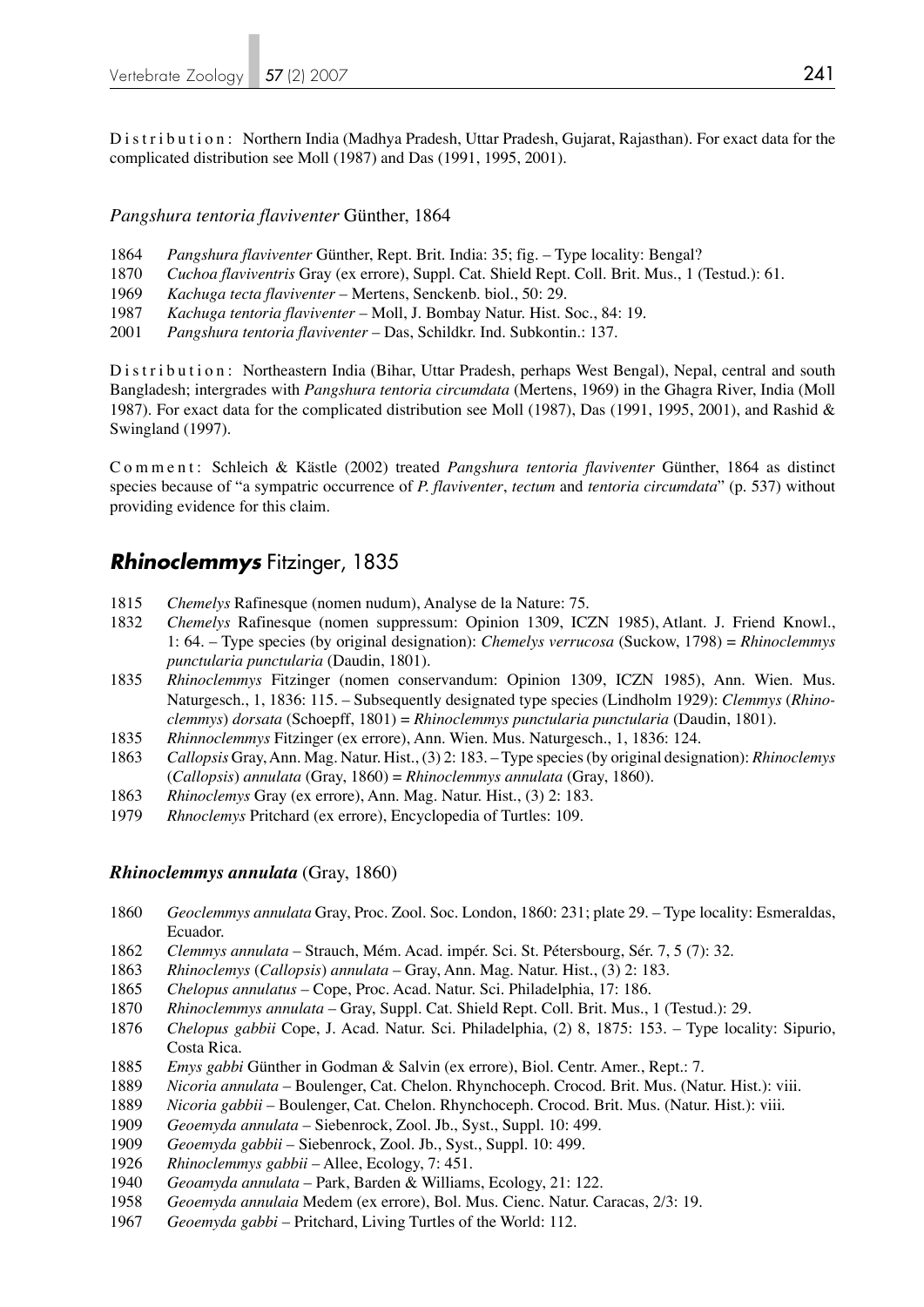*Callopsis annulata* – Smith, Smith & Sawin, Trans. Kansas Acad. Sci., 77, 1974: 216.

*Rhinoclemmys angulata* Highfield (ex errore), Keep. Breed. Tort. Freshw. Turtl.: 228.

Distribution: Southern Central and northwestern South America (from eastern Honduras southward through eastern Nicaragua, Costa Rica, and Panama to western Colombia and Ecuador).

## *Rhinoclemmys areolata* (Duméril & Bibron, 1851)

- *Emys areolata* Duméril & Bibron in Duméril & Duméril, Cat. méthod. Coll. Rept.: 10. Restricted type locality (Dunn & Stuart 1951): Flores, El Petén, Guatemala.
- *Malaclemmys concentrica areolata* Gray, Cat. Shield Rept. Coll. Brit. Mus., 1 (Testud.), 1855: 38.
- *Clemmys areolata* Strauch, Mém. Acad. impér. Sci. St. Pétersbourg, Sér. 7, 5 (7): 33.
- *Malaclemys concentrica areolata* Gray, Ann. Mag. Natur. Hist., (3) 12: 182.
- *Chelopus areolatus* Cope, Proc. Acad. Natur. Sci. Philadelphia, 17: 186.
- *Nicoria punctularia* var. *areolata* Boulenger, Cat. Chelon. Rhynchoceph. Crocod. Brit. Mus. (Natur. Hist.): 124.<br>1909 *Geoemyda*
- *Geoemyda punctularia areolata* Siebenrock, Zool. Jb., Syst., Suppl. 10: 498.
- *Geomyda punctularia areolata* Ruthven, Zool. Jahrb., Syst., 32: 328.
- *Geoemyda areolata* Wettstein, Sitzungsber. Akad. Wiss. Wien, math.-naturwiss. Kl., Abt. 1, 143: 18.
- *Geomyda areolata* Pearse, Carnegie Inst. Washington Publ., 457: 223.
- *Rhinoclemys areolata* McDowell, Proc. Zool. Soc. London, 143: 267.
- *Rhinoclemmys areolata* Smith & Taylor, Herpetology Mexico: 12.
- *Rhinoclemmys aereolata* Hoffman (ex errore), Rev. Latinamer. Microbiol. Parasitol., 11: 213.
- *Callopsis areolata* Smith & Smith, Chelonia, 2 (3): 5.
- *Chelopsus areolatus* Ernst, Cat. Amer. Amphib. Rept., 251: 1.

Distribution: Yucatán Peninsula and adjacent regions, Central America (from southern Verácruz, Tabasco, and eastern Chiapas to Yucatán and Cozumel Island in Mexico, southward through Belize, Guatemala and northwestern Honduras).

### *Rhinoclemmys diademata* (Mertens, 1954)

- *Geoemyda punctularia diademata* Mertens, Senckenb. biol., 35: 4; figs 4–6. Type locality: Maracay, Venezuela.
- *Callopsis punctularia diademata* Smith, Smith & Sawin, Trans. Kansas Acad. Sci., 77, 1974: 216.
- *Rhinoclemmys punctularia diademata* Fretey, Hoogmoed & Lescure, Zool. Meded., 52: 75.
- *Geomyda punctularia diademata* Ernst, Herpetologica, 32: 124.
- *Rhinoclemmys diademata* Pritchard, Encyclopedia of Turtles: 853.
- *Rhinoclemys diademata* Pritchard, Encyclopedia of Turtles: 180.

Distribution: Northeastern South America (Caribbean drainage of eastern Colombia and northwestern Venezuela).

### *Rhinoclemmys funerea* (Cope, 1876)

- *Chelopus funereus* Cope, J. Acad. Natur. Sci. Philadelphia, (2) 8, 1875: 154. Type locality: Limon, Costa Rica.
- *Emys funerea* Günther in Godman & Salvin, Biol. Centr. Amer., Rept.: 7.
- *Geoemyda funerea*  Dunn, Proc. New England Zool. Club, 12: 31.
- *Geoemyda costaricensis* Kanberg, Zool. Anz., 88: 162. Type locality: Costa Rica.
- *Geoemyda punctularia funerea* Mertens, Müller & Rust, Bl. Aqu.- u. Terr.-Kunde, 45: 62.
- *Rhinoclemys funerea*  McDowell, Proc. Zool. Soc. London, 143: 267.
- *Geomyda funerea* Campbell & Howell, Herpetologica, 21: 132.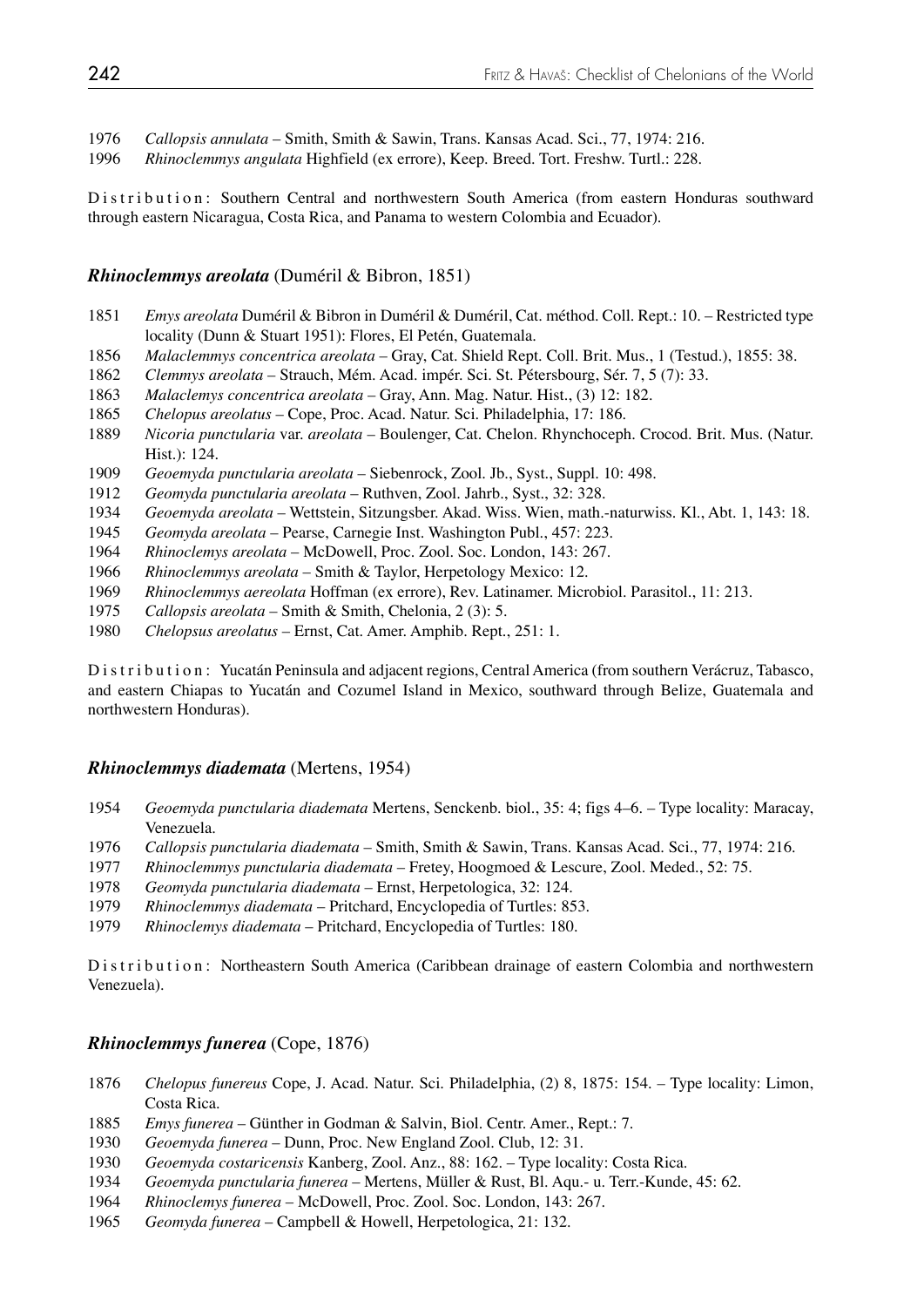- 1966 *Geoemydia funeria* Fairchild, Kohls & Tipton in Wenzel & Tipton (ex errore), Ectoparasit. Panama: 201.
- 1973 *Rhinoclemmys funerea* Meyer & Wilson, Los Angeles Co. Mus., Contrib. Sci., 244: 6.
- 1976 *Callopsis funerea* Smith, Smith & Sawin, Trans. Kansas Acad. Sci., 77, 1974: 216.

Distribution: Southeastern Central America (Caribbean drainages of Central America from the Río Coco, on the Honduran-Nicaraguan border, southward to the Panama Canal Zone).

## *Rhinoclemmys melanosterna* (Gray, 1861)

- 1861 *Geoclemmys melanosterna* Gray, Proc. Zool. Soc. London, 1861: 205. Restricted type locality (Medem 1958): Boca Chirambira, delta of the Río San Juan, Choco, Colombia.
- 1862 *Clemmys melanosterna* Strauch, Mém. Acad. impér. Sci. St. Pétersbourg, Sér. 7, 5 (7): 32.
- 1863 *Rhinoclemmys melanosterna*  Gray, Ann. Mag. Natur. Hist., (3) 12: 182.
- 1889 *Nicoria punctularia* var. *melanosternum* Boulenger, Cat. Chelon. Rhynchoceph. Crocod. Brit. Mus. (Natur. Hist.): 124.<br>1909 *Geoemyda nunctule*
- 1909 *Geoemyda punctularia melanosternum* Siebenrock, Zool. Jb., Syst., Suppl. 10: 498.
- 1954 *Geoemyda punctularia melanosterna* Mertens, Senckenb. biol., 35: 3.
- 1976 *Callopsis punctularia melanosterna* Smith, Smith & Sawin, Trans. Kansas Acad. Sci., 77, 1974: 216.
- 1977 *Rhinoclemmys punctularia melanosterna* Fretey, Hoogmoed & Lescure, Zool. Meded., 52: 76.
- 1979 *Rhinoclemys melanosterna*  Pritchard, Encyclopedia of Turtles: 180.

Distribution: Southern Central America, northern South America (Caribbean drainages of southeastern Panama and northern Colombia, and Pacific drainages of western Colombia and northwestern Ecuador).

### *Rhinoclemmys nasuta* (Boulenger, 1902)

- 1902 *Nicoria nasuta* Boulenger, Ann. Mag. Natur. Hist., (7) 9: 53. Type locality: Belún and Río Durango, Ecuador.
- 1909 *Geoemyda nasuta* Siebenrock, Zool. Jb., Syst., Suppl. 10: 499.
- 1954 *Geoemyda punctularia nasuta* Mertens, Senckenb. biol., 35: 3.
- 1976 *Callopsis punctularia nasuta* Smith, Smith & Sawin, Trans. Kansas Acad. Sci., 77, 1974: 216.
- 1977 *Rhinoclemmys punctularia nasuta* Fretey, Hoogmoed & Lescure, Zool. Meded., 52: 76.
- 1978 *Callopsis nasuta* Ernst, Herpetologica, 34: 113.
- 1979 *Rhinoclemmys nasuta* Pritchard, Encyclopedia of Turtles: 853.
- 1979 *Rhinoclemys nasuta* Pritchard, Encyclopedia of Turtles: 179.

Distribution: Northwestern South America (Pacific coastal region of Colombia and northwestern Ecuador).

### *Rhinoclemmys pulcherrima* (Gray, 1856)

Distribution: From Sonora, Mexico, to Costa Rica on the Pacific versant; on the Atlantic versant, it occurs in eastern Guatemala and eastern Honduras.

### *Rhinoclemmys pulcherrima pulcherrima* (Gray, 1856)

- 1856 *Emys pulcherrimus* Gray, Cat. Shield Rept. Coll. Brit. Mus., 1 (Testud.), 1855: 25; plate 25: fig. 12. – Restricted type locality (Ernst 1978): vicinity of San Marcos, Guerrero, Mexico.
- 1862 *Clemmys pulcherrima* Strauch, Mém. Acad. impér. Sci. St. Pétersbourg, Sér. 7, 5 (7): 32.
- 1863 *Callichelys pulcherrima* Gray, Ann. Mag. Natur. Hist., (3) 12: 181.
- 1865 *Emys pulcherrima* Müller, Wirbelth. Mexikos, III, Amphib.: 598.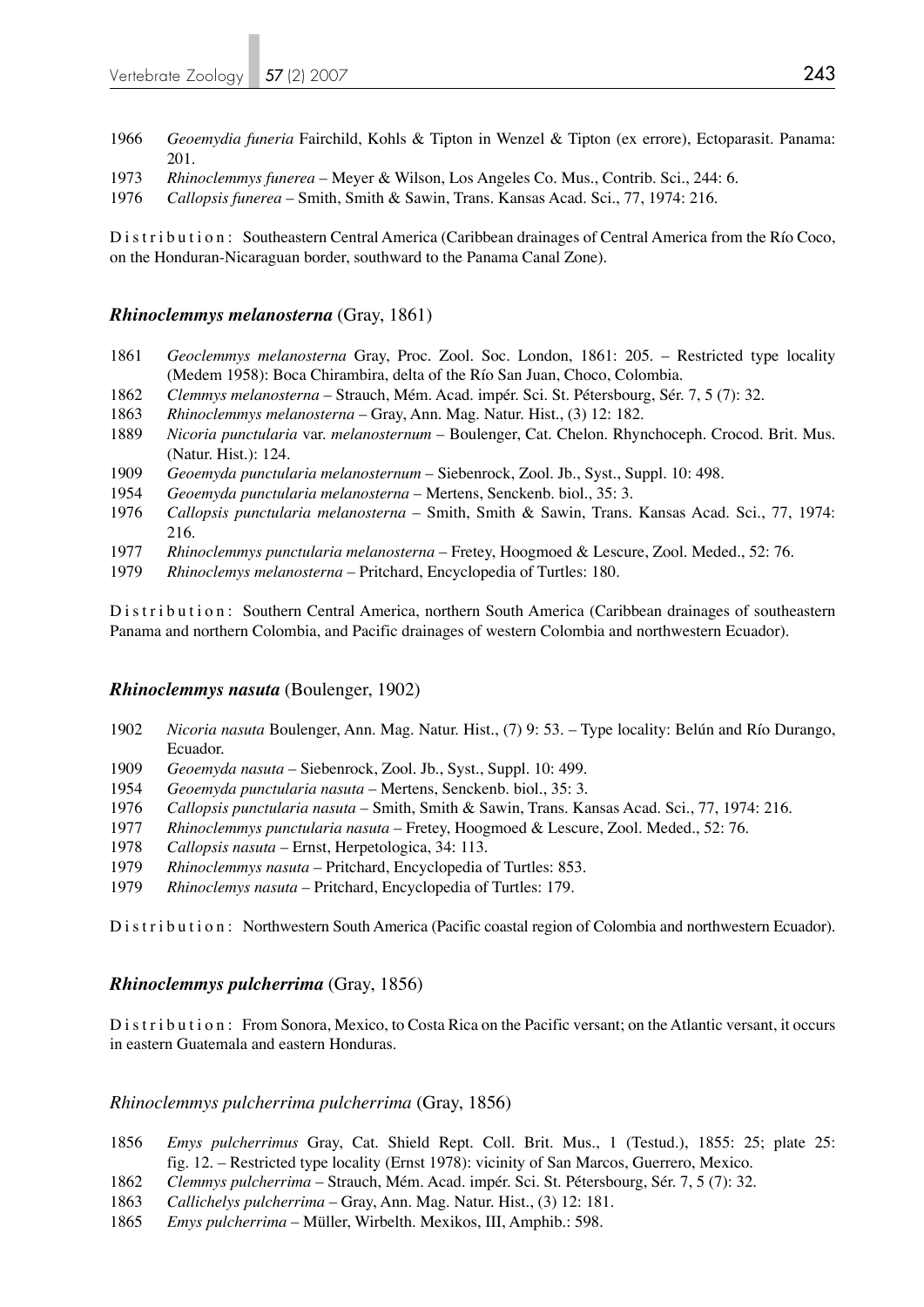- *Rhinoclemmys pulcherrima* Gray, Ann. Mag. Natur. Hist., (4) 11: 145.
- *Chelopus pulcherrima* Bocourt, J. Zool. Paris, 5: 388.
- *Pseudemys pulcherrima* Garman, Bull. Essex Inst., 16: 9.
- *Chelopus pulcherrimus* Cope, Bull. U.S. Nat. Mus., 32: 21.
- *Nicoria punctularia* var. *pulcherrima*  Boulenger, Cat. Chelon. Rhynchoceph. Crocod. Brit. Mus. (Natur. Hist.): 125.
- *Geoemyda punctularia pulcherrima* Siebenrock, Zool. Jb., Syst., Suppl. 10: 498.
- *Geoemyda pulcherrima pulcherrima*  Wettstein, Sitzungsber. Akad. Wiss. Wien, math.-naturwiss. Kl., Abt. 1, 143: 18.
- *Rhinoclemys pulcherrima*  McDowell, Proc. Zool. Soc. London, 143: 267.
- *Rhinoclemmys pulcherrima pulcherrima* Smith & Taylor, Herpetology Mexico: 12.
- *Rhinoclemmys pulcherrina* Fairchild, Kohls & Tipton in Wenzel & Tipton (ex errore), Ectoparasit. Panama: 201.
- *Rhinoclemys pulcherrima pulcherrima* Greene, Mex. Rept. Senckenberg Mus.: 2.
- *Callopsis pulcherrima pulcherrima*  Smith & Smith, Chelonia, 2 (3): 5.
- *Rhinoclemmys pulcherria* Acuña-Mesén (ex errore), Chelonii, 4: 74.

Distribution: Western Central America (coastal Guerrero and Oaxaca, Mexico).

*Rhinoclemmys pulcherrima incisa* (Bocourt, 1868)

- *Emys incisa* Bocourt, Ann. Sci. natur., (5) 10: 121. Type locality: La Union, El Salvador.
- *Rhinoclemmys frontalis* Gray, Ann. Mag. Natur. Hist., (4) 11: 144. Type locality: tropical America.
- *Rhinoclemmys bocourti* Gray, Ann. Mag. Natur. Hist., (4) 12: 111. Type locality: Central America.
- *Chelopus incisa* Bocourt, J. Zool. Paris, 5: 387.
- *Chelopus incisus* Sumichrast, Bull. Zool. Soc. France, 5: 165.
- *Glyptemys incisa* Garman, Bull. Essex Inst., 16: 10.
- *Nicoria punctularia* var. *incisa*  Boulenger, Cat. Chelon. Rhynchoceph. Crocod. Brit. Mus. (Natur. Hist.): 125.
- *Clemmys incisa*  Strauch, Mém. Acad. impér. Sci. St. Pétersbourg, Sér. 7, 38 (2): 68.
- *Chrysemys incisa* Gadow, Proc. Zool. Soc. London, 1905: 210.
- *Geoemyda punctularia incisa*  Siebenrock, Zool. Jb., Syst., Suppl. 10: 498.
- *Rhinoclemmys incisa* Schmidt, Zool. Ser. Field Mus. Natur. Hist., 12 (16): 193.
- *Geoemyda pulcherrima incisa*  Wettstein, Sitzungsber. Akad. Wiss. Wien, math.-naturwiss. Kl., Abt. 1, 143: 18.
- *Rhinoclemmys pulcherrima incisa* Smith & Taylor, Herpetology Mexico: 12.
- *Rhinoclemys pulcherrima incisa* Alvarez del Toro, Rept. Chiapas, 2nd ed.: 26.
- *Callopsis pulcherrima incisa* Smith & Smith, Chelonia, 2 (3): 5.
- *Rhinoclemmys pulcherrima insica* Rogner (ex errore), Schildkröten, 1: 101.

Distribution: Western Central America (from Oaxaca, Mexico, southward to northern Nicaragua).

*Rhinoclemmys pulcherrima manni* (Dunn, 1930)

- *Geoemyda manni* Dunn, Proc. New England Zool. Club, 12: 33. Type locality: San José, Costa Rica.
- *Geoemyda pulcherrima manni*  Wettstein, Sitzungsber. Akad. Wiss. Wien, math.-naturwiss. Kl., Abt. 1, 143: 15.
- *Geoemyda punctularia manni*  Mertens, Müller & Rust, Bl. Aqu.- u. Terr.-Kunde, 45: 62.
- *Callopsis pulcherrima manni* Smith, Smith & Sawin, Trans. Kansas Acad. Sci., 77, 1974: 216.
- *Rhinoclemmys pulcherrima manni* Pritchard, Encyclopedia of Turtles: 854.
- *Rhinoclemys pulcherrima manni* Pritchard, Encyclopedia of Turtles: 175.

Distribution: Western Central America (southern Nicaragua and northwestern Costa Rica).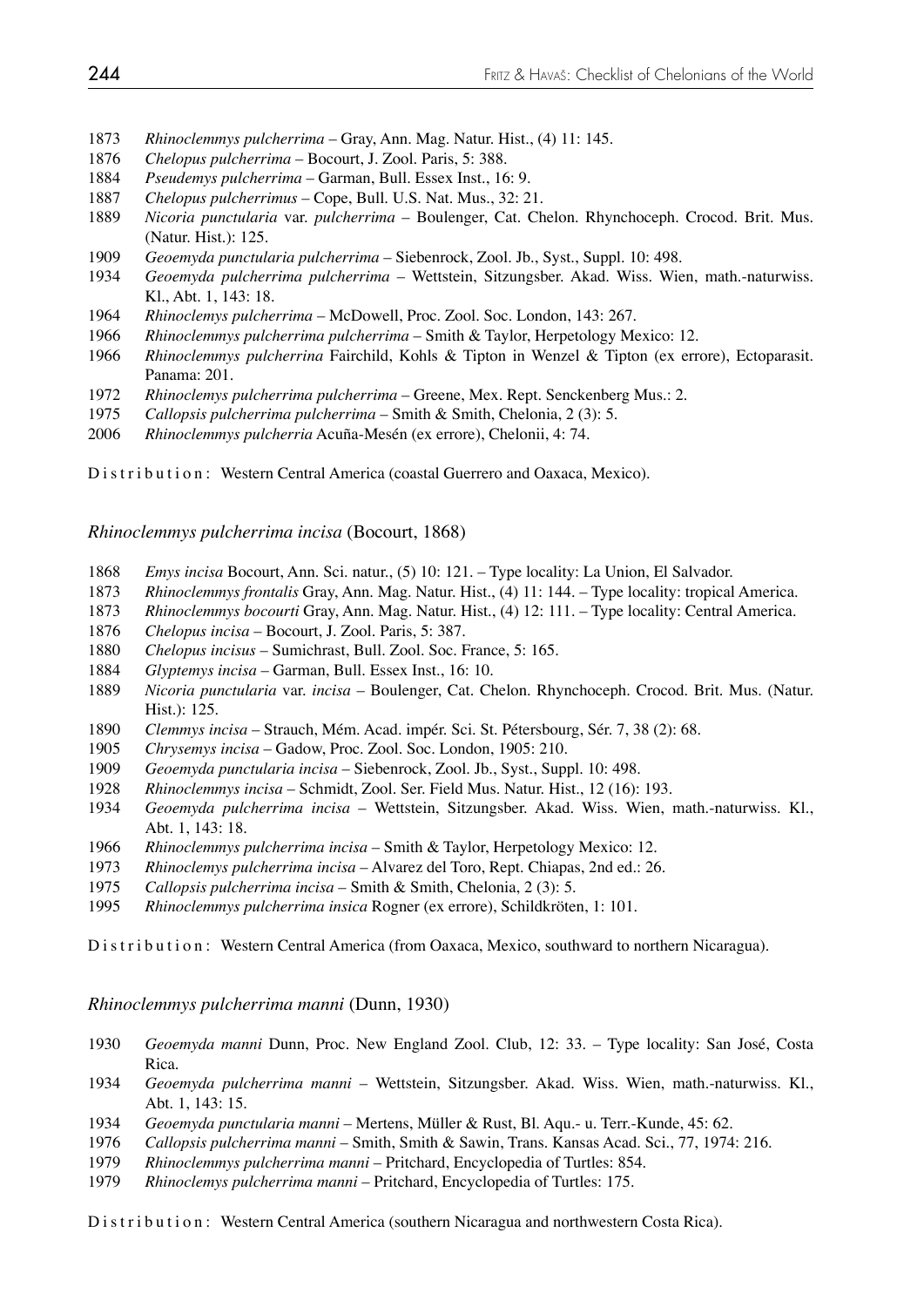### *Rhinoclemmys pulcherrima rogerbarbouri* (Ernst, 1978)

- *Callopsis pulcherrima rogerbarbouri* Ernst, Herpetologica, 34: 127; figs 2A, 3A. Type locality: Guirocoba, Sonora, Mexico.
- *Rhinoclemmys pulcherrima rogerbarbouri* Pritchard, Encyclopedia of Turtles: 854.
- *Rhinoclemys pulcherrima rogerbarbouri* Pritchard, Encyclopedia of Turtles: 173.

Distribution: Western Central America (from southern Sonora to Colima, Mexico).

#### *Rhinoclemmys punctularia* (Daudin, 1801)

Distribution: Caribbean drainage of eastern Colombia and northwestern Venezuela; from eastern Colombia, the Orinoco drainage of Venezuela, and Trinidad Island eastward through the Guyanas and north-eastern Brazil.

#### *Rhinoclemmys punctularia punctularia* (Daudin, 1801)

- 1758 ? *Testudo scabra* Linnaeus [non *Trachemys scabra* sensu Agassiz 1857 = *Pseudemys scabra* sensu Cope 1875 = *Chrysemys scabra* sensu Ditmars 1907 *= Trachemys scripta scripta* (Schoepff, 1792)], Syst. Natur., Ed. 10, 1: 198. – Type locality: India (in error).
- 1782 ? *Testudo verrucosa* Walbaum [nomen illegitimum; non *Testudo* (*ferox*) *verrucosa* Schoepff, 1795 = *Apalone ferox* (Schneider, 1783)], Chelonogr.: 116. – Type locality: unknown.
- *Testudo verrucosa* Suckow [non *Testudo* (*ferox*) *verrucosa* Schoepff, 1795 = *Apalone ferox* (Schneider, 1783)], Anfangsgr. Naturgesch. Thiere, 3: 40. – Type locality: unknown.
- *Testudo punctularia* Daudin (nomen conservandum: Opinion 660, ICZN 1963), Hist. natur. gén. part. Rept., 2, 1802: 249. – Type locality: Cayenne.
- *Testudo dorsata* Schoepff (nomen suppressum et reiectum: Opinion 660, ICZN 1963), Hist. Testud. Icon. illustr.: 136; plate 34. – Type locality: unknown.
- *Emys dorsata* Schweigger, Königsberg. Arch. Naturwiss. Math., 1: 297.
- *Emys punctularia* Schweigger, Königsberg. Arch. Naturwiss. Math., 1: 305.
- *Chersine punctularia* Merrem, Tentam. Syst. Amphib.: 29.
- *Emys dorsualis* Spix, Anim. nova s. Spec. nov. Testud. Brasil.: 11; plate 9: figs 1–2. Type locality: Rio Solimões.
- *Clemmys dorsata* Wagler, Natürl. Syst. Amphib.: 136.
- *Emys scabra* Gray in Griffith & Pidgeon, Anim. Kingd. Cuvier, 9, Synops. Spec. Class Rept.: 9.
- *Chemelys verrucosa* Rafinesque, Atlant. J. Friend Knowl., 1: 64.
- *Clemmys* (*Clemmys*) *punctularia* Fitzinger, Ann. Wien. Mus. Naturgesch., 1, 1836: 124.
- *Callopsis dorsalis* Gray (ex errore), Ann. Mag. Natur. Hist., (3) 12: 183.
- *Callopsis scabra* Gray, Ann. Mag. Natur. Hist., (3) 12: 183.
- *Rhinoclemys bellii* Gray, Ann. Mag. Natur. Hist., (3) 12: 186. Type locality: tropical America.
- *Rhinoclemys scabra* Gray, Ann. Mag. Natur. Hist., (3) 12: 182.
- *Geoclemys callocephalus* Gray, Proc. Zool. Soc. London, 1863: 254; fig. Restricted type locality (Wermuth & Mertens 1961): South America.
- *Clemmys callocephala* Strauch, Mém. Acad. impér. Sci. St. Pétersbourg, Sér. 7, 8 (13): 72.
- *Chelopus punctularius* Cope, Proc. Acad. Natur. Sci. Philadelphia, 17: 185.
- *Geoclemmys callocephala* Gray, Suppl. Cat. Shield Rept. Coll. Brit. Mus., 1 (Testud.): 27.
- *Geoclemmys callocephalus* Gray, Suppl. Cat. Shield Rept. Coll. Brit. Mus., 1 (Testud.): 28.
- *Rhinoclemmys scabra* Gray, Proc. Zool. Soc. London, 1870: 722.
- *Rhinoclemmys bellii* Gray, Suppl. Cat. Shield Rept. Coll. Brit. Mus., 1 (Testud.): 31.
- *Rhinoclemmys scabra* var. *bellii* Gray in Sowerby & Lear, Tort., Terrap., Turtl.: 15.
- *Rhinoclemys callocephala* Gray, Ann. Mag. Natur. Hist., (4) 11: 144.
- *Rhinoclemys lunata* Gray, Ann. Mag. Natur. Hist., (4) 11: 144. Type locality: Surinam.
- *Rhinoclemys ventricosa* Gray, Ann. Mag. Natur. Hist., (4) 11: 145. Type locality: Surinam.
- *Nicoria punctularia* Boulenger, Cat. Chelon. Rhynchoceph. Crocod. Brit. Mus. (Natur. Hist.): viii.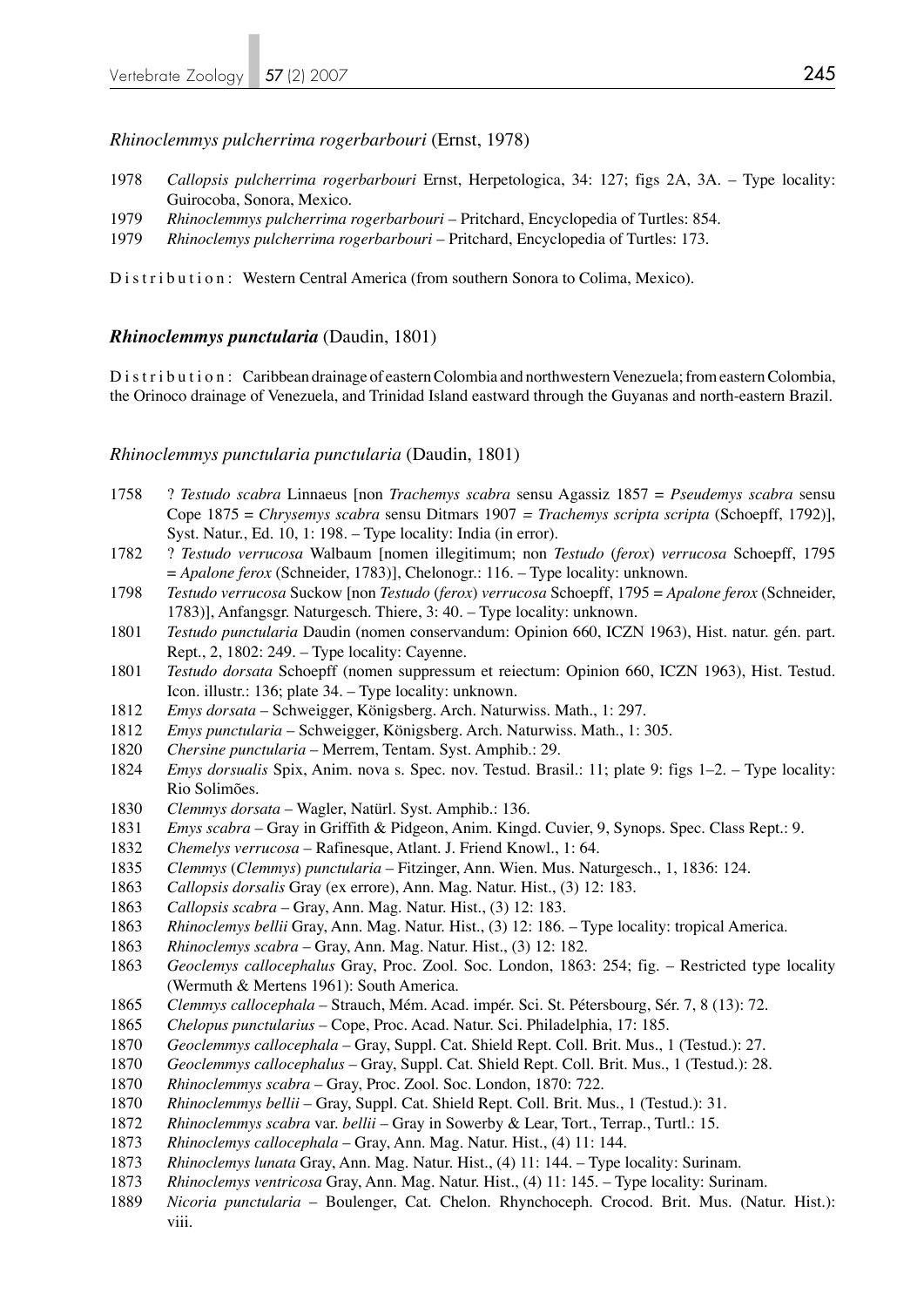- *Geoemyda [punctularia] punctularia*  Siebenrock, Zool. Jb., Syst., Suppl. 10: 497.
- *Geomyda punctularia* Luederwaldt, Rvta. Mus. Paulista, 14: 406.
- *Emys puntularia* Pearse (ex errore), Carnegie Inst. Washington Publ., 457: 223.
- *Geoemyda punctularia lunata* Mertens, Senckenb. biol., 35: 6.
- *Rhinoclemmys punctularia punctularia* Fróes, Iheringia Zool., 2: 9.
- *Rhinoclemys punctularia* McDowell, Proc. Zool. Soc. London, 143: 267.
- *Callopsis punctularia lunata* Smith, Smith & Sawin, Trans. Kansas Acad. Sci., 77, 1974: 216.
- *Callopsis punctularia punctularia* Smith, Smith & Sawin, Trans. Kansas Acad. Sci., 77, 1974: 216.
- *Rhinoclemmys lunata*  Fretey, Hoogmoed & Lescure, Zool. Meded., 52: 64.
- *Rhinoclemmys punctularia*  Fretey, Hoogmoed & Lescure, Zool. Meded., 52: 63.
- *Rhinoclemmys punctularia lunata* Fretey, Hoogmoed & Lescure, Zool. Meded., 52: 63.

Distribution: Northeastern South America (from the Orinoco drainage in extreme eastern Venezuela, and Trinidad Island, southeast through the Guyanas, to the Amazon drainage of northeastern Brazil).

### *Rhinoclemmys punctularia flammigera* Paolillo, 1985

*Rhinoclemmys punctularia flammigera* Paolillo, Amphibia-Reptilia, 6: 293; figs 1–2, 4. – Type locality: Caño Maica (4°04'N 66°31'W), 10 km southeast of Carmelitas, Territorio Federal Amazonas, Venezuela.

Distribution: Southern Venezuela (Río Ventuari and confluence of Ventuari and Orinoco Rivers).

## *Rhinoclemmys rubida* (Cope, 1870)

Distribution: Lowlands of the west coast of Mexico.

#### *Rhinoclemmys rubida rubida* (Cope, 1870)

- *Chelopus rubidus* Cope, Proc. Amer. Philos. Soc. Philadelphia, 11, 1869: 148. Type locality: Juchitán, Tehuantepec, Oaxaca, Mexico.
- *Geoclemmys rubida* Gray, Suppl. Cat. Shield Rept. Coll. Brit. Mus., 1 (Testud.): 28.
- *Rhinoclemmys mexicana* Gray, Proc. Zool. Soc. London, 1870: 659; fig. Type locality: San Juan del Río, Mexico.
- *Chelopus mexicana* Bocourt, J. Zool. Paris, 5 (516): 387.
- *Chelopus mexicanus* Sumichrast, Bull. Zool. Soc. France, 5: 166.
- *Emys mexicana* Günther in Godman & Salvin, Biol. Centr. Amer., Rept.: 8.
- *Emys rubida* Günther in Godman & Salvin, Biol. Centr. Amer., Rept.: 8.
- *Nicoria rubida* Boulenger, Cat. Chelon. Rhynchoceph. Crocod. Brit. Mus. (Natur. Hist.): viii.
- *Clemmys rubida* Strauch, Mém. Acad. impér. Sci. St. Pétersbourg, Sér. 7, 38 (2): 68.
- *Nicoria rutila* Gadow (ex errore), Proc. Zool. Soc. London, 1905: 210.
- *Geoemyda rubida* Siebenrock, Zool. Jb., Syst., Suppl. 10: 500.
- *Geoemyda rubida rubida* Mosimann & Rabb, Occ. Pap. Mus. Zool. Univ. Michigan, 548: 1.
- *Geomyda rubida* Maldonado Koerdell in Beltrán, Vida silvestre y recurs. natural.: 130.
- *Rhinoclemys rubida* McDowell, Proc. Zool. Soc. London, 143: 267.
- *Rhinoclemmys rubida rubida* Smith & Taylor, Herpetology Mexico: 12.
- *Callopsis rubida rubida* Smith & Smith, Chelonia, 2 (3): 5.
- *Rhinoclemys rubida rubida* Pritchard, Encyclopedia of Turtles: 176.
- *Chelopus rubidus rubidus* Bour in Bour et al., Atlas Terrariophil., 2, Tortues: 11.

Distribution: Lowlands of the west coast of Mexico (from central Oaxaca to southern Chiapas).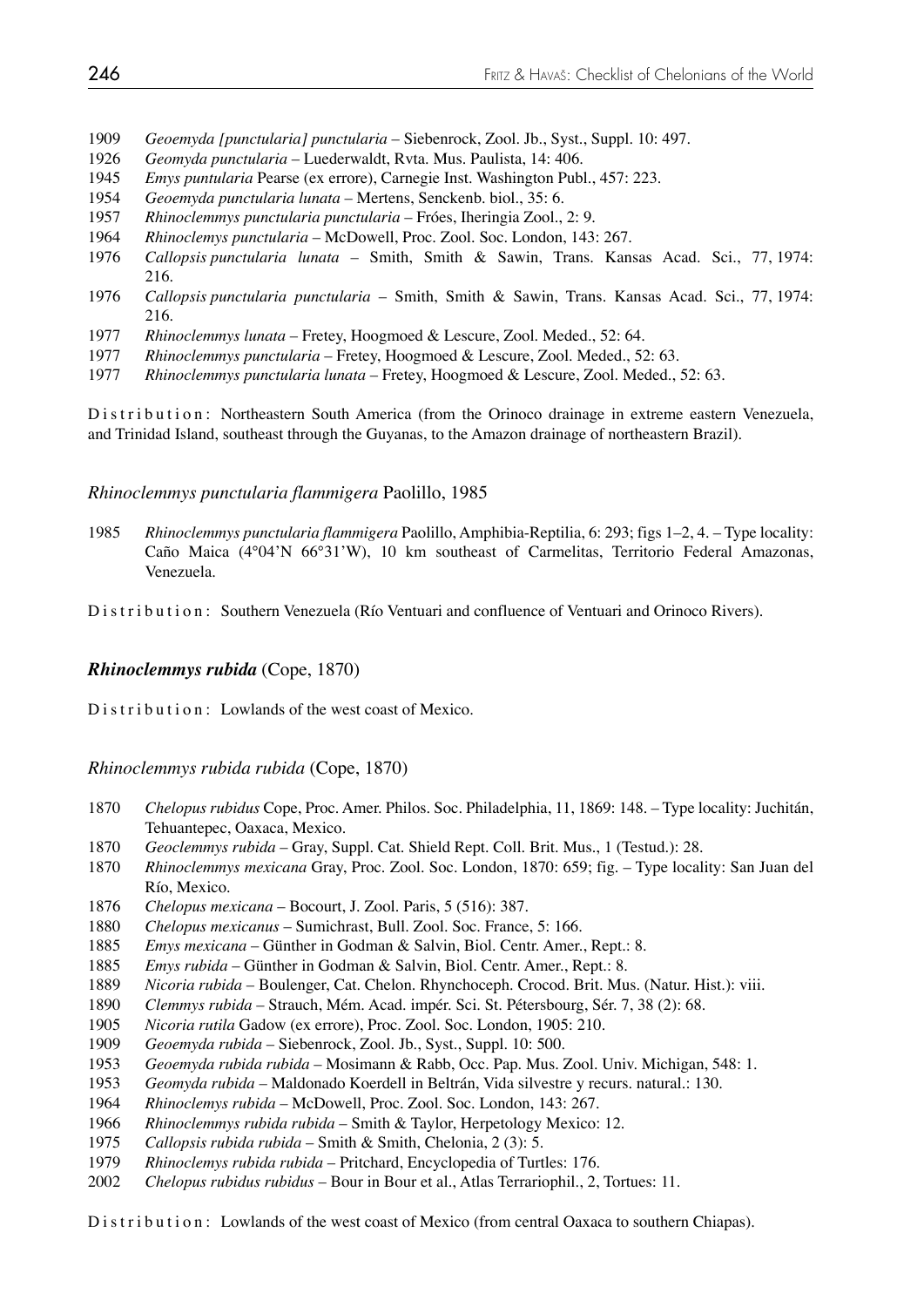*Rhinoclemmys rubida perixantha* (Mosimann & Rabb, 1953)

- *Geoemyda rubida perixantha* Mosimann & Rabb, Occ. Pap. Mus. Zool. Univ. Michigan, 548: 1; fig. 1 (top, bottom right); plate 1 (left). – Type locality: 8 km south of Tecoman, Colima, Mexico.
- *Rhinoclemmys rubida perixantha* Smith & Taylor, Herpetology Mexico: 12.
- *Callopsis rubida perixantha* Smith & Smith, Chelonia, 2 (3): 5.
- *Rhinoclemys rubida perixantha* Pritchard, Encyclopedia of Turtles: 176.
- *Rhinoclemmys rubida perixanthal* Gosławski & Hryniewicz (ex errore), Żółwie: 71.
- *Chelopus rubidus perixanthus* Bour in Bour et al., Atlas Terrariophil., 2, Tortues: 11.

Distribution: Lowlands of the west coast of Mexico (southern Jalisco, Colima, and Michoacán).

# *Sacalia* Gray, 1870

*Sacalia* Gray, Suppl. Cat. Shield Rept. Coll. Brit. Mus., 1 (Testud.): 35. – Type species (by monotypy): *Sacalia bealii* [sic] = *Sacalia bealei* (Gray, 1831).

Comment: Stuart & Parham (2007) demonstrated that the description of a third *Sacalia* species (*S. pseudocellata* Iverson & McCord, 1992, allegedly from Hainan Island, Iverson & McCord 1992b) was based on hybrids between *Cuora trifasciata* (Bell, 1825) and *S. quadriocellata* (Siebenrock, 1903).

### *Sacalia bealei* (Gray, 1831)

- *Cistuda bealei* Gray, Synops. Rept., 1 (Cataphracta): 71. Type locality: China.
- *Emys bealii* Gray (ex errore), Proc. Zool. Soc. London, 1834: 54.
- *Emys* (*Pyxidemys*) *bealei* Fitzinger, Ann. Wien. Mus. Naturgesch., 1, 1836: 123.
- *Clemmys bealii* Strauch, Mém. Acad. impér. Sci. St. Pétersbourg, Sér. 7, 5 (7): 32.
- *Sacalia bealii* Gray, Suppl. Cat. Shield Rept. Coll. Brit. Mus., 1 (Testud.): 35.
- *Cistudo bealii*  Siebenrock, Zool. Jb., Syst., Suppl. 10: 482.
- *Clemmys [bealii] bealii* Siebenrock, Zool. Jb., Syst., Suppl. 10: 482.
- *Chemmys beali* Vogt (ex errore), Arch. Naturgesch., 80 A, 10: 135.
- *Clemmys bealei* Lindholm, Zool. Anz., 81: 294.
- *Cistudo bealei* Smith, Fauna Brit. India, Rept. Amphib., 1: 115.
- *Sacalia bealei* McDowell, Proc. Zool. Soc. London, 143: 268.
- *Mauremys bealei*  Wermuth & Mertens, Testud., Crocod., Rhynchoceph., Tierreich, 100: xvi.
- *Sacalia beali* Ewert in Harless & Morlock, Turtles, Perspectives & Research: 349.
- *Sacalia bealei bealei* Ernst & Barbour, Turtles of the World: 187.
- *Clemmys beadei* Yeh (ex errore), Fossil and Recent Turtles of China: 50.

Distribution: Southern China from Fujian to eastern Guangdong Province.

#### *Sacalia quadriocellata* (Siebenrock, 1903)

- *Clemmys bealii* var. *quadriocellata* Siebenrock, Sitzungsber. Akad. Wiss. Wien, math.-natur wiss. Kl., Abt. 1, 112: 336; plate 1. – Restricted type locality (Siebenrock 1909): Phuc-Son, Annam.
- *Clemmys quadriocellata* Pope, Amer. Mus. Novit., 733: 3.
- *Clemmys bealei quadriocellata* Bourret, Tortues de l'Indochine: 24.
- *Clemmys bealii quadriocellata* Li [non *Clemmys bealii quadriocellata* Siebenrock, 1903 = *Sacalia quadriocellata* (Siebenrock, 1903)], Chin. J. Zool., 2: 234–239. – Type locality: small stream of Dali village of Mt. Diaoluo, Lingshui Co., Hainan Island, China.
- *Clemmys beali insulensis* Adler (nomen novum pro *Clemmys bealii quadriocellata* Li, 1958), Natur. Hist. Bull. Siam Soc., 20: 135.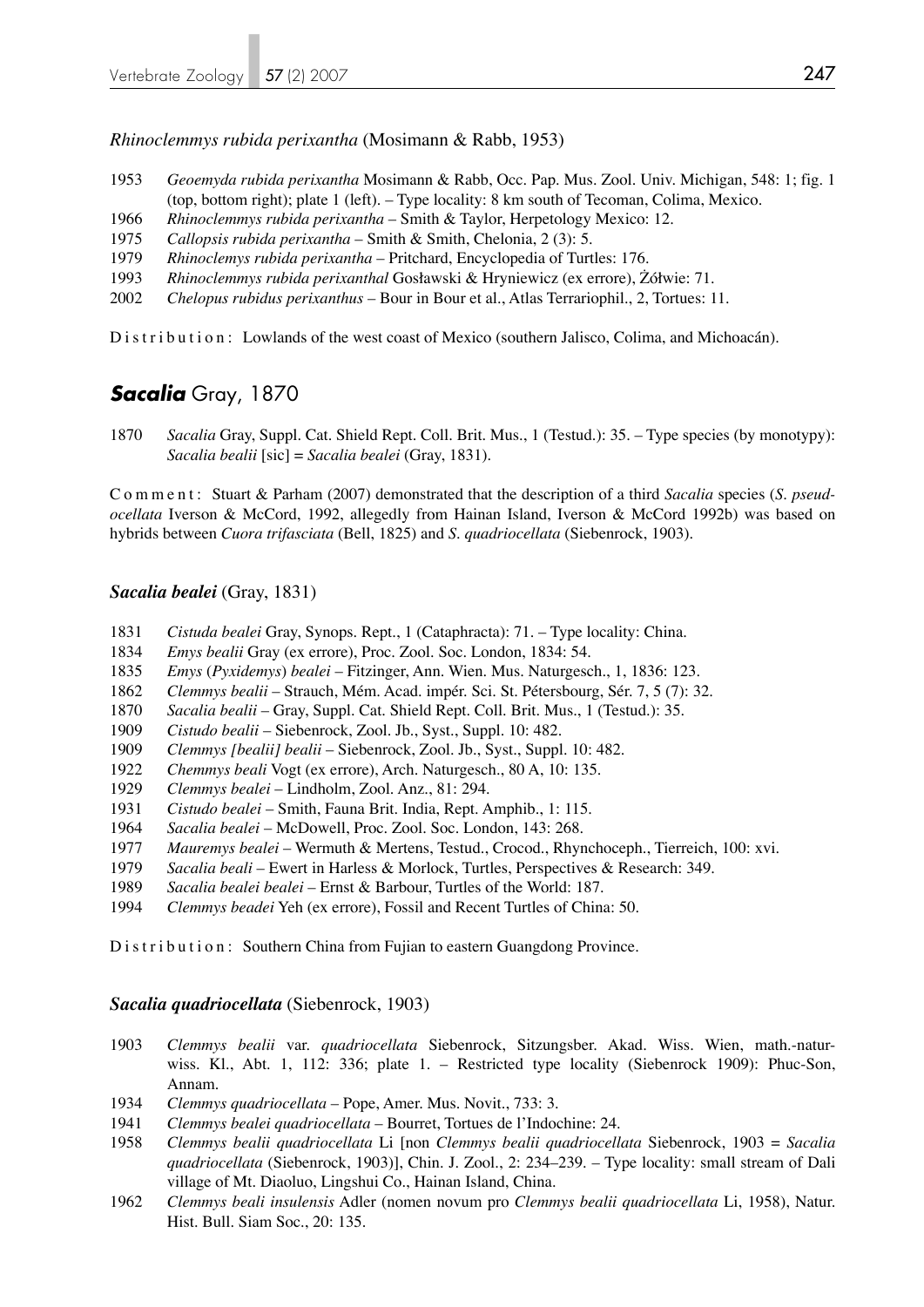- 1979 *Sacalia quadriocellata* Pritchard, Encyclopedia of Turtles: 190.
- 1989 *Sacalia bealei quadriocellata* Ernst & Barbour, Turtles of the World: 186.
- 2003 *Sacalia quadriocellata quadriocellata* Artner, Emys, 10 (6): xviii.
- 2003 *Sacalia quadriocellata insularis* Artner (ex errore pro *Clemmys beali insulensis* Adler, 1962), Emys, 10 (6): xviii.

Distribution: Southeastern China, including Hainan Island, Vietnam.

# *Siebenrockiella* Lindholm, 1929

- 1869 *Bellia* Gray (non *Bellia* Milne-Edwards, 1848 = Crustacea; non *Bellia* Bate, 1851 = Crustacea; non *Bellia* Tutt, 1902 = Lepidoptera), Proc. Zool. Soc. London, 1869: 197. – Type species (by monotypy): *Bellia crassicollis* (Gray, 1831) = *Siebenrockiella crassicollis* (Gray, 1831).
- 1929 *Siebenrockiella* Lindholm (nomen novum pro *Bellia* Gray, 1869), Zool. Anz., 81: 280.
- 2005 *Panyaenemys* Diesmos, Parham, Stuart & Brown, Proc. California Acad. Sci., 56: 31. Type species (by original designation): *Siebenrockiella* (*Panyaenemys*) *leytensis* (Taylor, 1920).
- Panayaenemys Vetter in Vetter & van Dijk (ex errore), Terralog, Turtles of the World, 4: 7.

## *Siebenrockiella crassicollis* (Gray, 1831)

- 1831 *Emys crassicollis* Gray in Griffith & Pidgeon, Anim. Kingd. Cuvier, 9, Synops. Spec. Class Rept.: 8. Type locality: Sumatra.
- 1835 *Emys crassicolis* Duméril & Bibron (ex errore), Erpétol. gén., Hist. natur. Rept., 2: 325.
- 1835 *Clemmys* (*Clemmys*) *crassicollis* Fitzinger, Ann. Wien. Mus. Naturgesch., 1, 1836: 123.
- 1855 *Emys nigra* Blyth [non *Emys nigra* Hallowell, 1854 = *Actinemys marmorata* (Baird & Girard, 1852)], J. Asiat. Soc. Bengal, 24: 713. – Type locality: Tenasserim.
- 1869 *Bellia crassicollis* Gray, Proc. Zool. Soc. London, 1869: 197.
- 1876 *Bellia crassilabris* Theobald (ex errore), Descript. Cat. Rept. Brit. India: 10.
- 1885 *Pangshura cochinchinensis* Tirant, Rept. Batr. Cochinchina: 15. Type locality: Cochinchina.
- 1907 *Kachuga cochinchinensis*  Mocquard, Extr. Rev. Colon., 1907: 11.
- 1912 *Orlitia crassicollis* Barbour, Mem. Mus. Comp. Zool., 44: 142.
- 1929 *Siebenrockiella crassicollis* Lindholm, Zool. Anz., 81: 280.

Distribution: From southern Vietnam westward through Thailand to Tenasserim (Myanmar), and southward through Malaysia to Sumatra, Java, and Borneo.

### *Siebenrockiella leytensis* (Taylor, 1920)

- 1920 *Heosemys leytensis* Taylor, Philipp. J. Sci., 16: 131; plate 1: figs 3– 4, plate 3: fig. 1. Type locality: Cabalian, southern Leyte Island, Philippines (in error).
- 1934 *Geoemyda leytensis*  Mertens, Müller & Rust, Bl. Aqu.- u. Terr.-Kunde, 45: 62.
- 1977 *Geomyda leytensis* Wermuth & Mertens, Test., Crocod., Rhynchoceph., Tierreich, 100: 30.
- 2005 *Siebenrockiella leytensis*  Diesmos, Parham, Stuart & Brown, Proc. California Acad. Sci., 56: 37.
- 2006 *Panayaenemys leytensis*  Vetter in Vetter & van Dijk, Terralog, Turtles of the World, 4: 7.

Distribution: Palawan and Dumaran Islands, Philippines (Diesmos et al. 2004, Fidenci 2004, 2007).

# *Vijayachelys* Praschag, Schmidt, Fritzsch, Müller, Gemel & Fritz, 2006

2006 *Vijayachelys* Praschag, Schmidt, Fritzsch, Müller, Gemel & Fritz, Organ., Divers., Evol., 6: 151. – Type species (by original designation): *Vijayachelys silvatica* (Henderson, 1912).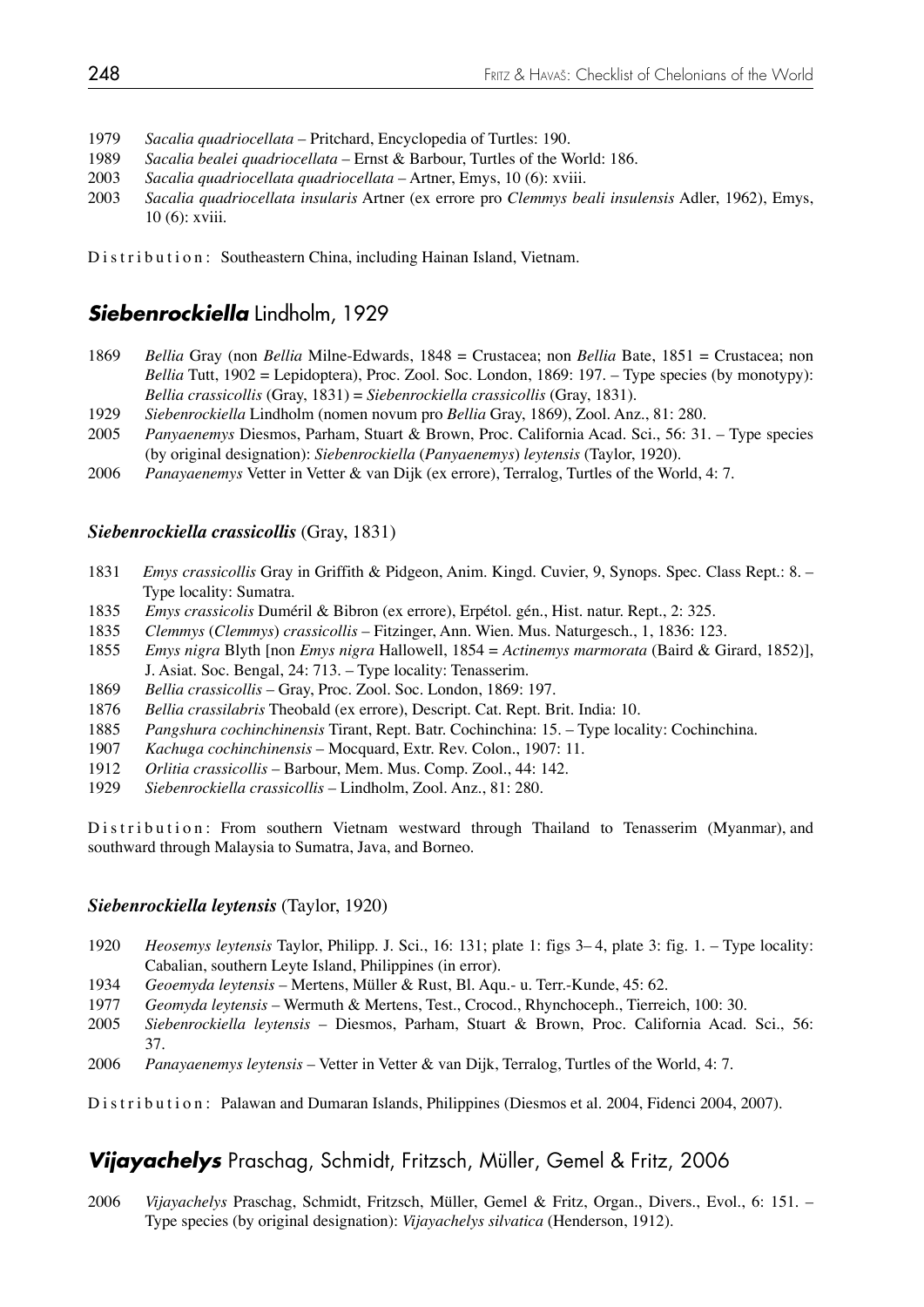### *Vijayachelys silvatica* (Henderson, 1912)

- 1912 *Geoemyda silvatica* Henderson, Rec. Ind. Mus., 7: 217. Type locality: vicinity of Kavalai, Cochin State Forest, southern India.
- 1964 *Heosemys silvatica*  McDowell, Proc. Zool. Soc. London, 143: 272.
- 2006 *Vijayachelys silvatica* Praschag, Schmidt, Fritzsch, Müller, Gemel & Fritz, Organ., Divers., Evol., 6: 151.

Distribution: Southwestern India (Western Ghats).

# Family **Kinosternidae** Agassiz, 1857

# *Claudius* Cope, 1865

- 1865 *Claudius* Cope, Proc. Acad. Natur. Sci. Philadelphia, 1865: 187. Type species (by monotypy): *Claudius angustatus* Cope, 1865.
- 1892 *Claudias* Velasco (ex errore), Geograf. estadist. Republ. Mexicana, 10: 75.
- 1961 *Claudinus* Battersby in Battersby & Swinton (ex errore), Zool. Rec., Rept., 1958: 88.

#### *Claudius angustatus* Cope, 1865

- 1865 *Claudius angustatus* Cope, Proc. Acad. Natur. Sci. Philadelphia, 1865: 187. Type locality: Tabasco, Mexico.
- 1868 *Claudius megalocephalus* Bocourt, Ann. Sci. natur., (5) 10: 122. Restricted type locality (Smith & Taylor 1950): Tabasco, Mexico.
- 1868 *Claudius macrocephalus* Gray (ex errore pro *Claudius megalocephalus* Bocourt, 1868), Ann. Mag. Natur. Hist., (4) 12: 69.
- 1889 *Claudius megacephalus* Boulenger (ex errore), Cat. Chelon. Rhynchoceph. Crocod. Brit. Mus. (Natur. Hist.): 33.
- 1892 *Claudias angustatus* Velasco, Geograf. estadist. Republ. Mexicana, 10: 75.
- 1950 *Claudius agassizii* Smith & Taylor (nomen nudum), Univ. Kansas Sci. Bull., 33: 345.
- 1967 *Claudius angustatum* Sullivan & Rigs, Comp. Biochem. Physiol., 23: fig. 1.

Distribution: Verácruz, Mexico eastward to Belize, excluding the Yucatán Peninsula.

## *Kinosternon* Spix, 1824

- 1815 *Monoclida* Rafinesque (nomen nudum), Analyse de la Nature: 75.
- 1815 *Uronyx* Rafinesque (nomen nudum), Analyse de la Nature: 75.
- 1824 *Kinosternon* Spix (nomen conservandum: Opinion 1534, ICZN 1989), Anim. Nov. Sive Spec. Nov. Testud.: 17. – Subsequently designated type species (Bell 1828): *Kinosternon longicaudatum* Spix, 1824 = *Kinosternon scorpioides scorpioides* (Linnaeus, 1766).
- 1825 *Kinosternom* Gray (ex errore), Ann. Philos. (New Ser.), 10: 211.
- 1826 *Kynosternon* Fitzinger (ex errore), Neue Classif. Rept.: 6.
- 1830 *Kinosternum* Bonaparte (ex errore), Ann. Mus. Civ. Stor. Natur. Genova, 4: 382.
- 1830 *Cinosternon* Wagler (ex errore), Natürl. Syst. Amphib.: 137.
- 1832 *Monoclida* Rafinesque, Atlant. J. Friend Knowl., 1: 64. Type species (by monotypy): *Monoclida retziana* Rafinesque, 1832 = *Kinosternon scorpioides scorpioides* (Linnaeus, 1766).
- 1832 *Uronyx* Rafinesque, Atlant. J. Friend Knowl., 1: 64. Type species (by monotypy): *Uronyx scorpioides* (Linnaeus, 1766) = *Kinosternon scorpioides scorpioides* (Linnaeus, 1766).
- 1837 *Cinosternum* Burmeister (ex errore), Handbuch Naturgesch., 2: 731.
- 1844 *Cinostermon* Gray (ex errore), Cat. Tort. Crocod. Amphisb. Coll. Brit. Mus.: 33.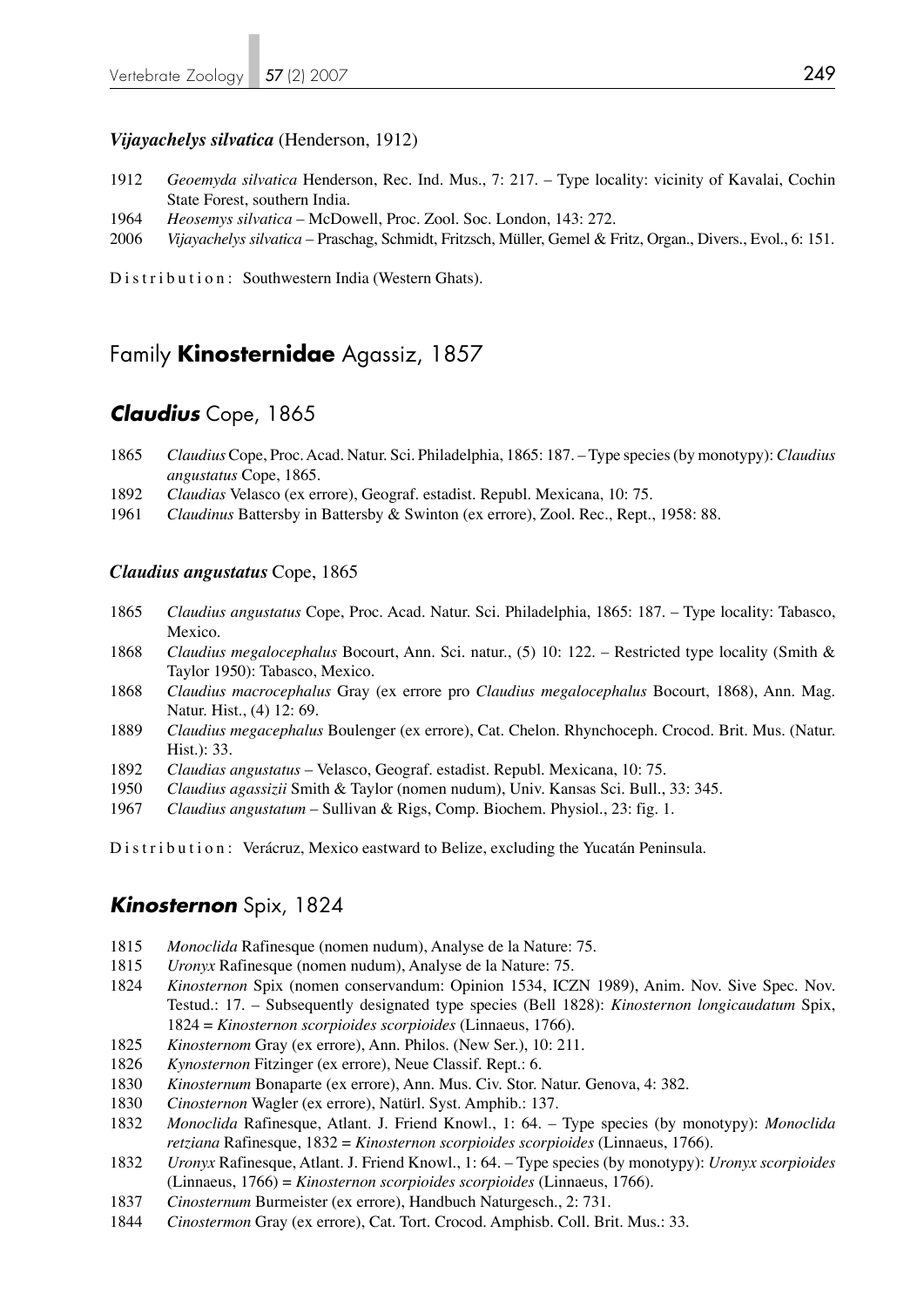- *Swanka* Gray, Cat. Tort. Crocod. Amphisb. Coll. Brit. Mus.: 32. Type species (by monotypy): *Kino sternon* (*Swanka*) *scorpiodes* [sic] = *Kinosternon scorpioides scorpioides* (Linnaeus, 1766).
- *Platythyra* Agassiz, Contrib. Natur. Hist. U.S.A., 1: 420. Type species (by monotypy): *Platythyra flavescens* (Agassiz, 1857) = *Kinosternon flavescens* Agassiz, 1857.
- *Thyrosternum* Agassiz, Contrib. Natur. Hist. U.S.A., 1: 418. Subsequently designated type species (Lindholm 1929): *Thyrosternum pensilvanicum* [sic] = *Testudo pensylvanica* Gmelin, 1789 = *Kino sternon subrubrum subrubrum* (Lacépède, 1788).
- *Thyrosternon* Gray (ex errore), Ann. Mag. Natur. Hist., (3) 1: 288.
- *Thylosternum* Müller (ex errore), Wirbelth. Mexikos, III, Amphib.: 598.
- *Cinostenum* Huxley (ex errore), Manual Anat. Vertebr. Anim.: 179.
- *Anosternon* Sumichrast (ex errore pro *Cinosternon* Wagler, 1830), Arch. Sci. Phys. Natur., 46: 242.
- *Thrynosternum* Jordan & Van Vleck (ex errore), Popular Key Birds, Rept., Batr. Fish., North. U.S.: 41.
- *Ciniosternon* Sumichrast (ex errore), Bull. Zool. Soc. France, 5: 169.
- *Cinosternonus* Herrera (ex errore), Secr. Fomento.: 28.
- *Cinosternos* Herrera (nomen novum; nomen suppressum: Opinion 72, ICZN 1922), Nouv. nomencl. organ. miner.: 35.<br>1934 *Kinsternon* Stuart
- *Kinsternon* Stuart (ex errore), Misc. Publ. Mus. Zool. Univ. Michigan, 29: 5.
- *Kirosternon* Martín del Campo y Sánchez (ex errore), An. Inst. Biol. Univ. México, 7: 496.
- *Chinosternum* Caballero & Caballero (ex errore), Parasitology, 31: 449.
- *Kinonsternon* Liner (ex errore), Proc. Louisiana Acad. Sci., 17: 75.
- *Kubisternon* Medem in Dahl & Medem (ex errore), Informe fauna acuat. Río Sinú: 115.
- *Kinonsternun* Alvarez del Toro (ex errore), Rept. Chiapas, 2nd ed.: 18.
- *Kinosternun* Alvarez del Toro (ex errore), Rept. Chiapas, 2nd ed.: 20.
- *Cinosetum* Gillet (ex errore), Brit. Herpetol. Soc. Bull., 52: 26.

### *Kinosternon acutum* Gray, 1831

- *Kinosternon scorpioides* var. *acuta* Gray, Synops. Rept. 1 (Cataphracta): 34; plate 7: fig. 1. Restricted type locality (Schmidt 1941): British Honduras [Belize].
- *Cinosternum berendtianum* Cope, Proc. Acad. Natur. Sci. Philadelphia, 1865: 189. Type locality: Tabasco, Mexico.
- *Cinosternon berendtianum* Troschel, Arch. Naturgesch., 32: 183.
- *Cinosternon effeldtii* Peters, Monatsber. Preuß. Akad. Wiss. Berlin, 1873: 603; plate 5. Restricted type locality (Smith & Taylor 1950): Cosamaloapam, Verácruz, Mexico.
- *Cinosternum effeldtii* Günther in Godman & Salvin, Biol. Centr. Amer., Rept.: 13.
- *Cinosternum effeldti* Gadow (ex errore), Proc. Zool. Soc. London, 1905: 194.
- *Kinosternon berendtianum*  Mertens, Müller & Rust, Bl. Aqu.- u. Terr.-Kunde, 45: 59.
- *Kinosternon acutum* Stejneger, Proc. U.S. Nat. Mus., 90: 457.
- *Kinosternon berentianum* Duellman (ex errore), Univ. Kansas Publ. Nus. Natur. Hist., 15: 591.
- *Kinosternun acutum* Alvarez del Toro, Rept. Chiapas, 2nd ed.: 165.

Distribution: Central Verácruz, Mexico to Belize, excluding the northern Yucatán Peninsula.

### *Kinosternon alamosae* Berry & Legler, 1980

- *Kinosternon alamose* Pritchard (nomen suppressum et reiectum: Opinion 1343, ICZN 1985), Encyclopedia of Turtles: 556. – Type locality: vicinity of Alamos, Sonora and the lower Río Yaqui.
- *Kinosternon alamosae* Berry & Legler in Smith & Smith (nomen nudum), Synops. Herpetof. Mexico, 6, 1979: 1.
- *Kinosternon alamosae* Berry & Legler (nomen conservandum: Opinion 1343, ICZN 1985), Contrib. Sci. Natur. Hist. Mus. Los Angeles Co., 325: 1; figs 1–2, 3 (left). – Type locality: Rancho Carrizal (27°05'N 109°03'W), 7.2 km north and 11.5 km west of Alamos, Sonora, Mexico.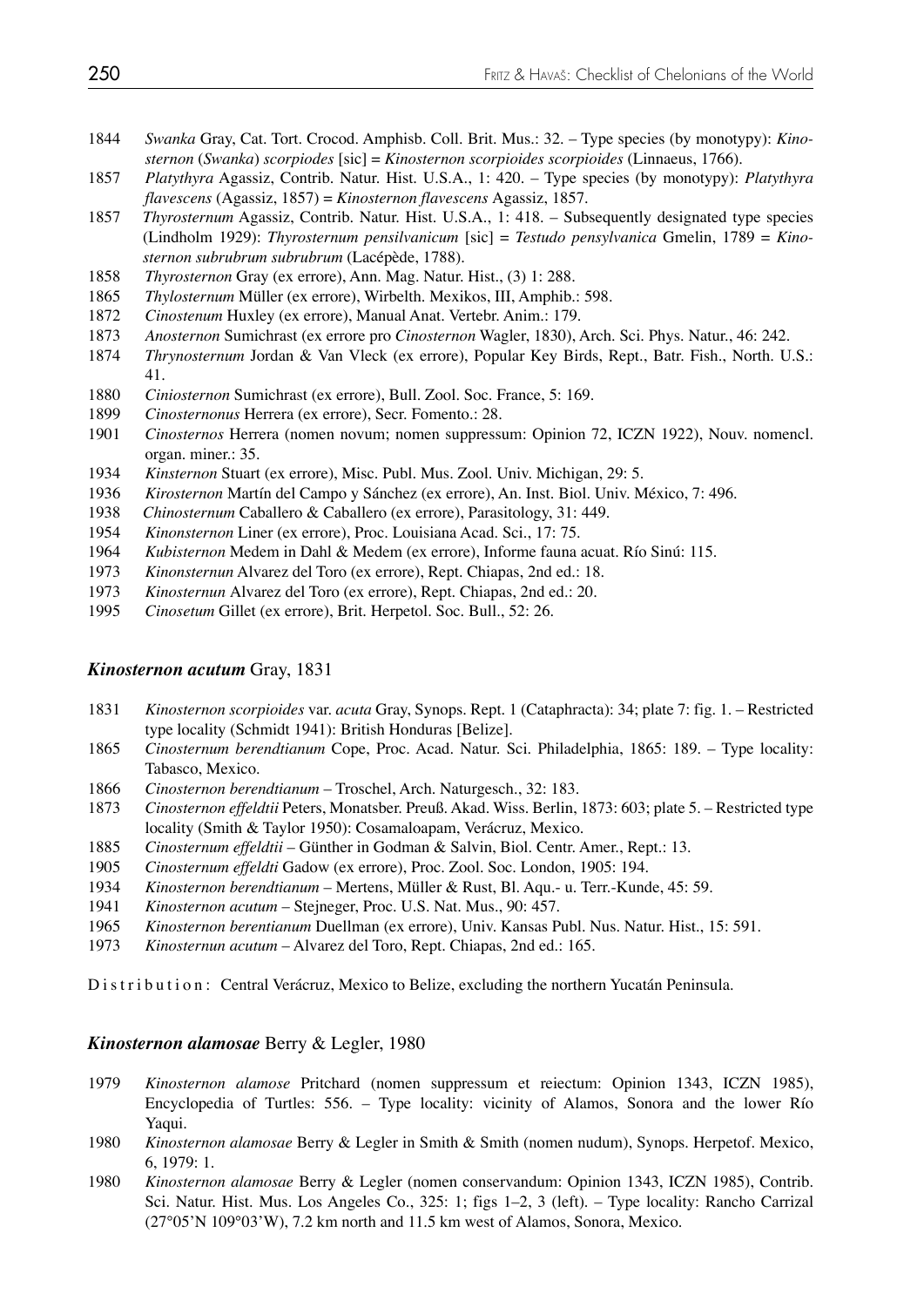1996 *Kinosternon alamosa* Rogner (ex errore), Schildkröten, 2: 20.

Distribution: Southern Sonora and northern Sinaloa, Mexico.

### *Kinosternon angustipons* Legler, 1965

1965 *Kinosternon angustipons* Legler, Univ. Kansas Publ., Mus. Natur. Hist., 15: 617; figs 1A–B, 2A, 2C–D; plates 26 (left), 27–28. – Type locality: Los Diamantes, Limón Province, Costa Rica.

Distribution: Carribean lowlands from southeastern Nicaragua to northwestern Panama.

## *Kinosternon arizonense* Gilmore, 1922

- 1922 *Kinosternon arizonense* Gilmore, Proc. U.S. Nat. Mus., 62: 2; figs 1–7; plates 1–5. Type locality: Benson Locality Quarry, two miles south of Benson, Cochise Co., Arizona (Late Pliocene).<br>1938 Kinosternon flavescens steinegeri Hartweg, Occ. Pap. Mus. Zool. Univ. Michigan, 371:
- 1938 *Kinosternon flavescens stejnegeri* Hartweg, Occ. Pap. Mus. Zool. Univ. Michigan, 371: 1. Type locality: Llano, Sonora (midway between Nogales and Hermosillo, Mexico).
- 1978 *Kinosternon arizonenese* Iverson (ex errore), Cat. Amer. Amphib. Rept., 216: 1.
- 1979 *Kinosternon flavescens arizonense* Iverson, Copeia, 1979: 177.

Distribution: Southwestern Arizona, U.S.A., southward to central Sonora, Mexico.

#### *Kinosternon baurii* Garman, 1891

- 1891 *Cinosternum baurii* Garman, Bull. Essex Inst., 23: 141. Type locality: Key West Island, Florida.
- 1894 *Kinosternon baurii* Lönnberg, Proc. U.S. Nat. Mus., 17: 319.
- 1925 *Kinosternon bauri palmarum* Stejneger (species name ex errore), J. Washington Acad. Sci., 15: 463. – Type locality: Royal Palm State Park, Dade Co., Florida.
- 1934 *Kinosternon bauri bauri* Mertens, Müller & Rust, Bl. Aqu.- u. Terr.-Kunde, 45: 59.
- 1939 *Kinosternon baurii baurii* Stejneger & Barbour, Check List North Amer. Amph. Rept., 4th ed.: 155.
- 1939 *Kinosternon baurii palmarum* Stejneger & Barbour, Check List North Amer. Amph. Rept., 4th ed.: 155.
- Distribution: Southeastern Virginia southward to Florida and Florida Keys, U.S.A.

#### *Kinosternon chimalhuaca* Berry, Seidel & Iverson, 1996

- 1995 *Kinosternon chimalhuaca* Berry, Seidel & Iverson in Frank & Ramus (nomen nudum), Compl. Guide Sci. Comm. Names Rept. Amphib. World: 120.
- 1996 *Kinosternon chimalhuaca* Berry, Seidel & Iverson in Rogner, Schildkröten, 2: 23; fig. 7 [in caption incorrectly given as *Kinosternon f. arizonense*]. – Type locality: a clear pond (19°15'N 104°43'W) located 30 m southeast of Mexico Highway 80, 1.9 km northeast of Barra de Navidad, Jalisco, Mexico.
- Distribution: Jalisco and Colima, Mexico.

#### *Kinosternon creaseri* Hartweg, 1934

1934 *Kinosternon creaseri* Hartweg, Occ. Pap. Mus. Zool. Univ. Michigan, 277: 1. – Type locality: one mile south of the Hacienda Chichen Itza, Yucatán.

Distribution: Central and eastern Yucatán Peninsula, Mexico.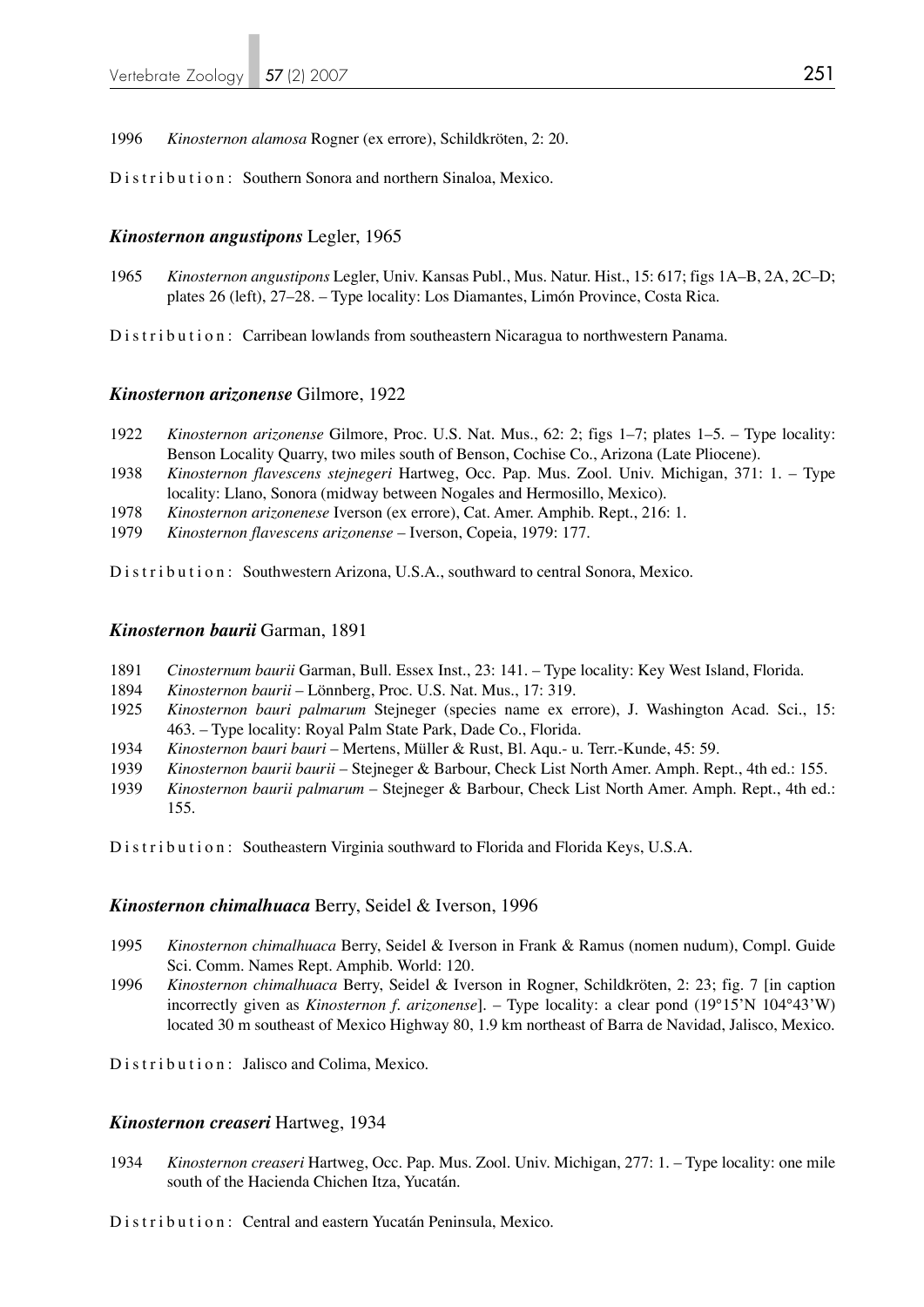### *Kinosternon dunni* Schmidt, 1947

1947 *Kinosternon dunni* Schmidt, Fieldiana, Zool., 31: 109; fig. 14 (left). – Type locality: Pizarro, Choco, Colombia.

Distribution: Río San Juan to Río Baudo Basins of western Colombia.

## *Kinosternon durangoense* Iverson, 1979

- 1979 *Kinosternon flavescens durangoense* Iverson, Copeia, 1979: 212; fig. 3. Type locality: 8 km from Ceballos, in Lago de los Palomas, Durango, Mexico.
- 2001 *Kinosternon durangoense* Serb, Phillips & Iverson, Mol. Phylogenet. Evol., 18: 149.

Distribution: Southern Chihuahua, western Coahuila and eastern Durango, Mexico.

## *Kinosternon flavescens* Agassiz, 1857

- 1857 *Cinosternon flavescens* Agassiz, Contrib. Natur. Hist. U.S.A., 1: 260; 2: plate 5: figs 12–15. Restricted type locality (Iverson 1978): Rio Blanco, near San Antonio, Texas.
- 1857 *Platythyra flavescens*  Agassiz, Contrib. Natur. Hist. U.S.A., 1: 430.
- 1857 *Cinosternum flavescens*  Agassiz, Contrib. Natur. Hist. U.S.A., 1: 392.
- 1892 *Kinosternum flavescens*  Cope, Proc. Acad. Natur. Sci. Philadelphia, 1892: 333.
- 1903 *Kinosternon flavescens*  Stone, Proc. Acad. Natur. Sci. Philadelphia, 1903: 540.
- 1938 *Kinosternon flavescens flavescens* Hartweg, Occ. Pap. Mus. Zool. Univ. Michigan, 371: 2.
- 1951 *Kinosternon flavescens spooneri* Smith, Bull. Chicago Acad. Sci., 9: 195; plate 2. Type locality: Henderson County State Forest, 7 miles north of Oquawka, Henderson Co., Illinois.
- 1972 *Platythyra flavenscens* Raun & Gehlbach (ex errore), Bull. Dallas Mus. Natur. Hist., 2: 12.
- 1991 *Kinosternon spooneri* Collins, Herpetol. Rev., 22: 43.

Distribution: Southeastern Arizona to northwestern Nebraska to western Illinois to southern Texas, U.S.A., and northern Chihuahua to northern Verácruz, Mexico.

### *Kinosternon herrerai* Stejneger, 1925

- 1925 *Kinosternon herrerai* Stejneger, J. Washington Acad. Sci., 15: 462. Restricted type locality (Smith & Brandon 1968): vicinity of Tampico, Tamaulipas, Mexico.
- 2001 *Kinosternon herrarai* Ippi & Flores (ex errore), Acta Zool. Mex., 84: 62.

Distribution: Southern Tamaulipas to central Verácruz and adjacent San Luis Potosí, Hidalgo and Puebla, Mexico.

#### *Kinosternon hirtipes* Wagler, 1833

Distribution: From the Big Bend region of Texas, U.S.A., and adjacent Chihuahua southward to Mexico City, Mexico.

#### *Kinosternon hirtipes hirtipes* Wagler, 1833

- 1830 *Cinosternon hirtipes* Wagler (nomen nudum), Natürl. Syst. Amphib.: 137.
- 1833 *Cinosternon hirtipes* Wagler, Descr. Icon. Amphib.: plate 30. Restricted type locality (Schmidt 1953): lakes near Mexico City.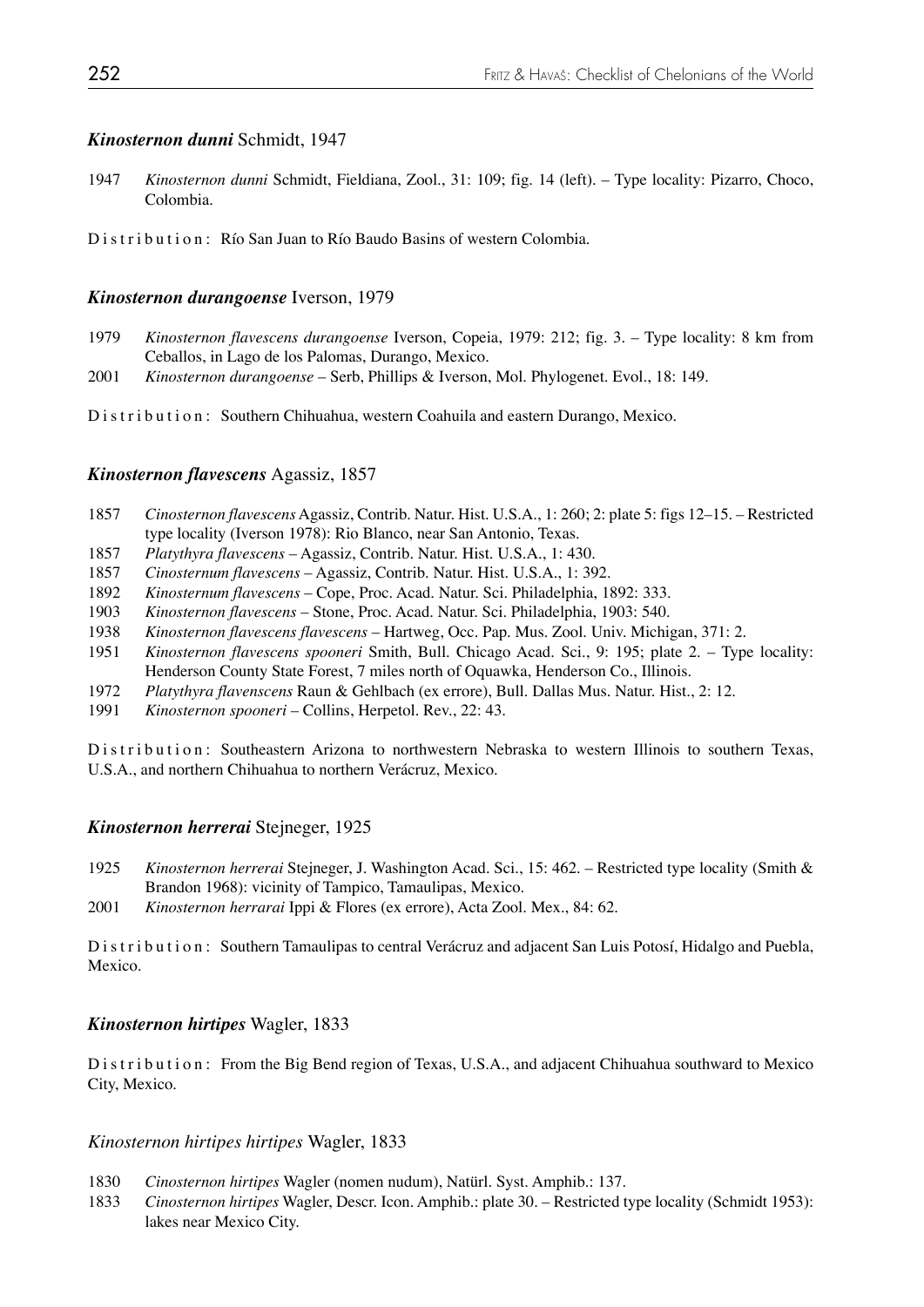- 1835 *Clemmys* (*Cinosternon*) *hirtipes* Fitzinger, Ann. Wien. Mus. Naturgesch., 1, 1836: 125.
- 1844 *Cinostermon hirtipes*  Gray, Cat. Tort. Crocod. Amphisb. Coll. Brit. Mus.: 33.
- 1854 *Kinosternum hirtipes* LeConte, Proc. Acad. Natur. Sci. Philadelphia, 1854: 186.
- 1856 *Kinosternon hirtipes*  Gray, Cat. Shield Rept. Coll. Brit. Mus., 1 (Testud.), 1855: 47.
- 1857 *Cinosternum hirtipes* Agassiz, Contrib. Natur. Hist. U.S.A., 1: 428.
- 1857 *Thyrosternum hirtipes* Agassiz, Contrib. Natur. Hist. U.S.A., 1: 429.
- 1859 *Ozotheca hirtipes* LeConte, Proc. Acad. Natur. Sci. Philadelphia, 1859: 6.
- 1938 *Chinosternum hirtipes* Caballero & Caballero, Parasitology, 31: 449.
- 1953 *Kinosternon [hirtipes] hirtipes*  Schmidt, Check List North Amer. Amph. Rept., 6th ed.: 89.
- 1975 *Kynosternon hirtipes* Lopez, Jap. J. Physiol., 25: 2.
- 1977 *Kinosternon hertipes* Semmler, Seidel & Williams (ex errore), New Mexico Herpetol. Soc. Newsl., 14: 18.

Distribution: Valley of Mexico, Mexico.

*Kinosternon hirtipes chapalaense* Iverson, 1981

- 1979 *Kinosternon hirtipes chapalaense* Pritchard (nomen nudum), Encyclopedia of Turtles: 557.
- 1981 *Kinosternon hirtipes chapalaense* Iverson, Tulane Stud. Zool. Bot., 23: 6; figs 22g– h, 23c, 24i–l. Type locality: Lake Chapala (20°18'N 103°12'W), 0.25 miles off Chapala, Jalisco, Mexico.
- 1996 *Kinosternon hirtipes chapalense* Obst in Wermuth & Mertens (ex errore), Schildkr., Krokod., Brückenechs. (Reprint 1996): 458.
- Distribution: Chapala and Zapotlan Basins of Jalisco and Michoacán, Mexico.

## *Kinosternon hirtipes magdalense* Iverson, 1981

- 1981 *Kinosternon hirtipes magdalense* Iverson, Tulane Stud. Zool. Bot., 23: 6; figs 22l, 28. Type locality: along the face of the dam at Presa San Juanico (approx. 19°50'N 102°40'W), Michoacán, Mexico.
- Distribution: Magdalena Valley of Michoacán, Mexico.

## *Kinosternon hirtipes megacephalum* Iverson, 1981

- 1981 *Kinosternon hirtipes megacephalum* Iverson, Tulane Stud. Zool. Bot., 23: 6; figs 22m–n, 24m–n. Type locality: 3.2 km SE Viesca (25°21'N 102°48'W), Coahuila, Mexico.<br>2003 *Kinosternon hirtines megalocephala* Artner (ex errore). Emys. 10 (6): xxx
- 2003 *Kinosternon hirtipes megalocephala* Artner (ex errore), Emys, 10 (6): xxxvi.
- 2004 *Kinosternon megacephalum*  Joseph-Ouni, Zoogeogr. Turtl., Croc. Tuataras, 2003: 63.

Distribution: Only known from the type locality; perhaps extinct.

*Kinosternon hirtipes murrayi* Glass & Hartweg, 1951

- 1951 *Kinosternon murrayi* Glass & Hartweg, Copeia, 1951: 50; fig. 1 (top). Type locality: Harper Ranch, 37 miles south of Marfa, Presidio Co., Texas.
- 1953 *Kinosternon hirtipes murrayi* Schmidt, Check List North Amer. Amph. Rept., 6th ed.: 89.
- 1976 *Kinosternon hirtipes murryi* Ashton (ex errore), SSAR Misc. Publ., Herpetol. Circ., 5: 51.

Distribution: Big Bend region of Texas, U.S.A., southward to northern Jalisco, northern Michoacán and eastern state of Mexico, Mexico.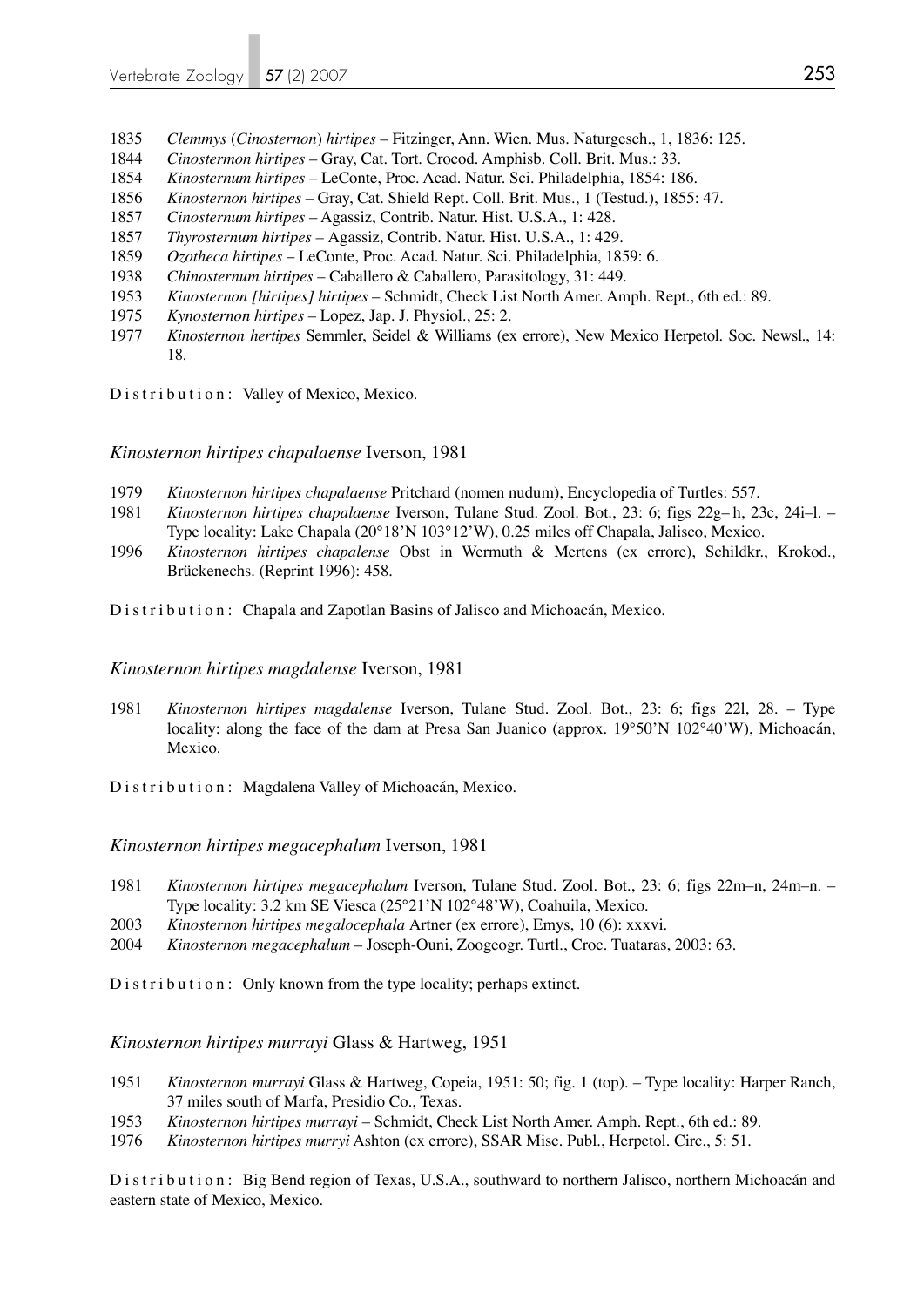*Kinosternon hirtipes tarascense* Iverson, 1981

1981 *Kinosternon hirtipes tarascense* Iverson, Tulane Stud. Zool. Bot., 23: 6; figs 22i–k, 23e, 24g–h. – Type locality: Lago de Pátzcuaro (19°32'N 101°36'W), adjacent to city of Pátzcuaro, Michoacán, Mexico.

Distribution: Lago de Pátzcuaro Basin of Michoacán, Mexico.

## *Kinosternon integrum* LeConte, 1854

- 1854 *Kinosternum integrum* LeConte, Proc. Acad. Natur. Sci. Philadelphia, 1854: 183. Restricted type locality (Smith & Taylor 1950): Acapulco, Guerrero, Mexico.
- 1857 *Cinosternum integrum* Agassiz, Contrib. Natur. Hist. U.S.A., 1: 428.
- 1857 *Thyrosternum integrum* Agassiz, Contrib. Natur. Hist. U.S.A., 1: 429.
- 1858 *Thyrosternon integrum* Gray, Ann. Mag. Natur. Hist., (3) 1: 288.
- 1862 *Cinosternon integrum* Strauch, Mém. Acad. impér. Sci. St. Pétersbourg, Sér. 7, 5 (7): 41.
- 1865 *Kinosternon integrum* Müller, Wirbelth. Mexikos, III, Amphib.: 598.
- 1870 *Swanka integra*  Gray, Suppl. Cat. Shield Rept. Coll. Brit. Mus., 1 (Testud.): 69.
- 1876 *Cinosternon rostellum* Bocourt, J. Zool. Paris, 5: 391. Type locality: Guanajuato, Mexico.
- 1888 *Cinosternon guanajuatense* Dugès, Naturaleza, 1: 107. Type locality: Guanajuato, Mexico.
- 1889 *Cinosternum rostellum* Boulenger, Cat. Chelon. Rhynchoceph. Crocod. Brit. Mus. (Natur. Hist.): 42.
- 1904 *Cinosternum scorpioides integrum* Siebenrock, Denkschr. Akad. Wiss. Wien, math.-naturwiss. Kl., 76: 3.
- 1907 *Cinosternum scorpioides integrum* forma *mexicana* Siebenrock (nomen illegitimum), Sitzungsber. Akad. Wiss. Wien, math.-naturwiss. Kl., Abt. 1, 116: 579. – Restricted type locality (Smith & Smith 1980): Mazatlan, Mexico.
- 1934 *Kinosternon scorpioides integrum* Ahl, Zool. Anz., 106: 184.
- 1960 *Kinosternon intergrum* Dixon (ex errore), Texas J. Sci., 12: 37.
- 1995 *Cinosetum integrum* Gillet, Brit. Herpetol. Soc. Bull., 52: 26.
- 1996 *Kinosternon ingegrum* Rogner (ex errore), Schildkröten, 2: 20.

Distribution: Southern Sonora and western Tamaulipas to central Oaxaca, Mexico.

## *Kinosternon leucostomum* Duméril & Bibron, 1851

Distribution: From central Verácruz, Mexico, southward in the Atlantic drainages to Nicaragua, and then southward in both Atlantic and Pacific drainages to Colombia, Ecuador, and northwestern Peru.

## *Kinosternon leucostomum leucostomum* Duméril & Bibron, 1851

- 1851 *Cinosternon leucostomum* Duméril & Bibron in Duméril & Duméril, Cat. méthod. Coll. Rept.: 17. – Restricted type locality (Schmidt 1941): Río Usumacinta, El Petén, Guatemala.
- 1854 *Kinosternum leucostomum* LeConte, Proc. Acad. Natur. Sci. Philadelphia, 1854: 183.
- 1856 *Kinosternon leucostomum* Gray, Cat. Shield Rept. Coll. Brit. Mus., 1 (Testud.), 1855: 46.
- 1857 *Cinosternum leucostomum* Agassiz, Contrib. Natur. Hist. U.S.A., 1: 428.
- 1857 *Thyrosternum leucostomum* Agassiz, Contrib. Natur. Hist. U.S.A., 1: 428.
- 1869 *Swanka maculata* Gray, Proc. Zool. Soc. London, 1869: 182. Restricted type locality (Smith & Taylor 1950): Cosamaloapam, Verácruz, Mexico.
- 1870 *Swanka leucostoma* Gray, Suppl. Cat. Shield Rept. Coll. Brit. Mus., 1 (Testud.): 69.
- 1885 *Cinosternum brevigulare* Günter in Godman & Salvin (non *Cinosternum brevigulare* Cope, 1885 = *Kinosternon leucostomum postinguinale* Cope, 1887), Biol. Centr. Amer., Rept.: 17; plate 18: fig. a. – Type locality: Playa Vicente, Verácruz, Mexico.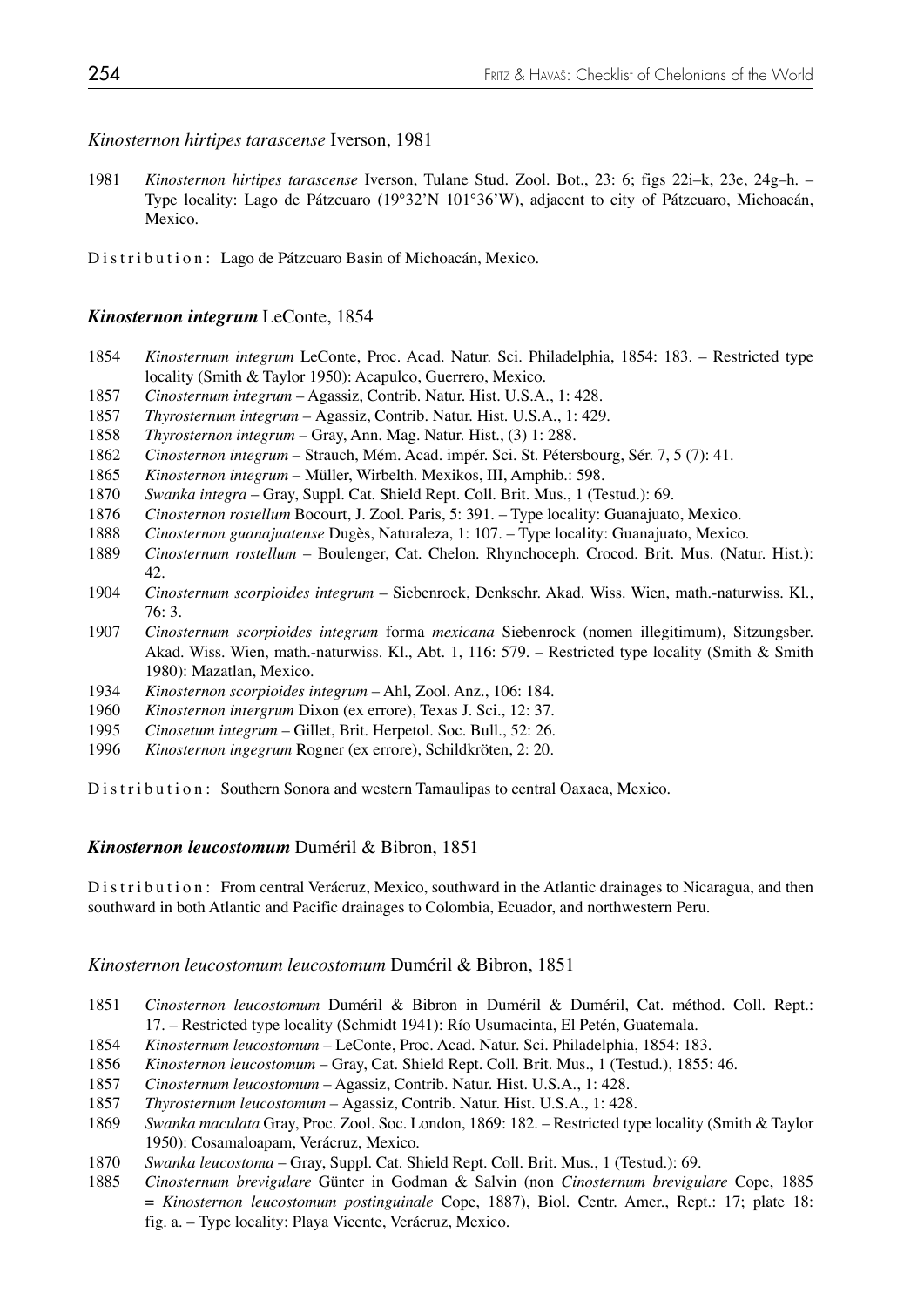- 1885 *Cinosternum cobanum* Günter in Godman & Salvin, Biol. Centr. Amer., Rept.: 18; plate 18: fig. b. – Restricted type locality (Smith & Taylor 1950): Cobán.
- 1907 *Cinosternon cobanum* Atkinson, Ohio Natural., 7: 152.
- 1934 *Kinsternon leucostomum* Stuart, Misc. Publ. Mus. Zool. Univ. Michigan, 29: 5.
- 1953 *Kinosternon leuconostomun* Maldonado Koerdell in Beltrán (ex errore), Vida silvestre y recurs. natural.: 133.
- 1960 *Kinosternon leucostomun* Alvarez del Toro (ex errore), Rept. Chiapas: 45.
- 1965 *Kinosternon mopanum* Neill, Bull. Florida State Mus., 9: 117; figs 6 (right, top and bottom), 7. Type locality: Waha Leaf Creek, southern Stann Creek District, Belize.
- 1973 *Kinosternun leucostomun* Alvarez del Toro, Rept. Chiapas, 2nd ed.: 20.
- 1975 *Kinosternon leucostoma* Tryon, Herp, 11: 34.
- 1979 *Kinosternon leucostomum leucostomum* Berry, Diss. Abstr. Intern. (07B), 39: 3186.

Distribution: Central Verácruz, Mexico to northern Nicaragua.

### *Kinosternon leucostomum postinguinale* Cope, 1887

- 1885 *Cinosternum brevigulare* Cope (non *Cinosternum brevigulare* Günter in Godman & Salvin, 1885 = *Kinosternon leucostomum leucostomum* Duméril & Bibron, 1851), Proc. Amer. Philos. Soc. Philadelphia, 22: 389. – Type locality: Tierra Caliente of Costa Rica at Sipurio, on the east coast.
- 1887 *Cinosternum postinguinale* Cope (nomen novum pro *Cinosternum brevigulare* Cope, 1885), Bull. U.S. Nat. Mus., 32: 23.
- 1907 *Cinosternon brevigulare* Atkinson, Ohio Natural., 7: 152.
- 1913 *Cinosternum spurrelli* Boulenger, Proc. Zool. Soc. London, 1913: 1030; plates 105–106. Type locality: Peña Lisa, Condoto, western Colombia.
- 1946 *Kinosternon postinguinale* Schmidt, Smithson. Misc. Coll., 106: 4.
- 1946 *Kinosternon spurelli* Schmidt (ex errore), Smithson. Misc. Coll., 106: 5.
- 1955 *Kinosternon spurrelli* Mertens & Wermuth, Zool. Jb., Syst., 83: 328.
- 1965 *Kinosternon postinguinal* Legler (ex errore), Univ. Kansas Publ. Mus. Natur. Hist., 15: 621.
- 1979 *Kinosternon leucostomum spurrelli* Pritchard, Encyclopedia of Turtles: 529.
- 1979 *Kinosternon leucostomum postinguinale* Berry, Diss. Abstr. Intern. (07B), 39: 3186.
- 1990 *Kinosternon leucostomum spurelli* Rudloff, Schildkröten: 79.
- 1992 *Kinosternon leucostomum postinguinde* Nöllert (ex errore), Schildkröten, 2nd ed.: 93.
- Distribution: Southern Nicaragua to Ecuador.

#### *Kinosternon oaxacae* Berry & Iverson, 1980

- 1979 *Kinosternon oaxacae* Pritchard (nomen suppressum et reiectum: Opinion 1343, ICZN 1985), Encyclopedia of Turtles: 557. – Type locality: vicinity of Pochutla, Oaxaca.
- 1980 *Kinosternon oaxacae* Berry & Iverson in Smith & Smith (nomen nudum), Synops. Herpetof. Mexico, 6, 1979: 1.
- 1980 *Kinosternon oaxacae* Berry & Iverson (nomen conservandum: Opinion 1343, ICZN 1985), J. Herpe tol., 14: 313; figs 1–2 (both left). – Type locality: 11.6 km N of Pochutla (San Pedro Pochutla; 15°46'N 96°28'W), along Mexican Hwy 175 (ca. 235 m), Oaxaca, Mexico.

Distribution: Southern Oaxaca, Mexico.

### *Kinosternon scorpioides* (Linnaeus, 1766)

Distribution: From southern Tamaulipas, Mexico, southward to northern Argentina, Bolivia, and northern Peru.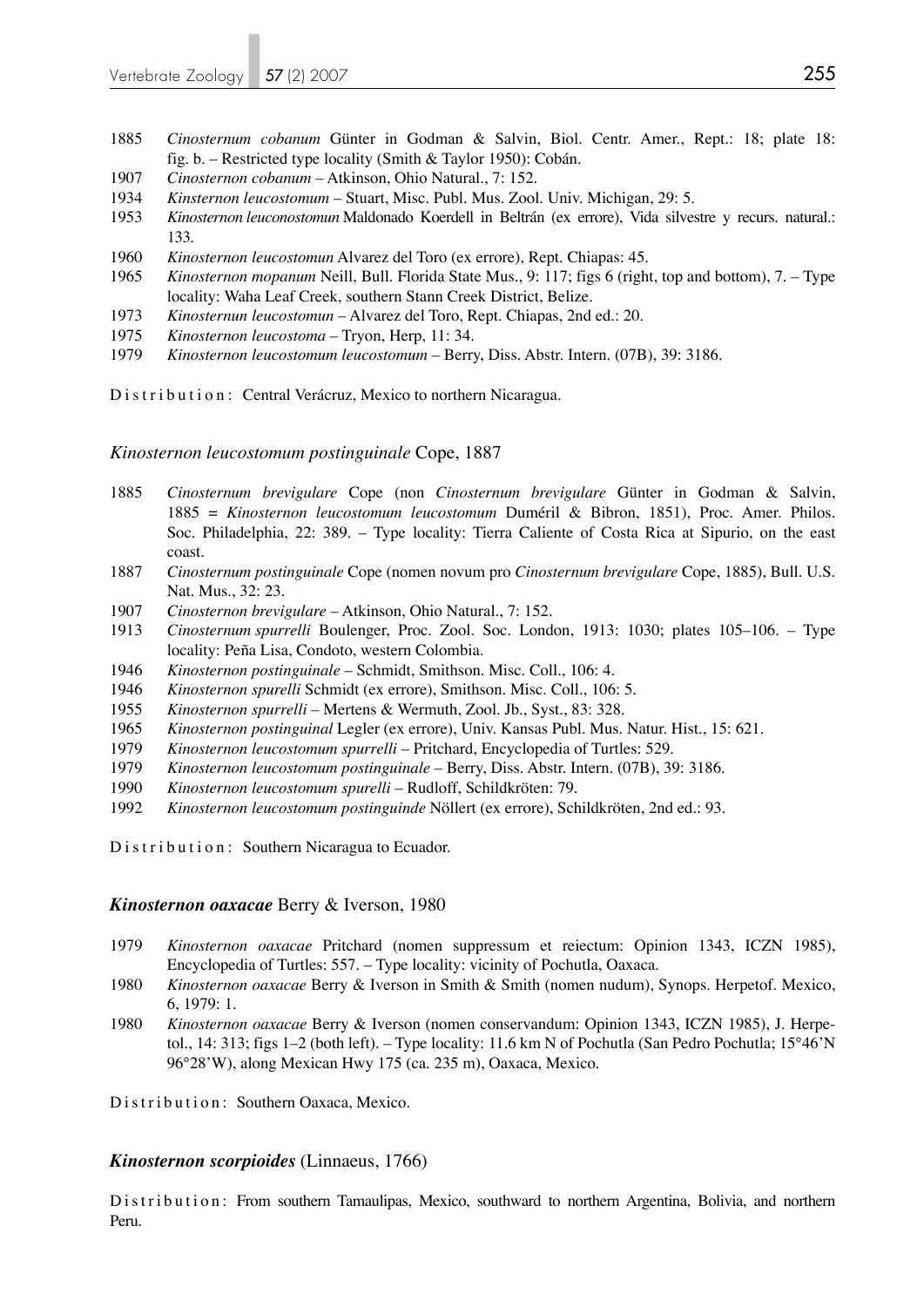*Kinosternon scorpioides scorpioides* (Linnaeus, 1766)

- *Testudo scorpioides* Linnaeus, Syst. Natur., Ed. 12, 1: 352. Type locality: Surinam.
- *Testudo tricarinata* Retzius in Schoepff [non *Testudo tricarinata* Bory, 1804 = *Geoemyda spengleri* (Gmelin, 1789)], Hist. Testud. Icon. illustr.: 9; plate 2. – Restricted type locality (hoc loco): Surinam.
- *Testudo retzii* Daudin, Hist. natur. gén. part. Rept., 2, 1802: 174. Restricted type locality (hoc loco): Surinam.
- *Emys retzii* Schweigger, Königsberg. Arch. Naturwiss. Math., 1: 312.
- *Emys scorpioidea* Schweigger (ex errore), Königsberg. Arch. Naturwiss. Math., 1: 281.
- *Emys scorpioides* Oken, Lehrbuch Naturgesch., 3: 347.
- *Chersine scorpioides* Merrem, Tentam. Syst. Amphib.: 33.
- *Terrapene tricarinata* Merrem, Tentam. Syst. Amphib.: 28.
- *Kinosternon brevicaudatum* Spix, Anim. nova s. Spec. nov. Testud. Brasil.: 18; plate 13. Type locality: Rio Solimões.
- *Kinosternon longicaudatum* Spix (nomen conservandum: Opinion 1534, ICZN 1989), Anim. nova s. Spec. nov. Testud. Brasil.: 17; plate 12. – Type locality: Brazil.
- *Kinosternon shavianum* Bell, Zool. J., 2: 302. Type locality: unknown.
- *Terrapene retzii* Fitzinger, Neue Classif. Rept.: 45.
- *Terrapene scorpioidea* Fitzinger, Neue Classif. Rept.: 45.
- *Cinosternon brevicaudatum* Wagler, Natürl. Syst. Amphib.: 137.
- *Cinosternon longicaudatum* Wagler, Natürl. Syst. Amphib.: 137.
- *Cinosternon scorpioidea* Wagler, Natürl. Syst. Amphib.: 137.
- *Cinosternon shavianum* Wagler, Natürl. Syst. Amphib.: 137.
- *Clemmys tricarinata* Wagler, Natürl. Syst. Amphib.: 137.
- *Emys* (*Kinosternon*) *scorpoides* Gray in Griffith & Pidgeon (ex errore), Anim. Kingd. Cuvier, 9, Synops. Spec. Class Rept.: 13.
- *Kinosternon scorpioides* Gray, Synops. Rept., 1 (Cataphracta): 34.
- *Monoclida retziana* Rafinesque (nomen novum pro *Testudo retzii* Daudin, 1801), Atlant. J. Friend Knowl., 1: 64.
- *Uronyx scorpioides* Rafinesque, Atlant. J. Friend Knowl., 1: 64.
- *Cinosternon scorpioidei* Wagler (ex errore), Descr. Icon. Amphib.: plate 5: fig. 31.
- *Cinosternon scorpioideum* Wagler (ex errore), Descr. Icon. Amphib.: plate 5: fig. 44.
- *Terrapene scorpioides* Schinz, Naturgesch. Abb. Rept.: 46.
- *Cinosternon scorpioides* Duméril & Bibron, Erpétol. gén., Hist. natur. Rept., 2: 363.
- *Kinosternon shawianum* Duméril & Bibron (ex errore), Erpétol. gén., Hist. natur. Rept., 2: 363.
- *Clemmys* (*Cinosternon*) *scorpioidea* Fitzinger, Ann. Wien. Mus. Naturgesch., 1, 1836: 125.
- *Kinosternon scorpoides*  Gray, Cat. Tort. Crocod. Amphisb. Coll. Brit. Mus.: 32.
- *Kinosternon* (*Swanka*) *scorpiodes* Gray (ex errore), Cat. Tort. Crocod. Amphisb. Coll. Brit. Mus.: 32.
- *Kinosternum brevicaudatum* LeConte, Proc. Acad. Natur. Sci. Philadelphia, 1854: 186.
- *Kinosternum longicaudatum* LeConte, Proc. Acad. Natur. Sci. Philadelphia, 1854: 181.
- *Kinosternum scorpioides* LeConte, Proc. Acad. Natur. Sci. Philadelphia, 1854: 181.
- *Cinosternum brevicaudatum* Agassiz, Contrib. Natur. Hist. U.S.A., 1: 426.
- *Cinosternum longicaudatum* Agassiz, Contrib. Natur. Hist. U.S.A., 1: 426.
- *Cinosternum scorpioides* Agassiz, Contrib. Natur. Hist. U.S.A., 1: 427.
- *Cinosternum shavianum* Agassiz, Contrib. Natur. Hist. U.S.A., 1: 426.
- *Thyrosternum longecaudatum* LeConte (ex errore), Proc. Acad. Natur. Sci. Philadelphia, 11: 6.
- *Thyrosternum scorpioides* LeConte, Proc. Acad. Natur. Sci. Philadelphia, 11: 6.
- *Swanka scorpoides* Gray, Proc. Zool. Soc. London, 1869: 181.
- *Swanka longicaudata* Gray, Suppl. Cat. Shield Rept. Coll. Brit. Mus., 1 (Testud.): 69.
- *Swanka scorpioides* Gray in Sowerby & Lear, Tort., Terrap., Turtl.: 10.
- *Cinosternon shawianum* Bocourt, J. Zool. Paris, 5: 387.
- *Ciniosternon shawianum* Sumichrast, Bull. Zool. Soc. France, 5: 169.
- *Cinosternum shawianum* Sumichrast, Naturaleza, 6: 34.
- *Thyrosternum shavianum* Garman, Bull. Essex Inst., 16: 8.
- *Cinosternum shawanianum* Velasco (ex errore), Geogr. Estadist. Repub. Mexicana, 10: 79.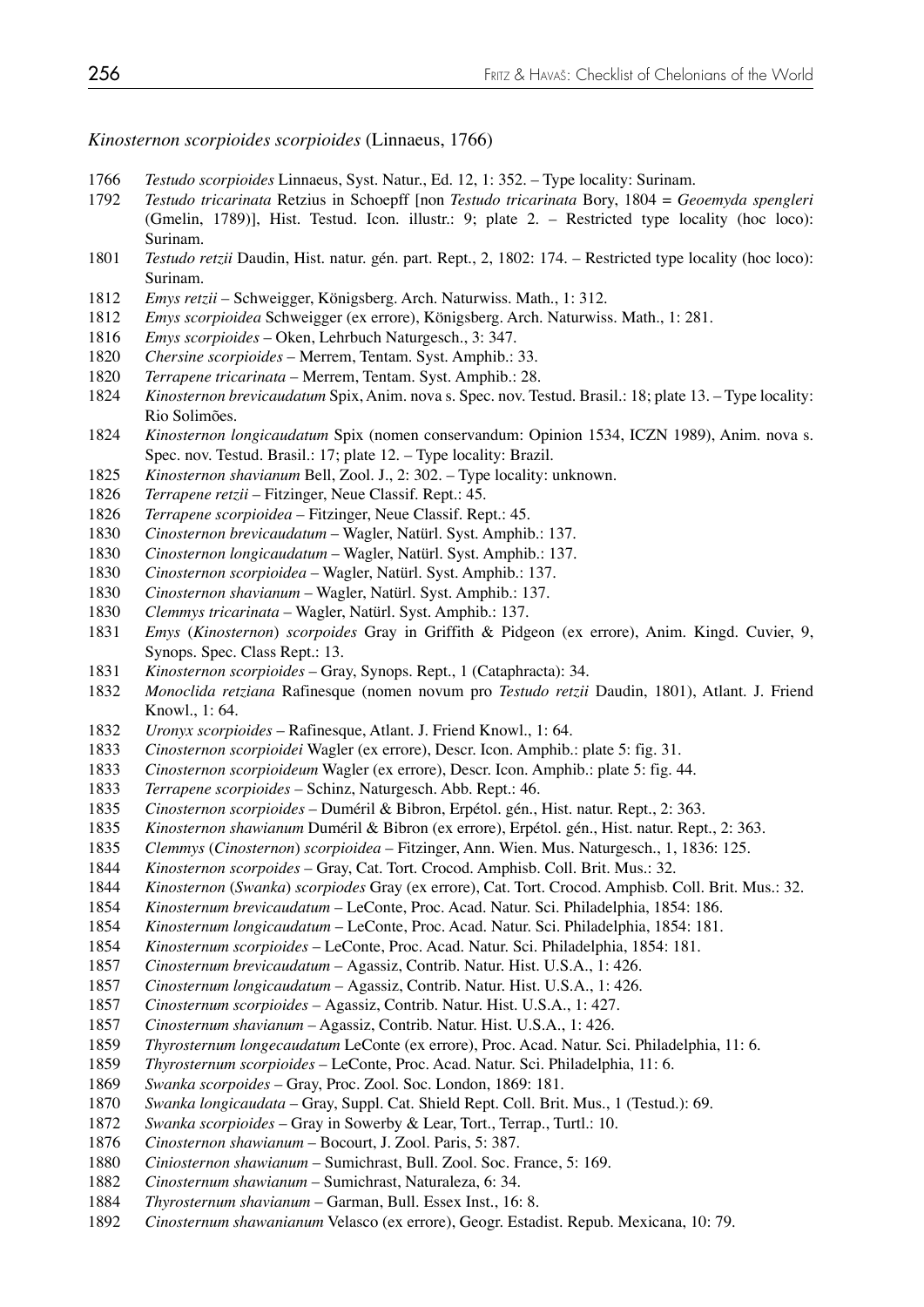- 1907 *Cinosternum scorpioides integrum* forma *brasiliana* Siebenrock (nomen illegitimum), Sitzungsber. Akad. Wiss. Wien, math.-naturwiss. Kl., Abt. 1, 116: 579. – Type locality: Brazil.
- 1907 *Cinosternum scorpioides scorpioides* Siebenrock, Sitzungsber. Akad. Wiss. Wien, math.-naturwiss. Kl., Abt. 1, 116: 576.
- 1936 *Kinosternon scorpioides pachyurum* Müller & Hellmich, Wiss. Ergebn. dtsch. Gran-Chaco-Exped., Amphib. Rept., 1: 100. – Type locality: Villa Montes, Bolivia.
- 1936 *Kinosternon scorpioides seriei* Freiberg, Physis, 12: 169; fig.; plate. Type locality: El Tabacal, Salta, Argentina.
- 1946 *Kinosternon panamensis* Schmidt, Smithson. Misc. Coll., 106: 5. Type locality: Panama Railroad, Canal Zone, Panama.
- 1948 *Kinosternon escorpioides* Zerecero y D. (ex errore)., An. Inst. Biol. Univ. México, 19: 165.
- 1955 *Kinosternon scorpioides panamense* Mertens & Wermuth (ex errore), Zool. Jb., Syst., 83: 328.
- 1955 *Kinosternon scorpioides scorpioides*  Mertens & Wermuth, Zool. Jb., Syst., 83: 328.
- 1970 *Kinosternon scorpioides carajasensis* da Cunha, Bol. Mus. Paraense Emilio Goeldi, 73: 1; figs 2.1, 2.3, 2.5–2.7. – Type locality: da Serra dos Carajás (Serra Norte), Pará.
- 1977 *Kinosternon scorpioides pachyrum* Wermuth & Mertens (ex errore), Test., Crocod., Rhynchoceph., Tierreich, 100: xxi.
- 1986 *Kinosternon scorpioides serei* Iverson (ex errore), Checkl. Distr. Maps Turtl. World: 124.
- 1993 *Kinosternon scorpioides serieli* Gosławski & Hryniewicz (ex errore), Żółwie: 64.
- 1996 *Kinosternon scorpioides carajanensis* Rogner (ex errore), Schildkröten, 2: 10.
- 2004 *Kinosternon scorpioides carajasense* Joseph-Ouni (ex errore), Zoogeogr. Turtl., Croc. Tuataras, 2003: 123.

Distribution: Southern Panama eastward to eastern Brazil and southward to northern Argentina.

Comment: *Kinosternon scorpioides carajasensis* da Cunha, 1970 and *K. s. seriei* Freiberg, 1936 were synonymized with *K. s. scorpioides* (Linnaeus, 1766) by Cabrera & Colantonio (1997).

### *Kinosternon scorpioides abaxillare* Baur, 1925

- 1925 *Kinosternon abaxillare* Baur in Stejneger, J. Washington Acad. Sci., 15: 462. Type locality: Tuxtla, Chiapas, Mexico.
- 1973 *Kinosternun abaxillare* Alvarez del Toro, Rept. Chiapas, 2nd ed.: 20.
- 1979 *Kinosternon scorpioides abaxillare* Berry, Diss. Abstr. Intern. (07B), 39: 3186.
- 2003 *Kinosternon cruentatum abaxillare* Artner, Emys, 10 (6): xix.

Distribution: Central Chiapas, Mexico.

### *Kinosternon scorpioides albogulare* Duméril & Bocourt, 1870

- 1870 *Cinosternon albogulare* Duméril & Bocourt, Miss. sci. Mexique, Zool., 3: 24. Type locality: San José, Costa Rica.
- 1875 *Cinosternum albogulare* Cope, Bull. U.S. Nat. Mus., 1: 153.
- 1934 *Kinosternon cruentatum albogulare* Wettstein, Sitzungsber. Akad. Wiss. Wien, Math.-naturwiss. Kl., Abt. 1, 143: 14.
- 1950 *Kinosternon scorpioides albogulare* Dunn & Saxe, Proc. Acad. Natur. Sci. Philadelphia, 102: 145.

Distribution: Honduras to Panama.

#### *Kinosternon scorpioides cruentatum* Duméril & Bibron, 1851

1851 *Cinosternon cruentatum* Duméril & Bibron in Duméril & Duméril, Cat. Méthod. Coll. Rept.: 16. – Restricted type locality (Smith & Taylor 1950): San Mateo del Mar, Oaxaca, Mexico.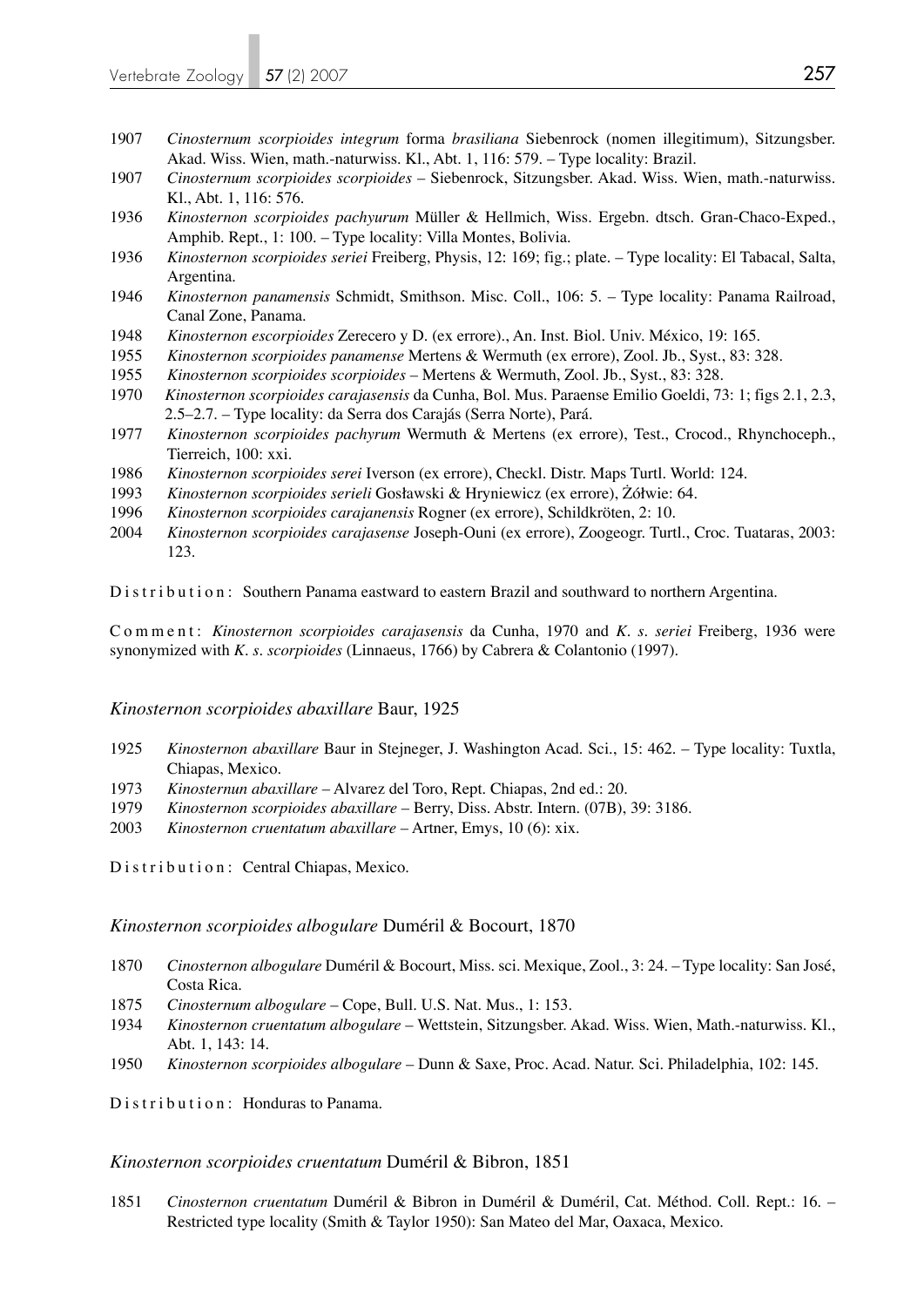- *Kinosternum cruentatum* LeConte, Proc. Acad. Natur. Sci. Philadelphia, 1854: 186.
- *Kinosternum mexicanum* LeConte, Proc. Acad. Natur. Sci. Philadelphia, 1854: 182. Restricted type locality (Smith & Taylor 1950): San Mateo del Mar, Oaxaca, Mexico.
- *Kinosternon cruentatum* Gray, Cat. Shield Rept. Coll. Brit. Mus., 1 (Testud.), 1855: 44.
- *Cinosternum cruentatum* Agassiz, Contrib. Natur. Hist. U.S.A., 1: 427.
- *Cinosternum mexicanum* Agassiz, Contrib. Natur. Hist. U.S.A., 1: 427.
- *Kinosternum triliratum* LeConte, Proc. Acad. Natur. Sci. Philadelphia, 1859: 6. Restricted type locality (Smith & Taylor 1950): San Mateo del Mar, Oaxaca, Mexico.
- *Cinosternon mexicanum* Strauch, Mém. Acad. impér. Sci. St. Pétersbourg, Sér. 7, 5 (7): 41.
- *Cinosternon triliratum* Strauch, Mém. Acad. impér. Sci. St. Pétersbourg, Sér. 7, 5 (7): 41.
- *Kinosternon mexicanum* Müller, Wirbelth. Mexikos, III, Amphib.: 598.
- *Swanka cruentata*  Gray, Suppl. Cat. Shield Rept. Coll. Brit. Mus., 1 (Testud.): 69.
- *Swanka mexicana*  Gray, Suppl. Cat. Shield Rept. Coll. Brit. Mus., 1 (Testud.): 69.
- *Swanka trilirata*  Gray, Suppl. Cat. Shield Rept. Coll. Brit. Mus., 1 (Testud.): 69.
- *Thyrosternum cruentatum* Garman, Bull. Essex Inst., 16: 8.
- *Cinosternum triliratum* Günther in Godman & Salvin, Biol. Centr. Amer., Rept.: 14.
- *Kinosternon cruentatum cruentatum*  Schmidt, Field Mus. Natur. Hist., 22: 488.
- *Kinosternon cruentatum consors* Stejneger, Proc. U.S. Nat. Mus., 90: 458. Type locality: Cozumel Island, Yucatán.
- *Kinosternon crenulatum* Pearse (ex errore), Enciclop. Yucatán., 1: 222.
- *Kinosternun cruentatum cruentatum*  Alvarez del Toro, Rept. Chiapas, 2nd ed.: 18.
- *Kinosternon scorpioides cruentatum*  Berry, Diss. Abstr. Intern. (07B), 39: 3186.
- *Kinosternon cruentatum consor* Obst in Wermuth & Mertens (ex errore), Schildkr., Krokod., Brücken echs. (Reprint 1996): 456.
- Distribution: Tamaulipas, Mexico, to northeastern Nicaragua.

### *Kinosternon sonoriense* LeConte, 1854

Distribution: From the lower Colorado and Gila Rivers in Arizona and New Mexico, U.S.A., southward to the Río Yaqui basin, Mexico, and eastward through the Río Casas Grandes basin of northwestern Chihuahua, Mexico.

### *Kinosternon sonoriense sonoriense* LeConte, 1854

- *Kinosternum sonoriense* LeConte, Proc. Acad. Natur. Sci. Philadelphia, 1854: 184. Type locality: Tucson, Sonora.
- *Kinosternon sonoriense* Gray, Cat. Shield Rept. Coll. Brit. Mus., 1 (Testud.), 1855: 79.
- *Cinosternum sonoriense* Agassiz, Contrib. Natur. Hist. U.S.A., 1: 392.
- *Thyrosternum sonoriense* Agassiz, Contrib. Natur. Hist. U.S.A., 1: 428.
- *Kinosternum henrici* LeConte, Proc. Acad. Natur. Sci. Philadelphia, 1859: 4. Type locality: New Mexico.
- *Thyrosternum henrici* Troschel, Arch. Naturgesch., 26: 270.
- *Cinosternon henrici* Strauch, Mém. Acad. impér. Sci. St. Pétersbourg, Sér. 7, 5 (7): 41.
- *Cinosternon sonoriense* Strauch, Mém. Acad. impér. Sci. St. Pétersbourg, Sér. 7, 5 (7): 41.
- *Thylosternum sonoriense* Müller, Wirbelth. Mexikos, III, Amphib.: 598.
- *Swanka henricii* Gray (ex errore), Suppl. Cat. Shield Rept. Coll. Brit. Mus., 1 (Testud.): 69.
- *Cinosternum henrici* Cope, U.S. Nat. Mus. Bull., 1: 52.
- *Swanka henrici* Boulenger, Cat. Chelon. Rhynchoceph. Crocod. Brit. Mus. (Natur. Hist.): 40.
- *Kinosternon sonoriensis* Bogert & Oliver (ex errore), Bull. Amer. Mus. Natur. Hist., 83: 396.
- *Kinosternon sonorensis* Weise (ex errore), Turtox News, 40: 165.
- *Kinosternon seonoriense* Berry & Shine (ex errore), Oecologia, 44: 189.
- *Kinosternon sonoriense sonoriense* Iverson, Tulane Stud. Zool. Bot., 23: 42.
- *Kinosternon sonorense sonorense* Rogner (ex errore), Schildkröten, 2: 41.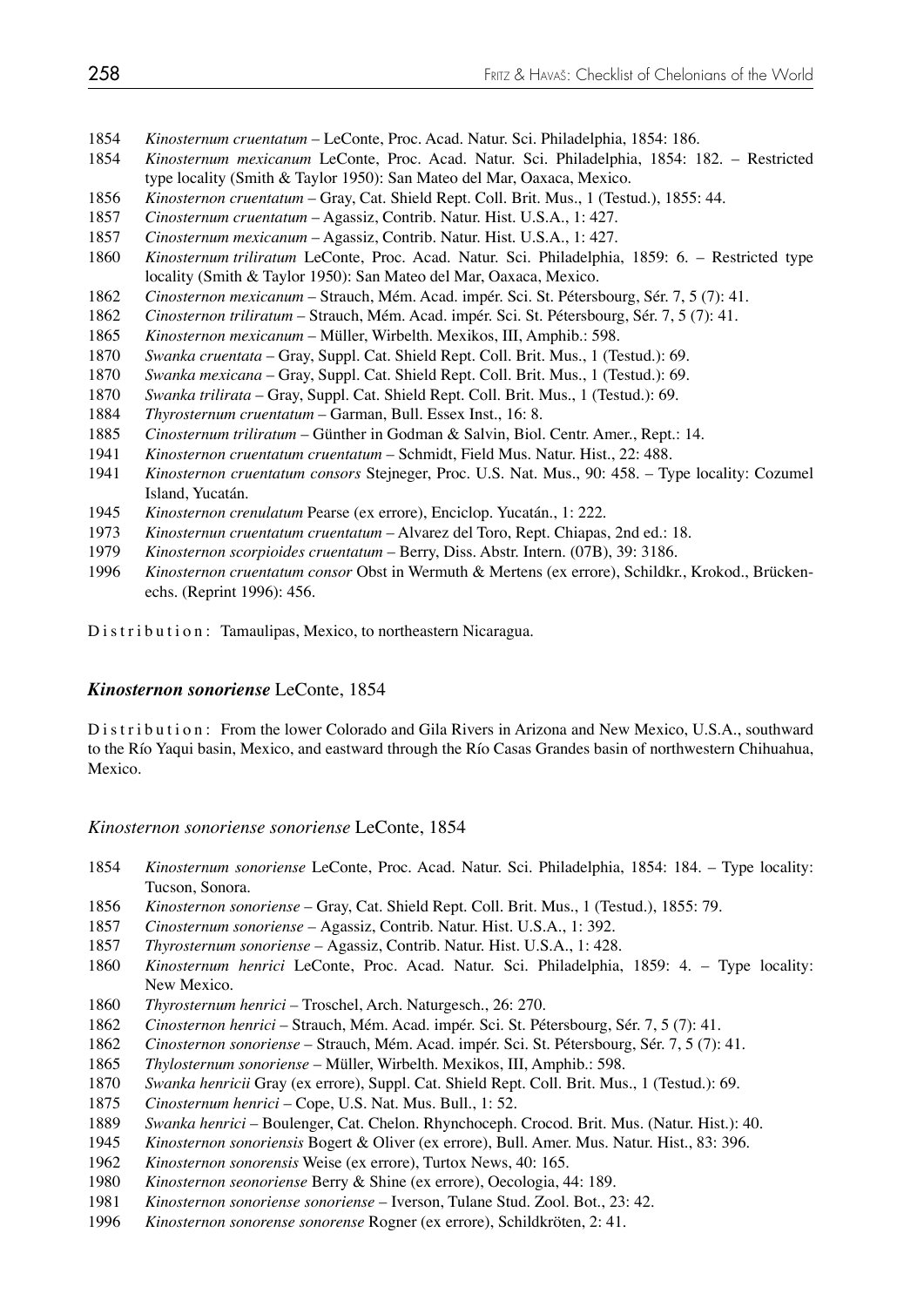Distribution: Southern Arizona and southwestern New Mexico, U.S.A., to Sonora and western Chihuahua, Mexico.

### *Kinosternon sonoriense longifemorale* Iverson, 1981

- *Kinosternon sonoriense longifemorale* Iverson, Tulane Stud. Zool. Bot., 23: 6; fig. 27. Type locality: Sonoyta (31°51'N 112°50'W), Sonora, Mexico.
- *Kinosternon sonorense longifemorale* Rogner, Schildkröten, 2: 41.

Distribution: Rio Sonoyta Basin in Arizona, U.S.A., and Sonora, Mexico.

### *Kinosternon subrubrum* (Lacépède, 1788)

Distribution: Eastern U.S.A.

### *Kinosternon subrubrum subrubrum* (Lacépède, 1788)

- *Testudo subrubra* Lacépède, Hist. natur. Quadrup. ovip., 1 (Synops. méthod.): 132. Designated type locality (Schmidt 1953): vicinity of Philadelphia, Pennsylvania.
- *Testudo pensylvanica* Gmelin in Linnaeus, Syst. Natur., Ed. 13, 1: 1042. Restricted type locality (Schmidt 1953): vicinity of Philadelphia, Pennsylvania.
- *Emydes pensilvancia* Brongniart (ex errore), Essai Classif. Natur. Rept.: 27.
- *Emys pensylvanica* Schweigger, Königsberg. Arch. Naturwiss. Math., 1: 283.
- 1820 ? *Terrapene boscii* Merrem, Tentam. Syst. Amphib.: 27. Restricted type locality (Schmidt 1953): vicinity of Philadelphia, Pennsylvania.
- *Terrapene pensylvanica* Merrem, Tentam. Syst. Amphib.: 27.
- *Cistuda pensylvanica* Say, J. Acad. Natur. Sci. Philadelphia, 4: 206.
- *Sternotherus pensylvanica* Gray, Ann. Philos. (New Ser.), 10: 211.
- *Kinosternon pennsylvanicum* Bell (ex errore), Zool. J., 2: 304.
- 1825 ? *Sternothaerus boscii* Bell, Zool. J., 2: 308.
- *Kinosternum pensylvanicum* Bonaparte, Leopoldus Arch. Genoa: 167.
- *Cinosternon pensylvanicum* Wagler, Natürl. Syst. Amphib.: 137.
- *Emys* (*Kinosternon*) *pennsylvanica* Gray in Griffith & Pidgeon, Anim. Kingd. Cuvier, 9, Synops. Spec. Class Rept.: 13.
- *Clemmys* (*Cinosternon*) *pensylvanica* Fitzinger, Ann. Wien. Mus. Naturgesch., 1, 1836: 125.
- *Kinosternon pensylvanicum* DeKay, Zool. New York, Rept. Amphib.: 21.
- *Kinosternon* (*Kinosternon*) *doubledayii* Gray, Cat. Tort. Crocod. Amphisb. Coll. Brit. Mus.: 33. Restricted type locality (Schmidt 1953): vicinity of Philadelphia, Pennsylvania.
- *Kinosternon* (*Kinosternon*) *oblongum* Gray, Cat. Tort. Crocod. Amphisb. Coll. Brit. Mus.: 33. Restricted type locality (Schmidt 1953): vicinity of Philadelphia, Pennsylvania.
- *Kinosternum doubledayii* LeConte, Proc. Acad. Natur. Sci. Philadelphia, 1854: 186.
- *Kinosternum pennsylvanicum* LeConte, Proc. Acad. Natur. Sci. Philadelphia, 1854: 182.
- *Kinosternon punctatum* Gray, Proc. Zool. Soc. London, 1855: 198. Type locality: East Florida.
- *Cinosternon pennsylvanicum* Agassiz, Contrib. Natur. Hist. U.S.A., 1: 279.
- *Cinosternum doubledayii* Agassiz, Contrib. Natur. Hist. U.S.A., 1: 428.
- *Cinosternum oblongum*  Agassiz, Contrib. Natur. Hist. U.S.A., 1: 428.
- *Cinosternum pennsylvanicum* Agassiz, Contrib. Natur. Hist. U.S.A., 1: 373.
- *Cistudo pennsylvanica* Agassiz, Contrib. Natur. Hist. U.S.A., 1: 428.
- *Terrapene pennsylvanica* Agassiz, Contrib. Natur. Hist. U.S.A., 1: 418.
- *Thyrosternum pennsylvanicum* Agassiz, Contrib. Natur. Hist. U.S.A., 1: 420.
- *Cinosternum doubledayi* Agassiz (ex errore), Contrib. Natur. Hist. U.S.A., 2: 642.
- *Cinosternum punctatum* Agassiz, Contrib. Natur. Hist. U.S.A., 2: 642.
- *Cinosternon doubledayii* Strauch, Mem. Acad. impér. Sci. St. Pétersbourg (7) 8 (13): 99.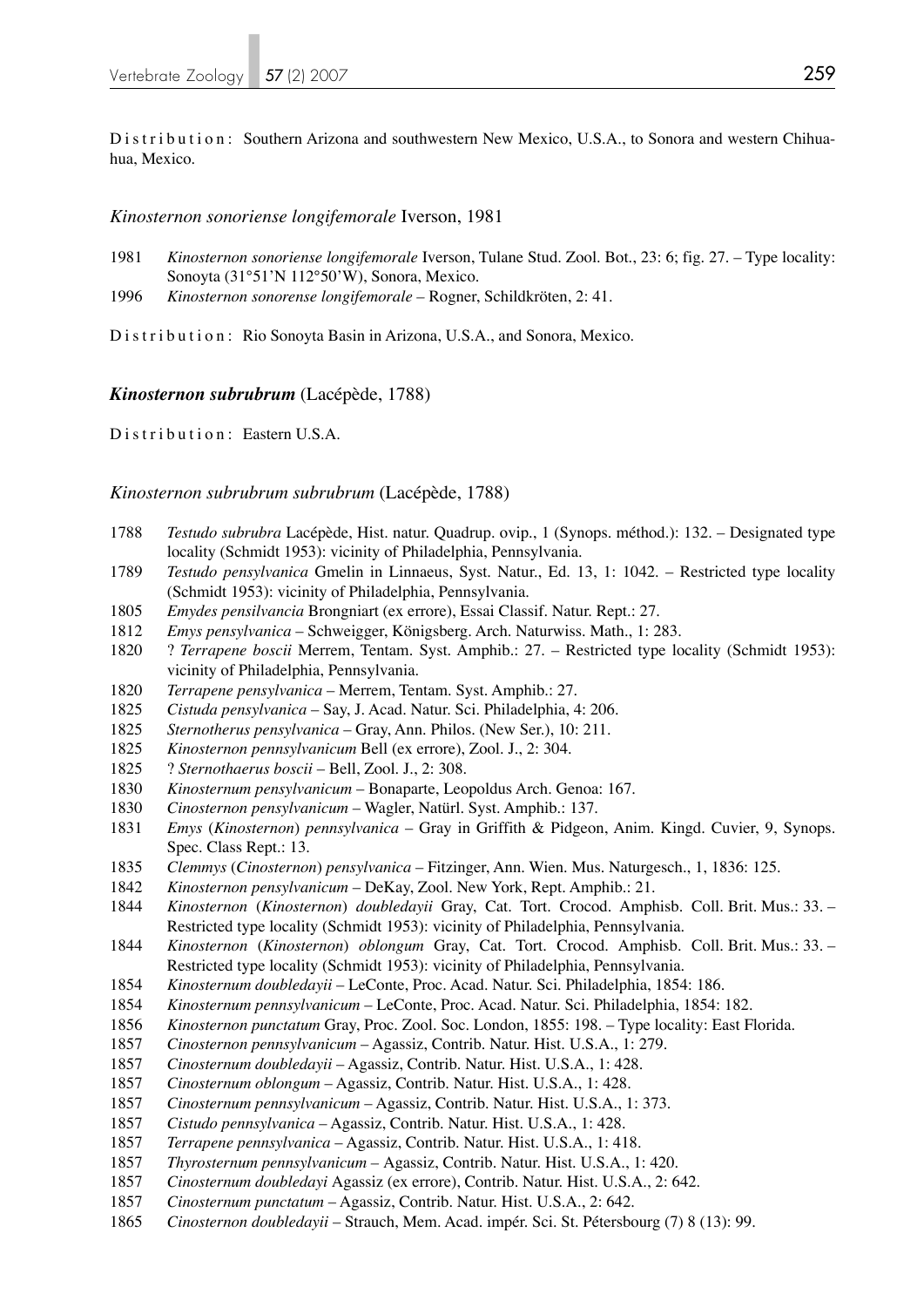- *Swanka fasciata* Gray, Proc. Zool. Soc. London, 1869: 183. Restricted type locality (Schmidt 1953): vicinity of Philadelphia, Pennsylvania.
- *Cinosternum pensylvanicum* Boulenger, Cat. Chelon. Rhynchoceph. Crocod. Brit. Mus. (Natur. Hist.): vii.
- *Kinosternon pensilvanicum* Lönnberg (ex errore), Proc. U.S. Nat. Mus., 17: 319.
- *Cinosternonus pensylvanicum* Herrera, Secr. Fomento.: 28.
- *Cinosternum pensilvanicum* Siebenrock, Sitzungsber. Akad. Wiss. Wien, math.-naturwiss. Kl., Abt. 1, 116: 564.
- *Cinosternum pensilvanium* Siebenrock (ex errore), Zool. Jb., Syst., Suppl. 10: 442.
- *Testudo pensilvanica* Siebenrock, Zool. Jb., Syst., Suppl. 10: 442.
- *Kinosternon subrubrum subrubrum* Stejneger & Barbour, Check List North Amer. Amphib. Rept., 1st ed.: 112.
- *Kinonsternon subrubrum* Liner, Proc. Louisiana Acad. Sci., 17: 75.
- *Kinosternum subrubrum* Schwartz, Educ. Ser. Maryland Dept. Res. Educ., 50: 16.
- *Kinosternon subrum* Richard (ex errore), Tortug. Reg. árid. Argentina: 51.

Distribution: Southern Illinois and Indiana to southern Alabama to north Florida to southeastern New York, U.S.A.

### *Kinosternon subrubrum hippocrepis* Gray, 1856

- *Kinosternon hippocrepis* Gray, Proc. Zool. Soc. London, 1855: 198. Type locality: New Orleans, North America.
- *Cinosternum hippocrepis*  Agassiz, Contrib. Natur. Hist. U.S.A., 2: 642.
- *Cinosternon hippocrepis* Strauch, Mém. Acad. impér. Sci. St. Pétersbourg, Sér. 7, 8 (13): 100.
- *Kinosternon louisianae* Baur, Amer. Natural., 27: 676. Type locality: New Orleans, Louisiana.
- *Cinosternum louisianae* Ditmars, Reptile Book: xxiii.
- *Kinosternon subrubrum hippocrepis* Stejneger & Barbour, Check List North Amer. Amphib. Rept., 1st ed.: 112.

Distribution: Texas and Oklahoma to Mississippi and Missouri, U.S.A.

### *Kinosternon subrubrum steindachneri* Siebenrock, 1906

- *Cinosternum steindachneri* Siebenrock, Zool. Anz., 30: 727; fig. Type locality: Orlando, Florida.
- *Kinosternon steindachneri* Stejneger & Barbour, Check List North Amer. Amphib. Rept., 1st ed.: 112.
- *Kinosternon subrubrum steindachneri* Carr, Univ. Florida Biol. Sci., 3: 99.
- *Kinosternon subrubrum steindachnerii* Nöllert (ex errore), Schildkröten, 2nd ed.: 94.

Distribution: Peninsular Florida, U.S.A.

### *Staurotypus* Wagler, 1830

- *Staurotypus* Wagler, Natürl. Syst. Amphib.: 137. Type species (by monotypy): *Staurotypus triporcatus* (Wiegmann, 1828).
- *Stauremys* Gray, Proc. Zool. Soc. London, 1864: 127. Type species (by monotypy): *Staurotypus*  (*Stauremys*) *salvinii* Gray, 1864.
- *Staurotipus* Sumichrast (ex errore), Naturaleza, 6: 34.
- *Staurotogpus* Deraniyagala (ex errore), Proc. Zool. Soc. London, 1930: 1065.

### *Staurotypus salvinii* Gray, 1864

*Staurotypus* (*Stauremys*) *salvinii* Gray, Proc. Zool. Soc. London, 1864: 127. – Type locality: Hauman chal, Guatemala.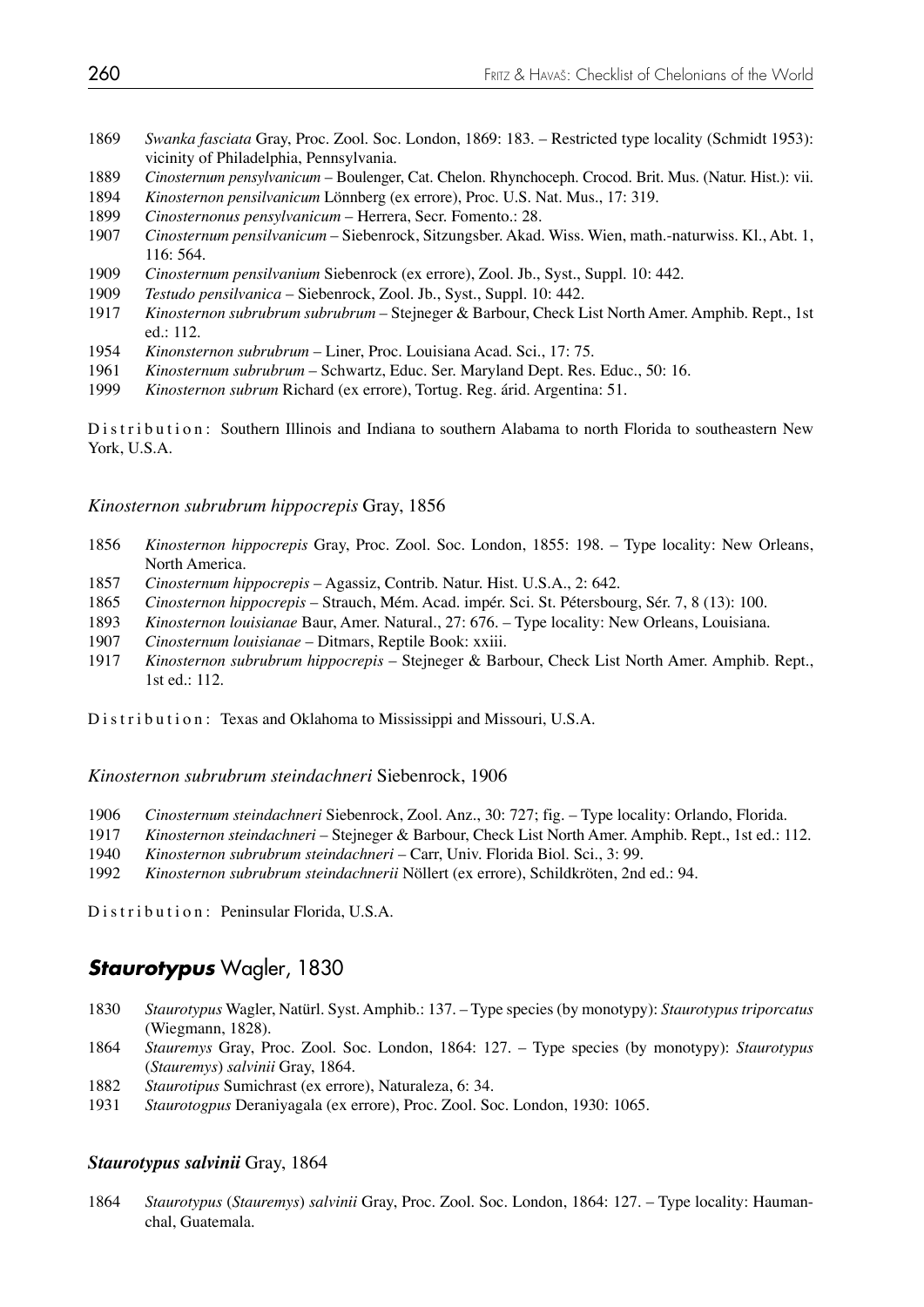- *Stauremys salvinii* Gray, Suppl. Cat. Shield Rept. Coll. Brit. Mus., 1 (Testud.): 65.
- *Staurotypus marmoratus* Fischer, Arch. Naturgesch., 38: 265; plate 10. Restricted type locality (Smith & Taylor 1950): Santa Efigenia, Oaxaca, Mexico.
- *Claudius severus* Cope, Proc. Acad. Natur. Sci. Philadelphia, 1872: 24. Type locality: Santa Efigenia on the western side of the Isthmus of Tehuantepec, Mexico.
- *Staurotypus* (*Claudius*) *severus* Bocourt, J. Zool. Paris, 5: 387.
- *Staurotypus salvini* Günther in Godman & Salvin (ex errore), Biol. Centr. Amer., Rept.: 11.
- *Staurotypus biporcatus* Gadow (nomen nudum), Proc. Zool. Soc. London, 1905: 209.
- *Staurotypus salvanii* Beltrán (ex errore), Vida silvestre y recurs. natural.: 130.

Distribution: Pacific drainages of eastern Oaxaca, Mexico, southward to El Salvador.

### *Staurotypus triporcatus* (Wiegmann, 1828)

- *Terrapene triporcata* Wiegmann, Isis (Oken), 21: 364. Type locality: Río Alvarado, Verácruz, Mexico.
- *Staurotypus triporcatus* Wagler, Natürl. Syst. Amphib.: 137.
- *Emys* (*Kinosternon*) *triporcata*  Gray in Griffith & Pidgeon, Anim. Kingd. Cuvier, 9, Synops. Spec. Class Rept.: 13.
- *Kinosternon triporcatum*  Gray, Synops. Rept., 1 (Cataphracta): 75.
- *Clemmys* (*Staurotypus*) *triporcata* Fitzinger, Ann. Wien. Mus. Naturgesch., 1, 1836: 125.
- *Claudius pictus* Cope, Proc. Acad. Natur. Sci. Philadelphia, 1872: 26. Type locality: Alta Verapaz, Guatemala.
- *Staurotipus triporcatus*  Sumichrast, Naturaleza, 6: 34.
- *Staurotypus triporeatus* Thatcher (ex errore), Amer. Midl. Natur., 70: 347.
- *Clemmys* (*Staurotypus*) *triporcatus*  Smith & Smith, Synops. Herpetof. Mexico, 6, 1979: 47.
- *Staurotipus tripocartus* Ippi & Flores (ex errore), Acta Zool. Mex., 84: 52.

Distribution: Central Verácruz southward through southern Yucatán, Mexico, to northwestern Honduras.

# *Sternotherus* Gray, 1825

- *Sternotherus* Gray (nomen conservandum: Opinion 1534, ICZN 1989), Ann. Philos. (New Ser.), 10: 211. – Subsequently designated type species (Stejneger 1902): *Sternotherus odoratus* (Latreille, 1801).
- *Sternothaerus* Bell (nomen suppressum et reiectum: Opinion 1534, ICZN 1989), Zool. J., 2: 305. Subsequently designated type species (Fitzinger 1843): "*Sternothaerus odoratus* Bell" = *Sternotherus odoratus* (Latreille, 1801).
- *Sternoteirus* Gravenhorst (ex errore), Delic. Mus. Zool. Vratislav., Rept., 1, Chelon. Batrach.: 17.
- *Sternotheros* Gray in Griffith & Pidgeon (ex errore), Anim. Kingd. Cuvier, 9, Synops. Spec. Class Rept.: 13.
- *Stenothaerus* Sherborn (ex errore), Index Anim., Sect. 2, Fasc. 25: 6142.
- *Aromochelys* Gray, Proc. Zool. Soc. London, 1855: 199. Subsequently designated type species (Strauch 1862): *Aromochelys odorata* (Latreille, 1801) = *Sternotherus odoratus* (Latreille, 1801).
- *Goniochelys* Agassiz, Contrib. Natur. Hist. U.S.A., 1: 420. Subsequently designated type species (Lindholm 1929): *Goniochelys triquetra* (Agassiz, 1857) = *Sternotherus carinatus* (Gray, 1856).
- *Ozotheca* Agassiz, Contrib. Natur. Hist. U.S.A., 1: 251. Subsequently designated type species (Lindholm 1929): *Ozotheca odorata* (Latreille, 1801) = *Sternotherus odoratus* (Latreille, 1801).
- *Omotheca* Gray (ex errore), Proc. Zool. Soc. London, 1869: 180.
- *Ozhoteca* García Cubas (ex errore), Cuadro geográf. Est. Unid. Mexic.: 179.
- *Ozothea* Velasco (ex errore), Geograf. estadist. Republ. Mexicana, 10: 76.
- *Sternothoerus* Brown (ex errore), Proc. Acad. Natur. Sci. Philadelphia, 60: 114.
- *Sternotheraerus* Wharton & Howard (ex errore), Herpetol. Rev., 3: 73.
- *Armochelys* Zug (ex errore), Cat. Amer. Amphib. Rept., 397: 1.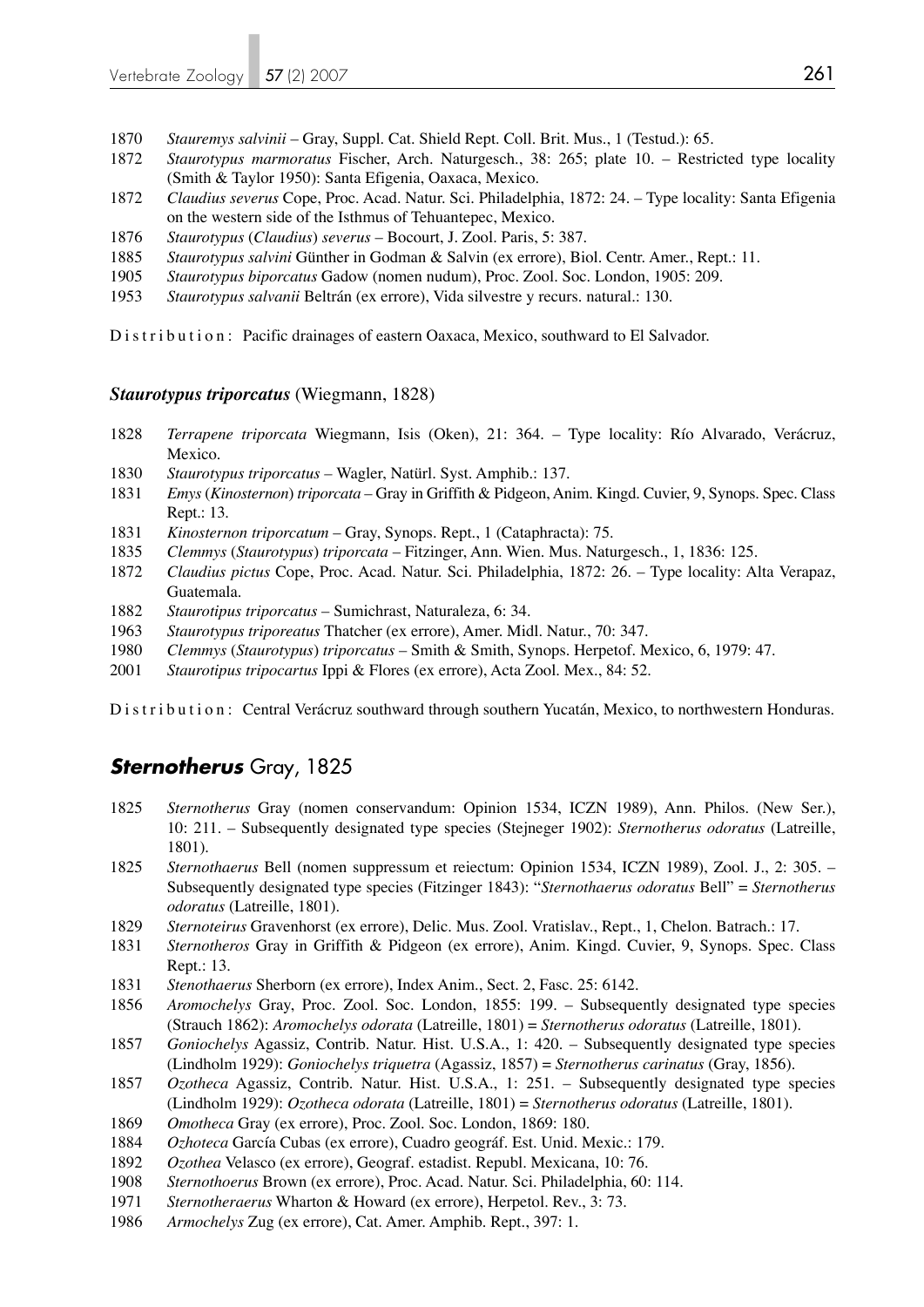### *Sternotherus carinatus* (Gray, 1856)

- *Aromochelys carinata* Gray, Proc. Zool. Soc. London, 1855: 199. Restricted type locality (Schmidt 1953): vicinity of New Orleans.
- *Aromochelys carinatum* Gray, Cat. Shield Rept. Coll. Brit. Mus., 1 (Testud.), 1855: 47.
- *Ozotheca triquetra* Agassiz, Contrib. Natur. Hist. U.S.A., 1: 260. Type locality: Lake Concordia, Louisiana.
- *Goniochelys triquetra* Agassiz, Contrib. Natur. Hist. U.S.A., 1: 420.
- *Aromochelys carinatus*  Cope, Proc. Acad. Natur. Sci. Philadelphia, 1867: 310.
- *Goniochelys carinata*  Garman, Bull. Essex Inst., 16: 8.
- *Cinosternum carinatum* Boulenger, Cat. Chelon. Rhynchoceph. Crocod. Brit. Mus. (Natur. Hist.): vii.
- *Kinosternon carinatum* Stejneger & Barbour, Check List North Amer. Amphib. Rept., 1st ed.: 111.
- *Sternotherus carinatus*  Stejneger, Proc. U.S. Nat. Mus., 62: 2.
- *Sternotherus carinatus carinatus*  Carr, Handbook of Turtles: xv.
- *Sternothaerus carinatus*  Tinkle, Tulane Stud. Zool., 6: 1.
- *Kinosternon carinatus* Welch, Turtl., Tort. Terrap., Checkl.: 39.

Distribution: Eastern Oklahoma and Texas to southern Mississippi, U.S.A.

### *Sternotherus depressus* Tinkle & Webb, 1955

- *Sternotherus depressus* Tinkle & Webb, Tulane Stud. Zool., 3: 53; figs 1–2, 3 (right), 4. Type locality: Mulberry Fork of the Black Warrior River, 9 miles east of Jasper, Walker Co., Alabama, near the bridge crossing of U.S. Highway 78.
- *Sternothaerus depressus*  Tinkle, Tulane Stud. Zool., 6: 7.
- *Sternotherus minor depressus*  Wermuth & Mertens, Schildkr., Krokod., Brückenechs.: v.
- *Kinosternon depressum* Iverson, Ernst, Gotte & Lovich, Copeia, 1989: 497.
- *Kinosternon depressus* Welch, Turtl., Tort. Terrap., Checkl.: 39.

Distribution: Black Warrior River system, above the Fall line, Alabama, U.S.A.

### *Sternotherus minor* (Agassiz, 1857)

Distribution: Southeastern U.S.A.

*Sternotherus minor minor* (Agassiz, 1857)

- *Goniochelys minor* Agassiz, Contrib. Natur. Hist. U.S.A., 1: 424. Restricted type locality (Schmidt 1953): Columbus, Georgia.
- *Aromochelys minor* Strauch, Mém. Acad. impér. Sci. St. Pétersbourg, Sér. 7, 5 (7): 39.
- *Sternotherus minor*  Stejneger, Proc. U.S. Nat. Mus., 62: 2.
- *Sternotherus carinatus minor*  Carr, Handbook of Turtles: xv.
- *Sternotherus minor minor*  Tinkle & Webb, Tulane Stud. Zool., 3: 64.
- *Sternothaerus minor minor*  Tinkle, Tulane Stud. Zool., 6: 4.
- *Sternotheraerus minor minor*  Wharton & Howard, Herpetol. Rev., 3: 73.
- *Kinosternon minor*  Iverson, Ernst, Gotte & Lovich, Copeia, 1989: 497.
- *Kinosternon minor minor* Ernst & Barbour, Turtles of the World: 75.

Distribution: Central Georgia and southeastern Alabama to central Florida, U.S.A.

*Sternotherus minor peltifer* Smith & Glass, 1947

*Sternotherus peltifer* Smith & Glass, J. Washington Acad. Sci., 37: 22. – Type locality: Bassfield, Jefferson Davis Co., 30 miles west of Hattiesburg, Mississippi.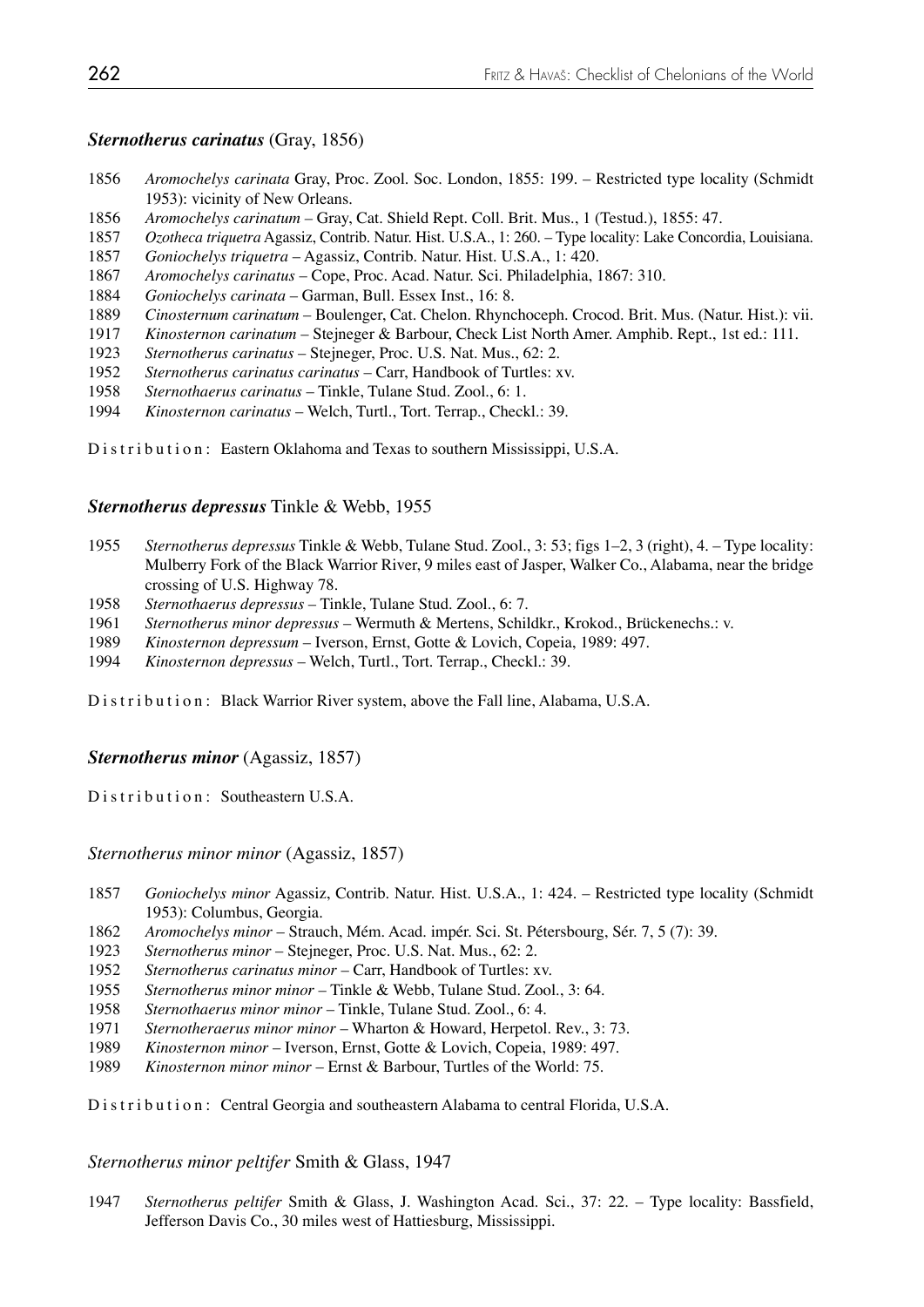- *Sternotherus carinatus peltifer*  Carr, Handbook of Turtles: xv.
- *Sternotherus minor peltifer* Tinkle & Webb, Tulane Stud. Zool., 3: 64.
- *Sternothaerus minor peltifer*  Tinkle, Tulane Stud. Zool., 6: 4.
- *Kinosternon minor peltifer*  Ernst & Barbour, Turtles of the World: 75.

Distribution: Eastern Tennessee and southwestern Virginia to eastern Mississippi and Alabama, U.S.A.

### *Sternotherus odoratus* (Latreille, 1801)

- *Testudo odorata* Latreille in Sonnini & Latreille (nomen conservandum: Opinion 1534, ICZN 1989), Hist. natur. Rept., 1: 122. – Restricted type locality (Schmidt 1953): vicinity of Charleston, South Carolina.
- *Testudo glutinata* Daudin, Hist. natur. gén. part. Rept., 2, 1802: 194. Restricted type locality (Schmidt 1953): vicinity of Lancaster, Pennsylvania.
- *Emys odorata*  Schweigger, Königsberg. Arch. Naturwiss. Math., 1: 313.
- *Emys glutinata* Merrem, Tentam. Syst. Amphib.: 24.
- 1820 ? *Terrapene boscii* Merrem, Tentam. Syst. Amphib.: 27. Restricted type locality (Schmidt 1953): vicinity of Philadelphia, Pennsylvania.
- *Terrapene odorata* Merrem, Tentam. Syst. Amphib.: 27.
- *Cistuda odorata*  Say, J. Acad. Natur. Sci. Philadelphia, 4: 206.
- *Sternotherus odorata*  Gray, Ann. Philos. (New Ser.), 10: 211.
- 1825 ? *Sternothaerus boscii*  Bell, Zool. J., 2: 305.
- *Sternothaerus odoratus*  Bell, Zool. J., 2: 305.
- *Clemmys glutinata*  Ritgen, Nova Acta Acad. caes. leop.-carol., 14: 272.
- *Kinosternum odoratum* Bonaparte, Leopoldus Arch., Genoa: 168.
- *Emys* (*Kinosternon*) *odoratum* Gray in Griffith & Pidgeon, Anim. Kingd. Cuvier, 9, Synops. Spec. Class Rept.: 13.
- *Kinosternon odoratum* Gray, Synops. Rept., 1 (Cataphracta): 35.
- *Didicla odorata*  Rafinesque, Atlant. J. Friend Knowl., 1: 64.
- *Staurotypus odoratus*  Duméril & Bibron, Erpétol. gén., Hist. natur. Rept., 2: 358.
- *Clemmys* (*Sternothaerus*) *odorata*  Fitzinger, Ann. Wien. Mus. Naturgesch., 1, 1836: 125.
- *Cistudo odorata* LeConte, Proc. Acad. Natur. Sci. Philadelphia, 1854: 189.
- *Kinosternum guttatum* LeConte, Proc. Acad. Natur. Sci. Philadelphia, 1854: 185. Restricted type locality (Schmidt 1953): vicinity of Philadelphia, Pennsylvania.
- *Sternotherus odoratus* LeConte, Proc. Acad. Natur. Sci. Philadelphia, 1854: 189.
- *Aromochelys odorata* Gray, Proc. Zool. Soc. London, 1855: 199.
- *Aromochelys odoratum*  Gray, Cat. Shield Rept. Coll. Brit. Mus., 1 (Testud.), 1855: 46.
- *Cinosternum odoratum*  Agassiz, Contrib. Natur. Hist. U.S.A., 1: 425.
- *Emys glutinosa* Agassiz (ex errore pro *Testudo glutinata* Daudin, 1801), Contrib. Natur. Hist. U.S.A., 1: 425.
- *Ozotheca odorata* Agassiz, Contrib. Natur. Hist. U.S.A., 1: 251.
- *Ozotheca tristycha* Agassiz, Contrib. Natur. Hist. U.S.A., 1: 392; 2: plate 5: figs 20–22. Restricted type locality (Schmidt 1953): San Antonio, Texas.
- *Cinosternum guttatum* Agassiz, Contrib. Natur. Hist. U.S.A., 1: 425.
- *Testudo glutinosa* Agassiz, Contrib. Natur. Hist. U.S.A., 1: 425.
- *Aromochelys guttata* Strauch, Mém. Acad. impér. Sci. St. Pétersbourg, Sér. 7, 5 (7): 39.
- *Aromochelys tristycha* Strauch, Mém. Acad. impér. Sci. St. Pétersbourg, Sér. 7, 5 (7): 39.
- *Ozhoteca odorata* García Cubas, Cuadro geográf. Est. Unid. Mexic.: 179.
- *Ozothea odorata* Velasco, Geogr. Estadist. Repub. Mexicana, 10: 76.
- *Sternothoerus odoratus* Brown, Proc. Acad. Natur. Sci. Philadelphia, 60: 114.
- *Sternotherus oderatus* Dadd (ex errore), Zool. Rec., Rept., 1971: 87.
- *Clemmys* (*Sternothaerus*) *odoratus*  Smith & Smith, Synops. Herpetof. Mexico, 6, 1979: 59.
- *Kinosternon* (*Sternothaerus*) *odoratus*  Smith & Smith, Synops. Herpetof. Mexico, 6, 1979: 59.
- *Armochelys odoratum* Zug, Cat. Amer. Amphib. Rept., 397: 1.
- *Sternotherus odouratus* Herrel, O'Reilly & Richmond (ex errore), J. Evol. Biol., 15: 1086.

Distribution: Southern Ontario and Quebec, Canada, south to Florida and west to central Texas, U.S.A.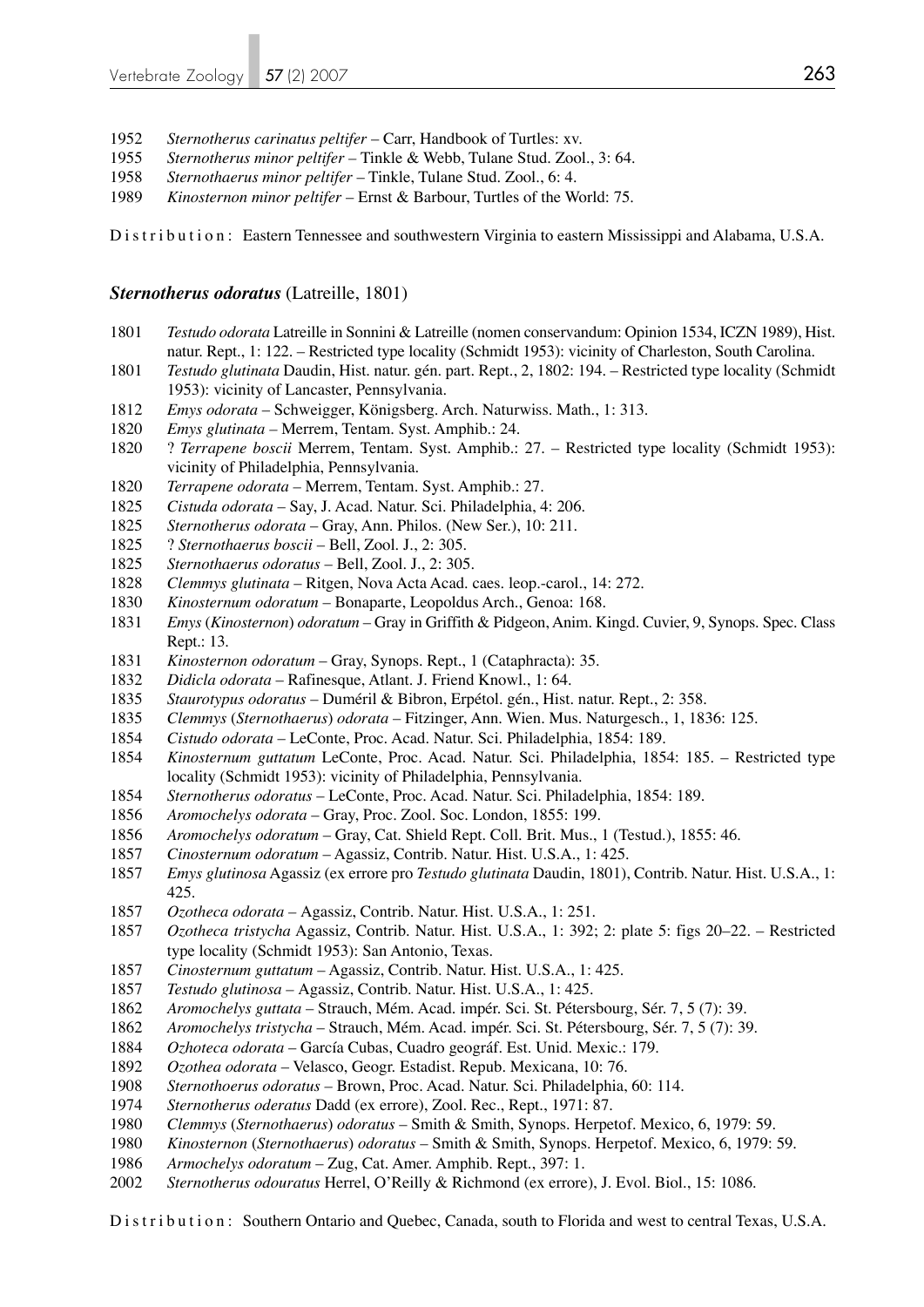# Family **Platysternidae** Gray, 1869

# *Platysternon* Gray, 1831

- 1831 *Platysternon* Gray, Proc. Zool. Soc. London, 1831: 106. Type species (by monotypy): *Platysternon megacephalum* Gray, 1831 = *Platysternon megacephalum megacephalum* Gray, 1831.
- 1834 *Platisternon* Gray (ex errore), Illustr. Ind. Zool., 2: plate 62.
- 1846 *Platysternum* Agassiz (ex errore), Nomencl. zool., Index: 297.

### *Platysternon megacephalum* Gray, 1831

Distribution: From Cambodia and Vietnam west to southern Myanmar; southern mainland China and Hainan Island (Ernst & Laemmerzahl 2002, Emmett et al. 2007).

Comment: Subspecies delineation follows Ernst & Laemmerzahl (2002).

### *Platysternon megacephalum megacephalum* Gray, 1831

- 1831 *Platysternon megacephalum* Gray, Proc. Zool. Soc. London, 1831: 107. Type locality: southern China.
- 1834 *Platisternon megacephalus* Gray, Illustr. Ind. Zool., 2: plate 62.
- 1835 *Platysternon megacephalus* Gray, Illustr. Ind. Zool., 2: Directions.
- 1838 *Emys megacephala*  Schlegel, Faun. Japon., Rept.: 49.
- 1843 *Platysternon magacephalum* Fitzinger (ex errore), Syst. Rept., 1: 29.
- 1889 *Platysternum megacephalum*  Boulenger, Cat. Chelon. Rhynchoceph. Crocod. Brit. Mus. (Natur. Hist.): vii.
- 1959 *Platysternon platycephalum* Mertens (ex errore), Vie Amphib. Rept.: plate 25.
- 1959 *Platysternum megalocephalum* Stanek (ex errore), Drachensippschaft: 12.
- 1960 *Platysternon megacephalum megacephalum*  Wermuth, Zool. Beitr., N.F., 5: 480.
- 1979 *Platysternon magacephalum megacephalum*  Pritchard, Encyclopedia of Turtles: 401.
- 1984 *Platysternon megacephalum tristernalis* Schleich & Gruber, Spixiana, 7: 67; figs 1 (left, top), 2, 3 (left specimen, top and bottom). – Type locality: between Mung Lun [Menglun] and Simao, east shore of Mekong River [Lancang Jiang], southern Yunnan Province, China.<br>1988 – *Platysternon megacephalum tristornalis* Alderton (ex errore) Turtl
- 1988 *Platysternon megacephalum tristornalis* Alderton (ex errore), Turtles Tort. World: 180.

Distribution: Southern mainland China.

### *Platysternon megacephalum peguense* Gray, 1870

- 1870 *Platysternon peguense* Gray, Suppl. Cat. Shield Rept. Coll. Brit. Mus., 1 (Testud.): 70. Type local ity: Pegu.
- 1960 *Platysternon megacephalum peguense*  Wermuth, Zool. Beitr., N. F., 5: 481.
- 1969 *Platysternon megacephalum vogeli* Wermuth, DATZ, 22: 372; figs p. 373 (centre, bottom). Type locality: Chiang Mai Province, northwestern Thailand.
- 1979 *Platysternon megacephalum penguense* Nutaphand (ex errore), Turtles of Thailand: 171.
- 1979 *Platysternon megacephalum penuense* Nutaphand (ex errore), Turtles of Thailand: 172.
- 1998 *Platysternon megacephalum peguensis* Sharma (ex errore), Fauna India, Rept., 1: 67.

Distribution: From western Vietnam west to southern Myanmar; Hainan Island, China.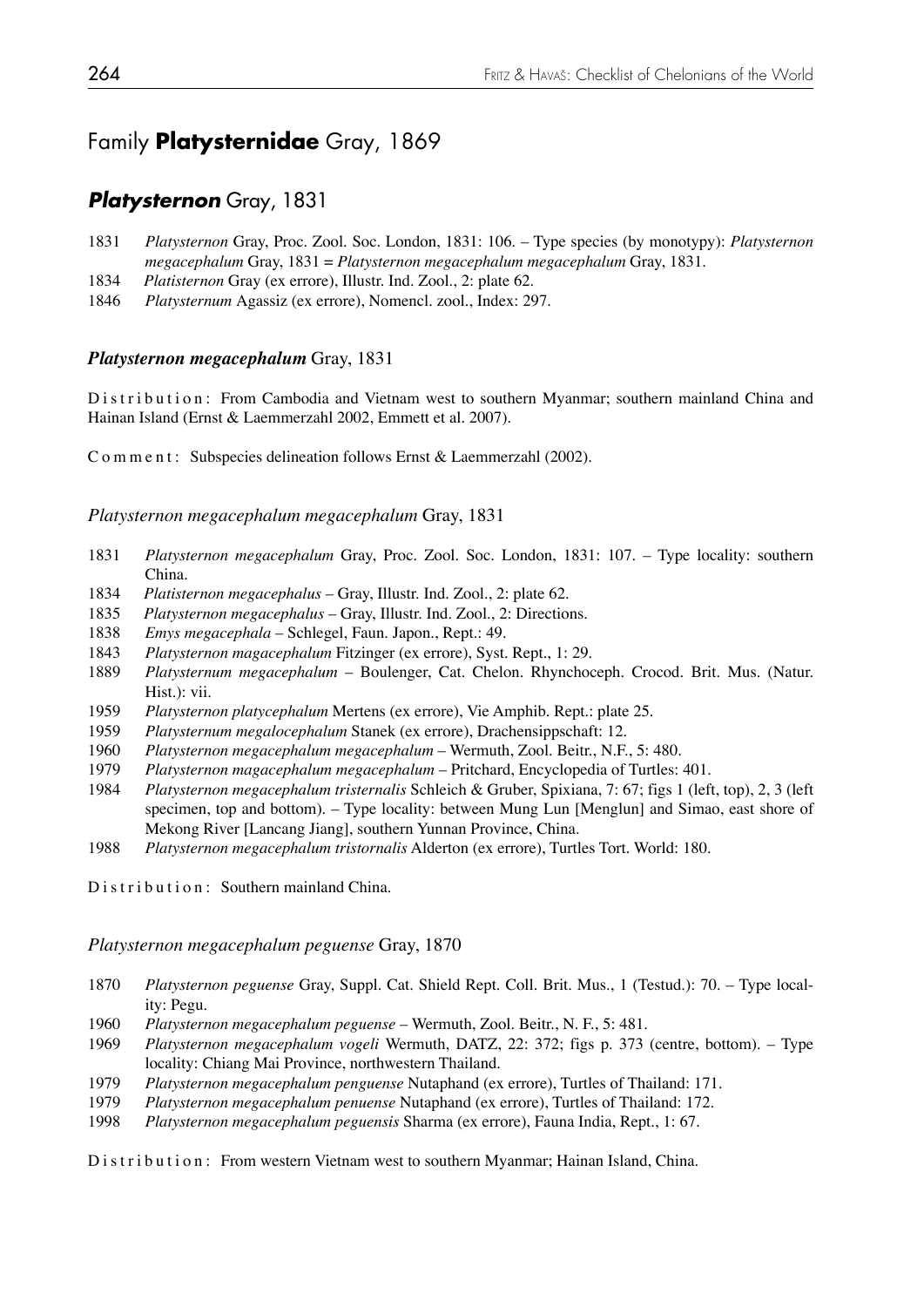### *Platysternon megacephalum shiui* Ernst & McCord, 1987

1987 *Platysternon megacephalum shiui* Ernst & McCord, Proc. Biol. Soc. Washington, 100: 624; fig. 2. – Type locality: Langson (26°50'N 106°45'E), Langson Province, Vietnam.

Distribution: Northern Vietnam.

# Family **Testudinidae** Batsch, 1788

### *Aldabrachelys* Loveridge & Williams, 1957

- 1843 *Megalochelys* Fitzinger (non *Megalochelys* Falconer & Cautley, 1837 = †Testudinidae), Syst. Rept., 1: 29. – Type species (by original designation): *Testudo* (*Megalochelys*) *gigantea* Schweigger, 1812 = *Aldabrachelys gigantea* (Schweigger, 1812).
- 1957 *Aldabrachelys* Loveridge & Williams, Bull. Mus. Comp. Zool., 115: 166. Type species (by original designation): *Testudo* (*Aldabrachelys*) *gigantea* Schweigger, 1812 = *Aldabrachelys gigantea*  (Schweigger, 1812).
- 1982 *Dipsochelys* Bour, C. R. Hebd. Séanc. Acad. Sci., Sér. III, 295: 117. Type species (by original designation): *Dipsochelys elephantina* (Duméril & Bibron, 1835) = *Aldabrachelys gigantea* (Schweigger, 1812).
- 1996 *Dipsochelis* Rogner (ex errore), Schildkröten, 2: 11.

Comment: Frazier (2006) reviewed the confusing history of the usage of the generic names *Aldabrachelys* Loveridge & Williams, 1957 and *Dipsochelys* Bour, 1982 to which an additional chapter was added by Bour (2007).

 Using molecular genetic data, Austin et al. (2003) and Palkovacs et al. (2003) provided evidence that all non-Madagascan taxa within *Aldabrachelys* represent only a single species.

### **†***Aldabrachelys abrupta* (Grandidier, 1868)

- 1868 *Testudo abrupta* Milne-Edwards (nomen nudum), C. R. Hebd. Séanc. Acad. Sci., 67: 1167.
- 1868 *Testudo abrupta* Grandidier, Ann. Sci. Nat., Zool., 10: 377. Type locality: Ambolisatra, Madagascar.
- 1967 *Geochelone abrupta*  Pritchard, Living Turtles of the World: 172.
- 1980 *Asterochelys abrupta*  Bour, Bull. Mus. Nat. Hist. natur., 4e sér., 2, A(2): 544.
- 1982 *Dipsochelys abrupta*  Bour, C. R. Hebd. Séanc. Acad. Sci., Sér. III, 295: 118.
- 2003 *Aldabrachelys abrupta*  Austin, Arnold & Bour, Mol. Ecol., 12: 1415.

Distribution: Western (Andrahomana-Amparihingidro) and central (Ampasambazimba) Madagascar (Gerlach 2004). Extinct approximately  $750 \pm 370$  years before present (Austin et al. 2003).

### *Aldabrachelys gigantea* (Schweigger, 1812)

- 1812 *Testudo gigantea* Schweigger [non *Scapia gigantea* sensu Gray 1872b = *Manouria emys emys* (Schlegel & Müller, 1840)], Königsberg. Arch. Naturwiss. Math., 1: 327. – Designated type locality (by neotype designation; Frazier 2006): Dune Patates, South Island, Aldabra Atoll, Republic of Seychelles.
- 1831 *Testudo dussumieri* Schlegel in Gray in Griffith & Pidgeon (nomen nudum), Anim. Kingd. Cuvier, 9, Synops. Spec. Class Rept.: 3.
- 1831 *Testudo dussumieri* Gray, Synops. Rept., 1 (Cataphracta): 9. Type locality: Aldabra Island.
- 1835 *Testudo daudinii* Duméril & Bibron, Erpétol. gén., Hist. natur. Rept., 2: 123. Type locality: Indian Ocean area.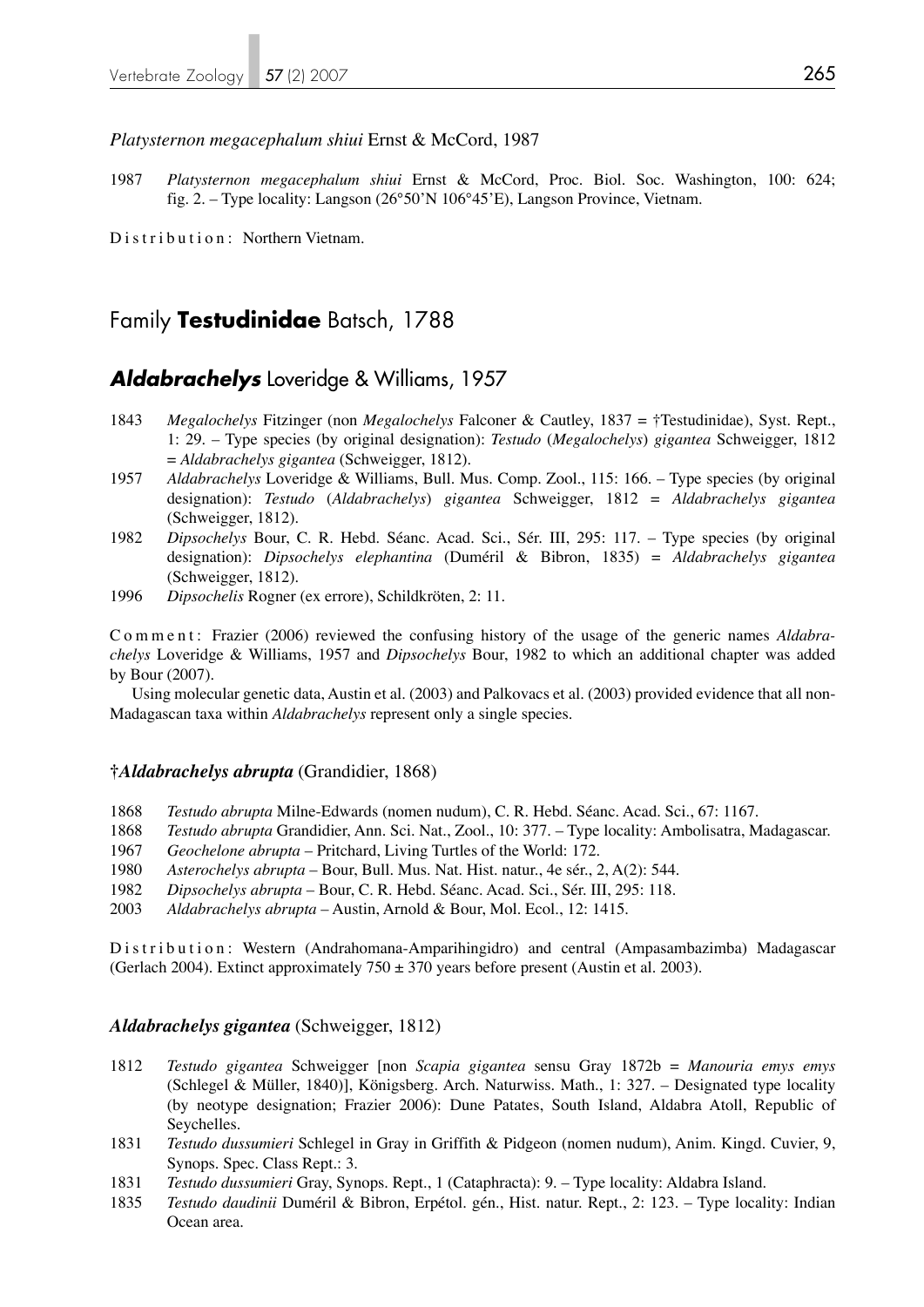- *Testudo elephantina* Duméril & Bibron, Erpétol. gén., Hist. natur. Rept., 2: 110. Restricted type locality (Bour 1984a): Malabar Island, Aldabra Atoll, Seychelles.
- *Geochelone* (*Chelonoidis*) *gigantea*  Fitzinger, Ann. Wien. Mus. Naturgesch., 1, 1836: 122.
- *Testudo hololissa* Günther (nomen nudum), Nature, 1875: 296.
- *Testudo hololissa* Günther, Gigant. Land-Tort.: 39; plate 7. Type locality: Seychelles Islands.
- *Testudo ponderosa* Günther, Gigant. Land-Tort.: 35; plates 6, 8b, 9b, 13c, 18, 24a. Type locality: unknown.
- *Testudo sumeirei* Sauzier, La Nature, 1892, 39: 396; figs 1–3. Type locality: central Seychelles.
- *Testudo gigantea elephantina*  Rothschild, Novit. Zool., 4: 407.
- *Testudo gigantea gigantea*  Rothschild, Novit. Zool., 4: 407.
- *Testudo gigantea daudini* Rothschild (ex errore), Novit. Zool., 13: 753.
- *Testudo gigantea soumeirei* Rothschild (ex errore), Novit. Zool., 13: 753.
- *Testudo gouffei* Rothschild, Novit. Zool., 13: 753. Type locality: Thérèse Island, Seychelles Islands.
- *Testudo daudini* Mertens, Müller & Rust, Bl. Aqu.- u. Terr.-Kunde, 45: 63.
- *Testudo gigantea daudinii*  Mertens & Wermuth, Zool. Jb., Syst., 83: 330.
- *Geochelone sumeiri* Loveridge & Williams (ex errore), Bull. Mus. Comp. Zool., 115: 225.
- *Geochelone elephantina*  Pritchard, Living Turtles of the World: 176.
- *Geochelone gigantea daudinii*  Pritchard, Living Turtles of the World: 177.
- *Geochelone gigantea gigantea*  Pritchard, Living Turtles of the World: 270.
- *Geochelone gouffei* Pritchard, Living Turtles of the World: 177.
- *Geochelone sumeirei*  Pritchard, Living Turtles of the World: 173.
- *Aldabrachelys gigantea*  Percy, Biol. Conserv., 2: 227.
- *Geochelone* (*Aldabrachelys*) *gigantea gouffei* Auffenberg, Bull. Florida Stat. Mus., Biol. Sci., 18: 143.
- *Megalochelys gigantea gigantea*  Obst, Zool. Abh. Mus. Tierk. Dresden, 35: 67.
- *Geochelone gigantea elephantina* Honegger in Dollinger, CITES Fauna Flora Ident. Manual, 3: Code A-301.011.003.009.
- *Dipsochelys arnoldi* Bour, C. R. Hebd. Séanc. Acad. Sci., Sér. III, 295: 118; plate 1: figs 3–6, 8. Type locality: granitic Seychelles Islands.
- *Dipsochelys daudinii*  Bour, C. R. Hebd. Séanc. Acad. Sci., Sér. III, 295: 118.
- *Dipsochelys elephantina*  Bour, C. R. Hebd. Séanc. Acad. Sci., Sér. III, 295: 118.
- *Dipsochelys hololissa*  Bour, C. R. Hebd. Séanc. Acad. Sci., Sér. III, 295: 118.
- *Geochelone sumieri* Crumly (ex errore), J. Herpetol., 16: 218.
- *Dipsochelys sumeirei*  Bour in Stoddart, Biogeogr. Ecol. Seychelles Isl.: 288.
- *Megalochelys gouffei* Obst, Welt der Schildkröten: 44.
- *Megalochelys sumeirei*  Obst, Welt der Schildkröten: 44.
- *Aldabrachelys elephantina*  Iverson, Checkl. Distr. Maps Turtl. World: 142.
- *Dipsochelys elephantina elephantina* Bour, Bull. Soc. Zool. France, 112: 403.
- *Dipsochelys elephantina sumeirei*  Bour, Bull. Soc. Zool. France, 112: 403.
- 1996 *Dipsochelys dussumieri* Gerlach & Canning, Proc. Intern. Congr. Chelon. Conserv., SOPTOM: 133.<br>1996 *Dipsochelys gigantea* Gerlach & Canning, Proc. Intern. Congr. Chelon. Conserv., SOPTOM: 133.
- *Dipsochelys gigantea*  Gerlach & Canning, Proc. Intern. Congr. Chelon. Conserv., SOPTOM: 133.
- *Dipsochelys resurrecta* Gerlach & Canning (nomen nudum), Proc. Intern. Congr. Chelon. Conserv., SOPTOM: 133.
- *Testudo sumieri* Gerlach & Canning, Proc. Intern. Congr. Chelon. Conserv., SOPTOM: 133.
- *Dipsochelis elephantina* Rogner, Schildkröten, 2: 11.
- *Geochelone gigentea* Sharma (ex errore), Fauna India, Rept., 1: 32.
- *Geochelone daudinii*  Farkas & Sasvári, Teknősök: 147.
- *Geochelone dussumieri* Farkas & Sasvári, Teknősök: 147.
- *Geochelone hololissa*  Farkas & Sasvári, Teknősök: 147.
- *Testudo arnoldi*  Paull, Tortoises of the World, 5: 5.
- *Aldabrachelys dussumieri* Orenstein, Turtl., Tort., Terrap.: 106.
- *Dipsochelys resurrecto* Ferri (ex errore), Turtles & Tortoises: 93.
- *Aldabrachelys arnoldi* Austin, Arnold & Bour, Mol. Ecol., 12: 1415.
- *Aldabrachelys daudinii*  Austin, Arnold & Bour, Mol. Ecol., 12: 1415.
- *Aldabrachelys gouffei* Austin, Arnold & Bour, Mol. Ecol., 12: 1415.
- *Aldabrachelys hololissa*  Austin, Arnold & Bour, Mol. Ecol., 12: 1415.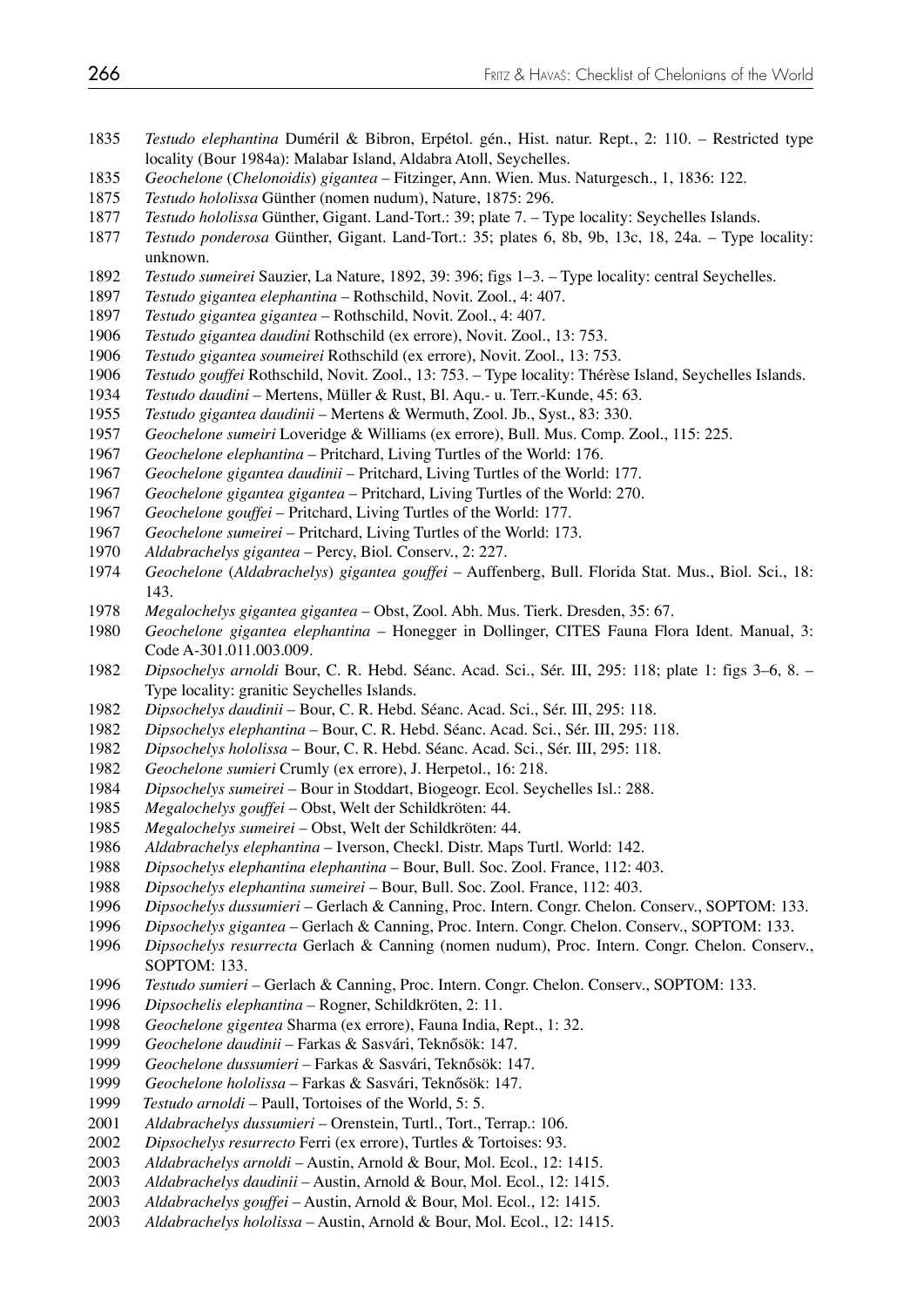- 2003 *Aldabrachelys ponderosa*  Austin, Arnold & Bour, Mol. Ecol., 12: 1415.
- 2003 *Aldabrachelys sumeirei*  Austin, Arnold & Bour, Mol. Ecol., 12: 1418.
- 2003 *Aldabrachelys sumierei* Austin, Arnold & Bour (ex errore), Mol. Ecol., 12: 1415.
- 2004 *Aldabrachelys elephantopus* Claude & Tong (ex errore pro *Testudo elephantina* Duméril & Bibron, 1835), Oryctos, 5: 33.
- 2004 *Dipsochelys dussumieri sumeirei*  Gerlach, Giant Tort. Indian Ocean: 74.
- 2004 *Dipsochelys elephantopus* Gerlach, Emys, 11 (5): 20.
- 2004 *Dipsochelys sumierei* Chambers, Shelt. Life, Unexpect. Hist. Giant Tort.: 253.
- 2004 *Testudo elephantine* Chambers (ex errore), Shelt. Life, Unexpect. Hist. Giant Tort.: 139.
- 2006 *Aldabrachelys arnoldii* Le, Raxworthy, McCord & Mertz (ex errore), Mol. Phylogenet. Evol., 40: 520.

Distribution: Aldabra, Granitic Seychelles.

### **†***Aldabrachelys grandidieri* (Vaillant, 1885)

- 1868 *Emys gigantea* Grandidier in Milne-Edwards, C. R. Hebd. Séanc. Acad. Sci., 67: 1167. Type locality: Etseré, Madagascar.
- 1885 *Testudo grandidieri* Vaillant (nomen novum pro *Emys gigantea* Grandidier, 1868), C. R. Hebd. Séanc. Acad. Sci., 100: 876.
- 1915 *Testudo madagascariensis* Rothschild [non *Testudo madagascariensis* Duméril & Bibron, 1835 (nomen nudum) = *Astrochelys radiata* (Shaw, 1802)], Novit. Zool., 22: plate 34: figs 3–4. – Type locality: Ambatomifoka, canton of Manombo, Madagascar.
- 1957 *Geochelone grandidieri*  Loveridge & Williams, Bull. Mus. Comp. Zool., 115: 224.
- 1980 *Aldabrachelys grandidieri*  Bour, Bull. Mus. Nat. Hist. natur., 4e sér., 2, A(2): 544.
- 1982 *Dipsochelys grandidieri*  Bour, C. R. Hebd. Séanc. Acad. Sci., Sér. III, 295: 118.
- 1985 *Megalochelys grandidieri*  Obst, Welt der Schildkröten: 44.

Distribution: Southwestern Madagascar (Beloha-Ambato; Gerlach 2004). Extinct approximately 1250 ± 50 years before present (Austin et al. 2003).

# *Astrochelys* Gray, 1873

- 1873 *Astrochelys* Gray, Hand-List Spec. Shield Rept. Brit. Mus.: 4. Type species (by monotypy): *Testudo*  (*Astrochelys*) *radiata* Shaw, 1802 = *Astrochelys radiata* (Shaw, 1802).
- 1873 *Asterochelys* Gray (ex errore), Proc. Zool. Soc. London, 1873: 724.
- 2006 *Angonoka* Le, Raxworthy, McCord & Mertz, Mol. Phylogenet. Evol., 40: 528. Type species (by original designation and monotypy): *Angonoka yniphora* (Vaillant, 1885) = *Astrochelys yniphora* (Vaillant, 1885).

#### *Astrochelys radiata* (Shaw, 1802)

- 1801 *Testudo coui* Daudin (nomen oblitum), Hist. natur. gén. part. Rept., 2, 1802: 271; plate 26: figs 1–2. – Type locality: unknown.
- 1802 *Testudo radiata* Shaw, Gen. Zool. Syst. Natur. Hist., 3: 22; plate 2; fig. 2. Restricted type local ity (Bour 1979): Soalara (Bay of Saint-Augustin), southwestern Madagascar.
- 1835 *Testudo madagascariensis* Duméril & Bibron [nomen nudum; non *Testudo madagascariensis* Roth schild, 1915 = †*Aldabrachelys grandidieri* (Vaillant, 1885)], Erpétol. gén., Hist. natur. Rept., 2: 83.
- 1857 *Psammobates radiatus* Agassiz, Contrib. Natur. Hist. U.S.A., 1: 360.
- 1869 *Testudo desertorum* Grandidier, Rev. Mag. Zool., (2) 21: 257. Type locality: Madagascar.
- 1873 *Asterochelys radiata* Gray, Proc. Zool. Soc. London, 1873: 724.
- 1909 *Testudo [radiata] radiata* Siebenrock, Zool. Jb., Syst., Suppl. 10: 528.
- 1941 *Testudo hypselonota* Bourret, Ann. Bull. Gén. Instruct. Publ., 1940: 9; plate 1. Type locality: Cholon, Indochina (based on escaped pet tortoise, Auffenberg 1963, Wermuth 1965).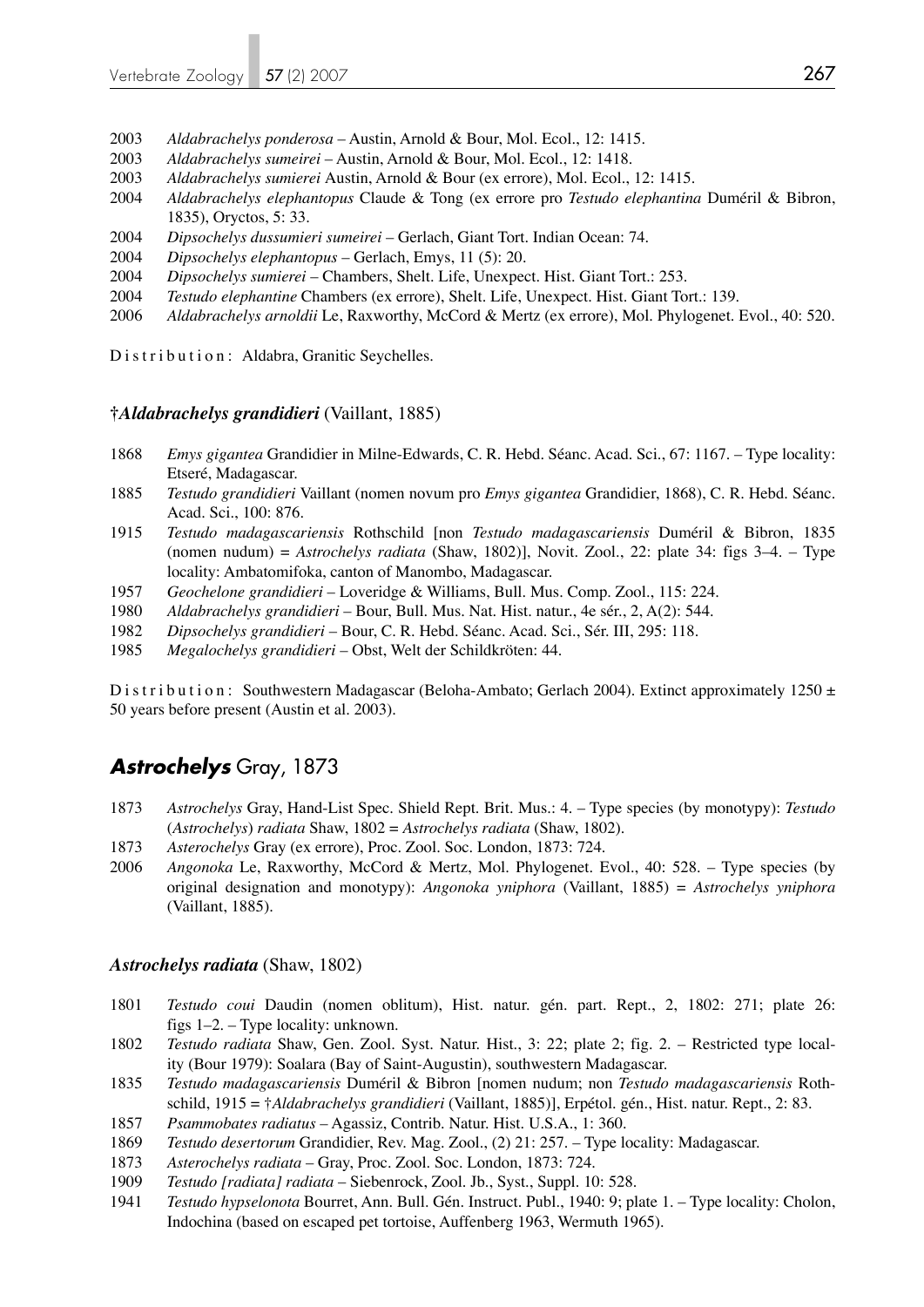- 1957 *Geochelone radiata* Loveridge & Williams, Bull. Mus. Comp. Zool., 115: 224.
- 1985 *Astrochelys radiata* Bour, Madagascar Rech. Sci., 18: 58.

Distribution: Southwestern and southern Madagascar (southwestern Antandroy Territory along the coast between Amboasary and Morambe); introduced on Mauritius and Réunion.

### *Astrochelys yniphora* (Vaillant, 1885)

- 1885 *Testudo yniphora* Vaillant, C. R. Acad. Sci. Paris, 101: 440. Designated type locality (Bour 1979): Cap d'Amparafaka (Bay of Baly), northwestern Madagascar.
- 1909 *Testudo radiata yniphora* Siebenrock, Zool. Jb., Syst., Suppl. 10: 529.
- 1910 *Testudo hyniphora* Vaillant & Grandidier (ex errore), Hist. phys. natur. polit. Madagascar, 17: 40.
- 1957 *Asterochelys yniphora*  Loveridge & Williams, Bull. Mus. Comp. Zool., 115: 224.
- 1957 *Geochelone yniphora*  Loveridge & Williams, Bull. Mus. Comp. Zool., 115: 342.
- 1979 *Geochelone ynophora* Arnold (ex errore), Philos. Trans. Royal Soc. London, Ser. B, Biol. Sci., 286: 128.
- 1985 *Astrochelys yniphora* Bour, Madagascar Rech. Sci., 18: 58.
- *Testudo (Geochelone) yinphora Paull (ex errore), Tortoises of the World, 5: 31.*
- 2006 *Angonoka yniphora* Le, Raxworthy, McCord & Mertz, Mol. Phylogenet. Evol., 40: 528.

Distribution: Northwestern Madagascar (vicinity of Baly Bay).

C o m m e n t : Le et al. (2006) placed *Astrochelys yniphora* Vaillant, 1885 into their newly erected, monotypic genus *Angonoka*. This is not followed here as their phylogenetic analyses are contradictory and Fritz & Bininda-Emonds (2007) concluded, when reanalyzing the data of Le et al. (2006), that *A. radiata* and *A. yniphora* should be placed into the genus *Astrochelys* Gray, 1873.

# *Chelonoidis* Fitzinger, 1835

- 1835 *Chelonoidis* Fitzinger, Ann. Wien. Mus. Naturgesch., 1, 1836: 112. Subsequently designated type species (Fitzinger 1843): "*Chelonoidis boiei* Fitz." = *Chelonoidis carbonaria* (Spix, 1824).
- 1857 *Chelonoides* Agassiz (ex errore), Contrib. Natur. Hist. U.S.A., 1: 360.
- 1870 *Gopher* Gray, Proc. Zool. Soc. London, 1870: 706. Type species (by monotypy): *Testudo* (*Gopher*)  *chilensis* Gray, 1870 = *Chelonoidis chilensis* (Gray, 1870).
- 1873 *Elephantopus* Gray (non *Elephantopus* Agassiz, 1846 = Siphonophora), Proc. Zool. Soc. London, 1873: 724. – Type species (by monotypy): *Elephantopus planiceps* (Gray, 1854) = unidentified subspecies of *Chelonoidis nigra* (Quoy & Gaimard, 1824) [non *Testudo planiceps* Schneider, 1792 = *Platemys platycephala* (Schneider, 1792)].
- 1929 *Pampatestudo* Lindholm, Zool. Anz., 81: 285. Type species (by monotypy): *Testudo* (*Pampatestudo*)  *chilensis* Gray, 1870 = *Chelonoidis chilensis* (Gray, 1870).
- 1930 *Pampestudo* Smith (ex errore), Zool. Rec., Amphib., Rept., 1929: 30.
- 1999 *Cherlonoidis* Wilms in Siebenrock (ex errore), Zool. Jb., Syst., Suppl. 10 (Reprint 1999): [204].
- 2001 *Chelonoids* Gerlach (ex errore), Phelsuma, 9 (Suppl. A): 12.

### *Chelonoidis carbonaria* (Spix, 1824)

- 1824 *Testudo carbonaria* Spix, Anim. nova s. Spec. nov. Testud. Brasil.: 22; plate 16. Type locality: Amazon.
- 1833 *Testudo boiei* Wagler, Descr. Icon. Amphib.: plate 13. Type locality: unknown.
- 1835 *Geochelone* (*Chelonoidis*) *boiei* Fitzinger, Ann. Wien. Mus. Naturgesch., 1, 1836: 122.
- 1843 *Chelonoidis boiei* Fitzinger, Syst. Rept., 1: 29.
- 1926 *Testudo tabulata* var. *carbonaria* Luederwaldt, Rvta. Mus. Paul., 14: 406.
- 1960 *Geochelone carbonaria* Williams, Breviora, 120: 10.
- 1978 *Chelonoides carbonaria* Obst, Zool. Abh. Mus. Tierk. Dresden, 35: 65.
- 1980 *Chelonoidis carbonaria* Bour, Bull. Mus. Nat. Hist. natur. Paris, 4e sér., 2, A(2): 543.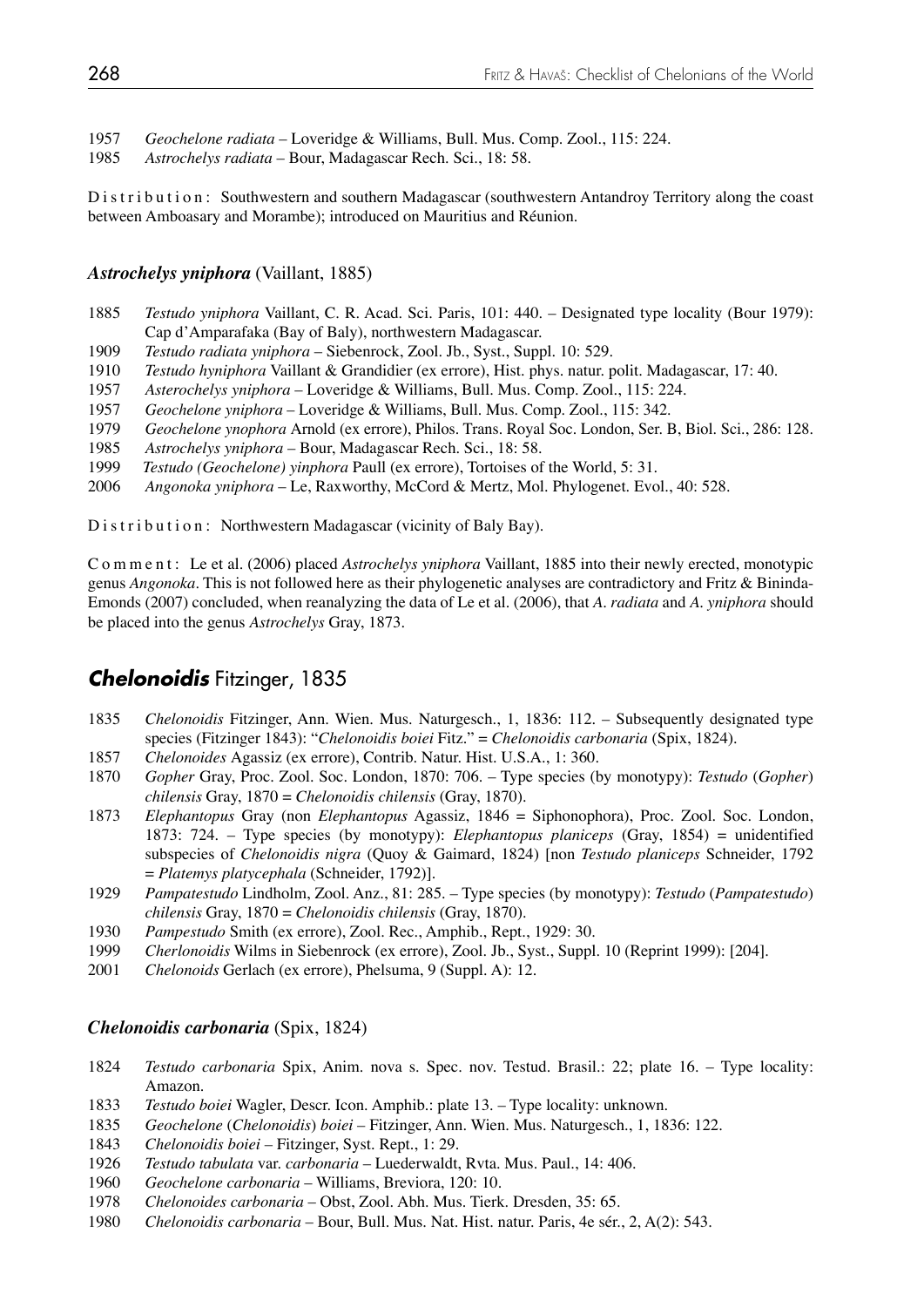1989 *Geochelone carbonaria carbonaria* – Stubbs, Tort. Freshw. Turtl., Action Plan Conserv.: 5.

- 1999 *Testudo carbonariai* Paull (ex errore), Tortoises of the World, 6: 29.
- 2003 *Chelonoidis carbonaria carbonaria* Artner, Emys, 10 (6): xxi.

Distribution: Southernmost central America (southeastern Panama), part of northern half of South America (west of the Andes in Chocó of Colombia and east of the Andes in Colombia, Venezuela, and the Guyanas to eastern Brazil, south to Rio de Janeiro, and west to eastern Bolivia, Paraguay, and northern Argentina), Trinidad and some islands of the Lesser Antilles.

### *Chelonoidis chilensis* (Gray, 1870)

- 1870 *Testudo* (*Gopher*) *chilensis* Gray, Ann. Mag. Natur. Hist., (4) 6: 190. Restricted type locality (Boulen ger 1889): Mendoza, Argentina.
- 1870 *Testudo argentina* Sclater (nomen novum pro *Testudo chilensis* Gray, 1870), Ann. Mag. Natur. Hist., (4) 6: 471.
- 1957 *Geochelone chilensis* Loveridge & Williams, Bull. Mus. Comp. Zool., 115: 235.
- 1973 *Geochelone donosobarrosi* Freiberg, Bol. Soc. Biol. Concepción, 46: 83; plate. Type locality: San Antonio, Río Negro Province, Argentina.
- 1973 *Geochelone petersi* Freiberg, Bol. Soc. Biol. Concepción, 46: 86; plate. Type locality: Kishka, La Banda, Santiago del Estero Province, Argentina.
- 1973 *Geochelone potersi* Freiberg (ex errore), Bol. Soc. Biol. Concepción, 46: 91.
- 1979 *Geochelone chilensis chilensis* Pritchard, Encyclopedia of Turtles: 334.
- 1979 *Geochelone chilensis donosobarrosi* Pritchard, Encyclopedia of Turtles: 335.
- 1980 *Chelonoidis chilensis* Bour, Bull. Mus. Nat. Hist. natur. Paris, 4e sér., **2**, A, 2: 546.
- 1980 *Chelonoides chilensis* Obst, Schildkröten: 22.
- 1984 *Geocheloni petersi* Freiberg, Mundo Tortugas: 30.
- 1985 *Chelonoidis chilensis chilensis* Obst, Welt der Schildkröten: 218.
- 1985 *Chelonoidis chilensis donosobarrosi* Obst, Welt der Schildkröten: 218.
- 1985 *Chelonoidis chilensis petersi* Obst, Welt der Schildkröten: 218.
- 1986 *Chelonoidis donosobarrosi*  Cei, Monogr., Mus. Reg. Sci. Natur. Torino, 4: 148.
- 1986 *Chelonoidis petersi* Cei, Monogr., Mus. Reg. Sci. Natur. Torino, 4: 148.
- 1988 *Chelonoides donosobarrosi*  Pauler, Herpetofauna, 10 (53): 14.
- 1993 *Geochelone chilensis petersi* Gosławski & Hryniewicz, Żółwie: 67.

Distribution: South-central South America (southwestern Bolivia, western Paraguay, and northwestern Argentina southward to about 40°S in northern Patagonia).

Comment: Taxonomy of the *Chelonoidis chilensis* complex is still in flux. Freiberg (1973) described the large-sized *Geochelone donosobarrosi* from the southernmost part of the range of *Ch. chilensis* (Gray, 1870) and the small-sized *G. petersi* from within the northernmost part of the range of *Ch. chilensis*. While Buskirk (1993) failed to differentiate *Ch. chilensis* and *Ch. donosobarrosi* (Freiberg, 1973) morphologically, Cei (1986) treated all three taxa as valid species. Cabrera (1998) and Richard (1999) recognized only two species. Cabrera (1998) used the name *Ch. petersi* (Freiberg, 1973) for northern populations and *Ch. chilensis* for southern populations (with *G. donosobarrosi* Freiberg, 1973 as junior synonym). Richard (1999) used the name *Ch. chilensis* for northern populations (with *G. petersi* as junior synonym) and *Ch. donosobarrosi* for southern populations. Ernst et al. (2000) suggested that the description of *G. petersi* could have been based on small-sized males of *Ch. chilensis*. Considering the well-known phenotypic plasticity of other testudinids (Fritz et al. 2005b, 2006b, 2007), we feel it appropriate to recognize only a monotypic *Ch. chilensis* until a phylogeographic investigation is undertaken to determine geographic variation.

### *Chelonoidis denticulata* (Linnaeus, 1766)

1766 *Testudo denticulata* Linnaeus [non *Testudo denticulata* sensu Shaw 1802 = *Kinixys denticulata* sensu Hallowell 1839 = *Kinixys erosa* (Schweigger, 1802)], Syst. Natur., Ed. 12, 1: 352. – Type locality: Virginia (in error).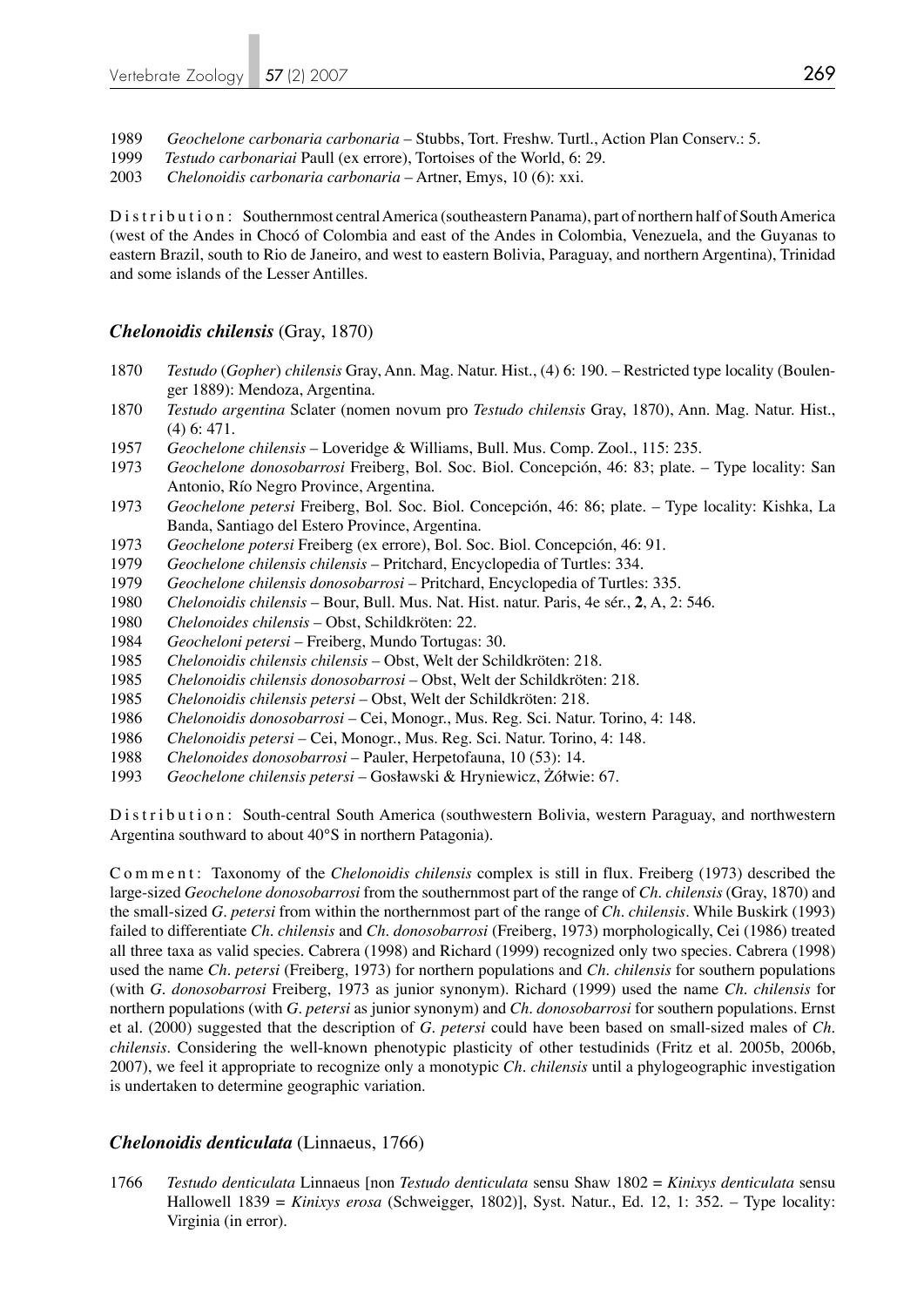- 1782 *Testudo tabulata* Walbaum (nomen illegitimum), Chelonogr.: 122. Type locality: unkown.
- 1792 *Testudo tessellata* Schneider, Schr. Ges. naturforsch. Freunde Berlin, 10: 262. Type locality: unknown.
- 1793 *Testudo tabulata* Schoepff, Hist. Testud. Icon. illustr.: 56; plate 12: fig. 2, plates 13–14. Type locality: "South Africa?" (in error).
- 1812 *Testudo terrestris americana* Schweigger, Königsberg. Arch. Naturwiss. Math., 1: 445.
- 1812 *Testudo terrestris brasiliensis* Schweigger, Königsberg. Arch. Naturwiss. Math., 1: 445.
- 1812 *Testudo terrestris* var. *cayennensis* Schweigger, Königsberg. Arch. Naturwiss. Math., 1: 445.
- 1812 *Testudo terrestris surinamensis* Schweigger, Königsberg. Arch. Naturwiss. Math., 1: 445.
- 1820 *Chersine denticulata* Merrem, Tentam. Syst. Amphib.: 32.
- 1820 *Chersine tessellata* Merrem, Tentam. Syst. Amphib.: 31.
- 1824 *Testudo cagado* Spix, Anim. nova s. Spec. nov. Testud. Brasil.: 23; plate 17. Type locality: vicinity of Bahia.
- 1824 *Testudo hercules* Spix, Anim. nova s. Spec. nov. Testud. Brasil.: 20; plate 14. Type locality: forests along Rio Solimões.
- 1824 *Testudo sculpta* Spix, Anim. nova s. Spec. nov. Testud. Brasil.: 21; plate 15. Type locality: forests along Amazon River.<br>1829 Chersine tabulata – C
- 1829 *Chersine tabulata* Gravenhorst, Delic. Mus. Zool. Vratislav., Rept., 1, Chelon. Batrach.: 19.
- 1831 *Testudo planata* Gmelin in Gray (nomen nudum), Synops. Rept., 1 (Cataphracta): 9.
- 1833 ? *Testudo foveolata* Schinz (nomen nudum), Naturgesch. Abb. Rept.: 40.
- 1835 *Geochelone* (*Chelonoidis*) *tabulata* Fitzinger, Ann. Wien. Mus. Naturgesch., 1, 1836: 122.
- 1835 *Geochelone* (*Geochelone*) *denticulata* Fitzinger, Ann. Wien. Mus. Naturgesch., 1, 1836: 122.
- 1857 *Chelonoides tabulata* Agassiz, Contrib. Natur. Hist. U.S.A., 1: 360.
- 1857 *Chelonoidis tabulata* Agassiz, Contrib. Natur. Hist. U.S.A., 1: 373.
- 1957 *Chelonoidis denticulata* Fróes, Iheringia Zool., 2: 9.
- 1980 *Chelonoides denticulata* Obst, Schildkröten: 22.
- 1999 *Geochelone denticulta* Richard (ex errore), Tortug. Reg. árid. Argentina: 197.

Distribution: Northern half of South America east of the Andes; Trinidad Island.

### *Chelonoidis nigra* (Quoy & Gaimard, 1824)

Distribution: Galápagos Islands (Ecuador).

Comment: The tentative nomenclature of Galápagos tortoises presented below follows Pritchard (1996) with exception of the allocation of *Testudo microphyes* Günther, 1875. Pritchard (1996) treats this name as nomen dubium, while otherwise it is generally thought to be based on the tortoise population of Volcán Darwin, Albemarle (Isabela) (e.g. Boulenger 1889, Siebenrock 1909, Van Denburgh 1914, Mertens & Wermuth 1955, Wermuth & Mertens 1961, 1977, Pritchard 1967, 1979, Bour 1980a, Crumly 1984, Iverson 1985, 1992, Obst 1985, Ernst & Barbour 1989, Swingland 1989, David 1994, Caccone et al. 1999, 2002, Ernst et al. 2000, Beheregaray et al. 2004, Russello et al. 2005).

 Many other nomenclatural problems are still unresolved, pending applications to the ICZN. In some cases wrong names were applied to particular populations (see the reviews and different opinions in Crumly 1984, Pritchard 1996 and Zug 1997; see also Iverson 1992 and David 1994). Of paramount importance is the open question of whether the species name *elephantopus* or *nigra* should be used for Galápagos tortoises, if the taxonomically distinct populations are considered conspecific (Pritchard 1996, Zug 1997). A further complication is that Bour (in David 1994) designated Cerro Azul, Isabela Island, as type locality of *T. nigra* Quoy & Gairmard, 1824, rendering the widely used name *T. vicina* Günther, 1875 (and not as usually thought *T. galapagoensis* Baur, 1889) a junior synonym of *T. nigra* Quoy & Gairmard, 1824. In consequence, giant tortoises from southern and central Albemarle Island would have to be called *Chelonoidis nigra guentheri* (and not *Ch. n. vicina*).

 Doubtful names that cannot be assigned to any subspecies of *Ch. nigra* (Quoy & Gairmard, 1824) are: *Testudo clivosa* Garman, 1917 (Mem. Mus. Comp. Zool., 39: 383; type locality: "Mascarenes?"), *Testudo typica* Garman, 1917 (Mem. Mus. Comp. Zool., 39: 385; type locality: unknown), *Testudo planiceps* Gray, 1854 [non *Testudo planiceps* Schneider, 1792 = *Platemys platycephala* (Schneider, 1792)], Proc. Zool. Soc. London, 1853: 12; type locality: Galápagos Islands).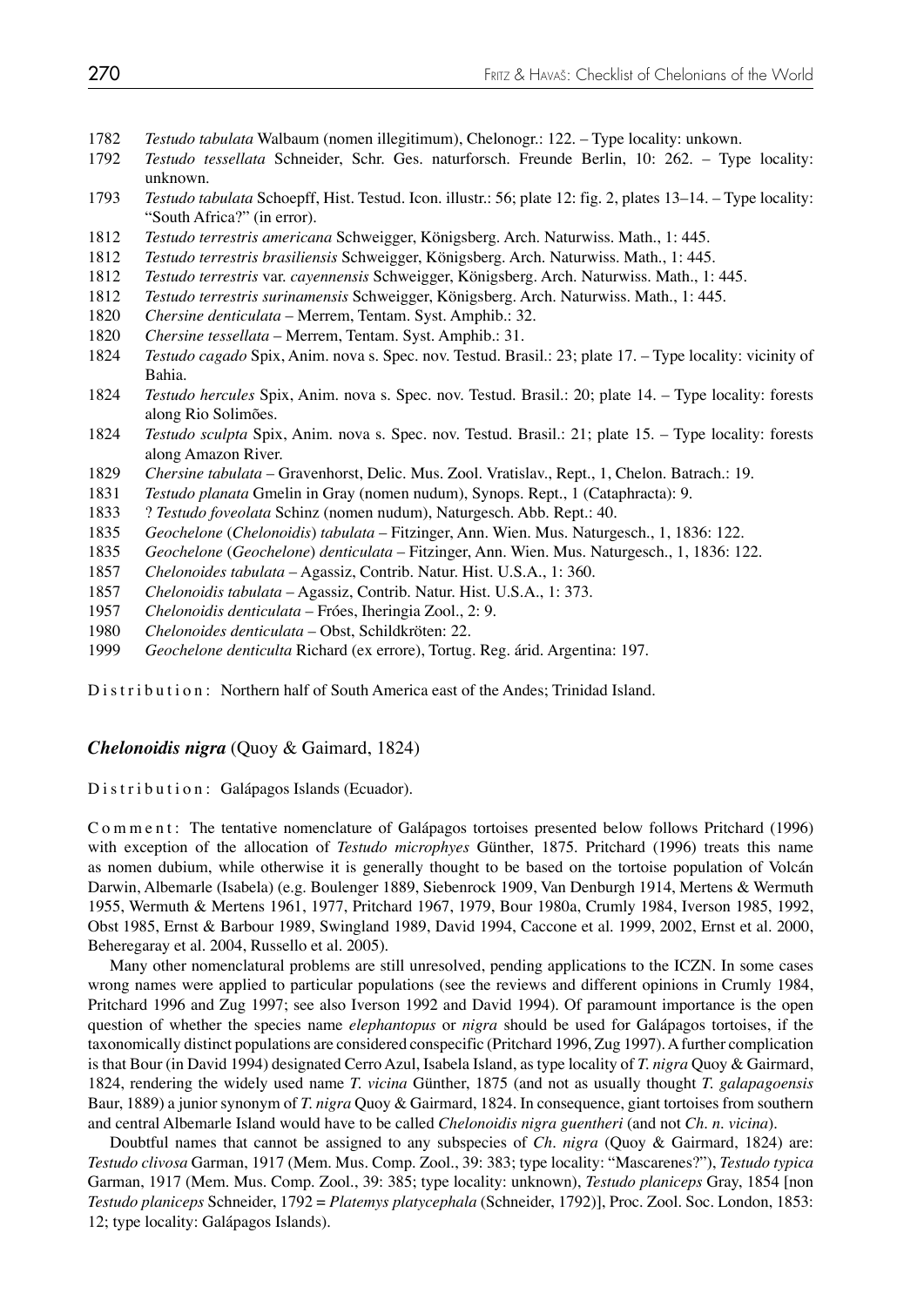### †*Chelonoidis nigra nigra* (Quoy & Gaimard, 1824)

- *Testudo nigra* Quoy & Gaimard, Voy. Uran. Phys. Zool.: 174. Restricted type locality (Pritchard 1996): Charles Island (Santa María or Floreana), Galápagos Islands.
- *Testudo californiana* Quoy & Gaimard, Bull. Sci. natur. Paris, 1: 90; plate 11. Type locality: California (in error); erroneously given with "Sandwich Islands" by Wermuth & Mertens (1961, 1977).
- *Testudo galapagoensis* Baur, Amer. Natural., 23: 1044. Type locality: Charles Island, Galápagos Islands.
- *Testudo elephantopus galapagoensis*  Mertens & Wermuth, Zool. Jb., Syst., 83: 330.
- *Geochelone elephantopus galapagoensis*  Pritchard, Living Turtles of the World: 165.
- *Chelonoidis galapagoensis* Bour, Bull. Mus. Nat. Hist. natur. Paris, 4e sér., 2, A(2): 546.
- *Chelonoidis nigra*  Bour, Stud. Geol. Salmant., Stud. Palaeocheloniol., 1, 1984: 64.
- *Chelonoidis elephantopus galapagoensis*  Obst, Welt der Schildkröten: 49.
- *Geochelone nigra*  Pritchard, J. Herpetol., 20: 531.
- *Geochelone* (*Chelonoidis*) *nigra galapagoensis*  Crumly in King & Burke, Crocod., Tuatara, Turtl. Spec. World: 77.
- *Geochelone nigra nigra*  Stubbs, Tort. Freshw. Turtl., Action Plan Conserv.: 43.
- *Chelonoidis nigra galapagoensis* David, Dumerilia, 1: 78.
- *Chelonoidis nigra nigra* David, Dumerilia, 1: 48.
- *Geochelone elephantopus nigra* Bonin, Devaux & Dupré, Toutes Tortues Monde: 124.
- *Testudo california* Paull (ex errore), Tortoises of the World, 3: 10.
- *Testudo californianana* Paull (ex errore), Tortoises of the World, 6: 32.

Distribution: Formerly Charles Island (Santa María or Floreana), Galápagos Islands; extinct since 1850 (Pritchard 1996).

### *Chelonoidis nigra abingdonii* (Günther, 1877)

- *Testudo ephippium* Günther, Philos. Trans. Roy. Soc. London, 165: 271. Type locality: Charles Island (in error).
- *Testudo abingdonii* Günther, Gigant. Land-Tort.: 85; plates 40–41, 45d–f, 48a–c, 49d–e, 50f–g. Type locality: Abingdon Island.
- *Testudo abingdoni* Van Denburgh (ex errore), Proc. California Acad. Sci., (4) 2: 259.
- *Testudo elephantopus abingdonii*  Mertens & Wermuth, Zool. Jb., Syst., 83: 330.
- *Testudo elephantopus ephippium*  Mertens & Wermuth, Zool. Jb., Syst., 83: 330.
- *Geochelone abingdonii* Pritchard, Living Turtles of the World: 176.
- *Geochelone elephantopus abingdoni* Pritchard, Living Turtles of the World: 164.
- *Geochelone elephantopus ephippium* Pritchard, Living Turtles of the World: 131.
- *Geochelone ephippium* Pritchard, Living Turtles of the World: 180.
- *Chelonoidis abingdonii*  Bour, Bull. Mus. Nat. Hist. natur. Paris, 4e sér., 2, A(2): 546.
- *Chelonoidis ephippium*  Bour, Bull. Mus. Nat. Hist. natur. Paris, 4e sér., 2, A(2): 546.
- *Geochelone elephantopus abingdonii* Groombridge, IUCN Amphib.-Rept. Red Data Book, 1: 68.
- *Geochelone abingdoni* Fritts in Bowman, Beron & Leviton, Patterns of Evolution in Galápagos Organisms: 108.
- *Geochelone epphipium* Fritts in Bowman, Beron & Leviton (ex errore), Patterns of Evolution in Galápagos Organisms: 108.
- *Chelonoidis nigra ephippium*  Pritchard, Noticias de Galápagos, 39: 23.
- *Chelonoidis elephantopus abingdoni* Obst, Welt der Schildkröten: 48.
- *Chelonoidis elephantopus ephippium* Obst, Welt der Schildkröten: 48.
- *Geochelone* (*Chelonoidis*) *nigra abingdonii* Crumly in King & Burke, Crocod., Tuatara, Turtl. Spec. World: 77.
- *Geochelone* (*Chelonoidis*) *nigra ephippium*  Crumly in King & Burke, Crocod., Tuatara, Turtl. Spec. World: 77.
- *Geochelone nigra abingdoni* Stubbs, Tort. Freshw. Turtl., Action Plan Conserv.: 5.
- *Chelonoidis nigra abingdonii* David, Dumerilia, 1: 48.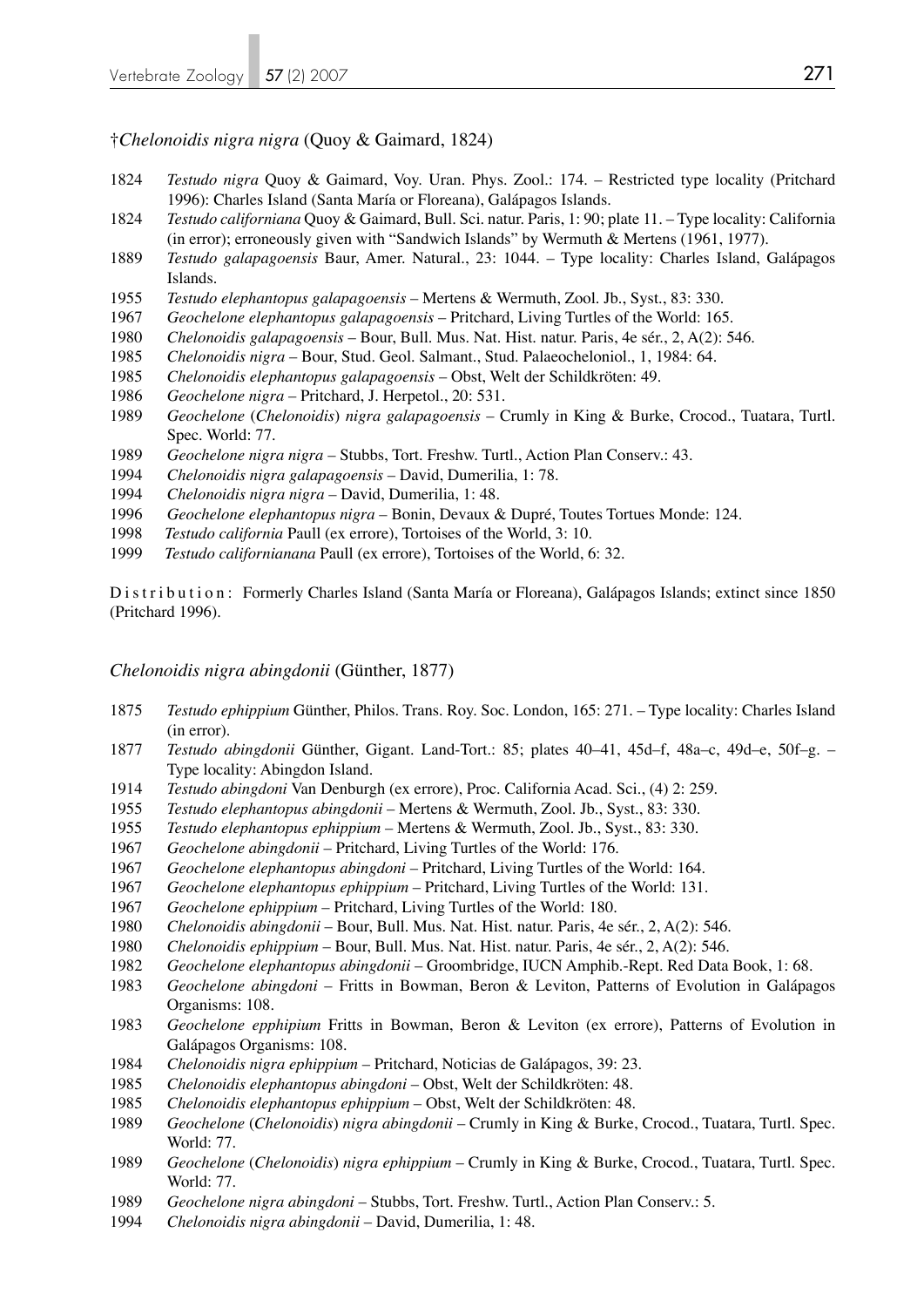- 1996 *Chelonoidis elephantopus abingdonii* Rogner, Schildkröten, 2: 11.
- 1996 *Chelonoidis nigra abingdoni* Bonin, Devaux & Dupré, Toutes Tortues Monde: 124.
- 1996 *Chelonoidis nigra abdingdonii* Obst in Wermuth & Mertens (ex errore), Schildkr., Krokod., Brückenechs. (Reprint 1996): 479.<br>1996 *Geochelone abdinga*
- 1996 *Geochelone abdingdonii* Obst in Wermuth & Mertens, Schildkr., Krokod., Brückenechs. (Reprint 1996): 479.
- 1996 *Geochelone nigra abdingdoni* Obst in Wermuth & Mertens (ex errore), Schildkr., Krokod., Brückenechs. (Reprint 1996): 479.
- 1999 *Geochelone nigra ephyppium* Caccone, Gibbs, Ketmaier, Suatoni & Powell (ex errore), Proc. Nat. Acad. Sci., 96: 13225.
- 2003 *Chelonoidis nigra ahingdonii* Artner (ex errore), Emys, 10 (6): xxi.
- 2004 *Chelonoidis abingdoni*  Joseph-Ouni, Zoogeogr. Turtl., Croc. Tuataras, 2003: 83.

Distribution: Formerly Abingdon Island (Pinta), Galápagos Islands; extinct in the wild, one captive survivor (Pritchard 1996).

Comment: Many references for the name *ephippium* refer to tortoises from Duncan Island.

#### *Chelonoidis nigra becki* (Rothschild, 1901)

- 1901 *Testudo becki* Rothschild, Novit. Zool., 8: 372. Type locality: Cape Berkeley, northern point of Albemarle Island.
- 1903 *Testudo bedsi* Heller (ex errore), Proc. Washington Acad. Sci., 5: 59.
- 1967 *Geochelone becki* Pritchard, Living Turtles of the World: 180.
- 1967 *Geochelone elephantopus becki* Pritchard, Living Turtles of the World: 127.
- 1980 *Chelonoidis becki* Bour, Bull. Mus. Nat. Hist. natur. Paris, 4e sér., 2, A(2): 546.
- 1985 *Chelonoidis elephantopus becki* Obst, Welt der Schildkröten: 48.
- 1989 *Geochelone* (*Chelonoidis*) *nigra becki* Crumly in King & Burke, Crocod., Tuatara, Turtl. Spec. World: 77.
- 1994 *Chelonoidis nigra beckii* David (ex errore), Dumerilia, 1: 48.
- 1996 *Chelonoidis elephantopus beckii* Rogner, Schildkröten, 2: 11.<br>1996 *Chelonoidis nigra becki* Obst in Wermuth & Mertens, Schi
- 1996 *Chelonoidis nigra becki* Obst in Wermuth & Mertens, Schildkr., Krokod., Brückenechs. (Reprint 1996): 481.

Distribution: Northern and western slopes of Volcán Wolf, Albemarle Island (Isabela), Galápagos Islands (Pritchard 1996).

### †*Chelonoidis nigra chathamensis* (Van Denburgh, 1907)

- 1902 ? *Testudo wallacei* Rothschild, Novit. Zool., 9: 619. Type locality: "Chatham Island?"; but designated type locality (Van Denburgh 1914): Jervis Island.
- 1907 *Testudo chathamensis* Van Denburgh, Proc. California Acad. Sci., (4) 1: 4. Type locality: Chatham Island.
- 1955 *Testudo elephantopus chathamensis*  Mertens & Wermuth, Zool. Jb., Syst., 83: 330.
- 1955 ? *Testudo elephantopus wallacei*  Mertens & Wermuth, Zool. Jb., Syst., 83: 330.
- 1956 *Testudo chatamensis* Slevin & Leviton (ex errore), Proc. California Acad. Sci., (4) 28: 550.
- 1967 *Geochelone chathamensis*  Pritchard, Living Turtles of the World: 180.
- 1967 *Geochelone elephantopus chathamensis* Pritchard, Living Turtles of the World: 130.
- 1967 ? *Geochelone elephantopus wallacei* Pritchard, Living Turtles of the World: 164.
- 1967 ? *Geochelone wallacei* Pritchard, Living Turtles of the World: 180.
- 1980 *Chelonoidis chathamensis* Bour, Bull. Mus. Nat. Hist. natur. Paris, 4e sér., 2, A(2): 546.
- 1985 *Chelonoidis elephantopus chathamensis* Obst, Welt der Schildkröten: 49.
- 1985 ? *Chelonoidis elephantopus wallacei* Obst, Welt der Schildkröten: 48.
- 1989 *Geochelone* (*Chelonoidis*) *nigra chathamensis* Crumly in King & Burke, Crocod., Tuatara, Turtl. Spec. World: 77.
- 1993 *Chelonoidis elephantopus chatamensis* Gosławski & Hryniewicz, Żółwie: 68.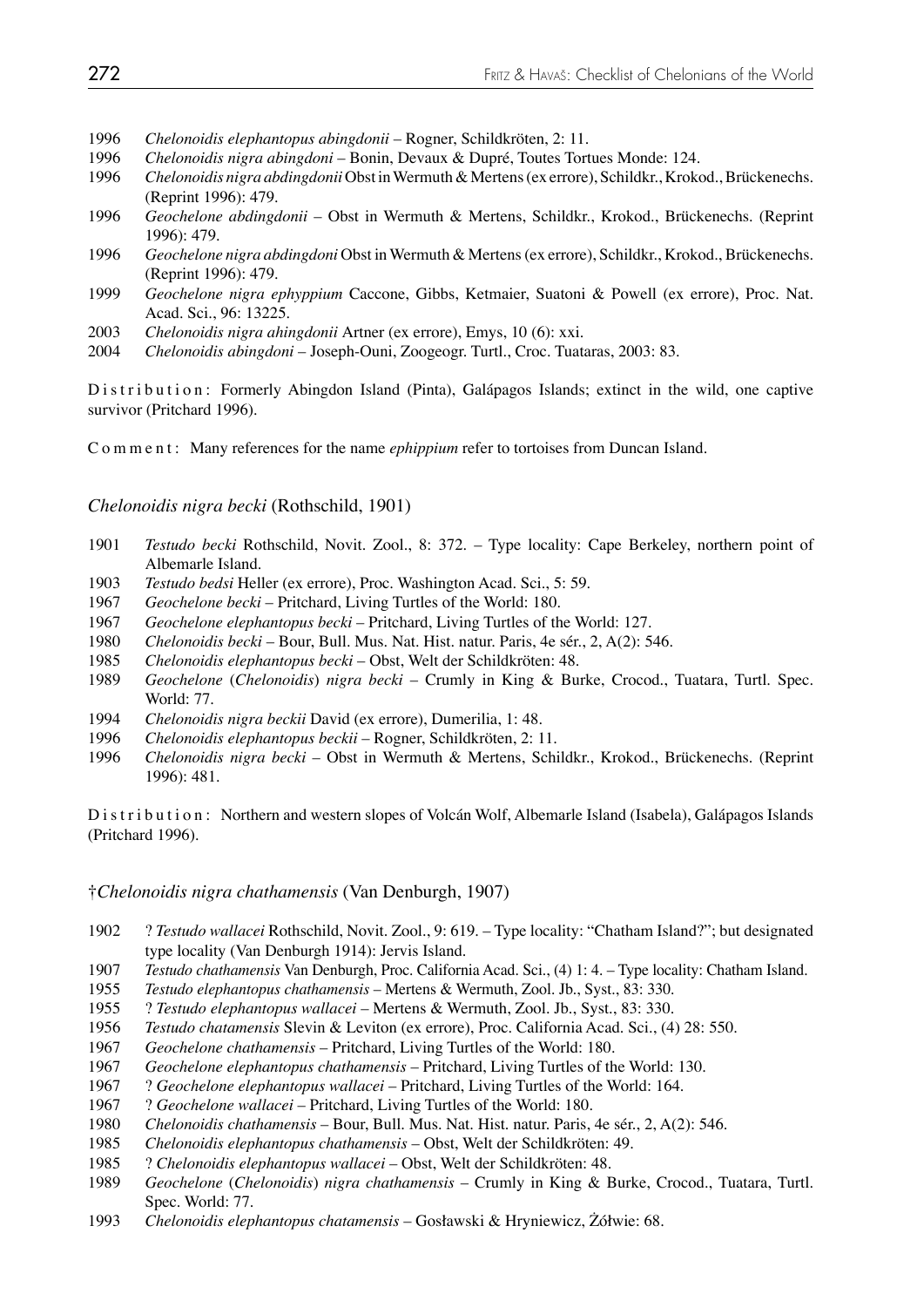- 1994 *Chelonoidis nigra chathamensis* David, Dumerilia, 1: 48.
- 1996 ? *Chelonoidis nigra wallacei* Bonin, Devaux & Dupré, Toutes Tortues Monde: 124.
- 1996 *Geochelone cathamensis* Obst in Wermuth & Mertens (ex errore), Schildkr., Krokod., Brückenechs. (Reprint 1996): 479.
- 1996 *Geochelone elephantopus chatamensis*  Paull, Tortoises of the World, 1: 54.
- 1998 *Testudo chathamensis chathamensis* Pritchard in Van Denburgh, Proc. California Acad. Sci., (4) 2 (Reprint 1998): xii.
- 1999 ? *Cherlonoidis nigra wallacei* Wilms in Siebenrock, Zool. Jb., Syst., Suppl. 10 (Reprint 1999): [204].
- 1999 *Geochelone nigra chatamensis*  Caccone, Gibbs, Ketmaier, Suatoni & Powell, Proc. Nat. Acad. Sci., 96: 13225.
- 2004 ? *Geochelone nigra wallacei* Chambers, Shelt. Life, Unexpect. Hist. Giant Tort.: 259.

Distribution: Chatham Island (San Cristobál), Galápagos Islands; extinct since 1933. Tortoises on Jervis Island (Rábida) are thought to be introduced (Pritchard 1996).

*Chelonoidis nigra darwini* (Van Denburgh, 1907)

- 1902 ? *Testudo wallacei* Rothschild, Novit. Zool., 9: 619. Type locality: "Chatham Island?"; but desig nated type locality (Van Denburgh 1914): Jervis Island.
- 1907 *Testudo darwini* Van Denburgh, Proc. California Acad. Sci., (4) 1: 4. Type locality: James Island.
- 1955 *Testudo elephantopus darwini*  Mertens & Wermuth, Zool. Jb., Syst., 83: 330.
- 1955 ? *Testudo elephantopus wallacei*  Mertens & Wermuth, Zool. Jb., Syst., 83: 330.
- 1967 *Geochelone darwini*  Pritchard, Living Turtles of the World: 180.
- 1967 *Geochelone elephantopus darwini*  Pritchard, Living Turtles of the World: 269.
- 1967 ? *Geochelone elephantopus wallacei* Pritchard, Living Turtles of the World: 164.
- 1967 ? *Geochelone wallacei* Pritchard, Living Turtles of the World: 180.
- 1980 *Chelonoidis darwini*  Bour, Bull. Mus. Nat. Hist. natur. Paris, 4e sér., 2, A(2): 546.
- 1985 *Chelonoidis elephantopus darwini*  Obst, Welt der Schildkröten: 48.
- 1985 ? *Chelonoidis elephantopus wallacei* Obst, Welt der Schildkröten: 48.
- 1989 *Geochelone* (*Chelonoidis*) *nigra darwini* Crumly in King & Burke, Crocod., Tuatara, Turtl. Spec. World: 77.
- 1994 *Chelonoidis nigra darwinii* David (ex errore), Dumerilia, 1: 48.
- 1996 *Chelonoidis elephantopus darwinii*  Rogner, Schildkröten, 2: 11.
- 1996 *Chelonoidis nigra darwini* Bonin, Devaux & Dupré, Toutes Tortues Monde: 124.
- 1996 ? *Chelonoidis nigra wallacei* Bonin, Devaux & Dupré, Toutes Tortues Monde: 124.
- 1999 ? *Cherlonoidis nigra wallacei* Wilms in Siebenrock, Zool. Jb., Syst., Suppl. 10 (Reprint 1999): [204].
- 2002 *Geochelone nigra darwinii* Ferri, Turtles & Tortoises: 228.
- 2004 ? *Geochelone nigra wallacei* Chambers, Shelt. Life, Unexpect. Hist. Giant Tort.: 259.

Distribution: James Island (San Salvador or Santiago), Galápagos Islands; tortoises on Jervis Island (Rábida) are thought to be introduced (Pritchard 1996).

*Chelonoidis nigra duncanensis* (Garman, 1996)

- 1917 *Testudo duncanensis* Garman (nomen nudum), Mem. Mus. Comp. Zool., 30: 269.
- 1989 *Geochelone nigra duncanensis* Stubbs, Tort. Freshw. Turtl., Action Plan Conserv.: 5.
- 1996 *Geochelone nigra duncanensis* Garman in Pritchard, Chelon. Res. Monogr., 1: 50. Type locality: Duncan Island (Pinzón).
- 2003 *Chelonoidis nigra duncanensis* Artner, Emys, 10 (6): xxii.
- 2004 *Chelonoidis duncanensis* Joseph-Ouni, Zoogeogr. Turtl., Croc. Tuataras, 2003: 83.

Distribution: Duncan Island (Pinzón), Galápagos Islands (Pritchard 1996).

Comment: The Duncan Island subspecies is often referred to under the name *Geochelone* or *Chelonoidis nigra ephippium* (Günther, 1875).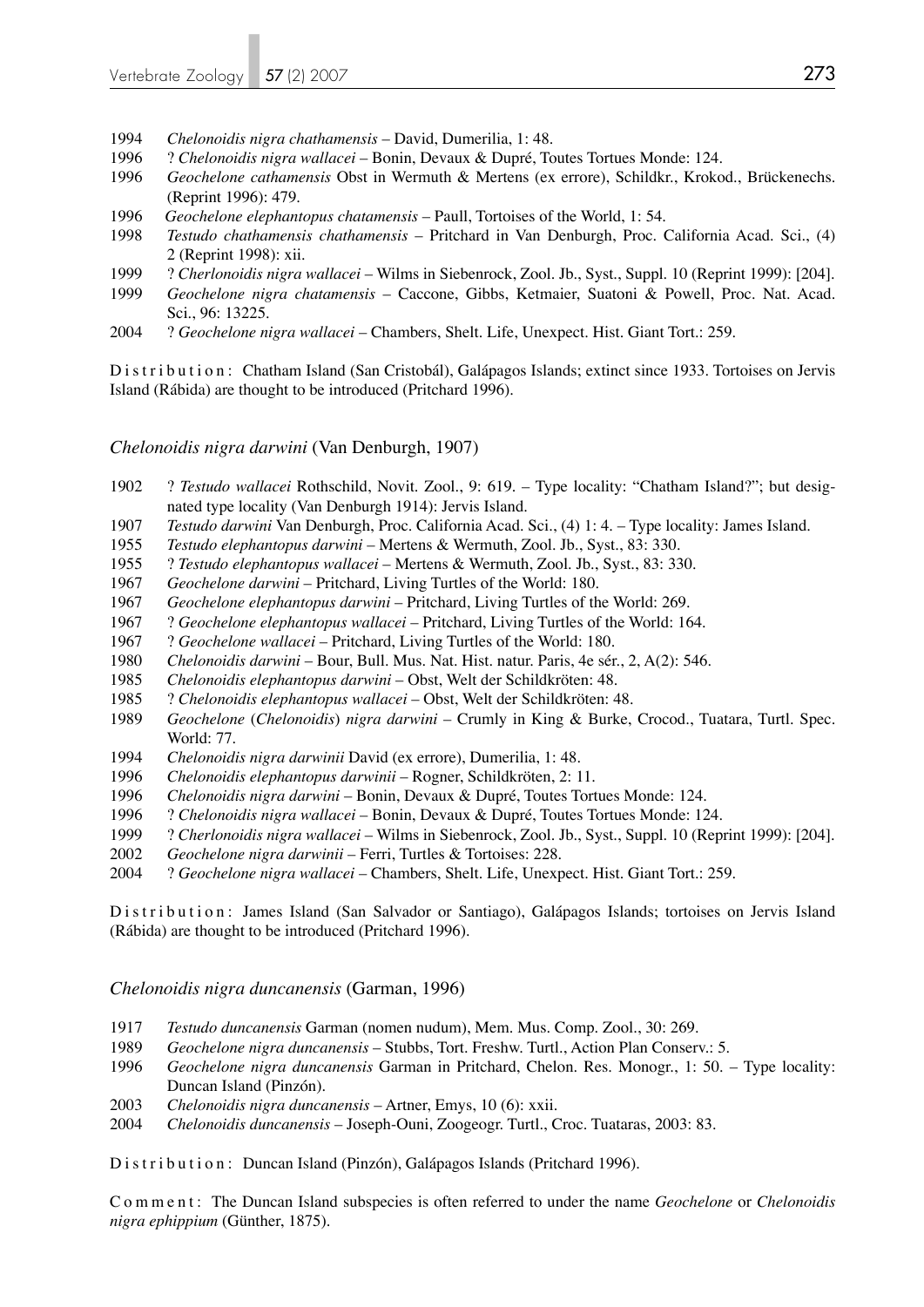*Chelonoidis nigra hoodensis* (Van Denburgh, 1907)

- *Testudo hoodensis* Van Denburgh, Proc. California Acad. Sci., (4) 1: 3. Type locality: Hood Island.
- *Testudo elephantopus hoodensis*  Mertens & Wermuth, Zool. Jb., Syst., 83: 330.
- *Geochelone elephantopus hoodensis* Pritchard, Living Turtles of the World: 269.
- *Geochelone hoodensis* Pritchard, Living Turtles of the World: 180.
- *Chelonoidis hoodensis* Bour, Bull. Mus. Nat. Hist. natur. Paris, 4e sér., 2, A(2): 546.
- *Chelonoidis elephantopus hoodensis* Obst, Welt der Schildkröten: 49.
- *Geochelone* (*Chelonoidis*) *nigra hoodensis* Crumly in King & Burke, Crocod., Tuatara, Turtl. Spec. World: 77.<br>1994 Chelonoidis nior
- *Chelonoidis nigra hoodensis* David, Dumerilia, 1: 48.

Distribution: Hood Island (Española), Galápagos Islands (Pritchard 1996).

*Chelonoidis nigra phantastica* (Van Denburgh, 1907)

- *Testudo phantasticus* Van Denburgh, Proc. California Acad. Sci., (4) 1: 4. Type locality: Narborough Island.
- *Testudo phantastica* Siebenrock, Zool. Jb., Syst., Suppl. 10: 535.
- *Testudo elephantopus phantastica*  Mertens & Wermuth, Zool. Jb., Syst., 83: 330.
- *Geochelone elephantopus phantastica* Pritchard, Living Turtles of the World: 161.
- *Geochelone phantastica* Pritchard, Living Turtles of the World: 180.
- *Chelonoidis phantastica* Bour, Bull. Mus. Nat. Hist. natur. Paris, 4e sér., 2, A(2): 546.
- *Geochelone phantasticus* Crumly, Proc. California Acad. Sci., 43: 112.
- *Chelonoidis elephantopus phantastica* Obst, Welt der Schildkröten: 48.
- *Geochelone* (*Chelonoidis*) *nigra phantastica* Crumly in King & Burke, Crocod., Tuatara, Turtl. Spec. World: 77.
- *Chelonoidis nigra phantastica* David, Dumerilia, 1: 78.
- Distribution: Narborough Island (Fernandina), Galápagos Islands; perhaps extinct (Pritchard 1996).

*Chelonoidis nigra porteri* (Rothschild, 1903)

- 1835 ? *Testudo nigrita* Duméril & Bibron, Erpétol. gén., Hist. natur. Rept., 2: 80. Designated type locality (Mertens & Wermuth 1955): Indefatigable Island.
- *Testudo porteri* Rothschild, Novit. Zool., 10: 119. Type locality: Indefatigable Island.
- *Testudo elephantopus nigrita*  Mertens & Wermuth, Zool. Jb., Syst., 83: 330.
- *Geochelone elephantopus porteri* Pritchard, Living Turtles of the World: 131.
- *Geochelone nigrita* Pritchard, Living Turtles of the World: 176.
- *Chelonoidis nigrita* Bour, Bull. Mus. Nat. Hist. natur. Paris, 4e sér., 2, A(2): 546.
- *Geochelone elephantopus nigrita* Honegger in Dollinger, CITES Fauna Flora Ident. Manual, 3: Code A-301.011.003.005.
- *Geochelone porteri* Fritts in Bowman, Beron & Leviton, Patterns of Evolution in Galápagos Orga nisms: 108.
- *Chelonoidis elephantopus nigrita* Obst, Welt der Schildkröten: 48.
- *Geochelone* (*Chelonoidis*) *nigra nigrita*  Crumly in King & Burke, Crocod., Tuatara, Turtl. Spec. World: 77.
- *Geochelone nigra porteri* Stubbs, Tort. Freshw. Turtl., Action Plan Conserv.: 5.
- *Chelonoidis elephantopus porteri* Gosławski & Hryniewicz, Żółwie: 68.
- *Chelonoidis nigra nigrita*  David, Dumerilia, 1: 49.
- *Geochelone nigra perteri* Müller & Schmidt (ex errore), Landschildkröten: 101.
- *Chelonoidis nigra porteri* Bonin, Devaux & Dupré, Toutes Tortues Monde: 124.

Distribution: Southern Indefatigable Island (Santa Cruz), Galápagos Island (Pritchard 1996).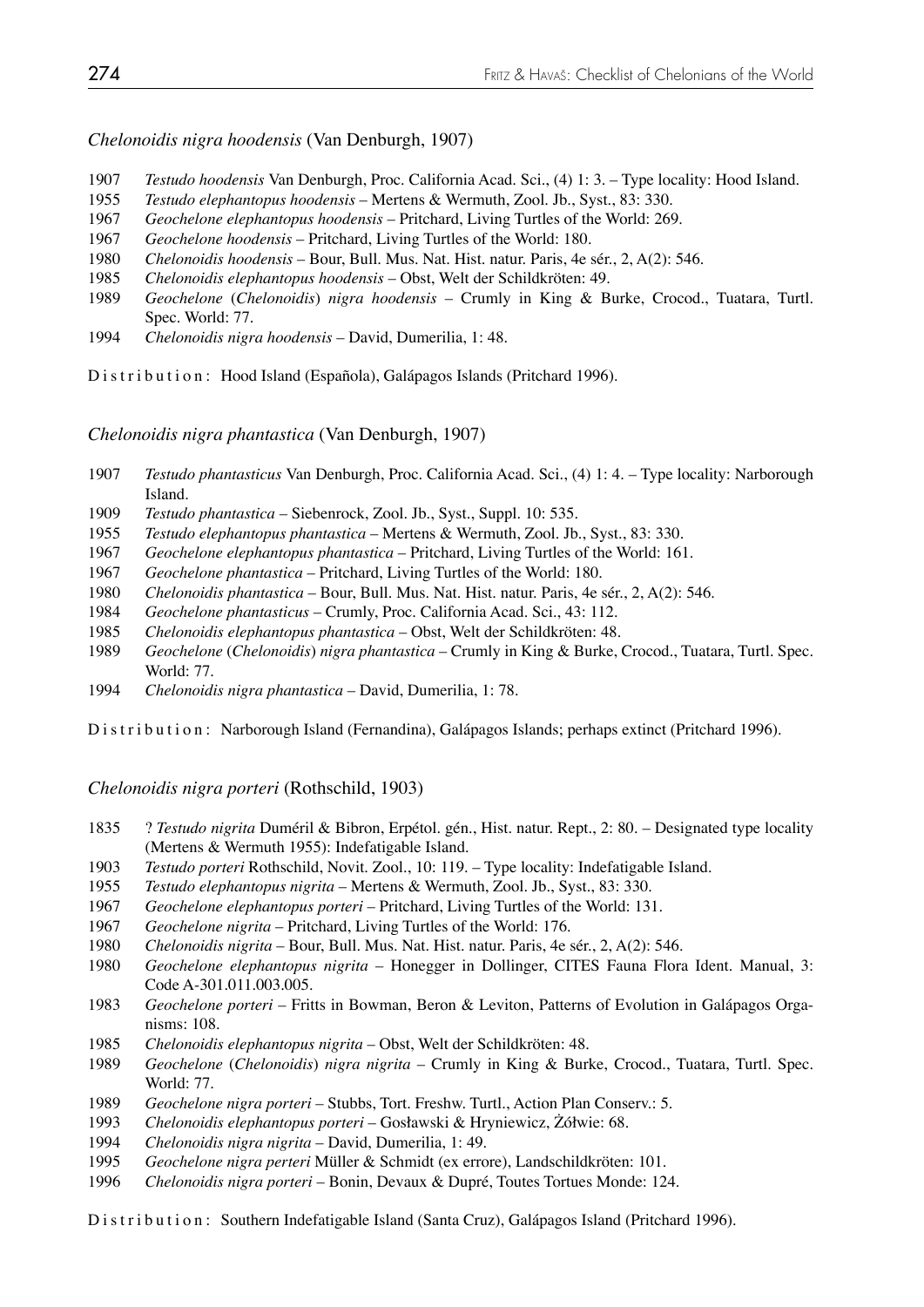Comment: For this subspecies the name *nigrita* is often used. Russello et al. (2005) demonstrated that a cryptic second taxon exists on Indefatigable.

*Chelonoidis nigra vicina* (Günther, 1875)

- 1827 ? *Testudo elephantopus* Harlan, J. Acad. Natur. Sci. Philadelphia, 5: 284; plate 11. Designated type locality (Pritchard 1967): southwest part of Albemarle Island.
- *Testudo microphyes* Günther, Philos. Trans. Roy. Soc. London, 165: 275. Designated type locality (Günther 1877): Tagus Cove, northern Albemarle Island.
- *Testudo vicina* Günther, Philos. Trans. Roy. Soc. London, 165: 277. Type locality: Iguana Cove, south of Albemarle Island.
- *Testudo guentheri* Baur [non *Testudo guentheri* Gadow, 1894 = †*Cylindraspis triserrata* (Günther, 1873)], Amer. Natural., 23: 1044. – Type locality: Villamiel, southwest of Albemarle Island.
- *Testudo macrophyes* Garman, Mem. Mus. Comp. Zool., 30: 273; plates 3–5. Type locality: Tagus Cove, northwest of Albemarle Island.
- *Testudo vandenburghi* de Sola, Copeia, 1930: 79. Type locality: central Albemarle Island, approxi mately 40 miles from Villamiel Settlement.
- *Testudo elephantopus elephantopus* Mertens & Wermuth, Zool. Jb., Syst., 83: 330.
- *Geochelone elephantopus* Williams, Breviora, 120: 10.
- *Geochelone elephantopus elephantopus* Pritchard, Living Turtles of the World: 126.
- *Geochelone elephantopus guentheri* Pritchard, Living Turtles of the World: 161.
- *Geochelone elephantopus guntheri* Pritchard (ex errore), Living Turtles of the World: 269.
- *Geochelone elephantopus microphyes* Pritchard, Living Turtles of the World: 160.
- *Geochelone elephantopus vandenburgi* Pritchard (ex errore), Living Turtles of the World: 161.
- *Geochelone guntheri* Pritchard, Living Turtles of the World: 176.
- *Geochelone microphyes* Pritchard, Living Turtles of the World: 176.
- *Geochelone vandenburghi* Pritchard, Living Turtles of the World: 180.
- *Geochelone vicina* Pritchard, Living Turtles of the World: 176.
- *Geochelone elephantopus microphys* Arnold (ex errore), Philos. Trans. Royal Soc. London, Ser. B, Biol. Sci., 286: 142.
- *Geochelone elephantopus vandenburghi* Pritchard, Encyclopedia of Turtles: 336.
- *Chelonoides elephantopus* Obst, Schildkröten: 37.
- *Chelonoidis elephantopus* Bour, Bull. Mus. Nat. Hist. natur. Paris, 4e sér., 2, A(2): 546.
- *Chelonoidis guentheri* Bour, Bull. Mus. Nat. Hist. natur. Paris, 4e sér., 2, A(2): 546.
- *Chelonoidis microphyes* Bour, Bull. Mus. Nat. Hist. natur. Paris, 4e sér., 2, A(2): 546.
- *Chelonoidis vandenburghi*  Bour, Bull. Mus. Nat. Hist. natur. Paris, 4e sér., 2, A(2): 546.
- *Geochelone guentheri* Fritts in Bowman, Beron & Leviton, Patterns of Evolution in Galápagos Organisms: 108.
- *Chelonoidis elephantopus elephantopus* Obst, Welt der Schildkröten: 48.
- *Chelonoidis elephantopus guentheri*  Obst, Welt der Schildkröten: 48.
- *Chelonoidis elephantopus microphyes* Obst, Welt der Schildkröten: 48.
- *Chelonoidis elephantopus vandenburghi*  Obst, Welt der Schildkröten: 48.
- *Geochelone* (*Chelonoidis*) *nigra guntheri* Crumly in King & Burke, Crocod., Tuatara, Turtl. Spec. World: 77.
- *Geochelone* (*Chelonoidis*) *nigra microphyes*  Crumly in King & Burke, Crocod., Tuatara, Turtl. Spec. World: 77.
- *Geochelone* (*Chelonoidis*) *nigra vandenburghi*  Crumly in King & Burke, Crocod., Tuatara, Turtl. Spec. World: 77.
- *Geochelone* (*Chelonoidis*) *nigra vicina*  Crumly in King & Burke, Crocod., Tuatara, Turtl. Spec. World: 77.
- *Geochelone elephantopus vicina* Swingland in Swingland & Klemens, Conserv. Biol. Tort.: 25.
- *Geochelone elephantopus vicini* Swingland in Swingland & Klemens (ex errore), Conserv. Biol. Tort.: 25.
- *Chelonoidis elephantopus guntheri* Gosławski & Hryniewicz, Żółwie: 68.
- *Chelonoidis nigra guentheri*  David, Dumerilia, 1: 48.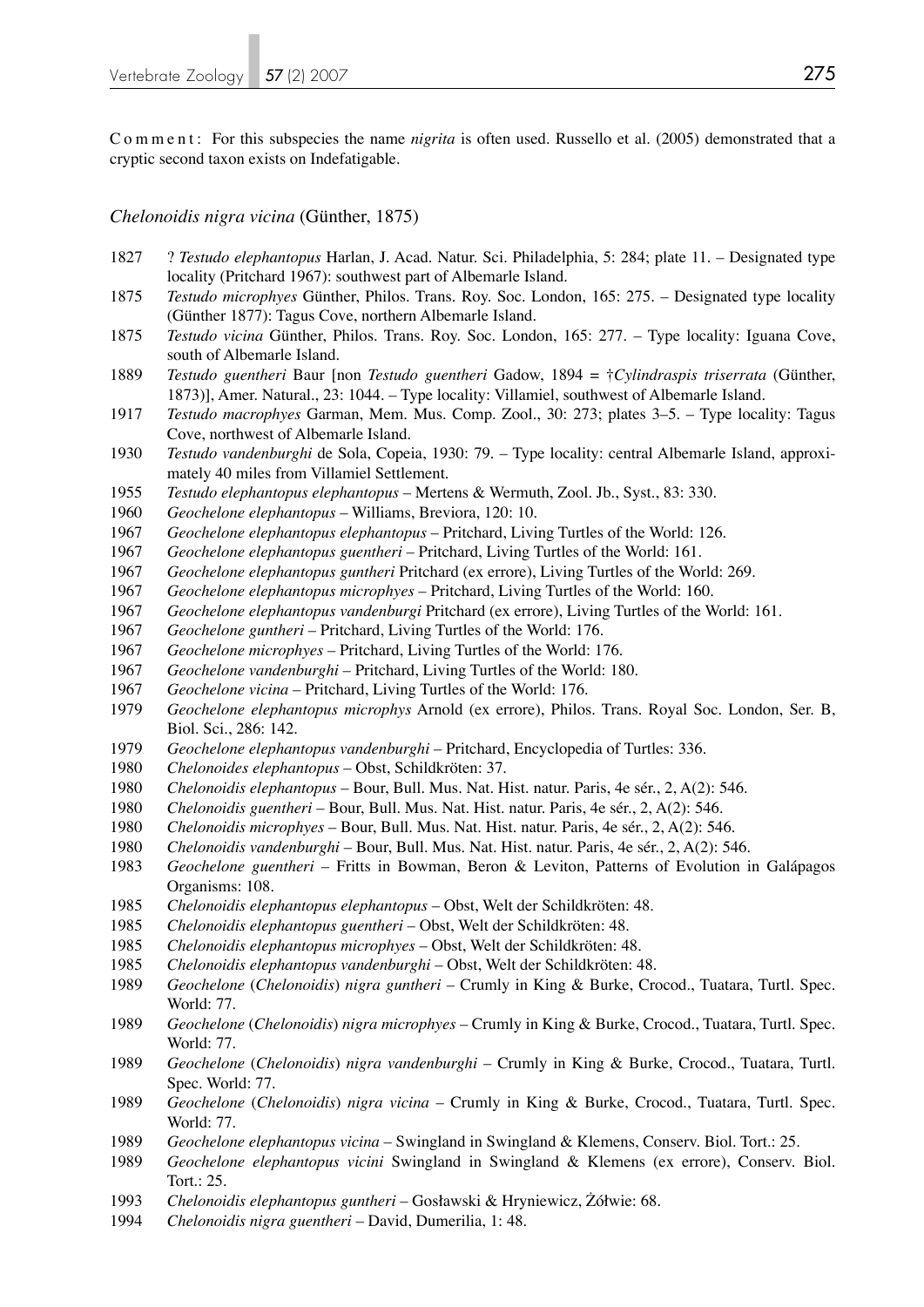- *Chelonoidis nigra microphyes* David, Dumerilia, 1: 49.
- *Chelonoidis nigra vandenburghi*  David, Dumerilia, 1: 49.
- *Geochelone nigra elephantopus* Müller & Schmidt, Landschildkröten: 101.
- *Chelonoidis elephantopus vicina*  Rogner, Schildkröten, 2: 11.
- *Geochelone elephantopus vandenburghii* Obst in Wermuth & Mertens (ex errore), Schildkr., Krokod., Brückenechs. (Reprint 1996): 480.
- *Geochelone vandenburghii* Obst in Wermuth & Mertens, Schildkr., Krokod., Brückenechs. (Reprint 1996): 481.
- *Chelonoidis nigra microphyies* Bonin, Devaux & Dupré (ex errore), Toutes Tortues Monde: 124.
- *Geochelone elephantopus microphytes* Paull (ex errore), Tortoises of the World, 1: 57.
- *Geochelone elephantopus vandenbergi* Paull (ex errore), Tortoises of the World, 1: 57.
- *Testudo elephantopus guntheri* Paull, Tortoises of the World, 6: 53.
- *Chelonoidis nigra vicina*  Artner, Emys, 10 (6): xxii.
- *Chelonoidis vicina*  Joseph-Ouni, Zoogeogr. Turtl., Croc. Tuataras, 2003: 83.
- *Geochelone nigra guentheri*  Chambers, Shelt. Life, Unexpect. Hist. Giant Tort.: 260.

Distribution: Southern and central Albemarle Island (Isabela), Galápagos Islands, from Iguana Cove, Cerro Azul, to Sierra Negra, Volcán Alcedo, and to Tagus Cove, Volcán Darwin (Pritchard 1996).

Comment: Giant tortoises from Volcán Alcedo (central Albemarle) and Volcán Darwin (northern Albemarle) are often treated as distinct subspecies (*vandenburghi* and *microphyes*, respectively). For tortoises from southwestern Albemarle the name *elephantopus* is often used.

# *Chersina* Gray, 1831

- *Chersina* Gray in Griffith & Pidgeon (non *Chersina* Humphrey, 1797 = nomen illegitimum: Direction 32, ICZN 1956; Gastropoda), Anim. Kingd. Cuvier, 9, Synops. Spec. Class Rept.: 5. – Type species (by monotypy): *Chersina angulata* (Schweigger, 1812).
- *Goniochersus* Lindholm, Zool. Anz., 81: 285. Type species (by monotypy): *Testudo* (*Goniochersus*) *angulata* Schweigger, 1812 = *Chersina angulata* (Schweigger, 1812).
- *Neotestudo* Hewitt, Ann. Natal Mus., 6: 504. Type species (by monotypy): *Neotestudo angulata*  (Schweigger, 1812) = *Chersina angulata* (Schweigger, 1812).
- *Goniocherus* Mertens & Wermuth (ex errore), Zool. Jb., Syst., 83: 370.
- *Noetestudo* Batersby (ex errore), Zool. Rec., Rept., 1958: 91.

### *Chersina angulata* (Schweigger, 1812)

- *Testudo angulata* Schweigger, Königsberg. Arch. Naturwiss. Math., 1: 321. Type locality: unknown.
- *Testudo tabulata* var. *africana* Schweigger [non *Testudo africana* Hermann, 1804 = *Homopus areolatus* (Thunberg, 1787); non *Testudo tabulata* var. *africana* sensu Duméril & Bibron 1835 = *Geochelone africana* sensu Pritchard 1967 = †*Cylindraspis indica* (Schneider, 1783)], Königsberg. Arch. Naturwiss. Math., 1: 322. – Type locality: Africa.
- *Testudo bellii* Gray, Spicileg. zool., 1: 2; plate 4: figs 3, 3a. Type locality: Cape of Good Hope.
- *Chersina angulata*  Gray, Synops. Rept., 1 (Cataphracta): 15.
- *Neotestudo angulata* Hewitt, Ann. Natal Mus., 6: 504.
- *Goniochersus angulatus* Mertens, Müller & Rust, Bl. Aqu.- u. Terr.-Kunde, 45: 63.
- *Chersine angulata* Hewitt, South Afr. J. Sci., 33: 789.
- *Goniocherus angulatus* Mertens & Wermuth, Zool. Jb., Syst., 83: 370.

Distribution: Coastal regions of the Cape Provinces, South Africa; Namibian records are questionable.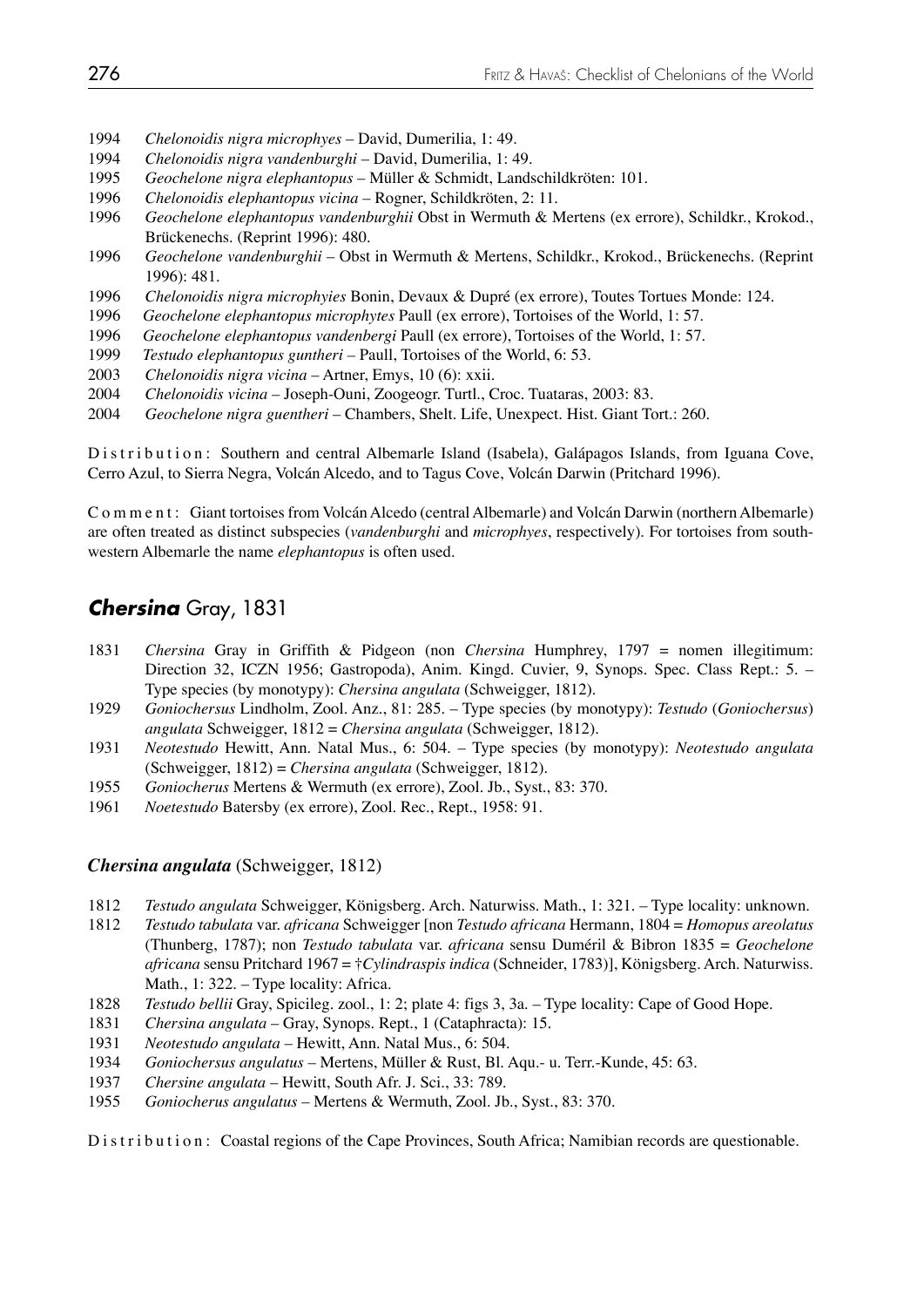# **†***Cylindraspis* Fitzinger, 1835

- *Chelonura* Rafinesque (nomen nudum), Analyse de la Nature: 74.
- *Chelonura* Rafinesque (nomen oblitum; non *Chelonura* Fleming, 1822 = *Chelydra* Schweigger, 1812), Atlant. J. Friend Knowl., 1: 64. – Type species (by original designation): *Chelonura indica* (Schneider, 1783) = †*Cylindraspis indica* (Schneider, 1783).
- *Cylindraspis* Fitzinger, Ann. Wien. Mus. Naturgesch., 1, 1836: 112. Subsequently designated type species (Fitzinger 1843): †*Cylindraspis vosmaeri* (Suckow, 1798).
- *Cylindrapis* Agassiz (ex errore), Contrib. Natur. Hist. U.S.A., 1: 360.

### **†***Cylindraspis indica* (Schneider, 1783)

- *Testudo indica* Schneider, Allgem. Naturgesch. Schildkr.: 355. Designated type locality (Austin & Arnold 2001): Réunion.
- *Chersine retusa* Merrem (nomen novum pro *Testudo indica* Schneider, 1783), Tent. Syst. Amphib.: 29.
- *Testudo retusa* Gray in Griffith & Pidgeon, Anim. Kingd. Cuvier, 9, Synops. Spec. Class Rept.: 3.
- *Chelonura indica* Rafinesque, Atlant. J. Friend Knowl., 1: 64.
- *Testudo graii* Duméril & Bibron [nomen novum pro *Testudo tabulata* var. *africana* sensu Duméril & Bibron 1835; non *Testudo tabulata* var. *africana* Schweigger, 1812 = *Chersina angulata* (Schweigger, 1812)], Erpétol. gén., Hist. natur. Rept., 2: 135.
- *Testudo perraultii* Duméril & Bibron (nomen novum pro *Testudo indica* Schneider, 1783), Erpétol. gén., Hist. natur. Rept., 2: 126.
- *Geochelone* (*Cylindraspis*) *perraultii*  Fitzinger, Ann. Wien. Mus. Naturgesch., 1, 1836: 122.
- *Cylindrapis indica* Agassiz, Contrib. Natur. Hist. U.S.A., 1: 360.
- *Megalochelys indica* Agassiz, Contrib. Natur. Hist. U.S.A., 1: 449a.
- *Chersina grayi* Strauch (nomen novum pro *Testudo graii* Duméril & Bibron, 1835), Mém. Acad. impér. Sci. St. Pétersbourg, Sér. 7, 8 (13): 26.
- *Geochelone graii* Pritchard, Living Turtles of the World: 181.
- *Geochelone indica* Pritchard, Living Turtles of the World: 181.
- *Geochelone grayi* Auffenberg, Bull. Florida Stat. Mus., Biol. Sci., 18: 151.
- *Testudo indica perraultii* Auffenberg, Bull. Florida State Mus., Biol. Sci., 18: 151.
- *Cylindraspis borbonica* Bour, C. R. Hebd. Séanc. Acad. Sci., D, 287: 491; plate 1. Type locality: Réunion.
- *Cylindraspis graii* Bour, C. R. Hebd. Séanc. Acad. Sci., D, 287: 491.
- *Cylindraspis indica* Bour, C. R. Hebd. Séanc. Acad. Sci., D, 287: 491.
- *Cylindraspis bourbonica* Gerlach (ex errore), Phelsuma, 9 (Suppl. A): 12.

Distribution: Réunion (Gerlach 2004). Extinct since approximately 1840 (Bour 1985a).

### **†***Cylindraspis inepta* (Günther, 1873)

- *Testudo neraudii* Gray (nomen oblitum), Synops. Rept., 1 (Cataphracta): 14. Type locality: District of Flacq, Mauritius.
- *Testudo inepta* Günther, Ann. Mag. Natur. Hist., 4 (11): 397. Type locality: Mare aux Songes, Mauritius.
- *Testudo boutonii* Günther, Nature, 1875: 297. Type locality: Mare aux Songes, Mauritius.
- *Testudo sauzieri* Gadow, Trans. Linn. Soc. London, Zool., 8: 315; plate 42: figs 1–4. Type locality: Mare aux Songes, Mauritius.
- *Geochelone inepta*  Pritchard, Living Turtles of the World: 181.
- *Geochelone sauzieri*  Pritchard, Living Turtles of the World: 181.
- *Cylindraspis inepta*  Bour, Bull. Soc. Linn. Lyon, 50: 138.

Distribution: Mauritius and Île aux Aigrettes (Gerlach 2004). Extinct since approximately 1735 (Bour 1980b).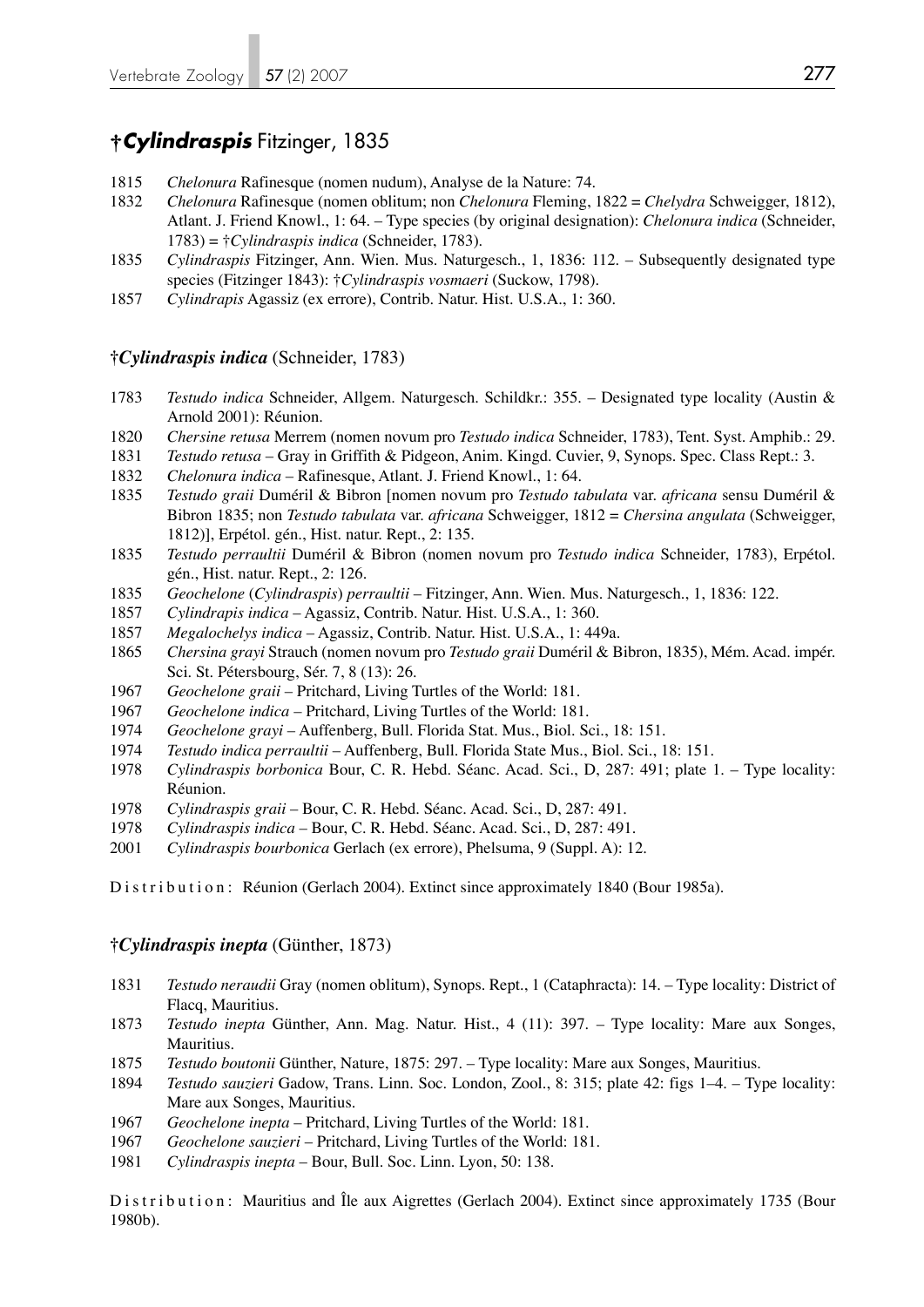### **†***Cylindraspis peltastes* (Duméril & Bibron, 1835)

- 1801 ? *Testudo rotunda* Latreille in Sonnini & Latreille, Hist. natur. Rept., 1: 107. Type locality: unknown.
- 1820 ? *Chersine rotunda* Merrem, Tentam. Syst. Amphib.: 32.
- 1835 *Testudo peltastes* Duméril & Bibron, Erpétol. gén., Hist. natur. Rept., 2: 138. Designated type local ity (Günther 1877): Rodrigues.
- 1835 ? *Geochelone* (*Geochelone*) *rotunda* Fitzinger, Ann. Wien. Mus. Naturgesch., 1, 1836: 122.
- 1967 *Geochelone peltastes*  Pritchard, Living Turtles of the World: 181.
- 1980 *Cylindraspis peltastes*  Bour, Bull. Mus. Nat. Hist. natur., 4e sér., 2, A(3): 544.

Distribution: Rodrigues (Gerlach 2004). Extinct since approximately 1795 (Bour 1985a).

### **†***Cylindraspis triserrata* (Günther, 1873)

- 1831 *Testudo schweigeri* Gray in Griffith & Pidgeon (nomen oblitum; non *Testudo schweiggeri* Fitzinger, 1826 = nomen nudum), Anim. Kingd. Cuvier, 9, Synops. Spec. Class Rept.: 3. – Type locality: unknown.
- 1835 *Testudo schweiggeri* Duméril & Bibron (ex errore), Erpétol. gén., Hist. natur. Rept., 2: 108.
- 1873 *Testudo triserrata* Günther, Ann. Mag. Natur. Hist., 4 (11): 397. Type locality: Mare aux Songes, Mauritius.
- 1875 *Testudo leptocnemis* Günther, Nature, 1875: 297. Type locality: District of Flacq, Mauritius.
- 1891 *Testudo microtympanum* Boulenger, Proc. Zool. Soc. London, 1891: 4; figs 1–3. Type locality: probably Mauritius or neighbouring island.
- 1894 *Testudo guentheri* Gadow [non *Testudo guentheri* Baur, 1889 = *Chelonoidis nigra vicina* (Günther, 1875)], Trans. Linn. Soc. London, Zool., 8: 320. – Type locality: Mare aux Songes, Mauritius.
- 1914 *Testudo gadowi* Van Denburgh (nomen novum pro *Testudo guentheri* Gadow, 1894), Proc. California Acad. Sci., (4) 2: 257.
- 1967 *Geochelone* (*Cylindraspis*) *gadowi*  Pritchard, Living Turtles of the World: 148.
- 1967 *Geochelone leptocnemis*  Pritchard, Living Turtles of the World: 181.
- 1967 *Geochelone microtympanum*  Pritchard, Living Turtles of the World: 181.
- 1967 *Geochelone triserrata*  Pritchard, Living Turtles of the World: 181.
- 1985 *Cylindraspis triserrata*  Bour, Stud. Geol. Salmant., Stud. Palaeocheloniol., 1, 1984: 39.
- 1999 *Cylindraspis leptocnemis* Wilms in Siebenrock, Zool. Jb., Syst., Suppl. 10 (Reprint 1999): [203].

Distribution: Mauritius (Gerlach 2004). Extinct since approximately 1735 (Bour 1980b).

### **†***Cylindraspis vosmaeri* (Suckow, 1798)

- 1798 *Testudo indica vosmaeri* Suckow, Anfangsgr. Naturgesch. Thiere, 3: 57. Designated type locality (Günther 1877): Rodrigues.
- 1801 ? *Testudo rotunda* Latreille in Sonnini & Latreille, Hist. natur. Rept., 1: 107. Type locality: unknown.
- 1820 ? *Chersine rotunda* Merrem, Tentam. Syst. Amphib.: 32.
- 1826 *Testudo vosmaeri* Fitzinger, Neue Classif. Rept.: 44.
- 1835 *Geochelone* (*Cylindraspis*) *vosmaeri* Fitzinger, Ann. Wien. Mus. Naturgesch., 1, 1836: 122.
- 1835 ? *Geochelone* (*Geochelone*) *rotunda* Fitzinger, Ann. Wien. Mus. Naturgesch., 1, 1836: 122.
- 1843 *Cylindraspis vosmaeri* Fitzinger, Syst. Rept., 1: 29.
- 1873 *Testudo rodericensis* Günther, Ann. Mag. Natur. Hist., 4 (11): 397. Type locality: Rodrigues.
- 1898 *Testudo commersoni* Vaillant, Bull. Mus. Hist. natur., 4: 139; figs 1–4. Type locality: Rodrigues.
- 1909 *Testudo commersonii* Siebenrock (ex errore), Zool. Jb., Syst., Suppl. 10: 537.
- 1967 *Geochelone commersoni*  Pritchard, Living Turtles of the World: 181.
- 1999 *Cylindraspis commersonii* Wilms in Siebenrock, Zool. Jb., Syst., Suppl. 10 (Reprint 1999): [202].

Distribution: Rodrigues (Gerlach 2004). Extinct since approximately 1795 (Bour 1985a).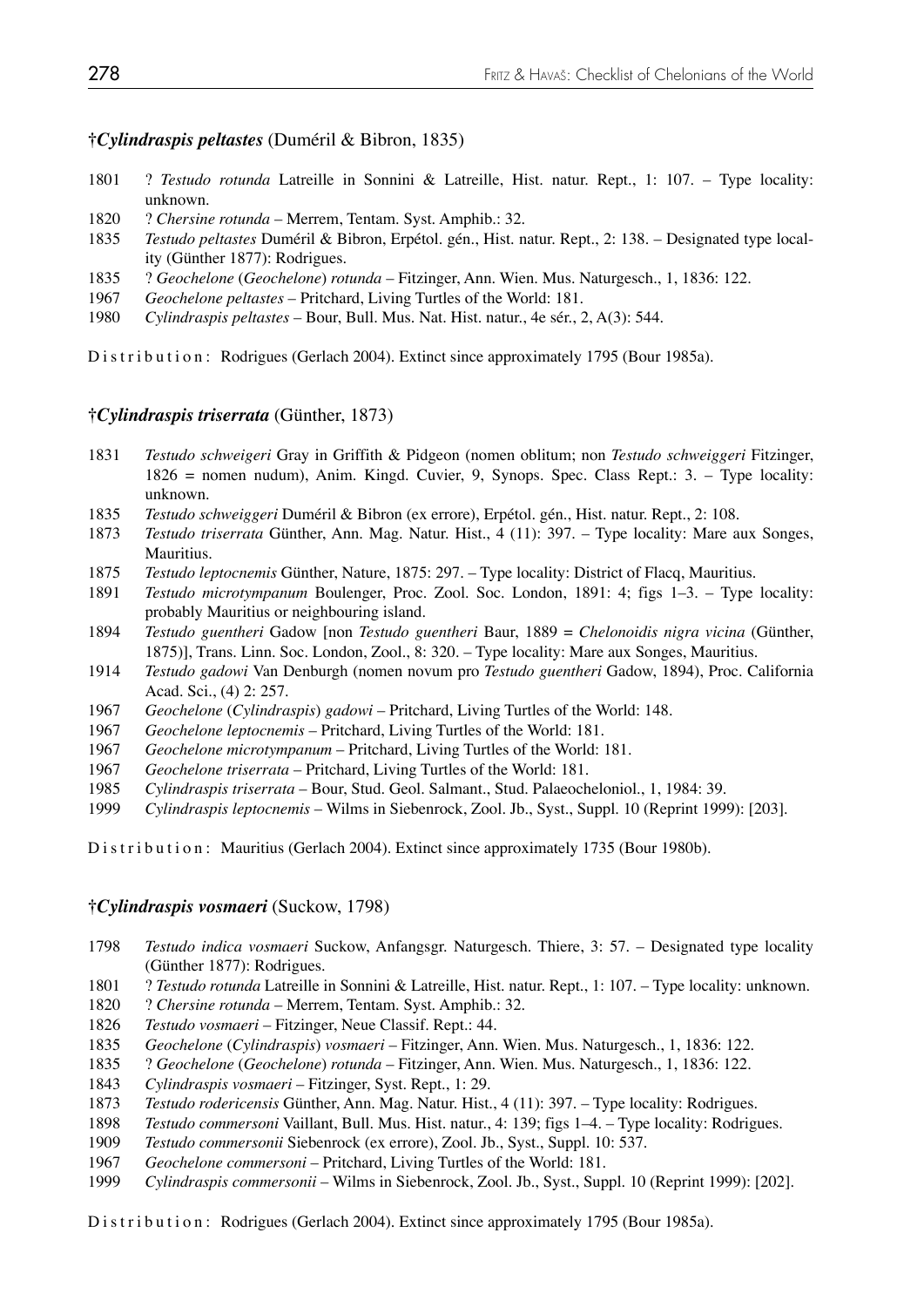### *Geochelone* Fitzinger, 1835

- *Geochelone* Fitzinger, Ann. Wien. Mus. Naturgesch., 1, 1836: 112. Subsequently designated type species (Fitzinger 1843): "*Geochelone stellata* Fitz." = *Geochelone elegans* (Schoepff, 1795).
- *Centrochelys* Gray, Append. Cat. Shield Rept. Coll. Brit. Mus., 1 (Testud.): 5. Type species (by monotypy): *Peltastes* (*Centrochelys*) *sulcatus* (Miller, 1779) = *Geochelone sulcata* (Miller, 1779).
- *Geochelome* Auffenberg (ex errore), Herpetologica, 23: 34.
- *Geocheloni* Freiberg (ex errore), Mundo Tortugas: 30.

### *Geochelone elegans* (Schoepff, 1795)

- *Testudo elegans* Schoepff, Hist. Testud. Icon. illustr.: 111; plate 25. Type locality: eastern India.
- *Testudo stellata* Schweigger, Königsberg. Arch. Naturwiss. Math., 1: 325. Type locality: India.
- *Chersine elegans* Merrem, Tentam. Syst. Amphib.: 33.
- *Testudo actinoides* Bell, Zool. J., 3: 419; plate 23. Type locality: Africa (in error).
- *Testudo actinodes* Gray in Griffith & Pidgeon (ex errore), Anim. Kingd. Cuvier, 9, Synops. Spec. Class Rept.: 4.
- *Geochelone* (*Geochelone*) *stellata* Fitzinger, Ann. Wien. Mus. Naturgesch., 1, 1836: 122.
- *Testudo megalopus* Blyth, J. Asiat. Soc. Bengal, 22: 640. Designated type locality (Das et al. 1998): Calcutta.
- *Peltastes stellatus* Gray, Suppl. Cat. Shield Rept. Coll. Brit. Mus., 1 (Testud.): 8.
- *Peltastes stellatus* var. *actinoides*  Gray in Sowerby & Lear, Tort., Terrap., Turtl.: 3.
- *Geochelone elegans* Loveridge & Williams, Bull. Mus. Comp. Zool., 115: 226.
- *Geochelone elegans elegans* Obst, Welt der Schildkröten: 218.
- *Geochelone elagans* Sharma (ex errore), Fauna India, Rept., 1: 112.

Distribution: Pakistan, peninsular India from Orissa in the east and Sind and Kutch in the west southward to the tip; Sri Lanka.

### *Geochelone platynota* (Blyth, 1863)

- *Testudo platynota* Blyth, J. Asiat. Soc. Bengal, 32: 83. Restricted type locality (Smith 1931): Ayeyarwady (Irrawaddy) Valley.
- *Peltastes platynotus*  Gray, Suppl. Cat. Shield Rept. Coll. Brit. Mus., 1 (Testud.): 8.
- *Testudo platinota* Bourret (ex errore), Tortues de l'Indochine: plate 30.
- *Testudo platynotus*  Bourret, Tortues de l'Indochine: 17.
- *Geochelone platynota* Loveridge & Williams, Bull. Mus. Comp. Zool., 115: 226.
- *Geochelone elegans platynota* Obst, Welt der Schildkröten: 218.
- *Geochelone platynotata* Paull (ex errore), Tortoises of the World, 2: 16.

Distribution: Central Myanmar.

### *Geochelone sulcata* (Miller, 1779)

- *Testudo sulcata* Miller, Icon. Anim. Plant.: plate 26. Type locality: West Indies (in error).
- *Testudo calcarata* Schneider (nomen novum pro *Testudo sulcata* Miller, 1779), Samml. vermischt. Abh. Zool.: 317.
- *Chersine calcarata* Merrem, Tentam. Syst. Amphib.: 32.
- *Testudo radiata* var. *senegalensis* Gray, Synops. Rept., 1 (Cataphracta): 11. Type locality: Senegal.
- *Geochelone* (*Geochelone*) *sulcata*  Fitzinger, Ann. Wien. Mus. Naturgesch., 1, 1836: 122.
- *Geochelone senegalensis* Fitzinger, Sitzungsber. Akad. Wiss. Wien, math.-naturwiss. Kl., 17: 251.
- *Peltastes sulcatus* Gray, Proc. Zool. Soc. London, 1869: 173.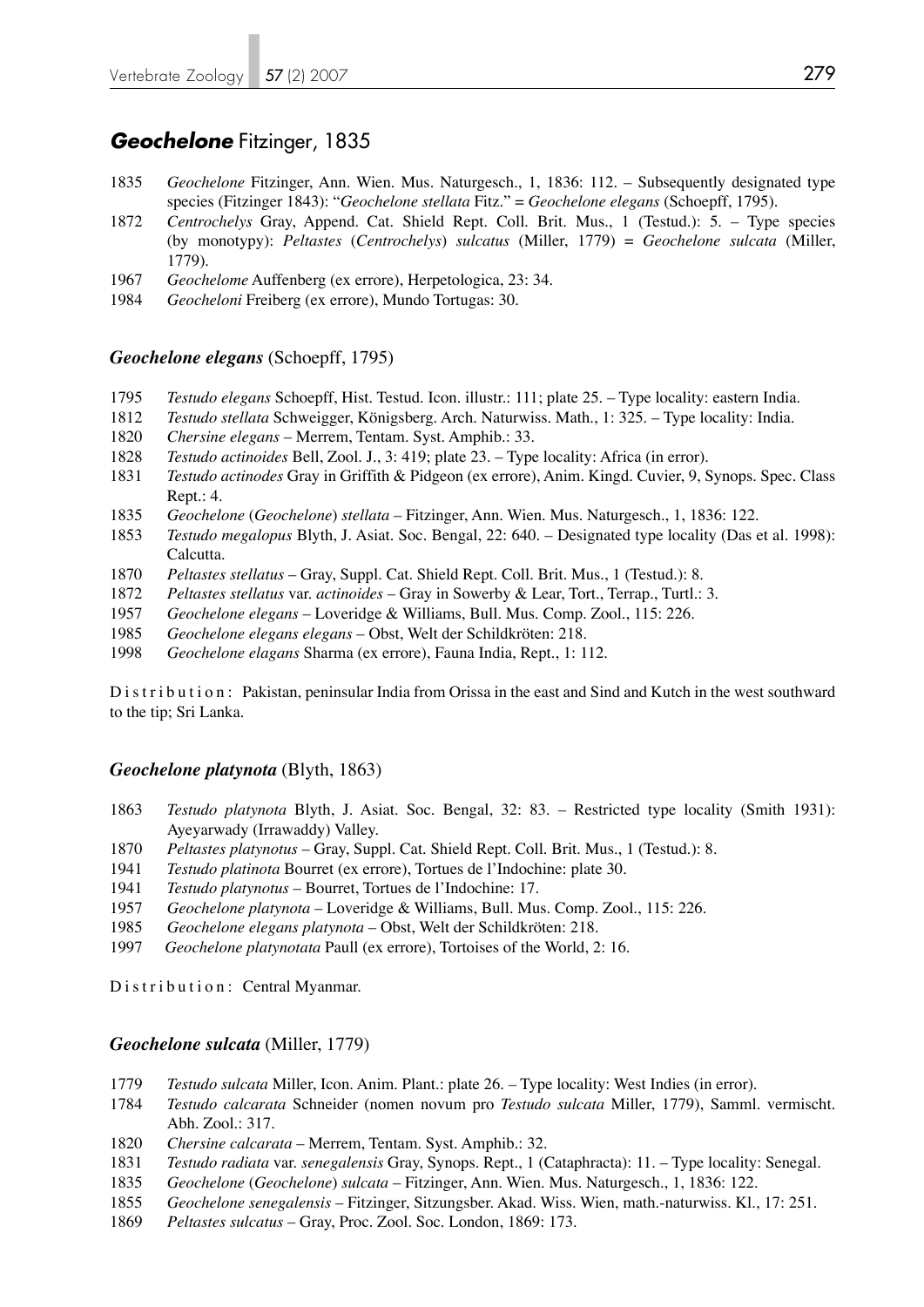- *Centrochelys sulcatus*  Gray, Proc. Zool. Soc. London, 1873: 725.
- *Centrochelys sulcata* Gerlach, Phelsuma, 9 (Suppl. A): 11.
- *Geochelone sulcata senegalensis* Ballasina, Vandepitte, Mochi & Fenwick, Chelonii, 4: 111.
- *Geochelone sulcata sudanensis* Ballasina, Vandepitte, Mochi & Fenwick (nomen nudum), Chelonii, 4: 111.

Distribution: From Ethiopia and Sudan westward through the dry regions of Chad, Niger, and Mali to southern Mauritania and Senegal.

# *Gopherus* Rafinesque, 1832

- *Gopherus* Rafinesque (nomen nudum), Analyse de la Nature: 74.
- *Gopherus* Rafinesque, Atlant. J. Friend Knowl., 1: 64. Type species (by monotypy): *Gopherus polyphemus* (Daudin, 1801).
- *Xerobates* Agassiz, Contrib. Natur. Hist. U.S.A., 1: 252. Subsequently designated type species (Brown 1908): *Xerobates berlandieri* Agassiz, 1857 = *Gopherus berlandieri* (Agassiz, 1857).
- *Herobates* Baur (ex errore), Zool. Anz., 10: 100.
- *Bysmachelys* Johnston, J. Geol., 45: 439. Type species (by monotypy): †*Bysmachelys canyonensis* Johnston, 1937 = †*Gopherus canyonensis* (Johnston, 1937).
- *Scaptochelys* Bramble, Copeia, 1982: 852. Type species (by original designation): *Scaptochelys agassizii* (Cooper, 1863) = *Gopherus agassizii* (Cooper, 1863).

### *Gopherus agassizii* (Cooper, 1863)

- *Xerobates agassizii* Cooper, Proc. California Acad. Sci., 2: 120. Type locality: mountains of Califor nia, near Fort Mojave.
- *Testudo agassizii* Cope, Bull. U.S. Nat. Mus., 1: 54.
- *Xerobates agassizi* Garman (ex errore), Bull. Essex Inst., 16: 10.
- *Gopherus agassizii* Stejneger, Rept. Batr. Death Valley Exped., North Amer. Fauna, 7: 161.
- *Testudo aggassizi* Ditmars (ex errore), Reptile Book: 66.
- *Testudo agassizi*  Ditmars, Reptile Book: xxiv.
- *Gopherus agassizi* Tanner, Copeia, 1927: 58.
- *Testudo agasizzi* Kallert (ex errore), Bl. Aqu.- u. Terr.-Kunde, 38: 372.
- *Gopherus polyphemus agassizii* Mertens & Wermuth, Zool. Jb., Syst., 83: 330.
- *Gopherus agassiz* Malkin (ex errore), Occ. Pap. Idaho St. College Mus., 7: 22.
- *Gopherus polyphemus agassizi*  Frair in Leone, Taxon. Biochem. Serol.: 536.
- *Geochelone agassizii* Honegger in Dollinger, CITES Fauna Flora Ident. Manual, 3: Code A-301.011.003.002.<br>1982 Scantochelys agassi
- *Scaptochelys agassizii* Bramble, Copeia, 1982: 852.
- *Xerobates lepidocephalus* Ottley & Velázquez Solis, Great Basin Natural., 49: 496; figs 1–2, 3B, 4A. – Type locality: western base of the Sierra San Vicente, approximately 1 km N of the Buena Mujer Dam, Baja California Sur, Mexico.
- *Scaptochelys agassizi* Morafka, Aguirre & Murphy, Can. J. Zool., 72: 1665.

Distribution: Southwestern U.S.A. (southern Nevada, extreme southwestern Utah, southwestern California, western Arizona.) and adjacent Mexico (northern Baja California, cape region of Baja California Sur, western Sonora including Tiburón Island in the Gulf of California, northwestern Sinaloa).

#### *Gopherus berlandieri* (Agassiz, 1857)

- *Xerobates berlandieri* Agassiz, Contrib. Natur. Hist. U.S.A., 1: 392; 2: plate 3: figs 17–19. Restricted type locality (Schmidt 1953): Brownsville, Cameron Co., Texas.
- *Testudo berlandieri*  Strauch, Mém. Acad. impér. Sci. St. Pétersbourg, Sér. 7, 5 (7): 22.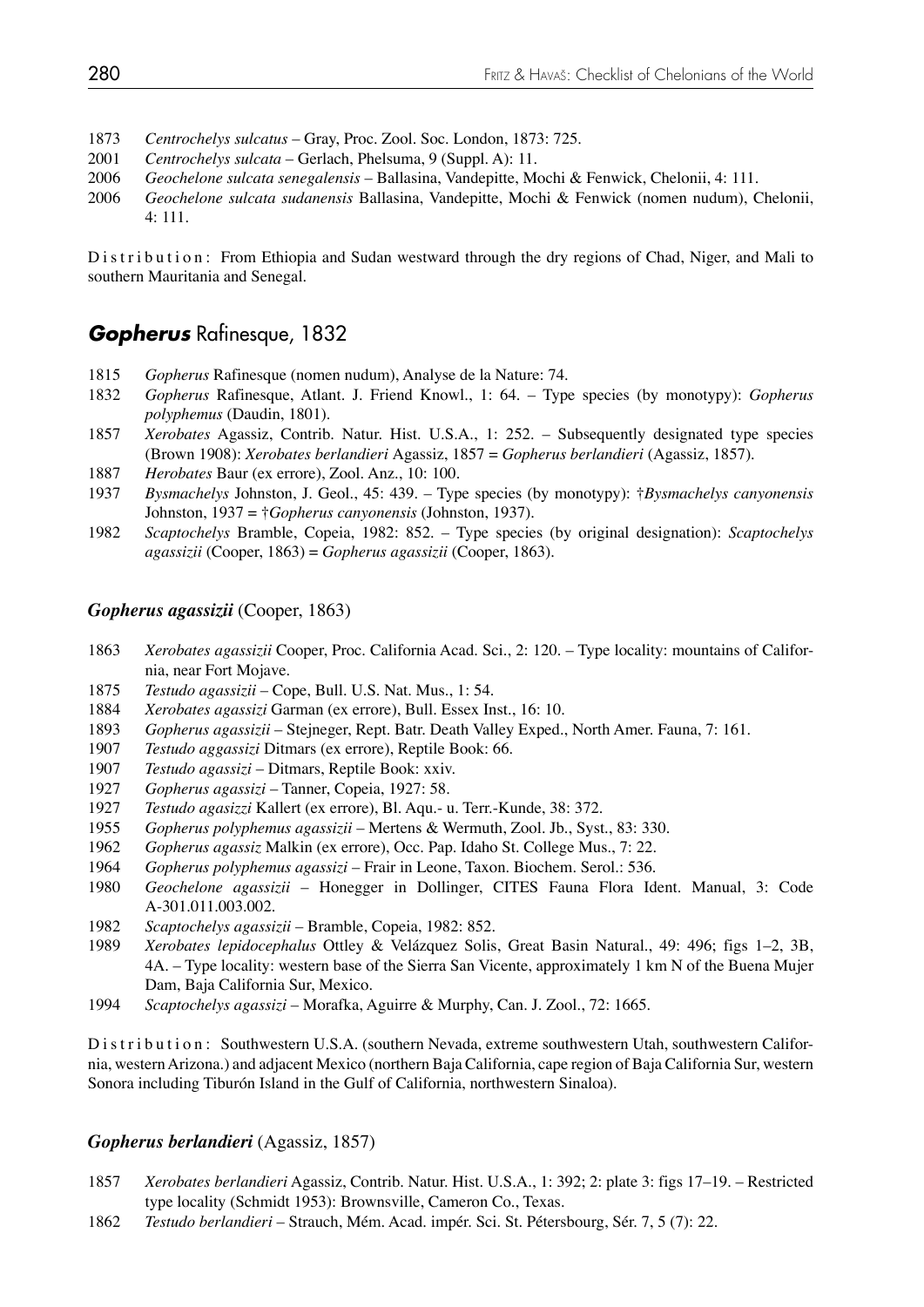- 1873 *Xerobates gopher berlandieri* Gray, Proc. Zool. Soc. London, 1873: 723.
- 1882 *Testudo tuberculata* Berlandier in True (nomen nudum), Proc. U.S. Nat. Mus., 4: 441.
- 1893 *Gopherus berlandieri* Stejneger, Rept. Batr. Death Valley Exped., North Amer. Fauna, 7: 161.
- 1955 *Gopherus polyphemus berlandieri* Mertens & Wermuth, Zool. Jb., Syst., 83: 330.
- 1975 *Gopherus berlandierii* Reeves (ex errore), Total Turtle: 39.
- 1982 *Scaptochelys berlandieri* Bramble, Copeia, 1982: 852.
- 1996 *Gopherus berlanderi* Rogner (ex errore), Schildkröten, 2: 122.

Distribution: Texas, U.S.A. and north-eastern Mexico (Tamaulipas, northeastern San Luis Potosí, northern and eastern Nuevo León, Coahuila).

### *Gopherus flavomarginatus* Legler, 1959

- 1959 *Gopherus flavomarginatus* Legler, Univ. Kansas Publ., 11: 337; fig. 1; plates 7–8. Type locality: 30 to 40 miles north from Lerdo, Durango, Mexico.
- 1961 *Gopherus polyphemus flavomarginatus* Wermuth & Mertens, Schildkr., Krokod., Brückenechs.: vii.
- 1966 ? *Gopherus huecoensis* Strain, Bull. Texas Mem. Mus., 10: 24. Type locality: Madden Arroyo, Hudspeth Co., Texas, U.S.A. (Blancan, Pleistocene).
- 1974 *Gopherus flavomarginata*  Auffenberg, Bull. Florida State Mus., Biol. Sci., 18: 183.

Distribution: North-central Mexico (Bolson de Mapimi of southeastern Chihuahua, southwestern Coahuila, and northeastern Durango).

### *Gopherus polyphemus* (Daudin, 1801)

- 1791 *Testudo polyphaemus* Bartram (nomen nudum), Travels North South Georgia: 18.
- 1801 *Testudo polyphemus* Daudin, Hist. natur. gén. part. Rept., 2, 1802: 256. Restricted type locality (Schmidt 1953): vicinity of Savannah, Georgia.
- 1812 *Emys polyphemus*  Schweigger, 1812, Königsberg. Arch. Naturwiss. Math., 1: 317.
- 1829 *Testudo depressa* Cuvier in Guérin-Méneville, Iconogr. Règne anim. Cuvier, Rept.: 5; plate 1: fig. 1. – Restricted type locality (Schmidt 1953): vicinity of Savannah, Georgia.
- 1832 *Gopherus polyphemus*  Rafinesque, Atlant. J. Friend Knowl., 1: 64.
- 1844 *Testudo gopher* Gray, Cat. Tort. Crocod. Amphisb. Coll. Brit. Mus.: 4. Restricted type locality (Schmidt 1953): vicinity of Savannah, Georgia.
- 1873 *Xerobates gopher* Gray, Proc. Zool. Soc. London, 1873: 723.
- 1881 *Xerobates polyphemus* True, Proc. U.S. Nat. Mus., 4: 434.
- 1916 *Gopherus praecedens* Hay, Ann. Rep. Florida St. Geol. Surv., 8: 55; plate 4: figs 1–2. Type locality: Vero, St. Lucie Co., Florida (Pleistocene).
- 1955 *Gopherus polyphemus polyphemus*  Mertens & Wermuth, Zool. Jb., Syst., 83: 330.

Distribution: Southeastern U.S.A. (southwestern South Carolina south along the Atlantic Coastal Plain through Florida, and west along the Gulf Coastal Plain to southeastern Louisiana).

### *Homopus* Duméril & Bibron, 1835

- 1835 *Homopus* Duméril & Bibron (non *Homopus* Koch, 1843 = Acarina), Erpétol. gén., Hist. natur. Rept., 2: 145. – Subsequently designated type species (Fitzinger 1843): "*Homopus areolatus* Dum. Bibr." = *Homopus areolatus* (Thunberg, 1787).
- 1835 *Chersobius* Fitzinger, Ann. Wien. Mus. Naturgesch., 1, 1836: 112. Subsequently designated type species (Lindholm 1929): *Testudo* (*Chersobius*) *signata* Gmelin, 1789 = *Homopus signatus signatus* (Gmelin, 1789).
- 1891 *Horopus* Haycroft (ex errore), Trans. Royal Soc. Edinburgh, 36: 341.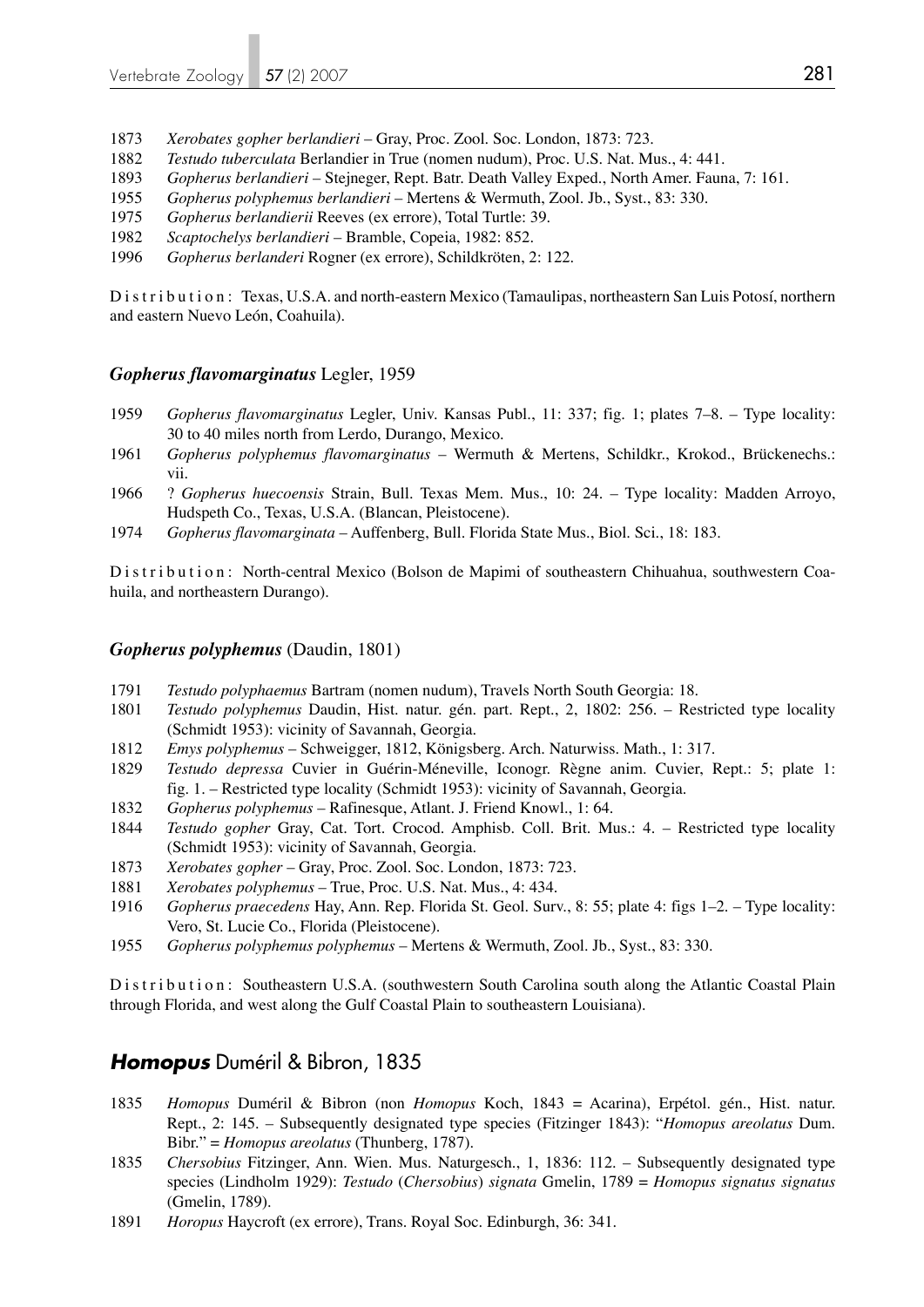- 1931 *Pseudomopus* Hewitt, Ann. Natal Mus., 6: 496. Type species (by original designation): *Pseudo mopus signatus* (Gmelin, 1789) = *Homopus signatus signatus* (Gmelin, 1789).
- 1950 *Pseudhomopus* FitzSimons (ex errore), Ann. Transvaal Mus., 21: 253.

Comment: The genus *Homopus* Duméril & Bibron, 1835 contains besides *H. areolatus* (Thunberg, 1787), *H. boulengeri* Duerden, 1906, *H. femoralis* Boulenger, 1888 and *H. signatus* (Gmelin, 1789) one further species from southern Namibia for which the name *H. bergeri* Lindholm, 1906 was used (Branch 1988, 1989). This name is a junior synonym of *Testudo verroxii* Smith, 1839 = *Psammobates tentorius verroxii* (Smith, 1839) however (Loveridge & Williams 1957, Branch 1992, Karl & Tichy 1999) so that currently no name is available for this species (Ernst et al. 2000). Recently, Devaux (2003), Pritchard (2005) and Bonin et al. (2006) used the nomen nudum *H. solos* for this undescribed species.

### *Homopus areolatus* (Thunberg, 1787)

- 1787 *Testudo areolata* Thunberg, Kongl. Vetensk. Acad. Handl., 8: 180; fig. Type locality: India (in error).
- 1788 *Testudo miniata* Lacépède, Hist. natur. Quadrup. ovip., 1 (Synops. méthod.): 166. Type locality: Cape of Good Hope.
- 1801 *Testudo fasciata* Daudin [non *Testudo fasciata* Suckow, 1798 = *Trachemys terrapen* (Lacépède, 1788)], Hist. natur. gén. part. Rept., 2, 1802: 294. – Type locality: Ceylon (in error).
- 1804 *Testudo africana* Hermann, Observ. zool. animal. spec.: 218. Type locality: Africa.
- 1820 *Chersine areolata* Merrem, Tentam. Syst. Amphib.: 30.
- 1820 *Chersine fasciata* Merrem, Tentam. Syst. Amphib.: 29.
- 1820 *Chersine tetradactyla* Merrem, Tentam. Syst. Amphib.: 32. Type locality: East India (in error).
- 1831 *Testudo areolata* var. *pallida* Gray, Synops. Rept., 1 (Cataphracta): 13. Type locality: South Africa.
- 1835 *Homopus areolatus* Duméril & Bibron, Erpétol. gén., Hist. natur. Rept., 2: 146.
- 1952 *Homopus areolata* Williams, Bull. Amer. Mus. Natur. Hist., 99: 556.

Distribution: Northern, Western, and Eastern Cape Provinces of South Africa.

### *Homopus boulengeri* Duerden, 1906

- 1906 *Homopus boulengeri* Duerden, Rec. Albany Mus., 1: 406; plate 11: figs 1–2, 5. Type locality: Willowmore, Aberdeen and Beaufort West Districts, Cape Province, South Africa.
- 1934 *Pseudomopus boulengeri* Mertens, Müller & Rust, Bl. Aqu.- u. Terr.-Kunde, 45: 63.
- 1950 *Chersobius boulengeri* Rose, Rept. Amph. South. Africa: 338.
- 1950 *Pseudhomopus boulengeri* FitzSimons, Ann. Transvaal Mus., 21: 253.
- *Homopus boulenger Paull (ex errore), Tortoises of the World, 1: 93.*
- 2006 *Homopus boulengerii* Le, Raxworthy, McCord & Mertz (ex errore), Mol. Phylogenet. Evol., 40: 522.

Distribution: Karoo Plain of South Africa.

### *Homopus femoralis* Boulenger, 1888

- 1888 *Homopus femoralis* Boulenger, Proc. Zool. Soc. London, 1888: 251; plate 14. Type locality: Cradock, Cape Province.
- 1890 *Testudo femoralis* Strauch, Mém. Acad. impér. Sci. St. Pétersbourg, Sér. 7, 38 (2): 58.
- 2001 *Homopus fermoralis* Mähn & Wilms (ex errore), Draco, 2 (8): 11.

Distribution: Western part of Western Cape, Eastern Cape, southwest Free State Provinces, and possibly extreme southwest North-West Province, South Africa.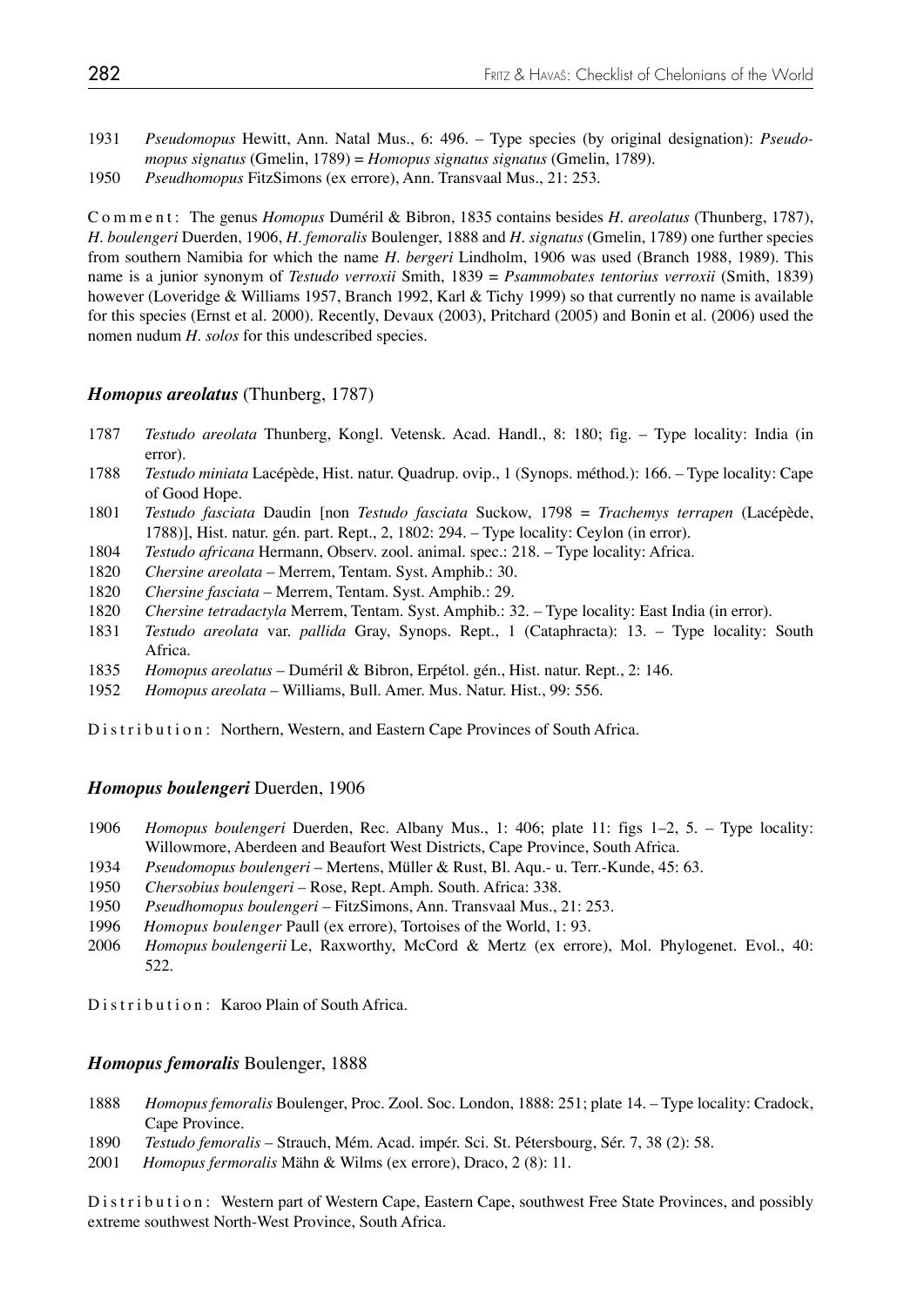### *Homopus signatus* (Gmelin, 1789)

Distribution: Western and southwestern South Africa; southern Namibia.

*Homopus signatus signatus* (Gmelin, 1789)

- *Testudo signata* Walbaum (nomen illegitimum), Chelonogr.: 120. Type locality: unknown.
- *Testudo signata* Gmelin in Linnaeus, Syst. Natur., Ed. 13, 1: 1043. Designated type locality (Bour 1988): vicinity of Springbok, Cape Province, South Africa.
- *Chersine signata* Merrem, Tentam. Syst. Amphib.: 30.
- *Testudo juvencella* Daudin in Gray in Griffith & Pidgeon (nomen nudum), Anim. Kingd. Cuvier, 9, Synops. Spec. Class Rept.: 5.
- *Testudo juvencella* Daudin in Gray, Synops. Rept., 1 (Cataphracta): 14. Type locality: Carolina (in error).
- *Homopus signatus* Duméril & Bibron, Erpétol. gén., Hist. natur. Rept., 2: 152.
- *Pseudomopus signatus* Hewitt, Ann. Natal Mus., 6: 498.
- *Pseudomopus [signatus] signatus*  Hewitt, Rec. Albany Mus., 4: 346.
- *Chersobius signatus* Hewitt, South Afr. J. Sci., 33: 791.
- *Homopus signata* Williams, Bull. Amer. Mus. Natur. Hist., 99: 556.
- *Homopus signatus signatus*  Mertens & Wermuth, Zool. Jb., Syst., 83: 330.

Distribution: Western South Africa and southern Namibia.

*Homopus signatus cafer* (Daudin, 1801)

- *Testudo cafra* Daudin, Hist. natur. gén. part. Rept., 2, 1802: 291. Designated type locality (Bour 1988): drainage of the Olifant's River, Cape Province, South Africa.
- *Pseudomopus signatus peersi* Hewitt, Rec. Albany Mus., 4: 345; plate 36. Type locality: vicinity of Van Rhynsdorp, Klaver District, Cape Province.
- *Homopus signatus peersi* Mertens & Wermuth, Zool. Jb., Syst., 83: 330.
- *Chersobius peersi* Archer, Afr. Wild Life, 22: 29.
- *Homopus signatus cafra* Bour, J. Herpetol. Assoc. Africa, 35: 1.
- *Homopus signatus cafer* Boycott & Bourquin, South Afr. Tort., Terrap. Turtles: 38.
- *Homopus signatus cafer* Branch, Field Guide Snakes Rept. South. Africa: 25.

Distribution: Southwestern South Africa.

### *Indotestudo* Lindholm, 1929

*Indotestudo* Lindholm, Zool. Anz., 81: 285. – Type species (by original designation): *Testudo*  (*Indotestudo*) *elongata* Blyth, 1853 = *Indotestudo elongata* (Blyth, 1853).

### *Indotestudo elongata* (Blyth, 1853)

- *Testudo elongata* Blyth, J. Asiat. Soc. Bengal, 22: 639. Type locality: Arakan.
- *Peltastes elongatus*  Gray, Proc. Zool. Soc. London, 1869: 171.
- *Testudo parallelus* Annandale, Rec. Ind. Mus., 9: 76; plate 5: figs 3, 3a. Type locality: Chaibassa (Singhbhum) District, Chota Nagpur.
- *Indotestudo elongata* Bourret, Tortues de l'Indochine: 188.
- *Geochelone elongata*  Pritchard, Living Turtles of the World: 135.
- *Indotestudo elongata elongata* Obst, Welt der Schildkröten: 218.
- *Geochelone elongata elongata* Gosławski & Hryniewicz, Żółwie: 68.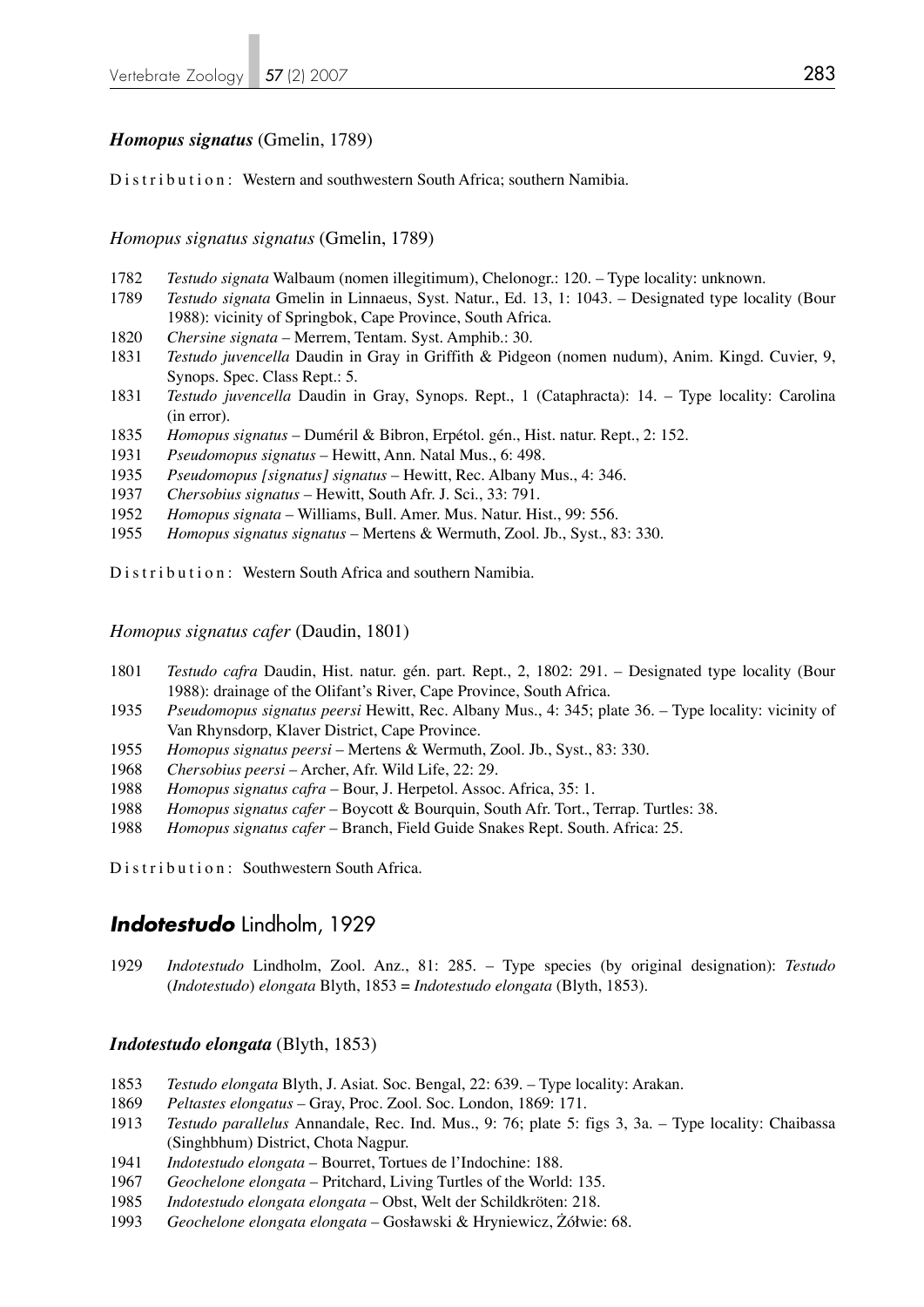Distribution: From Nepal, Bangladesh, and northeastern India (Jalpaiguri, West Bengal, and Singhbhum in Bihar) southward through Myanmar, Laos, Thailand, Cambodia, and from Guangxi, China to Penang, Malaysia.

### *Indotestudo forstenii* (Schlegel & Müller, 1845)

- *Testudo forstenii* Schlegel & Müller in Temminck, Verh. Natuur. Gesch. Nederl. Overzee. Bezitt., 3, Rept.: 30. – Type locality: Gilolo.
- *Peltastes forstenii* Gray, Proc. Zool. Soc. London, 1872: 615.
- *Testudo forsteni* Williams (ex errore), Bull. Amer. Mus. Natur. Hist., 99: 555.
- *Geochelone forsteni* Pritchard, Living Turtles of the World: 169.
- *Geochelone forstenii* Honegger in Dollinger, CITES Fauna Flora Ident. Manual, 3: Code A-301. 011.003.002.
- *Indotestudo forstenii* Bour, Bull. Mus. Nat. Hist. natur. Paris, 4e sér., 2, A(2): 545.
- *Indotestudo forsteni* Groombridge, IUCN Amphib.-Rept. Red Data Book, 1: 75.
- *Indotestudo elongata forsteni* Obst, Welt der Schildkröten: 218.
- *Geochelone elongata forsteni* Gosławski & Hryniewicz, Żółwie: 68.
- *Indotestudo foresternii* Choudhury & Bhupathy (ex errore), Turtle Trade in India: 47.

Distribution: Sulawesi and Halmahera, Indonesia.

C o m m e n t : For the publication date of *Testudo forstenii* Schlegel & Müller, 1845, often wrongly given with 1844, see Husson & Holthuis (1955).

### *Indotestudo travancorica* (Boulenger, 1907)

- *Testudo travancorica* Boulenger, J. Bombay Natur. Hist. Soc., 17: 560; plates 1–2. Type locality: vicinity of Trivandrum, Travancore Hills.
- *Geochelone travancorica*  Auffenberg, J. Bombay Natur. Hist. Soc., 61: 191.
- *Indotestudo travancorica*  Bour, Bull. Mus. Nat. Hist. natur. Paris, 4e sér., 2, A(2): 545.
- *Indotestudo elongata travancorica*  Obst, Welt der Schildkröten: 218.
- *Geochelone elongata travancorica*  Gosławski & Hryniewicz, Żółwie: 68.
- *Indotestudo travancoica* Orenstein (ex errore), Turtl., Tort., Terrap.: 240.
- *Testudo travencorica* Rao (ex errore), Chelonii, 4: 22.

Distribution: Southwestern India (states of Karnataka, Kerala and Tamil Nadu).

# *Kinixys* Bell, 1827

- *Kinixys* Bell, Trans. Linn. Soc., 15: 398. Subsequently designated type species (Bell 1828): *Kinixys homeana* Bell, 1827.
- *Cinixys* Wagler (ex errore), Natürl. Syst. Amphib.: 138.
- *Kinyxis* Gray in Griffith & Pidgeon (ex errore), Anim. Kingd. Cuvier, 9, Synops. Spec. Class Rept.: 6.
- *Cinothorax* Fitzinger, Ann. Wien. Mus. Naturgesch., 1, 1836: 108. Subsequently designated type species (Fitzinger 1843): "*Cinothorax bellianus* Fitz." = *Kinixys belliana belliana* (Gray, 1831).
- *Kinyxys* Bonaparte (ex errore), Chelon. Tab. analyt.: 5.
- *Cinyxis* Peters (ex errore), Monatsber. Preuß. Akad. Wiss. Berlin, 1866: 887.
- *Kinothorax* Gray (ex errore), Hand-List Spec. Shield Rept. Brit. Mus.: 5.
- *Cinnixys* Bocage (ex errore), Jorn. Sci. Lisboa, 11: 209.
- *Cynixis* Prato (ex errore), Atti Soc. Ital. Sci. Natur., 35: 19.
- *Cininyxis* Werner (ex errore), Biol. Centralbl., 15: 127.
- *Cinicys* Tornier (ex errore), Kriecht. Deutsch-Ost-Afrikas: 2.
- *Madakinixys* Vuillemin, Ann. Univ. Madagascar (Sci. natur. Math.), 9: 169. Type species (by monotypy): *Madakinixys domerguei* Vuillemin, 1972 = *Kinixys belliana belliana* (Gray, 1831).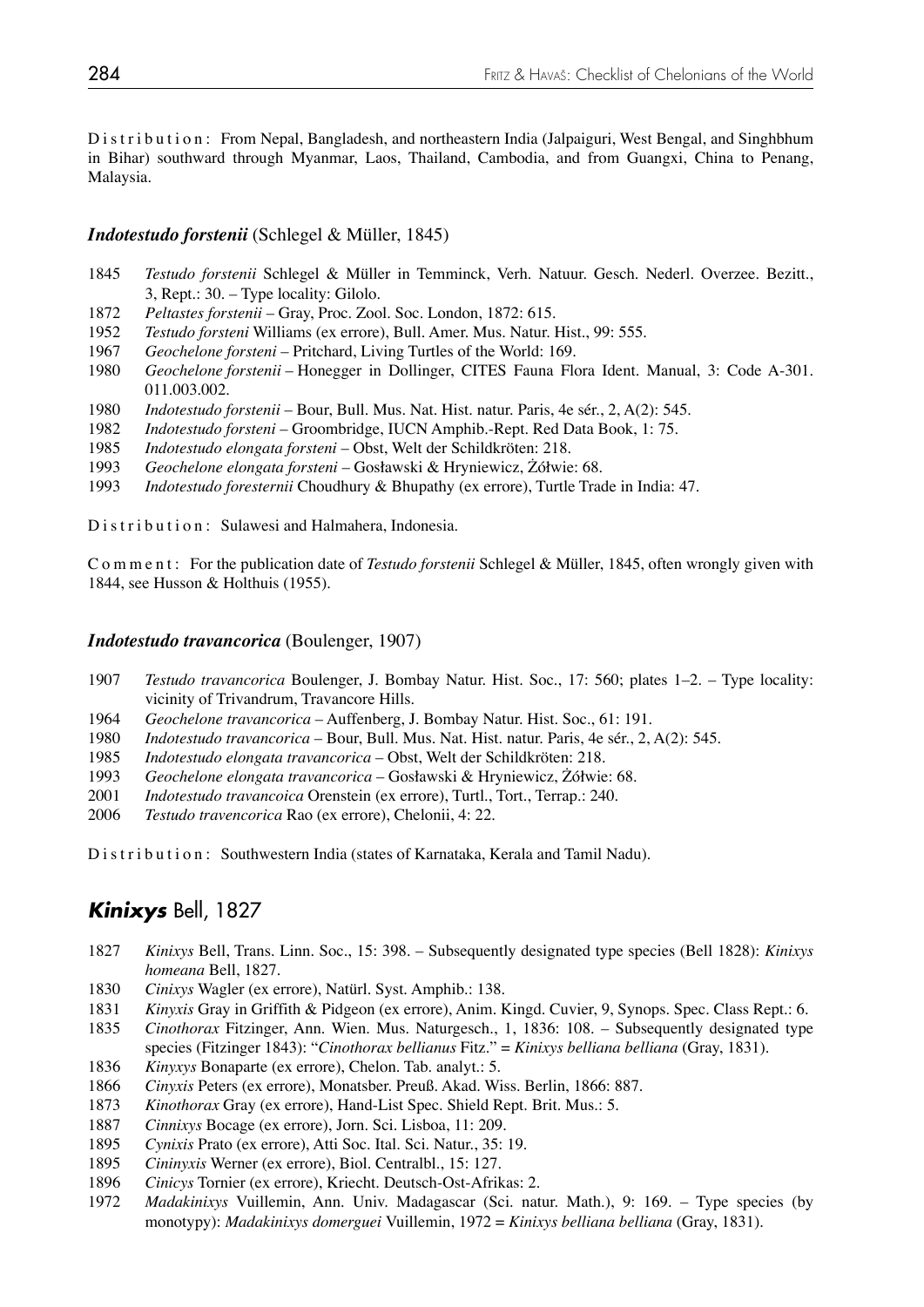### *Kinixys belliana* (Gray, 1831)

Distribution: From Somalia southward to Swaziland and Kwazulu-Natal and westward into the Democratic Republic of Congo and across West Africa to Senegal; Madagascar.

Comment: This checklist follows Broadley (1993) in recognizing only two subspecies within *Kinixys belliana* (Gray, 1831).

### *Kinixys belliana belliana* (Gray, 1831)

- 1831 *Testudo* (*Kinyxis*) *belliana* Gray in Griffith & Pidgeon, Anim. Kingd. Cuvier, 9, Synops. Spec. Class Rept.: 6. – Type locality: unknown.
- 1831 *Kinixys belliana* Gray, Synops. Rept., 1 (Cataphracta): 69.
- 1835 *Cinixys* (*Cinothorax*) *belliana* Fitzinger, Ann. Wien. Mus. Naturgesch., 1, 1836: 121.
- 1843 *Cinothorax bellianus* Fitzinger, Syst. Rept., 1: 29.
- 1845 *Kinixysschoensis* Rüppell, Mus. Senckenberg, 3: 226; plate 16: figs 1–3. Type locality: Shoa, southern Ethiopia.
- 1931 *Kinixys belliana zombensis* Hewitt, Ann. Natal Mus., 6: 469; fig. 1c; plate 38: fig. 4. Type locality: Zomba, Nyasaland.
- 1931 *Kinixys belliana zuluensis* Hewitt, Ann. Natal Mus., 6: 471; figs 1a–b, plate 38: figs 1–3, 5–10. Type locality: Richard's Bay, Zululand.
- 1934 *Kinixys belliana belliana* Mertens, Müller & Rust, Bl. Aqu.- u. Terr.-Kunde, 45: 62.
- 1937 *Kinixys zuluensis* Hewitt, S. Afr. J. Sci., 33: 791.
- 1946 *Kinixys zombensis* Mitchell, Nyasaland Agricult. Quart. J., 6: 19.
- 1955 *Kinixys belliana schoensis* Mertens & Wermuth, Zool. Jb., Syst., 83: 330.
- 1956 *Kinixys belliana mertensi* Laurent, Ann. Mus. R. Congo Belge, Sci. zool. (8°), 48: 26; plate 3. Type locality: Dika, Uele, northern Belgian Congo.
- 1972 *Madakinixys domerguei* Vuillemin, Ann. Univ. Madagascar (Sci. natur. Math.), 9: 169; plates 1–3, plate 4: figs 1–2, plates 5–6. – Restricted type locality (Bour 1985b): canton of Antsakoamanondro, northwestern Madagascar.
- 1979 *Kinixys shoensis* Pritchard (ex errore), Encyclopedia of Turtles: 461.
- 1979 *Madakinixys domergei* Gaffney (ex errore), Bull. Amer. Mus. Natur. Hist., 164: 326.
- 1985 *Kinixys belliana domerguei* Bour, Madagascar Rech. Sci., 18: 60.

Distribution: Eastern Africa from Somalia and Ethiopia to the northeastern Democratic Republic of Congo southward to Uganda, southern Malawi, Zimbabwe, and Zululand; northwestern Madagascar (vicinity of Bay of Ambaro, Ambanja, Nosy Faly, likely to be introduced there; Bour 1985b).

### *Kinixys belliana nogueyi* (Lataste, 1886)

- 1886 *Homopus nogueyi* Lataste, Le Naturaliste, 8: 286. Type locality: Medina, Upper Senegal.
- 1888 *Cinixys dorri* Lataste, Le Naturaliste, 10: 164; fig 1. Type locality: Bakel, Upper Senegal.
- 1903 *Cinixys nogueyi* Siebenrock, Sitzungsber. Akad. Wiss. Wien, math.-naturwiss. Kl., Abt. 1, 112: 442.
- 1906 *Cinixys belliana* var*. nogueyi*  Boulenger, Ann. Mus. Civ. Stor. Natur. Genova, (3) 2: 197.
- 1931 *Kinixys nogueyi*  Hewitt, Ann. Natal Mus., 6: 468.
- 1934 *Kinixys belliana nogueyi*  Mertens, Müller & Rust, Bl. Aqu.- u. Terr.-Kunde, 45: 8.

Distribution: West Africa from Senegal eastward to Cameroon and the Central African Republic.

### *Kinixys erosa* (Schweigger, 1812)

1812 *Testudo erosa* Schweigger, Königsberg. Arch. Naturwiss. Math., 1: 321. – Type locality: North America (in error).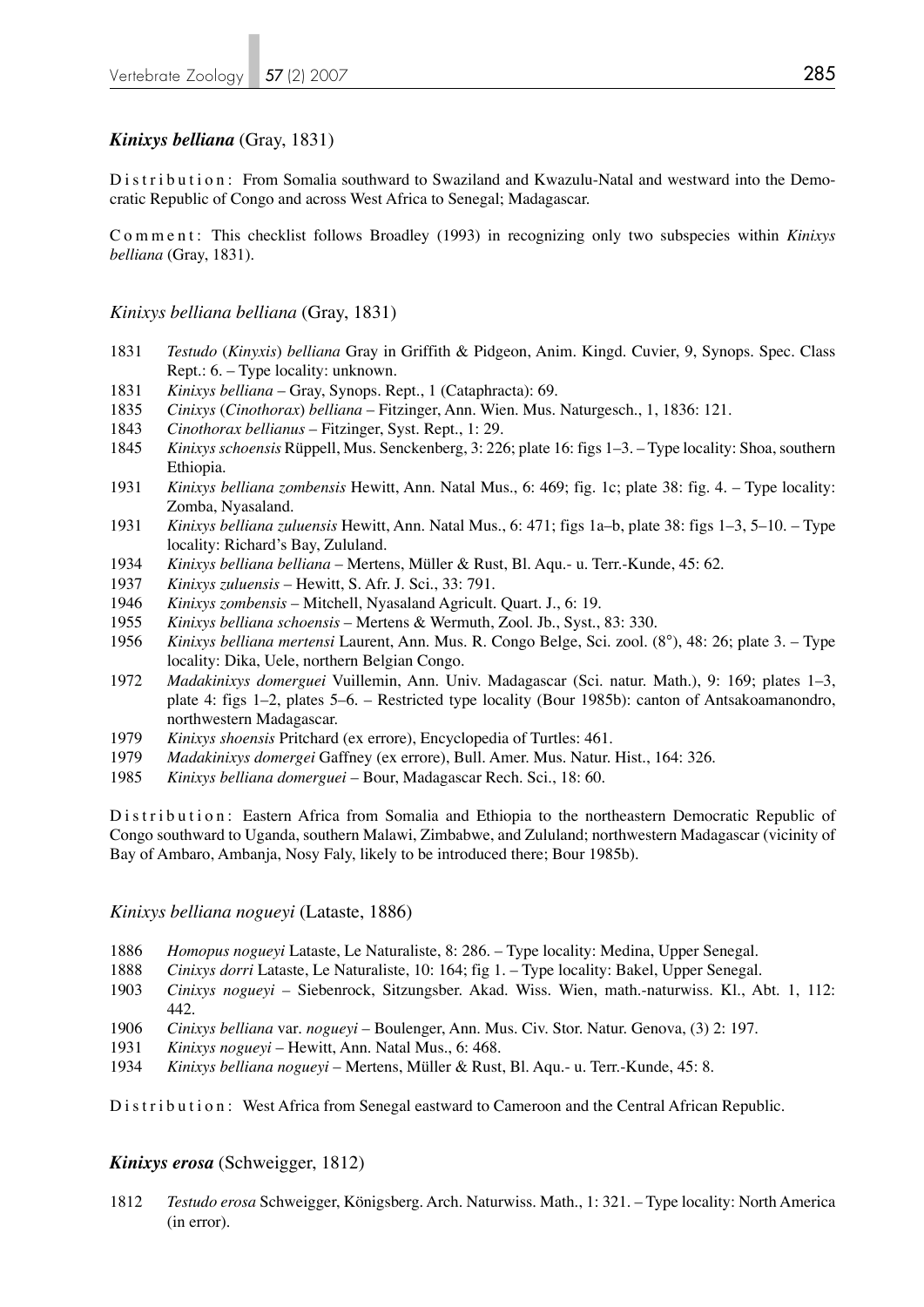- 1826 *Testudo schoepfii* Fitzinger (nomen nudum), Neue Classif. Rept.: 44.
- 1827 *Kinixys castanea* Bell, Trans. Linn. Soc. London, 15: 398; plate 17: fig. 1. Type locality: Africa.
- 1831 *Kinixys erosa*  Gray, Synops. Rept., 1 (Cataphracta): 16.
- 1835 *Cinixys erosa*  Duméril & Bibron, Erpétol. gén., Hist. natur. Rept., 2: 165.
- 1835 *Cinixys* (*Cinixys*) *castanea* Fitzinger, Ann. Wien. Mus. Naturgesch., 1, 1836: 121.
- 1979 *Kinixys belliana erosa*  Nutaphand, Turtles of Thailand: 28.

Distribution: West Africa (from Gambia eastward to Uganda, and southward to Cabinda and northern Angola).

### *Kinixys homeana* Bell, 1827

- 1827 *Kinixys homeana* Bell, Trans. Linn. Soc. London, 15: 400; plate 17: fig. 2. Type locality: West Africa.
- 1830 *Cinixys homeana* Wagler, Natürl. Syst. Amphib.: 138.
- 1831 *Testudo* (*Kinyxis*) *homeana*  Gray in Griffith & Pidgeon, Anim. Kingd. Cuvier, 9, Synops. Spec. Class Rept.: 6.
- 1979 *Kinixys belliana homeana* Nutaphand, Turtles of Thailand: 28.

Distribution: West Africa (from Liberia eastward to eastern Democratic Republic of Congo).

### *Kinixys lobatsiana* Power, 1927

- 1927 *Cinixys lobatsiana* Power, Trans. Roy. Soc. South Afr., 14: 410; plates 19–20. Type locality: Lobatsi, Bechuanaland Protectorate.
- 1931 *Kinixys lobatsiana* Hewitt, Ann. Natal Mus., 6: 488.
- 1955 *Kinixys belliana lobatsiana* Mertens & Wermuth, Zool. Jb., Syst., 83: 330.
- 1997 *Kinixys belliana lobatisiana* Paull (ex errore), Tortoises of the World, 2: 109.

Distribution: Southeastern Botswana and northern Republic of South Africa.

### *Kinixys natalensis* Hewitt, 1935

- 1935 *Kinixys natalensis* Hewitt, Rec. Albany Mus., 4: 353; plate 35: figs 3–4. Type locality: Jameson's Drift, Tugela River Valley, Natal.
- 1955 *Kinixys belliana natalensis*  Mertens & Wermuth, Zool. Jb., Syst., 83: 330.

Distribution: Southern Mozambique, Swaziland and eastern Republic of South Africa.

### *Kinixys spekii* Gray, 1863

- 1863 *Kinixys spekii* Gray, Ann. Mag. Natur. Hist., (3) 12: 381. Restricted type locality (Loveridge 1936): Tanganyika Territory, east of Lake Tanganyika.
- 1889 *Cinixys spekii* Boulenger, Cat. Chelon. Rhynchoceph. Crocod. Brit. Mus. (Natur. Hist.): 144.
- 1902 *Homopus darlingi* Boulenger, Proc. Zool. Soc. London, 1902: 15; plate 4. Type locality: Salisbury District, Mashonaland, Southern Rhodesia.
- 1923 *Testudo procterae* Loveridge, Proc. Zool. Soc. London, 1923: 928; plates 1–2. Type locality: Ikikuyu, south of Gulwe, Tanganyika Territory.
- 1931 *Kinixys australis* Hewitt, Ann. Natal Mus., 6: 477; plate 36: figs 4–6. Type locality: White River, eastern Transvaal.
- 1931 *Kinixys darlingi* Hewitt, Ann. Natal Mus., 6: 481.
- 1931 *Kinixys jordani* Hewitt, Ann. Natal Mus., 6: 482; plate 37: figs 7–9. Type locality: Isoka, northern Rhodesia.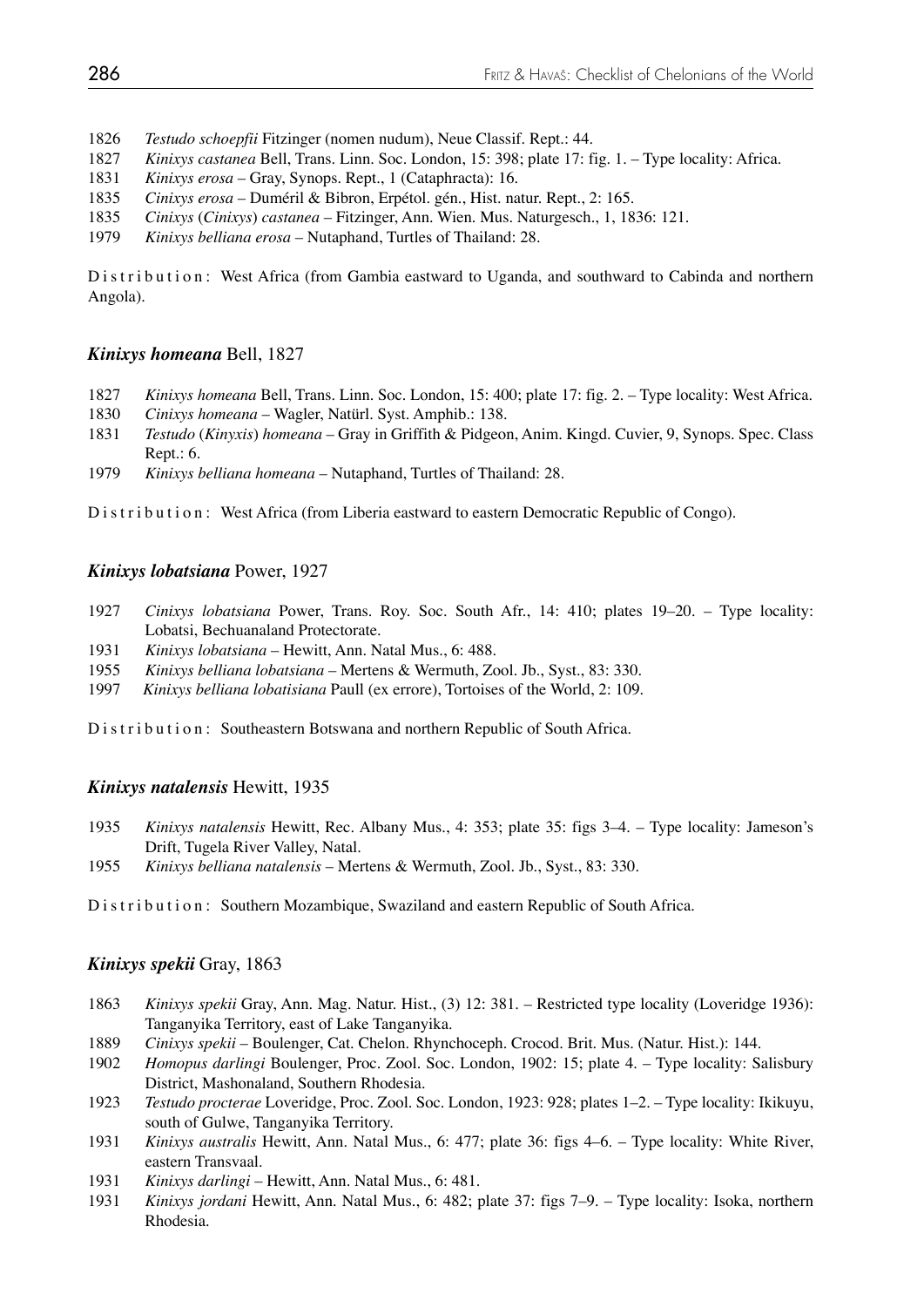- 1931 *Kinixys youngi* Hewitt, Ann. Natal Mus., 6: 486; fig. 1d; plate 37: figs 4–5. Type locality: Shore of Lake Nyasa below Livingstonia, Nyasaland.
- 1932 *Kinixys australis mababiensis* FitzSimons, Ann. Transvaal. Mus., 15: 37. Type locality: Tsostsoroga Pan, Mababe Flats, Bechuanaland Protectorate.
- 1934 *Kinixys australis australis*  Mertens, Müller & Rust, Bl. Aqu.- u. Terr.-Kunde, 45: 62.
- 1934 *Kinixys belliana spekei* Mertens, Müller & Rust (ex errore), Bl. Aqu.- u. Terr.-Kunde, 45: 62.
- 1934 *Malacochersus procterae* Mertens, Müller & Rust, Bl. Aqu.- u. Terr.-Kunde, 45: 63.
- 1955 *Kinixys belliana australis*  Mertens & Wermuth, Zool. Jb., Syst., 83: 330.
- 1955 *Kinixys belliana darlingi* Mertens & Wermuth, Zool. Jb., Syst., 83: 330.
- 1955 *Kinixys belliana mababiensis* Mertens & Wermuth, Zool. Jb., Syst., 83: 330.
- 1955 *Kinixys belliana spekii* Mertens & Wermuth, Zool. Jb., Syst., 83: 330.

Distribution: Angola eastward to southern Kenya and northeastern Republic of South Africa.

### *Malacochersus* Lindholm, 1929

1929 *Malacochersus* Lindholm, Zool. Anz., 81: 285. – Type species (by original designation): *Testudo*  (*Malacochersus*) *tornieri* Siebenrock, 1903 = *Malacochersus tornieri* (Siebenrock, 1903).

### *Malacochersus tornieri* (Siebenrock, 1903)

- 1903 *Testudo tornieri* Siebenrock, Sitzungsber. Akad. Wiss. Wien, math.-naturwiss. Kl., Abt. 1, 112: 443. – Type locality: Busisi, southern end of Lake Victoria, Tanganyika Territory.
- 1920 *Testudo loveridgii* Boulenger, C. R. Acad. Sci. Paris, 170: 263. Type locality: Dodoma, Ugogo, Tanganyika Territory.
- 1934 *Malacochersus tornieri* Mertens, Müller & Rust, Bl. Aqu.- u. Terr.-Kunde, 45: 63.
- 1967 *Malacochersus loveridgei* Pritchard (ex errore), Living Turtles of the World: 188.
- 1997 *Malacochersus torneiri* Paull (ex errore), Tortoises of the World, 2: 16.

Distribution: Patchy, highly localized distribution in Kenya, Tanzania and extreme northeastern Zambia as reviewed by Chansa & Wagner (2006).

# *Manouria* Gray, 1854

- 1854 *Manouria* Gray, Proc. Zool. Soc. London, 1852: 133. Type species (by monotypy): *Manouria fusca* Gray, 1854 = *Manouria emys emys* (Schlegel & Müller, 1840).
- 1854 *Teleopus* LeConte, Proc. Acad. Natur. Sci. Philadelphia, 1854: 187. Type species (by monotypy): *Teleopus luxatus* LeConte, 1854 = *Manouria emys emys* (Schlegel & Müller, 1840).
- 1869 *Scapia* Gray, Proc. Zool. Soc. London, 1869: 167. Type species (by monotypy): *Testudo* (*Scapia*)  *falconeri* Gray, 1869 = *Manouria emys emys* (Schlegel & Müller, 1840) or *Manouria emys phayrei*  (Blyth, 1853).
- 1889 *Manuria* Lydekker (ex errore), Rec. Geol. Surv. India, 22: 209.
- 1991 *Manowria* Zhou & Zhou (ex errore), Chin. Chelon. illustr.: 5.

### *Manouria emys* (Schlegel & Müller, 1840)

Distribution: Northeastern India, Myanmar, and from Thailand through Malaysia to Sumatra and Borneo.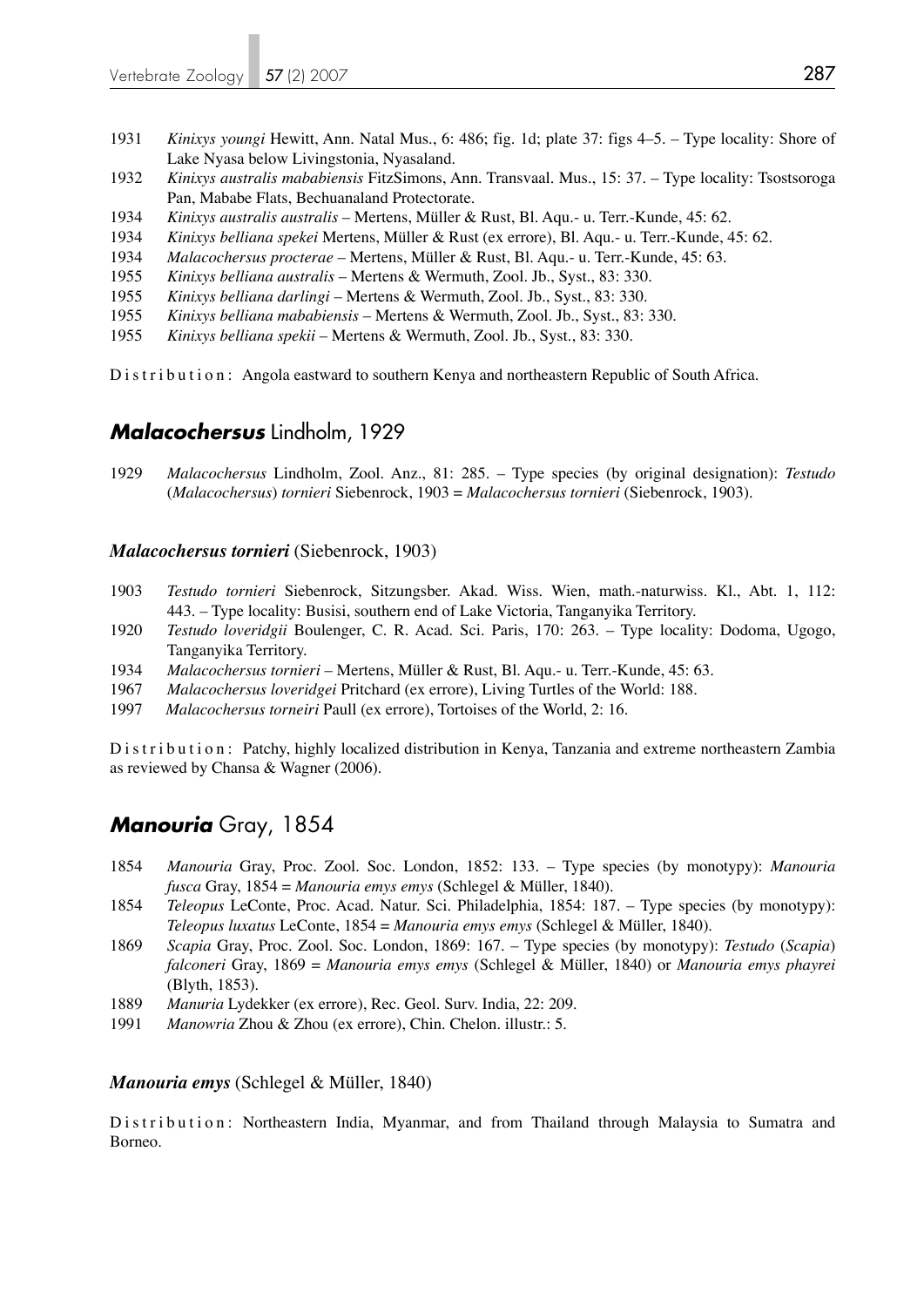### *Manouria emys emys* (Schlegel & Müller, 1840)

- 1840 *Testudo emys* Schlegel & Müller in Temminck, Verh. Natuur. Gesch. Nederl. Overzee. Bezitt., 3, Rept.: plate 4. – Type locality: Sumatra.
- 1851 *Testudo emydoides* Duméril & Bibron in Duméril & Duméril (nomen novum), Cat. méthod. Coll. Rept.: 4.
- 1854 *Manouria fusca* Gray, Proc. Zool. Soc. London, 1852: 134. Type locality: Singapore.
- 1854 *Teleopus luxatus* LeConte, Proc. Acad. Natur. Sci. Philadelphia, 1854: 187. Type locality: Java (in error).
- 1862 *Manouria emydoides* Strauch, Mém. Acad. impér. Sci. St. Pétersbourg, Sér. 7, 5 (7): 25.
- 1862 *Manouria emys* Strauch, Mém. Acad. impér. Sci. St. Pétersbourg, Sér. 7, 5 (7): 25.
- 1862 *Manouria luxata* Strauch, Mém. Acad. impér. Sci. St. Pétersbourg, Sér. 7, 5 (7): 25.
- 1869 ? *Testudo* (*Scapia*) *falconeri* Gray, Proc. Zool. Soc. London, 1869: 169; fig. 1. Type locality: "India?"
- 1870 ? *Scapia falconeri* Gray, Suppl. Cat. Shield Rept. Coll. Brit. Mus., 1 (Testud.): 6.
- 1889 *Manuria emys* Lydekker, Rec. Geol. Surv. India, 22: 209.
- 1957 *Geochelone emys* Loveridge & Williams, Bull. Mus. Comp. Zool., 115: 224.
- 1983 *Manouria emys emys* Obst, Zool. Abh. Mus. Tierk. Dresden, 38: 251.
- 1993 *Geochelone emys emys* Gosławski & Hryniewicz, Żółwie: 68.
- 1999 *Testudo emys emys* Paull, Tortoises of the World, 6: 73.

Distribution: Southern Thailand (provinces of Ranong and Nakorn Sri Thammarat) through Malaysia to Sumatra and Borneo; this subspecies ranges as far north as the Khao Luang Massif of Nakhon Sri Thammarat Province, being separated from *Manouria emys phayrei* (Blyth, 1853) by a tectonic slide fault area, the Surat gap (Nutaphand 1979, Ernst et al. 2000, P.P. van Dijk, pers. comm.).

C o m m e n t : For the publication date of *Testudo emys* Schlegel & Müller, 1840, often wrongly given with 1844, see Husson & Holthuis (1955).

### *Manouria emys phayrei* (Blyth, 1853)

- 1853 *Testudo phayrei* Blyth, J. Asiat. Soc. Bengal, 22: 639. Type locality: Tenasserim Provinces, Arakan.
- 1869 ? *Testudo* (*Scapia*) *falconeri* Gray, Proc. Zool. Soc. London, 1869: 169; fig. 1. Type locality: "India?"
- 1870 ? *Scapia falconeri* Gray, Suppl. Cat. Shield Rept. Coll. Brit. Mus., 1 (Testud.): 6.
- 1871 *Scapia phayrei* Gray, Ann. Mag. Natur. Hist., (4) 8: 320.
- 1979 *Testudo nutapundi* Reimann in Nutaphand, Turtles of Thailand: 193; figs 35 (bottom), 36, 105–107. Restricted type locality (Obst 1983): Tak Province, northern Thailand.<br>1982 Geochelone nutapundi – Groombridge. IUCN Amphib.-Rept. Red Dat
- 1982 *Geochelone nutapundi* Groombridge, IUCN Amphib.-Rept. Red Data Book, 1: 72.
- 1983 *Manouria emys nutapundi* Obst, Zool. Abh. Mus. Tierk. Dresden, 38: 249.
- 1984 *Manouria emys phayrei* Bour, Bull. Mus. Nat. Hist. natur. Paris, 4e sér., 6, A(1): 169.
- 1988 *Geochelone* (*Manouria*) *emys phayeri* Alderton (ex errore), Turtles Tort. World: 180.
- 1993 *Geochelone emys nutapundi* Gosławski & Hryniewicz, Żółwie: 68.
- 1996 *Manouria nutapundi* Obst in Wermuth & Mertens, Schildkr., Krokod., Brückenechs. (Reprint 1996): 439.
- 1997 *Manouria emys phayeri* Paull, Tortoises of the World, 3: 30.
- 2001 *Manouria emys phayre* Das (ex errore), Schildkr. Ind. Subkontin.: 73.
- 2002 *Manouria emys phareyi* Ferri (ex errore), Turtles & Tortoises: 146.

Distribution: Northeastern India (Assam, Meghalaya, and Nagaland), Myanmar, and from Tak Province (northern Thailand) as far south as Ranong and western Surat Thani Province, and may extend into northern Phang-nga Province, Thailand (Nutaphand 1979, Ernst et al. 2000, P.P. van Dijk, pers. comm.).

### *Manouria impressa* (Günther, 1882)

1882 *Geoemyda impressa* Günther, Proc. Zool. Soc. London, 1882: 343; figs 1–3. – Type locality: Siam.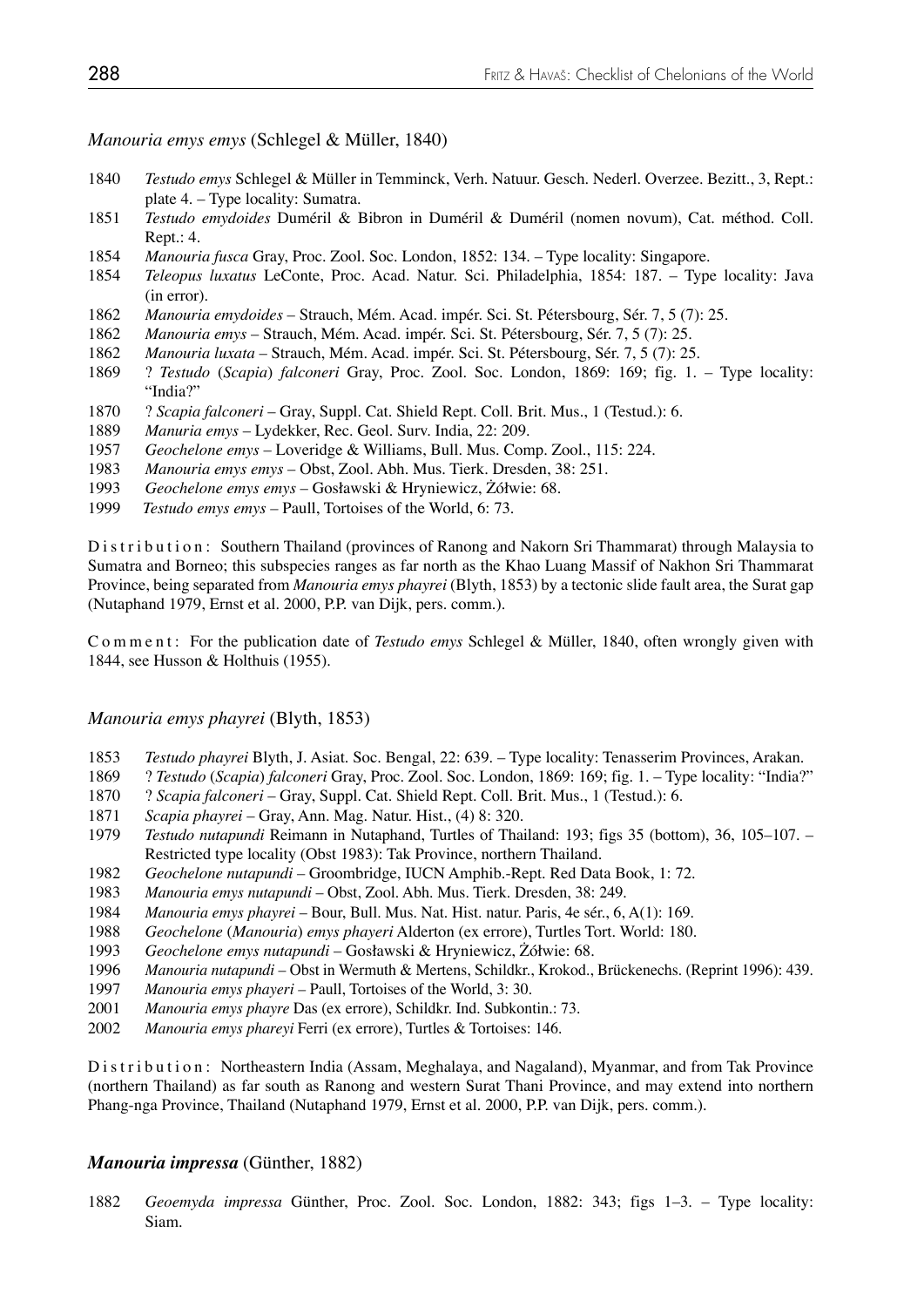- 1894 *Geoemyda latinuchalis* Vaillant, Bull. Soc. philom. Paris, (8) 6: 68. Type locality: Rivière Noir, Tonkin.
- 1903 *Testudo pseudemys* Boulenger in Annandale & Robinson, Fasc. malay., Zool., 1: 144; fig.; plate 9. – Type locality: Batang Padang District, southern Perak.
- 1909 *Testudo latinuchalis* Siebenrock, Zool. Jb., Syst., Suppl. 10: 520.
- 1922 *Testudo impressa* Smith, J. Natur. Hist. Soc. Siam, 4: 204.
- 1967 *Geochelone impressa* Pritchard, Living Turtles of the World: 169.
- 1980 *Manouria impressa* Bour, Bull. Mus. Nat. Hist. natur. Paris, 4e sér., 2, A(2): 545.
- 1991 *Manowria impressa* Zhou & Zhou, Chin. Chelon. illustr.: 5.

Distribution: From the Karenni Hills in Myanmar to Malaysia and Vietnam.

### *Psammobates* Fitzinger, 1835

- 1835 *Psammobates* Fitzinger (non *Psammobates* Newton, 1871 = Pisces), Ann. Wien. Mus. Naturgesch., 1, 1836: 113. – Subsequently designated type species (Fitzinger 1843): "*Psammobates geometricus*  Fitz." = *Psammobates geometricus* (Linnaeus, 1758).
- 1870 *Chersinella* Gray, Suppl. Cat. Shield Rept. Coll. Brit. Mus., 1 (Testud.): 8. Subsequently designated type species (Hewitt 1933; subsequent type fixation of *Testudo graeca* Linnaeus, 1758 by Lindholm 1929 in error as this species was not included in *Chersinella* by Gray 1870): *Peltastes* (*Chersinella) geometrica* (Linnaeus, 1758) = *Psammobates geometricus* (Linnaeus, 1758).
- 1996 *Psammnobates* Ulber in Gray in Griffith & Pidgeon (ex errore), Anim. Kingd. Cuvier, 9, Synops. Spec. Class Rept. (Reprint 1996): ii.

#### *Psammobates geometricus* (Linnaeus, 1758)

- 1758 *Testudo geometrica* Linnaeus, Syst. Natur., Ed. 10, 1: 199. Restricted type locality (Baard 1991): southwestern Cape Province, South Africa.
- 1801 *Testudo luteola* Daudin, Hist. natur. gén. part. Rept., 2, 1802: 277; plate 25: fig. 3. Type locality: unknown.
- 1820 *Chersine geometrica* Merrem, Tentam. Syst. Amphib.: 32.
- 1843 *Psammobates geometricus* Fitzinger, Syst. Rept., 1: 29.
- 1869 *Peltastes geographicus* Gray (ex errore pro *Testudo geometrica* Linnaeus, 1758), Proc. Zool. Soc. London, 1869: 173.
- 1870 *Peltastes geometricus* Gray, Proc. Zool. Soc. London, 1870: 655.
- 1872 *Peltastes geometrica* Gray in Sowerby & Lear, Tort., Terrap., Turtl.: 3.
- 1893 *Testudo strauchi* Lidth de Jeude, Notes Leyden Mus., 15: 312; plate 9. Type locality: Cape of Good Hope.<br>1933 Chers
- 1933 *Chersinella geometrica* Hewitt, Ann. Natal Mus., 7: 260.
- 1933 *Chersinella strauchi* Hewitt, Ann. Natal Mus., 7: 262.
- 1978 *Psammobates geometrica* Obst, Zool. Abh. Mus. Tierk. Dresden, 35: 71.
- 1980 *Geochelone geometrica*  Obst, Schildkröten: 63.
- 1996 *Psammnobates geometricus* Ulber in Gray in Griffith & Pidgeon, Anim. Kingd. Cuvier, 9, Synops. Spec. Class Rept. (Reprint 1996): ii.

Distribution: Southwestern Western Cape Province, South Africa.

### *Psammobates oculifer* (Kuhl, 1820)

- 1820 *Testudo oculifera* Kuhl, Beitr. Zool., Amphib.: 77. Type locality: Cape.
- 1831 *Emys occilifera* Gray in Griffith & Pidgeon (ex errore), Anim. Kingd. Cuvier, 9, Synops. Spec. Class Rept.: 9.
- 1831 *Emys oculifera* Gray, Synops. Rept., 1 (Cataphracta): 28.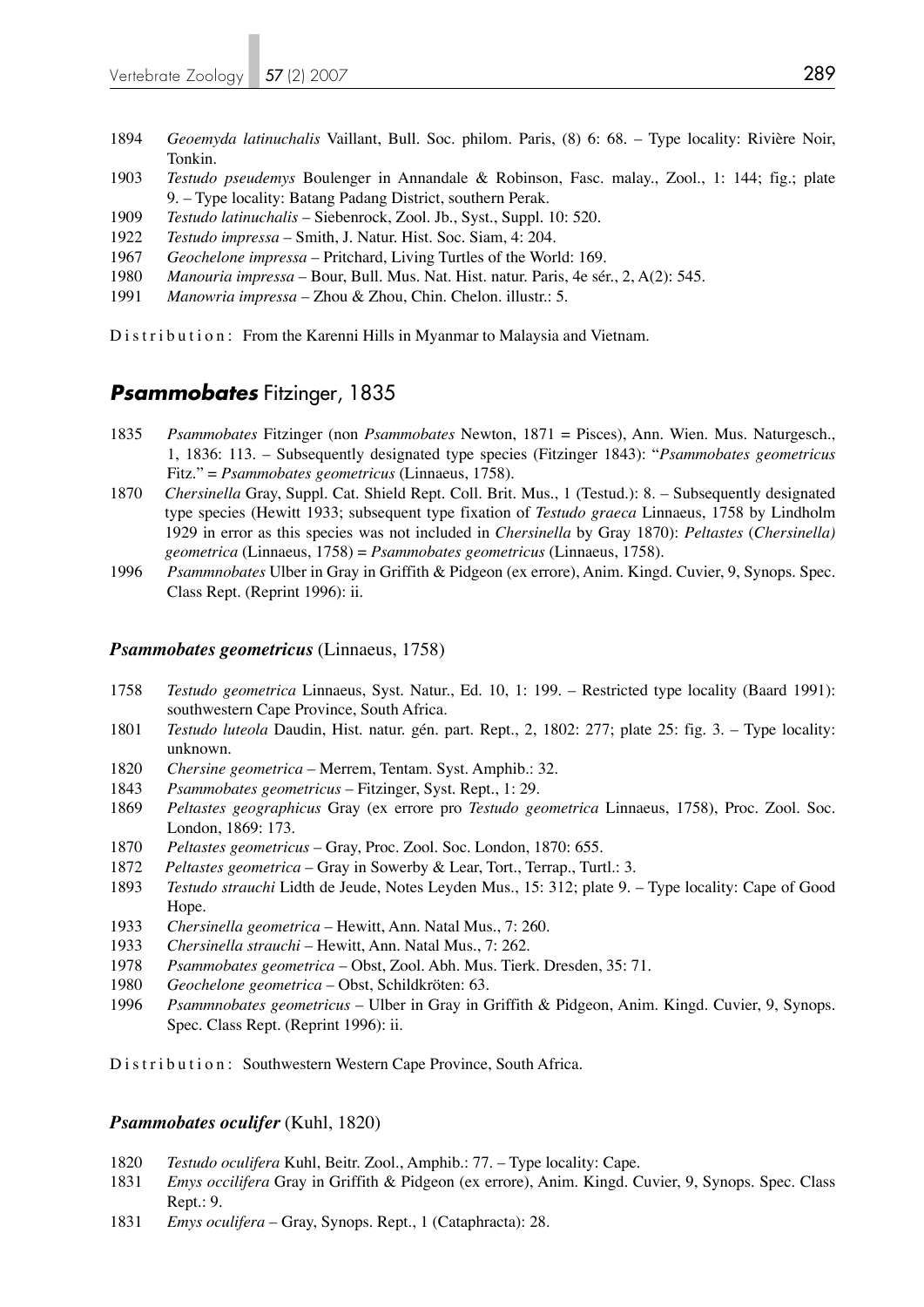- 1839 *Testudo semiserrata* Smith, Illustr. Zool. South Afr., Rept.: plate 6. Type locality: between Latakoo and the Tropic of Capricorn.
- 1862 *Clemmys oculifera* Strauch, Mém. Acad. impér. Sci. St. Pétersbourg, Sér. 7, 5 (7): 32.
- 1870 *Peltastes semiserratus* Gray, Proc. Zool. Soc. London, 1870: 656.
- 1933 *Chersinella oculifera* Hewitt, Ann. Natal Mus., 7: 263.
- 1937 *Psammobates oculifera* Hewitt, South Afr. J. Sci., 33: fig. 2.
- 1957 *Psammobates oculifer* Loveridge & Williams, Bull. Mus. Comp. Zool., 115: 168.
- 1989 *Psammobates oculiferus* Crumly in King & Burke, Crocod., Tuatara, Turtl. Spec. World: 95.

Distribution: Southern Africa from Northern Province, North-West, Mpumalanga and the western Free State northwestward through the Kalahari Desert of Botswana and Namibia almost to Angola.

### *Psammobates tentorius* (Bell, 1828)

Distribution: From the Great Namaqualand of Namibia southeastward to Eastern Cape, South Africa.

### *Psammobates tentorius tentorius* (Bell, 1828)

- 1828 *Testudo tentoria* Bell, Zool. J., 3: 420. Type locality: "Africa?"
- 1844 *Testudo geometrica* var. *tentoria*  Gray, Cat. Tort. Crocod. Amphisb. Coll. Brit. Mus.: 8.
- 1856 *Testudo geometrica* var. *nigriventris* Gray, Cat. Shield Rept. Coll. Brit. Mus., 1 (Testud.), 1955: 8. – Type locality: South Africa.
- 1870 *Peltastes tentorius* Gray, Proc. Zool. Soc. London, 1870: 656.
- 1933 *Chersinella tentoria albanica* Hewitt, Ann. Natal Mus., 7: 266; plate 14: figs 10–15. Type locality: vicinity of Mayfair Farm, Albany District, Cape Province.
- 1933 *Chersinella tentoria duerdeni* Hewitt, Ann. Natal Mus., 7: 279; plate 15: figs 29–31. Type locality: Graaf Reinet, Cape Province.
- 1933 *Chersinella tentoria karuella* Hewitt, Ann. Natal Mus., 7: 283; plate 15: figs 35–38. Type locality: Uniondale, Cape Province.
- 1933 *Chersinella tentoria karuica* Hewitt, Ann. Natal Mus., 7: 272; plate 14: figs 19–24, plate 15: figs 25–28. – Type locality: Drogekloof Farm near Klaarstroom, Prince Albert District, Cape Province.
- 1933 *Chersinella tentoria lativittata* Hewitt, Ann. Natal Mus., 7: 281; plate 15: figs 32–34. Type locality: Willowmore, Cape Province.
- 1933 *Chersinella tentoria piscatella* Hewitt, Ann. Natal Mus., 7: 269; plate 14: figs 17–18. Type locality: Little Fish River, Somerset East District, Cape Province.
- 1933 *Chersinella tentoria subsulcata* Hewitt, Ann. Natal Mus., 7: 270. Type locality: Brighton Farm near Steytlerville, Cape Province.<br>1933 *Chersinella Itentorial tentoria* – H
- 1933 *Chersinella [tentoria] tentoria*  Hewitt. Ann. Natal Mus., 7: 265.
- 1933 *Chersinella tentoria tentorioides* Hewitt, Ann. Natal Mus., 7: 268; plate 14: fig. 16. Type locality: Bowden Hall, Middlebury District, Cape Province.
- 1937 *Psammobates tentoria albanica*  Hewitt, Guide Vertebr. Fauna East. Cape Prov., South Afr. II, Rept., Amph. Freshw. Fishes: 7.
- 1937 *Psammobates tentoria duerdeni*  Hewitt, Guide Vertebr. Fauna East. Cape Prov., South Afr. II, Rept., Amph. Freshw. Fishes: plate 2: fig. 3.
- 1937 *Psammobates tentoria piscatella*  Hewitt, Guide Vertebr. Fauna East. Cape Prov., South Afr. II, Rept., Amph. Freshw. Fishes: 8.
- 1937 *Psammobates [tentoria] tentoria*  Hewitt, Guide Vertebr. Fauna East. Cape Prov., South Afr. II, Rept., Amph. Freshw. Fishes: 7.
- 1937 *Psammobates tentoria tentorioides*  Hewitt, Guide Vertebr. Fauna East. Cape Prov., South Afr. II, Rept., Amph. Freshw. Fishes: 8.
- 1946 *Psammobates tentoria karruica* FitzSimons (ex errore), Ann. Transvaal Mus., 20: 353.
- 1957 *Psammobates tentorius tentorius*  Loveridge & Williams, Bull. Mus. Comp. Zool., 115: 176.
- 1961 *Testudo tentoria tentoria*  Wermuth & Mertens, Schildkr., Krokod., Brückenechs.: viii.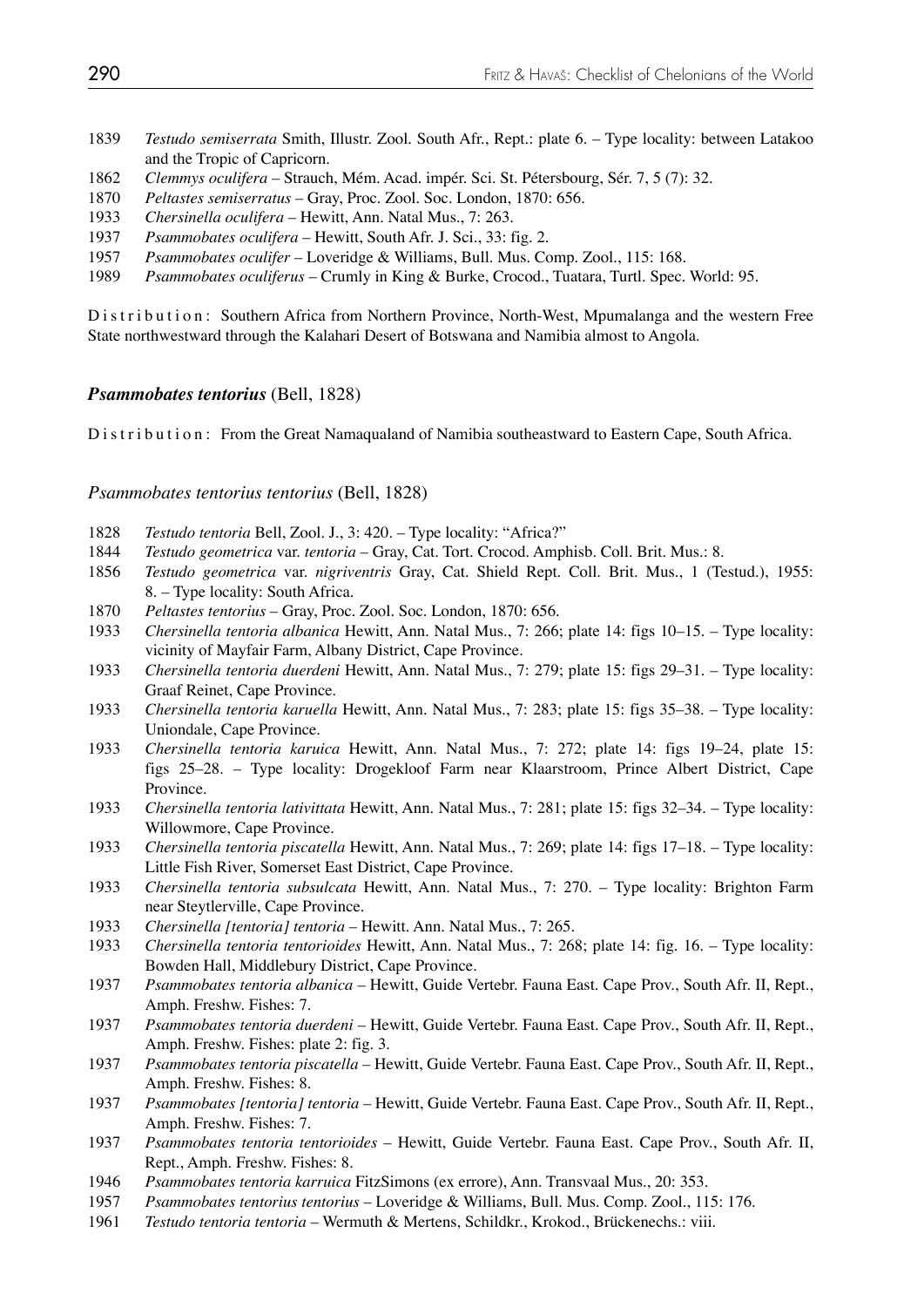Distribution: Southern and eastern Karoo from Grahamstown to Matjiesfontein, Republic of South Africa.

### *Psammobates tentorius trimeni* (Boulenger, 1886)

- 1886 *Testudo trimeni* Boulenger, Proc. Zool. Soc. London, 1886: 541; plate 57. Type locality: mouth of Orange River, Little Namaqualand, Cape Province.
- 1933 *Chersinella tentoria hexensis* Hewitt, Ann. Natal Mus., 7: 286; plate 15: figs 39–40. Type locality: Hex River, Worcester District, Cape Province.
- 1933 *Chersinella trimeni* Hewitt, Ann. Natal Mus., 7: 287.
- 1937 *Psammobates trimeni* Hewitt, South Afr. J. Sci., 33: 791.
- 1957 *Psammobates tentorius trimeni*  Loveridge & Williams, Bull. Mus. Comp. Zool., 115: 176.
- 1961 *Testudo tentoria trimeni*  Wermuth & Mertens, Schildkr., Krokod., Brückenechs.: viii.
- 1985 *Psammobates tentoria trimeni* Obst, Welt der Schildkröten: 219.

Distribution: Extreme western Cape Provinces of the Republic of South Africa from Lambert's Bay north to beyond the Orange River in Great Namaqualand in Namibia.

#### *Psammobates tentorius verroxii* (Smith, 1839)

- 1839 *Testudo verroxii* Smith, Illustr. Zool. South Afr., Rept.: plate 8. Restricted type locality (Müller 1939): vicinity of Alival North, between Orange River and Caledon River.
- 1870 *Peltastes verreauxii* Gray (nomen novum), Proc. Zool. Soc. London, 1870: 656.
- 1870 *Peltastes verroxii* Gray, Suppl. Cat. Shield Rept. Coll. Brit. Mus., 1 (Testud.): 9.
- 1884 *Testudo verreauxii*  Rochebrune, Faune Sénégambie, Rept.: 13.
- 1886 *Testudo fiski* Boulenger, Proc. Zool. Soc. London, 1886: 542; plate 58. Type locality: De Aar near Hopetown, Cape Province.
- 1886 *Testudo smithi* Boulenger, Proc. Zool. Soc. London, 1886: 542. Type locality: South Africa.
- 1889 *Testudo fiskii* Boulenger (ex errore), Cat. Chelon. Rhynchoceph. Crocod. Brit. Mus. (Natur. Hist.): viii.
- 1889 *Testudo smithii* Boulenger (ex errore), Cat. Chelon. Rhynchoceph. Crocod. Brit. Mus. (Natur. Hist.): viii.
- 1903 *Testudo seimundi* Boulenger, Ann. Mag. Natur. Hist., (7) 12: 216; plate 17. Type locality: 3 miles east of Deelfontein, Richmond District, Cape Province.
- 1904 *Testudo boettgeri* Siebenrock (non *Testudo graeca* var. *boettgeri* Mojsisovics, 1889 = *Testudo hermanni boettgeri* Mojsisovics, 1889), Anz. Akad. Wiss. Wien, math.-naturwiss. Kl., Abt. 1, 41: 194; plates 1–2. – Type locality: Great Namaqualand, Southwest Africa.
- 1906 *Homopus bergeri* Lindholm, Jahrb. Nassau. Ver. Naturk., 59: 348. Type locality: Gibeon, Southwest Africa.
- 1907 *Testudo tentoria* var. *fiskii* Duerden, Rec. Albany Mus., 2: 88.
- 1909 *Testudo bergeri* Siebenrock, Zool. Anz., 34: 623.
- 1929 *Testudo oscarboettgeri* Lindholm (nomen novum pro *Testudo boettgeri* Siebenrock, 1904), Zool. Anz., 81: 295.
- 1934 *Chersinella fiski colesbergensis* Hewitt, Ann. Natal Mus., 7: 321; plate 16: figs 61–62. Type locality: Colesberg, Cape Province.
- 1934 *Chersinella fiski cronwrighti* Hewitt, Ann. Natal Mus., 7: 317; plate 16: fig. 58. Type locality: Hanover, Cape Province.
- 1934 *Chersinella [fiski] fiski*  Hewitt, Ann. Natal Mus., 7: 309.
- 1934 *Chersinella fiski grica* Hewitt, Ann. Natal Mus., 7: 323; plate 16: figs 63–66, plate 17: figs 67–71. Type locality: Marydale, Prieska District, Cape Province.
- 1934 *Chersinella fiski gricoides* Hewitt, Ann. Natal Mus., 7: 326; plate 17: figs 72–75. Type locality: Niekerks Hope (Niekerkshoop), Hay District, Cape Province.
- 1934 *Chersinella fiski orangensis* Hewitt, Ann. Natal Mus., 7: 319; plate 16: figs 59–60. Type locality: between Philipstown and Petrusville District, Cape Province.
- 1934 *Chersinella fiski seimundi* Hewitt, Ann. Natal Mus., 7: 314.
- 1934 *Chersinella schonlandi* Hewitt, Ann. Natal Mus., 7: 303; plate 16: figs 46–50. Type locality: Little Namaqualand, Cape Province.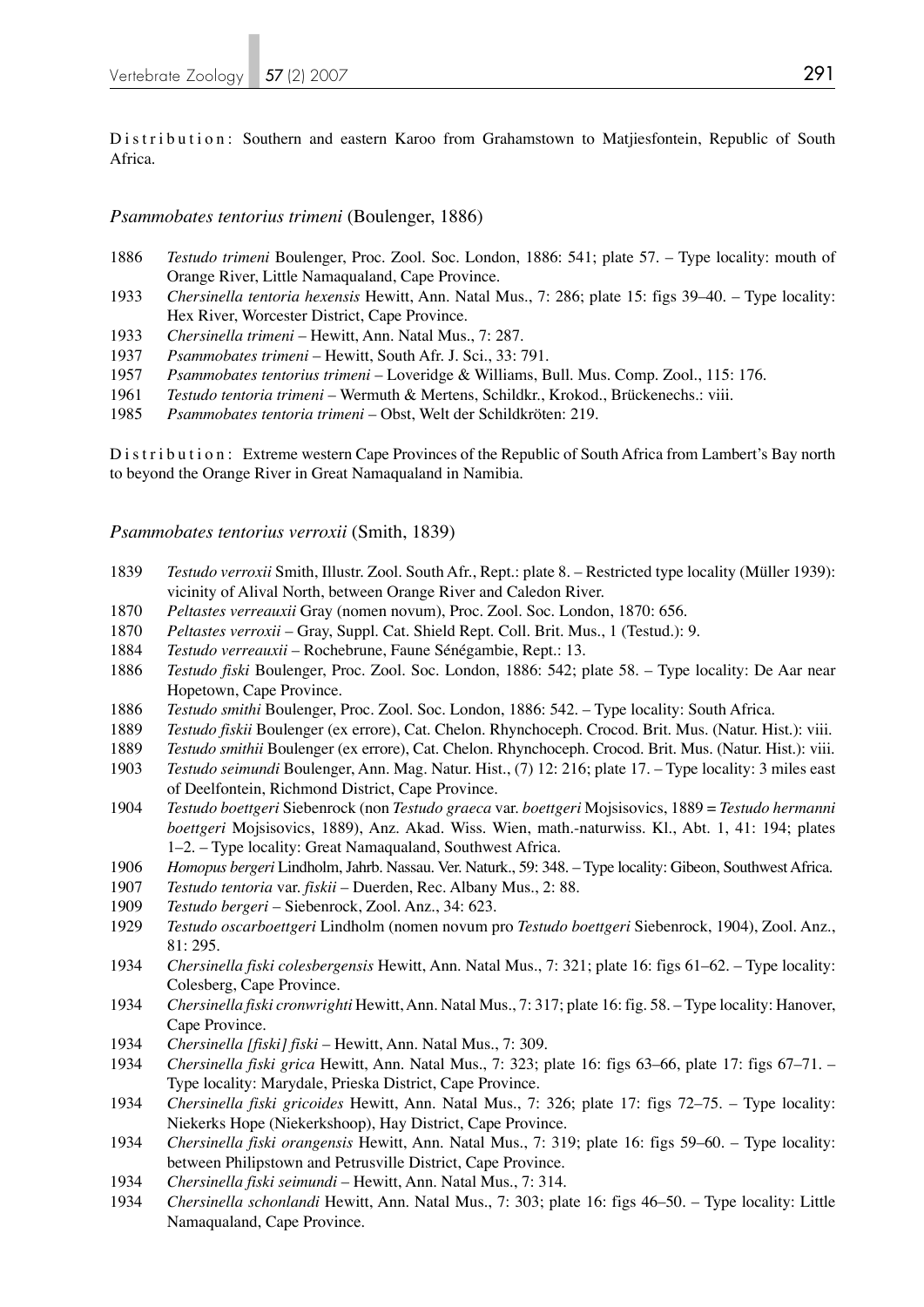- *Chersinella verroxii amasensis* Hewitt, Ann. Natal Mus., 7: 333. Type locality: Ukamas District, Cape Province.
- *Chersinella verroxii bergeri*  Hewitt, Ann. Natal Mus., 7: 335.
- *Chersinella verroxii boettgeri*  Hewitt, Ann. Natal Mus., 7: 333.
- *Chersinella verroxii smithi*  Hewitt, Ann. Natal Mus., 7: 331.
- *Chersinella [verroxii] verroxii*  Hewitt, Ann. Natal Mus., 7: 328.
- *Testudo verroxi* Mertens, Müller & Rust (ex errore), Bl. Aqu.- u. Terr.-Kunde, 45: 64.
- *Chersinella boettgeri* FitzSimons, Ann. Transvaal Mus., 15: 520.
- *Chersinella fiskii* FitzSimons, Ann. Transvaal Mus., 15: 520.
- *Psammobates fiski colesbergensis* Hewitt, Guide Vertebr. Fauna East. Cape Prov., South Afr. II, Rept., Amph. Freshw. Fishes: 8.
- *Psammobates fiski cronwrighti* Hewitt, Guide Vertebr. Fauna East. Cape Prov., South Afr. II, Rept., Amph. Freshw. Fishes: 9.
- *Psammobates depressa* FitzSimons, Ann. Transvaal Mus., 19: 154; plate 2: figs 1–4, plate 3: figs 1–2. – Type locality: 8 miles west of Aus, Southwest Africa.
- *Psammobates fiskii* FitzSimons, Ann. Transvaal Mus., 19: 155.
- *Psammobates fiskii fiskii* FitzSimons, Ann. Transvaal Mus., 20: 354.
- *Testudo smithi bergeri*  Mertens & Wermuth, Zool. Jb., Syst., 83: 330.
- *Testudo smithi smithi*  Mertens & Wermuth, Zool. Jb., Syst., 83: 330.
- *Testudo verroxii bergeri* Mertens, Abh. Senckenb. naturforsch. Ges., 490: 37.
- *Testudo verroxii smithi* Mertens, Abh. Senckenb. naturforsch. Ges., 490: 37.
- *Psammobates tentorius verroxii*  Loveridge & Williams, Bull. Mus. Comp. Zool., 115: 176.
- *Chersinella schoenlandi* Villiers (ex errore), Tort. Crocod. Afr. Noire Franç.: 58.
- *Psammobates verrauxi* Villiers (ex errore), Tort. Crocod. Afr. Noire Franç.: 58.
- *Testudo tentoria verroxii*  Wermuth & Mertens, Schildkr., Krokod., Brückenechs.: viii.
- *Psammobates tentorius verroxi* Pritchard in Harless & Morlock, Turtles, Perspectives & Research: 12.
- *Psammobates tentoria verroxi*  Obst, Welt der Schildkröten: 219.
- *Testudo tentorius verroxii*  Branch in Swingland & Klemens, Conserv. Biol. Tort.: 75.
- *Psammobates tentorius veroxi* Highfield (ex errore), Keep. Breed. Tort. Freshw. Turtl.: plate 22.

Distribution: From the Northern Cape Province of the Republic of South Africa northwestward to the Great Namaqualand of Namibia; perhaps southern Free State.

# *Pyxis* Bell, 1827

- *Pyxis* Bell (non *Pyxis* Chemnitz, 1784 = nomen illegitimum: Direction 32, ICZN 1956; non *Pyxis* Chevrolat, 1843 = Coleoptera; non *Pyxis* Hermannsen, 1848 = Gastropoda; non *Pyxis* Stefani, 1877 = Lamellibranchiata), Trans. Linn. Soc. London, 15: 395. – Type species (by monotypy): *Pyxis arachnoides* Bell, 1827 = *Pyxis arachnoides arachnoides* Bell, 1827.
- *Acinixys* Siebenrock, Anz. Akad. Wiss. Wien, math.-naturwiss. Kl., Abt. 1, 39: 12. Type species (by monotypy): *Acinixys planicauda* (Grandidier, 1867) = *Pyxis planicauda* (Grandidier, 1867).
- *Bellemys* Williams (nomen novum pro *Pyxis* Bell, 1827), Bull. Amer. Mus. Natur. Hist., 94: 512.
- *Pyxoides* Vuillemin & Domergue, Ann. Univ. Madagascar (Sci. natur. Math.), 9: 193. Type species (by monotypy): *Pyxoides brygooi* Vuillemin & Domergue, 1972 = *Pyxis arachnoides brygooi*  (Vuillemin & Domergue, 1972).

## *Pyxis arachnoides* Bell, 1827

Distribution: Southwestern and southern coast of Madagascar.

## *Pyxis arachnoides arachnoides* Bell, 1827

*Pyxis arachnoides* Bell, Trans. Linn. Soc. London, 15: 395; plate 16: figs 1–2. – Designated type locality (Bour 1979): Soalara (Bay of Saint-Augustin), southwestern Madagascar.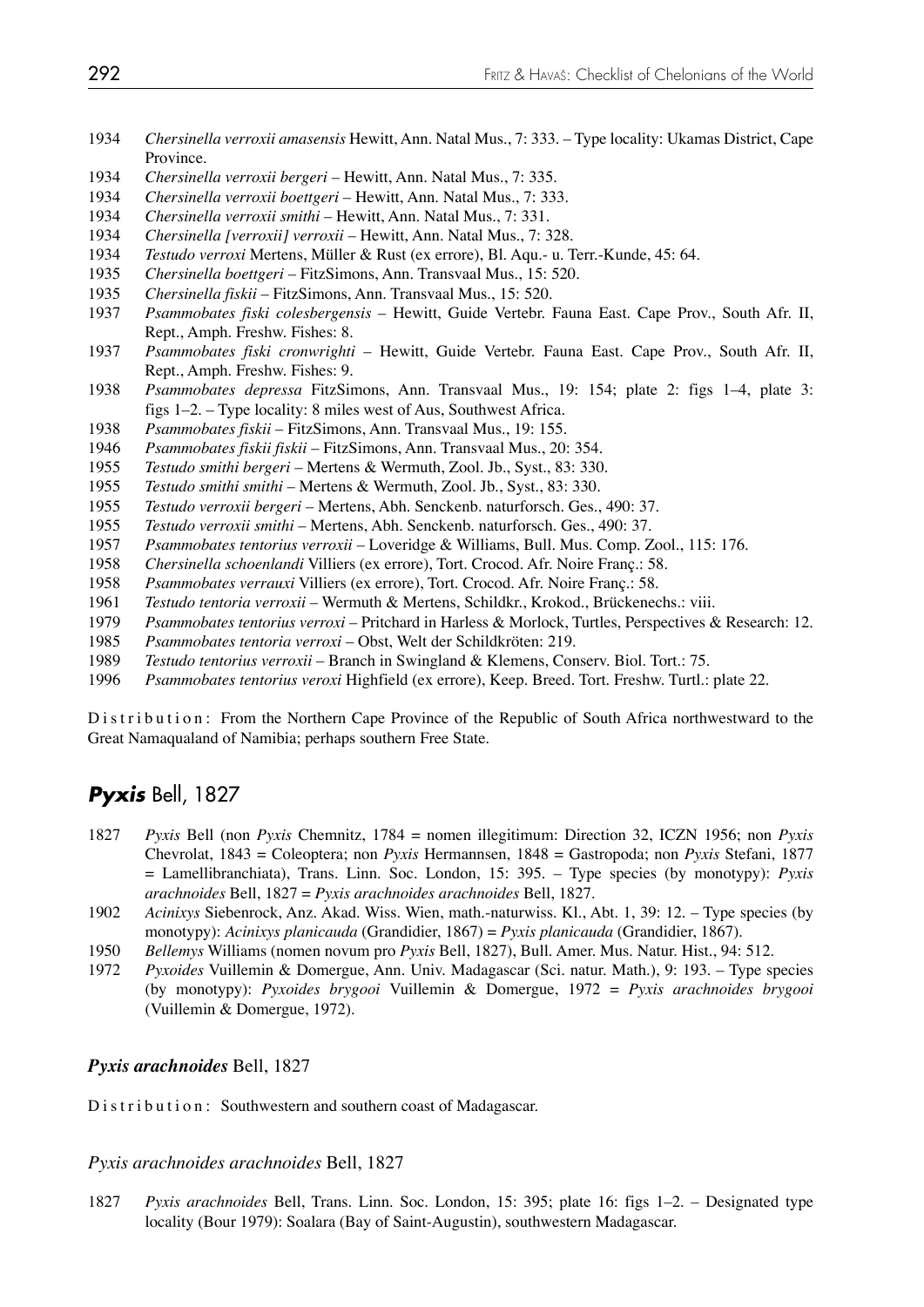- 1831 *Testudo* (*Pyxis*) *aranoides* Gray in Griffith & Pidgeon (ex errore), Anim. Kingd. Cuvier, 9, Synops. Spec. Class Rept.: 6.
- 1831 *Pyxis aranoides* Gray, Synops. Rept., 1 (Cataphracta): 16.
- 1831 *Pyxis madagascariensis* Lesson, Bull. Sci. natur. Paris, 25: 120. Type locality: Madagascar.
- 1835 *Testudo* (*Pyxis*) *arachnoides* Fitzinger, Ann. Wien. Mus. Naturgesch., 1, 1836: 122.
- 1950 *Bellemys arachnoides* Williams, Bull. Amer. Mus. Natur. Hist., 94: 512.
- 1979 *Pyxis arachnoides arachnoides* Bour, Bull. Soc. Étud. sci. Anjou, 10, 1978: 147.

Distribution: Southern part of southwestern coast of Madagascar in the vicinity of the Onilahy River.

*Pyxis arachnoides brygooi* (Vuillemin & Domergue, 1972)

- 1972 *Pyxoides brygooi* Vuillemin & Domergue, Ann. Univ. Madagascar (Sci. natur. Math.), 9: 193; plate 1: figs 1–2, plate 2: fig. 2, plate 3: figs 1, 3, plate 4: figs 1–4, plate 5: figs 2, 2a. – Restricted type locality (Bour 1979): Ampanonga (northwest of Lake Ihotry), southwestern Madagascar.
- 1979 *Pyxis arachnoides brygooi* Bour, Bull. Soc. Étud. sci. Anjou, 10, 1978: 147.

Distribution: Northern part of southwestern coast of Madagascar, southwest of the Mangoky River, between Morombe, Lake Ihotry, and Fanemotra Bay.

## *Pyxis arachnoides oblonga* Gray, 1869

- 1869 *Pyxis arachnoidea* var. *oblonga* Gray, Proc. Zool. Soc. London, 1869: 173. Designated type locality (Bour 1982a): Cape Sainte-Marie, Tuléar Province, southern Madagascar.
- 1979 *Pyxis arachnoides matzi* Bour, Bull. Soc. Étud. sci. Anjou, 10, 1978: 143; figs 1, 3–4, 6–8. Type locality: Cape Sainte-Marie, Tuléar Province, southern Madagascar.
- 1985 *Pyxis arachnoides oblonga* Bour, Madagascar Rech. Sci., 18: 59.
- Distribution: Southern coast of Madagascar from La Linta to Lake Anony.

## *Pyxis planicauda* (Grandidier, 1867)

- 1867 *Testudo planicauda* Grandidier, Rev. Mag. Zool., (2) 19: 223. Restricted type locality (Bour 1981): Morondava, Tuléar Province, Madagascar.
- 1902 *Acinixys planicauda* Siebenrock, Anz. Akad. Wiss. Wien, math.-naturwiss. Kl., Abt. 1, 2: 12.
- 1972 *Testudo morondavaensis* Vuillemin, Ann. Univ. Madagascar (Sci. natur. Math.), 9: 127; plate 1: figs 1–4, plate 2: figs 1–3, plate 3: figs 1–4, plate 5: fig. 1. – Type locality: Morondava, southwest coast of Madagascar.
- 1979 *Pyxis* (*Acinixys*) *planicauda* Bour, Bull. Soc. Étud. sci. Anjou, 10, 1978: 153.
- 1980 *Pyxis planicanda* Obst (ex errore), Schildkröten: 58.

Distribution: Southwestern coast of Madagascar, between the Monrondava and Tsiribihina Rivers.

# *Stigmochelys* Gray, 1873

- 1873 *Stigmochelys* Gray, Hand-List Spec. Shield Rept. Brit. Mus.: 5. Type species (by monotypy): *Testudo*  (*Stigmochelys*) *pardalis* Bell, 1828 = *Stigmochelys pardalis pardalis* (Bell, 1828).
- 1933 *Megachersine* Hewitt, Ann. Natal Mus., 7: 257. Type species (by original designation): *Megachersine pardalis* (Bell, 1828) = *Stigmochelys pardalis pardalis* (Bell, 1828).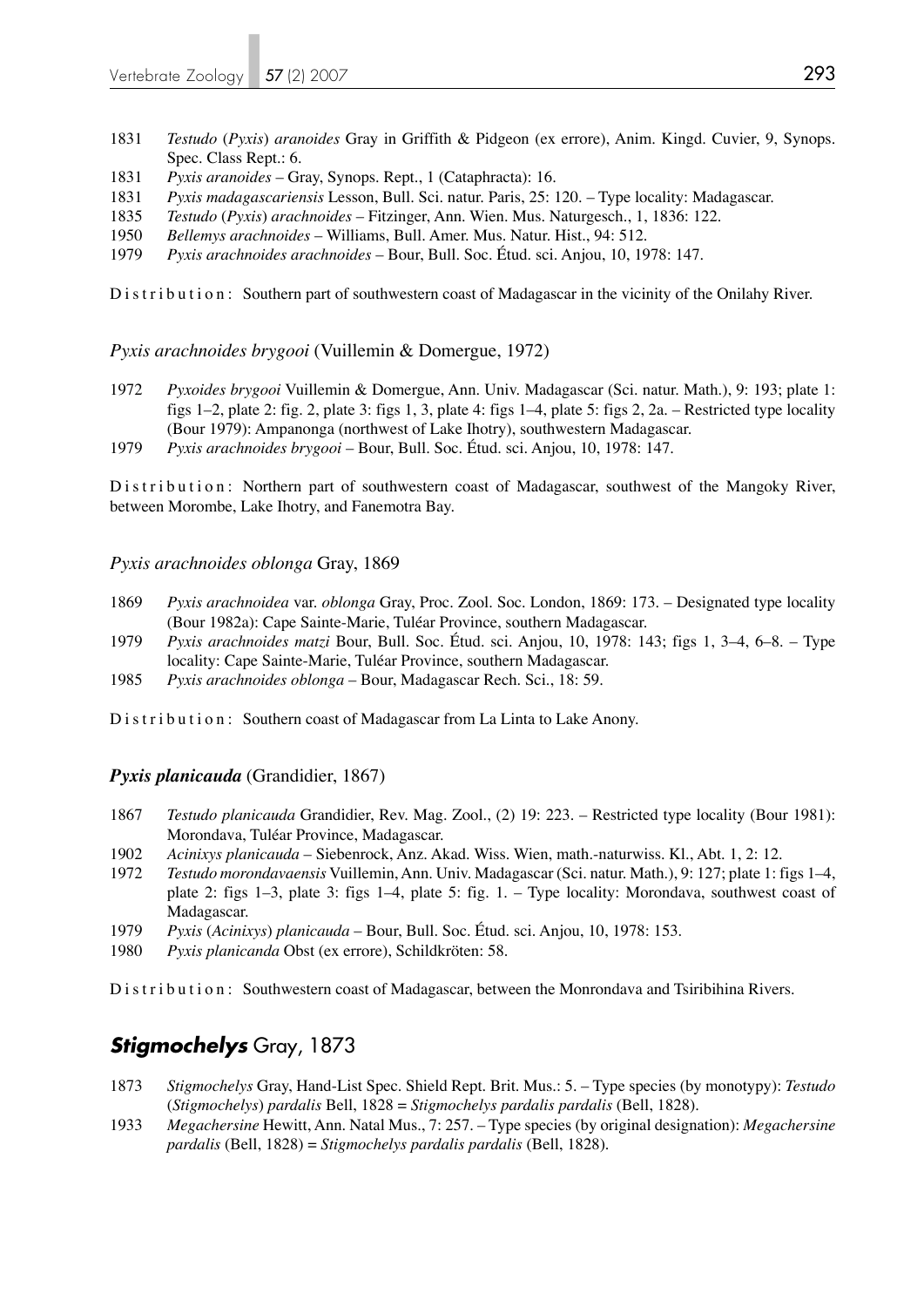## *Stigmochelys pardalis* (Bell, 1828)

Distribution: Sub-Saharan Africa, from southern Sudan and Ethiopia southward through eastern Africa to South Africa and westward to southern Angola and Namibia.

C o m m e n t : Until recently, *Stigmochelys pardalis* (Bell, 1828) was included by most authors in the genus *Geochelone* Fitzinger, 1835 (e.g. Loveridge & Williams 1957, Pritchard 1979, Ernst et al. 2000). According to mtDNA and nDNA data, *S. pardalis* forms a well-supported clade with the much smaller *Psammobates* spp. (Le et al. 2006) and not with other African and Malagasy tortoises of *Geochelone* sensu lato, as suggested by morphology (Gerlach 2001). We do not follow the suggestion of Le et al. (2006) to place *S. pardalis* into the genus *Psammobates* Fitzinger, 1835 however, acknowledging the most likely sister group relation of the largesized *S. pardalis* to the dwarfed *Psammobates* spp. and the considerable morphological differences (see also Fritz & Bininda-Emonds 2007).

 Pronounced sequence divergences of samples of *S. p. pardalis* and *S. p. babcocki* (Loveridge, 1935) studied by Le et al. (2006) support distinction of both subspecies.

## *Stigmochelys pardalis pardalis* (Bell, 1828)

- 1828 *Testudo pardalis* Bell, Zool. J., 3: 420; Suppl.: plate 25. Type locality: Cape of Good Hope.
- 1829 *Testudo biguttata* Cuvier (nomen nudum), Règne animal, Ed. 2, 2: 10.
- 1831 *Testudo armata* Boie in Gray in Griffith & Pidgeon (nomen nudum), Anim. Kingd. Cuvier, 9, Synops. Spec. Class Rept.: 4.
- 1831 *Testudo bipunctata* Gray in Griffith & Pidgeon (ex errore pro *Testudo biguttata* Cuvier, 1829), Anim. Kingd. Cuvier, 9, Synops. Spec. Class Rept.: 4.
- 1835 *Geochelone* (*Geochelone*) *pardalis* Fitzinger, Ann. Wien. Mus. Naturgesch., 1, 1836: 122.
- 1933 *Megachersine pardalis* Hewitt, Ann. Natal Mus., 7: 257.
- 1935 *Testudo pardalis pardalis*  Loveridge, Bull. Mus. Comp. Zool., 79: 4.
- 1957 *Geochelone pardalis pardalis*  Loveridge & Williams, Bull. Mus. Comp. Zool., 115: 175.
- 2001 *Stigmochelys pardalis* Gerlach, Phelsuma, 9 (Suppl. A): 11.
- 2002 *Centrochelys pardalis pardalis* Vetter, Terralog, Turtles of the World, 1: 5.
- 2002 *Stigmochelys pardalis pardalis* Bour in Bour et al., Atlas Terrariophil., 2, Tortues: 10.
- 2006 *Psammobates pardalis*  Le, Raxworthy, McCord & Mertz, Mol. Phylogenet. Evol., 40: 528.

D is tribution: In Namibia possibly as far north as Rehoboth, more certainly south of a line from Kolmanskop (near Luederitz Bay) to Keetmanshoop south to the Cape (Loveridge & Williams 1957).

## *Stigmochelys pardalis babcocki* (Loveridge, 1935)

- 1935 *Testudo pardalis babcocki* Loveridge, Bull. Mus. Comp. Zool., 79: 4; plate 1: figs 1–2. Type locality: Mount Debasien, Karamoja, Uganda.
- 1957 *Geochelone pardalis babcocki*  Loveridge & Williams, Bull. Mus. Comp. Zool., 115: 167.
- 1967 *Geochelone babcocki*  Pritchard, Living Turtles of the World: 148.
- 1974 *Geochelone paradalis babcocki* Dadd (species name ex errore), Zool. Rec., Rept., 1971: 88.
- 1976 *Geochelone pardalis baboocki* Młynarski (ex errore), Handbuch Paläoherpetol., 7: 12.
- 2002 *Centrochelys pardalis babcocki* Vetter, Terralog, Turtles of the World, 1: 5.
- 2002 *Stigmochelys pardalis babcocki* Bour in Bour et al., Atlas Terrariophil., 2, Tortues: 10.
- 2006 *Geochelone pardalis babcockii* Le, Raxworthy, McCord & Mertz (ex errore), Mol. Phylogenet. Evol., 40: 522.

Distribution: Sudan and Ethiopia south to Natal, west through Cape Province to Namibia, where it intergrades with *Stigmochelys pardalis pardalis* (Bell, 1828), but is dominant north of 27°S and in southern Angola; absent from northern Angola (Loveridge & Williams 1957).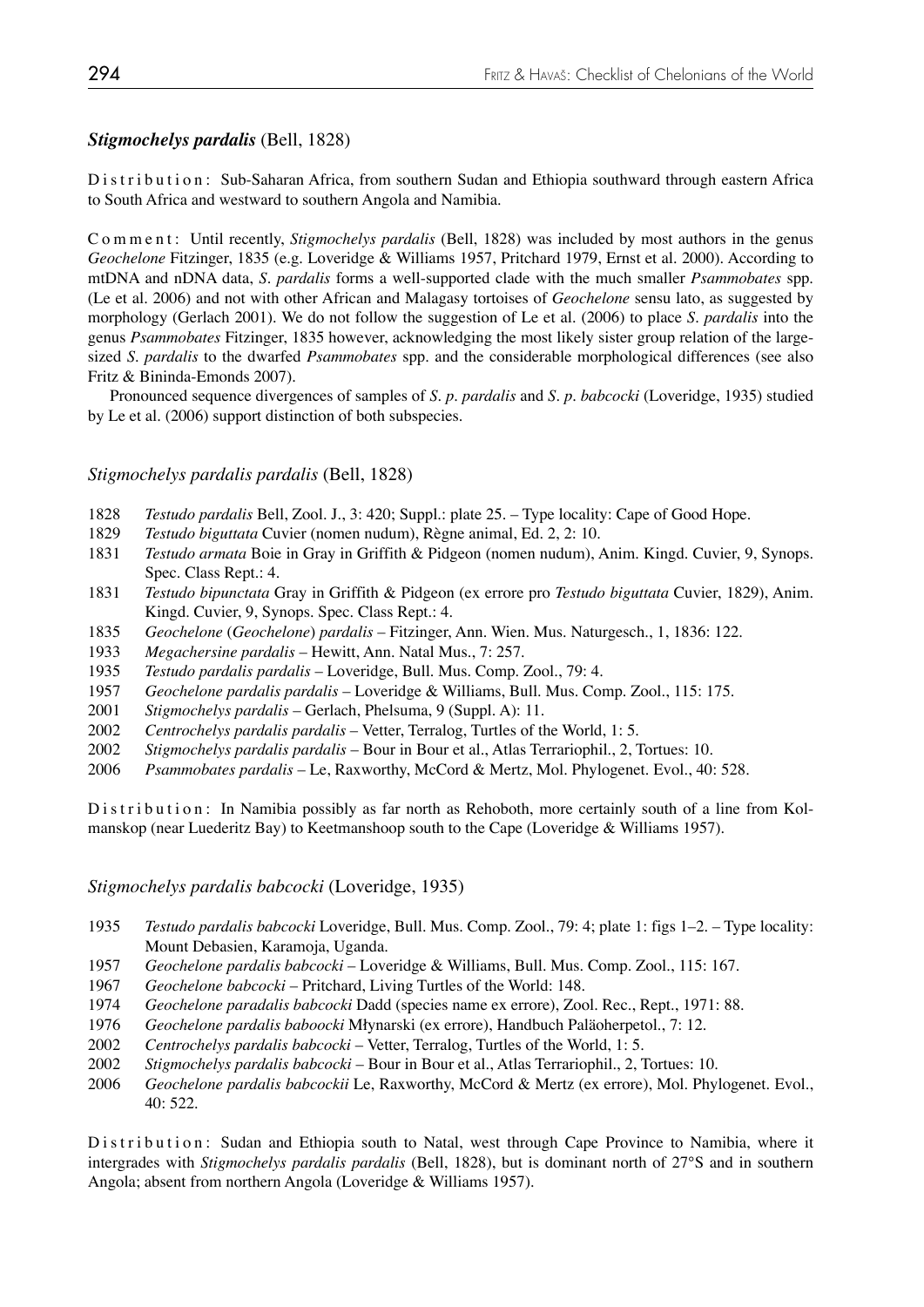## *Testudo* Linnaeus, 1758

- 1758 *Testudo* Linnaeus, Syst. Natur., Ed. 10, 1: 197. Subsequently designated type species (Fitzinger 1843): *Testudo graeca* Linnaeus, 1758 = *Testudo graeca graeca* Linnaeus, 1758.
- 1820 *Chersine* Merrem, Tentam. Syst. Amphib.: 29. Subsequently designated type species (Lindholm 1929): *Chersine graeca* sensu Merrem 1820 (non *Testudo graeca* Linnaeus, 1758) = *Testudo hermanni hermanni* Gmelin, 1789 or *Testudo hermanni boettgeri* Mojsisovics, 1889.
- 1825 *Chersini* Gray (ex errore), Ann. Philos. (New Ser.), 10: 210.
- 1830 *Chersus* Wagler, Natürl. Syst. Amphib.: 138. Type species (by monotypy): *Chersus marginatus*  (Schoepff, 1793) = *Testudo marginata* Schoepff, 1793.
- 1856 *Cherseus* Gray (ex errore), Cat. Shield Rept. Coll. Brit. Mus., 1 (Testud.), 1855: 10.
- 1869 *Peltastes* Gray (non *Peltastes* Illiger, 1807 = Hymenoptera; non *Peltastes* Agassiz, 1838 = Echinodermata; non *Peltastes* Fischer-Waldheim, 1839 = Orthoptera), Proc. Zool. Soc. London, 1869: 171. – Subsequently designated type species (Lindholm 1929): *Peltastes graecus* sensu Gray 1869 = *Testudo graeca ibera* Pallas, 1814.
- 1870 *Testudinella* Gray (non *Testudinella* Bory, 1822 = Rotatoria), Suppl. Cat. Shield Rept. Coll. Brit. Mus., 1 (Testud.): 12. – Type species (by monotypy): *Testudinella horsfieldii* (Gray, 1844) = *Testudo horsfieldii horsfieldii* Gray, 1844.
- 1872 *Peltonia* Gray (nomen novum pro *Peltastes* Gray, 1869), Append. Cat. Shield Rept. Coll. Brit. Mus., 1 (Testud.): 4.
- 1916 *Medaestia* Wussow, Wochenschr. Aqu.- u. Terr.-Kunde, 13: 170. Subsequently designated type species (Mertens 1949): *Medaestia graeca* sensu Wussow 1916 (non *Testudo graeca* Linnaeus, 1758) = *Testudo hermanni hermanni* Gmelin, 1789 or *Testudo hermanni boettgeri* Mojsisovics, 1889.
- 1957 *Pseudotestudo* Loveridge & Williams, Bull. Mus. Comp. Zool., 115: 166. Type species (by monotypy): *Testudo* (*Pseudotestudo*) *kleinmanni* Lortet, 1883.
- 1966 *Agrionemys* Khozatsky & Młynarski, Bull. Acad. Polon. Sci., Cl. 2 (Sci. biol.), 14: 123. Type species (by monotypy): *Agrionemys horsfieldi* [sic] = *Testudo horsfieldii horsfieldii* Gray, 1844.
- 1966 *Agrione* Khozatsky & Młynarski (ex errore), Bull. Acad. Polon. Sci., Cl. 2 (Sci. biol.), 14: 123.
- 1970 *Protestudo* Chkhikvadze, Soobshch. Akad. Nauk Gruzinsk. SSR, 57: 245. Type species (by original designation): †*Protestudo bessarabica* (Riabinin, 1918).
- 1989 *Psuedotestudo* Highfield & Martin (ex errore), J. Chelon. Herpetol., 1 (1): 3.
- 1990 *Furculachelys* Highfield, J. Chelon. Herpetol., 1 (2): 1. Subsequently designated type species (hoc loco): *Furculachelys nabeulensis* Highfield, 1990 = *Testudo graeca nabeulensis* (Highfield, 1990).
- 2002 *Furchulachelys* van der Kuyl, Ballasina, Dekker, Maas, Willemsen & Goudsmit (ex errore), Mol. Phylogenet. Evol., 22: 180.
- 2006 *Eurotestudo* Lapparent de Broin, Bour, Parham & Perälä, C. R. Palevol., 5: 803. Type species (by original designation): *Eurotestudo hermanni* (Gmelin, 1789) = *Testudo hermanni hermanni* Gmelin, 1789.

C o m m e n t : In the description of the recently erected genus *Eurotestudo* Lapparent de Broin et al., 2006 it was claimed that the names *Chersine* Merrem, 1820 and *Medaestia* Wussow, 1916 are based on *Testudo graeca* Linnaeus, 1758 as type species. According to Article 69.2.4 of the ICZN (1999) this is not correct however (Fritz & Bininda-Emonds 2007). Lindholm (1929) fixed *Chersine graeca* sensu Merrem 1820 (non *Testudo graeca* Linnaeus, 1758) = *Testudo hermanni hermanni* Gmelin, 1789 or *Testudo hermanni boettgeri* Mojsisovics, 1889 as type species of *Chersine* Merrem, 1820. Likewise, Mertens (1949) fixed *Medaestia graeca* sensu Wussow 1916 (non *Testudo graeca* Linnaeus, 1758) = *Testudo hermanni hermanni* Gmelin, 1789 or *Testudo hermanni boettgeri* Mojsisovics, 1889 as type species of *Medaestia* Wussow, 1916. We do not recognize either of these genera as all western Palearctic tortoises are monophyletic (Fritz & Bininda-Emonds 2007).

#### *Testudo graeca* Linnaeus, 1758

Distribution: Southern Spain and Balearic Islands; northern Africa (from Morocco to Libya), southeastern Balkans, Caucasus and Turkey eastward to Iran and through Syria, Lebanon and Jordan southward to Israel; introduced to some northern Mediterranean islands.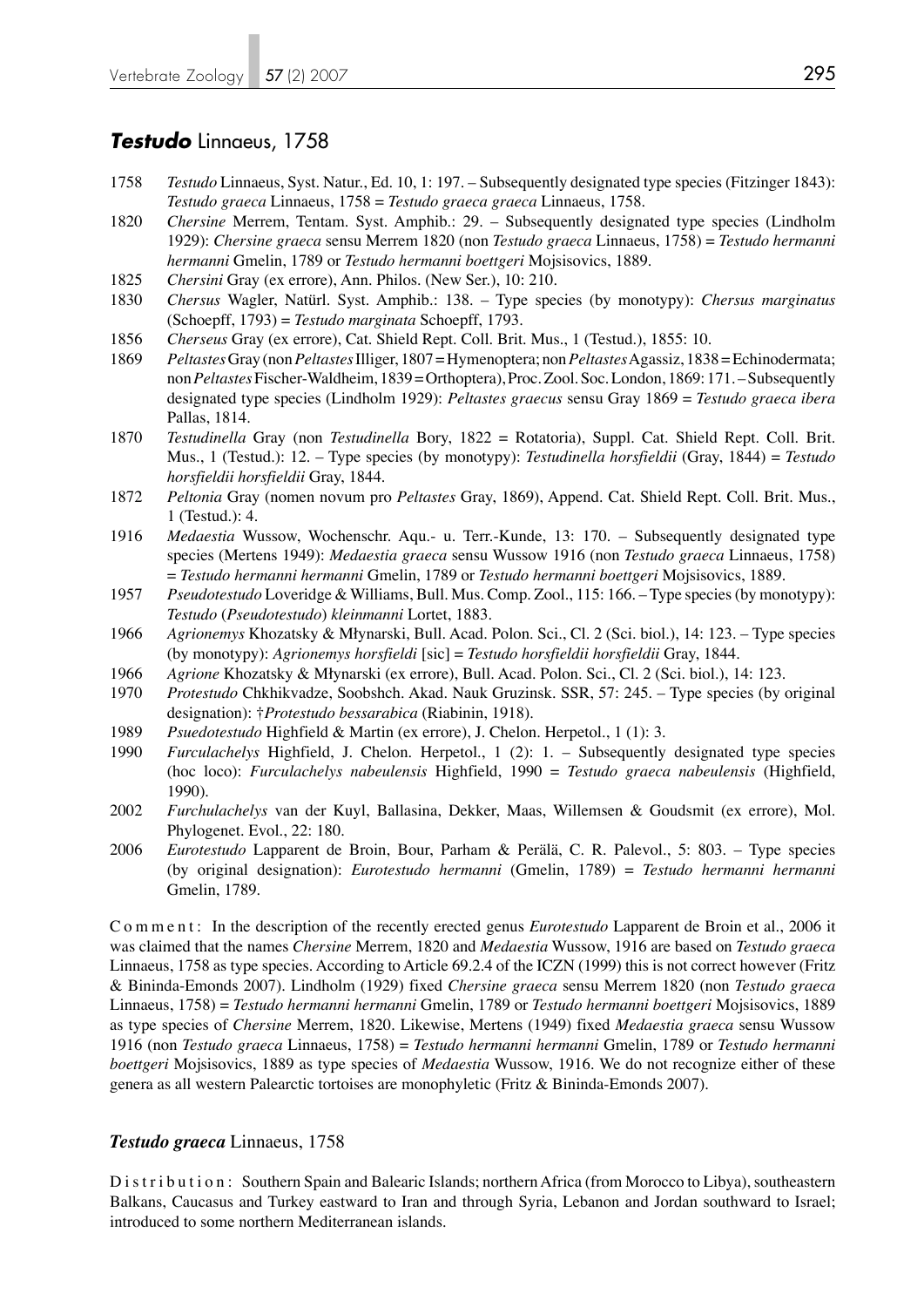C o m m e n t : A recent publication (Fritz et al. 2007) provides evidence that many taxa within the *Testudo graeca* complex are invalid and that all taxa are conspecific. See also comment under *T. hermanni* Gmelin, 1789 below.

## *Testudo graeca graeca* Linnaeus, 1758

- 1758 *Testudo graeca* Linnaeus [non *Testudo graeca* sensu Schoepff 1793 = *Chersine graeca* sensu Merrem 1820 = *Chersinella graeca* sensu Gray 1873 = *Medaestia graeca* sensu Wussow 1916 = *Testudo hermanni hermanni* Gmelin, 1789 or *Testudo hermanni boettgeri* Mojsisovics, 1889; non *Peltastes graecus* sensu Gray 1869 = *Testudo graeca ibera* Pallas, 1814], Syst. Natur., Ed. 10, 1: 198. – Restricted type locality (Mertens & Müller 1928): Santa Cruz, Oran.
- 1758 *Testudo pusilla* Linnaeus (non †*Testudo pusilla* Bergounioux, 1936), Syst. Natur., Ed. 10, 1: 199. Designated type locality (Wermuth 1956): Santa Cruz, Oran.
- 1820 *Chersine pusilla* Merrem, Tentam. Syst. Amphib.: 30.
- 1835 *Testudo mauritanica* Duméril & Bibron, Erpétol. gén., Hist. natur. Rept., 2: 44. Designated type locality (Mertens & Wermuth 1955): vicinity of Algiers.<br>1835 Testudo mauritonica Kercado (ex errore). Acta Soc. Lini
- 1835 *Testudo mauritonica* Kercado (ex errore), Acta Soc. Linn. Bordeaux, 30: 35.
- 1836 ? *Testudo whitei* Bennett in White, Natur. Hist. Antiquit. Selborne: 361. Designated type locality (Highfield & Martin 1989): Algiers and its environs, Algeria.
- 1841 *Testudo graeca* var. *mauritanica* Schlegel in Wagner, Reisen Regentschaft Algier: 106.
- 1870 ? *Peltastes marginatus* var. *whitei*  Gray, Suppl. Cat. Shield Rept. Coll. Brit. Mus., 1 (Testud.): 12.
- 1873 *Peltastes mauritanicus* Gray, Hand-List Shield Rept. Brit. Mus.: 12.
- 1946 *Testudo graeca graeca*  Mertens, Senckenbergiana, 27: 112.
- 1979 *Testudo gracea* Nutaphand (ex errore), Turtles of Thailand: 65.
- 1989 ? *Testudo whitie* Highfield & Martin (ex errore), J. Chelon. Herpetol., 1 (1): 22.
- 1990 ? *Furculachelys whitei* Highfield, J. Chelon. Herpetol., 1 (2): 12.
- 1995 *Testudo graeca sarda* Ballasina (nomen nudum), Salviamo Tartarughe: 166.
- 1996 ? *Testudo graeca whitei* Artner, Emys, 3 (5): 34.
- 2002 *Testudo graeca sardinia* van der Kuyl, Ballasina, Dekker, Maas, Willemsen & Goudsmit (nomen nudum), Mol. Phylogenet. Evol., 22: 180.

Distribution: Northeastern Morocco (eastern part of Mediterranean coast and adjacent inland regions), Algeria (Pieh & Perälä 2004); introduced on several islands in the northern Mediterranean.

*Testudo graeca anamurensis* Weissinger, 1987

- 1987 *Testudo graeca anamurensis* Weissinger, ÖGH-Nachrichten 10/11: 14; figs 1–4. Type locality: Anamurum, southern Turkey.<br>1990 *Testudo ibera anamurensis*
- 1990 *Testudo ibera anamurensis* Highfield, Keep. Breed. Tort. Captivity: 104.
- 1994 *Testudo terrestris anamurensis* David, Dumerilia, 1: 47.
- 2002 *Testudo anamurensis* Vetter, Terralog, Turtles of the World, 1: 6.
- 2002 *Testudo graeca amurensis* Ferri (ex errore), Turtles & Tortoises: 249.

Distribution: Central Mediterranean coast of Turkey (Weissinger 1987).

## *Testudo graeca antakyensis* Perälä, 1996

- 1996 *Testudo antakyensis* Perälä in Perälä, Vikberg & Kanza, Virallinen kongressijulkaisu. Herpetokongressi I: 23; 9 figs. – Type locality: Antakya, Turkey.
- 2000 *Testudo graeca antakyensis* Zwartepoorte in Artner & Meier, Schildkröten: 26.
- 2002 *Testudo terrestris antakyensis* Bour in Bour et al., Atlas Terrariophil., 2, Tortues: 10.
- 2003 *Testudo ibera antakyensis* Artner, Emys, 10 (6): xxv.

Distribution: Levant without central and southern coastal part (Perälä 2002a).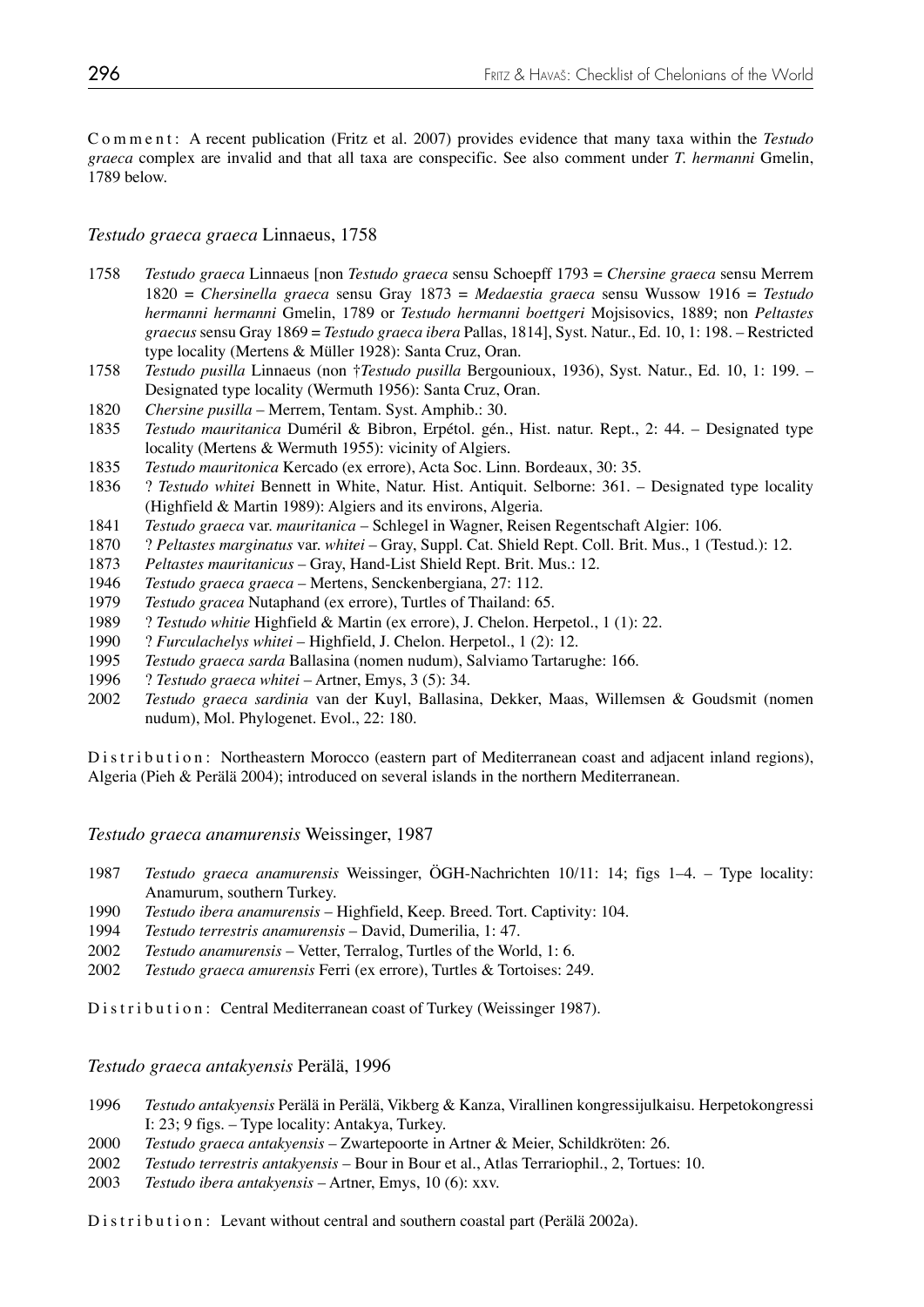*Testudo graeca armeniaca* Chkhikvadze & Bakradze, 1991

- 1989 *Testudo graeca armeniaca* Chkhikvadze (nomen nudum), Voprosy gerpetol., 7: 284.
- 1991 *Testudo graeca armeniaca* Chkhikvadze & Bakradze, Trudy Tbilissk. gosudarstven. Univ., 305: 60; figs 1–3. – Type locality: Megri, southeastern Armenia.
- 1991 *Testudo graeca armaniaca* Chkhikvadze & Bakradze (ex errore), Trudy Tbilissk. gosudarstven. Univ., 305: 62.
- 2002 *Testudo armeniaca* Vetter, Terralog, Turtles of the World, 1: 6.
- 2002 *Testudo terrestris armeniaca* Bour in Bour et al., Atlas Terrariophil., 2, Tortues: 10.

Distribution: Araxes Valley and adjacent regions in Turkey, Armenia, Azerbaijan, and Iran (Pieh et al. 2002).

*Testudo graeca buxtoni* Boulenger, 1921

- 1814 ? *Testudo ecaudata* Pallas, Zoogr. rosso-asiat., 3: 19; plate 3: figs 1–2. Type locality: forests of Persia, along Caspian Sea.
- 1921 *Testudo buxtoni* Boulenger, J. Bombay Natur. Hist. Soc., 27: 251. Type locality: Manjil, between Resht and Kaswin, Iran.
- 2002 *Testudo terrestris buxtoni*  Bour in Bour et al., Atlas Terrariophil., 2, Tortues: 10.
- 2003 *Testudo ibera buxtoni*  Artner, Emys, 10 (6): xxv.

Distribution: Southwestern corner of Caspian Sea, Iran (Perälä 2004a).

*Testudo graeca cyrenaica* Pieh & Perälä, 2002

- 2002 *Testudo graeca cyrenaica* Pieh & Perälä, Herpetozoa, 15: 3; figs 1–5. Type locality: Derna (= Darna or Darnah, 32°46'N 22°39'E), Cyrenaica, eastern Libya.
- 2002 *Testudo cyrenaica* Vetter, Terralog, Turtles of the World, 1: 7.
- 2004 *Testudo cyrenaika* Stettner (ex errore), Emys, 11 (1): 24.

Distribution: Cyrenaica Peninsula, Libya (Pieh & Perälä 2002).

*Testudo graeca floweri* Bodenheimer, 1935

- 1935 *Testudo floweri* Bodenheimer, Anim. Life Palestina: 197. Restricted type locality (Bour 1989): Negev, probably vicinity of Gaza, Palestine.
- 1946 *Testudo graeca floweri*  Mertens, Senckenbergiana, 27: 112.
- 1994 *Testudo terrestris floweri* David, Dumerilia, 1: 47.
- 2003 *Testudo ibera floweri* Artner, Emys, 10 (6): xxv.

Distribution: Coastal plains of Gaza, Israel and Lebanon (Perälä 2002a, Perälä & Shacham 2004).

*Testudo graeca ibera* Pallas, 1814

- 1814 *Testudo ibera* Pallas, Zoogr. rosso-asiat., 3: 18; plate 2: figs 2–3. Designated type locality (Bour 1987b): Tbilisi, Georgia.
- 1852 *Chersus iberus* Brandt in Lehmann, Reise Beitr. Russ. Reich: 331.
- 1853 *Testudo iberia* Blyth (ex errore), J. Asiat. Soc. Bengal, 22: 642.
- 1916 *Medaestia ibera* Wussow, Wochenschr. Aqu.- u. Terr.-Kunde, 13: 170.
- 1918 *Testudo ibera* var. *bicaudalis* Venzmer (nomen nudum), Sitzungsber. Ges. naturforsch. Freunde Berlin, 1918: 213.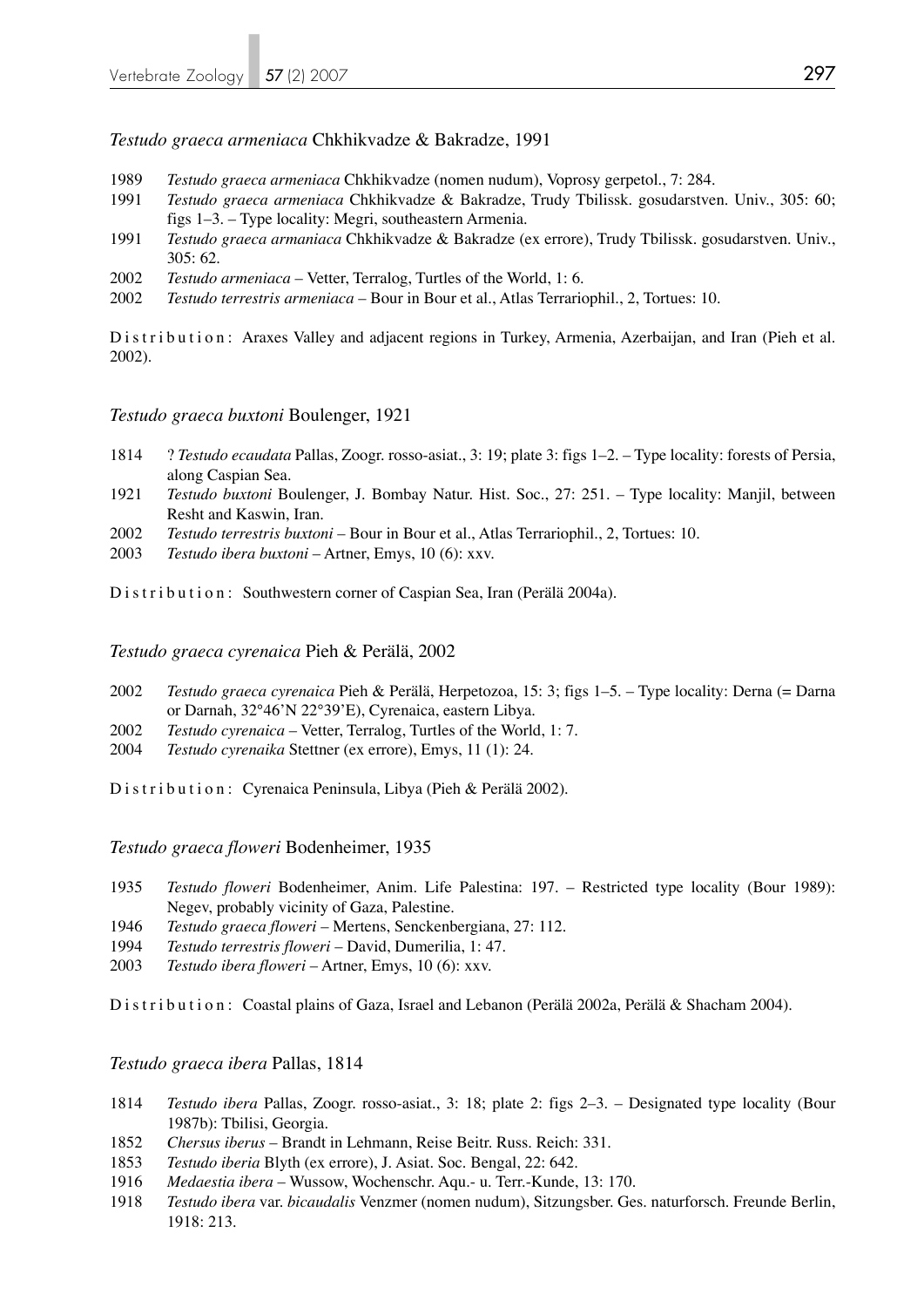- 1920 *Testudo ibera* var. *bicaudalis* Venzmer, Zool. Anz., 51: 289; figs 1–2. Type locality: Taurus Mts., Cilicia.
- 1931 *Testudo ibera racovitzai* Călinescu, Mem. Sect. stiin. Acad. rôman., (3) 7: 169; plates 6–7. Type local ity: Tutrakan, Bulgaria.
- 1946 *Testudo graeca ibera*  Mertens, Senckenbergiana, 27: 112.
- 1993 *Testudo ibera ibera* Gmira, Bull. Herpetol. Soc. France, 65/66: 55.
- 1994 *Testudo terrestris ibera* David, Dumerilia, 1: 47.

Distribution: Southeastern Balkan Peninsula, Asia Minor, part of Caucasus Region (Buskirk et al. 2001).

*Testudo graeca lamberti* Pieh & Perälä, 2004

- 2004 *Testudo graeca lamberti* Pieh & Perälä, Herpetozoa, 17: 19; figs 2, 8–9. Type locality: 22 km north of Tétouan (35°34'N 5°22'W), Morocco.
- 2004 *Testudo lamberti* Perälä in Pieh & Perälä, Herpetozoa, 17: 43.

Distribution: Northern Morocco (western part of Mediterranean coast; Pieh & Perälä 2004).

*Testudo graeca marokkensis* Pieh & Perälä, 2004

- 2004 *Testudo graeca marokkensis* Pieh & Perälä, Herpetozoa, 17: 19; figs 1, 6–7. Type locality: Tarmilete (33°23'N 6°04'W), Morocco.
- 2004 *Testudo marokkensis* Perälä in Pieh & Perälä, Herpetozoa, 17: 43.

Distribution: Northwestern Morocco (Atlantic coast and adjacent inland region; Pieh & Perälä 2004).

*Testudo graeca nabeulensis* (Highfield, 1990)

- 1989 ? *Testudo flavominimaralis* Highfield & Martin, Description of a miniature tortoise *Testudo flavo minimaralis* (Tortoise Trust, London): [9]; plate 1. – Restricted type locality (Highfield 1990): Libya.
- 1990 *Furculachelys nabeulensis* Highfield, J. Chelon. Herpetol., 1 (2): 1; figs pp. 17, 35, 51, 52 (right). Restricted type locality (Pieh & Perälä 2004): forest 7–8 km northwest of Nabeul, in direction of Grombalia, Tunisia.
- 1994 *Testudo nabeulensis* Welch, Turtl., Tort. Terrap., Checkl.: 71.
- 1996 ? *Testudo graeca flavominimaralis* Artner, Emys, 3 (5): 34.
- 1996 *Testudo graeca nabeulensis* Artner, Emys, 3 (5): 34.
- 2002 ? *Furculachelys minimaralis* van der Kuyl, Ballasina, Dekker, Maas, Willemsen & Goudsmit (ex errore pro *Testudo flavominimaralis* Highfield & Martin, 1989), Mol. Phylogenet. Evol., 22: 180.
- 2002 *Furchulachelys nabeulensis* van der Kuyl, Ballasina, Dekker, Maas, Willemsen & Goudsmit, Mol. Phylogenet. Evol., 22: 180.

Distribution: Tunisia, adjacent Libya (Pieh & Perälä 2002).

*Testudo graeca nikolskii* Chkhikvadze & Tuniyev, 1986

- 1986 *Testudo graeca nikolskii* Chkhikvadze & Tuniyev, Soobshch. Akad. Nauk Gruzinsk. SSR, 124: 618; fig. 1. – Type locality: Nebug Settlement, Tuapse Co., Krasnodar District, Russia.
- 1990 *Testudo ibera nikolskii* Highfield, Keep. Breed. Tort. Captivity: 104.
- 1994 *Testudo terrestris nikolskii* David, Dumerilia, 1: 47.
- 1997 *Testudo graeca niiolskii* Paull (ex errore), Tortoises of the World, 2: 154.
- 2002 *Testudo nikolskii* Vetter, Terralog, Turtles of the World, 1: 7.

Distribution: Northern Black Sea coast of Russia and Georgia (Buskirk et al. 2001).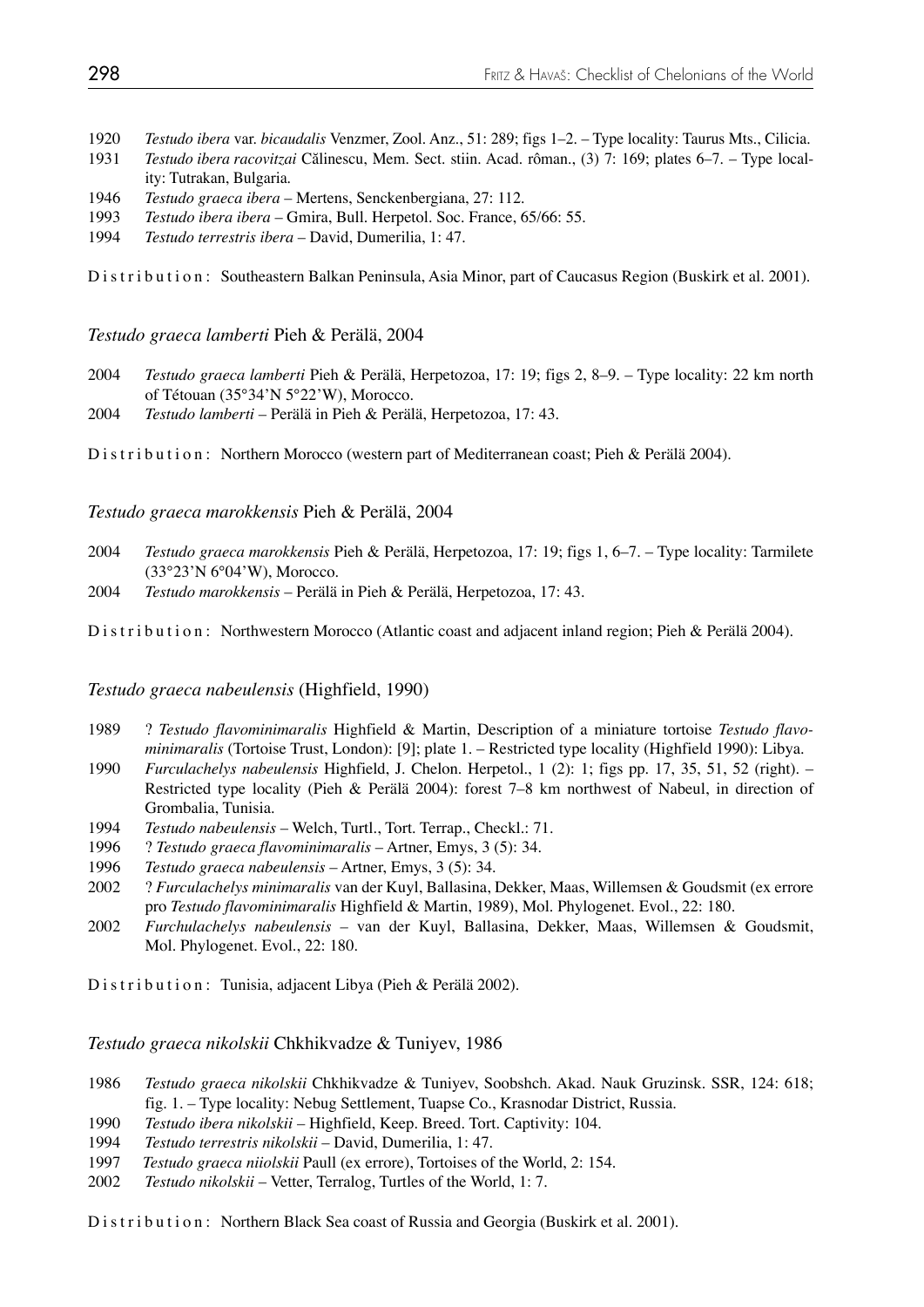*Testudo graeca pallasi* Chkhikvadze & Bakradze, 2002

- 1989 *Testudo graeca pallasi* Chkhikvadze (nomen nudum), Voprosy gerpetol., 7: 284.
- 2002 *Testudo graeca pallasi* Chkhikvadze & Bakradze, Trudy inst. zool., Akad. Nauk Gruzii, 21: 276; figs 1–3. – Type locality: vicinity of Gilyary-Dag Settlement, Dagestan.
- 2004 *Testudo pallasi* Danilov & Milto, Manouria, 7 (22): 23.

Distribution: Caspian Sea coastal area in Dagestan (Russia) and adjacent Azerbaijan (Danilov et al. 2004).

*Testudo graeca perses* Perälä, 2002

- 2002 *Testudo perses* Perälä, Chelonii, 3: 81; figs 2–6. Type locality: 3 miles W of Lālābād Village and 25 miles NW Kermānshāh (34°27'N 46°50'E), Kermānshāhān Province, west-central Iran.
- 2003 *Testudo ibera perses* Artner, Emys, 10 (6): xxv.

Distribution: Zagros Mountains (Iran) and adjacent mountain chains (Perälä 2002a).

#### *Testudo graeca soussensis* Pieh, 2001

- 2001 *Testudo graeca soussensis* Pieh, Salamandra, 36, 2000: 209; figs 1–4, 8. Type locality: vicinity of Agadir (30°28'N 9°55'W), Morocco.
- 2002 *Testudo soussensis*  Vetter, Terralog, Turtles of the World, 1: 7.

Distribution: Southwestern Morocco, region of Marrakech and region southwest of High Atlas Mountains (Pieh & Perälä 2004).

#### *Testudo graeca terrestris* Forsskål, 1775

- 1775 *Testudo terrestris* Forsskål (nomen conservandum: Opinion 660, ICZN 1963; non *Testudo terrestris*  Fermin, 1765 = nomen suppressum et reiectum: Opinion 660, ICZN 1963), Descr. Anim. Faun. orient. Conspect.: VIII, 12. – Designated type locality (by neotype designation; Perälä & Bour 2004): Aleppo, Syria.
- 1831 ? *Testudo zolhafa* Forsskål in Gray in Griffith & Pidgeon (nomen nudum), Anim. Kingd. Cuvier, 9, Synops. Spec. Class Rept.: 5.
- 1831 ? *Testudo zolkafa* Forsskål in Gray (nomen nudum), Synops. Rept., 1 (Cataphracta): 13.
- 1835 ? *Testudo zohalfa* Forsskål in Duméril & Bibron (nomen nudum), Erpétol. gén., Hist. natur. Rept., 2: 44.
- 1958 *Testudo graeca terrestris*  Wermuth, Senckenb. biol., 39: 152.
- 1994 *Testudo terrestris terrestris* David, Dumerilia, 1: 47.
- 2003 *Testudo ibera terrestris* Artner, Emys, 10 (6): xxv.

Distribution: Northern Mesopotamia (Bour & Perälä 2004, Perälä & Bour 2004).

*Testudo graeca zarudnyi* Nikolsky, 1896

- 1896 *Testudo zarudnyi* Nikolsky, Ann. Mus. Zool. Acad. Sci. St. Pétersbourg, 1: 369. Restricted type locality (Perälä 2002a): Bīrjand, Khorāsān Province, northeastern Iran.
- 1946 *Testudo graeca zarudnyi*  Mertens, Senckenbergiana, 27: 113.
- 1993 *Testudo ibera zarudnyi* Gmira, Bull. Herpetol. Soc. France, 65/66: 55.
- 1994 *Testudo terrestris zarudnyi* David, Dumerilia, 1: 47.

Distribution: Eastern Iran (Perälä 2002a).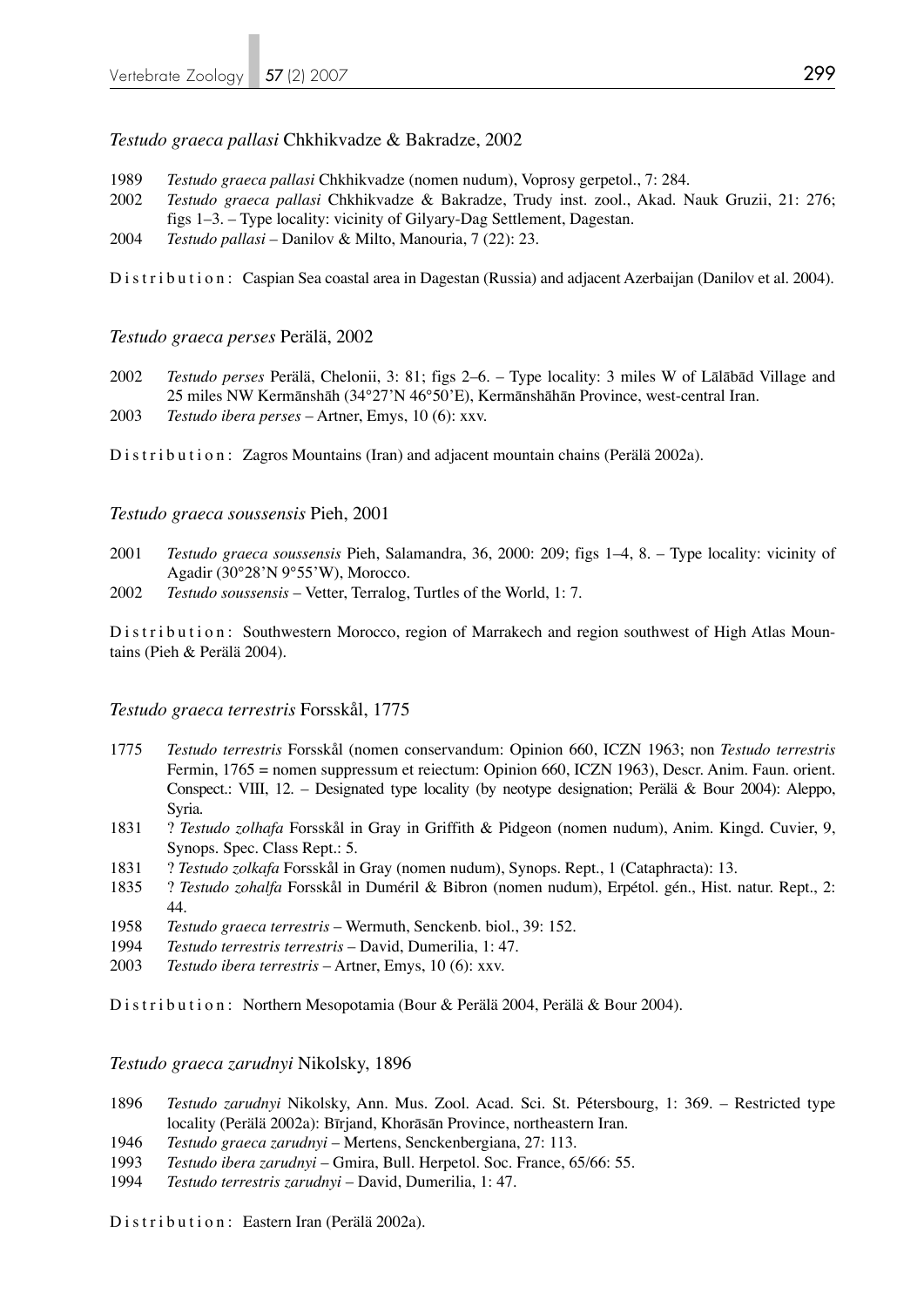#### *Testudo hermanni* Gmelin, 1789

Distribution: Most of the southern and central Balkan Peninsula; Apennine Peninsula, Corsica, Sardinia, Sicily, relict populations on the Spanish and French Mediterranean coast; introduced on Balearic Islands (Cheylan 2001).

Comment: The nomenclatural history of *Testudo hermanni* Gmelin, 1789 is overshadowed by name confusions, leading to considerable mixing-up of data for different taxa in many publications.

 Before Flower (1925, 1926) put forward that the name *Testudo hermanni* Gmelin, 1789 has to be applied to the "Greek tortoise", this species was known for decades under the name *Testudo graeca* Linnaeus, 1758, while the name *Testudo ibera* Pallas, 1814 was used for spur-thighed tortoises that are now known as *Testudo graeca*. This leads until today to confusion of data for both species involved.

 After the pioneering work of Wermuth (1952), demonstrating the existence of two subspecies within *Testudo hermanni*, the western subspecies was recognized for more than three decades as *Testudo hermanni robertmertensi* Wermuth, 1952 and the eastern subspecies as *Testudo hermanni hermanni* Gmelin, 1789. Bour (1987b) rediscovered the type specimen of *Testudo hermanni* Gmelin, 1789, a representative of the western subspecies, and designated Collobrières (Département Var, France) as its type locality. This resulted in a rever sal of the meaning of the subspecies name *Testudo hermanni hermanni*, which was no longer valid for the eastern, but for the western subspecies, and the resurrection of the name *Testudo hermanni boettgeri* Mojsisovic, 1889 for the eastern subspecies. This situation contributed to much upheaval because several authors did not notice the change in the application of the nominotypical subspecies.

 The elevation of both subspecies to full species level and distinction of several western Balkan populations as third species (*Testudo hercegovinensis* Werner, 1899), as suggested by Perälä (2002b, 2004b) and Bour (2004a, b), was not confirmed by a rangewide phylogeography (Fritz et al. 2006b).

#### *Testudo hermanni hermanni* Gmelin, 1789

- 1789 *Testudo hermanni* Gmelin in Linnaeus, Syst. Natur., Ed. 13, 1: 1041. Designated type locality (Bour 1987b): Collobrières, Département Var, France.
- 1881 *Testudo graeca bettai* Lataste, Le Naturaliste, 1: 396. Type locality: unknown.
- 1952 *Testudo hermanni hermanni*  Wermuth (non *Testudo hermanni hermanni* sensu Bour 1987b), Senckenbergiana, 33: 161.
- 1952 *Testudo hermanni robertmertensi* Wermuth, Senckenbergiana, 33: 162; figs 1, 5–6. Type locality: mountains north of Arta, Mallorca, Balearic Islands.
- 1983 *Protestudo hermanni* Chkhikvadze, Iskopaemye cherepakhi Kavkaza i Severnogo Prichernomorya: 94.
- 1993 *Agrionemys hermanni* Gmira, C. R. Acad. Sci. Paris, II, 316: 701.
- 2001 *Testudo hermanii* Gerlach (ex errore), Phelsuma, 9 (Suppl. A): 15.
- 2004 *Testudo hermannii* Claude & Tong (ex errore), Oryctos, 5: 19.
- 2006 *Eurotestudo hermanni* Lapparent de Broin, Bour, Parham & Perälä, C. R. Palevol., 5: 804.

Distribution: Apennine Peninsula, Corsica, Sardinia, Sicily, relict populations on the Spanish and French Mediterranean coast; introduced on Balearic Islands (Chelyan 2001).

*Testudo hermanni boettgeri* Mojsisovics, 1889

- 1889 *Testudo graeca* var. *boettgeri* Mojsisovics [non *Testudo boettgeri* Siebenrock, 1904 = *Psammobates tentorius verroxii* (Smith, 1839)], Mitt. naturwiss. Ver. Steiermark, 1888: 242. – Type locality: Orşova, Çerna Valley, Banat.
- 1899 *Testudo graeca* var. *hercegovinensis* Werner, Wiss. Mitt. Bosn. Hercegov., 6: 818. Type locality: Trebinje, Hercegovina.
- 1932 *Testudo enriquesi* Parenzan, Atti Ist. Veneto Sci. Lett. Arti, 91: 1160; plates 30–32, plate 33: figs 3, 7. – Type locality: Conca di Elbassan, Skumbi, central Albania.
- 1987 *Testudo hermanni boettgeri*  Bour, Rev. franç. Aquariol., 13, 1986: 111.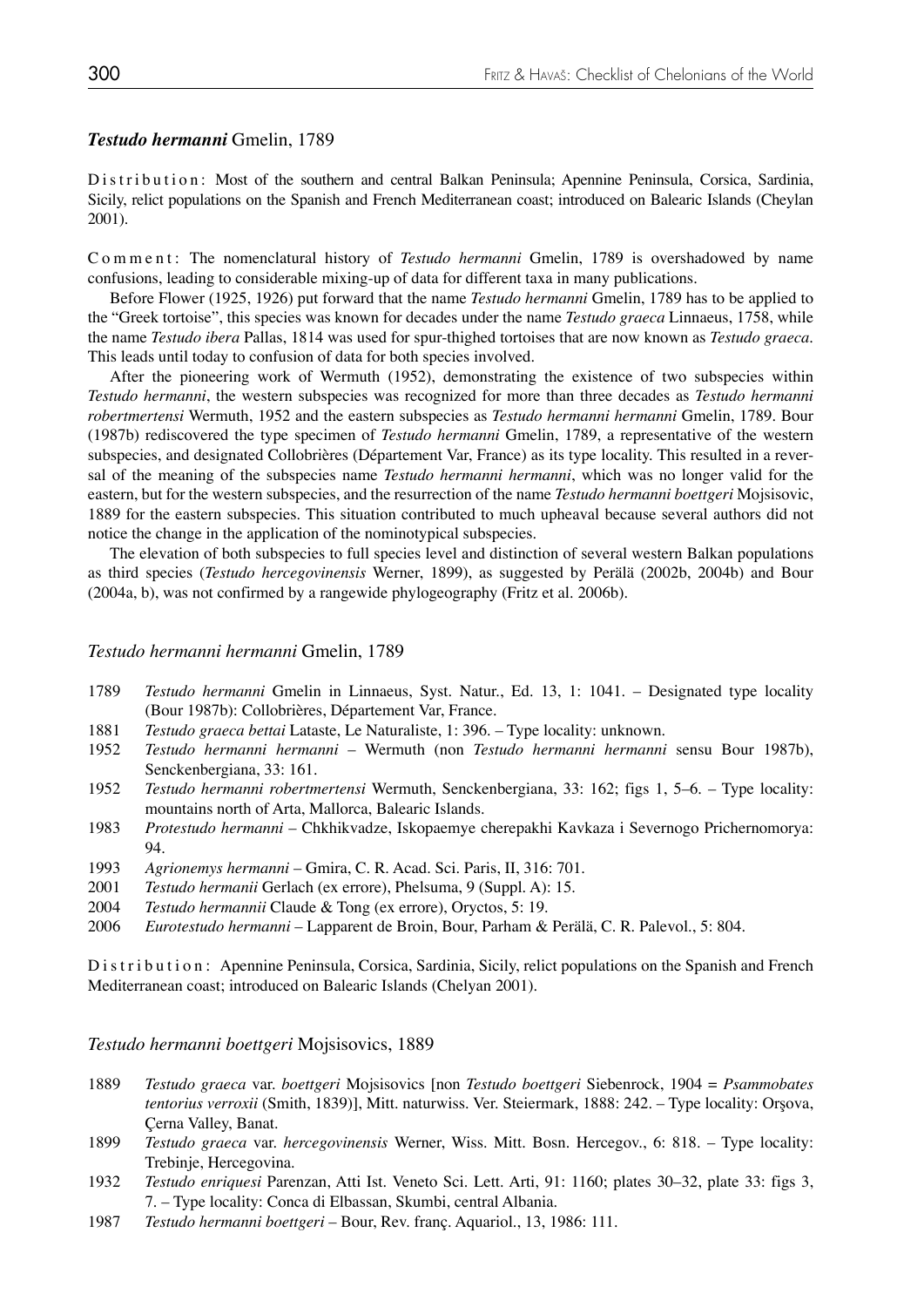- *Testudo boettgeri*  Artner, Budischek & Froschauer, Emys, 7 (2): 9.
- *Testudo hercegovinensis* Perälä, Chelonii, 3: 44.
- *Testudo boettgeri boettgeri* Artner, Emys, 10 (6): xxiv.
- *Testudo boettgeri hercegovinensis* Artner, Emys, 10 (6): xxiv.
- *Testudo hermanni hercegovinensis* Vinke & Vinke, Schildkr. Fokus, 1 (1): 22.
- *Eurotestudo boettgeri* Lapparent de Broin, Bour, Parham & Perälä, C. R. Palevol., 5: 804.
- *Eurotestudo hercegovinensis* Lapparent de Broin, Bour, Parham & Perälä, C. R. Palevol., 5: 804.

Distribution: Most of the southern and central Balkan Peninsula (Cheylan 2001).

## *Testudo horsfieldii* Gray, 1844

Distribution: Kazakhstan, Turkmenistan, Uzbekistan, Kyrgyzstan and from Iran, Afghanistan, and Pakistan to western Xinjiang, China.

## *Testudo horsfieldii horsfieldii* Gray, 1844

- *Testudo horsfieldii* Gray, Cat. Tort. Crocod. Amphisb. Coll. Brit. Mus.: 7. Type locality: Afghanistan.
- *Homopus burnesii* Blyth, J. Asiat. Soc. Bengal, 22: 642. Type locality: Afghanistan.
- *Testudinella horsfieldii*  Gray, Suppl. Cat. Shield Rept. Coll. Brit. Mus., 1 (Testud.): 12.
- *Testudinella horsfieldi* Gray (ex errore), Proc. Zool. Soc. London, 1873: 726.
- *Homopus horsfieldii* Theobald, Descript. Cat. Rept. Brit. India: 3.
- *Testudo baluchiorum* Annandale, Proc. Asiat. Soc. Bengal, 1906: 75; plate 2: fig. 1. Type locality: Baluchistan.
- *Medaestia horsfieldi* Wussow, Wochenschr. Aqu.- u. Terr.-Kunde, 13: 170.
- *Testudo horsfieldi* Wussow, Wochenschr. Aqu.- u. Terr.-Kunde, 13: 169.
- *Agrionemys horsfieldi –* Khozatsky & Młynarski, Bull. Acad. Polon. Sci., Cl. 2 (Sci. biol.), 14: 123.
- *Agrionemys horsfieldii* Młynarski, Acta Biol. Cracov., Zool., 9: 219.
- *Testudo horsfieldii horsfieldii* Iverson, Rev. Checkl. Distr. Maps Turtl. World: 289.
- *Agrionemys horsfieldii horsfieldii* Welch, Turtl., Tort. Terrap., Checkl.: 7.
- *Agrionemys horsfildii* Rogner (ex errore), Schildkröten, 2: 70.
- *Testudo horsfieldi horsfieldi* Highfield, Keep. Breed. Tort. Freshw. Turtl.: 241.
- *Agrionemys baluchiorum*  Vetter, Terralog, Turtles of the World, 1: 5.
- *Agrionemys horsfieldii baluchiorum*  Artner, Emys, 10 (6): xxi.

Distribution: From Iran, Afghanistan, and Pakistan to western Xinjiang, China.

## *Testudo horsfieldii kazachstanica* (Chkhikvadze, 1988)

- *Agrionemys horsfieldi kazachstanica* Chkhikvadze, Izv. Akad. Nauk GSSR, Ser. biol., 14: 110; figs 1–2 (both top). – Type locality: Karatal, southern Pribalkhashye [region south of the Balkhash Lake, Kazakhstan].
- *Testudo horsfieldii kazachstanica* Iverson, Rev. Checkl. Distr. Maps Turtl. World: 289.
- *Agrionemys horsfieldii kazachstanica* Welch, Turtl., Tort. Terrap., Checkl.: 7.
- *Testudo horsfieldi kazachtanica* Highfield (ex errore), Keep. Breed. Tort. Freshw. Turtl.: 241.
- *Agrionemys horsfieldii kazakhstanica* Borkin in Anan'eva, Borkin, Darevskii & Orlov (ex errore), Zemnovodnye i presmykayushchiesya: 202.
- *Agrionemys kazachstanica* Perälä, Chelonii, 3: 43.
- *Testudo horsfieldi kazachstanica* Ferri, Turtles & Tortoises: 249.

Distribution: Kazakhstan and Turkmenistan.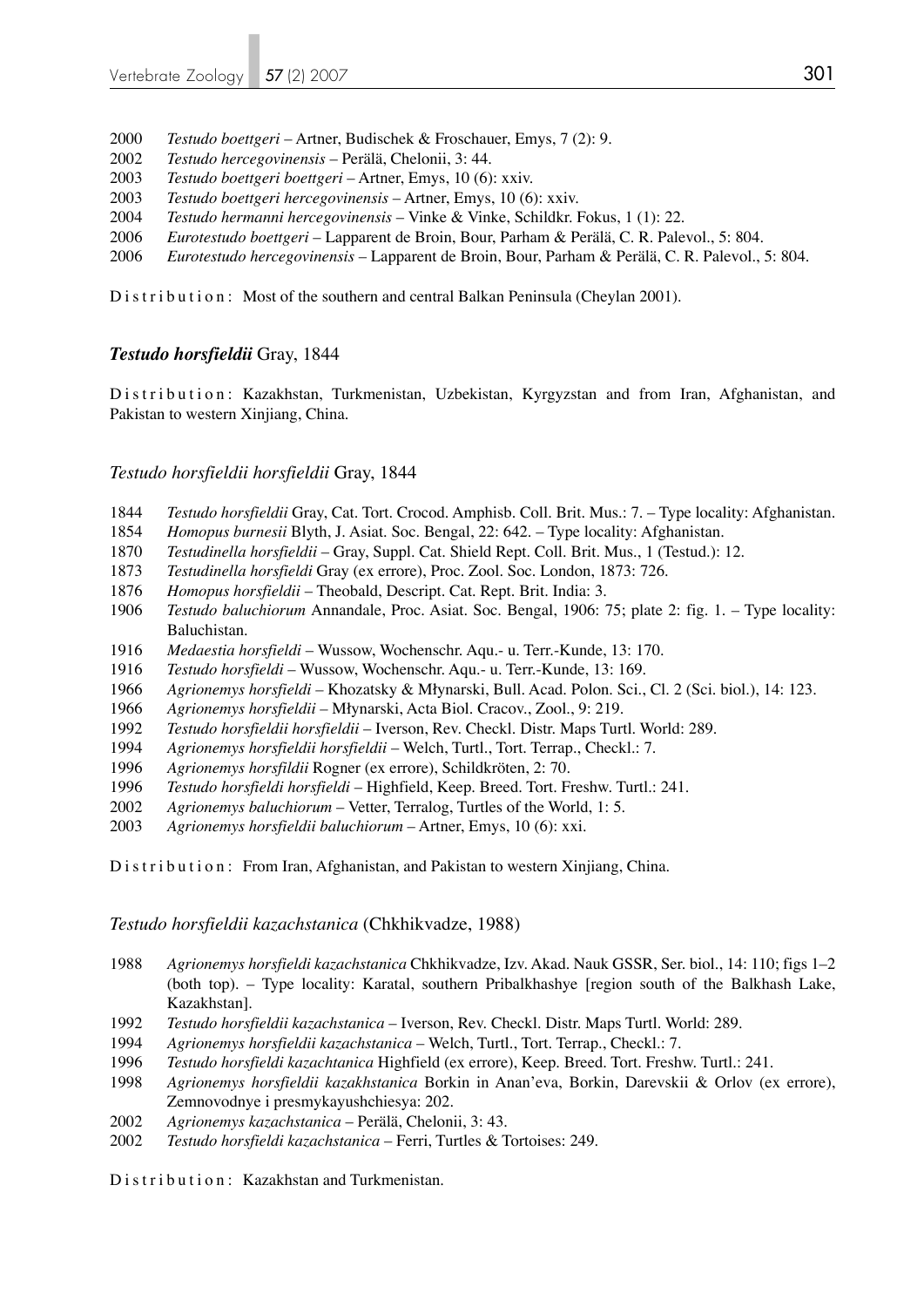*Testudo horsfieldii rustamovi* (Chkhikvadze, Amiranashvili & Ataev, 1990)

- 1989 *Agrionemys horsfieldi rustamovi* Chkhikvadze (nomen nudum), Voprosy gerpetol., 7: 284.
- 1990 *Agrionemys horsfieldi rustamovi* Chkhikvadze, Amiranashvili & Ataev, Izv. Akad. Nauk Turkmensk. SSR, Ser. biol., 1: 73; fig. 1. – Type locality: Madau Village, Kizyl Atrek Region, southwestern Turk menistan.
- 1990 *Agrionemys horsfieldi rustamowi* Chkhikvadze, Amiranashvili & Ataev (ex errore), Izv. Akad. Nauk Turkmensk. SSR, Ser. biol., 1: 73.
- 1992 *Testudo horsfieldii rustamovi* Iverson, Rev. Checkl. Distr. Maps Turtl. World: 289.
- 1994 *Agrionemys horsfieldii rustamovi* Welch, Turtl., Tort. Terrap., Checkl.: 7.
- 1995 *Testudo horsfieldii rustomovi* Das (ex errore), Turtles and Tortoises of India: 64.
- 1996 *Testudo horsfieldi rustmovi* Highfield (ex errore), Keep. Breed. Tort. Freshw. Turtl.: 241.
- 1997 *Testudo horsfieldii rustamov* Paull (ex errore), Tortoises of the World, 2: 165.
- 2002 *Agrionemys rustamovi* Perälä, Chelonii, 3: 43.
- 2002 *Testudo horsfieldi rustamovi* Ferri, Turtles & Tortoises: 249.

Distribution: Kopet-Dag region of southwestern Turkmenistan and adjacent Iran, western Kazakhstan (Ernst et al. 2000, Fritz et al. 2005b).

#### *Testudo kleinmanni* Lortet, 1883

- 1869 *Testudo leithii* Günther (non †*Testudo leithii* Carter, 1852), Proc. Zool. Soc. London, 1869: 502; figs 1–4. – Type locality: Sindh, Baluchistan (in error).<br>1870 *Peltastes leithii* – Grav. Proc. Zool. Soc. London. 1870:
- 1870 *Peltastes leithii* Gray, Proc. Zool. Soc. London, 1870: 657.
- 1883 *Testudo kleinmanni* Lortet, Arch. Mus. Hist. natur., 3: 188. Type locality: vicinity of Alexandria, Egypt.
- 1916 *Medaestia leithi* Wussow (ex errore), Wochenschr. Aqu.- u. Terr.-Kunde, 13: 170.
- 1931 *Testudo leithi* Smith, Fauna Brit. India, Rept. Amphib., 1: 137.
- 1958 *Pseudotestudo kleinmanni* Adler, Ohio Herpetol. Soc., Spec. Publ., 2: 16.
- 1989 *Psuedotestudo kleinmanni* Highfield & Martin, J. Chelon. Herpetol., 1 (1): 3.
- 2001 *Testudo kleinmanii* Gerlach (ex errore), Phelsuma, 9 (Suppl. A): 15.
- 2001 *Testudo werneri* Perälä, J. Herpetol., 35: 570; fig. 3. Type locality: 14 km south of Be'er Sheva (northern Negev desert, Israel).

Distribution: Mediterranean coast of Libya and Egypt; Negev Desert (Israel).

Comment: Baha el Din (2006) synonymized *Testudo werneri* Perälä, 2001 with *T. kleinmanni* Lortet, 1883. This is in line with completely lacking mtDNA differentiation of *T. kleinmanni* from western Libya compared to tortoises from the Negev Desert (Široký & Fritz 2007); further evidence for the identity of both was provided by Attum et al. (2007).

#### *Testudo marginata* Schoepff, 1793

- 1782 *Testudo tabulata* var. *campanulata* Walbaum (nomen illegitimum), Chelonogr.: 124. Type locality: unknown.
- 1793 *Testudo marginata* Schoepff, Hist. Testud. Icon. illustr.: 52; plate 11, plate 12: fig. 1. Designated type locality (Bruno 1986): Peloponnese, Greece.
- 1793 *Testudo graja* Hermann in Schoepff, Hist. Testud. Icon. illustr.: 52. Designated type locality (Mertens & Wermuth 1955): Greece.
- 1820 *Chersine marginata* Merrem, Tentam. Syst. Amphib.: 31.
- 1830 *Chersus marginatus* Wagler, Natürl. Syst. Amphib.: 138.
- 1831 *Testudo campanulata* Gray in Griffith & Pidgeon (nomen nudum), Anim. Kingd. Cuvier, 9, Synops. Spec. Class Rept.: 4.
- 1831 *Testudo graji* Gray in Griffith & Pidgeon (ex errore), Anim. Kingd. Cuvier, 9, Synops. Spec. Class Rept.: 4.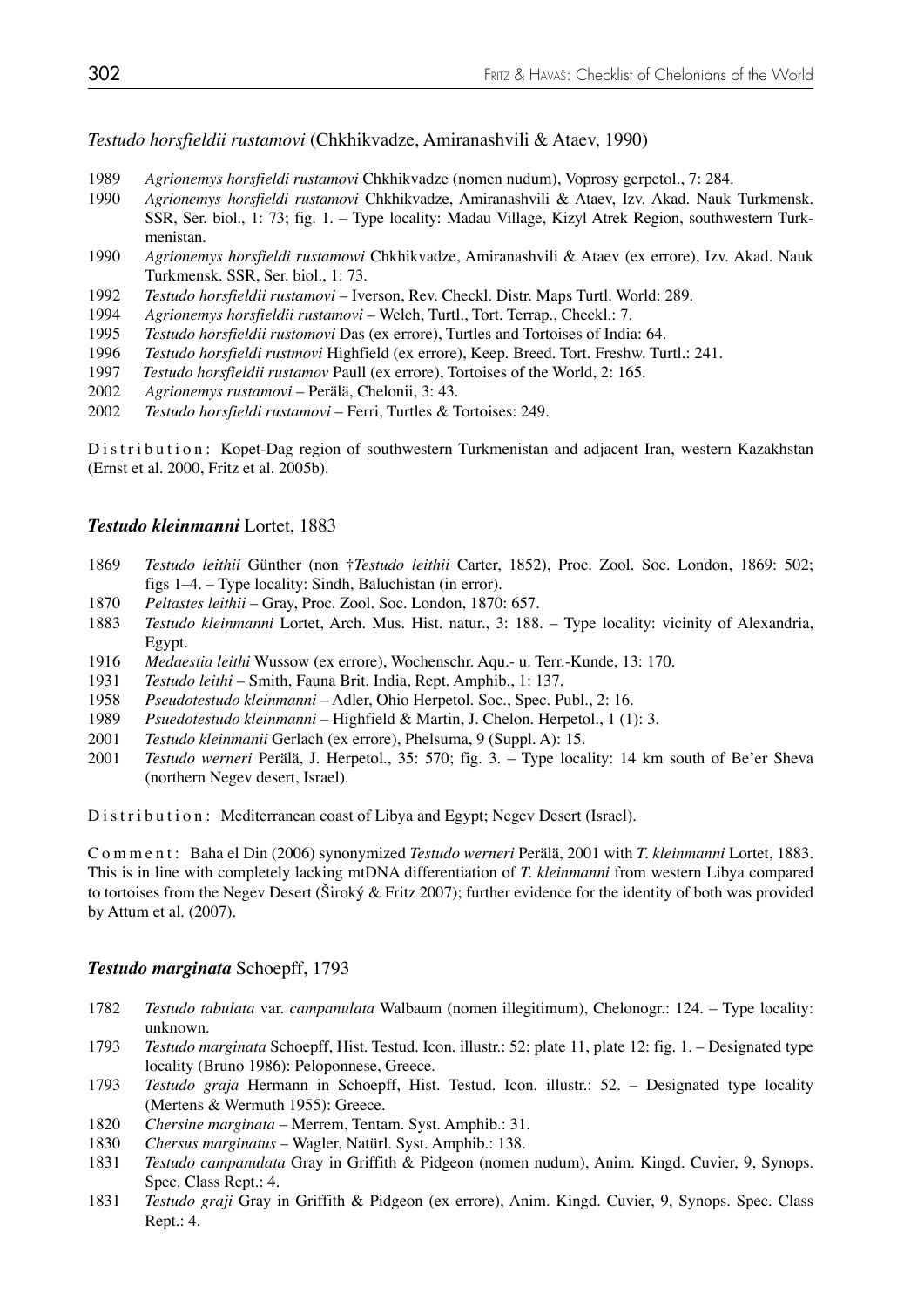- 1862 *Testudo campanulata* Strauch, Mém. Acad. impér. Sci. St. Pétersbourg, Sér. 7, 5 (7): 65. Type locality: Greece.
- 1869 *Peltastes marginatus* Gray, Proc. Zool. Soc. London, 1869: 173.
- 1870 *Peltastes marginatus* var. *melas* Gray, Suppl. Cat. Shield Rept. Coll. Brit. Mus., 1 (Testud.): 10. Type locality: Greece.
- 1872 *Peltastes marginata* Gray in Sowerby & Lear, Tort., Terrap., Turtl.: 4.
- 1875 *Testudo nemoralis* Schreiber, Herpetol. europ., 1st ed.: 557; figs 118–119. Type locality: Greece.
- 1992 *Testudo marginata sarda* Mayer, Europäische Landschildkröten: 95; figs pp. 71 (top), 92 (right), 93 (top right, bottom), 94 (bottom), 95, 99 (bottom). – Type locality: Olbia, Sardinia.
- 1994 *Testudo marginata weissingeri* Trutnau, Terraristik: 238. Type locality: Peloponnese ("Peleponnes").
- 1996 *Testudo weissingeri* Bour, Dumerilia, 2, 1995: 30; fig. 2. Type locality: Kardamili (Kardamyli), Messenia, Greece.
- 1996 *Testudo marginata marginata*  Rogner, Schildkröten, 2: 12.

Distribution: Greece and adjacent Albania; introduced on Sardinia and perhaps in mainland Italy (Bringsge et al. 2001).

# Family **Trionychidae** Fitzinger, 1826

## *Amyda* Geoffroy Saint-Hilaire, 1809

- 1809 *Amyda* Geoffroy Saint-Hilaire, Nouv. Bull. Sci. Philomen. Paris, 1: 365. Type species (by mono typy): "*Amyda javanica* Schweigger in Geoffroy Saint-Hilaire, 1809 (nomen nudum)" = *Trionyx javanicus* Geoffroy Saint-Hilaire, 1809 = *Amyda cartilaginea* (Boddaert, 1770).
- 1834 *Amida* Duméril & Bibron (ex errore; non *Amida* Lewis, 1896 = Coleoptera), Erpétol. gén., Hist. natur. Rept., 1: 416.
- 1834 *Amyde* Duméril & Bibron (ex errore), Erpétol. gén., Hist. natur. Rept., 1: 421.
- 1843 *Potamochelys* Fitzinger, Syst. Rept., 1: 30. Type species (by original designation): "*Aspidonectes*  (*Potamochelys*) *javanicus* Wagl." = *Amyda cartilaginea* (Boddaert, 1770).
- 1864 *Aspilus* Gray (non *Aspilus* Schaum, 1848 = Coleoptera), Proc. Zool. Soc. London, 1864: 83. Type species (by monotypy): *Aspilus cariniferus* (Gray, 1856) = *Amyda cartilaginea* (Boddaert, 1770).
- 1873 *Ida* Gray (non *Ida* Gray, 1838 = Sauria; non *Ida* Gray, 1840 = Gastropoda; non *Ida* Robineau-Desvoidy, 1863 = Diptera), Proc. Zool. Soc. London, 1873: 55. – Type species (by monotypy): *Ida ornata* (Gray, 1861) = *Amyda cartilaginea* (Boddaert, 1770).
- 1961 *Amygda* Richter (ex errore), Stuttgarter Beitr. Naturk., 76: 7.

#### *Amyda cartilaginea* (Boddaert, 1770)

- 1770 *Testudo cartilaginea* Boddaert, De Testud. cartilag. (Epist. ad W. Roell): plates 1–2. Designated type locality (Baur 1893b): Java.
- 1779 ? *Testudo membranacea* Blumenbach, Handb. Naturgesch.: 257. Type locality: Guiana (in error).
- 1787 *Testudo boddaerti* Schneider (nomen novum pro *Testudo cartilaginea* Boddaert, 1770), Erster Beytr. Naturgesch. Schildkr.: 12.
- 1787 *Testudo bodderti* Schneider (ex errore), Erster Beytr. Naturgesch. Schildkr.: plate.
- 1798 *Testudo striata* Suckow [partim; nomen novum pro *Testudo cartilaginea* Boddaert, 1770, *Testudo membranacea* Blumenbach, 1779, *Testudo rostrata* Thunberg, 1787 = *Pelodiscus sinensis* (Wiegmann, 1834) and *Testudo triunguis* Forsskål, 1775 = *Trionyx triunguis* (Forsskål, 1775)], Anfangsgr. Natur gesch. Thiere, 3: 37.
- 1809 *Amyda javanica* Schweigger in Geoffroy Saint-Hilaire (nomen nudum), Nouv. Bull. Sci. Philomen. Paris, 1: 365.
- 1809 *Trionyx javanicus* Geoffroy Saint-Hilaire [non *Trionyx javanicus* Gray, 1831 = *Aspideretes gangeticus* (Cuvier, 1825) and *Aspideretes leithii* (Gray, 1872)], Nouv. Bull. Sci. Philomen. Paris, 1: 365. – Type locality: Java and neighbouring islands.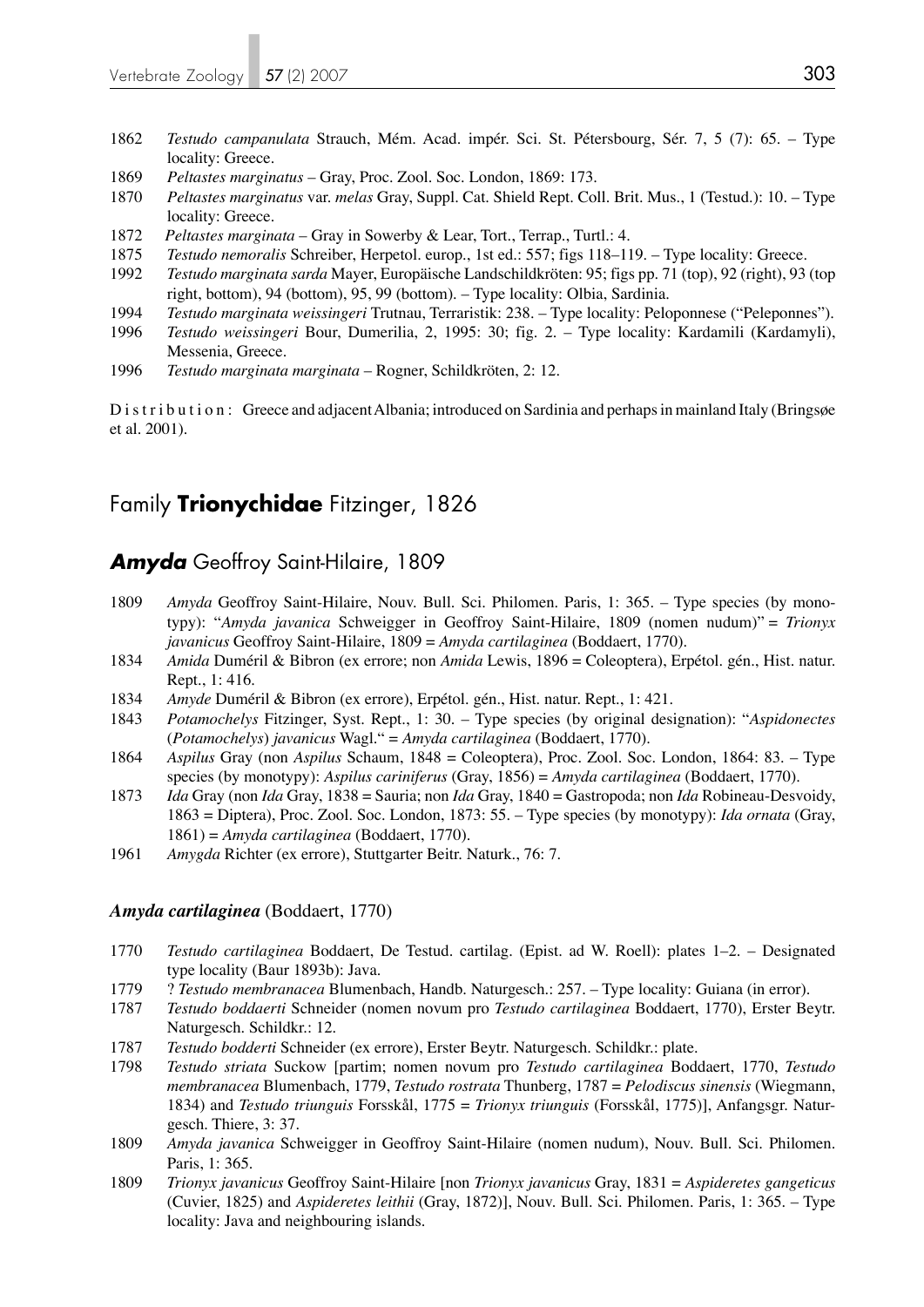- *Trionyx stellatus* Geoffroy Saint-Hilaire (nomen novum pro *Testudo cartilaginea* Boddaert, 1770), Nouv. Bull. Sci. Philomen. Paris, 1: 365.
- *Aspidonectes javanicus* Wagler, Natürl. Syst. Amphib.: 134.
- *Gymnopus javanicus* Duméril & Bibron, Erpétol. gén., Hist. natur. Rept., 2: 493.
- *Trionyx stellatus* var. *javanica*  Schlegel, Faun. Japon., Rept.: plate 5: fig. 6.
- *Gymnopus cartilaginea* Cantor, J. Asiat. Soc. Bengal, 16: 615.
- *Trionyx cariniferus* Gray, Cat. Shield Rept. Coll. Brit. Mus., 1 (Testud.), 1855: 67; plate 32. Type locality: Moluccas.
- *Trionyx ornatus* Gray, Proc. Zool. Soc. London, 1861: 41; plate 5. Type locality: Cambodia.
- *Aspilus cariniferus* Gray, Proc. Zool. Soc. London, 1864: 83.
- *Aspilus ornatus* Gray, Proc. Zool. Soc. London, 1864: 85.
- *Aspilus punctulatus* Gray, Proc. Zool. Soc. London, 1864: 84. Type localities: Amboina and Ceram.
- *Potamochelys stellatus* Gray, Proc. Zool. Soc. London, 1864: 85.
- *Trionyx phayrei* Theobald, J. Linn. Soc. (Zool.), 10: 18. Type locality: Arakan Hills, Bassein District, western Pegu, Burma.<br>1869 Trionyx ieudi Gray. Proc. Zool.
- *Trionyx jeudi* Gray, Proc. Zool. Soc. London, 1869: 217; fig. 19. Type locality: Java?
- *Aspilus javanicus* Gray, Proc. Zool. Soc. London, 1873: 67.
- *Ida ornata* Gray, Proc. Zool. Soc. London, 1873: 55.
- *Trionyx ephippium* Theobald, Proc. Asiat. Soc. Bengal, 1875: 177; plate 5: figs a–c. Type locality: Tenasserim.
- *Trionyx cartilagineus* Boulenger, Cat. Chelon. Rhynchoceph. Crocod. Brit. Mus. (Natur. Hist.): ix.
- *Trionyx phayrii* Boulenger (ex errore), Cat. Chelon. Rhynchoceph. Crocod. Brit. Mus. (Natur. Hist.): ix.
- *Aspidonectes cartilagineus* Baur, Proc. Amer. Philos. Soc. Philadelphia, 31: 220.
- *Aspidonectes phayrei* Baur, Proc. Amer. Philos. Soc. Philadelphia, 31: 220.
- *Potamochelys cartilagineus* Hay, Proc. Amer. Philos. Soc. Philadelphia, 42, 1903: 269.
- *Potamochelys javanicus* Hay, Proc. Amer. Philos. Soc. Philadelphia, 42, 1903: 269.
- *Amyda cartilaginea* Barbour, Mem. Mus. Comp. Zool., 44: 144.
- *Amyda phayrii* Barbour, Mem. Mus. Comp. Zool., 44: 203.
- *Trionyx boddaertii* Bourret (ex errore), Tortues de l'Indochine: 205.
- *Trionyx carinifera* Bourret, Tortues de l'Indochine: 19.
- *Trionyx cartilagneus* Thelwall (ex errore), Zool. Rec., Rept., 1969: 87.
- *Testudo boddaerta* Auffenberg (ex errore), Bull. Florida State Mus., Biol. Sci., 18: 139.
- *Trionyx cartilaginosis* Auffenberg (ex errore), Bull. Florida State Mus., Biol. Sci., 18: 139.
- *Trionyx cartilaginosus* Auffenberg (ex errore), Bull. Florida State Mus., Biol. Sci., 18: 139.
- *Tryonyx cartilageneus* Nutaphand (ex errore), Turtles of Thailand: 5.
- *Trionyx cartilageneus* Nutaphand, Turtles of Thailand: 70.
- *Trionyx cartlageneus* Nutaphand (ex errore), Turtles of Thailand: 208.
- *Trionyx nakornsrithammarajensis* Nutaphand, Turtles of Thailand: 8; figs 139–141. Type locality: Nakorn Sri Thammaraj Province, Thailand.
- *Trionyx cartilaginous* Chkhikvadze (ex errore), Bull. Acad. Sci. Georgian SSR, 128: 609.
- *Amyda nakornsrithammarajensis* Ernst & Barbour, Turtles of the World: 110.
- *Amyda nakornsrithammarajensis* Stubbs, Tort. Freshw. Turtl., Action Plan Conserv.: 6.
- *Trionyx cartilageneus nakorn* Nutaphand (nomen novum pro *Trionyx nakornsrithammarajensis* Nuta phand, 1979), Thai Zool. Mag., 5 (56): [8].
- *Trionyx cartilageneus cartilageneus* Nutaphand, Thai Zool. Mag., 5 (56): [7].
- *Amyda cartilaginae* Nöllert (ex errore), Schildkröten, 2nd ed.: 159.
- *Trionyx cartilagineus nakorn* Obst in Wermuth & Mertens, Schildkr., Krokod., Brückenechs. (Reprint 1996): 440.
- *Trionix cartilagineus* Richard, Tortug. Reg. árid. Argentina: 198.
- *Trionys cartilagineus* Hà Dình Dúc, Kha co Hoc, 4: 105.

Distribution: From extreme northeastern India (Pawar & Choudhury 2000), the neighbouring northwestern Myanmar (Kuchling et al. 2004) and southern Myanmar eastward to Vietnam and southward through Malaysia to Sumatra, Java and Borneo, Indonesia.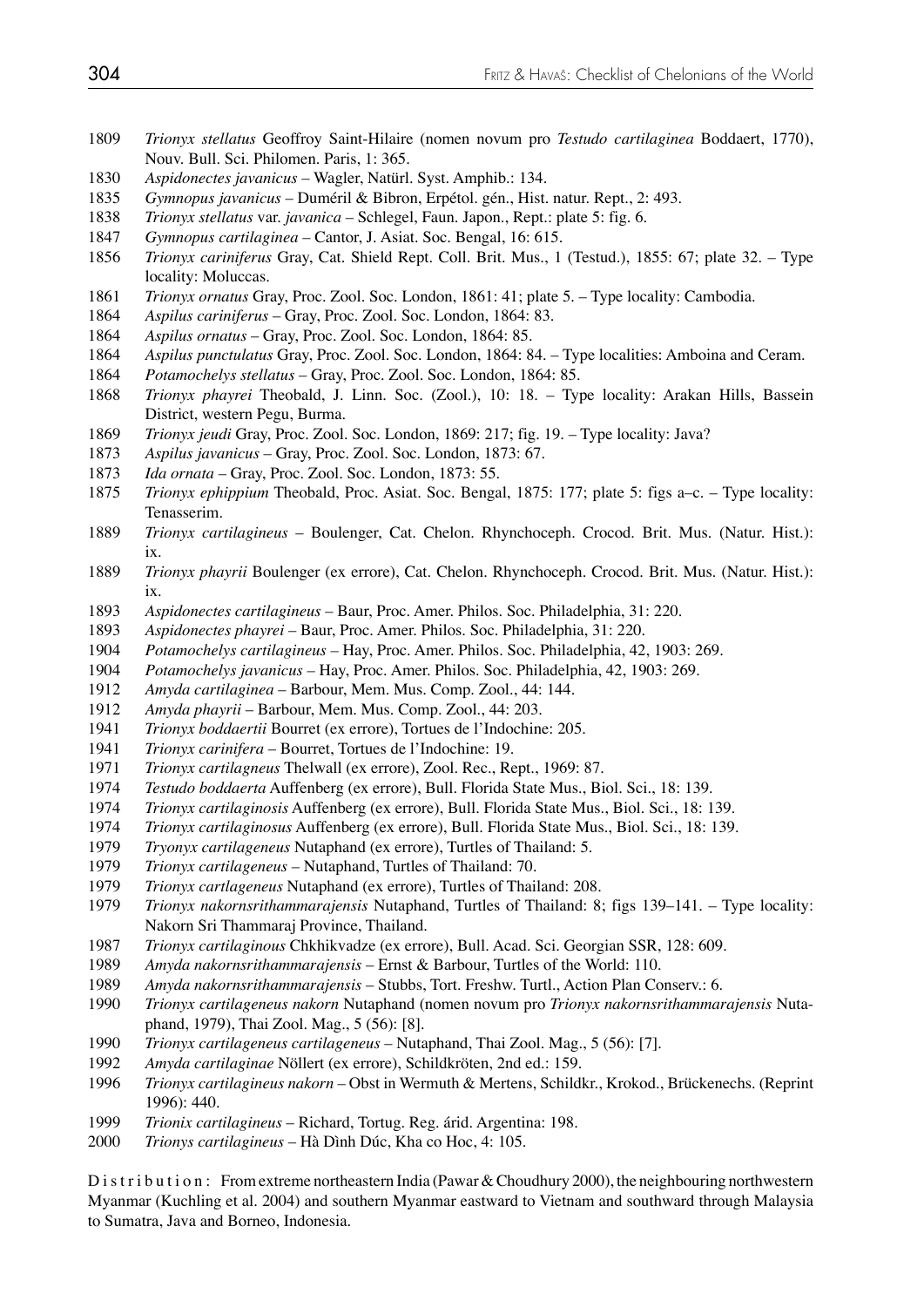## *Apalone* Rafinesque, 1832

- *Aplaxia* Rafinesque (nomen nudum), Florula Ludoviciana: 166.
- *Apalone* Rafinesque, Atlant. J. Friend Knowl., 1: 64. Type species (by monotypy): *Apalone hudsonica* Rafinesque, 1832 = *Apalone spinifera spinifera* (LeSueur, 1827).
- *Mesodeca* Rafinesque, Atlant. J. Friend Knowl., 1: 64. Type species (by monotypy): *Mesodeca bartrami* Rafinesque, 1832 = *Apalone ferox* (Schneider, 1783).
- *Platypeltis* Fitzinger, Ann. Wien. Mus. Naturgesch., 1, 1836: 109. Subsequently designated type species (Fitzinger 1843): "*Platypeltis ferox* Fitz." = *Apalone ferox* (Schneider, 1783).
- *Glatypeltis* Cope (ex errore), Proc. Acad. Natur. Sci. Philadelphia, 1859: 296.
- *Callinia* Gray, Proc. Zool. Soc. London, 1869: 221. Subsequently designated type species (Stejneger 1907): *Callinia spinifera* (LeSueur, 1827) = *Apalone spinifera spinifera* (LeSueur, 1827).
- *Euamyda* Stejneger, Bull. Mus. Comp. Zool., 94: 7. Type species (by monotypy): *Amyda* (*Euamyda*)  *mutica* (LeSueur, 1827) = *Apalone mutica mutica* (LeSueur, 1827).
- *Platyrettis* Kirsch in Stejneger (ex errore pro *Platypeltis* Fitzinger, 1835), Bull. Mus. Comp. Zool., 94: 8.

#### *Apalone ferox* (Schneider, 1783)

- *Testudo ferox* Schneider, Allgem. Naturgesch. Schildkr.: 330. Restricted type locality (Schwartz 1956): Savannah River (at Savannah), Georgia.
- *Testudo mollis* Lacépède (nomen novum), Hist. natur. Quadrup. ovip., 1 (Synops. méthod.): 137.
- *Testudo* (*ferox*) *verrucosa* Schoepff [non *Testudo verrucosa* Suckow, 1798 = *Rhinoclemmys punctu laria* (Daudin, 1801)], Allgem. Naturgesch. Schildkr.: 90. – Restricted type locality (Harper 1940): southwestern Putnam Co., between Palatka and Gainesville, Florida.
- *Testudo bartrami* Daudin (nomen novum pro *Testudo* (*ferox*) *verrucosa* Schoepff, 1795), Hist. Natur. Gén. Part. Rept., 2, 1802: 74.
- *Emydes ferox* Brongniart, Essai Classif. Natur. Rept.: 27.
- *Chelys bartramii* Geoffroy Saint-Hilaire (ex errore), Ann. Mus. Hist. Natur., 14: 18.
- *Trionyx carinatus* Geoffroy Saint-Hilaire, Ann. Mus. Hist. Natur., 14: 14; plate 4. Designated type locality (Schmidt 1953): east Florida.
- *Trionyx georgianus* Geoffroy Saint-Hilaire (nomen novum pro *Testudo ferox* Schneider, 1783), Nouv. Bull. Sci. Philomen. Paris, 1: 367.
- *Trionyx georgicus* Geoffroy Saint-Hilaire (nomen novum pro *Testudo ferox* Schneider, 1783), Ann. Mus. Hist. Natur., 14: 17.
- *Trionyx brongniarti* Schweigger (nomen novum pro *Trionyx carinatus* Geoffroy Saint-Hilaire, 1809), Königsberg. Arch. Naturwiss. Math., 1: 288.
- *Trionyx ferox* Schweigger, Königsberg. Arch. Naturwiss. Math., 1: 285.
- *Amyda ferox* Oken, Lehrbuch Naturgesch., 3: 348.
- *Trionix ferox* Gray, Ann. Philos., (2) 10: 212.
- *Aspidonectes carinatus*  Wagler, Natürl. Syst. Amphib.: 134.
- *Aspidonectes ferox*  Wagler, Natürl. Syst. Amphib.: 134.
- *Trionyx bartrami*  LeConte, Ann. Lyc. Natur. Hist., 8: 96.
- *Testudo brongniartii* Gray in Griffith & Pidgeon (ex errore), Anim. Kingd. Cuvier, 9, Synops. Spec. Class Rept.: 18.
- *Mesodeca bartrami*  Rafinesque, Atlant. J. Friend Knowl., 1: 65.
- *Testudo bartramii* Duméril & Bibron, Erpétol. gén., Hist. natur. Rept., 2: 477.
- *Trionyx brongnartii* Duméril & Bibron (ex errore), Erpétol. gén., Hist. natur. Rept., 2: 478.
- *Trionyx harlani* Bell in Harlan, Med. Phys. Research: 159. Type locality: east Florida.
- *Platypeltis ferox*  Fitzinger, Syst. Rept., 1: 30.
- *Aspenodectes ferox* LeConte, Proc. Acad. Natur. Sci. Philadelphia, 1854: 189.
- *Platypeltis brongnartii* Hay, Proc. Amer. Philos. Soc. Philadelphia, 42, 1903: 269.
- *Platypeltis erox* Hay (ex errore), Proc. Amer. Philos. Soc. Philadelphia, 42, 1903: 272.
- *Amyda ferox ferox* Neill, Publ. Res. Div. Ross Allen's Rept. Inst. 1 (2): 15.
- *Trionyx ferox ferox* Schmidt, Checkl. North Amer. Amphib. Rept., 6th ed.: 108.
- *Apalone ferox* Meylan, Bull. Amer. Mus. Natur. Hist., 186: 77.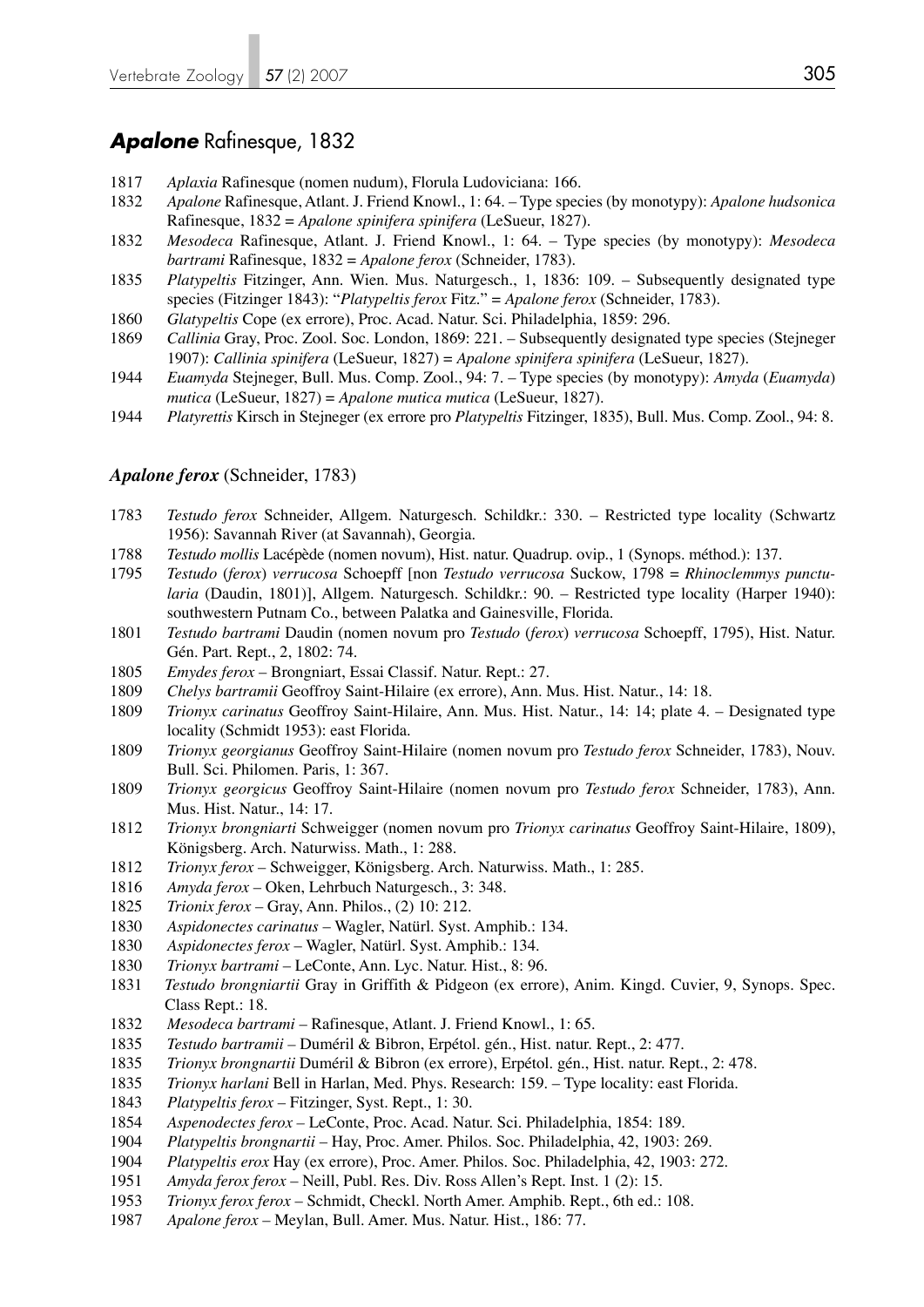1999 *Trionix feroz* Richard (ex errore), Tortug. Reg. árid. Argentina: 198.

Distribution: From southern Alabama through peninsular Florida to southern South Carolina, USA.

## *Apalone mutica* (LeSueur, 1827)

Distribution: Central U.S.A.

### *Apalone mutica mutica* (LeSueur, 1827)

- 1822 ? *Trionyx pusilla* Rafinesque (nomen suppressum: Opinion 1820, ICZN 1984), Kentucky Gazette (N.S.), 1 (24): 5. – Type locality: U.S.A.
- 1827 *Trionyx muticus* LeSueur, Mém. Mus. Hist. Natur., 15: 263; plate 7: figs 1a–f. Type locality: Wabash River, New Harmony, Posey Co., Indiana.
- 1830 *Aspidonectes muticus* Wagler, Natürl. Syst. Amphib.: 134.
- 1854 *Gymnopus muticus* Duméril, Bibron & Duméril, Erpétol. gén. Hist. natur. Rept., 9: 236.
- 1857 *Amyda mutica* Agassiz, Contrib. Natur. Hist. U.S.A., 1: 392.
- 1864 *Potamochelys microcephalus* Gray, Proc. Zool. Soc. London, 1864: 87. Restricted type locality (Schmidt 1953): New Harmony, Indiana.
- 1869 *Callinia microcephala*  Gray, Proc. Zool. Soc. London, 1869: 222.
- 1889 *Potamochelys microcephala* Boulenger, Cat. Chelon. Rhynchoceph. Crocod. Brit. Mus. (Natur. Hist.): 260.
- 1959 *Trionyx muticus muticus* Webb, Univ. Kansas Publ., 11: 520.
- 1987 *Apalone mutica*  Meylan, Bull. Amer. Mus. Natur. Hist., 186: 77.
- 1988 *Apalone muticus* Meylan & Webb, J. Herpetol., 22: 118.
- 1989 *Apalone mutica mutica* Ernst & Barbour, Turtles of the World: 106.
- 1989 *Apalone mutica mutica* Stubbs, Tort. Freshw. Turtl., Action Plan Conserv.: 7.
- 1999 *Trionix muticus*  Richard, Tortug. Reg. árid. Argentina: 198.

Distribution: From Ohio to southern Minnesota and South Dakota, southward to Tennessee, Louisiana and Oklahoma and westward to Texas and New Mexico, USA.

*Apalone mutica calvata* (Webb, 1959)

- 1822 ? *Trionyx pusilla* Rafinesque (nomen suppressum: Opinion 1820, ICZN 1984), Kentucky Gazette (N.S.), 1 (24): 5. – Type locality: U.S.A.
- 1959 *Trionyx muticus calvatus* Webb, Univ. Kansas Publ., 11: 519; plates 13–14. Type locality: Pearl River, Roses Bluff, 14 miles northeast Jackson, Rankin Co., Mississippi.
- 1989 *Apalone mutica calvata* Ernst & Barbour, Turtles of the World: 106.
- 1989 *Apalone mutica calvata* Stubbs, Tort. Freshw. Turtl., Action Plan Conserv.: 7.

Distribution: From eastern Louisiana to the Escambia River system of Alabama and the northwestern Florida, USA.

#### *Apalone spinifera* (LeSueur, 1827)

Distribution: Central North America.

## *Apalone spinifera spinifera* (LeSueur, 1827)

1822 *Trionyx nasica* Rafinesque (nomen suppressum: Opinion 1820, ICZN 1984), Kentucky Gazette (N.S.), 1 (24): 5. – Type locality: western streams of U.S.A.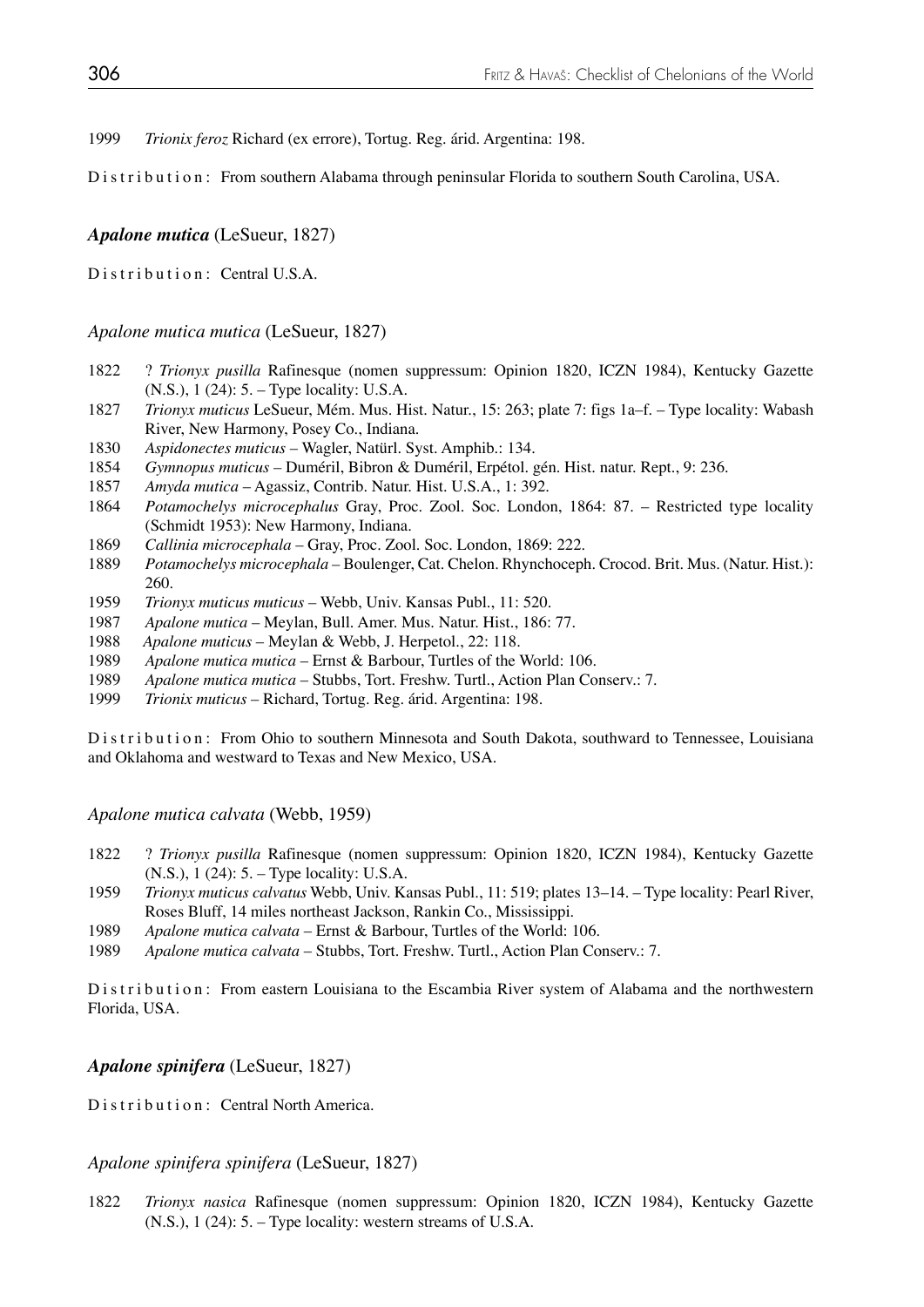- *Trionyx spiniferus* LeSueur, Mém. Mus. Hist. Natur., 15: 258; plate 6: figs a–g. Type locality: Wabash River, New Harmony, Posey Co., Indiana.
- *Trionyx ocellatus* LeSueur [non *Trionyx ocellatus* Gray, 1830 = *Aspideretes hurum* (Gray, 1831)], Mém. Mus. Hist. Natur., 15: 261. – Type locality: Wabash River, New Harmony, Posey Co., Indiana.
- *Apalone hudsonica* Rafinesque, Atlant. J. Friend Knowl., 1: 64. Restricted type locality (Webb 1962): Hudson River, near Baker's Falls, Saratoga Co., New York.
- *Gymnopus spiniferus* Duméril & Bibron, Erpétol. gén., Hist. natur. Rept., 2: 477.
- *Trionyx annulifer* Wied (nomen novum pro *Trionyx ocellatus* LeSueur, 1827), Reise Nord-Amer., 1: 140.
- *Tyrse argus* Gray, Cat. Tort. Crocod. Amphisb. Coll. Brit. Mus.: 48. Designated type locality (Schmidt 1953): New Harmony, Indiana.
- *Trionyx annulatus* Gray (ex errore pro *Trionyx annulifer* Wied, 1839), Cat. Shield Rept. Coll. Brit. Mus., 1 (Testud.), 1855: 69.
- *Trionyx argus* Gray, Cat. Shield Rept. Coll. Brit. Mus., 1 (Testud.), 1855: 68.
- *Gymnopodus spiniferus* Duméril, Arch. Mus. Hist. Natur., 7: 203.
- *Aspidonectes nuchalis* Agassiz, Contrib. Natur. Hist. U.S.A., 1: 402. Restricted type locality (Schmidt 1953): Cumberland River near Nashville, Tennessee.
- *Aspidonectes spinifer* Agassiz, Contrib. Natur. Hist. U.S.A., 1: 331.
- *Gymnopus spinifer* Agassiz, Contrib. Natur. Hist. U.S.A., 1: 277.
- *Trionyx spinifer*  Agassiz, Contrib. Natur. Hist. U.S.A., 1: 403.
- *Gymnopus olivaceus* Wied (nomen novum pro *Trionyx ocellatus* LeSueur, 1827), Nova Acta Acad. Caesar. Leopold.-Carol., 32: 55.
- *Callinia spicifera* Gray (ex errore pro *Trionyx spiniferus* LeSueur, 1827), Proc. Zool. Soc. London, 1869: 222.
- *Callinia spinifera* Gray, Suppl. Cat. Shield Rept. Coll. Brit. Mus., 1 (Testud.): 109.
- *Platypeltis nuchalis* Baur, Proc. Amer. Philos. Soc. Philadelphia, 31: 220.
- *Platypeltis spinifer* Baur, Proc. Amer. Philos. Soc. Philadelphia, 31: 220.
- *Tyrse spinifera* Hay, Proc. Amer. Philos. Soc. Philadelphia, 42, 1903: 269.
- *Amyda spinifera*  Hay, Bull. Amer. Mus. Natur. Hist., 21: 141.
- *Platypeltis spinifera* Hay, Bull. Amer. Mus. Natur. Hist., 23: 858.
- *Amyda spinifer*  Potter, Copeia, 1920: 41.
- *Amyda spinifera spinifera*  Stejneger & Barbour, Check List North Amer. Amphib. Rept., 4th ed.: 172.
- *Trionyx spinifera spinifera*  Cagle, Contrib. Mus. Nat. Social Sci. Southern Illinois Normal Univ., 5: 23.
- *Amyda ferox spinifera*  Neill, Publ. Res. Div. Ross Allen's Rept. Inst., 1 (2): 15.
- *Trionyx ferox spinifera*  Schmidt, Checkl. North Amer. Amphib. Rept., 6th ed.: 109.
- *Trionyx spinifer spinifer* Schwartz, Charleston Mus. Leafl., 26: 11.
- *Trionyx spiniferus spiniferus*  Wermuth & Mertens, Schildkr., Krokod., Brückenechs.: ix.
- *Apalone spinifera*  Meylan, Bull. Amer. Mus. Natur. Hist., 186: 77.
- *Apalone spiniferus* Meylan & Webb, J. Herpetol., 22: 118.
- *Apalone spinifera spinifera*  Ernst & Barbour, Turtles of the World: 104.
- *Apalone spinifera spinifera* Stubbs, Tort. Freshw. Turtl., Action Plan Conserv.: 7.
- *Trionix spiniferus*  Richard, Tortug. Reg. árid. Argentina: 198.

Distribution: From southeastern Canada westward to Wisconsin, southward to North Carolina, western Virginia and Tennessee, USA.

*Apalone spinifera aspera* (Agassiz, 1857)

- *Aspidonectes asper* Agassiz, Contrib. Natur. Hist. U.S.A., 1: 402. Restricted type locality (Webb 1960): Pearl River at Columbus, Marion Co., Mississippi.
- *Platypeltis agassizii* Baur, Amer. Natural., 22: 1121. Restricted type locality (Schwartz 1956): Savannah, Savannah River.
- *Trionyx agassizii* Hay, Ann. Rept. Indiana Dept. Geol. Natur. Res., 17: 144.
- *Pelodiscus agassizii* Baur, Proc. Amer. Philos. Soc. Philadelphia, 31: 218.
- *Platypeltis asper* Baur, Proc. Amer. Philos. Soc. Philadelphia, 31: 220.
- *Aspidonectes agassizi* Jordan (ex errore), Manual Vertebr. Animals North. U.S.: 206.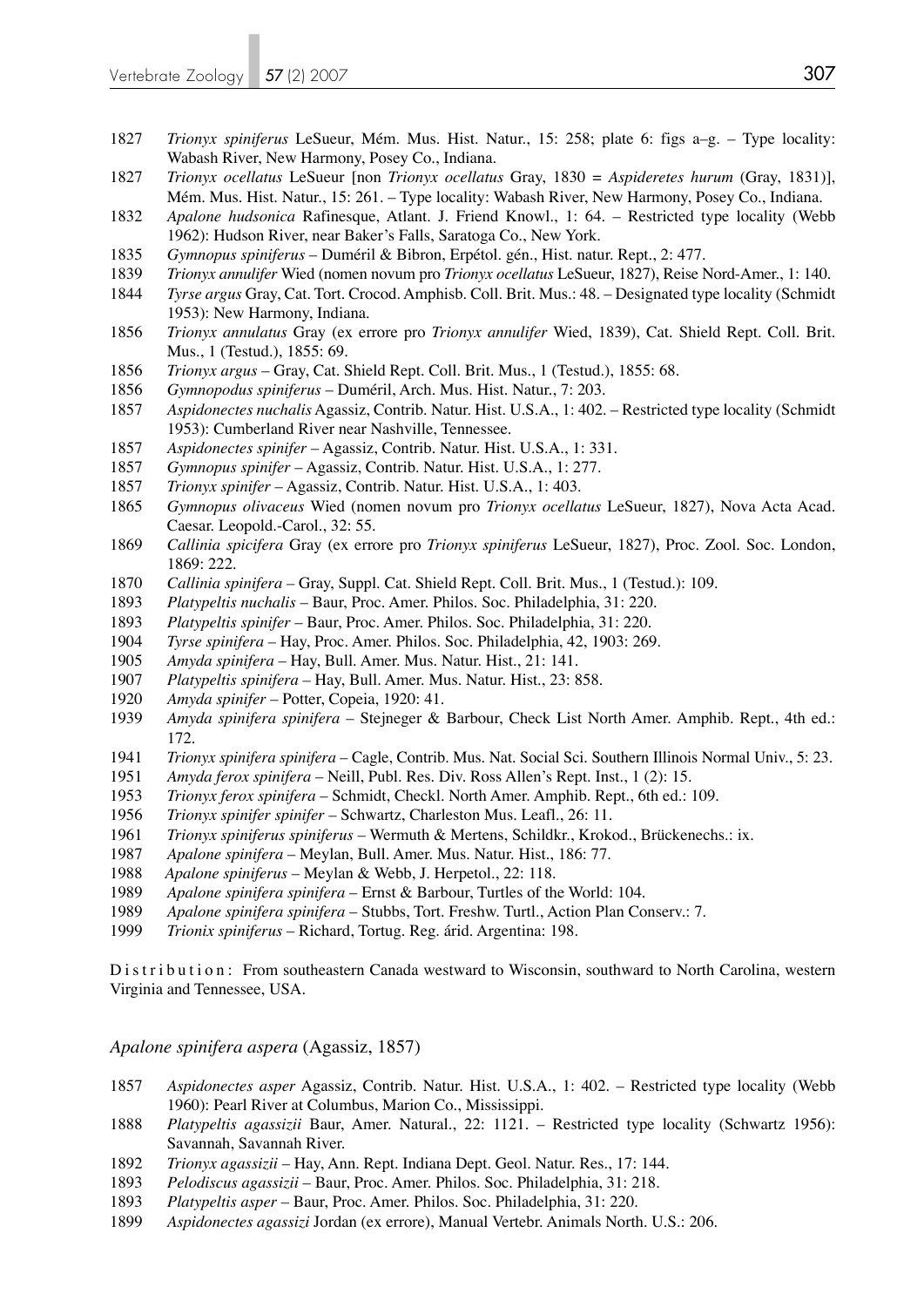- *Trionyx spiniferus agassizii* Siebenrock, Verh. zool.-bot. Ges. Wien, 73, 1923: 188.
- *Amyda agassizii* Stejneger & Barbour, Check List North Amer. Amphib. Rept., 4th ed.: 171.
- *Amyda spinifera aspera*  Stejneger & Barbour, Check List North Amer. Amphib. Rept., 4th ed.: 172.
- *Amyda ferox agassizii* Neill, Publ. Res. Div. Ross Allen's Rept. Inst., 1 (2): 15.
- *Amyda ferox aspera*  Neill, Publ. Res. Div. Ross Allen's Rept. Inst., 1 (2): 15.
- *Trionyx ferox agassizi* Schmidt, Checkl. North Amer. Amphib. Rept., 6th ed.: 109.
- *Trionyx ferox aspera*  Schmidt, Checkl. North Amer. Amphib. Rept., 6th ed.: 109.
- *Trionyx spinifer asper* Schwartz, Charleston Mus. Leafl., 26: 17.
- *Trionyx spiniferus asper* Wermuth & Mertens, Schildkr., Krokod., Brückenechs.: ix.
- *Trionyx spiniferus asperus*  Zappalorti, Amateur Zool. Guide Turtl. Crocod.: 186.
- *Trionyx spiniferous asperus* Anderson (species name ex errore), Guide to Florida Turtles: 47.
- *Apalone spinifera asper* Ernst & Barbour, Turtles of the World: 104.
- *Apalone spinifera asper* Stubbs, Tort. Freshw. Turtl., Action Plan Conserv.: 7.
- *Apalone spinifera aspera* Iverson, Meylan, Pritchard, Seidel & Ward in Collins, SSAR Misc. Publ., Herpetol. Circ., 19: 15.

Distribution: From southeastern Louisiana to southern North Carolina, USA.

### *Apalone spinifera atra* (Webb & Legler, 1960)

- *Trionyx ater* Webb & Legler, Univ. Kansas Sci. Bull., 40: 21; plates 1 (top), 2 (top). Type locality: 16 km south of Cuatro Ciénegas, Coahuila, Mexico.
- *Trionyx spinifer ater* Morafka, Biogeographica, 9: 71.
- *Trionyx spiniferus ater* Smith & Smith, Synops. Herpetof. Mexico, 6, 1979: 1.
- *Apalone spinifera ater* Groombridge, World Checkl. Threat. Amphib. Rept.: 25.
- *Apalone ater* David, Dumerilia, 1: 33.
- *Trionys spiniferus ater* Obst in Wermuth & Mertens, Schildkr., Krokod., Brückenechs. (Reprint 1996): 485.
- *Apalone spiniferus ater* Ferri, Turtles & Tortoises: 38.
- *Apalone spinifera atra* Artner, Emys, 10 (6): xxvi.
- *Apalone* (*Apalone*) *atra* Vetter, Terralog, Turtles of the World, 2: 9.

Distribution: Cuatro Ciénegas Basin, Coahuila, Mexico.

*Apalone spinifera emoryi* (Agassiz, 1857)

- *Aspidonectes emoryi* Agassiz, Contrib. Natur. Hist. U.S.A., 1: 392; 2: plate 6: figs 4–5, plate 7: fig. 20. – Type locality: lower Rio Grande of Texas, near Brownsville.
- *Trionyx emoryi*  Strauch, Mém. Acad. impér. Sci. St. Pétersbourg, Sér. 7, 5 (7): 54.
- *Aspidonectes emyda* Gray (ex errore pro *Aspidonectes emoryi* Agassiz, 1857), Suppl. Cat. Shield Rept. Coll. Brit. Mus., 1 (Testud.): 95.
- *Aspidonectes georgii* Gray (ex errore pro *Aspidonectes emoryi* Agassiz, 1857), Suppl. Cat. Shield Rept. Coll. Brit. Mus., 1 (Testud.): 109.
- *Platypeltis emoryii* Baur (ex errore), Proc. Amer. Philos. Soc. Philadelphia, 31: 220.
- *Platypeltis emoryi* Siebenrock, Zool. Jb., Suppl. 10: 603.
- *Amyda emoryi*  Stejneger & Barbour, Check List North Amer. Amphib. Rept., 1st ed.: 124.
- *Amyda emoryii*  Strecker, Copeia, 1927.: 9.
- *Amyda ferox emoryi*  Neill, Publ. Res. Div. Ross Allen's Rept. Inst., 1 (2): 15.
- *Trionyx ferox emoryi*  Schmidt, Checklist North Amer. Amphib. Rept., 6th ed.: 109.
- *Trionyx spinifer emoryi*  Schwartz, Charleston Mus. Leafl., 26: 11.
- *Trionyx spinifera emoryi*  Minton, Southwest. Natur., 3: 31.
- *Trionyx spiniferus emoryi*  Wermuth & Mertens, Schildkr., Krokod., Brückenechs.: ix.
- *Trionyx spiniferus emoryir* Honegger in Dollinger (ex errore), CITES Fauna Flora Ident. Manual, 3: Code A-301.012.006.001.
- *Apalone spinifera emoryi*  Ernst & Barbour, Turtles of the World: 104.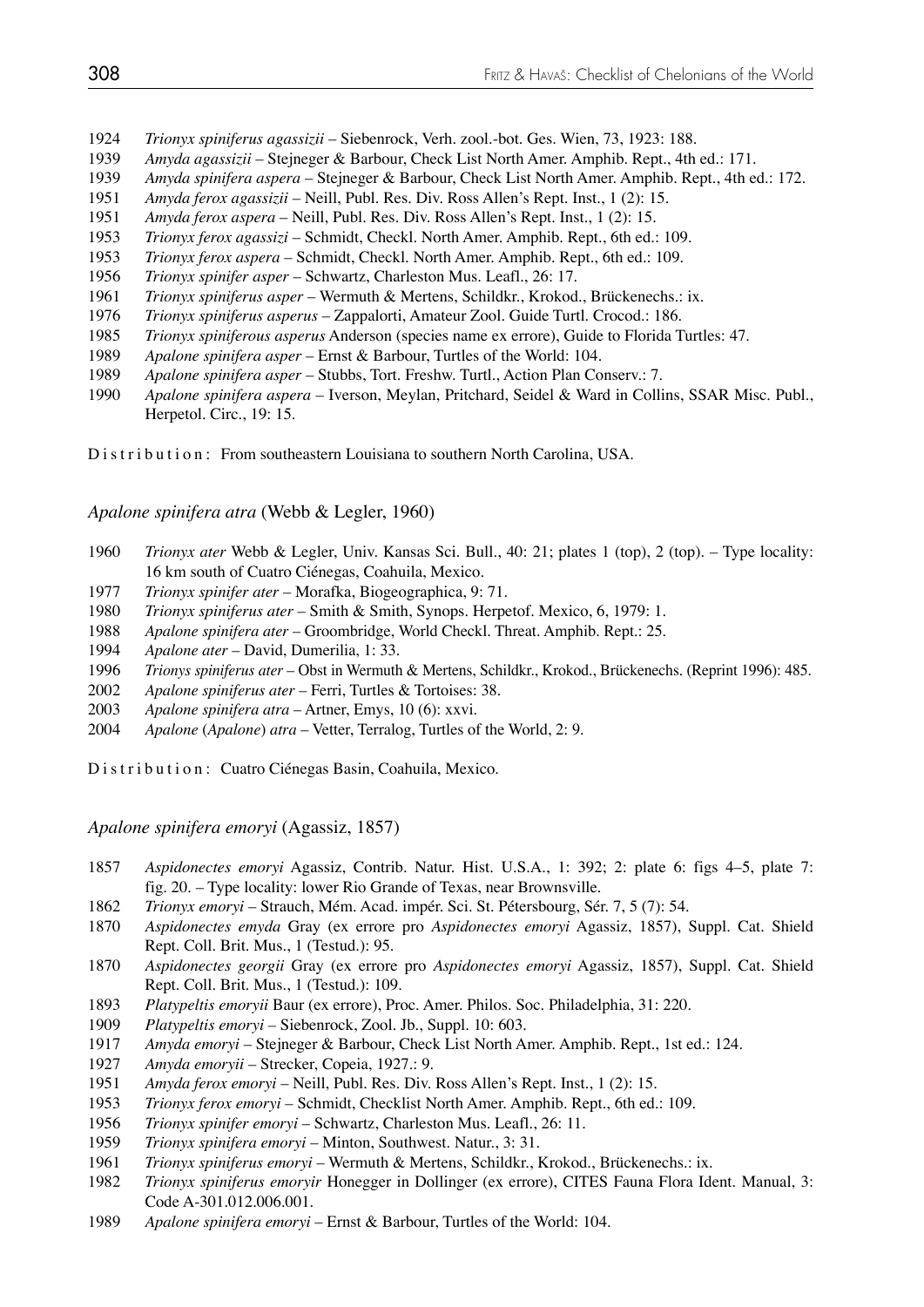*Apalone spinifera emoryi* – Stubbs, Tort. Freshw. Turtl., Action Plan Conserv.: 7.

*Apalone* (*Apalone*) *spinifera emory* Vetter (ex errore), Terralog, Turtles of the World, 2: 14.

Distribution: Rio Grande drainage in Texas and New Mexico and the Colorado River drainages in Arizona, New Mexico, USA, southwestern Chihuahua, central Coahuila, northern Nuevo Léon and Tamaulipas, Mexico.

#### *Apalone spinifera guadalupensis* (Webb, 1962)

- *Trionyx spinifer guadalupensis* Webb, Univ. Kansas Publ. Mus. Natur. Hist., 13: 517; plates 41–42. – Type locality: 15 miles northeast Tilden, McMullen Co., Texas.
- *Trionyx spiniferus guadelupensis* Pritchard (ex errore), Living Turtles of the World: 213.
- *Trionyx spiniferus guadalupensis* Webb, Cat. Amer. Amphib. Rept., 140: 3.
- *Apalone spinifera guadalupensis* Ernst & Barbour, Turtles of the World: 104.
- *Apalone spinifera guadalupensis* Stubbs, Tort. Freshw. Turtl., Action Plan Conserv.: 7.
- *Apalone spinifera guadelupensis* Joseph-Ouni, Zoogeogr. Turtl., Croc. Tuataras, 2003: 95.

Distribution: South-central Texas, USA.

*Apalone spinifera hartwegi* (Conant & Goin, 1948)

- *Amyda spinifera hartwegi* Conant & Goin, Occ. Pap. Mus. Zool. Univ. Michigan, 510: 1. Type locality: Wichita, Sedgwick Co., Kansas.
- *Amyda ferox hartwegi* Neill, Publ. Res. Div. Ross Allen's Rept. Inst., 1 (2): 15.
- *Trionyx ferox hartwegi* Schmidt, Checklist North Amer. Amphib. Rept., 6th ed.: 110.
- *Trionyx spinifer hartwegi* Schwartz, Charleston Mus. Leafl., 26: 11.
- *Trionyx spiniferus hartwegi* Wermuth & Mertens, Schildkr., Krokod., Brückenechs.: ix.
- *Trionyx spiniferus bartwegi* Curds & Knott (ex errore), Zool. Rec., Rept., 1963: 65.
- *Apalone spinifera hartwegi* Ernst & Barbour, Turtles of the World: 104.
- *Apalone spinifera hartwegi* Stubbs, Tort. Freshw. Turtl., Action Plan Conserv.: 7.

Distribution: From Montana east to Wisconsin, southward through northeastern New Mexico to northern Louisiana, USA.

#### *Apalone spinifera pallida* (Webb, 1962)

- *Trionyx spinifer pallidus* Webb, Univ. Kansas Publ. Mus. Natur. Hist., 13: 522; plates 39–40. Type locality: Lake Caddo, Caddo Parish, Louisiana.
- *Trionyx pallidus* Pritchard, Living Turtles of the World: 214.
- *Trionyx spiniferus pallidus* Pritchard, Living Turtles of the World: 213.
- *Apalone spinifera pallida* Ernst & Barbour, Turtles of the World: 104.
- *Apalone spinifera pallidus* Stubbs, Tort. Freshw. Turtl., Action Plan Conserv.: 7.

Distribution: Southern Oklahoma through northeastern Texas to western Louisiana.

# *Aspideretes* Hay, 1904

- *Aspideretes* Hay, Proc. Amer. Philos. Soc. Philadelphia, 42, 1903: 274. Type species (by original designation): *Aspideretes gangeticus* (Cuvier, 1824).
- *Asperidites* Romer (ex errore), Vertebr. Paleontol.: 366.
- *Aspiderectes* Morafka (ex errore), Biogeographica, 9: 160.
- *Asperidetes* Weems (ex errore), Proc. Biol. Soc. Washington, 101: 119.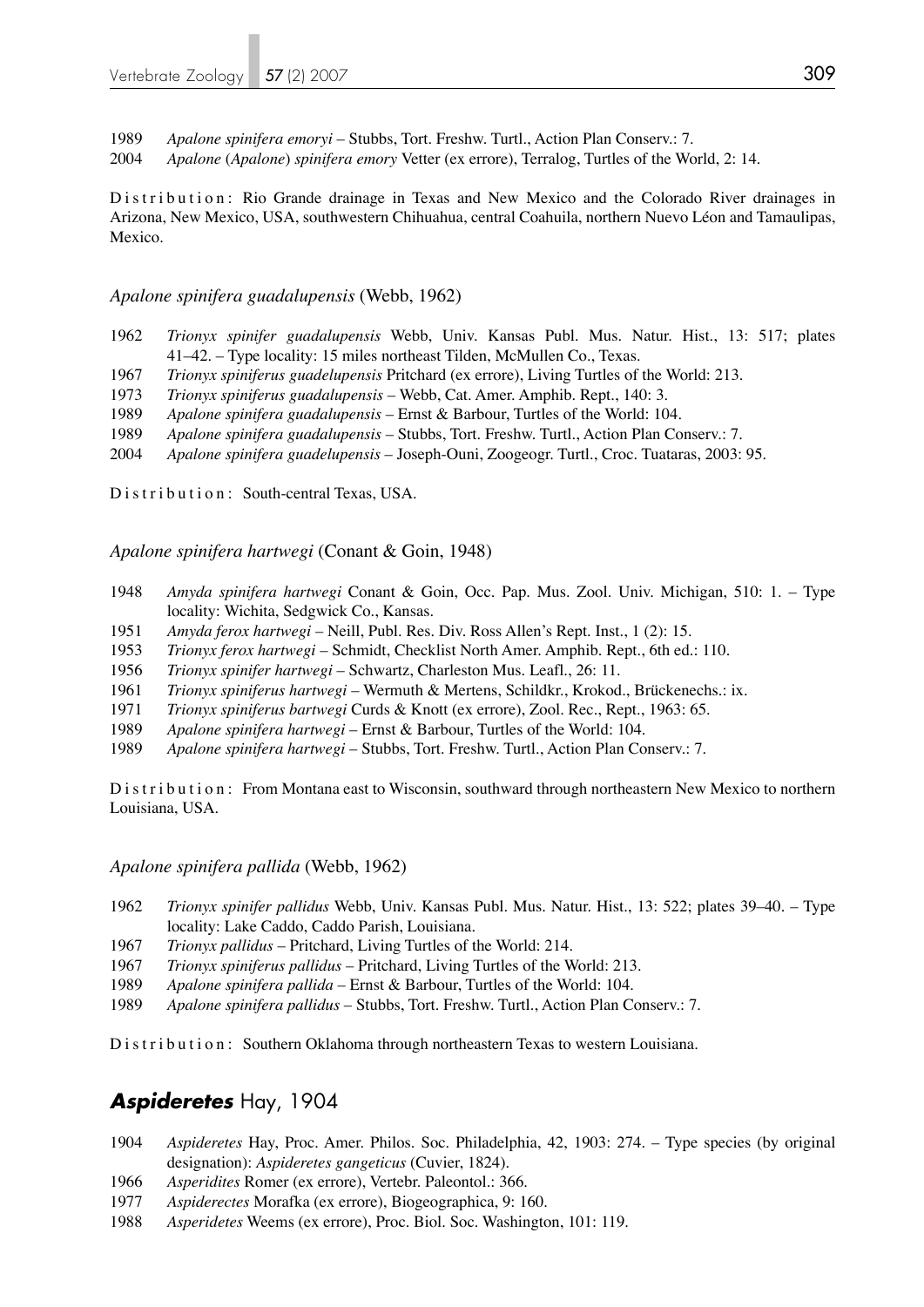### *Aspideretes gangeticus* (Cuvier, 1825)

- 1825 *Trionyx gangeticus* Cuvier, Rech. Oss. foss., Ed. 5 (2): 186; plate 11. Type locality: Ganges River.
- 1831 *Trionyx javanicus* Gray in Griffith & Pidgeon [partim; non *Trionyx javanicus* Geoffroy Saint-Hilaire, 1809 = *Amyda cartilaginea* (Boddaert, 1770)], Anim. Kingd. Cuvier, 9, Synops. Spec. Class Rept.: 19. – Type localities: Java (in error) and India.
- 1833 *Aspidonectes gangeticus* Wagler, Descr. Icon. Amphib.: plate 2.
- 1835 *Gymnopus duvaucelii* Duméril & Bibron [partim; nomen novum pro *Trionyx gangeticus* Cuvier, 1825 and *Trionyx hurum* Gray, 1831 = *Aspideretes hurum* (Gray, 1831)], Erpétol. gén., Hist. natur. Rept., 2: 487.
- 1844 *Tyrse gangetica* Gray, Cat. Tort. Crocod. Amphisb. Coll. Brit. Mus.: 47.
- 1844 *Tyrse javanica* (partim) Gray, Cat. Tort. Crocod. Amphisb. Coll. Brit. Mus.: 47.
- 1873 *Trionyx gangetiga* Gray (ex errore), Proc. Zool. Soc. London, 1873: plate 8.
- 1893 *Isola gangetica* Baur, Proc. Amer. Philos. Soc. Philadelphia, 31: 221.
- 1904 *Aspideretes gangeticus* Hay, Proc. Amer. Philos. Soc. Philadelphia, 42, 1903: 274.
- 1912 *Trionyx gangeticus mahanaddicus* Annandale, Rec. Ind. Mus., 7: 262. Restricted type locality (Smith 1931): Cuttack, Orissa.
- 1931 *Gymnopus duvaucelli* Smith (ex errore; partim), Fauna Brit. India, Rept. Amphib., 1: 167.<br>1934 *Amvda gangetica* Mertens, Müller & Rust. Bl. Agu.- u. Terr.-Kunde. 45: 66.
- 1934 *Amyda gangetica* Mertens, Müller & Rust, Bl. Aqu.- u. Terr.-Kunde, 45: 66.
- 1999 *Trionix gangeticus*  Richard, Tortug. Reg. árid. Argentina: 198.

Distribution: Indus, Ganges, Brahmaputra and Mahanadi River systems in easternmost Afghanistan, Pakistan, northern India, southern Nepal, and Bangladesh (Schneider & Djalal 1970, Das 1995, 2001, Praschag & Gemel 2002).

#### *Aspideretes hurum* (Gray, 1831)

- 1830 *Trionyx occellatus* Gray (corrected to *Trionyx ocellatus* in the Directions of Gray 1830–1835) [non *Trionyx ocellatus* LeSueur, 1827 = *Apalone spinifera spinifera* (LeSueur, 1827)], Illustr. Ind. Zool., 1: plate 78. – Restricted type locality (Webb 1980a): Barrackpore, West Bengal, India.
- 1831 *Trionyx hurum* Gray in Griffith & Pidgeon, Anim. Kingd. Cuvier, 9, Synops. Spec. Class Rept.: 18. Restricted type locality (Webb 1980a): Barrackpore, West Bengal, India.
- 1831 *Testudo chim* Buchanan-Hamilton in Gray (nomen nudum), Synops. Rept., 1 (Cataphracta): 47.
- 1835 *Gymnopus duvaucelii* Duméril & Bibron [partim; nomen novum pro *Trionyx gangeticus* Cuvier, 1825 = *Aspideretes gangeticus* (Cuvier, 1825) and *Trionyx hurum* Gray, 1831], Erpétol. gén., Hist. natur. Rept., 2: 487.
- 1835 *Gymnopus ocellatus* Duméril & Bibron, Erpétol. gén., Hist. natur. Rept., 2: 489.
- 1872 *Trionyx bellii* Gray, Ann. Mag. Natur. Hist., (4) 10: 337. Type locality: Asia.
- 1872 *Trionyx sewaare* Gray, Ann. Mag. Natur. Hist., (4) 10: 336. Type locality: Bengal, India.
- 1874 *Trionyx buchanani* Theobald, Proc. Asiat. Soc. Bengal, 1874: 78. Type locality: Bengal.
- 1893 *Isola hurum* Baur, Proc. Amer. Philos. Soc. Philadelphia, 31: 221.
- 1904 *Aspideretes hurum* Hay, Proc. Amer. Philos. Soc. Philadelphia, 42, 1903: 274.
- 1904 *Aspidonectes hurum* Hay, Proc. Amer. Philos. Soc. Philadelphia, 42, 1903: 269.
- 1904 *Tyrse hurum* Hay, Proc. Amer. Philos. Soc. Philadelphia, 42, 1903: 269.
- 1912 *Amyda hurum* Barbour, Mem. Mus. Comp. Zool., 44: 203.
- 1931 *Gymnopus duvaucelli* Smith (ex errore; partim), Fauna Brit. India, Rept. Amphib., 1: 167.
- 1999 *Trionix hurum* Richard, Tortug. Reg. árid. Argentina: 198.

Distribution: Indus, Ganges and Brahmaputra River systems of Pakistan, India, Nepal, Bangladesh (Iverson 1992, Khan 2006).

#### *Aspideretes leithii* (Gray, 1872)

1831 *Trionyx javanicus* Gray in Griffith & Pidgeon [partim; non *Trionyx javanicus* Geoffroy Saint-Hilaire, 1809 = *Amyda cartilaginea* (Boddaert, 1770)], Anim. Kingd. Cuvier, 9, Synops. Spec. Class Rept.: 19. – Type localities: Java (in error) and India.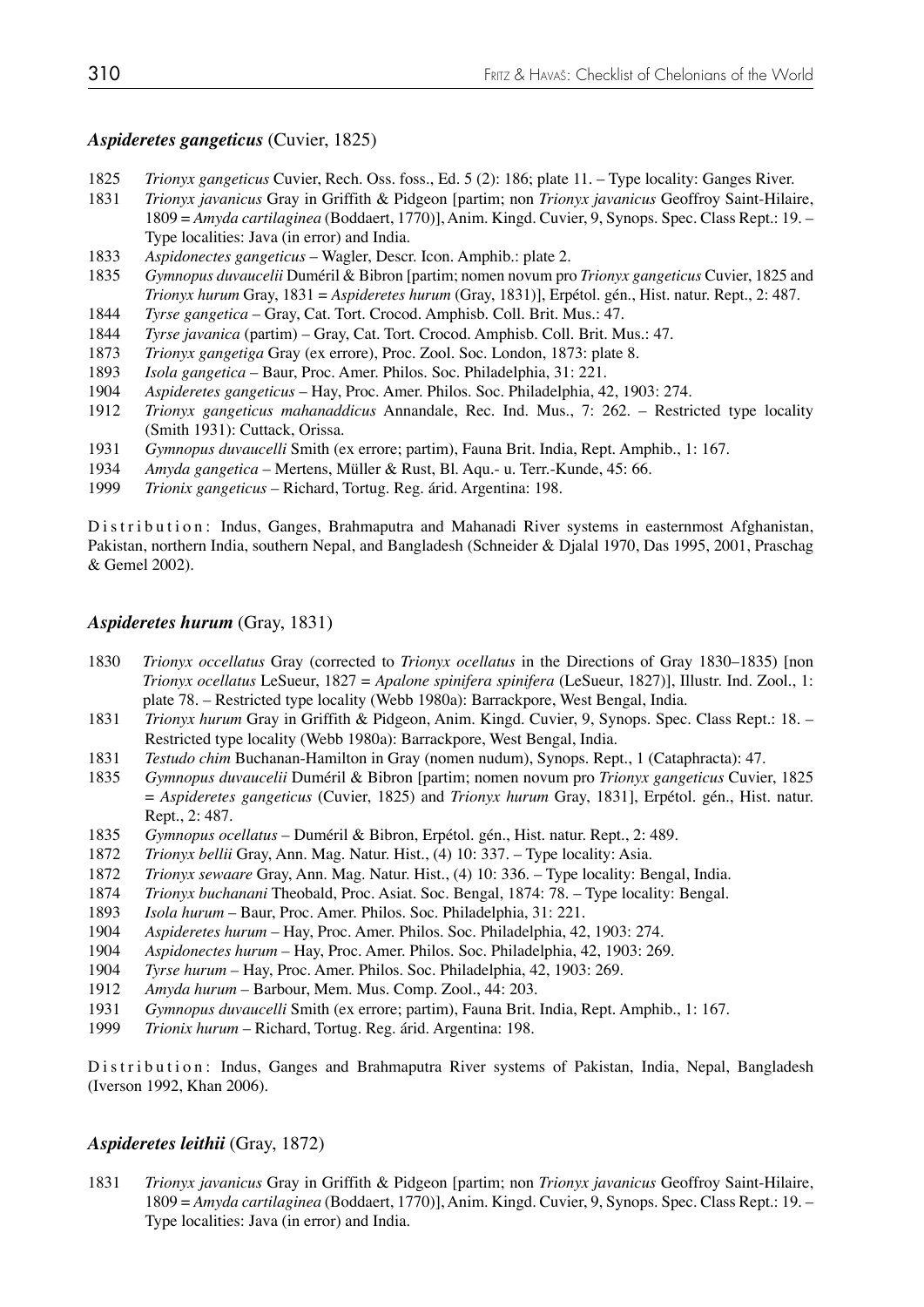- 1831 *Testudo gotaghol* Buchanan-Hamilton in Gray (nomen nudum), Synops. Rept., 1 (Cataphracta): 48.
- 1844 *Tyrse javanica* (partim) Gray, Cat. Tort. Crocod. Amphisb. Coll. Brit. Mus.: 47.
- 1872 *Aspilus gataghol* Gray, Ann. Mag. Natur. Hist., (4) 10: 339. Restricted type locality (Webb 1980a): Barrackpore, West Bengal, India.
- 1872 *Trionyx leithii* Gray, Ann. Mag. Natur. Hist., (4) 10: 334. Type locality: Poonah.
- 1873 *Isola leithii* Gray, Ann. Mag. Natur. Hist., (4) 12: 157.
- 1904 *Aspideretes leithii* Hay, Proc. Amer. Philos. Soc. Philadelphia, 42, 1903: 274.
- 1915 *Trionyx sulcifrons* Annandale, Rec. Ind. Mus., 11: 341; plate 33: figs 1–2. Type locality: Nagpur.
- 1931 *Trionyx leithi* Smith (ex errore), Fauna Brit. India, Rept. Amphib., 1: xxviii.
- 1934 *Amyda leithi* Mertens, Müller & Rust, Bl. Aqu.- u. Terr.-Kunde, 45: 66.
- 1993 *Aspideretes leithi* Choudhury & Bhupathy, Turtle Trade in India: 10.
- 1996 *Trionys leithii* Obst in Wermuth & Mertens, Schildkr., Krokod., Brückenechs. (Reprint 1996): 487.
- 1999 *Trionix leithi* Richard, Tortug. Reg. árid. Argentina: 198.

Distribution: Bhavani, Godavari and Moyer River systems of peninsular India.

## *Aspideretes nigricans* (Anderson, 1875)

- 1875 *Trionyx nigricans* Anderson, Ann. Mag. Natur. Hist., (4) 16: 284. Type locality: tanks at Chitta gong, Bengal.
- 1934 *Amyda nigricans* Mertens, Müller & Rust, Bl. Aqu.- u. Terr.-Kunde, 45: 66.
- 1987 *Aspideretes nigricans* Meylan, Bull. Amer. Mus. Natur. Hist., 186: 77.
- 1999 *Trionix nigricans* Richard, Tortug. Reg. árid. Argentina: 198.

Distribution: Tanks at the Hazrat Bayazid Bostami Shrine at Chittagong, Bangladesh (semi-captive population); according to Praschag & Gemel (2002) also Assam, India.

# *Chitra* Gray, 1844

1844 *Chitra* Gray (non *Chitra* Chamberlin, 1930 = Scorpionida), Cat. Tort. Crocod. Amphisb. Coll. Brit. Mus.: 49. – Type species (by monotypy): *Chitra indica* (Gray, 1831).

## *Chitra chitra* Nutaphand, 1986

Distribution: Mae Klong and Mae Ping River systems of Thailand, Sungei Pahang system of peninsular Malaysia, Pasuruan and Solo River drainages of eastern and central Java (Smith 1931, Kitimasak & Thirakhupt 2002, McCord & Pritchard 2003, Webb & van Dijk 2004).

## *Chitra chitra chitra* Nutaphand, 1986

1986 *Chitra chitra* Nutaphand (nomen conservandum: Opinion 2119, ICZN 2005), Thai Zool. Mag., 1: 64; fig. – Restricted type locality (McCord & Pritchard 2003): Kanburi (= Kanchanaburi), where the Khwae Noi and the Khwae Yai Rivers join to form the Mae Klong River in Kanchanaburi Province, Thailand. 2003 *Chitra chitra chitra* – McCord & Pritchard, Hamadryad, 27, 2002: 29.

Distribution: Mae Klong and Mae Ping River systems of Thailand and Sungei Pahang system of peninsular Malaysia (McCord & Pritchard 2003).

## *Chitra chitra javanensis* McCord & Pritchard, 2003

1911 ? *Chitra selenkae* Jaekel in Selenka & Blanckenhorn (nomen suppressum: Opinion 2119, ICZN 2005), Die *Pithecanthropus*-Schichten auf Java: 80. – Type locality: Java (Pleistocene).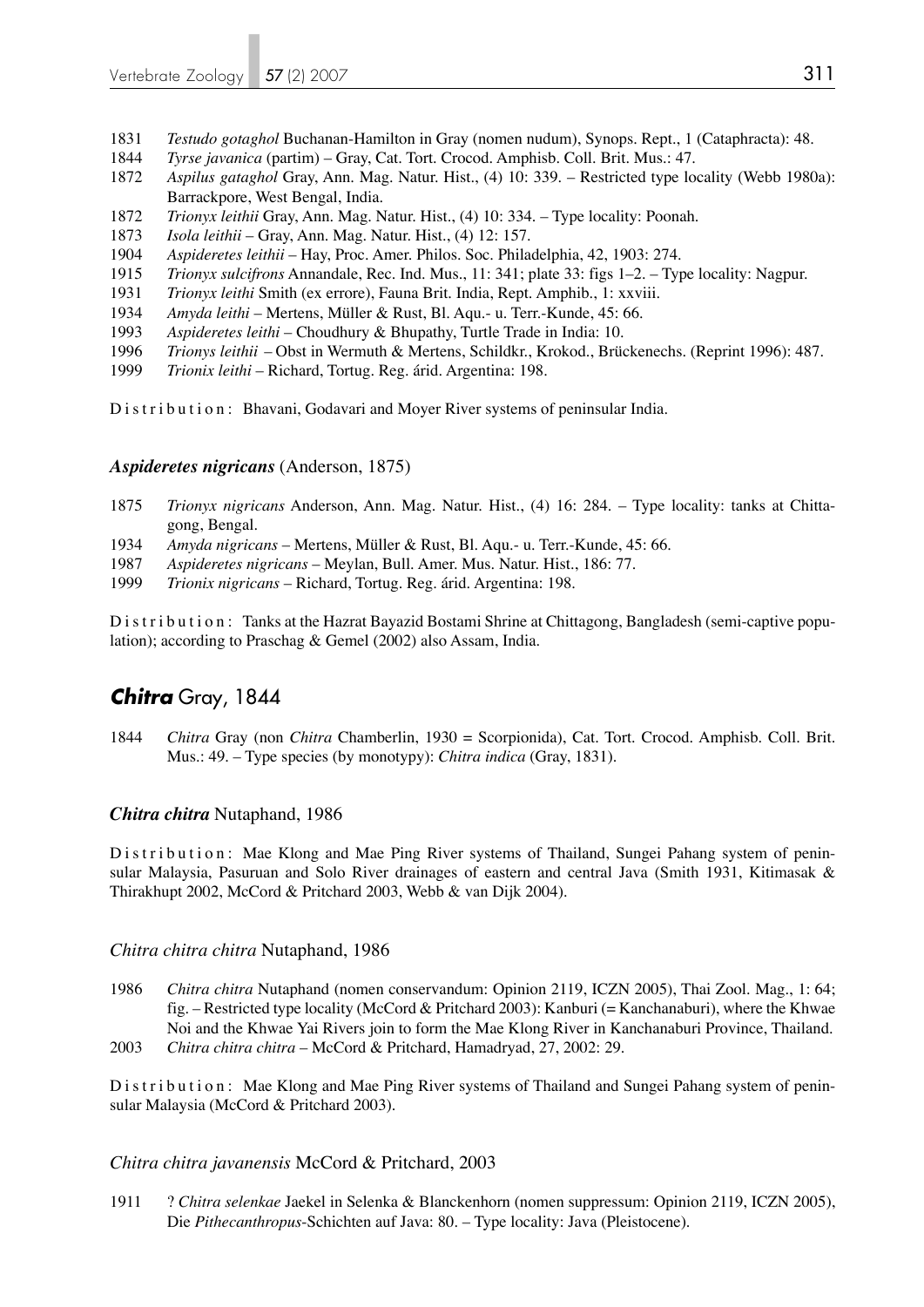- 2003 *Chitra chitra javanensis* McCord & Pritchard, Hamadryad, 27, 2002: 11; figs 8D, 9D, 10D, 12. Restricted type locality (Iskandar 2004): Solo River, between Kalitidu and Padangan, Bojonegoro District, East Java.
- 2003 *Chitra chitra javanica* Iskandar & Mumpuni (ex errore), Hamadryad, 27, 2002: 132.
- 2003 *Chitra chitra javaensis* Artner (ex errore), Emys, 10 (6): xxvii.

Distribution: Pasuruan and Solo River drainages of eastern and central Java (McCord & Pritchard 2003).

### *Chitra indica* (Gray, 1831)

- 1831 *Trionyx indicus* Gray in Griffith & Pidgeon, Anim. Kingd. Cuvier, 9, Synops. Spec. Class Rept.: 18. Restricted type locality (Smith 1931): Fatehgahr, Ganges River, India.
- 1831 *Testudo chitra* Buchanan-Hamilton in Gray (nomen nudum), Synops. Rept., 1 (Cataphracta): 47.
- 1831 *Trionyx egyptiacus* var. *indicus* Gray, Synops. Rept., 1 (Cataphracta): 47.
- 1831 *Trionyx aegyptiacus* var. *indica* Gray, Illustr. Ind. Zool., 1: plate 80.
- 1832 *Trionyx aegyptianus* var. *indica* Gray (species name ex errore?), Illustr. Ind. Zool., 1: Directions.
- 1835 *Gymnopus lineatus* Duméril & Bibron, Erpétol. gén., Hist. natur. Rept., 2: 491. Restricted type locality (Gray 1864): Fatehgahr, Ganges River, India.
- 1844 *Chitra indica* Gray, Cat. Tort. Crocod. Amphisb. Coll. Brit. Mus.: 49.
- 1847 *Gymnopus indicus* Cantor, J. Asiat. Soc. Bengal, 16: 616.
- 1876 *Trionyx lineatus* Martens, Preuß. Exped. Ost-Asien, Zool. Theil, 1: 196.
- 1890 *Trionyx aegyptianus* var. *indicus* Boulenger (species name ex errore), Rept. Batr., Fauna Brit. India Ceylon Burma: 16.
- 1904 *Aspidonectes indicus* Hay, Proc. Amer. Philos. Soc. Philadelphia, 42, 1903: 269.
- 1980 *Trionyx aegyptianns* var. *indica* Webb (species name ex errore), Amphibia-Reptilia, 1: 63.

Distribution: Indus, Ganges, Brahmaputra and several peninsular rivers systems of India (McCord & Pritchard 2003).

### *Chitra vandijki* McCord & Pritchard, 2003

- 2002 *Chitra burmanica* Jaruthanin (nomen nudum), Fish Zone (Bangkok), 3 (19): 40.
- 2003 *Chitra vandijki* McCord & Pritchard, Hamadryad, 27, 2002: 11; figs 8B, 9B, 10B, 11. Type locality: Khayansat Kone Village (23°16.30'N 95°58.99'E) on the Ayeyarwady (Irrawaddy) River, Myanmar.

Distribution: Ayeyarwady (Irrawaddy) River Basin (McCord & Pritchard 2003) and Thanklwin (Salween) River, Myanmar, adjoining Thailand (P.P. van Dijk, pers. comm.).

## *Cyclanorbis* Gray, 1854

- 1835 *Cryptopus* Duméril & Bibron (non *Cryptopus* Latreille, 1829 = Crustacea), Erpétol. gén., Hist. natur. Rept., 2: 499. – Subsequently designated type species (Bour et al. 1995): *Cryptopus senegalensis* Duméril & Bibron, 1835 = *Cyclanorbis senegalensis* (Duméril & Bibron, 1835).
- 1854 *Cyclanorbis* Gray, Proc. Zool. Soc. London, 1852: 135. Type species (by monotypy): *Cyclanorbis petersii* Gray, 1854 = *Cyclanorbis senegalensis* (Duméril & Bibron, 1835).
- 1856 *Cryptopodus* Duméril (ex errore), Rev. Mag. Zool., (2) 8: 374.
- 1856 *Cyclanosteus* Gray, Proc. Zool. Soc. London, 1855: 201. Subsequently designated type species (Gün ther 1865): *Cyclanosteus petersii* (Gray, 1854) = *Cyclanorbis senegalensis* (Duméril & Bibron, 1835).
- 1865 *Tetrathyra* Gray, Proc. Zool. Soc. London, 1865: 323. Type species (by monotypy): *Tetrathyra baikii* Gray, 1865 = *Cyclanorbis senegalensis* (Duméril & Bibron, 1835).
- 1869 *Baikiea* Gray, Proc. Zool. Soc. London, 1869: 222. Type species (by monotypy): *Baikiea elegans* Gray, 1869 = *Cyclanorbis elegans* (Gray, 1869).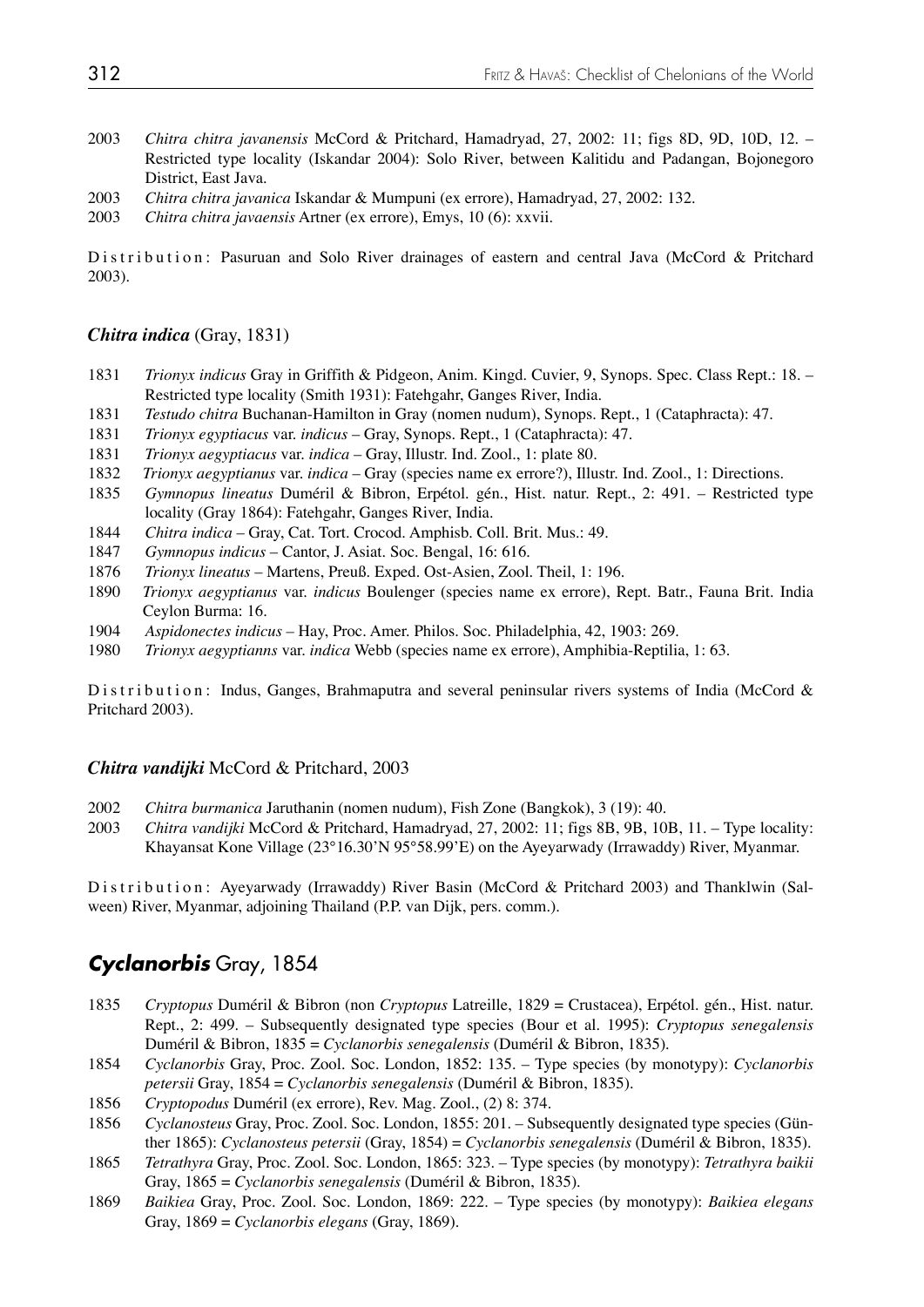### *Cyclanorbis elegans* (Gray, 1869)

- 1869 *Baikiea elegans* Gray, Proc. Zool. Soc. London, 1869: 222; plate 15: fig. 2. Restricted type locality (Webb 1975): Niger River drainage, West Africa.
- 1889 *Cyclanorbis elegans* Boulenger, Cat. Chelon. Rhynchoceph. Crocod. Brit. Mus. (Natur. Hist.): ix.
- 1902 *Cyclanorbis oligotylus* Siebenrock, Sitzungsber. Akad. Wiss. Wien, math.-naturwiss. Kl., Abt. 1, 111: 810; fig. 17. – Type locality: Nubia (Upper Nile).

Distribution: Central Africa, from Ghana to Sudan.

#### *Cyclanorbis senegalensis* (Duméril & Bibron, 1835)

- 1835 *Cryptopus senegalensis* Duméril & Bibron, Erpétol. gén., Hist. natur. Rept., 2: 504. Type locality: Senegal.
- 1844 *Emyda senegalensis* Gray, Cat. Tort. Crocod. Amphisb. Coll. Brit. Mus.: 47.
- 1854 *Cyclanorbis petersii* Gray, Proc. Zool. Soc. London, 1852: 135. Type locality: Gambia River, West Africa.
- 1856 *Cyclanosteus petersii* Gray, Cat. Shield Rept. Coll. Brit. Mus., 1 (Testud.), 1855: 64.
- 1860 *Cycloderma senegalense* Duméril (ex errore), Arch. Mus. Hist. Natur., 10: 168.
- 1862 *Cycloderma petersii* Strauch, Mém. Acad. impér. Sci. St. Pétersbourg, Sér. 7, 5 (7): 56.
- 1864 *Cyclanosteus senegalensis* Gray, Proc. Zool. Soc. London, 1864: 95.
- 1865 *Tetrathyra baikii* Gray, Ann. Mag. Natur. Hist., (3) 16: 205, fig. Restricted type locality (Webb 1975): Niger River drainage, West Africa.
- 1865 *Cyclanosteussenegalensis* var. *callosa* Gray, Proc. Zool. Soc. London, 1865: 423; fig. 1. Type locality: Niger River, West Africa.
- 1865 *Cyclanosteus senegalensis* var. *equilifera* Gray, Proc. Zool. Soc. London, 1865: 423; fig. 2. Type locality: Niger River, West Africa.
- 1865 *Cyclanosteus senegalensis* var. *normalis* Gray, Proc. Zool. Soc. London, 1865: 423. Type locality: Niger River, West Africa.
- 1884 *Tetrathyra vaillantii* Rochebrune, Faune Sénégambie, Rept.: 36; plate 4: figs 1–2. Type locality: Senegal.
- 1889 *Cyclanorbis senegalensis* Boulenger, Cat. Chelon. Rhynchoceph. Crocod. Brit. Mus. (Natur. Hist.): ix.
- Distribution: Central Africa, from Senegal to Sudan.

## *Cycloderma* Peters, 1854

- 1854 *Cycloderma* Peters, Monatsber. Preuß. Akad. Wiss. Berlin, 1854: 216. Type species (by monotypy): *Cycloderma frenatum* Peters, 1854.
- 1860 *Heptathyra* Cope, Proc. Acad. Natur. Sci. Philadelphia, 1859: 294. Type species (by monotypy): *Heptathyra aubryi* (Duméril, 1856) = *Cycloderma aubryi* (Duméril, 1856).
- 1860 *Aspidochelys* Gray, Proc. Zool. Soc. London, 1860: 6. Type species (by monotypy): *Aspidochelys livingstonii* Gray, 1860 = *Cycloderma frenatum* Peters, 1854.
- 1873 *Aspidochelis* Marshall (ex errore), Nomencl. zool.: 44.

### *Cycloderma aubryi* (Duméril, 1856)

- 1856 *Cryptopus aubryi* Duméril, Rev. Mag. Zool., Paris, (2) 8: 384; plate 20. Type locality: Gabon.
- 1856 *Cryptopodus aubryi*  Duméril, Rev. Mag. Zool., Paris, (2) 8: 374.
- 1860 *Cycloderma aubryi* Duméril, Arch. Mus. Hist. Natur., 10: 166.
- 1860 *Heptathyra aubryi* Cope, Proc. Acad. Natur. Sci. Philadelphia, 1859: 294.

Distribution: Central African Republic, Gabon, Cabinda, Congo-Brazzaville, and the Democratic Republic of Congo.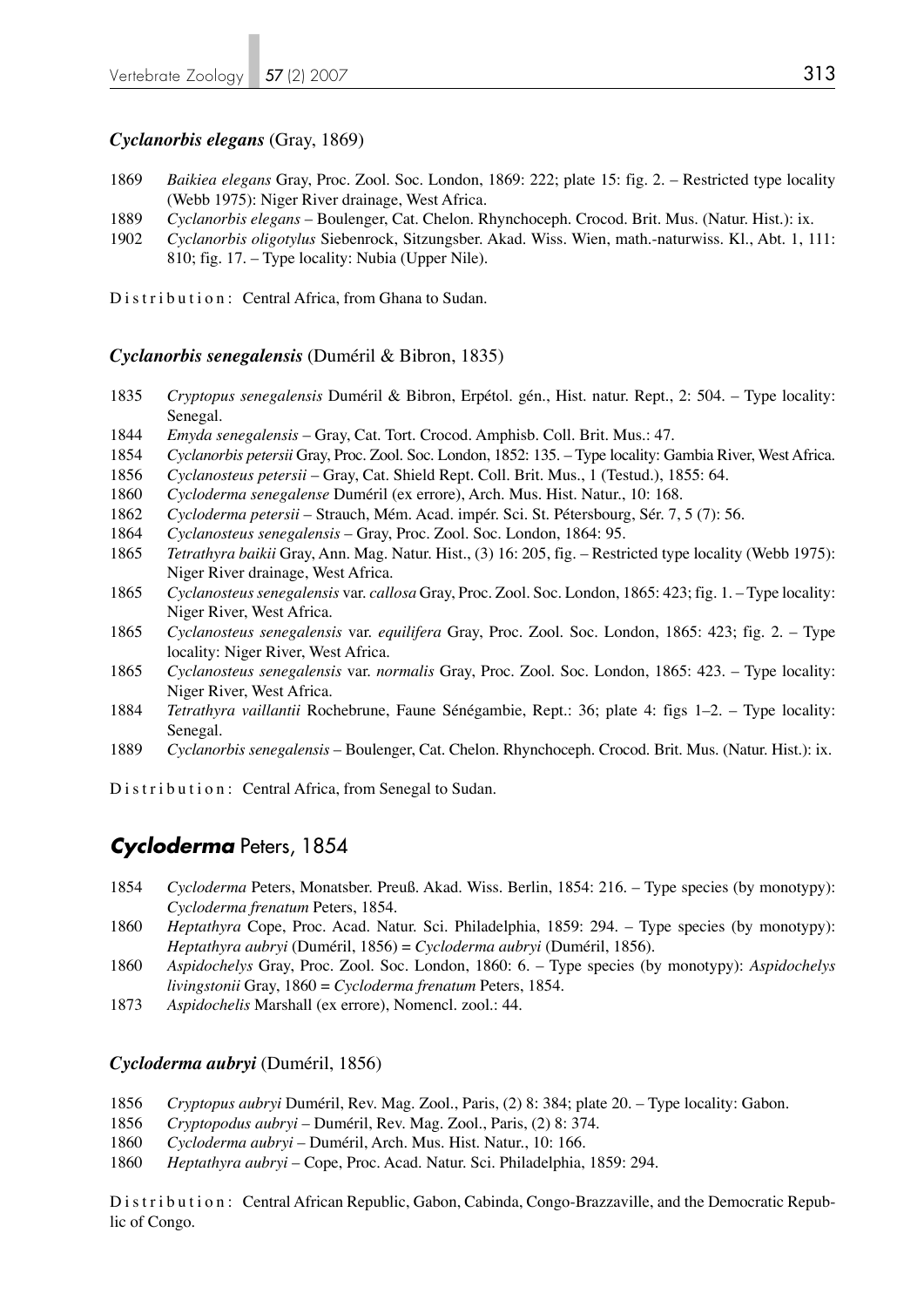## *Cycloderma frenatum* Peters, 1854

- *Cycloderma frenatum* Peters, Monatsber. Preuß. Akad. Wiss. Berlin,1854: 216. Type locality: Zambezi River, Mozambique.
- *Cyclanosteus frenatus*  Gray, Cat. Shield Rept. Coll. Brit. Mus., 1 (Testud.), 1855: 64.
- *Aspidochelys livingstonii* Gray, Proc. Zool. Soc. London, 1860: 6; plate 22: figs 1–2. Type locality: tributaries of the Zambezi River, Mozambique.
- *Heptathyra frenata* Gray, Proc. Zool. Soc. London, 1864: 94.
- *Heptathyra livingstonii* Gray, Proc. Zool. Soc. London, 1864: 94.

Distribution: From the Rufiji River basin in Tanzania to the Save River basin in Mozambique and southeastern Zimbabwe.

# *Dogania* Gray, 1844

- *Dogania* Gray, Cat. Tort. Crocod. Amphisb. Coll. Brit. Mus.: 49. Type species (by monotypy): *Dogania subplana* (Geoffroy Saint-Hilaire, 1809).
- *Dagonia* Gray (ex errore), Cat. Shield Rept. Coll. Brit. Mus., 1 (Testud.), 1855: 67.
- *Sarbieria* Gray, Proc. Zool. Soc. London, 1869: 211. Type species (by monotypy): *Sarbieria frenata*  (Gray, 1856) = *Dogania subplana* (Geoffroy Saint-Hilaire, 1809).
- *Dogonia* Ulber in Gray in Griffith & Pidgeon (ex errore), Anim. Kingd. Cuvier, 9, Synops. Spec. Class Rept. (Reprint 1996): iii.

## *Dogania subplana* (Geoffroy Saint-Hilaire, 1809)

- *Trionyx subplanus* Geoffroy Saint-Hilaire, Ann. Mus. Hist. Natur., 14: 11; plate 5: fig. 2. Type locality: unknown.
- *Gymnopus subplanus* Duméril & Bibron, Erpétol. gén., Hist. natur. Rept., 2: 496.
- *Amyda subplana* Fitzinger, Syst. Rept., 1: 30.
- *Dogania subplana* Gray, Cat. Tort. Crocod. Amphisb. Coll. Brit. Mus.: 49.
- *Trionyx frenatus* Gray, Cat. Shield Rept. Coll. Brit. Mus., 1 (Testud.), 1855: 67. Type locality: Singapore.
- *Dogania guentheri* Gray, Proc. Zool. Soc. London, 1862: 265. Type locality: India.
- *Trionyx guentheri* Günther, Rept. Brit. India: 49.
- *Potamochelys frenatus* Gray, Proc. Zool. Soc. London, 1864: 87.
- *Sarbieria frenata* Gray, Proc. Zool. Soc. London, 1869: 220.
- *Trionyx dillwynii* Gray, Ann. Mag. Natur. Hist., (4) 11: 306. Type locality: Borneo.
- *Trionyx vertebralis* Strauch, Mém. Acad. impér. Sci. St. Pétersbourg, Sér. 7, 38 (2): 113; plate 3: figs 3–4. – Restricted type locality (Wermuth & Mertens 1961): south Asia.
- *Trionyx pecki* Bartlett, Sarawak Gazette, 1 February 1895: 30. Type locality: Borneo.
- *Dogania guntheri* Smith (ex errore), Fauna Brit. India, Rept. Amphib., 1: 164.
- *Dogania subprana* Nutaphand (ex errore), Turtles of Thailand: 57.
- *Dogania subplanus* Gaffney & Meylan in Benton, Phylog. Classif. Tetrapods, 1: 196.
- *Trionyx subprana* Nutaphand, Thai Zool. Mag., 5 (56): [5].
- *Trionix subplanus* Richard, Tortug. Reg. árid. Argentina: 198.

Distribution: From southern Myanmar and Thailand southward through Malaysia to Sumatra, Java and Borneo, Indonesia (Ernst et al. 2000); Palawan, Philippines (P.P. van Dijk, pers. comm.).

## *Lissemys* Smith, 1931

- *Emyda* Gray in Griffith & Pidgeon (non *Emyda* Rafinesque, 1815 = *Emys* Duméril, 1806), Anim. Kingd. Cuvier, 9, Synops. Spec. Class Rept.: 19. – Type species (by monotypy): *Emyda punctata* (Lacépède, 1788) = *Lissemys punctata punctata* (Lacépède, 1788).
- *Lissemys* Smith (nomen novum), Fauna Brit. India, Rept. Amphib., 1: xxviii.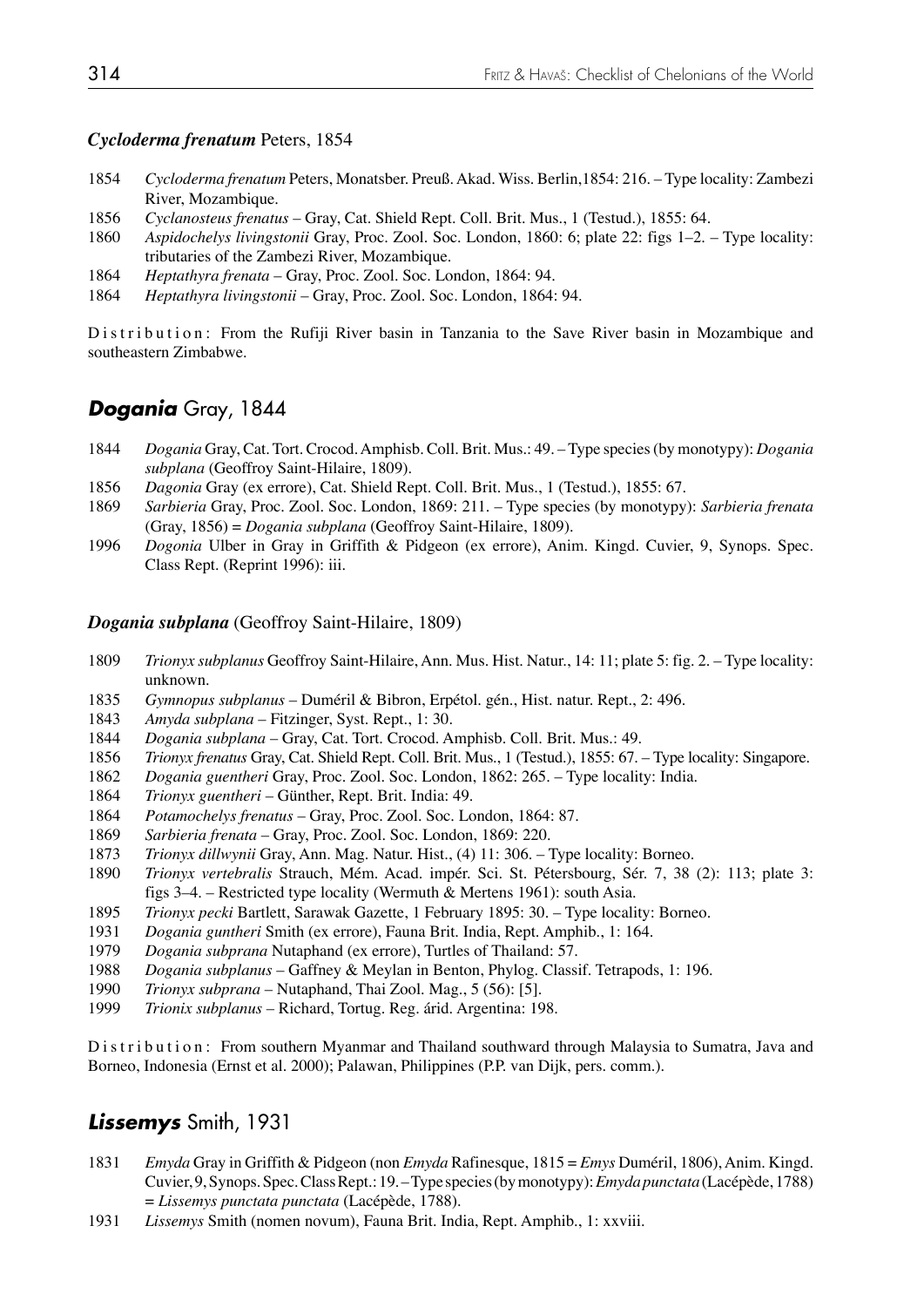### *Lissemys punctata* (Lacépède, 1788)

Distribution: Eastern Pakistan, Sikkim, southeastern Nepal, Bangladesh, western Myanmar, India, Sri Lanka.

#### *Lissemys punctata punctata* (Lacépède, 1788)

- 1788 *Testudo punctata* Lacépède [non *Testudo punctata* Schoepff, 1792 = *Clemmys guttata* (Schneider, 1792)], Hist. natur Quadrup. ovip., 1 (Synops. méthod.): 171; plate 11. – Restricted type locality (Webb 1980b): Pondicherry, South Arcot District, Tamil Nadu, India.
- 1798 *Testudo granulosa* Suckow (nomen novum), Anfangsgr. Naturgesch. Thiere, 3: 48.
- 1801 *Testudo scabra* Latreille in Sonnini & Latreille [nomen novum pro *Testudo punctata* Lacépède, 1788; non *Testudo scabra* Linnaeus, 1758 = *Melanochelys trijuga trijuga* (Schweigger, 1812) or *Rhino clemmys punctularia punctularia* (Daudin, 1801)], Hist. natur. Rept., 1: 164.
- 1801 *Testudo granosa* Schoepff, Hist. Testud. Icon. illustr.: 127; plates 29b, 30a. Type locality: coast of Coromandel.
- 1801 *Testudo granulata* Daudin (nomen novum pro *Testudo punctata* Lacépède, 1788), Hist. Natur. Gén. Part. Rept., 2, 1802: 81.
- 1809 *Trionyx coromandelicus* Geoffroy Saint-Hilaire (nomen novum pro *Testudo granosa* Schoepff, 1801), Ann. Mus. Hist. Natur., 14: 16.
- 1812 *Trionyx granosus* Schweigger, Königsberg. Arch. Naturwiss. Math., 1: 288.
- 1831 *Trionyx* (*Emyda*) *punctatus*  Gray in Griffith & Pidgeon, Anim. Kingd. Cuvier, 9, Synops. Spec. Class Rept.: 19.
- 1831 *Emyda punctata*  Gray, Synops. Rept., 1 (Cataphracta): 49.
- 1832 *Trionyx punctata* Gray, Illustr. Ind. Zool., 2: plate 63.
- 1835 *Cryptopus granosus* Duméril & Bibron, Erpétol. gén., Hist. natur. Rept., 2: 501.
- 1854 *Emyda vittata* Peters, Monatsber. Preuß. Akad. Wiss. Berlin, 1854: 216. Type locality: Goa.
- 1856 *Emyda ceylonensis* Gray, Proc. Zool. Soc. London, 1855: 201. Type locality: Ceylon.
- 1862 *Emyda granosa* Strauch, Mém. Acad. impér. Sci. St. Pétersbourg, Sér. 7, 5 (7): 57.
- 1876 *Emyda dura* Anderson (nomen nudum), J. Linn. Soc. (Zool.), 12: 514.
- 1906 *Emyda granosa* var. *vittata* Annandale, Proc. Asiat. Soc. Bengal, 1906: 203.
- 1909 *Emyda [granosa] granosa* Siebenrock, Zool. Jb., Suppl. 10: 591.
- 1912 *Emyda granosa ceylonensis* Annandale, Rec. Ind. Mus., 7: 172.
- 1912 *Emyda granosa intermedia* Annandale, Rec. Ind. Mus., 7: 172; plate 6: fig. 3. Type locality: vicinity of Purulia, Manbhum District.
- 1931 *Lissemys punctata punctata*  Smith (non *Lissemys punctata punctata* sensu Webb 1980b), Fauna Brit. India, Rept. Amphib., 1: xxviii.
- 1931 *Lissemys punctata granosa*  Smith, Fauna Brit. India, Rept. Amphib., 1: xxviii.
- 1934 *Trionyx punctatus granosus*  Mertens, Müller & Rust, Bl. Aqu.- u. Terr.-Kunde, 45: 66.
- 1934 *Trionyx punctatus punctatus*  Mertens, Müller & Rust, Bl. Aqu.- u. Terr.-Kunde, 45: 66.
- 1968 *Lissemys punctata garnosa* Rhodes & Dadd (ex errore), Zool. Rec., Rept., 1965: 61.

Distribution: Peninsular India and Sri Lanka.

Comment: Until 1980 the name *Lissemys punctata granosa* (Schoepff, 1801) was used for this subspecies (Webb 1980b).

#### *Lissemys punctata andersoni* Webb, 1980

- 1980 *Lissemys punctata andersoni* Webb, Bull. Mus. Nat. Hist. Natur., (4) 2 A: 554; fig. 2. Type local ity: Belbari, Terai, southeastern Nepal.
- 2003 *Lissemys punctata andersonii* Artner (ex errore), Emys, 10 (6): xxviii.
- 2004 *Lissemys andersoni* Joseph-Ouni, Zoogeogr. Turtl., Croc. Tuataras, 2003: 95.

Distribution: Indus, Ganges and Brahmaputra drainages in eastern Pakistan, northern India, Sikkim, southeastern Nepal, Bangladesh and western Myanmar.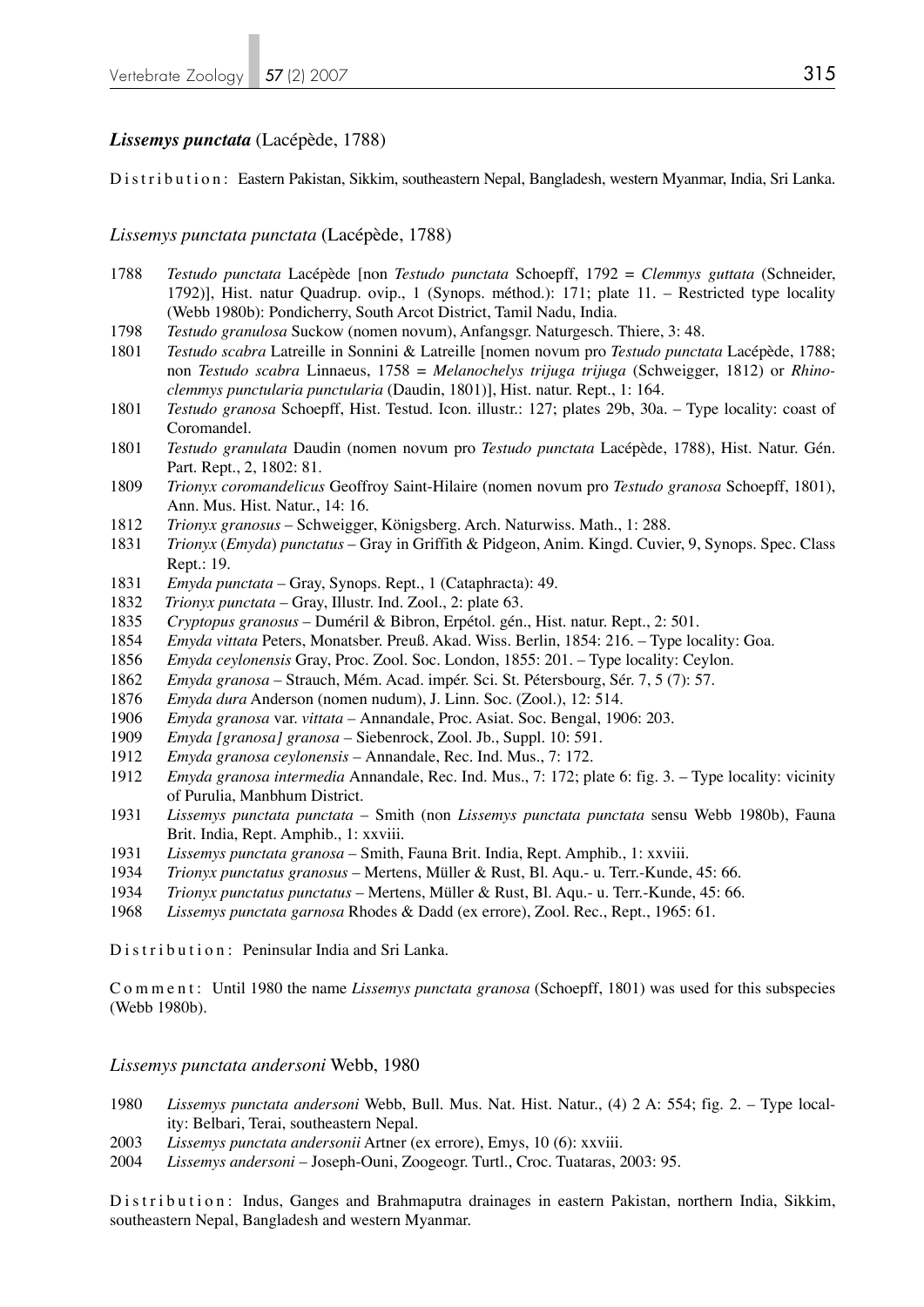C o m m e n t : Until 1980 the name *Lissemys punctata punctata* (Lacépède, 1788) was used for this subspecies (Webb 1980b).

#### *Lissemys scutata* (Peters, 1868)

- 1868 *Emyda scutata* Peters, Monatsber. Preuß. Akad. Wiss. Berlin, 1868: 449. Type locality: Pegu.
- 1873 *Emyda fuscomaculata* Gray, Ann. Mag. Natur. Hist., (4) 11: 308. Type locality: Pegu.
- 1912 *Emyda granosa scutata* Annandale, Rec. Ind. Mus., 7: 173.
- 1931 *Lissemys punctata scutata*  Smith, Fauna Brit. India, Rept. Amphib., 1: xxviii.
- 1934 *Trionyx punctatus scutatus*  Mertens, Müller & Rust, Bl. Aqu.- u. Terr.-Kunde, 45: 66.
- 1982 *Lissemys scutata*  Webb, Amphibia-Reptilia, 3: 180.

Distribution: Ayeyarwady (Irrawaddy), Sittaung and Thanklwin (Salween) Rivers of Myanmar, extreme western Thailand, perhaps also Yunnan, China (Kuchling 1995, Thirakhupt & van Dijk 1995, van Dijk 1998).

Comment: *Lissemys scutata* (Peters, 1868) is considered as a subspecies of *L. punctata* (Lacépède, 1788) by Ernst & Barbour (1989), Das (1991, 1995, 2001) and Ernst et al. (2000), in agreement with Smith (1931) and Webb (1980b).

## *Nilssonia* Gray, 1872

- 1872 *Nilssonia* Gray, Ann. Mag. Natur. Hist., (4) 10: 332. Type species (by monotypy): *Nilssonia formosa* (Gray, 1869).
- 1873 *Isola* Gray, Proc. Zool. Soc. London, 1873: 51. Type species (by monotypy): *Isola peguensis* Gray, 1873 = *Nilssonia formosa* (Gray, 1869).

### *Nilssonia formosa* (Gray, 1869)

- 1869 *Trionyx formosus* Gray, Proc. Zool. Soc. London, 1869: 217; plate 15: fig. 1. Type locality: Pegu.
- 1870 *Trionyx peguensis* Gray, Suppl. Cat. Shield Rept. Coll. Brit. Mus., 1 (Testud.): 99. Type locality: Pegu.
- 1872 *Nilssonia formosa* Gray, Ann. Mag. Natur. Hist., (4) 10: 333.
- 1873 *Isola peguensis* Gray, Proc. Zool. Soc. London, 1873: 51.
- 1875 *Trionyx grayii* Theobald, Proc. Asiat. Soc. Bengal, 1875: 176; plate 3. Type locality: near Thayetmyo, Burma.
- 1893 *Aspidonectes formosus* Baur, Proc. Amer. Philos. Soc. Philadelphia, 31: 220.
- 1904 *Isola formosa* Hay, Proc. Amer. Philos. Soc. Philadelphia, 42, 1903: 269.
- 1923 *Trionyx formosa* Gadow, Amhibia and Reptiles: 411.
- 1929 *Amyda formosus* Mell, Beitr. Fauna Sinica, 4: 238.
- 1931 *Trionyx grayi* Smith (ex errore), Fauna Brit. India, Rept. Amphib., 1: 173.
- 1934 *Amyda formosa* Mertens, Müller & Rust, Bl. Aqu.- u. Terr.-Kunde, 45: 66.
- 1993 *Trionyx fomosus* Gosławski & Hryniewicz (ex errore), Żółwie: 66.
- 1995 *Trionyx formosanus* Jenkins (ex errore), Tort. Freshw. Turtl., Trade Southeast Asia: 8.
- 1999 *Trionix formosus* Richard, Tortug. Reg. árid. Argentina: 198.

Distribution: Ayeyarwady (Irrawaddy), Sittaung and Thanklwin (Salween) River systems of Myanmar.

## *Palea* Meylan, 1987

1987 *Palea* Meylan, Bull. Amer. Mus. Natur. Hist., 186: 77. – Type species (by original designation): *Palea steindachneri* (Siebenrock, 1906).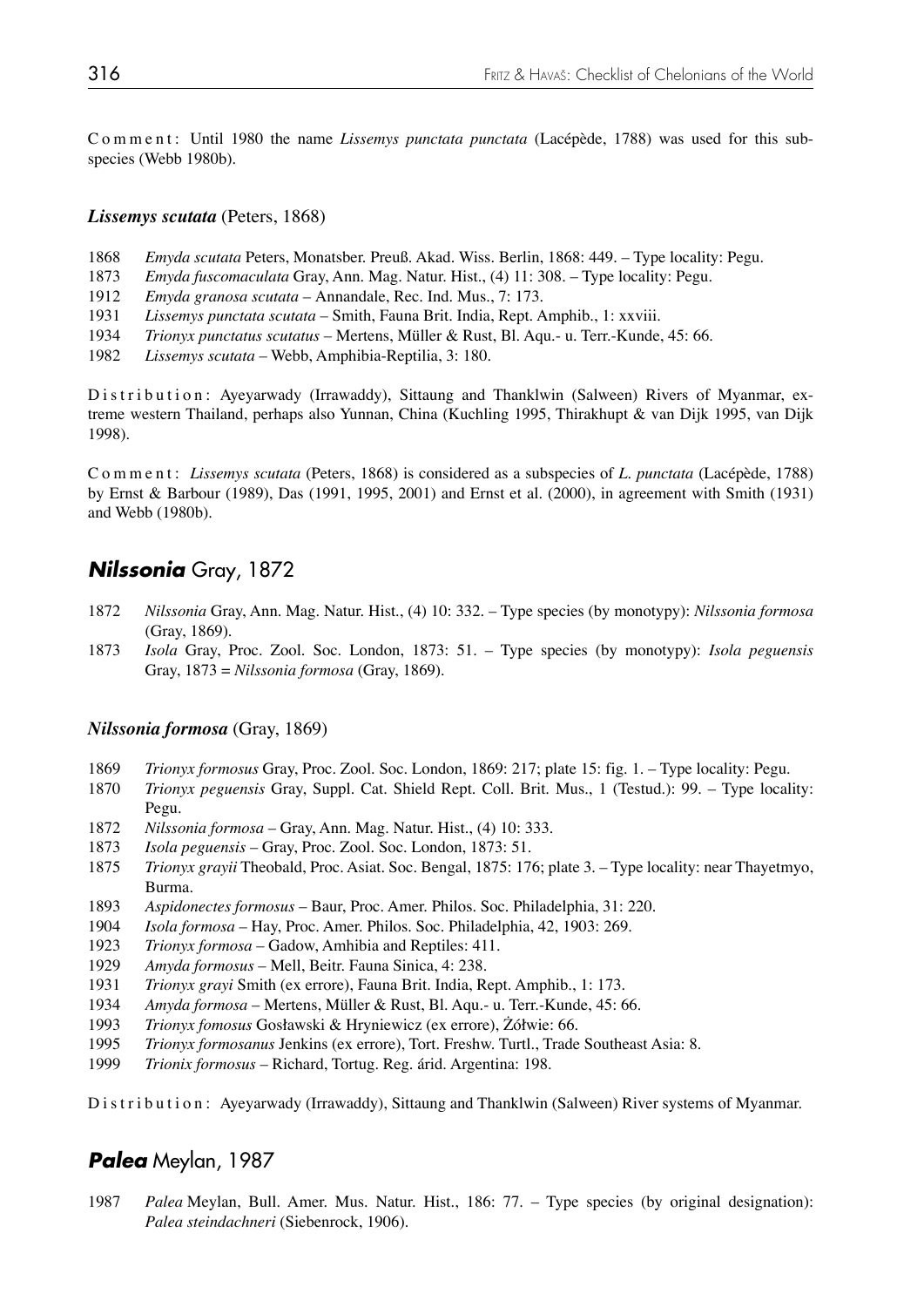## *Palea steindachneri* (Siebenrock, 1906)

- 1889 *Aspidonectes californiana* Rivers (nomen suppressum: Opinion 1236, ICZN 1982), Proc. California Acad. Sci., (2) 2: 233. – Type locality: Sacramento River, near the city of Sacramento (in error).
- 1893 *Pelodiscus californianus* Baur, Proc. Amer. Philos. Soc. Philadelphia, 31: 220.
- 1904 *Aspidonectes californiensis* Hay (ex errore), Proc. Amer. Philos. Soc. Philadelphia, 42, 1903: 273.
- 1906 *Trionyx steindachneri* Siebenrock (nomen conservandum: Opinion 1236, ICZN 1982), Zool. Anz., 30: 578; fig. – Type locality: Kaukong River, Hainan Island, China.
- 1927 *Amyda steindachneri* Schmidt, Bull. Amer. Mus. Natur. Hist., 54: 399.
- 1987 *Palea steindachneri* Meylan, Bull. Amer. Mus. Natur. Hist., 186: 77.
- 1999 *Trionix steindachneri* Richard, Tortug. Reg. árid. Argentina: 198.
- 2001 *Pelodiscus steindachneri* Pritchard, Chelon. Conserv. Biol., 4: 8.

Distribution: Southeastern China (including Hainan Island), northern Vietnam; introduced into the Hawaiian Islands and Mauritius.

# *Pelochelys* Gray, 1864

- 1864 *Pelochelys* Gray, Proc. Zool. Soc. London, 1864: 89. Subsequently designated type species (Günther 1865): *Pelochelys cantorii* Gray, 1864.
- 1997 *Pelochlys* Zhao (ex errore), Sichuan J. Zool., 15 (Suppl.): 55.

## *Pelochelys bibroni* (Owen, 1853)

- 1853 *Trionyx* (*Gymnopus*) *bibroni* Owen, Descr. Cat. Osteol. Ser. Mus. Royal Coll. Surg., 1: 185. Desig nated type locality (Webb 1995): Laloki River, Astrolabe Range, 40 miles [approx. 65 km] from its entry into Redscar Bay (9°20'S 147°14'E), Central District, Papua New Guinea.
- 1864 *Pelochelys bibronii* Gray (ex errore), Proc. Zool. Soc. London, 1864: 90.
- 1930 *Pelochelys bibroni* Smith, Bull. Raffles Mus., 3: v.
- 1930 *Triinyx bibroni* Smith, Bull. Raffles Mus., 3: 3.

Distribution: Southern New Guinea from Setakwa River in Irian Jaya, Indonesia to Brown-Laloki River system in Papua New Guinea (Webb 1995, 2003).

## *Pelochelys cantorii* Gray, 1864

- 1864 *Pelochelys cantorii* Gray, Proc. Zool. Soc. London, 1864: 90; figs 9–10. Type locality: Malacca.
- 1864 *Pelochelys cumingii* Gray, Proc. Zool. Soc. London, 1864: 90. Type locality: Philippines.
- 1889 *Pelochelys cantoris* Boulenger (nomen novum), Cat. Chelon. Rhynchoceph. Crocod. Brit. Mus. (Natur. Hist.): ix.
- 1886 *Chitra indica* var. *cumingi* Boettger (ex errore), Ber. Senckenb. naturforsch. Ges., 1886: 93.
- 1890 *Pelochelys poljakowii* Strauch, Mém. Acad. impér. Sci. St. Pétersbourg, Sér. 7, 38 (2): 118; plate 4: figs 1–3. – Type locality: Fu-tschau [Fuzhou Shi], Fujian Province, China.
- 1931 *Pelochelys cummingii* Smith (ex errore), Fauna Brit. India, Rept. Amphib., 1: 161.
- 1967 *Pelochelys cantori* Pritchard (ex errore), Living Turtles of the World: 211.

Distribution: From costal eastern India to southern China (including Hainan Island) and Vietnam southward through Malaysia to western Indonesia (including Java and Borneo) and, perhaps, the Philippines (Webb 1995, 2003).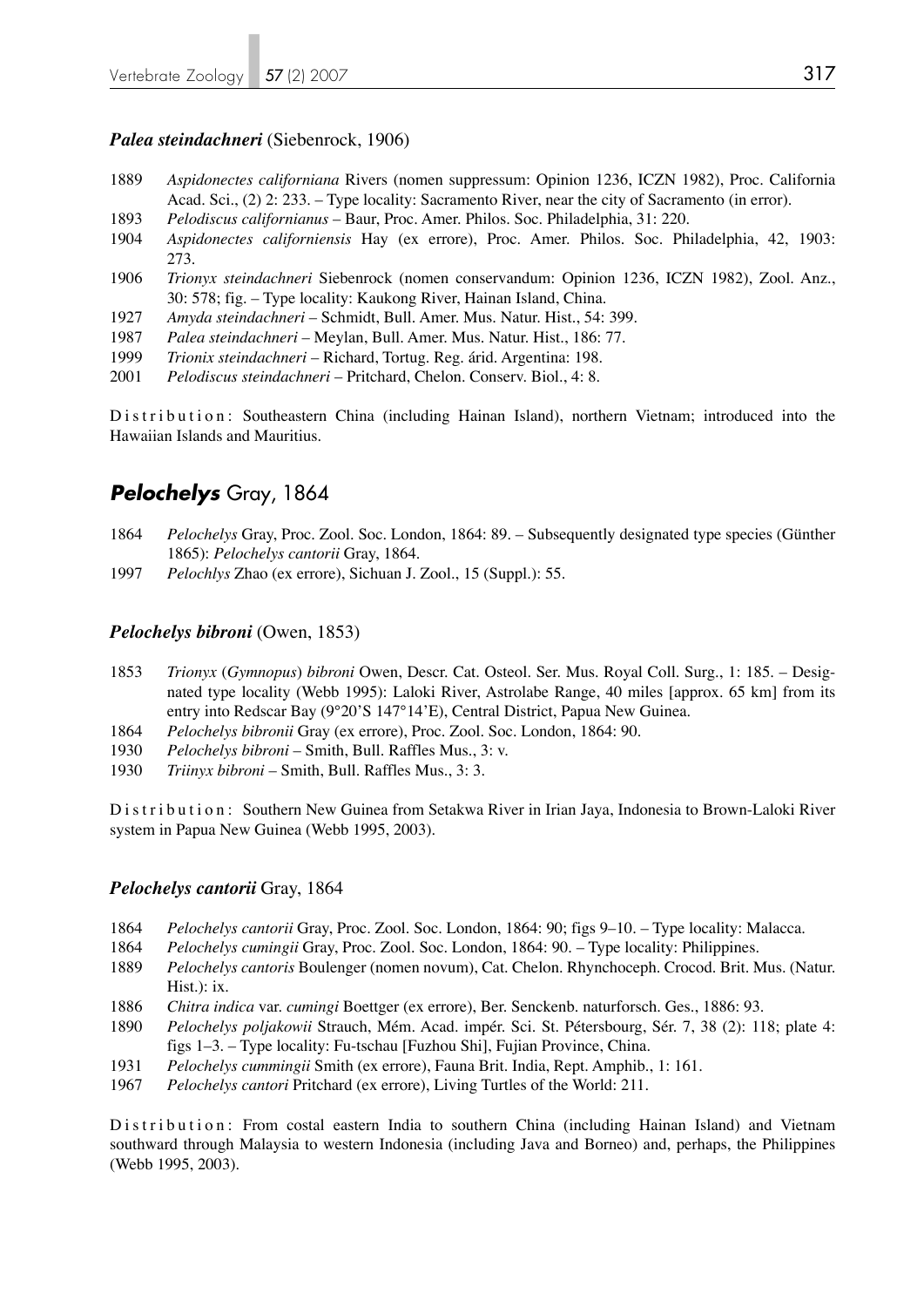#### *Pelochelys signifera* Webb, 2003

2003 *Pelochelys signifera* Webb, Hamadryad, 27, 2002: 100; fig. 1A. – Type locality: Wanggar River, Weyland Range, Geelvinck Bay, N. New Guinea (Papua Province, Indonesia).

Distribution: Lowlands of northern New Guinea, extending from the Madang Region in Papua New Guinea (Sepik and Ramu River drainages) westward to the Wanggar River (Nabire Region, southern shore of Cenderawasih Bay) in Irian Jaya, Indonesia (Webb 2003).

## *Pelodiscus* Fitzinger, 1835

- 1835 *Pelodiscus* Fitzinger, Ann. Wien. Mus. Naturgesch., 1, 1836: 110. Subsequently designated type species (Fitzinger 1843): "*Pelodiscus sinensis* Fitz." = *Pelodiscus sinensis* (Wiegmann, 1834).
- 1869 *Landemania* Gray, Proc. Zool. Soc. London, 1869: 211. Type species (by monotypy): *Landemania irrorata* Gray, 1869 = *Pelodiscus sinensis* (Wiegmann, 1834).
- 1876 *Landemannia* Theobald (ex errore), Descript. Cat. Rept. Brit. India: 28.
- 1880 *Ceramopelta* Heude, Mém. concern. Hist. Natur. Empire Chin., 1: 33. Type species (by monotypy): *Ceramopelta latirostris* Heude, 1880 = *Pelodiscus sinensis* (Wiegmann, 1834).
- 1880 *Cinctisternum* Heude, Mém. concern. Hist. Natur. Empire Chin., 1: 36. Type species (by monotypy): *Cinctisternum bicinctum* Heude, 1880 = *Pelodiscus sinensis* (Wiegmann, 1834).
- 1880 *Coelognathus* Heude (non *Coelognathus* Fitzinger, 1843 = Serpentes; non *Coelognathus* Hessling, 1852 = Acarina), Mém. concern. Hist. Natur. Empire Chin., 1: 29. – Type species (by monotypy): *Coelognathus novemcostatus* Heude, 1880 = *Pelodiscus sinensis* (Wiegmann, 1834).
- 1880 *Coptopelta* Heude, Mém. concern. Hist. Natur. Empire Chin., 1: 34. Type species (by monotypy): *Coptopelta septemcostata* Heude, 1880 = *Pelodiscus sinensis* (Wiegmann, 1834).
- 1880 *Gomphopelta* Heude, Mém. concern. Hist. Natur. Empire Chin., 1: 27. Type species (by monotypy): *Gomphopelta officinae* Heude, 1880 = *Pelodiscus sinensis* (Wiegmann, 1834).
- 1880 *Landmania* Heude (ex errore), Mém. concern. Hist. Natur. Empire Chin., 1: 24.
- 1880 *Psilognathus* Heude, Mém. concern. Hist. Natur. Empire Chin., 1: 24. Type species (by monotypy): *Psilognathus laevis* Heude, 1880 = *Pelodiscus sinensis* (Wiegmann, 1834).
- 1880 *Temnognathus* Heude, Mém. concern. Hist. Natur. Empire Chin., 1: 25. Type species (by monotypy): *Temnognathus mordax* Heude, 1880 = *Pelodiscus sinensis* (Wiegmann, 1834).
- 1880 *Tortisternum* Heude, Mém. concern. Hist. Natur. Empire Chin., 1: 31. Type species (by monotypy): *Tortisternum novemcostatum* Heude, 1880 = *Pelodiscus sinensis* (Wiegmann, 1834).
- 1884 *Landemenia* Scudder (ex errore), Nomencl. Zool., Index Univ.: 167.
- 1889 *Temnognanthus* Boulenger (ex errore), Cat. Chelon. Rhynchoceph. Crocod. Brit. Mus. (Natur. Hist.): 256.

#### *Pelodiscus axenaria* (Zhou, Zhang & Fang, 1991)

- 1991 *Trionyx axenaria* Zhou, Zhang & Fang, Acta Sci. Nat. Univ. Norm. Hunan., 14: 382; fig. 1. Type locality: Taoyuan, Pingjiang, Rucheng, Lingling, Shaoyang Counties, Hunan Province, China.
- 1994 *Pelodiscus axenaria* David, Dumerilia, 1: 35.
- 2002 *Pelodiscus axenarius* Bour in Bour et al., Atlas Terrariophil., 2, Tortues: 9.

Distribution: Hunan Province, China (Zhou et al. 1991).

Comment: Distinctness of this species was recently corroborated by mtDNA data (Chen et al. 2005, 2006).

#### *Pelodiscus maackii* (Brandt, 1857)

1857 *Trionyx maackii* Brandt, Bull. Acad. impér. Sci. St. Pétersbourg, 16, 1858: 110. – Type locality: rivers south of the Amur River, namely Sungari and Ussuri Rivers and course of the Amur River between the Sungari and Ussuri Rivers.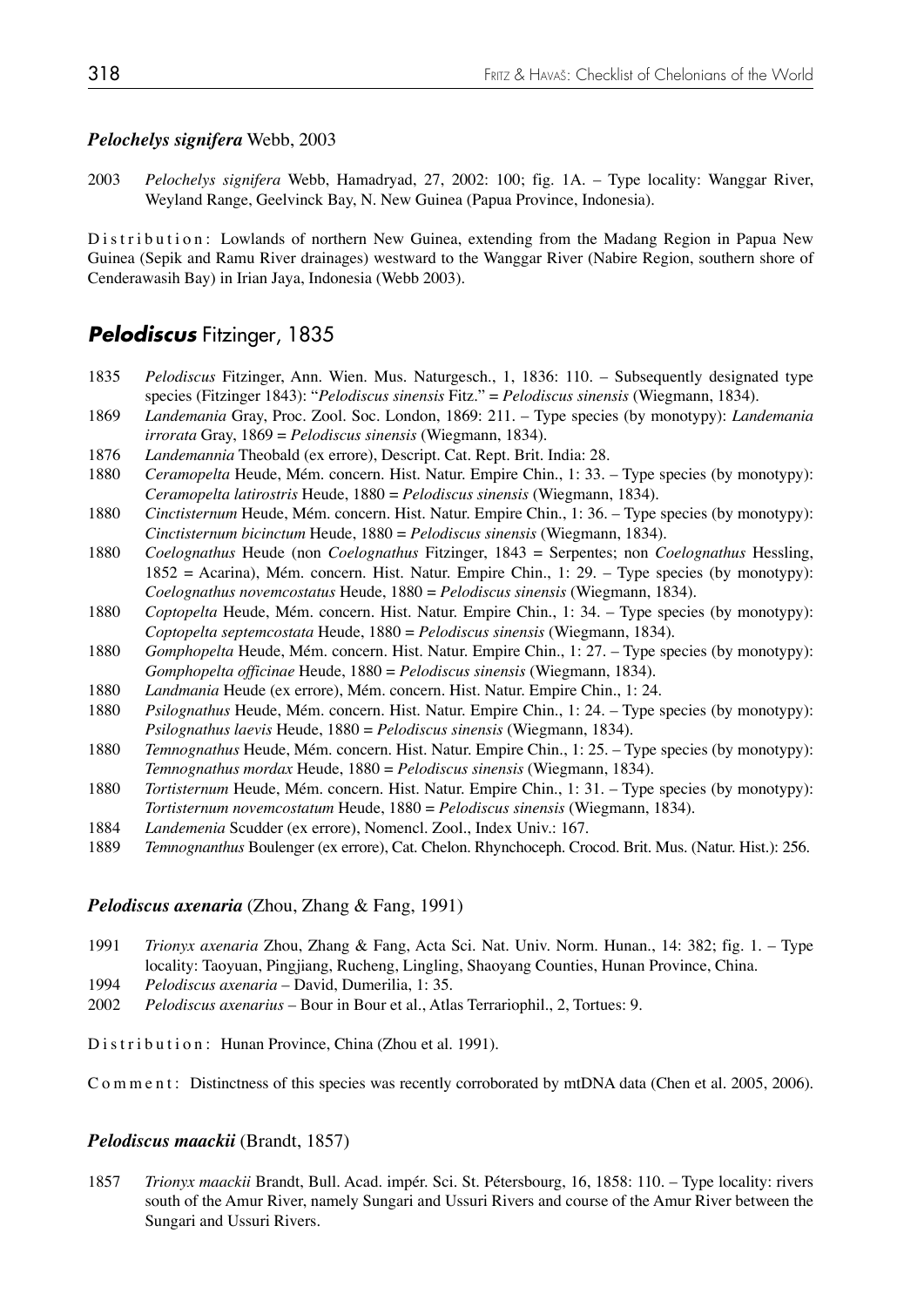- 1907 *Amyda maackii* Stejneger, Bull. U.S. Nat. Mus., 58: 529.
- 1914 *Trionyx maachii* Stanley (ex errore), J. N. China Br. Soc., 45: 23.
- 1987 *Trionyx maaki* Chkhikvadze (ex errore), Bull. Acad. Sci. Georgian SSR, 128: 610.
- 1994 *Pelodiscus maackii* David, Dumerilia, 1: 35.

Distribution: Amur, Ussuri, Sungari and Liao-che River systems in the Russian Far East, northeastern China, Democratic Republic of Korea and South Korea (Chkhikvadze 1987).

### *Pelodiscus parviformis* Tang, 1997

1997 *Pelodiscus parviformis* Tang, Zool. Res. (Kunming), 18: 13; figs 1–2. – Type localities: Quanzhou, Xing'an, Guanyang, Ziyuan, Lingchuan Counties of Guangxi Autonomous Region and Dong'an, Qiyang, Daoxian Counties of Hunan Province.

Distribution: Guangxi Autonomous Region and Hunan Province, China (Tang 1997).

#### *Pelodiscus sinensis* (Wiegmann, 1834)

- 1787 *Testudo rostrata* Thunberg (nomen suppressum: Opinion 1659, ICZN 1991), Kongl. Vetensk. Akad. Handl., 8: 179; plate 7: figs 2–3. – Type locality: unknown.
- 1798 *Testudo striata* Suckow [partim; nomen novum pro *Testudo cartilaginea* Boddaert, 1770 = *Amyda cartilaginea* (Boddaert, 1770), *Testudo membranacea* Blumenbach, 1779 = *Amyda cartilaginea* (Boddaert, 1770)?, *Testudo rostrata* Thunberg, 1787 and *Testudo triunguis* Forsskål, 1775 = *Trionyx triunguis* (Forsskål, 1775)], Anfangsgr. Naturgesch. Thiere, 3: 37.
- 1804 *Testudo semimembranacea* Hermann (nomen suppressum et reiectum: Opinion 660, ICZN 1963), Observ. Zool.: 219. – Type locality: Japan.
- 1805 *Emydes rostrata* Brongniart, Essai Classif. Natur. Rept.: 27.
- 1834 *Trionyx* (*Aspidonectes*) *sinensis* Wiegmann (nomen conservandum: Opinion 660, ICZN 1963 and Opinion 1659, ICZN 1991), Nova Acta Acad. Caesar. Leopold.-Carol., 17, 1835: 189. – Type locality: rice field on a small island, Tiger River, near Macao [Aomen], China.
- 1835 *Trionyx japonicus* Temminck & Schlegel in Siebold, Fauna Japon., Rept.: 139.
- 1835 *Trionyx stellatus* var. *japonica* Temminck & Schlegel in Siebold, Fauna Japon. Rept.: plate 5: fig. 7. Type locality: Japan.
- 1842 *Trionyx tuberculatus* Cantor, Ann. Mag. Natur. Hist., (1) 9: 482. Type locality: Chusan [Zhousan Island, Zhejiang Province], China.
- 1843 *Pelodiscus sinensis* Fitzinger, Syst. Rept., 1: 30.
- 1844 *Tyrse perocellata* Gray, Cat. Tort. Crocod. Amphisb. Coll. Brit. Mus.: 48. Type locality: Canton [Guangzhou Shi], Guandong Province, China.
- 1856 *Trionyx perocellatus* Gray, Cat. Shield Rept. Coll. Brit. Mus., 1 (Testud.), 1855: 65.
- 1857 *Trionyx schlegelii* Brandt, Bull. Acad. impér. Sci. St. Pétersbourg, 16, 1858: 111. Type locality: Beijing, China.
- 1864 *Potamochelys perocellatus* Gray, Proc. Zool. Soc. London, 1864: 86.
- 1864 *Potamochelys tuberculatus* Gray, Proc. Zool. Soc. London, 1864: 87.
- 1869 *Landemania irrorata* Gray, Proc. Zool. Soc. London, 1869: 216; fig. 18. Type locality: Shanghai, China.
- 1869 *Landemania perocellata* Gray, Proc. Zool. Soc. London, 1869: 216.
- 1869 *Trionyx peroculatus* Günther in Gray (ex errore), Proc. Zool. Soc. London, 1869: 216.
- 1872 *Gymnopus perocellatus* David, Bull. N. Arch. Mus., 8: 37.
- 1875 *Gymnopus simonii* David (nomen nudum), J. Trois. Voy. Chine, 2: 214.
- 1880 *Ceramopelta latirostris* Heude, Mém. concern. Hist. natur. Emp. Chin., 1: 33; plate 7. Type locality: vicinity of Ngang-k'ing [Anqing Shi], Anhui Province, China.
- 1880 *Cinctisternum bicinctum* Heude, Mém. concern. Hist. natur. Emp. Chin., 1: 37; plate 9. Type locality: irrigation channel of Ngang-k'ing [Anqing Shi], Anhui Province, China.
- 1880 *Coelognathus novemcostatus* Heude, Mém. concern. Hist. natur. Emp. Chin., 1: 29; plate 5. Type locality: eastern extremity of Tch'ao [Lake Chao], Anhui Province, China.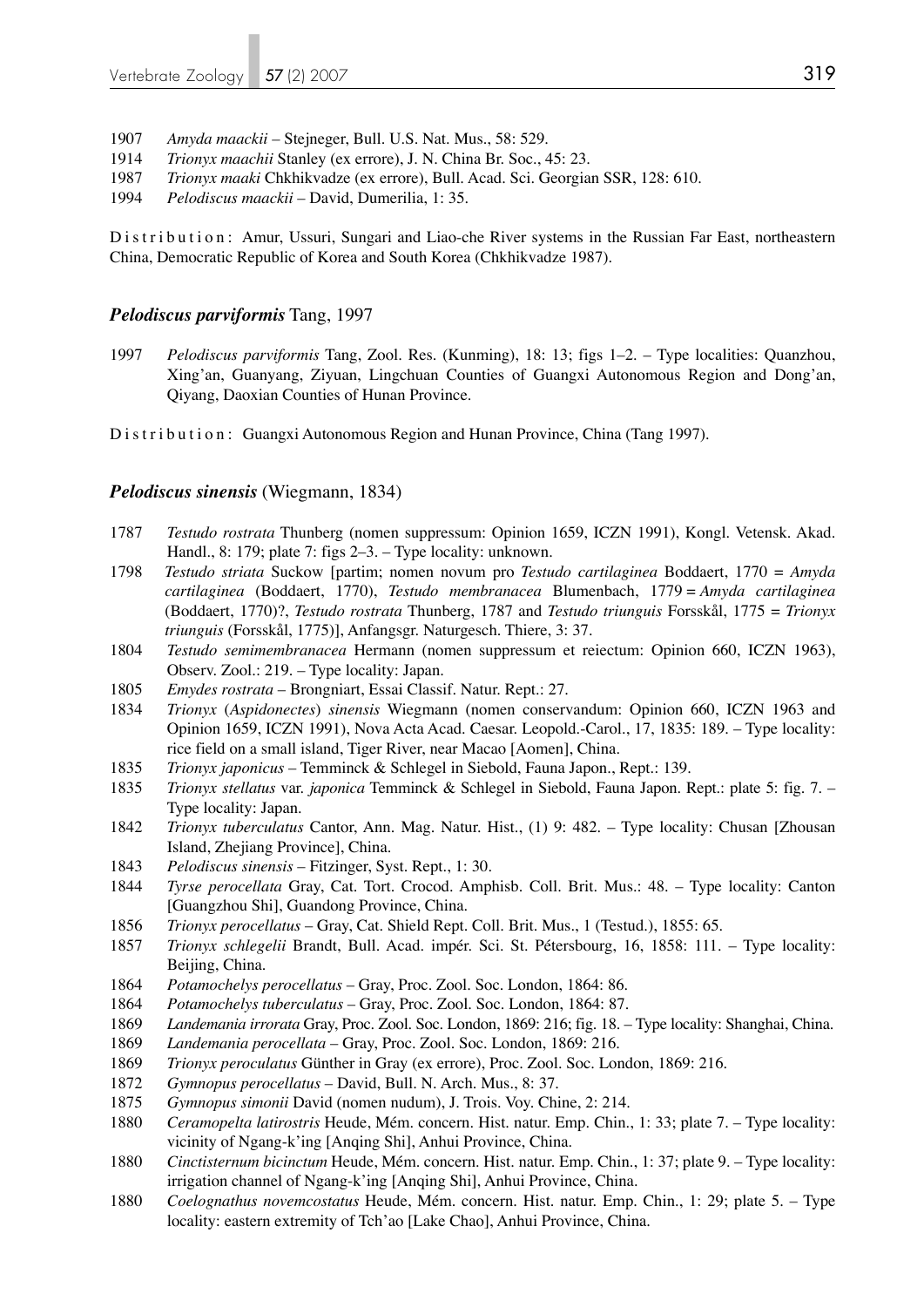- *Coptopelta septemcostata* Heude, Mém. concern. Hist. natur. Emp. Chin., 1: 35; plate 8. Type local ity: lakes of Tong-lieou [Dongliu], Anhui Province, China.
- *Gomphopelta officinae* Heude, Mém. concern. Hist. natur. Emp. Chin., 1: 27; plate 4. Type localities: Houai [Huai River], Ho-nan [Henan Province] and Mé-k'eng Lake, Anhui or Jiangsu Province, China.
- *Psilognathus laevis* Heude, Mém. concern. Hist. natur. Emp. Chin., 1: 24; plate 2. Type locality: mountain stream south of Ning-kouo fou [Ningguo Co.], Anhui Province, China.
- *Temnognathus mordax* Heude, Mém. concern. Hist. natur. Emp. Chin., 1: 26; plate 3. Type locality: vicinity of Shanghai, China.
- *Tortisternum novemcostatum* Heude, Mém. concern. Hist. natur. Emp. Chin., 1: 31; plate 6. Type locality: Tch'ao [Lake Chao], Anhui Province, China.
- *Temnognanthus mordax* Boulenger, Cat. Chelon. Rhynchoceph. Crocod. Brit. Mus. (Natur. Hist.): 256.
- *Trionyx cartilagineus* var. *newtoni* Bethencourt-Ferreira, J. Sci. Math. Phys. Natur. Lisboa, (2) 5: 114. – Type locality: Timor.
- *Trionyx sinensis newtoni* Bethencourt-Ferreira, J. Sci. Math. Phys. Natur. Lisboa, (2) 5: 151.
- *Tyrse sinensis* Hay, Proc. Amer. Philos. Soc. Philadelphia, 42, 1903: 269.
- *Amyda japonica* Stejneger, Bull. U.S. Nat. Mus., 58: 515.
- *Amyda schlegelii* Stejneger, Bull. U.S. Nat. Mus., 58: 526.
- *Amyda sinensis* Stejneger, Bull. U.S. Nat. Mus., 58: 524.
- *Amyda tuberculata*  Schmidt, Bull. Amer. Mus. Natur. Hist., 54: 473.
- *Trionyx sinensis sinensis* Smith, Fauna Brit. India, Rept. Amphib., 1: xxviii.
- *Trionyx sinensis tuberculatus*  Smith, Fauna Brit. India, Rept. Amphib., 1: xxviii.
- *Amyda schlegelii haseri* Pavlov, Publ. Mus. Hoang ho Pai ho Tien Tsin, 13: 27. Type locality: Tzu ya ho River [Ziya He] near Sienhien [Xian Co.], central Chili [Hebei Province], China.
- *Amyda schlegelii licenti* Pavlov, Publ. Mus. Hoang ho Pai ho Tien Tsin, 13: 28. Type locality: Tientsin [Tianjin], China.
- *Amyda schlegelii* var. *laoshanica* Pavlov, Publ. Mus. Hoang ho Pai ho Tien Tsin, 23: 3. Type locality: Chantong, Laoshan, near Tsingtao [Qingdao Shi], Shandong Province, China.
- *Amyda sinensis sinensis* Mertens, Müller & Rust, Bl. Aqu.- u. Terr.-Kunde, 45: 66.
- *Amyda sinensis tuberculata* Mertens, Müller & Rust, Bl. Aqu.- u. Terr.-Kunde, 45: 66.
- *Trionyx schlegeli* Chkhikvadze (ex errore), Bull. Acad. Sci. Georgian SSR, 128: 610.
- *Trionix sinensis* Richard, Tortug. Reg. árid. Argentina: 198.
- *Pelodiscus siensis* Hà Dình Dúc (ex errore), Kha co Hoc, 4: 105.
- *Pelodiscus sinensis sinensis*  Ferri, Turtles & Tortoises: 249.
- *Pelodiscus sinensis tuberculatus*  Ferri, Turtles & Tortoises: 249.
- *Pelodiscus sinensis japonicus* Joseph-Ouni, Zoogeogr. Turtl., Croc. Tuataras, 2003: 124.

Distribution: From central China southwestward to Vietnam, Hainan and Taiwan islands. Introduced into the Hawaiian Islands, Mariana Islands, Bonin Islands, Timor, Japan (Zhao & Adler 1993, Ernst et al. 2000), Cebu and Luzon (Philippines; Webb 2003).

## *Rafetus* Gray, 1864

- *Rafetus* Gray, Proc. Zool. Soc. London, 1864: 81. Type species (by monotypy): *Rafetus euphraticus*  (Daudin, 1801).
- *Oscaria* Gray (non *Oscaria* Vosmaer, 1881 = Porifera), Ann. Mag. Natur. Hist., (4) 12: 157. Type species (by monotypy): *Oscaria swinhoei* Gray, 1873 = *Rafetus swinhoei* (Gray, 1873).
- *Rafethus* Heude (ex errore), Mém. concern. Hist. natur. Emp. Chin., 1: 20.
- *Yuen* Heude, Mém. concern. Hist. natur. Emp. Chin., 1: 18. Subsequently designated type species (Stejneger 1907): *Yuen leprosus* Heude, 1880 = *Rafetus swinhoei* (Gray, 1873).

### *Rafetus euphraticus* (Daudin, 1801)

*Testudo euphratica* Daudin, Hist. Natur. Gén. Part. Rept., 2, 1802: 305. – Type locality: Tigris and Euphrates Rivers.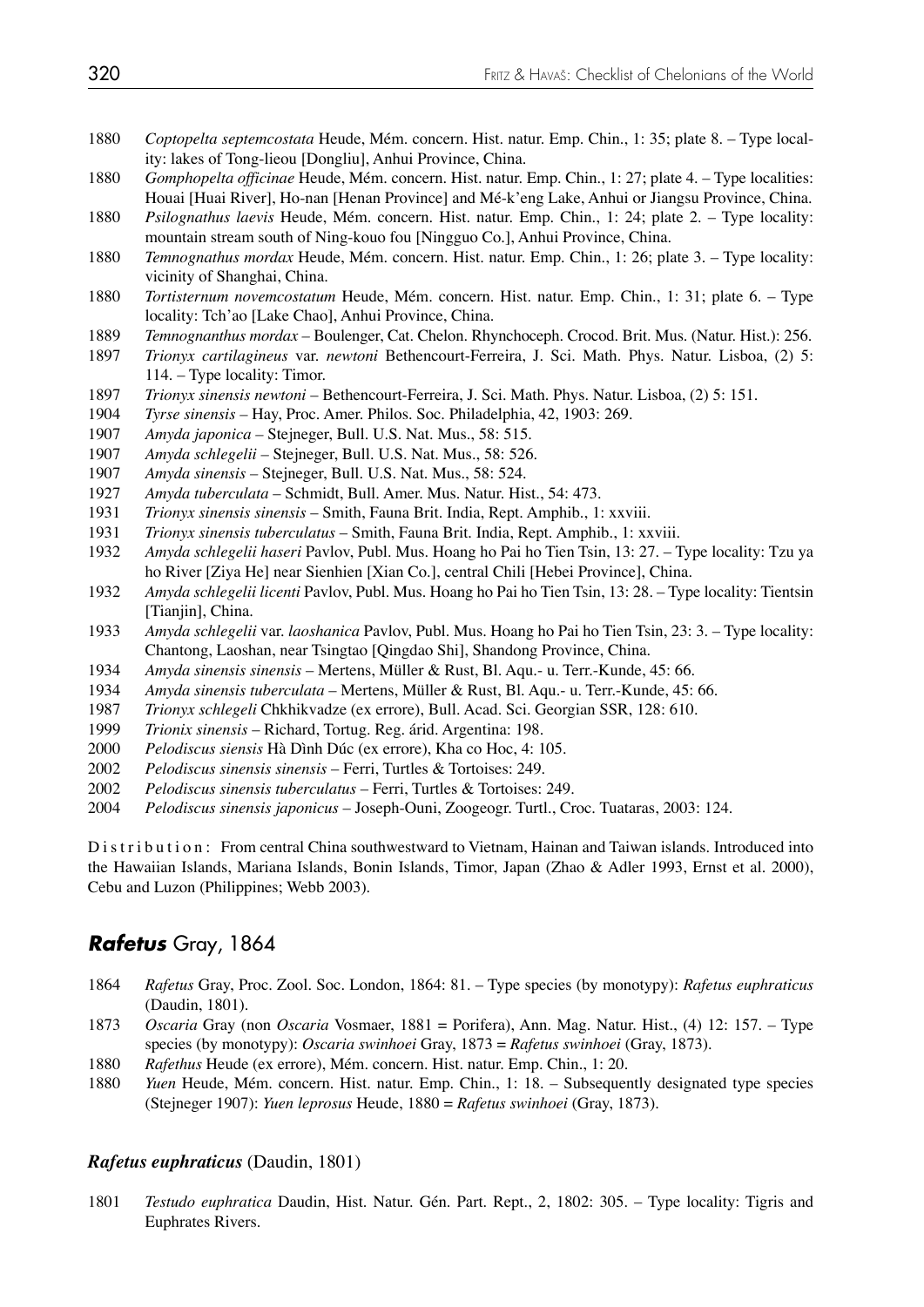- 1807 *Testudo rafcht* Olivier, Voy. Empire Othoman, 6: 328. Type localities: Euphrates and Tigris Rivers.
- 1809 *Trionyx euphraticus* Geoffroy Saint-Hilaire, Ann. Mus. Hist. Natur., 14: 17.
- 1831 *Testudo rascht* Gray in Griffith & Pidgeon (ex errore), Anim. Kingd. Cuvier, 9, Synops. Spec. Class Rept.: 19.
- 1835 *Gymnopus euphraticus* Duméril & Bibron, Erpétol. gén., Hist. natur. Rept., 2: 498.
- 1844 *Tyrse rafeht* Gray (ex errore), Cat. Tort. Crocod. Amphisb. Coll. Brit. Mus.: 49.
- 1856 *Trionyx rafeht* Gray, Cat. Shield Rept. Coll. Brit. Mus., 1 (Testud.), 1855: 65.
- 1864 *Rafetus euphraticus* Gray, Proc. Zool. Soc. London, 1864: 81.
- 1893 *Pelodiscus euphraticus* Baur, Proc. Amer. Philos. Soc. Philadelphia, 31: 220.
- 1904 *Amyda euphratica* Hay, Proc. Amer. Philos. Soc. Philadelphia, 42, 1903: 269.
- 1904 *Tyrse euphratica* Hay, Proc. Amer. Philos. Soc. Philadelphia, 42, 1903: 269.
- 1999 *Trionix euphracticus* Richard (ex errore), Tortug. Reg. árid. Argentina: 198.

Distribution: Tigris and Euphrates drainages in southeastern Turkey, Syria, Iraq and Iran.

### *Rafetus swinhoei* (Gray, 1873)

- 1873 *Oscaria swinhoei* Gray, Ann. Mag. Natur. Hist., (4) 12: 157; plate 5. Type locality: vicinity of Shanghai, China.
- 1880 *Yuen elegans* Heude, Mém. concern. Hist. natur. Emp. Chin., 1: 23. Type locality: Huang-po River [Huangpu Jiang], near Shanghai, China.
- 1880 *Yuen leprosus* Heude, Mém. concern. Hist. natur. Emp. Chin., 1: 20. Type locality: Huang-po River [Huangpu Jiang], near Shanghai, China.
- 1880 *Yuen maculatus* Heude, Mém. concern. Hist. natur. Emp. Chin., 1: 22; plates 1, 1a. Type locality: Huang-po River [Huangpu Jiang], near Shanghai, China.
- 1880 *Yuen pallens* Heude, Mém. concern. Hist. natur. Emp. Chin., 1: 23. Type locality: great lake [Tai Hu], near Sou-tcheou [Suzhou Shi], Jiangsu Province, China.
- 1880 *Yuen viridis* Heude, Mém. concern. Hist. natur. Emp. Chin., 1: 23. Type locality: great lake [Tai Hu], near Sou-tcheou [Suzhou Shi], Jiangsu Province, China.
- 1889 *Trionyx swinhonis* Boulenger (nomen novum pro *Oscaria swinhoei* Gray, 1873), Cat. Chelon. Rhynchoceph. Crocod. Brit. Mus. (Natur. Hist.): ix.
- 1893 *Pelodiscus swinhoei*  Baur, Proc. Amer. Philos. Soc. Philadelphia, 31: 220.
- 1902 *Trionyx swinhoei* Siebenrock, Sitzungsber. Akad. Wiss. Wien, math.-naturwiss. Kl., Abt. 1, 111: 828.
- 1934 *Amyda swinhoei* Mertens, Müller & Rust, Bl. Aqu.- u. Terr.-Kunde, 45: 66.
- 1984 *Pelochelys taihuensis* Zhang, Acta Herpetol. Sinica, 3: 71; fig. 1: 1–2, fig. 3. Type locality: Luojiajiao Relics, Tongxiang Co., Zhejiang Province, China (subfossil, Neolithic).
- 1986 ? *Trionyx liupani* Tao, J. Taiwan Mus., 39: 28. Type locality: Penghu Channel, Taiwan Strait, Taiwan Province, China (fossil materials, probably of Late Pleistocene age, dredged from bottom of Penghu Channel).
- 1987 *Rafetus swinhoei*  Meylan, Bull. Amer. Mus. Natur. Hist., 186: 77.
- 1997 *Pelochelys maculatus* Zhao, Sichuan J. Zool., 15 (Suppl.): 56.
- 1997 *Pelochlys maculatus* Zhao, Sichuan J. Zool., 15 (Suppl.): 55.
- 1999 *Pelochelys hoguomensis* S.Â. (nomen nudum), Tienphong [newspaper, The Avantgarde]. Thu Ba so 149, Hanoi, 4 December 1999: 1.
- 2000 *Rafetus leloii* Hà Dình Dúc (nomen nudum), Dai Doan Ket [newspaper, Great Solidarity], nos 7–9, Hanoi, February: 51.
- 2000 *Rafetus leloii* Hà Dình Dúc, Kha co Hoc, 4: 104; figs 1, 4, 10A. Type locality: Hoan Kiem Lake, Hanoi.
- 2001 *Rafetus hoankiemensis* Devaux (nomen nudum), La Tortue, 56: 33.

Distribution: Southeastern Yunnan, northern Zhejiang, southern Jiangsu and Shanghai Provinces in China, northern Vietnam.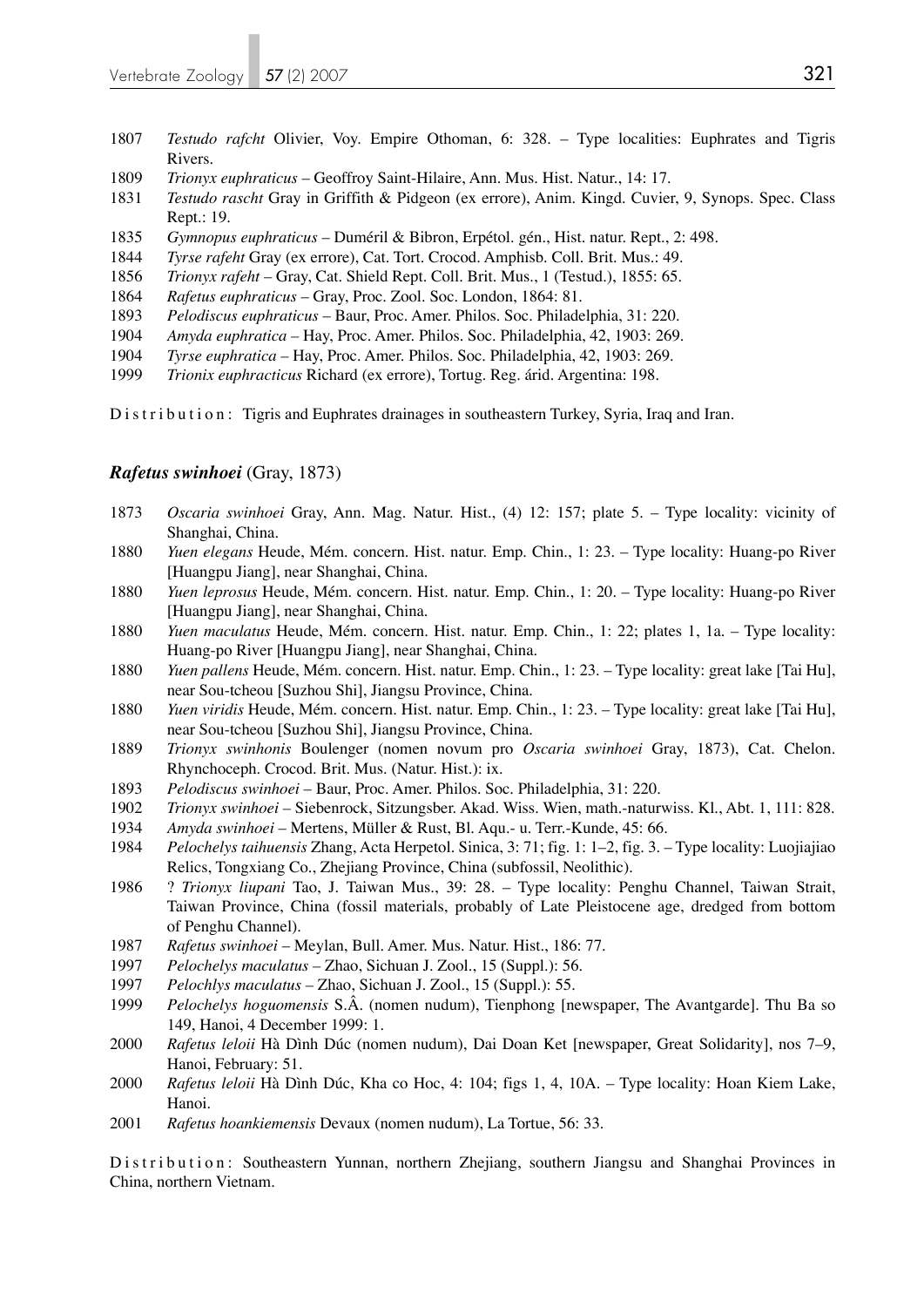## *Trionyx* Geoffroy Saint-Hilaire, 1809

- *Trionyx* Geoffroy Saint-Hilaire (non *Trionyx* Oken, 1816 = †Mammalia; non *Trionyx* Haliday, 1833 = Hymenoptera), Nouv. Bull. Sci. Philomen. Paris, 1: 363. – Subsequently designated type species (Bory de Saint-Vincent 1828): *Trionyx triunguis* (Forsskål, 1775).
- *Trionix* Geoffroy Saint-Hilaire (ex errore), Ann. Mus. Hist. Natur., 14: plates 1–2.
- *Strionyx* LeSueur (ex errore), Mém. Mus. Hist. natur, 15: plate 7.
- *Tryonix* Guérin (ex errore), Icon. Règne Animal Cuvier: 6.
- *Aspidonectes* Wagler, Natürl. Syst. Amphib.: 134. Subsequently designated type species (Fitzinger 1843): "*Aspidonectes aegyptiacus* Wagl." = *Trionyx triunguis* (Forsskål, 1775).
- *Gymnopus* Duméril & Bibron (nomen novum pro *Aspidonectes* Wagler, 1830; non *Gymnopus* Brookes, 1828 = Aves; non *Gymnopus* Blyth, 1843 = Aves; non *Gymnopus* Gray, 1865 = Mammalia), Erpétol. gén., Hist. natur. Rept., 2: 472.
- *Gymnopodus* Duméril & Bibron (ex errore), Erpétol. gén., Hist. natur. Rept., 2: 484.
- *Aspedonectes* Holbrook (ex errore), North Amer. Herpetol., 2nd ed., 2: 18.
- *Tyrse* Gray, Cat. Tort. Crocod. Amphisb. Coll. Brit. Mus.: 47. Subsequently designated type species (Stejneger 1907): *Tyrse nilotica* (Gray, 1831) = *Trionyx triunguis* (Forsskål, 1775).
- *Aspenodectes* LeConte (ex errore), Proc. Acad. Natur. Sci. Philadelphia, 1854: 189.
- *Tryonyx* Duméril (ex errore), Arch. Mus., 10: 158.
- *Trionis* Baker (ex errore), Nile Tribut. Abyssinia: 44.
- *Fordia* Gray, Proc. Zool. Soc. London, 1869: 219. Type species (by monotypy): *Fordia africana*  Gray, 1869 = *Trionyx triunguis* (Forsskål, 1775).
- *Aspidonectus* Beyer (nomen novum pro *Aspidonectes* Wagler, 1830), Proc. Louisiana Soc. Natur. Hist., 1897–1899: 43.
- *Aspidonectis* Stejneger (ex errore), Bull. U.S. Nat. Mus., 58: 515.
- *Triinyx* Smith (ex errore), Zoomorphol., 101: 83.
- *Triinnys* Ameghino in Simpson (ex errore), Amer. J. Sci., 241: 423.
- *Tironyx* Bull, Legler & Vogt (ex errore), Copeia, 1985: 784.
- *Trionys* Obst in Wermuth & Mertens (ex errore), Schildkr., Krokod., Brückenechs. (Reprint 1996): 485.

#### *Trionyx triunguis* (Forsskål, 1775)

- *Testudo triunguis* Forsskål, Descr. Anim. Avium. Amphib.: ix. Type locality: Nile River.
- *Testudo striata* Suckow [partim; nomen novum pro *Testudo cartilaginea* Boddaert, 1770 = *Amyda cartilaginea* (Boddaert, 1770), *Testudo membranacea* Blumenbach, 1779 = *Amyda cartilaginea* (Boddaert, 1770)?, *Testudo rostrata* Thunberg, 1787 = *Pelodiscus sinensis* (Wiegmann, 1834) and *Testudo triunguis* Forsskål, 1775], Anfangsgr. Naturgesch. Thiere, 3: 37.
- *Trionyx egyptiacus* Geoffroy Saint-Hilaire, Nouv. Bull. Sci. Philomen. Paris, 1: 366. Restricted type locality (Bour et al. 1995): lower Nile River drainage.
- *Trionyx aegyptiacus* Geoffroy Saint-Hilaire (nomen novum), Ann. Mus. Hist. Natur., 14: 12; plates  $1-2.$
- *Amyda triunguis*  Oken, Lehrbuch Naturgesch., 3: 348.
- *Aspidonectes aegyptiacus* Wagler, Natürl. Syst. Amphib.: 134.
- *Trionyx niloticus* Gray (nomen novum pro *Testudo triunguis* Forsskål, 1775), Synops. Rept., 1 (Cataphracta): 46.
- *Gymnopodus aegyptiacus* Duméril & Bibron, Erpétol. gén., Hist. natur. Rept., 2: 484.
- *Trionyx* (*Pelodiscus*) *labiatus* Fitzinger, Ann. Wien. Mus. Naturgesch., 1, 1836: 127. Designated type locality (Bell 1832–35): Sierra Leone.
- *Tyrse nilotica* Gray, Cat. Tort. Crocod. Amphisb. Coll. Brit. Mus.: 48.
- *Trionyx mortoni* Hallowell, Proc. Acad. Natur. Sci. Philadelphia, 1844: 120. Type locality: Africa.
- *Aspidonectes aspilus* Cope, Proc. Acad. Natur. Sci. Philadelphia, 1859: 295. Type localities: Ovenga and Rembo Rivers, Fernan Vaz, Gabon.
- *Fordia africana* Gray, Proc. Zool. Soc. London, 1869: 219. Type locality: Nile River at Khartoum, Sudan.
- *Trionyx triunguis* Peters, Monatsber. Preuß. Akad. Wiss. Berlin, 1876: 117.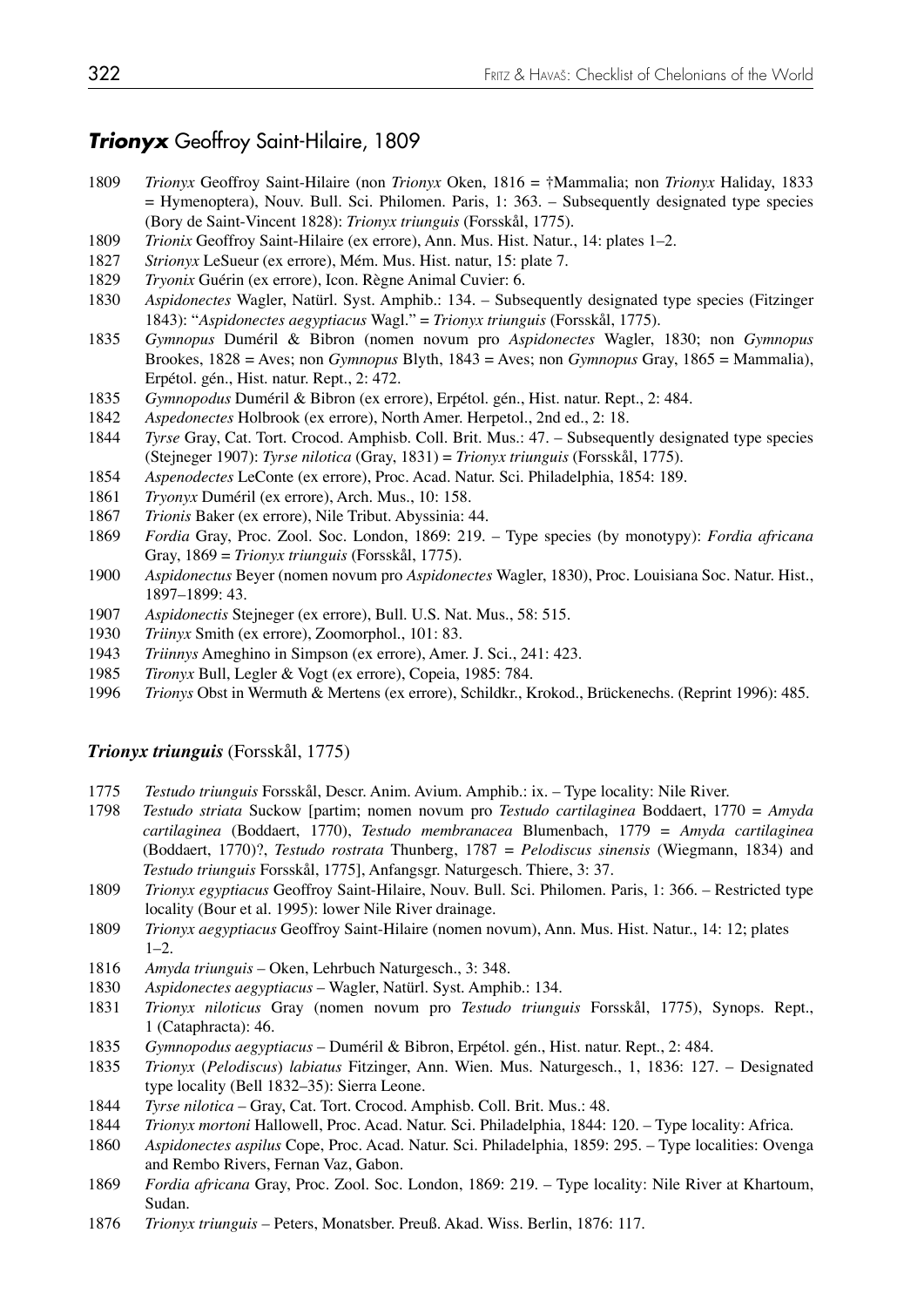- 1884 *Gymnopus aspilus*  Rochebrune, Faune Sénégambie, Rept.: 32.
- 1889 *Gymnopus aegyptiacus* Boulenger, Cat. Chelon. Rhynchoceph. Crocod. Brit. Mus. (Natur. Hist.): 255.
- 1893 *Pelodiscus triunguis*  Baur, Proc. Amer. Philos. Soc. Philadelphia, 31: 220.
- 1904 *Aspidonectes triunguis* Hay, Proc. Amer. Philos. Soc. Philadelphia, 42, 1903: 269.
- 1904 *Pelodiscus labiatus* Hay, Proc. Amer. Philos. Soc. Philadelphia, 42, 1903: 269.
- 1904 *Tyrse triunguis* Hay, Proc. Amer. Philos. Soc. Philadelphia, 42, 1903: 269.
- 1948 *Trionyx triunguis rudolfianus* Deraniyagala, Ceylon J. Sci. (Spolia zeylan.), (B) 25: 30; fig. 5; plate 12: fig. c. – Type locality: Ferguson's Gulf, Lake Rudolf, Kenya.
- 1955 *Amyda triunguis rudolfianus*  Mertens & Wermuth, Zool. Jb., Syst., 83: 331.
- 1955 *Amyda triunguis triunguis*  Mertens & Wermuth, Zool. Jb., Syst., 83: 331.
- 1969 *Trionyx aegypticus* Młynarski (ex errore), Fossile Schildkröten: 111.
- 1993 *Trionyx triungus* Gosławski & Hryniewicz (ex errore), Żółwie: 67.
- 1999 *Trionix triunguis*  Richard, Tortug. Reg. árid. Argentina: 198.

Distribution: From the Mediterranean coast of southwestern Turkey through Syria, Lebanon and Israel southward to Africa; Africa from Senegal to northwestern Namibia east to Tanzania and Somalia to Egypt.

# Suborder **Pleurodira** Cope, 1864

## Family **Chelidae** Gray, 1825

C o m m e n t : As for names of chelid turtles coined by Wells & Wellington (1985), we adopt the point of view of Iverson et al. (2001) and treat all names except *Macrochelodina* Wells & Wellington, 1985, *Tropicochelymys* Wells & Wellington, 1985, *Elseya purvisi* Wells & Wellington, 1985 and *Tropicochelymys worrelli* Wells & Wellington, 1985 as nomina nuda. *Tropicochelymys leichhardti* Wells & Wellington, 1985 is a name of uncertain taxonomic allocation (nomen dubium) and, therefore, does not appear in the checklist below.

## *Acanthochelys* Gray, 1873

- 1873 *Acanthochelys* Gray, Ann. Mag. Natur. Hist., (4) 11: 305. Type species (by monotypy): *Acanthochelys spixii* (Duméril & Bibron, 1835).<br>1994 *Acanthocelys* Lema (ex errore).
- 1994 *Acanthocelys* Lema (ex errore), Comun. Mus. Ciênc. Tecnol. PUCRS, Sér. Zool., 7: 47.

#### *Acanthochelys macrocephala* (Rhodin, Mittermeier & McMorris, 1984)

- 1984 *Platemys macrocephala* Rhodin, Mittermeier & McMorris, Herpetologica, 40: 38; figs 2–6. Type locality: Caiçara (16°03'S 57°43'W), Rio Paraguay, Mato Grosso, Brazil.
- 1986 *Acanthochelys macrocephala* Iverson, Checkl. Distr. Maps Turtl. World: 197.
- 1992 *Phrynops chacoensis* Fritz & Pauler, Mitt. Zool. Mus. Berlin, 68: 299; figs 1b–c, 2b–c, 3b. Type locality: Chaco of Paraguay (22°30'03"S 59°44'30"W).
- 1994 *Acanthochelys chacoensis*  Bour in David, Dumerilia, 1: 81.
- 1998 *Mesoclemmys chacoensis*  Cabrera, Tortug. Cont. Sudamér. Austral: 65.
- 2001 *Acanthochelys macrophala* Ippi & Flores (ex errore), Acta Zool. Mex., 84: 62.

Distribution: Central Bolivia (Río Marmoré drainage), Pantanal and Río Paraguay drainage, southwestern Mato Grosso, Brazil; Chaco, Paraguay.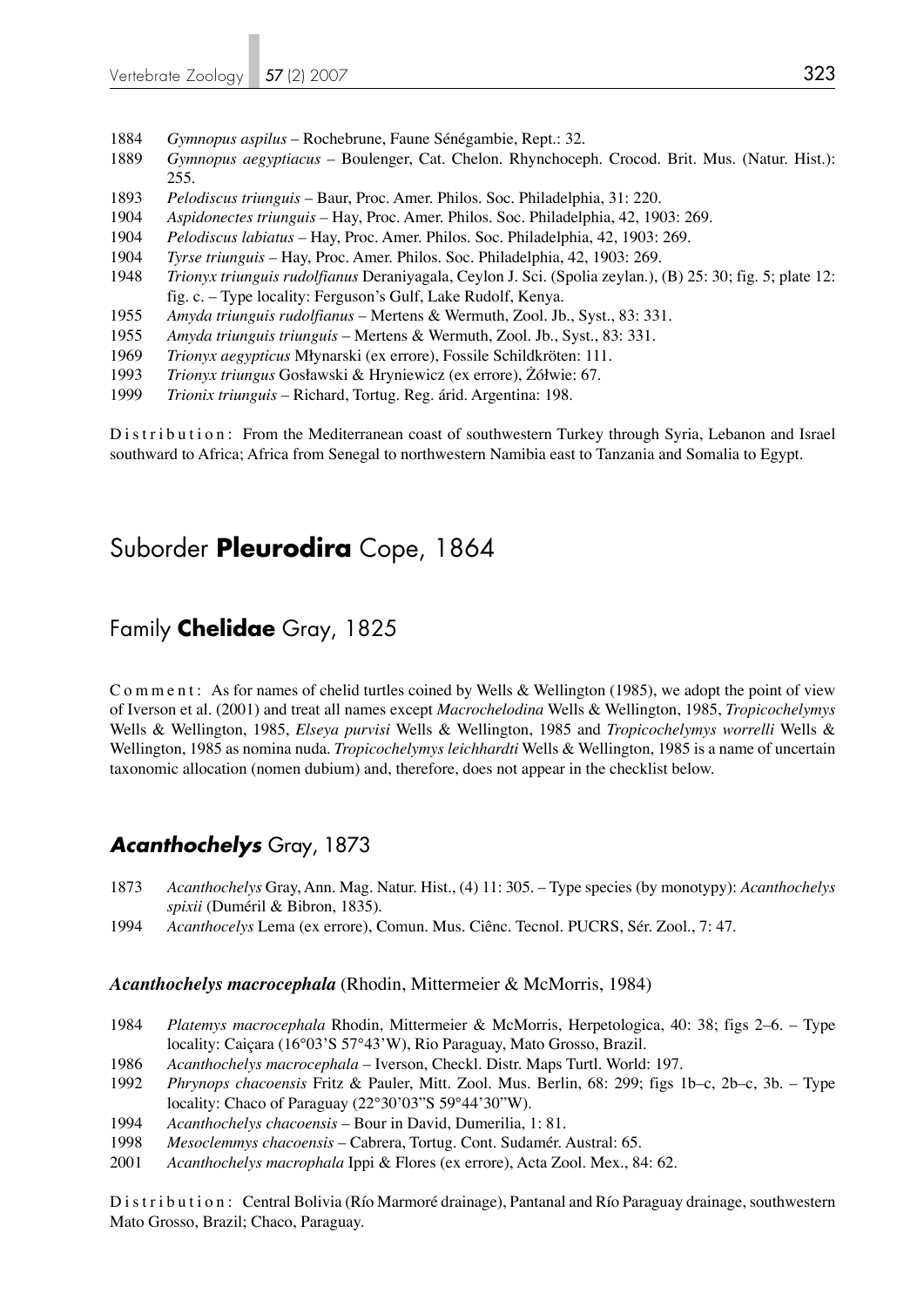### *Acanthochelys pallidipectoris* (Freiberg, 1945)

- *Platemys pallidipectoris* Freiberg, Physis, 20: 19; fig. 1; plate. Type locality: Presidencia Roque Sáenz Peña, Chaco, Argentina.
- *Acanthochelys pallidipectoris* Iverson, Checkl. Distr. Maps Turtl. World: 198.
- *Acanthochelys pallidopectoris* Seddon, Georges, Baverstock & McCord (ex errore), Mol. Phylogenet. Evol., 7: 56.

Distribution: Chaco of Argentina, Paraguay, and probably Bolivia.

#### *Acanthochelys radiolata* (Mikan, 1820)

- *Emys radiolata* Mikan, Delect. Flor. Faun. Brasil., Fasc. Prim.: 2 unpaginated pp.; plate. Type locality: Sebastianopolis.
- *Chelodina radiolata* Fitzinger, Neue Classif. Rept.: 45.
- *Rhinemys radiolata* Wagler, Natürl. Syst. Amphib.: 135.
- *Chelys* (*Hydraspis*) *radiolata* Gray in Griffith & Pidgeon, Anim. Kingd. Cuvier, 9, Synops. Spec. Class Rept.: 16.
- *Hydraspis radiolata* Gray, Synops. Rept., 1 (Cataphracta): 41.
- *Platemys gaudichaudii* Duméril & Bibron, Erpétol. gén., Hist. natur. Rept., 2: 427. Type locality: Brazil.
- *Platemys radiolata* Duméril & Bibron, Erpétol. gén., Hist. natur. Rept., 2: 412.
- *Hydraspis gaudichaudii*  Gray, Cat. Tort. Crocod. Amphisb. Coll. Brit. Mus.: 40.
- *Platemys werneri* Schnee, Zool. Anz., 23: 463; fig. Type locality: vicinity of São Paulo, Brazil.
- *Platemys radiolata* var. *quadrisquamosa* Luederwaldt, Rvta. Mus. Paulista, 14: 437; plate. Type localities: Rio Doce (Espirito Santo) and Belmonte (Bahia).
- *Platemys quadrisquamosa* Fróes, Iheringia Zool., 2: 21.
- *Platemys radiolata radiolata* Pritchard, Encyclopedia of Turtles: 780.
- *Acanthochelys radiolata* Iverson, Checkl. Distr. Maps Turtl. World: 199.

Distribution: States of Bahia, Minas Gerais, and Mato Grosso southward to São Paulo, Brazil.

### *Acanthochelys spixii* (Duméril & Bibron, 1835)

- *Emys depressa* Spix [non *Emys depressa* Merrem, 1820 = *Phrynops geoffroanus* (Schweigger, 1812)], Anim. nova s. Spec. nov. Testud. Brasil.: 4; plate 3: figs 2–3. – Restricted type locality (Rhodin et al. 1984): Rio São Francisco, near Rio dos Pandeiros, Minas Gerais, Brazil.
- *Emys aspera* Cuvier in Gray in Griffith & Pidgeon (nomen oblitum), Anim. Kingd. Cuvier, 9, Synops. Spec. Class Rept.: 16. – Designated type locality (Bour & Pauler 1987): Brazil.
- *Platemys spixii* Duméril & Bibron (nomen novum pro *Emys depressa* Spix, 1824), Erpétol. gén., Hist. natur. Rept., 2: 409.
- *Hydraspis spixii* Gray, Cat. Tort. Crocod. Amphisb. Coll. Brit. Mus.: 39.
- *Acanthochelys spixii* Gray, Ann. Mag. Natur. Hist., (4) 11: 305.
- *Platemys spixi* Luederwaldt (ex errore), Rvta. Mus. Paulista, 14: 435.
- *Platemys radiolata spixi* Pritchard, Encyclopedia of Turtles: 780.
- *Platemys radiolata spixii* Hoogmoed & Gruber, Spixiana, Suppl. 9: 344.
- *Acanthocelys spixii* Lema, Comun. Mus. Ciênc. Tecnol. PUCRS, Sér. Zool., 7: 47.
- *Platemys spxii* Ribas & Monteiro Filho (ex errore), Biociências, 10: 26.
- *Acanthochelys spixi* Artner, Emys, 10 (6): xxix.

Distribution: From São Paulo southward through Rio Grande do Sul, Brazil, to the provinces of Rocha and Tucuarembó, Uruguay, and westward to the regions of Formosa and the Chaco in Argentina.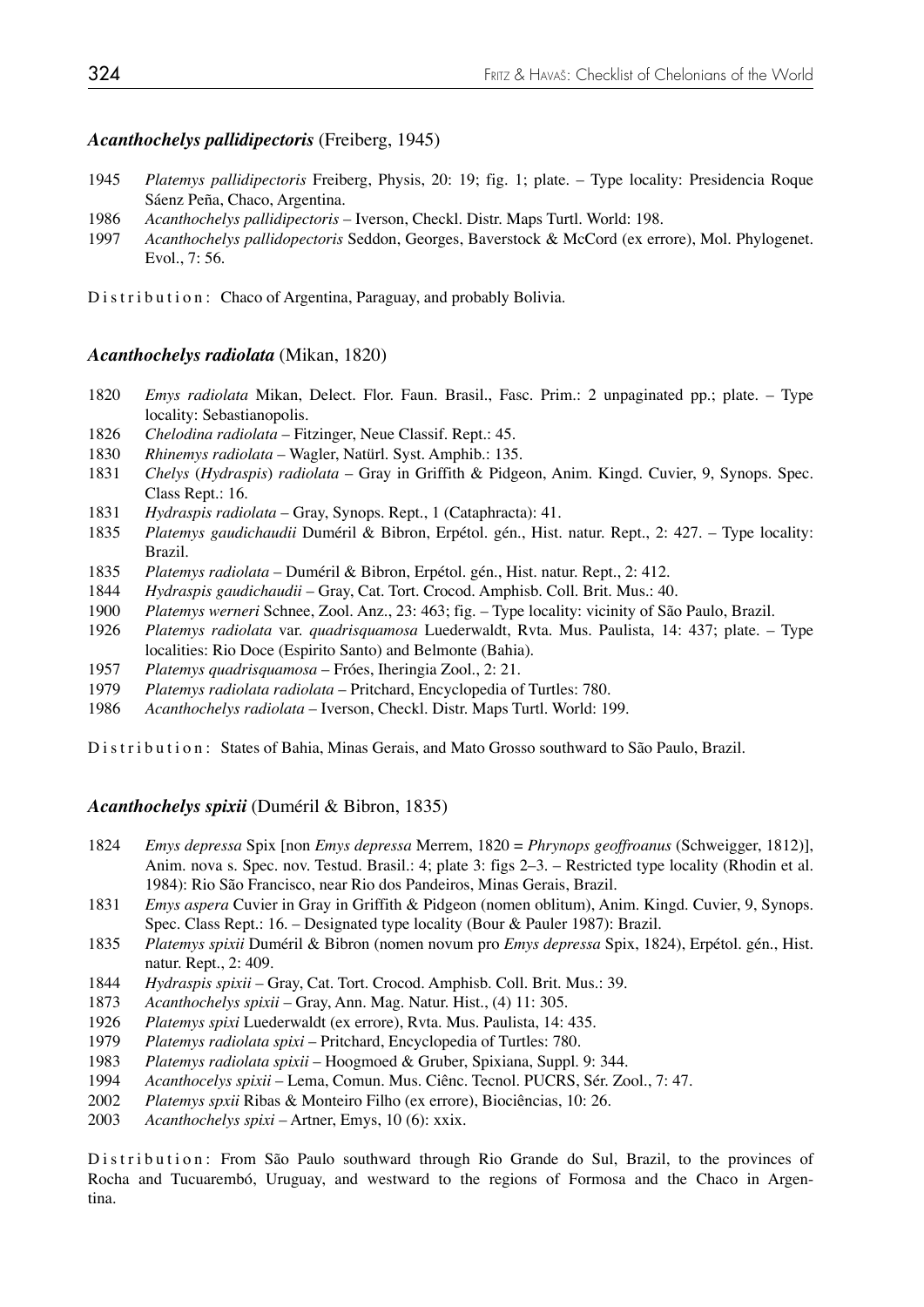# *Chelodina* Fitzinger, 1826

- 1826 *Chelodina* Fitzinger, Neue Classif. Rept.: 6. Type species (by original designation): *Chelodina longicollis* (Shaw, 1794).
- 1828 *Hydraspis* Bell, Zool. J., 3: 512. Type species (by original designation): *Hydraspis longicollis* (Shaw, 1794) = *Chelodina longicollis* (Shaw, 1794).
- 1835 *Hydrasris* Fitzinger (ex errore), Ann. Wien. Mus. Naturgesch., 1, 1836: 126.
- 1846 *Chelyodina* Agassiz (nomen novum pro *Chelodina* Fitzinger, 1826), Nomencl. zool., Index univ.: 79.
- 1894 *Chelidura* Oudemans in Semon (ex errore pro *Chelodina* Fitzinger, 1826), Zool. Forsch. Austral., 5: 130.
- 1894 *Chelydura* Oudemans in Semon (ex errore), Zool. Forsch. Austral., 5: 145.
- 1985 *Hesperochelodina* Wells & Wellington (nomen nudum), Austr. J. Herpetol., Suppl. Ser., 1: 9.

Comment: Wermuth & Mertens (1977) list *Euchelymys* Gray, 1871 in the synonymy of *Chelodina* Fitzinger, 1826, referring to Lindholm's (1929) type designation. However, Lindholm (1929) did not designate *Chelodina sulcifera* Gray, 1856 as type species of *Euchelymys* as thought by Wermuth & Mertens (1977), but "*E*[*uchelymys*] *sulcifera* Gray = *Hydraspis macquarrii* Gray" = *Emydura macquarii* (Gray, 1831). Therefore, *Euchelymys* is a junior synonym of *Emydura* Bonaparte, 1836.

## *Chelodina canni* McCord & Thomson, 2002

- 1985 *Chelodina rankini* Wells & Wellington (nomen nudum), Austr. J. Herpetol., Suppl. Ser., 1: 8.
- 2002 *Chelodina canni* McCord & Thomson, J. Herpetol., 36: 256; figs 2a–b, 3a–c; plates 1, 2A–B, 2E–F. – Type locality: Malogie Waterhole, near Scarlet Hill on Kalala Station (16°08'S 133°36'E), Northern Territory, Australia.

Distribution: Northeastern Northern Territory to north Queensland, Australia (McCord & Thomson 2002).

## *Chelodina colliei* Gray, 1856

- 1856 *Chelodina colliei* Gray, Proc. Zool. Soc. London, 1855: 200. Type locality: Swan River, Australia.
- Distribution: Southwestern Western Australia, Australia.

Comment: This species was long confused with *Chelodina oblonga* Gray, 1841 (Thomson 2001, 2006) and most literature referring to *Ch. colliei* Gray, 1856 used the name *Ch. oblonga*.

## *Chelodina longicollis* (Shaw, 1794)

- 1794 *Testudo longicollis* Shaw, Zool. New Holland: 19; plate 7. Type locality: Australasia or New Holland.
- 1812 *Emys longicollis* Schweigger, Königsberg. Arch. Naturwiss. Math., 1: 40.
- 1825 *Emys longicolis* Gray (ex errore), Ann. Philos. (New Ser.), 10: 210.
- 1826 *Chelodina longicollis* Fitzinger, Neue Classif. Rept.: 6.
- 1828 *Hydraspis longicollis* Bell, Zool. J., 3: 512.
- 1831 *Chelys* (*Chelodina*) *longicollis*  Gray in Griffith & Pidgeon, Anim. Kingd. Cuvier, 9, Synops. Spec. Class Rept.: 15.
- 1835 *Chelodina novaehollandiae* Duméril & Bibron (nomen novum pro *Testudo longicollis* Shaw, 1794), Erpétol. gén., Hist. natur. Rept., 2: 443.
- 1856 *Chelodina sulcata* Gray, Proc. Zool. Soc. London, 1855: 201. Type locality: Australia.
- 1856 *Chelodina sulcifera* Gray (ex errore pro *Chelodina sulcata* Gray, 1856), Cat. Shield Rept. Coll. Brit. Mus., 1 (Testud.), 1855: 59.
- 1894 *Chelydura longicollis* Oudemans in Semon, Zool. Forsch. Austral., 5: 145.
- 1972 *Chelodina longicollis longicollis*  Mertens, Salamandra, 8: 29.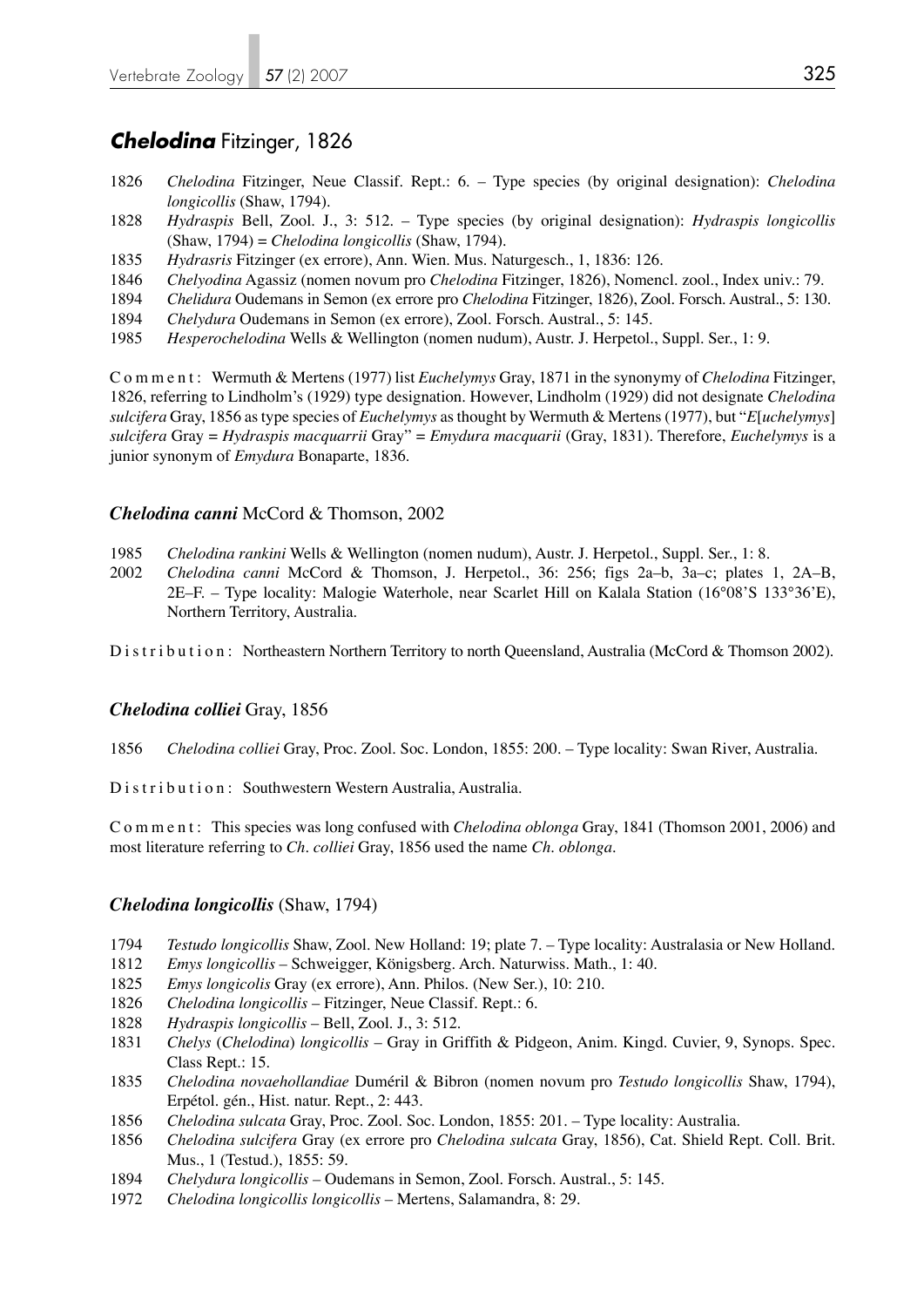1972 *Chelodina longicollis sulcifera* – Mertens, Salamandra, 8: 29.

1995 *Chelodina longicollis sulcata* – Webb, Chelon. Conserv. Biol., 1: 323.

Distribution: Southeastern South Australia to eastern Queensland, Australia (McCord & Thomson, 2002).

### *Chelodina mccordi* Rhodin, 1994

1994 *Chelodina mccordi* Rhodin, Breviora, 498: 4; figs 2–5. – Type locality: Roti Island, East Nusa Teng gara Province, Indonesia.

Distribution: Roti Island, Indonesia.

#### *Chelodina novaeguineae* Boulenger, 1888

- 1888 *Chelodina novaeguineae* Boulenger, Ann. Mus. Civ. Stor. Natur. Genova, (2) 6: 450. Type local ity: Katow (Mawatta, Binaturi River), Papua New Guinea.
- 1979 *Chelodina novawquineae* Nutaphand (ex errore), Turtles of Thailand: 21.
- 1984 *Chelodina novaeguinea* Wells & Wellington (ex errore), Austr. J. Herpetol., 1 (3–4), 1983: 74.
- 2001 *Chelodina novaeguinae* Orenstein (ex errore), Turtl., Tort., Terrap.: 142.
- 2003 *Chelodina novaeguineae novaeguineae* Artner, Emys, 10 (6): xxx.
- 2006 *Chelodina novaguineae* Georges & Thomson in Merrick, Archer, Hickey & Lee (ex errore), Evolution Zoogeogr. Australas. Vertebr.: 293.

Distribution: Southeastern Irian Jaya, Indonesia, southwestern Papua New Guinea (McCord & Thomson, 2002).

#### *Chelodina pritchardi* Rhodin, 1994

1994 *Chelodina pritchardi* Rhodin, Breviora, 497: 4; figs 1–3. – Type locality: Bore, Kemp Welch River (9°53'S 147°46'E), 13 km southeast of Kwikila, Central Province, Papua New Guinea.

Distribution: Kemp Welch River drainage basin, Central Province, southeastern Papua New Guinea.

#### *Chelodina reimanni* Philippen & Grossmann, 1990

- 1990 *Chelodina reimanni* Philippen & Grossmann, Zool. Abh. Mus. Tierk. Dresden, 46: 95; figs 1–5. Type locality: Merauke River, West Irian, New Guinea (Irian Jaya, Indonesia).
- 2003 *Chelodina novaeguineae reimanni* Artner, Emys, 10 (6): xxx.

Distribution: Southeastern Irian Jaya, Indonesia, and adjacent Papua New Guinea.

### *Chelodina steindachneri* Siebenrock, 1914

- 1914 *Chelodina steindachneri* Siebenrock, Anz. Akad. Wiss. Wien, math.-naturwiss. Kl., Abt. 1, 17: 386. – Type locality: Marloo Station, Grey River, Western Australia.
- 1923 *Chelodina millymillyensis* Glauert, J. Roy. Soc. West. Australia, 9: 53; plates 4–5. Type locality: Milly Milly Creek, Milly Milly Station, Murchison River, Western Australia.
- 1985 *Hesperochelodina steindachneri* Wells & Wellington, Austr. J. Herpetol., Suppl. Ser., 1: 9.

Distribution: Middle-west of Western Australia from the DeGrey River system in the north to the Irwin River basins in the south, Australia.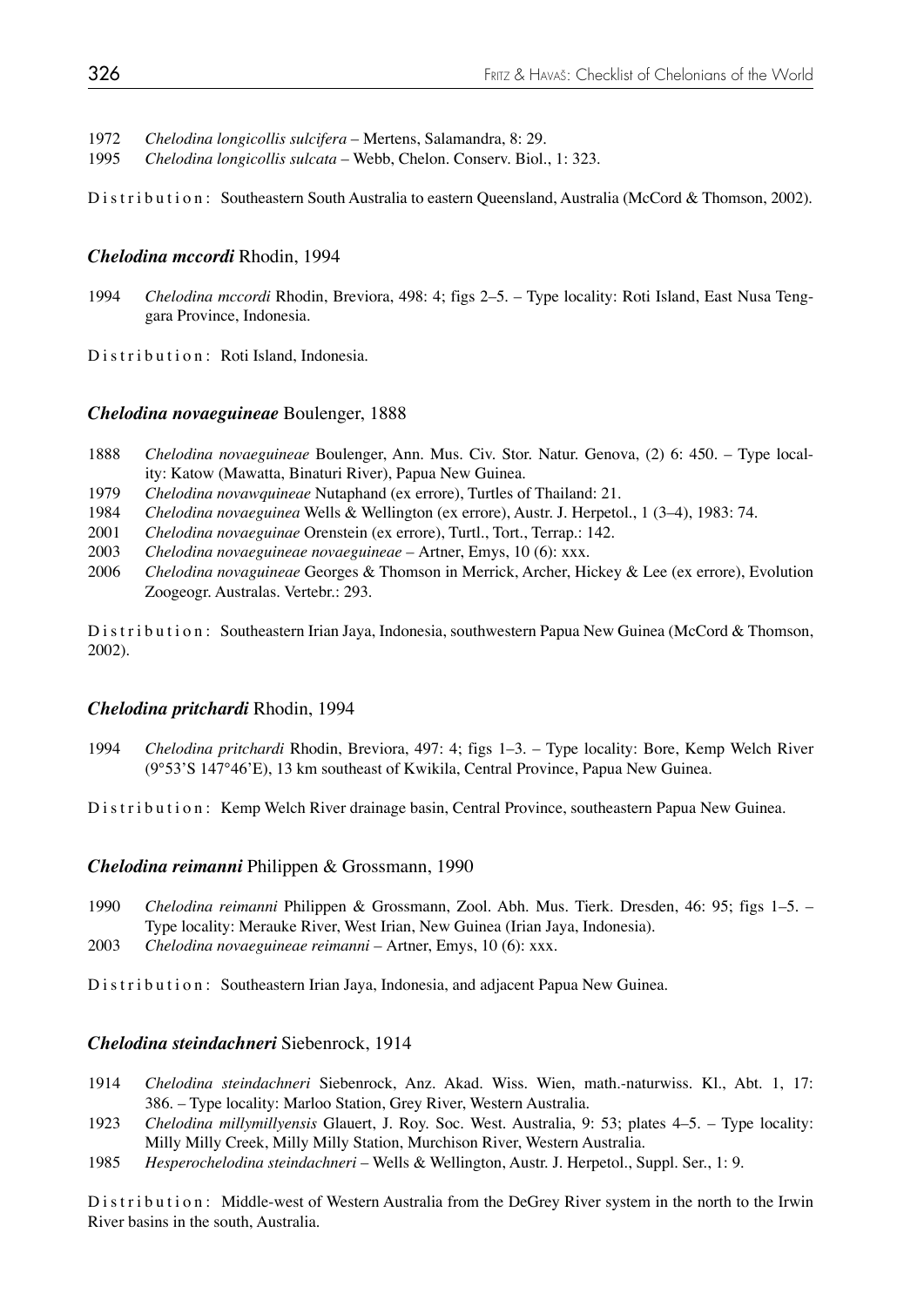## *Chelus* Duméril, 1806

- 1806 *Chelus* Duméril, Zool. analyt.: 76. Type species (by monotypy): *Chelus fimbriata* (Schneider, 1783) = *Chelus fimbriatus* (Schneider, 1783).
- 1811 *Chelys* Oppel (nomen novum), Ordn. Fam. Gatt. Rept.: 11.
- 1815 *Chelyda* Rafinesque (nomen novum pro *Chelys* Oppel, 1811), Analyse de la Nature: 75.
- 1820 *Matamata* Merrem (nomen novum pro *Chelys* Oppel, 1811), Tentam. Syst. Amphib.: 21.

### *Chelus fimbriatus* (Schneider, 1783)

- 1765 *Testudo terrestris* Fermin (nomen reiectum: Opinion 660, ICZN 1963; non *Testudo terrestris* Forss kål, 1775 = *Testudo graeca terrestris* Forsskål, 1775), Hist. natur. Holland. équinox.: 51. – Type locality: Surinam.
- 1783 *Testudo fimbriata* Schneider (nomen conservandum: Opinion 660, ICZN 1963), Allgem. Naturgesch. Schildkr.: 349. – Type locality: Surinam.
- 1789 *Testudo fimbria* Gmelin in Linnaeus (nomen novum pro *Testudo fimbriata* Schneider, 1765), Syst. Natur., Ed. 13, 1: 1043.
- 1792 *Testudo matamata* Bruguière, J. Hist. natur. Paris, 1: 257; plate 13. Type locality: Cayenne.
- 1801 *Testudo bispinosa* Daudin, Hist. natur. gén. part. Rept., 2, 1802: 94. Type locality: Brazil.
- 1805 *Emydes matamata* Brongniart, Essai Classif. Natur. Rept.: 27.
- 1806 *Chelus fimbriata* Duméril, Zool. analyt.: 76.
- 1811 *Chelus matamata* Oppel, Ordn., Fam. Gatt. Rept.: 11.
- 1812 *Chelys bispinosa* Schweigger, Königsberg. Arch. Naturwiss. Math., 1: 295.
- 1812 *Chelys fimbriata* Schweigger, Königsberg. Arch. Naturwiss. Math., 1: 294.
- 1820 *Matamata bispinosa* Merrem, Tentam. Syst. Amphib.: 22.
- 1820 *Matamata fimbriata* Merrem, Tentam. Syst. Amphib.: 21.
- 1831 *Chelys matamata* Gray in Griffith & Pidgeon, Anim. Kingd. Cuvier, 9, Synops. Spec. Class Rept.: 17.
- 1831 *Testudo rapara* Gray (nomen nudum), Synops. Rept., 1 (Cataphracta): 44.
- 1844 *Testudo raparara* Gray (nomen nudum), Cat. Tort. Crocod. Amphisb. Coll. Brit. Mus.: 44.
- 1856 *Testudo raxarara* Gray (nomen nudum), Cat. Shield Rept. Coll. Brit. Mus., 1 (Testud.), 1855: 60.
- 1890 *Chelys boulengerii* Baur, Amer. Natural., 24: 968. Type locality: Orinoco.
- 1934 *Chelus fimbriatus* Mertens, Müller & Rust, Bl. Aqu.- u. Terr.-Kunde, 45: 65.

Distribution: Northern Bolivia, eastern Peru, Ecuador, eastern Colombia, Venezuela, Guyanas, northern and central Brazil.

Comment: Schmidt (1966) and Sánchez-Villagra et al. (1995) suggested that subspecific variation exists within *Chelus fimbriatus* (Schneider, 1783); turtles from the Amazon and Orinoco River basins are likely to represent distinct subspecies.

## *Elseya* Gray, 1867

1867 *Elseya* Gray (non *Elseya* Mathews, 1913 = Aves), Ann. Mag. Natur. Hist., (3) 20: 44. – Subsequently designated type species (Lindholm 1929): *Elseya dentata* (Gray, 1863).

#### *Elseya albagula* Thomson, Georges & Limpus, 2006

2006 *Elseya albagula* Thomson, Georges & Limpus, Chelon. Conserv. Biol., 5: 75; figs 1–2, 4 (top), 5a, 6a, 7. – Type locality: Ned Churchwood Weir (25°03'S 152°05'E), Burnett River, Queensland, Australia.

Distribution: Southeastern Queensland, Australia (Thomson et al. 2006).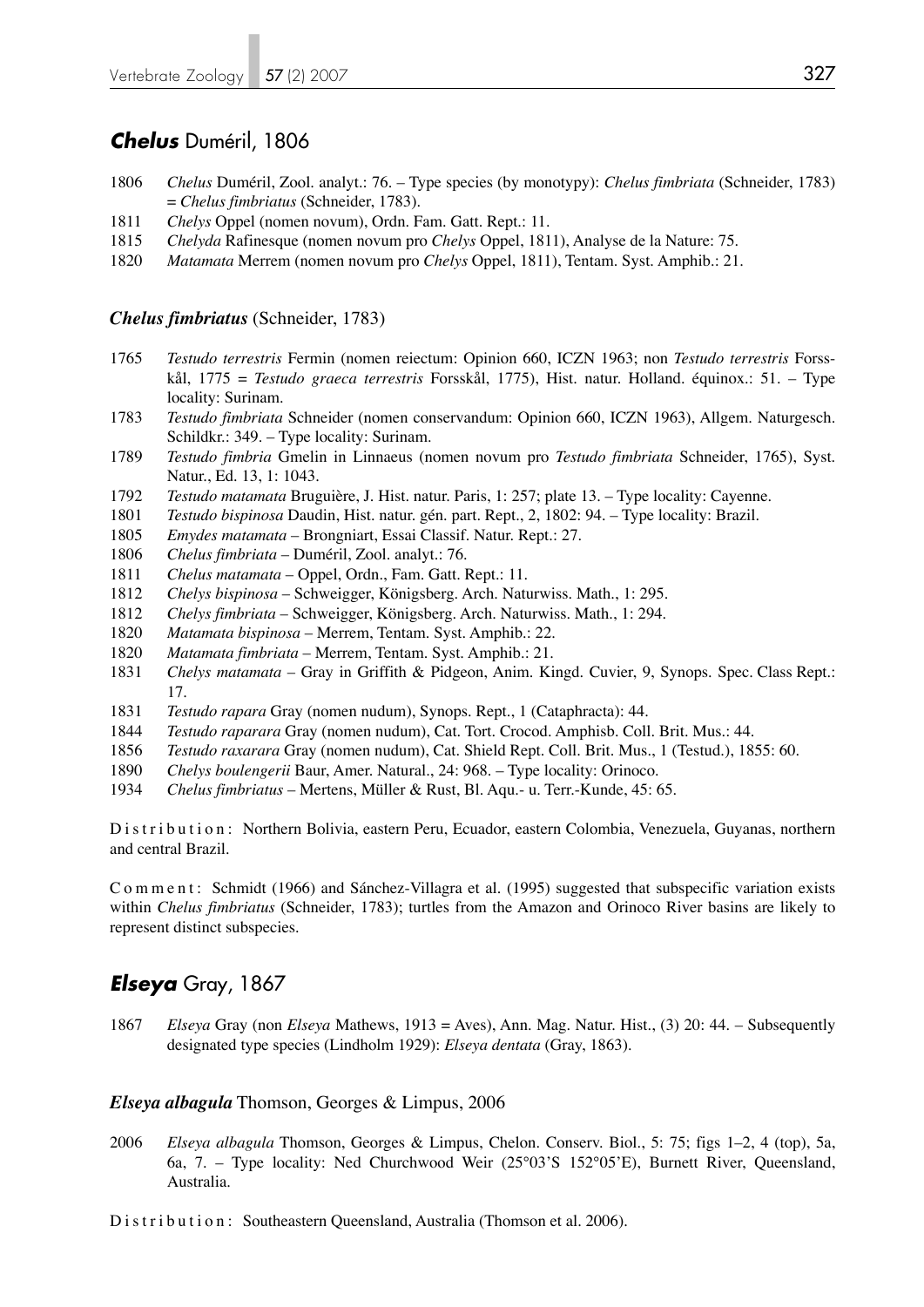## *Elseya bellii* (Gray, 1844)

- 1844 *Phrynops bellii* Gray, Cat. Tort. Crocod. Amphisb. Coll. Brit. Mus.: 41. Designated type locality (Cann 1998): upper reaches of both the Namoi-MacDonald and Gwydir Rivers, above the New Eng land escarpment, New South Wales.
- 1856 *Hydraspis bellii* Gray, Cat. Shield Rept. Coll. Brit. Mus., 1 (Testud.), 1855: 56.
- 1998 *Elseya bellii*  Cann, Austr. Freshw. Turtl.: 7.
- 2004 *Elseya belli* Joseph-Ouni (ex errore), Zoogeogr. Turtl., Croc. Tuataras, 2003: 17.
- 2006 *Phrynops belli* Georges & Thomson in Merrick, Archer, Hickey & Lee, Evolution Zoogeogr. Australas. Vertebr.: 287.

Distribution: Upper reaches of the MacDonald, Namoi, Severn and Gwydir Rivers in northeastern New South Wales, Australia (Cann 1998).

#### *Elseya branderhorsti* (Ouwens, 1914)

- 1914 *Emydura branderhorsti* Ouwens, Contrib. Faune Indes Neérland. (Buitenzorg), 1: 31. Type local ity: southern New Guinea.
- 1994 *Elseya branderhorsti*  Bour, Buskirk & Pritchard in David, Dumerilia, 1: 81.
- 2000 *Elseya branderhorstii* van Dijk (ex errore), Chelon. Res. Monogr., 2: 23.
- 2002 *Elseya branderhosti* Iskandar & Mumpuni (ex errore), Hamadryad, 27: 132.

Distribution: Southern west New Guinea to Fly River (Georges & Thomson 2006).

### *Elseya dentata* (Gray, 1863)

- 1863 *Chelymys dentata* Gray, Ann. Mag. Natur. Hist., (3) 12: 98. Type locality: Beagle's Valley, upper Victoria River, Northern Territory.
- 1864 *Chelymys elseyi* Gray (nomen nudum), Proc. Zool. Soc. London, 1864: 132.
- 1865 *Podocnemis dentata* Strauch, Mém. Acad. impér. Sci. St. Pétersbourg, Sér. 7, 8 (13): 104.
- 1867 *Elseya dentata* Gray, Ann. Mag. Natur. Hist., (3) 20: 44.
- 1870 *Chelymys elseya* Gray (nomen nudum), Suppl. Cat. Shield Rept. Coll. Brit. Mus., 1 (Testud.): 76.
- 1872 *Elseya intermedia* Gray, Append. Cat. Shield Rept. Coll. Brit. Mus., 1 (Testud.): 23. Type locality: upper part of Victoria River, Northern Territory.
- 1979 *Emydura dentata*  Gaffney, Amer. Mus. Novit., 2681: 7.
- 1985 *Elseya stirlingi* Wells & Wellington (nomen nudum), Austr. J. Herpetol., Suppl. Ser., 1: 9.
- 1985 *Elseya dentata dentata*  Obst, Welt der Schildkröten: 223.
- 1989 *Elseya sterlingi* King & Burke (ex errore), Crocod., Tuatara, Turtle Species World: 119.
- 2000 *Elseya flaviventralis* Georges, Doody, Young & Cann (nomen nudum), Austr. Pig-Nosed Turtl.: 7.

Distribution: Northeastern Western Australia and adjacent Northern Territory, Australia (Thomson et al. 2006).

## *Elseya georgesi* Cann, 1997

1997 *Elseya georgesi* Cann, Monitor (J. Vict. Herpetol. Soc.), 9 (1): 18; figs pp. 19–23, 31, 32. – Type locality: Bellinger River (30°25'S 152°46'E).

Distribution: Bellinger River and its tributaries, mid-eastern New South Wales, Australia (Cann 1997a).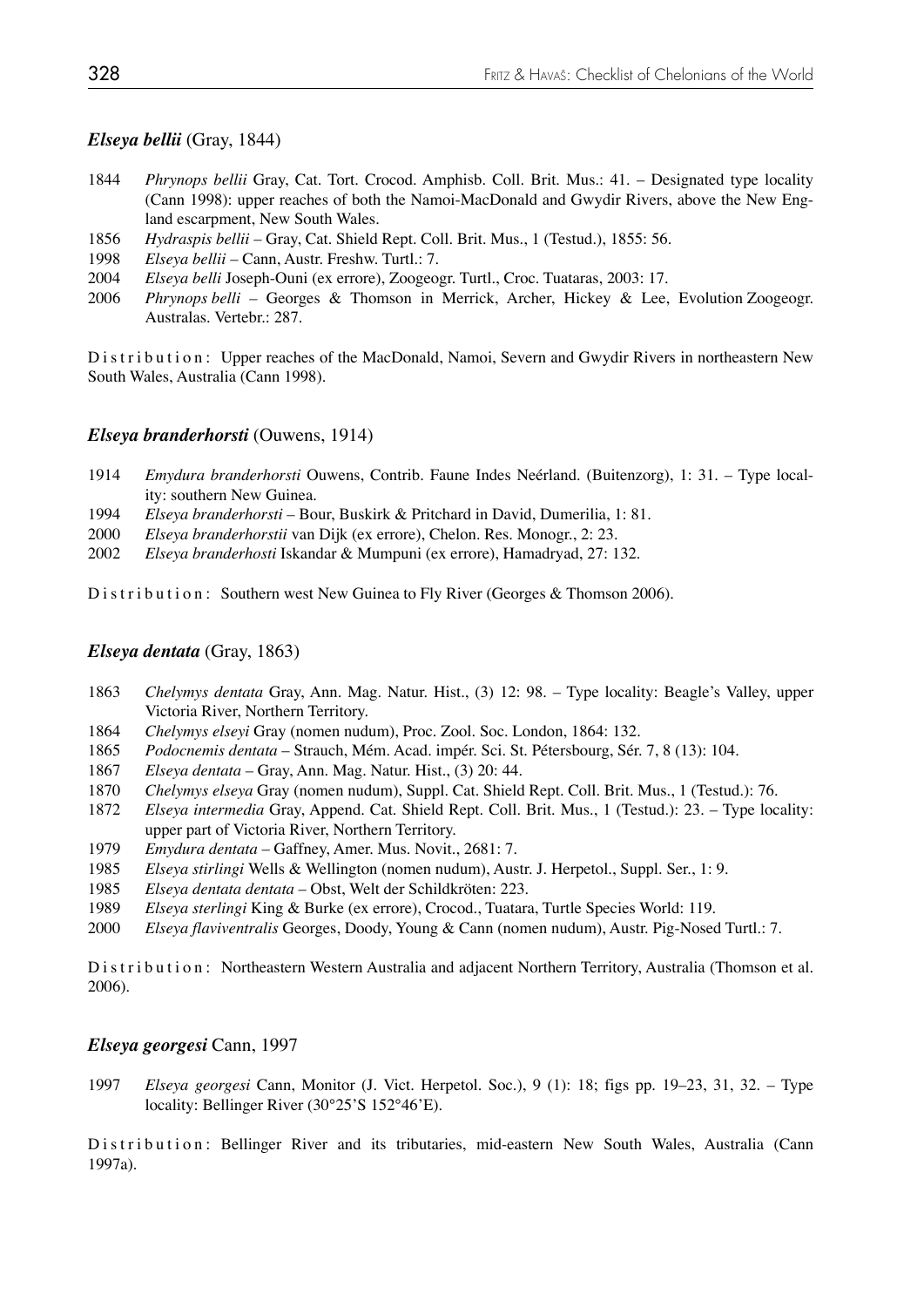## *Elseya irwini* Cann, 1997

1997 *Elseya irwini* Cann, Monitor (J. Vict. Herpetol. Soc.), 9 (1): 36; figs pp. 31–32, 36–37, 39. – Type locality: Burdekin River (19°42'S 147°18'E), Queensland, approximately 18 km upstream from Ayr.

Distribution: Burdekin River drainage, mid-eastern Queensland, Australia (Cann 1997b).

## *Elseya latisternum* Gray, 1867

- 1867 *Elseya latisternum* Gray, Ann. Mag. Natur. Hist., (3) 20: 44. Type locality: North Australia.
- 1871 *Euchelymys spinosa* Gray, Ann. Mag. Natur. Hist., (4) 8: 118. Type locality: North Australia.
- 1871 *Elseya latisternon* Gray (ex errore), Ann. Mag. Natur. Hist., (4) 8: 292.
- 1872 *Elseya spinosa*  Gray, Append. Cat. Shield Rept. Coll. Brit. Mus., 1 (Testud.): 23.
- 1889 *Emydura latisternum*  Boulenger, Cat. Chelon. Rhynchoceph. Crocod. Brit. Mus. (Natur. Hist.): ix.
- 1969 *Elseya latisternum latisternum* Blackmore, Vict. Natural., 86: 281.

Distribution: From the Richmond River, New South Wales, along the coastal area to the South Alligator River, Northern Territory, Australia (Georges & Thomson 2006).

## *Elseya lavarackorum* (White & Archer, 1994)

- 1994 *Emydura lavarackorum* White & Archer, Rec. South. Austr. Mus., 27: 159; figs 1–4. Type locality: Terrace Site, an excavation in fluviatile sediments exposed on the south bank of the Gregory River, Riversgleigh Station, northwest of Mount Isa (Pleistocene).
- 1997 *Elseya lavarackorum* Thomson, White & Georges, Mem. Queensl. Mus., 42: 327.
- 1998 *Elseya lavarakorum* Cann (ex errore), Austr. Freshw. Turtl.: 7.
- 2006 *Elseya lavackorum* Georges & Thomson in Merrick, Archer, Hickey & Lee (ex errore), Evolution Zoogeogr. Australas. Vertebr.: 292.

Distribution: Northeastern Western Australia and northwestern Northern Territory, Australia (Thomson et al. 2006).

Comment: Originally described from Pleistocene fossils, then rediscovered as a living species (Thomson et al. 1997).

## *Elseya novaeguineae* (Meyer, 1874)

- 1874 *Platemys novaeguineae* Meyer, Monatsber. Preuß. Akad. Wiss. Berlin, 1874: 128. Type locality: Passim, New Guinea [located on the southwestern shore of Cenderawasih Bay on the southeastern Vogelkopf, Rhodin & Genorupa 2000].
- 1888 *Emydura novaeguineae*  Boulenger, Ann. Mus. Civ. Stor. Natur. Genova, (2) 6: 450.
- 1967 *Elseya novaeguineae*  Goode, Freshw. Tort. Austral. New Guinea: ix.
- 1969 *Elseya latisternum novaeguineae –* Blackmore, Vict. Natural., 86: 282.
- 1974 *Elseya novaeguinea* Burbidge, Kirsch & Main (ex errore), Copeia, 1974: 393.
- 1979 *Emydura novaequineae* Nutaphand (ex errore), Turtles of Thailand: 21.
- 1985 *Elseya dentata novaeguineae*  Obst, Welt der Schildkröten: 223.

Distribution: Northwestern Irian Jaya, Indonesia (Vogelkopf Region; Georges & Thomson 2006); Trans-Fly Region of Papua New Guinea (Georges et al. 2006).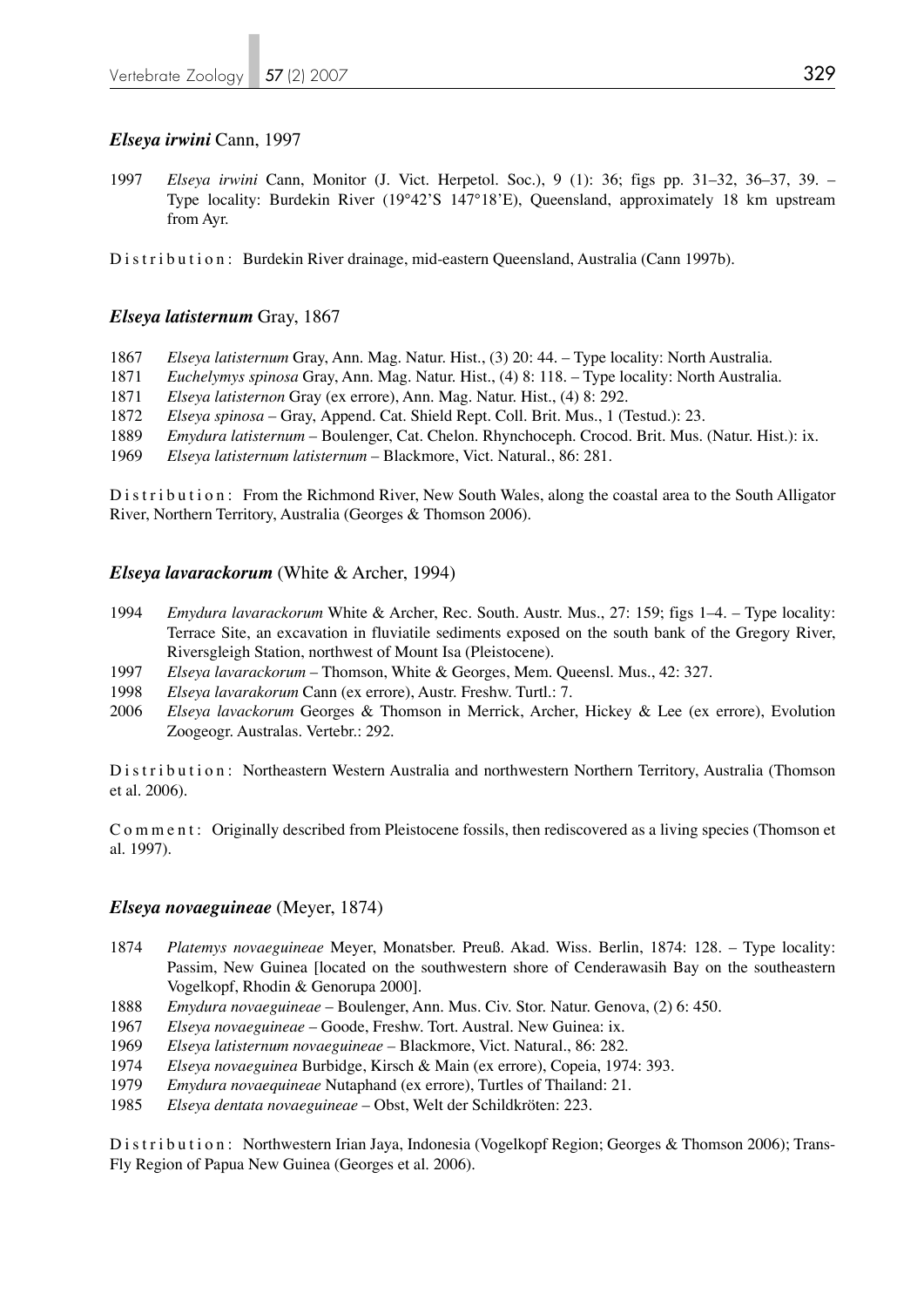## *Elseya purvisi* Wells & Wellington, 1985

- 1985 *Elseya purvisi* Wells & Wellington, Austr. J. Herpetol., Suppl. Ser., 1: 8. Type locality: 15 km S, 32.3 km E of Nowendoc (31°39'S 152°04'E), New South Wales.
- 2006 *Elseya purvesi* Georges & Thomson in Merrick, Archer, Hickey & Lee (ex errore), Evolution Zoo geogr. Australas. Vertebr.: 291.

Distribution: Manning River drainage, mid-eastern New South Wales, Australia (Cann 1998).

## *Elseya schultzei* (Vogt, 1911)

- 1911 *Emydura schultzei* Vogt, Sitzungsber. Ges. naturforsch. Freunde Berlin, 1911: 410. Type locality: river west of mouth of Tami River, New Guinea.
- 2000 *Elseya schultzei* Samedi & Iskandar, Chelon. Res. Monogr., 2: 111.

Distribution: Northern coastal region of Papua New Guinea (Sepik River Region; Georges & Thomson 2006).

## *Elusor* Cann & Legler, 1994

1994 *Elusor* Cann & Legler, Chelon. Conserv. Biol., 1: 83. – Type species (by monotypy): *Elusor macrurus* Cann & Legler, 1994.

#### *Elusor macrurus* Cann & Legler, 1994

- 1994 *Elusor macrurus* Cann & Legler, Chelon. Conserv. Biol., 1: 83; figs 2–8. Type locality: Mary River, 45.5 km S and 21.0 km W Maryborough (25°58'S 152°30'E), Queensland, Australia.
- Distribution: Mary River drainage, southeastern Queensland, Australia.

## *Emydura* Bonaparte, 1836

- 1836 *Emydura* Bonaparte, Chelon. Tab. Analyt.: 7. Type species (by monotypy): *Emydura macquaria*  Cuvier, 1829 (nomen nudum) = *Emydura macquarii macquarii* (Gray, 1831).
- 1844 *Chelymys* Gray, Cat. Tort. Crocod. Amphisb. Coll. Brit. Mus.: 42. Type species (by monotypy): *Chelymys macquaria* Cuvier, 1829 (nomen nudum) = *Emydura macquarii macquarii* (Gray, 1831).
- 1871 *Euchelymys* Gray, Ann. Mag. Natur. Hist., (4) 8: 118. Subsequently designated type species (Lind holm 1929): *Euchelymys sulcifera* Gray, 1871 = *Emydura macquarii macquarii* (Gray, 1831).
- 1873 *Euchelemys* Günther (nomen novum), Zool. Rec., Rept., 1871: 80.
- 1985 *Tropicochelymys* Wells & Wellington, Austr. J. Herpetol., Suppl. Ser., 1: 9. Type species (by original designation): *Tropicochelymys victoriae* (Gray, 1842) = *Emydura victoriae* (Gray, 1842).
- 1996 *Emydrua* Obst in Wermuth & Mertens (ex errore), Schildkr., Krokod., Brückenechs. (Reprint 1996): 493.
- 1998 *Chemlymys* Wells & Wellington in Cann (ex errore), Austr. Freshw. Turtl.: 285.

#### *Emydura australis* (Gray, 1841)

- 1841 *Hydraspis australis* Gray in Grey, Trav. Austral., 2: 445; plate 6. Type locality: Western Australia?
- 1871 *Chelymys australis* Gray, Ann. Mag. Natur. Hist., (4) 8: 386.
- 1889 *Emydura australis* Boulenger, Cat. Chelon. Rhynchoceph. Crocod. Brit. Mus. (Natur. Hist.): ix.
- 1969 *Emydura australis australis* Mertens, Senckenb. biol., 50: 35.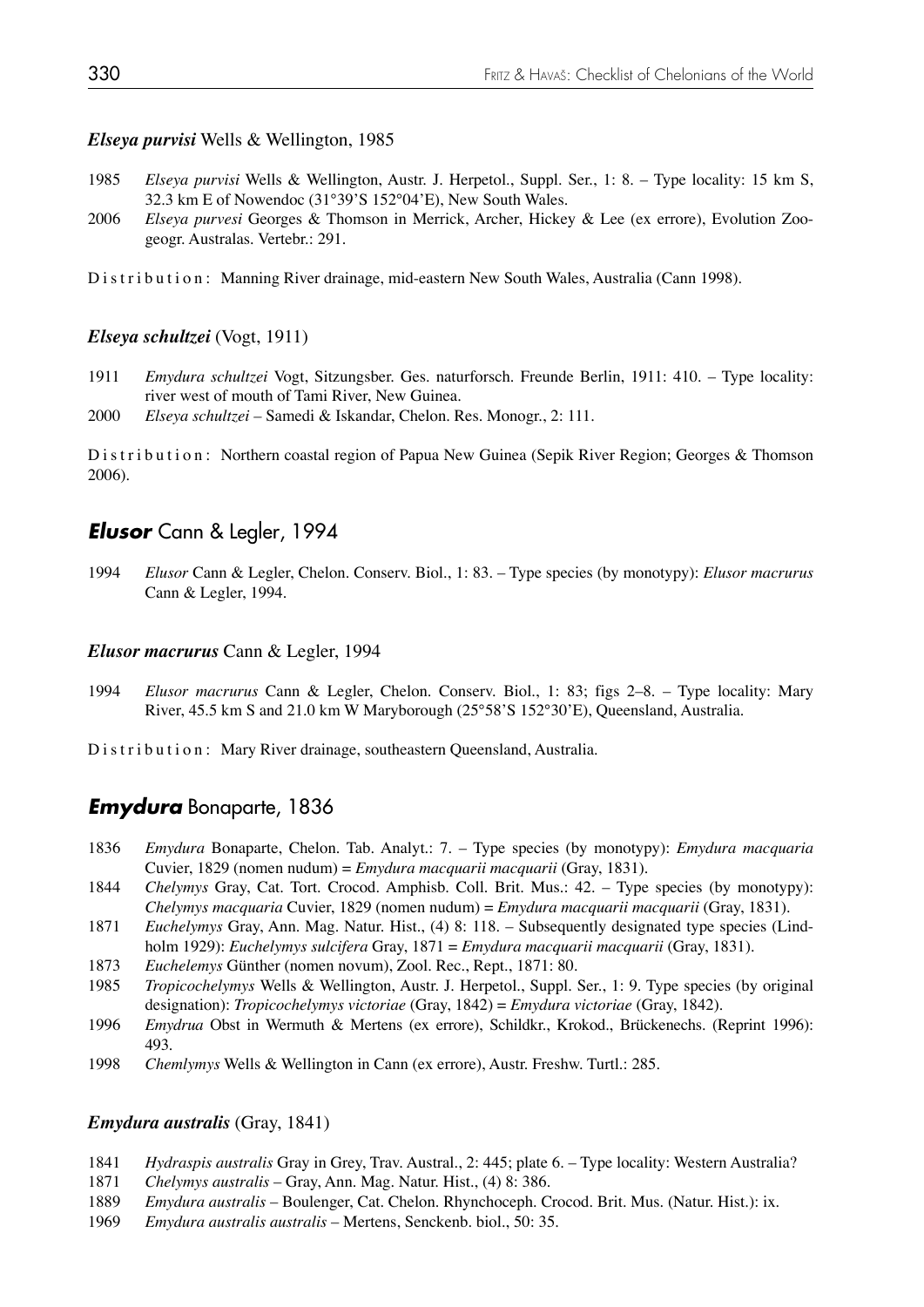*Emydrua australis* – Obst in Wermuth & Mertens, Schildkr., Krokod., Brückenechs. (Reprint 1996): 493.

Distribution: Northeastern Western Australia, Australia (Wilson & Swan 2003).

## *Emydura macquarii* (Gray, 1831)

Distribution: South Australia, northern Victoria, New South Wales, Queensland, Australia.

*Emydura macquarii macquarii* (Gray, 1831)

- *Emys macquaria* Cuvier (nomen nudum), Règne animal, Ed. 2, 2: 11.
- *Chelys* (*Hydraspis*) *macquarii* Gray in Griffith & Pidgeon, Anim. Kingd. Cuvier, 9, Synops. Spec. Class Rept.: 15. – Restricted type locality (Gray 1831a): New Holland, Macquarie River.
- *Emys macquarii* Gray in Griffith & Pidgeon, Anim. Kingd. Cuvier, 9, Synops. Spec. Class Rept.: 15.
- *Hydraspis macquarrii* Gray (ex errore), Synops. Rept., 1 (Cataphracta): 40.
- *Platemys macquaria* Duméril & Bibron (nomen novum), Erpétol. gén., Hist. natur. Rept., 2: 438.
- *Hydraspis macquaria* Duméril & Bibron, Erpétol. gén., Hist. natur. Rept., 2: 438.
- *Chelymys macquaria* Gray, Cat. Tort. Crocod. Amphisb. Coll. Brit. Mus.: 42.
- *Euchelymys sulcifera* Gray, Ann. Mag. Natur. Hist., (4) 8: 118. Designated type locality (Cogger in Cogger et al. 1983): North Australia.
- *Emydura macquariae* Boulenger (nomen novum), Cat. Chelon. Rhynchoceph. Crocod. Brit. Mus. (Natur. Hist.): ix.
- *Emydura macquaria* Strauch, Mém. Acad. impér. Sci. St. Pétersbourg, Sér. 7, 38 (2): 106.
- *Hydraspis macquarri* Strauch (ex errore), Mém. Acad. impér. Sci. St. Pétersbourg, Sér. 7, 38 (2): 106.
- *Emydura macquarii* Ogilby, Proc. Roy. Soc. Queensland, 19: 25.
- *Emydura macquarrii*  Siebenrock, Zool. Jb., Syst., Suppl. 10: 583.
- *Emydura macquarri* Mertens, Müller & Rust, Bl. Aqu.- u. Terr.-Kunde, 45: 66.
- *Emydura macquari* Goode (ex errore), Freshw. Tort. Austral. New Guinea: ix.
- *Emydura macquarriae* Pritchard (ex errore), Living Turtles of the World: 229.
- *Emydura macquarrii macquarrii* Blackmore, Vict. Natural., 86: 282.
- *Emydura maquarii* Młynarski (ex errore), Handbuch Paläoherp., 7: 117.
- *Chelymys macquarii* Wells & Wellington, Austr. J. Herpetol., 1 (3–4), 1983: 74.
- *Emydura macquarii macquarii*  Gosławski & Hryniewicz, Żółwie: 60.
- *Chemlymys macquarii*  Wells & Wellington in Cann, Austr. Freshw. Turtl.: 285.

Distribution: Southeastern South Australia, northern Victoria, New South Wales, to southern Queensland, Australia.

#### *Emydura macquarii binjing* Cann, 1998

*Emydura macquarii binjing* Cann, Austr. Freshw. Turtl.: 116; figs pp. 116–119, 260. – Type locality: junction of Mann and Clarence Rivers (29°45'S 152°15'E), New South Wales, Australia.

Distribution: Clarence River and its tributaries, northeastern New South Wales, Australia (Cann 1998).

#### *Emydura macquarii dharra* Cann, 1998

- *Emydura canni* Worrell (nomen nudum), Rept. Australia, 2nd ed.: plate 6.
- *Chelymys cooki* Wells & Wellington (nomen nudum), Austr. J. Herpetol., Suppl. Ser., 1: 8.
- *Emydura cannii* Cann (ex errore), Austr. Freshw. Turtl.: 120.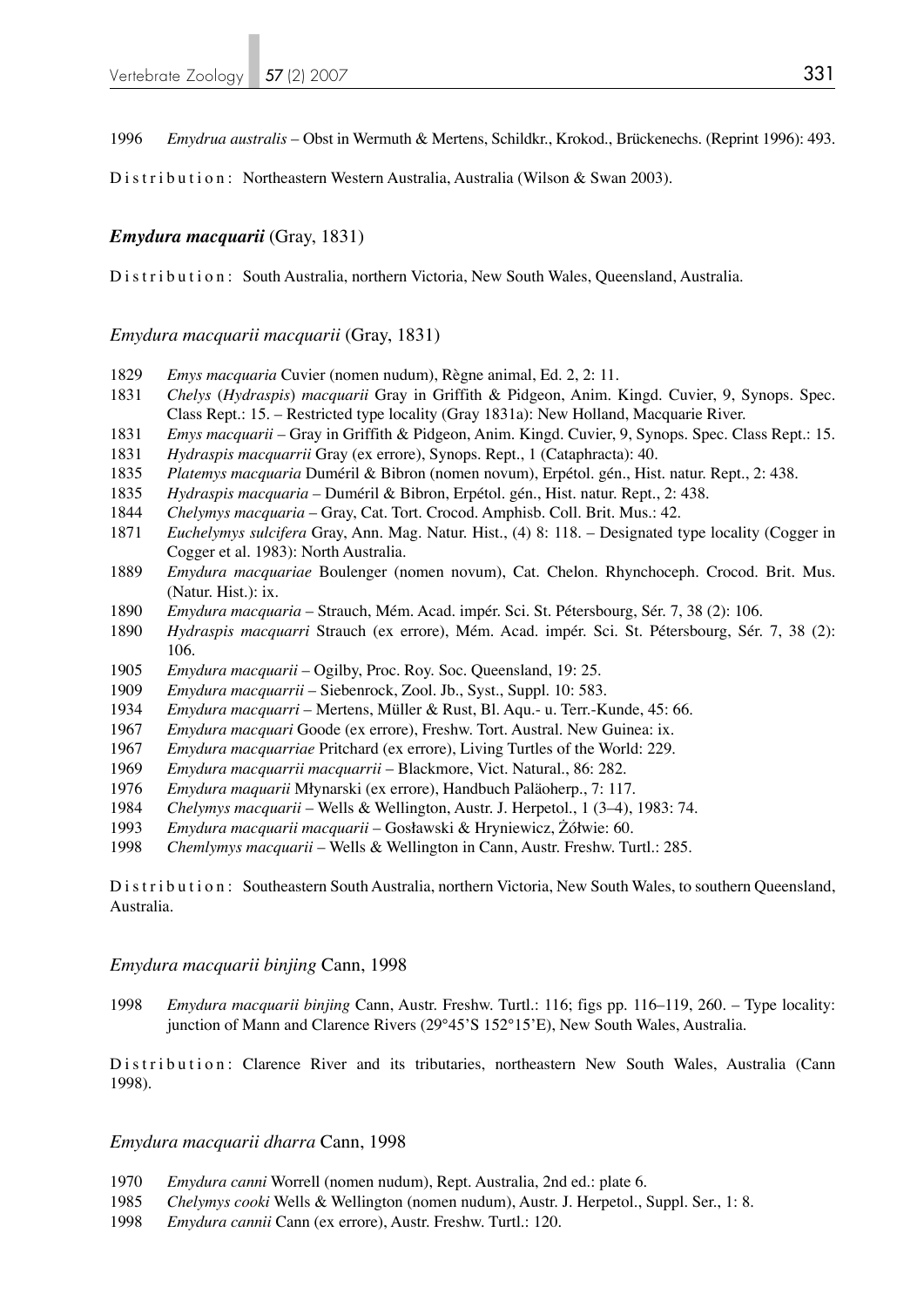1998 *Emydura macquarii dharra* Cann, Austr. Freshw. Turtl.: 120; figs pp. 120–122, 260. – Type locality: Macleay River at the junction with the Dike River (30°54'S 152°10'E), New South Wales, Australia. 2001 *Emydura cooki* – Iverson, Thomson & Georges, J. Herpetol., 35: 364.

Distribution: Macleay and Hastings River drainage, eastern New South Wales, Australia (Cann 1998).

### *Emydura macquarii dharuk* Cann, 1998

1998 *Emydura macquarii dharuk* Cann, Austr. Freshw. Turtl.: 126; figs pp. 126–130, 261. – Type locality: Norton's Basin, Nepean River, 0.5 km upstream from the junction of the Warragamba and Nepean Rivers at 33°52'S 150°37'E.

Distribution: Rivers of the Sydney Basin, eastern New South Wales, Australia (Cann 1998).

#### *Emydura macquarii emmotti* Cann, McCord & Joseph-Ouni, 2003

- 1985 *Chelymys windorah* Wells & Wellington (nomen nudum), Austr. J. Herpetol., Suppl. Ser., 1: 8.
- 2001 *Emydura windorah* Iverson, Thomson & Georges, J. Herpetol., 35: 365.
- 2003 *Emydura macquarii emmotti* Cann, McCord & Joseph-Ouni in McCord, Cann & Joseph-Ouni, Reptilia  $(GB)$ , 27: 59; figs pp. 59 (left), 60–61. – Type locality: Waterloo Station (24°13'S 143°17'E), shearingshed waterhole, southwestern Queensland, Australia.
- 2004 *Emydura emmotti*  Joseph-Ouni, Zoogeogr. Turtl., Croc. Tuataras, 2003: 17.

Distribution: Northeastern South Australia to middle Queensland, Australia (McCord et al. 2003).

## *Emydura macquarii gunabarra* Cann, 1998

- 1985 *Chelymys johncanni* Wells & Wellington (nomen nudum), Austr. J. Herpetol., Suppl. Ser., 1: 8.
- 1989 *Chelymys joncanni* King & Burke (ex errore), Crocod., Tuatara, Turtle Species World: 121.
- 1998 *Emydura macquarii gunabarra* Cann, Austr. Freshw. Turtl.: 123; figs pp. 123–125, 261. Type locality: Hunter River (32°09'S 150°58'E), New South Wales, Australia.
- 2001 *Emydura joncanni* Iverson, Thomson & Georges, J. Herpetol., 35: 365.

Distribution: Hunter River drainage, eastern New South Wales, Australia (Cann 1998).

*Emydura macquarii krefftii* (Gray, 1871)

- 1871 *Chelymys krefftii* Gray, Ann. Mag. Natur. Hist., (4) 8: 366. Type locality: Burnett River, Queensland.
- 1872 *Chelymys victoriae* var. *marmorata* Gray, Proc. Zool. Soc. London, 1872: 506. Type locality: Burnett River, Queensland.
- 1872 *Chelymys victoriae* var. *sulcata* Gray, Proc. Zool. Soc. London, 1872: 506. Type locality: Burnett River, Queensland.
- 1889 *Emydura krefftii*  Boulenger, Cat. Chelon. Rhynchoceph. Crocod. Brit. Mus. (Natur. Hist.): ix.
- 1934 *Emydura kreffti* Mertens, Müller & Rust (ex errore), Bl. Aqu.- u. Terr.-Kunde, 45: 66.
- 1969 *Emydura australis krefftii*  Mertens, Senckenb. biol., 50: 35.
- 1969 *Emydura macquarrii krefftii*  Blackmore, Vict. Natural., 86: 282.
- 1985 *Emydura australis kreffti* Obst, Welt der Schildkröten: 223.
- 1985 *Tropicochelymys krefftii* Wells & Wellington, Austr. J. Herpetol., Suppl. Ser., 1: 9.
- 2001 *Emydura macquarii krefftii*  Cann & Georges in Ettling & Becker, Proc. 24th Internat. Herpetol. Symp. Capt. Prop. Husb.: 39.
- 2003 *Emydura macquarii kreffti* McCord, Cann & Joseph-Ouni, Reptilia (GB), 27: 60.

Distribution: Coastal river drainages of eastern Queensland, Australia.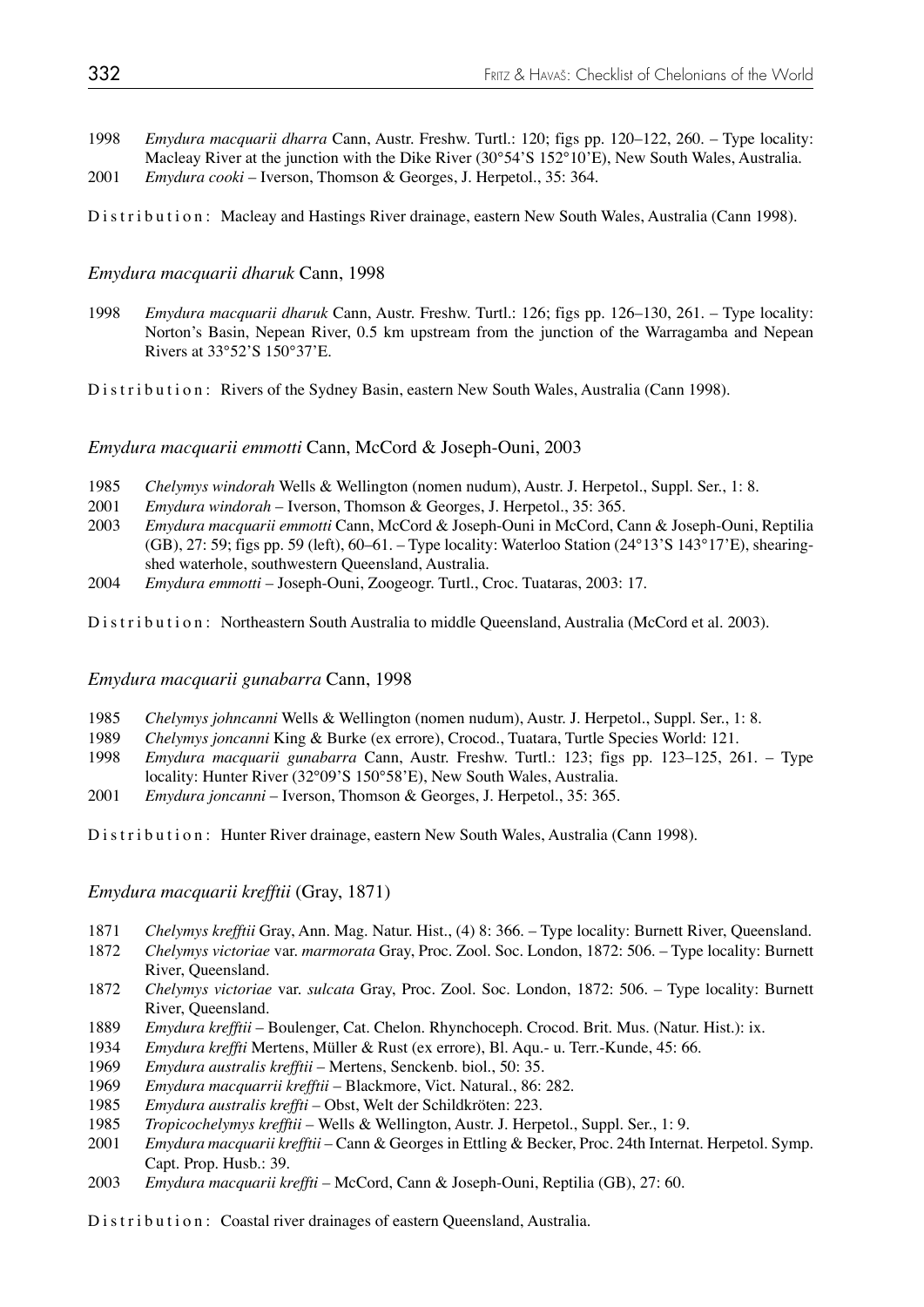### *Emydura macquarii nigra* McCord, Cann & Joseph-Ouni, 2003

- 1985 *Tropicochelymys insularis* Wells & Wellington (nomen nudum), Austr. J. Herpetol., Suppl. Ser.,  $1: 9.$
- 2001 *Emydura insularis*  Iverson, Thomson & Georges, J. Herpetol., 35: 364.
- 2003 *Emydura macquarii nigra* McCord, Cann & Joseph-Ouni, Reptilia (GB), 27: 59; figs pp. 59 (right), 62–63. – Type locality: Lake McKenzie (25°27'S 153°04'E), Fraser Island, Queensland, Australia.
- 2004 *Emydura nigra*  Joseph-Ouni, Zoogeogr. Turtl., Croc. Tuataras, 2003: 17.

Distribution: Fraser Island, Australia (McCord et al. 2003).

#### *Emydura macquarii signata* Ahl, 1932

- 1932 *Emydura signata* Ahl, Sitzungsber. Ges. naturforsch. Freunde Berlin, 1932: 127; figs pp. 127–128. Type locality: Brisbane District, Australia.
- 1977 *Emydura macquarrii signata*  Wermuth & Mertens, Test., Crocod., Rhynchoceph., Tierreich, 100: xvi.
- 1984 *Chelymys signata*  Wells & Wellington, Austr. J. Herpetol., 1 (3–4), 1983: 74.
- 1993 *Emydura macquarii signata*  Gosławski & Hryniewicz, Żółwie: 60.

Distribution: Brisbane River drainage, southeastern Queensland, Australia (Cann 1998).

#### *Emydura subglobosa* (Krefft, 1876)

Distribution: Southern Irian Jaya, Indonesia, southern Papua New Guinea; northern and northwestern Queensland, northern Northern Territory, Australia.

#### *Emydura subglobosa subglobosa* (Krefft, 1876)

- 1876 *Euchelymys subglobosa* Krefft, Ann. Mus. Civ. Stor. Natur. Genova, (1) 8: 390. Type locality: Naiabui, Amana River, southeastern Papua New Guinea.
- 1888 *Emydura albertisii* Boulenger, Ann. Mus. Civ. Stor. Natur. Genova, (2) 6: 449. Type locality: Katow (Mawatta, Binaturi River), Papua New Guinea.
- 1888 *Emydura subglobosa* Boulenger, Ann. Mus. Civ. Stor. Natur. Genova, (2) 6: 450.
- 1934 *Emydura albertisi* Mertens, Müller & Rust (ex errore), Bl. Aqu.- u. Terr.-Kunde, 45: 66.
- 1969 *Emydura australis albertisii*  Mertens, Senckenb. biol., 50: 36.
- 1969 *Emydura australis subglobosa*  Mertens, Senckenb. biol., 50: 36.
- 1969 *Emydura macquarrii subglobosa* Blackmore, Vict. Natural., 86: 282.
- 1984 *Chelymys subglobosa*  Wells & Wellington, Austr. J. Herpetol., 1 (3–4), 1983: 74.
- 1985 *Tropicochelymys goodei* Wells & Wellington (nomen nudum), Austr. J. Herpetol., Suppl. Ser., 1: 9.
- 1985 *Tropicochelymys subglobosa –* Wells & Wellington, Austr. J. Herpetol., Suppl. Ser., 1: 9.
- 1985 *Emydura australis albertisi*  Iverson, SSAR Misc. Publ., Herpetol. Circ., 14: 12.
- 2001 *Emydura goodei*  Iverson, Thomson & Georges, J. Herpetol., 35: 364.
- 2001 *Emydura subglobosa subglobosa*  Cann & Georges in Ettling & Becker, Proc. 24th Internat. Herpetol. Symp. Capt. Prop. Husb.: 40.
- 2002 *Emydura subglobo* McCord & Thomson (ex errore), J. Herpetol., 36: 262.
- 2006 *Emydura subglobosa subglosa* Georges & Thomson in Merrick, Archer, Hickey & Lee (ex errore), Evolution Zoogeogr. Australas. Vertebr.: 292.

Distribution: Southern Irian Jaya, Indonesia, southern Papua New Guinea; extreme northern tip of Queensland, Australia.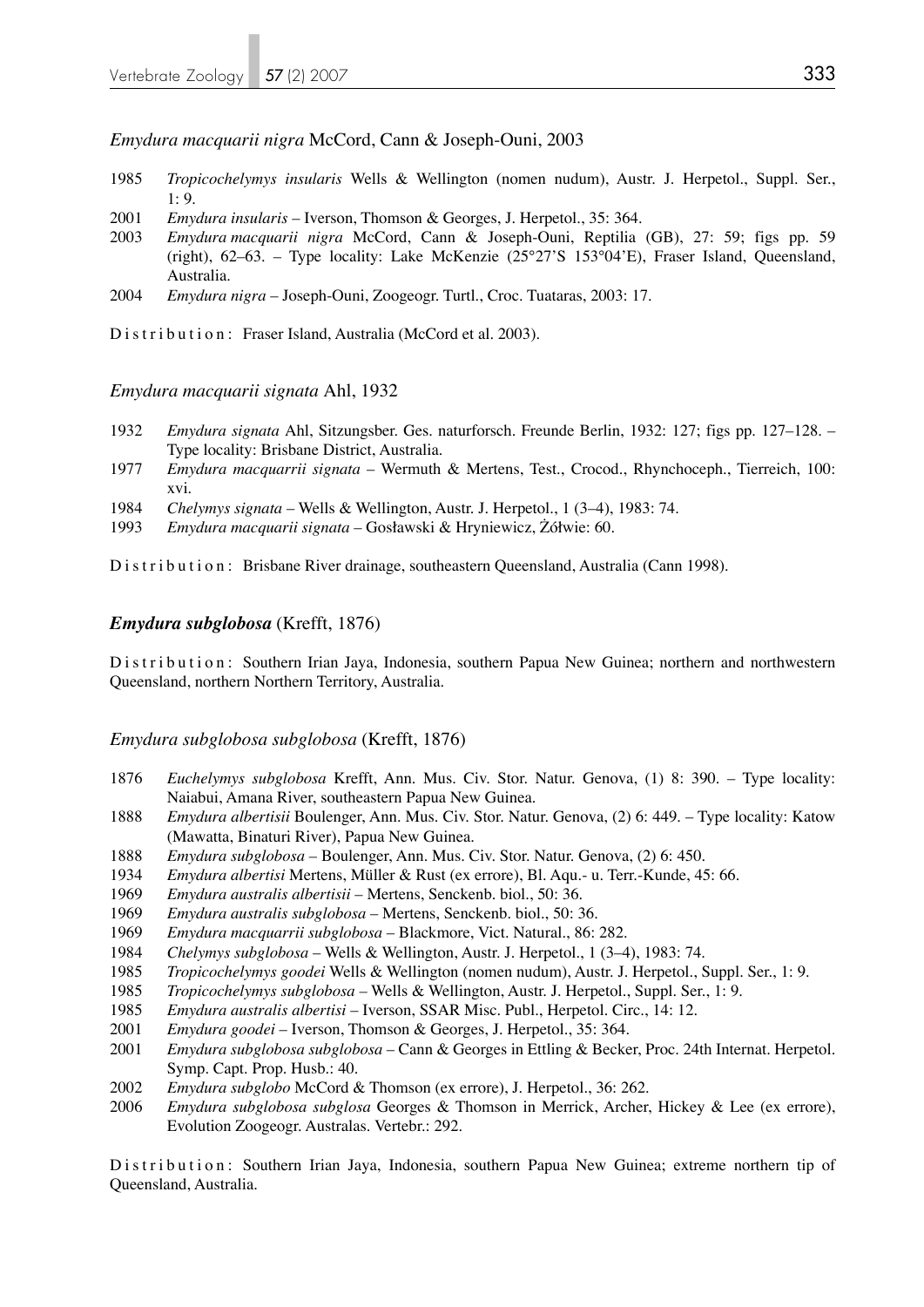*Emydura subglobosa worrelli* (Wells & Wellington, 1985)

- 1985 *Tropicochelymys worrelli* Wells & Wellington, Austr. J. Herpetol., Suppl. Ser., 1: 9. Type local ity: approximately 21 km north of MacArthur River (16°16'S 136°05'E), Northern Territory.
- 1998 *Emydura worrelli* Cann, Austr. Freshw. Turtl.: 7.
- 2000 *Emydura subglobosa worrelli* Georges, Doody, Young & Cann, Austr. Pig-Nosed Turtl.: 7.

Distribution: Northern Northern Territory, northwestern Queensland, Australia (Cann 1998).

Comment: *Emydura subglobosa worrelli* (Wells & Wellington, 1985) was treated as full species by Georges et al. (2006), while Iverson et al. (2001) consider it as a junior synonym of *E. subglobosa* (Krefft, 1876); an *Emydura* species of the TransFly region of the Western Province of Papua New Guinea could represent the same taxon (Georges et al. 2006).

## *Emydura tanybaraga* Cann, 1997

1997 *Emydura tanybaraga* Cann, Monitor (J. Vict. Herpetol. Soc.), 9 (1): 24; figs pp. 24–26, 28 (left), 31–32. – Type locality: near Policeman Crossing (13°46'S 130°43'E), Daly River, Northern Territory.

Distribution: Daly and South Alligator Rivers, Northern Territory and Mitchel River drainage, Queensland, Australia (Cann 1997c).

## *Emydura victoriae* (Gray, 1842)

- 1842 *Hydraspis victoriae* Gray, Zool. Miscell.: 55. Type locality: Victoria River, north-west coast of New Holland.
- 1872 *Chelymys victoriae* Gray, Append. Cat. Shield Rept. Coll. Brit. Mus., 1 (Testud.): 21.
- 1964 *Emydura victoriae* Worrell, Reptiles of Australia (Reprint 1964): 17.
- 1985 *Tropicochelymys victoriae* Wells & Wellington, Austr. J. Herpetol., Suppl. Ser., 1: 9.
- 1997 *Emydura victoria* Cann (ex errore), Monitor (J. Vict. Herpetol. Soc.), 9 (1): 28.

Distribution: Victoria River and Daly River drainages, Northern Territory, Australia (Wilson & Swan 2003).

# *Hydromedusa* Wagler, 1830

- 1830 *Hydromedusa* Wagler, Natürl. Syst. Amphib.: 135. Type species (by monotypy): *Hydromedusa maximiliani* (Mikan, 1825).
- 1873 *Chelomedusa* Gray, Ann. Mag. Natur. Hist., (4) 11: 303. Subsequently designated type species (Lindholm 1929): *Hydromedusa* (*Chelomedusa*) *depressa* Gray, 1856 = *Hydromedusa maximiliani*  (Mikan, 1825).

## *Hydromedusa maximiliani* (Mikan, 1825)

- 1825 *Emys maximiliani* Mikan, Delect. Flor. Faun. Brasil., Fasc. Quart.: 2 unpaginated pp.; plate. Type locality: Capitania St. Paulo [São Paulo City], Brazil.
- 1826 *Chelodina maximiliani* Fitzinger, Neue Classif. Rept.: 45.
- 1830 *Hydromedusa maximiliani* Wagler, Natürl. Syst. Amphib.: 135.
- 1831 *Emys maximiliana* Gray in Griffith & Pidgeon (ex errore), Anim. Kingd. Cuvier, 9, Synops. Spec. Class Rept.: 17.
- 1831 *Hydraspis maximiliani* Gray, Synops. Rept., 1 (Cataphracta): 43.
- 1835 *Chelodina flavilabris* Duméril & Bibron, Erpétol. gén., Hist. natur. Rept., 2: 446. Type locality: Brazil.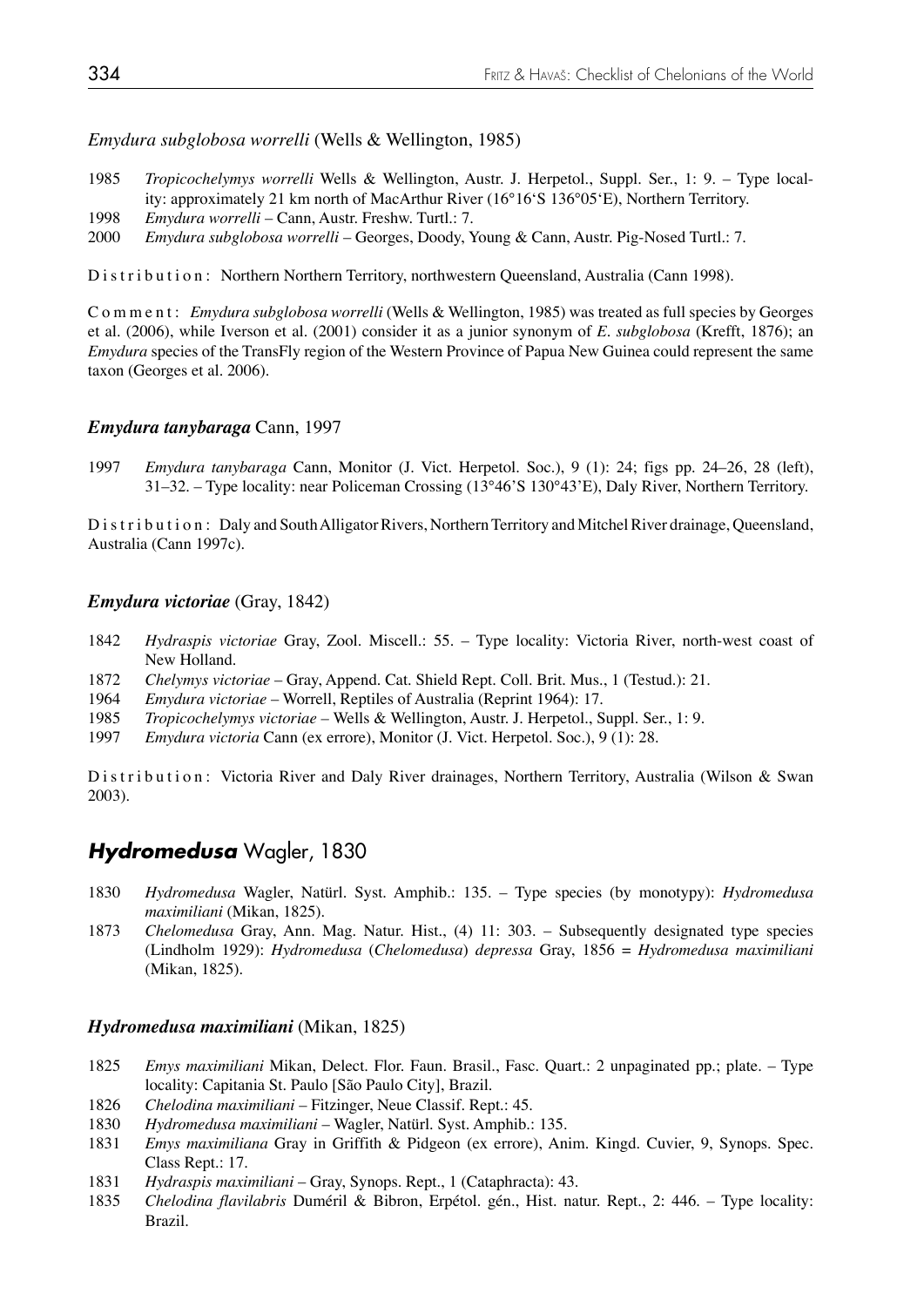- 1844 *Hydromedusa flavilabris* Gray, Cat. Tort. Crocod. Amphisb. Coll. Brit. Mus.: 44.
- 1844 *Hydromedusa maximiliana* Gray, Cat. Tort. Crocod. Amphisb. Coll. Brit. Mus.: 44.
- 1854 *Hydromedusa subdepressa* Gray, Proc. Zool. Soc. London, 1852: 134. Type locality: Brazil.
- 1856 *Hydromedusa depressa* Gray (nomen novum pro *Hydromedusa subdepressa* Gray, 1854), Cat. Shield Rept. Coll. Brit. Mus., 1 (Testud.), 1855: 60.
- 1866 *Hydromedusa bankae* Giebel, Zeitschr. ges. Naturwiss., 27: 19; plate 4. Type locality: Banka Island (in error).
- 1996 *Hydromedusa maximalliani* Obst in Wermuth & Mertens (ex errore), Schildkr., Krokod., Brückenechs. (Reprint 1996): 492.

Distribution: States of Espírito Santo, Minas Gerais, Rio de Janeiro, and São Paulo, southeastern Brazil.

Comment: The publication date of Mikan's description of *Emys maximiliani* is generally given with 1820 in herpetological literature. However, as Wetmore (1925) correctly pointed out, the fourth fascicle of Mikan's 'Delectus Florae et Faunae Brasiliensis', containing the description of *E. maximiliani*, appeared only in 1825.

#### *Hydromedusa tectifera* Cope, 1870

- 1870 *Hydromedusa tectifera* Cope, Proc. Amer. Philos. Soc. Philadelphia, 11, 1869: 147. Type locality: tributaries of Río Paraná or Río Uruguay.
- 1873 *Hydromedusa platanensis* Gray, Ann. Mag. Natur. Hist., (4) 11: 302. Type locality: Río de la Plata.
- 1884 *Hydromedusa wagleri* Günther, Ann. Mag. Natur. Hist., (5) 14: 423. Type locality: Buenos Aires.
- 1979 *Hydromedusa tectifara* Nutaphand (ex errore), Turtles of Thailand: 20.

Distribution: States of São Paulo and Rio Grande do Sul, southeastern Brazil, westward and southward through the Chaco, eastern Paraguay, and Formosa, northeastern Argentina, to Uruguay.

# *Macrochelodina* Wells & Wellington, 1985

1985 *Macrochelodina* Wells & Wellington, Austr. J. Herpetol., Suppl. Ser., 1: 9. – Subsequently designated type species (Iverson et al. 2001): *Macrochelodina rugosa* (Ogilby, 1890).

## *Macrochelodina burrungandjii* (Thomson, Kennett & Georges, 2000)

- 2000 *Chelodina burrungandjii* Thomson, Kennett & Georges, Chelon. Conserv. Biol., 3: 675; figs 1–3, 5a, 6a. – Type locality: Koolpin Gorge (13°8'S 132°38'E), South Alligator River.
- 2003 *Macrochelodina burrungandjii –* Artner, Emys, 10 (6): xxxii.

Distribution: Restricted to the Arnhem Land Plateau, Northern Territory, Australia (Thomson et al. 2000); probably also Kimberley Plateau of Western Australia as well (Georges et al. 2002).

#### *Macrochelodina expansa* (Gray, 1857)

- 1857 *Chelodina expansa* Gray, Proc. Zool. Soc. London, 1856: 370; plate 12. Type locality: Australia.
- 1967 *Chelodina expansas* Goode (ex errore), Freshw. Tort. Austral. New Guinea: 37.
- 1969 *Chelodina oblonga expansa* Blackmore, Vict. Natural., 86: 281.
- 1985 *Macrochelodina expansa* Wells & Wellington, Austr. J. Herpetol., Suppl. Ser., 1: 9.

Distribution: Southeastern South Australia, northern Victoria, central New South Wales, to southeastern Queensland; Fraser Island, Australia.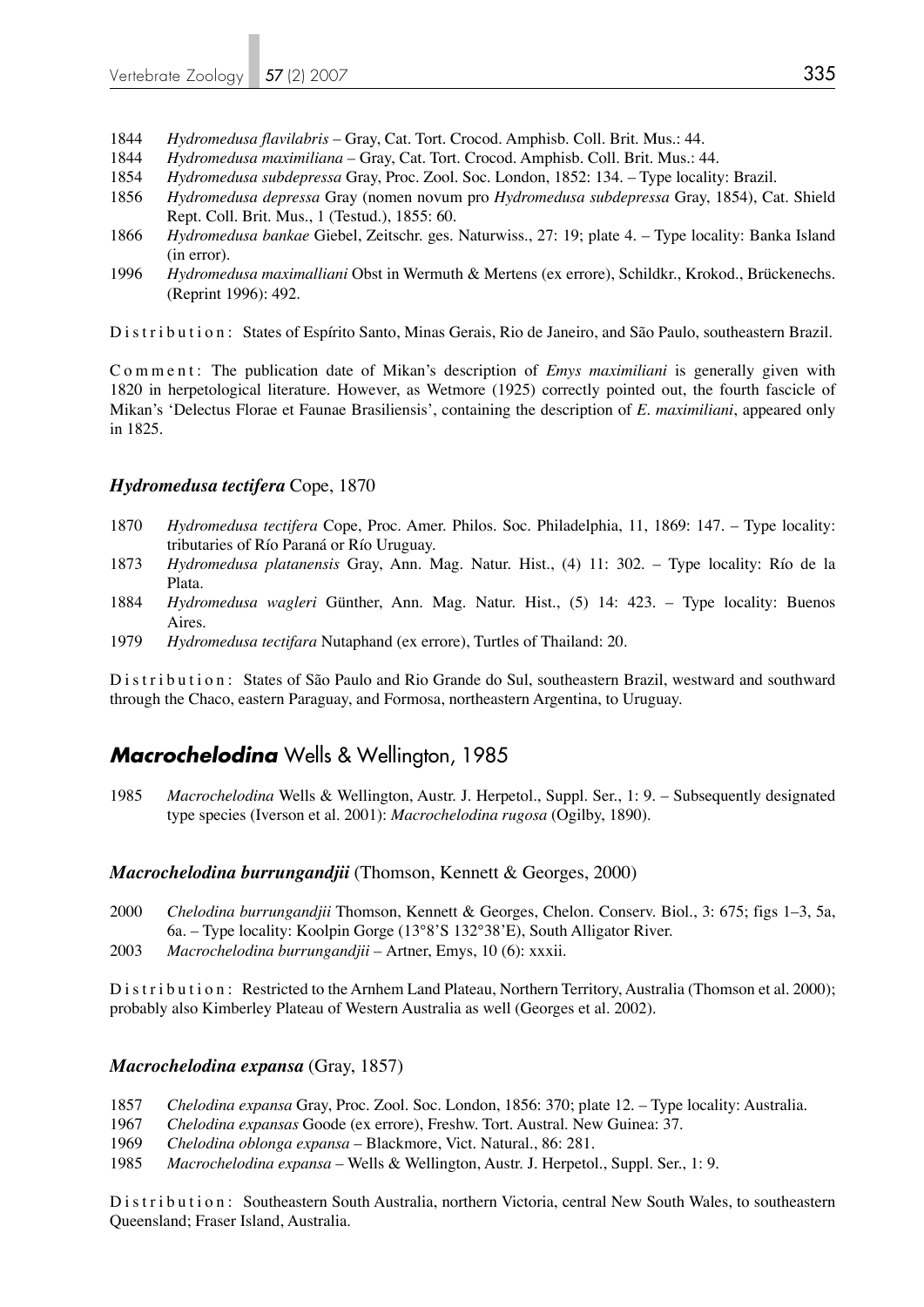## *Macrochelodina kuchlingi* (Cann, 1997)

- 1997 *Chelodina kuchlingi* Cann, Monitor (J. Vict. Herpetol. Soc.), 9 (1): 41; figs pp. 32, 42–43. Type locality: Kalumburu (14°18'S 126°28'E), N.W. Australia.
- 2001 *Chelodina kuchlingii* Iverson, Thomson & Georges (ex errore), J. Herpetol., 35: 362.
- 2003 *Macrochelodina kuchlingi* Artner, Emys, 10 (6): xxxii.

Distribution: Only known from one specimen from the type locality (Cann 1997d).

Comment: This species was described from a single specimen that was kept for a substantial time in captivity. Georges & Thomson (2006) raise doubts about its validity.

#### *Macrochelodina parkeri* (Rhodin & Mittermeier, 1976)

- 1976 *Chelodina parkeri* Rhodin & Mittermeier, Bull. Mus. Comp. Zool., 147: 465; figs 13–20. Type locality: Mawa, Lake Murray, Western District, Papua New Guinea.
- 2001 *Macrochelodina parkeri* Iverson, Thomson & Georges, J. Herpetol., 35: 362.

Distribution: Southwestern Papua New Guinea.

## *Macrochelodina rugosa* (Ogilby, 1890)

- 1841 *Chelodina oblonga* Gray in Grey (non *Chelodina oblonga oblonga* sensu Blackmore 1969 = *Macrochelodina oblonga* sensu Wells & Wellingon 1985 = *Chelodina colliei* Gray, 1856), Trav. Austral., 2: 446; plate 7. – Type locality: Western Australia.
- 1890 *Chelodina rugosa* Ogilby, Rec. Austral. Mus., 1: 56; plate 7. Type locality: Cape York, Queens land.
- 1901 *Chelodina siebenrocki* Werner, Verh. zool.-bot. Ges. Wien, 51: 602; plate 5. Type locality: Papua New Guinea.
- 1915 *Chelodina intergularis* Fry, Proc. Roy. Soc. Queensland, 27: 88; plate 4. Type locality: Australia.
- 1969 *Chelodina oblonga rugosa* Blackmore, Vict. Natural., 86: 281.
- 1969 *Chelodina oblonga siebenrocki* Blackmore, Vict. Natural., 86: 281.
- 1974 *Chelodina seibenrocki* Burbidge, Kirsch & Main (ex errore), Copeia, 1974: 393.
- 1985 *Macrochelodina billabong* Wells & Wellington (nomen nudum), Austr. J. Herpetol., Suppl. Ser., 1: 9.
- 1985 *Macrochelodina rugosa* Wells & Wellington, Austr. J. Herpetol., Suppl. Ser., 1: 9.
- 1985 *Macrochelodina siebenrocki* Wells & Wellington, Austr. J. Herpetol., Suppl. Ser., 1: 9.
- 2001 *Chelodina billabong*  Iverson, Thomson & Georges, J. Herpetol., 35: 363.

Distribution: Northeastern Western Australia, through northern part of Northern Territory, to northern Queensland (Australia), islands in Torres Strait, southeastern Irian Jaya (Indonesia), southwestern Papua New Guinea (Georges et al. 2002).

## *Mesoclemmys* Gray, 1873

- 1873 *Mesoclemmys* Gray, Ann. Mag. Natur. Hist., (4) 11: 305. Type species (by monotypy): *Mesoclemmys gibba* (Schweigger, 1812).
- 1909 *Batrachemys* Stejneger, Proc. Biol. Soc. Washington, 22: 126. Type species (by monotypy): *Batrachemys nasuta* (Schweigger, 1812) = *Mesoclemmys nasuta* (Schweigger, 1812).
- 1926 *Batrachemmys* Schulze, Kükenthal & Heider (ex errore), Nomencl. Anim. Gen. Subgen., 1: 383.
- 1949 *Mesoclemys* Orcés (ex errore), Bol. Inf. Cienc. Nac., 3: 16.
- 2001 *Bufocephala* McCord, Joseph-Ouni & Lamar, Intern. J. Tropic. Biol. Conserv., 49: 715. Type species (by original designation): *Bufocephala vanderhaegei* (Bour, 1973) = *Mesoclemmys vanderhaegei* (Bour, 1973).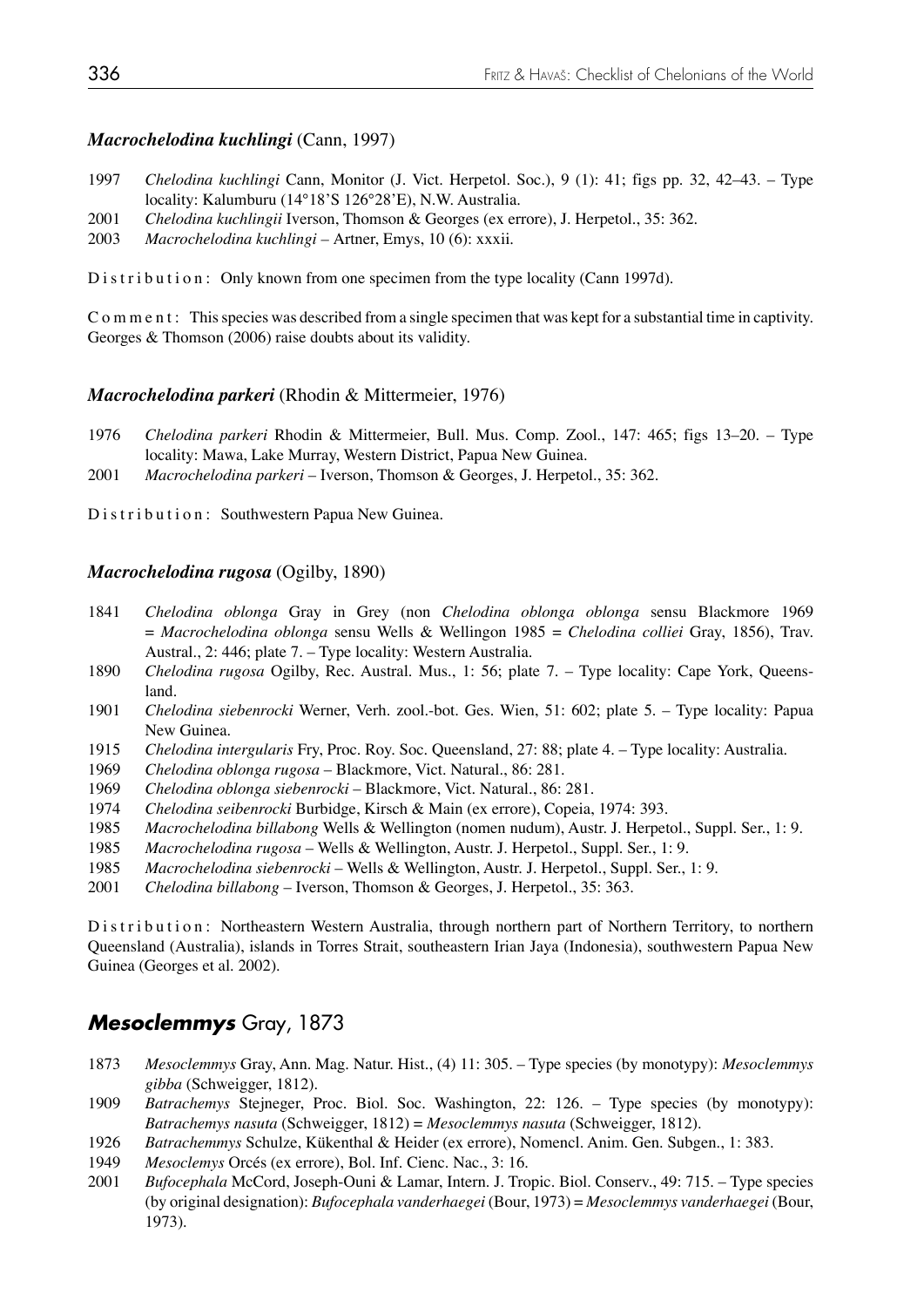2001 *Ranacephala* McCord, Joseph-Ouni & Lamar, Intern. J. Tropic. Biol. Conserv., 49: 715. – Type species (by original designation): *Ranacephala hogei* (Mertens, 1967) = *Mesoclemmys hogei* (Mertens, 1967). 2004 *Bufocephalus* Joseph-Ouni (ex errore), Zoogeogr. Turtl., Croc. Tuataras, 2003: 17.

Comment: Generic allocation of the species considered here to belong to *Mesoclemmys* Gray, 1873, *Phrynops* Wagler, 1830 and *Rhinemys* Wagler, 1830 is still controversial (McCord et al. 2001, Bour & Zaher 2005). Until recently, all of these species were treated as representatives of the genus *Phrynops*. This checklist follows the most recent revision by Bour & Zaher (2005).

## *Mesoclemmys dahli* (Zangerl & Medem, 1958)

- 1958 *Phrynops* (*Batrachemys*) *dahli* Zangerl & Medem, Bull. Mus. Comp. Zool., 119: 376; figs 2–6, plates 1–2. – Type locality: vicinity of Sincelejo, Bolivar, Colombia.
- 1961 *Batrachemys dahli* Wermuth & Mertens, Schildkr., Krokod., Brückenechs.: ix.<br>1977 *Phrynops nasutus dahli* Wermuth & Mertens. Testud., Crocod., Rhynchoceph..
- 1977 *Phrynops nasutus dahli* Wermuth & Mertens, Testud., Crocod., Rhynchoceph., Tierreich, 100: xvi.
- 2005 *Mesoclemmys dahli* Bour & Zaher, Pap. Avuls. Zool., 45: 296.

Distribution: Bolivar, Colombia.

#### *Mesoclemmys gibba* (Schweigger, 1812)

- 1812 *Emys gibba* Schweigger, Königsberg. Arch. Naturwiss. Math., 1: 299. Restricted type locality (Bour & Pauler 1987): vicinity of Cayenne, French Guiana.
- 1824 *Emys stenops* Spix, Anim. nova s. Spec. nov. Testud. Brasil.: 12; plate 9: figs 3–4. Type locality: Rio Solimões.
- 1828 *Hydraspis stenops*  Bell, Zool. J., 3: 512.
- 1830 *Rhinemys gibba* Wagler, Natürl. Syst. Amphib.: 135.
- 1831 *Hydraspis cayennensis gibba* Gray, Synops. Rept., 1 (Cataphracta): 42.
- 1835 *Platemys gibba* Duméril & Bibron, Erpétol. gén., Hist. natur. Rept., 2: 416.
- 1835 *Platemys miliusii* Duméril & Bibron, Erpétol. gén., Hist. natur. Rept., 2: 431. Type locality: Cayenne.
- 1835 *Hydraspis* (*Podocnemis*) *gibba* Fitzinger, Ann. Wien. Mus. Naturgesch., 1, 1836: 126.
- 1844 *Phrynops miliusii* Gray, Cat. Tort. Crocod. Amphisb. Coll. Brit. Mus.: 42.
- 1850 *Phrynops gibbus* Diesing, Syst. Helminth., 1: 406.
- 1856 *Hydraspis miliusii* Gray, Cat. Shield Rept. Coll. Brit. Mus., 1 (Testud.), 1855: 56.
- 1868 *Hydraspis gordoni* Gray, Proc. Zool. Soc. London, 1868: 563; plate 42. Type locality: Tamana Mountain, Trinidad.
- 1873 *Hydraspis bicolor* Gray, Ann. Mag. Natur. Hist., (4) 11: 304. Type locality: Demerara cataracts.
- 1873 *Mesoclemmys gibba*  Gray, Ann. Mag. Natur. Hist., (4) 11: 306.
- 1949 *Mesoclemys gibba* Orcés, Bol. Inf. Cienc. Nac., 3: 16.
- 1956 *Mesoclemys giba* Donoso-Barros (ex errore), Publ. Ocas. Mus. Nac. Hist. Natur., 8: 6.
- 1960 *Phrynops* (*Mesoclemmys*) *gibba* Medem, Caldasia, 8: 350.
- 1999 *Mesoclemmys gibbus* Richard, Tortug. Reg. árid. Argentina: 24.

Distribution: Northern South America (central and northern Peru, southeastern and eastern Colombia, southwestern and northeastern Venezuela, Guyana, Surinam, French Guiana, northeastern Brazil, Trinidad).

#### *Mesoclemmys heliostemma* (McCord, Joseph-Ouni & Lamar, 2001)

2001 *Batrachemys heliostemma* McCord, Joseph-Ouni & Lamar, Intern. J. Tropic. Biol. Conserv., 49: 715; figs 1F, 3–4, 6, 8B. – Type locality: base of Pico da Neblina (Venezuelan/Brazil border) on left bank of Río Barua [Río Mawarinuma; 4°95'N 66°10'W], a tributary of the Río Negro, Amazonas, Venezuela.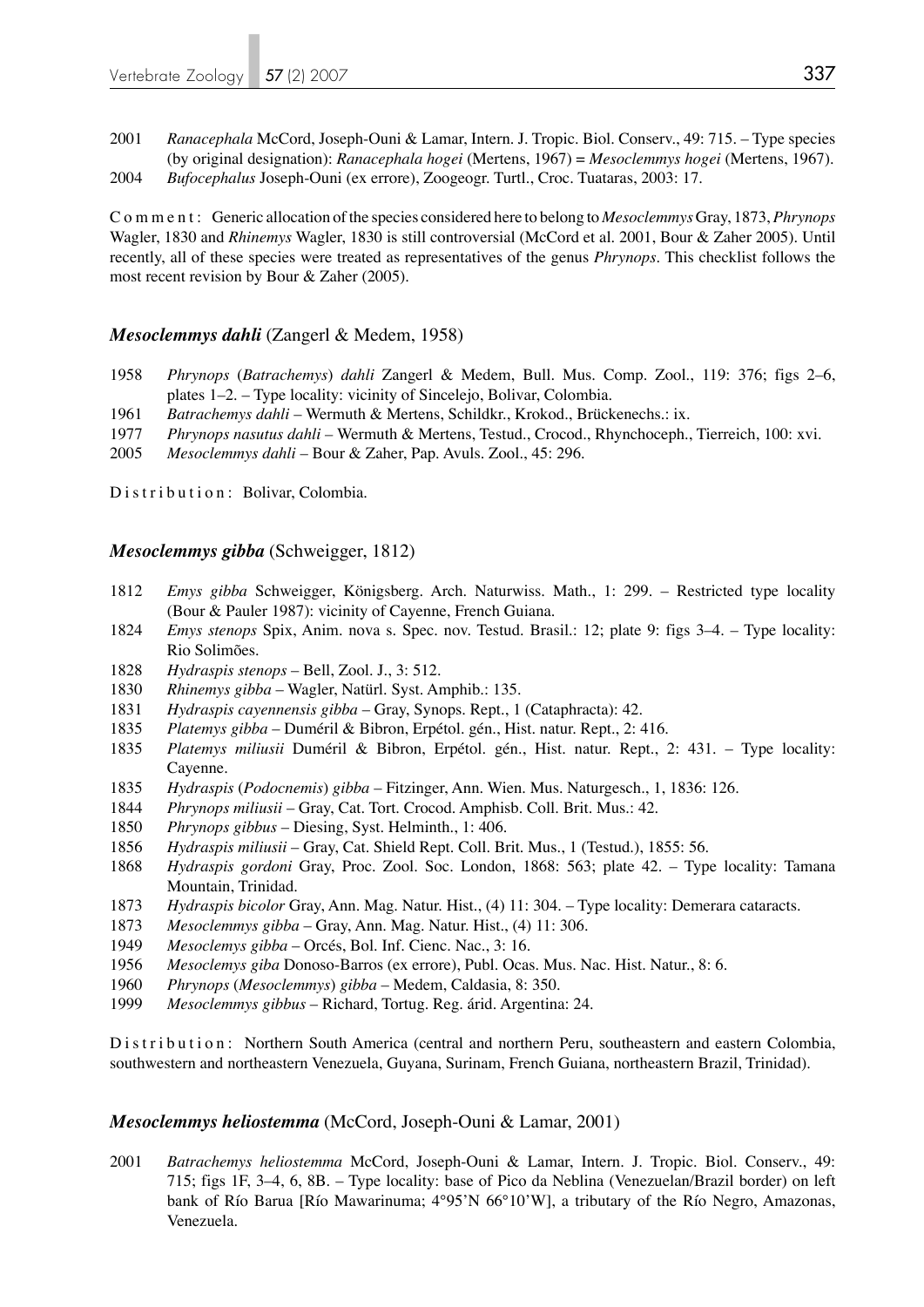- 2005 *Batrachemys heliostema* Ávila Pires in Hollowell & Reynolds (ex errore), Checklist Terrestr. Vertebr. Guiana Shield: 39.
- 2005 *Mesoclemmys heliostemma* Bour & Zaher, Pap. Avuls. Zool., 45: 296.

Distribution: Northern South America (upper Amazon Basin, from southern Venezuela, western Brazil, northeastern Peru and eastern Ecuador to southeastern Colombia; McCord et al. 2001).

#### *Mesoclemmys hogei* (Mertens, 1967)

- 1967 *Phrynops hogei* Mertens, Senckenb. biol., 48: 73; figs 1–2. Type locality: Rio Pequena, southwest of São Paulo, Brazil (in error for Rio Pequeno, southeast of São Paulo; Vanzolini in Rhodin et al. 1982).
- 1998 *Mesoclemmys hogei* Cabrera, Tortug. Cont. Sudamér. Austral: 65.
- 2001 *Ranacephala hogei* McCord, Joseph-Ouni & Lamar, Intern. J. Tropic. Biol. Conserv., 49: 715.

Distribution: Southeastern Brazil (Rio Paraíba drainage of Rio de Janeiro and southern Minas Gerais, adjacent coastal regions of state of Espirito Santo at least as far north as Rio Itapemirim).

#### *Mesoclemmys nasuta* (Schweigger, 1812)

- 1812 *Emys nasuta* Schweigger, Königsberg. Arch. Naturwiss. Math., 1: 298. Restricted type locality (Bour & Pauler 1987): Ouaqui and Inini Rivers, Maroni basin, French Guiana.
- 1829 *Emys barbatula* Gravenhorst, Delic. Mus. Zool. Vratislav., Rept., 1, Chelon. Batrach.: 15; plate 5: figs 3–4. – Type locality: unknown.
- 1830 *Rhinemys nasuta*  Wagler, Natürl. Syst. Amphib.: 134.
- 1831 *Emys nasua* Gray (ex errore), Synops. Rept., 1 (Cataphracta): 41.
- 1831 *Hydraspis barbatula* Gray, Synops. Rept., 1 (Cataphracta): 43.
- 1835 *Platemys schweiggerii* Duméril & Bibron (nomen novum pro *Emys nasuta* Schweigger, 1812), Erpétol. gén., Hist. natur. Rept., 2: 435.
- 1836 *Hydraspis* (*Rhinemys*) *nasuta* Bonaparte, Chel. Tab. Analyt.: 8.
- 1862 *Platemys nasuta* Strauch, Mém. Acad. impér. Sci. St. Pétersbourg, Sér. 7, 5 (7): 47.
- 1873 *Hydraspis maculata* Gray, Ann. Mag. Natur. Hist., (4) 11: 305. Type locality: Venezuela.
- 1889 *Platemys schweiggeri* Boulenger (ex errore), Cat. Chelon. Rhynchoceph. Crocod. Brit. Mus. (Natur. Hist.): 218.
- 1904 ? *Phrynops walbaumi* Fitzinger in Siebenrock (nomen nudum), Denkschr. Akad. Wiss. Wien, math. naturwiss. Kl., 76: 20.
- 1909 *Batrachemys nasuta* Stejneger, Proc. Biol. Soc. Washington, 22: 127.
- 1958 *Phrynops* (*Batrachemys*) *nasuta –* Zangerl & Medem, Bull. Mus. Comp. Zool., 119: 378.
- 1970 *Phrynops nasutus*  Mertens, Senckenb. biol., 51: 17.
- 1973 *Phrynops nasatus* Bour (ex errore), Bull. Soc. zool. France, 98: 188.
- 1973 *Phrynops nasutus nasutus*  Bour, Bull. Soc. zool. France, 98: 185.
- 1975 *Hydraspis macula* Lescure & Fretey (ex errore), Bull. Mus. Nat. Hist. natur. Paris, 3e sér., Zool., 239: 1325.
- 1979 *Phrynops nasuta nasuta*  Pritchard, Encyclopedia of Turtles: 440.
- 1988 *Batrachemys nasutus*  Anan'eva in Anan'eva, Borkin, Darevskii & Orlov, Slovar nazvanii zhivot nykh, Amfibii i reptilii: 140.
- 2005 *Mesoclemmys nasuta* Bour & Zaher, Pap. Avuls. Zool., 45: 296.

Distribution: Northeastern South America (Guyanas).

## *Mesoclemmys perplexa* Bour & Zaher, 2005

2005 *Mesoclemmys perplexa* Bour & Zaher, Pap. Avuls. Zool., 45: 298; figs 3–4. – Type locality: Olho d'Água da Santa, southern part of the Parque Nacional da Serra das Confusões, state of Piauí, Brazil.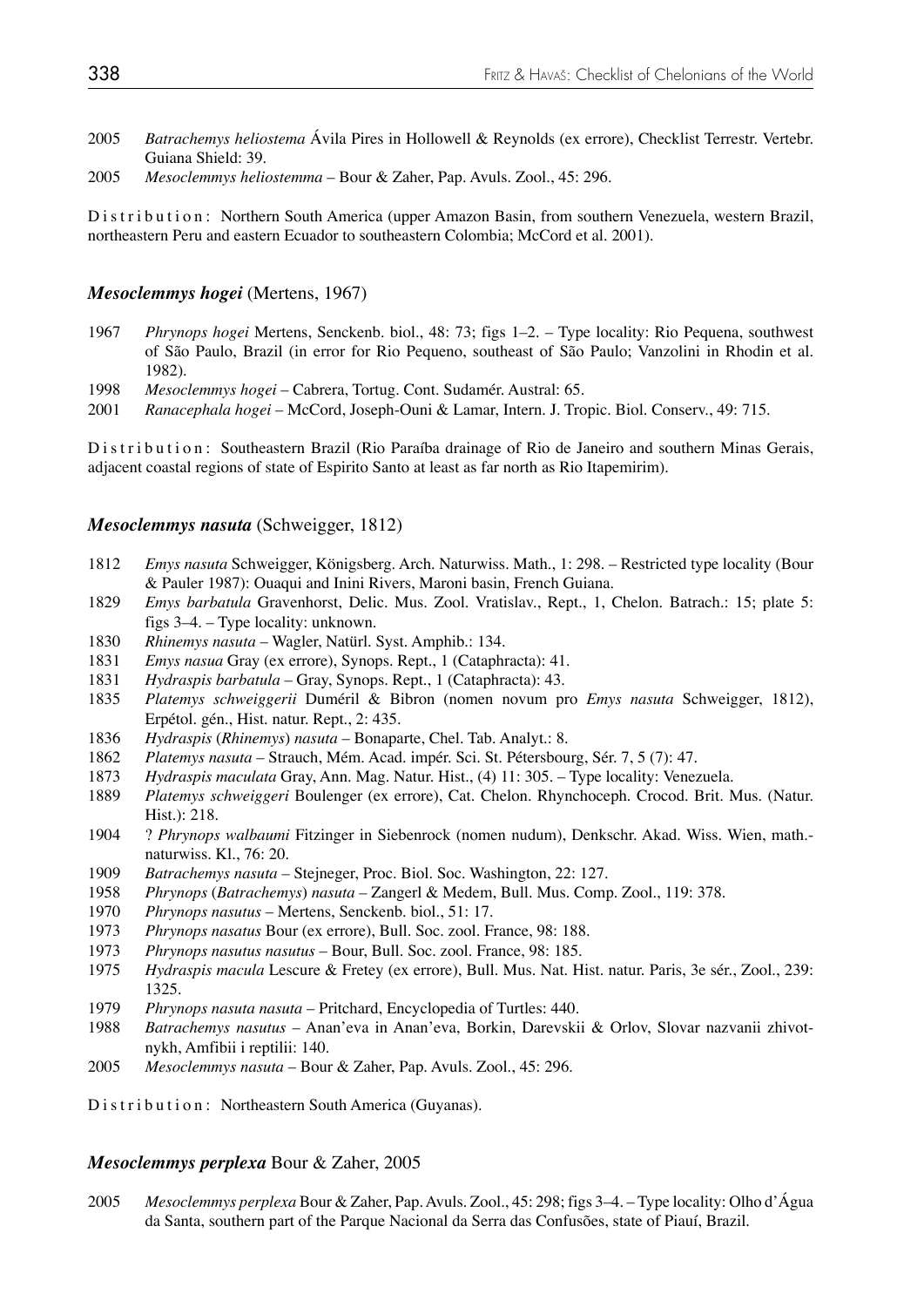Distribution: Southern part of the Parque Nacional da Serra das Confusões, state of Piauí, Brazil (Bour & Zaher 2005).

## *Mesoclemmys raniceps* (Gray, 1856)

- *Hydraspis raniceps* Gray, Cat. Shield Rept. Coll. Brit. Mus., 1 (Testud.), 1855: 55; plate 23. Type locality: Pará, Brazil.
- *Platemys raniceps* Strauch, Mém. Acad. impér. Sci. St. Pétersbourg, Sér. 7, 5 (7): 47.
- 1904 ? *Phrynops walbaumi* Fitzinger in Siebenrock (nomen nudum), Denkschr. Akad. Wiss. Wien, math. naturwiss. Kl., 76: 20.
- *Phrynops wermuthi* Mertens, Senckenb. biol., 50: 132. Restricted type locality (Bour & Pauler 1987, incorrectly credited to Pritchard & Trebbau 1984): Iquitos (3°50'S 73°15'W), Loreto, Peru.
- *Phrynops tuberculatus wermuthi*  Bour, Bull. Soc. zool. France, 98: 184.
- *Phrynops* (*Batrachemys*) *nasutus wermuthi*  Lescure & Fretey, Bull. Mus. Nat. Hist. natur. Paris, 3e sér., Zool., 239: 1324.
- *Phrynops nasuta wermuthi*  Pritchard, Encyclopedia of Turtles: 441.
- *Phrynops raniceps* Bour & Pauler, Mésogée, 47: 8.
- *Batrachemys raniceps* Cabrera, Tortug. Cont. Sudamér. Austral: 64.
- *Batrachemys raniceps raniceps* Joseph-Ouni, Zoogeogr. Turtl., Croc. Tuataras, 2003: 17.
- *Batrachemys raniceps wermuthi*  Joseph-Ouni, Zoogeogr. Turtl., Croc. Tuataras, 2003: 17.
- *Mesoclemmys raniceps* Bour & Zaher, Pap. Avuls. Zool., 45: 296.

Distribution: Amazon Basin, South America (from eastern Ecuador and Peru, northwestern Brazil, and northern Bolivia to Venezuela to the state of Pará in northern Brazil).

## *Mesoclemmys tuberculata* (Luederwaldt, 1926)

- *Rhinemys tuberculata* Luederwaldt, Rvta. Mus. Paulista, 14: 428; plate. Type locality: Villa Nova, Bahia, Brazil.
- *Batrachemys tuberculata* Fróes, Iheringia Zool., 2: 18.
- *Phrynops* (*Batrachemys*) *tuberculata* Zangerl & Medem, Bull. Mus. Comp. Zool., 119: 378.
- *Phrynops* (*Batrachemys*) *tuberculatus*  Mertens, Senckenb. biol., 51: 19.
- *Phrynops tuberculatus tuberculatus*  Bour, Bull. Soc. zool. France, 98: 184.
- *Batrachemys tubercalata* Nutaphand (ex errore), Turtles of Thailand: 44.
- *Phrynops tubercularis* Rogner (ex errore), Schildkröten, 2: 208.
- *Mesoclemmys tuberculata* Bour & Zaher, Pap. Avuls. Zool., 45: 296.

Distribution: Northeastern Brazil (Ceará, Rio Grande do Norte, Paraiba, Alagoas, Sergipe, Bahia).

## *Mesoclemmys vanderhaegei* (Bour, 1973)

- *Phrynops schoepfii* Fitzinger in Diesing (nomen nudum), Ann. Wien. Mus. Naturgesch., 2: 237.
- *Phrynops paraguayensis* Vanzolini in Donoso-Barros (nomen nudum), Ocas. Pap. Mus. Nac. Hist. Natur., 8: 5.
- *Phrynops tuberculatus vanderhaegei* Bour, Bull. Soc. zool. France, 98: 175; plate 1: figs 1–3, 5, 7 (left). Restricted type locality (Bour & Pauler 1987): Tobati (25°05'S 57°04'W), La Cordillera, Paraguay.
- *Phrynops* (*Batrachemys*) *vanderhaegei* Pritchard, Encyclopedia of Turtles: 793.
- *Batrachemys vanderhaegei* Lema, Comun. Mus. Ciênc. Tecnol. PUCRS, Sér. Zool., 7: 49.
- *Bufocephala vanderhaegei* McCord, Joseph-Ouni & Lamar, Intern. J. Tropic. Biol. Conserv., 49: 715.
- *Bufocephalus vanderhaegei* Joseph-Ouni, Zoogeogr. Turtl., Croc. Tuataras, 2003: 17.
- *Mesoclemmys vanderhaegei* Bour & Zaher, Pap. Avuls. Zool., 45: 296.
- *Bufocephala* (*Phrynops*) *vanderhaegi* Bonin, Devaux & Dupré (ex errore), Turtles of the World: 28.

Distribution: Paraguay, adjacent Brazil, Argentina, and perhaps Bolivia.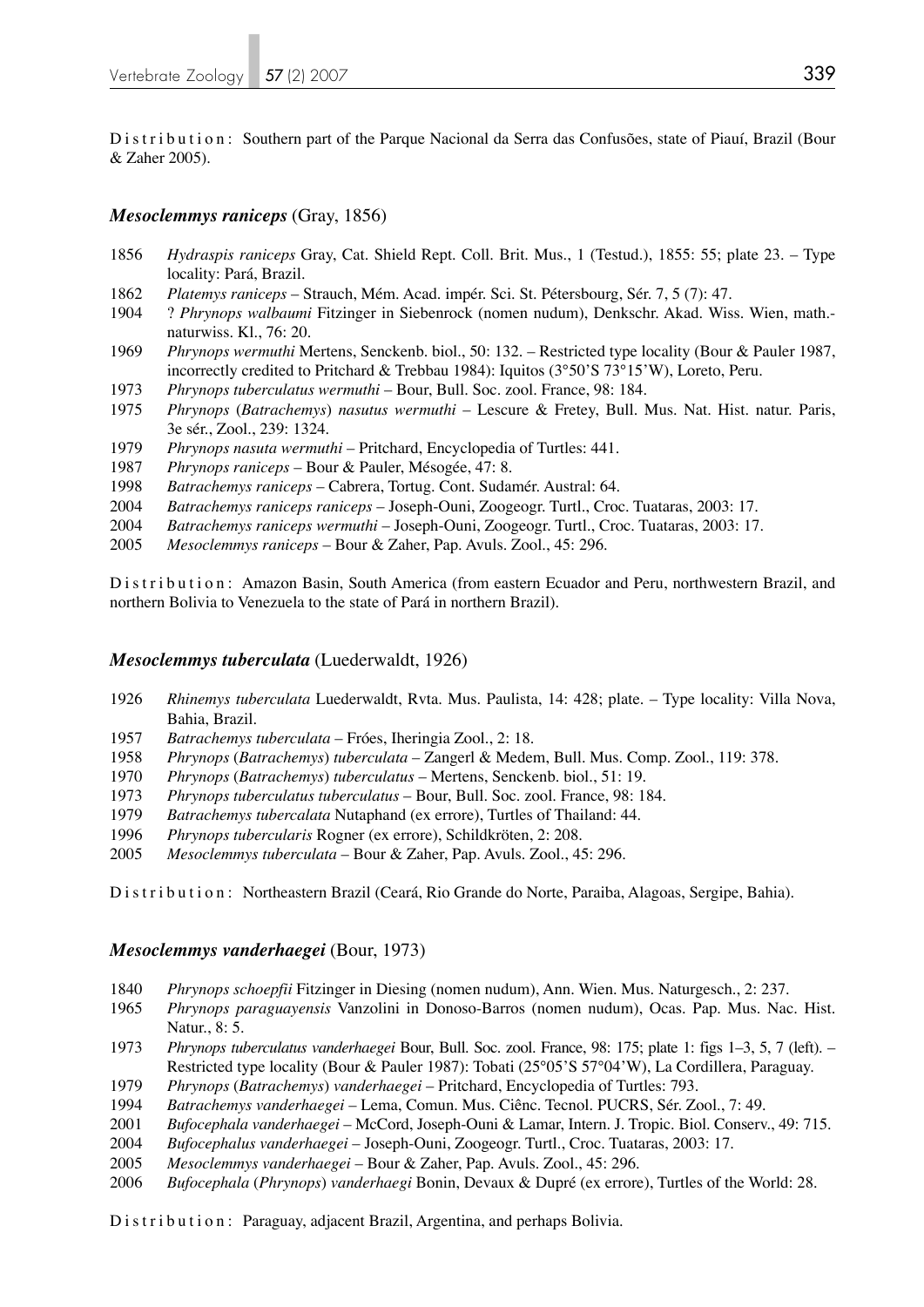## *Mesoclemmys zuliae* (Pritchard & Trebbau, 1984)

- *Phrynops* (*Batrachemys*) *zuliae* Pritchard & Trebbau, Turtles of Venezuela: 4; fig. 24; plates 9, 33G–H, 34B–F. – Type locality: Caño Madre Vieja near El Guayabo (8°53'N 72°30'W), Distrito Colón, Edo. Zulia, Venezuela.
- *Batrachemys zuliae* Groombridge, World Checklist Threat. Amphib. Rept.: 28.
- *Mesoclemmys zuliae* Bour & Zaher, Pap. Avuls. Zool., 45: 296.

Distribution: Maracaibo Basin, Venezuela.

## *Phrynops* Wagler, 1830

- *Phrynops* Wagler, Natürl. Syst. Amphib.: 135. Type species (by monotypy): *Phrynops* (*Emys*)  *geoffroana* (Schweigger, 1812) = *Phrynops geoffroanus* (Schweigger, 1812).
- *Spatulemys* Gray, Ann. Mag. Natur. Hist., (4) 10: 463. Type species (by monotypy): *Spatulemys lasalae* Gray, 1872 *= Phrynops hilarii* (Duméril & Bibron, 1835).

Comment: See under *Mesoclemmys* Gray, 1873.

## *Phrynops geoffroanus* (Schweigger, 1812)

- *Emys geoffroana* Schweigger, Königsberg. Arch. Naturwiss. Math., 1: 302. Type locality: Brazil.
- *Emys depressa* Merrem [non *Emys depressa* Spix, 1824 = *Acanthochelys spixii* (Duméril & Bibron, 1835)], Tentam. Syst. Amphib.: 22. – Type locality: Brazil.
- *Emys viridis* Spix, Anim. nova s. Spec. nov. Testud. Brasil.: 3; plate 2: fig. 3, plate 3: fig. 1. Type locality: Rio Carinhanhae, tributary of Rio San Francisco, Brazil.
- *Chelodina geoffroana* Fitzinger, Neue Classif. Rept.: 45.
- *Phrynops geoffroanus* Wagler, Natürl. Syst. Amphib.: 136.
- *Chelys* (*Hydraspis*) *depressa* Gray in Griffith & Pidgeon, Anim. Kingd. Cuvier, 9, Synops. Spec. Class Rept.: 16.
- *Chelys* (*Hydraspis*) *viridis* Gray in Griffith & Pidgeon, Anim. Kingd. Cuvier, 9, Synops. Spec. Class Rept.: 16.
- *Emys geoffroyana* Gray in Griffith & Pidgeon (ex errore), Anim. Kingd. Cuvier, 9, Synops. Spec. Class Rept.: 16.
- *Hydraspis depressa* Gray, Synops. Rept., 1 (Cataphracta): 41.
- *Hydraspis viridis* Gray, Synops. Rept., 1 (Cataphracta): 41.
- *Platemys geoffroana* Wagler, Descr. Icon. Amphib.: plate 26.
- *Platemys geoffreana* Duméril & Bibron (ex errore), Erpétol. gén., Hist. natur. Rept., 2: 418.
- *Platemys neuwiedii* Duméril & Bibron (nomen novum pro *Emys depressa* Merrem, 1820), Erpétol. gén., Hist. natur. Rept., 2: 425.
- *Platemys waglerii* Duméril & Bibron, Erpétol. gén., Hist. natur. Rept., 2: 422. Type locality: Brazil.
- *Hydraspis* (*Phrynops*) *geoffroana* Fitzinger, Ann. Wien. Mus. Naturgesch., 1, 1836: 126.
- *Phrynops geoffroana* Fitzinger, Ann. Wien. Mus. Naturgesch., 1, 1836: 126.
- *Emys geoffroiana* Temminck & Schlegel in Siebold (ex errore), Fauna Japon., Rept.: 46.
- *Hydraspis wagleri* Gray (ex errore), Cat. Tort. Crocod. Amphisb. Coll. Brit. Mus.: 40.
- *Phrynops geoffroyana* Gray, Cat. Tort. Crocod. Amphisb. Coll. Brit. Mus.: 41.
- *Hydraspis geoffroyana*  Gray, Cat. Shield Rept. Coll. Brit. Mus., 1 (Testud.), 1855: 57.
- *Platemys depressa* Strauch, Mém. Acad. impér. Sci. St. Pétersbourg, Sér. 7, 5 (7): 47.
- *Platemys geoffreyana* Hensel (ex errore), Archiv Naturgesch., 1868: 350.
- *Platemys geoffroyana* Hensel, Archiv Naturgesch., 1868: 354.
- *Platemys wagleri*  Boulenger, Cat. Chelon. Rhynchoceph. Crocod. Brit. Mus. (Natur. Hist.): 225.
- *Rhinemys geoffroana* Baur, Amer. Natural., 24: 485.
- *Hydraspis boulengeri* Bohls, Zool. Anz., 18: 53; fig. Type locality: northern Paraguay.
- *Phrynops wagleri* Stejneger, Proc. Biol. Soc. Washington, 22: 127.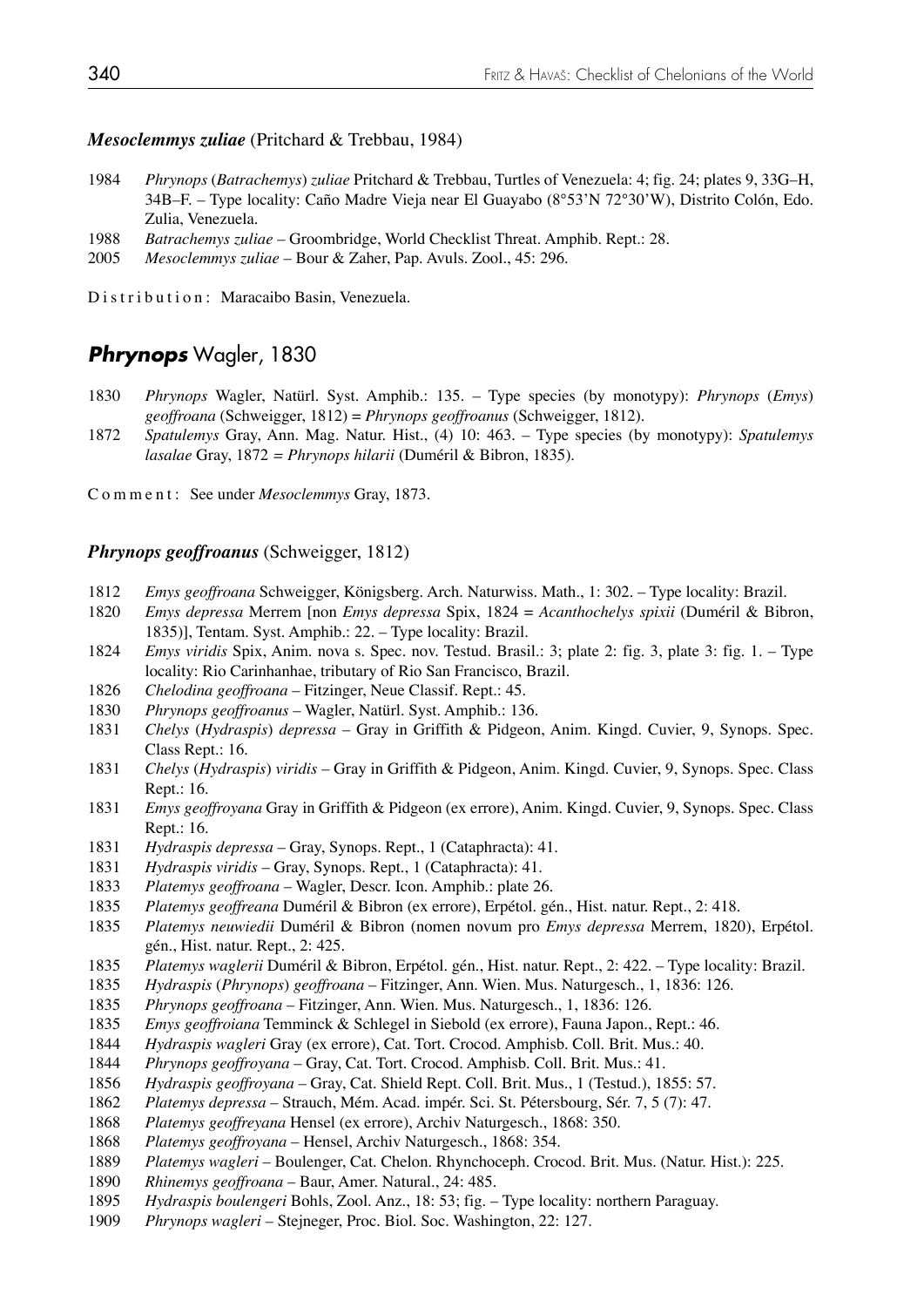- *Hydraspis lutzi* Ihering in Luederwaldt, Rvta. Mus. Paulista, 14: 441; plate. Type locality: Mogy- Guassú, state of São Paulo, Brazil.
- *Phrynops geoffroana geoffroana*  Müller, Physis, 16: 95.
- *Phrynops geoffrayana* Williams, Bull. Amer. Mus. Natur. Hist., 94: 552.
- *Phrynops geoffroanus geoffroanus* Wermuth & Mertens, Schildkr., Krokod., Brückenechs.: ix.
- *Phrynops boulengeri*  Pritchard in Harless & Morlock, Turtles, Perspectives & Research: 38.
- *Phrynops lutzi* Pritchard in Harless & Morlock, Turtles, Perspectives & Research: 38.
- *Phrynops* (*Phrynops*) *geoffroannus* Seddon, Georges, Baverstock & McCord (ex errore), Mol. Phylogenet. Evol., 7: 56.
- *Phrynops geoffranus* Ippi & Flores (ex errore), Acta Zool. Mex., 84: 62.

Distribution: Northwestern and central South America (eastern Colombia and Peru, Bolivia, Paraguay, northern Argentina and Uruguay, western and southern Brazil).

## *Phrynops hilarii* (Duméril & Bibron, 1835)

- *Platemys hilarii* Duméril & Bibron, Erpétol. gén., Hist. natur. Rept., 2: 428. Type locality: Brazil.
- *Hydraspis hilairii* Gray (ex errore), Cat. Tort. Crocod. Amphisb. Coll. Brit. Mus.: 40.
- *Hydraspis hilarii* Gray, Cat. Shield Rept. Coll. Brit. Mus., 1 (Testud.), 1855: 57.
- *Spatulemys lasalae* Gray, Ann. Mag. Natur. Hist., (4) 10: 463. Type locality: Río Paraná, Corientes.
- *Hydraspis hilari* Koslowsky (ex errore), Rev. Mus. La Plata, 8: 200.
- *Hydraspis geoffroyanus hilarii* Siebenrock, Zool. Anz., 29: 426.
- *Phrynops hilarii* Stejneger, Proc. Biol. Soc. Washington, 22: 127.
- *Hydraspis geoffroyana* var. *hilarii* Luederwaldt, Rvta. Mus. Paulista, 14: 434.
- *Phrynops geoffroana hilarii*  Müller, Physis, 16: 95.
- *Phrynops geoffroanus hilarii*  Wermuth & Mertens, Schildkr., Krokod., Brückenechs.: ix.
- *Hydraspis hilairi* Pritchard (ex errore), Living Turtles of the World: 234.
- *Phrynops* (*Phrynops*) *geoffroanus hilairi* Pritchard, Living Turtles of the World: 266.
- *Phrynops* (*Phrynops*) *geoffroanus hilairii* Pritchard, Living Turtles of the World: 234.
- *Phrynops hilari*  Goode, Freshw. Tort. Austral. New Guinea: 26.

Distribution: Eastern central South America (southern Brazil and Paraguay, northeastern Argentina, Uruguay).

## *Phrynops tuberosus* (Peters, 1870)

- *Platemys tuberosa* Peters, Monatsber. Preuß. Akad. Wiss. Berlin, 1870: 311; plates 1–2. Type local ity: Cotinga River at Roraima Mts., British Guiana.
- *Hydraspis tuberosa* Gray, Suppl. Cat. Shield Rept. Coll. Brit. Mus., 1 (Testud.): 75.
- *Phrynops tuberosa* Stejneger, Proc. Biol. Soc. Washington, 22: 127.
- *Phrynops geoffroana tuberosa*  Müller, Physis, 16: 95.
- *Phrynops geoffroanus tuberosus* Wermuth & Mertens, Schildkr., Krokod., Brückenechs.: ix.
- *Phrynops* (*Phrynops*) *tuberosus* Freiberg, Turtles of South America: 69.
- *Phrynops geoffroanus tuberculosa* Miyata (ex errore), Smithson. Herpetol. Inform. Serv., 54.: 11.

Distribution: Northeastern South America (eastern and southern Venezuela, Guyanas, Surinam, northeastern Brazil).

## *Phrynops williamsi* Rhodin & Mittermeier, 1983

*Phrynops williamsi* Rhodin & Mittermeier in Rhodin & Miyata, Advanc. Herpetol. Evol. Biol.: 58; figs 1–4, 5 (left), 6. – Type locality: Rio Cadea, Rio Grande do Sul, Brazil.

Distribution: Santa Catarina and Rio Grande do Sul, Brazil, northern half of Uruguay and adjacent regions of Argentina and Paraguay.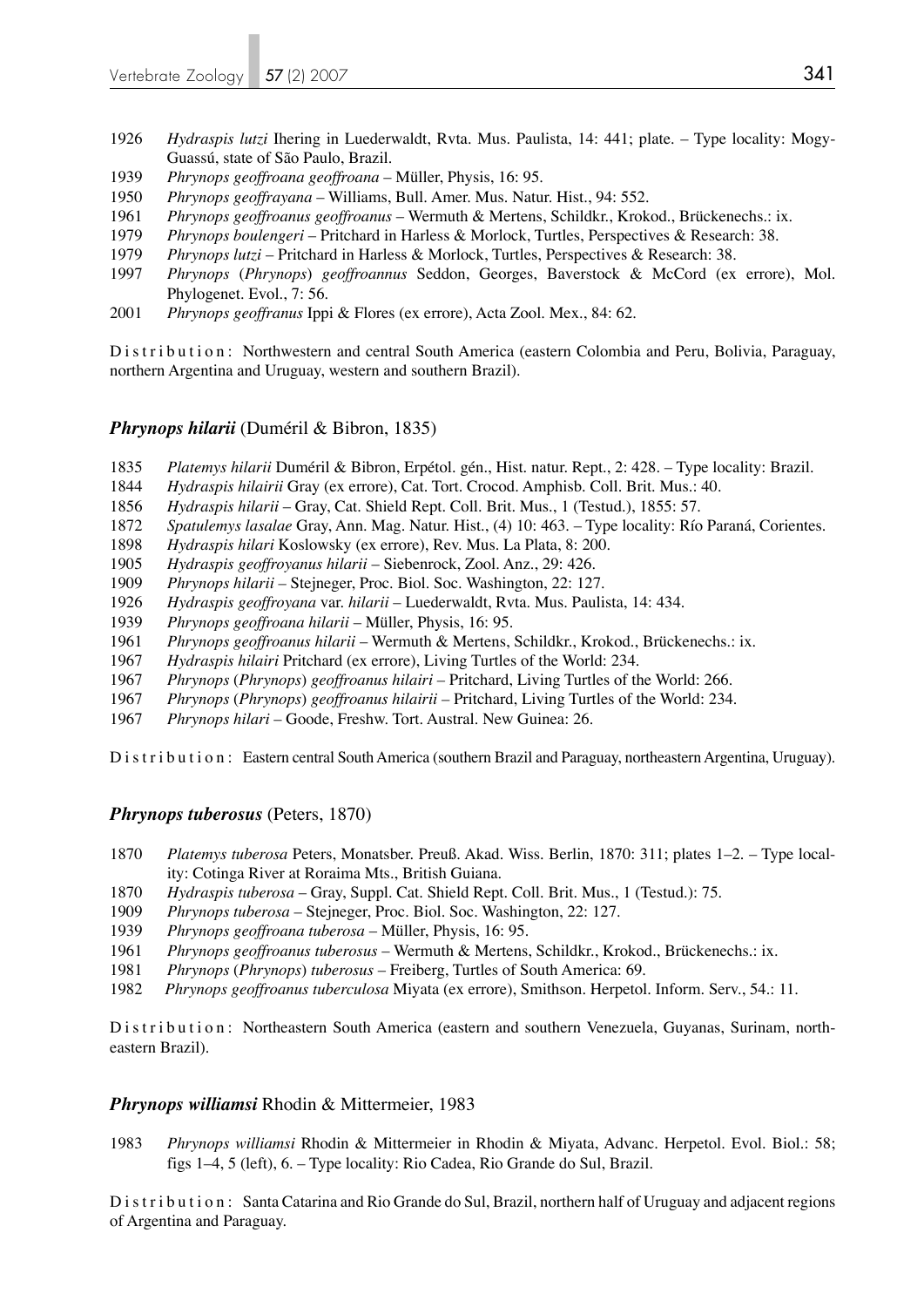# *Platemys* Wagler, 1830

1830 *Platemys* Wagler, Natürl. Syst. Amphib.: 135. – Type species (by monotypy): *Platemys planiceps*  (Schneider, 1792) = *Platemys platycephala* (Schneider, 1792).

### *Platemys platycephala* (Schneider, 1792)

Distribution: Northern South America.

*Platemys platycephala platycephala* (Schneider, 1792)

- 1792 *Testudo platycephala* Schneider, Schr. Ges. naturforsch. Freunde Berlin, 10: 261. Designated type locality (Ernst 1984): Cayenne, French Guiana.
- 1792 *Testudo planiceps* Schneider (non *Testudo planiceps* Gray, 1854 = not identified subspecies of *Chelonoidis nigra* complex), Schr. Ges. naturforsch. Freunde Berlin, 10: 259; plate 7. – Designated type locality (Martin in Schweigger 1812): Cayenne, French Guiana.
- 1801 *Testudo planiceps* f. *platycephala* Schoepff, Hist. Testud. Icon. illustr.: 115.
- 1803 *Testudo martinella* Daudin, Hist. natur. gén. part. Rept., 8: 344. Designated type locality (Duméril & Bibron 1835): Cayenne, French Guiana.
- 1812 *Emys discolor* Thunberg in Schweigger, Königsberg. Arch. Naturwiss. Math., 1: 302. Designated type locality (Ernst 1984): Cayenne, French Guiana.
- 1812 *Emys planiceps* Schweigger, Königsberg. Arch. Naturwiss. Math., 1: 303.
- 1823 *Testudo dicolor* Ekstrand (ex errore), Fauna brasiliensis: 6.
- 1824 *Emys canaliculata* Spix, Anim. nova s. Spec. nov. Testud. Brasil.: 10; plate 8. Type locality: Rio Solimões.
- 1828 *Hydraspis canaliculata* Bell, Zool. J., 3: 512,
- 1828 *Hydraspis planiceps* Bell, Zool. J., 3: 512.
- 1828 *Clemmys planiceps* Ritgen, Acad. caes. leop.-carol., 14: 272.
- 1829 *Emys carunculata* Cuvier (ex errore pro *Emys canaliculata* Spix, 1824), Règne animal, Ed. 2, 2: 11.
- 1829 *Emys platicephala* Cuvier (ex errore), Règne animal, Ed. 2, 2: 11.
- 1830 *Platemys planiceps* Wagler, Natürl. Syst. Amphib.: 135.
- 1831 *Chelys* (*Hydraspis*) *planiceps* Gray in Griffith & Pidgeon, Anim. Kingd. Cuvier, 9, Synops. Spec. Class Rept.: 16.
- 1831 *Emys caniculata* Gray in Griffith & Pidgeon (ex errore), Anim. Kingd. Cuvier, 9, Synops. Spec. Class Rept.: 16.
- 1831 *Emys constricta* Cuvier in Gray in Griffith & Pidgeon (nomen nudum), Anim. Kingd. Cuvier, 9, Synops. Spec. Class Rept.: 17.
- 1831 *Hydraspis constricta* Gray, Synops. Rept., 1 (Cataphracta): 43. Designated type locality (Ernst 1984): Belem, Brazil.
- 1833 *Emys martirella* Schinz (ex errore), Naturgesch. Abb. Rept.: 45.
- 1833 *Platemys canaliculata* Wagler, Descr. Icon. Amphib.: plate 4: figs 1–26.
- 1835 *Platemys martinella* Duméril & Bibron, Erpétol. gén., Hist. natur. Rept., 2: 407.
- 1835 *Hydraspis* (*Phrynops*) *discolor* Fitzinger, Ann. Wien. Mus. Naturgesch., 1, 1836: 126.
- 1889 *Platemys platycephala*  Boulenger, Cat. Chelon. Rhynchoceph. Crocod. Brit. Mus. (Natur. Hist.): ix.
- 1903 *Platemys platicephala* Kasper, Arb. Zool. Inst. Wien, 14: 161.
- 1945 *Platemys platemys* Dunn (ex errore pro *Testudo platycephala* Schneider, 1792), Caldasia, Bogotá, 3: 327.
- 1949 *Platemys plathycephala* Orcés (ex errore), Bol. Inform. Cienc. Nac., 3: 21.
- 1984 *Platemys platycephala platycephala* Ernst, J. Herpetol., 17, 1983: 347.

Distribution: Northeastern South America (Carribean drainages of Venezuela and the Guainas and Amazon drainages as far upstream as the Ríos Purus, Juruá, Yavari and Putumayo; it intergrades *Platemys platycephala melanonota* Ernst, 1984 in the Río Marmoré drainage, Bolivia, and the Ríos Madre de Dios, Purus, and Ucayali, Peru).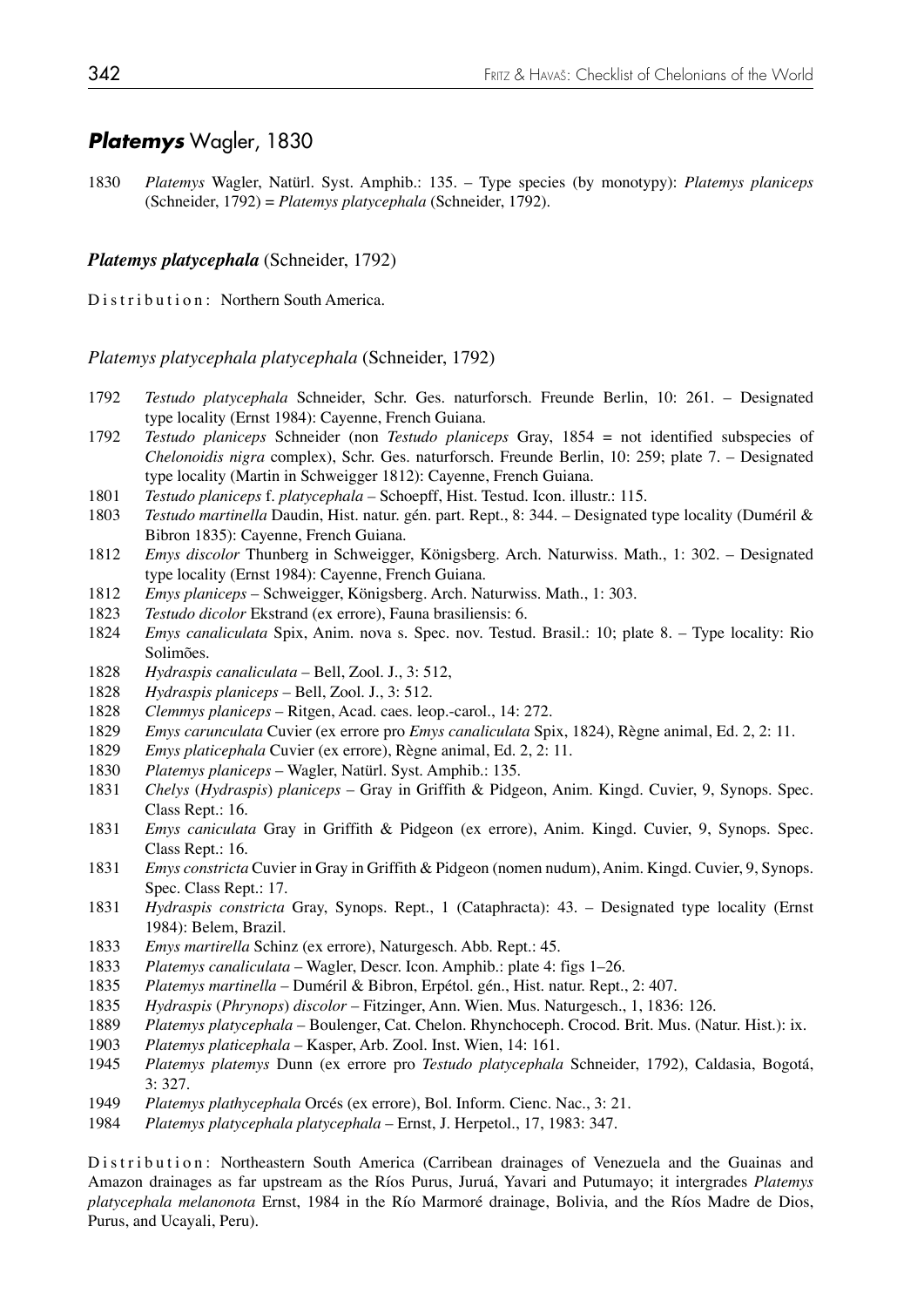#### *Platemys platycephala melanonota* Ernst, 1984

- 1984 *Platemys platycephala melanonota* Ernst, J. Herpetol., 17, 1983: 347; fig. 2 (bottom). Type local ity: vicinity of Galilea (4°01'S 77°47'W), on the Río Santiago, Amazonas, Peru.
- 1996 *Platemys platycephala melanota* Highfield (ex errore), Keep. Breed. Tort. Freshw. Turt.: 221.

Distribution: Northwestern South America [upper Amazon drainages of the Ríos Santiago and Cenepa, Peru, and the Ríos Napo and Curaray, Ecuador; for intergradation with *Platemys platycephala platycephala* (Schneider, 1792) see under this subspecies].

## *Pseudemydura* Siebenrock, 1901

1901 *Pseudemydura* Siebenrock, Anz. Akad. Wiss. Wien, math.-naturwiss. Kl., 22: 248. – Type species (by monotypy): *Pseudemydura umbrina* Siebenrock, 1901.

#### *Pseudemydura umbrina* Siebenrock, 1901

- 1901 *Pseudemydura umbrina* Siebenrock, Anz. Akad. Wiss. Wien, math.-naturwiss. Kl., 22: 249. Type locality: Australia.
- 1954 *Emydura inspectata* Glauert, West. Austral. Naturalist, 4: 125; fig. Type locality: Warbrock, 24 miles north of Perth.

Distribution: Southwestern Australia (from Bullsbrook 25 km southward to Perth).

## *Rheodytes* Legler & Cann, 1980

1980 *Rheodytes* Legler & Cann, Contrib. Sci. Natur. Hist. Mus. Los Angeles Co., 324: 1. – Type species (by monotypy): *Rheodytes leukops* Legler & Cann, 1980.

#### *Rheodytes leukops* Legler & Cann, 1980

- 1980 *Rheodytes leukops* Legler & Cann, Contrib. Sci. Natur. Hist. Mus. Los Angeles Co., 324: 1; figs 1–4, 5 (bottom), 6 (bottom), 7. – Type locality: Fitzroy River, 63 km N and 25 km E of Duaringa (23°09'S 149°55'E), Queensland, Australia.
- 1983 *Rheodytes leucops* Georges (ex errore), J. Zool., 201: 332.
- 1984 *Elseya leukops* Wells & Wellington, Austr. J. Herpetol., 1 (3–4), 1983: 74.

Distribution: Fitzroy River and its tributaries, mid-eastern Queensland, Australia.

# *Rhinemys* Wagler, 1830

1830 *Rhinemys* Wagler, Natürl. Syst. Amphib.: 134. – Subsequently designated type species (Fitzinger 1843): "*Rhinemys rufipes* Wagl." = *Rhinemys rufipes* (Spix, 1824).

Comment: See under *Mesoclemmys* Gray, 1873.

## *Rhinemys rufipes* (Spix, 1824)

1824 *Emys rufipes* Spix, Anim. nova s. Spec. nov. Testud. Brasil.: 7; plate 6. – Type locality: Rio Solimões. 1828 *Hydraspis rufipes* – Bell, Zool. J., 3: 512.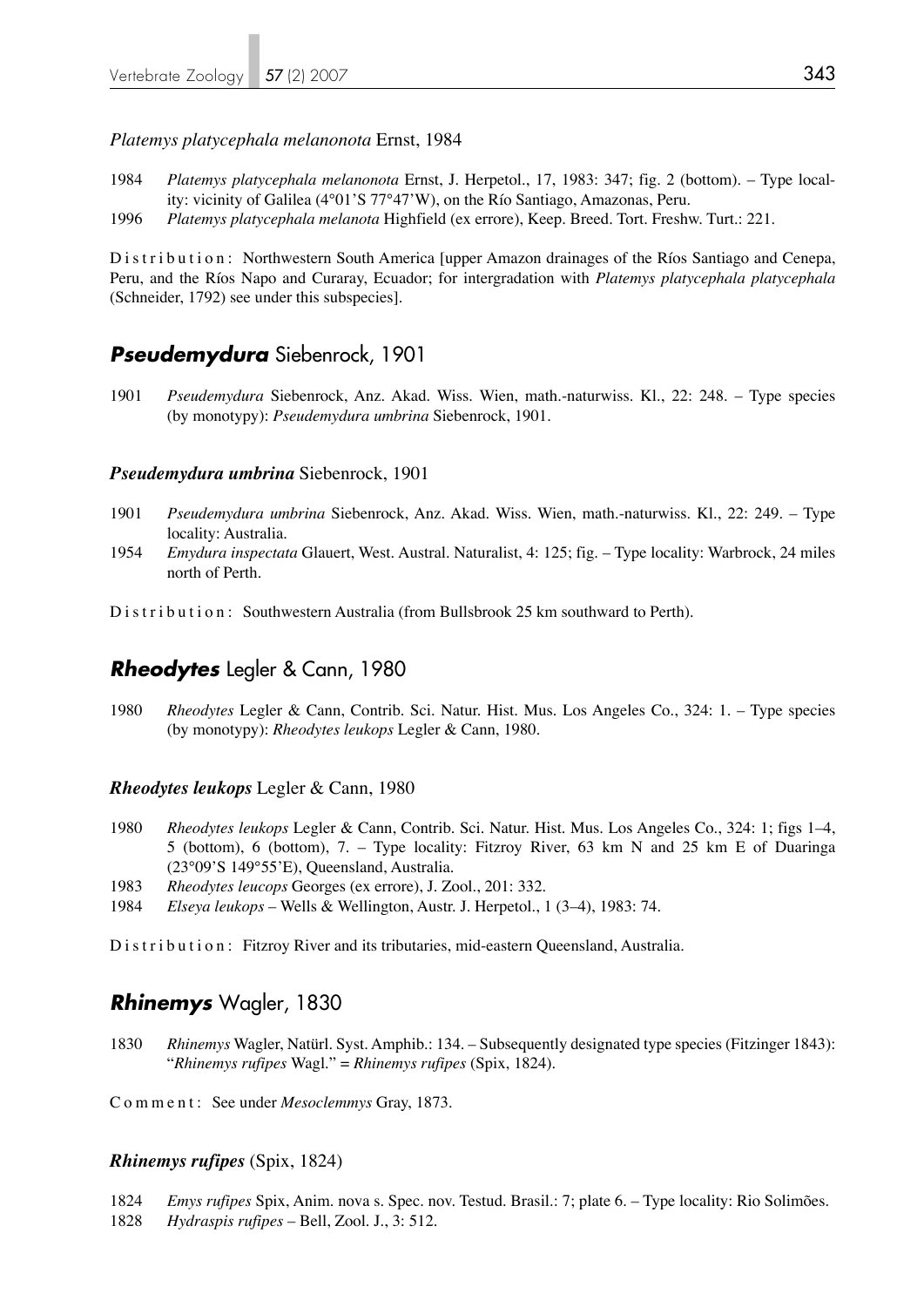- 1830 *Rhinemys rufipes* Wagler, Natürl. Syst. Amphib.: 134.
- 1831 *Chelys* (*Hydraspis*) *rufipes* Gray in Griffith & Pidgeon, Anim. Kingd. Cuvier, 9, Synops. Spec. Class Rept.: 16.
- 1835 *Platemys rufipes* Duméril & Bibron, Erpétol. gén., Hist. natur. Rept., 2: 433.
- 1844 *Phrynops rufipes* Gray, Cat. Tort. Crocod. Amphisb. Coll. Brit. Mus.: 41.

Distribution: North-central South America (southern Colombia, adjacent Brazil).

# Family **Pelomedusidae** Cope, 1868

## *Pelomedusa* Wagler, 1830

- 1830 *Pelomedusa* Wagler (nomen conservandum: Opinion 1534, ICZN 1989), Natürl. Syst. Amphib.: 136. – Type species (by monotypy): *Pelomedusa galeata* (Schoepff, 1792) = *Pelomedusa subrufa* (Lacépède, 1788).
- 1835 *Pentonyx* Duméril & Bibron, Erpétol. gén., Hist. natur. Rept., 2: 389. Type species (by original designation): *Pentonyx galeata* (Schoepff, 1792) = *Pelomedusa subrufa* (Lacépède, 1788).

## *Pelomedusa subrufa* (Lacépède, 1788)

- 1778 ? *Testudo planitia* Meuschen [non *Testudo planitia* Gmelin, 1789 = *Macrochelys temminckii* (Troost, 1835) according to Bour 1987a], Mus. Gronov., sive Index Rer. natur.: 11. – Type locality: unknown.
- 1788 *Testudo subrufa* Lacépède, Hist. natur Quadrup. ovip., 1 (Synops. méthod.): 173; plate 12. Designated type locality (Bour 1982b): Fort-Dauphin, Madagascar (but given with Cape of Good Hope, South Africa in Bour 1985b).
- 1792 *Testudo galeata* Schoepff (nomen conservandum: Opinion 1534, ICZN 1989), Hist. Testud. Icon. illustr.: 12; plate 3: fig. 1. – Restricted type locality (Hewitt 1935): Cape Flats, Cape Peninsula.
- 1798 *Testudo badia* Donndorff, Zool. Beytr., 3: 34. Type locality: unknown.
- 1798 *Testudo rubicunda* Suckow, Anfangsgr. Naturgesch. Thiere, 3: 49. Type locality: East India (in error).
- 1812 *Emys galeata* Schweigger, Königsberg. Arch. Naturwiss. Math., 1: 307.
- 1812 *Emys olivacea* Schweigger [non *Emys olivacea* Gray, 1856 = *Trachemys stejnegeri stejnegeri* (Schmidt, 1928)?], Königsberg. Arch. Naturwiss. Math., 1: 307. – Type locality: Senegal.
- 1812 *Emys subrufa* Schweigger, Königsberg. Arch. Naturwiss. Math., 1: 308.
- 1828 *Hydraspis galeata*  Bell, Zool. J., 3: 515.
- 1830 *Pelomedusa galeata* Wagler, Natürl. Syst. Amphib.: 136.
- 1830 *Pelomedusa subrufa* Wagler (species doubtfully included in *Pelomedusa*), Natürl. Syst. Amphib.: 136.
- 1831 *Chelys* (*Hydraspis*) *subrufa* Gray in Griffith & Pidgeon, Anim. Kingd. Cuvier, 9, Synops. Spec. Class Rept.: 15.
- 1831 *Hydraspis subrufa* Gray, Synops. Rept., 1 (Cataphracta): 39.
- 1835 *Pentonyx capensis* Duméril & Bibron, Erpétol. gén., Hist. natur. Rept., 2: 390; plate 19: figs 2, 2b. – Restricted type locality (Mertens 1937): Cape of Good Hope.
- 1835 *Pentonyx galeata* Duméril & Bibron, Erpétol. gén., Hist. natur. Rept., 2: 389.
- 1835 *Emys* (*Emys*) *capensis* Fitzinger, Ann. Wien. Mus. Naturgesch., 1, 1836: 123.
- 1835 *Hydraspis* (*Pelomedusa*) *galeata* Fitzinger, Ann. Wien. Mus. Naturgesch., 1, 1836: 125.
- 1835 *Hydraspis* (*Pelomedusa*) *olivacea* Fitzinger, Ann. Wien. Mus. Naturgesch., 1, 1836: 125.
- 1835 *Hydraspis* (*Pelomedusa*) *planitia* Fitzinger, Ann. Wien. Mus. Naturgesch., 1, 1836: 125.
- 1835 *Pentonyx gehafie* Rüppell, Neue Wirbelth. Abyss., Amphib.: 2; plate 1. Restricted type locality (Mertens 1937): Massaua.
- 1844 *Pelomedusa gehafiae* Gray (ex errore), Cat. Tort. Crocod. Amphisb. Coll. Brit. Mus.: 38.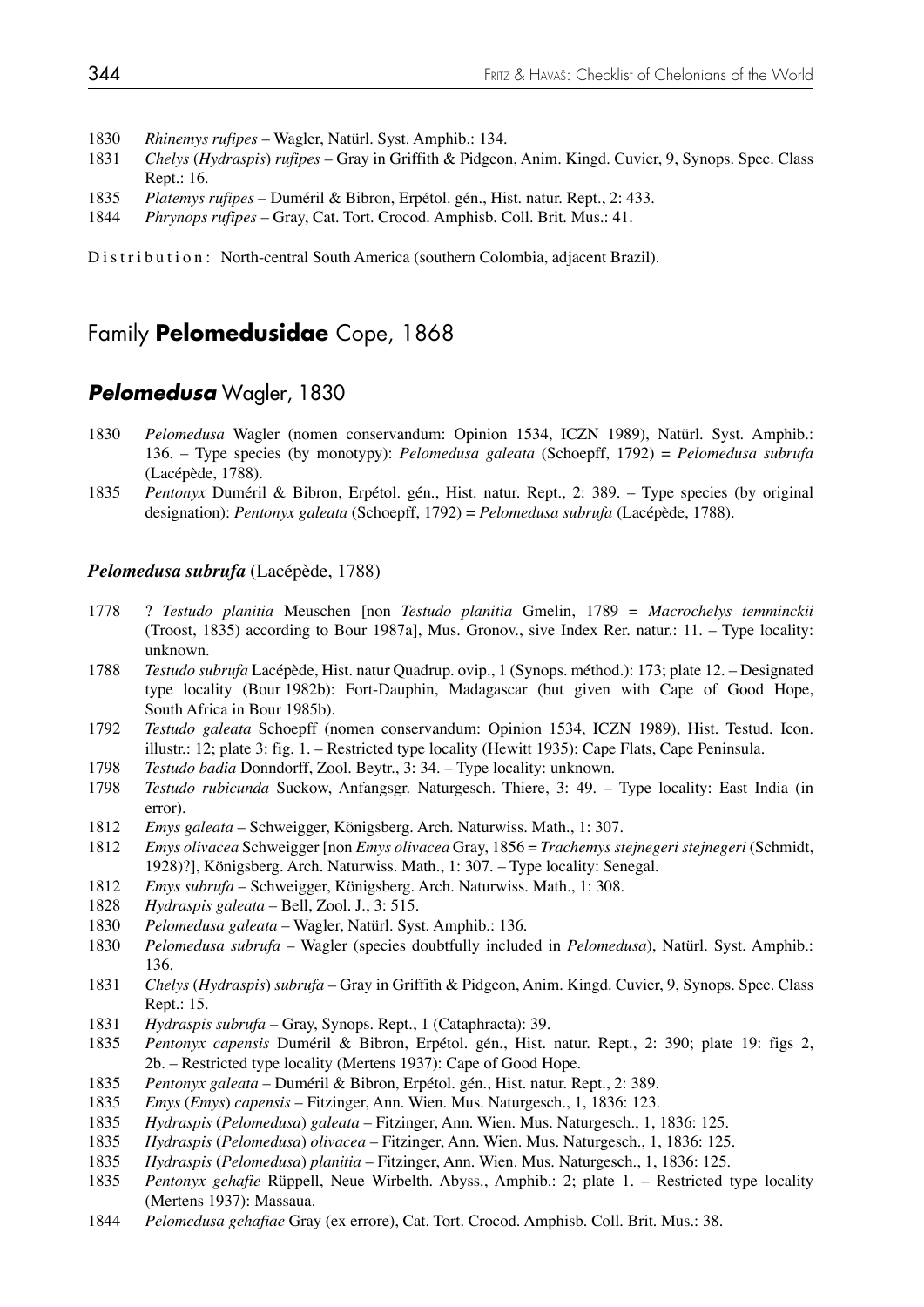- 1849 *Pentonyx americana* Cornalia, Vertebr. Synops. Mus. Mediol.: 13. Type locality: New York (in error).
- 1856 *Pelomedusa mossambicensis* Peters in Lichtenstein (nomen nudum), Nomencl. Rept. Amphib. Mus. zool. berolin.: 2.
- 1856 *Pelomedusa mozambica* Peters in Gray (nomen nudum), Cat. Shield Rept. Coll. Brit. Mus., 1 (Testud.), 1855: 53.
- 1863 *Pelomedusa nigra* Gray, Ann. Mag. Natur. Hist., (3) 12: 99. Type locality: Natal.
- 1884 *Pelomedusa gasconi* Rochebrune, Faune Sénégambie, Rept.: 25; plate 1: figs 1–2. Restricted type locality (Loveridge 1941): Dagana, Senegal.
- 1910 *Pelomedusa galeata* var. *disjuncta* Vaillant & Grandidier, Hist. phys. natur. pol. Madagascar, Rept., 17: 56; plate 20: fig. 3. – Restricted type locality (Loveridge 1941): shore of Lake Abaya, Sidamo, Ethiopia.
- 1935 *Pelomedusa galeata damarensis* Hewitt, Rec. Albany Mus., 4: 338; plate 33: figs 1–4. Type local ity: Quickborn near Okahandja, S. W. Africa.
- 1935 *Pelomedusa galeata devilliersi* Hewitt, Rec. Albany Mus., 4: 337; plate 31: figs 2, 4. Type locality: Besondermeid, Steinkop, Namaqualand.
- 1935 *Pelomedusa galeata galeata* Hewitt, Rec. Albany Mus., 4: 342.
- 1935 *Pelomedusa galeata nigra* Hewitt, Rec. Albany Mus., 4: 335.
- 1935 *Pelomedusa galeata orangensis* Hewitt, Rec. Albany Mus., 4: 332; plate 31: fig. 3; plate 32: figs 3–4. – Restricted type locality (Mertens 1937): Kimberly.
- 1935 *Pelomedusa galeata subrufa* Hewitt, Rec. Albany Mus., 4: 326.
- 1936 *Pelomedusa galeata gehafie*  Parker, Ann. Mag. Natur. Hist., (10) 18: 609.
- 1937 *Pelomedusa subrufa subrufa*  Mertens, Veröff. Deutsch. Kolon. Übersee-Mus., 2: 3.
- 1937 *Pelomedusa subrufa damarensis* Mertens, Abh. Senckenb. naturforsch. Ges., 435: 5.
- 1937 *Pelomedusa subrufa gehafie* Mertens, Zool. Anz., 117: 140.
- 1937 *Pelomedusa subrufa wettsteini* Mertens, Zool. Anz., 117: 141; figs 1, 4. Type locality: Majunga, West Madagascar.
- 1937 *Pelomedusa subrufa orangensis*  Hewitt, Guide Vertebr. Fauna East. Cape Prov., South Afr. II, Rept., Amph. Freshw. Fishes: 14.
- 1941 *Pelomedusa subrufa olivacea* Loveridge, Bull. Mus. Comp. Zool., 88: 468.
- 1955 *Pelomedusa subrufa damaranus* Heck (ex errore), DATZ, 8: 274.
- 1986 *Pelomedusa subrufa nigra* Bour, Stud. Geol. Salmant., Stud. Palaeocheloniol., 2: 37.

Distribution: Southern Arab Peninsula; subtropical and tropical Africa from Ethiopia, southern Saudi-Arabia and Yemen, and the Sudan westward to Ghana, Senegal, Mali, Nigeria, and Cameroon, and southward to Cape Provinces of South Africa; Madagascar.

Comment: Traditionally, two to three subspecies were distinguished, *Pelomedusa subrufa subrufa* (Lacépède, 1788) (Ghana east to Somalia and southward to Cape of Africa, western Madagascar), *P. s. nigra* Gray, 1863 (southeastern Republic of South Africa), and *P. s. olivacea* (Schweigger, 1812) (central Africa from Senegal to Ethiopia, Yemen, southwestern Saudi Arabia). According to Gasperetti et al. (1993), *P. subrufa* should be treated as a monotypical species because morphological variation does not conform with the suggested subspecies delineation. We feel that a rangewide morphological and phylogeographic investigation is in urgent need for a re-evaluation of geographic variation. A lacking geographic differentiation seems unlikely considering the wide range of *P. subrufa*.

# *Pelusios* Wagler, 1830

- 1830 *Pelusios* Wagler (nomen conservandum: Opinion 1534, ICZN 1989), Natürl. Syst. Amphib.: 137. Subsequently designated type species (Fitzinger 1843): "*Pelusios subniger* Wagl." = *Pelusios subniger subniger* (Lacépède, 1788).
- 1846 *Pelusius* Agassiz (nomen novum), Nomencl. zool., Index univ.: 278.
- 1863 *Anota* Gray (non *Anota* Hallowell, 1852 = Sauria), Proc. Zool. Soc. London, 1863: 196. Type species (by monotypy): *Sternothaerus* (*Anota*) *niger* (Duméril & Bibron, 1835) = *Pelusios niger* (Duméril & Bibron, 1835).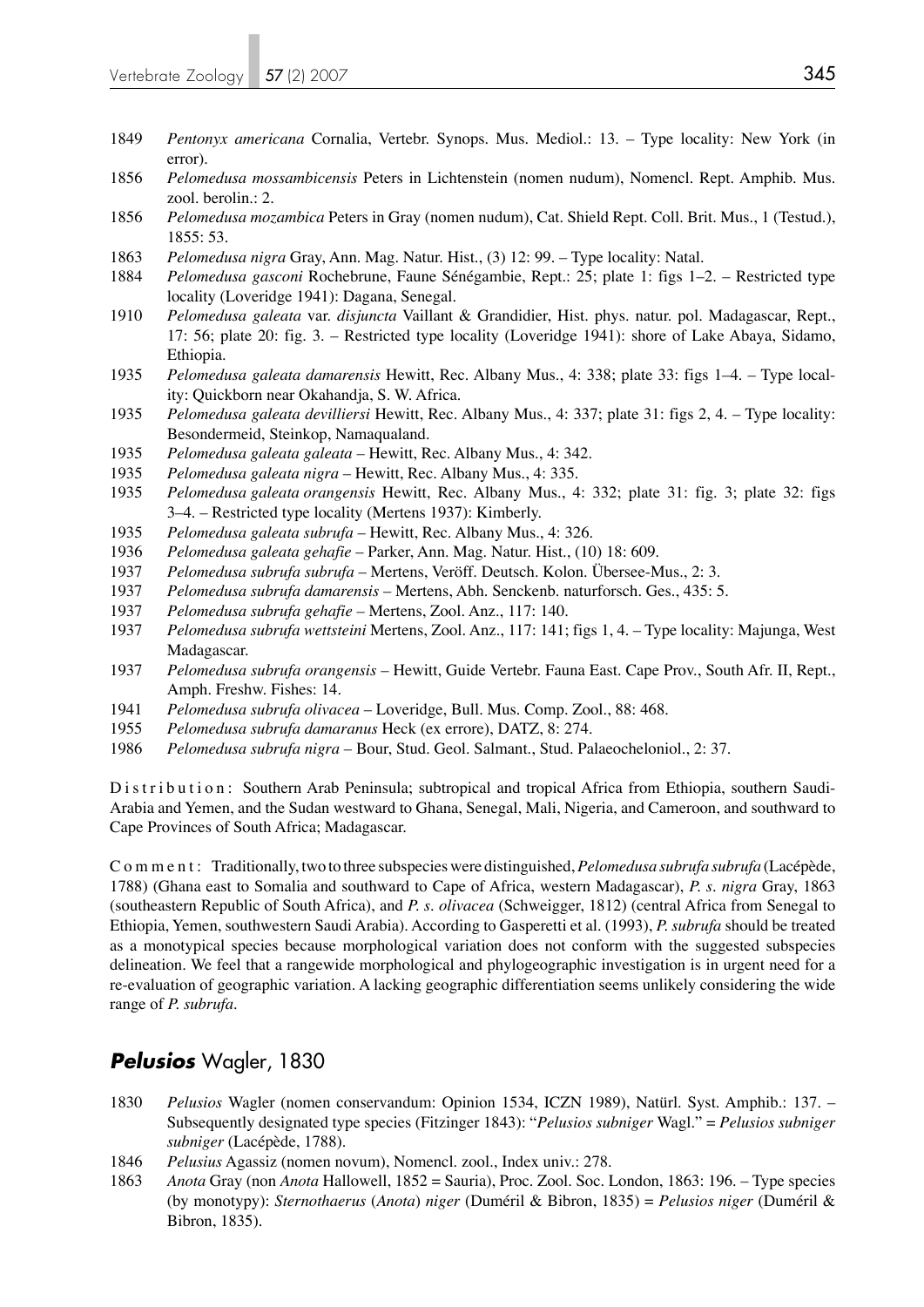- 1863 *Notoa* Gray, Proc. Zool. Soc. London, 1863: 195. Type species (by monotypy): *Sternothaerus*  (*Notoa*) *subniger* (Lacépède, 1788) = *Pelusios subniger subniger* (Lacépède, 1788).
- 1863 *Tanoa* Gray, Proc. Zool. Soc. London, 1863: 193. Subsequently designated type species (Lindholm 1929): *Sternothaerus* (*Tanoa*) *sinuatus* (Smith, 1838) = *Pelusios sinuatus* (Smith, 1838).

## *Pelusios adansonii* (Schweigger, 1812)

- 1812 *Emys adansonii* Schweigger, Königsberg. Arch. Naturwiss. Math., 1: 308. Restricted type locality (Loveridge 1941): Cape Verde, Senegal.
- 1831 *Chelys* (*Hydraspis*) *adamsonii* Gray in Griffith & Pidgeon (ex errore), Anim. Kingd. Cuvier, 9, Synops. Spec. Class Rept.: 15.
- 1831 *Hydraspis adansonii*  Gray, Synops. Rept., 1 (Cataphracta): 40.
- 1835 *Pentonyx andansonii* Duméril & Bibron (ex errore), Erpétol. gén., Hist. natur. Rept., 2: 394.
- 1844 *Pelomedusa adansonii* Gray, Cat. Tort. Crocod. Amphisb. Coll. Brit. Mus.: 38.
- 1851 *Sternotherus adansonii* Duméril & Bibron in Duméril & Duméril, Cat. méthod. Coll. Rept.: 19.
- 1856 *Sternothaerus adansonii* Gray, Cat. Shield Rept. Coll. Brit. Mus., 1 (Testud.), 1855: 52.
- 1889 *Pentonyx adansonii* Boulenger, Cat. Chelon. Rhynchoceph. Crocod. Brit. Mus. (Natur. Hist.): 196.
- 1919 *Pelusios adansonii* Schmidt, Bull. Amer. Mus. Natur. Hist., 39: 402.
- 1934 *Pelusios adansoni* Mertens, Müller & Rust (ex errore), Bl. Aqu.- u. Terr.-Kunde, 45: 65.
- 1977 *Pelusios adansonii adansonii* Wermuth & Mertens, Test., Crocod., Rhynchoceph., Tierreich, 100: xvii.
- 1985 *Pelusios adansoni adansoni* Obst, Welt der Schildkröten: 223.

Distribution: Central Africa from Senegal to Sudan.

### *Pelusios bechuanicus* FitzSimons, 1932

- 1932 *Pelusios bechuanicus* FitzSimons, Ann. Transvaal Mus., 15: 37. Type locality: Thamalakane River at Maun, Ngamiland [Botswana].
- 1971 *Pelusios castaneus bechuanicus* Mertens, Abh. Senckenb. naturforsch. Ges., 529: 6.
- 1981 *Pelusios bechuanicus bechuanicus* Broadley, Occ. Pap. Nat. Mus. Rhodesia, B Natur. Sci., 6: 637.

Distribution: Southeastern Angola to Namibia, Botswana, Zambia and Zimbabwe.

#### *Pelusios broadleyi* Bour, 1986

- 1986 *Pelusios broadleyi* Bour, Stud. Geol. Salmant., Stud. Palaeocheloniol., 2 (2): 23; plates II.2, III, IV.2, V: fig. 2. – Type locality: small stream, Loiengalani (2°43'N 36°43'E), Marsabit District, Kenya.
- 2006 *Pelusios broadlyi* Wood (ex errore), Chelonii, 4: 127.

Distribution: Southeastern shores of Lake Turkana, Marsabit District, Kenya.

#### *Pelusios carinatus* Laurent, 1956

1956 *Pelusios carinatus* Laurent, Ann. Mus. R. Congo Belge, Sci. zool. (8°), 48: 26; plate 6. – Type locality: Eala, Equator Province, Democratic Republic of Congo.

Distribution: Gabon, Congo-Brazzaville, Democratic Republic of Congo.

## *Pelusios castaneus* (Schweigger, 1812)

1812 *Emys castanea* Schweigger, Königsberg. Arch. Naturwiss. Math., 1: 314. – Restricted type locality (Bour 1979): West Africa (but given with "Afrique occidentale. Etats du golfe de Guinée" in Bour 1985b).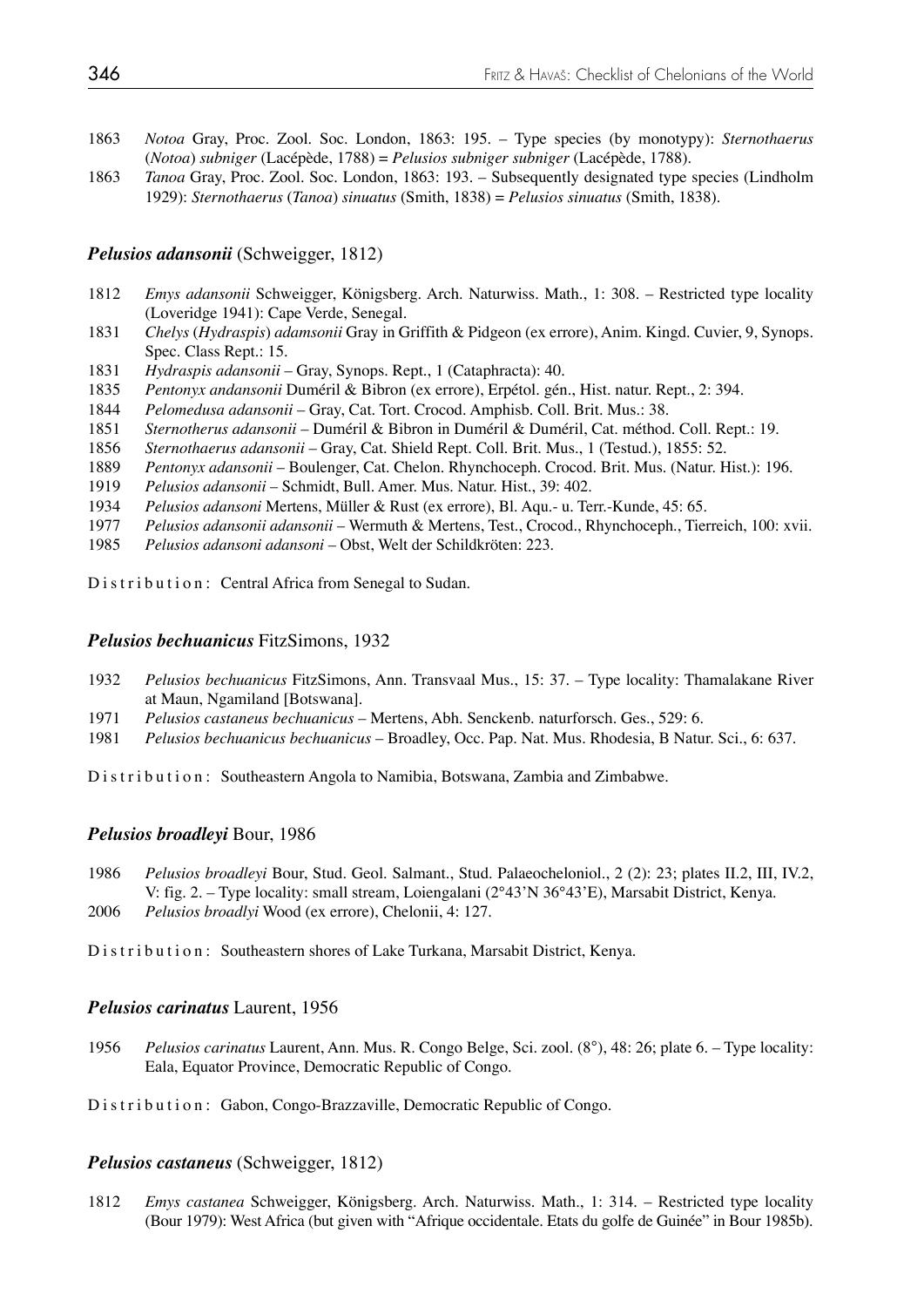- *Sternothaerus leachianus* Bell, Zool. J., 2: 306; plate 15. Type locality: unknown.
- *Pelusios castaneus*  Wagler, Natürl. Syst. Amphib.: 137.
- *Chelys* (*Sternotherus*) *castaneus* Gray in Griffith & Pidgeon, Anim. Kingd. Cuvier, 9, Synops. Spec. Class Rept.: 14.
- *Sternotherus castaneus* Gray, Synops. Rept., 1 (Cataphracta): 38.
- *Sternotherus leachianus* Duméril & Bibron, Erpétol. gén., Hist. natur. Rept., 2: 396.
- *Clemmys* (*Pelusios*) *castanea* Fitzinger, Ann. Wien. Mus. Naturgesch., 1, 1836: 125.
- *Sternotherus derbianus* Gray, Cat. Tort. Crocod. Amphisb. Coll. Brit. Mus.: 37. Restricted type locality (Loveridge 1941): Gambia.
- *Sternothaerus castaneus* Gray, Cat. Shield Rept. Coll. Brit. Mus., 1 (Testud.), 1855: 52.
- *Sternothaerus derbianus* Gray, Cat. Shield Rept. Coll. Brit. Mus., 1 (Testud.), 1855: 52.
- *Sternothaerus nigricans castaneus* Siebenrock in Voeltzkow, Reise Ost-Afr. 1903–1905, 2: 35.
- *Sternothaerus nigricans* var. *castanea* Boulenger, Mem. Proc. Manchester Philos. Soc., 51: 6.
- *Pelusios derbianus* Schmidt, Bull. Amer. Mus. Natur. Hist., 39: 402.
- *Pelusios nigricans castaneus* Hewitt, Rec. Albany Mus., 3: 375.
- *Pelusios subniger castaneus* Mertens, Senckenbergiana, 15: 263.
- *Pelusios castaneus castaneus* Laurent, Ann. Mus. R. Congo Belge, Sci. zool. (8°), 135: 19.
- *Pelusios castaneus derbianus* Laurent, Ann. Mus. R. Congo Belge, Sci. zool. (8°), 135: 11.
- *Pelusios derbyanus* Pritchard (ex errore), Living Turtles of the World: 224.

Distribution: From Senegal to northwestern Angola and the Central African Republic in West Africa; Saõ Tome Islands. Introduced on Guadeloupe, Lesser Antilles.

## *Pelusios castanoides* Hewitt, 1931

D is tribution: East Africa from Kenya southward to northeastern Republic of South Africa, Madagascar, Seychelles Islands.

## *Pelusios castanoides castanoides* Hewitt, 1931

- *Pelusios nigricans castanoides* Hewitt, Ann. Natal Mus., 6: 463; plate 36: figs 1–2. Restricted type locality (Broadley 1981): Lake St. Lucia estuary, KwaZulu.
- *Pelusios subniger castanoides* Mertens, Müller & Rust, Bl. Aqu.- u. Terr.-Kunde, 45: 65.
- *Pelusios castaneus kapika* Bour, Bull. Soc. Étud. sci. Anjou, 10, 1978: 144; figs 1, 5. Type locality: Sambirano Delta, Diégo Suarez Province, northern Madagascar.
- *Pelusios castaneus castanoides* Broadley, Occ. Pap. Nat. Mus. Rhodesia, B Natur. Sci., 6: 638.
- *Pelusios castanoides castanoides* Bour, Bull. Mus. Nat. Hist. natur. Paris, 4e sér., 5, A(1): 345.
- *Pelusios castanoides kapika* Bour, Bull. Mus. Nat. Hist. natur. Paris, 4e sér., 5, A(1): 344.
- *Pelusios castanoideus castanoideus* Gemel (ex errore), Emys, 2 (3): 11.

D is t r i b u t i o n : East Africa from Kenya southward to northeastern Republic of South Africa, Madagascar.

#### *Pelusios castanoides intergularis* Bour, 1983

*Pelusios castanoides intergularis* – Bour, Bull. Mus. Nat. Hist. natur. Paris, 4e sér., 5, A(1): 345; figs 1B, 3B; plates 4, 6 (top). – Type locality: La Digue Island, Seychelles Islands.

Distribution: Seychelles Islands.

## *Pelusios chapini* Laurent, 1965

*Pelusios castaneus chapini* Laurent, Ann. Mus. R. Congo Belge, Sci. zool. (8°), 135: 19; plate 3. – Type locality: Kasenyi, Lake Albert, Bunia Territory, Ituri, Congo.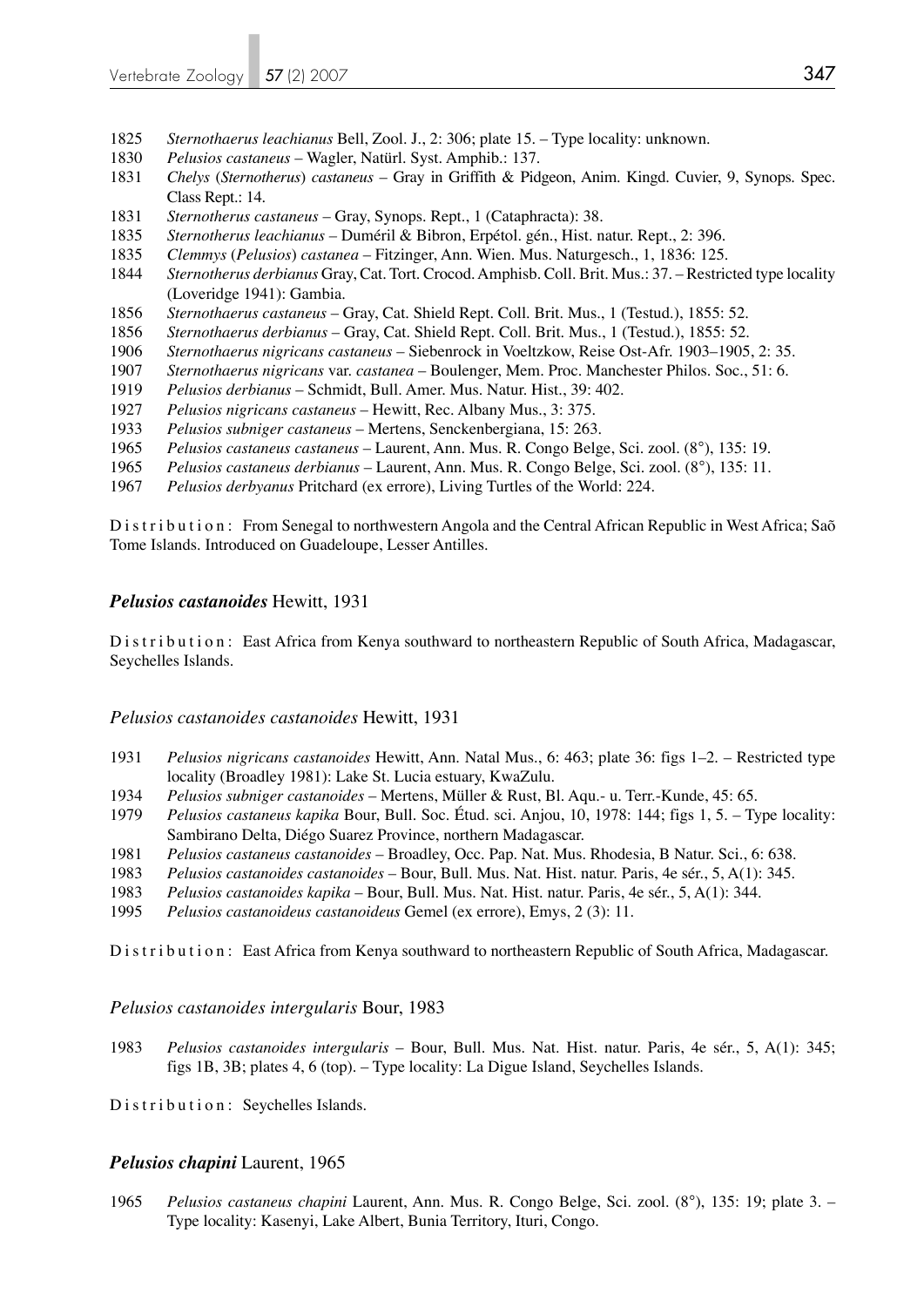1983 *Pelusios chapini* – Bour, Bull. Mus. Nat. Hist. natur. Paris, 4e sér., 5, A(1): 349.

Distribution: Gabon (Maran 2002), Congo-Brazzaville, Democratic Republic of Congo, Uganda.

### *Pelusios cupulatta* Bour & Maran, 2003

2003 *Pelusios cupulatta* Bour & Maran, Manouria 6 (21): 28; figs 5–8, 10 (top), 11 (top), 12–15, 17. – Type locality: vicinity of San Pédro (20 km E; 4°50'N 6°47'W), Côte d'Ivoire, exactly between San Pédro (10 km W) and Grand Bérébi.

Distribution: Liberia, Ivory Coast, Ghana (Bour & Maran 2003).

#### *Pelusios gabonensis* (Duméril, 1856)

- 1856 *Pentonyx gabonensis* Duméril, Rev. Mag. Zool., (2) 8: 373; plate 13: figs 2, 2a. Type locality: Gabon.
- 1862 *Pelomedusa gabonensis* Strauch, Mém. Acad. impér. Sci. St. Pétersbourg, Sér. 7, 8 (13): 45.
- 1863 *Pentonyx gaboonensis* Gray (ex errore), Proc. Zool. Soc. London, 1863: 194.
- 1864 *Pelomedusa gabonica* Peters (ex errore), Monatsber. Preuß. Akad. Wiss. Berlin, 1864: 644.
- 1866 *Sternothaerus gabonensis* Bocage, J. Sci. Lisboa, 1: 40.
- 1902 *Sternothaerus steindachneri* Siebenrock, Zool. Anz., 25: 6. Type locality: Madagascar (in error).
- 1919 *Pelusios gabonensis* Schmidt, Bull. Amer. Mus. Natur. Hist., 39: 401.

Distribution: Liberia eastward to western Tanzania and northern Angola.

#### *Pelusios marani* Bour, 2000

2000 *Pelusios marani* Bour, Manouria, 3 (8): 3; figs pp. 13–20. – Type locality: Yombi (1°26'S 10°37'E), N'Gounié Province, Gabon; approximately 30 km SSE of Fougamou, between Lambaréné and Mouïla.

Distribution: Gabon, Congo-Brazzaville (Bour 2000, Maran & Pauwels 2005, Maran 2006, Pauwels & Maran 2007).

## *Pelusios nanus* Laurent, 1956

- 1956 *Pelusios nanus* Laurent, Ann. Mus. R. Congo Belge, Sci. zool. (8°), 48: 26; plate 4: figs 2–4. Type locality: Dilolo, Haut Lualaba, Shaba Province, Zaire.
- 1977 *Pelusios adansonii nanus* Wermuth & Mertens, Test., Crocod., Rhynchoceph., Tierreich, 100: xvi.
- 1985 *Pelusios adansoni nanus* Obst, Welt der Schildkröten: 223.

Distribution: Southwestern Angola to southern Democratic Republic of Congo and northern Zambia.

## *Pelusios niger* (Duméril & Bibron, 1835)

- 1835 *Sternotherus niger* Duméril & Bibron, Erpétol. gén., Hist. natur. Rept., 2: 397; plate 20: fig. 1. Type locality: Madagascar (in error).
- 1856 *Sternothaerus niger* Gray, Cat. Shield Rept. Coll. Brit. Mus., 1 (Testud.), 1855: 51.
- 1897 *Sternothaerus oxyrhinus* Boulenger, Proc. Zool. Soc. London, 1897: 919; plate 53. Type locality: unknown.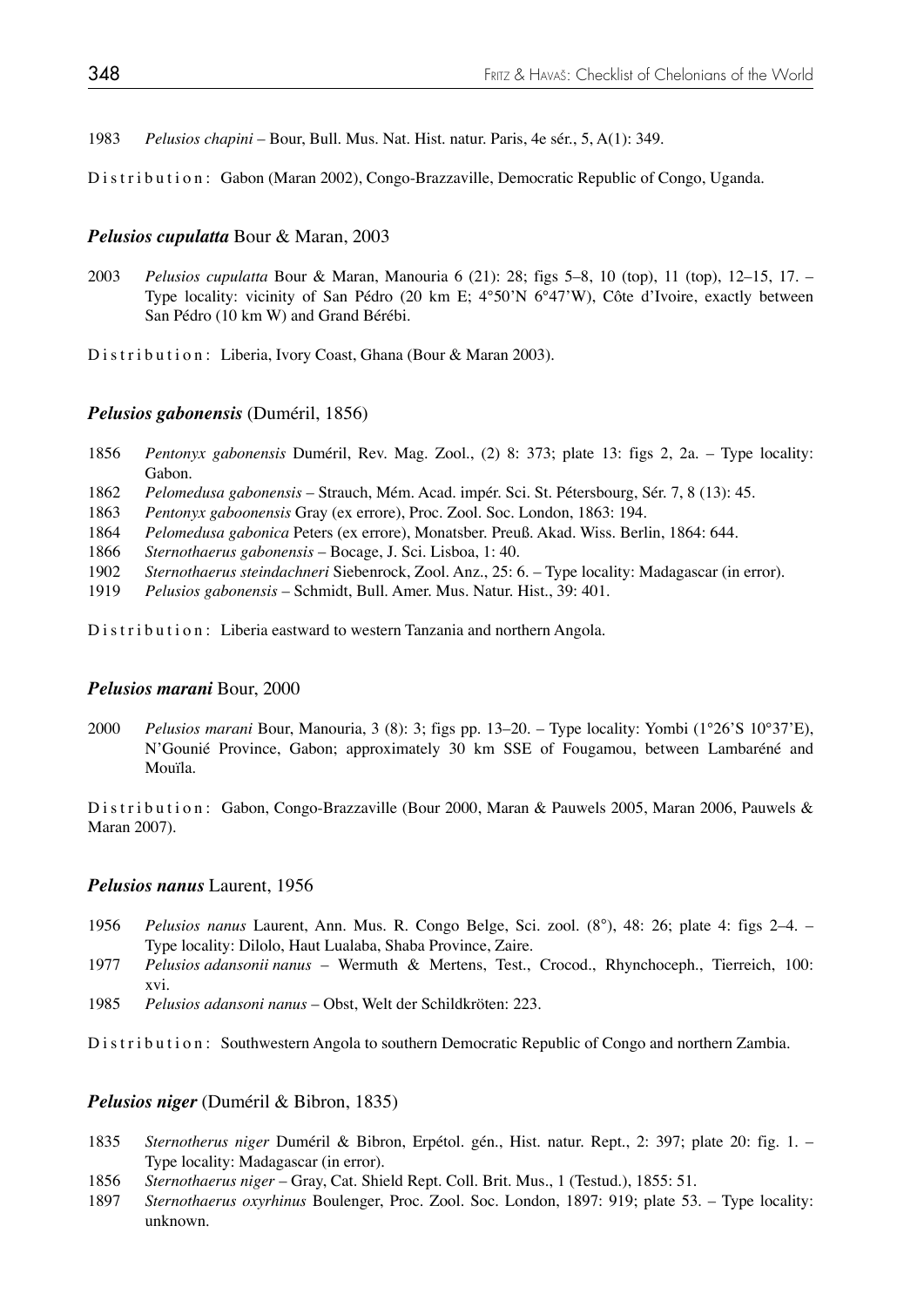- 1919 *Pelusios niger* Schmidt, Bull. Amer. Mus. Natur. Hist., 39: 402.
- 1924 *Sternothaerus heinrothi* Kanberg, Zool. Anz., 60: 195; fig. Type locality: Cameroon.

Distribution: Atlantic lowlands of Africa from Sierra Leone to Gabon.

### *Pelusios rhodesianus* Hewitt, 1927

- 1927 *Pelusios nigricans rhodesianus* Hewitt, Rec. Albany Mus., 3: 375; figs 1a, 1c; plate 21: figs 2–3. Type locality: Mpika District, northeastern Rhodesia.
- 1934 *Pelusios subniger rhodesianus* Mertens, Müller & Rust, Bl. Aqu.- u. Terr.-Kunde, 45: 65.
- 1935 *Pelusios rhodesianus* Hewitt, Rec. Albany Mus., 4: 345.
- 1965 *Pelusios castaneus rhodesianus* Laurent, Ann. Mus. R. Congo Belge, Sci. zool. (8°), 135: 19.
- 1995 *Pelusios rhodesianus rhodesianus* Gemel, Emys, 2 (3): 11.

Distribution: Congo-Brazzaville and Angola east to Uganda and south to eastern Republic of South Africa.

#### *Pelusios seychellensis* (Siebenrock, 1906)

- 1906 *Sternothaerus nigricans seychellensis* Siebenrock in Voeltzkow, Reise Ost-Afr. 1903–1905, 2: 38. Restricted type locality (Siebenrock 1909): Seychelles, Mahé.
- 1934 *Pelusios subniger seychellensis* Mertens, Müller & Rust, Bl. Aqu.- u. Terr.-Kunde, 45: 65.
- 1939 *Sternothaerus castaneus seychellensis* Rendahl, Zool. Jahrb. Syst., 72: 308.
- 1971 *Pelusios castaneus seychellensis* Blanc, Ann. Univ. Madagascar (Sci. natur. Math.), 7: 104.
- 1983 *Pelusios seychellensis* Bour, Bull. Mus. Nat. Hist. natur. Paris, 4e sér., 5, A(1): 343.

Distribution: Only known from the type locality; perhaps extinct.

#### *Pelusios sinuatus* (Smith, 1838)

- 1838 *Sternotherus sinuatus* Smith, Illustr. Zool. South Afr., Rept.: plate 1. Restricted type locality (Broadley 1981): confluence of Crocodile and Marico Rivers, northern Transvaal.
- 1848 *Sternotherus dentatus* Peters, Arch. Anatom. Physiol., 1848: 494. Type locality: unknown.
- 1863 *Sternothaerus* (*Tanoa*) *sinuatus* Gray, Proc. Zool. Soc. London, 1863: 193.
- 1889 *Sternothaerus dentatus* Boulenger, Cat. Chelon. Rhynchoceph. Crocod. Brit. Mus. (Natur. Hist.): 194.
- 1895 *Sternothaerus bottegi* Boulenger, Ann. Mus. Civ. Stor. Natur. Genova, (2a) 15: 9; plates 1–2. Type locality: Bardera, Italian Somaliland.
- 1919 *Pelusios sinuatus* Schmidt, Bull. Amer. Mus. Natur. Hist., 39: 401.
- 1927 *Pelusios sinuatus zuluensis* Hewitt, Rec. Albany Mus., 3: 371; fig. 1d; plate 20: figs 1–3. Type local ity: vicinity of Umsinene River, Zululand.
- 1931 *Pelusios sinuatus sinuatus* Hewitt, Ann. Natal Mus., 6: 462.
- 1933 *Pelusios sinuatus leptus* Hewitt, Occ. Pap. Rhodes. Mus., 1: 45; plate 9: figs 1–2. Type locality: Isoka, northern Rhodesia.
- 1997 *Pelusios sinnuatus* Seddon, Georges, Baverstock & McCord (ex errore), Mol. Phylogenet. Evol., 7: 56.

Distribution: East Africa from southern Ethiopia and Somalia southward to Botswana and northeastern Republic of South Africa.

#### *Pelusios subniger* (Lacépède, 1788)

Distribution: East Africa from Burundi and Tanzania southward to Botswana and northeastern Republic of South Africa, eastern Madagascar, Mauritius, Seychelles Islands.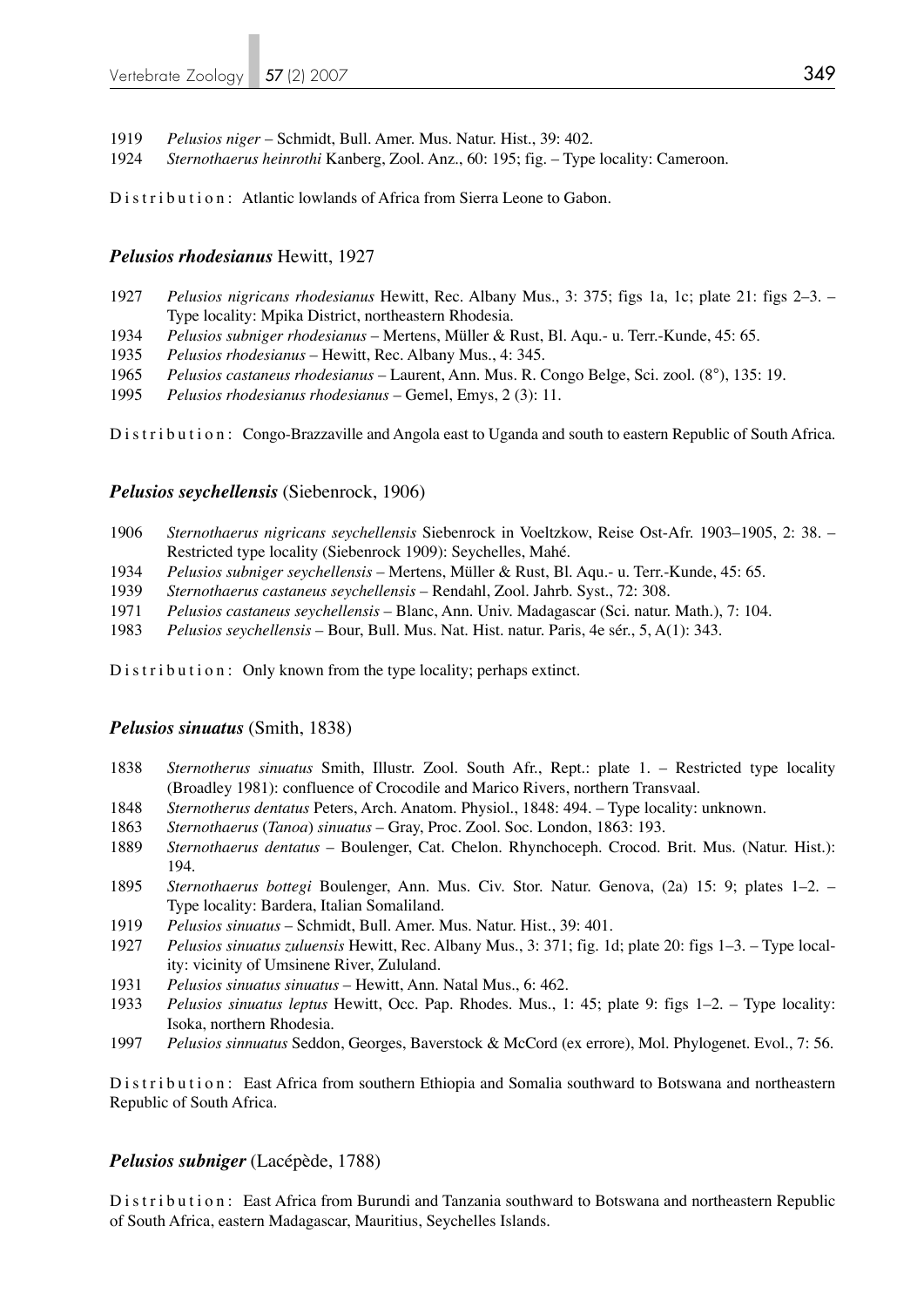*Pelusios subniger subniger* (Lacépède, 1788)

- 1788 *Testudo subnigra* Lacépède (nomen conservandum: Opinion 1534, ICZN 1989), Hist. natur. Quadrup. ovip., 1 (Synops. méthod.): 175; plate 13. – Restricted type locality (Bour 1979): Tamatave, Mada gascar.
- 1798 *Testudo nigricans* Donndorff, Zool. Beytr., 3: 34. Type locality: unknown.
- 1812 *Emys subnigra* Schweigger, Königsberg. Arch. Naturwiss. Math., 1: 315.
- 1820 *Terrapene nigricans* Merrem, Tentam. Syst. Amphib.: 28.
- 1825 *Kinosternon nigricans* Bell, Zool. J., 2: 305.
- 1830 *Pelusios subniger* Wagler, Natürl. Syst. Amphib.: 137.
- 1831 *Sternotherus subniger* Gray, Synops. Rept., 1 (Cataphracta): 38.
- 1835 *Sternotherus nigricans* Duméril & Bibron, Erpétol. gén., Hist. natur. Rept., 2: 399.
- 1835 *Clemmys* (*Pelusios*) *subnigra* Fitzinger, Ann. Wien. Mus. Naturgesch., 1, 1836: 124.
- 1856 *Sternothaerus subniger* Gray, Cat. Shield Rept. Coll. Brit. Mus., 1 (Testud.), 1855: 51.
- 1877 *Sternothaerus nigricans* Peters, Monatsber. Preuß. Akad. Wiss. Berlin, 1877: 455.
- 1881 *Sternothaerus subniger* Boettger, Abh. Senckenb. naturforsch. Ges., 12: 535.
- 1906 *Sternothaerus nigricans nigricans*  Siebenrock in Voeltzkow, Reise Ost-Afr. 1903–1905, 2: 36.
- 1919 *Pelusios nigricans* Schmidt, Bull. Amer. Mus. Natur. Hist., 39: 401.
- 1927 *Pelusios nigricans nigricans*  Hewitt, Rec. Albany Mus., 3: 375.
- 1933 *Pelusios subniger subniger*  Mertens, Senckenbergiana, 15: 263.

Distribution: East Africa from Burundi and Tanzania southward to Botswana and northeastern Republic of South Africa, eastern Madagascar, Mauritius.

#### *Pelusios subniger parietalis* Bour, 1983

1983 *Pelusios subniger parietalis* Bour, Bull. Mus. Nat. Hist. natur. Paris, 4e sér., 5, A(1): 345; figs 3E, 3F; plates 5, 6 (bottom). – Type locality: La Digue Island, Seychelles Islands.

Distribution: Seychelles Islands.

## *Pelusios upembae* Broadley, 1981

- 1981 *Pelusios bechuanicus upembae* Broadley, Occ. Pap. Nat. Mus. Rhodesia, B Natur. Sci., 6: 639; fig. 2D; plate 3. – Type locality: Kanonga River, tributary of the right bank of the Fungwe River (695 m), Upemba National Park, Shaba Province, Zaire.
- 1983 *Pelusios upembae* Bour, Bull. Mus. Nat. Hist. natur. Paris, 4e sér., 5, A(1): 349.

Distribution: Fungwe and Lualaba watersheds, southeastern Democratic Republic of Congo.

#### *Pelusios williamsi* Laurent, 1965

Distribution: Region of Lake Victoria in Uganda, Kenya and Tanzania and region of Lake Edward and Lake Albert in Democratic Republic of Congo and Uganda.

#### *Pelusios williamsi williamsi* Laurent, 1965

- 1965 *Pelusios [williamsi] williamsi* Laurent, Ann. Mus. R. Congo Belge, Sci. zool. (8°), 135: 12; plate 1: figs 1–3. – Type locality: Kakamega, Kaimosi, Kenya.
- 1981 *Pelusios castaneus williamsi* Broadley, Occ. Pap. Nat. Mus. Rhodesia, B Natur. Sci., 6: 639.

Distribution: Region of Lake Victoria in Uganda, Kenya and Tanzania.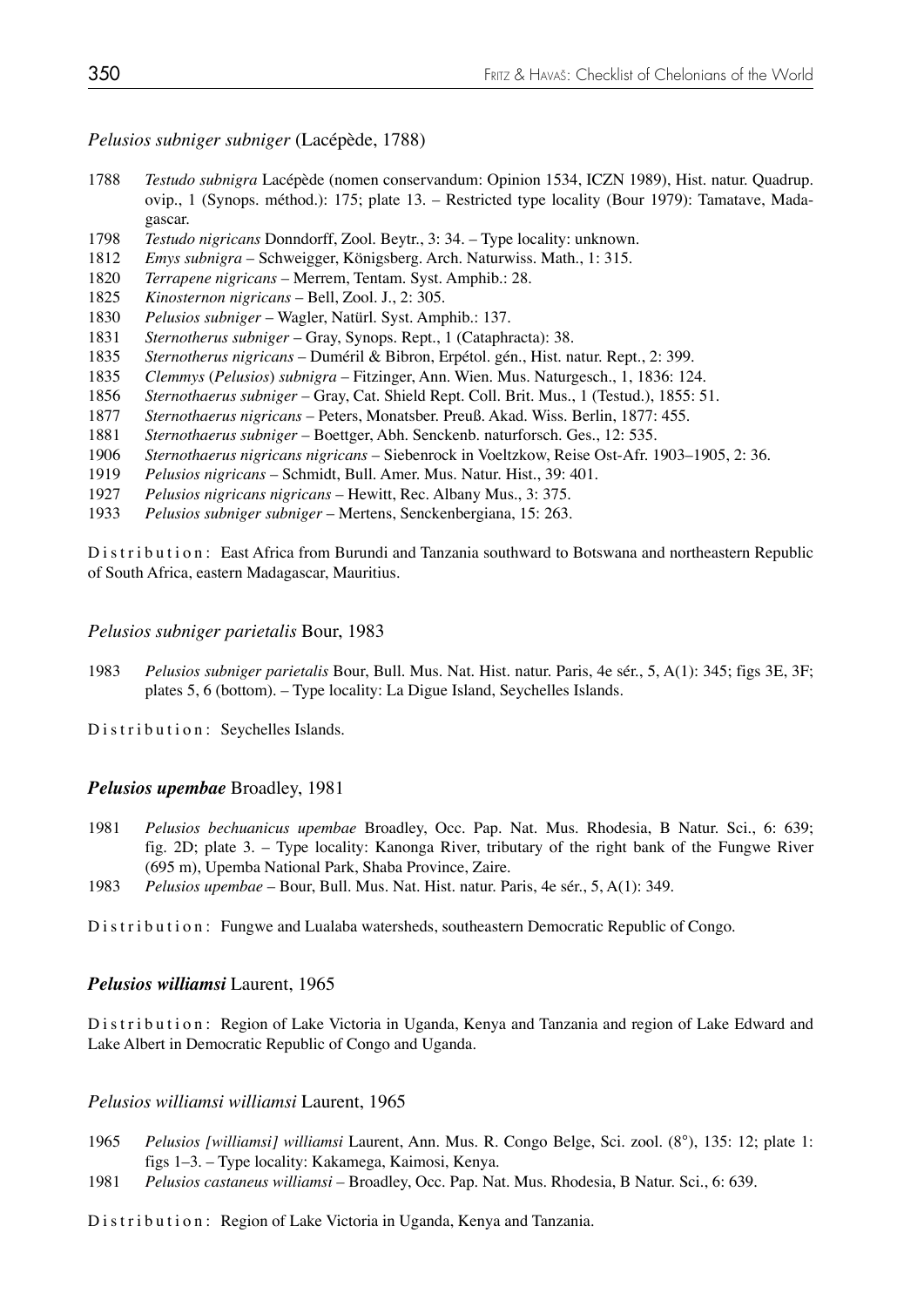#### *Pelusios williamsi laurenti* Bour, 1984

- 1984 *Pelusios williamsi laurenti* Bour, Rev. franç. Aquariol., 11: 29; figs 1–3. Type locality: Ukerewe Island (Lake Victoria), Tanzania.
- Distribution: Ukerewe Island in Lake Victoria, Tanzania.

## *Pelusios williamsi lutescens* Laurent, 1965

- 1965 *Pelusios williamsi lutescens* Laurent, Ann. Mus. R. Congo Belge, Sci. zool. (8°), 135: 14; plate 2. – Type locality: Semliki River, 1 km below the Lake Edward.
- 1981 *Pelusios castaneus lutescens* Broadley, Occ. Pap. Nat. Mus. Rhodesia, B Natur. Sci., 6: 639.

Distribution: Region of Lake Edward and Lake Albert in Democratic Republic of Congo and Uganda.

# Family **Podocnemididae** Cope, 1868

## *Erymnochelys* Baur, 1888

- 1867 *Dumerilia* Grandidier (non *Dumerilia* Leach, 1824 = Coleoptera; non *Dumerilia* Robineau-Desvoidy, 1835 = Diptera; non *Dumerilia* Bocage, 1866 = Sauria), Rev. Mag. Zool., (2) 18: 232. – Type species (by monotypy): *Dumerilia madagascariensis* Grandidier, 1867 = *Erymnochelys madagascariensis* (Grandidier, 1867).
- 1888 *Erymnochelys* Baur (nomen novum), Zool. Anz., 11: 421.
- 1997 *Erymnochelus* Seddon, Georges, Baverstock & McCord (ex errore), Mol. Phylogenet. Evol., 7: 56.

#### *Erymnochelys madagascariensis* (Grandidier, 1867)

- 1867 *Dumerilia madagascariensis* Grandidier, Rev. Mag. Zool., (2) 19: 232. Restricted type locality (Bour 2006): Morondava River, western Madagascar.
- 1889 *Podocnemis madagascariensis*  Boulenger, Cat. Chelon. Rhynchoceph. Crocod. Brit. Mus. (Natur. Hist.): ix.
- 1890 *Erymnochelys madagascariensis*  Baur, Amer. Natural., 24: 483.
- 1893 *Podocnemis madagascariensis* var. *bifilaris* Boettger, Kat. Rept.-Samml. Mus. Senckenb. naturforsch. Ges., 1: 14. – Type locality: Majunga, western Madagascar.<br>1954 *Dumerilia madagascarensis* Williams (ex errore), Bull. Mus
- 1954 *Dumerilia madagascarensis* Williams (ex errore), Bull. Mus. Comp. Zool., 111: 282.
- 1954 *Erymnochelys madagascarensis* Williams, Bull. Mus. Comp. Zool., 111: 282.
- 1954 *Podocnemis madagascarensis*  Williams, Bull. Mus. Comp. Zool., 111: 282.
- 1997 *Erymnochelus madagascarensis* Seddon, Georges, Baverstock & McCord, Mol. Phylogenet. Evol., 7: 56.

Distribution: Madagascar.

## *Peltocephalus* Duméril & Bibron, 1835

- 1835 *Peltocephalus* Duméril & Bibron (non *Peltocephalus* Tschudi, 1839 = Amphibia, Salientia), Erpétol. gén., Hist. natur. Rept., 2: 377. – Type species (by monotypy): *Peltocephalus tracaxa* (Spix, 1824) = *Peltocephalus dumerilianus* (Schweigger, 1812).
- 1835 *Peltocophalus* Duméril & Bibron (ex errore), Erpétol. gén., Hist. natur. Rept., 2: 378.
- 2002 *Peltocephala* Ferri (ex errore), Turtles & Tortoises: 246.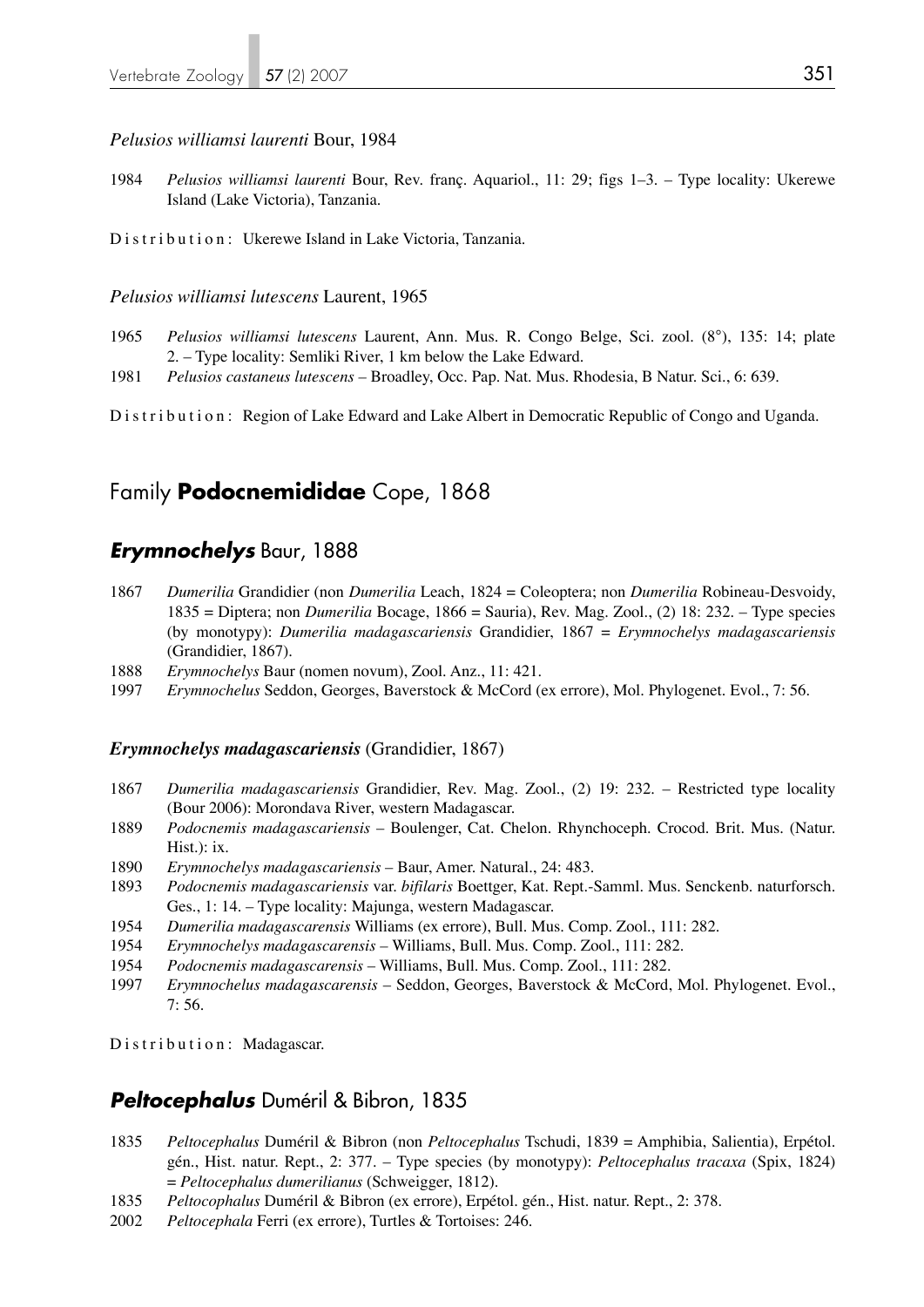### *Peltocephalus dumerilianus* (Schweigger, 1812)

- 1812 *Emys dumeriliana* Schweigger (non *Chelonemys dumeriliana* sensu Gray 1864 = *Podocnemis unifilis* Troschel, 1848), Königsberg. Arch. Naturwiss. Math., 1: 300. – Restricted type locality (Bour 2006): French Guiana.
- 1824 *Emys macrocephala* Spix [non *Emys macrocephalus* Gray, 1844 = *Malaclemys terrapin terrapin*  (Schoepff, 1793); non *Emys macrocephala* sensu Günther 1864 = *Malayemys macrocephala* (Gray, 1859)], Anim. nova s. Spec. nov. Testud. Brasil.: 5; plate 4. – Type locality: Airão, Rio Jáu.<br>1824 *Emys tracaxa* Spix. Anim. nova s. Spec. nov. Testud. Brasil.: 6: plate 5. – Type locality: Ri
- 1824 *Emys tracaxa* Spix, Anim. nova s. Spec. nov. Testud. Brasil.: 6; plate 5. Type locality: Rio Solimões and tributaries.
- 1828 *Hydraspis tracaxa* Bell, Zool. J., 3: 512.
- 1830 *Podocnemis dumeriliana* Wagler, Natürl. Syst. Amphib.: 135.
- 1830 *Podocnemis tracaxa* Wagler, Natürl. Syst. Amphib.: 135.
- 1831 *Chelys* (*Hydraspis*) *dumerilliana* Gray in Griffith & Pidgeon (ex errore), Anim. Kingd. Cuvier, 9, Synops. Spec. Class Rept.: 17.
- 1831 *Chelys* (*Hydraspis*) *lata* Bell in Gray in Griffith & Pidgeon, Anim. Kingd. Cuvier, 9, Synops. Spec. Class Rept.: 17. – Type locality: Demerara.
- 1831 *Emys icterocephala* Gray in Griffith & Pidgeon (ex errore pro *Emys macrocephala* Spix, 1824), Anim. Kingd. Cuvier, 9, Synops. Spec. Class Rept.: 17.
- 1831 *Hydraspis dumeriliana* Gray, Synops. Rept., 1 (Cataphracta): 42.
- 1831 *Hydraspis lata* Gray, Synops. Rept., 1 (Cataphracta): 42.
- 1835 *Peltocophalus tracaxa* Duméril & Bibron, Erpétol. gén., Hist. natur. Rept., 2: 378.
- 1840 *Peltocephalus dumerilianus*  Diesing, Ann. Wien. Mus. Naturgesch., 2: 237.
- 1844 *Peltocephalus tracaxa*  Gray, Cat. Tort. Crocod. Amphisb. Coll. Brit. Mus.: 44.
- 1848 *Peltocephalus tracaya* Troschel in Schomburgk (ex errore), Reise Brit.-Guiana, 3:
- 1870 *Chelonemys dumeriliana* Gray, Suppl. Cat. Shield Rept. Coll. Brit. Mus., 1 (Testud.): 83.
- 1954 *Peltocephalus dumeriliana* Williams, Breviora, 39: 3.
- 1964 *Peltocephalus dumeriliano* Pritchard (ex errore), J. Brit. Guiana Mus., 39: 21.
- 1975 *Peltocephalus macrocephala* Fretey, Bull. Soc. Zool. France, 100: 675.
- 1977 *Peltocephalus tracaxus* Fretey, Chelon. Guyane Franç.: 111.
- 1997 *Peltocephalus durmerilliana* Seddon, Georges, Baverstock & McCord (ex errore), Mol. Phylogenet. Evol., 7: 56.
- 2002 *Peltocephala dumerilianus* Ferri, Turtles & Tortoises: 246.

Distribution: Amazon and Orinoco Basin, South America (from northeastern Peru, eastern Colombia and Ecuador, western Venezuela to Amazon mouth; Orinoco drainage of Colombia).

# *Podocnemis* Wagler, 1830

- 1830 *Podocnemis* Wagler, Natürl. Syst. Amphib.: 135. Subsequently designated type species (Fitzinger 1843): "*Podocnemis expansa* Wagl." = *Podocnemis expansa* (Schweigger, 1812).
- 1864 *Chelonemys* Gray (non *Chelonemys* Jourdan, 1862 = †Testudines), Proc. Zool. Soc. London, 1864: 134. – Type species (by monotypy): *Chelonemys dumeriliana* sensu Gray 1864 (non *Emys dumeriliana* Schweigger, 1812) = *Podocnemis unifilis* Troschel, 1848.
- 1870 *Bartlettia* Gray (non *Bartlettia* Adams, 1867 = Mollusca), Proc. Zool. Soc. London, 1870: 720. Type species (by monotypy): *Bartlettia pitipii* Gray, 1870 = *Podocnemis sextuberculata* Cornalia, 1849.
- 1926 *Podocnemys* Luederwaldt (ex errore), Rvta. Mus. Paulista, 14: 406.
- 2002 *Podocnemus* Ferri (ex errore), Turtles & Tortoises: 246.

## *Podocnemis erythrocephala* (Spix, 1824)

1824 *Emys erythrocephala* Spix, Anim. nova s. Spec. nov. Testud. Brasil.: 9; plate 7. – Type locality: Rio Solimões.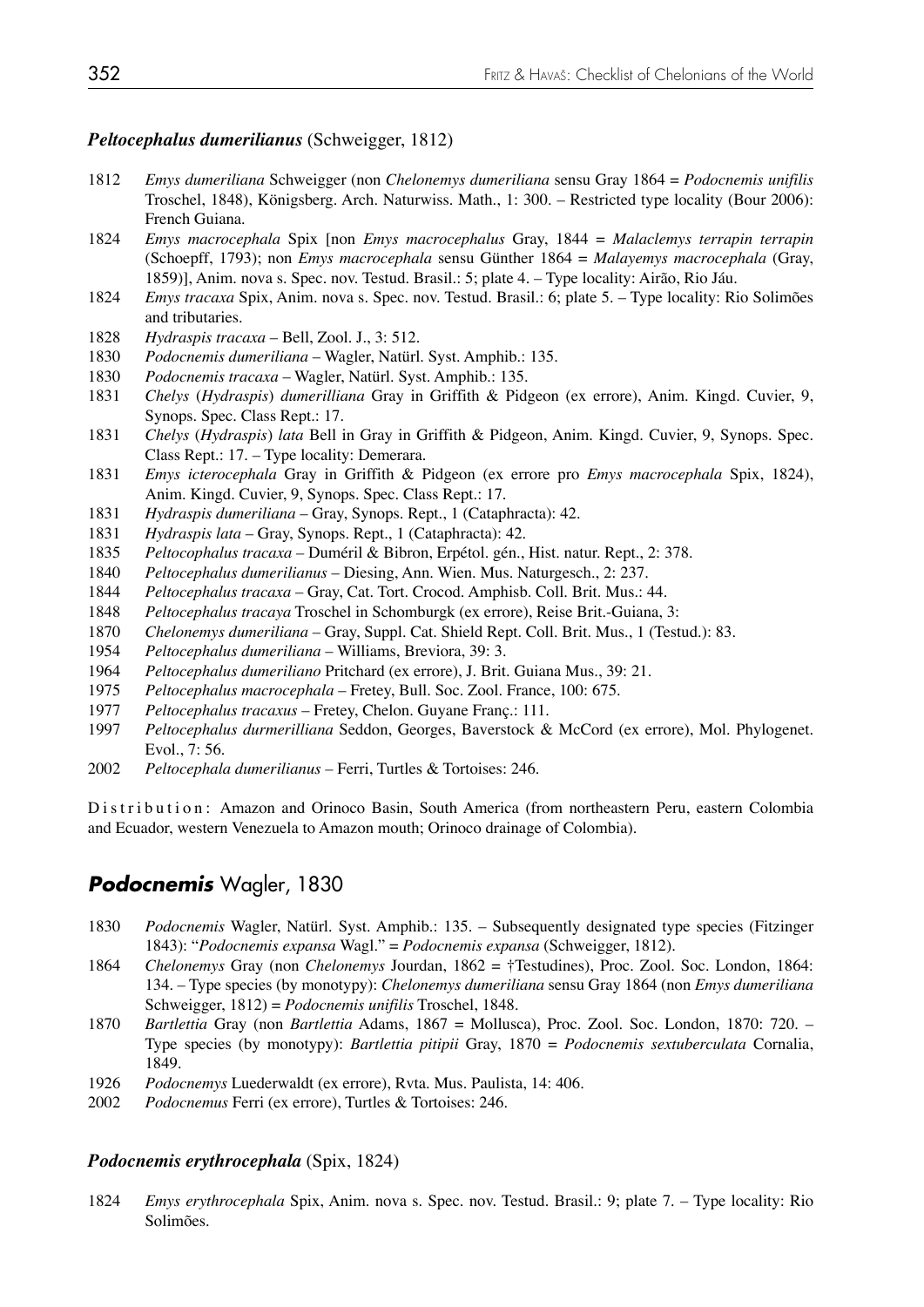- 1830 *Podocnemis erythrocephala*  Wagler, Natürl. Syst. Amphib.: 135.
- 1831 *Hydraspis expansa* var. *erythrocephala* Gray, Synops. Rept., 1 (Cataphracta): 42.
- 1833 *Emys enythrocephala* Schinz (ex errore), Naturgesch. Abb. Rept.: 45.
- 1868 *Podocnemis agassizi* Coutinho, Bull. Soc. impér. nat. Acclim., 2: 150. Type locality: Rio Negro, Amazon, Brazil.
- 1886 *Podocnemis coutinhii* Göldi, Ber. sanct-gallen. naturwiss. Ges., 1884/1885: 279; plate 5. Type local ity: Rio Negro, Amazon, Brazil.
- 1984 *Chelys* (*Hydraspis*) *expansa* var. *erythrocephala* Pritchard & Trebbau, Turtles of Venezuela: 59.
- 1996 *Podocnemis erythocephalia* Highfield (ex errore), Keep. Breed. Tort. Freshw. Turtl.: 84.

Distribution: Amazon and Orinoco Basins, South America (Río Negro and Río Casiquiare drainages of Colombia, Venezuela, and Brazil; Río Inírida, Colombia).

#### *Podocnemis expansa* (Schweigger, 1812)

- 1812 *Emys expansa* Schweigger, Königsberg. Arch. Naturgesch. Math., 1: 299. Restricted type locality (Bour 2006): French Guiana.
- 1824 *Emys amazonica* Spix, Anim. nova s. Spec. nov. Testud. Brasil.: 1; plate 2: figs 1–3. Type locality: Rio Solimões between influx of Rio Javirí and Rio Branco.
- 1830 *Podocnemis expansa*  Wagler, Natürl. Syst. Amphib.: 135.
- 1831 *Chelys* (*Hydraspis*) *expansa* Gray in Griffith & Pidgeon, Anim. Kingd. Cuvier, 9, Synops. Spec. Class Rept.: 17.
- 1831 *Hydraspis expansa* Gray, Synops. Rept., 1 (Cataphracta): 41.
- 1833 *Emys arrau* Schinz, Naturgesch. Abb. Rept.: 41. Restricted type locality (Wermuth & Mertens 1961): between confluence of Río Apure and Río Orinoco and the great cataracts.

Distribution: Amazon Basin and Carribean drainages of northern South America (Guyana and Venezuela).

#### *Podocnemis lewyana* Duméril, 1852

- 1852 *Podocnemis lewyana* Duméril, Arch. Mus. Hist. natur., 6: 242; plates 18–19. Type locality: Santa Fé de Bogotá.
- 1886 *Podocnemis lessyana* Goeldi (ex errore), Ber. Thät. St. Gall. Naturw. Ges. 1884*–*1885: 277.
- 1926 *Podocnemys lewyana* Luederwaldt, Rvta. Mus. Paulista, 14: 406.
- 2002 *Podocnemus lewyana* Ferri, Turtles & Tortoises: 246.

Distribution: Río Magdalena and Río Sinú drainages of Colombia, south of Lake Maracaibo, Venezuela.

#### *Podocnemis sextuberculata* Cornalia, 1849

- 1849 *Podocnemis expansa sextuberculata* Cornalia, Vertebr. Synops. Mus. mediol.: 13; plate 3. Type locality: Amazonas.
- 1870 *Bartlettia pitipii* Gray, Proc. Zool. Soc. London, 1870: 720; figs 1–2. Type locality: lakes in upper Amazon.
- 1889 *Podocnemis sextuberculata* Boulenger, Cat. Chelon. Rhynchoceph. Crocod. Brit. Mus. (Natur. Hist.): ix.
- 1954 *Bartlettia pitipiti* Williams (ex errore), Bull. Mus. Comp. Zool., 111: 281.

Distribution: Amazon Basin (northern Brazil, northeastern Peru, southeastern Colombia).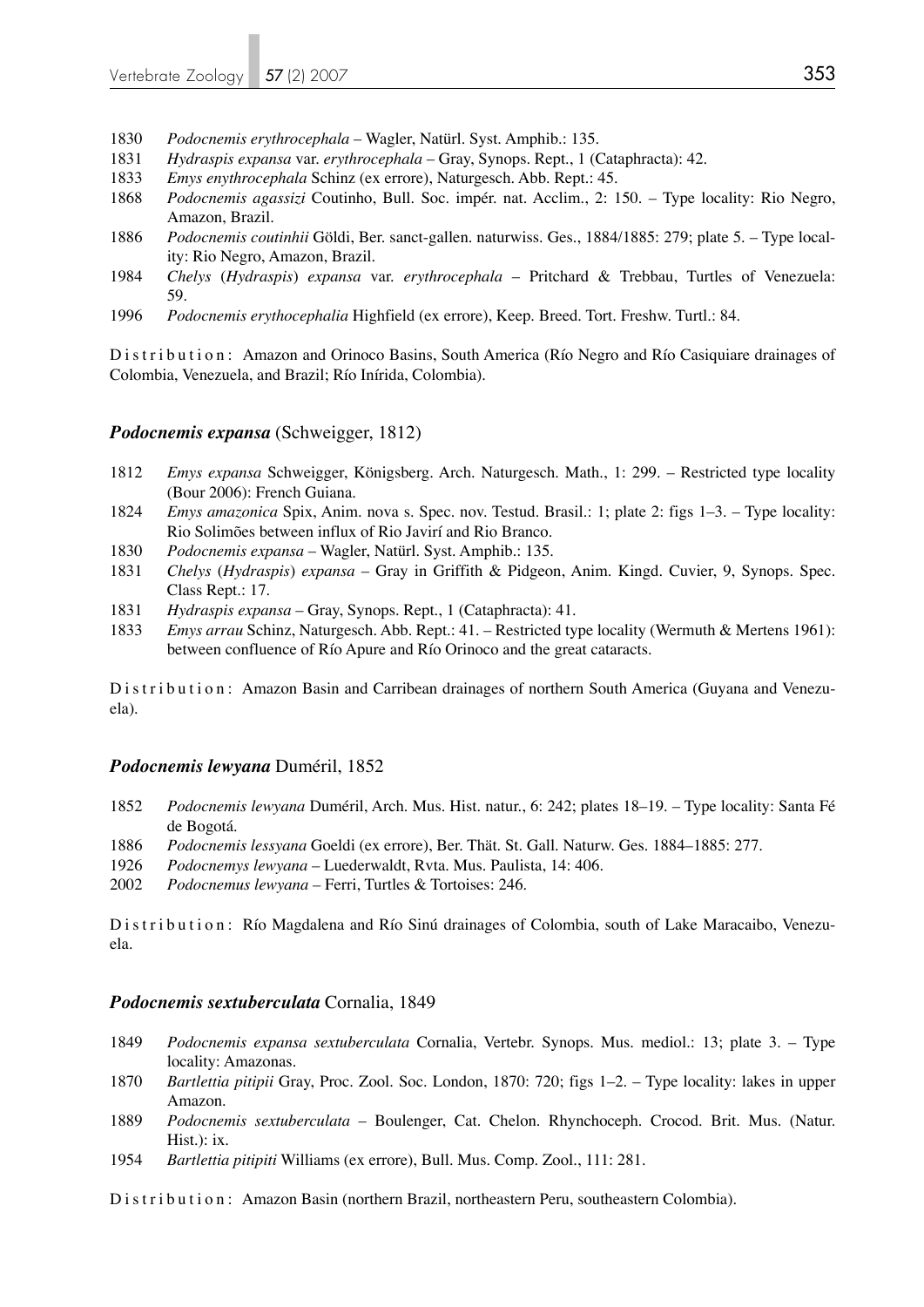## *Podocnemis unifilis* Troschel, 1848

- 1812 *Emys cayennensis* Schweigger [non *Emys cayennensis* sensu Siebenrock 1902 = *Podocnemis cayennensis* sensu Siebenrock 1902 = *Podocnemis erythrocephala* (Spix, 1824); non *Podocnemis cayennensis* sensu Fiasson 1945 = *Podocnemis vogli* Müller, 1935; non *Podocnemis cayennensis* sensu Fretey 1977 = *Podocnemis expansa* (Schweigger, 1812)], Königsberg. Arch. Naturwiss. Math., 1: 298. – Type locality: Cayenne.
- 1831 *Chelys* (*Hydraspis*) *cayennensis* Gray in Griffith & Pidgeon, Anim. Kingd. Cuvier, 9, Synops. Spec. Class Rept.: 17.
- 1831 *Hydraspis cayennensis* Gray, Synops. Rept., 1 (Cataphracta): 42.
- 1833 *Emys terekay* Schinz, Naturgesch. Abb. Rept.: 41. Type locality: upper Río Orinoco, Río Apure, Río Uritucu, Río Guárico and streams near Caracas, Venezuela.
- 1848 *Podocnemis unifilis* Troschel in Schomburgk, Reise Brit.-Guiana, 3: 647. Type locality: Rupununi and Takutu, British Guiana.
- 1977 *Podocnemis cayennensis* Wermuth & Mertens, Testud., Crocod., Rhynchoceph., Tierreich, 100: xv.
- 1996 *Podocnemis cayennsis* Rogner (ex errore), Schildkröten, 2: 231.

Distribution: Amazon Basin of Colombia, eastern Ecuador, northeastern Peru, northern Bolivia, southern Venezuela, and Brazil; Carribean drainages of the Guainas, Venezuela, and Colombia.

Comment: For long time the name *Emys cayennensis* Schweigger, 1812 was applied to what is now known as *Podocnemis erythrocephala* (Spix, 1824). Wermuth & Mertens (1977), Bour (1984b), Pritchard & Trebbau (1984) and David (1994) suggested that *E. cayennensis* refers to the species known for decades as *Podocnemis unifilis* Troschel, 1848 however. To avoid further confusion, we continue to use the latter name.

#### *Podocnemis vogli* Müller, 1935

- 1935 *Podocnemis vogli* Müller, Zool. Anz., 110: 97; figs 1, 3. Type locality: Barinas, state of Barinas, Vene zuela.
- 1988 *Podocnemys vogli*  Pauler, Herpetofauna, 10 (53): 14.

Distribution: Venezuela and adjacent Colombia (Orinoco drainage).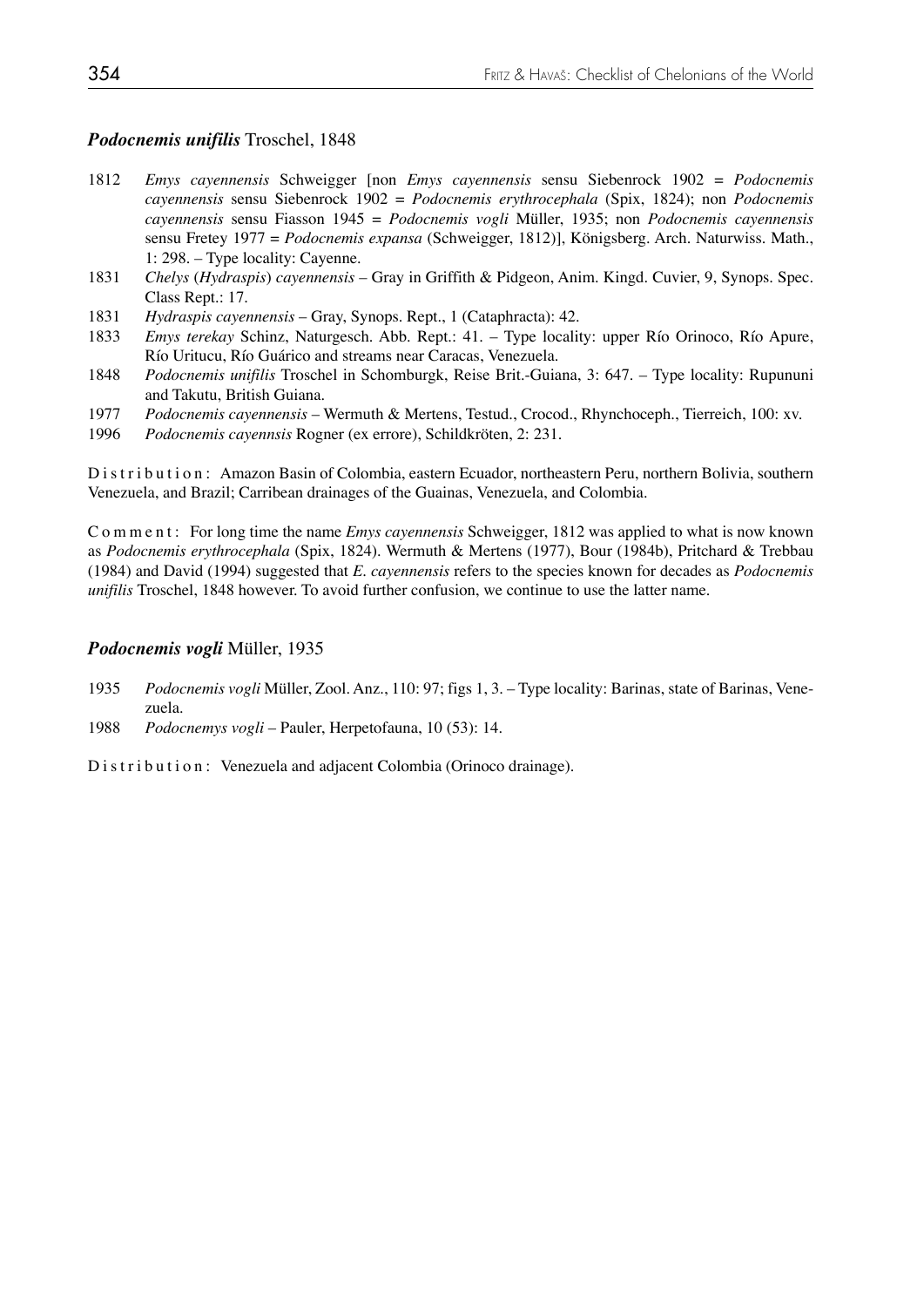# Acknowledgements

Kraig Adler (Cornell University), Peter Paul van Dijk (Conservation International), Richard Gemel (Museum of Natural History Vienna) and Anders G. J. Rhodin (Chelonian Research Foundation) made many helpful comments on the checklist. Aaron Bauer (Villanova University), Richard Gemel, Mark Hutchinson (South Australian Museum Adelaide), Monika Laudahn (Forschungsinstitut Senckenberg, Frankfurt am Main), Glenn Shea (University of Sydney) and Bryan Stuart (Field Museum of Natural History, Chicago) provided xeroxes of old literature or double-checked some references; Shuqiang Li (Natural History Museum Beijing) sent copies of some Chinese papers. Otto Kraus (Zoological Institute and Museum Hamburg) and Pavel Štys (Charles University Prague) helped to clarify some nomenclatural questions. The National Library of Australia helped much in assessing the status of the faked journal Australian Biodiversity Record. Thanks for translating Chinese text portions go to Christian Schmidt (Museum of Zoology Dresden). Markus Auer, Christel Hebig, Christian Kehlmaier, Michael Korn, Robert Sommer (Museum of Zoology Dresden), Balázs Farkas (Gyúró), Dávid Jandzík (Comenius University Bratislava) and Petr Petrás (Pardubice) assisted with gathering references. Special thanks go to Ute Grimm (German Agency for Nature Conservation, Bonn) who inspired us to compile this checklist.

# References

Only titles cited in the text without bibliographic data are listed below.

- Agassiz, L., 1857. Contributions to the Natural History of the United States of America, Vols 1, 2. Boston, Little, Brown and Co., 452 pp.
- Artner, H., 2004. Haltung und Nachzucht von Pan's Scharnierschildkröte *Cuora pani pani* Song, 1984 und der Goldkopf-Scharnierschildkröte *Cuora pani aurocapitata* Luo & Zong, 1988. Emys, 11 (1): 4–21.
- Attum, O., Baha el Din, S., Carranza, S., Earley, R., Arnold, E.N., Kingsbury, B., 2007. An evaluation of the taxonomic validity of *Testudo werneri*. Amphibia-Reptilia, 28: 393–401.
- Auffenberg, W., 1963. *Testudo hypselonota* Bourret referred to *Geochelone radiata* (Shaw). J. Bombay Natur. Hist. Soc., 60: 461–465.
- Austin, J.J., Arnold, E.N., Bour, R., 2003. Was there a second adaptive radiation of giant tortoises in the Indian Ocean? Using mitochondrial DNA to investigate speciation and biogeography of *Aldabrachelys*. Mol. Ecol., 12: 1415–1424.
- Austin, J.J., Arnold, E.N., 2001. Ancient mitochondrial DNA and morphology elucidate an extinct island radiation of In dian Ocean giant tortoises (*Cylindraspis*). Proc. R. Soc. London B, 268: 2515–2523.
- Baard, E.H.W., 1991. A review of the taxonomic history of and some literature on the geometric tortoise, *Psammobates geometricus* (Linnaeus, 1758). J. Herpetol. Assoc. Afr., 39: 8–12.
- Baha el Din, S., 2006. A Guide to the Reptiles and Amphibians of Egypt. Cairo and New York, The American University in Cairo Press, xvi, 359 pp.
- Barth, D., Bernhard, D., Guicking, D., Stöck, M., Fritz, U., 2003. Is *Chinemys megalocephala* Fang, 1934 a valid species? New insights based on mitochondrial DNA sequences. Salamandra, 38, 2002: 233–244.
- Barth, D., Bernhard, D., Fritzsch, G., Fritz, U., 2004. The freshwater turtle genus *Mauremys* (Testudines, Geoemydidae) a textbook example of an east-west disjunction or a taxonomic misconcept? Zool. Scr., 33: 213–221.
- Baur, G., 1892. On the taxonomy of the genus *Emys*, C. Duméril. Proc. Amer. Philos. Soc., 30: 40–44.
- Baur, G., 1893a. Two new species of North American Testudinata. Amer. Natural., 27: 674–677.
- Baur, G., 1893b. Notes on the classification and taxonomy of the Testudinata. Proc. Amer. Philos. Soc., 31: 210–225.
- Beheregaray, L.B., Gibbs, J.P., Havill, N., Fritts, T.H., Powell, J.R., Caccone, A., 2004. Giant tortoises are not so slow: Rapid diversification and biogeographic consensus in the Galápagos. Proc. Nat. Acad. Sci. U.S.A., 101: 6514–6519.
- Bell, T., 1825. A monograph of the tortoises having a moveable sternum, with remarks on their arrangement and affinities. Zool. J., 2: 299–310.
- Bell, T., 1828. Characters of the order, families, and genera of the Testudinata. Zool. J., 3: 513–516.
- Bell, T., 1832–1835 [–1836?]. A Monograph of the Testudinata. London, S. Highley, xxiv, 82 unnumbered pp., 40 pls.
- Blackmore, E.H., 1969. On the Australasian Chelidae. Vict. Natur., 86: 280–283.
- Blanck, T., 2005. *Cuora yunnanensis* (Boulenger, 1906), die Yunnan-Scharnierschildkröte. Nach 100 Jahren wiederentdeckt? Radiata, 14 (2): 10–33.
- Blanck, T., McCord, W.P., Le, M., 2006. On the variability of *Cuora trifasciata* (Bell, 1825). Frankfurt am Main, Chimaira, 153 pp.
- Blanck, T., Tang, M., 2005. Ein neuer Fundort von *Cuora pani* Song, 1984 mit Diskussion über den taxonomischen Status von *Cuora pani* und *Cuora aurocapitata*. Sacalia, 3 (7): 16–37.
- Bonin, F., Devaux, B., Dupré, A., 2006. Turtles of the World. Baltimore, Johns Hopkins University Press, 416 pp.
- Bory de Saint-Vincent, J.B.G.M., 1828. Résumé d'Erpétologie ou d'Histoire Naturelle des Reptiles. Paris, Bureaux de l'Encyclopédie portative, viii, 292 pp.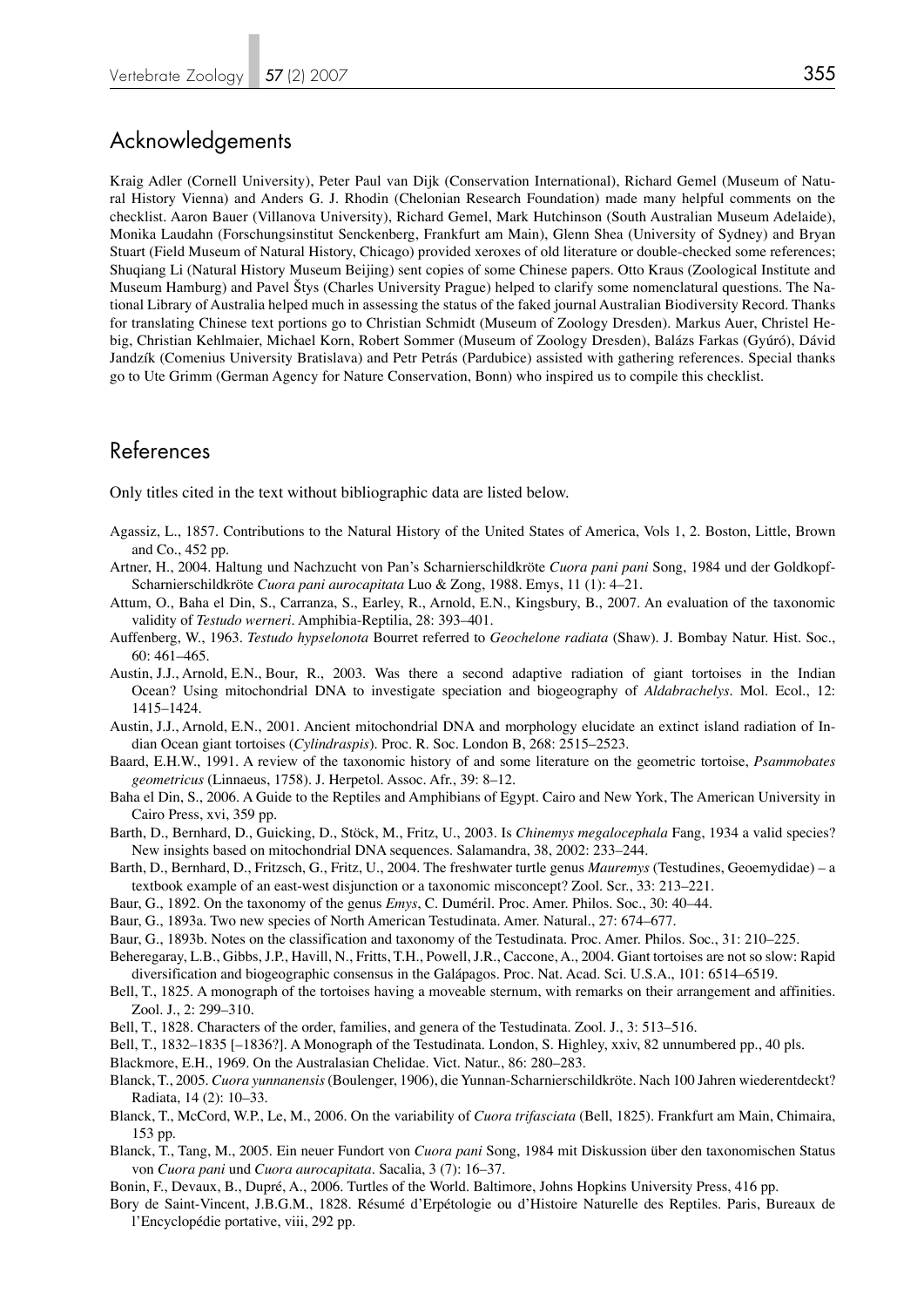- Boulenger, G.A., 1889. Catalogue of the Chelonians, Rhynchocephalians, and Crocodiles in the British Museum (Natural History). London, British Museum (Natural History), x, 311 pp., 6 pls.
- Bour, R., 1979. Les tortues actuelles de Madagascar (République Malgache): liste systématique et description de deux sousespèces nouvelles. Bull. Soc. Étud. sci. Anjou, 10, 1978: 141–154.
- Bour, R., 1980a. Essai sur la taxinomie des Testudinidae actuels. Bull. Mus. Nat. Hist. natur., 4e sér., 2, A(2): 541–546.
- Bour, R., 1980b. Systématique des tortues terrestres des îles Mascareignes: genre *Cylindraspis* Fitzinger, 1835 (Reptilia, Chelonii). Bull. Mus. Nat. Hist. natur., 4e sér., 2, A(3): 895–904.
- Bour, R., 1981. Étude systématique du genre endémique malgache *Pyxis* Bell, 1827. Bull. Soc. Linn. Lyon, 50: 132–144, 154–176.
- Bour, R., 1982a. Étude systématique du genre endémique malgache. Note complémentaire. Bull. Soc. Linn. Lyon, 51: 28–31.
- Bour, R., 1982b. *Pelomedusa subrufa* (Lacépède, 1788), *Pelusios subniger* (Lacépède) (Reptilia, Chelonii) et le séjour de Philibert Commerson à Madagascar. Bull. Mus. Nat. Hist. natur. Paris, 4e sér., 4, A(3/4): 531–539.
- Bour, R., 1984a. Taxonomy, history and geography of Seychelles land tortoises and fresh-water turtles, pp. 281–307. In: Stoddart, D.R. (ed.), Biogeography and Ecology of the Seychelles Islands. The Hague, Dr. W. Junk.
- Bour, R., 1984b. L'identité de *Testudo gigantea* Schweigger, 1812 (Reptilia, Chelonii). Bull. Mus. Nat. Hist. natur. Paris, 4e sér., 6, A(1): 159–175.
- Bour, R., 1985a. Les tortues terrestres géantes des îles de l'océan Indien occidental: données géographiques, taxinomiques et phylogénétiques. Stud. Geol. Salmant., Stud. Palaeocheloniol., 1, 1984: 17–76.
- Bour, R., 1985b. Les tortues terrestres et d'eau douce de Madagascar et des îles voisines. Madagascar Rech. Sci., 18: 54–80.
- Bour, R., 1987a. Type-specimen of the alligator snapper, *Macroclemys temminckii* (Harlan, 1835). J. Herpetol., 21: 340–343.
- Bour, R., 1987b. L'identité des tortues terrestres européennes: spécimens-types et localités-types. Rev. franç. Aquariol., 13, 1986: 111–122.
- Bour, R., 1988. Taxonomic and nomenclatural status of *Homopus signatus* (Gmelin, 1789). J. Herpetol. Assoc. Afr., 35:  $1–6.$
- Bour, R., 1989. Caractères diagnostiques offerts par le crâne des tortues terrestres du genre *Testudo*. Mésogée, 48, 1988: 13–19.
- Bour, R., 2000. Une nouvelle espèce de *Pelusios* du Gabon. Manouria, 3 (8): 1–32.
- Bour, R., 2003. Previously unrecognized original type specimens of American turtles collected by John Le Conte in 1828. Chelon. Conserv. Biol., 4: 537–547.
- Bour, R., 2004a. *Testudo boettgeri* Mojsisovics, 1889, pp. 9–10. In: Guyot-Jackson, G. (ed.), Numéro spécial *Testudo*. Manouria, 7 (22).
- Bour, R., 2004b. A new character for the identification of populations of the Hermann's tortoise, *Testudo hermanni* Gmelin, 1789. Salamandra, 40: 59–66.
- Bour, R., 2006. Types of Podocnemidae in the Muséum national d'Histoire naturelle. Emys, 13 (1): 27–40.
- Bour, R., 2007. Identity of *Testudo gigantea* Schweigger, 1812 and rediscovery of the type specimen. Emys, 13 (4), 2006: 12–23.
- Bour, R., Dubois, A., Webb, R.G., 1995. Types of recent trionychid turtles in the Muséum national d'Histoire naturelle, Paris. Dumerilia, 2: 73–92.
- Bour, R., Dubois, A., 1983. Statut nomenclatural et spécimens-types d'*Emys pseudogeographica* Gray, 1831 et d'*Emys lesueuri* Gray, 1831. Bull. Soc. Linn. Lyon, 52: 42–46.
- Bour, R., Dubois, A., 1984. Nomenclatural availability of *Testudo coriacea* Vandelli, 1761: A case against a rigid application of the rules to old, well-known zoological works. J. Herpetol., 17, 1983: 356–361.
- Bour, R., Maran, J., 2003. Une nouvelle espèce de *Pelusios* de Côte d'Ivoire. Manouria, 6 (21): 24–43.
- Bour, R., Pauler, I., 1987. Identité de *Phrynops vanderhaegei* Bour, 1973, et des espèces affines. Mésogée, 47: 3–23.
- Bour, R., Perälä, J., 2004. *Testudo [graeca] terrestris* Forsskål, 1775, pp. 40–41. In: Guyot-Jackson, G. (ed.), Numéro spécial *Testudo*. Manouria, 7 (22).
- Bour, R., Zaher, H., 2005. A new species of *Mesoclemmys*, from the open formations of Northeastern Brazil. Pap. Avul. Zool., 45: 295–311.
- Branch, W.R., 1988. Field Guide to the Snakes and Other Reptiles of Southern Africa. Sanibel Island, Ralph Curtis Books Publishing, 328 pp., 96 pls.
- Branch, W.R., 1989. *Homopus bergeri*. Nama or Berger's padloper (English); Bergerse skilpad (Afrikaans), pp. 75–77. In: Swingland, I.R., Klemens, M.W. (eds), The Conservation Biology of Tortoises. Occ. Pap. IUCN/SSC 5, Tortoise and Freshwater Specialists Group. Gland, Switzerland, IUCN.
- Branch, W.R., 1992. *Homopus bergeri* a wrong name for a new tortoise from southern Namibia. J. Herpetol. Assoc. Afr., 40: 11.
- Bringsøe, H., Buskirk, J.R., Willemsen, R.E., 2001. *Testudo marginata* Schoepff, 1792 Breitrandschildkröte, pp. 291–334. In: Fritz, U. (ed.), Handbuch der Reptilien und Amphibien Europas. Band 3/IIIA: Schildkröten I. Wiebelsheim, Aula-Verlag.
- Broadley, D.G., 1981. A review of the genus *Pelusios* Wagler in southern Africa. Occ. Pap. Nat. Mus. Rhodesia, B, Nat. Sci., 6: 633–686.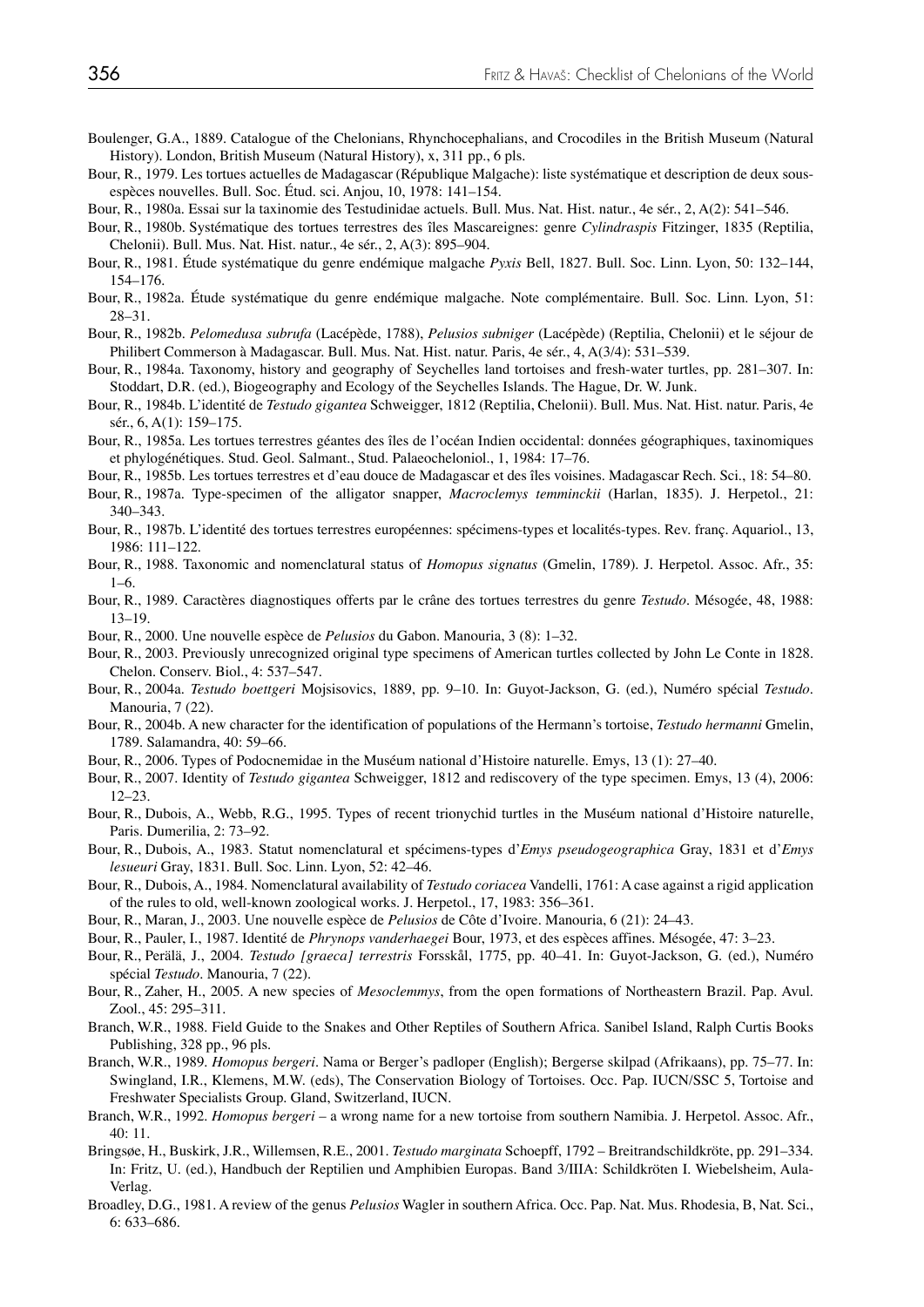Broadley, D.G., 1993. A review of the southern African species of *Kinixys* Bell. Ann. Transvaal Mus., 36: 41–52.

- Brongersma, L., 1961. Notes upon some sea turtles. Zool. Verh., 51: 1–46, pl. 1.
- Brophy, T.R., 2004. Geographic variation and systematics in the South-east Asian turtles of the genus *Malayemys*. Hamadryad, 29: 63–79.
- Brophy, T.R., 2005. Geographic distribution of the Southeast Asian turtles in the genus *Malayemys*. Bull. Chicago Herpetol. Soc., 40: 21–33.
- Brown, A.E., 1908. Generic types of Nearctic Reptilia and Amphibia. Proc. Acad. Natur. Sci. Philadelphia, 60: 112–127.

Bruno, S., 1986. Guida a Tartarughe e Sauri d'Italia. Florence, Giunti Martello, 255 pp.

- Buskirk, J.R., 1993. Distribution, status and biology of the tortoise, *Geochelone chilensi*s, in Río Negro Provence, Argentina. Stud. Neotrop. Fauna Environ., 28: 233–249.
- Buskirk, J.R., Keller, C., Andreu, A.C., 2001. *Testudo graeca* Linnaeus, 1758 Maurische Landschildkröte, pp. 125–178. In: Fritz, U. (ed.), Handbuch der Reptilien und Amphibien Europas. Band 3/IIIA: Schildkröten I. Wiebelsheim, Aula-Verlag.
- Cabrera, M.R., 1998. Las tortugas continentales de Sudamérica austral. Córdoba, Privately Printed, 108 pp., 6 pls.
- Cabrera, M.R., Colantonio, S.E., 1997. Taxonomic revision of the South American subspecies of the turtle *Kinosternon scorpioide*s. J. Herpetol., 31: 507–513.
- Caccone, A., Gibbs, J.P., Ketmaier, V., Suatoni, E., Powell, J.R., 1999. Origin and evolutionary relationships of giant Galápagos tortoises. Proc. Nat. Acad. Sci. U.S.A., 96: 13223–13228.
- Caccone, A., Gentile, G., Gibbs, J.P., Fritts, T.H., Snell, H.L., Powell, J.R., 2002. Phylogeography and history of giant Galápagos tortoises. Evolution, 56: 2052–2066.
- Caldwell, D.K., 1962. Sea turtles in Baja Californian waters (with special reference to those of the Gulf of California), and the description of a new subspecies of north-eastern Pacific green turtle. Los Angeles Co. Mus., Contr. Sci., 61: 1–31.
- Cann, J., 1997a. Georges' short-neck turtle. Monitor (J. Vict. Herpetol. Soc.), 9 (1): 18–23.
- Cann, J., 1997b. Irwin's turtle. Monitor (J. Vict. Herpetol. Soc.), 9 (1): 36–40.
- Cann, J., 1997c. The northern yellow-faced turtle. Monitor (J. Vict. Herpetol. Soc.), 9 (1): 24–35.
- Cann, J., 1997d. Kuchling's long-neck turtle. Monitor (J. Vict. Herpetol. Soc.), 9 (1): 41–44.
- Cann, J., 1998. Australian Freshwater Turtles. Singapore, Beaumont Publishing Pte Ltd, 292 pp.
- Carr, A.F., 1952. Handbook of Turtles. The Turtles of the United States, Canada, and Baja California. Ithaca, New York, Cornell Univ. Press, xvi, 542 pp.
- Cei, J.M., 1986. Reptiles del centro, centro-oeste y sur de la Argentina. Herpetofauna de las zonas áridas y semiáridas. Torino, Mus. Reg. Sci. Natur. Torino, Monogr., IV: 1–527.
- Chansa, W., Wagner, P., 2006. On the status of *Malacochersus tornieri* (Siebenrock, 1903) in Zambia. Salamandra, 42: 187–190.
- Chen, H.-G., Liu, W.-B., Zhang, X.-J., 2005. Comparative analysis of mitochondrial DNA 12S rRNA region between *Pelodiscus sinensis* and *Pelodiscus axenaria* and their molecular marker for identification. J. Fisheries China, 29: 318– 322 [in Chinese, with English abstract].
- Chen, H.-G., Liu, W.-B., Li, J.-Z., Zhang, X.-J., 2006. Comparative analysis of mitochondrial DNA cytb gene and their molecular identification markers in three species of soft-turtles. Shuisheng Shengwu Xuebao, 30 (4): 380–385 [in Chinese, with English abstract].
- Cheylan, M., 2001. *Testudo hermanni* Gmelin, 1789 Griechische Landschildkröte, pp. 179–289. In: Fritz, U. (ed.), Handbuch der Reptilien und Amphibien Europas. Band 3/IIIA: Schildkröten I. Wiebelsheim, Aula-Verlag.
- Chkhikvadze, V.M., 1987. O sistematicheskom polozhenii dal'nevostochnogo trioniksa. Bull. Acad. Sci. Georgian SSR, 128: 609–611.
- Cliburn, J.W., 1971. The ranges of four species of *Graptemys* in Mississippi. J. Mississippi Acad. Sci., 16: 16–19.
- Cogger, H.G., Cameron, E.E., Cogger, H.M., 1983. Zoological Catalogue of Australia, Vol. 1, Amphibia and Reptilia. Canberra, Australian Government Publishing Service, vi, 313 pp.
- Cope, E.D., 1872. Synopsis of the species of the Chelydrinae. Proc. Acad. Natur. Sci. Philadelphia, 24: 22–29.
- Cope, E.D., 1875. Check-list of North American Batrachia and Reptilia. Bull. U.S. Nat. Mus., 1: 1–104.
- Crumly, C.R., 1984. The cranial morphometry of Galápagos tortoises. Proc. California Acad. Sci., 43: 111–121.
- Danilov, I.G., Milto, K.D., Mazanaeva, L.F., 2004. *Testudo [graeca] pallasi* Chkhikvadze et Bakradze, 2002, pp. 34–35. In: Guyot-Jackson, G. (ed.), Numéro spécial *Testudo*. Manouria, 7 (22).
- Das, I., 1991. Colour Guide to the Turtles and Tortoises of the Indian Subcontinent. Portishead, Avon, R & A Publishing Ltd, iv, 133 pp., 16 pls, 7 maps.
- Das, I., 1995. Turtles and Tortoises of India. Bombay, Oxford Univ. Press, xii, 179 pp., 34 pls.
- Das, I., 2001. Die Schildkröten des Indischen Subkontinents. Frankfurt am Main, Chimaira, 181 pp.
- Das, I., Dattagupta, B., Gayen, N.C., 1998. History and catalogue of reptile types in the collection of the Zoological Survey of India. J. South Asian Natur. Hist., 3: 121–172.
- David, P., 1994. Liste des reptiles actuels du monde. I. Chelonii. Dumerilia, 1: 7–127.
- DeKay, J.E., 1842. Zoology of New-York, or the New-York Fauna. Part 3. Reptiles and Amphibia. Albany, New York, W. and A. White and J. Visscher, vi, 98 pp., 23 pls.
- del Barco, D.M., Larriera, A., 1993. Sobre la validez de las subespecies de *Trachemys dorbignyi* y su distribución geographica. Rvta. Asoc. Cienc. Natur. Litoral, 22 (2), 1991: 11–17.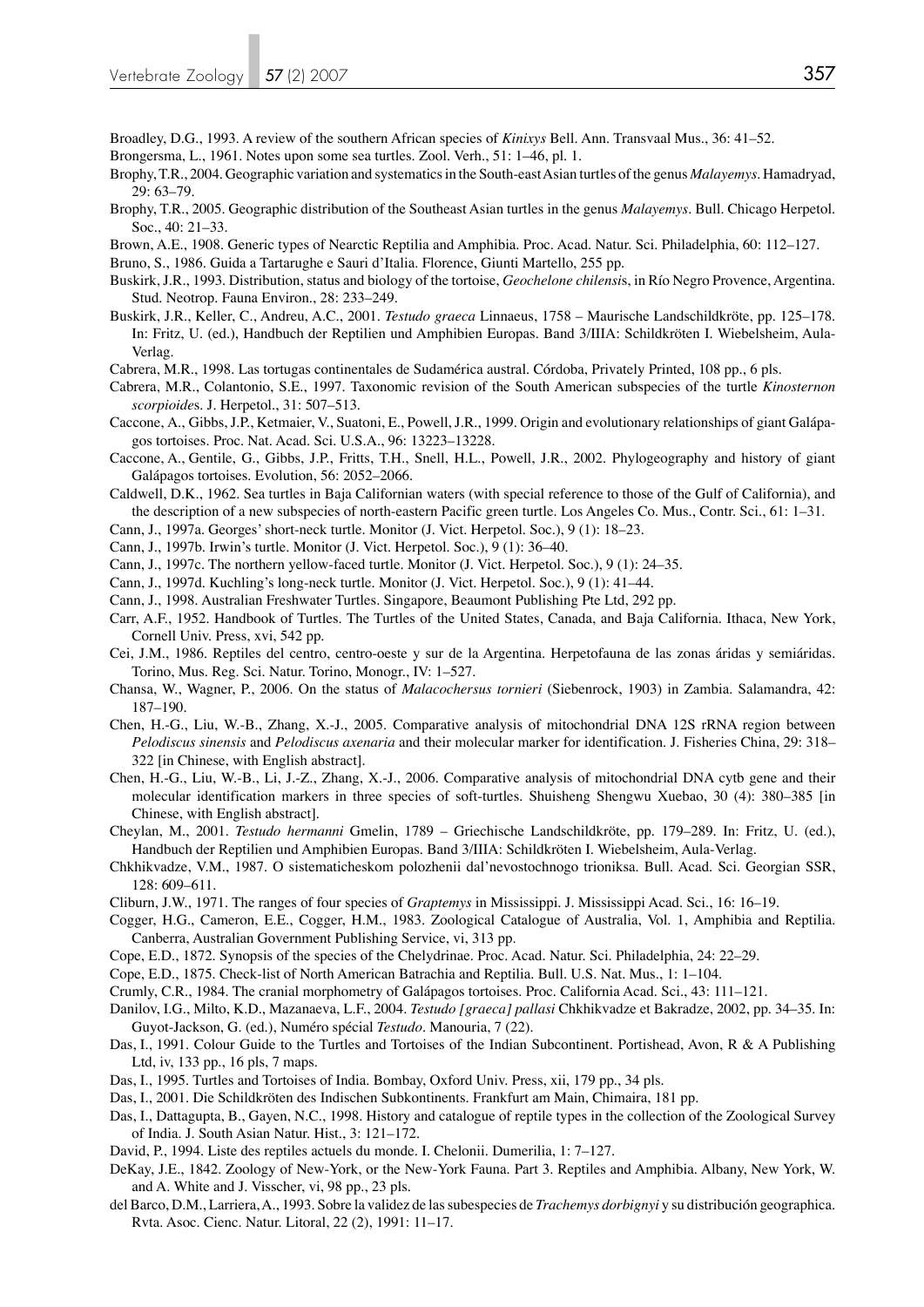- Deraniyagala, P.E.P., 1939. The Tetrapod Reptiles of Ceylon, Volume 1, Testudinates and Crocodilians. Colombo, Ceylon Government Press, xxxii, 412 pp.
- Devaux, B., 2003. Namibie, Afrique du Sud; des tortues d'exception! La Tortue, 63/64: 40–56.
- Diesmos, A.C., Gee, G.V.A., Diesmos, M.L., Brown, R.M., Widmann, P.J., Dimalibot, J.C., 2004. Rediscovery of the Philippine forest turtle, *Heosemys leytensis* (Chelonia; Bataguridae), from Palawan Island, Philippines. Asiat. Herpetol. Res., 10: 22–27.
- Ditmars, R.L., 1907. The Reptile Book. New York, Doubleday, Page & Co., xxxii, 472 pp.
- Duméril, A.M.C., Bibron, G., 1835. Erpétologie Générale ou Histoire Naturelle Complète des Reptiles, Vol. 2. Paris, Librairie Encyclopédique de Roret, (2), (1), ii, 680 pp., 2 folding tables, 12 pls.
- Dunn, E.R., 1920. Note on *Melanemys* Shufeldt. Copeia, 1920: 7–8.
- Dunn, E.R., Stuart, L.C., 1951. Comments on some recent restrictions of type localities of certain South and Central American amphibians and reptiles. Copeia, 1951: 55–61.
- Eichwald, E., 1841. Fauna caspio-caucasia nonnullis observationibus novis. St. Petersburg, 233 + [2] pp., 40 pls.
- Emmett, D., Sophark, C., Som, S., Sun, Y., 2007. First record of the big-headed turtle *Platysternon megacephalum* from Cambodia. Turtl. Tortoise Newsl., 10: 27–30.
- Ernst, C.H., 1978. A revision of the Neotropical turtle genus *Callopsis*. Herpetologica, 34: 113–134.
- Ernst, C.H., 1984. Geographic variation in the Neotropical turtle, *Platemys platycephala*. J. Herpetol., 17, 1983: 345–355.
- Ernst, C.H., Altenburg, R.G.M., Barbour, R.W., 2000. Turtles of the World. World Biodiversity Database, CD-ROM Series, Windows, Version 1.2. Amsterdam, Biodiversity Center of ETI.
- Ernst, C.H., Laemmerzahl, A.F., Creque, T.R., 2006. A review of morphological and pattern variation in the painted turtle, *Chrysemys picta*, in Missouri, USA, with an alternate hypothesis of the origin of *Chrysemys picta marginata*. Herpetol. Bull., 95: 6–15.
- Ernst, C.H., Barbour, R.W., 1989. Turtles of the World. Washington, D.C., Smithsonian Inst. Press, xii, 313 pp., 16 pls.
- Ernst, C.H., Hartsell, T.D., 2000. An earlier name for the mangrove diamondback terrapin, *Malaclemys terrapin rhizophorarum*. Proc. Biol. Soc. Washington, 113: 887–889.
- Ernst, C.H., Laemmerzahl, A.F., 2002. Geographic variation in the Asian big-headed turtle, *Platysternon megacephalum*. Proc. Biol. Soc. Washington, 115: 18–24.
- Fiasson, R., 1945. Cinq chéloniens et deux sauriens du Haut Apure (Venezuela). Cah. Inst. Franç. Amér. Lat., 3: 33–45.
- Fidenci, P., 2004. Discovery of a wild population of the critically endangered Philippine forest turtle, *Heosemys leytensis*, in Palawan, Philippines. Turtl. Tortoise Newsl., 8: 2–3.
- Fidenci, P., 2007. La très rare tortues des Philippines, *Heosemys leytensis*. La Tortue, 76: 50–63.
- Fitzinger, L.J.F.J., 1843. Systema Reptilium. Fasciculus primus. Amblyglossae. Vienna, Braumüller and Seidel, 106 + x pp.
- Flower, S.S., 1925. Contributions to our knowledge of the duration of life in vertebrate animals. III. Reptiles. Proc. Zool. Soc. London, 1925: 911–981.
- Flower, S.S., 1926. Species of land tortoises of the genus *Testudo* found in the countries bordering the Mediterranean Sea. Copeia, 1926: 133.
- Fong, J.J., Parham, J.F., Fu, J., 2002. A reassessment of the distribution of *Cuora flavomarginata* Gray 1863 on mainland China. Russ. J. Herpetol., 9: 9–14.
- Frazier, J., 2006. A neotype for the Aldabra tortoise, *Testudo gigantea* Schweigger, 1812. Herpetol. Rev., 37: 275–280.
- Freiberg, M.A., 1973. Dos nuevas tortugas terrestres de Argentina. Bol. Soc. Biol. Concepción, 46: 81–93.
- Fretey, J., 1977. Les chéloniens de Guyane française. 1, Étude préliminaire. Paris, University of Paris, 201 pp.
- Fritz, U., 1992. Zur innerartlichen Variabilität von *Emys orbicularis* (Linnaeus, 1758). 2. Variabilität in Osteuropa und Redefinition von *Emys orbicularis orbicularis* (Linnaeus, 1758) und *E. o. hellenica* (Valenciennes, 1832). Zool. Abh. Mus. Tierk. Dresden, 47: 37–77.
- Fritz, U., 1994. Zur innerartlichen Variabilität von *Emys orbicularis* (Linnaeus, 1758). 4. Variabilität und Zoogeographie im pontokaspischen Gebiet mit Beschreibung von drei neuen Unterarten. Zool. Abh. Mus. Tierk. Dresden, 48: 53–93.
- Fritz, U., 2003. Die Europäische Sumpfschildkröte. Bielefeld, Laurenti, 224 pp., 8 + 8 pls.
- Fritz, U., Gaulke, M., Lehr, E., 1997. Revision der südostasiatischen Dornschildkröten-Gattung *Cyclemys* Bell, 1834, mit Beschreibung einer neuen Art. Salamandra, 33: 183–212.
- Fritz, U., Andreas, B., Lehr, E., 1998. Eine neue Unterart der Dreikiel-Scharnierschildkröte, *Pyxidea mouhotii* (Gray, 1862). Zool. Abh. Mus. Tierk. Dresden, 50: 33–43.
- Fritz, U., Ziegler, T., Herrmann, H.-W., Lehr, E., 2002. Intergradation between subspecies of *Cuora galbinifrons* Bourret, 1939 and *Pyxidea mouhotii* (Gray, 1862) in southern North Vietnam. Faun. Abh. Mus. Tierk. Dresden, 23: 59–74.
- Fritz, U., Fattizzo, T., Guicking, D., Tripepi, S., Pennisi, M.G., Lenk, P., Joger, U., Wink, M., 2005a. A new cryptic species of pond turtle from southern Italy, the hottest spot in the range of the genus *Emys*. Zool. Scr., 34: 351–371.
- Fritz, U., Široký, P., Kami, H., Wink, M., 2005b. Environmentally caused dwarfism or a valid species Is *Testudo weissingeri* Bour, 1996 a distinct evolutionary lineage? New evidence from mitochondrial and nuclear genomic markers. Mol. Phylogenet. Evol., 37: 389–401.
- Fritz, U., Petzold, A., Auer, M., 2006a. Osteology in the *Cuora galbinifrons* complex suggests conspecifity of *C. bourreti* and *C. galbinifrons*, with notes on shell osteology and phalangeal formulae within the Geoemydidae. Amphibia-Reptilia, 27: 195–205.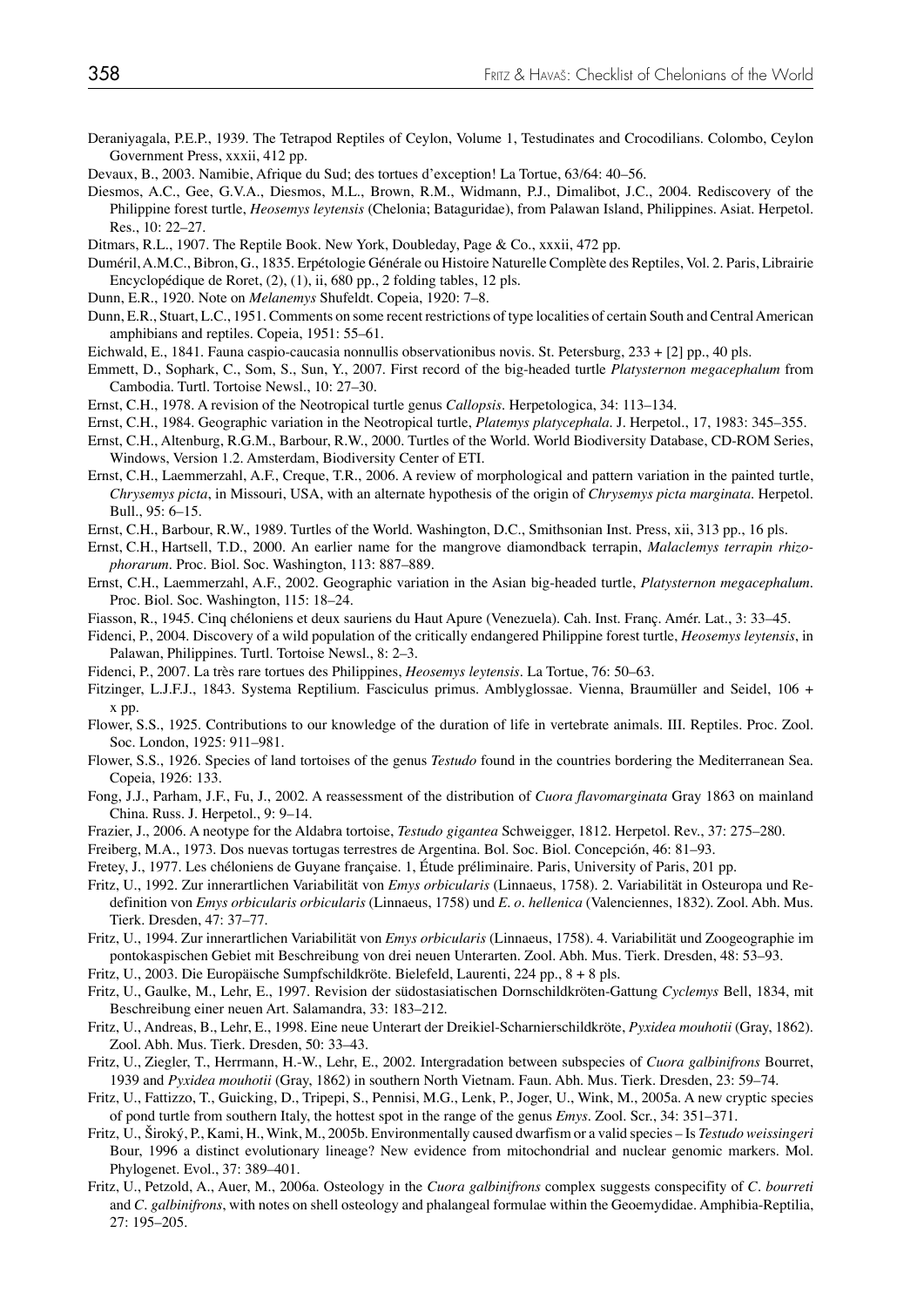- Fritz, U., Auer, M., Bertolero, A., Cheylan, M., Fattizzo, T., Hundsdörfer, A.K., Martín Sampayo, M., Pretus, J.L., Široký, P., Wink, M., 2006b. A rangewide phylogeography of Hermann's tortoise, *Testudo hermanni* (Reptilia: Testudines: Testudinidae): implications for taxonomy. Zool. Scr., 35: 531–543.
- Fritz, U., Hundsdörfer, A.K., Široký, P., Auer, M., Kami, H., Lehmann, J., Mazanaeva, L.F., Türkozan, O., Wink, M., 2007. Phenotypic plasticity leads to incongruence between morphology-based taxonomy and genetic differentiation in western Palaearctic tortoises (*Testudo graeca* complex; Testudines, Testudinidae). Amphibia-Reptilia, 28: 97–121.
- Fritz, U., Bininda-Emonds, O.R.P., 2007. When genes meet nomenclature: Tortoise phylogeny and the shifting generic concepts of *Testudo* and *Geochelone*. Zoology, 110: 298–307.
- Fritz, U., Obst, F.J., 1999. Neue Schildkröten aus Südostasien. Teil II. Bataguridae (*Cyclemys, Heosemys, Mauremys, Ocadia, Pyxidea, Sacalia*) und Trionychidae. Sauria, 21 (1): 11–26.
- Fritz, U., Wischuf, T., 1997. Zur Systematik westasiatisch-südosteuropäischer Bachschildkröten (Gattung *Mauremys*). Zool. Abh. Mus. Tierk. Dresden, 49: 223–260.
- Fritz, U., Ziegler, T., 1999. Contribution to the knowledge of *Cyclemys tcheponensis* (Bourret, 1939) and the distribution of *Cyclemys* in the Indochinese region. Rev. franç. Aquariol., 26: 71–78.
- Garman, H., 1892. A synopsis of the reptiles and amphibians of Illinois. Bull. Illinois Lab. Natur. Hist., 3: 215–390.
- Gasperetti, J., Stimson, A.F., Miller, J.D., Ross, J.P., Gasperetti, P.R., 1993. Turtles of Arabia. Fauna of Saudi Arabia, 13: 170–367.
- Gaulke, M., 1995. On the distribution of emydid turtles and the anuran genus *Microhyla* in the Philippines. Asiat. Herpetol. Res., 6: 49–52.
- Gaulke, M., Fritz, U., 1998. Distribution patterns of batagurid turtles in the Philippines. Herpetozoa, 11: 3–12.
- Georges, A., Adams, M., McCord, W.P., 2002. Electrophoretic delineation of species boundaries within the genus *Chelodina* (Testudines: Chelidae) of Australia, New Guinea and Indonesia. Zool. J. Linn. Soc., 134: 401–421.
- Georges, A., Guarino, F., Bito, B., 2006. Freshwater turtles of the TransFly Region of Papua New Guinea Notes on diversity, distribution, reproduction, harvest and trade. Wildlife Research, 33: 373–384.
- Georges, A., Thomson, S., 2006. Evolution and zoogeography of the Australian freshwater turtles, pp. 281–299, pl. 9. In: Merrick, J.R., Archer, M., Hickey, G., Lee, M. (eds), Evolution and Zoogeography of Australasian Vertebrates. Sydney, Australian Scientific Publishing Pty Ltd.
- Gerlach, J., 2001. Tortoise phylogeny and the '*Geochelone'* problem. Phelsuma, 9 (Suppl. A): 1–24.
- Gerlach, J., 2004. Giant Tortoises of the Indian Ocean. Frankfurt am Main, Chimaira, 207 pp.
- Gray, J.E., 1830–1835. Illustrations of Indian Zoology, chiefly selected from the collection of Major-General Hardwicke. Vols I and II. London: Treuttel, Wurtz, Treuttel, Jun. and Richter, 100 + 102 pls [for publication dates of the plates, see Sawyer 1953 and Zhao & Adler 1993).
- Gray, J.E., 1831a. Synopsis Reptilium or Short Descriptions of the Species of Reptiles. Part 1. Cataphracta, Tortoises, Crocodiles, and Enaliosaurians. London, British Museum (Natural History), 85 pp.
- Gray, J.E., 1831b. A Synopsis of the Species of the Class Reptilia, pp. 1-110. In: Griffith, E., Pidgeon, E. (eds.). A Classified Index and Synopsis of the Animal Kingdom Arranged in Conformity with its Organization, by the Baron Cuvier, with Supplementary Additions to each Order. Vol. 9. London, Whittaker.
- Gray, J.E., 1856. Catalogue of Shield Reptiles in the Collection of the British Museum. Part 1. Testudinata (Tortoises), 1855. London, British Museum (Natural History), 79 pp.
- Gray, J.E., 1864. Revision of the species of Trionychidae found in Asia and Africa, with the descriptions of some new species. Proc. Zool. Soc. London, 1864: 76–98.
- Gray, J.E., 1869. Notes on the families and genera of tortoises (Testudinata), and on the characters afforded by the study of their skulls. Proc. Zool. Soc. London, 1869: 165–225.
- Gray, J.E., 1870. Supplement to the Catalogue of Shield Reptiles in the Collection of the British Museum. Part 1, Testudinata (Tortoises). London, British Museum (Natural History), 120 pp.
- Gray, J.E., 1872a. Introduction, pp. iii–iv. In: Sowerby, J. de Carle, Lear, E., Tortoises, Terrapins, and Turtles Drawn from Life. London, Paris, and Frankfort, Sotheran, Baer & Co.
- Gray, J.E., 1872b. Appendix to the Catalogue of Shield Reptiles in the British Museum. Part I. Testudinata (Tortoises). London, British Museum (Natural History), i, 28 pp.
- Gray, J.E., 1873. Hand-List of Specimens of Shield Reptiles in the British Museum. London, British Museum (Natural History), iv, 124 pp.
- Guicking, D., Fritz, U., Wink, M., Lehr, E., 2002. New data on the diversity of the Southeast Asian leaf turtle genus *Cyclemys* Bell, 1834. Molecular results. Faun. Abh. Mus. Tierk. Dresden, 23: 75–86.
- Günther, A.[C.L.G.], 1864. Reptiles of British India. London, Ray Society, xvii, 452 pp., 26 pls.
- Günther, A.C.L.G., 1865. Reptilia, pp. 99–132. In: Günther, A.C.L.G. (ed.), The Record of Zoological Literature, 1864. London, John van Voorst.
- Günther, A.[C.L.G.], 1871. Reptilia, pp. 65–80. In: Newton, A. (ed.), The Zoological Record for 1870. London, John van Voorst.
- Günther, A.C.L.G., 1877. Gigantic Land Tortoises (Living and Extinct) in the Collections of the British Museum. London, British Museum (Natural History), v, 96 pp., 54 pls.
- Hallowell, E., 1839. Description of land tortoise from Africa. J. Acad. Natur. Sci. Philadelphia, 8: 161–189, pls viii–ix.
- Harper, F., 1940. Some works of Bartram, Daudin, Latreille, and Sonnini, and their bearing upon North American herpetological literature. Amer. Midl. Natur., 23: 692–723.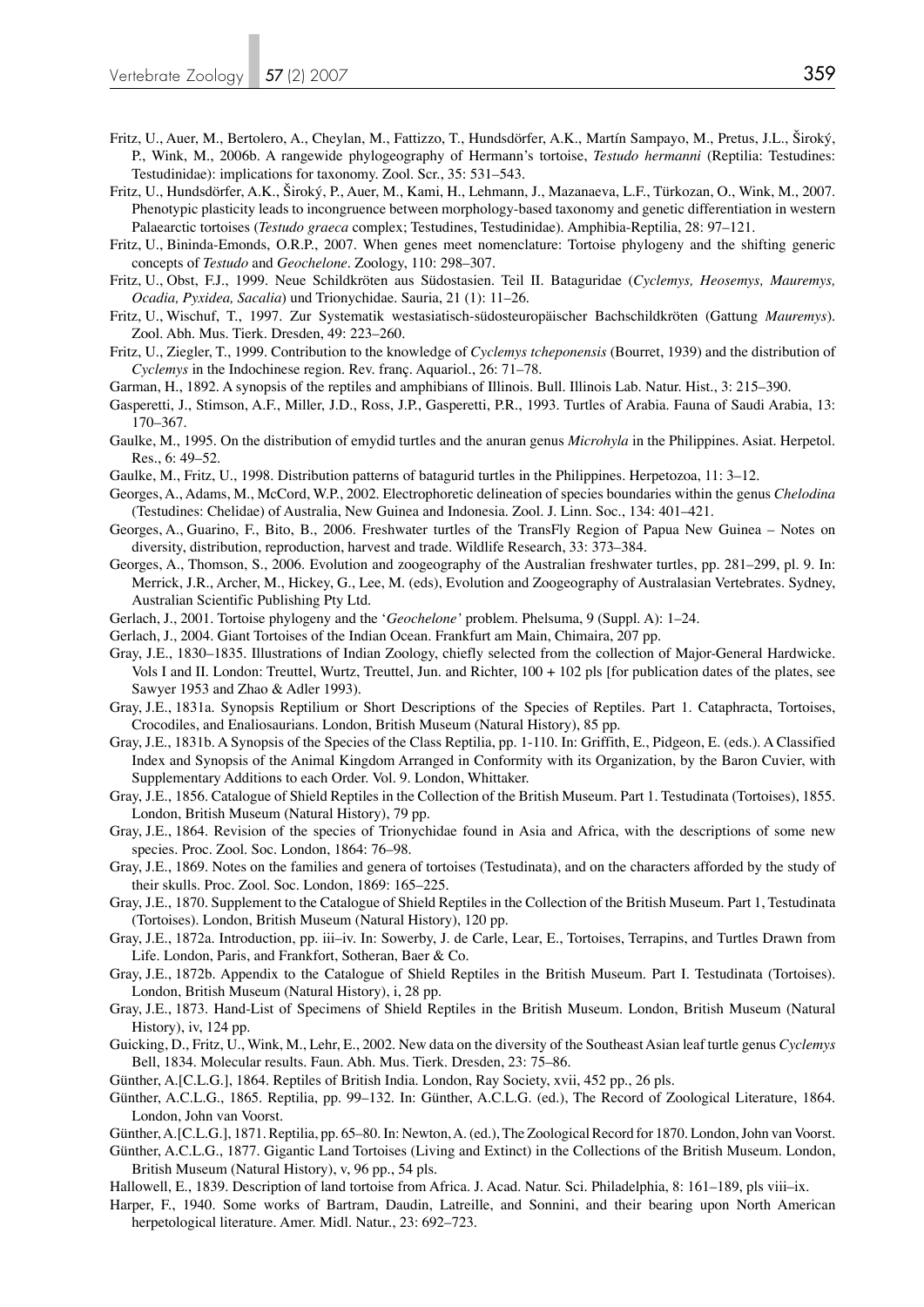Hewitt, J., 1933. On the Cape species and subspecies of the genus *Chersinella* Gray. Part I. Ann. Natal Mus., 7: 255–293.

Hewitt, J., 1935. Some new forms of batrachians and reptiles from South Africa. Rec. Albany Mus., 4: 283–357.

- Highfield, A.C., 1990. Tortoises of north Africa; taxonomy, nomenclature, phylogeny and evolution with notes on field studies in Tunisia. J. Chelon. Herpetol., 1 (2): 1–56.
- Highfield, A.C., Martin, J., 1989. *Testudo whitei* Bennett 1836. New light on an old carapace Gilbert White's Selborne tortoise re-discovered. J. Chelon. Herpetol., 1 (1): 13–22.
- Husson, A.M., Holthuis, L.B., 1955. The dates of publication of "Verhandelingen over de Natuurlijke Geschiedenis der Nederlandsche Overzeesche Bezittingen" edited by C. J. Temminck. Zool. Meded., 34: 17–24.
- ICZN [International Commission on Zoological Nomenclature], 1999. International Code of Zoological Nomenclature. Fourth Edition. London, International Trust for Zoological Nomenclature, xxix, 306 pp.
- Iskandar, D.T., 2004. On the giant Javanese softshelled turtles (Trionychidae). Hamadryad, 28: 130–132.
- Iverson, J.B., 1978. Distributional problems of the genus *Kinosternon* in the American southwest. Copeia, 1978: 476–479.
- Iverson, J.B., 1985. Checklist of the turtles of the world with English common names. SSAR Misc. Publ., Herpetol. Circ., 14: i–iii, 1–14.
- Iverson, J.B., 1992. A Revised Checklist with Distribution Maps of the Turtles of the World. Richmond, Indiana, Privately Printed, xiii, 363 pp.
- Iverson, J.B., Ernst, C.H., Gotte, S., Lovich, J.E., 1989. The validity of *Chinemys megalocephala*. Copeia, 1989: 494–498.
- Iverson, J.B., Thomson, S., Georges, A., 2001. Validity of the taxonomic changes for turtles proposed by Wells and Wellington. J. Herpetol., 35: 365–368.
- Iverson, J.B., McCord, W.P., 1989. The proper taxonomic allocations of *Emys nigricans* Gray, *Emys muticus* Cantor, and *Geoclemys kwangtungensis* Pope. Amphibia-Reptilia, 10: 23–33.
- Iverson, J.B., McCord, W.P., 1992a. A new subspecies of *Cuora galbinifrons* (Testudines: Batagurinae) from Hainan Island, China. Proc. Biol. Soc. Washington, 105: 433–439.
- Iverson, J.B., McCord, W.P., 1992b. A new Chinese eyed turtle of the genus *Sacalia*. Proc. Biol. Soc. Washington, 105: 426–432.
- Iverson, J.B., McCord, W.P., 1994. Variation in East Asian turtles of the genus *Mauremys*. J. Herpetol., 28: 178–187.
- Jackson, D.R., 1995. Systematics of the *Pseudemys concinna-floridana* complex (Testudines: Emydidae): an alternative interpretation. Chelon. Conserv. Biol., 1: 329–333.
- Jackson, D.R., 2006. *Pseudemys concinna* river cooter, pp. 325–337. In: Meylan, P.A. (ed.), Biology and Conservation of Florida Turtles. Chelon. Res. Monogr., 3.
- Jesu, R., Piombo, R., Salvidio, S., Lamagni, L., Ortale, S., Genta, P., 2004. Un nuovo taxon di testuggine palustre endemico della Liguria occidentale: *Emys orbicularis ingauna* n. ssp. Ann. Mus. Civ. Stor. natur. "G. Doria", 96: 133–192.
- Karl, H.-V., Tichy, G., 1999. Die Taxonomie von *Homopus bergeri* Lindholm 1906. Mauritiana, 17: 277–284.
- Khan, M.S., 2006. Amphibians and Reptiles of Pakistan*.* Malabar, Florida, Krieger Publishing Company, xvi, 311 pp.
- Kitimasak, W., Thirakhupt, K., 2002. New Record of *Chitra chitra* Nutphand, 1986, in Mae Ping River, Thailand. Natur. Hist. J. Chulalongkorn Univ., 2: 62–63.
- Kuchling, G., 1995. Turtles at a market in western Yunnan: possible range extensions for some southern Asiatic chelonians in China and Myanmar. Chelon. Conserv. Biol., 1: 223–226.
- Kuchling, G., Ko, W.K., Lwin, T., Min, S.A., Myo, K.M., Khaing, T.T., Mar, W.W., Khaing, T.T., 2004. The softshell turtles and their exploitation at the upper Chindwin River, Myanmar: range extensions for *Amyda cartilaginea*, *Chitra vandijki*, and *Nilssonia formosa*. Salamandra, 40: 281–296.
- Le, M., Hoang, T., Le, D., 2004. Trade data and some comments on the distribution of *Mauremys annamensis* (Siebenrock, 1903). Asiat. Herpetol. Res., 10: 110–113.
- Le, M., Raxworthy, C.J., McCord, W.P., Mertz, L., 2006. A molecular phylogeny of tortoises (Testudines: Testudinidae) based on mitochondrial and nuclear genes. Mol. Phylogenet. Evol., 40: 517–531.
- LeConte, J., 1830. Description of the species of North American tortoises. Ann. Lyc. Natur. Hist., 3: 91–131.
- Lehr, E., Fritz, U., Obst, F.J., 1998. Die Unterarten von *Cuora galbinifrons* Bourret, 1939. Zool. Abh. Mus. Tierk. Dresden, 50: 77–97.
- Li, D., 2000. *Cuora pani* first report from Sichuan Province. Sichuan J. Zool., 19: 156.
- Lim, B.L., Das, I., 1999. Turtles of Borneo and Peninsular Malaysia. Kota Kinabalu, Natural History Publications (Borneo), xii, 151 pp.
- Lindholm, W.A., 1929. Revidiertes Verzeichnis der Gattungen der rezenten Schildkröten nebst Notizen zur Nomenklatur einiger Arten. Zool. Anz., 81: 275–295.
- Loveridge, A., 1934. Australian reptiles in the Museum of Comparative Zoology. Bull. Mus. Comp. Zool., 77: 243–283, 1 pl.
- Loveridge, A., 1936. Scientific results of an expedition to rain forest regions in Eastern Africa, V. Reptiles. Bull. Mus. Comp. Zool., 79: 209–337, 9 pls.
- Loveridge, A., 1941. Revision of the African terrapins of the family Pelomedusidae. Bull. Mus. Comp. Zool., 88: 467–524.
- Loveridge, A., Williams, E.E., 1957. Revision of the African tortoises and turtles of the suborder Cryptodira. Bull. Mus. Comp. Zool., 115: 163–557, 18 pls.
- Maran, J., 2002. Les tortues continentales du Gabon. La Tortue, 58/59: 46–67.
- Maran, J., 2006. Beobachtungen an den kontinentalen Schildkröten Gabuns. Emys, 13 (1): 5–26.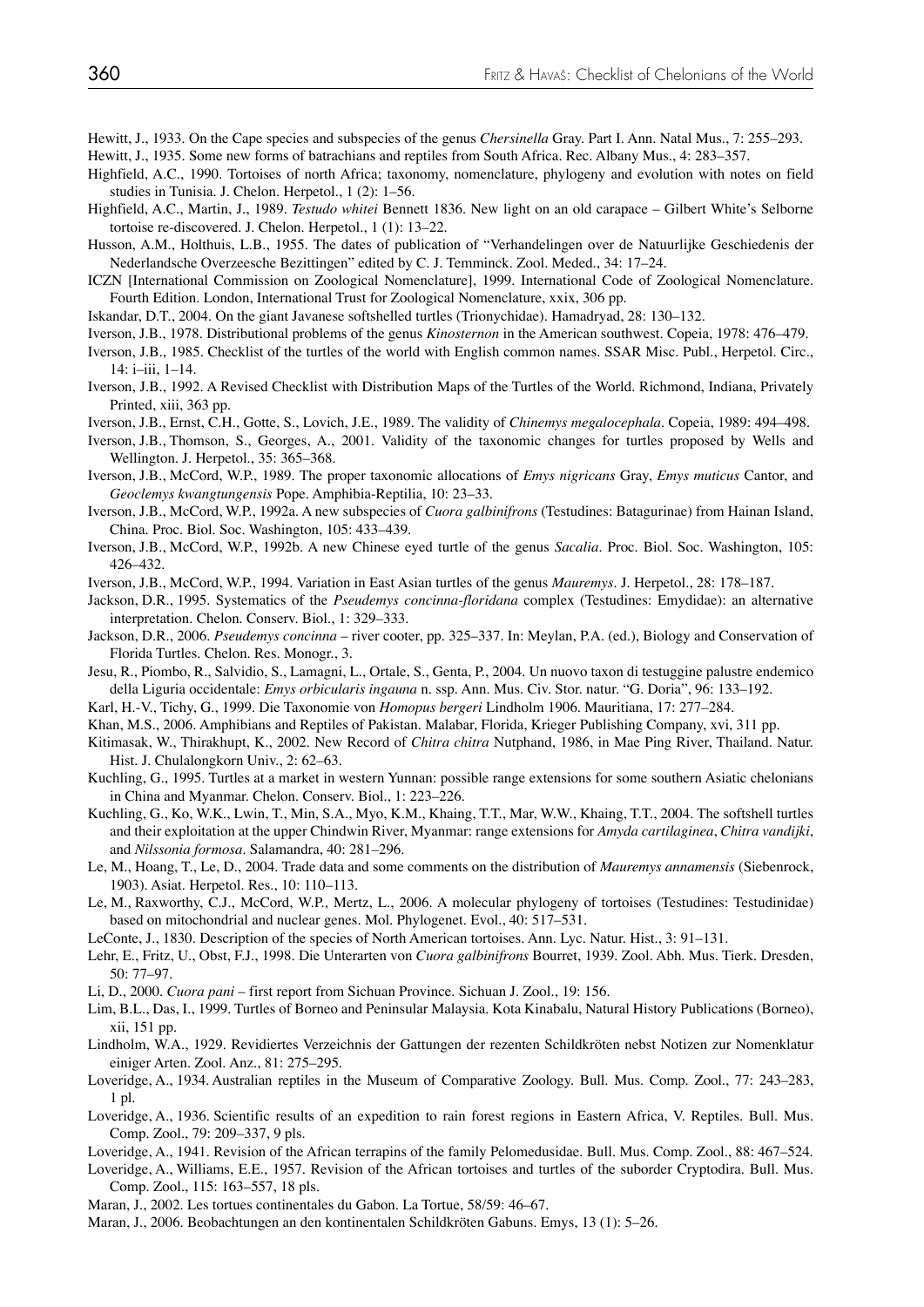- Maran, J., Pauwels, O.S.G., 2005. État des connaissances sur les tortues continentales du Gabon: distribution, écologie et conservation. Bull. Inst. R. Sci. Natur. Belg., Biol., 75: 47–60.
- Mascort, R., Bertolero, A., Arribas, O.J., 2000. Morphology, geographic variation and taxonomy of *Emys orbicularis* L., 1758 in the northeast of the Iberian Peninsula. Rvta. Esp. Herpetol., 13, 1999: 7–16.
- Mayr, E., 1942. Systematics and the Origin of Species from the Viewpoint of a Zoologist. New York, Columbia University Press, xxxv, 334 pp.
- Mayr, E., 1963. Animal Species and Evolution. Cambridge, Massachusetts, Belknap Press, xiv, 797 pp.
- McCord, W.P., 1997. *Mauremys pritchardi*, a new batagurid turtle from Myanmar and Yunnan, China. Chelon. Conserv. Biol., 2: 555–562.
- McCord, W.P., Joseph-Ouni, M., Lamar, W.W., 2001. A taxonomic reevaluation of *Phrynops* (Testudines: Chelidae) with the description of two new genera and a new species of *Batrachemys*. Rev. Biol. Trop., 49: 715–764.
- McCord, W.P., Cann, J., Joseph-Ouni, M., 2003. A taxonomic assessment of *Emydura* (Testudines: Chelidae) with description of new subspecies from Queensland, Australia. Reptilia (GB), 27: 59–63.
- McCord, W.P., Iverson, J.B., 1991. A new box turtle of the genus *Cuora* (Testudines: Emydidae) with taxonomic notes and a key to the species. Herpetologica, 47: 407–420.
- McCord, W.P., Iverson, J.B., 1992. A new species of *Ocadia* (Testudines: Bataguridae) from Hainan Island, China. Proc. Biol. Soc. Washington, 105: 13–18.
- McCord, W.P., Iverson, J.B., 1994. A new species of *Ocadia* (Testudines: Batagurinae) from southwestern China. Proc. Biol. Soc. Washington, 107: 52–59.
- McCord, W.P., Philippen, H.-D., 1998. A new subspecies of box turtle, *Cuora amboinensis lineata*, from Northern Myanmar (Burma), with remarks on the distribution and geographic variation of the species. Reptile Hobbyist, March 1998: 51–58.
- McCord, W.P., Pritchard, P.C.H., 2003. A review of the softshell turtles of the genus *Chitra*, with the description of new taxa from Myanmar and Indonesia (Java). Hamadryad, 27, 2002: 11–56.
- McCord, W.P., Thomson, S.A., 2002. A new species of *Chelodina* (Testudines: Pleurodira: Chelidae) from Northern Australia. J. Herpetol., 36: 255–267, 2 pls.
- McDowell, S.B., 1964. Partition of the genus *Clemmys* and related problems in the taxonomy of the aquatic Testudinidae. Proc. Zool. Soc. London, 143: 239–279.
- Medem, F., 1958. Informe sobre reptiles Colombianos. (II) El conocimiento actual sobre la distribución geográfica de los Testudinata en Colombia. Bol. Mus. Cienc. natur., 2/3: 13–45.
- Merrem, B., 1820. Tentamen systematis amphibiorum. Marburg, Krieger, 191 pp.
- Mertens, R., 1937. Bemerkungen über die Rassen von *Pelomedusa subrufa* (Lacépède). Zool. Anz., 117: 139–142.
- Mertens, R., 1949. *Medaestia* Wussow, 1916, a synonym of *Testudo* Linnaeus, 1758. Copeia, 1949: 232.
- Mertens, R., Müller, L., 1928. Liste der Amphibien und Reptilien Europas. Abh. Senckenb. naturforsch. Ges., 41: 1–62.
- Mertens, R., Müller, L., 1940. Die Amphibien und Reptilien Europas. Zweite Liste, nach dem Stand vom 1. Januar 1940. Abh. Senckenb. naturforsch. Ges., 451: 1–56.
- Mertens, R., Wermuth, H., 1955. Die rezenten Schildkröten, Krokodile und Brückenechsen. Zool. Jb., Syst., 83: 323–440.
- Mittleman, M.B., 1945. Type localities of two American turtles. Copeia, 1945: 171.
- Mittleman, M.B., 1947. The allocation of *Testudo rugosa* Shaw. Herpetologica, 3: 173–176.
- Moll, E.O., 1976. West Malaysian turtles: utilization and conservation. Herpetol. Rev., 7: 163–166.
- Moll, E.O., 1985. Estuarine turtles of tropical Asia: status and management, pp. 214–226. In: Proceedings of the Symposium Endangered Marine Animals and Marine Parks, 1.
- Moll, E.O., 1987. Survey of the freshwater turtles of India. Part II: The genus *Kachuga*. J. Bombay Natur. Hist. Soc., 84: 7–25.
- Moll, E.O., Vijaya, J., 1986. Distributional records for some Indian turtles. J. Bombay Natur. Hist. Soc., 83: 57–62.
- Müller, L., 1936. Beiträge zur Kenntnis der Schildkrötenfauna von Mexiko. Zool. Anz., 113: 97–114.
- Müller, L., 1939. Über Variation und Systematik einiger südafrikanischer Landschildkröten der *Geometrica*-Gruppe. Abh. Ber. Mus. Naturk. Vorgesch. Naturwiss. Ver. Magdeburg, 7: 129–164, pls x–xi.
- Müller, L., 1940. Über *Pseudemys callirostris* (Gray). Ibero-amerik. Stud., Ibero-amerik. Inst. Hamburg, 13: 108–125.
- Nutaphand, W., 1979. The Turtles of Thailand. Bangkok, Siamfarm Zoological Garden, 222 pp.
- Obst, F.J., 1983. Beiträge zur Kenntnis der Landschildkröten-Gattung *Manouria* Gray, 1852. Zool. Abh. Mus. Tierk. Dresden, 38: 247–256.
- Obst, F.J., 1985. Die Welt der Schildkröten. Leipzig, Edition Leipzig, 235 pp.
- Obst, F.J., Reimann, M., 1994. Bemerkenswerte Variabilität bei *Cuora galbinifrons* Bourret, 1939, mit Beschreibung einer neuen geographischen Unterart: *Cuora galbinifrons bourreti* subsp. nov. Zool. Abh. Mus. Tierk. Dresden, 48: 125–138.
- Palkovacs, E.P., Marschner, M., Ciofi, C., Gerlach, J., Caccone, A., 2003. Are the native giant tortoises from the Seychelles
- really extinct? A genetic perspective based on mtDNA and microsatellite data. Mol. Ecol., 12: 1403–1413. Parham, J.F., Simison, W.B., Kozak, K.H., Feldman, C.R., Shi, H., 2001. New Chinese turtles: endangered or invalid? A
- reassessment of two species using mitochondrial DNA, allozyme electrophoresis and known-locality specimens. Animal Conserv., 4: 357–367.
- Parham, J.F., Stuart, B.L., Bour, R., Fritz, U., 2004. Evolutionary distinctiveness of the extinct Yunnan box turtle (*Cuora yunnanensis*) revealed by DNA from an old museum specimen. Proc. R. Soc. London B, 271 (S6): S391–S394.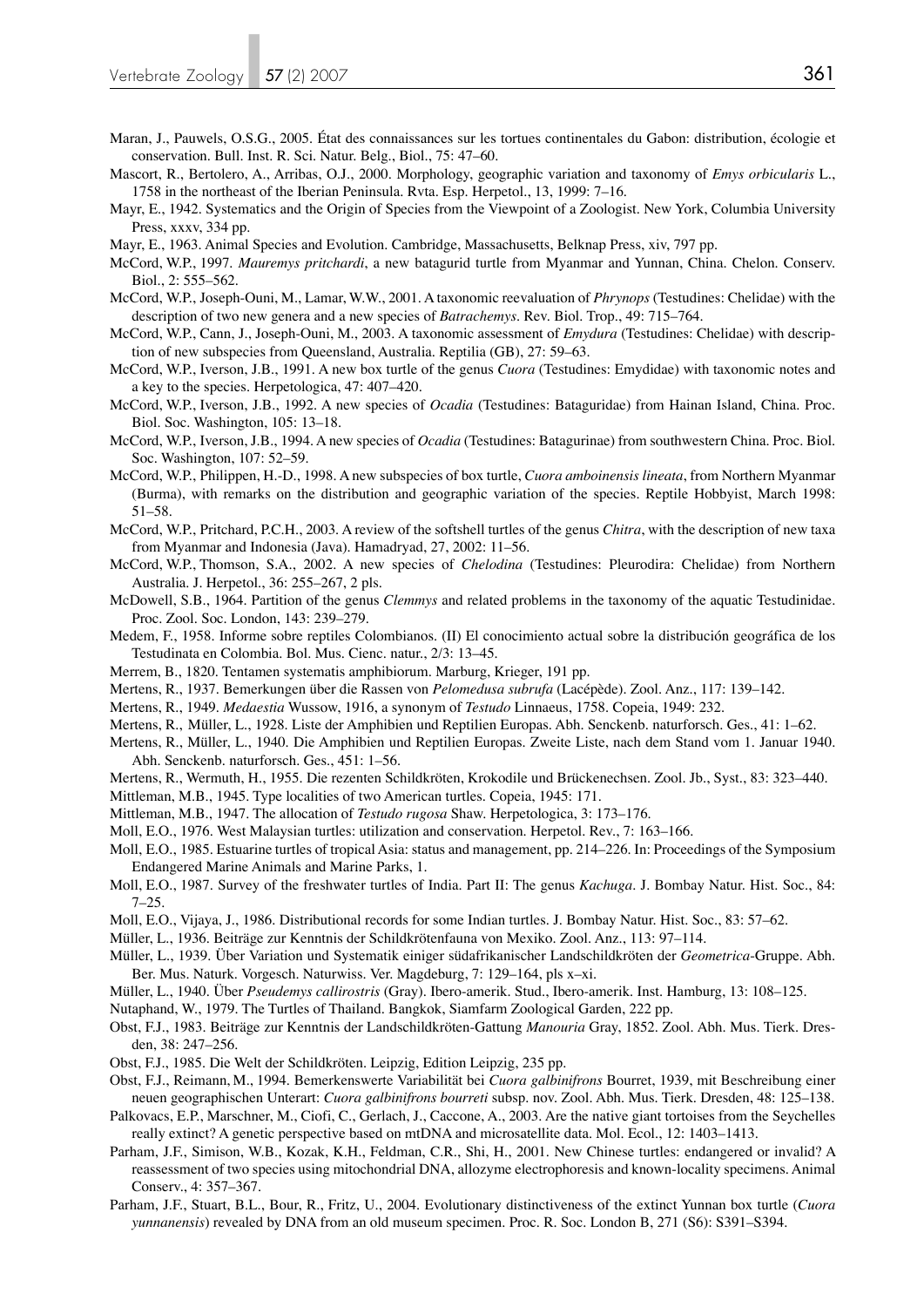- Parham, J.F., Li, D., 1999. A new locality for *Cuora pani* Song 1984 with comments on its known range. Asiat. Herpetol. Res., 8: 111–113.
- Pauwels, O.S.G, Maran, J., 2007. Occurrence of tortoises and freshwater turtles (Pelomedusidae, Testudinidae, and Trionychidae) in the National Parks of Gabon – 2006 status of knowledge. Turtl. Tortoise Newsl., 10: 21–26.
- Pawar, S.S., Choudhury, B.C., 2000. An inventory of chelonians from Mizoram, north-east India: New records and some observations on threats. Hamadryad, 25: 144–158.
- Perälä, J., 2002a. Morphological variation among Middle Eastern *Testudo graeca* L., 1758 (sensu lato), with a focus on taxonomy. Chelonii, 3: 78–108.
- Perälä, J., 2002b. The genus *Testudo* (Testudines: Testudinidae): phylogenetic inferences. Chelonii, 3: 32–39.
- Perälä, J., 2004a. *Testudo [graeca] buxtoni* Boulenger, 1920, pp. 11–12. In: Guyot-Jackson, G. (ed.), Numéro spécial *Testudo*. Manouria, 7 (22).
- Perälä, J., 2004b. *Testudo hercegovinensis* Werner, 1899, pp. 19–20. In: Guyot-Jackson, G. (ed.), Numéro spécial *Testudo*. Manouria, 7 (22).
- Perälä, J., Bour, R., 2004. Neotype of *Testudo terrestris* Forsskål, 1775. Asiatic Herpetol. Res., 10: 114–119.
- Perälä, J., Shacham, B., 2004. *Testudo [graeca] floweri* Bodenheimer, 1935, pp. 15–16. In: Guyot-Jackson, G. (ed.), Numéro spécial *Testudo*. Manouria, 7 (22).
- Pieh, A., Fritz, U., Berglas, R., 2002. New data on morphology, distribution and nomenclature of *Testudo graeca armeniaca* Chkhikvadze & Bakradze, 1991. Faun. Abh. Mus. Tierk. Dresden, 22: 329–345.
- Pieh, A., Perälä, J., 2002. Variabilität von *Testudo graeca* Linnaeus, 1758 im östlichen Nordafrika mit Beschreibung eines neuen Taxons von der Cyrenaika (Nordostlibyen). Herpetozoa, 15: 3–28.
- Pieh, A., Perälä, J., 2004. Variabilität der Maurischen Landschildkröten (*Testudo graeca* Linnaeus, 1758 Komplex) im zentralen und nordwestlichen Marokko mit Beschreibung zweier neuer Taxa. Herpetozoa, 17: 19–47.
- Platt, S.G., Stuart, B.L., Sovannara, H., Kheng, L., Kalyar, Kimchhay, H., 2003. Rediscovery of the critically endangered river terrapin, *Batagur baska*, in Cambodia, with notes on occurrence, reproduction and conservation status. Chelon. Conserv. Biol., 4: 691–695.
- Praschag, P., Gemel, R., 2002. Identity of the black softshell turtle *Aspideretes nigricans* (Anderson, 1875) with remarks on related species. Faun. Abh. Mus. Tierk. Dresden, 23: 87–116.
- Pritchard, P.C.H., 1967. Living Turtles of the World. Jersey City, New Jersey, T.F.H. Publications, 288 pp.
- Pritchard, P.C.H., 1979. Encyclopedia of Turtles. Neptune, New Jersey, T.F.H. Publications, 895 pp.
- Pritchard, P.C.H., 1996. The Galápagos tortoises: nomenclatural and survival status. Chelon. Res. Monogr., 1: 1–85.
- Pritchard, P.C.H., 2005. The Pinta tortoise, globalization and the extinction of island species. Worldviews 21st Cent., 3 (2): 1–45.
- Pritchard, P.C.H., McCord, W.P., 1991. A new emydid turtle from China. Herpetologica, 47: 139–147.
- Pritchard, P.C.H., Trebbau, P., 1984. The Turtles of Venezuela. Oxford, Ohio, Society for the Study of Amphibians and Reptiles, Contributions to Herpetology, 2, viii, 403 pp., 47 pls, 16 maps.
- Qin, J.-Q. (as J.-Q. Cen), 1992. A new species of genus *Clemmys*: *C. guangxiensis*, pp. 60–62. In: Quin, Y.-W., Zhao, E., Zhao, K. (eds), Animal Science Research – A Volume issued to Celebrate the 90th Birthday of Professor Mang-ven L.-Y. Chang, 1991. Beijing, China Forestry Press.
- Rashid, S.M.A., Swingland, I.R., 1997. On the ecology of some freshwater turtles in Bangladesh, pp. 225–242. In: van Abbema, J.V. (ed.), Proceedings: Conservation, Restoration, and Management of Tortoises and Turtles—An International Conference. New York, New York Turtle and Tortoise Society.
- Rhodin, A.G.J., Mittermeier, R.A., da Rocha e Silva, R., 1982. Distribution and taxonomic status of *Phrynops hogei*, a rare chelid turtle from southeastern Brazil. Copeia, 1982: 179–181.
- Rhodin, A.G.J., da Rocha e Silva, R., Mittermeier, R.A., 1984. Distribution of the South American chelid turtles *Platemys radiolata* and *P. spixii*. Copeia, 1984: 780–786.
- Rhodin, A.G.J., Genorupa, V.R., 2000. Conservation status of freshwater turtles in Papua New Guinea, pp. 129–136. In: van Dijk, P.P., Stuart, B.L., Rhodin, A.G.J. (eds), Asian Turtle Trade. Chelon. Res. Monogr., 2.
- Richard, E., 1999. Tortugas de las regiones áridas de Argentina. Buenos Aires, L.O.L.A., xvi, 200 pp., 8 pls.
- Russello, M.A., Glaberman, S., Gibbs, J.P., Marquez, C., Powell, J.R., Caccone, A., 2005. A cryptic taxon of Galápagos tortoise in conservation peril. Biol. Lett., 1: 287–290.
- Sánchez-Villagra, M.R., Pritchard, P.C.H., Paolillo, A., Linares, O.J., 1995. Geographic variation in the matamata turtle, *Chelus fimbriatus,* with observations on its shell morphology and morphometry. Chelon. Conserv. Biol., 1: 293–300.
- Sawyer, F.C., 1953. The dates of issue of J. E. Grays "Illustrations of Indian Zoology" (London, 1830–1835). J. Soc. Bibliogr. Natur. Hist., 3: 48–55.
- Schleich, H.H., Kästle, W., 2002. Order Chelonia/Testudines (Turtles: Terrapins & Tortoises), pp. 501–573. In: Schleich, H.H., Kästle, W. (eds), Amphibians and Reptiles of Nepal. Koenigstein, Koeltz Scientific Books.
- Schmidt, A.A., 1966. Morphologische Unterschiede bei *Chelus fimbriatus* verschiedener Herkunft. Salamandra, 2: 74–78.
- Schmidt, K.P., 1941. The amphibians and reptiles of British Honduras. Field Mus. Natur. Hist., Zool. Ser., 22: 475–510.
- Schmidt, K.P., 1953. A Check List of North American Amphibians and Reptiles, 6th ed. Chicago, University of Chicago Press, viii, 280 pp.
- Schneider, P. & Djalal, A.S., 1970. Erstnachweis einer Weichschildkröte, *Trionyx gangeticus* Cuvier, 1825, in Afghanistan. Bonn. zool. Beitr., 21: 269–273.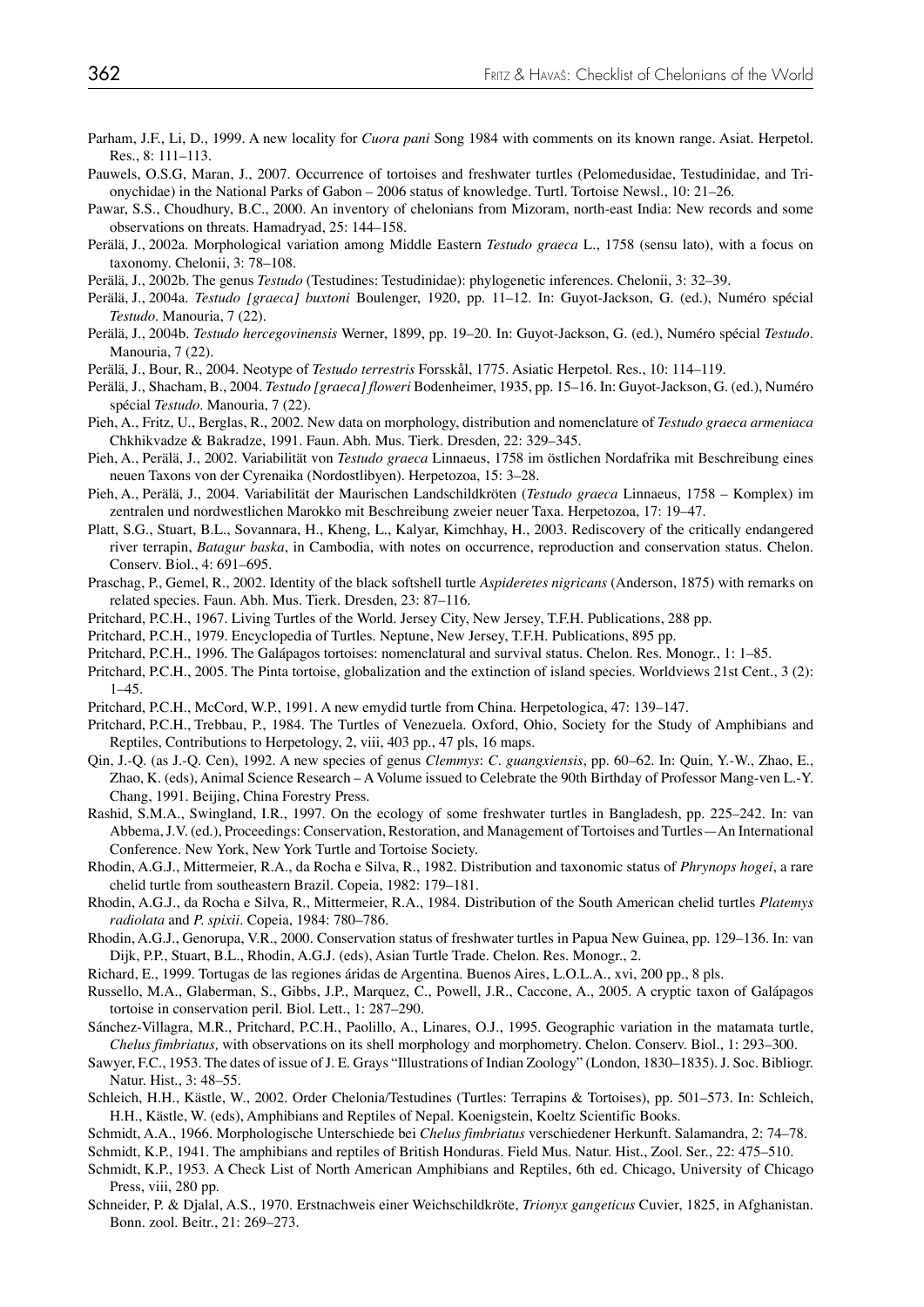- Schoepff, J.D., 1792–1801. Historia Testudinum iconibus illustrata. Erlangen, J.J. Palm, xii, 136 pp., 35 pls.
- Schwartz, A., 1956. The relationships and nomenclature of the soft-shelled turtles (genus *Trionyx*) of the southeastern United States. Charleston Mus. Leaflet, 26: 1–21.
- Schweigger, A.F., 1812. Prodromus monographiae Cheloniorum. Königsberg. Arch. Naturwiss. Math., 1: 271–368, 406–462. Seidel, M.E., 1988a. Revision of the West Indian emydid turtles (Testudines). Amer. Mus. Novit., 2918: 1–41.
- Seidel, M.E., 1988b. *Trachemys decussata* (Gray). North Antillean slider. Cat. Amer. Amph. Rept., 440: 1–4.
- Seidel, M.E., 1988c. *Trachemys terrapen* (Lacépède). Jamaican slider. Cat. Amer. Amph. Rept., 442: 1–2.
- Seidel, M.E., 1994. Morphometric analysis and taxonomy of cooter and red-bellied turtles in the North American genus *Pseudemys*. Chelon. Conserv. Biol., 1: 117–130.
- Seidel, M.E., 1995. How many species of cooter turtles and where is the scientific evidence? A reply to Jackson. Chelon. Conserv. Biol., 1: 333–336.
- Seidel, M.E., Dreslik, M.J., 1996. *Pseudemys concinna* (LeConte). River cooter*.* Cat. Amer. Amph. Rept., 626: 1–12.
- Shaler, N.S., 1888. Habits of the great southern tortoise. Pop. Sci. Monthly, 34 (1): 37–42.
- Shaw, G., 1802. General Zoology, or Systematic Natural History. Vol. 3, Parts 1 + 2 (Amphibia). London, G. Kearsley, T. Davison, 313 + 615 pp.
- Siebenrock, F., 1902. Zur Systematik der Schildkröten-Gattung *Podocnemis* Wagl. Sitzungsber. Akad. Wiss. Wien, math. naturwiss. Kl., Abt. 1, 111: 157–170, 1 pl.
- Siebenrock, F., 1909. Synopsis der rezenten Schildkröten, mit Berücksichtigung der in historischer Zeit ausgestorbenen Arten. Zool. Jahrb. Syst., Suppl. 10: 427–618.
- Široký, P., Fritz, U., 2007. Is *Testudo werneri* a distinct species? Biologia, 62: 228–231.
- Smith, H.M., Brandon, R., 1968. Data nova herpetologica Mexicana. Trans. Kansas Acad. Sci., 71: 49–61.
- Smith, H.M., Smith, R.B., 1980. Synopsis of the Herpetofauna of Mexico. Volume 6. Guide to Mexican Turtles, 1979. North Bennington, Vermont, J. Johnson, xvii, 1044 pp., 64 pls, 46 maps.
- Smith, H.M., Taylor, E.H., 1950. An annotated checklist and key to the reptiles of Mexico exclusive of snakes. Bull. U.S. Nat. Mus., 199: i–iv, 1–346.
- Smith, M.A., 1923. On a collection of reptiles and batrachians from the island of Hainan. J. Natur. Hist. Soc. Siam, 6: 195–212.
- Smith, M.A., 1931. The Fauna of British India, including Ceylon and Burma. Reptilia and Amphibia. Vol. 1. Loricata, Testudines. London, Taylor and Francis, xxviii, 185 pp., 2 pls.
- Spinks, P.Q., Shaffer, H.B., Iverson, J.B., McCord, W.P., 2004. Phylogenetic hypotheses for the turtle family Geoemydidae. Mol. Phylogenet. Evol., 32: 164–182.
- Spinks, P.Q., Shaffer, H.B., 2005. Range-wide molecular analysis of the western pond turtle (*Emys marmorata*): cryptic variation, isolation by distance, and their conservation implications. Mol. Ecol., 14: 2047–2064.
- Spinks, P.Q., Shaffer, H.B., 2007. Conservation phylogenetics of the Asian box turtles (Geoemydidae, *Cuora*): mitochondrial introgression, numts, and inferences from multiple nuclear loci. Conserv. Genet., 8: 641–657.
- Starkey, D.E., Shaffer, H.B., Burke, R.L., Forstner, M.R.J., Iverson, J.B., Janzen, F.J., Rhodin, A.G.J., Ultsch, G.R., 2003. Molecular systematics, phylogeography, and the effects of Pleistocene glaciation in the painted turtle (*Chrysemys picta*) complex. Evolution, 57: 119–128.
- Stejneger, L.H., 1902. Some generic names of turtles. Proc. Biol. Soc. Washington, 15: 235–238.
- Stejneger, L.H., 1907. Herpetology of Japan and adjacent territory. Bull. U.S. Nat. Mus., 58: i–xx, 1–577.
- Stejneger, L.H., Barbour, T., 1917. A Check List of North American Amphibians and Reptiles, 1st ed. Cambridge, Harvard University Press, iv, 125 pp.
- Stephens, P.R., Wiens, J.J., 2003. Ecological diversification and phylogeny of emydid turtles. Biol. J. Linn. Soc., 79: 577–610.
- Strauch, A., 1862. Chelonologische Studien, mit besonderer Beziehung auf die Schildkrötensammlung der Kaiserlichen Akademie der Wissenschaften zu St.-Petersburg. Mém. Acad. impér. Sci. St. Pétersbourg, Sér. 7, 5 (7): 1–196, 1 pl.
- Stuart, B.L., Parham, J.F., 2004. Molecular phylogeny of the critically endangered Indochinese box turtle (*Cuora galbinifrons*). Mol. Phylogenet. Evol., 31: 164–177.
- Stuart, B.L., Parham, J.F., 2007. Recent hybrid origin of three rare Chinese turtles. Conserv. Genet., 8: 169–175.
- Stuart, B.L., Platt, S.G., 2004. Recent records of turtles and tortoises from Laos, Cambodia, and Vietnam. Asiat. Herpetol. Res., 10: 129–150.
- Swingland, I.R., 1989. *Geochelone elephantopu*s. Galapagos giant tortoise, pp. 24–28. In: Swingland, I.R., Klemens, M.W. (eds), The Conservation Biology of Tortoises. Occ. Pap. IUCN/SSC 5, Tortoise and Freshwater Specialists Group. Gland, Switzerland, IUCN.
- Tang, Y., 1997. Research on a new species of *Pelodiscus*, Trionychidae in China. Zool. Res., Kunming, 18: 13–17 [in Chinese, with English abstract].
- Thirakhupt, K., van Dijk, P.P., 1995. Species diversity and conservation of turtles of western Thailand. Natur. Hist. Bull. Siam Soc., 42, 1994: 207–259.
- Thomas, R.B., Jansen, K.P., 2006. *Pseudemys floridana* Florida cooter, pp. 338–347. In: Meylan, P.A. (ed.), Biology and Conservation of Florida Turtles. Chelon. Res. Monogr., 3.
- Thomson, S., 2001. The identification of the holotype of *Chelodina oblonga* (Testudines: Chelidae) with a discussion of taxonomic implications. Chelon. Conserv. Biol., 3, 2000: 745–749.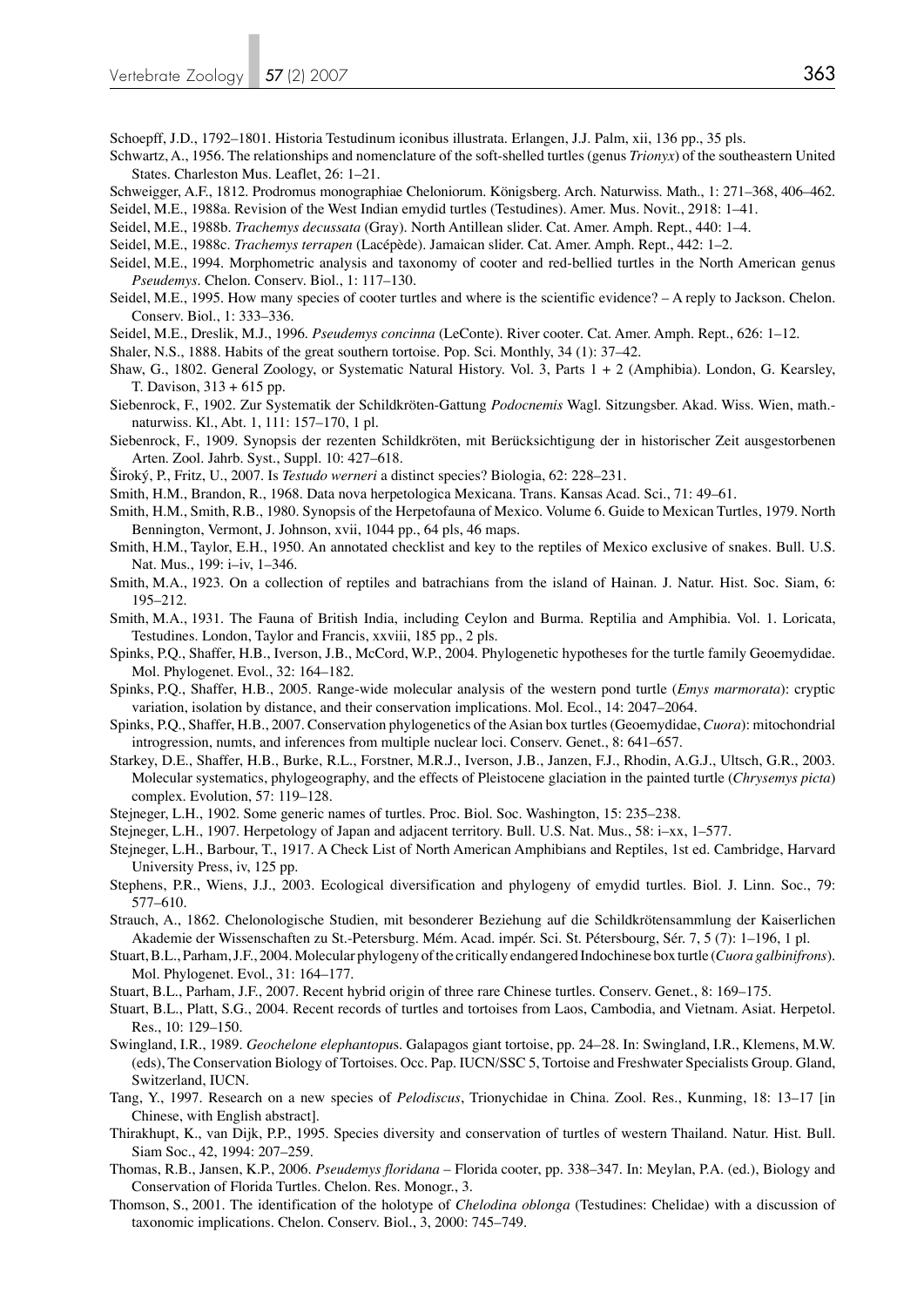- Thomson, S., 2006. Case 3351. *Chelodina rugosa* Ogilby, 1890 (currently *Macrochelodina rugosa*; Reptilia, Testudines): proposed precedence over *Chelodina oblonga* Gray, 1841. Bull. Zool. Nomencl., 63: 187–193.
- Thomson, S., White, A., Georges, A., 1997. A re-evaluation of *Emydura lavarackorum*: identification of a living fossil. Mem. Queensl. Mus., 42: 327–336.
- Thomson, S., Kennett, R., Georges, A., 2000. A new species of long-necked turtle (Testudines: Chelidae) from the Arnhem Land Plateau, Northern Territory, Australia. Chelon. Conserv. Biol., 3: 675–685.
- Thomson, S., Georges, A., Limpus, C.J., 2006. A new species of freshwater turtle in the genus *Elseya* (Testudines: Chelidae) from central coastal Queensland, Australia. Chelon. Conserv. Biol., 5: 74–86.
- Van Denburgh, J., 1914. Expedition of the California Academy of Sciences to the Galapagos Islands 1905–1906. The gigantic land tortoises of the Galapagos Archipelago. Proc. California Acad. Sci., 4th Ser., 2: 203–374, pls 24–124.
- van Dijk, P.P., 1998. Turtle conservation in Myanmar: past, present and future, pp. 265–271. In: van Abbema, J. (ed.), Proceedings: Conservation, Restoration, and Management of Tortoises and Turtles—An International Conference. New York, New York Turtle and Tortoise Society.
- Vetter, H., van Dijk, P.P., 2006. Terralog, Turtles of the World, Vol. 4. East and South Asia. Frankfurt am Main and Rodgau, Chimaira and Aqualog,  $160 + [1]$  pp.
- Webb, R.G., 1960. Type and type locality of the Gulf Coast spiny softshell turtle, *Trionyx spinifer asper* (Agassiz). Breviora, 129: 1–8.
- Webb, R.G., 1962. North American recent soft-shelled turtles (family Trionychidae). Univ. Kansas Publ., Mus. Natur. Hist., 13: 429–611, pls 31–54.
- Webb, R.G., 1975. Types of two names of African softshell turtles of the genus *Cyclanorbis*. Herpetologica, 31: 348–350.
- Webb, R.G., 1980a. Gray, Hardwicke, Buchanan-Hamilton, and drawings of Indian softshell turtles (family Trionychidae). Amphibia-Reptilia, 1: 61–74.
- Webb, R.G., 1980b. The identity of *Testudo punctata* Lacépède, 1788. Bull. Mus. Nat. Histoire Natur. Paris, 4e sér., 2, A(2): 547–557.
- Webb, R.G., 1995. Redescription and neotype designation of *Pelochelys bibroni* from southen New Guinea. Chelon. Conserv. Biol., 1: 301–310.
- Webb, R.G., 2003. Observations on the giant softshell turtle, *Pelochelys cantorii*, with description of a new species. Hamadryad, 27, 2002: 99–107.
- Webb, R.G., van Dijk, P.P., 2004. Comments on the narrow-headed softshell turtle (*Chitra chitra*). Hamadryad, 29: 94– 100.
- Weissinger, H., 1987. *Testudo graeca anamurensis* ssp. nov. aus Kleinasien. ÖGH-Nachrichten, 10/11: 14–18.
- Wells, R.W., 2002a. A new subspecies of *Carettochelys* (Reptilia: Carettochelydidae) from northern Australia *Carettochelys insculpta canni* ssp. nov. "Austr. Biodiv. Rec., 2002 (1)": 1–7.
- Wells, R.W., 2002b. Taxonomic notes on some Australian freshwater turtles of the genera *Chelodina* and *Elseya*. "Austr. Biodiv. Rec., 2002 (2)": 1–30.
- Wells, R.W., 2007a. Some taxonomic and nomenclatural considerations on the class Reptilia in Australia. Notes on the recently described freshwater turtle *Chelodina canni* McCord and Thomson, 2002 and a redescription of *Chelodina rankini* Wells and Wellington, 1985. "Austr. Biodiv. Rec., 2007 (1)": 1–5.
- Wells, R.W., 2007b. Some taxonomic and nomenclatural considerations on the class Reptilia in Australia. Some comments on the *Elseya dentata* (Gray, 1863) complex with redescriptions of the Johnstone River snapping turtle, *Elseya stirlingi* Wells and Wellington, 1985 and the Alligator Rivers snapping turtle, *Elseya jukesi* Wells 2002. "Austr. Biodiv. Rec., 2007 (2)": 1–12.
- Wells, R.W., 2007c. Some taxonomic and nomenclatural considerations on the class Reptilia in Australia. A new genus of the family Chelidae from eastern Australia. "Austr. Biodiv. Rec., 2007 (3)": 1–13.
- Wells, R.W., Wellington, C.R., 1985. A classification of the Amphibia and Reptilia of Australia. Austr. J. Herpetol., Suppl. Ser. 1: 1–61.
- Wermuth, H., 1952. *Testudo hermanni robertmertensi* n. subsp. und ihr Vorkommen in Spanien. Senckenbergiana, 33: 157– 164.
- Wermuth, H., 1956. Versuch der Deutung einiger bisher übersehener Schildkröten-Namen. Zool. Beitr., N.F., 2: 399–423.
- Wermuth, H., 1965. Zum Status von *Testudo hypselonota* Bourret. Isr. J. Zool., 14: 277–285.
- Wermuth, H., Mertens, R., 1961. Schildkröten, Krokodile, Brückenechsen. Jena, Fischer, xxvii, 422 pp.
- Wermuth, H., Mertens, R., 1977. Testudines, Crocodylia, Rhynchocephalia. Das Tierreich, 100: i–xxvii, 1–174.
- Wetmore, A., 1925. Dates of publication of Mikan's Flora and Fauna of Brazil. The Auk, 42: 283.
- Wilson, S., Swan, G., 2003. Reptiles of Australia. Princeton, New Jersey, Princeton University Press, 480 pp.
- Wink, M., Guicking, D., Fritz, U., 2001. Molecular evidence for hybrid origin of *Mauremys iversoni* Pritchard et McCord, 1991, and *Mauremys pritchardi* McCord, 1997. Zool. Abh. Mus. Tierk. Dresden, 51: 41–49.
- Wussow, W., 1916. Meine Erfahrungen mit *Testudo horsfieldi*. Wochenschr. Aquar. Terrarienk., 13: 169–172.
- Yasukawa, Y., Ota, H., 1999. Geographic variation and biogeography of the geoemydine turtles (Testudines: Bataguridae) of the Ryukyu Archipelago, Japan, pp. 271–297. In: Ota, H. (ed.), Tropical Island Herpetofauna: Origin, Current Diversity, and Conservation. Amsterdam, Elsevier.
- Zhao, E.-M., Adler, K., 1993. Herpetology of China. Oxford, Ohio, Society for the Study of Amphibians and Reptiles, Contributions to Herpetology, 10, 522 pp., 48 pls.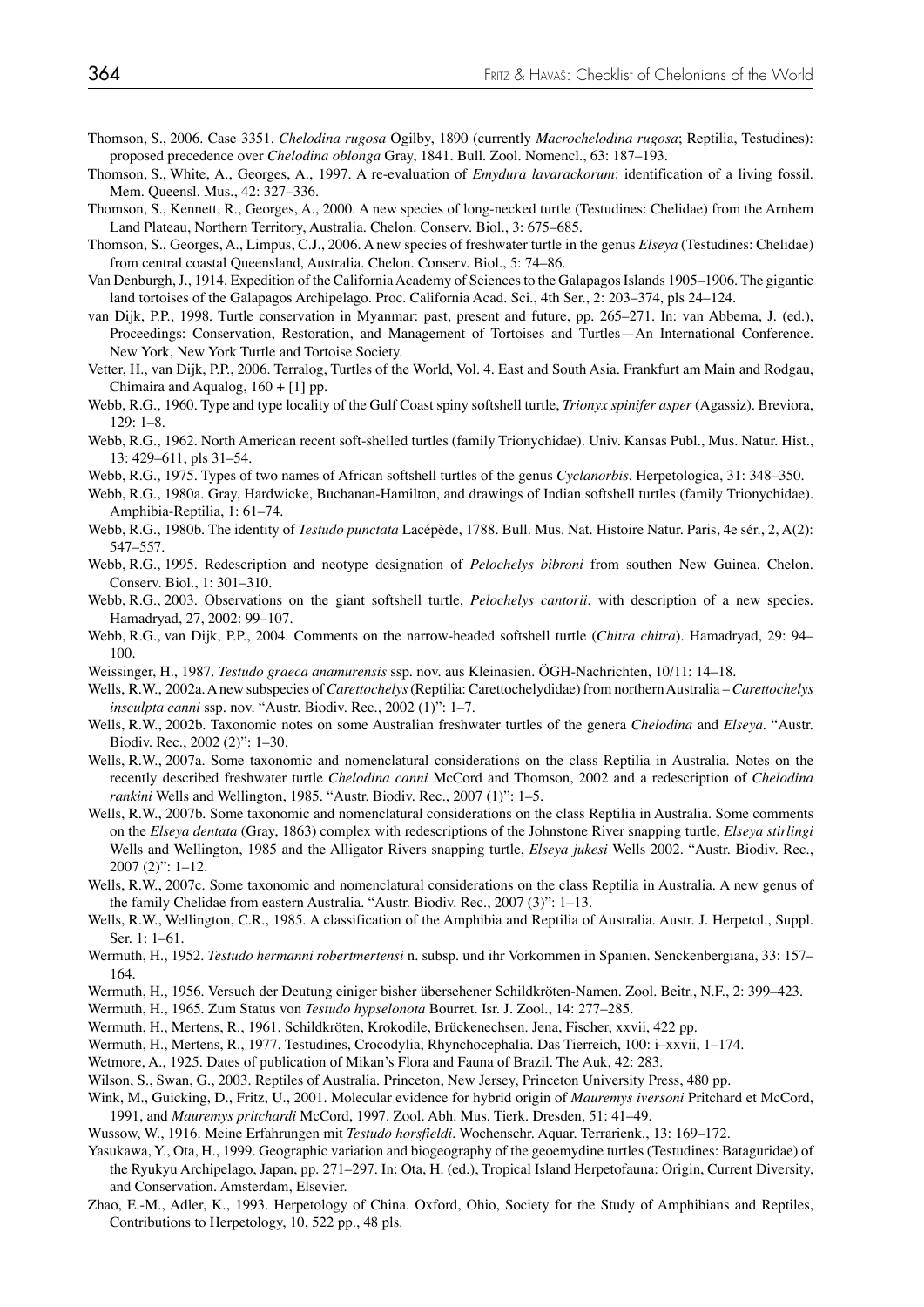Zhou, T., Zhao, E.-M., 2004. On the occurrence of living *Cuora yunnanensis* since fifty-eight years, and its description. Sichuan J. Zool., 23: 325–327 [in Chinese, with English abstract].

Zug, G.R., 1997. Galápagos tortoises' nomenclature: still unresolved. Chelon. Conserv. Biol., 2: 618–619.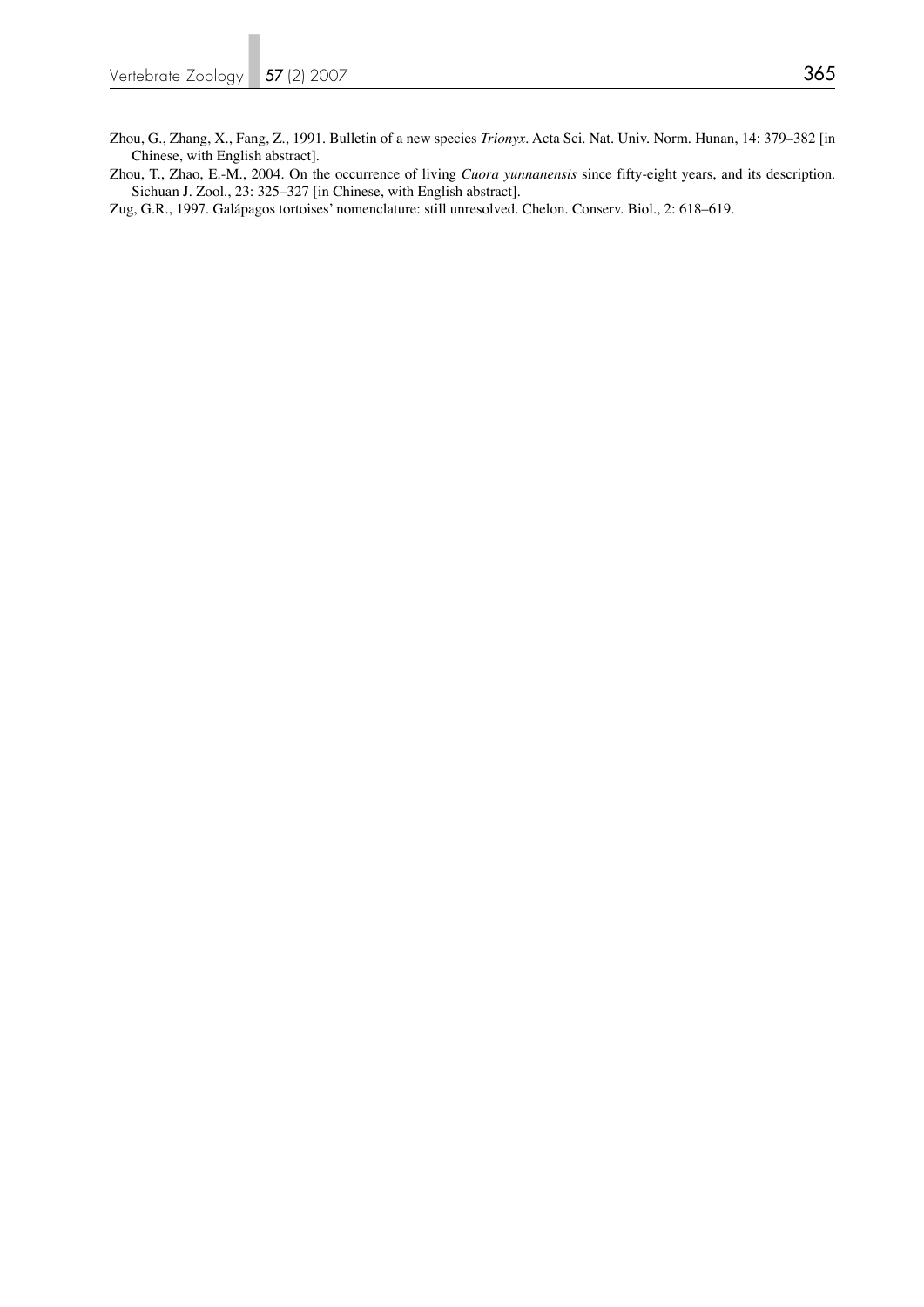# Appendix

New Taxa and Nomenclatural Acts Published between January 1st and September 15th, 2007

## **Testudinidae** Batsch, 1788

### *Homopus solus* Branch, 2007

2003 *Homopus solos* Devaux (nomen nudum), La Tortue, 63/64: 40.

2007 *Homopus solus* Branch, Afr. J. Herpetol., 56: 1; figs 2–3, 5–9. – Type locality: Aus, Luderitz District, Namibia.

Distribution: Endemic to southern Namibia, with the main distribution centred around the escarpment mountains near Aus, but with scattered records from other isolated mountains in the sand and gravel plains of the southern Namib Desert (Branch 2007).

## **Chelidae** Gray, 1825

#### *Chelodina gunaleni* McCord & Joseph-Ouni, 2007

2007 *Chelodina gunaleni* McCord & Joseph-Ouni, Reptilia (GB), 52: 47; figs pp. 47–57. – Type locality: Uta River basin, Mimika District, Central Papua Province (Irian Jaya), Indonesia.

Distribution: Between vicinities of Uta and Timika villages, Mimika District, southern coastal Papua, Indonesia; suspected to be found in all freshwater swamps in Mimika and Asmat districts from the Uta River basin to the Baliem River basin (McCord & Joseph-Ouni 2007).

#### *Chelodina mccordi roteensis* McCord, Joseph-Ouni & Hagen, 2007

2007 *Chelodina mccordi roteensis* McCord, Joseph-Ouni & Hagen, Reptilia (GB), 52: 58; figs pp. 58, 59 (left, centre), 60–61. – Type locality: Lake Enduy, eastern Rote Island, East Nusa Tenggara Province, Indonesia.

Distribution: Known only from Lake Enduy, eastern Rote (= Roti) Island, Indonesia, and nearby small seasonal pools (McCord et al. 2007a).

Comment: With the description of that subspecies *Chelodina mccordi* Rhodin, 1994 became a polytypic species. The range of the nominotypical subspecies was restricted to the western part of Roti island (McCord et al. 2007a).

#### *Chelodina timorensis* McCord, Joseph-Ouni & Hagen, 2007

2007 *Chelodina timorensis* McCord, Joseph-Ouni & Hagen, Reptilia (GB), 52: 53; figs pp. 53–57. – Type locality: Lake Ira Lalaro, Lautem District (Regency), Tutuala Subdistrict, eastern East Timor  $($  = Timor-Leste; = Timor Lorosa'E).

Distribution: Known only from the lake itself and the permanent and temporary swamps/floodplains of Lake Ira Lalaro, eastern East Timor (McCord et al. 2007b).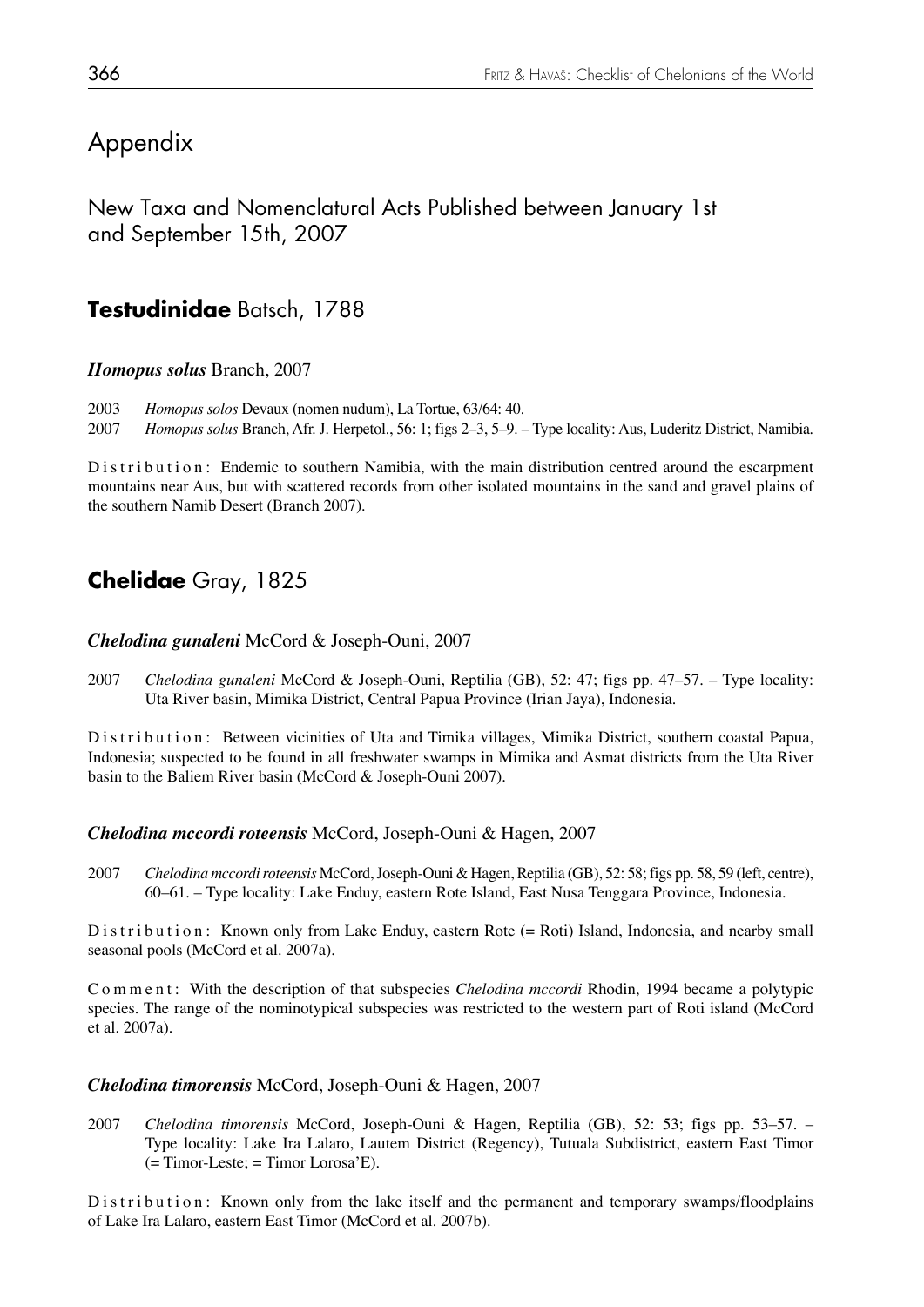The status of the following taxa changed since the online-version of our checklist was published:

### **Geoemydidae**

- *Callagur* Gray, 1870 → subjective junior synonym of *Batagur* Gray, 1856 (Praschag et al. 2007a):  *Callagur borneoensis* (Schlegel & Müller, 1845) → *Batagur borneoensis* (Schlegel & Müller, 1845)
- (Praschag et al. 2007a) *Kachuga* Gray, 1856 → subjective synonym of *Batagur* Gray, 1856 (Praschag et al. 2007a; automatic prece-

dence of *Batagur* Gray, 1856 as being erected at higher rank: ICZN 1999: Article 24.1):

- *Kachuga dhongoka* (Gray, 1832) → *Batagur dhongoka* (Gray, 1832) (Praschag et al. 2007a)
- *Kachuga kachuga* (Gray, 1831) → *Batagur kachuga* (Gray, 1831) (Praschag et al. 2007a)
- *Kachuga trivittata* (Duméril & Bibron, 1835) → *Batagur trivittata* (Duméril & Bibron, 1835) (Praschag et al. 2007a)
- *Hardella thurjii indi* Gray, 1870 → subjective junior synonym of *Hardella thurjii* (Gray, 1831) (Praschag et al. 2007a)

*Batagur baska* (Gray, 1830) consists of at least two distinct species (Praschag et al. 2007a), one is distributed in the Sundarbans Region of India and Bangladesh (= *B. baska* sensu stricto), and the second species in Indonesia and Malaysia. The exact ranges of both need to be determined as well as which of the available names (see checklist) has to be used for the Indonesian and Malaysian species.

### **Testudinidae**

- *Testudo graeca anamurensis* Weissinger, 1987 → subjective junior synonym of *Testudo graeca terrestris*  Forsskål, 1775 (Fritz et al. 2007)
- *Testudo graeca antakyensis* Perälä, 1996 → subjective junior synonym of *Testudo graeca terrestris* Forsskål, 1775 (Fritz et al. 2007)
- *Testudo graeca floweri* Bodenheimer, 1935 → subjective junior synonym of *Testudo graeca terrestris* Forsskål, 1775 (Fritz et al. 2007)
- *Testudo graeca nikolskii* Chkhikvadze & Tuniyev, 1986 → subjective junior synonym of *Testudo graeca ibera*  Pallas, 1814 (Fritz et al. 2007)
- *Testudo graeca pallasi* Chkhikvadze & Bakradze, 2002 → subjective junior synonym of *Testudo graeca armeniaca* Chkhikvadze & Bakradze, 1991 (Fritz et al. 2007)
- *Testudo graeca perses* Perälä, 2002 → subjective junior synonym of *Testudo graeca buxtoni* Boulenger, 1921 (Fritz et al. 2007)

## **Trionychidae**

*Aspideretes* Hay, 1904 → subjective junior synonym of *Nilssonia* Gray, 1872 (Praschag et al. 2007b):  *Aspideretes gangeticus* (Cuvier, 1825) → *Nilssonia gangetica* (Cuvier, 1825) (Praschag et al. 2007b)  *Aspideretes hurum* (Gray, 1831) → *Nilssonia hurum* (Gray, 1831) (Praschag et al. 2007b)  *Aspideretes leithii* (Gray, 1872) → *Nilssonia leithii* (Gray, 1872) (Praschag et al. 2007b)  *Aspideretes nigricans* (Anderson, 1875) → *Nilssonia nigricans* (Anderson, 1875) (Praschag et al. 2007b)

Moreover, one subspecies name quoted from Wells (2002) in the online-version of the checklist does not exist (see introduction) and was removed from the print-version.

 Considering these changes, a total number of 94 genera and 316 species of chelonians are considered valid (plus one additional species within *Batagur*, pending the decision which of the available names should be used). Of the 316 nomenclaturally recognized species, 254 are monotypic and 62 comprise at least two subspecies. Altogether, 203 subspecies are recognized, resulting in 457 distinct species-group taxa.